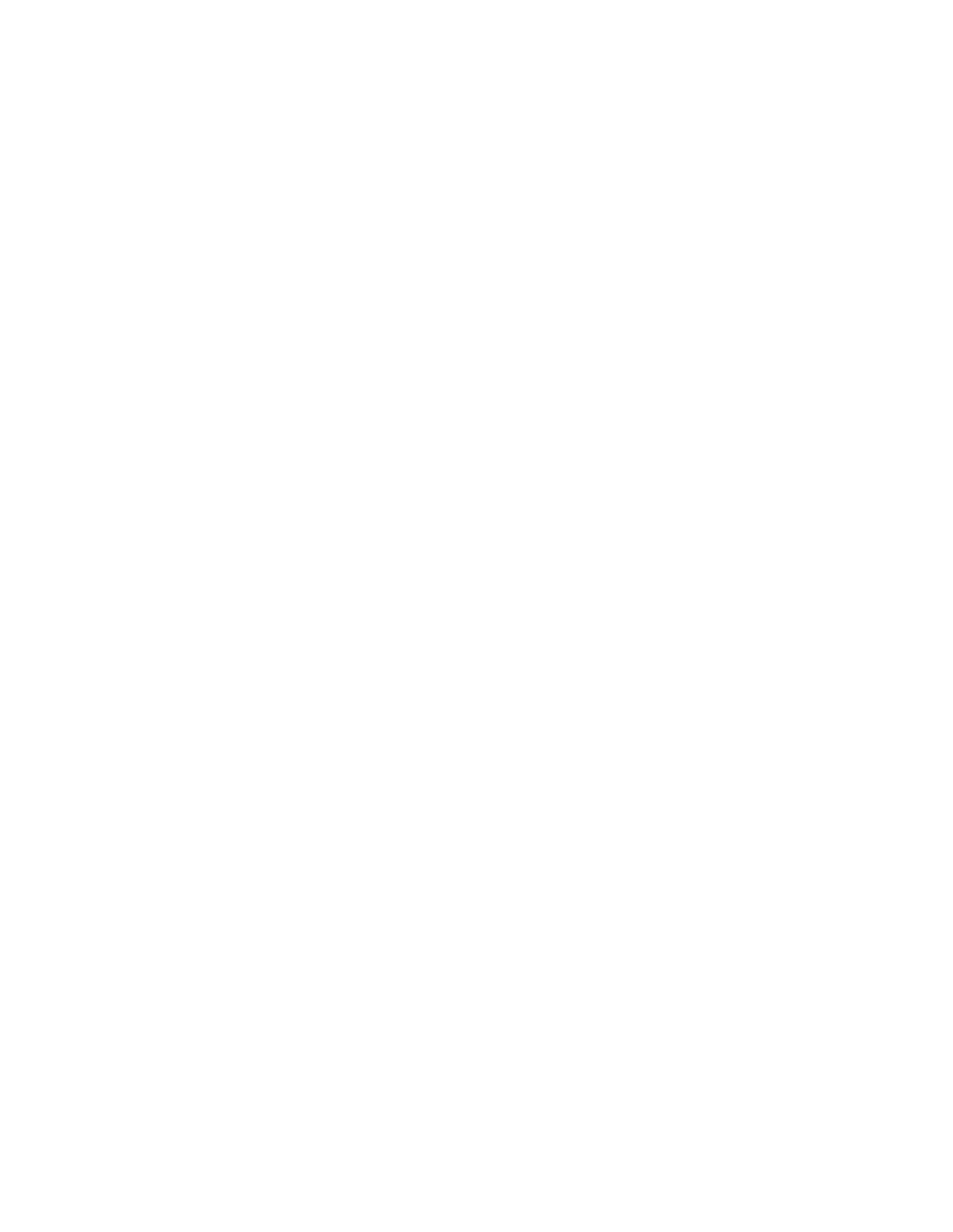# **MEMORANDUM ON THE ECONOMIC AND DEMOGRAPHIC IMPACTS OF A KNIK ARM BRIDGE**

# **TABLE OF CONTENTS**

| 12. BASE CASE COMPARISON TO ISER 2004 CEA PROJECTIONS 219 |
|-----------------------------------------------------------|
|                                                           |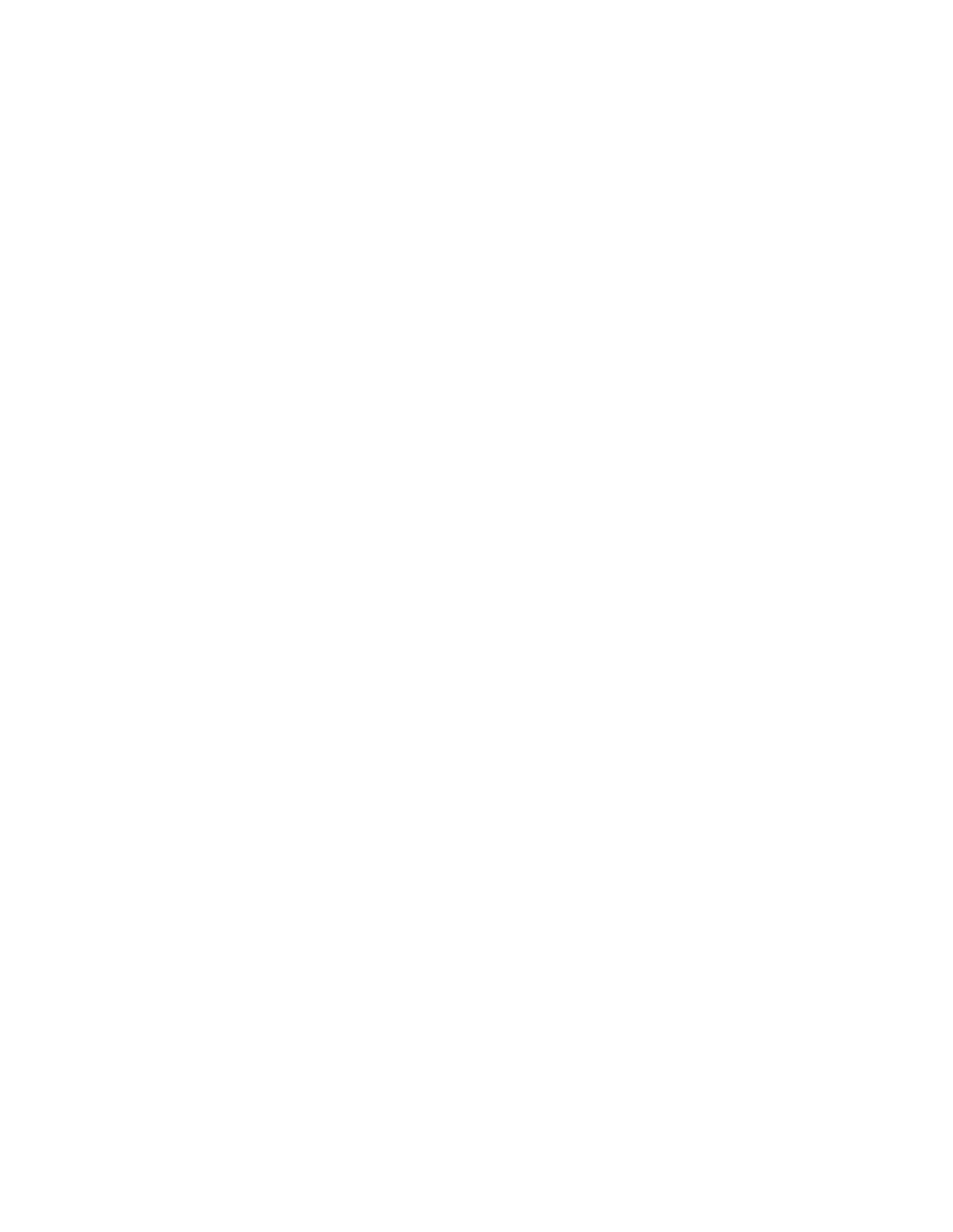# **MEMORANDUM ON THE ECONOMIC AND DEMOGRAPHIC IMPACTS OF A KNIK ARM BRIDGE**

**1. SUMMARY OF RESULTS**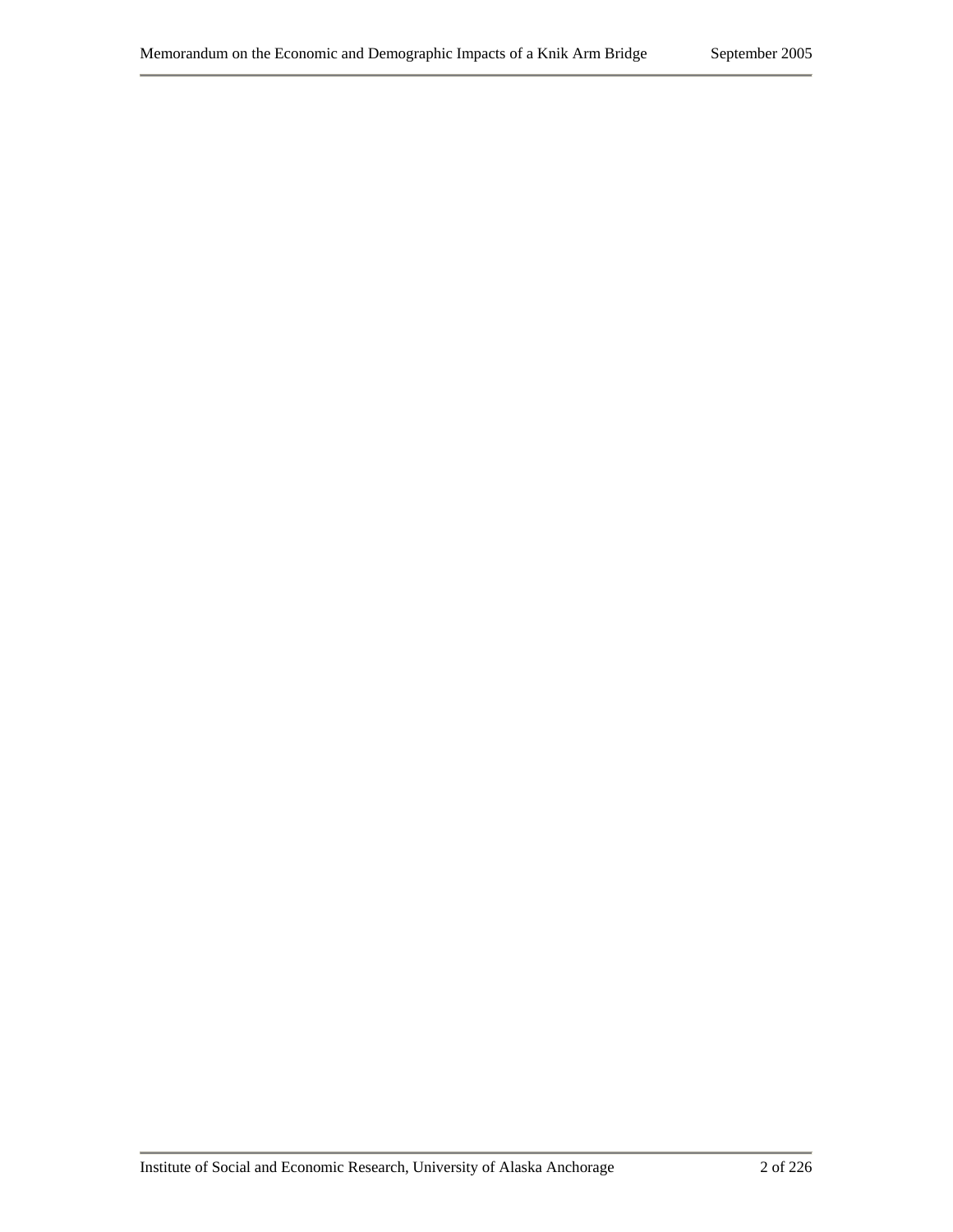#### **THE BASE CASE**

#### **No Bridge**

The base case projection for the economy and population of the state is very similar to the base case projection prepared in 2004 for the Alaska Railbelt electric utilities and published in the document entitled Economic Projections for Alaska and the Southern Railbelt 2004-2030 (ISER, November 2004). A comparison of the major state economic and demographic variables for the two projections is presented in a later chapter of this memorandum.

The major difference between the two projections at the state level results from differences in the scenario assumptions driving the projections, as well as some revisions and recalibrations of the model used in the projections. The scenario assumptions driving the base case, as well as the high and low case projections for this study, are presented in a later chapter.

Major differences between the current base case and the 2004 base case result from inclusion of ANWR production and gas line construction in the current base case. These and other assumptions in the scenario were developed jointly by ISER, Northern Economics, and other members of the Economic Working Group (EWG).

The revisions to the model itself are of the same type normally made at the time of the annual update of the projections for the Alaska Railbelt electric utilities. The revised model used to prepare the base case in this memorandum is the same as the model used to prepare the document entitled Economic Projections for Alaska and the Southern Railbelt, 2005-2030 (ISER, September 2005). A detailed description of the base case projection in that report is similar, in general form, to the base case in this memorandum.

The base case projection can be characterized by the graphs of the annual growth rate of wage and salary employment and population, both of which also include historical data for comparison purposes (Figures 1 and 2).

The historical pattern of statewide wage and salary growth is both strong and volatile from 1965 to 1990, after which time it slows and becomes more stable. The projected pattern is consistent with this recent growth pattern in terms of growth rate, although it also contains some cyclical variation. The slowdown centered on 2008 is due to an anticipated slowdown in federal spending in Alaska. This is followed by a modest boom, driven by the near simultaneous construction of a gas pipeline and the development of ANWR. This boon in turn is followed by a slowdown the ultimately leads to a period of smooth growth during the last decade of the projection. It should be noted that a price of oil of \$30 (2003\$) has been assumed in this base case.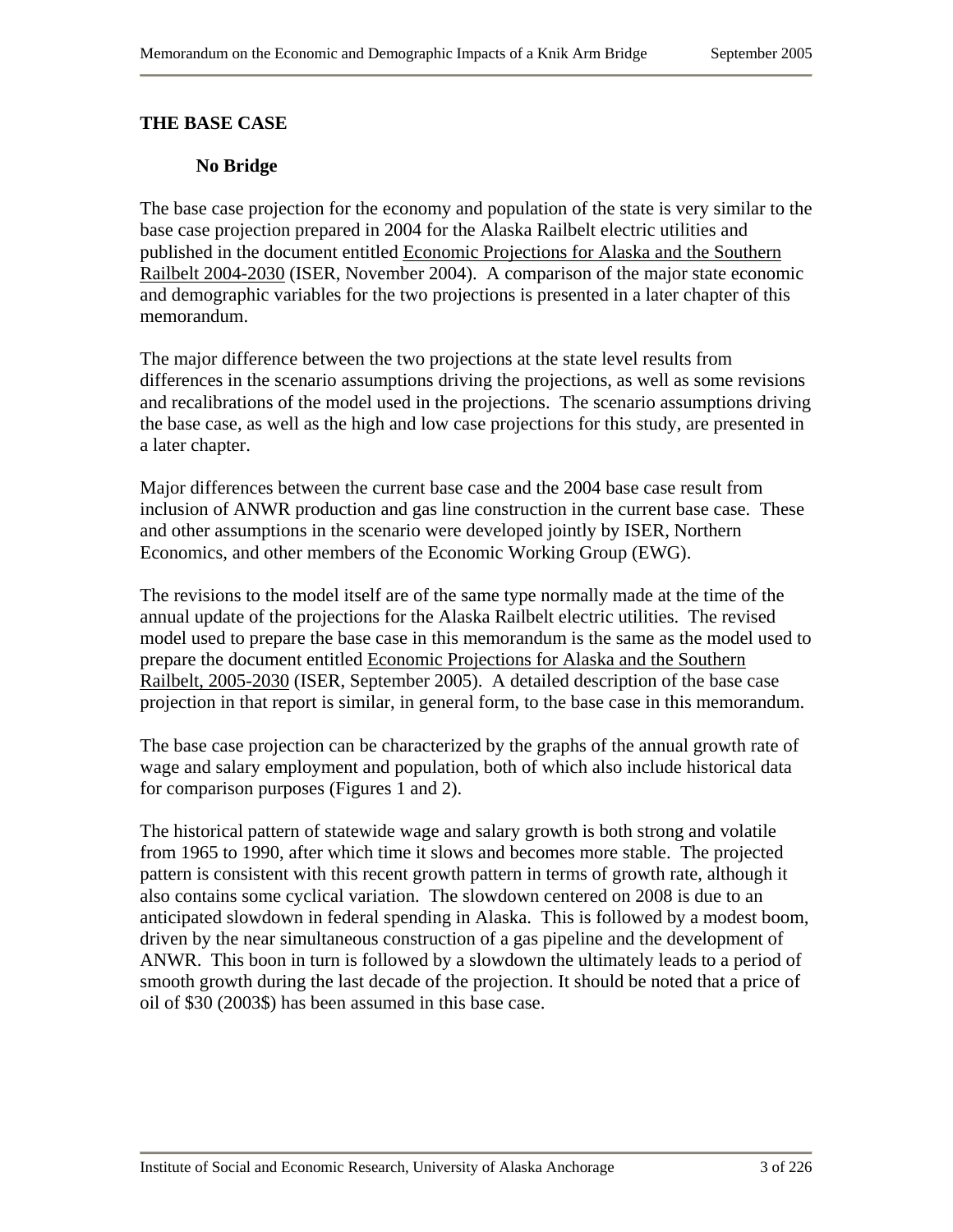

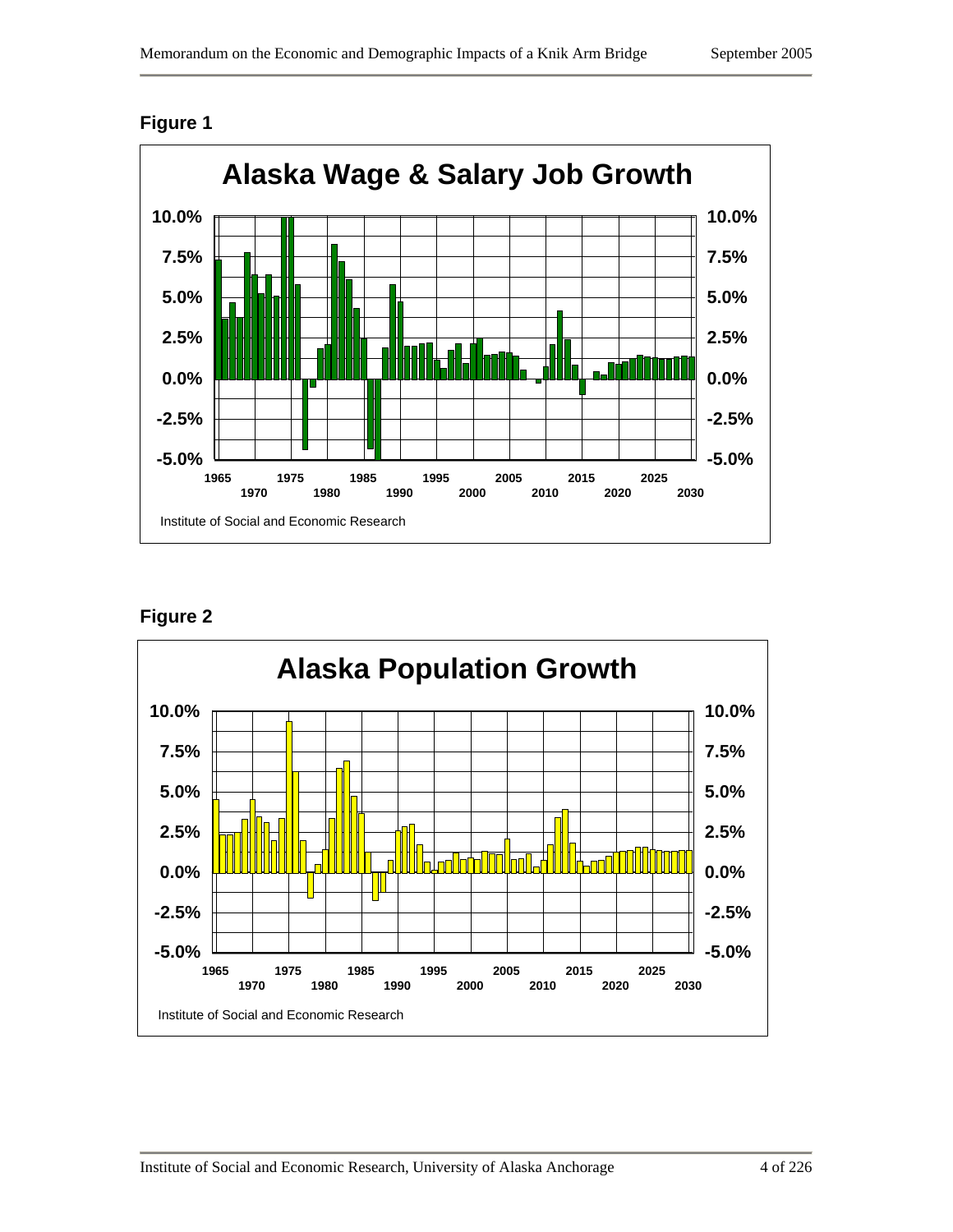State population growth follows a pattern similar to wage and salary growth since the size of the population is presumed to be primarily a function of the size of the work force. There is, however, less overall volatility in population growth, and it is projected on average, to exceed the growth rate of wage and salary employment, primarily due to the expected rapid increase in the senior population.

Both wage and salary employment and the population in the base case projections tend to concentrate in the Greater Anchorage–Matsu Borough region of the state over time, consistent with the historical trend.

Of central importance for the analysis of the impact of a Knik bridge is the distribution of population and employment within the Greater Anchorage–Matsu Borough region of the state between the Anchorage and Matsu Boroughs. Figure 3 shows—both for the historical period and for the base case projection—the share of the annual growth in population in the Greater Anchorage–Matsu Borough that occurs in the Matsu Borough. Figure 4 shows how that year-to-year growth accumulates over time in the overall share of the Greater Anchorage–Matsu Borough region population that is in the Matsu Borough. The distribution of population between the two boroughs is shown in Figure 5.

It should be noted that the share of population residing in the Matsu Borough has been increasing at a more rapid rate than previous ISER projections had assumed. This base case adjusts for that fact.



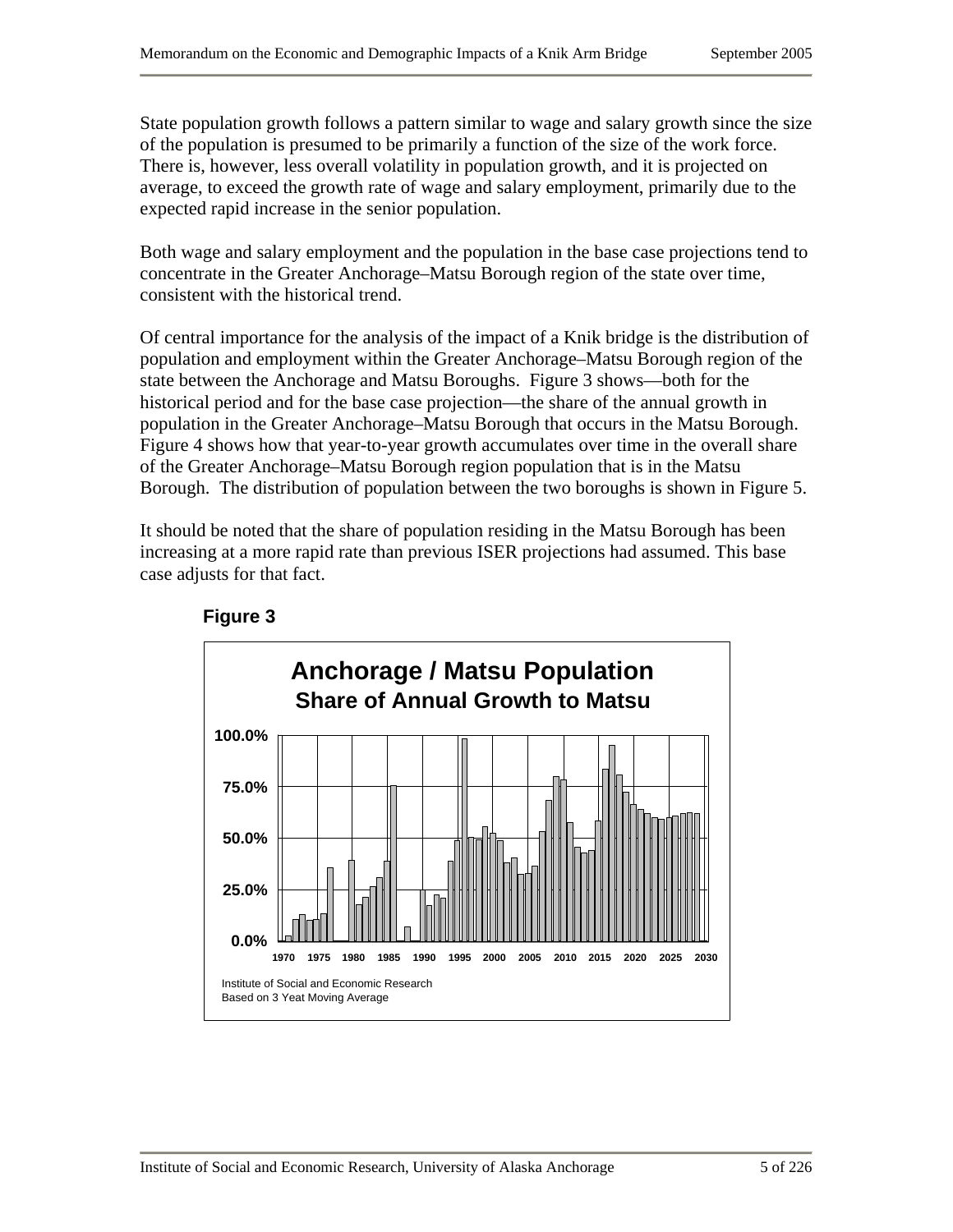

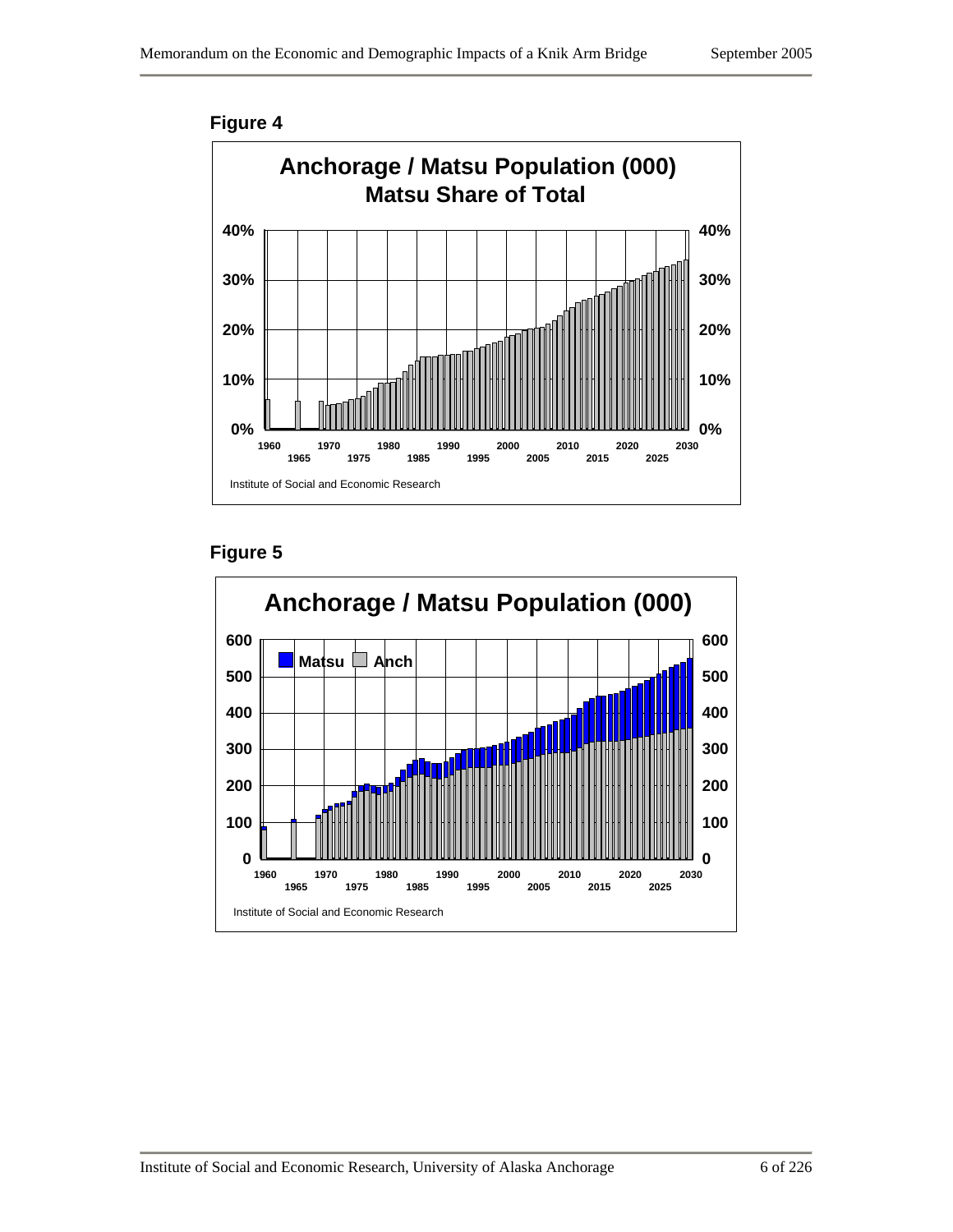Historically, there has been considerable variation from year to year in the share of regional growth in population that has occurred in the Matsu Borough. In spite of that variation, the underlying trend has been for the share to increase. This is reflected in the positive trend in Figure 4 which shows that by 2005, 20 percent of the combined population of the Greater Anchorage–Matsu Borough was residing in the Matsu Borough. This was in contrast to 1980, when the share was less than 10 percent.

The base case projection assumes that these trends will continue into the future. The share of new population that chooses to reside in the Matsu Borough continues to trend upward. As a result the Matsu Borough share of the Greater Anchorage–Matsu Borough population continues its upward trend, reaching 30 percent in 2021. For most of the historical period, the growth rate of population has been faster in the Matsu Borough than it has been in Anchorage, and this pattern is expected to continue (Figure 6) with enough strength so that there will be more population added in the Matsu Borough than in Anchorage over most of the projection period (Figure 7). As a consequence, the cumulative growth in population between 2005 and 2030 will be greater in the Matsu Borough than in Anchorage (Figure 8).

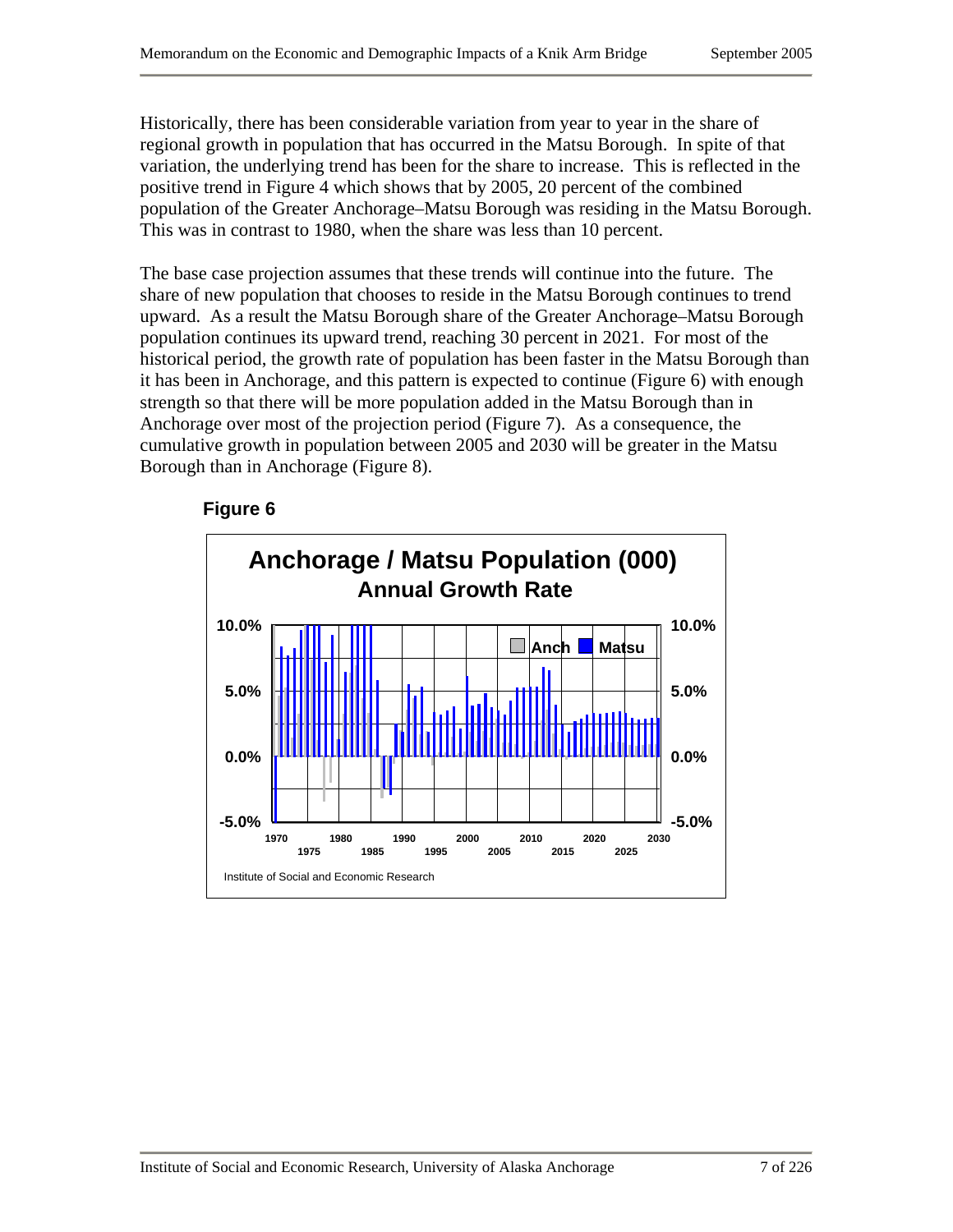

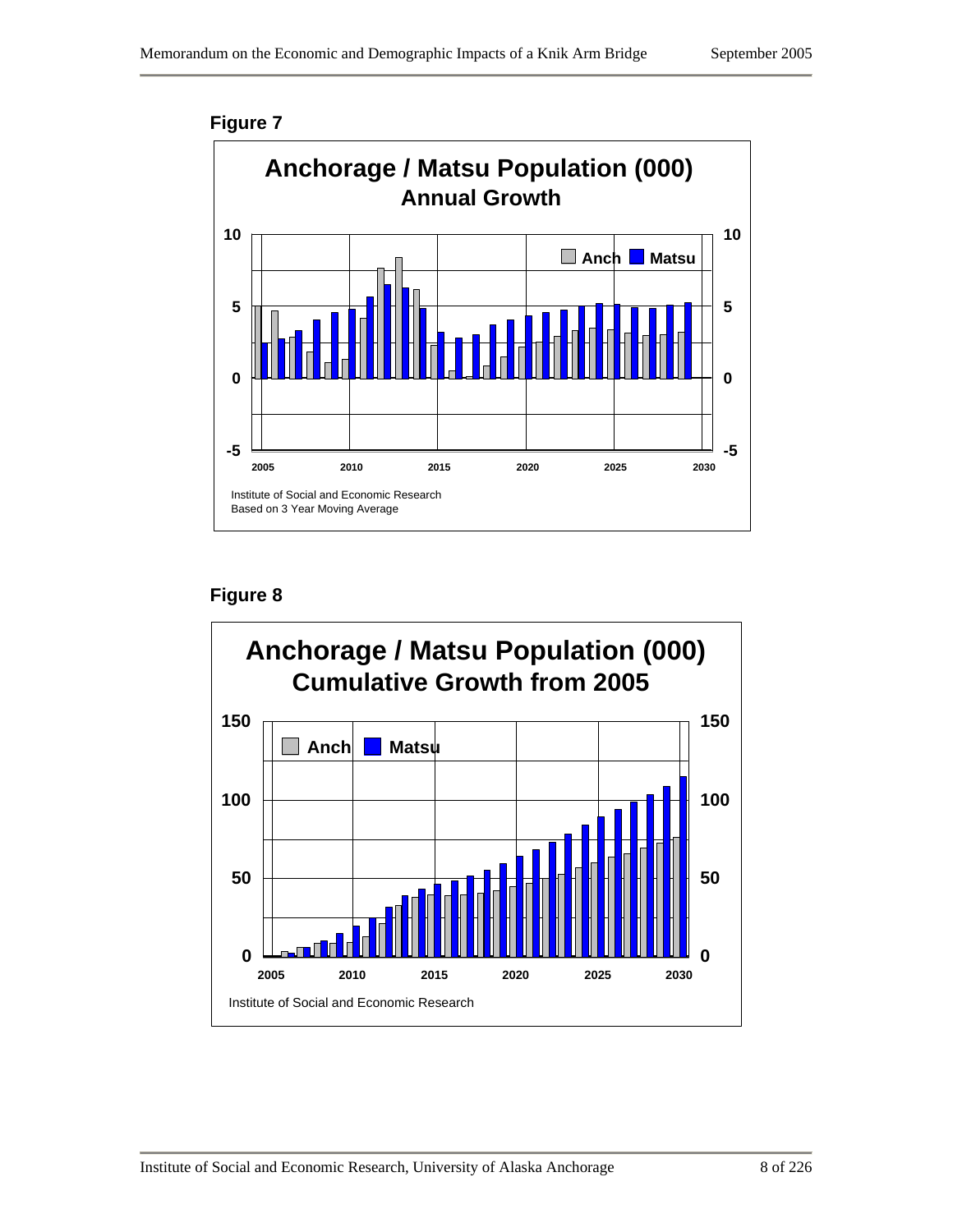This pattern of an increasing share of the Greater Anchorage–Matsu Borough population residing in Matsu is based on a number of basic assumptions:

- No significant changes in zoning policy and settlement patterns in the Anchorage Municipality means the relative supply of developable land falls compared to the Matsu Borough
- No significant bottlenecks in the movement of people and goods between Anchorage and the Matsu Borough means that the population of commuters who live in the Matsu Borough and work in the Anchorage Borough will continue to grow (This includes no constraints related to the price of gasoline.)
- No significant increases in the relative price of housing or the cost of business in the Matsu Borough compared to Anchorage means that households and businesses will continue to find it attractive to live in the Matsu Borough and a portion will do so even while continuing to work in Anchorage

This growth pattern is also predicated on a simple economic base model of the Matsu Borough economy. An economic base model calculates total economic activity in a region as a function of the amount of basic economic activity in that region. Basic economic activity, also known as the export base of a region, consists of those activities that sell a good or service outside the region and produce a flow of new money into the region. This inflow of money in turn generates local economic activity through the "multiplier" process. The total level of economic activity is the sum of the basic economic activity and the activity generated by the multiplier process—support jobs which is often characterized as a ratio; that is, for example, that each basic sector job generates 1.5 non-basic jobs.

The growth pattern also is predicated on the idea that the population in a region is a function of the size of the economy. If the economy expands and new jobs are created, people will move into the region to fill those jobs. If on the other hand the economy is stagnant or contracting and the number of jobs is falling, some people will move elsewhere in pursuit of jobs in other markets. Of course some population groups, most importantly seniors over the age of 65, are not particularly sensitive to employment opportunities, but rather are drawn to particular communities by the public and private amenities they provide. But for the majority of the population, the strength of the economy is a good indicator of growth.

There is very little "traditional" economic base in the Matsu Borough to either directly produce employment or thru the "multiplier," to generate support employment. The most important source of economic base for the Matsu Borough is in fact the income that commuters, working in Anchorage and living in the Matsu Borough, bring into the regional economy.

Other sources of economic base for the Matsu Borough include government spending (federal and state), tourism spending by non-residents of Alaska, recreational spending by Alaska residents from Anchorage and other locations outside the Borough, as well as small mining, timber, manufacturing, and agricultural sectors.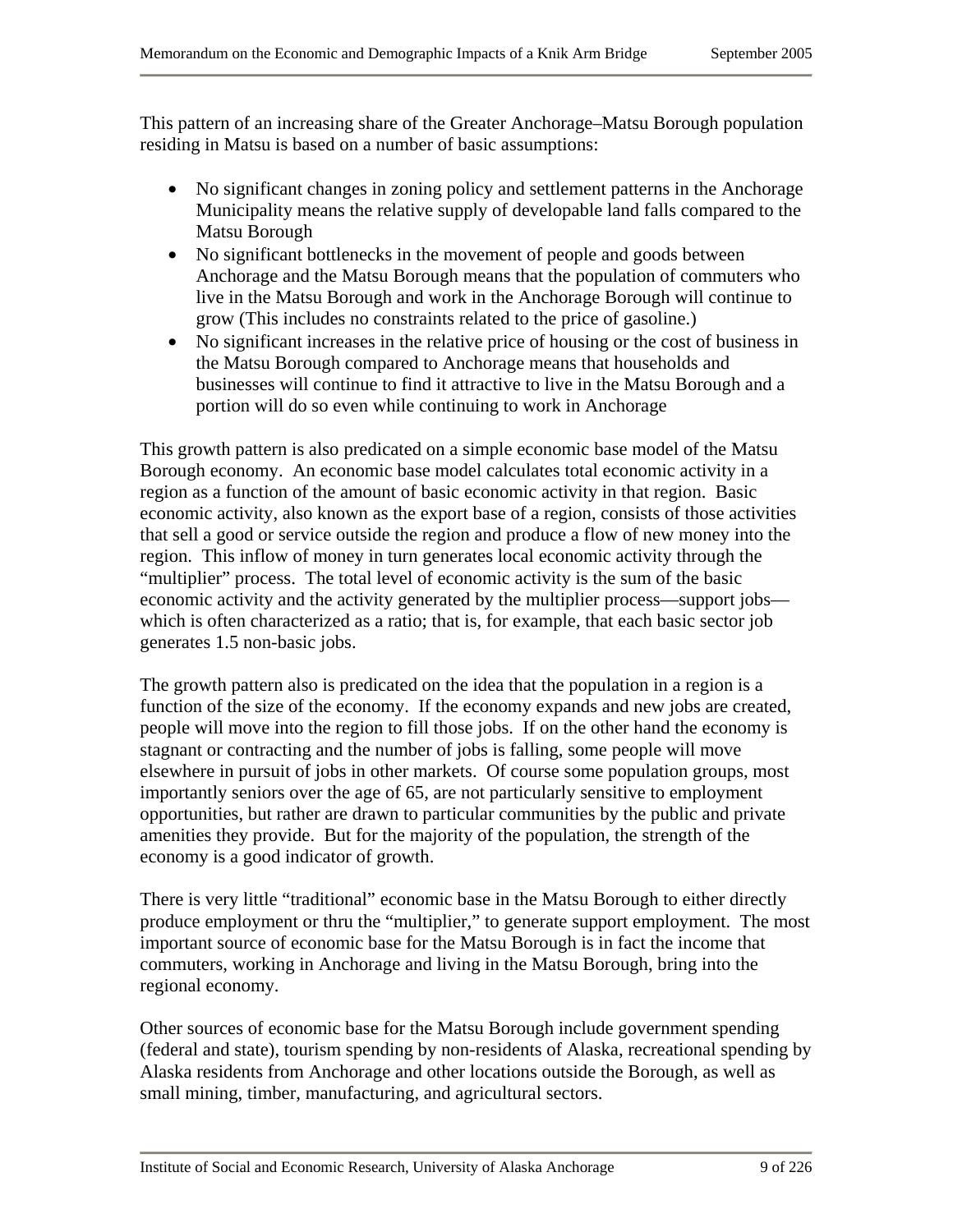In the economic base model, growth in the economy can come from two sources expansion of the economic base or increase in the size of the economic "multiplier," and the Matsu Borough economy is expected to grow in future years from both of these sources. This growth, in turn, will be the main source of growth in population.

Based on information from the U.S. Census, the number of commuters living in the Matsu Borough and working in Anchorage has been increasing since at least 1970 and in the year 2000, 7,065 Matsu Borough residents worked in Anchorage—29 percent of all employed residents of the Borough. In addition 1,409 worked in other locations outside the Borough, in particular on the North Slope (see Table 1). Our projections are based on this estimate of the commuting population.

| <b>Matsu Borough Residents by Place of Work</b> |              |           |                              |              |              |                           |
|-------------------------------------------------|--------------|-----------|------------------------------|--------------|--------------|---------------------------|
|                                                 | <b>Matsu</b> | Anchorage | <b>North</b><br><b>Slope</b> | <b>Other</b> | <b>Total</b> | Anchorage<br><b>Share</b> |
| 1970                                            | 2,656        | 929       | 178                          | 253          | 4,016        | 23%                       |
| 1980                                            | 4,235        | 1,522     | 292                          | 200          | 6,249        | 24%                       |
| 1990                                            | 9,567        | 4,373     | 989                          | 641          | 15,570       | 28%                       |
| 2000                                            | 15,960       | 7,065     | 809                          | 600          | 24,434       | 29%                       |
| Source: U.S. Census                             |              |           |                              |              |              |                           |

## **Table 1**

The Alaska Department of Labor has estimated a somewhat higher number of commuters based on a count of jobs over the entire year rather than workers. Their historical time series is shorter but shows a similar growth over time in the number of commuters (see Table 2).

| <b>Workers Commuting at Some Time During the Year</b> |                                     |                                            |  |  |  |  |
|-------------------------------------------------------|-------------------------------------|--------------------------------------------|--|--|--|--|
|                                                       | Live in Matsu, Work<br>in Anchorage | Live in Anchorage,<br><b>Work in Matsu</b> |  |  |  |  |
| 1993                                                  | 6,074                               | 1,326                                      |  |  |  |  |
| 1994                                                  | 6,357                               | 1,195                                      |  |  |  |  |
| 1995                                                  | 6,444                               | 1,362                                      |  |  |  |  |
| 1996                                                  | 6,815                               | 1,298                                      |  |  |  |  |
| 1997                                                  | 7,369                               | 1,291                                      |  |  |  |  |
| 1998                                                  | 8,834                               | 1,417                                      |  |  |  |  |
| 1999                                                  | 9,023                               | 1,243                                      |  |  |  |  |
| 2000                                                  | 9,916                               | 1,494                                      |  |  |  |  |
| 2001                                                  | 9,290                               | 1,278                                      |  |  |  |  |
| 2002                                                  | 10,083                              | 1,644                                      |  |  |  |  |
| 2003                                                  | 10,238                              | 2,037                                      |  |  |  |  |
|                                                       | Source: Alaska Department of Labor  |                                            |  |  |  |  |

#### **Table 2**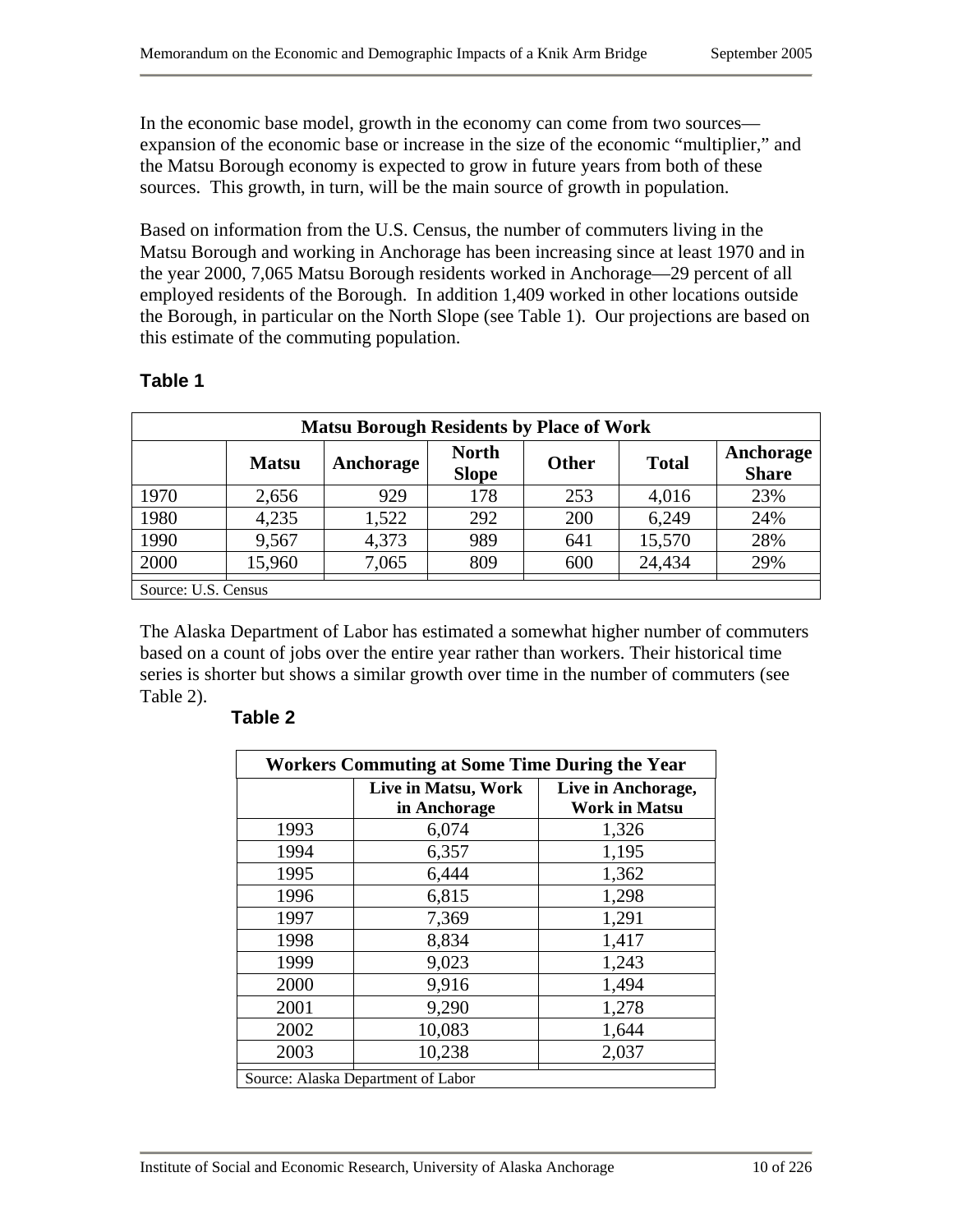The U.S. Department of Commerce Bureau of Economic Analysis produces an annual estimate of the amount of earnings flowing into the Matsu Borough from residents working in other locations—the residence adjustment. This data show the same pattern of growth and also demonstrate the large size of this source of income for residents compared with residents employed within the region. Since 1990 about half of net earnings has come from the resident adjustment (see Table 3).

| Sources of Earnings for Matsu Residents (thousand \$)                      |                                            |                                       |                                                                |  |  |  |
|----------------------------------------------------------------------------|--------------------------------------------|---------------------------------------|----------------------------------------------------------------|--|--|--|
|                                                                            | <b>Net Earnings</b><br>by Place of<br>Work | <b>Residence</b><br><b>Adjustment</b> | <b>Residence</b><br><b>Adjustment</b><br><b>Share of Total</b> |  |  |  |
| 1970                                                                       | \$22,365                                   | \$4,346                               | 16%                                                            |  |  |  |
| 1975                                                                       | 51,099                                     | 39,998                                | 44%                                                            |  |  |  |
| 1980                                                                       | 93,782                                     | 91,633                                | 49%                                                            |  |  |  |
| 1985                                                                       | 249,150                                    | 197,276                               | 44%                                                            |  |  |  |
| 1990                                                                       | 265,011                                    | 306,101                               | 54%                                                            |  |  |  |
| 1995                                                                       | 411,664                                    | 381,167                               | 48%                                                            |  |  |  |
| 2000                                                                       | 506,246                                    | 547,672                               | 52%                                                            |  |  |  |
| 2002                                                                       | 630,194                                    | 649,073                               | 51%                                                            |  |  |  |
| Source: U.S. Department of Commerce,<br><b>Bureau of Economic Analysis</b> |                                            |                                       |                                                                |  |  |  |

#### **Table 3**

The large contribution of commuters to total earnings of Matsu Borough residents is due in part to the fact that commuters have an average wage considerably above the average for resident workers who do not commute (see Table 4). This, in turn, reflects the fact that commuting jobs have to be well-paying to cover the additional cost of the commute itself.

We further project that the number of commuters will continue to increase, consistent with this trend, although the share of commuters among all resident workers in the Matsu Borough will decline (Figure 9). As the number of relatively high-paying jobs grows in Anchorage, an increasing number and share will be taken by these commuters. However, there is a natural limit on this growth because, in general, only a share of those jobs that can support the cost of a commute will be taken by commuters. This increase in the number of commuters will be the primary driver of economic and population growth in the Matsu Borough in future years.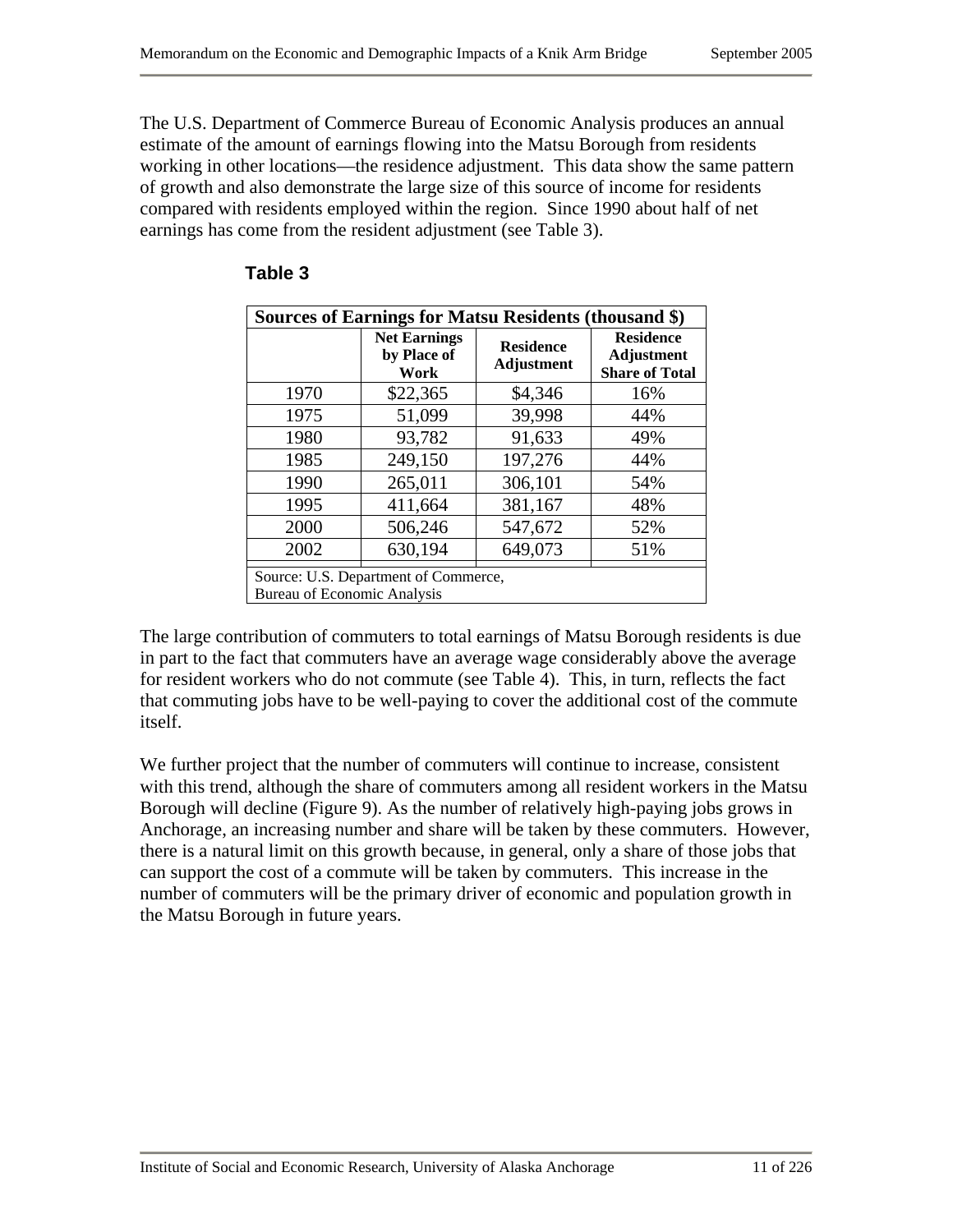| Matsu Worker Average Annual Wage by Place of Work        |              |           |                    |                                               |  |
|----------------------------------------------------------|--------------|-----------|--------------------|-----------------------------------------------|--|
|                                                          | <b>Matsu</b> | Anchorage | <b>North Slope</b> | <b>Elsewhere</b><br>including<br>out-of-state |  |
| Construction                                             | \$34,923     | \$48,512  | \$67,655           | \$57,112                                      |  |
| Federal civilian<br>and military                         | \$35,630     | \$45,623  |                    | \$35,242                                      |  |
| Forestry, fishing,<br>agriculture, mining                | \$36,739     | \$54,275  | \$62,145           | \$70,783                                      |  |
| Information,<br>finance and<br>insurance, real<br>estate | \$38,513     | \$46,347  |                    |                                               |  |
| Manufacturing                                            | \$31,952     | \$48,956  | \$43,000           |                                               |  |
| Self-employed<br>(part) and unpaid<br>family workers     | \$23,723     | \$29,098  |                    | \$13,515                                      |  |
| Services                                                 | \$30,059     | \$37,251  | \$51,585           | \$43,232                                      |  |
| State and local<br>government                            | \$34,047     | \$45,587  | \$46,672           | \$40,337                                      |  |
| Utilities,<br>transportation, and<br>Warehousing         | \$29,690     | \$58,221  | \$79,594           | \$74,889                                      |  |
| Wholesale and<br>retail trade                            | \$24,314     | \$37,579  | \$42,052           | \$51,100                                      |  |
| Source: U.S. Census                                      |              |           |                    |                                               |  |

# **Table 4**



Institute of Social and Economic Research, University of Alaska Anchorage 12 of 226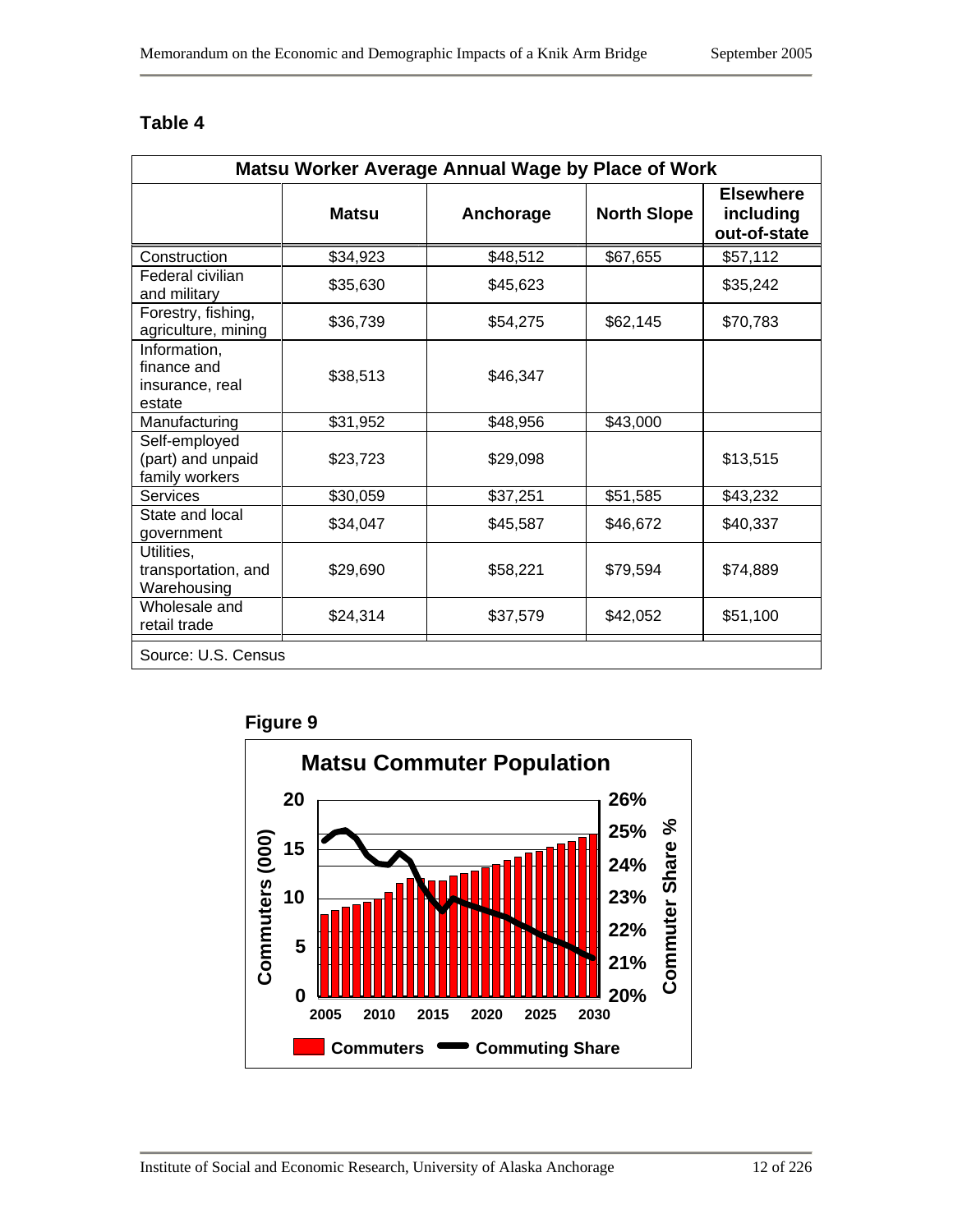The second source of basic sector growth will be the expansion of existing basic industry within the Matsu Borough. We expect this will be in tourism, recreation, government, and resource industries such as timber. The jobs associated with growth in these sectors will go to Borough residents.

The last source of basic sector growth will come from the shift of some basic sector jobs currently located in Anchorage to the Matsu Borough. When a basic sector job is relocated from Anchorage to the Matsu Borough, we assume that the person working at that job after the move is likely to be a resident of the Matsu Borough whereas before the move that employee may have been a resident of Anchorage. (A small number of Anchorage residents currently commute to jobs in the Matsu Borough.) So this shift of job location is likely to increase the inflow of basic income into the Matsu Borough.

However we do not anticipate this effect to be large since a large share of basic employment in Anchorage is very location specific or firmly entrenched within the business fabric of the community. These location specific and entrenched jobs include those in transportation (airport, railroad, port, and wholesaling), statewide business services (banking and corporate headquarters), government (federal civilian and military and the University), and statewide personal services (health care). Activity in these sectors of the Anchorage economy are unlikely to shift to the Matsu Borough in the coming years for numerous reasons, but we do not ignore the likelihood that some jobs associated with these or other basic sectors of the economy will either relocate and locate in the Matsu Borough.

The total economic impact of growth in the number of commuters, other basic industry currently in the Matsu Borough, and the shift of some basic industry jobs from Anchorage into the Matsu Borough will depend upon the size of the economic "multiplier". The multiplier is a measure of the number of support jobs—jobs providing goods and services to local businesses and households—that are engendered by each basic sector job.

It is normal for the "multiplier" to be a positive function of the size of the economy, measured by jobs or income. A larger economy can support a wider range of local serving businesses because of the larger size of the local market. This phenomenon is known as the "hierarchy of trade centers." We observe that small communities can support a very limited range of businesses like a gas station and a grocery store, but not a bank or a furniture store. At some point, as the size of communities increases, they are able to support not only several gas stations and grocery stores, but also a bank and a furniture store. Still larger communities can support a wider range of businesses, like a car dealership wholesaling activities.

This phenomenon has been occurring in the Matsu Borough and has accounted for much of the growth in jobs and population in recent years. At certain thresholds, as the size of the economy and the population in the Matsu Borough have increased, it has become economical for large retailers such as WalMart and automobile dealers such as Nye to move into the market. The increased availability of local businesses that this reflects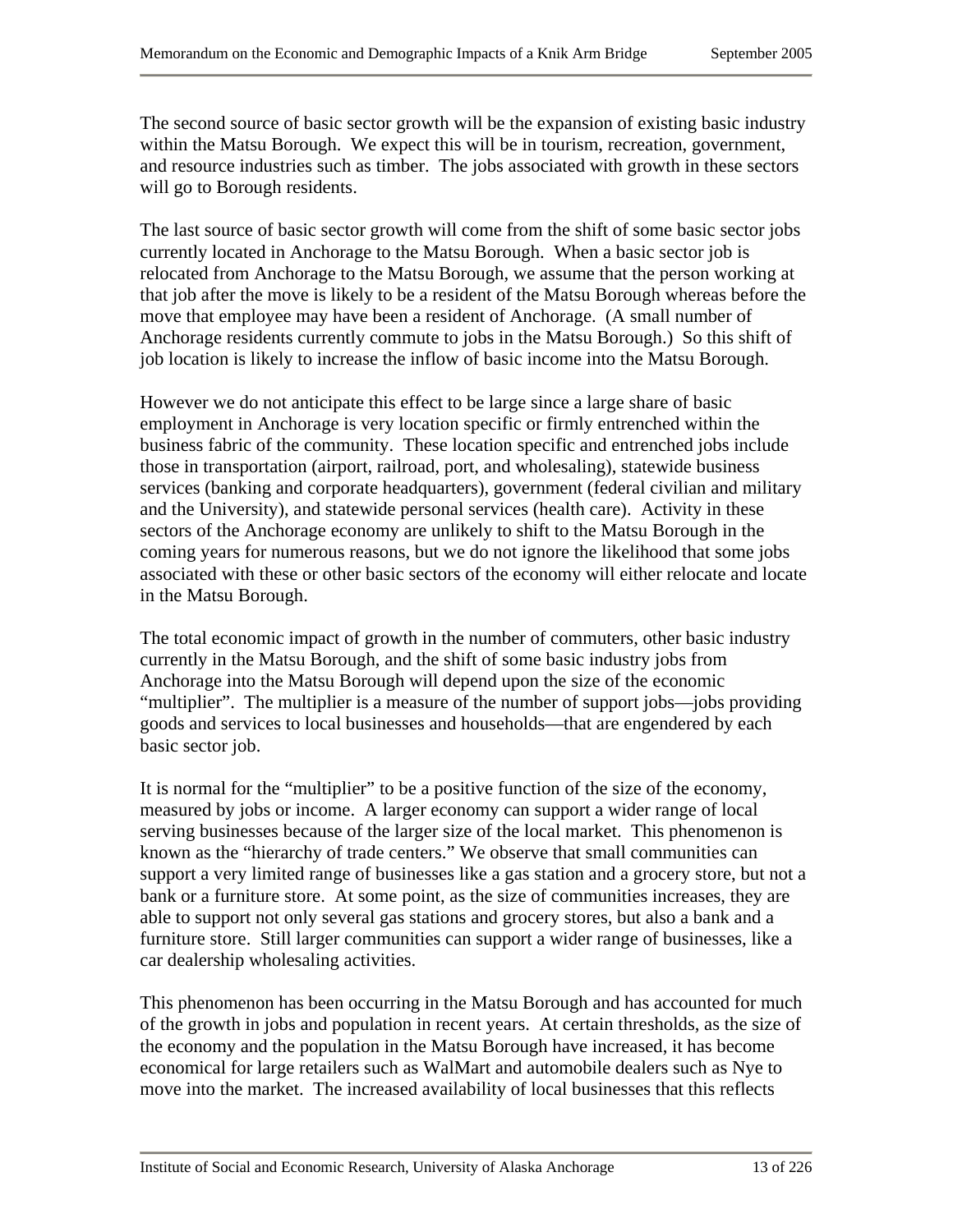means there are more opportunities within the local economy for the recycling (multiplying) of dollars brought in through basic activity. Over time the size of the multiplier thus grows.

Based on analyses of employment to income ratios for different types of support businesses, the expansion of the support sector in the Matsu Borough has progressed to a point where a large share of goods and services, particularly those provided to households, is available locally (Table 5). Residents have less need today to go to Anchorage to purchase goods and services than was the case 10 years ago. We expect this phenomenon to continue with the construction of the new hospital being a recent example, but at a slower pace than in the past.

| <b>Matsu Borough Business Intensity 2003</b>                                                                                                          |      |  |  |  |
|-------------------------------------------------------------------------------------------------------------------------------------------------------|------|--|--|--|
| <b>HIGH</b>                                                                                                                                           |      |  |  |  |
| <b>Gas Stations</b>                                                                                                                                   | 1.12 |  |  |  |
| Food and Beverage                                                                                                                                     | 0.94 |  |  |  |
| <b>Utilities</b>                                                                                                                                      | 0.88 |  |  |  |
| <b>Building Materials</b>                                                                                                                             | 0.75 |  |  |  |
| Construction                                                                                                                                          | 0.73 |  |  |  |
| <b>Motor Vehicles</b>                                                                                                                                 | 0.71 |  |  |  |
| <b>MODERATE</b>                                                                                                                                       |      |  |  |  |
| Health                                                                                                                                                | 0.51 |  |  |  |
| Leisure                                                                                                                                               | 0.49 |  |  |  |
| Information                                                                                                                                           | 0.45 |  |  |  |
| <b>Other Services</b>                                                                                                                                 | 0.37 |  |  |  |
| Financial                                                                                                                                             | 0.25 |  |  |  |
| <b>Professional/Business</b>                                                                                                                          | 0.21 |  |  |  |
| <b>LOW</b>                                                                                                                                            |      |  |  |  |
| <b>Truck Transport</b>                                                                                                                                | 0.12 |  |  |  |
| <b>Retail Clothing</b>                                                                                                                                | 0.11 |  |  |  |
| <b>Wholesale Trade</b>                                                                                                                                | 0.08 |  |  |  |
| Air Transport                                                                                                                                         | 0.04 |  |  |  |
|                                                                                                                                                       |      |  |  |  |
| Source: ISER. Intensity is calculated at the ratio of jobs<br>per capita in each sector in Matsu Borough, divided by the<br>same ratio for Anchorage. |      |  |  |  |

#### **Table 5**

The implication of this process of maturation of the economy is that each basic sector job added to the Matsu Borough economy will have a larger overall economic and population impact today than when the economy was smaller.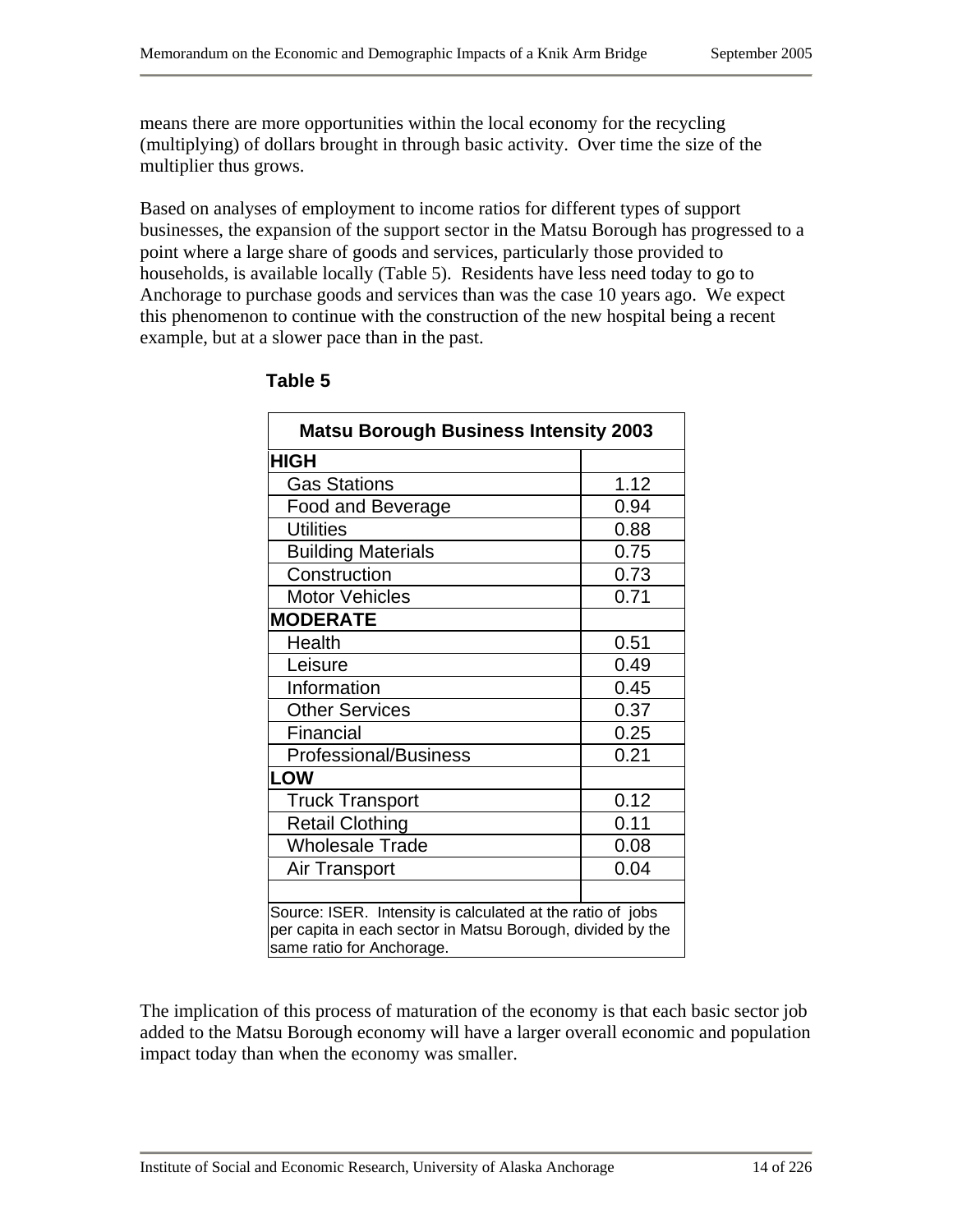#### **With a Knik Arm Bridge**

We did a second iteration of the base case projection where we added a Knik Arm bridge, constructed between 2007 and 2011 and operational in 2012. At this time many features of a bridge across the Knik Arm are still under discussion such as its exact location, the number of lanes, whether a toll would be charged to use the bridge, and if so what the toll might be, etc. Furthermore it is impossible to say exactly what the pattern of development would be in the Point Mackenzie region of the Matsu Borough in the event that a bridge were to be built.

As a result this uncertainty the projection does not represent a particular project configuration with a particular set of characteristics. Rather it is based on the extrapolation of past trends bounded by a set of assumptions. These assumptions include:

- The transportation configuration does not constrain the flow of traffic across the bridge. (For example, the imposition of toll does not significantly restrict use of the bridge.)
- A bridge results in a modest shift in basic sector activity from Anchorage to the Point Mackenzie region of the Matsu Borough. This is most likely to be warehousing and other businesses that require large amounts of land. The accompanying population shift would initially be modest and some workers at these jobs might commute from Anchorage.
- Over the longer term there will be a modest shift in some other basic sector jobs to the Matsu Borough that would otherwise locate in Anchorage , for example in tourism and recreation.
- Growth in the other basic industries in the Matsu Borough, including mining and timber, is not significantly impacted by the bridge.
- The bridge increases the attractiveness of commuting by workers living in the Matsu Borough but working in Anchorage. However the increase is limited by the number of Anchorage jobs that pay enough to support the cost of a commute.
- Most Anchorage workers in jobs with a wage high enough to consider commuting will continue to choose not to commute. The largest source of new commuters will be the result of job separations. In other words, newly hired workers that are new to the region are the most likely to choose to commute. Currently employed workers are less likely to consider a move.
- The growth of support jobs in the Matsu Borough does not significantly increase their draw from the Anchorage market. (Only a limited number of Anchorage residents make shopping trips to the Matsu Borough.)
- Population growth in the Matsu Borough is constrained by the number of jobs in the Borough and the number of residents who commute to jobs outside the Borough (primarily Anchorage).
- Increased access to developable land in the Matsu Borough will not result in a reduction in an absolute reduction in population in Anchorage. Some of the projected increase in population in the Greater Anchorage-Matsu borough region will choose to live in Anchorage.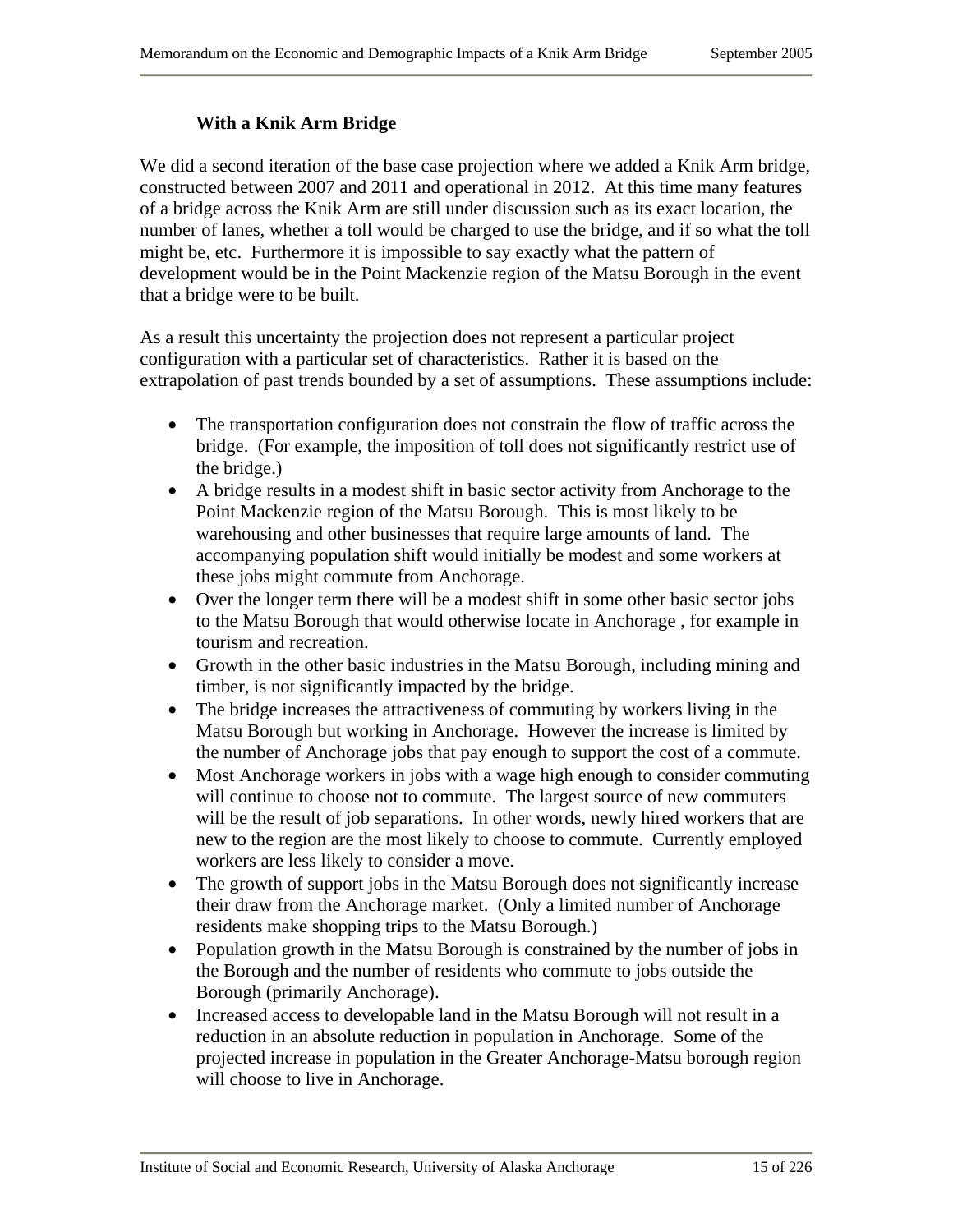• The presence of the bridge does not significantly impact the share of the over 65 population choosing to live in the Matsu Borough compared to Anchorage.

The statewide employment, population and other variables in this projection are almost identical to the base case in the long run. During project construction there is a temporary increase in employment, income, and population because of its large labor requirement, but this impact is temporary.

This same pattern of a temporary but no long term impact on employment and population also occurs in the Greater Anchorage-Matsu Borough region.

Within the Greater Anchorage-Matsu Borough region there is a shift in employment and population away from Anchorage and toward the Matsu Borough. (There would be, in addition, a shift in the location of employment and population within both of these locations, but those shifts within Anchorage and the Matsu Borough are not part of this analysis.)

The net changes in wage and salary employment, population, and commuters for the entire Matsu Borough are shown in Figure 10 and Tables 6, 7, and 8. Net changes in wage and salary employment and population for Anchorage are shown in Tables 9 and 10.

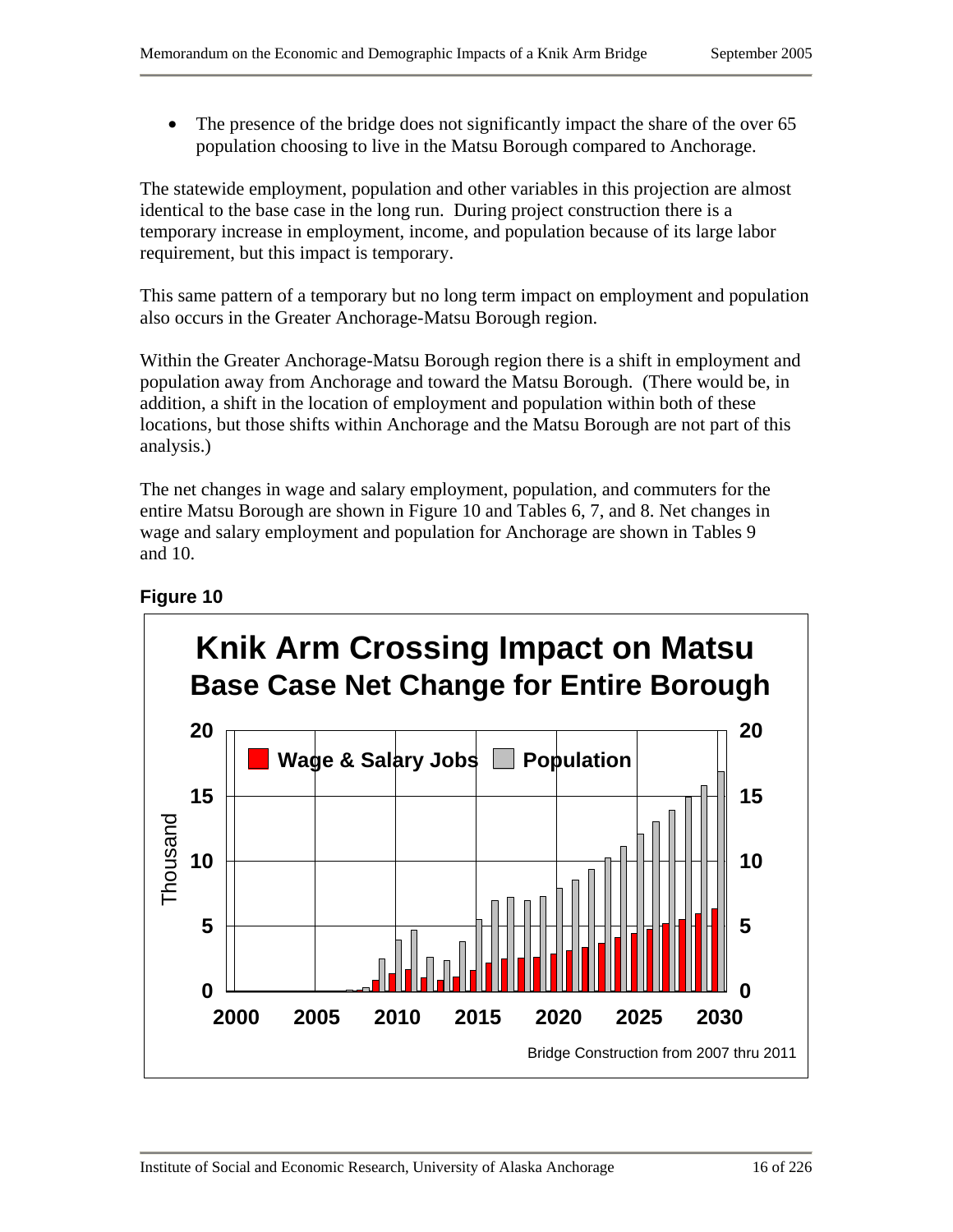| Projected Wage and Salary Employment in the Matsu Borough (000) |                                                |                                                                                                                                                                                                                                                                                                                                    |                   |  |  |
|-----------------------------------------------------------------|------------------------------------------------|------------------------------------------------------------------------------------------------------------------------------------------------------------------------------------------------------------------------------------------------------------------------------------------------------------------------------------|-------------------|--|--|
|                                                                 | <b>Base Case: No</b><br><b>Bridge</b>          | <b>Base Case: With</b><br><b>Bridge</b>                                                                                                                                                                                                                                                                                            | <b>Difference</b> |  |  |
| 2005                                                            | 16.46                                          | 16.46                                                                                                                                                                                                                                                                                                                              |                   |  |  |
| 2010                                                            | 22.37                                          | 23.77                                                                                                                                                                                                                                                                                                                              | 1.40              |  |  |
| 2015                                                            | 29.76                                          | 31.40                                                                                                                                                                                                                                                                                                                              | 1.64              |  |  |
| 2020                                                            | 34.71                                          | 37.73                                                                                                                                                                                                                                                                                                                              | 3.02              |  |  |
| 2025                                                            | 42.17                                          | 46.9                                                                                                                                                                                                                                                                                                                               | 4.73              |  |  |
| 2030                                                            | 50.0                                           | 56.72                                                                                                                                                                                                                                                                                                                              | 6.72              |  |  |
| $\sim$<br>$TCDD - C$                                            | 1.00<br>$\sim$ $\sim$ $\sim$<br>$\blacksquare$ | $\mathbf{1}$ $\mathbf{1}$ $\mathbf{1}$ $\mathbf{0}$ $\mathbf{1}$ $\mathbf{1}$ $\mathbf{0}$ $\mathbf{1}$ $\mathbf{1}$ $\mathbf{1}$ $\mathbf{0}$ $\mathbf{1}$ $\mathbf{1}$ $\mathbf{1}$ $\mathbf{0}$ $\mathbf{1}$ $\mathbf{1}$ $\mathbf{1}$ $\mathbf{1}$ $\mathbf{0}$ $\mathbf{1}$ $\mathbf{1}$ $\mathbf{1}$ $\mathbf{1}$ $\mathbf{$ |                   |  |  |

#### **Table 6**

Source: ISER. Some of these numbers differ slightly from those presented in the detailed tables in later sections of this report. The adjustment made to the numbers from 2015 forward maintains the assumption that the Greater Anchorage-Matsu Borough Region neither gains nor loses population and employment as a result of bridge construction.

#### **Table 7**

| <b>Projected Population in the Matsu Borough (000)</b> |                                       |                                         |                   |  |  |
|--------------------------------------------------------|---------------------------------------|-----------------------------------------|-------------------|--|--|
|                                                        | <b>Base Case: No</b><br><b>Bridge</b> | <b>Base Case: With</b><br><b>Bridge</b> | <b>Difference</b> |  |  |
| 2005                                                   | 72.70                                 | 72.70                                   |                   |  |  |
| 2010                                                   | 92.08                                 | 96.04                                   | 3.96              |  |  |
| 2015                                                   | 118.99                                | 124.56                                  | 5.57              |  |  |
| 2020                                                   | 136.86                                | 144.43                                  | 7.57              |  |  |
| 2025                                                   | 161.87                                | 173.505                                 | 11.65             |  |  |
| 2030                                                   | 187.53                                | 203.755                                 | 16.225            |  |  |

Source: ISER. Some of these numbers differ slightly from those presented in the detailed tables in later sections of this report. The adjustment made to these numbers for 2015 forward maintains the assumption that the Greater Anchorage-Matsu Borough Region neither gains nor loses population and employment as a result of bridge construction.

#### **Table 8**

| Projected Commuters Living in Matsu Borough and Working in Anchorage (000) |                                       |                                         |                   |  |
|----------------------------------------------------------------------------|---------------------------------------|-----------------------------------------|-------------------|--|
|                                                                            | <b>Base Case: No</b><br><b>Bridge</b> | <b>Base Case: With</b><br><b>Bridge</b> | <b>Difference</b> |  |
| 2005                                                                       | 8.51                                  | 8.51                                    |                   |  |
| 2010                                                                       | 10.08                                 | 10.63                                   | .55               |  |
| 2015                                                                       | 11.93                                 | 12.94                                   | 1.01              |  |
| 2020                                                                       | 13.24                                 | 14.14                                   | .90               |  |
| 2025                                                                       | 14.97                                 | 16.29                                   | 1.32              |  |
| 2030                                                                       | 16.67                                 | 18.42                                   | 1.75              |  |
| Source: ISER.                                                              |                                       |                                         |                   |  |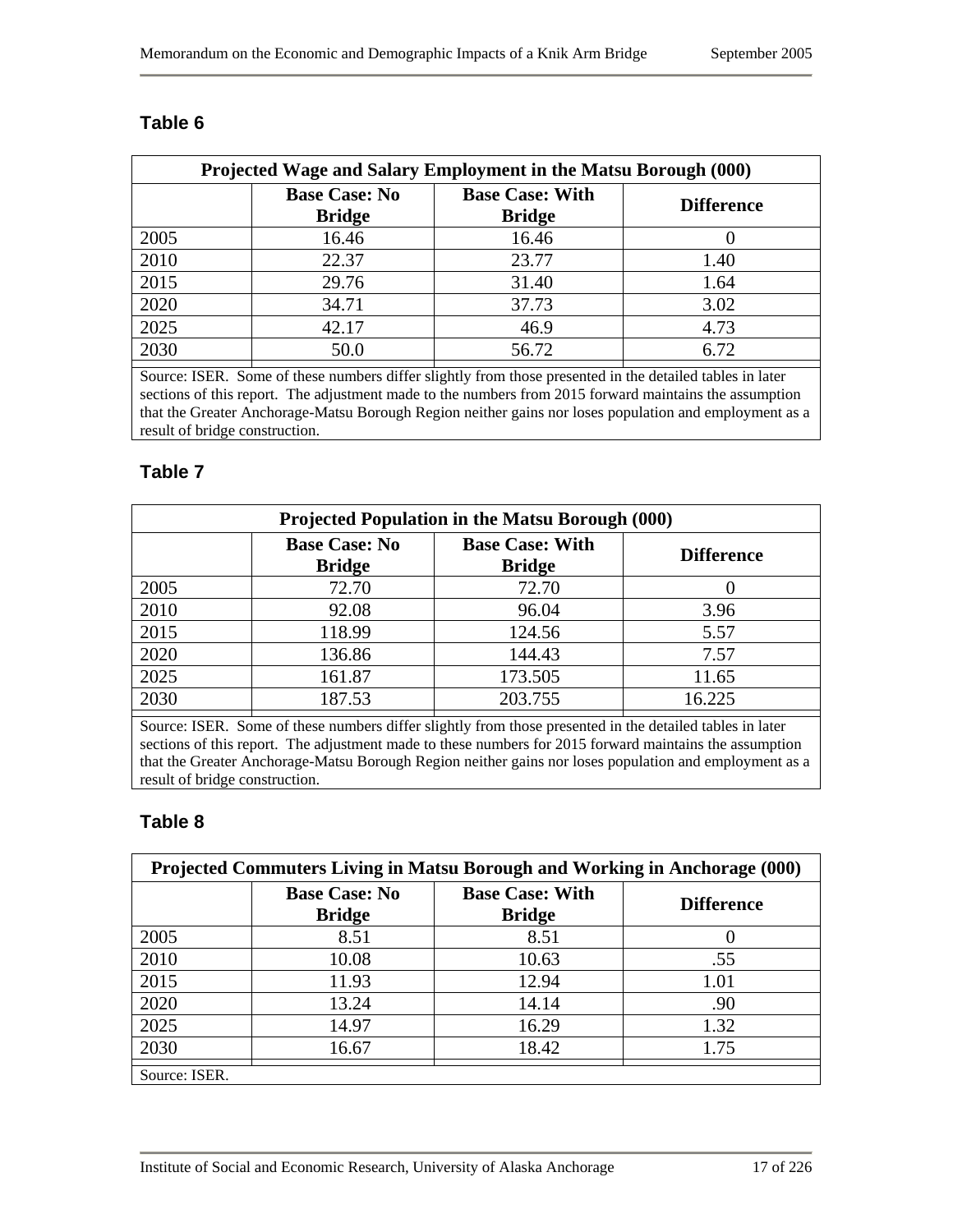|      | <b>Base Case: No</b><br><b>Bridge</b> | <b>Base Case: With</b><br><b>Bridge</b> | <b>Difference</b> |  |
|------|---------------------------------------|-----------------------------------------|-------------------|--|
| 2005 | 148.38                                | 148.38                                  |                   |  |
| 2010 | 152.09                                | 154.42                                  | 2.33              |  |
| 2015 | 162.75                                | 161.21                                  | $-1.54$           |  |
| 2020 | 164.65                                | 161.63                                  | $-3.02$           |  |
| 2025 | 172.92                                | 168.19                                  | $-4.73$           |  |
| 2030 | 181.81                                | 175.09                                  | $-6.72$           |  |

#### **Table 9**

Source: ISER. Some of these numbers differ slightly from those presented in the detailed tables in later sections of this report. The adjustment made to the numbers from 2015 forward maintains the assumption that the Greater Anchorage-Matsu Borough Region neither gains nor loses population and employment as a result of bridge construction.

#### **Table 10**

| Projected Population in the Anchorage Borough (000) |                                       |                                         |                   |  |  |
|-----------------------------------------------------|---------------------------------------|-----------------------------------------|-------------------|--|--|
|                                                     | <b>Base Case: No</b><br><b>Bridge</b> | <b>Base Case: With</b><br><b>Bridge</b> | <b>Difference</b> |  |  |
| 2005                                                | 285.72                                | 285.72                                  |                   |  |  |
| 2010                                                | 295.10                                | 297.29                                  | 2.19              |  |  |
| 2015                                                | 325.44                                | 321.11                                  | $-4.33$           |  |  |
| 2020                                                | 329.99                                | 322.42                                  | $-7.57$           |  |  |
| 2025                                                | 346.03                                | 334.38                                  | $-11.65$          |  |  |
| 2030                                                | 361.67                                | 345.45                                  | $-16.225$         |  |  |

Source: ISER. Some of these numbers differ slightly from those presented in the detailed tables in later sections of this report. The adjustment made to these numbers for 2015 forward maintains the assumption that the Greater Anchorage-Matsu Borough Region neither gains nor loses population and employment as a result of bridge construction.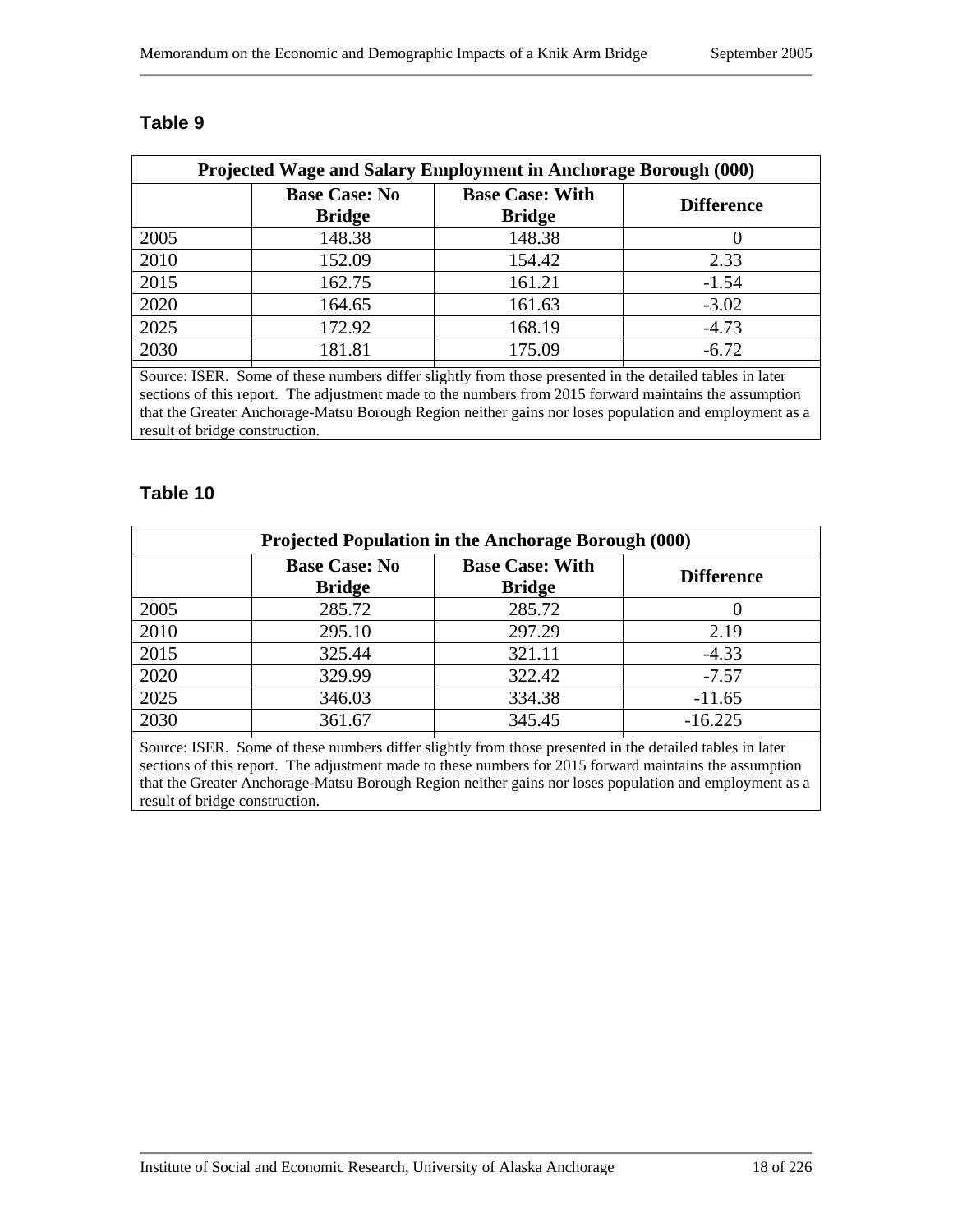With the bridge there is an increase in the share of annual population growth that occurs in the Matsu Borough compared to Anchorage (Figure 11). As a result most of the incremental population increase between 2005 and 2010 would be in the Matsu Borough, particularly after construction of the bridge (Figure 12). The population growth rate would be consistently higher in the Matsu Borough than in Anchorage (Figure 13).



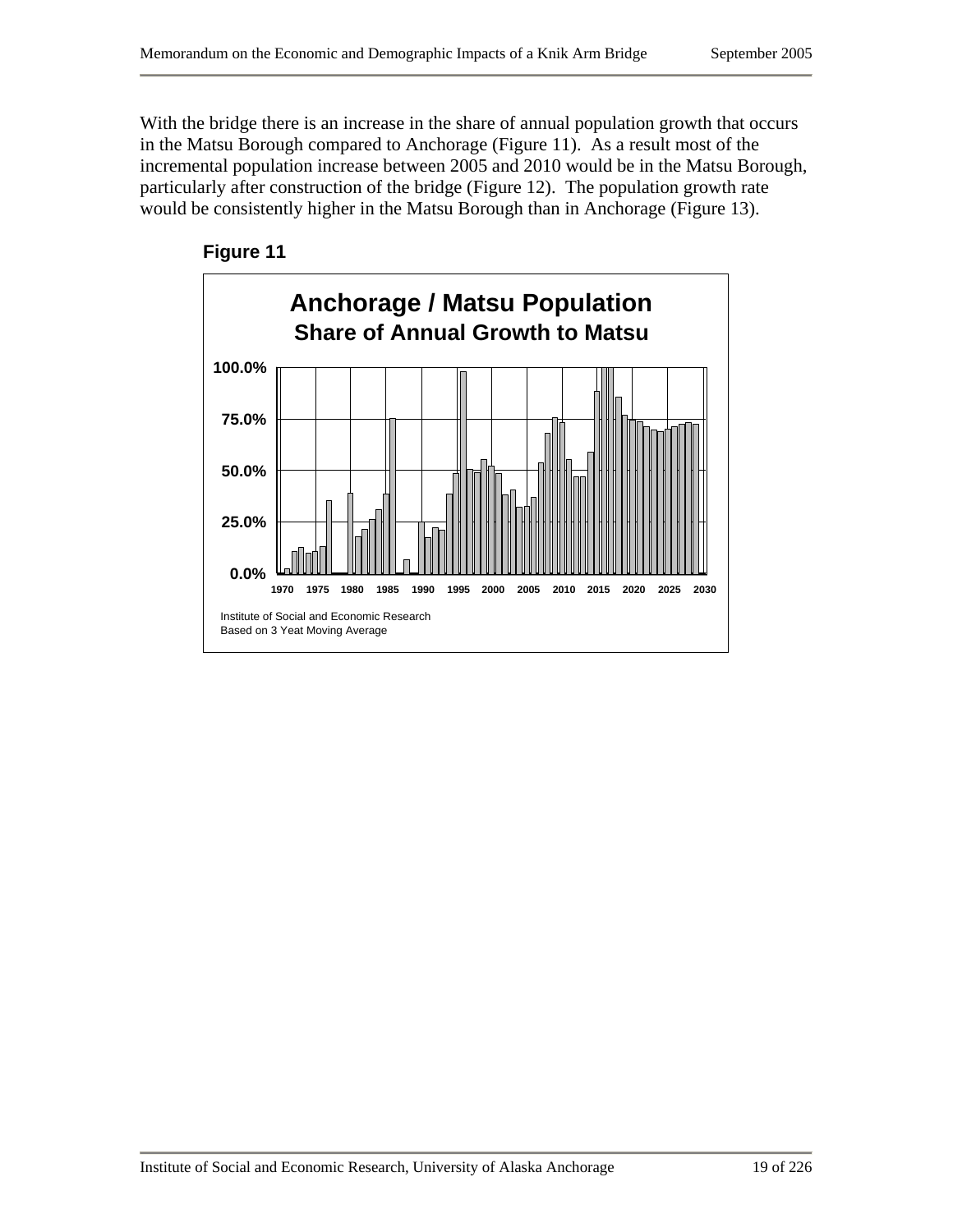

**Figure 13** 

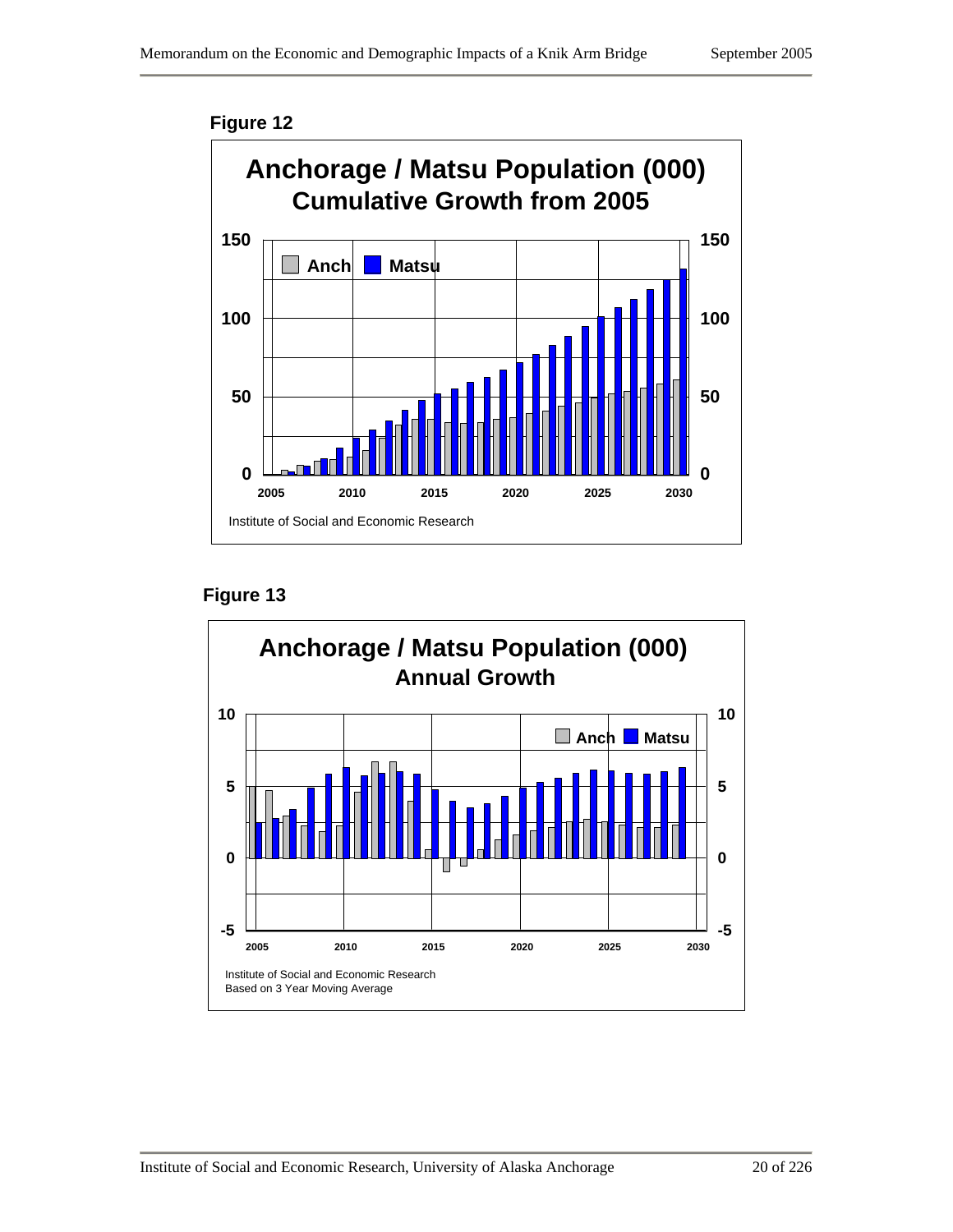The number of commuters will increase faster, but the share of Matsu resident workers who are commutes will decline, as in the base case, as the Matsu economy continues to become more self-sufficient (Figure 14).





## **SENSITIVITY CASES**

To test the sensitivity of the economic assumptions we generated high and low economic and demographic projections both with and without a Knik Arm bridge. As with the base case, the assumptions used in these projections were developed by the Economic Working Group (EWG). Table 11 shows the statewide wage and salary employment and population projections for each case. Table 12 shows the wage and salary employment and the population impacts for the Matsu Borough of the Knik Arm bridge in these cases.

Although these sensitivity cases provide a sense of the range of economic and demographic outcomes in response to different assumptions about economic and demographic conditions in Alaska, they are not designed to gauge the sensitivity of the regional allocation of jobs and population to other factors. In particular they do not demonstrate the sensitivity of the location of jobs and population to the particular characteristics of a possible bridge or to local public or private responses to the presence of a bridge.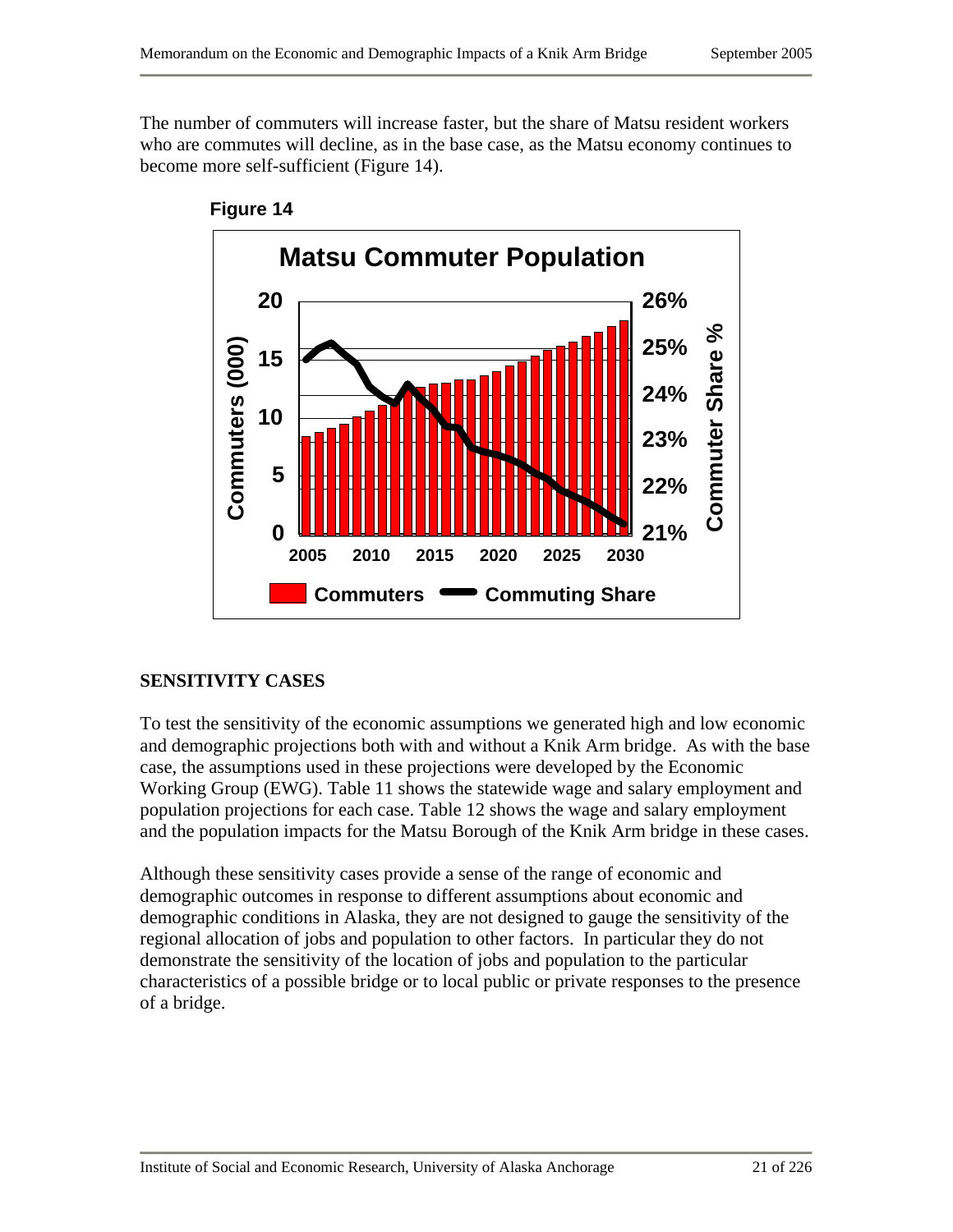| <b>Statewide Projections for 3 Cases (000)</b> |             |                   |             |                                   |       |       |
|------------------------------------------------|-------------|-------------------|-------------|-----------------------------------|-------|-------|
|                                                |             | <b>Population</b> |             | <b>Wage and Salary Employment</b> |       |       |
|                                                | <b>Base</b> | Low               | <b>High</b> | <b>Base</b>                       | Low   | High  |
| 2005                                           | 669.3       | 669.2             | 669.3       | 306.6                             | 306.5 | 306.6 |
| 2010                                           | 695.5       | 681.7             | 699.4       | 314.2                             | 304.9 | 316.3 |
| 2015                                           | 782.2       | 691.2             | 810.7       | 342.7                             | 302.7 | 357.6 |
| 2020                                           | 815.1       | 733.4             | 878.2       | 351.5                             | 315.8 | 375.1 |
| 2025                                           | 876.2       | 778.2             | 958.1       | 374.8                             | 331.4 | 407.3 |
| 2030                                           | 937.8       | 819.9             | 1053.0      | 400.1                             | 348.7 | 446.9 |
| Annual<br><b>Growth Rate</b><br>2000-2030      | 1.35%       | $0.9\%$           | 1.74%       | 1.19%                             | 0.73% | 1.56% |
| Source: ISER                                   |             |                   |             |                                   |       |       |

# **Table 11**

# **Table 12**

| <b>Matsu Borough Sensitivity Case Impacts (000)</b> |                   |       |             |                                   |      |      |
|-----------------------------------------------------|-------------------|-------|-------------|-----------------------------------|------|------|
|                                                     | <b>Population</b> |       |             | <b>Wage and Salary Employment</b> |      |      |
|                                                     | <b>Base</b>       | Low   | <b>High</b> | <b>Base</b>                       | Low  | High |
| 2005                                                | 0                 |       |             |                                   | 0    |      |
| 2010                                                | 3.96              | 3.87  | 4.03        | 1.40                              | 1.36 | 1.43 |
| 2015                                                | 5.57              | 5.05  | 5.72        | 1.64                              | 1.50 | 1.71 |
| 2020                                                | 7.57              | 7.19  | 8.27        | 3.02                              | 2.61 | 2.99 |
| 2025                                                | 11.65             | 11.08 | 12.80       | 4.73                              | 4.04 | 4.73 |
| 2030                                                | 16.23             | 15.32 | 18.51       | 6.72                              | 5.78 | 7.01 |
| Source: ISER                                        |                   |       |             |                                   |      |      |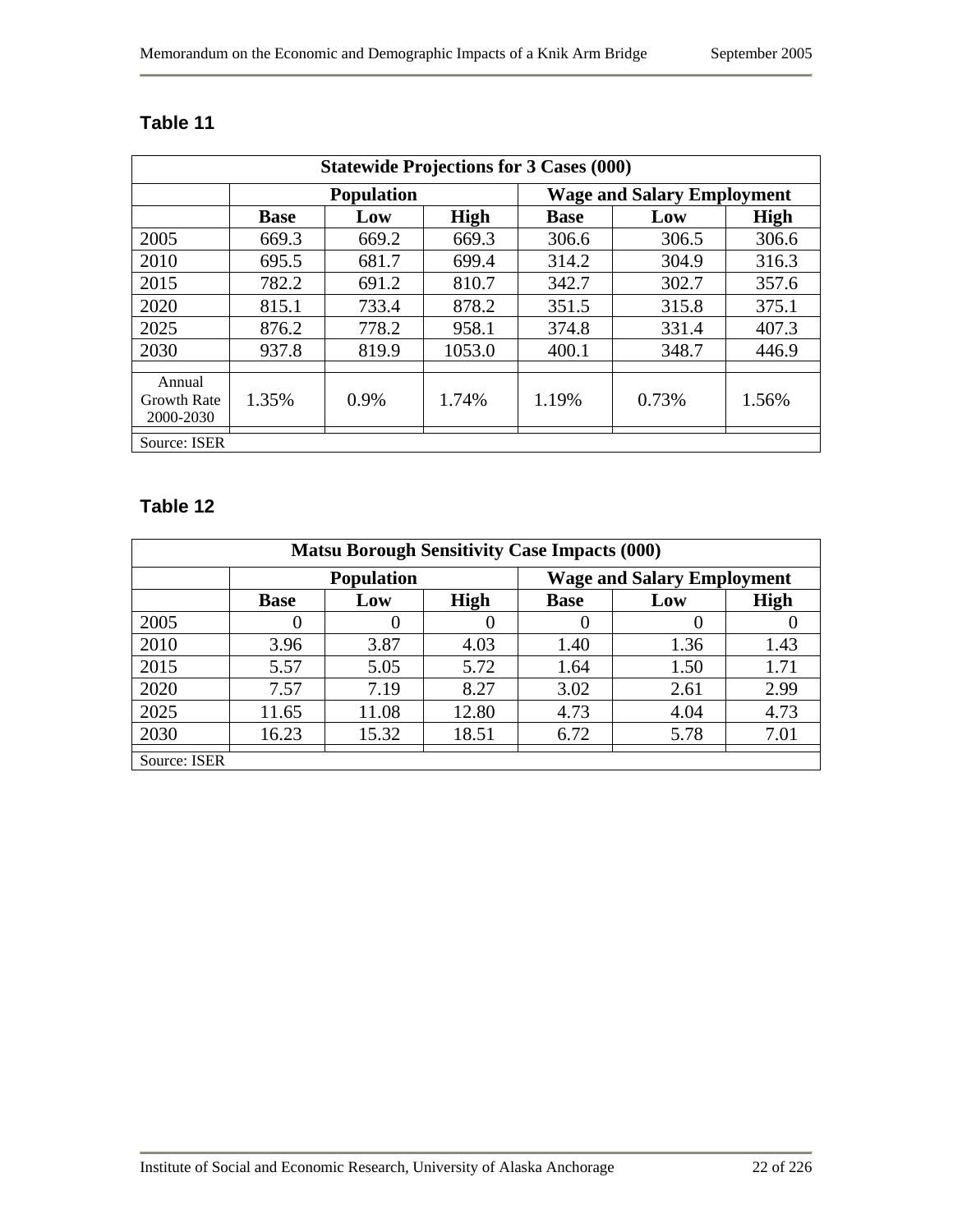### **High Case**

More rapid state and regional employment and population growth in the high case results from faster resource development, higher oil prices, and a more rapidly increasing senior population (Figures 15 and 16). There is little change in the share of the Greater Anchorage–Matsu Borough regional population that resides in the Matsu Borough in this high projection (Figure 17.)



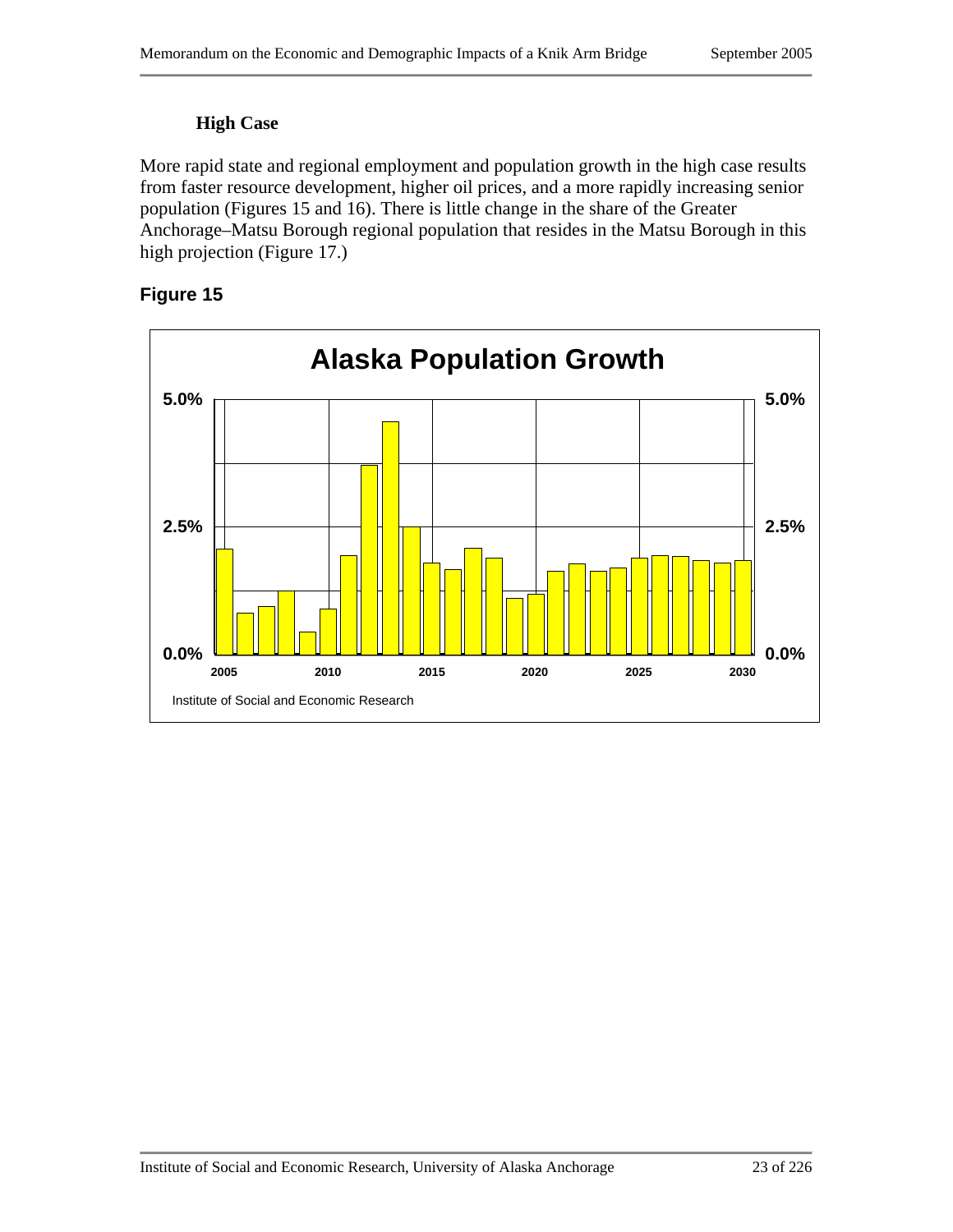

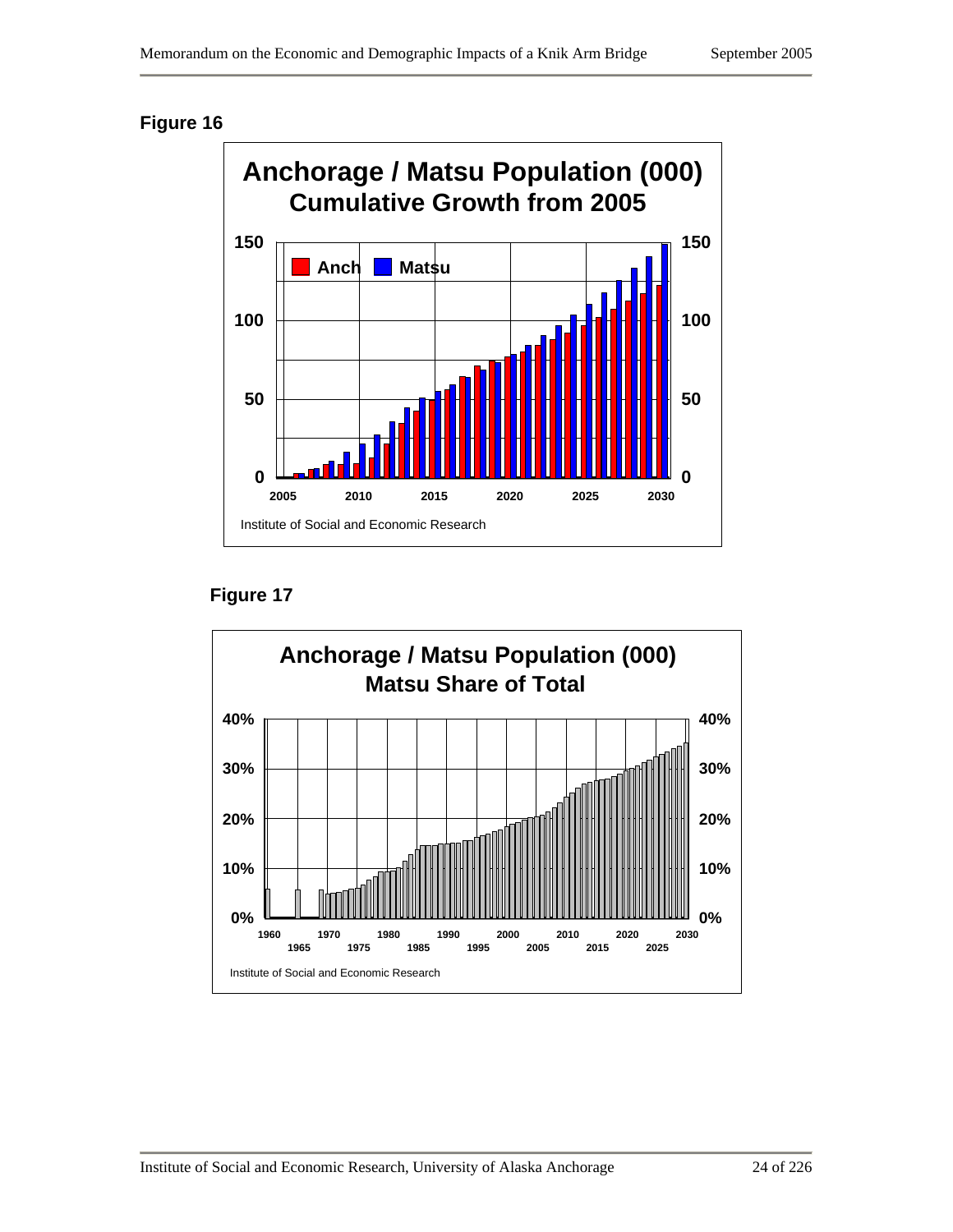The net change in employment and population with the construction of a bridge is slightly higher than in the base case (Figure 18), primarily because a large share of the growth is projected to occur in the Matsu Borough without the bridge. The share of annual growth in population that goes to the Matsu Borough is shown in Figure 19. Cumulative population growth from 2005 forward is concentrated in the Matsu Borough (Figure 20) as is the annual growth rate, particularly after 2020 (Figure 21).



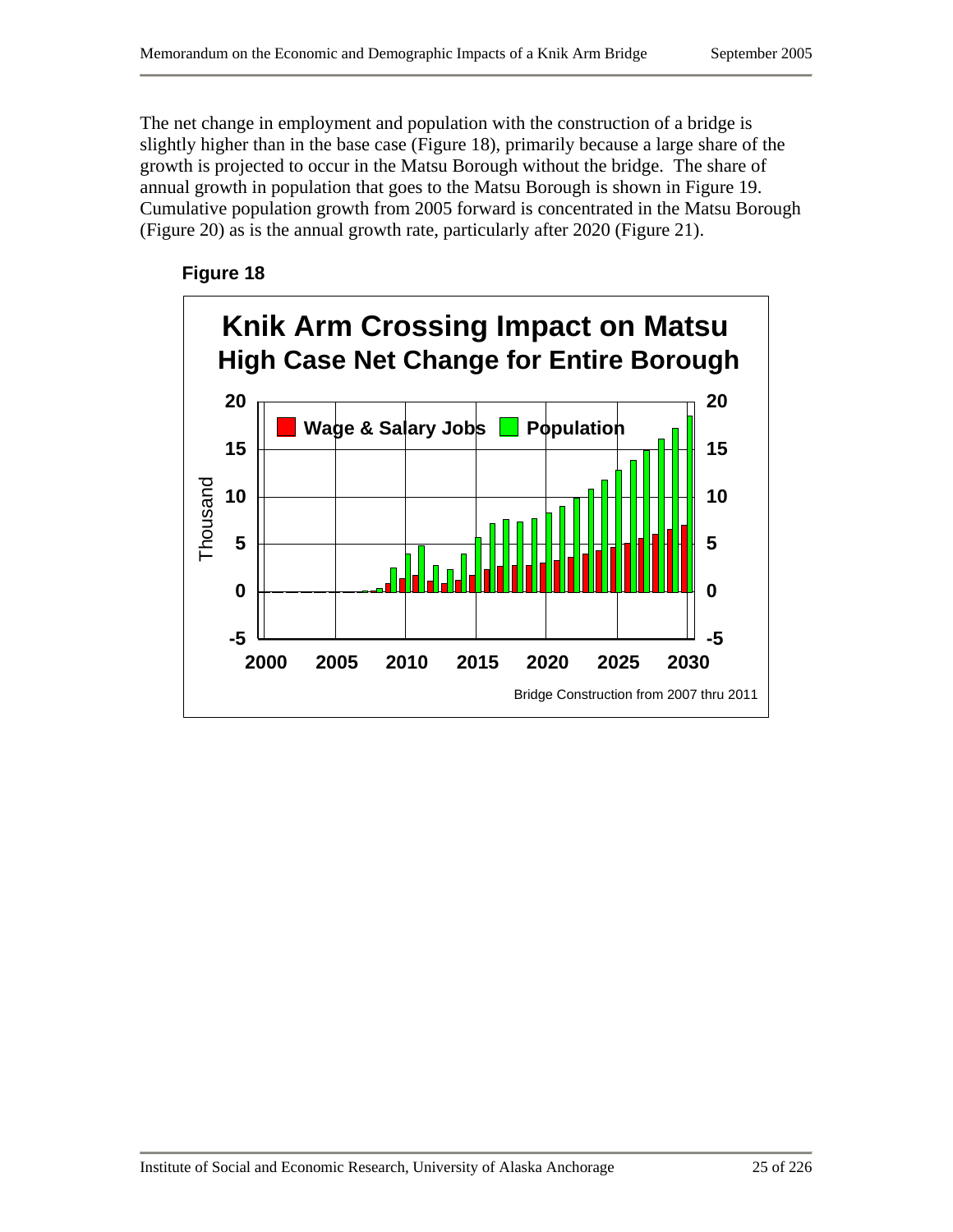



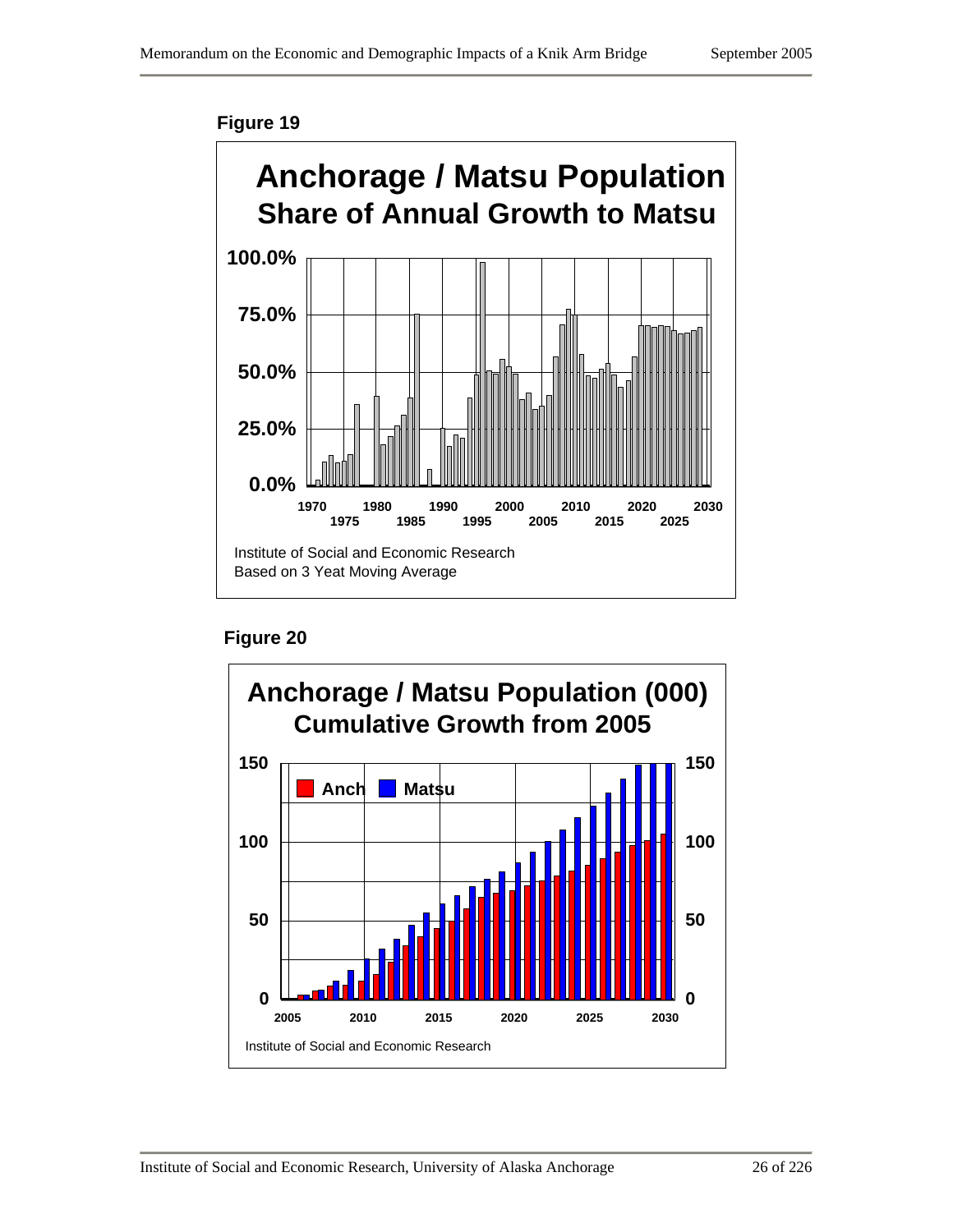

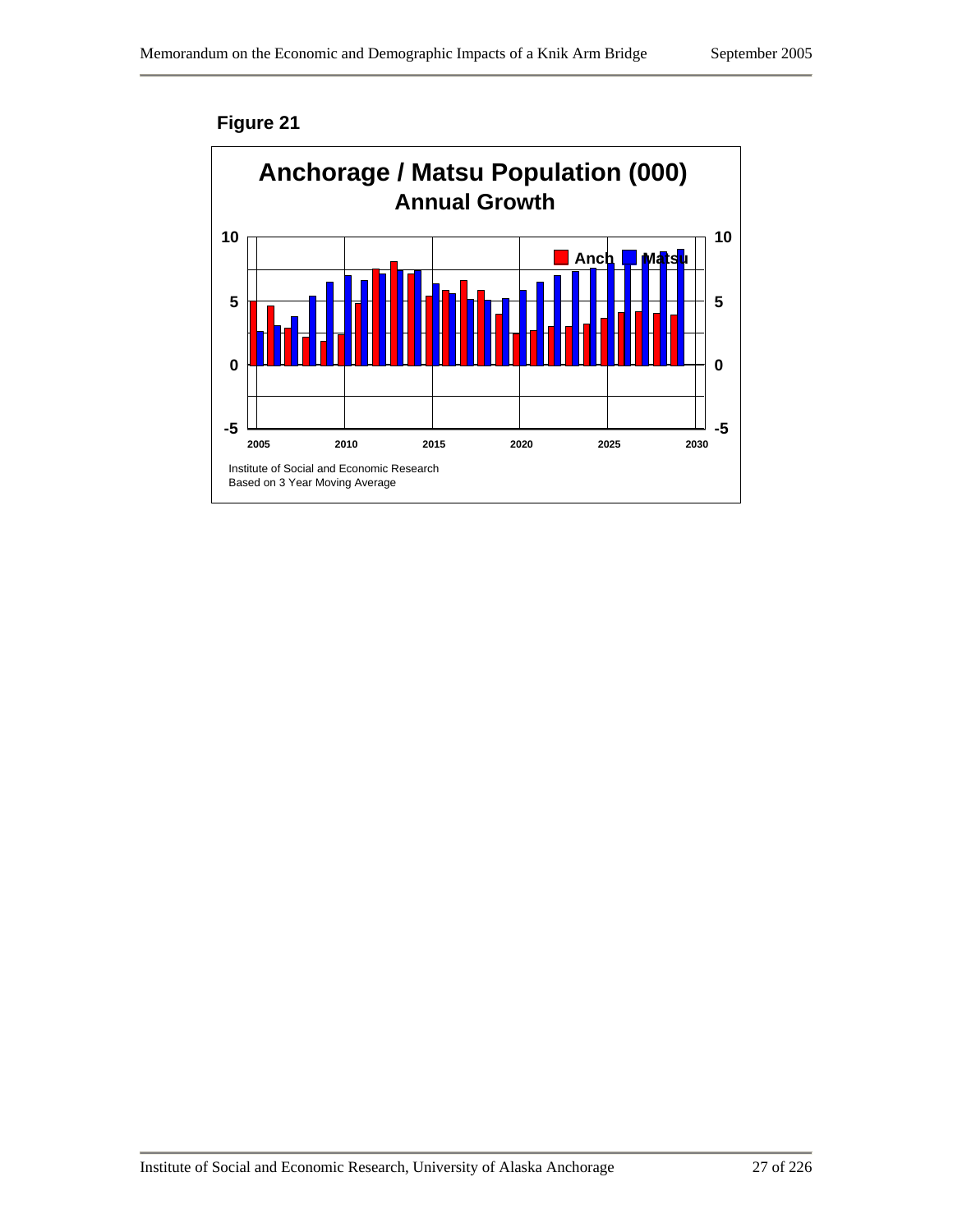#### **Low Case**

Slower state and regional employment and population growth in the low case results from assuming neither ANWR nor a gas pipeline happen, the price of oil is lower, and the senior population grows slowly (Figures 22 and 23). A slightly smaller share of the Greater Anchorage–Matsu Borough regional population is projected to reside in the Matsu Borough in this low projection compared to the base case (Figure 24.)

The net change in employment and population with the construction of a bridge is lower than in the base case (Figure 25), even though a large share of the growth in population is projected to occur in the Matsu Borough (Figure 26). Cumulative population growth from 2005 forward is concentrated in the Matsu Borough (Figure 27) as is the annual growth rate, particularly after 2020 (Figure 28).

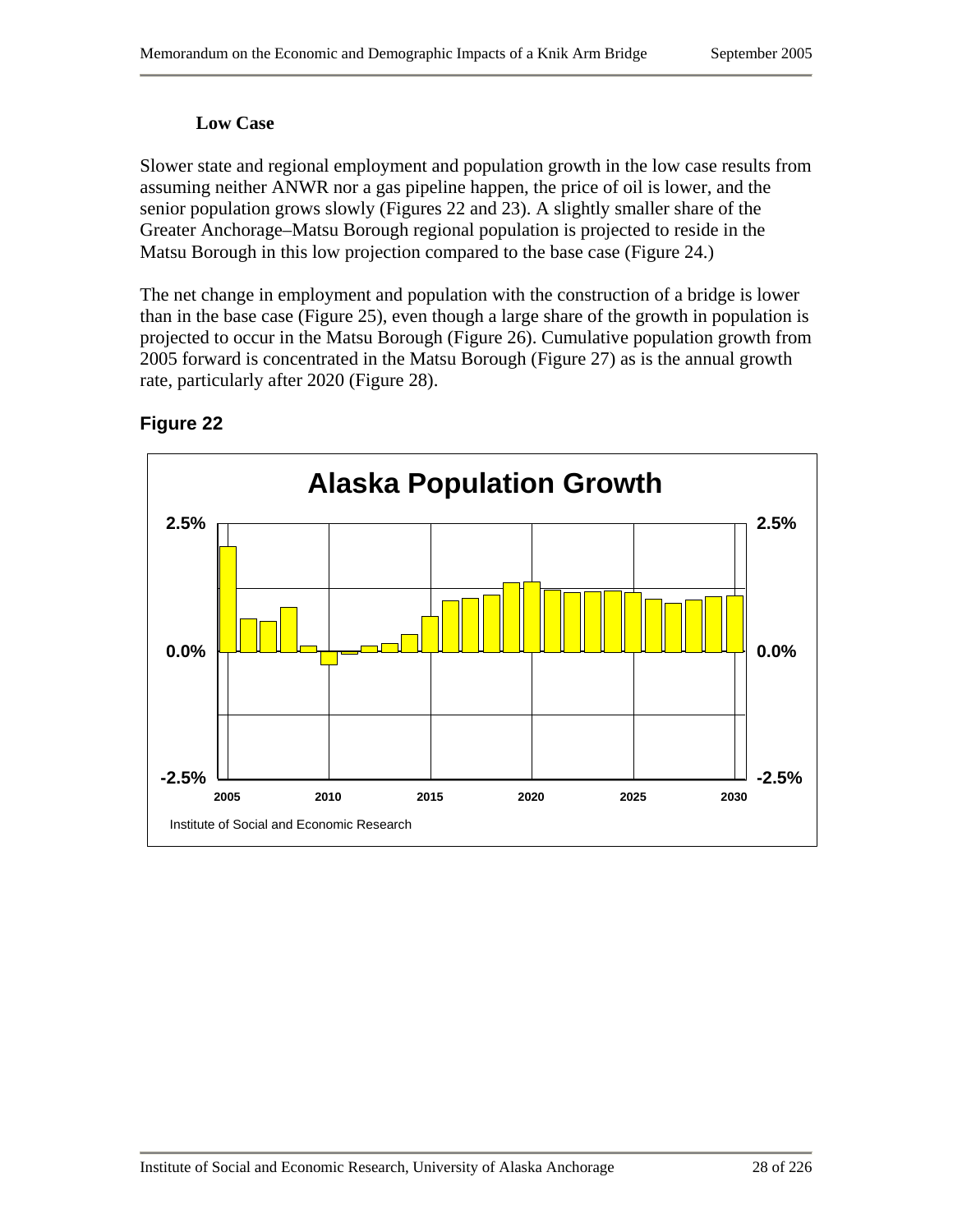

**Figure 24** 

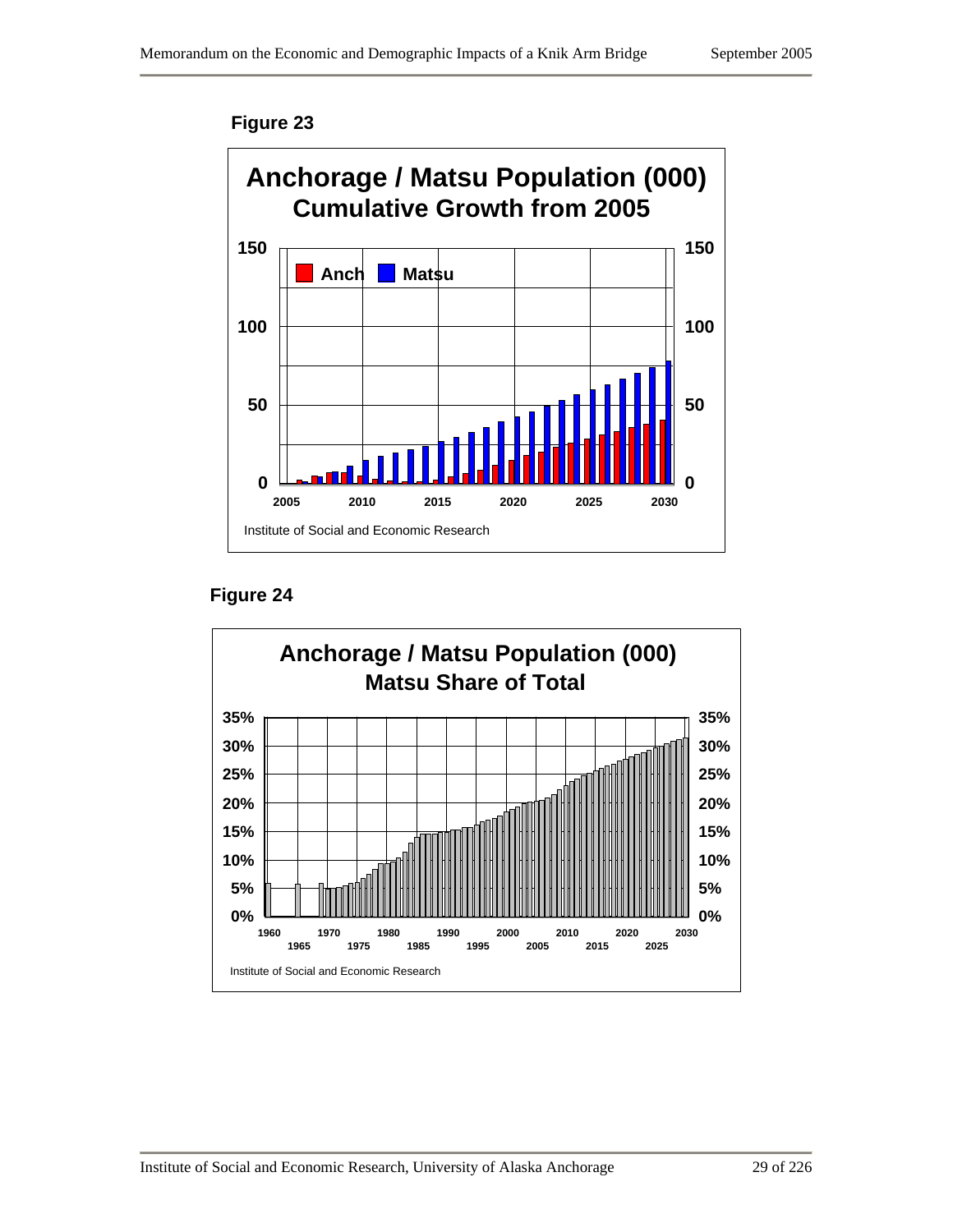



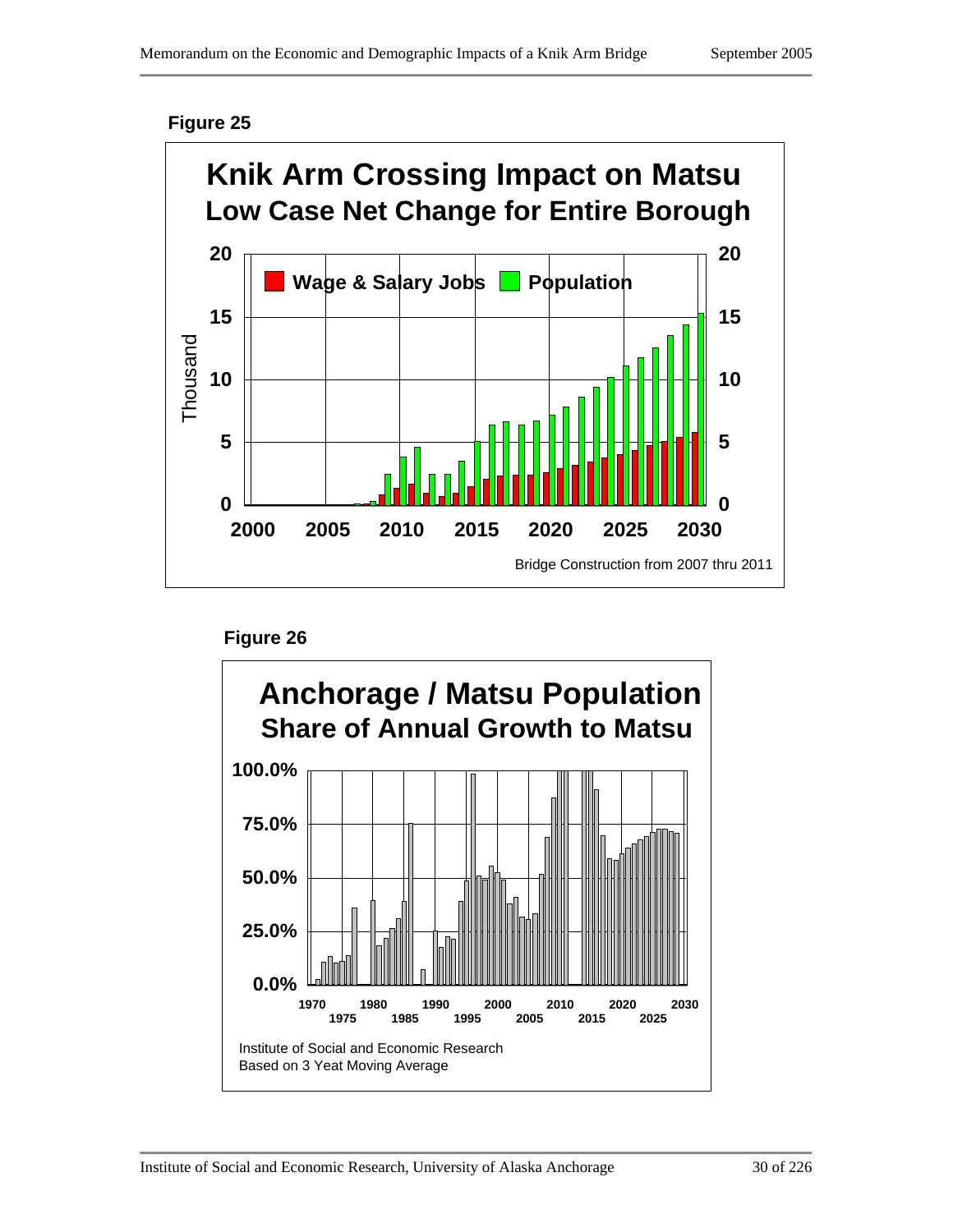

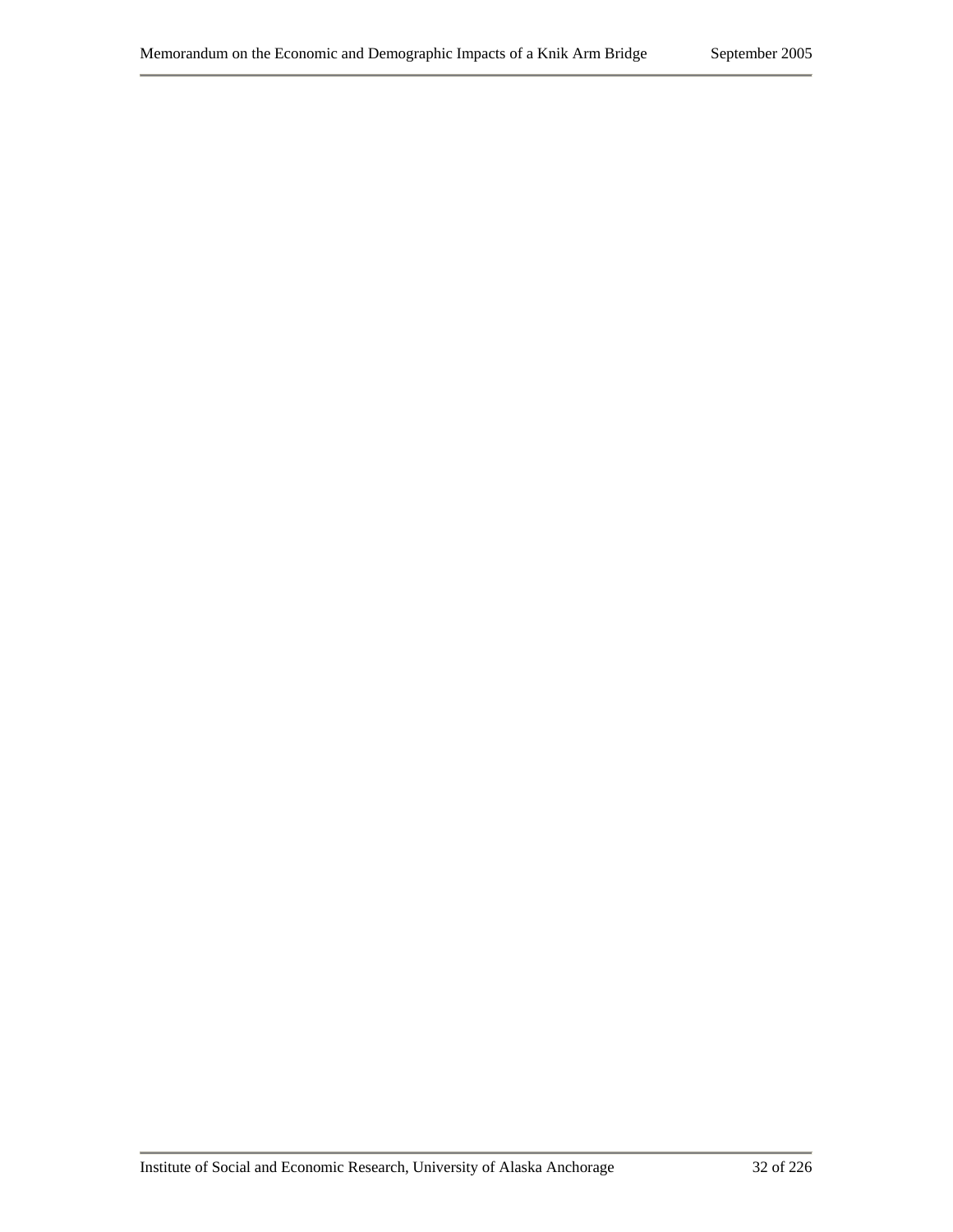# **MEMORANDUM ON THE ECONOMIC AND DEMOGRAPHIC IMPACTS OF A KNIK ARM BRIDGE**

**2. BASE CASE — NO BRIDGE**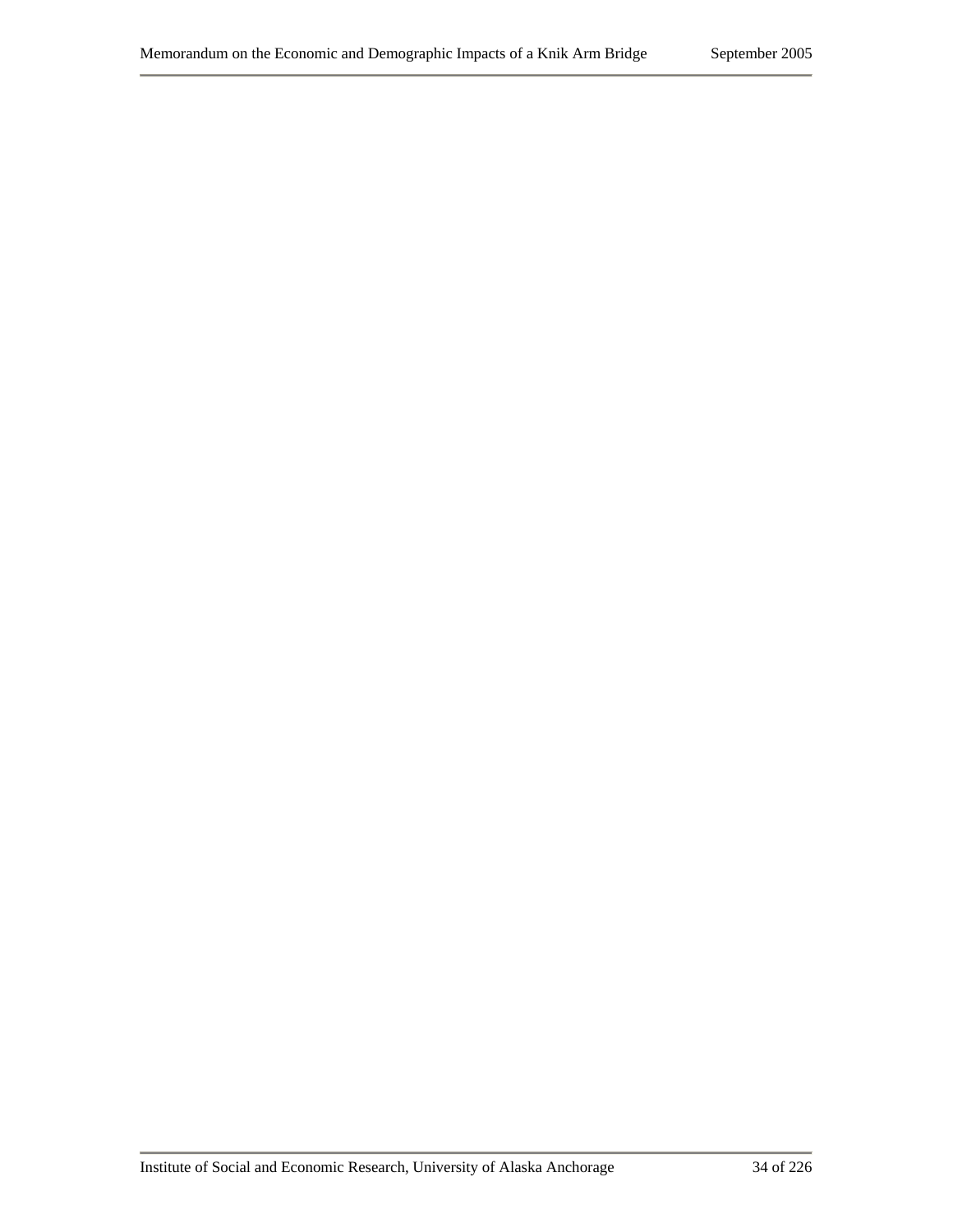|                                                                      | <b>TABLE 1A. PROJECTION SUMMARY</b> |                                 |                                          |                                                                  |                              |                                |                                     |  |
|----------------------------------------------------------------------|-------------------------------------|---------------------------------|------------------------------------------|------------------------------------------------------------------|------------------------------|--------------------------------|-------------------------------------|--|
| <b>2005 KNIK ARM BASE CASE</b>                                       |                                     |                                 |                                          |                                                                  |                              |                                |                                     |  |
|                                                                      | <b>POPULATION</b>                   | <b>HOUSEHOLDS</b>               | <b>TOTAL</b><br><b>EMPLOY-</b>           | <b>WAGE AND</b><br><b>SALARY</b>                                 | <b>PERSONAL</b>              | <b>PETROLEUM</b>               | <b>OIL PRICE</b><br><b>ANS WEST</b> |  |
|                                                                      | (000)                               | (000)                           | <b>MENT</b><br>(000)                     | <b>EMPLOYMENT</b><br>(000)                                       | <b>INCOME</b><br>(MILL 03\$) | <b>REVENUES</b><br>(MILL 03\$) | <b>COAST</b><br><b>NOMINAL</b> \$   |  |
|                                                                      |                                     |                                 |                                          |                                                                  |                              |                                |                                     |  |
| 2000<br>2001                                                         | 626.9<br>632.7                      | 221.6<br>226.0                  | 395.0<br>401.6                           | 280.7<br>287.9                                                   | \$20,267<br>\$21,028         | \$2,133<br>\$2,322             | \$23.27<br>\$27.85                  |  |
| 2002                                                                 | 641.5                               | 229.1                           | 410.4                                    | 292.3                                                            | \$21,471                     | \$1,623                        | \$21.78                             |  |
| 2003                                                                 | 648.8                               | 232.4                           | 418.5                                    | 296.9                                                            | \$21,531                     | \$2,084                        | \$28.15                             |  |
| 2004                                                                 | 655.5                               | 237.2                           | 428.9                                    | 301.8                                                            | \$21,727                     | \$2,413                        | \$31.74                             |  |
| 2005                                                                 | 669.3                               | 239.5                           | 439.6                                    | 306.6                                                            | \$22,289                     | \$2,719                        | \$41.75                             |  |
| 2006                                                                 | 674.6                               | 242.1                           | 445.3                                    | 310.9                                                            | \$22,751                     | \$2,268                        | \$38.60                             |  |
| 2007                                                                 | 680.4                               | 245.1                           | 445.2                                    | 312.6                                                            | \$23,227                     | \$1,822                        | \$34.30                             |  |
| 2008                                                                 | 688.2                               | 248.7                           | 443.6                                    | 312.6                                                            | \$23,523                     | \$1,617                        | \$30.00                             |  |
| 2009                                                                 | 690.3                               | 250.3                           | 440.5                                    | 311.9                                                            | \$23,615                     | \$1,535                        | \$30.90                             |  |
| 2010                                                                 | 695.5                               | 252.7                           | 443.0                                    | 314.2                                                            | \$23,854<br>\$24.368         | \$1,481<br>\$1.498             | \$31.83                             |  |
| 2011<br>2012                                                         | 707.5<br>732.4                      | 257.4<br>266.6                  | 451.8<br>470.2                           | 320.9<br>334.9                                                   | \$25,307                     | \$1,482                        | \$32.78<br>\$33.77                  |  |
| 2013                                                                 | 762.5                               | 277.5                           | 481.0                                    | 343.1                                                            | \$25,840                     | \$1,482                        | \$34.78                             |  |
| 2014                                                                 | 776.8                               | 283.0                           | 484.8                                    | 346.0                                                            | \$26,267                     | \$1,585                        | \$35.82                             |  |
| 2015                                                                 | 782.2                               | 285.4                           | 480.4                                    | 342.7                                                            | \$26,353                     | \$1,584                        | \$36.90                             |  |
| 2016                                                                 | 785.3                               | 287.0                           | 480.2                                    | 342.5                                                            | \$26,477                     | \$1,882                        | \$38.00                             |  |
| 2017                                                                 | 790.7                               | 289.3                           | 482.1                                    | 344.0                                                            | \$26,646                     | \$1,899                        | \$39.14                             |  |
| 2018                                                                 | 796.7                               | 291.9                           | 483.2                                    | 344.8                                                            | \$26,868                     | \$1,917                        | \$40.32                             |  |
| 2019                                                                 | 805.1                               | 295.3                           | 487.8                                    | 348.3                                                            | \$27,284                     | \$1,936                        | \$41.53                             |  |
| 2020                                                                 | 815.1                               | 299.2                           | 492.1                                    | 351.5                                                            | \$27,667                     | \$1,957                        | \$42.77                             |  |
| 2021                                                                 | 825.7                               | 303.4                           | 497.0                                    | 355.2                                                            | \$28,049                     | \$1,929                        | \$44.06                             |  |
| 2022                                                                 | 837.3                               | 307.9                           | 502.9                                    | 359.7                                                            | \$28,533                     | \$1,902                        | \$45.38                             |  |
| 2023                                                                 | 850.3                               | 312.9                           | 510.0                                    | 365.1                                                            | \$29,080                     | \$1,876                        | \$46.74                             |  |
| 2024                                                                 | 863.5                               | 318.0                           | 516.6                                    | 370.0                                                            | \$29,621                     | \$1,850                        | \$48.14                             |  |
| 2025<br>2026                                                         | 876.2<br>888.3                      | 322.9<br>327.6                  | 523.0<br>529.0                           | 374.8<br>379.3                                                   | \$30,162<br>\$30,502         | \$1,825<br>\$1,800             | \$49.59<br>\$51.07                  |  |
| 2027                                                                 | 899.9                               | 332.1                           | 535.1                                    | 383.9                                                            | \$30,903                     | \$1,776                        | \$52.61                             |  |
| 2028                                                                 | 912.0                               | 336.8                           | 542.2                                    | 389.2                                                            | \$31,466                     | \$1,752                        | \$54.18                             |  |
| 2029                                                                 | 924.9                               | 341.7                           | 549.6                                    | 394.7                                                            | \$32,047                     | \$1,729                        | \$55.81                             |  |
| 2030                                                                 | 937.8                               | 346.7                           | 556.9                                    | 400.1                                                            | \$32,629                     | \$1,707                        | \$57.48                             |  |
|                                                                      | <b>ANNUAL AVERAGE GROWTH RATE</b>   |                                 |                                          |                                                                  |                              |                                |                                     |  |
| 2000-2010                                                            | 1.04%                               | 1.32%                           | 1.15%                                    | 1.14%                                                            | 1.64%                        | $-3.58%$                       | 3.18%                               |  |
| 2010-2020                                                            | 1.60%                               | 1.70%                           | 1.05%                                    | 1.13%                                                            | 1.49%                        | 2.82%                          | 3.00%                               |  |
| 2020-2030                                                            | 1.41%                               | 1.48%                           | 1.25%                                    | 1.30%                                                            | 1.66%                        | $-1.36%$                       | 3.00%                               |  |
|                                                                      |                                     |                                 |                                          |                                                                  |                              |                                |                                     |  |
| 2000-2020                                                            | 1.32%                               | 1.51%                           | 1.10%                                    | 1.13%                                                            | 1.57%                        | $-0.43%$                       | 3.09%                               |  |
| 2000-2030                                                            | 1.35%                               | 1.50%                           | 1.15%                                    | 1.19%                                                            | 1.60%                        | $-0.74%$                       | 3.06%                               |  |
| <b>MAP MODEL SIMULATION</b><br><b>PREPARED FOR</b><br><b>CREATED</b> |                                     |                                 | KNIK 1B<br><b>KABATA</b><br>May 31, 2005 |                                                                  |                              |                                |                                     |  |
|                                                                      |                                     |                                 |                                          |                                                                  |                              |                                |                                     |  |
| <b>POPULATION</b>                                                    |                                     | <b>JULY 1 CENSUS DEFINITION</b> |                                          |                                                                  |                              |                                | POP                                 |  |
| <b>HOUSEHOLDS</b><br><b>TOTAL EMPLOYMENT</b>                         |                                     | <b>JULY 1 CENSUS DEFINITION</b> |                                          | INCLUDES ACTIVE DUTY MILITARY, RESERVISTS, PROPRIETORS, AND MISC |                              |                                | HH<br>EM99.BEA                      |  |
| WAGE & SALARY EM                                                     |                                     | ALASKA DEPT OF LABOR DEFINITION |                                          |                                                                  |                              |                                | EM97                                |  |
| PERSONAL INCOME                                                      |                                     | <b>USDC BEA DEFINITION</b>      |                                          |                                                                  |                              |                                | DF.PIB                              |  |
|                                                                      | PETROLEUM REVENUES                  |                                 |                                          | INCLUDES PERMANENT FUND CONTRIBUTION BUT NOT CBR REVENUES        |                              |                                | DF.RP9S                             |  |
|                                                                      | ANS WEST COAST PRICE                | <b>FISCAL YEAR</b>              |                                          |                                                                  |                              |                                |                                     |  |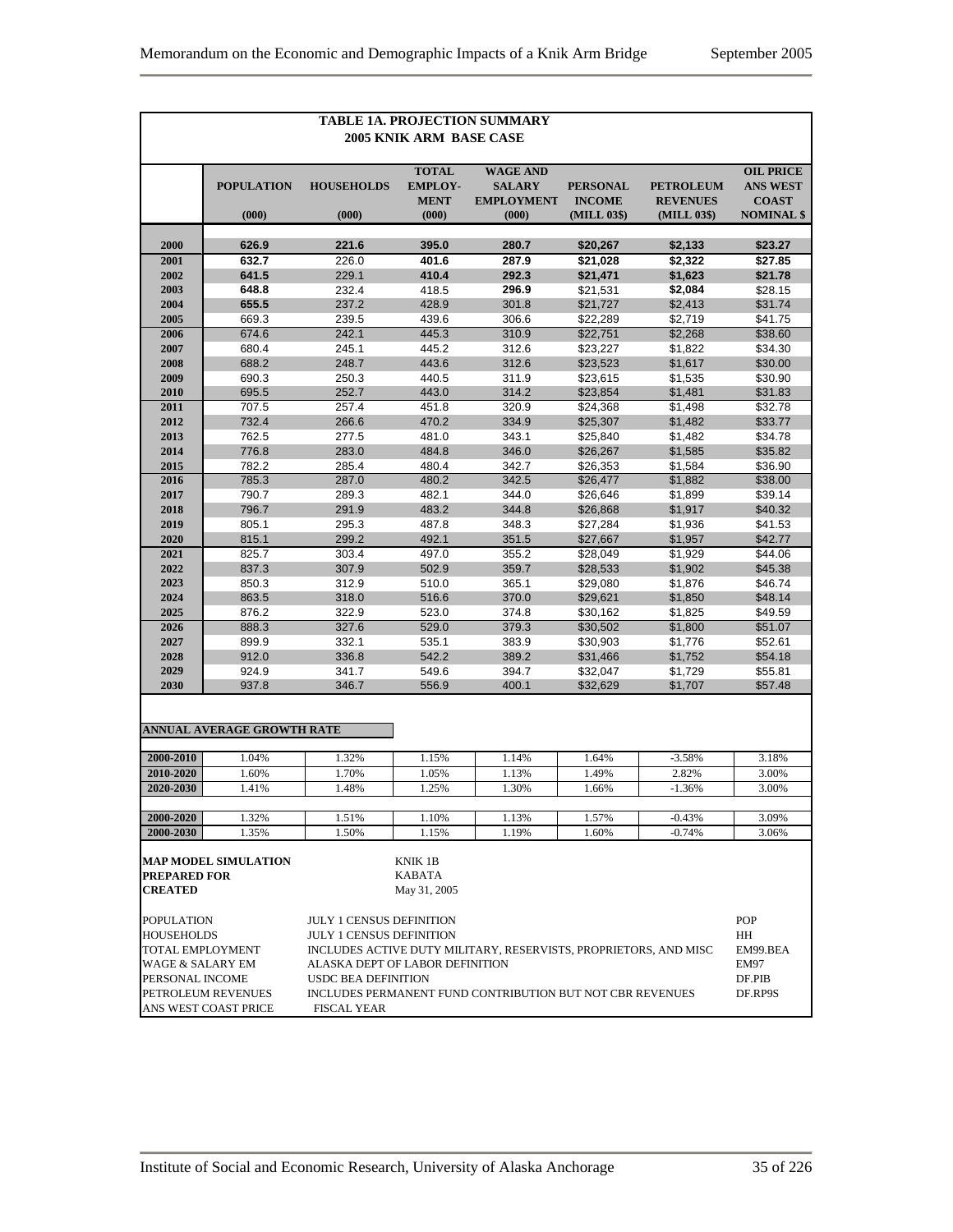|      |              |              |                  |                | <b>STATE/</b> | <b>TOTAL</b>    |
|------|--------------|--------------|------------------|----------------|---------------|-----------------|
|      |              |              | <b>INFRA-</b>    |                | <b>LOCAL</b>  | <b>ANNUAL %</b> |
|      | <b>TOTAL</b> | <b>BASIC</b> | <b>STRUCTURE</b> | <b>SUPPORT</b> | <b>GOVT</b>   | <b>GROWTH</b>   |
|      |              |              |                  |                |               |                 |
| 2000 | 395.0        | 0.0          | 0.0              | 0.0            | 55.1          | 0.0%            |
| 2001 | 401.6        | 0.0          | 0.0              | 0.0            | 60.1          | 0.0%            |
| 2002 | 410.4        | 0.0          | 0.0              | 0.0            | 62.0          | 0.0%            |
| 2003 | 418.5        | 93.3         | 43.4             | 287.9          | 62.6          | 2.0%            |
| 2004 | 428.9        | 95.0         | 42.7             | 291.2          | 63.1          | 2.5%            |
| 2005 | 439.6        | 99.0         | 43.4             | 297.3          | 63.2          | 2.5%            |
| 2006 | 445.3        | 99.9         | 43.9             | 301.4          | 63.1          | 1.3%            |
| 2007 | 445.2        | 99.3         | 44.4             | 301.5          | 61.6          | 0.0%            |
| 2008 | 443.6        | 99.1         | 44.5             | 300.0          | 59.8          | $-0.4%$         |
| 2009 | 440.5        | 98.5         | 44.4             | 297.6          | 58.3          | $-0.7%$         |
| 2010 | 443.0        | 100.1        | 44.8             | 298.2          | 57.7          | 0.6%            |
| 2011 | 451.8        | 102.9        | 45.7             | 303.2          | 57.1          | 2.0%            |
| 2012 | 470.2        | 108.4        | 47.5             | 314.3          | 57.2          | 4.1%            |
| 2013 | 481.0        | 110.4        | 48.6             | 322.0          | 57.7          | 2.3%            |
| 2014 | 484.8        | 108.9        | 49.4             | 326.5          | 58.6          | 0.8%            |
| 2015 | 480.4        | 106.5        | 48.9             | 325.0          | 59.6          | $-0.9%$         |
| 2016 | 480.2        | 105.8        | 48.8             | 325.6          | 60.3          | 0.0%            |
| 2017 | 482.1        | 107.3        | 48.6             | 326.2          | 60.7          | 0.4%            |
| 2018 | 483.2        | 107.5        | 49.0             | 326.7          | 60.1          | 0.2%            |
| 2019 | 487.8        | 108.4        | 50.0             | 329.4          | 59.6          | 0.9%            |
| 2020 | 492.1        | 109.3        | 50.6             | 332.2          | 59.7          | 0.9%            |
| 2021 | 497.0        | 110.2        | 50.8             | 335.9          | 60.0          | 1.0%            |
| 2022 | 502.9        | 111.2        | 51.2             | 340.5          | 60.3          | 1.2%            |
| 2023 | 510.0        | 112.2        | 52.0             | 345.9          | 60.7          | 1.4%            |
| 2024 | 516.6        | 113.2        | 52.8             | 350.6          | 60.6          | 1.3%            |
| 2025 | 523.0        | 113.9        | 53.7             | 355.4          | 60.6          | 1.2%            |
| 2026 | 529.0        | 114.7        | 54.3             | 360.0          | 61.1          | 1.1%            |
| 2027 | 535.1        | 115.5        | 54.9             | 364.6          | 61.7          | 1.2%            |
| 2028 | 542.2        | 116.4        | 55.8             | 370.1          | 62.1          | 1.3%            |
| 2029 | 549.6        | 117.2        | 56.7             | 375.7          | 62.5          | 1.4%            |
| 2030 | 556.9        | 118.1        | 57.6             | 381.2          | 62.7          | 1.3%            |

### **TABLE 2A. EMPLOYMENT BY SECTOR (000) 2005 KNIK ARM BASE CASE**

| 2000-2010 | 1.15% | #VALUE! | #VALUE! | #VALUE! | 0.46% |  |
|-----------|-------|---------|---------|---------|-------|--|
| 2010-2020 | 1.05% | 0.89%   | 1.23%   | 1.08%   | 0.35% |  |
| 2020-2030 | 1.25% | 0.77%   | 1.31%   | 1.39%   | 0.49% |  |
|           |       |         |         |         |       |  |
| 2000-2020 | 1.10% | #VALUE! | #VALUE! | #VALUE! | 0.40% |  |
| 2000-2030 | 1.15% | #VALUE! | #VALUE! | #VALUE! | 0.43% |  |

| <b>MAP MODEL SIMULATION</b><br>KNIK 1B                      |                                                                  |
|-------------------------------------------------------------|------------------------------------------------------------------|
| <b>KABATA</b>                                               |                                                                  |
| May 31, 2005                                                |                                                                  |
|                                                             |                                                                  |
| WAGE AND SALARY, PROPRIETORS, & ACTIVE DUTY MILITARY        | EM99 BEA                                                         |
| BASIC CONSTRUCTION, MANUFACTURING, TRANSPORTATION, MINING,  | EM9BASE                                                          |
|                                                             |                                                                  |
| NON-BASIC TRANSPORTATION, COMMUNICATIONS, PUBLIC UTILITIES, | <b>EM9INFR</b>                                                   |
| NON-BASIC CONSTRUCTION & BUSINESS SERVICES                  |                                                                  |
| NON BASIC TRADE AND SERVICES, FINANCE, LOCAL MANUFACTURING, | <b>EM9SUPRT</b>                                                  |
| AND PROPRIETORS NOT INVOLVED IN FISH HARVESTING OR TOURISM  |                                                                  |
| STATE AND LOCAL GOVERNMENT                                  | <b>EMGA</b>                                                      |
|                                                             | OIL, TOURISM, FED GOVT, AGRICULTURE, FORESTRY, & FISH HARVESTING |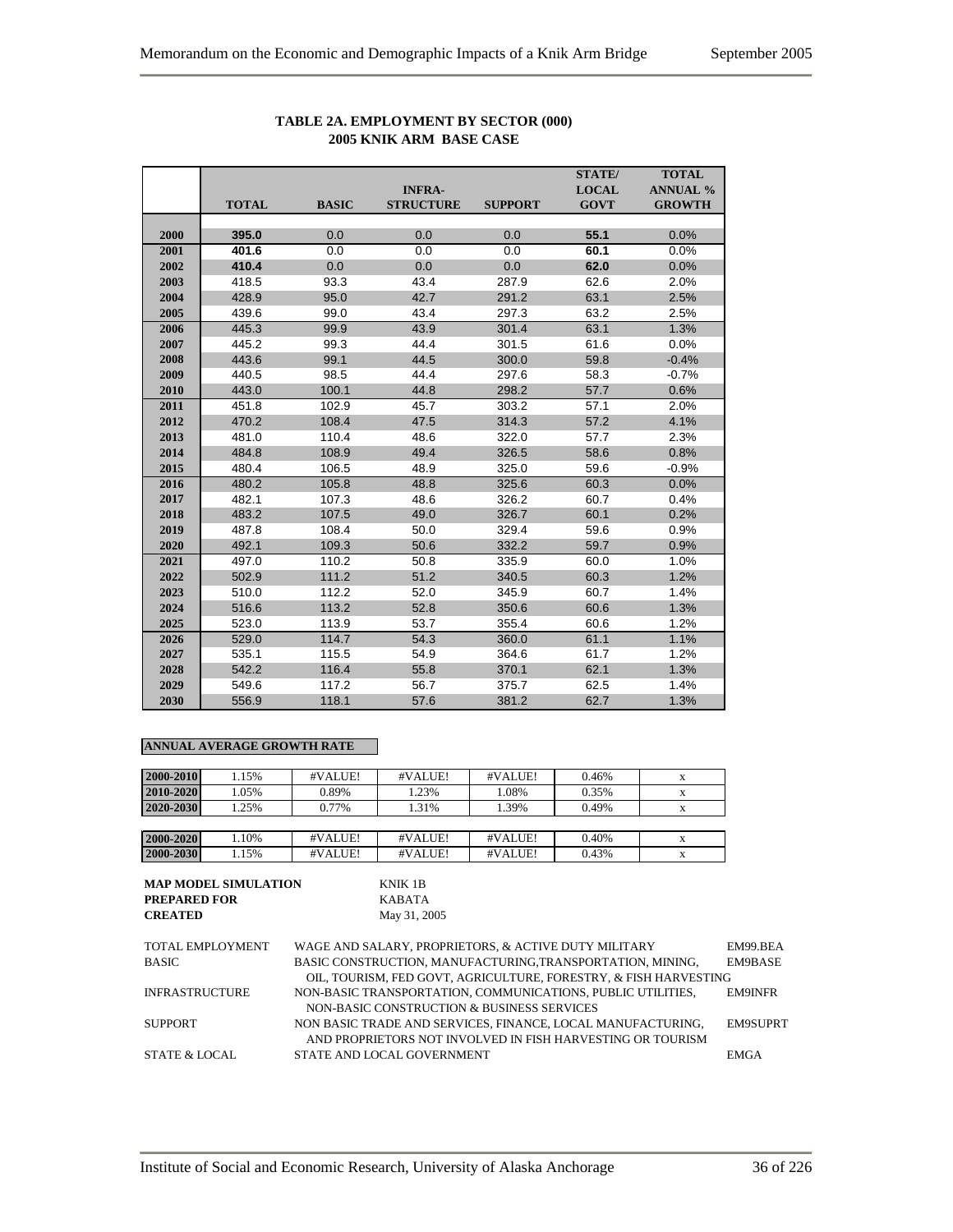|      | <b>OIL AND</b><br><b>GAS</b> | <b>MINING</b> | <b>SEAFOOD</b> | <b>TIMBER</b> | <b>AIR</b><br><b>CARGO</b> | <b>TOURISM</b> | <b>MILITARY</b> |
|------|------------------------------|---------------|----------------|---------------|----------------------------|----------------|-----------------|
| 2000 | 0.0                          | 0.0           | 0.0            | 0.0           | 0.0                        | 0.0            | 17.2            |
| 2001 | 0.0                          | 0.0           | 0.0            | 0.0           | 0.0                        | 0.0            | 18.0            |
| 2002 | 0.0                          | 0.0           | 0.0            | 0.0           | 0.0                        | 0.0            | 18.0            |
| 2003 | 8.6                          | 2.3           | 18.1           | 1.8           | 2.4                        | 18.4           | 19.3            |
| 2004 | 8.6                          | 2.5           | 18.1           | 1.8           | 2.5                        | 18.9           | 20.2            |
| 2005 | 8.6                          | 2.6           | 18.1           | 1.8           | 2.6                        | 19.4           | 23.0            |
| 2006 | 8.8                          | 2.8           | 18.1           | 1.9           | 2.7                        | 19.8           | 23.0            |
| 2007 | 8.8                          | 3.2           | 18.1           | 1.9           | 2.7                        | 20.3           | 21.5            |
| 2008 | 8.7                          | 3.3           | 18.1           | 1.9           | 2.8                        | 20.8           | 20.5            |
| 2009 | 8.6                          | 3.3           | 18.1           | 2.0           | 2.9                        | 21.3           | 19.1            |
| 2010 | 8.7                          | 3.4           | 18.1           | 2.0           | 3.0                        | 21.9           | 18.8            |
| 2011 | 8.7                          | 3.6           | 18.1           | 2.0           | 3.1                        | 22.4           | 18.8            |
| 2012 | 9.4                          | 4.2           | 18.1           | 2.0           | 3.2                        | 23.0           | 18.8            |
| 2013 | 10.2                         | 4.3           | 18.1           | 2.1           | 3.3                        | 23.6           | 18.8            |
| 2014 | 10.0                         | 4.7           | 18.1           | 2.1           | 3.4                        | 24.1           | 18.8            |
| 2015 | 9.8                          | 4.8           | 18.1           | 2.1           | 3.5                        | 24.7           | 18.8            |
| 2016 | 9.6                          | 4.8           | 18.1           | 2.1           | 3.5                        | 25.4           | 18.8            |
| 2017 | 11.1                         | 4.9           | 18.1           | 2.1           | 3.6                        | 26.0           | 18.8            |
| 2018 | 11.1                         | 5.0           | 18.1           | 2.2           | 3.7                        | 26.6           | 18.8            |
| 2019 | 11.1                         | 5.0           | 18.1           | 2.2           | 3.7                        | 27.3           | 18.8            |
| 2020 | 11.1                         | 5.1           | 18.1           | 2.2           | 3.8                        | 28.0           | 18.8            |
| 2021 | 11.1                         | 5.2           | 18.1           | 2.2           | 3.9                        | 28.7           | 18.8            |
| 2022 | 11.1                         | 5.3           | 18.1           | 2.2           | 4.0                        | 29.4           | 18.8            |
| 2023 | 11.1                         | 5.3           | 18.1           | 2.3           | 4.1                        | 30.1           | 18.8            |
| 2024 | 11.1                         | 5.4           | 18.1           | 2.3           | 4.1                        | 30.8           | 18.8            |
| 2025 | 11.1                         | 5.5           | 18.1           | 2.3           | 4.2                        | 31.4           | 18.8            |
| 2026 | 11.1                         | 5.6           | 18.1           | 2.3           | 4.3                        | 31.9           | 18.8            |
| 2027 | 11.1                         | 5.7           | 18.1           | 2.3           | 4.4                        | 32.4           | 18.8            |
| 2028 | 11.1                         | 5.8           | 18.1           | 2.4           | 4.5                        | 32.9           | 18.8            |
| 2029 | 11.1                         | 5.9           | 18.1           | 2.4           | 4.6                        | 33.5           | 18.8            |
| 2030 | 11.1                         | 6.0           | 18.1           | 2.4           | 4.7                        | 34.0           | 18.8            |

#### **TABLE 3A. BASIC INDUSTRY EMPLOYMENT (000) 2005 KNIK ARM BASE CASE**

| 2000-2010 | #VALUE! | #VALUE! | #VALUE! | #VALUE! | #VALUE! | #VALUE! | 0.88% |
|-----------|---------|---------|---------|---------|---------|---------|-------|
| 2010-2020 | 2.54%   | 4.30%   | 0.00%   | 0.95%   | 2.50%   | 2.48%   | 0.00% |
| 2020-2030 | 0.00%   | 1.65%   | 0.00%   | 0.91%   | 2.00%   | 1.99%   | 0.00% |
|           |         |         |         |         |         |         |       |
| 2000-2020 | #VALUE! | #VALUE! | #VALUE! | #VALUE! | #VALUE! | #VALUE! | 0.44% |
| 2000-2030 | #VALUE! | #VALUE! | #VALUE! | #VALUE! | #VALUE! | #VALUE! | 0.29% |

| <b>MAP MODEL SIMULATION</b> | KNIK 1B      |
|-----------------------------|--------------|
| <b>PREPARED FOR</b>         | KARATA       |
| <b>CREATED</b>              | May 31, 2005 |
|                             |              |

| OIL AND GAS      | PRODUCTION AND TRANSPORTATION                   | EMBASEOIL           |
|------------------|-------------------------------------------------|---------------------|
| <b>MINING</b>    | WAGE AND SALARY EMPLOYMENT ONLY                 | <b>EMPMINE</b>      |
| <b>SEAFOOD</b>   | HARVESTING AND PROCESSING                       | <b>EMBASEFISH</b>   |
| <b>TIMBER</b>    | HARVESTING, PROCESSING, AND PULP MANUFACTURING  | <b>EMBASETIMBER</b> |
| AIR CARGO        | EMPLOYMENT DEPENDENT ON INTERNATIONAL CARGO     | <b>EMT9XAIR</b>     |
| <b>TOURISM</b>   | PORTIONS OF TRADE, SERVICES, AND TRANSPORTATION | <b>EMTOUR</b>       |
| <b>MILITARY</b>  | <b>ACTIVE DUTY MILITARY</b>                     | <b>EMGM</b>         |
| FEDERAL CIVILIAN | SEE TABLE 5                                     | <b>EMGC</b>         |
|                  |                                                 |                     |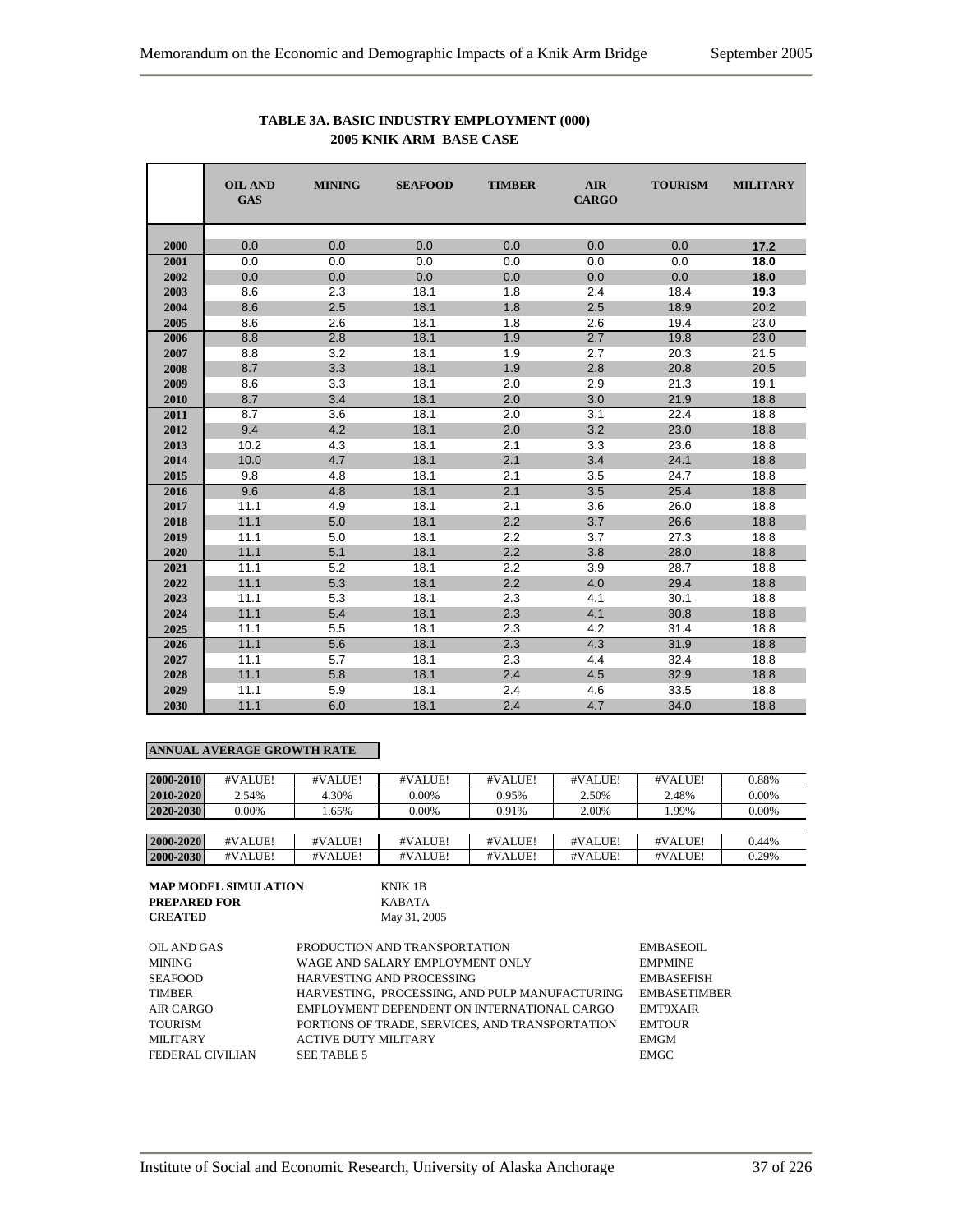#### **TABLE 4A. PRIVATE EMPLOYMENT (000) BY SIC CODE 2005 KNIK ARM BASE CASE**

|      | <b>AGRICULTURE</b> |                  |                  |                  |                 | <b>TRANSPORT</b> |              |
|------|--------------------|------------------|------------------|------------------|-----------------|------------------|--------------|
|      | <b>TOTAL</b>       | <b>FORESTRY</b>  | MINING &         | <b>CONSTRUC-</b> | <b>MANUFAC-</b> | <b>COMMUN.</b>   |              |
|      | <b>PRIVATE</b>     | <b>FISHERIES</b> | <b>PETROLEUM</b> | <b>TION</b>      | <b>TURING</b>   | PUB. UTILITY     | <b>OTHER</b> |
|      |                    |                  |                  |                  |                 |                  |              |
| 2000 | 0.0                | 0.0              | 10.1             | 14.1             | 0.0             | 0.0              | 0.0          |
| 2001 | 0.0                | 0.0              | 11.3             | 14.9             | 0.0             | 0.0              | 0.0          |
| 2002 | 0.0                | 0.0              | 0.0              | 0.0              | 0.0             | 0.0              | 0.0          |
| 2003 | 314.8              | 10.7             | 10.2             | 14.3             | 14.4            | 28.9             | 242.5        |
| 2004 | 323.6              | 10.8             | 10.4             | 13.7             | 14.4            | 29.0             | 245.4        |
| 2005 | 330.6              | 10.8             | 10.5             | 14.0             | 14.4            | 29.6             | 251.2        |
| 2006 | 336.3              | 10.8             | 10.9             | 13.9             | 14.4            | 30.2             | 256.1        |
| 2007 | 339.5              | 10.8             | 11.3             | 13.5             | 14.4            | 30.9             | 258.6        |
| 2008 | 341.0              | 10.8             | 11.4             | 13.4             | 14.4            | 31.2             | 259.7        |
| 2009 | 341.0              | 10.9             | 11.4             | 13.4             | 14.4            | 31.5             | 259.5        |
| 2010 | 344.7              | 10.9             | 11.6             | 14.4             | 14.4            | 31.9             | 261.5        |
| 2011 | 354.1              | 10.9             | 11.9             | 16.2             | 14.5            | 32.7             | 267.8        |
| 2012 | 372.6              | 10.9             | 13.2             | 20.1             | 14.5            | 34.1             | 279.8        |
| 2013 | 382.9              | 11.0             | 14.1             | 20.7             | 14.6            | 34.9             | 287.8        |
| 2014 | 385.8              | 11.0             | 14.3             | 18.5             | 14.6            | 35.4             | 292.0        |
| 2015 | 380.4              | 11.0             | 14.2             | 15.6             | 14.6            | 35.3             | 289.7        |
| 2016 | 379.3              | 11.0             | 14.0             | 14.1             | 14.6            | 35.6             | 290.0        |
| 2017 | 380.8              | 11.1             | 15.0             | 13.0             | 14.6            | 36.4             | 290.7        |
| 2018 | 382.5              | 11.1             | 15.1             | 12.4             | 14.7            | 36.8             | 292.5        |
| 2019 | 387.6              | 11.1             | 15.1             | 12.8             | 14.7            | 37.4             | 296.4        |
| 2020 | 391.6              | 11.1             | 15.2             | 13.0             | 14.7            | 37.9             | 299.7        |
| 2021 | 396.2              | 11.2             | 15.3             | 12.6             | 14.8            | 38.5             | 303.9        |
| 2022 | 401.8              | 11.2             | 15.4             | 12.3             | 14.8            | 39.1             | 308.9        |
| 2023 | 408.4              | 11.2             | 15.4             | 12.3             | 14.9            | 39.9             | 314.7        |
| 2024 | 415.1              | 11.2             | 15.5             | 12.4             | 14.9            | 40.6             | 320.4        |
| 2025 | 421.5              | 11.3             | 15.6             | 12.4             | 15.0            | 41.3             | 325.9        |
| 2026 | 426.9              | 11.3             | 15.7             | 12.5             | 15.0            | 41.9             | 330.5        |
| 2027 | 432.4              | 11.3             | 15.8             | 12.5             | 15.0            | 42.5             | 335.2        |
| 2028 | 439.0              | 11.4             | 15.9             | 12.6             | 15.1            | 43.2             | 340.9        |
| 2029 | 446.0              | 11.4             | 16.0             | 12.7             | 15.1            | 44.0             | 346.9        |
| 2030 | 453.0              | 11.4             | 16.1             | 12.7             | 15.2            | 44.7             | 352.8        |

#### **ANNUAL AVERAGE GROWTH RATE**

| 2000-2010 | #VALUE! | #VALUE! | 1.35% | 0.23%    | #VALUE! | #VALUE! | #VALUE! |
|-----------|---------|---------|-------|----------|---------|---------|---------|
| 2010-2020 | .28%    | 0.22%   | 2.76% | $-1.03%$ | 0.24%   | 1.72%   | 1.37%   |
| 2020-2030 | .47%    | 0.26%   | 0.58% | $-0.21%$ | 0.29%   | 1.68%   | 1.65%   |
|           |         |         |       |          |         |         |         |
| 2000-2020 | #VALUE! | #VALUE! | 2.05% | $-0.40%$ | #VALUE! | #VALUE! | #VALUE! |
| 2000-2030 | #VALUE! | #VALUE! | .56%  | $-0.34%$ | #VALUE! | #VALUE! | #VALUE! |

| <b>MAP MODEL SIMULATION</b> |  |
|-----------------------------|--|
| <b>PREPARED FOR</b>         |  |
| <b>CREATED</b>              |  |

**KNIK 1B PREPARED FOR** KABATA **CREATED** May 31, 2005

| PRIVATE             | ALL NON-GOVERNMENT EMPLOYMENT INCLUDING PROPRIE EMPVT       |              |
|---------------------|-------------------------------------------------------------|--------------|
|                     |                                                             |              |
| AG, FOR, FISHERIES  | DOL AG. FOR. FISHERIES + PROPRIETORS IN FISH HARVESTINEMAFF |              |
| MINING AND PETROL   | DOL MINING (INCLUDES PETROLEUM PRODUCTION)                  | EMP9         |
| CONSTRUCTION        | <b>DOL CONSTRUCTION</b>                                     | <b>EMCN</b>  |
| MANUFACTURING       | <b>DOL MANUFACTURING</b>                                    | EMM9         |
| TRANS. COMM. PUB UT | DOL TRANS, COMM, PUBLIC UTILITIES                           | <b>EMTCU</b> |
| OTHER               | DOL TRADE, FINANCES, AND SERVICES PLUS                      | <b>EMSUP</b> |
|                     | PROPRIETORS NET FISH HARVESTING                             |              |

THIS TABLE USES SIC CODE INDUSTRY DEFINITIONS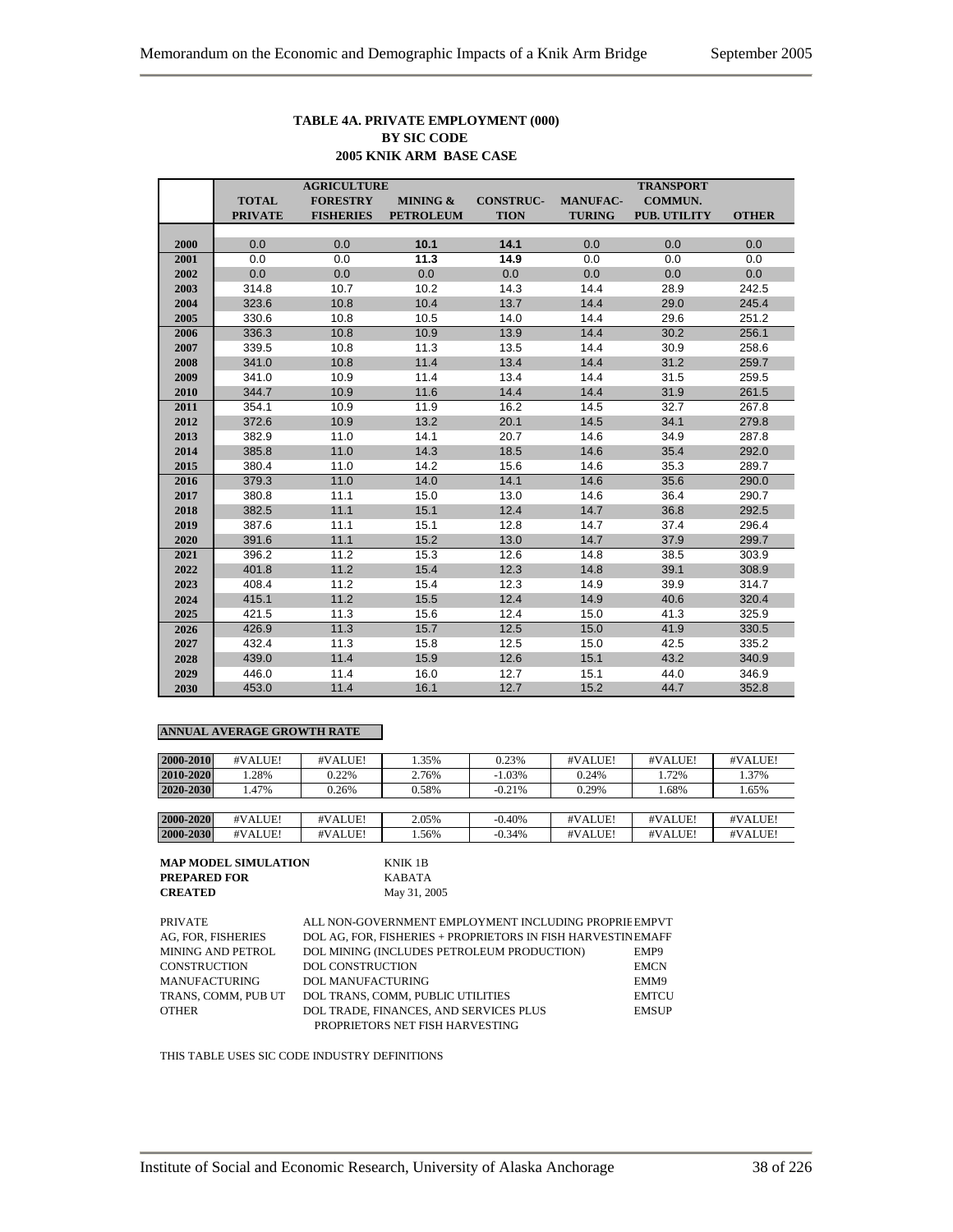|      | <b>TOTAL</b><br><b>GOVT</b> | <b>ACTIVE DUTY</b><br><b>MILITARY</b> | <b>FEDERAL</b><br><b>CIVILIAN</b> | <b>STATE</b><br><b>GOVT</b> | <b>LOCAL</b><br><b>GOVT</b> |
|------|-----------------------------|---------------------------------------|-----------------------------------|-----------------------------|-----------------------------|
| 2000 | 89.4                        | 17.2                                  | 17.1                              | 22.1                        | 32.9                        |
| 2001 | 94.9                        | 18.0                                  | 16.8                              | 23.0                        | 37.1                        |
| 2002 | 96.8                        | 18.0                                  | 16.8                              | 23.8                        | 38.2                        |
| 2003 | 98.9                        | 19.3                                  | 17.0                              | 24.2                        | 38.4                        |
| 2004 | 100.3                       | 20.2                                  | 17.0                              | 24.4                        | 38.6                        |
| 2005 | 103.3                       | 23.0                                  | 17.1                              | 24.4                        | 38.8                        |
| 2006 | 103.2                       | 23.0                                  | 17.1                              | 24.5                        | 38.6                        |
| 2007 | 100.3                       | 21.5                                  | 17.2                              | 24.2                        | 37.4                        |
| 2008 | 97.5                        | 20.5                                  | 17.2                              | 23.1                        | 36.7                        |
| 2009 | 94.7                        | 19.1                                  | 17.3                              | 22.1                        | 36.2                        |
| 2010 | 93.6                        | 18.8                                  | 17.2                              | 21.4                        | 36.2                        |
| 2011 | 93.0                        | 18.8                                  | 17.1                              | 21.1                        | 36.0                        |
| 2012 | 92.9                        | 18.8                                  | 17.0                              | 20.6                        | 36.5                        |
| 2013 | 93.4                        | 18.8                                  | 16.9                              | 20.8                        | 37.0                        |
| 2014 | 94.3                        | 18.8                                  | 17.0                              | 21.0                        | 37.6                        |
| 2015 | 95.4                        | 18.8                                  | 17.0                              | 21.4                        | 38.2                        |
| 2016 | 96.2                        | 18.8                                  | 17.1                              | 21.6                        | 38.8                        |
| 2017 | 96.6                        | 18.8                                  | 17.1                              | 21.6                        | 39.1                        |
| 2018 | 96.1                        | 18.8                                  | 17.2                              | 21.6                        | 38.5                        |
| 2019 | 95.5                        | 18.8                                  | 17.2                              | 21.5                        | 38.0                        |
| 2020 | 95.7                        | 18.8                                  | 17.2                              | 21.5                        | 38.2                        |
| 2021 | 96.0                        | 18.8                                  | 17.3                              | 21.6                        | 38.4                        |
| 2022 | 96.5                        | 18.8                                  | 17.3                              | 21.7                        | 38.7                        |
| 2023 | 96.9                        | 18.8                                  | 17.4                              | 21.8                        | 38.9                        |
| 2024 | 96.8                        | 18.8                                  | 17.4                              | 22.0                        | 38.6                        |
| 2025 | 96.8                        | 18.8                                  | 17.5                              | 22.1                        | 38.4                        |
| 2026 | 97.4                        | 18.8                                  | 17.5                              | 22.3                        | 38.8                        |
| 2027 | 98.0                        | 18.8                                  | 17.6                              | 22.5                        | 39.2                        |
| 2028 | 98.5                        | 18.8                                  | 17.6                              | 22.6                        | 39.4                        |
| 2029 | 98.9                        | 18.8                                  | 17.6                              | 22.8                        | 39.7                        |
| 2030 | 99.2                        | 18.8                                  | 17.7                              | 22.9                        | 39.7                        |

## **TABLE 5A. GOVERNMENT EMPLOYMENT (000) 2005 KNIK ARM BASE CASE**

#### **ANNUAL AVERAGE GROWTH RATE**

| 2000-2010 | 0.46% | 0.88%    | 0.04% | $-0.33\%$ | 0.96% |
|-----------|-------|----------|-------|-----------|-------|
| 2010-2020 | 0.22% | $0.00\%$ | 0.02% | 0.05%     | 0.52% |
| 2020-2030 | 0.35% | $0.00\%$ | 0.26% | 0.64%     | 0.41% |
|           |       |          |       |           |       |
| 2000-2020 | 0.34% | 0.44%    | 0.03% | $-0.14%$  | 0.74% |

**2000-2030** 0.35% 0.29% 0.11% 0.12% 0.63%

| <b>MAP MODEL SIMULATION</b> | KNIK 1B    |
|-----------------------------|------------|
| <b>PREPARED FOR</b>         | KABATA     |
| <b>CREATED</b>              | May 31, 20 |

**KNIK 1B CREATED** May 31, 2005

| TOTAL            | TOTAL.                                | EMG9        |
|------------------|---------------------------------------|-------------|
| MILITARY         | <b>ACTIVE DUTY MILITARY</b>           | EMGM        |
| FEDERAL CIVILIAN | FEDERAL CIVILIAN                      | EMGC -      |
| <b>STATE</b>     | STATE (INCLUDES UNIVERSITY OF ALASKA) | <b>EMGS</b> |
| LOCAL            | LOCAL (REDEFINITION OCCURED IN 2001)  | EMGL.       |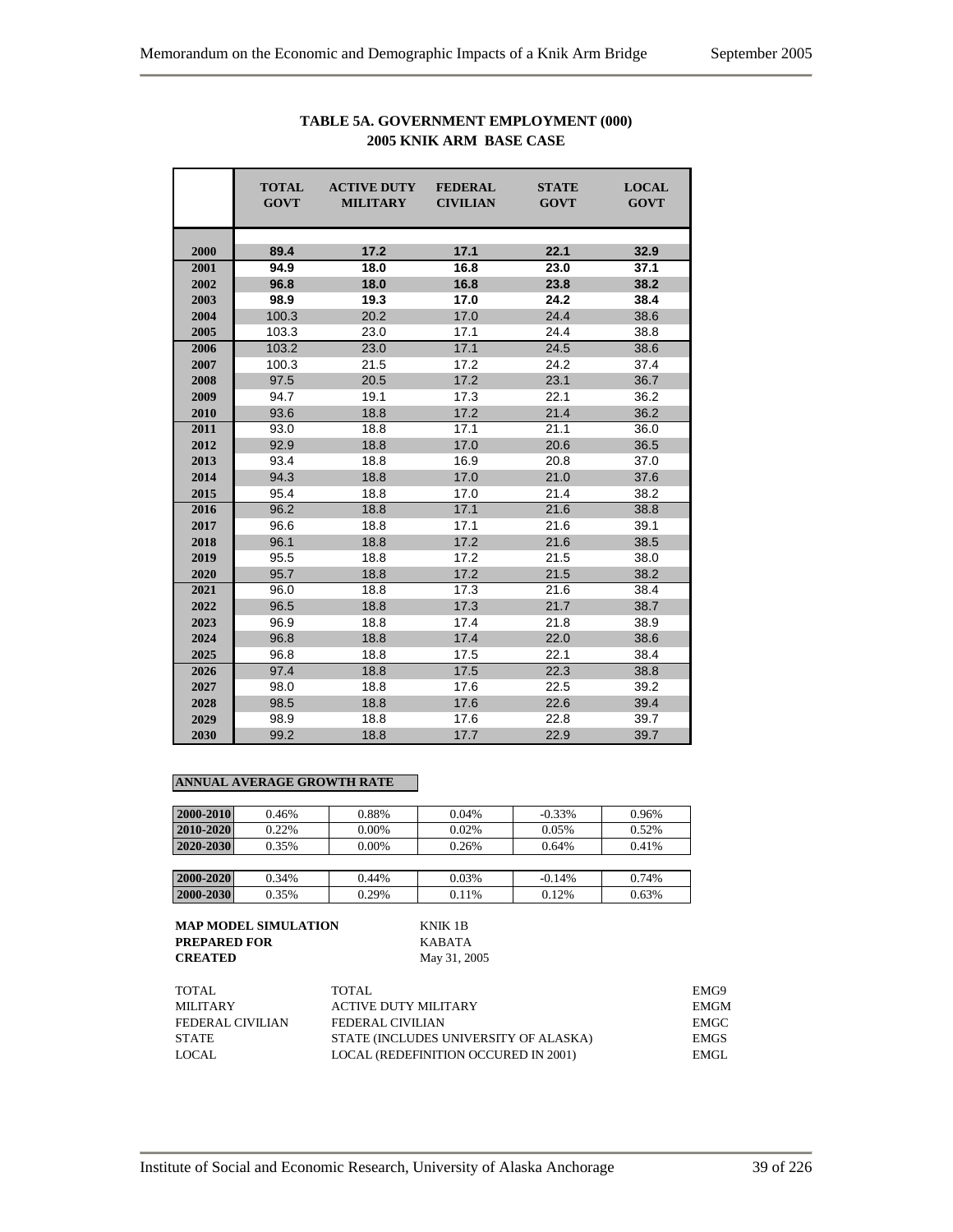|      |                   | <b>TOTAL</b>  |                 | NON-             |                  |
|------|-------------------|---------------|-----------------|------------------|------------------|
|      |                   | <b>ANNUAL</b> | <b>NATURAL</b>  | <b>MILITARY</b>  | <b>MILITARY</b>  |
|      | <b>POPULATION</b> | <b>CHANGE</b> | <b>INCREASE</b> | <b>MIGRATION</b> | <b>MIGRATION</b> |
|      |                   |               |                 |                  |                  |
| 2000 | 626.9             | 0.0           | 0.0             | 0.0              | 0.0              |
| 2001 | 632.7             | 5.7           | 9.2             | 0.0              | 0.0              |
| 2002 | 641.5             | 8.8           | 9.1             | 0.0              | 0.0              |
| 2003 | 648.8             | 7.3           | 9.3             | $-5.0$           | 4.0              |
| 2004 | 655.5             | 6.7           | 9.3             | 1.7              | 1.0              |
| 2005 | 669.3             | 13.7          | 9.5             | $-9.6$           | 5.5              |
| 2006 | 674.6             | 5.3           | 9.4             | $-2.7$           | $-1.4$           |
| 2007 | 680.4             | 5.8           | 9.3             | 1.5              | $-5.0$           |
| 2008 | 688.2             | 7.8           | 9.4             | 2.1              | $-3.7$           |
| 2009 | 690.3             | 2.1           | 9.4             | $-2.7$           | $-4.6$           |
| 2010 | 695.5             | 5.1           | 9.3             | $-2.4$           | $-1.8$           |
| 2011 | 707.5             | 12.1          | 9.3             | 3.9              | $-1.1$           |
| 2012 | 732.4             | 24.9          | 9.4             | 16.6             | $-1.1$           |
| 2013 | 762.5             | 30.1          | 9.8             | 21.5             | $-1.1$           |
| 2014 | 776.8             | 14.3          | 10.2            | 5.2              | $-1.1$           |
| 2015 | 782.2             | 5.4           | 10.3            | $-3.8$           | $-1.1$           |
| 2016 | 785.3             | 3.1           | 10.1            | $-5.9$           | $-1.1$           |
| 2017 | 790.7             | 5.4           | 10.0            | $-3.5$           | $-1.1$           |
| 2018 | 796.7             | 6.0           | 9.9             | $-2.7$           | $-1.1$           |
| 2019 | 805.1             | 8.4           | 9.8             | $-0.3$           | $-1.1$           |
| 2020 | 815.1             | 10.0          | 9.7             | 1.4              | $-1.1$           |
| 2021 | 825.7             | 10.6          | 9.7             | 2.0              | $-1.1$           |
| 2022 | 837.3             | 11.6          | 9.7             | 3.0              | $-1.1$           |
| 2023 | 850.3             | 13.0          | 9.8             | 4.3              | $-1.1$           |
| 2024 | 863.5             | 13.2          | 9.8             | 4.5              | $-1.1$           |
| 2025 | 876.2             | 12.7          | 9.9             | 3.9              | $-1.1$           |
| 2026 | 888.3             | 12.0          | 10.0            | 3.2              | $-1.1$           |
| 2027 | 899.9             | 11.6          | 10.0            | 2.7              | $-1.1$           |
| 2028 | 912.0             | 12.2          | 10.1            | 3.2              | $-1.1$           |
| 2029 | 924.9             | 12.8          | 10.1            | 3.8              | $-1.1$           |
| 2030 | 937.8             | 12.9          | 10.2            | 3.8              | $-1.1$           |

## **TABLE 6A. POPULATION CHANGE (000) 2005 KNIK ARM BASE CASE**

## **ANNUAL AVERAGE GROWTH RATE**

| 2000-2010 | 1.04% | #VALUE! | #VALUE! | #VALUE! | #VALUE!   |
|-----------|-------|---------|---------|---------|-----------|
| 2010-2020 | 1.60% | 6.92%   | 0.39%   | #VALUE! | $-4.99\%$ |
| 2020-2030 | 1.41% | 2.60%   | 0.51%   | 10.62%  | $0.00\%$  |
|           |       |         |         |         |           |
| 2000-2020 | 1.32% | #VALUE! | #VALUE! | #VALUE! | #VALUE!   |
| 2000-2030 | 1.35% | #VALUE! | #VALUE! | #VALUE! | #VALUE!   |

| <b>POPULATION</b>  | <b>JULY 1 CENSUS DEFINITION</b>                          | <b>POP</b>    |
|--------------------|----------------------------------------------------------|---------------|
| ANNUAL CHANGE      | YEAR TO YEAR CHANGE IN JULY 1 POPULATION                 | DEL POP       |
| NATURAL INCREASE   | CIVILIAN NON-NATIVE PLUS NATIVE PLUS MILITARY            | POPNI9        |
| NON-MIL MIGRATION  | NET MIGRATION NET MILITARY MIGRATION                     | <b>POPMIG</b> |
| MILITARY MIGRATION | NET ACTIVE DUTY MILITARY AND DEPENDENT MIGRATION POPMIGM |               |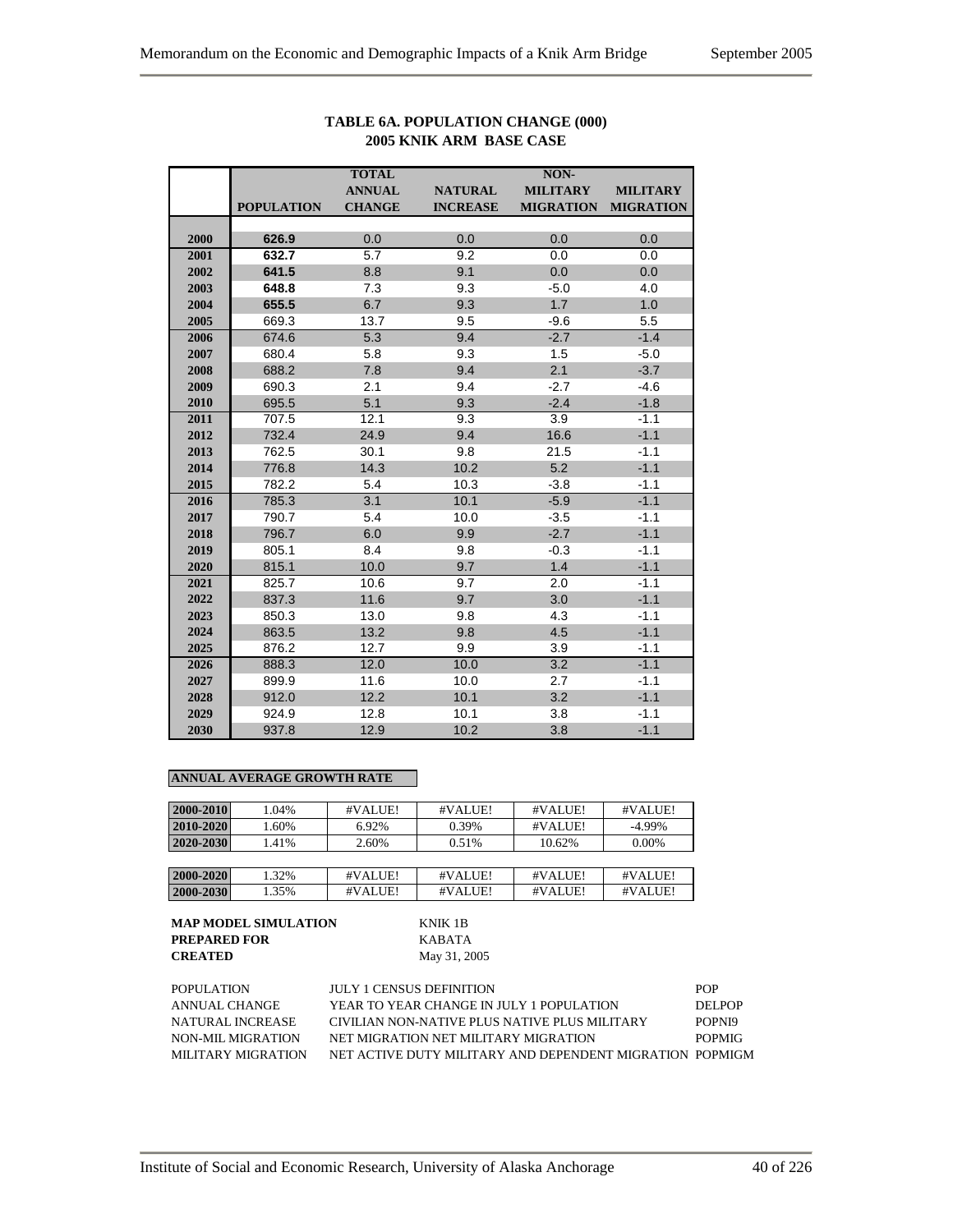|      | <b>TOTAL</b><br><b>POPULATION</b> | <b>POP</b><br>5 to 19 | <b>POP</b><br>$65+$ | <b>CIVILIAN</b><br><b>NON-NATIVE</b> | <b>NATIVE</b> | <b>MILITARY</b> |
|------|-----------------------------------|-----------------------|---------------------|--------------------------------------|---------------|-----------------|
|      |                                   |                       |                     |                                      |               |                 |
| 2000 | 626.9                             | 160.5                 | 35.7                | 467.1                                | 117.5         | 42.3            |
| 2001 | 632.7                             | 160.9                 | 37.4                | 473.8                                | 119.3         | 44.3            |
| 2002 | 641.5                             | 159.8                 | 39.3                | 480.1                                | 121.1         | 42.0            |
| 2003 | 648.8                             | 159.6                 | 41.1                | 481.3                                | 123.0         | 47.5            |
| 2004 | 655.5                             | 161.7                 | 41.6                | 489.1                                | 125.0         | 49.7            |
| 2005 | 669.3                             | 160.0                 | 45.2                | 485.7                                | 127.0         | 56.6            |
| 2006 | 674.6                             | 159.5                 | 47.5                | 489.0                                | 129.0         | 56.6            |
| 2007 | 680.4                             | 159.1                 | 50.0                | 496.4                                | 131.2         | 52.9            |
| 2008 | 688.2                             | 159.5                 | 52.6                | 504.5                                | 133.3         | 50.4            |
| 2009 | 690.3                             | 158.9                 | 55.3                | 507.9                                | 135.5         | 47.0            |
| 2010 | 695.5                             | 159.2                 | 58.0                | 511.5                                | 137.7         | 46.2            |
| 2011 | 707.5                             | 161.4                 | 61.1                | 521.4                                | 139.9         | 46.2            |
| 2012 | 732.4                             | 166.5                 | 64.7                | 544.0                                | 142.2         | 46.2            |
| 2013 | 762.5                             | 173.1                 | 68.6                | 571.8                                | 144.5         | 46.2            |
| 2014 | 776.8                             | 176.4                 | 72.1                | 583.9                                | 146.7         | 46.2            |
| 2015 | 782.2                             | 178.0                 | 75.4                | 587.0                                | 149.0         | 46.2            |
| 2016 | 785.3                             | 179.1                 | 78.6                | 587.9                                | 151.2         | 46.2            |
| 2017 | 790.7                             | 180.8                 | 82.0                | 591.0                                | 153.5         | 46.2            |
| 2018 | 796.7                             | 182.5                 | 85.3                | 594.8                                | 155.7         | 46.2            |
| 2019 | 805.1                             | 184.8                 | 88.7                | 601.0                                | 157.9         | 46.2            |
| 2020 | 815.1                             | 187.3                 | 92.1                | 608.9                                | 160.0         | 46.2            |
| 2021 | 825.7                             | 189.9                 | 95.5                | 617.3                                | 162.2         | 46.2            |
| 2022 | 837.3                             | 192.7                 | 98.7                | 626.8                                | 164.3         | 46.2            |
| 2023 | 850.3                             | 195.7                 | 101.9               | 637.6                                | 166.4         | 46.2            |
| 2024 | 863.5                             | 198.7                 | 104.9               | 648.8                                | 168.5         | 46.2            |
| 2025 | 876.2                             | 201.6                 | 107.8               | 659.5                                | 170.5         | 46.2            |
| 2026 | 888.3                             | 204.2                 | 110.4               | 669.4                                | 172.6         | 46.2            |
| 2027 | 899.9                             | 206.8                 | 112.8               | 679.0                                | 174.6         | 46.2            |
| 2028 | 912.0                             | 209.4                 | 115.0               | 689.1                                | 176.7         | 46.2            |
| 2029 | 924.9                             | 212.2                 | 117.0               | 700.0                                | 178.7         | 46.2            |
| 2030 | 937.8                             | 215.0                 | 118.9               | 710.9                                | 180.7         | 46.2            |

## **TABLE 7A. POPULATION COMPONENTS (000) 2005 KNIK ARM BASE CASE**

| 2000-2010 | 1.04% | $-0.08\%$ | 4.98% | 0.91% | 1.60% | 0.88% |
|-----------|-------|-----------|-------|-------|-------|-------|
| 2010-2020 | .60%  | 1.64%     | 4.73% | 1.76% | 1.51% | 0.00% |
| 2020-2030 | 1.41% | 1.39%     | 2.58% | 1.56% | 1.22% | 0.00% |
|           |       |           |       |       |       |       |
| 2000-2020 | 1.32% | 0.77%     | 4.86% | 1.33% | 1.56% | 0.44% |
| 2000-2030 | 1.35% | 0.98%     | 4.09% | 1.41% | 1.45% | 0.29% |

| MAP MODEL SIMULATION | KNIK 1B                        |
|----------------------|--------------------------------|
| PREPARED FOR         | <b>KABATA</b>                  |
| CREATED              | May 31, 2005                   |
| POPULATION           | <b>JULY1 CENSUS DEFINITION</b> |

| POPULATION          | <b>JULY1 CENSUS DEFINITION</b>     | <b>POP</b>    |
|---------------------|------------------------------------|---------------|
| POP 5-19            | SCHOOL AGED POPULATION             |               |
| POP 65+             | SENIOR POPULATION                  |               |
| CIVILIAN NON NATIVE | TOTAL MINUS NATIVE AND MILITARY    | <b>CNNTOT</b> |
| <b>NATIVE</b>       | ALASKA DEPT OF LABOR DEFINITION    | NATTOT        |
| <b>MILITARY</b>     | <b>ACTIVE DUTY PLUS DEPENDENTS</b> | MILTOT        |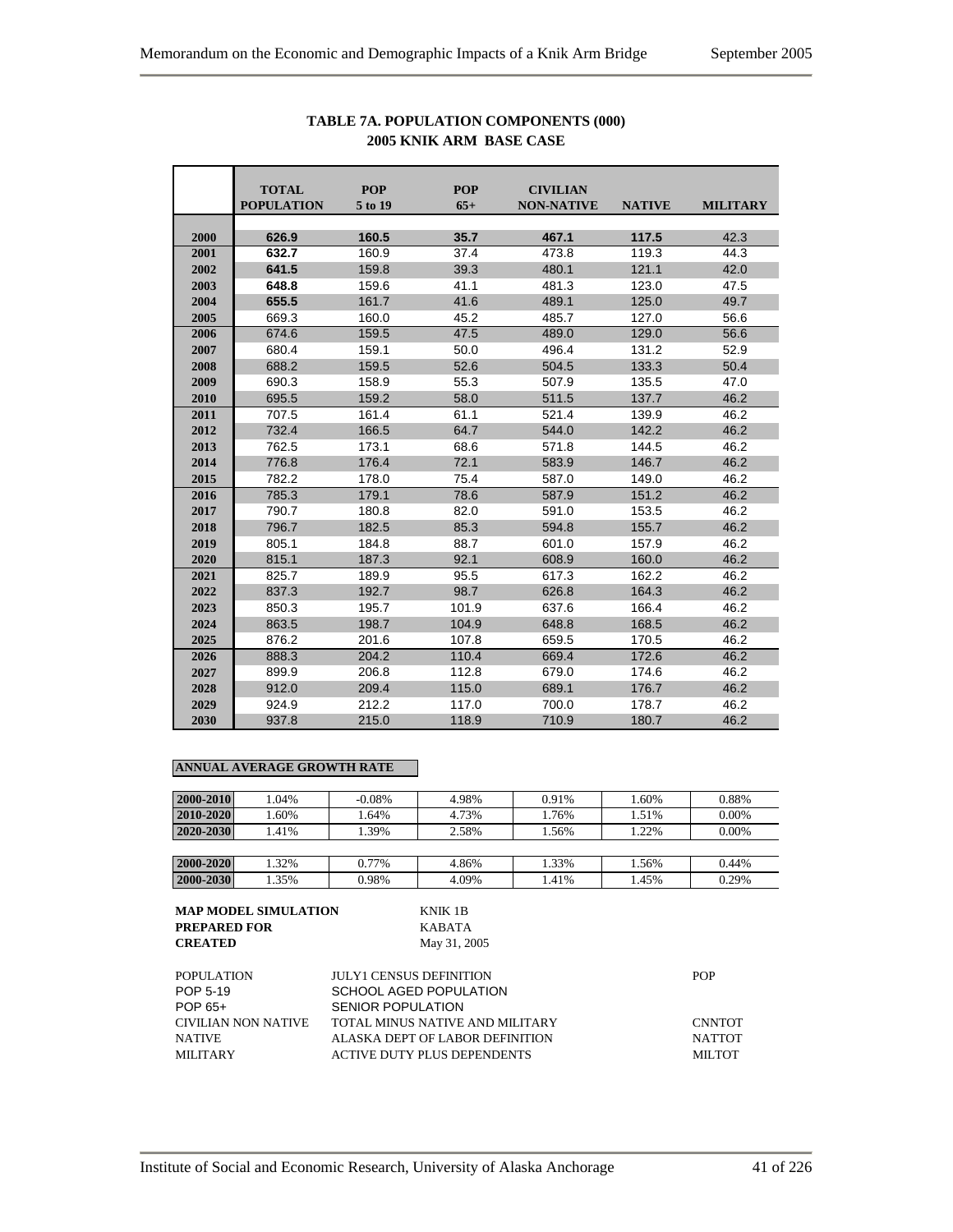## **TABLE 8A. STATE PETROLEUM REVENUES GENERAL FUND AND PERMANENT FUND (MILL 03\$) 2005 KNIK ARM BASE CASE**

|      |              |                 | <b>CORPORATE</b> |                  |                | <b>BONUSES</b>     |
|------|--------------|-----------------|------------------|------------------|----------------|--------------------|
|      | <b>TOTAL</b> | <b>PROPERTY</b> | <b>INCOME</b>    | <b>SEVERANCE</b> | <b>ROYALTY</b> | <b>SETTLEMENTS</b> |
|      |              | <b>TAX</b>      | <b>TAX</b>       | <b>TAX</b>       | $(GF + PF)$    | <b>FED ROYALTY</b> |
|      |              |                 |                  |                  |                |                    |
| 2000 | \$2,133      | \$49            | \$176            | \$760            | \$0            | \$0                |
| 2001 | \$2,322      | \$47            | \$355            | \$738            | \$0            | \$0                |
| 2002 | \$1,623      | \$51            | \$183            | \$510            | \$0            | \$0                |
| 2003 | \$2,084      | \$49            | \$151            | \$599            | \$1,228        | \$57               |
| 2004 | \$2,413      | \$46            | \$294            | \$626            | \$1,383        | \$65               |
| 2005 | \$2,719      | \$44            | \$417            | \$486            | \$1,702        | \$70               |
| 2006 | \$2,268      | \$42            | \$306            | \$400            | \$1,441        | \$80               |
| 2007 | \$1,822      | \$39            | \$214            | \$289            | \$1,210        | \$69               |
| 2008 | \$1,617      | \$36            | \$160            | \$388            | \$969          | \$64               |
| 2009 | \$1,535      | \$35            | \$139            | \$362            | \$935          | \$65               |
| 2010 | \$1,481      | \$33            | \$129            | \$342            | \$913          | \$64               |
| 2011 | \$1,498      | \$31            | \$124            | \$340            | \$940          | \$63               |
| 2012 | \$1,482      | \$40            | \$120            | \$327            | \$932          | \$63               |
| 2013 | \$1,482      | \$46            | \$116            | \$318            | \$940          | \$62               |
| 2014 | \$1,585      | \$48            | \$125            | \$345            | \$1,005        | \$61               |
| 2015 | \$1,584      | \$50            | \$126            | \$341            | \$1,006        | \$61               |
| 2016 | \$1,882      | \$52            | \$129            | \$490            | \$1,151        | \$60               |
| 2017 | \$1,899      | \$51            | \$132            | \$499            | \$1,158        | \$60               |
| 2018 | \$1,917      | \$49            | \$135            | \$508            | \$1,166        | \$59               |
| 2019 | \$1,936      | $\sqrt[3]{48}$  | \$138            | 351/             | \$1,1/4        | ১০৪                |
| 2020 | \$1,957      | \$47            | \$142            | \$527            | \$1,183        | \$58               |
| 2021 | \$1,929      | \$45            | \$139            | \$520            | \$1,167        | \$57               |
| 2022 | \$1,902      | \$44            | \$137            | \$514            | \$1,150        | \$57               |
| 2023 | \$1,876      | \$43            | \$135            | \$508            | \$1,133        | \$56               |
| 2024 | \$1,850      | \$42            | \$133            | \$502            | \$1,117        | \$56               |
| 2025 | \$1,825      | \$41            | \$130            | \$497            | \$1,101        | \$56               |
| 2026 | \$1,800      | \$39            | \$128            | \$491            | \$1,086        | \$55               |
| 2027 | \$1,776      | \$38            | \$126            | \$486            | \$1,071        | \$55               |
| 2028 | \$1,752      | \$37            | \$124            | \$481            | \$1,056        | \$54               |
| 2029 | \$1,729      | \$36            | \$122            | \$476            | \$1,041        | \$54               |
| 2030 | \$1,707      | \$35            | \$120            | \$471            | \$1,027        | \$54               |

#### **ANNUAL AVERAGE GROWTH RATE**

| 2000-2010 | $-3.58%$ | $-3.87\%$ | $-3.05%$  | $-7.67\%$ | #VALUE!  | #VALUE!   |
|-----------|----------|-----------|-----------|-----------|----------|-----------|
| 2010-2020 | 2.82%    | 3.56%     | 0.96%     | 4.41%     | 2.63%    | $-1.01%$  |
| 2020-2030 | $-1.36%$ | $-2.71%$  | $-1.64%$  | $-1.11%$  | $-1.41%$ | $-0.79\%$ |
|           |          |           |           |           |          |           |
| 2000-2020 | $-0.43%$ | $-0.22%$  | $-1.07\%$ | $-1.82%$  | #VALUE!  | #VALUE!   |
| 2000-2030 | $-0.74%$ | $-1.06\%$ | $-1.26%$  | $-1.58%$  | #VALUE!  | #VALUE!   |

| MAP MODEL SIMULATION | KNIK 1B      |
|----------------------|--------------|
| PREPARED FOR         | KABATA       |
| <b>CREATED</b>       | May 31, 2005 |

**KNIK 1B PREPARED FOR** KABATA

| TOTAL          | INCLUDES GF AND PF BUT EXCLUDES CBR DEPOSITS   |               |
|----------------|------------------------------------------------|---------------|
| PROPERTY TAX   | ALL TAXES PAID TO GF                           | <b>RPPS</b>   |
|                | CORPORATE INCOME TAXALL TAXES PAID TO GF       | <b>RTCSPX</b> |
| SEVER ANCE TAX | ALL TAXES PAID TO GF                           | <b>RPTS</b>   |
| ROYALTY        | INCLUDES GF AND PF                             | <b>RPRY</b>   |
| BONUSES. ETC   | INCLUDES GF AND PF PORTIONS OF BONUSES, RENTS, | <b>RPBS</b>   |
|                | SETTLEMENTS, AND FEDERAL ROYALTY SHARING       |               |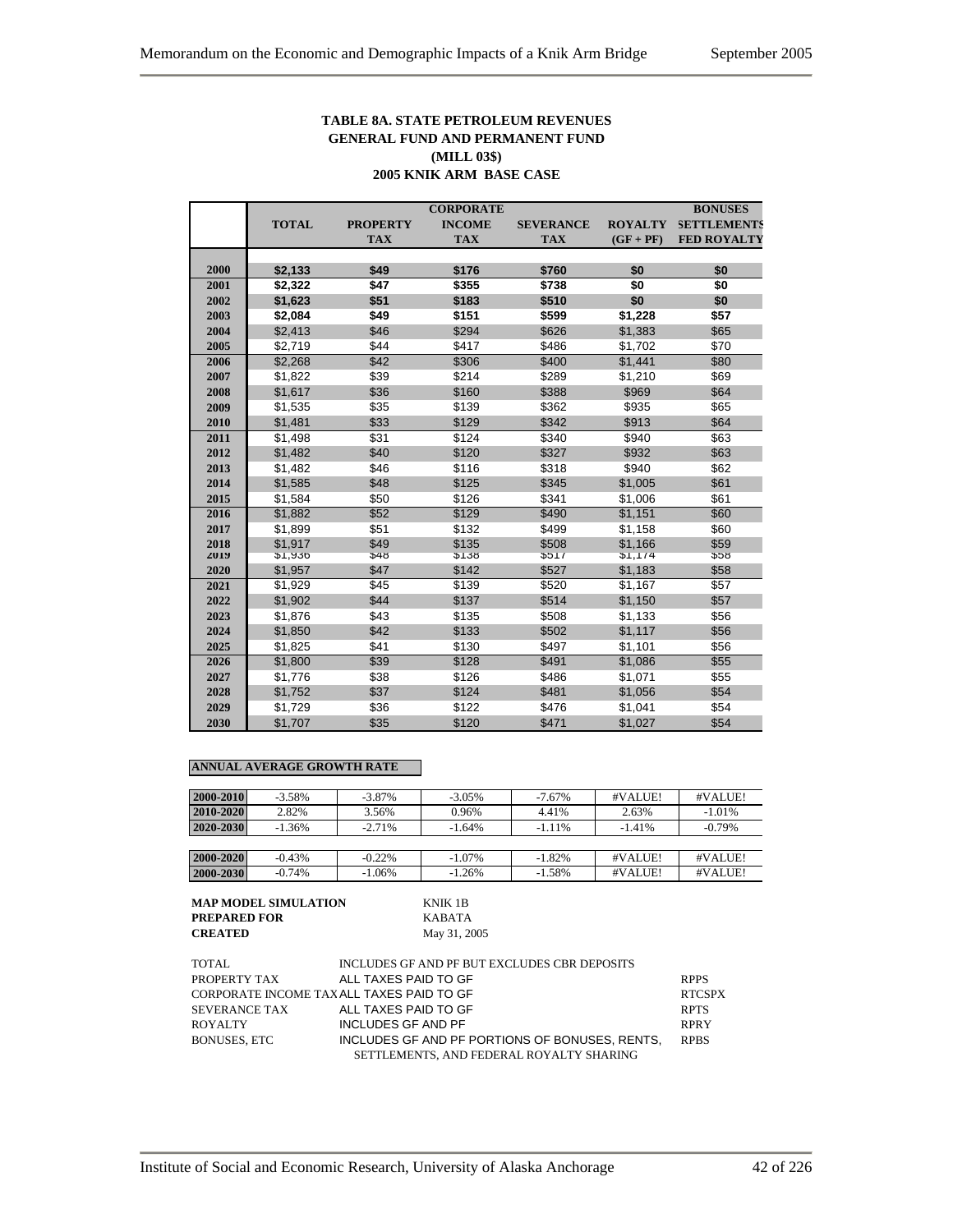## **TABLE 9A. STATE UNRESTRICTED GENERAL FUND (MILL 03\$) 2005 KNIK ARM BASE CASE**

|      |                 |                                   | <b>FUND DRAW</b>              |                                |                                |                  |                 |
|------|-----------------|-----------------------------------|-------------------------------|--------------------------------|--------------------------------|------------------|-----------------|
|      | <b>EXPENDI-</b> |                                   |                               |                                | <b>PERMANENT</b>               | <b>PETROLEUM</b> | <b>OTHER</b>    |
|      | <b>TURES</b>    | <b>EARNINGS</b><br><b>RESERVE</b> | <b>GENERAL</b><br><b>FUND</b> | <b>CONST</b><br><b>RESERVE</b> | <b>FUND</b><br><b>EARNINGS</b> | <b>REVENUES</b>  | <b>REVENUES</b> |
|      |                 |                                   |                               |                                |                                |                  |                 |
| 2000 | \$0             | \$0                               | \$0                           | \$0                            | \$3                            | \$1,776          | \$546           |
| 2001 | \$0             | \$0                               | \$0                           | \$0                            | \$4                            | \$1,966          | \$499           |
| 2002 | \$0             | \$0                               | \$0                           | \$0                            | \$5                            | \$1,357          | \$420           |
| 2003 | \$2,540         | \$354                             | $-$560$                       | \$643                          | \$0                            | \$1,638          | \$464           |
| 2004 | \$2,573         | $-$ \$348                         | \$253                         | \$155                          | \$0                            | \$2,037          | \$476           |
| 2005 | \$2,619         | \$0                               | $-$244$                       | \$101                          | \$0                            | \$2,262          | \$500           |
| 2006 | \$2,640         | \$279                             | $-$102$                       | \$102                          | \$0                            | \$1,874          | \$487           |
| 2007 | \$2,659         | \$271                             | \$0                           | \$405                          | \$0                            | \$1,488          | \$495           |
| 2008 | \$2,687         | \$220                             | \$0                           | \$273                          | \$350                          | \$1,346          | \$497           |
| 2009 | \$2,695         | \$171                             | \$0                           | \$451                          | \$307                          | \$1,272          | \$493           |
| 2010 | \$2,712         | \$166                             | \$0                           | \$543                          | \$287                          | \$1,224          | \$491           |
| 2011 | \$2,754         | \$162                             | $\overline{50}$               | \$585                          | \$275                          | \$1,235          | \$497           |
| 2012 | \$2,827         | \$158                             | \$0                           | \$667                          | \$268                          | \$1,221          | \$513           |
| 2013 | \$2,930         | \$153                             | \$53                          | \$490                          | \$482                          | \$1,220          | \$532           |
| 2014 | \$2,989         | \$149                             | \$379                         | \$141                          | \$480                          | \$1,307          | \$533           |
| 2015 | \$3,023         | \$145                             | \$272                         | \$120                          | \$478                          | \$1,307          | \$701           |
| 2016 | \$3,045         | \$141                             | $-$70$                        | \$103                          | \$477                          | \$1,568          | \$825           |
| 2017 | \$3,060         | \$103                             | $-$104$                       | \$104                          | \$477                          | \$1,584          | \$897           |
| 2018 | \$3,067         | \$67                              | $-$156$                       | \$104                          | \$479                          | \$1,601          | \$973           |
| 2019 | \$3,100         | \$32                              | $-$118$                       | \$104                          | \$483                          | \$1,618          | \$980           |
| 2020 | \$3,168         | \$0                               | $-$150$                       | \$104                          | \$490                          | \$1,637          | \$1,087         |
| 2021 | \$3,237         | \$0                               | $-$214$                       | \$104                          | \$554                          | \$1,614          | \$1,179         |
| 2022 | \$3,292         | \$0                               | $-$160$                       | \$105                          | \$561                          | \$1,592          | \$1,194         |
| 2023 | \$3,350         | \$0                               | $-$107$                       | \$105                          | \$567                          | \$1,570          | \$1,215         |
| 2024 | \$3,410         | \$0                               | $-$50$                        | \$105                          | \$573                          | \$1,548          | \$1,234         |
| 2025 | \$3,468         | \$0                               | \$0                           | \$113                          | \$579                          | \$1,527          | \$1,250         |
| 2026 | \$3,524         | \$0                               | $-$112$                       | \$106                          | \$764                          | \$1,507          | \$1,259         |
| 2027 | \$3,577         | \$0                               | $-$172$                       | \$106                          | \$893                          | \$1,487          | \$1,263         |
| 2028 | \$3,633         | \$0                               | $-$119$                       | \$106                          | \$901                          | \$1,467          | \$1,277         |
| 2029 | \$3,690         | \$0                               | $-$71$                        | \$106                          | \$910                          | \$1,448          | \$1,296         |
| 2030 | \$3,742         | \$0                               | $-$25$                        | \$106                          | \$919                          | \$1,430          | \$1,313         |

| 2000-2010 | #VALUE! | #VALUE!     | #VALUE!   | 56.57% | #VALUE!   | $-3.65%$ | $-1.07\%$ |
|-----------|---------|-------------|-----------|--------|-----------|----------|-----------|
| 2010-2020 | .57%    | $-100.00\%$ | #VALUE!   | 5.48%  | $-15.21%$ | 2.95%    | 8.28%     |
| 2020-2030 | .68%    | #VALUE!     | $-16.27%$ | 6.49%  | 0.21%     | $-1.34%$ | 1.91%     |
|           |         |             |           |        |           |          |           |
| 2000-2020 | #VALUE! | #VALUE!     | #VALUE!   | 28.51% | #VALUE!   | $-0.41%$ | 3.50%     |
| 2000-2030 | #VALUE! | #VALUE!     | #VALUE!   | 20.71% | #VALUE!   | $-0.72%$ | 2.96%     |

| <b>MAP MODEL SIMULATION</b> | KNIK 1B      |
|-----------------------------|--------------|
| <b>PREPARED FOR</b>         | KABATA       |
| <b>CREATED</b>              | May 31, 2005 |

| <b>EXPENDITURES</b>     | UNRESTRICTED GENERAL FUND                                          |
|-------------------------|--------------------------------------------------------------------|
| <b>EARNINGS RESERVE</b> | USE OF EARNINGS RESERVE                                            |
| <b>GF DRAW</b>          | USE OF GENERAL FUND BALANCE                                        |
| PF EARNINGS DRAW        | USE OF PERMANENT FUND EARNINGS                                     |
|                         | CBR INVESTMENT EARN USE OF CBR (AND AGENCY TRANSFERS)              |
| PETROLEUM REV           | GF PETROLEUM EXCLUDES STATUTORY PF CONTRIBUTION & CBR CONTRIBUTION |
| <b>OTHER REVENUE</b>    | OTHER GF REVENUES NET OF PETROLEUM                                 |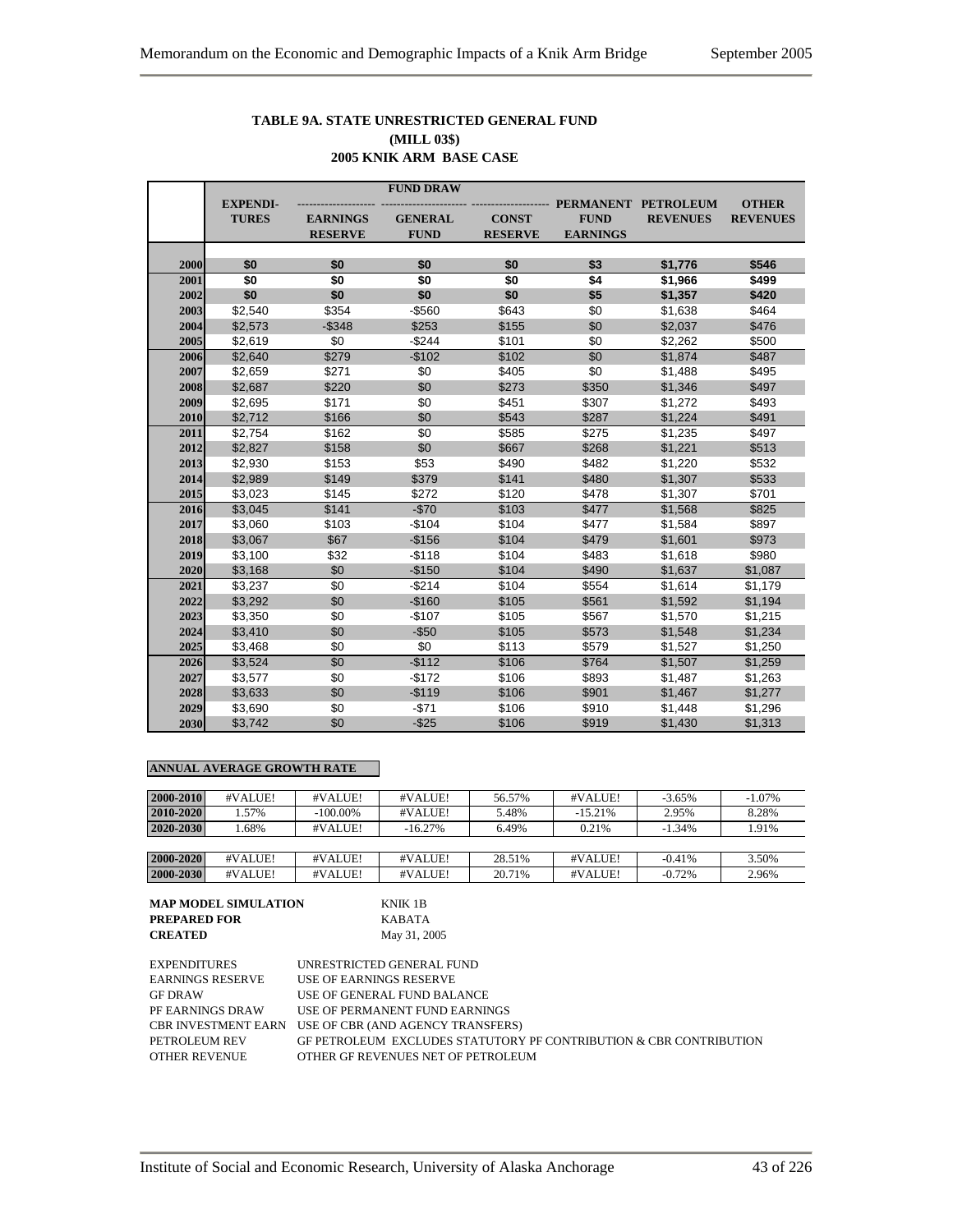## **TABLE 10A. STATE GOVERNMENT VARIABLES (MILL 03\$) 2005 KNIK ARM BASE CASE**

|      |                 |                  | <b>GENERAL FUND APPROPRIATIONS</b> |                 | <b>ITEM:</b>     | <b>ITEM:</b>     | <b>ITEM:</b>    |
|------|-----------------|------------------|------------------------------------|-----------------|------------------|------------------|-----------------|
|      |                 |                  |                                    |                 | <b>PERM FUND</b> | <b>LOCAL</b>     | <b>PERSONAL</b> |
|      | <b>TOTAL</b>    | <b>OPERATING</b> | <b>CAPITAL</b>                     | <b>DEBT</b>     | <b>DIVIDEND</b>  | <b>GOVT</b>      | <b>INCOME</b>   |
|      |                 |                  |                                    | <b>SERVICE</b>  | <b>APPROP</b>    | <b>TRANSFERS</b> | <b>TAX</b>      |
|      |                 |                  |                                    |                 |                  |                  |                 |
| 2000 | \$0             | \$0              | \$0                                | \$0             | \$1,267          | \$0              | \$0             |
| 2001 | $\overline{50}$ | $\overline{50}$  | $\overline{50}$                    | $\overline{50}$ | \$1,167          | \$0              | $\sqrt{6}$      |
| 2002 | \$0             | \$0              | \$0                                | \$0             | \$952            | \$0              | \$0             |
| 2003 | \$2,546         | \$2,246          | \$250                              | \$51            | \$691            | \$1,067          | \$0             |
| 2004 | \$2,578         | \$2,269          | \$252                              | \$57            | \$604            | \$1,084          | \$0             |
| 2005 | \$2,628         | \$2,315          | \$257                              | \$55            | \$575            | \$1,100          | \$0             |
| 2006 | \$2,646         | \$2,333          | \$259                              | \$54            | \$660            | \$1,080          | \$0             |
| 2007 | \$2,666         | \$2,352          | \$261                              | \$52            | \$841            | \$1,042          | \$0             |
| 2008 | \$2,694         | \$2,379          | \$264                              | \$51            | \$1,013          | \$1,018          | \$0             |
| 2009 | \$2,700         | \$2,386          | \$265                              | \$49            | \$1,049          | \$993            | \$0             |
| 2010 | \$2,718         | \$2,403          | \$267                              | \$48            | \$1,067          | \$981            | \$0             |
| 2011 | \$2,762         | \$2,444          | \$272                              | \$47            | \$1,077          | \$985            | \$0             |
| 2012 | \$2,839         | \$2,527          | \$281                              | \$31            | \$1,082          | \$1,009          | \$0             |
| 2013 | \$2,943         | \$2,628          | \$292                              | \$22            | \$868            | \$1,039          | \$0             |
| 2014 | \$2,998         | \$2,676          | \$297                              | \$25            | \$871            | \$1,060          | \$0             |
| 2015 | \$3,030         | \$2,694          | \$299                              | \$36            | \$875            | \$1,074          | \$184           |
| 2016 | \$3,052         | \$2,705          | \$301                              | \$46            | \$877            | \$1,080          | \$341           |
| 2017 | \$3,067         | \$2,723          | \$303                              | \$42            | \$882            | \$1,086          | \$432           |
| 2018 | \$3,075         | \$2,743          | \$305                              | \$27            | \$887            | \$1,091          | \$512           |
| 2019 | \$3,108         | \$2,771          | \$308                              | \$29            | \$894            | \$1,100          | \$515           |
| 2020 | \$3,177         | \$2,813          | \$313                              | \$52            | \$901            | \$1,112          | \$615           |
| 2021 | \$3,246         | \$2,857          | \$317                              | \$72            | \$853            | \$1,126          | \$702           |
| 2022 | \$3,301         | \$2,906          | \$323                              | \$72            | \$861            | \$1,141          | \$710           |
| 2023 | \$3,360         | \$2,961          | \$329                              | \$70            | \$871            | \$1,157          | \$720           |
| 2024 | \$3,421         | \$3,017          | \$335                              | \$69            | \$881            | \$1,174          | \$730           |
| 2025 | \$3,479         | \$3,071          | \$341                              | \$67            | \$890            | \$1,191          | \$741           |
| 2026 | \$3,534         | \$3,122          | \$347                              | \$65            | \$720            | \$1,207          | \$748           |
| 2027 | \$3,587         | \$3,172          | \$352                              | \$63            | \$607            | \$1,222          | \$753           |
| 2028 | \$3,644         | \$3,224          | \$358                              | \$61            | \$613            | \$1,238          | \$762           |
| 2029 | \$3,701         | \$3,279          | \$364                              | \$57            | \$619            | \$1,254          | \$772           |
| 2030 | \$3,753         | \$3,335          | \$371                              | \$48            | \$625            | \$1,344          | \$783           |

| 2000-2010 | #VALUE! | #VALUE! | #VALUE! | #VALUE!  | $-1.71%$  | #VALUE! | #VALUE! |
|-----------|---------|---------|---------|----------|-----------|---------|---------|
| 2010-2020 | .57%    | .59%    | 1.59%   | 0.73%    | $-1.67%$  | 1.27%   | #VALUE! |
| 2020-2030 | .68%    | .72%    | 1.72%   | $-0.75%$ | $-3.58\%$ | 1.91%   | 2.45%   |
|           |         |         |         |          |           |         |         |
| 2000-2020 | #VALUE! | #VALUE! | #VALUE! | #VALUE!  | $-1.69%$  | #VALUE! | #VALUE! |
| 2000-2030 | #VALUE! | #VALUE! | #VALUE! | #VALUE!  | $-2.33\%$ | #VALUE! | #VALUE! |

| <b>MAP MODEL SIMULATION</b> | KNIK 1B      |
|-----------------------------|--------------|
| <b>PREPARED FOR</b>         | KABATA       |
| <b>CREATED</b>              | May 31, 2005 |

| NNIN 1D      |  |
|--------------|--|
| KABATA       |  |
| May 31, 2005 |  |

| TOTAL               | TOTAL GENERAL FUND APPROPRIATIONS                        | DF.APGF         |
|---------------------|----------------------------------------------------------|-----------------|
| OPERATING           | <b>OPERATIONS</b>                                        | DF.APGFO        |
| CAPITAL             | CAPITAL                                                  | DE APGFC        |
| <b>DEBT SERVICE</b> | <b>GENERAL OBLIGATION DEBT OF STATE</b>                  | <b>DE EXDSS</b> |
| PERM FUND DIVIDEND  | PERMANENT FUND DIVIDEND ACCOUNT                          | <b>DE EXTRN</b> |
| LOCAL GOVT TRANS    | LOCAL GOVERNMENT TRANSFERS FROM STATE GENERAL FIDF.RLT99 |                 |
| PERSONAL INCOME TAX |                                                          |                 |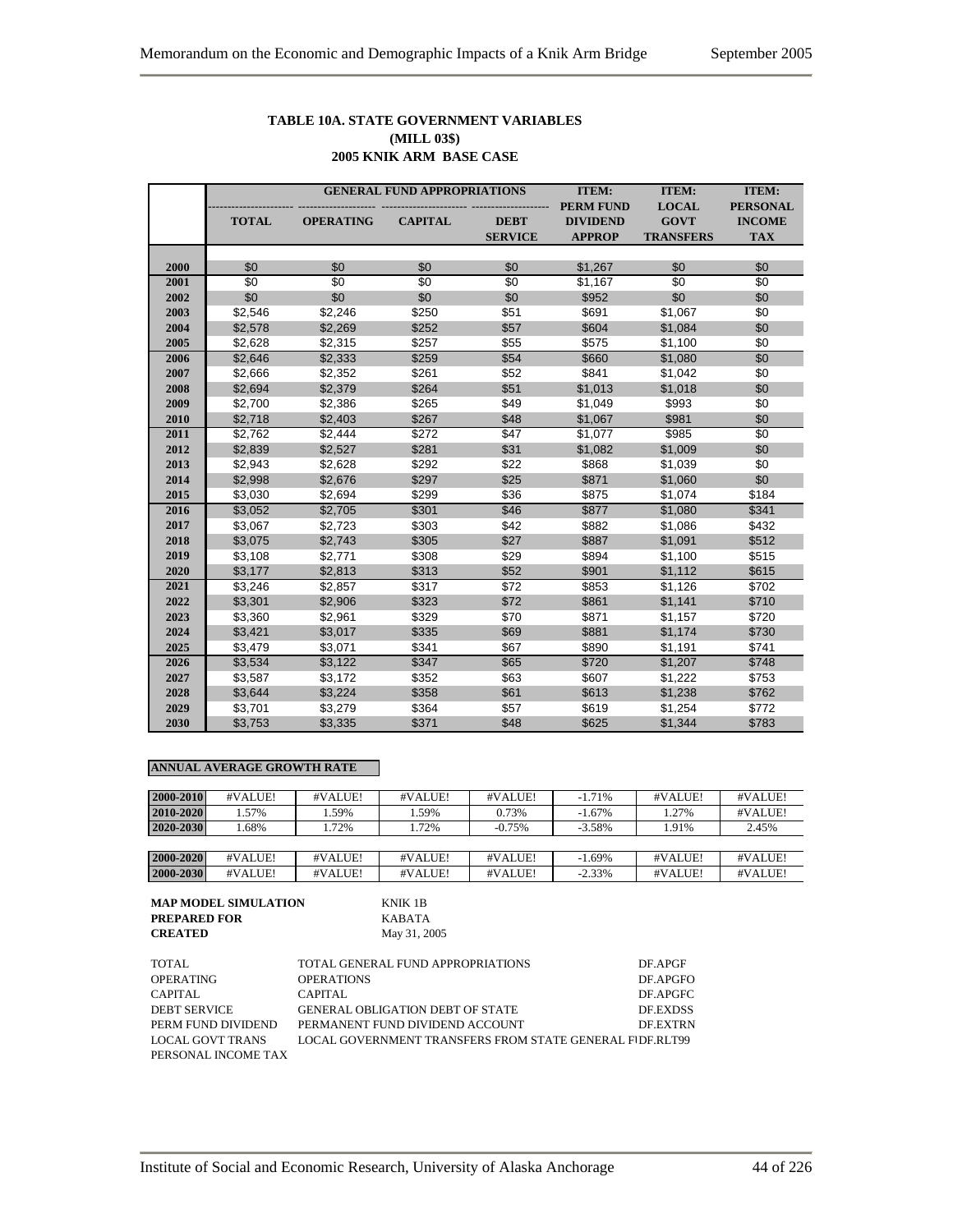## **TABLE 11A. PERMANENT FUND (MILL 03\$) 2005 KNIK ARM BASE CASE**

|      |                 |                  |                        |                 | <b>FUND ADDITIONS</b> |                 | <b>END OF</b>  |
|------|-----------------|------------------|------------------------|-----------------|-----------------------|-----------------|----------------|
|      |                 |                  | <b>USE OF EARNINGS</b> |                 |                       |                 | <b>YEAR</b>    |
|      | <b>EARNINGS</b> |                  |                        |                 | <b>PETROLEUM</b>      | <b>SPECIAL</b>  | <b>FUND</b>    |
|      |                 | <b>INFLATION</b> | <b>GENERAL</b>         | <b>DIVIDEND</b> | <b>FORMULA</b>        | APPRO-          | <b>BALANCE</b> |
|      |                 | <b>PROOFING</b>  | <b>FUND</b>            | <b>ACCOUNT</b>  | <b>BASED</b>          | <b>PRIATION</b> |                |
|      |                 |                  |                        |                 |                       |                 |                |
| 2000 | \$2,403         | \$457            | \$3                    | \$1,267         | \$353                 | \$0             | \$28,673       |
| 2001 | \$1,257         | \$719            | \$4                    | \$1,167         | \$356                 | \$0             | \$26,008       |
| 2002 | \$264           | \$619            | \$5                    | \$952           | \$265                 | \$0             | \$24,191       |
| 2003 | \$355           | \$352            | \$0                    | \$691           | \$398                 | \$0             | \$24,154       |
| 2004 | \$1,793         | \$709            | \$0                    | \$604           | \$357                 | \$0             | \$27,162       |
| 2005 | \$1,998         | \$766            | \$0                    | \$575           | \$438                 | \$0             | \$28,285       |
| 2006 | \$2,078         | \$780            | \$0                    | \$660           | \$376                 | \$0             | \$29,030       |
| 2007 | \$2,130         | \$793            | \$0                    | \$841           | \$315                 | \$0             | \$29,572       |
| 2008 | \$2,167         | \$803            | \$350                  | \$1,013         | \$254                 | \$0             | \$29,605       |
| 2009 | \$2,169         | \$812            | \$307                  | \$1,049         | \$246                 | \$0             | \$29,687       |
| 2010 | \$2,175         | \$821            | \$287                  | \$1,067         | \$240                 | \$0             | \$29,774       |
| 2011 | \$2,182         | \$830            | \$275                  | \$1,077         | \$247                 | \$0             | \$29,879       |
| 2012 | \$2,189         | \$839            | \$268                  | \$1,082         | \$245                 | \$0             | \$29,994       |
| 2013 | \$2,198         | \$848            | \$482                  | \$868           | \$247                 | \$0             | \$30,120       |
| 2014 | \$2,207         | \$856            | \$480                  | \$871           | \$263                 | \$0             | \$30,272       |
| 2015 | \$2,219         | \$866            | \$478                  | \$875           | \$263                 | \$0             | \$30,433       |
| 2016 | \$2,227         | \$874            | \$477                  | \$877           | \$299                 | \$0             | \$30,578       |
| 2017 | \$2,242         | \$884            | \$477                  | \$882           | \$301                 | \$0             | \$30,830       |
| 2018 | \$2,261         | \$895            | \$479                  | \$887           | \$303                 | \$0             | \$31,123       |
| 2019 | \$2,282         | \$905            | \$483                  | \$894           | \$305                 | \$0             | \$31,455       |
| 2020 | \$2,307         | \$916            | \$490                  | \$901           | \$307                 | \$0             | \$31,824       |
| 2021 | \$2,333         | \$927            | \$554                  | \$853           | \$303                 | \$0             | \$32,190       |
| 2022 | \$2,360         | \$938            | \$561                  | \$861           | \$299                 | \$0             | \$32,552       |
| 2023 | \$2,386         | \$948            | \$567                  | \$871           | \$295                 | \$0             | \$32,911       |
| 2024 | \$2,412         | \$959            | \$573                  | \$881           | \$290                 | \$0             | \$33,268       |
| 2025 | \$2,438         | \$969            | \$579                  | \$890           | \$287                 | \$0             | \$33,621       |
| 2026 | \$2,464         | \$980            | \$764                  | \$720           | \$283                 | \$0             | \$33,971       |
| 2027 | \$2,489         | \$990            | \$893                  | \$607           | \$279                 | \$0             | \$34,317       |
| 2028 | \$2,514         | \$1,000          | \$901                  | \$613           | \$275                 | \$0             | \$34,662       |
| 2029 | \$2,539         | \$1,010          | \$910                  | \$619           | \$271                 | \$0             | \$35,003       |
| 2030 | \$2,564         | \$1,020          | \$919                  | \$625           | \$268                 | \$0             | \$35,342       |

| 2000-2010 | $-0.99\%$ | 6.03% | 56.57% | $-1.71%$  | $-3.77\%$ | #VALUE! | 0.38% |
|-----------|-----------|-------|--------|-----------|-----------|---------|-------|
| 2010-2020 | 0.59%     | .10%  | 5.48%  | $-1.67\%$ | 2.49%     | #VALUE! | 0.67% |
| 2020-2030 | .06%      | .08%  | 6.49%  | $-3.58\%$ | $-1.37%$  | #VALUE! | 1.05% |
|           |           |       |        |           |           |         |       |
| 2000-2020 | $-0.20%$  | 3.53% | 28.51% | $-1.69%$  | $-0.69\%$ | #VALUE! | 0.52% |
| 2000-2030 | 0.22%     | 2.71% | 20.71% | $-2.33\%$ | $-0.91%$  | #VALUE! | 0.70% |

| <b>MAP MODEL SIMULATION</b> | KNIK 1B      |
|-----------------------------|--------------|
| <b>PREPARED FOR</b>         | KABATA       |
| <b>CREATED</b>              | May 31, 2005 |

| EARNINGS                  | STATUTORY NET INCOME                         | DE RSIP         |
|---------------------------|----------------------------------------------|-----------------|
| <b>INFLATION PROOFING</b> | EARNINGS APPROPRIATED INTO PERMANENT FUND    | DF RSIPP        |
| <b>GENERAL FUND</b>       | EARNINGS APPROPRIATED TO GENERAL FUND        | DE.RSIPG        |
| DIVIDEND ACCOUNT          | EARNINGS APPROPRIATED TO DIVIDEND ACCOUNT    | <b>DE EXTRN</b> |
| FORMULA-BASED             | CONSTITUTIONALLY MANDATED PETROLEUM REVENUES | DF RP7SP        |
| SPECIAL APPROP            | APPROPRIATIONS TO PF FROM GF                 | <b>DE XPECX</b> |
| <b>FUND BALANCE</b>       | <b>EXCLUDES EARNINGS RESERVE</b>             | DF BALPF        |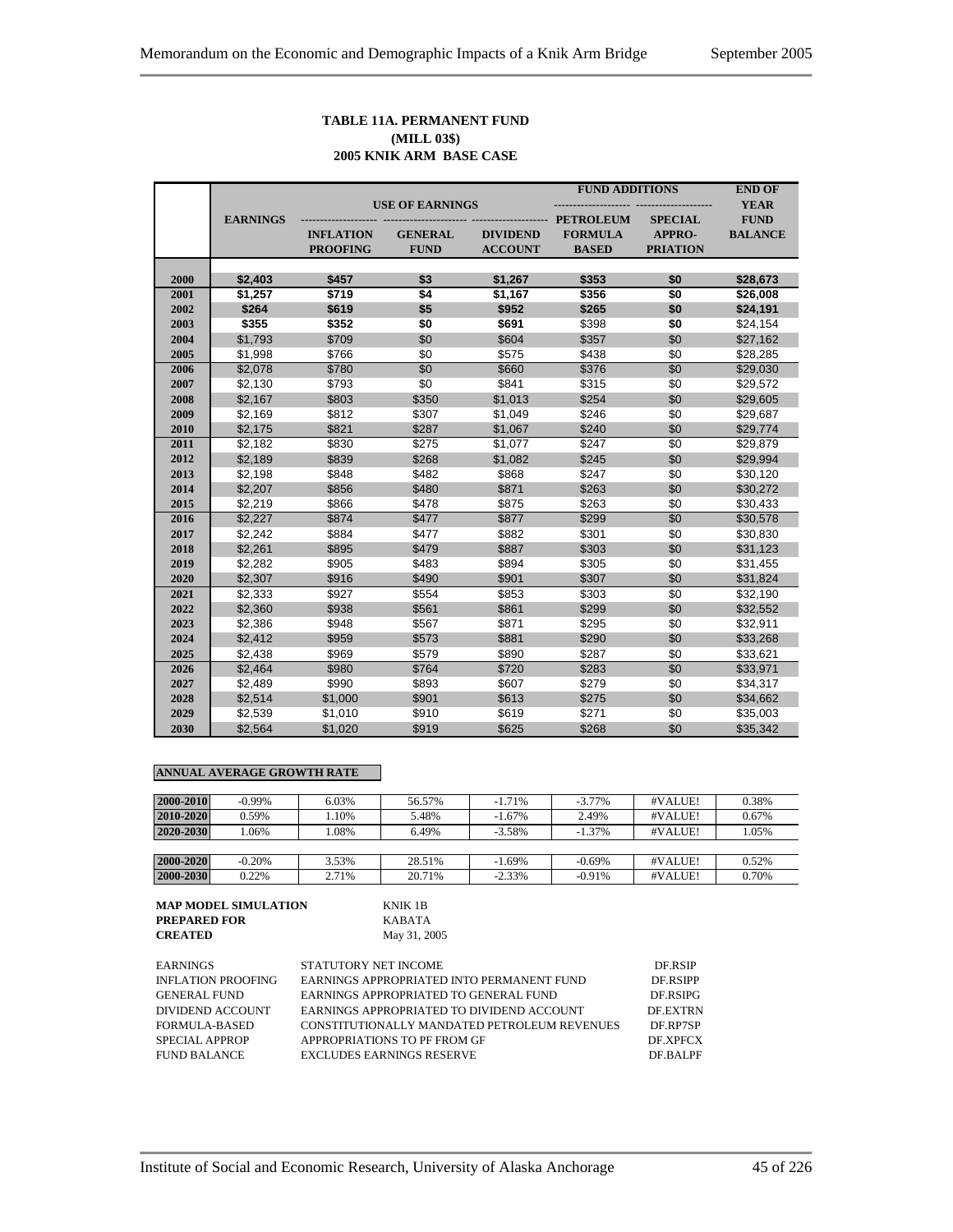## **TABLE 12A. CONSTITUTIONAL BUDGET RESERVE (MILL 03\$) 2005 KNIK ARM BASE CASE**

|      | CBR             | <b>YEAR</b>    |
|------|-----------------|----------------|
|      | <b>DRAW</b>     | <b>END</b>     |
|      | $+$             | <b>CBR</b>     |
|      | <b>AGENCY</b>   | <b>BALANCE</b> |
|      | <b>DIVIDEND</b> |                |
|      |                 |                |
| 2000 | \$0             | \$0            |
| 2001 | \$0             | \$0            |
| 2002 | \$0             | \$0            |
| 2003 | \$643           | \$2,096        |
| 2004 | \$155           | \$2,113        |
| 2005 | \$101           | \$2,198        |
| 2006 | \$102           | \$2,285        |
| 2007 | \$405           | \$2,071        |
| 2008 | \$273           | \$1,982        |
| 2009 | \$451           | \$1,712        |
| 2010 | \$543           | \$1,341        |
| 2011 | \$585           | \$917          |
| 2012 | \$667           | \$398          |
| 2013 | \$490           | \$39           |
| 2014 | \$141           | \$17           |
| 2015 | \$120           | \$16           |
| 2016 | \$103           | \$30           |
| 2017 | \$104           | \$45           |
| 2018 | \$104           | \$59           |
| 2019 | \$104           | \$74           |
| 2020 | \$104           | \$89           |
| 2021 | \$104           | \$104          |
| 2022 | \$105           | \$119          |
| 2023 | \$105           | \$135          |
| 2024 | \$105           | \$150          |
| 2025 | \$113           | \$158          |
| 2026 | \$106           | \$174          |
| 2027 | \$106           | \$190          |
| 2028 | \$106           | \$206          |
| 2029 | \$106           | \$222          |
| 2030 | \$106           | \$239          |

#### **ANNUAL AVERAGE GROWTH RATE**

| 2000-2010 | #VALUE!   | #VALUE!   |
|-----------|-----------|-----------|
| 2010-2020 | $-15.21%$ | $-23.75%$ |
| 2020-2030 | 0.21%     | 10.35%    |
|           |           |           |
| 2000-2020 | #VALUE!   | #VALUE!   |
| 2000-2030 | #VALUE!   | #VALUE!   |

**MAP MODEL SIMULATION** KNIK 1B **PREPARED FOR** KABATA **CREATED** May 31, 2005

CBR DRAW ANNUAL TRANSFER TO GENERAL FUND FROM CBR AND STATE AGENCIES CBR BALANCE YEAR END BALANCE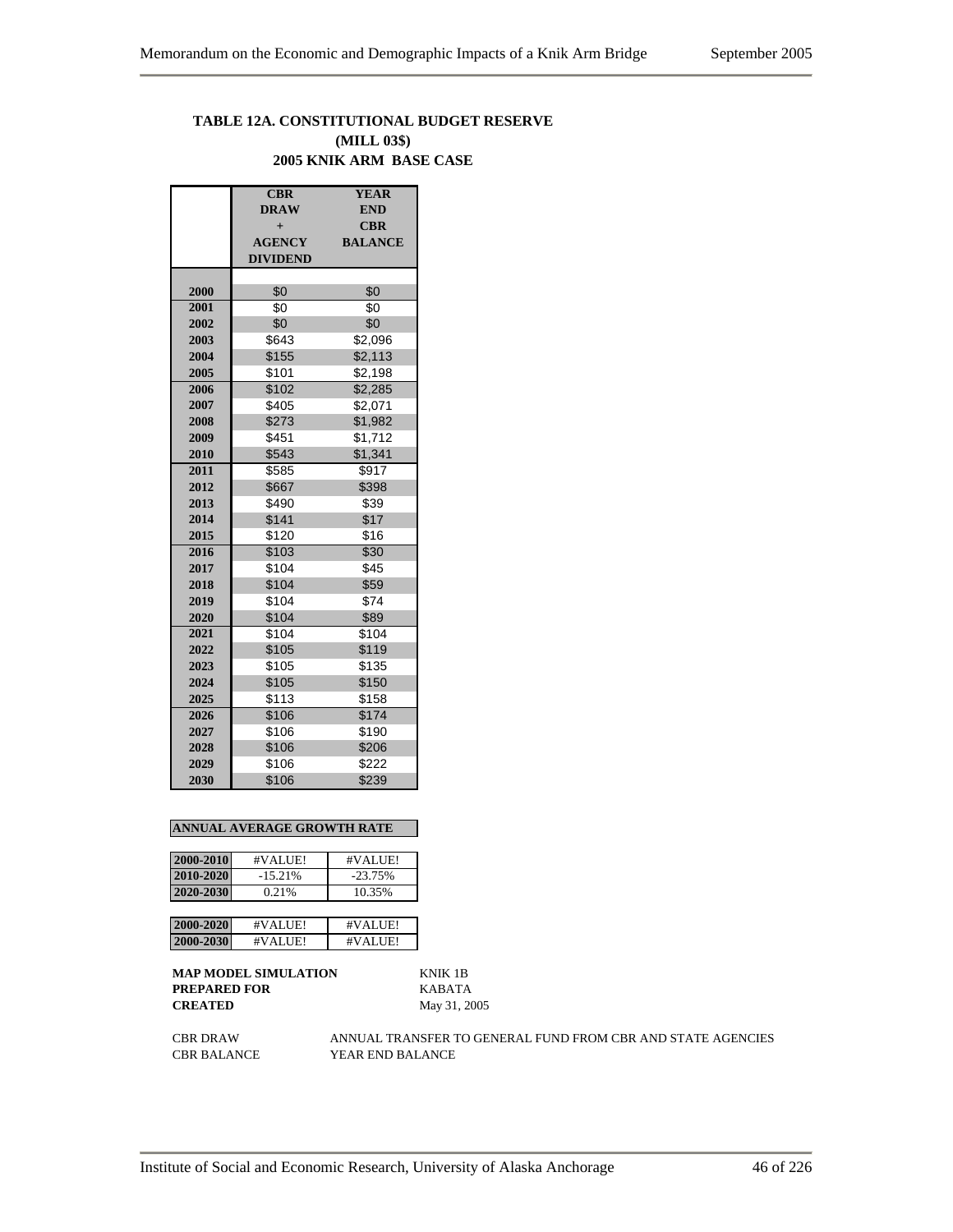## **TABLE 13A. LOCAL GOVERNMENT REVENUES (MILL 03\$) 2005 KNIK ARM BASE CASE**

|      | <b>INTERGOVERNMENTAL</b> |                  |                  |                  |                 |                 |                |  |
|------|--------------------------|------------------|------------------|------------------|-----------------|-----------------|----------------|--|
|      | <b>TOTAL</b>             |                  |                  | <b>TAXES:</b>    | <b>TAXES:</b>   | <b>TAXES:</b>   | <b>CHARGES</b> |  |
|      | <b>GENERAL</b>           | <b>STATE</b>     | <b>FEDERAL</b>   | <b>PETROLEUM</b> | <b>OTHER</b>    | NON-            | & MISC         |  |
|      | <b>REVENUE</b>           | <b>TRANSFERS</b> | <b>TRANSFERS</b> | <b>PROPERTY</b>  | <b>PROPERTY</b> | <b>PROPERTY</b> |                |  |
|      |                          |                  |                  |                  |                 |                 |                |  |
| 2000 | \$3,065                  | \$0              | \$0              | \$0              | \$0             | \$0             | \$0            |  |
| 2001 | \$0                      | $\overline{30}$  | $\overline{50}$  | \$0              | $\overline{50}$ | \$0             | \$0            |  |
| 2002 | \$2,949                  | \$0              | \$145            | \$0              | \$0             | \$0             | \$0            |  |
| 2003 | \$3,069                  | \$1,067          | \$145            | \$239            | \$603           | \$183           | \$830          |  |
| 2004 | \$3,087                  | \$1,084          | \$147            | \$227            | \$605           | \$193           | \$831          |  |
| 2005 | \$3,114                  | \$1,100          | \$148            | \$216            | \$633           | \$192           | \$826          |  |
| 2006 | \$3,077                  | \$1,080          | \$149            | \$203            | \$629           | \$198           | \$819          |  |
| 2007 | \$3,069                  | \$1,042          | \$150            | \$189            | \$672           | \$203           | \$813          |  |
| 2008 | \$3,051                  | \$1,018          | \$151            | \$178            | \$689           | \$208           | \$807          |  |
| 2009 | \$3,036                  | \$993            | \$152            | \$170            | \$707           | \$211           | \$804          |  |
| 2010 | \$3,050                  | \$981            | \$153            | \$160            | \$745           | \$213           | \$799          |  |
| 2011 | \$3.048                  | \$985            | \$154            | \$149            | \$750           | \$216           | \$794          |  |
| 2012 | \$3,166                  | \$1,009          | \$155            | \$197            | \$760           | \$221           | \$824          |  |
| 2013 | \$3,303                  | \$1,039          | \$156            | \$226            | \$807           | \$230           | \$843          |  |
| 2014 | \$3,380                  | \$1,060          | \$157            | \$236            | \$842           | \$235           | \$850          |  |
| 2015 | \$3,432                  | \$1,074          | \$158            | \$244            | \$861           | \$240           | \$856          |  |
| 2016 | \$3,502                  | \$1,080          | \$159            | \$254            | \$906           | \$241           | \$862          |  |
| 2017 | \$3,507                  | \$1,086          | \$160            | \$247            | \$911           | \$244           | \$860          |  |
| 2018 | \$3,516                  | \$1,091          | \$161            | \$240            | \$921           | \$246           | \$857          |  |
| 2019 | \$3,528                  | \$1,100          | \$162            | \$234            | \$929           | \$249           | \$855          |  |
| 2020 | \$3,548                  | \$1,112          | \$163            | \$227            | \$940           | \$253           | \$852          |  |
| 2021 | \$3,577                  | \$1,126          | \$164            | \$221            | \$958           | \$258           | \$850          |  |
| 2022 | \$3,606                  | \$1,141          | \$166            | \$215            | \$974           | \$262           | \$848          |  |
| 2023 | \$3,638                  | \$1,157          | \$167            | \$209            | \$991           | \$268           | \$846          |  |
| 2024 | \$3,675                  | \$1,174          | \$168            | \$204            | \$1,012         | \$274           | \$844          |  |
| 2025 | \$3,715                  | \$1,191          | \$169            | \$198            | \$1,035         | \$280           | \$842          |  |
| 2026 | \$3,754                  | \$1,207          | \$170            | \$193            | \$1,058         | \$286           | \$840          |  |
| 2027 | \$3,791                  | \$1,222          | \$171            | \$187            | \$1,081         | \$290           | \$839          |  |
| 2028 | \$3,821                  | \$1,238          | \$172            | \$182            | \$1,096         | \$295           | \$837          |  |
| 2029 | \$3,856                  | \$1,254          | \$174            | \$177            | \$1,114         | \$301           | \$836          |  |
| 2030 | \$3,973                  | \$1,344          | \$175            | \$173            | \$1,138         | \$308           | \$834          |  |

| 2000-2010 | $-0.05\%$ | #VALUE! | #VALUE! | #VALUE!  | #VALUE! | #VALUE! | #VALUE!  |
|-----------|-----------|---------|---------|----------|---------|---------|----------|
| 2010-2020 | .52%      | .27%    | 0.67%   | 3.56%    | 2.35%   | 1.77%   | 0.65%    |
| 2020-2030 | .14%      | .91%    | 0.69%   | $-2.71%$ | 1.94%   | 1.97%   | $-0.21%$ |
|           |           |         |         |          |         |         |          |
| 2000-2020 | 0.73%     | #VALUE! | #VALUE! | #VALUE!  | #VALUE! | #VALUE! | #VALUE!  |
| 2000-2030 | 0.87%     | #VALUE! | #VALUE! | #VALUE!  | #VALUE! | #VALUE! | #VALUE!  |

| <b>MAP MODEL SIMULATION</b> | KNIK 1B      |
|-----------------------------|--------------|
| <b>PREPARED FOR</b>         | KABATA       |
| <b>CREATED</b>              | May 31, 2005 |

|                           | TOTAL GENERAL REVENUTOTAL GENERAL REVENUE (USDC) | DF.RL99        |
|---------------------------|--------------------------------------------------|----------------|
| <b>STATE TRANSFERS</b>    | TRANSFERS FROM STATE GOVERNMENT                  | DF.RLT99       |
| FEDERAL TRANSFERS         | TRANSFERS DIRECTLY FROM FEDERAL GOVERNMENT       | DF RLTF        |
| PETROLEUM PROPERTY        | LOCAL SHARE OF STATE ADMINISTERED TAX            | DE RLPTP       |
| OTHER PROP TAX            | NON-PETROLEUM PROPERTY                           | <b>DERLPTN</b> |
| <b>OTHER TAXES</b>        | <b>OTHER TAXES</b>                               | DE RLOT        |
| <b>CHARGES &amp; MISC</b> | INCLUDES REVENUES TO SERVICE BONDS               | DF.RLMC        |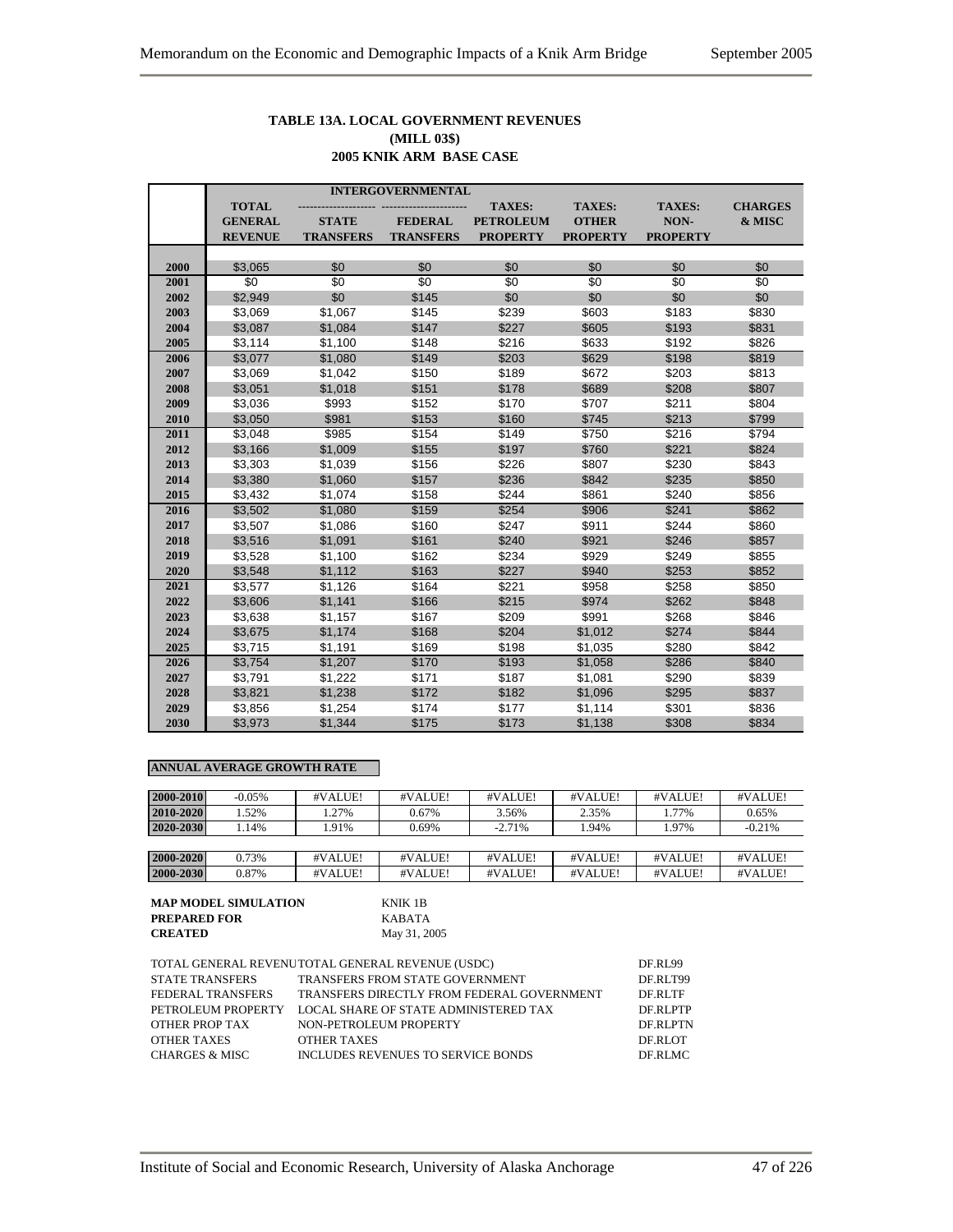## **TABLE 14A. REAL PERSONAL INCOME (MILL 03\$) 2005 KNIK ARM BASE CASE**

|      | <b>WAGE AND</b> |                 |                   | <b>DIVIDENDS,</b> |                  | <b>TOTAL</b>    | <b>DISPOSABLE</b> |
|------|-----------------|-----------------|-------------------|-------------------|------------------|-----------------|-------------------|
|      | <b>SALARY</b>   | <b>NET</b>      | <b>RESIDENCE</b>  | <b>INTEREST,</b>  | <b>TRANSFERS</b> | <b>PERSONAL</b> | <b>PERSONAL</b>   |
|      | <b>PAYMENTS</b> | <b>EARNINGS</b> | <b>ADJUSTMENT</b> | <b>RENT</b>       |                  | <b>INCOME</b>   | <b>INCOME</b>     |
|      |                 |                 |                   |                   |                  |                 |                   |
| 2000 | \$11,598        | \$14,434        | \$959             | \$3,451           | \$3,341          | \$20,267        | \$17,932          |
| 2001 | \$11,874        | \$15,302        | \$983             | \$3,301           | \$3,408          | \$21,028        | \$18,754          |
| 2002 | \$12,192        | \$15,724        | \$1,016           | \$3,321           | \$3,441          | \$21,471        | \$19,552          |
| 2003 | \$12,328        | \$16,093        | \$1,005           | \$3,171           | \$3,272          | \$21,531        | \$18,620          |
| 2004 | \$12,595        | \$16,184        | \$940             | \$3,250           | \$3,233          | \$21,727        | \$18,802          |
| 2005 | \$12,983        | \$16,634        | \$958             | \$3,296           | \$3,317          | \$22.289        | \$19,267          |
| 2006 | \$13,198        | \$16,881        | \$980             | \$3,376           | \$3,474          | \$22,751        | \$19,651          |
| 2007 | \$13,210        | \$16,889        | \$1,002           | \$3,425           | \$3,915          | \$23,227        | \$20,049          |
| 2008 | \$13,219        | \$16,888        | \$1,012           | \$3,477           | \$4,169          | \$23,523        | \$20,292          |
| 2009 | \$13,176        | \$16,826        | \$1,018           | \$3,540           | \$4,268          | \$23,615        | \$20,357          |
| 2010 | \$13,346        | \$17,013        | \$1,098           | \$3,575           | \$4,364          | \$23,854        | \$20,547          |
| 2011 | \$13,780        | \$17,509        | \$1,249           | \$3,625           | \$4,482          | \$24,368        | \$20,973          |
| 2012 | \$14,641        | \$18,499        | \$1,549           | \$3,711           | \$4,647          | \$25,307        | \$21,763          |
| 2013 | \$15,093        | \$19,018        | \$1,632           | \$3,864           | \$4,590          | \$25,840        | \$22,191          |
| 2014 | \$15,118        | \$19,051        | \$1,536           | \$4,045           | \$4,707          | \$26,267        | \$22,531          |
| 2015 | \$14,871        | \$18,761        | \$1,350           | \$4,146           | \$4,796          | \$26,353        | \$22,325          |
| 2016 | \$14,804        | \$18,679        | \$1,276           | \$4,194           | \$4,880          | \$26,477        | \$22,411          |
| 2017 | \$14,918        | \$18,802        | \$1,237           | \$4,239           | \$4,842          | \$26,646        | \$22,410          |
| 2018 | \$14,946        | \$18,829        | \$1,208           | \$4,297           | \$4,949          | \$26,868        | \$22,578          |
| 2019 | \$15,171        | \$19,081        | \$1,227           | \$4,358           | \$5,072          | \$27,284        | \$22,906          |
| 2020 | \$15,349        | \$19,280        | \$1,245           | \$4,433           | \$5,199          | \$27,667        | \$23,078          |
| 2021 | \$15,568        | \$19,525        | \$1,264           | \$4,517           | \$5,271          | \$28,049        | \$23,374          |
| 2022 | \$15,818        | \$19,808        | \$1,286           | \$4,605           | \$5,406          | \$28,533        | \$23,756          |
| 2023 | \$16,117        | \$20,146        | \$1,312           | \$4,700           | \$5,546          | \$29,080        | \$24,189          |
| 2024 | \$16,402        | \$20,468        | \$1,337           | \$4,803           | \$5,686          | \$29,621        | \$24,616          |
| 2025 | \$16,690        | \$20,792        | \$1,362           | \$4,909           | \$5,823          | \$30,162        | \$25,042          |
| 2026 | \$16,971        | \$21,107        | \$1,387           | \$5,014           | \$5,768          | \$30,502        | \$25,295          |
| 2027 | \$17,261        | \$21,431        | \$1,412           | \$5,115           | \$5,769          | \$30,903        | \$25,600          |
| 2028 | \$17,585        | \$21,795        | \$1,441           | \$5,216           | \$5,895          | \$31,466        | \$26,041          |
| 2029 | \$17,923        | \$22,174        | \$1,470           | \$5,321           | \$6,022          | \$32,047        | \$26,497          |
| 2030 | \$18,259        | \$22,551        | \$1,500           | \$5,430           | \$6,147          | \$32,629        | \$26,952          |

| 2000-2010 | .41% | .66% | .36% | 0.35% | 2.71% | 1.64% | .37%  |
|-----------|------|------|------|-------|-------|-------|-------|
| 2010-2020 | .41% | .26% | .27% | 2.18% | 1.77% | 1.49% | 1.17% |
| 2020-2030 | .75% | .58% | .88% | 2.05% | 1.69% | .66%  | .56%  |
|           |      |      |      |       |       |       |       |
| 2000-2020 | .41% | .46% | .31% | .26%  | 2.24% | 1.57% | 1.27% |
| 2000-2030 | .52% | .50% | .50% | .52%  | 2.05% | .60%  | .37%  |

| <b>MAP MODEL SIMULATION</b> | KNIK 1B      |
|-----------------------------|--------------|
| <b>PREPARED FOR</b>         | KARATA       |
| <b>CREATED</b>              | May 31, 2005 |

| WAGE AND SALARIES    | NON-AGRICULTURAL WAGES AND SALARIES PLUS MILITAR DE PIWS  |                  |
|----------------------|-----------------------------------------------------------|------------------|
| <b>NET EARNINGS</b>  | NET LABOR AND PROPRIETORS INCOME BY PLACE OF WORK DF.PINE |                  |
| RESIDENCE ADJ        | <b>RESIDENCE ADJUSTMENT</b>                               | DE PIRAD         |
| DIVIDEND, INTEREST   | DIVIDENDS, INTEREST, RENTS                                | <b>DE PIDIR</b>  |
| <b>TRANSFERS</b>     | <b>TRANSFERS</b>                                          | <b>DE PITRAN</b> |
| TOTAL PI             | TOTAL PERSONAL INCOME                                     | DF PIB           |
| <b>DISPOSABLE PI</b> | DISPOSABLE PERSONAL INCOME                                | DF DPIB          |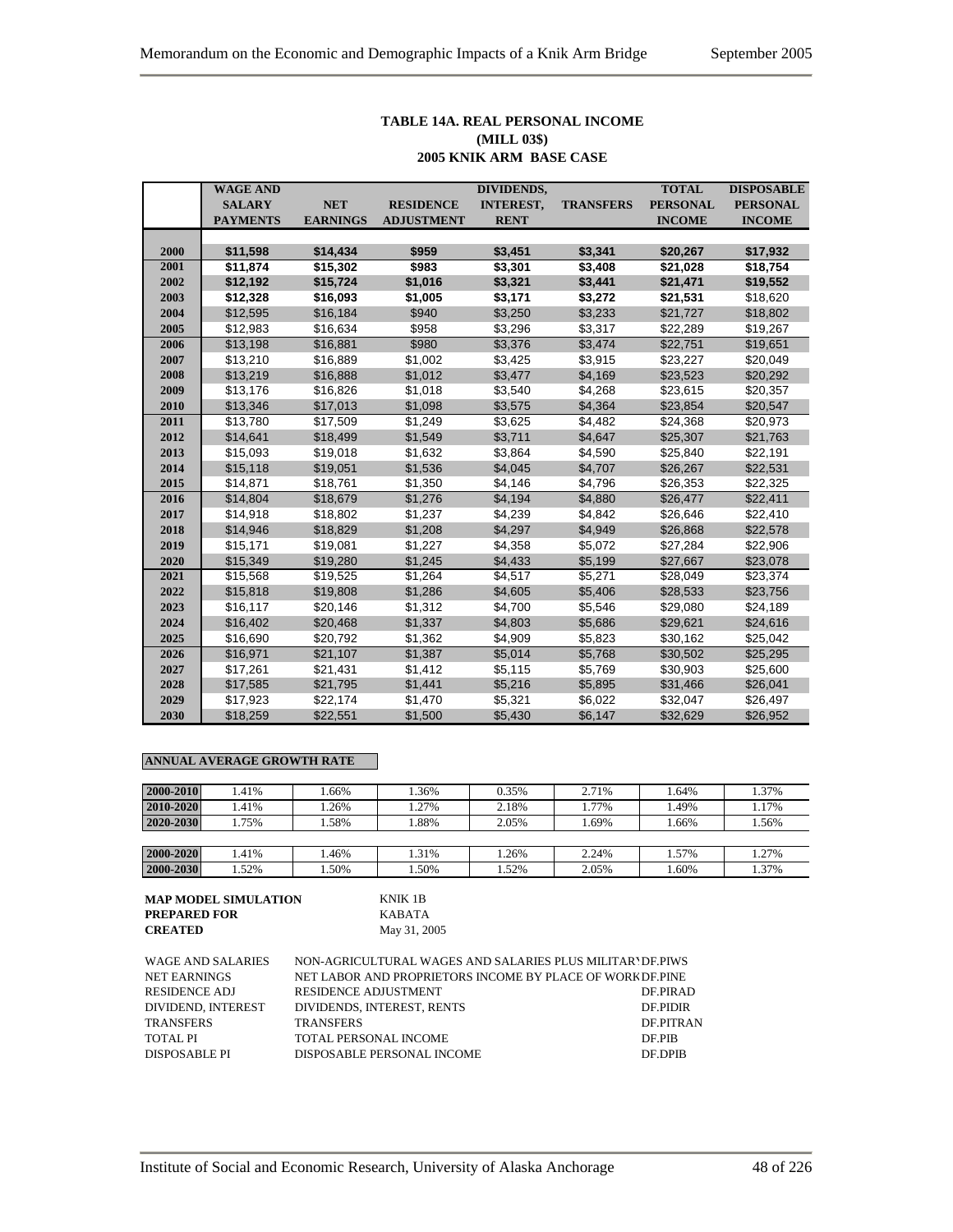# **TABLE 15A. PER CAPITA VARIABLES (03 \$)**

|      |               |                   | <b>STATE</b>        | <b>LOCAL</b>    |                  | <b>AVERAGE</b>  |                  |
|------|---------------|-------------------|---------------------|-----------------|------------------|-----------------|------------------|
|      | <b>TOTAL</b>  | <b>DISPOSABLE</b> | <b>GENERAL</b>      | <b>REVENUES</b> | <b>PERMANENT</b> | <b>CIVILIAN</b> | <b>PERMANENT</b> |
|      | <b>INCOME</b> | <b>INCOME</b>     | <b>FUND</b>         | $(=$ EXPEND)    | <b>FUND</b>      | <b>WAGE</b>     | <b>FUND</b>      |
|      |               |                   | <b>EXPENDITURES</b> |                 | <b>DIVIDEND</b>  | <b>RATE</b>     | <b>BALANCE</b>   |
|      |               |                   |                     |                 |                  |                 |                  |
| 2000 | \$32,327      | \$28,603          | \$0                 | \$4,890         | \$2,022          | \$37,542        | \$45,736         |
| 2001 | \$33,236      | \$29,643          | \$0                 | \$0             | \$1,845          | \$37,474        | \$41,108         |
| 2002 | \$33,471      | \$30,480          | \$0                 | \$4,598         | \$1,484          | \$37,740        | \$37,711         |
| 2003 | \$33,185      | \$28,698          | \$3,914             | \$4,730         | \$1,064          | \$37,360        | \$37,228         |
| 2004 | \$0           | \$28,682          | \$3,925             | \$4,710         | \$922            | \$36,950        | \$41,435         |
| 2005 | \$33,303      | \$28,788          | \$3,913             | \$4,653         | \$859            | \$37,095        | \$42,261         |
| 2006 | \$33,727      | \$29,131          | \$3,913             | \$4,562         | \$979            | \$37,272        | \$43,034         |
| 2007 | \$34,138      | \$29,466          | \$3,909             | \$4,510         | \$1,237          | \$37,398        | \$43,463         |
| 2008 | \$34,180      | \$29,485          | \$3,904             | \$4,434         | \$1,472          | \$37,628        | \$43,018         |
| 2009 | \$34,208      | \$29,488          | \$3,903             | \$4,397         | \$1,520          | \$37,844        | \$43,003         |
| 2010 | \$34,300      | \$29,545          | \$3,899             | \$4,386         | \$1,534          | \$38,237        | \$42,812         |
| 2011 | \$34,440      | \$29,642          | \$3,892             | \$4,307         | \$1,522          | \$38,794        | \$42,230         |
| 2012 | \$34,553      | \$29,715          | \$3,860             | \$4,323         | \$1,478          | \$39,791        | \$40,953         |
| 2013 | \$33,887      | \$29,101          | \$3,842             | \$4,331         | \$1,139          | \$40,158        | \$39,500         |
| 2014 | \$33,813      | \$29,004          | \$3,848             | \$4,351         | \$1,122          | \$39,971        | \$38,969         |
| 2015 | \$33,691      | \$28,542          | \$3.864             | \$4.388         | \$1,119          | \$39,654        | \$38,907         |
| 2016 | \$33,715      | \$28,538          | \$3,877             | \$4,459         | \$1,117          | \$39,554        | \$38,937         |
| 2017 | \$33,698      | \$28,341          | \$3,870             | \$4,435         | \$1,115          | \$39,731        | \$38,989         |
| 2018 | \$33,723      | \$28,338          | \$3,850             | \$4,413         | \$1,114          | \$39,791        | \$39,063         |
| 2019 | \$33,887      | \$28,450          | \$3,851             | \$4,382         | \$1,110          | \$40,049        | \$39,069         |
| 2020 | \$33,942      | \$28,312          | \$3,886             | \$4,353         | \$1,105          | \$40,258        | \$39,042         |
| 2021 | \$33,969      | \$28,308          | \$3,920             | \$4,332         | \$1,033          | \$40,461        | \$38,984         |
| 2022 | \$34,078      | \$28,372          | \$3,931             | \$4,307         | \$1,029          | \$40,659        | \$38,878         |
| 2023 | \$34,202      | \$28,449          | \$3,940             | \$4,278         | \$1,024          | \$40,887        | \$38,707         |
| 2024 | \$34,303      | \$28,506          | \$3,949             | \$4,256         | \$1,020          | \$41,123        | \$38,526         |
| 2025 | \$34.422      | \$28,579          | \$3,958             | \$4,240         | \$1,016          | \$41,367        | \$38,369         |
| 2026 | \$34,338      | \$28,476          | \$3,967             | \$4,226         | \$811            | \$41,631        | \$38,243         |
| 2027 | \$34,342      | \$28,448          | \$3,975             | \$4,212         | \$674            | \$41,901        | \$38,136         |
| 2028 | \$34,500      | \$28,552          | \$3,983             | \$4,189         | \$672            | \$42,169        | \$38,004         |
| 2029 | \$34,649      | \$28,649          | \$3,989             | \$4,169         | \$669            | \$42,443        | \$37,846         |
| 2030 | \$34,792      | \$28,739          | \$3,990             | \$4,236         | \$667            | \$42,722        | \$37,685         |

| 2000-2010 | 0.59%    | 0.32%     | #VALUE!  | $-1.08%$ | $-2.73%$  | 0.18% | $-0.66\%$ |
|-----------|----------|-----------|----------|----------|-----------|-------|-----------|
| 2010-2020 | $-0.10%$ | $-0.43%$  | $-0.03%$ | $-0.08%$ | $-3.22\%$ | 0.52% | $-0.92%$  |
| 2020-2030 | 0.25%    | 0.15%     | 0.26%    | $-0.27%$ | $-4.93\%$ | 0.60% | $-0.35%$  |
|           |          |           |          |          |           |       |           |
| 2000-2020 | 0.24%    | $-0.05\%$ | #VALUE!  | $-0.58%$ | $-2.97\%$ | 0.35% | $-0.79%$  |
| 2000-2030 | 0.25%    | 0.02%     | #VALUE!  | $-0.48%$ | $-3.63%$  | 0.43% | $-0.64%$  |

| <b>MAP MODEL SIMULATION</b> | KNIK 1B      |
|-----------------------------|--------------|
| <b>PREPARED FOR</b>         | KABATA       |
| <b>CREATED</b>              | May 31, 2005 |

| TOTAL INCOME             | PER CAPITA PERSONAL INCOME                                   | DP.PIB   |
|--------------------------|--------------------------------------------------------------|----------|
| <b>DISPOSABLE INCOME</b> | PER CAPITA DISPOSABLE PERSONAL INCOME                        | DP.DPIB  |
| <b>GENERAL FUND EX</b>   | PER CAPITA GENERAL FUND EXPENDITURES                         | DP.EXGFB |
| <b>LOCAL REVENUES</b>    |                                                              |          |
| PERM FUND DIVIDEND       | PER CAPITA DIVIDEND (NOT ALL ALASKANS RECEIVE DIVIDIDP.EXTRN |          |
| AVG CIV WAGE RATE        | AVERAGE ANNUAL CIVILIAN WAGE                                 | DF WR97  |
| PERM FUND BALANCE        | PER CAPITA YEAR END PERMANENT FUND BALANCE                   | DP RALPF |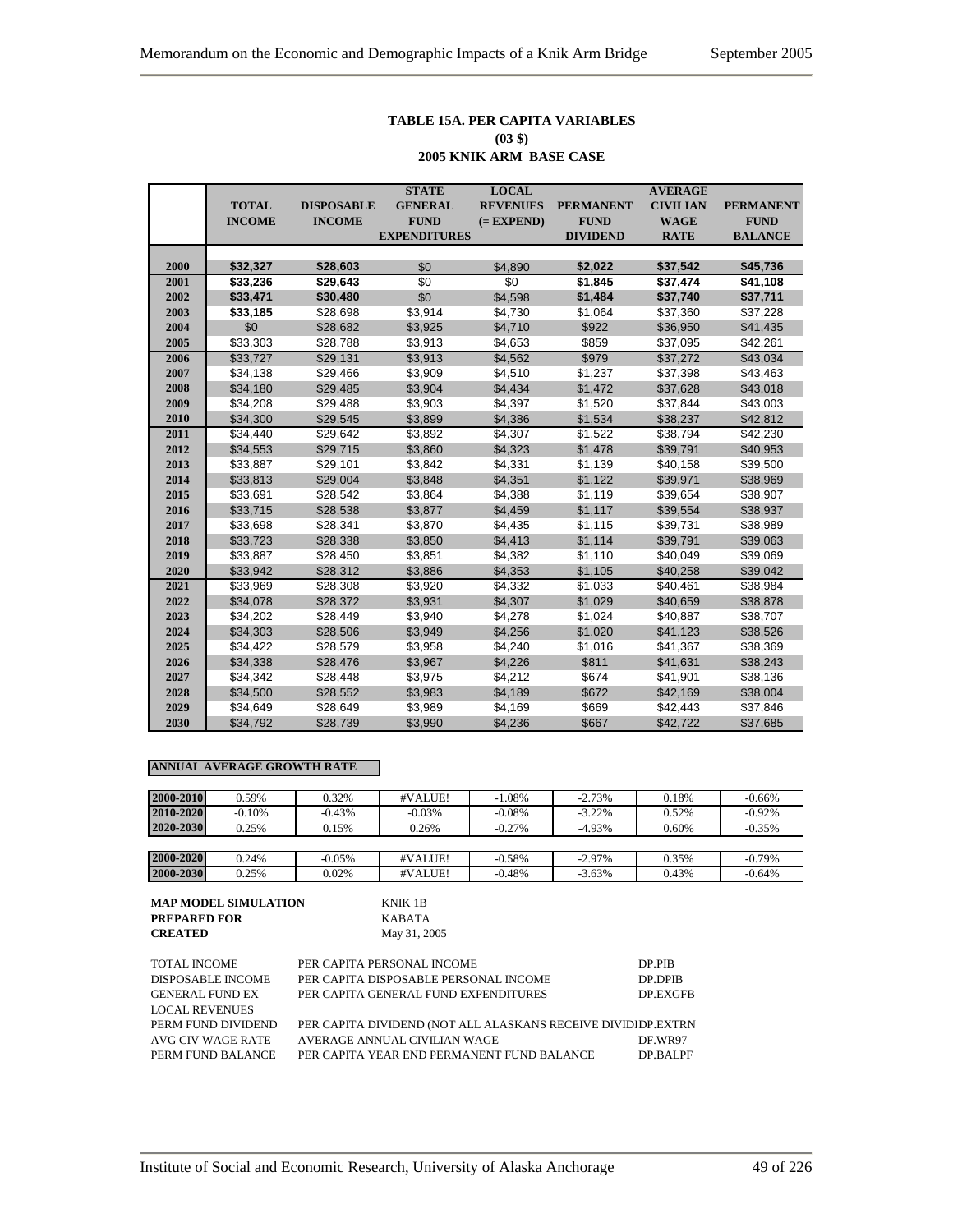## **TABLE 16A. PRICE INDEXES 2005 KNIK ARM BASE CASE**

|      |                   | <b>ANCHORAGE ANCHORAGE/</b> | <b>INFLATION</b>  |
|------|-------------------|-----------------------------|-------------------|
|      | $CPI-W$           | <b>US AVERAGE</b>           | <b>RATE</b>       |
|      | $(82 - 84 = 100)$ | <b>PRICE LEVEL</b>          | <b>ANCH CPI-W</b> |
|      |                   |                             |                   |
|      |                   |                             |                   |
| 2000 | 151.1             | 1.11                        | 2.23%             |
| 2001 | 155.8             | 1.11                        | 3.11%             |
| 2002 | 158.9             | 1.12                        | 1.99%             |
| 2003 | 163.4             | 1.13                        | 2.83%             |
| 2004 | 166.3             | 1.13                        | 1.80%             |
| 2005 | 171.0             | 1.12                        | 2.80%             |
| 2006 | 175.8             | 1.12                        | 2.80%             |
| 2007 | 180.7             | 1.12                        | 2.80%             |
| 2008 | 185.7             | 1.12                        | 2.80%             |
| 2009 | 190.9             | 1.11                        | 2.80%             |
| 2010 | 196.3             | 1.11                        | 2.80%             |
| 2011 | 201.8             | 1.11                        | 2.79%             |
| 2012 | 207.4             | 1.11                        | 2.79%             |
| 2013 | 213.2             | 1.11                        | 2.79%             |
| 2014 | 219.1             | 1.10                        | 2.79%             |
| 2015 | 225.3             | 1.10                        | 2.80%             |
| 2016 | 232.0             | 1.10                        | 3.00%             |
| 2017 | 238.5             | 1.10                        | 2.79%             |
| 2018 | 245.2             | 1.10                        | 2.79%             |
| 2019 | 252.0             | 1.09                        | 2.79%             |
| 2020 | 259.1             | 1.09                        | 2.79%             |
| 2021 | 266.3             | 1.09                        | 2.79%             |
| 2022 | 273.7             | 1.09                        | 2.79%             |
| 2023 | 281.3             | 1.09                        | 2.79%             |
| 2024 | 289.2             | 1.08                        | 2.79%             |
| 2025 | 297.3             | 1.08                        | 2.79%             |
| 2026 | 305.6             | 1.08                        | 2.79%             |
| 2027 | 314.1             | 1.08                        | 2.79%             |
| 2028 | 322.8             | 1.07                        | 2.79%             |
| 2029 | 331.8             | 1.07                        | 2.79%             |
| 2030 | 341.1             | 1.07                        | 2.79%             |

#### **ANNUAL AVERAGE GROWTH RATE**

| 2000-2010 | 2.65% | 0.02%    | X |
|-----------|-------|----------|---|
| 2010-2020 | 2.81% | $-0.18%$ | x |
| 2020-2030 | 2.79% | $-0.21%$ |   |
|           |       |          |   |
| 2000-2020 | 2.73% | $-0.08%$ | X |
| 2000-2030 | 2.75% | $-0.12%$ |   |
|           |       |          |   |

| ANCHORAGE CPI       | CONSUMER PRICE INDEX FOR URBAN WAGE EARNERS | <b>PDANCPI</b> |
|---------------------|---------------------------------------------|----------------|
|                     | $CPI-W - 1982-1984=100$                     |                |
| ANCH/US PRICE LEVEL | RATIO OF ANCHORAGE TO US AVG. PRICE LEVEL   | PDR ATIO       |
| INFLATION RATE      | ANNUAL CHANGE IN CPI-W                      | G ANCPI        |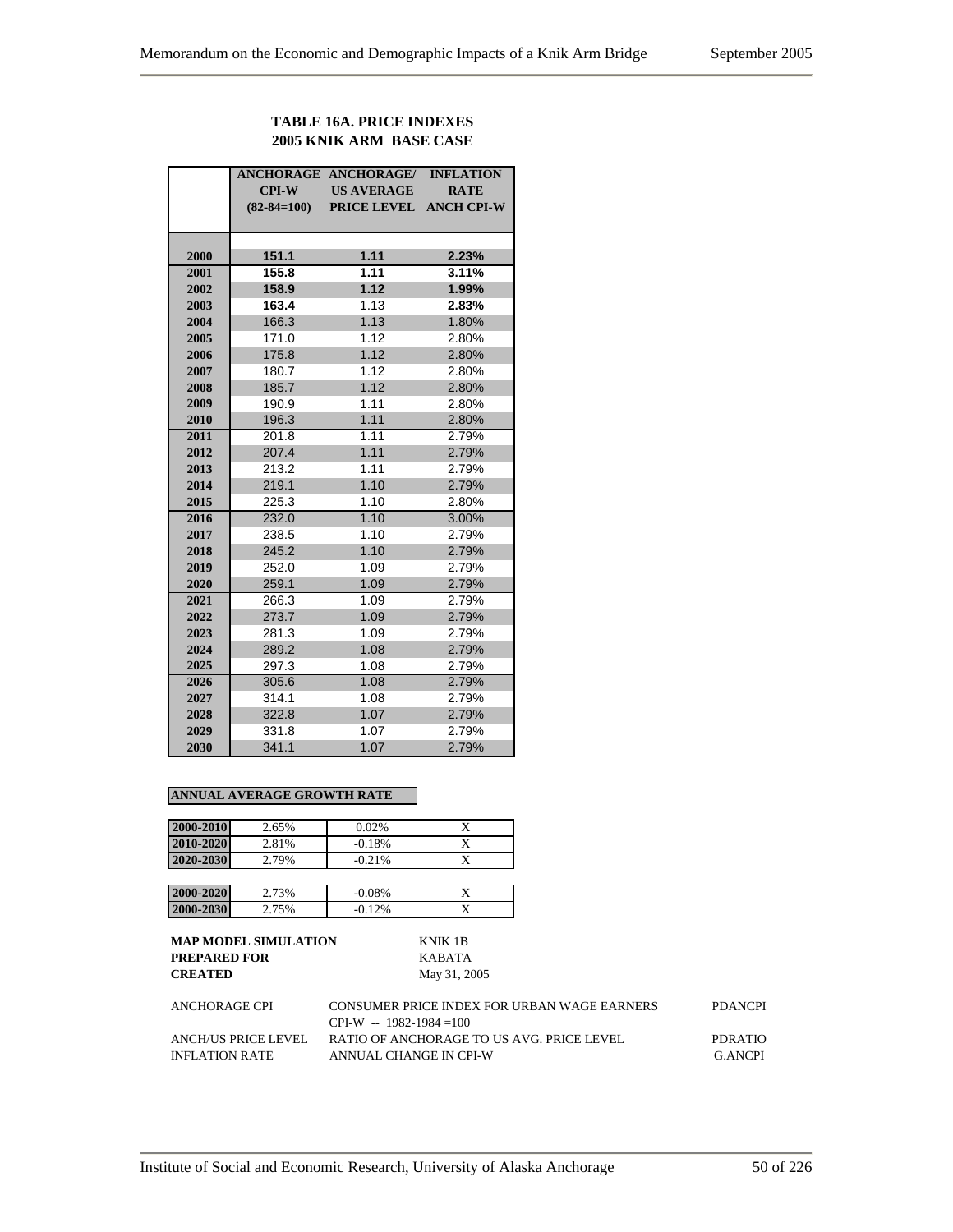|      | <b>UNEMPLOY-</b> | <b>LABOR</b> | <b>DEPEND-</b> | <b>AVERAGE</b>   | <b>AVERAGE</b> |            | NON-            |
|------|------------------|--------------|----------------|------------------|----------------|------------|-----------------|
|      | <b>MENT</b>      | <b>FORCE</b> | <b>ENCY</b>    | <b>HOUSEHOLD</b> | <b>AGE OF</b>  | <b>POP</b> | <b>RESIDENT</b> |
|      | <b>RATE</b>      | <b>PART</b>  | <b>RATIO</b>   | <b>SIZE</b>      | <b>POP</b>     | $% 65+$    | <b>WORKERS</b>  |
|      |                  | <b>RATE</b>  |                |                  |                |            | (000)           |
|      |                  |              |                |                  |                |            |                 |
| 2000 | 6.2%             | 0.0%         | 0.64           | 2.74             | 32.3           | 5.7%       | 0.0             |
| 2001 | 6.2%             | 0.0%         | 0.64           | 0.00             | 32.8           | 0.0%       | 0.0             |
| 2002 | 7.1%             | 0.0%         | 0.64           | 0.00             | 32.9           | 0.0%       | 0.0             |
| 2003 | 7.7%             | 69.9%        | 0.64           | 2.70             | 33.1           | 6.3%       | 30.0            |
| 2004 | 7.5%             | 69.0%        | 0.64           | 2.68             | 33.3           | 6.3%       | 33.0            |
| 2005 | 8.1%             | 68.6%        | 0.64           | 2.70             | 33.3           | 6.8%       | 33.0            |
| 2006 | 6.8%             | 68.3%        | 0.64           | 2.70             | 33.5           | 7.0%       | 32.0            |
| 2007 | 6.4%             | 68.0%        | 0.64           | 2.69             | 33.7           | 7.3%       | 29.4            |
| 2008 | 7.4%             | 67.8%        | 0.65           | 2.68             | 33.8           | 7.6%       | 29.1            |
| 2009 | 7.7%             | 67.5%        | 0.65           | 2.67             | 34.0           | 8.0%       | 28.8            |
| 2010 | 7.2%             | 67.1%        | 0.66           | 2.66             | 34.2           | 8.3%       | 28.6            |
| 2011 | 6.3%             | 66.9%        | 0.67           | 2.66             | 34.3           | 8.6%       | 28.4            |
| 2012 | 5.0%             | 66.8%        | 0.67           | 2.66             | 34.3           | 8.8%       | 28.4            |
| 2013 | 6.3%             | 66.8%        | 0.68           | 2.66             | 34.2           | 9.0%       | 28.3            |
| 2014 | 6.7%             | 66.5%        | 0.68           | 2.66             | 34.3           | 9.3%       | 28.0            |
| 2015 | 7.7%             | 66.2%        | 0.69           | 2.66             | 34.4           | 9.6%       | 27.7            |
| 2016 | 7.6%             | 65.8%        | 0.71           | 2.65             | 34.6           | 10.0%      | 27.5            |
| 2017 | 7.3%             | 65.5%        | 0.72           | 2.65             | 34.7           | 10.4%      | 27.3            |
| 2018 | 7.3%             | 65.2%        | 0.73           | 2.64             | 34.8           | 10.7%      | 27.1            |
| 2019 | 6.9%             | 64.9%        | 0.74           | 2.64             | 34.9           | 11.0%      | 27.0            |
| 2020 | 6.9%             | 64.7%        | 0.74           | 2.64             | 35.0           | 11.3%      | 26.9            |
| 2021 | 6.9%             | 64.6%        | 0.75           | 2.64             | 35.1           | 11.6%      | 26.7            |
| 2022 | 6.8%             | 64.4%        | 0.76           | 2.63             | 35.1           | 11.8%      | 26.6            |
| 2023 | 6.6%             | 64.4%        | 0.76           | 2.63             | 35.2           | 12.0%      | 26.5            |
| 2024 | 6.7%             | 64.3%        | 0.77           | 2.63             | 35.2           | 12.2%      | 26.4            |
| 2025 | 6.8%             | 64.2%        | 0.77           | 2.63             | 35.3           | 12.3%      | 26.3            |
| 2026 | 6.8%             | 64.2%        | 0.78           | 2.62             | 35.3           | 12.4%      | 26.3            |
| 2027 | 6.9%             | 64.2%        | 0.78           | 2.62             | 35.3           | 12.5%      | 26.2            |
| 2028 | 6.8%             | 64.2%        | 0.78           | 2.62             | 35.4           | 12.6%      | 26.1            |
| 2029 | 6.7%             | 64.2%        | 0.78           | 2.62             | 35.4           | 12.7%      | 26.0            |
| 2030 | 6.7%             | 64.2%        | 0.78           | 2.62             | 35.4           | 12.7%      | 26.0            |

### **TABLE 17A. DEMOGRAPHIC INDEXES 2005 KNIK ARM BASE CASE**

| 2000-2010 | .53%     | #VALUE!   | 0.35% | $-0.29%$  | 0.56% | 3.90% | #VALUE!   |
|-----------|----------|-----------|-------|-----------|-------|-------|-----------|
| 2010-2020 | $-0.43%$ | $-0.36\%$ | .23%  | $-0.10\%$ | 0.23% | 3.08% | $-0.62%$  |
| 2020-2030 | $-0.23%$ | $-0.09\%$ | 0.48% | $-0.08\%$ | 0.13% | 1.15% | $-0.33\%$ |
|           |          |           |       |           |       |       |           |
| 2000-2020 | 0.54%    | #VALUE!   | 0.79% | $-0.19%$  | 0.39% | 3.49% | #VALUE!   |
| 2000-2030 | 0.29%    | #VALUE!   | 0.68% | $-0.16%$  | 0.30% | 2.70% | #VALUE!   |

| MAP MODEL SIMULATION | KNIK 1B      |
|----------------------|--------------|
| PREPARED FOR         | KABATA       |
| <b>CREATED</b>       | May 31, 2005 |

| UNEMPLOYMENT RATE     |                                                                                    | UNEMRAT6            |
|-----------------------|------------------------------------------------------------------------------------|---------------------|
|                       | LABOR FORCE PART RATECIVILIAN LABOR FORCE PARTICIPATION RATE. US CENSUS DEFINITION | LAFPRT <sub>2</sub> |
| DEPENDENCY RATIO      | POPULATION <16 AND >64 / ADULTS                                                    | POP DEP             |
| <b>HOUSEHOLD SIZE</b> |                                                                                    | <b>HHSIZE</b>       |
| AVERAGE AGE OF POP    |                                                                                    | <b>POPAVAGE</b>     |
| POP $% 65+$           | PERCENT OF POPULATION 65+                                                          |                     |
|                       | NON RESIDENT WORKERS VARIABLE CREATED BY MODEL                                     | <b>EMNONRES</b>     |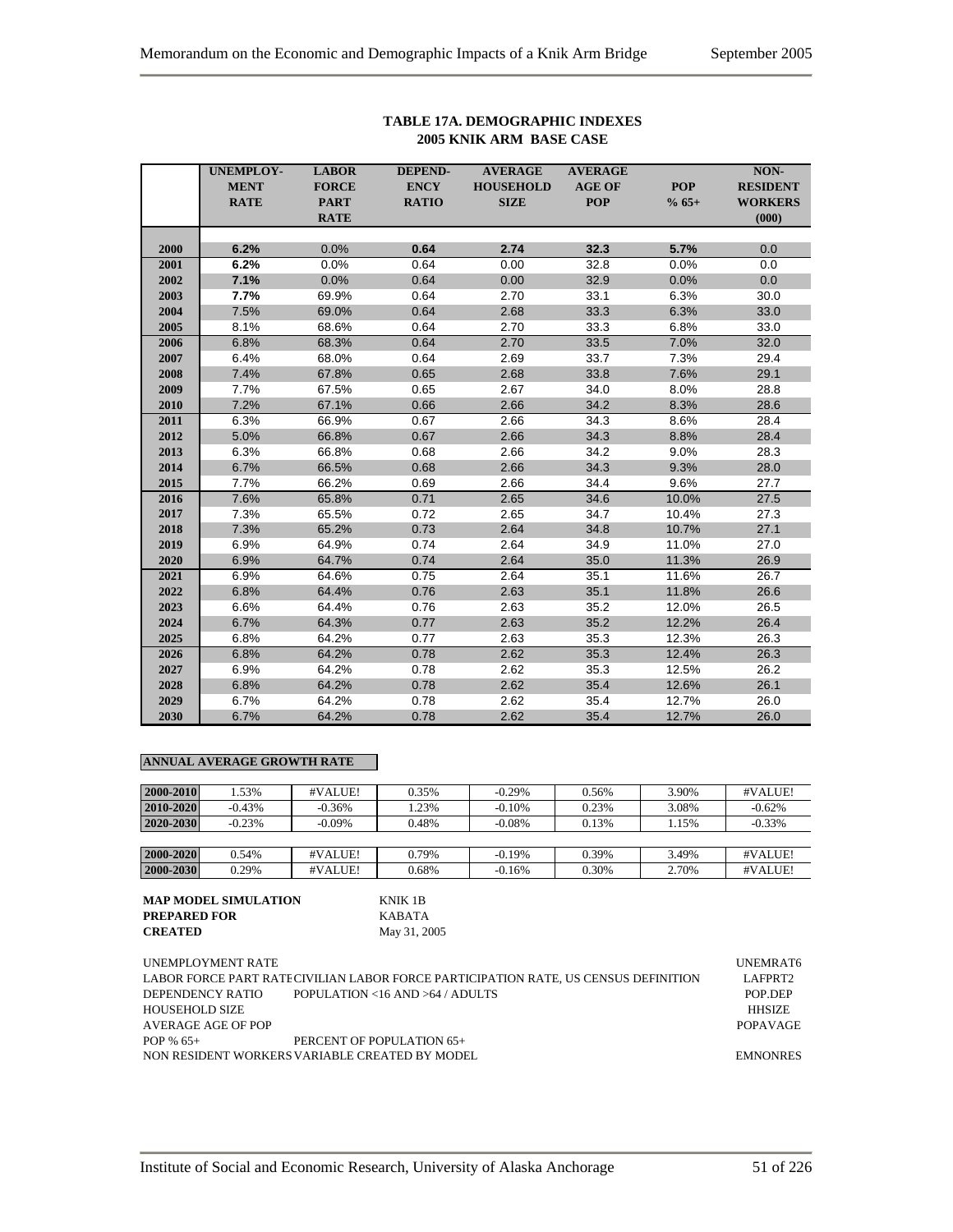## **TABLE 18A. GROSS STATE PRODUCT (MILL 82 US \$) 2005 KNIK ARM BASE CASE**

|      | <b>GSP</b>     |  |  |  |  |
|------|----------------|--|--|--|--|
|      | <b>NET</b>     |  |  |  |  |
|      | <b>OIL AND</b> |  |  |  |  |
|      | <b>MINING</b>  |  |  |  |  |
|      |                |  |  |  |  |
| 2000 | \$0            |  |  |  |  |
| 2001 | \$0            |  |  |  |  |
| 2002 | \$0            |  |  |  |  |
| 2003 | \$9,850        |  |  |  |  |
| 2004 | \$9,868        |  |  |  |  |
| 2005 | \$10,080       |  |  |  |  |
| 2006 | \$10,219       |  |  |  |  |
| 2007 | \$10,287       |  |  |  |  |
| 2008 | \$10,312       |  |  |  |  |
| 2009 | \$10,232       |  |  |  |  |
| 2010 | \$10,431       |  |  |  |  |
| 2011 | \$10,744       |  |  |  |  |
| 2012 | \$11,353       |  |  |  |  |
| 2013 | \$11,611       |  |  |  |  |
| 2014 | \$11,602       |  |  |  |  |
| 2015 | \$11,340       |  |  |  |  |
| 2016 | \$11,280       |  |  |  |  |
| 2017 | \$11,248       |  |  |  |  |
| 2018 | \$11,262       |  |  |  |  |
| 2019 | \$11,392       |  |  |  |  |
| 2020 | \$11,490       |  |  |  |  |
| 2021 | \$11,607       |  |  |  |  |
| 2022 | \$11,752       |  |  |  |  |
| 2023 | \$11,928       |  |  |  |  |
| 2024 | \$12,096       |  |  |  |  |
| 2025 | \$12,261       |  |  |  |  |
| 2026 | \$12,397       |  |  |  |  |
| 2027 | \$12,541       |  |  |  |  |
| 2028 | \$12,718       |  |  |  |  |
| 2029 | \$12,901       |  |  |  |  |
| 2030 | \$13,082       |  |  |  |  |

#### **ANNUAL AVERAGE GROWTH RATE**

| 2000-2010 | #VALUE! |
|-----------|---------|
| 2010-2020 | 0.97%   |
| 2020-2030 | 1.31%   |

| V-2020 I      | #VALUIF!           |
|---------------|--------------------|
| ı<br>D-2030 I | #VALU[ <b>F</b> ]. |

**MAP MODEL SIMULATION** KNIK 1B **PREPARED FOR** KABATA **CREATED** May 31, 2005

GSP NET OIL AND GAS GROSS PRODUCT DEFLATED TO US AVERAGE PRICE LEVEL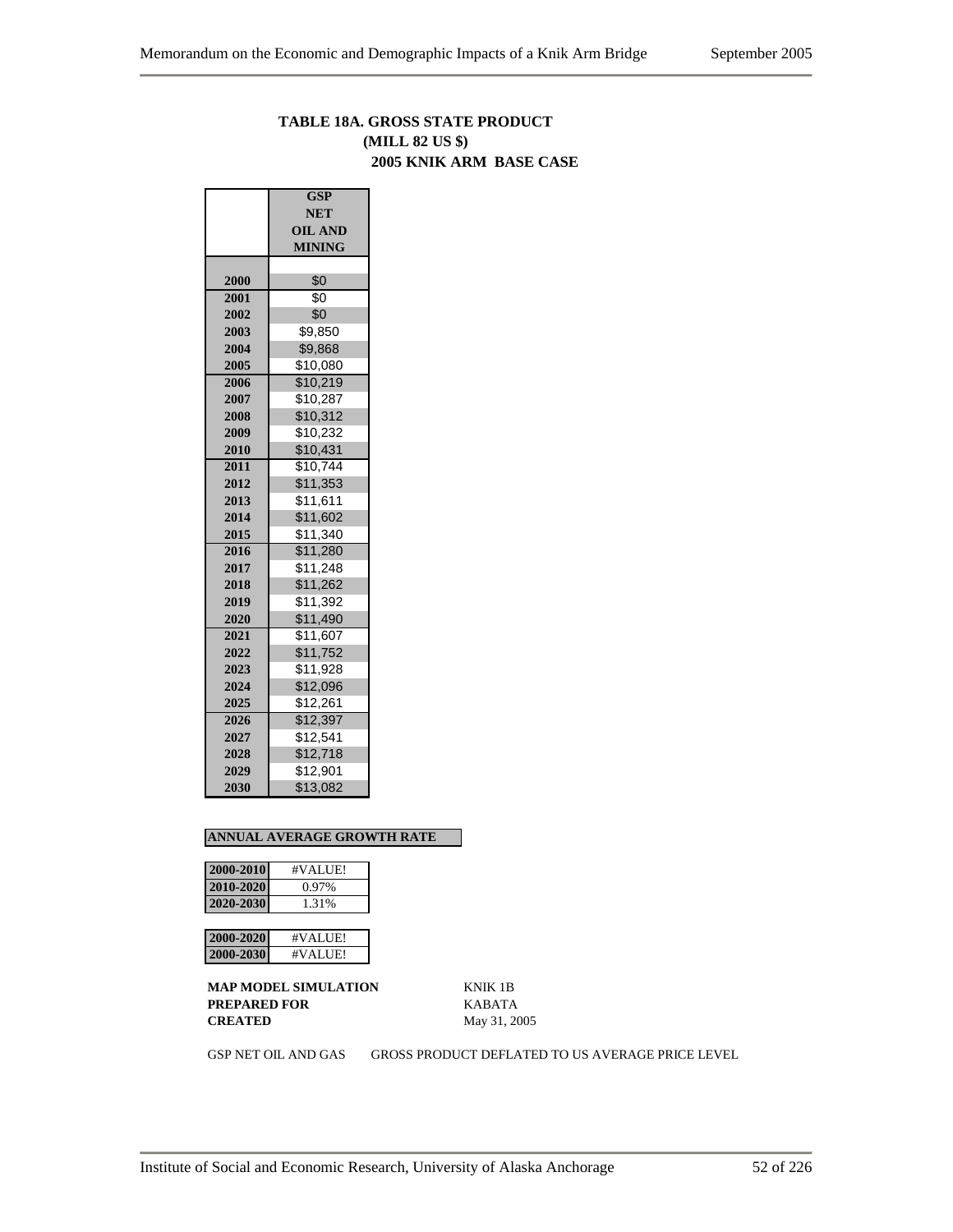|      |                   |             |               |                 | <b>REAL</b>     |
|------|-------------------|-------------|---------------|-----------------|-----------------|
|      | <b>WAGE &amp;</b> | POPULA-     | <b>HOUSE-</b> | <b>REAL</b>     | <b>PER CAP</b>  |
|      | <b>SALARY</b>     | <b>TION</b> | <b>HOLDS</b>  | <b>PERSONAL</b> | <b>PERSONAL</b> |
|      | <b>EMP</b>        |             |               | <b>INCOME</b>   | <b>INCOME</b>   |
|      | (000)             | (000)       | (000)         | (MILL 03\$)     | (MILL 03\$)     |
|      |                   |             |               |                 |                 |
| 2000 | 130.9             | 260.3       | 94.8          | \$9,493         | \$36,434        |
| 2001 | 134.9             | 264.1       |               | \$10,079        | \$38,182        |
| 2002 | 137.9             | 268.7       |               | \$10,328        | \$38,502        |
| 2003 | 140.7             | 273.6       | 101.5         | \$10,044        | \$36,709        |
| 2004 | 145.0             | 277.9       | 104.0         | \$10,218        | \$36,770        |
| 2005 | 148.4             | 285.7       | 105.7         | \$10,548        | \$36,919        |
| 2006 | 151.5             | 288.7       | 107.1         | \$10,794        | \$37,387        |
| 2007 | 152.8             | 291.7       | 108.6         | \$11,007        | \$37,736        |
| 2008 | 153.0             | 294.4       | 110.0         | \$11,123        | \$37,780        |
| 2009 | 152.2             | 294.3       | 110.4         | \$11,130        | \$37,819        |
| 2010 | 152.1             | 295.1       | 110.9         | \$11,187        | \$37,908        |
| 2011 | 154.2             | 298.5       | 112.4         | \$11,349        | \$38,026        |
| 2012 | 159.0             | 306.8       | 115.5         | \$11,666        | \$38,022        |
| 2013 | 161.9             | 318.2       | 119.8         | \$11,866        | \$37,295        |
| 2014 | 163.7             | 323.7       | 122.0         | \$12,064        | \$37,267        |
| 2015 | 162.7             | 325.4       | 122.8         | \$12,129        | \$37,270        |
| 2016 | 162.6             | 325.1       | 122.9         | \$12,165        | \$37,417        |
| 2017 | 162.6             | 325.3       | 123.2         | \$12,192        | \$37,477        |
| 2018 | 162.6             | 325.9       | 123.5         | \$12,240        | \$37,558        |
| 2019 | 163.7             | 327.7       | 124.3         | \$12,375        | \$37,764        |
| 2020 | 164.7             | 330.0       | 125.3         | \$12,493        | \$37,858        |
| 2021 | 165.8             | 332.5       | 126.4         | \$12,608        | \$37,921        |
| 2022 | 167.3             | 335.4       | 127.6         | \$12,764        | \$38,062        |
| 2023 | 169.3             | 338.8       | 129.0         | \$12,952        | \$38,224        |
| 2024 | 171.1             | 342.5       | 130.5         | \$13,138        | \$38,360        |
| 2025 | 172.9             | 346.0       | 131.9         | \$13,328        | \$38,516        |
| 2026 | 174.5             | 349.1       | 133.2         | \$13,438        | \$38,488        |
| 2027 | 176.0             | 352.0       | 134.4         | \$13,568        | \$38,545        |
| 2028 | 177.9             | 355.1       | 135.6         | \$13,759        | \$38,752        |
| 2029 | 179.9             | 358.4       | 136.9         | \$13,958        | \$38,950        |
| 2030 | 181.8             | 361.7       | 138.3         | \$14,156        | \$39,141        |

## **TABLE 21A. ANCHORAGE BOROUGH CENSUS AREA 2005 KNIK ARM BASE CASE**

## **ANNUAL AVERAGE GROWTH RATE**

| 2000-2010 | $1.51\%$ | 1.26%    | 1.58% | 1.66% | 0.40%    |
|-----------|----------|----------|-------|-------|----------|
| 2010-2020 | $0.80\%$ | 1.12%    | 1.23% | 1.11% | $-0.01%$ |
| 2020-2030 | $1.00\%$ | $0.92\%$ | 0.99% | 1.26% | 0.33%    |
|           |          |          |       |       |          |
| 2000-2020 | 1.15%    | 1.19%    | 1.40% | 1.38% | 0.19%    |
| 2000-2030 | 1.10%    | 1.10%    | 1.27% | 1.34% | 0.24%    |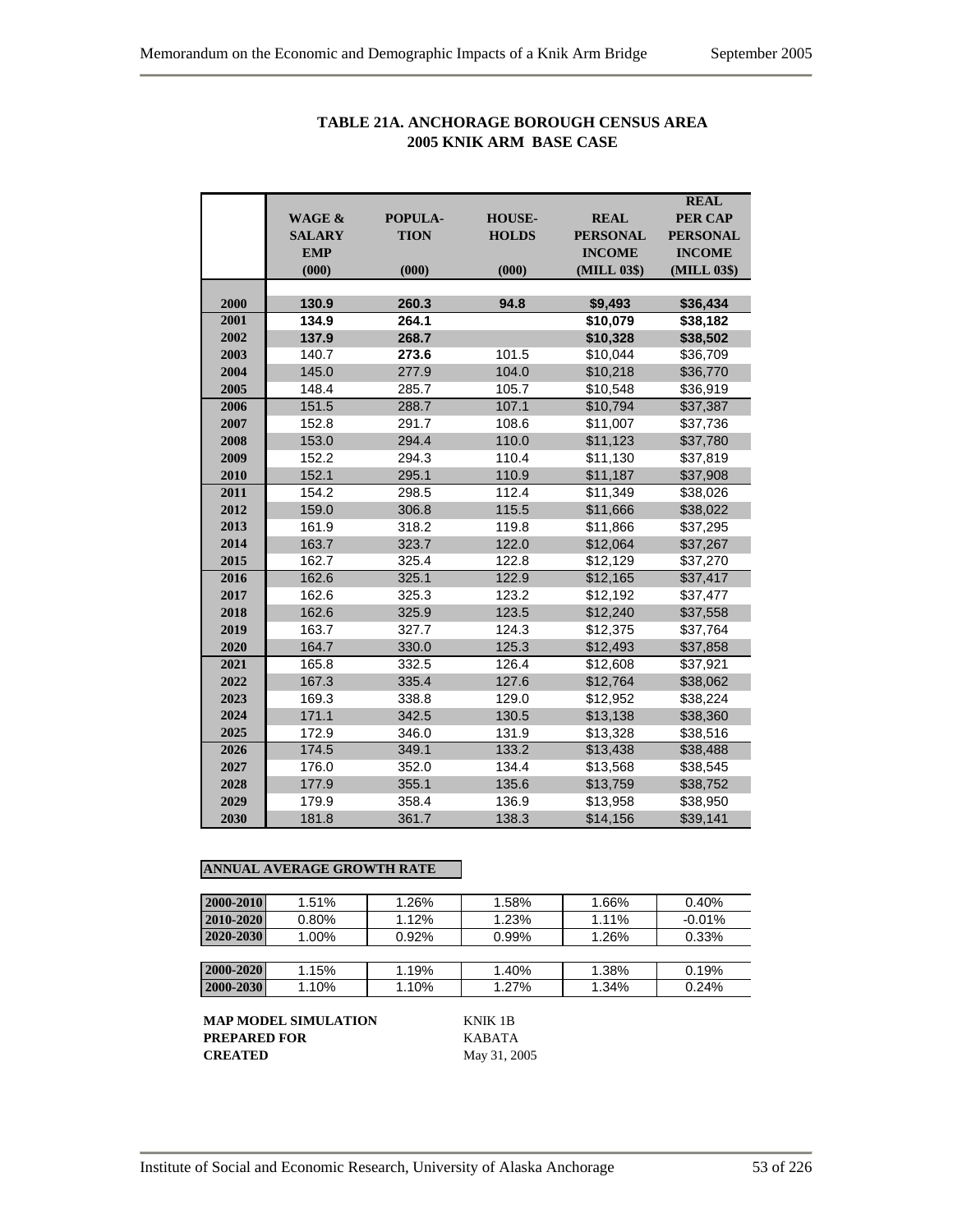|      | <b>WAGE &amp;</b><br><b>SALARY</b><br><b>EMP</b><br>(000) | POPULA-<br><b>TION</b><br>(000) | <b>HOUSE-</b><br><b>HOLDS</b><br>(000) | <b>REAL</b><br><b>PERSONAL</b><br><b>INCOME</b><br>(MILL 03\$) | <b>REAL</b><br><b>PER CAP</b><br><b>PERSONAL</b><br><b>INCOME</b><br>(MILL 03\$) |
|------|-----------------------------------------------------------|---------------------------------|----------------------------------------|----------------------------------------------------------------|----------------------------------------------------------------------------------|
|      |                                                           |                                 |                                        |                                                                |                                                                                  |
| 2000 | 12.4                                                      | 59.3                            | 20.6                                   | \$1,678                                                        | \$28,014                                                                         |
| 2001 | 12.9                                                      | 61.8                            |                                        | \$1,810                                                        | \$29,096                                                                         |
| 2002 | 13.9                                                      | 64.3                            |                                        | \$1,883                                                        | \$28,925                                                                         |
| 2003 | 15.0                                                      | 67.5                            | 23.8                                   | \$2,170                                                        | \$32,136                                                                         |
| 2004 | 15.8                                                      | 70.3                            | 25.0                                   | \$2,240                                                        | \$31,890                                                                         |
| 2005 | 16.5                                                      | 72.7                            | 25.6                                   | \$2,327                                                        | \$32,015                                                                         |
| 2006 | 17.1                                                      | 75.1                            | 26.5                                   | \$2,422                                                        | \$32,271                                                                         |
| 2007 | 18.0                                                      | 78.4                            | 27.8                                   | \$2,545                                                        | \$32,475                                                                         |
| 2008 | 19.2                                                      | 82.7                            | 29.4                                   | \$2,671                                                        | \$32,297                                                                         |
| 2009 | 20.7                                                      | 87.2                            | 31.1                                   | \$2,807                                                        | \$32,195                                                                         |
| 2010 | 22.4                                                      | 92.1                            | 33.0                                   | \$2,991                                                        | \$32,481                                                                         |
| 2011 | 24.0                                                      | 97.2                            | 34.9                                   | \$3,204                                                        | \$32,961                                                                         |
| 2012 | 26.1                                                      | 104.3                           | 37.4                                   | \$3,512                                                        | \$33,675                                                                         |
| 2013 | 27.8                                                      | 111.6                           | 40.0                                   | \$3,701                                                        | \$33,166                                                                         |
| 2014 | 29.2                                                      | 116.1                           | 41.7                                   | \$3,809                                                        | \$32,807                                                                         |
| 2015 | 29.8                                                      | 119.0                           | 42.8                                   | \$3,833                                                        | \$32,216                                                                         |
| 2016 | 30.5                                                      | 121.3                           | 43.7                                   | \$3,885                                                        | \$32,031                                                                         |
| 2017 | 31.1                                                      | 124.6                           | 45.0                                   | \$3,976                                                        | \$31,909                                                                         |
| 2018 | 32.1                                                      | 128.2                           | 46.3                                   | \$4,078                                                        | \$31,805                                                                         |
| 2019 | 33.5                                                      | 132.4                           | 47.9                                   | \$4.225                                                        | \$31,908                                                                         |
| 2020 | 34.7                                                      | 136.9                           | 49.6                                   | \$4,372                                                        | \$31,944                                                                         |
| 2021 | 36.0                                                      | 141.4                           | 51.3                                   | \$4,516                                                        | \$31,936                                                                         |
| 2022 | 37.4                                                      | 146.2                           | 53.0                                   | \$4,677                                                        | \$32,000                                                                         |
| 2023 | 39.0                                                      | 151.2                           | 54.9                                   | \$4,853                                                        | \$32,086                                                                         |
| 2024 | 40.6                                                      | 156.6                           | 56.9                                   | \$5,033                                                        | \$32,139                                                                         |
| 2025 | 42.2                                                      | 161.9                           | 58.8                                   | \$5,215                                                        | \$32,220                                                                         |
| 2026 | 43.6                                                      | 166.8                           | 60.7                                   | \$5,360                                                        | \$32,142                                                                         |
| 2027 | 45.0                                                      | 171.6                           | 62.5                                   | \$5,513                                                        | \$32,128                                                                         |
| 2028 | 46.6                                                      | 176.7                           | 64.4                                   | \$5,697                                                        | \$32,245                                                                         |
| 2029 | 48.3                                                      | 182.0                           | 66.3                                   | \$5,889                                                        | \$32,358                                                                         |
| 2030 | 50.0                                                      | 187.5                           | 68.4                                   | \$6,088                                                        | \$32,463                                                                         |

## **TABLE 22A. MATANUSKA-SUSITNA BOROUGH CENSUS AREA 2005 KNIK ARM BASE CASE**

## **ANNUAL AVERAGE GROWTH RATE**

| 2000-2010 | $6.11\%$ | 4.50% | 4.84% | 5.95% | 1.49%    |
|-----------|----------|-------|-------|-------|----------|
| 2010-2020 | 4.49%    | 4.04% | 4.16% | 3.87% | $-0.17%$ |
| 2020-2030 | $3.72\%$ | 3.20% | 3.27% | 3.37% | 0.16%    |
|           |          |       |       |       |          |
| 2000-2020 | 5.30%    | 4.27% | 4.50% | 4.90% | 0.66%    |
| 2000-2030 | 4.77%    | 3.91% | 4.09% | 4.39% | 0.49%    |

**MAP MODEL SIMULATION** KNIK 1B **PREPARED FOR** KABATA<br>**CREATED** May 31, 20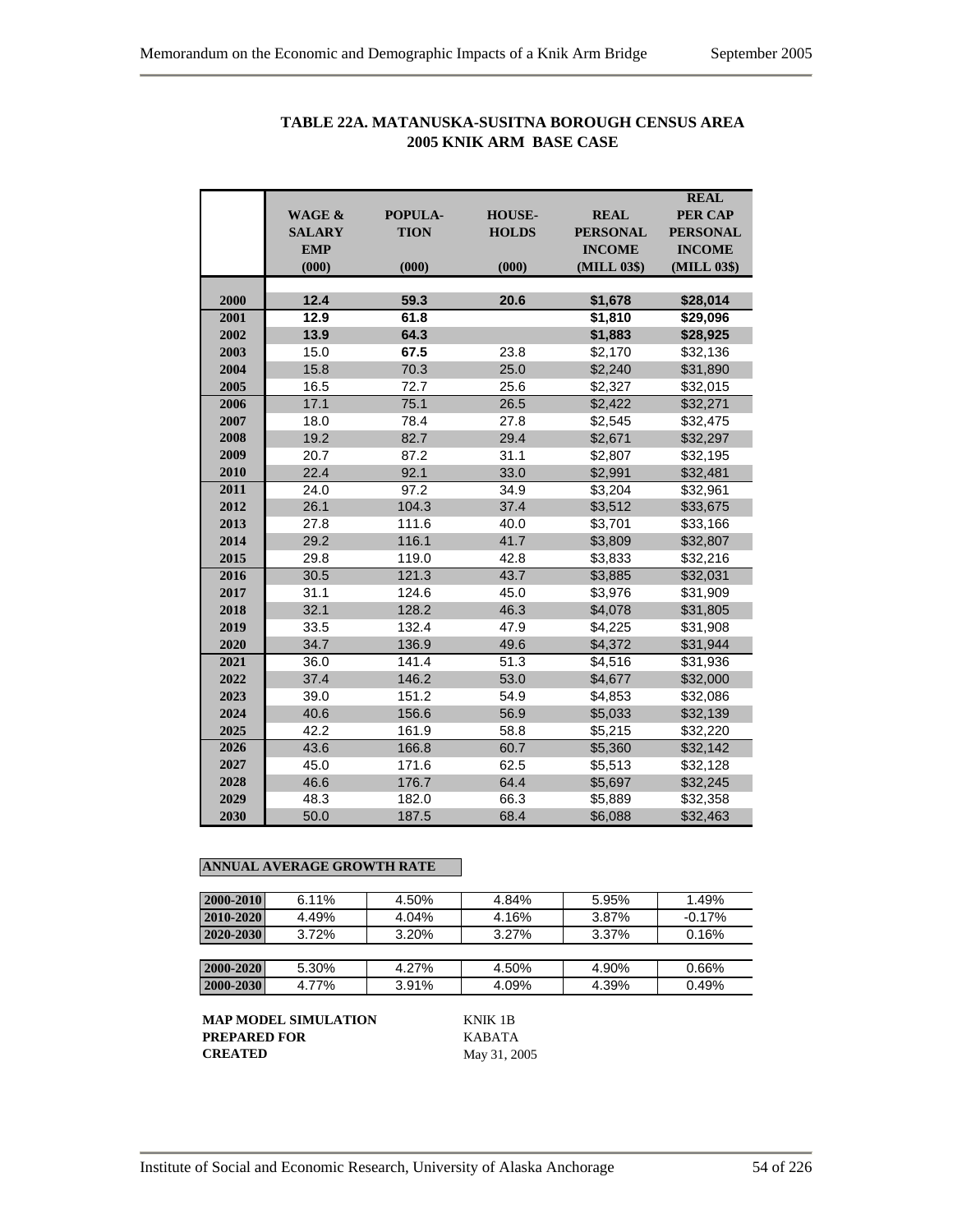|      |               |                |               |                 | <b>REAL</b>     |
|------|---------------|----------------|---------------|-----------------|-----------------|
|      | WAGE &        | <b>POPULA-</b> | <b>HOUSE-</b> | <b>REAL</b>     | <b>PER CAP</b>  |
|      | <b>SALARY</b> | <b>TION</b>    | <b>HOLDS</b>  | <b>PERSONAL</b> | <b>PERSONAL</b> |
|      | <b>EMP</b>    |                |               | <b>INCOME</b>   | <b>INCOME</b>   |
|      | (000)         | (000)          | (000)         | (MILL 03\$)     | (MILL 03\$)     |
| 2000 | 17.3          | 49.7           | 18.4          | \$1,512         | \$30,452        |
| 2001 | 17.4          | 50.1           |               | \$1,541         | \$30,740        |
| 2002 | 17.6          | 50.5           |               | \$1,575         | \$30,926        |
| 2003 | 17.7          | 51.4           | 19.4          | \$1,571         | \$30,564        |
| 2004 | 17.9          | 50.9           | 19.4          | \$1,584         | \$31,107        |
| 2005 | 17.6          | 50.8           | 19.1          | \$1,588         | \$31,235        |
| 2006 | 17.4          | 50.4           | 19.0          | \$1,593         | \$31,639        |
| 2007 | 17.2          | 50.4           | 19.1          | \$1,616         | \$32,058        |
| 2008 | 17.2          | 50.9           | 19.3          | \$1,634         | \$32,085        |
| 2009 | 17.0          | 51.0           | 19.4          | \$1,639         | \$32,151        |
| 2010 | 17.0          | 51.3           | 19.6          | \$1.655         | \$32,239        |
| 2011 | 17.2          | 52.2           | 20.0          | \$1,690         | \$32,393        |
| 2012 | 17.6          | 54.0           | 20.7          | \$1,753         | \$32,491        |
| 2013 | 18.0          | 56.3           | 21.6          | \$1,790         | \$31,805        |
| 2014 | 18.4          | 57.5           | 22.0          | \$1,827         | \$31,781        |
| 2015 | 18.5          | 58.0           | 22.3          | \$1,840         | \$31,710        |
| 2016 | 18.6          | 58.1           | 22.4          | \$1.851         | \$31,854        |
| 2017 | 18.6          | 58.3           | 22.5          | \$1,857         | \$31,836        |
| 2018 | 18.6          | 58.5           | 22.6          | \$1,866         | \$31,906        |
| 2019 | 18.8          | 58.9           | 22.8          | \$1,889         | \$32,048        |
| 2020 | 18.9          | 59.5           | 23.0          | \$1,912         | \$32,124        |
| 2021 | 19.1          | 60.1           | 23.3          | \$1,934         | \$32,160        |
| 2022 | 19.3          | 60.8           | 23.6          | \$1,964         | \$32,282        |
| 2023 | 19.5          | 61.7           | 23.9          | \$1,998         | \$32,414        |
| 2024 | 19.8          | 62.5           | 24.2          | \$2,032         | \$32,521        |
| 2025 | 20.0          | 63.3           | 24.6          | \$2,065         | \$32,651        |
| 2026 | 20.2          | 64.0           | 24.8          | \$2,083         | \$32,568        |
| 2027 | 20.4          | 64.6           | 25.1          | \$2,105         | \$32,573        |
| 2028 | 20.7          | 65.3           | 25.4          | \$2,139         | \$32,738        |
| 2029 | 20.9          | 66.1           | 25.7          | \$2,174         | \$32,894        |
| 2030 | 21.2          | 66.9           | 26.0          | \$2,209         | \$33,043        |

## **TABLE 23A. KENAI PENINSULA BOROUGH CENSUS AREA 2005 KNIK ARM BASE CASE**

## **ANNUAL AVERAGE GROWTH RATE**

| 2000-2010 | $-0.18%$ | 0.33% | 0.63% | 0.91% | 0.57%     |
|-----------|----------|-------|-------|-------|-----------|
| 2010-2020 | $1.06\%$ | 1.49% | 1.60% | 1.45% | $-0.04\%$ |
| 2020-2030 | 1.14%    | 1.17% | 1.24% | 1.46% | 0.28%     |
|           |          |       |       |       |           |
| 2000-2020 | $0.44\%$ | 0.91% | 1.11% | 1.18% | 0.27%     |
| 2000-2030 | 0.67%    | 0.99% | 1.16% | 1.27% | 0.27%     |

**MAP MODEL SIMULATION** KNIK 1B **PREPARED FOR** KABATA<br>**CREATED** May 31, 20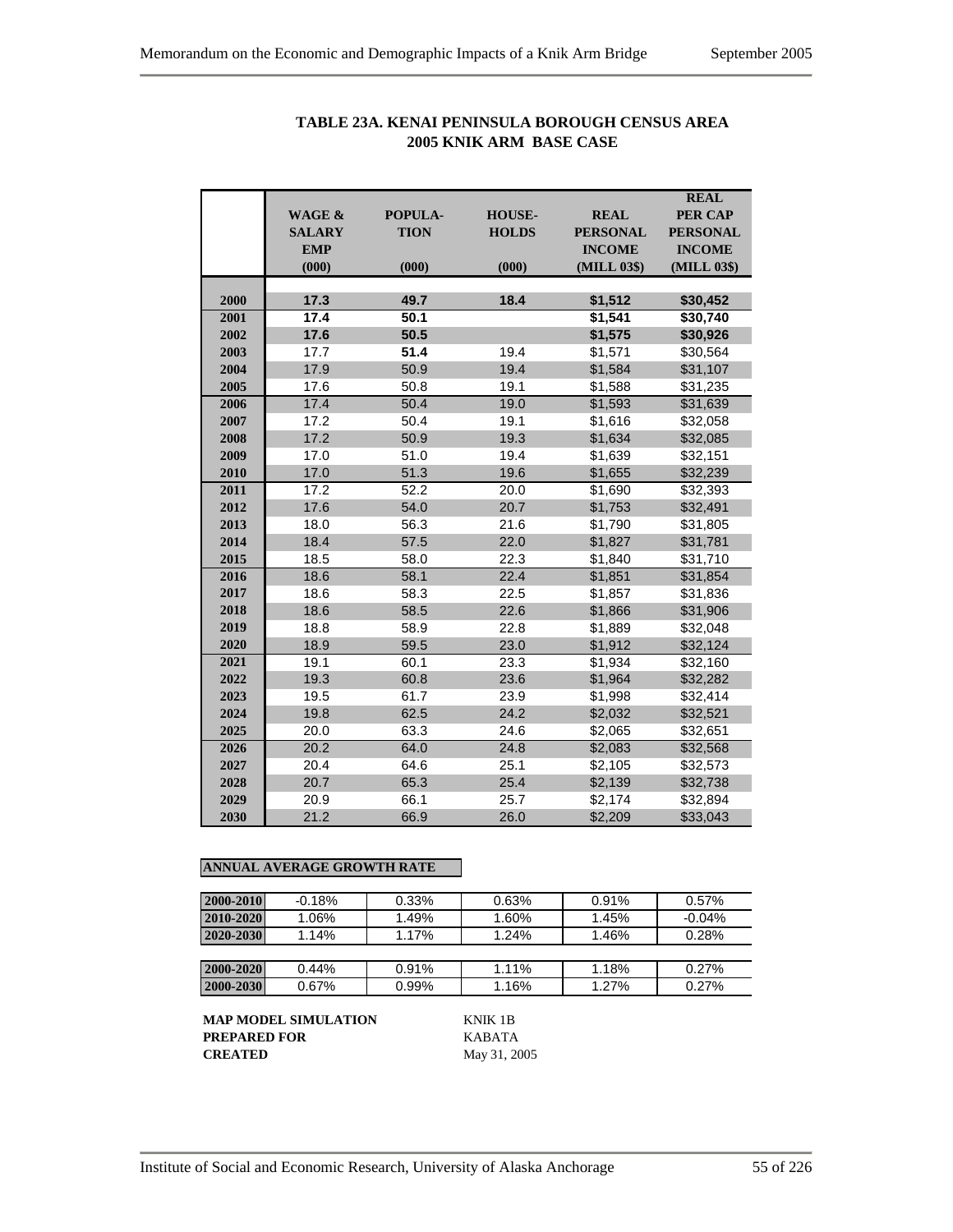## **TABLE 24A. BALANCE OF STATE 2005 KNIK ARM BASE CASE**

|      |                   |             |               |                 | <b>REAL</b>     |
|------|-------------------|-------------|---------------|-----------------|-----------------|
|      | <b>WAGE &amp;</b> | POPULA-     | <b>HOUSE-</b> | <b>REAL</b>     | <b>PER CAP</b>  |
|      | <b>SALARY</b>     | <b>TION</b> | <b>HOLDS</b>  | <b>PERSONAL</b> | <b>PERSONAL</b> |
|      | <b>EMP</b>        |             |               | <b>INCOME</b>   | <b>INCOME</b>   |
|      | (000)             | (000)       | (000)         | (MILL 03\$)     | (MILL 03\$)     |
|      |                   |             |               |                 |                 |
| 2000 | 120.1             | 257.6       | 87.8          | \$7,584         | \$29,855        |
| 2001 | 122.8             | 256.8       |               | \$7,695         | \$30,418        |
| 2002 | 122.8             | 258.0       |               | \$7,850         | \$30,914        |
| 2003 | 123.5             | 255.8       | 87.6          | \$7,747         | \$30,290        |
| 2004 | 123.0             | 256.5       | 88.8          | \$7,684         | \$29,963        |
| 2005 | 124.1             | 260.0       | 89.1          | \$7,826         | \$30,094        |
| 2006 | 124.9             | 260.5       | 89.5          | \$7,942         | \$30,492        |
| 2007 | 124.6             | 259.9       | 89.6          | \$8,059         | \$31,005        |
| 2008 | 123.3             | 260.2       | 89.9          | \$8,096         | \$31,114        |
| 2009 | 122.0             | 257.9       | 89.4          | \$8,039         | \$31,175        |
| 2010 | 122.8             | 256.9       | 89.2          | \$8,021         | \$31,219        |
| 2011 | 125.5             | 259.7       | 90.2          | \$8,124         | \$31,284        |
| 2012 | 132.2             | 267.4       | 93.0          | \$8,377         | \$31,332        |
| 2013 | 135.4             | 276.5       | 96.1          | \$8,483         | \$30,680        |
| 2014 | 134.8             | 279.5       | 97.3          | \$8,567         | \$30,648        |
| 2015 | 131.7             | 279.7       | 97.4          | \$8,550         | \$30,566        |
| 2016 | 130.8             | 280.8       | 98.0          | \$8,576         | \$30,541        |
| 2017 | 131.7             | 282.5       | 98.7          | \$8,621         | \$30,520        |
| 2018 | 131.5             | 284.1       | 99.4          | \$8,684         | \$30,564        |
| 2019 | 132.3             | 286.1       | 100.3         | \$8,795         | \$30,742        |
| 2020 | 133.2             | 288.8       | 101.3         | \$8,891         | \$30,789        |
| 2021 | 134.3             | 291.7       | 102.5         | \$8,991         | \$30,824        |
| 2022 | 135.7             | 294.9       | 103.7         | \$9,127         | \$30,947        |
| 2023 | 137.3             | 298.5       | 105.1         | \$9,278         | \$31,077        |
| 2024 | 138.5             | 302.0       | 106.4         | \$9,418         | \$31,191        |
| 2025 | 139.7             | 305.1       | 107.6         | \$9,553         | \$31,314        |
| 2026 | 141.0             | 308.4       | 108.9         | \$9,620         | \$31,195        |
| 2027 | 142.5             | 311.7       | 110.2         | \$9,718         | \$31,180        |
| 2028 | 144.1             | 315.0       | 111.4         | \$9,871         | \$31,338        |
| 2029 | 145.7             | 318.4       | 112.7         | \$10,026        | \$31,484        |
| 2030 | 147.1             | 321.8       | 114.0         | \$10,176        | \$31,625        |

## **ANNUAL AVERAGE GROWTH RATE**

| 2000-2010 | $0.22\%$ | $-0.03%$ | 0.16% | 0.56% | 0.45%    |
|-----------|----------|----------|-------|-------|----------|
| 2010-2020 | 0.82%    | 1.17%    | 1.29% | 1.03% | $-0.14%$ |
| 2020-2030 | 1.00%    | 1.09%    | 1.18% | 1.36% | 0.27%    |
|           |          |          |       |       |          |
| 2000-2020 | 0.52%    | 0.57%    | 0.72% | 0.80% | 0.15%    |
| 2000-2030 | 0.68%    | 0.74%    | 0.87% | 0.98% | 0.19%    |

**MAP MODEL SIMULATION** KNIK 1B **PREPARED FOR KABATA**<br>**CREATED** May 31, 20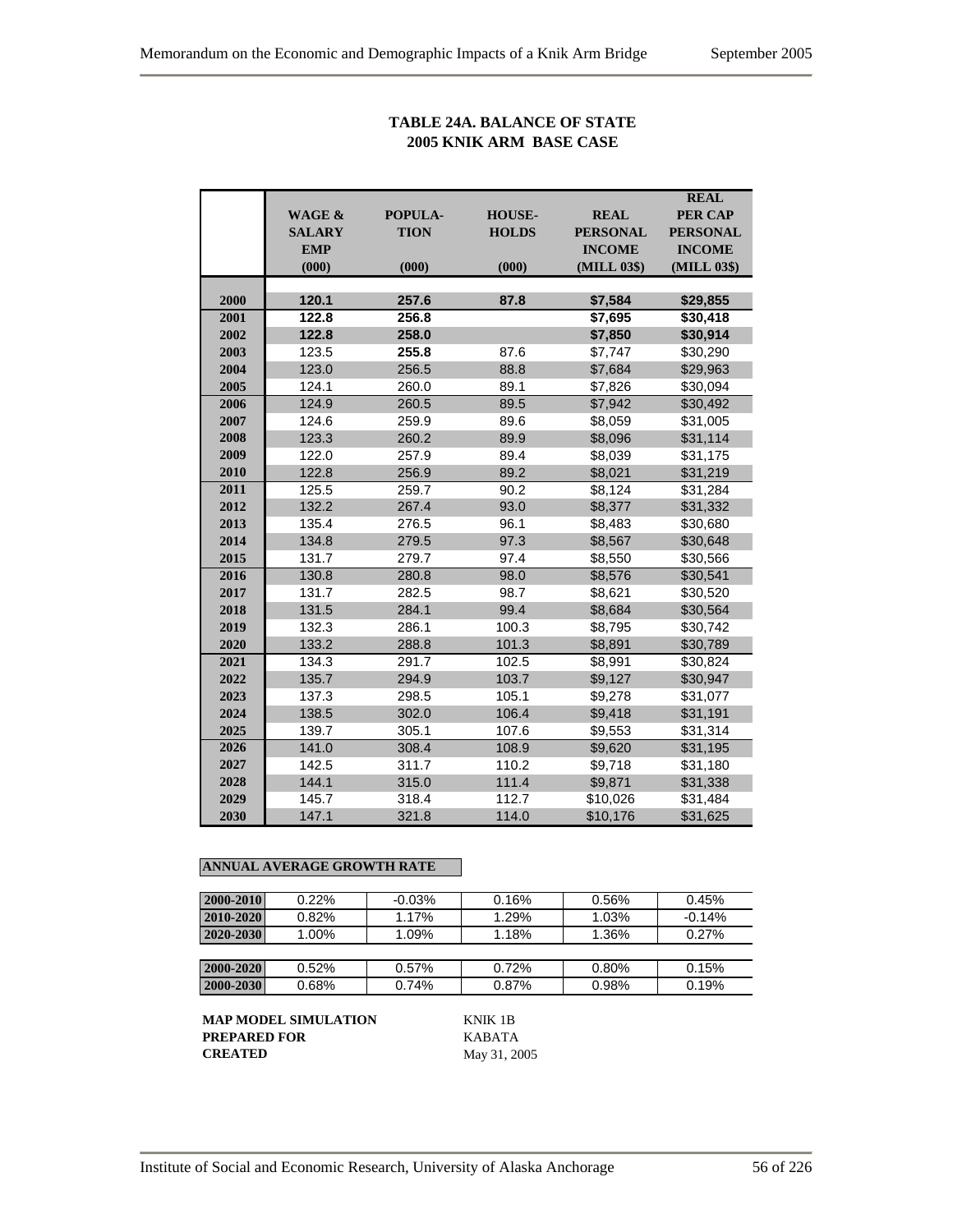#### **TABLE 25A. ANCHORAGE / MATSU SHARE OF TOTAL STATE**

#### **2005 KNIK ARM BASE CASE**

|              | <b>ANCHORAGE / ANCHORAGE /</b><br><b>MATSU</b> | <b>MATSU</b>     | <b>ALASKA</b>            | <b>ALASKA</b>    | <b>ANCHORAGE /ANCHORAGE /</b><br><b>MATSU</b> | <b>MATSU</b>               |
|--------------|------------------------------------------------|------------------|--------------------------|------------------|-----------------------------------------------|----------------------------|
|              | W&S<br><b>EMPLOYMENT</b>                       | <b>POP</b>       | W&S<br><b>EMPLOYMENT</b> | <b>POP</b>       | <b>SHARE</b><br>W&S<br><b>EMPLOYMENT</b>      | <b>SHARE</b><br><b>POP</b> |
| 2000         | 143.24                                         | 319.61           | 280.66                   | 626.93           | 51.0%                                         | 51.0%                      |
| 2001         | 147.80                                         | 325.82           | 287.94                   | 632.67           | 51.3%                                         | 51.5%                      |
| 2002         | 151.82                                         | 333.03           | 292.29                   | 641.48           | 51.9%                                         | 51.9%                      |
| 2003         | 155.72                                         | 341.13           | 296.88                   | 648.82           | 52.5%                                         | 52.6%                      |
| 2004         | 160.85                                         | 348.15           | 301.75                   | 655.54           | 53.3%                                         | 53.1%                      |
| 2005         | 164.84                                         | 358.41           | 306.61                   | 669.28           | 53.8%                                         | 53.6%                      |
| 2006         | 168.63                                         | 363.78           | 310.94                   | 674.58           | 54.2%                                         | 53.9%                      |
| 2007         | 170.83                                         | 370.06           | 312.65                   | 680.40           | 54.6%                                         | 54.4%                      |
| 2008         | 172.16                                         | 377.10           | 312.61                   | 688.20           | 55.1%                                         | 54.8%                      |
| 2009         | 172.87                                         | 381.50           | 311.92                   | 690.34           | 55.4%                                         | 55.3%                      |
| 2010         | 174.46                                         | 387.18           | 314.24                   | 695.46           | 55.5%                                         | 55.7%                      |
| 2011         | 178.19                                         | 395.66           | 320.92                   | 707.54           | 55.5%                                         | 55.9%                      |
| 2012         | 185.10                                         | 411.09           | 334.95                   | 732.41           | 55.3%                                         | 56.1%                      |
| 2013         | 189.73                                         | 429.75           | 343.14                   | 762.55           | 55.3%                                         | 56.4%                      |
| 2014         | 192.91                                         | 439.83           | 346.02                   | 776.83           | 55.8%                                         | 56.6%                      |
| 2015         | 192.51                                         | 444.43           | 342.71                   | 782.20           | 56.2%                                         | 56.8%                      |
| 2016         | 193.09                                         | 446.41           | 342.55                   | 785.32           | 56.4%                                         | 56.8%                      |
| 2017         | 193.70                                         | 449.93           | 343.98                   | 790.73           | 56.3%                                         | 56.9%                      |
| 2018         | 194.73                                         | 454.11           | 344.81                   | 796.73           | 56.5%                                         | 57.0%                      |
| 2019         | 197.17                                         | 460.11           | 348.27                   | 805.12           | 56.6%                                         | 57.1%                      |
| 2020         | 199.36                                         | 466.85           | 351.50                   | 815.12           | 56.7%                                         | 57.3%                      |
| 2021         | 201.80                                         | 473.88           | 355.20                   | 825.71           | 56.8%                                         | 57.4%                      |
| 2022         | 204.73                                         | 481.52           | 359.69                   | 837.29           | 56.9%                                         | 57.5%                      |
| 2023         | 208.24                                         | 490.06           | 365.05                   | 850.27           | 57.0%<br>57.2%                                | 57.6%                      |
| 2024         | 211.66                                         | 499.08           | 369.98                   | 863.52           |                                               | 57.8%                      |
| 2025         | 215.09                                         | 507.90           | 374.82                   | 876.24           | 57.4%                                         | 58.0%                      |
| 2026<br>2027 | 218.04<br>220.98                               | 515.92<br>523.59 | 379.29<br>383.86         | 888.28<br>899.88 | 57.5%<br>57.6%                                | 58.1%<br>58.2%             |
| 2028         | 224.47                                         | 531.72           | 389.18                   | 912.05           | 57.7%                                         | 58.3%                      |
| 2029         | 228.13                                         | 540.36           | 394.71                   | 924.89           | 57.8%                                         | 58.4%                      |
| 2030         | 231.80                                         | 549.21           | 400.11                   | 937.82           | 57.9%                                         | 58.6%                      |
|              |                                                |                  |                          |                  |                                               |                            |

#### **ANNUAL AVERAGE GROWTH RATE**

| 2000-2010 | 1.99% | 1.94% | 1.14% | 1.04% | 0.85% | 0.88% |
|-----------|-------|-------|-------|-------|-------|-------|
| 2010-2020 | 1.34% | 1.89% | 1.13% | 1.60% | 0.21% | 0.28% |
| 2020-2030 | 1.52% | 1.64% | 1.30% | 1.41% | 0.21% | 0.22% |
|           |       |       |       |       |       |       |
| 2000-2020 | 1.67% | 1.91% | 1.13% | 1.32% | 0.53% | 0.58% |
| 2000-2030 | 1.62% | 1.82% | 1.19% | 1.35% | 0.42% | 0.46% |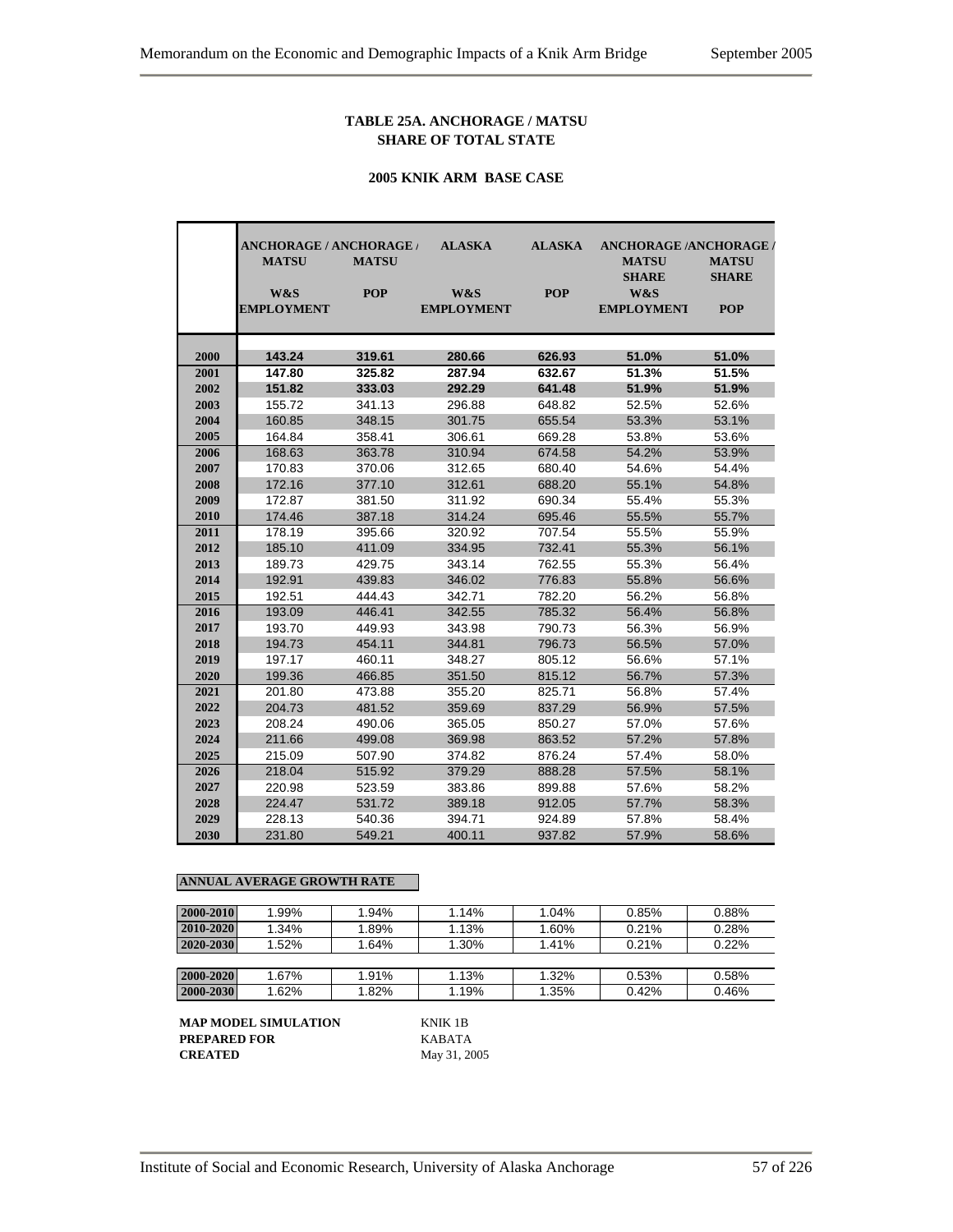## **TABLE 26A. ANCHORAGE / MATSU MATANUSKA-SUSITNA BOROUGH SHARE OF GREATER ANCHORAGE**

|      | <b>ANCHORAGE / ANCHORAGE /</b><br><b>MATSU</b><br>W&S<br><b>EMPLOYMENT</b> | <b>MATSU</b><br><b>POP</b> | <b>MATSU</b><br><b>BOROUGH</b><br>W&S<br><b>EMPLOYMENT</b> | <b>MATSU</b><br><b>BOROUGH</b><br><b>POP</b> | <b>MATSU</b><br><b>BOROUGH</b><br><b>SHARE</b><br>W&S<br><b>EMPLOYMENT</b> | <b>MATSU</b><br><b>BOROUGH</b><br><b>SHARE</b><br><b>POP</b> |
|------|----------------------------------------------------------------------------|----------------------------|------------------------------------------------------------|----------------------------------------------|----------------------------------------------------------------------------|--------------------------------------------------------------|
| 2000 | 143.24                                                                     | 319.61                     | 12.36                                                      | 59.32                                        | 8.6%                                                                       | 18.6%                                                        |
| 2001 | 147.80                                                                     | 325.82                     | 12.87                                                      | 61.77                                        | 8.7%                                                                       | 19.0%                                                        |
| 2002 | 151.82                                                                     | 333.03                     | 13.90                                                      | 64.29                                        | 9.2%                                                                       | 19.3%                                                        |
| 2003 | 155.72                                                                     | 341.13                     | 15.04                                                      | 67.53                                        | 9.7%                                                                       | 19.8%                                                        |
| 2004 | 160.85                                                                     | 348.15                     | 15.84                                                      | 70.26                                        | 9.8%                                                                       | 20.2%                                                        |
| 2005 | 164.84                                                                     | 358.41                     | 16.46                                                      | 72.70                                        | 10.0%                                                                      | 20.3%                                                        |
| 2006 | 168.63                                                                     | 363.78                     | 17.15                                                      | 75.05                                        | 10.2%                                                                      | 20.6%                                                        |
| 2007 | 170.83                                                                     | 370.06                     | 17.99                                                      | 78.38                                        | 10.5%                                                                      | 21.2%                                                        |
| 2008 | 172.16                                                                     | 377.10                     | 19.17                                                      | 82.69                                        | 11.1%                                                                      | 21.9%                                                        |
| 2009 | 172.87                                                                     | 381.50                     | 20.69                                                      | 87.20                                        | 12.0%                                                                      | 22.9%                                                        |
| 2010 | 174.46                                                                     | 387.18                     | 22.37                                                      | 92.08                                        | 12.8%                                                                      | 23.8%                                                        |
| 2011 | 178.19                                                                     | 395.66                     | 24.04                                                      | 97.21                                        | 13.5%                                                                      | 24.6%                                                        |
| 2012 | 185.10                                                                     | 411.09                     | 26.11                                                      | 104.28                                       | 14.1%                                                                      | 25.4%                                                        |
| 2013 | 189.73                                                                     | 429.75                     | 27.81                                                      | 111.59                                       | 14.7%                                                                      | 26.0%                                                        |
| 2014 | 192.91                                                                     | 439.83                     | 29.16                                                      | 116.11                                       | 15.1%                                                                      | 26.4%                                                        |
| 2015 | 192.51                                                                     | 444.43                     | 29.76                                                      | 118.99                                       | 15.5%                                                                      | 26.8%                                                        |
| 2016 | 193.09                                                                     | 446.41                     | 30.47                                                      | 121.28                                       | 15.8%                                                                      | 27.2%                                                        |
| 2017 | 193.70                                                                     | 449.93                     | 31.15                                                      | 124.60                                       | 16.1%                                                                      | 27.7%                                                        |
| 2018 | 194.73                                                                     | 454.11                     | 32.15                                                      | 128.22                                       | 16.5%                                                                      | 28.2%                                                        |
| 2019 | 197.17                                                                     | 460.11                     | 33.46                                                      | 132.42                                       | 17.0%                                                                      | 28.8%                                                        |
| 2020 | 199.36                                                                     | 466.85                     | 34.71                                                      | 136.86                                       | 17.4%                                                                      | 29.3%                                                        |
| 2021 | 201.80                                                                     | 473.88                     | 36.00                                                      | 141.40                                       | 17.8%                                                                      | 29.8%                                                        |
| 2022 | 204.73                                                                     | 481.52                     | 37.42                                                      | 146.16                                       | 18.3%                                                                      | 30.4%                                                        |
| 2023 | 208.24                                                                     | 490.06                     | 38.97                                                      | 151.23                                       | 18.7%                                                                      | 30.9%                                                        |
| 2024 | 211.66                                                                     | 499.08                     | 40.55                                                      | 156.59                                       | 19.2%                                                                      | 31.4%                                                        |
| 2025 | 215.09                                                                     | 507.90                     | 42.17                                                      | 161.87                                       | 19.6%                                                                      | 31.9%                                                        |
| 2026 | 218.04                                                                     | 515.92                     | 43.58                                                      | 166.77                                       | 20.0%                                                                      | 32.3%                                                        |
| 2027 | 220.98                                                                     | 523.59                     | 44.99                                                      | 171.58                                       | 20.4%                                                                      | 32.8%                                                        |
| 2028 | 224.47                                                                     | 531.72                     | 46.59                                                      | 176.66                                       | 20.8%                                                                      | 33.2%                                                        |
| 2029 | 228.13                                                                     | 540.36                     | 48.27                                                      | 182.00                                       | 21.2%                                                                      | 33.7%                                                        |
| 2030 | 231.80                                                                     | 549.21                     | 50.00                                                      | 187.53                                       | 21.6%                                                                      | 34.1%                                                        |

#### **2005 KNIK ARM BASE CASE**

#### **ANNUAL AVERAGE GROWTH RATE**

| 2000-2010 | 1.99% | 1.94% | $6.11\%$ | 4.50% | 4.04% | 2.51% |
|-----------|-------|-------|----------|-------|-------|-------|
| 2010-2020 | 1.34% | 1.89% | 4.49%    | 4.04% | 3.11% | 2.11% |
| 2020-2030 | 1.52% | 1.64% | 3.72%    | 3.20% | 2.16% | 1.54% |
|           |       |       |          |       |       |       |
| 2000-2020 | 1.67% | 1.91% | 5.30%    | 4.27% | 3.57% | 2.31% |
| 2000-2030 | 1.62% | 1.82% | 4.77%    | 3.91% | 3.10% | 2.05% |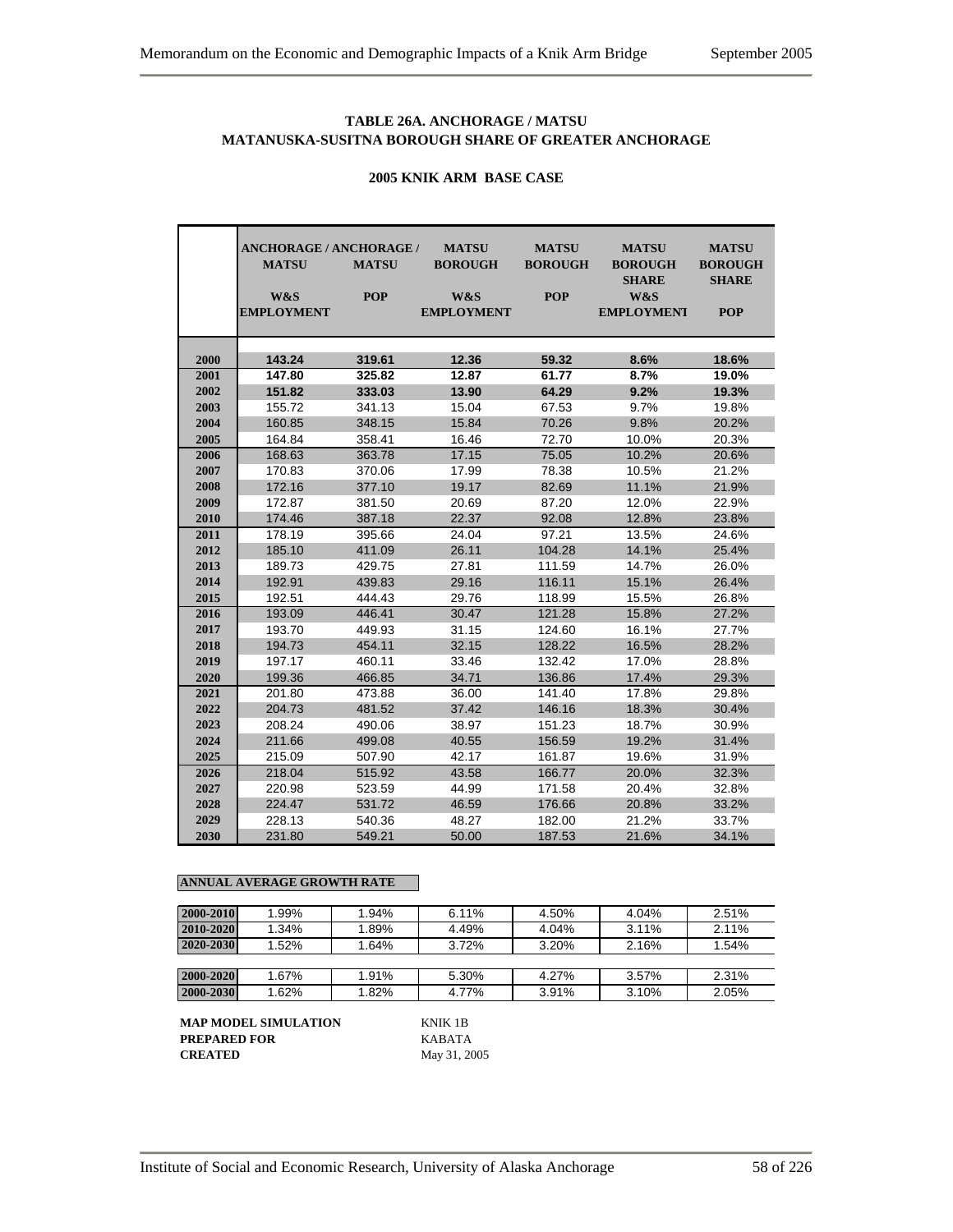## **TABLE 27A. ANCHORAGE / MATSU MATANUSKA-SUSITNA BOROUGH COMMUTERS**

#### **2005 KNIK ARM BASE CASE**

|      | <b>MS RESIDENTSMS RESIDENTSMS RESIDENTS</b> |                |                | <b>SHARE</b>     |                              |
|------|---------------------------------------------|----------------|----------------|------------------|------------------------------|
|      | <b>COMMUTING</b>                            | <b>WORKING</b> | <b>TOTAL</b>   |                  | <b>COMMUTING TOTAL JOBS/</b> |
|      | <b>TO ANCHORAGI</b>                         | IN             | <b>WORKERS</b> | <b>TO</b>        | <b>BASIC</b>                 |
|      |                                             | <b>MATSU</b>   |                | <b>ANCHORAGE</b> |                              |
|      |                                             |                |                |                  |                              |
|      |                                             |                |                |                  |                              |
| 2000 | 7.00                                        |                |                |                  |                              |
| 2001 | 7.30                                        |                |                |                  |                              |
| 2002 | 7.60                                        |                |                |                  |                              |
| 2003 | 7.96                                        | 23.74          | 31.70          | 25.1%            | 2.60                         |
| 2004 | 8.23                                        | 24.97          | 33.20          | 24.8%            | 2.66                         |
| 2005 | 8.51                                        | 25.87          | 34.39          | 24.8%            | 2.68                         |
| 2006 | 8.90                                        | 26.68          | 35.58          | 25.0%            | 2.69                         |
| 2007 | 9.23                                        | 27.50          | 36.72          | 25.1%            | 2.72                         |
| 2008 | 9.46                                        | 28.63          | 38.09          | 24.8%            | 2.74                         |
| 2009 | 9.66                                        | 30.06          | 39.72          | 24.3%            | 2.74                         |
| 2010 | 10.08                                       | 31.78          | 41.86          | 24.1%            | 2.75                         |
| 2011 | 10.64                                       | 33.65          | 44.29          | 24.0%            | 2.79                         |
| 2012 | 11.67                                       | 36.12          | 47.79          | 24.4%            | 2.81                         |
| 2013 | 12.13                                       | 38.07          | 50.20          | 24.2%            | 2.85                         |
| 2014 | 12.11                                       | 39.50          | 51.62          | 23.5%            | 2.91                         |
| 2015 | 11.93                                       | 40.01          | 51.94          | 23.0%            | 2.93                         |
| 2016 | 11.91                                       | 40.71          | 52.61          | 22.6%            | 2.95                         |
| 2017 | 12.39                                       | 41.43          | 53.82          | 23.0%            | 2.91                         |
| 2018 | 12.60                                       | 42.45          | 55.06          | 22.9%            | 2.93                         |
| 2019 | 12.92                                       | 43.87          | 56.78          | 22.7%            | 2.96                         |
| 2020 | 13.24                                       | 45.22          | 58.46          | 22.6%            | 2.97                         |
| 2021 | 13.58                                       | 46.62          | 60.20          | 22.6%            | 2.99                         |
| 2022 | 13.93                                       | 48.17          | 62.10          | 22.4%            | 3.01                         |
| 2023 | 14.29                                       | 49.89          | 64.18          | 22.3%            | 3.04                         |
| 2024 | 14.66                                       | 51.62          | 66.28          | 22.1%            | 3.06                         |
| 2025 | 14.97                                       | 53.39          | 68.36          | 21.9%            | 3.10                         |
| 2026 | 15.30                                       | 54.94          | 70.24          | 21.8%            | 3.11                         |
| 2027 | 15.63                                       | 56.49          | 72.12          | 21.7%            | 3.13                         |
| 2028 | 15.97                                       | 58.25          | 74.22          | 21.5%            | 3.15                         |
| 2029 | 16.32                                       | 60.11          | 76.43          | 21.4%            | 3.18                         |
| 2030 | 16.67                                       | 62.01          | 78.68          | 21.2%            | 3.21                         |

#### **ANNUAL AVERAGE GROWTH RATE**

| 2000-2010 | 3.72% | #VALUE! | #VALUE! | #VALUE!  | #VALUE! |
|-----------|-------|---------|---------|----------|---------|
| 2010-2020 | 2.76% | 3.59%   | 3.40%   | $-0.61%$ | 0.78%   |
|           | 2.33% | 3.21%   |         |          |         |
| 2020-2030 |       |         | 3.02%   | $-0.66%$ | 0.76%   |
|           |       |         |         |          |         |
| 2000-2020 | 3.24% | #VALUE! | #VALUEL | #VALUEL  | #VALUE! |
| 2000-2030 | 2.94% | #VALUE! | #VALUE! | #VALUE!  | #VALUE! |

**MAP MODEL SIMULATION KNIK 1B**<br>**PREPARED FOR** KABATA **PREPARED FOR<br>CREATED**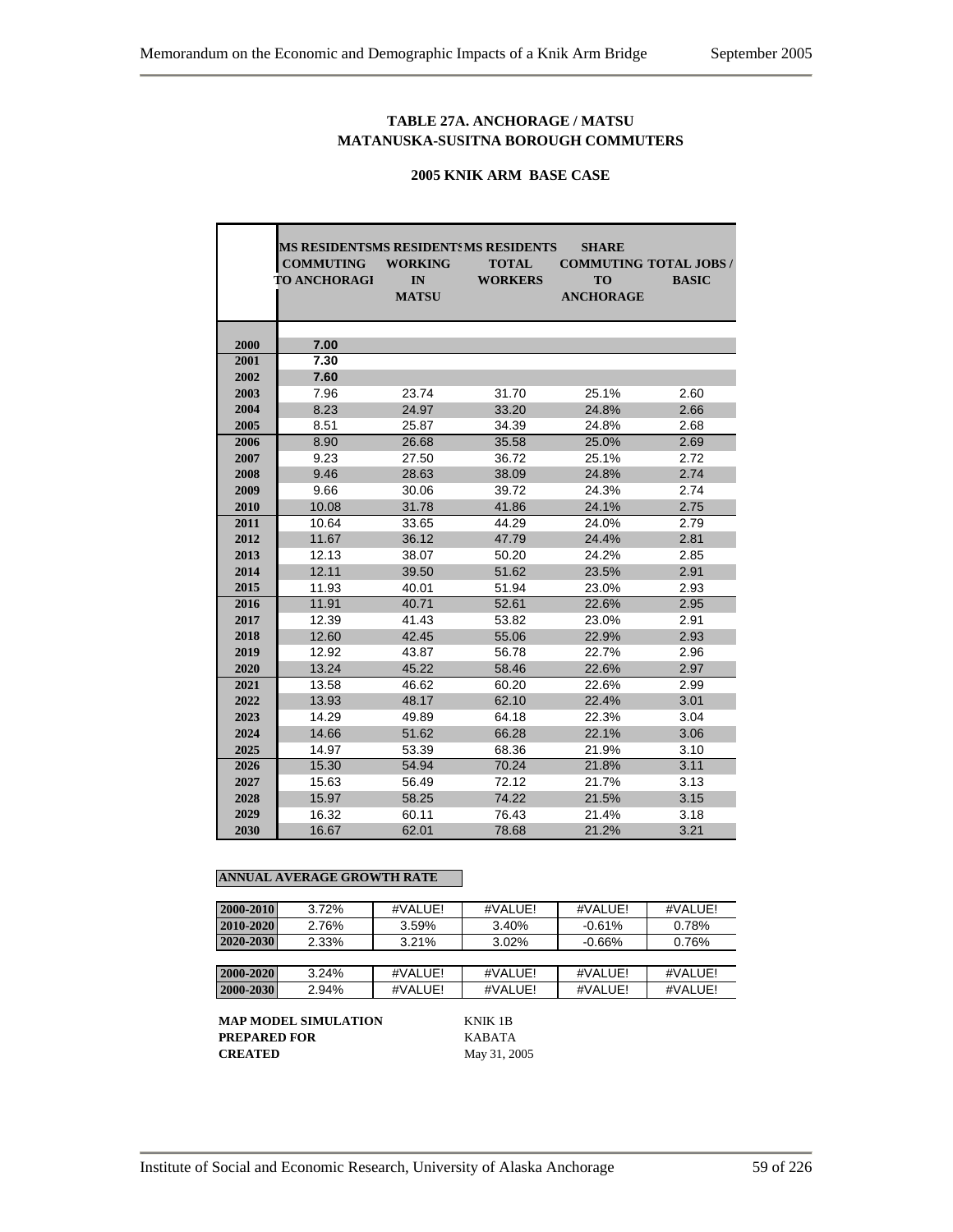## **TABLE 28A. ANCHORAGE / MATSU ADDITIONS TO EACH REGION**

#### **2005 KNIK ARM BASE CASE**

|      | <b>ANCHORAGE</b><br><b>W&amp;S EMP</b><br><b>CHANGE</b> | <b>MATSU</b><br><b>W&amp;S EMP</b><br><b>CHANGE</b> | <b>ANCHORAGE</b><br><b>POP</b><br><b>CHANGE</b> | <b>MATSU</b><br><b>POP</b><br><b>CHANGE</b> | <b>MATSU</b><br><b>COMMUTER</b><br><b>CHANGE</b> |  |  |
|------|---------------------------------------------------------|-----------------------------------------------------|-------------------------------------------------|---------------------------------------------|--------------------------------------------------|--|--|
| 2000 |                                                         |                                                     |                                                 |                                             |                                                  |  |  |
| 2001 | 4.05                                                    | 0.51                                                | 3.77                                            | 2.45                                        | 0.30                                             |  |  |
| 2002 | 2.99                                                    | 1.03                                                | 4.69                                            | 2.52                                        | 0.30                                             |  |  |
| 2003 | 2.76                                                    | 1.14                                                | 4.86                                            | 3.23                                        | 0.36                                             |  |  |
| 2004 | 4.34                                                    | 0.80                                                | 4.30                                            | 2.73                                        | 0.27                                             |  |  |
| 2005 | 3.36                                                    | 0.62                                                | 7.82                                            | 2.44                                        | 0.28                                             |  |  |
| 2006 | 3.11                                                    | 0.68                                                | 3.01                                            | 2.36                                        | 0.39                                             |  |  |
| 2007 | 1.34                                                    | 0.85                                                | 2.96                                            | 3.32                                        | 0.33                                             |  |  |
| 2008 | 0.15                                                    | 1.18                                                | 2.74                                            | 4.31                                        | 0.24                                             |  |  |
| 2009 | $-0.81$                                                 | 1.52                                                | $-0.11$                                         | 4.51                                        | 0.20                                             |  |  |
| 2010 | $-0.08$                                                 | 1.67                                                | 0.79                                            | 4.89                                        | 0.42                                             |  |  |
| 2011 | 2.06                                                    | 1.67                                                | 3.35                                            | 5.13                                        | 0.56                                             |  |  |
| 2012 | 4.84                                                    | 2.07                                                | 8.36                                            | 7.07                                        | 1.02                                             |  |  |
| 2013 | 2.92                                                    | 1.70                                                | 11.35                                           | 7.31                                        | 0.46                                             |  |  |
| 2014 | 1.83                                                    | 1.35                                                | 5.55                                            | 4.53                                        | $-0.02$                                          |  |  |
| 2015 | $-1.00$                                                 | 0.60                                                | 1.72                                            | 2.88                                        | $-0.18$                                          |  |  |
| 2016 | $-0.12$                                                 | 0.70                                                | $-0.31$                                         | 2.29                                        | $-0.03$                                          |  |  |
| 2017 | $-0.07$                                                 | 0.68                                                | 0.20                                            | 3.31                                        | 0.49                                             |  |  |
| 2018 | 0.03                                                    | 1.00                                                | 0.56                                            | 3.63                                        | 0.21                                             |  |  |
| 2019 | 1.13                                                    | 1.31                                                | 1.81                                            | 4.19                                        | 0.31                                             |  |  |
| 2020 | 0.94                                                    | 1.25                                                | 2.29                                            | 4.45                                        | 0.33                                             |  |  |
| 2021 | 1.14                                                    | 1.29                                                | 2.49                                            | 4.53                                        | 0.34                                             |  |  |
| 2022 | 1.52                                                    | 1.42                                                | 2.88                                            | 4.76                                        | 0.35                                             |  |  |
| 2023 | 1.95                                                    | 1.55                                                | 3.47                                            | 5.07                                        | 0.36                                             |  |  |
| 2024 | 1.84                                                    | 1.58                                                | 3.66                                            | 5.35                                        | 0.37                                             |  |  |
| 2025 | 1.81                                                    | 1.62                                                | 3.54                                            | 5.28                                        | 0.32                                             |  |  |
| 2026 | 1.54                                                    | 1.41                                                | 3.11                                            | 4.90                                        | 0.32                                             |  |  |
| 2027 | 1.54                                                    | 1.41                                                | 2.86                                            | 4.81                                        | 0.33                                             |  |  |
| 2028 | 1.89                                                    | 1.60                                                | 3.06                                            | 5.08                                        | 0.34                                             |  |  |
| 2029 | 1.99                                                    | 1.68                                                | 3.30                                            | 5.34                                        | 0.35                                             |  |  |
| 2030 | 1.94                                                    | 1.73                                                | 3.32                                            | 5.53                                        | 0.36                                             |  |  |

## **ANNUAL AVERAGE GROWTH RATE**

| 2000-2010 | <b>NA</b> | <b>NA</b> | <b>NA</b> | NA | <b>NA</b> |
|-----------|-----------|-----------|-----------|----|-----------|
| 2010-2020 | <b>NA</b> | <b>NA</b> | <b>NA</b> | ΝA | <b>NA</b> |
| 2020-2030 | <b>NA</b> | <b>NA</b> | <b>NA</b> | ΝA | <b>NA</b> |
|           |           |           |           |    |           |
| 2000-2020 | <b>NA</b> | <b>NA</b> | <b>NA</b> | ΝA | <b>NA</b> |
| 2000-2030 | <b>NA</b> | <b>NA</b> | <b>NA</b> | NA | <b>NA</b> |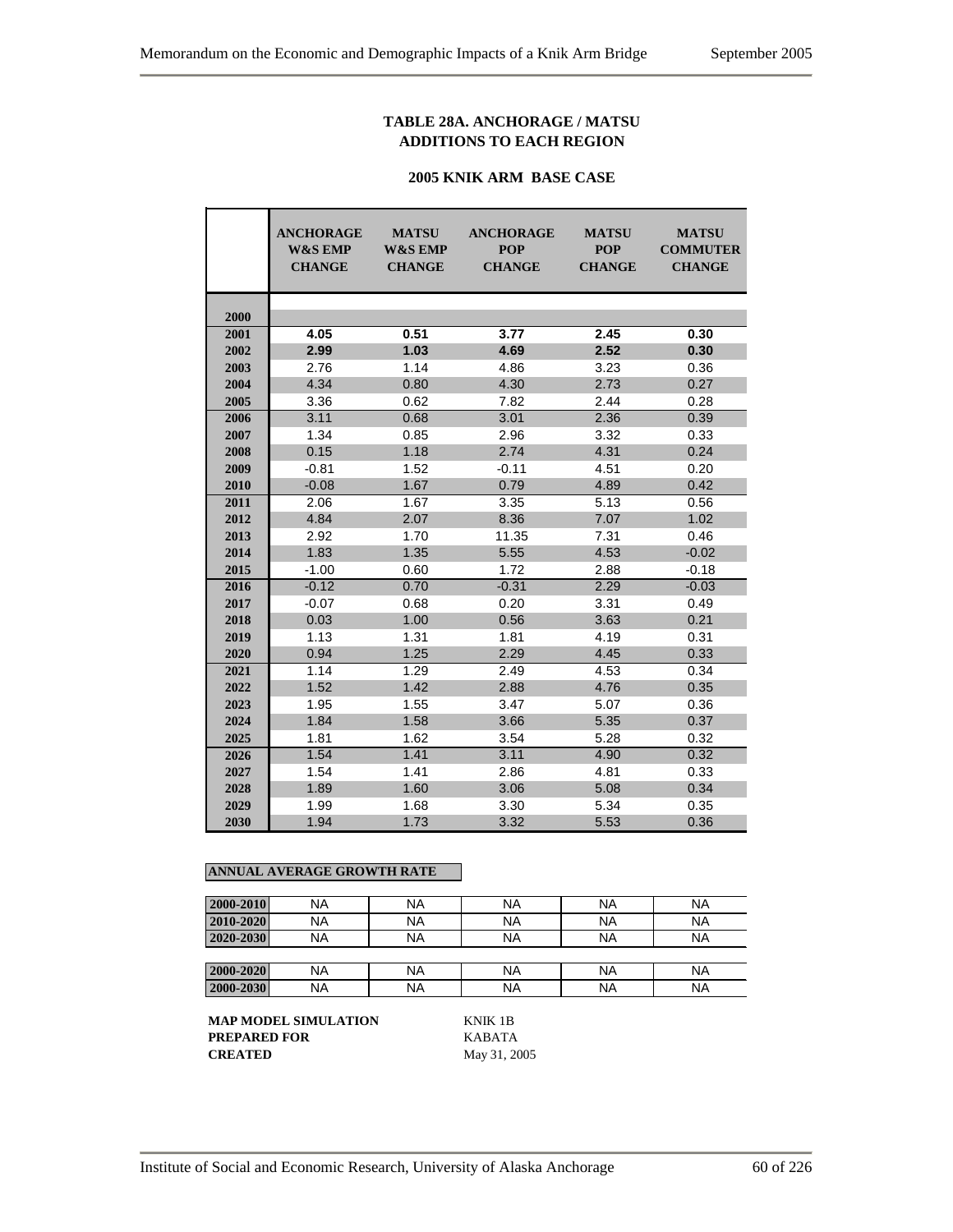## **DISTRIBUTION OF WAGE AND SALARY JOBS IN ANCHORAGE AND THE MATANUSKA-SUSITNA BOROUGH**

| YR                           | <b>STATE</b>                     | ANCH             | <b>MATSU</b>   | ANCH/<br><b>MATSU</b><br><b>REGION</b> | <b>BALANCE</b><br>OF<br><b>ALASKA</b> | ANCH<br>SHARE<br>OF | <b>MATSU</b><br>SHARE<br>OF<br>REGION REGION | ANCH/<br><b>MATSU</b><br>SHARE OF ALASKA<br>ALASKA | BALANCE<br>OF<br><b>SHARE</b> | <b>ANCH</b><br>SHARE | GROWTH GROWTH<br>MATSU<br>SHARE |
|------------------------------|----------------------------------|------------------|----------------|----------------------------------------|---------------------------------------|---------------------|----------------------------------------------|----------------------------------------------------|-------------------------------|----------------------|---------------------------------|
| 1960<br>1961<br>1962<br>1963 | 56.88<br>58.69<br>62.09          | 20.67            | 0.53           | 21.20                                  |                                       | 97.5%               | 2.5%                                         |                                                    |                               |                      |                                 |
| 1964<br>1965<br>1966<br>1967 | 65.38<br>70.53<br>73.20<br>76.78 | 30.68            | 1.08           | 31.76                                  | 38.77                                 | 96.6%               | 3.4%                                         | 45.0%                                              |                               |                      |                                 |
| 1968<br>1969                 | 79.80<br>86.56                   | 37.79            | 1.00           | 38.79                                  | 47.78                                 | 97.4%               | 2.6%                                         | 44.8%                                              | 55.2%                         |                      |                                 |
| 1970                         | 92.47                            | 42.00            | 1.15           | 43.14                                  | 49.33                                 | 97.3%               | 2.7%                                         | 46.7%                                              | 53.3%                         | $-0.1%$              | 2.8%                            |
| 1971                         | 97.58                            | 45.45            | 1.41           | 46.87                                  | 50.72                                 | 97.0%               | 3.0%                                         | 48.0%                                              | 52.0%                         | $-0.4%$              | 13.7%                           |
| 1972<br>1973                 | 104.24<br>109.85                 | 48.25<br>50.63   | 1.45<br>1.61   | 49.70<br>52.23                         | 54.55<br>57.62                        | 97.1%<br>96.9%      | 2.9%<br>3.1%                                 | 47.7%<br>47.6%                                     | 52.3%<br>52.4%                | 0.1%<br>$-0.2%$      | $-3.6%$<br>5.8%                 |
| 1974                         | 128.16                           | 58.81            | 1.78           | 60.60                                  | 67.57                                 | 97.1%               | 2.9%                                         | 47.3%                                              | 52.7%                         | 0.1%                 | $-4.3%$                         |
| 1975                         | 161.32                           | 69.61            | 2.02           | 71.63                                  | 89.69                                 | 97.2%               | 2.8%                                         | 44.4%                                              | 55.6%                         | 0.1%                 | $-4.2%$                         |
| 1976<br>1977                 | 171.19<br>164.06                 | 73.02<br>77.00   | 2.27<br>2.52   | 75.29<br>79.52                         | 95.90<br>84.54                        | 97.0%<br>96.8%      | 3.0%<br>3.2%                                 | 44.0%<br>48.5%                                     | 56.0%<br>51.5%                | $-0.2%$<br>$-0.2%$   | 6.9%<br>5.3%                    |
| 1978                         | 163.29                           | 76.89            | 2.95           | 79.85                                  | 83.45                                 | 96.3%               | 3.7%                                         | 48.9%                                              | 51.1%                         | $-0.5%$              | 16.6%                           |
| 1979                         | 166.41                           | 77.50            | 3.08           | 80.58<br>81.44                         | 85.83                                 | 96.2%               | 3.8%                                         | 48.4%                                              | 51.6%                         | $-0.1%$              | 3.2%                            |
| 1980<br>1981                 | 170.02<br>185.39                 | 78.17<br>86.16   | 3.26<br>3.70   | 89.86                                  | 88.58<br>95.53                        | 96.0%<br>95.9%      | 4.0%<br>4.1%                                 | 47.9%<br>48.5%                                     | 52.1%<br>51.5%                | $-0.2%$<br>$-0.1%$   | 4.9%<br>2.7%                    |
| 1982                         | 199.85                           | 98.08            | 4.38           | 102.46                                 | 97.38                                 | 95.7%               | 4.3%                                         | 51.3%                                              | 48.7%                         | $-0.2%$              | 3.9%                            |
| 1983                         | 212.83                           | 102.70           | 5.35           | 108.06                                 | 104.78                                | 95.0%               | 5.0%                                         | 50.8%                                              | 49.2%                         | -0.7%                | 15.9%<br>14.9%                  |
| 1984<br>1985                 | 222.50<br>228.08                 | 108.39<br>110.89 | 6.54<br>7.00   | 114.93<br>117.88                       | 107.57<br>110.19                      | 94.3%<br>94.1%      | 5.7%<br>5.9%                                 | 51.7%<br>51.7%                                     | 48.3%<br>48.3%                | $-0.8%$<br>$-0.3%$   | 4.3%                            |
| 1986                         | 218.73                           | 105.60           | 6.70           | 112.30                                 | 106.43                                | 94.0%               | 6.0%                                         | 51.3%                                              | 48.7%                         | 0.0%                 | 0.5%                            |
| 1987<br>1988                 | 208.01<br>212.08                 | 99.55<br>99.06   | 6.19<br>6.10   | 105.75<br>105.16                       | 102.26<br>106.92                      | 94.1%               | 5.9%<br>5.8%                                 | 50.8%                                              | 49.2%<br>50.4%                | 0.1%<br>0.1%         | $-1.8%$<br>$-1.0%$              |
| 1989                         | 225.03                           | 103.44           | 6.51           | 109.95                                 | 115.08                                | 94.2%<br>94.1%      | 5.9%                                         | 49.6%<br>48.9%                                     | 51.1%                         | $-0.1%$              | 2.2%                            |
| 1990                         | 236.23                           | 109.96           | 7.08           | 117.04                                 | 119.19                                | 94.0%               | 6.0%                                         | 49.5%                                              | 50.5%                         | $-0.1%$              | 2.1%                            |
| 1991                         | 241.02                           | 112.98           | 7.88           | 120.86<br>122.39                       | 120.17                                | 93.5%               | 6.5%                                         | 50.1%                                              | 49.9%                         | $-0.5%$              | 7.8%                            |
| 1992<br>1993                 | 245.85<br>251.22                 | 114.14<br>116.60 | 8.25<br>8.67   | 125.27                                 | 123.45<br>125.95                      | 93.3%<br>93.1%      | 6.7%<br>6.9%                                 | 49.8%<br>49.9%                                     | 50.2%<br>50.1%                | $-0.2%$<br>$-0.2%$   | 3.4%<br>2.6%                    |
| 1994                         | 256.83                           | 119.10           | 9.58           | 128.68                                 | 128.15                                | 92.6%               | 7.4%                                         | 50.1%                                              | 49.9%                         | -0.6%                | 7.6%                            |
| 1995                         | 259.77                           | 119.50           | 10.08          | 129.58                                 | 130.19                                | 92.2%               | 7.8%                                         | 49.9%                                              | 50.1%                         | $-0.4%$              | 4.5%                            |
| 1996<br>1997                 | 261.48<br>266.11                 | 119.95<br>122.99 | 10.08<br>10.69 | 130.02<br>133.67                       | 131.46<br>132.44                      | 92.3%<br>92.0%      | 7.7%<br>8.0%                                 | 49.7%<br>50.2%                                     | 50.3%<br>49.8%                | 0.0%<br>-0.3%        | $-0.4%$<br>3.2%                 |
| 1998                         | 271.91                           | 126.78           | 11.37          | 138.14                                 | 133.76                                | 91.8%               | 8.2%                                         | 50.8%                                              | 49.2%                         | $-0.3%$              | 2.9%                            |
| 1999                         | 274.57                           | 128.30           | 11.74          | 140.03                                 | 134.54                                | 91.6%               | 8.4%                                         | 51.0%                                              | 49.0%                         | $-0.2%$              | 1.8%                            |
| 2000<br>2001                 | 280.66<br>287.94                 | 130.88<br>134.93 | 12.36<br>12.87 | 143.24<br>147.80                       | 137.42<br>140.14                      | 91.4%<br>91.3%      | 8.6%<br>8.7%                                 | 51.0%<br>51.3%                                     | 49.0%<br>48.7%                | $-0.3%$<br>-0.1%     | 3.0%<br>0.9%                    |
| 2002                         | 292.29                           | 137.92           | 13.90          | 151.82                                 | 140.47                                | 90.8%               | 9.2%                                         | 51.9%                                              | 48.1%                         | $-0.5%$              | 5.2%                            |
| 2003                         | 296.88                           | 140.40           | 15.00          | 155.40                                 | 141.48                                | 90.3%               | 9.7%                                         | 52.3%                                              | 47.7%                         | $-0.5%$              | 5.4%                            |
| 2004                         | 301.75                           | 145.02           | 15.84          | 160.85                                 | 140.90                                | 90.2%               | 9.8%                                         | 53.3%                                              | 46.7%                         | $-0.2%$              | 2.0%                            |
| 2005<br>2006                 | 306.61<br>310.94                 | 148.38<br>151.49 | 16.46<br>17.15 | 164.84<br>168.63                       | 141.77<br>142.31                      | 90.0%<br>89.8%      | 10.0%<br>10.2%                               | 53.8%<br>54.2%                                     | 46.2%<br>45.8%                | $-0.2%$<br>$-0.2%$   | 1.4%<br>1.8%                    |
| 2007                         | 312.65                           | 152.83           | 17.99          | 170.83                                 | 141.82                                | 89.5%               | 10.5%                                        | 54.6%                                              | 45.4%                         | $-0.4%$              | 3.6%                            |
| 2008                         | 312.61                           | 152.98           | 19.17          | 172.16                                 | 140.45                                | 88.9%               | 11.1%                                        | 55.1%                                              | 44.9%                         | -0.7%                | 5.7%                            |
| 2009<br>2010                 | 311.92<br>314.24                 | 152.18<br>152.09 | 20.69<br>22.37 | 172.87<br>174.46                       | 139.05<br>139.78                      | 88.0%<br>87.2%      | 12.0%<br>12.8%                               | 55.4%<br>55.5%                                     | 44.6%<br>44.5%                | $-0.9%$<br>$-1.0%$   | 7.5%<br>7.1%                    |
| 2011                         | 320.92                           | 154.15           | 24.04          | 178.19                                 | 142.72                                | 86.5%               | 13.5%                                        | 55.5%                                              | 44.5%                         | $-0.8%$              | 5.2%                            |
| 2012                         | 334.95                           | 158.99           | 26.11          | 185.10                                 | 149.85                                | 85.9%               | 14.1%                                        | 55.3%                                              | 44.7%                         | $-0.7%$              | 4.5%                            |
| 2013<br>2014                 | 343.14<br>346.02                 | 161.92<br>163.75 | 27.81<br>29.16 | 189.73<br>192.91                       | 153.42<br>153.11                      | 85.3%<br>84.9%      | 14.7%<br>15.1%                               | 55.3%<br>55.8%                                     | 44.7%<br>44.2%                | -0.6%<br>$-0.5%$     | 3.9%<br>3.1%                    |
| 2015                         | 342.71                           | 162.75           | 29.76          | 192.51                                 | 150.20                                | 84.5%               | 15.5%                                        | 56.2%                                              | 43.8%                         | $-0.4%$              | 2.3%                            |
| 2016                         | 342.55                           | 162.63           | 30.47          | 193.09                                 | 149.45                                | 84.2%               | 15.8%                                        | 56.4%                                              | 43.6%                         | $-0.4%$              | 2.1%                            |
| 2017<br>2018                 | 343.98<br>344.81                 | 162.55<br>162.58 | 31.15<br>32.15 | 193.70<br>194.73                       | 150.28<br>150.08                      | 83.9%<br>83.5%      | 16.1%<br>16.5%                               | 56.3%<br>56.5%                                     | 43.7%<br>43.5%                | -0.4%<br>$-0.5%$     | 1.9%<br>2.7%                    |
| 2019                         | 348.27                           | 163.71           | 33.46          | 197.17                                 | 151.10                                | 83.0%               | 17.0%                                        | 56.6%                                              | 43.4%                         | $-0.6%$              | 2.8%                            |
| 2020                         | 351.50                           | 164.65           | 34.71          | 199.36                                 | 152.13                                | 82.6%               | 17.4%                                        | 56.7%                                              | 43.3%                         | $-0.5%$              | 2.6%                            |
| 2021<br>2022                 | 355.20<br>359.69                 | 165.79<br>167.31 | 36.00<br>37.42 | 201.80<br>204.73                       | 153.40<br>154.96                      | 82.2%<br>81.7%      | 17.8%<br>18.3%                               | 56.8%<br>56.9%                                     | 43.2%<br>43.1%                | $-0.5%$<br>$-0.5%$   | 2.5%<br>2.4%                    |
| 2023                         | 365.05                           | 169.27           | 38.97          | 208.24                                 | 156.81                                | 81.3%               | 18.7%                                        | 57.0%                                              | 43.0%                         | $-0.5%$              | 2.4%                            |
| 2024                         | 369.98                           | 171.10           | 40.55          | 211.66                                 | 158.33                                | 80.8%               | 19.2%                                        | 57.2%                                              | 42.8%                         | $-0.5%$              | 2.4%                            |
| 2025                         | 374.82                           | 172.92           | 42.17<br>43.58 | 215.09                                 | 159.73                                | 80.4%               | 19.6%                                        | 57.4%                                              | 42.6%                         | $-0.6%$<br>$-0.5%$   | 2.3%                            |
| 2026<br>2027                 | 379.29<br>383.86                 | 174.46<br>175.99 | 44.99          | 218.04<br>220.98                       | 161.25<br>162.88                      | 80.0%<br>79.6%      | 20.0%<br>20.4%                               | 57.5%<br>57.6%                                     | 42.5%<br>42.4%                | $-0.5%$              | 1.9%<br>1.9%                    |
| 2028                         | 389.18                           | 177.88           | 46.59          | 224.47                                 | 164.72                                | 79.2%               | 20.8%                                        | 57.7%                                              | 42.3%                         | $-0.5%$              | 1.9%                            |
| 2029                         | 394.71                           | 179.87           | 48.27          | 228.13                                 | 166.58                                | 78.8%               | 21.2%                                        | 57.8%                                              | 42.2%                         | $-0.5%$              | 1.9%                            |
| 2030<br>                     | 400.11                           | 181.81           | 50.00          | 231.80                                 | 168.30                                | 78.4%               | 21.6%                                        | 57.9%                                              | 42.1%                         | $-0.5%$              | 1.9%                            |
| change                       |                                  |                  |                |                                        |                                       |                     |                                              |                                                    |                               |                      |                                 |
| 80-05                        | 136.59                           | 70.21            | 13.20          | 83.40                                  | 53.19                                 |                     |                                              |                                                    |                               |                      |                                 |
| shares                       | 100%                             | 51%              | 10%            | 61%                                    | 39%                                   |                     |                                              |                                                    |                               |                      |                                 |
| 05 to 30<br>shares           | 93.50<br>100%                    | 33.43<br>36%     | 33.53<br>36%   | 66.96<br>72%                           | 26.54<br>28%                          |                     |                                              |                                                    |                               |                      |                                 |
| $05-10$                      | 7.63                             | 3.71             | 5.91           | 9.62                                   | $-1.99$                               |                     |                                              |                                                    |                               |                      |                                 |
| 10-20                        | 37.26                            | 12.56            | 12.35          | 24.90                                  | 12.36                                 |                     |                                              |                                                    |                               |                      |                                 |
| 20-30                        | 48.61                            | 17.16            | 15.28          | 32.44                                  | 16.17                                 |                     |                                              |                                                    |                               |                      |                                 |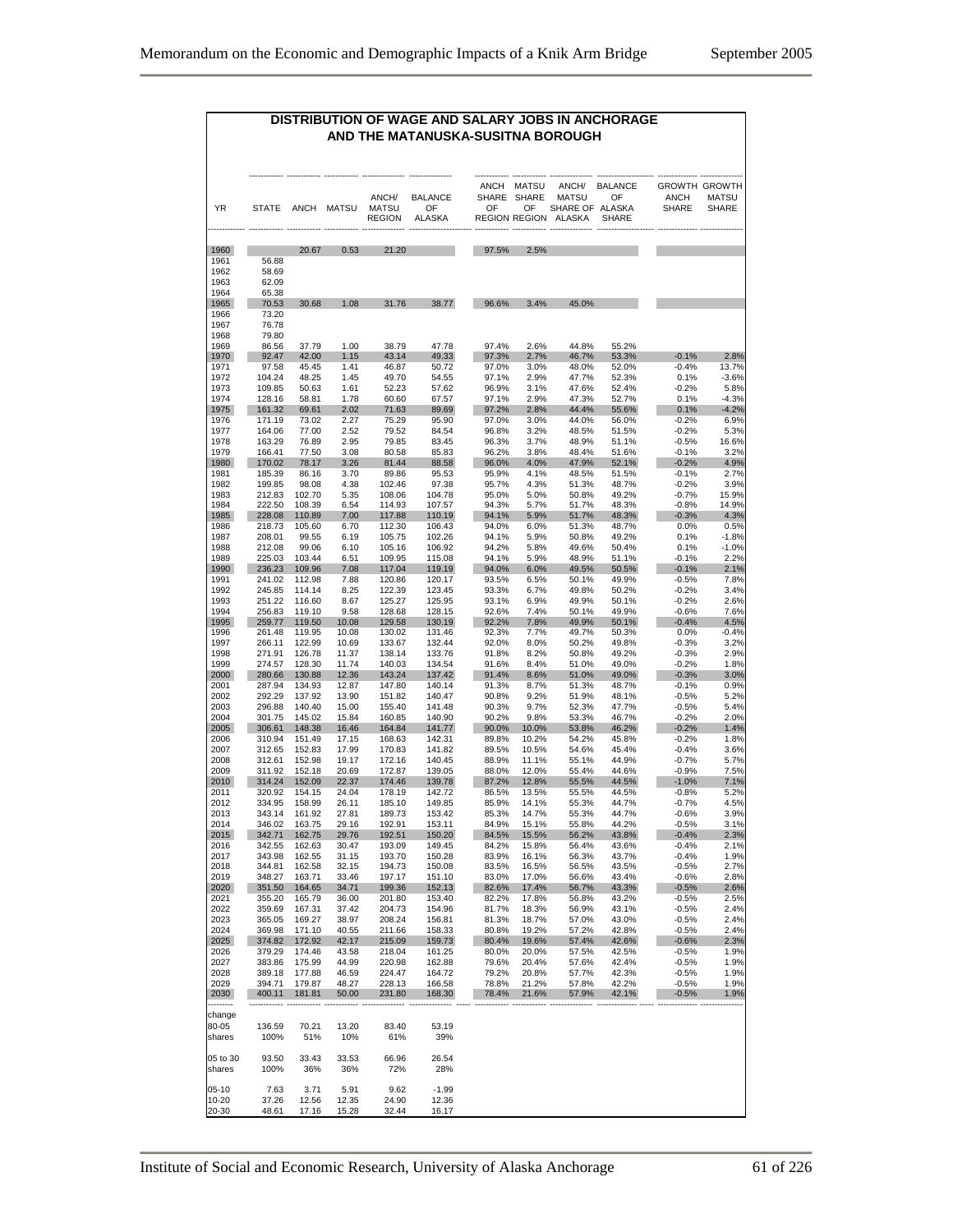#### **DISTRIBUTION OF POPULATION IN ANCHORAGE AND THE MATANUSKA-SUSITNA BOROUGH**

|                    |                  |                  |                  |                  | ANCH/ BALANCE       | ANCH<br>SHARE  | <b>MATSU</b><br><b>SHARE</b> | ANCH/<br><b>MATSU</b>     | <b>BALANCE</b><br>OF | ANCH               | <b>GROWTH GROWTH</b><br><b>MATSU</b> |
|--------------------|------------------|------------------|------------------|------------------|---------------------|----------------|------------------------------|---------------------------|----------------------|--------------------|--------------------------------------|
| ΥR                 | <b>STATE</b>     | ANCH             | MATSU            | <b>MATSU</b>     | OF<br>REGION ALASKA | OF             | OF<br><b>REGION REGION</b>   | SHARE OF ALASKA<br>ALASKA | SHARE                | <b>SHARE</b>       | SHARE                                |
| 1960               | 230.40           | 82.83            | 5.19             | 88.02            | 142.38              | 94.1%          | 5.9%                         | 38.2%                     | 61.8%                |                    |                                      |
| 1961               | 236.70           |                  |                  |                  |                     |                |                              |                           |                      |                    |                                      |
| 1962               | 242.80           |                  |                  |                  |                     |                |                              |                           |                      |                    |                                      |
| 1963<br>1964       | 249.90<br>253.20 |                  |                  |                  |                     |                |                              |                           |                      |                    |                                      |
| 1965               | 265.20           | 102.34           | 6.13             | 108.46           | 156.74              | 94.4%          | 5.6%                         | 40.9%                     | 59.1%                |                    |                                      |
| 1966               | 271.50           |                  |                  |                  |                     |                |                              |                           |                      |                    |                                      |
| 1967               | 277.90           |                  |                  |                  |                     |                |                              |                           |                      |                    |                                      |
| 1968               | 284.90           |                  |                  |                  | 173.45              |                |                              |                           |                      |                    |                                      |
| 1969<br>1970       | 294.60<br>308.50 | 114.15<br>130.20 | 7.00<br>6.60     | 121.15<br>136.80 | 171.70              | 94.2%<br>95.2% | 5.8%<br>4.8%                 | 41.1%<br>44.3%            | 58.9%<br>55.7%       | 1.0%               | $-16.5%$                             |
| 1971               | 319.60           | 136.50           | 7.20             | 143.70           | 175.90              | 95.0%          | 5.0%                         | 45.0%                     | 55.0%                | $-0.2%$            | 3.9%                                 |
| 1972               | 329.80           | 144.00           | 7.80             | 151.80           | 178.00              | 94.9%          | 5.1%                         | 46.0%                     | 54.0%                | $-0.1%$            | 2.6%                                 |
| 1973<br>1974       | 336.40<br>348.10 | 146.10<br>151.00 | 8.50<br>9.40     | 154.60<br>160.40 | 181.80<br>187.70    | 94.5%<br>94.1% | 5.5%<br>5.9%                 | 46.0%<br>46.1%            | 54.0%<br>53.9%       | $-0.4%$<br>$-0.4%$ | 7.0%<br>6.6%                         |
| 1975               | 384.10           | 173.60           | 11.10            | 184.70           | 199.40              | 94.0%          | 6.0%                         | 48.1%                     | 51.9%                | $-0.2%$            | 2.5%                                 |
| 1976               | 409.80           | 187.40           | 13.50            | 200.90           | 208.90              | 93.3%          | 6.7%                         | 49.0%                     | 51.0%                | $-0.8%$            | 11.8%                                |
| 1977               | 418.00           | 189.70           | 15.50            | 205.20           | 212.80              | 92.4%          | 7.6%                         | 49.1%                     | 50.9%                | $-0.9%$            | 12.4%                                |
| 1978               | 411.60           | 183.60           | 16.70            | 200.30           | 211.30              | 91.7%          | 8.3%                         | 48.7%                     | 51.3%                | $-0.8%$            | 10.4%                                |
| 1979<br>1980       | 413.70<br>419.80 | 180.20<br>182.50 | 18.40<br>18.64   | 198.60<br>201.14 | 215.10<br>218.66    | 90.7%<br>90.7% | 9.3%<br>9.3%                 | 48.0%<br>47.9%            | 52.0%<br>52.1%       | $-1.0%$<br>0.0%    | 11.1%<br>0.0%                        |
| 1981               | 434.30           | 188.53           | 19.91            | 208.44           | 225.87              | 90.4%          | 9.6%                         | 48.0%                     | 52.0%                | $-0.3%$            | 3.1%                                 |
| 1982               | 464.30           | 201.30           | 23.08            | 224.38           | 239.92              | 89.7%          | 10.3%                        | 48.3%                     | 51.7%                | $-0.8%$            | 7.7%                                 |
| 1983               | 499.10           | 216.16           | 27.97            | 244.14           | 254.97              | 88.5%          | 11.5%                        | 48.9%                     | 51.1%                | $-1.3%$            | 11.4%                                |
| 1984<br>1985       | 524.00<br>543.90 | 226.20<br>233.87 | 33.55<br>37.67   | 259.75<br>271.54 | 264.25<br>272.36    | 87.1%<br>86.1% | 12.9%<br>13.9%               | 49.6%<br>49.9%            | 50.4%<br>50.1%       | $-1.6%$<br>$-1.1%$ | 12.7%<br>7.4%                        |
| 1986               | 550.70           | 235.13           | 39.97            | 275.11           | 275.59              | 85.5%          | 14.5%                        | 50.0%                     | 50.0%                | $-0.8%$            | 4.7%                                 |
| 1987               | 541.30           | 227.97           | 39.05            | 267.02           | 274.28              | 85.4%          | 14.6%                        | 49.3%                     | 50.7%                | $-0.1%$            | 0.6%                                 |
| 1988               | 535.00           | 222.95           | 37.99            | 260.94           | 274.07              | 85.4%          | 14.6%                        | 48.8%                     | 51.2%                | 0.1%               | $-0.5%$                              |
| 1989<br>1990       | 538.90<br>553.17 | 221.88<br>226.34 | 38.95<br>39.68   | 260.84<br>266.02 | 278.06<br>287.15    | 85.1%<br>85.1% | 14.9%<br>14.9%               | 48.4%<br>48.1%            | 51.6%<br>51.9%       | $-0.4%$<br>0.0%    | 2.6%<br>$-0.1%$                      |
| 1991               | 569.05           | 234.78           | 41.98            | 276.76           | 292.29              | 84.8%          | 15.2%                        | 48.6%                     | 51.4%                | $-0.3%$            | 1.7%                                 |
| 1992               | 586.72           | 245.66           | 44.04            | 289.70           | 297.02              | 84.8%          | 15.2%                        | 49.4%                     | 50.6%                | 0.0%               | 0.2%                                 |
| 1993               | 596.91           | 249.84           | 46.48            | 296.32           | 300.59              | 84.3%          | 15.7%                        | 49.6%                     | 50.4%                | $-0.6%$            | 3.2%                                 |
| 1994               | 600.62           | 254.77           | 47.36<br>49.01   | 302.13           | 298.49              | 84.3%          | 15.7%                        | 50.3%                     | 49.7%                | 0.0%               | 0.0%                                 |
| 1995<br>1996       | 601.58<br>605.21 | 253.44<br>254.18 | 50.62            | 302.45<br>304.79 | 299.13<br>300.42    | 83.8%<br>83.4% | 16.2%<br>16.6%               | 50.3%<br>50.4%            | 49.7%<br>49.6%       | $-0.6%$<br>$-0.5%$ | 3.4%<br>2.5%                         |
| 1997               | 609.66           | 254.85           | 52.45            | 307.30           | 302.36              | 82.9%          | 17.1%                        | 50.4%                     | 49.6%                | $-0.6%$            | 2.8%                                 |
| 1998               | 617.08           | 258.78           | 54.53            | 313.31           | 303.77              | 82.6%          | 17.4%                        | 50.8%                     | 49.2%                | $-0.4%$            | 2.0%                                 |
| 1999               | 622.00           | 259.39           | 55.69            | 315.09           | 306.92              | 82.3%          | 17.7%                        | 50.7%                     | 49.3%                | $-0.3%$            | 1.6%                                 |
| 2000<br>2001       | 627.50<br>632.39 | 260.28<br>265.29 | 59.32<br>61.70   | 319.61<br>326.99 | 307.90<br>305.40    | 81.4%<br>81.1% | 18.6%<br>18.9%               | 50.9%<br>51.7%            | 49.1%<br>48.3%       | $-1.1%$<br>$-0.4%$ | 5.0%<br>1.7%                         |
| 2002               | 640.82           | 268.35           | 64.29            | 332.64           | 308.19              | 80.7%          | 19.3%                        | 51.9%                     | 48.1%                | $-0.6%$            | 2.4%                                 |
| 2003               | 648.28           | 273.57           | 67.53            | 341.09           | 307.19              | 80.2%          | 19.8%                        | 52.6%                     | 47.4%                | $-0.6%$            | 2.4%                                 |
| 2004               | 655.44           | 277.50           | 70.15            | 347.65           | 307.79              | 79.8%          | 20.2%                        | 53.0%                     | 47.0%                | $-0.5%$            | 1.9%                                 |
| 2005<br>2006       | 669.28<br>674.58 | 285.72<br>288.72 | 72.70<br>75.05   | 358.41<br>363.78 | 310.87<br>310.80    | 79.7%<br>79.4% | 20.3%<br>20.6%               | 53.6%<br>53.9%            | 46.4%<br>46.1%       | $-0.1%$<br>$-0.4%$ | 0.5%<br>1.7%                         |
| 2007               | 680.40           | 291.68           | 78.38            | 370.06           | 310.35              | 78.8%          | 21.2%                        | 54.4%                     | 45.6%                | $-0.7%$            | 2.7%                                 |
| 2008               | 688.20           | 294.41           | 82.69            | 377.10           | 311.10              | 78.1%          | 21.9%                        | 54.8%                     | 45.2%                | $-0.9%$            | 3.5%                                 |
| 2009               | 690.34           | 294.31           | 87.20            | 381.50           | 308.83              | 77.1%          | 22.9%                        | 55.3%                     | 44.7%                | $-1.2%$            | 4.2%                                 |
| 2010               | 695.46           | 295.10           | 92.08            | 387.18           | 308.28              | 76.2%          | 23.8%                        | 55.7%                     | 44.3%                | $-1.2%$            | 4.1%                                 |
| 2011<br>2012       | 707.54<br>732.41 | 298.45<br>306.81 | 97.21<br>104.28  | 395.66<br>411.09 | 311.87<br>321.32    | 75.4%<br>74.6% | 24.6%<br>25.4%               | 55.9%<br>56.1%            | 44.1%<br>43.9%       | $-1.0%$<br>$-1.1%$ | 3.3%<br>3.2%                         |
| 2013               | 762.55           | 318.16           | 111.59           | 429.75           | 332.80              | 74.0%          | 26.0%                        | 56.4%                     | 43.6%                | $-0.8%$            | 2.4%                                 |
| 2014               | 776.83           | 323.71           | 116.11           | 439.83           | 337.00              | 73.6%          | 26.4%                        | 56.6%                     | 43.4%                | $-0.6%$            | 1.7%                                 |
| 2015               | 782.20           | 325.44           | 118.99           | 444.43           | 337.77              | 73.2%          | 26.8%                        | 56.8%                     | 43.2%                | $-0.5%$            | 1.4%                                 |
| 2016<br>2017       | 785.32<br>790.73 | 325.13<br>325.33 | 121.28<br>124.60 | 446.41<br>449.93 | 338.91<br>340.80    | 72.8%<br>72.3% | 27.2%<br>27.7%               | 56.8%<br>56.9%            | 43.2%<br>43.1%       | $-0.5%$<br>$-0.7%$ | 1.5%<br>1.9%                         |
| 2018               | 796.73           | 325.89           | 128.22           | 454.11           | 342.62              | 71.8%          | 28.2%                        | 57.0%                     | 43.0%                | $-0.8%$            | 2.0%                                 |
| 2019               | 805.12           | 327.70           | 132.42           | 460.11           | 345.01              | 71.2%          | 28.8%                        | 57.1%                     | 42.9%                | $-0.8%$            | 1.9%                                 |
| 2020               | 815.12           | 329.99           | 136.86           | 466.85           | 348.27              | 70.7%          | 29.3%                        | 57.3%                     | 42.7%                | $-0.8%$            | 1.9%                                 |
| 2021<br>2022       | 825.71<br>837.29 | 332.48<br>335.36 | 141.40<br>146.16 | 473.88<br>481.52 | 351.83<br>355.76    | 70.2%<br>69.6% | 29.8%<br>30.4%               | 57.4%<br>57.5%            | 42.6%<br>42.5%       | $-0.7%$<br>$-0.7%$ | 1.8%<br>1.7%                         |
| 2023               | 850.27           | 338.83           | 151.23           | 490.06           | 360.20              | 69.1%          | 30.9%                        | 57.6%                     | 42.4%                | $-0.7%$            | 1.7%                                 |
| 2024               | 863.52           | 342.49           | 156.59           | 499.08           | 364.44              | 68.6%          | 31.4%                        | 57.8%                     | 42.2%                | $-0.7%$            | 1.7%                                 |
| 2025               | 876.24           | 346.03           | 161.87           | 507.90           | 368.34              | 68.1%          | 31.9%                        | 58.0%                     | 42.0%                | $-0.7%$            | 1.6%                                 |
| 2026               | 888.28           | 349.15<br>352.01 | 166.77           | 515.92           | 372.36              | 67.7%          | 32.3%                        | 58.1%                     | 41.9%                | $-0.7%$            | 1.4%                                 |
| 2027<br>2028       | 899.88<br>912.05 | 355.06           | 171.58<br>176.66 | 523.59<br>531.72 | 376.29<br>380.32    | 67.2%<br>66.8% | 32.8%<br>33.2%               | 58.2%<br>58.3%            | 41.8%<br>41.7%       | $-0.7%$<br>$-0.7%$ | 1.4%<br>1.4%                         |
| 2029               | 924.89           | 358.36           | 182.00           | 540.36           | 384.53              | 66.3%          | 33.7%                        | 58.4%                     | 41.6%                | $-0.7%$            | 1.4%                                 |
| 2030               | 937.82           | 361.67           | 187.53           | 549.21           | 388.61              | 65.9%          | 34.1%                        | 58.6%                     | 41.4%                | $-0.7%$            | 1.4%                                 |
|                    |                  |                  |                  |                  |                     |                |                              |                           |                      |                    |                                      |
| 80-05              | 249.48           | 103.21           | 54.06            | 157.27           | 92.21               |                |                              |                           |                      |                    |                                      |
| shares             | 100%             | 41%              | 22%              | 63%              | 37%                 |                |                              |                           |                      |                    |                                      |
|                    |                  |                  |                  |                  |                     |                |                              |                           |                      |                    |                                      |
| 05 to 30<br>shares | 268.53<br>100%   | 75.96<br>28%     | 114.84<br>43%    | 190.79<br>71%    | 77.74<br>29%        |                |                              |                           |                      |                    |                                      |
|                    |                  |                  |                  |                  |                     |                |                              |                           |                      |                    |                                      |
| $05-10$            | 26.18            | 9.38             | 19.39            | 28.77            | $-2.59$             |                |                              |                           |                      |                    |                                      |
| 10-20              | 119.66           | 34.89            | 44.78            | 79.67            | 39.99               |                |                              |                           |                      |                    |                                      |
| 20-30              | 122.69           | 31.69            | 50.67            | 82.36            | 40.34               |                |                              |                           |                      |                    |                                      |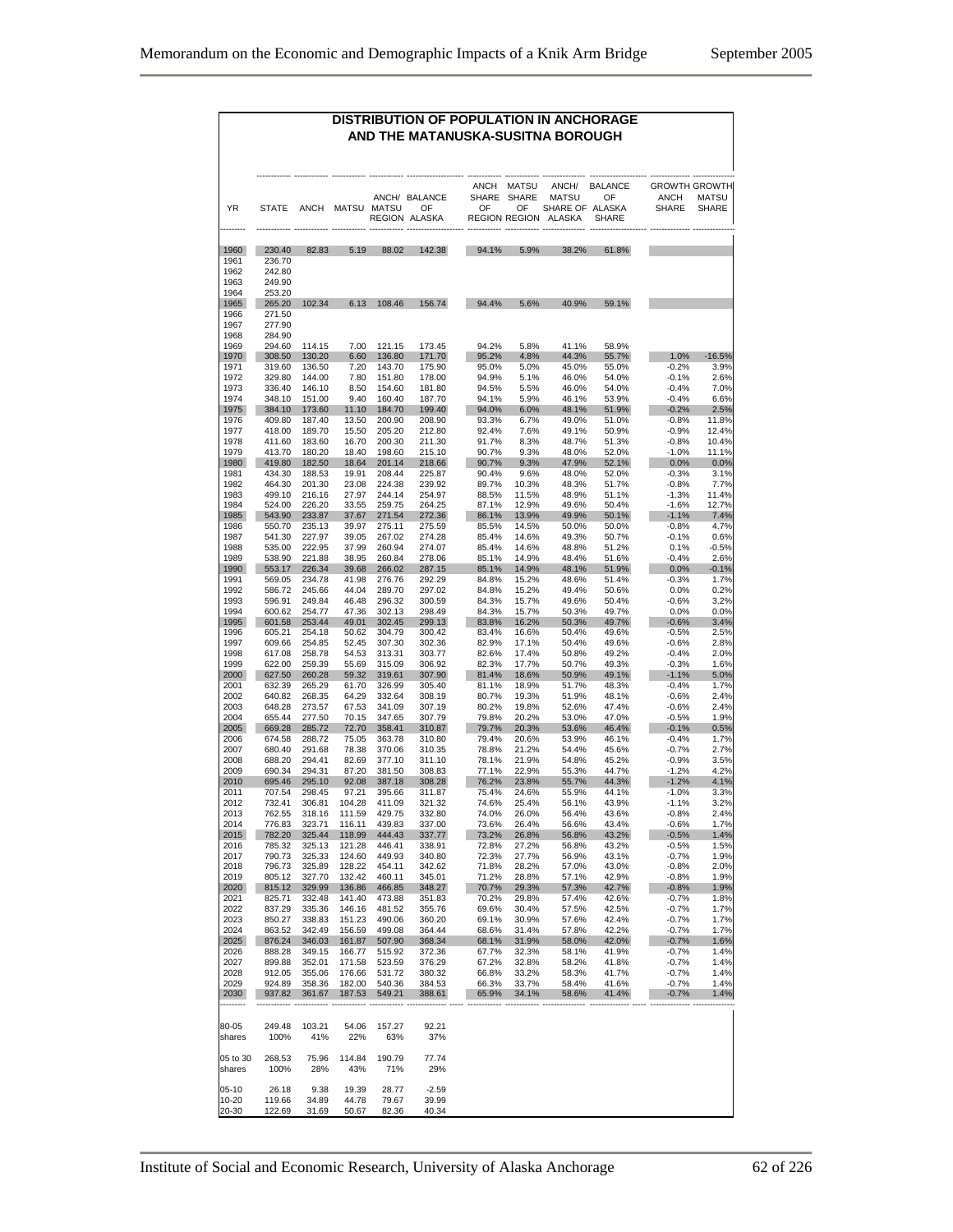|              |              |         |         |                        |                                      |             |                                    |               |                                                          | <b>GROWTH OF JOBS AND POPULATION IN</b><br>ANCHORAGE AND THE MATANUSKA-SUSITNA BOROUGH |         |                        |                   |                                      |                    |                                                  |              |                                               |
|--------------|--------------|---------|---------|------------------------|--------------------------------------|-------------|------------------------------------|---------------|----------------------------------------------------------|----------------------------------------------------------------------------------------|---------|------------------------|-------------------|--------------------------------------|--------------------|--------------------------------------------------|--------------|-----------------------------------------------|
|              |              |         |         |                        | <b>WAGE AND SALARY JOBS</b>          |             |                                    |               |                                                          |                                                                                        |         |                        | <b>POPULATION</b> |                                      |                    |                                                  |              |                                               |
| <b>YR</b>    |              |         |         | STATE ANCH MATSU MATSU | ANCH/ BALANCE<br>OF<br>REGION ALASKA | SHARE<br>OF | SHARE<br>OF<br>REGION REGION SHARE | MATSU         | ANCH MATSU ANCH/ BALANCE<br>OF<br>REGION ALASKA<br>SHARE |                                                                                        |         | STATE ANCH MATSU MATSU |                   | ANCH/ BALANCE<br>OF<br>REGION ALASKA | <b>SHARE</b><br>OF | ANCH MATSU<br>SHARF<br>OF<br>REGION REGION SHARE | <b>MATSU</b> | ANCH/ BALANCE<br>OF<br>REGION ALASKA<br>SHARE |
| 1960         |              |         |         |                        |                                      |             |                                    |               |                                                          |                                                                                        |         |                        |                   |                                      |                    |                                                  |              |                                               |
| 1961<br>1962 | 1.81         |         |         |                        |                                      |             |                                    |               |                                                          | 6.30<br>6.10                                                                           |         |                        |                   |                                      |                    |                                                  |              |                                               |
| 1963<br>1964 | 3.40<br>3.29 |         |         |                        |                                      |             |                                    |               |                                                          | 7.10<br>3.30                                                                           |         |                        |                   |                                      |                    |                                                  |              |                                               |
| 1965<br>1966 | 5.15<br>2.67 |         |         |                        |                                      |             |                                    |               |                                                          | 12.00<br>6.30                                                                          |         |                        |                   |                                      |                    |                                                  |              |                                               |
| 1967<br>1968 | 3.59<br>3.02 |         |         |                        |                                      |             |                                    |               |                                                          | 6.40<br>7.00                                                                           |         |                        |                   |                                      |                    |                                                  |              |                                               |
| 1969         | 6.76         |         |         |                        |                                      |             |                                    |               |                                                          | 9.70                                                                                   |         |                        |                   |                                      |                    |                                                  |              |                                               |
| 1970         | 5.90         | 4.21    | 0.14    | 4.35                   | 1.55                                 | 96.7%       | 3.3%                               | 73.8%         | 26.2%                                                    | 13.90                                                                                  | 16.05   | $-0.40$                | 15.65             | $-1.75$                              | 1.03               | $-0.03$                                          | 1.13         | $-0.13$                                       |
| 1971         | 5.12         | 3.46    | 0.27    | 3.73                   | 1.39                                 | 92.8%       | 7.2%                               | 72.8%         | 27.2%                                                    | 11.10                                                                                  | 6.30    | 0.60                   | 6.90              | 4.20                                 | 0.91               | 0.09                                             | 0.62         | 0.38                                          |
| 1972         | 6.66         | 2.80    | 0.03    | 2.83                   | 3.83                                 | 98.9%       | 1.1%                               | 42.5%         | 57.5%                                                    | 10.20                                                                                  | 7.50    | 0.60                   | 8.10              | 2.10                                 | 0.93               | 0.07                                             | 0.79         | 0.21                                          |
| 1973         | 5.61         | 2.38    | 0.16    | 2.54                   | 3.07                                 | 93.6%       | 6.4%                               | 45.3%         | 54.7%                                                    | 6.60                                                                                   | 2.10    | 0.70                   | 2.80              | 3.80                                 | 0.75               | 0.25                                             | 0.42         | 0.58                                          |
| 1974         | 18.32        | 8.19    | 0.18    | 8.36                   | 9.95                                 | 97.9%       | 2.1%                               | 45.7%         | 54.3%                                                    | 11.70                                                                                  | 4.90    | 0.90                   | 5.80              | 5.90                                 | 0.84               | 0.16                                             | 0.50         | 0.50                                          |
| 1975         | 33.15        | 10.80   | 0.24    | 11.03                  | 22.12                                | 97.9%       | 2.1%                               | 33.3%         | 66.7%                                                    | 36.00                                                                                  | 22.60   | 1.70                   | 24.30             | 11.70                                | 0.93               | 0.07                                             | 0.68         | 0.33                                          |
| 1976         | 9.87         | 3.41    | 0.25    | 3.66                   | 6.21                                 | 93.2%       | 6.8%                               | 37.1%         | 62.9%                                                    | 25.70                                                                                  | 13.80   | 2.40                   | 16.20             | 9.50                                 | 0.85               | 0.15                                             | 0.63         | 0.37                                          |
| 1977         | $-7.12$      | 3.97    | 0.26    | 4.23                   | $-11.35$                             | 94.0%       | 6.0%                               | $-59.4%$      | 159.4%                                                   | 8.20                                                                                   | 2.30    | 2.00                   | 4.30              | 3.90                                 | 0.53               | 0.47                                             | 0.52         | 0.48                                          |
| 1978         | $-0.77$      | $-0.10$ | 0.43    | 0.33                   | $-1.10$                              | $-31.1%$    | 131.1%                             | -42.6%        | 142.6%                                                   | $-6.40$                                                                                | $-6.10$ | 1.20                   | $-4.90$           | $-1.50$                              | 1.24               | $-0.24$                                          | 0.77         | 0.23                                          |
| 1979         | 3.11         | 0.61    | 0.12    | 0.73                   | 2.38                                 | 83 1%       | 16.9%                              | 23.5%         | 76.5%                                                    | 210                                                                                    | -3.40   | 170                    | $-1.70$           | 3.80                                 | 2.00               | $-1.00$                                          | -0.81        | $1.8^{\circ}$                                 |
| 1980         | 3.61         | 0.67    | 0.19    | 0.86                   | 2.75                                 | 78.3%       | 21.7%                              | 23.8%         | 76.2%                                                    | 6.10                                                                                   | 2.30    | 0.24                   | 2.54              | 3.56                                 | 0.91               | 0.09                                             | 0.42         | 0.58                                          |
| 1981         | 15.37        | 7.99    | 0.44    | 8.42                   | 6.94                                 | 94.8%       | 5.2%                               | 54.8%         | 45.2%                                                    | 14.50                                                                                  | 6.02    | 1.27                   | 7.29              | 7.21                                 | 0.83               | 0.17                                             | 0.50         | 0.50                                          |
| 1982         | 14.46        | 11.92   | 0.68    | 12.60                  | 1.86                                 | 94.6%       | 5.4%                               | 87.2%         | 12.8%                                                    | 30.00                                                                                  | 12.77   | 3.18                   | 15.95             | 14.05                                | 0.80               | 0.20                                             | 0.53         | 0.47                                          |
| 1983         | 12.99        | 4.62    | 0.97    | 5.59                   | 7.39                                 | 82.6%       | 17.4%                              | 43.1%         | 56.9%                                                    | 34.80                                                                                  | 14.87   | 4.89                   | 19.75             | 15.05                                | 0.75               | 0.25                                             | 0.57         | 0.43                                          |
| 1984         | 9.67         | 5.68    | 1.19    | 6.87                   | 2.80                                 | 82.7%       | 17.3%                              | 71.1%         | 28.9%                                                    | 24.90                                                                                  | 10.03   | 5.58                   | 15.61             | 9.29                                 | 0.64               | 0.36                                             | 0.63         | 0.37                                          |
| 1985         | 5.58         | 2.50    | 0.45    | 2.96                   | 2.62                                 | 84.6%       | 15.4%                              | 53.0%         | 47.0%                                                    | 19.90                                                                                  | 7.68    | 4.12                   | 11.79             | 8.11                                 | 0.65               | 0.35                                             | 0.59         | 0.41                                          |
| 1986         | $-9.35$      | $-5.29$ | $-0.30$ | $-5.58$                | $-3.76$                              | 94.7%       | 5.3%                               | 59.7%         | 40.3%                                                    | 6.80                                                                                   | 1.26    | 2.30                   | 3.57              | 3.23                                 | 0.35               | 0.65                                             | 0.52         | 0.48                                          |
| 1987         | $-10.72$     | $-6.05$ | $-0.51$ | $-6.56$                | $-4.17$                              | 92.3%       | 7.7%                               | 61.1%         | 38.9%                                                    | $-9.40$                                                                                | $-7.16$ | $-0.92$                | $-8.08$           | $-1.32$                              | 0.89               | 0.11                                             | 0.86         | 0.14                                          |
| 1988         | 4.07         | $-0.49$ | $-0.10$ | $-0.59$                | 4.66                                 | 83.4%       | 16.6%                              | $-14.5%$      | 114.5%                                                   | $-6.30$                                                                                | $-5.02$ | $-1.07$                | $-6.09$           | $-0.21$                              | 0.83               | 0.17                                             | 0.97         | 0.03                                          |
| 1989         | 12.95        | 4.38    | 0.42    | 4.79                   | 8.15                                 | 91.3%       |                                    | 37.0%         | 63.0%                                                    | 3.90                                                                                   | $-1.07$ | 0.97                   | $-0.10$           | 4.00                                 | 10.88              | $-9.88$                                          | $-0.03$      | 1.03                                          |
| 1990         | 11.20        | 6.52    | 0.57    | 7.09                   | 4.11                                 | 92.0%       | 8.7%<br>8.0%                       | 63.3%         | 36.7%                                                    | 14.27                                                                                  | 4.45    | 0.73                   | 5.18              | 9.09                                 | 0.86               | 0.14                                             | 0.36         | 0.64                                          |
| 1991         | 4.80         | 3.02    | 0.80    | 3.82                   | 0.98                                 | 79.0%       | 21.0%                              | 79.6%         | 20.4%                                                    | 15.88                                                                                  | 8.44    | 2.30                   | 10.74             | 5.14                                 | 0.79               | 0.21                                             | 0.68         | 0.32                                          |
| 1992         | 4.82         | 1.16    | 0.38    | 1.53                   | 3.29                                 | 75.6%       | 24.4%                              | 31.8%         | 68.2%                                                    | 17.67                                                                                  | 10.88   | 2.06                   | 12.94             | 4.73                                 | 0.84               | 0.16                                             | 0.73         | 0.27                                          |
| 1993         | 5.37         | 2.46    | 0.41    | 2.88                   | 2.49                                 | 85.6%       | 14.4%                              | 53.6%         | 46.4%                                                    | 10.18                                                                                  | 4.18    | 2.44                   | 6.61              | 3.57                                 | 0.63               | 0.37                                             | 0.65         | 0.35                                          |
| 1994         | 5.61         | 2.50    | 0.91    | 3.41                   | 2.21                                 | 73.3%       | 26.7%                              | 60.7%         | 39.3%                                                    | 3.72                                                                                   | 4.93    | 0.89                   | 5.82              | $-2.10$                              | 0.85               | 0.15                                             | 1.57         | $-0.57$                                       |
| 1995         | 2.94         | 0.40    | 0.51    | 0.90                   | 2.04                                 | 44.1%       | 55.9%                              | 30.7%         | 69.3%                                                    | 0.96                                                                                   | $-1.33$ | 1.65                   | 0.32              | 0.64                                 | $-4.20$            | 5.20                                             | 0.33         | 0.67                                          |
| 1996         | 1.71         | 0.45    | $-0.01$ | 0.44                   | 1.27                                 | 101.1%      | $-1.1%$                            | 25.9%         | 74.1%                                                    | 3.63                                                                                   | 0.74    | 1.60                   | 2.34              | 1.29                                 | 0.32               | 0.68                                             | 0.65         | 0.35                                          |
| 1997         | 4.63         | 3.04    | 0.61    | 3.65                   | 0.98                                 | 83.3%       | 16.7%                              | 78.8%         | 21.2%                                                    | 4.44                                                                                   | 0.67    | 1.83                   | 2.50              | 1.94                                 | 0.27               | 0.73                                             | 0.56         | 0.44                                          |
| 1998         | 5.79         | 3.79    | 0.68    | 4.47                   | 1.32                                 | 84.7%       | 15.3%                              | 77.2%         | 22.8%                                                    | 7.43                                                                                   | 3.93    | 2.08                   | 6.01              | 1.42                                 | 0.65               | 0.35                                             | 0.81         | 0.19                                          |
| 1999         | 2.66         | 1.52    | 0.37    | 1.89                   | 0.78                                 | 80.5%       | 19.5%                              | 70.9%         | 29.1%                                                    | 4.92                                                                                   | 0.61    | 1.17                   | 1.78              | 3.14                                 | 0.34               | 0.66                                             | 0.36         | 0.64                                          |
| 2000         | 6.09         | 2.59    | 0.63    | 3.21                   | 2.88                                 | 80.5%       | 19.5%                              | 52.7%         | 47.3%                                                    | 5.50                                                                                   | 0.89    | 3.63                   | 4.52              | 0.98                                 | 0.20               | 0.80                                             | 0.82         | 0.18                                          |
| 2001         | 7.28         | 4.05    | 0.51    | 4.56                   | 2.72                                 | 88.8%       | 11.2%                              | 62.7%         | 37.3%                                                    | 4.88                                                                                   | 5.00    | 2.38                   | 7.38              | $-2.50$                              | 0.68               | 0.32                                             | 1.51         | $-0.51$                                       |
| 2002         | 4.35         | 2.99    | 1.03    | 4.02                   | 0.33                                 | 74.3%       | 25.7%                              | 92.5%         | 7.5%                                                     | 8.44                                                                                   | 3.06    | 2.59                   | 5.65              | 2.79                                 | 0.54               | 0.46                                             | 0.67         | 0.33                                          |
| 2003         | 4.59         | 2.48    | 1.10    | 3.58                   | 1.01                                 | 69.3%       | 30.7%                              | 77.9%         | 22.1%                                                    | 7.46                                                                                   | 5.22    | 3.24                   | 8.45              | $-1.00$                              | 0.62               | 0.38                                             | 1.13         | $-0.13$                                       |
| 2004         | 4.88         | 4.62    | 0.83    | 5.46                   | $-0.58$                              | 84.7%       | 15.3%                              | 111.9%        | $-11.9%$                                                 | 7.15                                                                                   | 3.93    | 2.62                   | 6.55              | 0.60                                 | 0.60               | 0.40                                             | 0.92         | 0.08                                          |
| 2005         | 4.85         | 3.36    | 0.62    | 3.99                   | 0.87                                 | 84.3%       | 15.7%                              | 82.1%         | 17.9%                                                    | 13.85                                                                                  | 8.22    | 2.55                   | 10.77             | 3.08                                 | 0.76               | 0.24                                             | 0.78         | 0.22                                          |
| 2006         | 4.34         | 3.11    | 0.68    | 3.79                   | 0.54                                 | 82.0%       | 18.0%                              | 87.5%         | 12.5%                                                    | 5.30                                                                                   | 3.01    | 2.36                   | 5.36              | $-0.07$                              | 0.56               | 0.44                                             | 1.01         | $-0.01$                                       |
| 2007         | 1.70         | 1.34    | 0.85    | 2.19                   | $-0.49$                              | 61.4%       | 38.6%                              | 128.6%        | -28.6%                                                   | 5.82                                                                                   | 2.96    | 3.32                   | 6.28              | $-0.46$                              | 0.47               | 0.53                                             | 1.08         | $-0.08$                                       |
| 2008         | $-0.04$      | 0.15    | 1.18    | 1.33                   | $-1.37$                              | 11.3%       |                                    | 88.7% ####### | 3533.3%                                                  | 7.80                                                                                   | 274     | 4.31                   | 7.05              | 0.75                                 | 0.39               | 0.61                                             | 0.90         | 0.10                                          |
| 2009         | $-0.69$      | $-0.81$ | 1.52    | 0.71                   | $-1.40$                              | $-113.2%$   | 213.2%                             | $-104.0%$     | 204.0%                                                   | 2.13                                                                                   | $-0.11$ | 4.51                   | 4.40              | $-2.26$                              | $-0.02$            | 1.02                                             | 2.06         | $-1.06$                                       |
| 2010         | 2.31         | -0.08   | 1.67    | 1.59                   | 0.72                                 | $-5.3%$     | 105.3%                             | 68.7%         | 31.3%                                                    | 5.12                                                                                   | 0.79    | 4.89                   | 5.68              | $-0.55$                              | 0.14               | 0.86                                             | 1.11         | $-0.11$                                       |
| 2011         | 6.68         | 2.06    | 1.67    | 3.73                   | 2.94                                 | 55.2%       | 44.8%                              | 55.9%         | 44.1%                                                    | 12.08                                                                                  | 3.35    | 5.13                   | 8.48              | 3.59                                 | 0.40               | 0.60                                             | 0.70         | 0.30                                          |
| 2012         | 14.03        | 4.84    | 2.07    | 6.91                   | 7.13                                 | 70.1%       | 29.9%                              | 49.2%         | 50.8%                                                    | 24.88                                                                                  | 8.36    | 7.07                   | 15.43             | 9.45                                 | 0.54               | 0.46                                             | 0.62         | 0.38                                          |
| 2013         | 8.19         | 2.92    | 1.70    | 4.62                   | 3.57                                 | 63.2%       | 36.8%                              | 56.4%         | 43.6%                                                    | 30.14                                                                                  | 11.35   | 7.31                   | 18.66             | 11.48                                | 0.61               | 0.39                                             | 0.62         | 0.38                                          |
| 2014         | 2.88         | 1.83    | 1.35    | 3.18                   | $-0.30$                              | 57.5%       | 42.5%                              | 110.6%        | $-10.6%$                                                 | 14.28                                                                                  | 5.55    | 4.53                   | 10.08             | 4.20                                 | 0.55               | 0.45                                             | 0.71         | 0.29                                          |
| 2015         | $-3.31$      | $-1.00$ | 0.60    | $-0.40$                | $-2.91$                              | 250.8%      | 150.8%                             | 12.1%         | 87.9%                                                    | 5.37                                                                                   | 1.72    | 2.88                   | 4.60              | 0.76                                 | 0.37               | 0.63                                             | 0.86         | 0.14                                          |
| 2016         | $-0.16$      | $-0.12$ | 0.70    | 0.58                   | $-0.75$                              | $-20.4%$    | 120.4%                             | $-363.7%$     | 463.7%                                                   | 3.12                                                                                   | $-0.31$ | 2.29                   | 1.98              | 1.15                                 | $-0.16$            | 1.16                                             | 0.63         | 0.37                                          |
| 2017         | 1.43         | $-0.07$ | 0.68    | 0.61                   | 0.82                                 | $-12.3%$    | 112.3%                             | 42.3%         | 57.7%                                                    | 5.40                                                                                   | 0.20    | 3.31                   | 3.52              | 1.89                                 | 0.06               | 0.94                                             | 0.65         | 0.35                                          |
| 2018         | 0.84         | 0.03    | 1.00    | 1.03                   | $-0.19$                              | 2.7%        | 97.3%                              | 123.1%        | $-23.1%$                                                 | 6.00                                                                                   | 0.56    | 3.63                   | 4.18              | 1.82                                 | 0.13               | 0.87                                             | 0.70         | 0.30                                          |
| 2019         | 3.46         | 1.13    | 1.31    | 2.44                   | 1.01                                 | 46.4%       | 53.6%                              | 70.7%         | 29.3%                                                    | 8.40                                                                                   | 1.81    | 4.19                   | 6.00              | 2.39                                 | 0.30               | 0.70                                             | 0.71         | 0.29                                          |
| 2020         | 3.23         | 0.94    | 1.25    | 2.19                   | 1.04                                 | 42.8%       | 57.2%                              | 67.9%         | 32.1%                                                    | 10.00                                                                                  | 2.29    | 4.45                   | 6.74              | 3.26                                 | 0.34               | 0.66                                             | 0.67         | 0.33                                          |
| 2021         | 3.70         | 1.14    | 1.29    | 2.43                   | 1.27                                 | 46.9%       | 53.1%                              | 65.8%         | 34.2%                                                    | 10.59                                                                                  | 2.49    | 4.53                   | 7.03              | 3.56                                 | 0.35               | 0.65                                             | 0.66         | 0.34                                          |
| 2022         | 4.50         | 1.52    | 1.42    | 2.94                   | 1.56                                 | 51.8%       | 48.2%                              | 65.3%         | 34.7%                                                    | 11.58                                                                                  | 2.88    | 4.76                   | 7.64              | 3.93                                 | 0.38               | 0.62                                             | 0.66         | 0.34                                          |
| 2023         | 5.36         | 1.95    | 1.55    | 3.51                   | 1.86                                 | 55.7%       | 44.3%                              | 65.4%         | 34.6%                                                    | 12.98                                                                                  | 3.47    | 5.07                   | 8.54              | 4.44                                 | 0.41               | 0.59                                             | 0.66         | 0.34                                          |
| 2024         | 4.93         | 1.84    | 1.58    | 3.42                   | 1.51                                 | 53.8%       | 46.2%                              | 69.3%         | 30.7%                                                    | 13.25                                                                                  | 3.66    | 5.35                   | 9.02              | 4.23                                 | 0.41               | 0.59                                             | 0.68         | 0.32                                          |
| 2025         | 4.84         | 1.81    | 1.62    | 3.43                   | 1.41                                 | 52.8%       | 47.2%                              | 70.9%         | 29.1%                                                    | 12.73                                                                                  | 3.54    | 5.28                   | 8.82              | 3.91                                 | 0.40               | 0.60                                             | 0.69         | 0.31                                          |
| 2026         | 4.47         | 1.54    | 1.41    | 2.95                   | 1.52                                 | 52.1%       | 47.9%                              | 66.0%         | 34.0%                                                    | 12.03                                                                                  | 3.11    | 4.90                   | 8.02              | 4.02                                 | 0.39               | 0.61                                             | 0.67         | 0.33                                          |
| 2027         | 4.57         | 1.54    | 1.41    | 2.95                   | 1.63                                 | 52.3%       | 47.7%                              | 64.4%         | 35.6%                                                    | 11.60                                                                                  | 2.86    | 4.81                   | 7.67              | 3.93                                 | 0.37               | 0.63                                             | 0.66         | 0.34                                          |
| 2028         | 5.32         | 1.89    | 1.60    | 3.48                   | 1.84                                 | 54.1%       | 45.9%                              | 65.5%         | 34.5%                                                    | 12.17                                                                                  | 3.06    | 5.08                   | 8.14              | 4.03                                 | 0.38               | 0.62                                             | 0.67         | 0.33                                          |
|              | 5.53         | 1.99    | 1.68    | 3.67                   | 1.86                                 | 54.1%       | 45.9%                              | 66.3%         | 33.7%                                                    | 12.84                                                                                  | 3.30    | 5.34                   | 8.63              | 4.21                                 | 0.38               | 0.62                                             | 0.67         | 0.33                                          |
| 2029<br>2030 | 5.39         | 1.94    | 1.73    | 3.67                   | 1.72                                 | 52.9%       | 47.1%                              | 68.0%         | 32.0%                                                    | 12.93                                                                                  | 3.32    | 5.53                   | 8.85              | 4.08                                 | 0.37               | 0.63                                             | 0.68         | 0.32                                          |
|              |              |         |         |                        |                                      |             |                                    |               |                                                          |                                                                                        |         |                        |                   |                                      |                    |                                                  |              |                                               |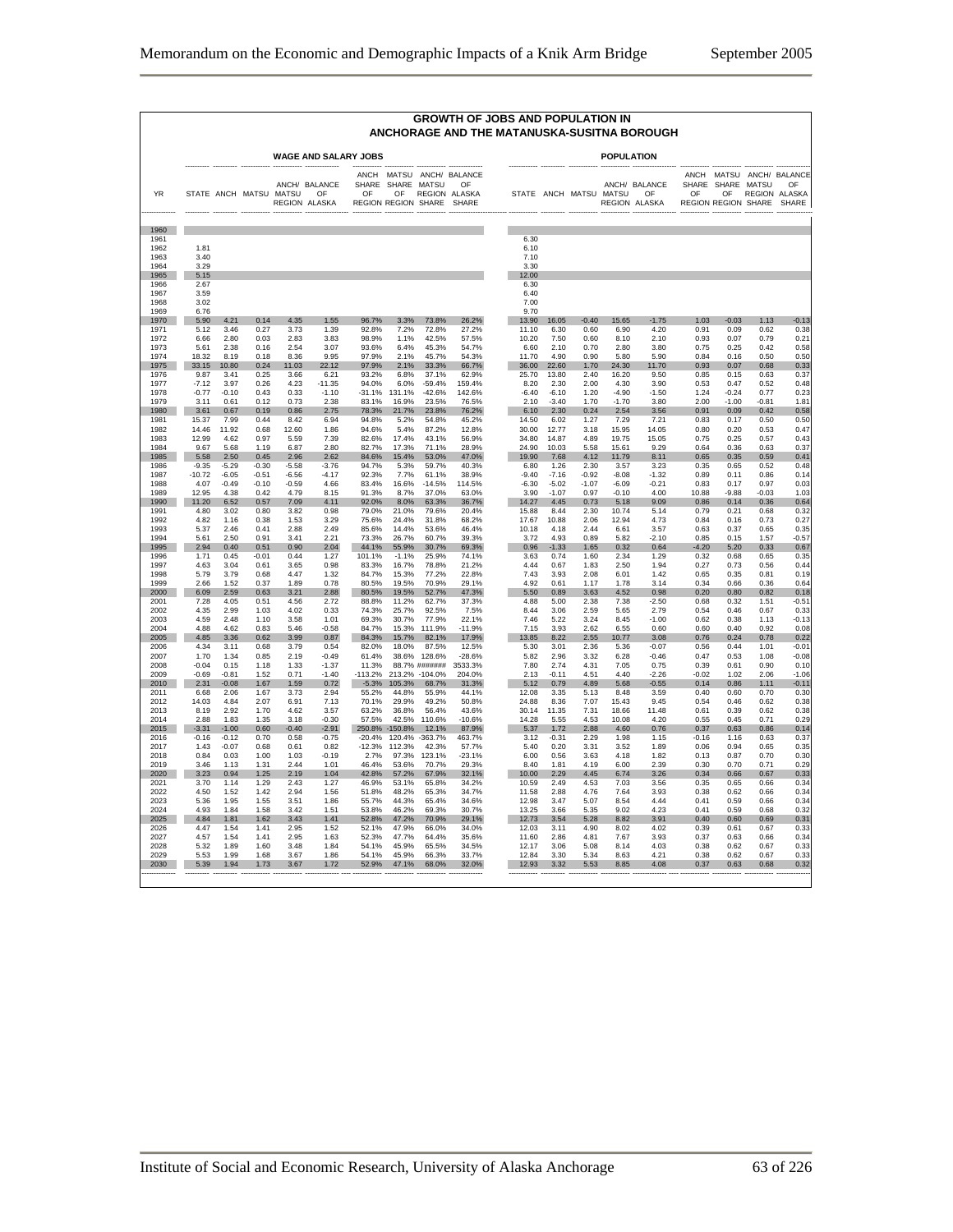|              | <b>GROWTH RATES</b><br>OF JOBS AND POPULATION |                 |                           |                                         |                              |                   |                    |                          |                                                  |                               |  |  |  |
|--------------|-----------------------------------------------|-----------------|---------------------------|-----------------------------------------|------------------------------|-------------------|--------------------|--------------------------|--------------------------------------------------|-------------------------------|--|--|--|
|              |                                               |                 |                           | <b>WAGE AND SALARY JOBS</b>             |                              | <b>POPULATION</b> |                    |                          |                                                  |                               |  |  |  |
| YR           |                                               |                 |                           | STATE ANCH MATSU MATSU<br><b>REGION</b> | ANCH/ BALANCE<br>OF<br>STATE |                   |                    |                          | ANCH/<br>STATE ANCH MATSU MATSU<br><b>REGION</b> | <b>BALANCE</b><br>OF<br>STATE |  |  |  |
| 1960         |                                               |                 |                           |                                         |                              |                   |                    |                          |                                                  |                               |  |  |  |
| 1961<br>1962 | 3.1%                                          |                 |                           |                                         |                              | 2.7%<br>2.5%      |                    |                          |                                                  |                               |  |  |  |
| 1963         | 5.5%                                          |                 |                           |                                         |                              | 2.8%              |                    |                          |                                                  |                               |  |  |  |
| 1964         | 5.0%                                          |                 |                           |                                         |                              | 1.3%              |                    |                          |                                                  |                               |  |  |  |
| 1965         | 7.3%                                          |                 |                           |                                         |                              | 4.5%              |                    |                          |                                                  |                               |  |  |  |
| 1966         | 3.6%                                          |                 |                           |                                         |                              | 2.3%              |                    |                          |                                                  |                               |  |  |  |
| 1967<br>1968 | 4.7%<br>3.8%                                  |                 |                           |                                         |                              | 2.3%<br>2.5%      |                    |                          |                                                  |                               |  |  |  |
| 1969         | 7.8%                                          |                 |                           |                                         |                              | 3.3%              |                    |                          |                                                  |                               |  |  |  |
| 1970         | 6.4%                                          |                 | 10.0% 12.6%               | 10.1%                                   | 3.1%                         | 4.5%              | 12.3%              | $-6.1%$                  | 11.4%                                            | $-1.0%$                       |  |  |  |
| 1971         | 5.2%                                          |                 | 7.6% 19.0%                | 8.0%                                    | 2.7%                         | 3.5%              | 4.6%               | 8.3%                     | 4.8%                                             | 2.4%                          |  |  |  |
| 1972         | 6.4%                                          | 5.8%            | 2.1%                      | 5.7%                                    | 7.0%                         | 3.1%              | 5.2%               | 7.7%                     | 5.3%                                             | 1.2%                          |  |  |  |
| 1973         | 5.1%                                          | 13.9%           | 4.7% 10.1%                | 4.9%                                    | 5.3%                         | 2.0%<br>3.4%      | 1.4%               | 8.2%                     | 1.8%                                             | 2.1%                          |  |  |  |
| 1974<br>1975 | 14.3%<br>20.6%                                |                 | $9.9\%$<br>15.5% 11.7%    | 13.8%<br>15.4%                          | 14.7%<br>24.7%               |                   | 3.2%               | 9.6%<br>9.4% 13.0% 15.3% | 3.6%<br>13.2%                                    | 3.1%<br>5.9%                  |  |  |  |
| 1976         | 5.8%                                          |                 | 4.7% 11.0%                | 4.9%                                    | 6.5%                         | 6.3%              | 7.4%               | 17.8%                    | 8.1%                                             | 4.5%                          |  |  |  |
| 1977         | $-4.3%$                                       |                 | 5.2% 10.1%                | 5.3%                                    | $-13.4%$                     | 2.0%              | 1.2%               | 12.9%                    | 2.1%                                             | 1.8%                          |  |  |  |
| 1978         | $-0.5%$                                       | $-0.1%$         | 14.6%                     | 0.4%                                    | $-1.3%$                      | $-1.6%$           | $-3.3%$            | 7.2%                     | $-2.4%$                                          | $-0.7%$                       |  |  |  |
| 1979         | 1.9%                                          | 0.8%            | 4.0%                      | 0.9%                                    | 2.8%                         | 0.5%              | $-1.9%$            | 9.2%                     | $-0.9%$                                          | 1.8%                          |  |  |  |
| 1980         | 2.1%                                          |                 | 0.9% 5.7%                 | 1.1%                                    | 3.1%                         | 1.5%              | 1.3%               | 1.3%                     | 1.3%                                             | 1.6%                          |  |  |  |
| 1981<br>1982 | 8.3%<br>7.2%                                  |                 | 9.3% 11.8%<br>12.2% 15.6% | 9.4%<br>12.3%                           | 7.3%<br>1.9%                 | 3.3%<br>6.5%      | 3.2%<br>6.3%       | 6.4%<br>13.8%            | 3.5%<br>7.1%                                     | 3.2%<br>5.9%                  |  |  |  |
| 1983         | 6.1%                                          |                 | 4.5% 18.2%                | 5.2%                                    | 7.1%                         | 7.0%              |                    | 6.9% 17.5%               | 8.1%                                             | 5.9%                          |  |  |  |
| 1984         | 4.3%                                          |                 | 5.2% 18.2%                | 6.0%                                    | 2.6%                         | 4.8%              | 4.4%               | 16.6%                    | 6.0%                                             | 3.5%                          |  |  |  |
| 1985         | 2.4%                                          |                 | 2.3% 6.5%                 | 2.5%                                    | 2.4%                         | 3.7%              |                    | 3.3% 10.9%               | 4.3%                                             | 3.0%                          |  |  |  |
| 1986         | $-4.3%$                                       |                 | $-5.0\% -4.4\%$           | $-5.0%$                                 | $-3.5%$                      | 1.2%              | 0.5%               | 5.8%                     | 1.3%                                             | 1.2%                          |  |  |  |
| 1987         | $-5.2%$                                       | $-6.1%$         | $-8.2%$                   | $-6.2%$                                 | $-4.1%$                      | $-1.7%$           | $-3.1%$            | $-2.4%$                  | $-3.0%$                                          | $-0.5%$                       |  |  |  |
| 1988         | 1.9%                                          | $-0.5%$         | -1.6%                     | $-0.6%$                                 | 4.4%                         | $-1.2%$           | $-2.3%$            | $-2.8%$                  | $-2.3%$                                          | $-0.1%$                       |  |  |  |
| 1989<br>1990 | 5.8%<br>4.7%                                  | 4.2%<br>5.9%    | 6.4%<br>8.0%              | 4.4%<br>6.1%                            | 7.1%<br>3.4%                 | 0.7%<br>2.6%      | $-0.5%$<br>$2.0\%$ | 2.5%<br>1.8%             | $0.0\%$<br>1.9%                                  | 1.4%<br>3.2%                  |  |  |  |
| 1991         | 2.0%                                          | 2.7%            | 10.2%                     | 3.2%                                    | 0.8%                         | 2.8%              | 3.6%               | 5.5%                     | 3.9%                                             | 1.8%                          |  |  |  |
| 1992         | 2.0%                                          | 1.0%            | 4.5%                      | 1.3%                                    | 2.7%                         | 3.0%              | 4.4%               | 4.7%                     | 4.5%                                             | 1.6%                          |  |  |  |
| 1993         | 2.1%                                          | 2.1%            | 4.8%                      | 2.3%                                    | 2.0%                         | 1.7%              | 1.7%               | 5.2%                     | 2.2%                                             | 1.2%                          |  |  |  |
| 1994         | 2.2%                                          | 2.1%            | 9.5%                      | 2.6%                                    | 1.7%                         | 0.6%              | 1.9%               | 1.9%                     | 1.9%                                             | $-0.7%$                       |  |  |  |
| 1995         | 1.1%                                          | 0.3%            | 5.0%                      | 0.7%                                    | 1.6%                         | 0.2%              | $-0.5%$            | 3.4%                     | 0.1%                                             | 0.2%                          |  |  |  |
| 1996<br>1997 | 0.7%<br>1.7%                                  | 0.4%<br>2.5%    | 0.0%<br>5.7%              | 0.3%<br>2.7%                            | 1.0%<br>0.7%                 | 0.6%<br>0.7%      | 0.3%<br>0.3%       | 3.2%<br>3.5%             | 0.8%<br>0.8%                                     | 0.4%<br>0.6%                  |  |  |  |
| 1998         | 2.1%                                          | 3.0%            | 6.0%                      | 3.2%                                    | 1.0%                         | 1.2%              | 1.5%               | 3.8%                     | 1.9%                                             | 0.5%                          |  |  |  |
| 1999         | 1.0%                                          | 1.2%            | 3.1%                      | 1.3%                                    | 0.6%                         | 0.8%              | 0.2%               | 2.1%                     | 0.6%                                             | 1.0%                          |  |  |  |
| 2000         | 2.2%                                          | 2.0%            | 5.1%                      | 2.2%                                    | 2.1%                         | 0.9%              | 0.3%               | 6.1%                     | 1.4%                                             | 0.3%                          |  |  |  |
| 2001         | 2.5%                                          | 3.0%            | 4.0%                      | 3.1%                                    | 1.9%                         | 0.8%              | 1.9%               | 3.9%                     | 2.3%                                             | $-0.8%$                       |  |  |  |
| 2002         | 1.5%                                          | 2.2%            | 7.4%                      | 2.6%                                    | 0.2%                         | 1.3%              | 1.1%               | 4.0%                     | 1.7%                                             | 0.9%                          |  |  |  |
| 2003<br>2004 | 1.5%<br>1.6%                                  | 1.8%<br>3.2%    | 7.3%<br>5.3%              | 2.3%<br>3.4%                            | 0.7%<br>$-0.4%$              | 1.2%<br>1.1%      | 1.9%<br>1.4%       | 4.8%<br>3.7%             | 2.5%<br>1.9%                                     | $-0.3%$<br>0.2%               |  |  |  |
| 2005         | 1.6%                                          | 2.3%            | 3.8%                      | 2.4%                                    | 0.6%                         | 2.1%              | 2.9%               | 3.5%                     | 3.0%                                             | 1.0%                          |  |  |  |
| 2006         | 1.4%                                          | 2.1%            | 4.0%                      | 2.2%                                    | 0.4%                         | 0.8%              | 1.0%               | 3.1%                     | 1.5%                                             | 0.0%                          |  |  |  |
| 2007         | 0.5%                                          | 0.9%            | 4.7%                      | 1.3%                                    | $-0.3%$                      | 0.9%              | 1.0%               | 4.2%                     | 1.7%                                             | $-0.1%$                       |  |  |  |
| 2008         | 0.0%                                          | 0.1%            | 6.2%                      | 0.8%                                    | $-1.0%$                      | 1.1%              | 0.9%               | 5.2%                     | 1.9%                                             | 0.2%                          |  |  |  |
| 2009         | $-0.2%$                                       | $-0.5%$         | 7.4%                      | 0.4%                                    | $-1.0%$                      | 0.3%              | 0.0%               | 5.2%                     | 1.2%                                             | $-0.7%$                       |  |  |  |
| 2010         | 0.7%                                          | $-0.1%$<br>1.3% | 7.5%                      | 0.9%<br>2.1%                            | 0.5%                         | 0.7%              | 0.3%               | 5.3%                     | 1.5%                                             | $-0.2%$                       |  |  |  |
| 2011<br>2012 | 2.1%<br>4.2%                                  | 3.0%            | 7.0%<br>7.9%              | 3.7%                                    | 2.1%<br>4.8%                 | 1.7%<br>3.4%      | 1.1%<br>2.7%       | 5.3%<br>6.8%             | 2.1%<br>3.8%                                     | 1.2%<br>2.9%                  |  |  |  |
| 2013         | 2.4%                                          | 1.8%            | 6.1%                      | 2.4%                                    | 2.3%                         | 4.0%              | 3.6%               | 6.5%                     | 4.3%                                             | 3.4%                          |  |  |  |
| 2014         | 0.8%                                          | 1.1%            | 4.6%                      | 1.6%                                    | $-0.2%$                      | 1.8%              | 1.7%               | 3.9%                     | 2.3%                                             | 1.2%                          |  |  |  |
| 2015         | $-1.0%$                                       | $-0.6%$         | 2.0%                      | $-0.2%$                                 | $-1.9%$                      | 0.7%              | 0.5%               | 2.4%                     | 1.0%                                             | 0.2%                          |  |  |  |
| 2016         | 0.0%                                          | $-0.1%$         | 2.3%                      | 0.3%                                    | $-0.5%$                      | 0.4%              | $-0.1%$            | 1.9%                     | 0.4%                                             | 0.3%                          |  |  |  |
| 2017<br>2018 | 0.4%                                          | 0.0%<br>0.0%    | 2.2%<br>3.1%              | 0.3%<br>0.5%                            | 0.5%<br>$-0.1%$              | 0.7%              | 0.1%<br>0.2%       | 2.7%                     | 0.8%<br>0.9%                                     | 0.6%<br>0.5%                  |  |  |  |
| 2019         | 0.2%<br>1.0%                                  | 0.7%            | 3.9%                      | 1.2%                                    | 0.7%                         | 0.8%<br>1.0%      | 0.6%               | 2.8%<br>3.2%             | 1.3%                                             | 0.7%                          |  |  |  |
| 2020         | 0.9%                                          | 0.6%            | 3.6%                      | 1.1%                                    | 0.7%                         | 1.2%              | 0.7%               | 3.2%                     | 1.4%                                             | 0.9%                          |  |  |  |
| 2021         | 1.0%                                          | 0.7%            | 3.6%                      | 1.2%                                    | 0.8%                         | 1.3%              | 0.7%               | 3.2%                     | 1.5%                                             | 1.0%                          |  |  |  |
| 2022         | 1.2%                                          | 0.9%            | 3.8%                      | 1.4%                                    | 1.0%                         | 1.4%              | 0.9%               | 3.3%                     | 1.6%                                             | 1.1%                          |  |  |  |
| 2023         | 1.5%                                          | 1.2%            | 4.0%                      | 1.7%                                    | 1.2%                         | 1.5%              | 1.0%               | 3.4%                     | 1.7%                                             | 1.2%                          |  |  |  |
| 2024         | 1.3%                                          | 1.1%            | 3.9%                      | 1.6%                                    | 1.0%                         | 1.5%              | 1.1%               | 3.4%                     | 1.8%                                             | 1.2%                          |  |  |  |
| 2025         | 1.3%                                          | 1.0%            | 3.8%                      | 1.6%                                    | 0.9%                         | 1.5%<br>1.4%      | 1.0%               | 3.3%                     | 1.7%                                             | 1.1%<br>1.1%                  |  |  |  |
| 2026<br>2027 | 1.2%<br>1.2%                                  | 0.9%<br>0.9%    | 3.2%<br>3.1%              | 1.4%<br>1.3%                            | 0.9%<br>1.0%                 | 1.3%              | 0.9%<br>0.8%       | 2.9%<br>2.8%             | 1.6%<br>1.5%                                     | 1.0%                          |  |  |  |
| 2028         | 1.4%                                          | 1.1%            | 3.4%                      | 1.6%                                    | 1.1%                         | 1.3%              | 0.9%               | 2.9%                     | 1.5%                                             | 1.1%                          |  |  |  |
| 2029         | 1.4%                                          | 1.1%            | 3.5%                      | 1.6%                                    | 1.1%                         | 1.4%              | 0.9%               | 2.9%                     | 1.6%                                             | 1.1%                          |  |  |  |
| 2030         | 1.3%                                          | 1.1%            | 3.5%                      | 1.6%                                    | 1.0%                         | 1.4%              | 0.9%               | 2.9%                     | 1.6%                                             | 1.0%                          |  |  |  |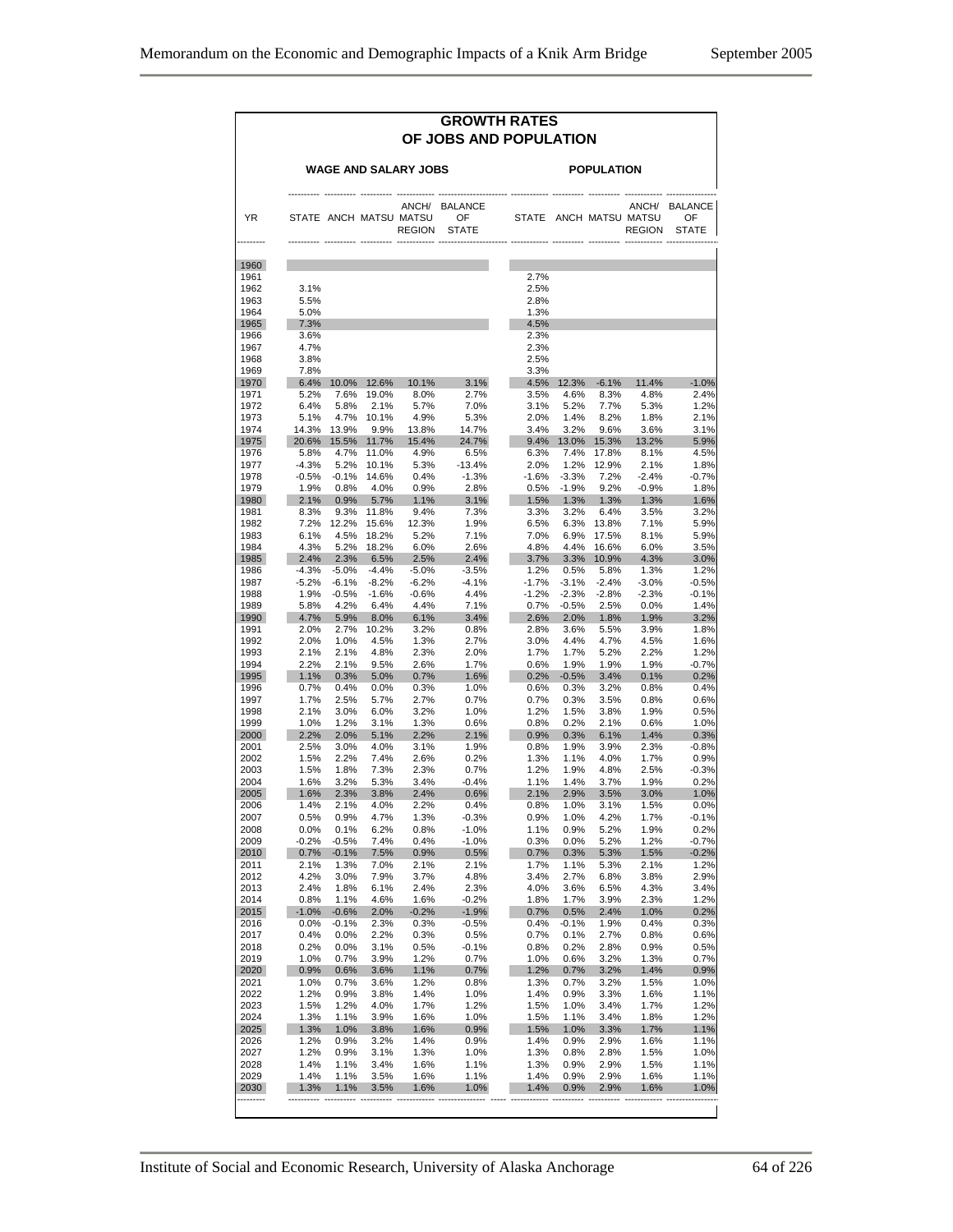|                      |                  | WAGE AND SALARY JOBS ANALYSIS |                        |                               |                       |                  |                        |                                        |                                |                           |                                 |                                |                       |                             |                                            |
|----------------------|------------------|-------------------------------|------------------------|-------------------------------|-----------------------|------------------|------------------------|----------------------------------------|--------------------------------|---------------------------|---------------------------------|--------------------------------|-----------------------|-----------------------------|--------------------------------------------|
|                      |                  | BY PLACE OF WORK              |                        | <b>WAGE &amp; SALARY JOBS</b> | BY PLACE OF RESIDENCE |                  |                        | SHARE OF                               | SHARE OF                       |                           |                                 |                                | <b>POPULATION PER</b> |                             |                                            |
|                      |                  |                               |                        |                               |                       |                  |                        | ANCH<br><b>JOBS</b>                    | <b>MATSU</b><br><b>WORKERS</b> | <b>NEW</b><br><b>JOBS</b> | <b>NEW</b><br><b>MATSU</b>      | COMMUTER                       |                       | <b>RESIDENT W&amp;S JOB</b> |                                            |
| <b>YR</b>            |                  | ANCH MATSU MATSU              | ANCH/<br><b>REGION</b> | COMMUTERS<br>MS TO<br>ANCH    |                       | ANCH MATSU MATSU | ANCH/<br><b>REGION</b> | FILLED BY<br>MATSU<br><b>COMMUTERS</b> | COMMUTE<br>TO.<br>ANCH         | IN<br><b>ANCH</b>         | <b>COMMUTERS</b><br>TO.<br>ANCH | <b>SHARE</b><br>OF NEW<br>JOBS |                       |                             | ANCH/<br>ANCH MATSU MATSU<br><b>REGION</b> |
| 1960<br>1961<br>1962 | 20.67            | 0.53                          |                        |                               |                       |                  |                        |                                        |                                |                           |                                 |                                |                       |                             | 4.15                                       |
| 1963<br>1964<br>1965 | 30.68            | 1.08                          |                        |                               |                       |                  |                        |                                        |                                |                           |                                 |                                |                       |                             | 3.42                                       |
| 1966<br>1967<br>1968 |                  |                               |                        |                               |                       |                  |                        |                                        |                                |                           |                                 |                                |                       |                             |                                            |
| 1969                 | 37.79            | 1.00                          |                        |                               |                       |                  |                        |                                        |                                |                           |                                 |                                |                       |                             | 3.12                                       |
| 1970<br>1971         | 42.00<br>45.45   | 1.15<br>1.41                  |                        |                               |                       |                  |                        |                                        |                                | 4.21<br>3.46              |                                 |                                |                       |                             | 3.17<br>3.07                               |
| 1972                 | 48.25            | 1.45                          |                        |                               |                       |                  |                        |                                        |                                | 2.80                      |                                 |                                |                       |                             | 3.05                                       |
| 1973                 | 50.63            | 1.61                          |                        |                               |                       |                  |                        |                                        |                                | 2.38                      |                                 |                                |                       |                             | 2.96                                       |
| 1974                 | 58.81            | 1.78                          |                        |                               |                       |                  |                        |                                        |                                | 8.19                      |                                 |                                |                       |                             | 2.65                                       |
| 1975<br>1976         | 69.61<br>73.02   | 2.02<br>2.27                  |                        |                               |                       |                  |                        |                                        |                                | 10.80<br>3.41             |                                 |                                |                       |                             | 2.58<br>2.67                               |
| 1977                 | 77.00            | 2.52                          |                        |                               |                       |                  |                        |                                        |                                | 3.97                      |                                 |                                |                       |                             | 2.58                                       |
| 1978                 | 76.89            | 2.95                          |                        |                               |                       |                  |                        |                                        |                                | $-0.10$                   |                                 |                                |                       |                             | 2.51                                       |
| 1979<br>1980         | 77.50<br>78.17   | 3.08<br>3.26                  |                        |                               |                       |                  |                        |                                        |                                | 0.61<br>0.67              |                                 |                                |                       |                             | 2.46<br>2.47                               |
| 1981                 | 86.16            | 3.70                          |                        |                               |                       |                  |                        |                                        |                                | 7.99                      |                                 |                                |                       |                             | 2.32                                       |
| 1982                 | 98.08            | 4.38                          |                        |                               |                       |                  |                        |                                        |                                | 11.92                     |                                 |                                |                       |                             | 2.19                                       |
| 1983                 | 102.70           | 5.35                          |                        |                               |                       |                  |                        |                                        |                                | 4.62                      |                                 |                                |                       |                             | 2.26                                       |
| 1984<br>1985         | 108.39<br>110.89 | 6.54<br>7.00                  |                        |                               |                       |                  |                        |                                        |                                | 5.68<br>2.50              |                                 |                                |                       |                             | 2.26<br>2.30                               |
| 1986                 | 105.60           | 6.70                          |                        |                               |                       |                  |                        |                                        |                                | $-5.29$                   |                                 |                                |                       |                             | 2.45                                       |
| 1987                 | 99.55            | 6.19                          |                        |                               |                       |                  |                        |                                        |                                | $-6.05$                   |                                 |                                |                       |                             | 2.53                                       |
| 1988<br>1989         | 99.06<br>103.44  | 6.10<br>6.51                  |                        |                               |                       |                  |                        |                                        |                                | $-0.49$<br>4.38           |                                 |                                |                       |                             | 2.48<br>2.37                               |
| 1990                 | 109.96           | 7.08                          |                        |                               |                       |                  |                        |                                        |                                | 6.52                      |                                 |                                |                       |                             | 2.27                                       |
| 1991                 | 112.98           | 7.88                          |                        |                               |                       |                  |                        |                                        |                                | 3.02                      |                                 |                                |                       |                             | 2.29                                       |
| 1992<br>1993         | 114.14<br>116.60 | 8.25<br>8.67                  |                        |                               |                       |                  |                        |                                        |                                | 1.16<br>2.46              |                                 |                                |                       |                             | 2.37<br>2.37                               |
| 1994                 | 119.10           | 9.58                          |                        |                               |                       |                  |                        |                                        |                                | 2.50                      |                                 |                                |                       |                             | 2.35                                       |
| 1995                 | 119.50           | 10.08                         |                        |                               |                       |                  |                        |                                        |                                | 0.40                      |                                 |                                |                       |                             | 2.33                                       |
| 1996                 | 119.95           | 10.08                         |                        |                               |                       |                  |                        |                                        |                                | 0.45                      |                                 |                                |                       |                             | 2.34                                       |
| 1997<br>1998         | 122.99<br>126.78 | 10.69<br>11.37                |                        |                               |                       |                  |                        |                                        |                                | 3.04<br>3.79              |                                 |                                |                       |                             | 2.30<br>2.27                               |
| 1999                 | 128.30           | 1174                          |                        |                               |                       |                  |                        |                                        |                                | 1.52                      |                                 |                                |                       |                             | 2.25                                       |
| 2000                 | 130.88           | 12.36                         | 143.24                 | 7.00                          | 123.88                | 19.36            | 143.24                 | 5.3%                                   | 36.2%                          | 2.59                      | 0.00                            | 0.0%                           |                       |                             | 2.23                                       |
| 2001<br>2002         | 134.93<br>137.92 | 12.87<br>13.90                | 147.80<br>151.82       | 7.30<br>7.60                  | 127.63<br>130.32      | 20.17<br>21.50   | 147.80<br>151.82       | 5.4%<br>5.5%                           | 36.2%<br>35.3%                 | 4.05<br>2.99              | 0.30<br>0.30                    | 7.4%<br>10.0%                  |                       |                             | 2.21<br>2.19                               |
| 2003                 | 140.40           | 15.00                         | 155.40                 | 7.96                          | 132.44                | 22.96            | 155.40                 | 5.7%                                   | 34.7%                          | 2.48                      | 0.36                            | 14.5%                          |                       |                             | 2.19                                       |
| 2004                 | 145.02           | 15.84                         | 160.85                 | 8.23                          | 136.78                | 24.07            | 160.85                 | 5.7%                                   | 34.2%                          | 4.62                      | 0.27                            | 5.9%                           |                       |                             | 2.16                                       |
| 2005<br>2006         | 148.38<br>151.49 | 16.46<br>17.15                | 164.84<br>168.63       | 8.51<br>8.90                  | 139.87<br>142.59      | 24.98<br>26.05   | 164.84<br>168.63       | 5.7%<br>5.9%                           | 34.1%<br>34.2%                 | 3.36<br>3.11              | 0.28<br>0.39                    | 8.3%<br>12.4%                  | 2.04<br>2.02          | 2.91<br>2.88                | 2.17<br>2.16                               |
| 2007                 | 152.83           | 17.99                         | 170.83                 | 9.23                          | 143.61                | 27.22            | 170.83                 | 6.0%                                   | 33.9%                          | 1.34                      | 0.33                            | 24.2%                          | 2.03                  | 2.88                        | 2.17                                       |
| 2008                 | 152.98           | 19.17                         | 172.16                 | 9.46                          | 143.52                | 28.64            | 172.16                 | 6.2%                                   | 33.0%                          | 0.15                      | 0.24                            | 157.5%                         | 2.05                  | 2.89                        | 2.19                                       |
| 2009<br>2010         | 152.18<br>152.09 | 20.69<br>22.37                | 17287<br>174.46        | 9.66<br>10.08                 | 142.51<br>142.01      | 30.36<br>32.45   | 172.87<br>174.46       | 6.3%<br>6.6%                           | 31.8%<br>31.1%                 | $-0.81$<br>$-0.08$        | 0.20<br>0.42                    | $-24.8%$<br>-495.6%            | 2.07<br>2.08          | 2.87<br>2.84                | 221<br>2.22                                |
| 2011                 | 154.15           | 24.04                         | 178.19                 | 10.64                         | 143.51                | 34.69            | 178.19                 | 6.9%                                   | 30.7%                          | 2.06                      | 0.56                            | 27.2%                          | 2.08                  | 2.80                        | 2.22                                       |
| 2012                 | 158.99           | 26.11                         | 185.10                 | 11.67                         | 147.33                | 37.77            | 185.10                 | 7.3%                                   | 30.9%                          | 4.84                      | 1.02                            | 21.1%                          | 2.08                  | 2.76                        | 2.22                                       |
| 2013<br>2014         | 161.92<br>163.75 | 27.81<br>29.16                | 189.73<br>192.91       | 12.13<br>12.11                | 149.79<br>151.63      | 39.94<br>41.27   | 189.73<br>192.91       | 7.5%<br>7.4%                           | 30.4%<br>29.3%                 | 2.92<br>1.83              | 0.46<br>$-0.02$                 | 15.8%<br>$-0.9%$               | 2.12<br>2.13          | 2.79<br>2.81                | 2.27<br>2.28                               |
| 2015                 | 162.75           | 29.76                         | 192.51                 | 11.93                         | 150.81                | 41.70            | 192.51                 | 7.3%                                   | 28.6%                          | $-1.00$                   | $-0.18$                         | 18.0%                          | 2.16                  | 2.85                        | 2.31                                       |
| 2016                 | 162.63           | 30.47                         | 193.09                 | 11.91                         | 150.72                | 42.37            | 193.09                 | 7.3%                                   | 28.1%                          | $-0.12$                   | $-0.03$                         | 22.1%                          | 2.16                  | 2.86                        | 2.31                                       |
| 2017                 | 162.55           | 31.15                         | 193.70                 | 12.39                         | 150.16                | 43.54            | 193.70                 | 7.6%                                   | 28.5%                          | $-0.07$                   | 0.49                            | $-656.6%$                      | 2.17                  | 2.86                        | 2.32                                       |
| 2018<br>2019         | 162.58<br>163.71 | 32.15<br>33.46                | 194.73<br>197 17       | 12.60<br>12.92                | 149.98<br>150.80      | 44.75<br>46.38   | 194.73<br>197 17       | 7.8%<br>7 9%                           | 28.2%<br>27.9%                 | 0.03<br>1 1 3             | 0.21<br>0.31                    | 741.0%<br>27.7%                | 2.17<br>2 1 7         | 2.87<br>2.86                | 2.33<br>2.33                               |
| 2020                 | 164.65           | 34.71                         | 199.36                 | 13.24                         | 151.41                | 47.95            | 199.36                 | 8.0%                                   | 27.6%                          | 0.94                      | 0.33                            | 34.7%                          | 2.18                  | 2.85                        | 2.34                                       |
| 2021                 | 165.79           | 36.00                         | 201.80                 | 13.58                         | 152.21                | 49.58            | 201.80                 | 8.2%                                   | 27.4%                          | 1.14                      | 0.34                            | 29.5%                          | 2.18                  | 2.85                        | 2.35                                       |
| 2022<br>2023         | 167.31<br>169.27 | 37.42<br>38.97                | 204.73<br>208.24       | 13.93<br>14.29                | 153.39<br>154.98      | 51.35<br>53.26   | 204.73<br>208.24       | 8.3%<br>8.4%                           | 27.1%<br>26.8%                 | 1.52<br>1.95              | 0.35<br>0.36                    | 22.9%<br>18.5%                 | 2.19<br>2.19          | 2.85<br>2.84                | 2.35<br>2.35                               |
| 2024                 | 171.10           | 40.55                         | 211.66                 | 14.66                         | 156.45                | 55.21            | 211.66                 | 8.6%                                   | 26.6%                          | 1.84                      | 0.37                            | 20.2%                          | 2.19                  | 2.84                        | 2.36                                       |
| 2025                 | 172.92           | 42.17                         | 215.09                 | 14.97                         | 157.94                | 57.14            | 215.09                 | 8.7%                                   | 26.2%                          | 1.81                      | 0.32                            | 17.4%                          | 2.19                  | 2.83                        | 2.36                                       |
| 2026<br>2027         | 174.46<br>175.99 | 43.58<br>44.99                | 218.04<br>220.98       | 15.30<br>15.63                | 159.16<br>160.37      | 58.88<br>60.62   | 218.04<br>220.98       | 8.8%<br>8.9%                           | 26.0%<br>25.8%                 | 1.54<br>1.54              | 0.32<br>0.33                    | 21.0%<br>21.5%                 | 2.19<br>2.20          | 2.83<br>2.83                | 2.37<br>2.37                               |
| 2028                 | 177.88           | 46.59                         | 224.47                 | 15.97                         | 161.91                | 62.55            | 224.47                 | 9.0%                                   | 25.5%                          | 1.89                      | 0.34                            | 18.0%                          | 2.19                  | 2.82                        | 2.37                                       |
| 2029                 | 179.87           | 48.27                         | 228.13                 | 16.32                         | 163.55                | 64.58            | 228.13                 | 9.1%                                   | 25.3%                          | 1.99                      | 0.35                            | 17.5%                          | 2.19                  | 2.82                        | 2.37                                       |
| 2030                 | 181.81           | 50.00                         | 231.80                 | 16.67                         | 165.13                | 66.67            | 231.80                 | 9.2%                                   | 25.0%                          | 1.94                      | 0.36                            | 18.4%                          | 2.19                  | 2.81                        | 2.37                                       |
|                      |                  |                               |                        |                               |                       |                  |                        |                                        |                                |                           |                                 |                                |                       |                             |                                            |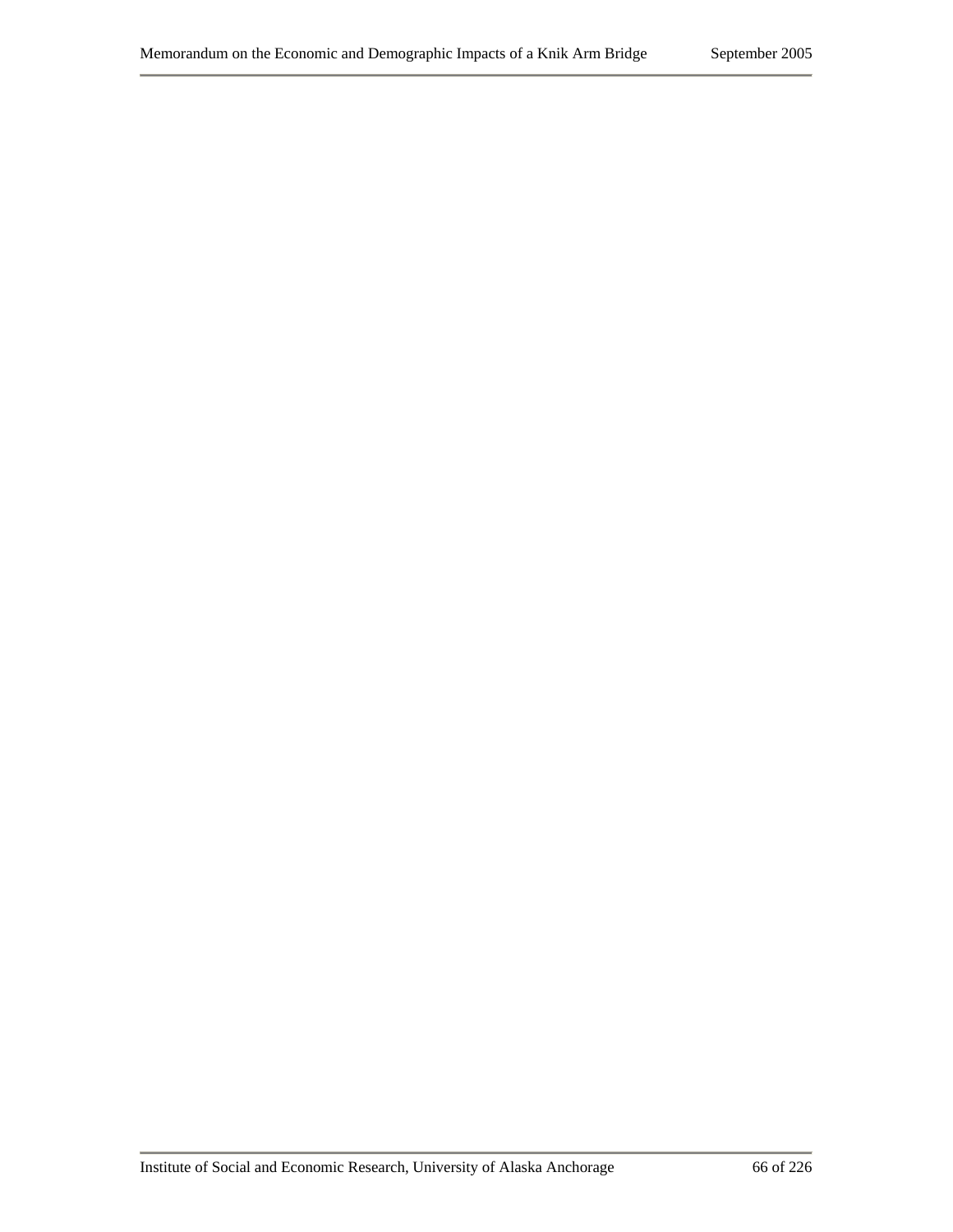# **MEMORANDUM ON THE ECONOMIC AND DEMOGRAPHIC IMPACTS OF A KNIK ARM BRIDGE**

# **3. BASE CASE WITH KNIK ARM BRIDGE**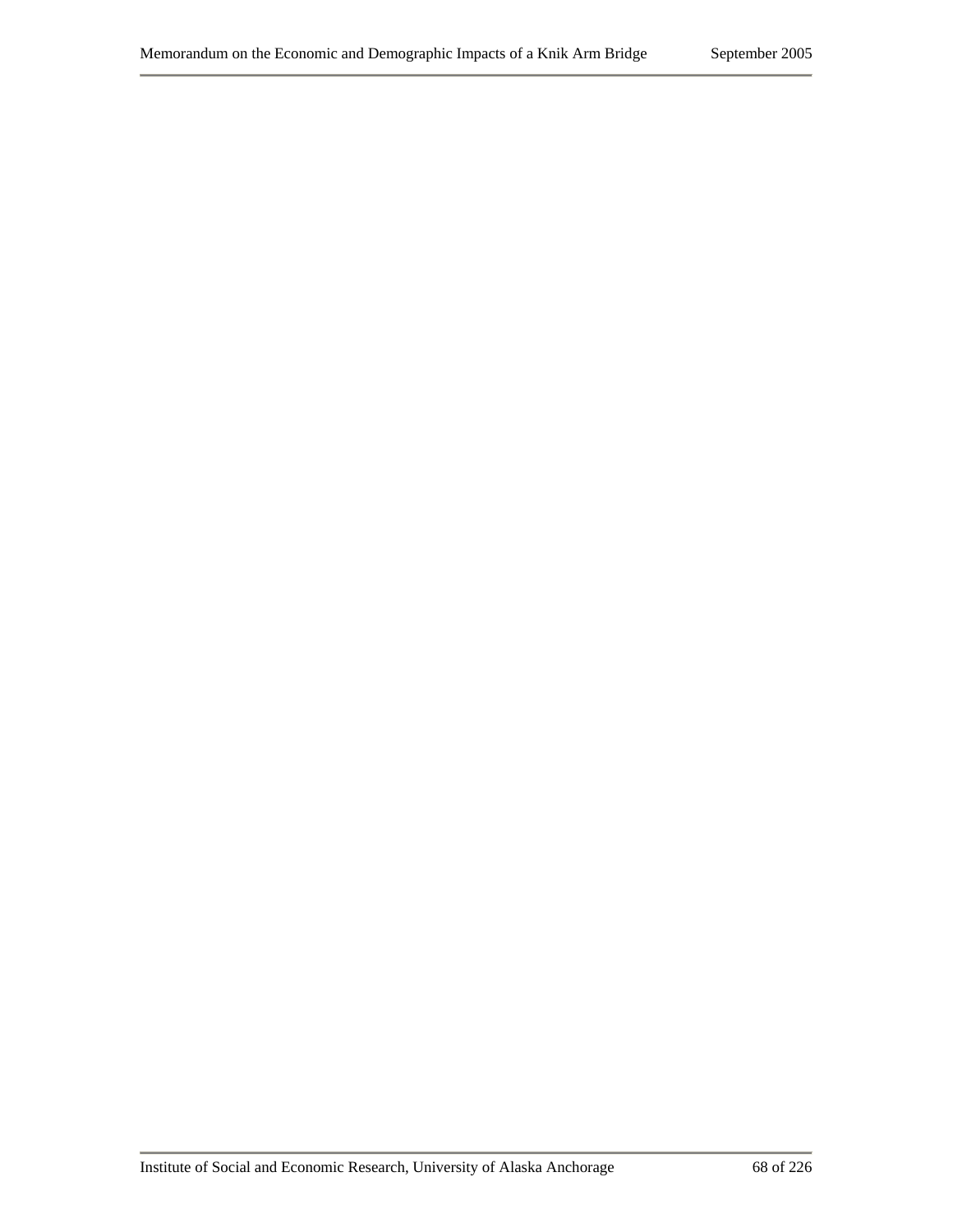|      |       |                       | <b>TOTAL</b>   | <b>WAGE AND</b>   |                 |                  | <b>OIL PRICE</b>  |
|------|-------|-----------------------|----------------|-------------------|-----------------|------------------|-------------------|
|      |       | POPULATION HOUSEHOLDS | <b>EMPLOY-</b> | <b>SALARY</b>     | <b>PERSONAL</b> | <b>PETROLEUM</b> | <b>ANS WEST</b>   |
|      |       |                       | <b>MENT</b>    | <b>EMPLOYMENT</b> | <b>INCOME</b>   | <b>REVENUES</b>  | <b>COAST</b>      |
|      | (000) | (000)                 | (000)          | (000)             | (MILL 03\$)     | (MILL 03\$)      | <b>NOMINAL \$</b> |
|      |       |                       |                |                   |                 |                  |                   |
| 2000 | 626.9 | 221.6                 | 395.0          | 280.7             | \$20,267        | \$2,133          | \$23.27           |
| 2001 | 632.7 | 226.0                 | 401.6          | 287.9             | \$21,028        | \$2,322          | \$27.85           |
| 2002 | 641.5 | 229.1                 | 410.4          | 292.3             | \$21,471        | \$1,623          | \$21.78           |
| 2003 | 648.8 | 232.4                 | 418.5          | 296.9             | \$21,531        | \$2,084          | \$28.15           |
| 2004 | 655.5 | 237.2                 | 428.9          | 301.8             | \$21,727        | \$2,413          | \$31.74           |
| 2005 | 669.3 | 239.5                 | 439.6          | 306.6             | \$22,289        | \$2,719          | \$41.75           |
| 2006 | 674.6 | 242.1                 | 445.3          | 310.9             | \$22,751        | \$2,268          | \$38.60           |
| 2007 | 680.5 | 245.1                 | 445.3          | 312.7             | \$23,232        | \$1,822          | \$34.30           |
| 2008 | 688.6 | 248.8                 | 444.0          | 312.9             | \$23,539        | \$1,617          | \$30.00           |
| 2009 | 693.3 | 251.3                 | 444.1          | 314.7             | \$23,752        | \$1,535          | \$30.90           |
| 2010 | 701.3 | 254.7                 | 447.8          | 317.9             | \$24.048        | \$1,481          | \$31.83           |
| 2011 | 715.3 | 260.1                 | 457.2          | 325.1             | \$24,604        | \$1,498          | \$32.78           |
| 2012 | 738.5 | 268.7                 | 472.2          | 336.4             | \$25,423        | \$1,482          | \$33.77           |
| 2013 | 763.9 | 278.0                 | 482.4          | 344.2             | \$25,916        | \$1,482          | \$34.78           |
| 2014 | 778.6 | 283.6                 | 485.4          | 346.5             | \$26,298        | \$1,585          | \$35.82           |
| 2015 | 783.3 | 285.8                 | 480.8          | 343.0             | \$26,377        | \$1,584          | \$36.90           |
| 2016 | 786.0 | 287.3                 | 480.4          | 342.7             | \$26,490        | \$1,882          | \$38.00           |
| 2017 | 791.2 | 289.5                 | 482.2          | 344.0             | \$26,654        | \$1,899          | \$39.14           |
| 2018 | 797.0 | 292.0                 | 483.2          | 344.8             | \$26,872        | \$1,917          | \$40.32           |
| 2019 | 805.2 | 295.4                 | 487.8          | 348.3             | \$27,286        | \$1,936          | \$41.53           |
| 2020 | 815.1 | 299.3                 | 492.0          | 351.5             | \$27,667        | \$1,957          | \$42.77           |
| 2021 | 825.7 | 303.4                 | 496.9          | 355.1             | \$28,047        | \$1,929          | \$44.06           |
| 2022 | 837.2 | 307.9                 | 502.8          | 359.6             | \$28,530        | \$1,902          | \$45.38           |
| 2023 | 850.1 | 312.9                 | 509.9          | 365.0             | \$29,077        | \$1,876          | \$46.74           |
| 2024 | 863.3 | 318.0                 | 516.5          | 369.9             | \$29,617        | \$1,850          | \$48.14           |
| 2025 | 876.1 | 322.9                 | 522.9          | 374.7             | \$30,158        | \$1,825          | \$49.59           |
| 2026 | 888.1 | 327.6                 | 528.9          | 379.2             | \$30,497        | \$1,800          | \$51.07           |
| 2027 | 899.7 | 332.1                 | 535.0          | 383.8             | \$30,899        | \$1,776          | \$52.61           |
| 2028 | 911.9 | 336.8                 | 542.1          | 389.1             | \$31,461        | \$1,752          | \$54.18           |
| 2029 | 924.7 | 341.7                 | 549.5          | 394.6             | \$32,043        | \$1,729          | \$55.81           |
| 2030 | 937.7 | 346.7                 | 556.8          | 400.0             | \$32,625        | \$1,707          | \$57.48           |

## **TABLE 1A. PROJECTION SUMMARY 2005 KNIK ARM BASE CASE WITH BRIDGE**

#### **ANNUAL AVERAGE GROWTH RATE**

| 2000-2010 | .13% | .40% | .26%  | 1.25% | 1.73% | $-3.58%$ | 3.18% |
|-----------|------|------|-------|-------|-------|----------|-------|
| 2010-2020 | .52% | .62% | 0.95% | 1.01% | 1.41% | 2.82%    | 3.00% |
| 2020-2030 | .41% | .48% | .24%  | 1.30% | 1.66% | $-1.36%$ | 3.00% |
|           |      |      |       |       |       |          |       |
| 2000-2020 | .32% | .51% | .10%  | 1.13% | 1.57% | $-0.43%$ | 3.09% |
| 2000-2030 | .35% | .50% | 1.15% | 1.19% | 1.60% | $-0.74%$ | 3.06% |

| <b>MAP MODEL SIMULATION</b> | KNIK 1B      |
|-----------------------------|--------------|
| <b>PREPARED FOR</b>         | KABATA       |
| <b>CREATED</b>              | May 31, 2005 |

| POPULATION                       | <b>JULY 1 CENSUS DEFINITION</b>                                                  | <b>POP</b>  |
|----------------------------------|----------------------------------------------------------------------------------|-------------|
| HOUSEHOLDS                       | <b>JULY 1 CENSUS DEFINITION</b>                                                  | HH          |
| TOTAL EMPLOYMENT                 | INCLUDES ACTIVE DUTY MILITARY, RESERVISTS, PROPRIETORS, AND MISC EM99.BEA        |             |
| WAGE & SALARY EM-                | ALASKA DEPT OF LABOR DEFINITION                                                  | <b>EM97</b> |
| PERSONAL INCOME                  | USDC BEA DEFINITION                                                              | DF PIB      |
|                                  | PETROLEUM REVENUES    INCLUDES PERMANENT FUND CONTRIBUTION BUT NOT CBR REVENUES. | DF.RP9S     |
| ANS WEST COAST PRICE FISCAL YEAR |                                                                                  |             |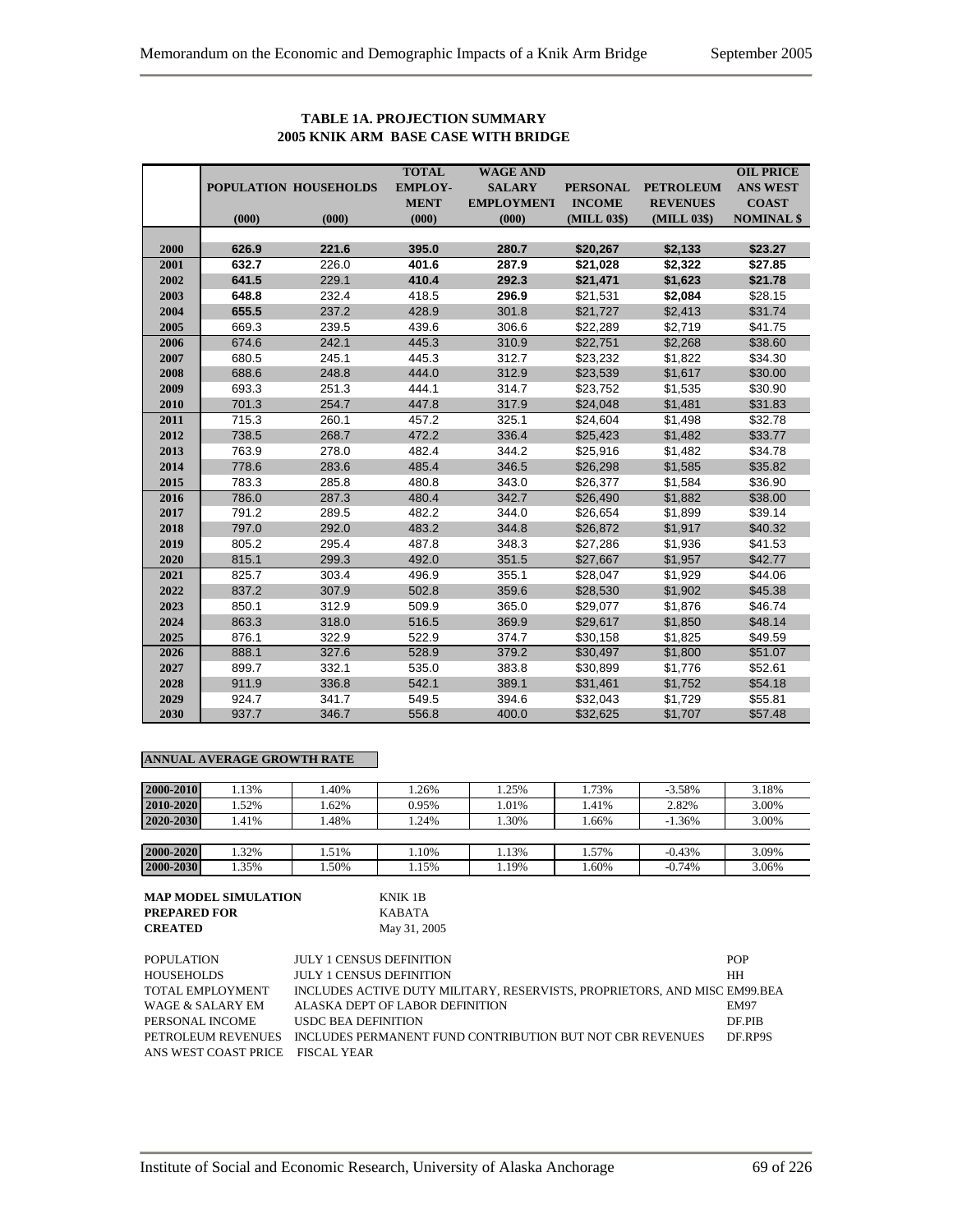|      |              |              | <b>INFRA-</b>    |                | <b>STATE</b> /<br><b>LOCAL</b> | <b>TOTAL</b><br><b>ANNUAL %</b> |
|------|--------------|--------------|------------------|----------------|--------------------------------|---------------------------------|
|      | <b>TOTAL</b> | <b>BASIC</b> | <b>STRUCTURE</b> | <b>SUPPORT</b> | <b>GOVT</b>                    | <b>GROWTH</b>                   |
| 2000 | 395.0        | 0.0          | 0.0              | 0.0            | 55.1                           | 0.0%                            |
| 2001 | 401.6        | 0.0          | 0.0              | 0.0            | 60.1                           | 0.0%                            |
| 2002 | 410.4        | 0.0          | 0.0              | 0.0            | 62.0                           | 0.0%                            |
| 2003 | 418.5        | 93.3         | 43.4             | 287.9          | 62.6                           | 2.0%                            |
| 2004 | 428.9        | 95.0         | 42.7             | 291.2          | 63.1                           | 2.5%                            |
| 2005 | 439.6        | 99.0         | 43.4             | 297.3          | 63.2                           | 2.5%                            |
| 2006 | 445.3        | 99.9         | 43.9             | 301.4          | 63.1                           | 1.3%                            |
| 2007 | 445.3        | 99.3         | 44.4             | 301.6          | 61.6                           | 0.0%                            |
| 2008 | 444.0        | 99.2         | 44.5             | 300.2          | 59.8                           | $-0.3%$                         |
| 2009 | 444.1        | 99.8         | 44.8             | 299.5          | 58.3                           | 0.0%                            |
| 2010 | 447.8        | 101.5        | 45.2             | 301.1          | 57.8                           | 0.8%                            |
| 2011 | 457.2        | 104.3        | 46.2             | 306.7          | 57.3                           | 2.1%                            |
| 2012 | 472.2        | 108.4        | 47.7             | 316.1          | 57.5                           | 3.3%                            |
| 2013 | 482.4        | 110.4        | 48.7             | 323.3          | 58.0                           | 2.2%                            |
| 2014 | 485.4        | 108.9        | 49.4             | 327.1          | 58.8                           | 0.6%                            |
| 2015 | 480.8        | 106.5        | 49.0             | 325.4          | 59.7                           | $-0.9%$                         |
| 2016 | 480.4        | 105.8        | 48.9             | 325.7          | 60.4                           | $-0.1%$                         |
| 2017 | 482.2        | 107.3        | 48.6             | 326.3          | 60.7                           | 0.4%                            |
| 2018 | 483.2        | 107.5        | 49.0             | 326.7          | 60.1                           | 0.2%                            |
| 2019 | 487.8        | 108.4        | 50.0             | 329.4          | 59.5                           | 0.9%                            |
| 2020 | 492.0        | 109.3        | 50.6             | 332.1          | 59.7                           | 0.9%                            |
| 2021 | 496.9        | 110.2        | 50.8             | 335.8          | 59.9                           | 1.0%                            |
| 2022 | 502.8        | 111.2        | 51.2             | 340.4          | 60.3                           | 1.2%                            |
| 2023 | 509.9        | 112.2        | 52.0             | 345.8          | 60.7                           | 1.4%                            |
| 2024 | 516.5        | 113.2        | 52.8             | 350.5          | 60.5                           | 1.3%                            |
| 2025 | 522.9        | 113.9        | 53.7             | 355.3          | 60.5                           | 1.2%                            |
| 2026 | 528.9        | 114.7        | 54.2             | 359.9          | 61.1                           | 1.1%                            |
| 2027 | 535.0        | 115.5        | 54.9             | 364.5          | 61.6                           | 1.2%                            |
| 2028 | 542.1        | 116.4        | 55.8             | 370.0          | 62.0                           | 1.3%                            |
| 2029 | 549.5        | 117.2        | 56.7             | 375.6          | 62.4                           | 1.4%                            |
| 2030 | 556.8        | 118.1        | 57.6             | 381.1          | 62.7                           | 1.3%                            |

## **TABLE 2A. EMPLOYMENT BY SECTOR (000) 2005 KNIK ARM BASE CASE WITH BRIDGE**

#### **ANNUAL AVERAGE GROWTH RATE**

| 2000-2010 | 1.26% | #VALUE! | #VALUE! | #VALUE! | 0.48% |  |
|-----------|-------|---------|---------|---------|-------|--|
| 2010-2020 | 0.95% | 0.74%   | 1.13%   | 0.99%   | 0.33% |  |
| 2020-2030 | 1.24% | 0.77%   | .30%    | 1.39%   | 0.49% |  |
|           |       |         |         |         |       |  |
| 2000-2020 | 1.10% | #VALUE! | #VALUE! | #VALUE! | 0.40% |  |
| 2000-2030 | 1.15% | #VALUE! | #VALUE! | #VALUE! | 0.43% |  |

| <b>MAP MODEL SIMULATION</b> | KNIK 1B      |
|-----------------------------|--------------|
| <b>PREPARED FOR</b>         | KABATA       |
| <b>CREATED</b>              | May 31, 2005 |

| <b>TOTAL EMPLOYMENT</b>  | WAGE AND SALARY. PROPRIETORS, & ACTIVE DUTY MILITARY                                                                           | EM99 BEA        |
|--------------------------|--------------------------------------------------------------------------------------------------------------------------------|-----------------|
| <b>BASIC</b>             | BASIC CONSTRUCTION, MANUFACTURING, TRANSPORTATION, MINING,<br>OIL, TOURISM, FED GOVT, AGRICULTURE, FORESTRY, & FISH HARVESTING | EM9BASE         |
| <b>INFRASTRUCTURE</b>    | NON-BASIC TRANSPORTATION, COMMUNICATIONS, PUBLIC UTILITIES.                                                                    | <b>EM9INFR</b>  |
|                          | NON-BASIC CONSTRUCTION & BUSINESS SERVICES                                                                                     |                 |
| <b>SUPPORT</b>           | NON BASIC TRADE AND SERVICES, FINANCE, LOCAL MANUFACTURING,                                                                    | <b>EM9SUPRT</b> |
|                          | AND PROPRIETORS NOT INVOLVED IN FISH HARVESTING OR TOURISM                                                                     |                 |
| <b>STATE &amp; LOCAL</b> | STATE AND LOCAL GOVERNMENT                                                                                                     | <b>EMGA</b>     |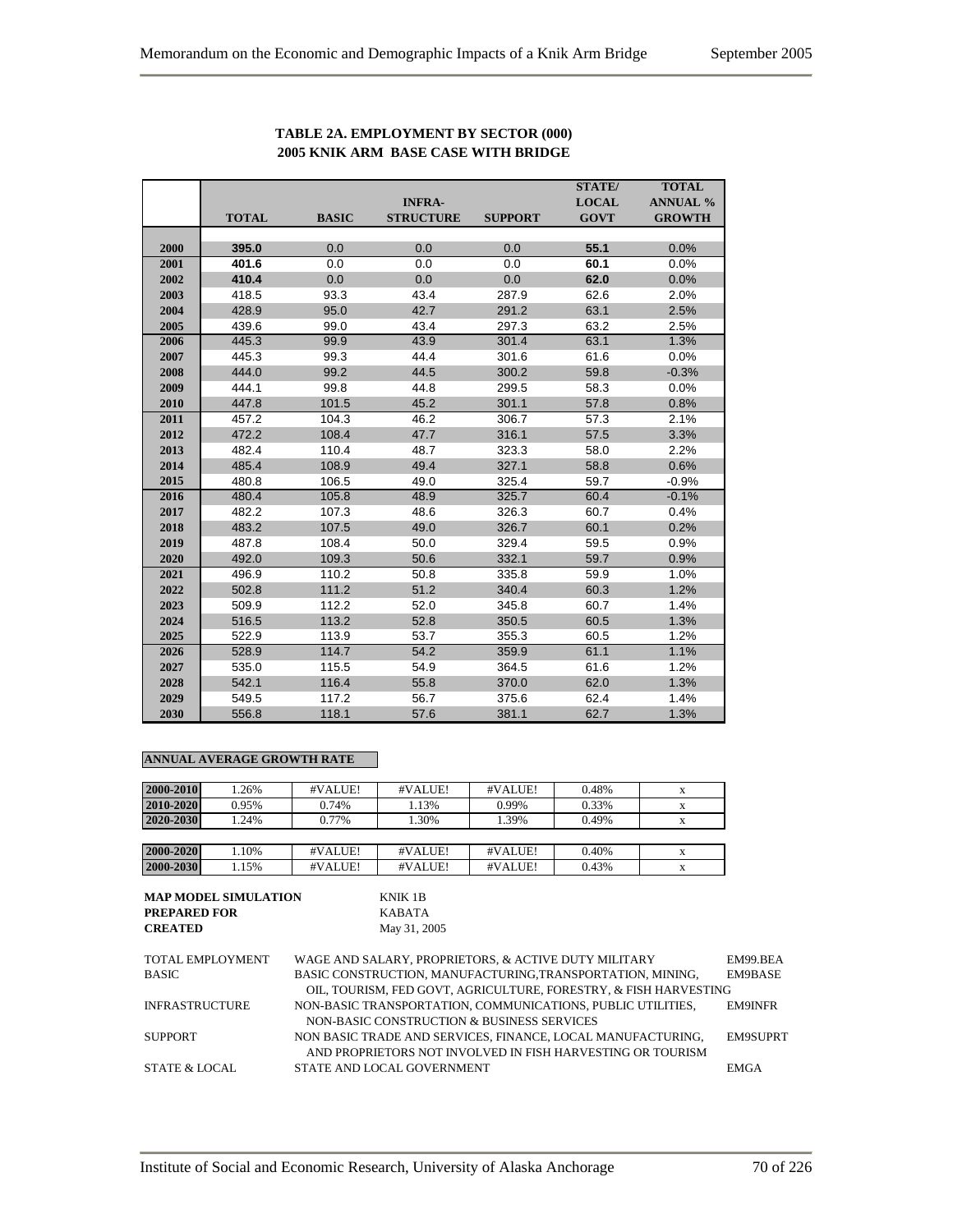#### **OIL AND MINING SEAFOOD TIMBER AIR TOURISM MILITARY GAS** CARGO **2000** 0.0 0.0 0.0 0.0 0.0 0.0 **17.2 2001** 0.0 0.0 0.0 0.0 0.0 0.0 **18.0 2002** 0.0 0.0 0.0 0.0 0.0 0.0 **18.0 2003** 8.6 2.3 18.1 1.8 2.4 18.4 **19.3 2004** 8.6 2.5 18.1 1.8 2.5 18.9 20.2 **2005** 8.6 2.6 18.1 1.8 2.6 19.4 23.0 **2006** 8.8 2.8 18.1 1.9 2.7 19.8 23.0 **2007** 8.8 3.2 18.1 1.9 2.7 20.3 21.5 **2008** 8.7 3.3 18.1 1.9 2.8 20.8 20.5 **2009** 8.6 3.3 18.1 2.0 2.9 21.3 19.1 **2010** 8.7 3.4 18.1 2.0 3.0 21.9 18.8 **2011** 8.7 3.6 18.1 2.0 3.1 22.4 18.8 **2012 1** 9.4 **4.2 18.1 2.0 3.2 23.0 18.8 2013** 10.2 4.3 18.1 2.1 3.3 23.6 18.8 **2014** 10.0 4.7 18.1 2.1 3.4 24.1 18.8 **2015** 9.8 4.8 18.1 2.1 3.5 24.7 18.8 **2016** 9.6 4.8 18.1 2.1 3.5 25.4 18.8 **2017** 11.1 4.9 18.1 2.1 3.6 26.0 18.8 **2018** 11.1 5.0 18.1 2.2 3.7 26.6 18.8 **2019** 11.1 5.0 18.1 2.2 3.7 27.3 18.8 **2020** 11.1 5.1 18.1 2.2 3.8 28.0 18.8 **2021** 11.1 5.2 18.1 2.2 3.9 28.7 18.8 **2022** 11.1 5.3 18.1 2.2 4.0 29.4 18.8 **2023** 11.1 5.3 18.1 2.3 4.1 30.1 18.8 **2024** 11.1 5.4 18.1 2.3 4.1 30.8 18.8 **2025** 11.1 5.5 18.1 2.3 4.2 31.4 18.8 **2026** 11.1 5.6 18.1 2.3 4.3 31.9 18.8 **2027** 11.1 5.7 18.1 2.3 4.4 32.4 18.8 **2028** 11.1 5.8 18.1 2.4 4.5 32.9 18.8 **2029** 11.1 5.9 18.1 2.4 4.6 33.5 18.8 **2030** 11.1 6.0 18.1 2.4 4.7 34.0 18.8

#### **TABLE 3A. BASIC INDUSTRY EMPLOYMENT (000) 2005 KNIK ARM BASE CASE WITH BRIDGE**

#### **ANNUAL AVERAGE GROWTH RATE**

| 2000-2010 | #VALUE! | #VALUE! | #VALUE! | #VALUE! | #VALUE! | #VALUE! | 0.88% |
|-----------|---------|---------|---------|---------|---------|---------|-------|
| 2010-2020 | 2.54%   | 4.30%   | 0.00%   | 0.95%   | 2.50%   | 2.48%   | 0.00% |
| 2020-2030 | 0.00%   | .65%    | 0.00%   | 0.91%   | 2.00%   | 1.99%   | 0.00% |
|           |         |         |         |         |         |         |       |
| 2000-2020 | #VALUE! | #VALUE! | #VALUE! | #VALUE! | #VALUE! | #VALUE! | 0.44% |
| 2000-2030 | #VALUE! | #VALUE! | #VALUE! | #VALUE! | #VALUE! | #VALUE! | 0.29% |

| - MAP MODEL SIMULATI |
|----------------------|
| <b>PREPARED FOR</b>  |
| <b>CREATED</b>       |

**MODEL SIMULATION PREPARED FOR** KABATA **CREATED** May 31, 2005

| OIL AND GAS      | PRODUCTION AND TRANSPORTATION                   | EMBASEOIL           |
|------------------|-------------------------------------------------|---------------------|
| MINING           | WAGE AND SALARY EMPLOYMENT ONLY                 | <b>EMPMINE</b>      |
| <b>SEAFOOD</b>   | HARVESTING AND PROCESSING                       | <b>EMBASEFISH</b>   |
| <b>TIMBER</b>    | HARVESTING. PROCESSING. AND PULP MANUFACTURING  | <b>EMBASETIMBER</b> |
| AIR CARGO        | EMPLOYMENT DEPENDENT ON INTERNATIONAL CARGO     | <b>EMT9XAIR</b>     |
| <b>TOURISM</b>   | PORTIONS OF TRADE, SERVICES, AND TRANSPORTATION | <b>EMTOUR</b>       |
| <b>MILITARY</b>  | <b>ACTIVE DUTY MILITARY</b>                     | <b>EMGM</b>         |
| FEDERAL CIVILIAN | SEE TABLE 5                                     | <b>EMGC</b>         |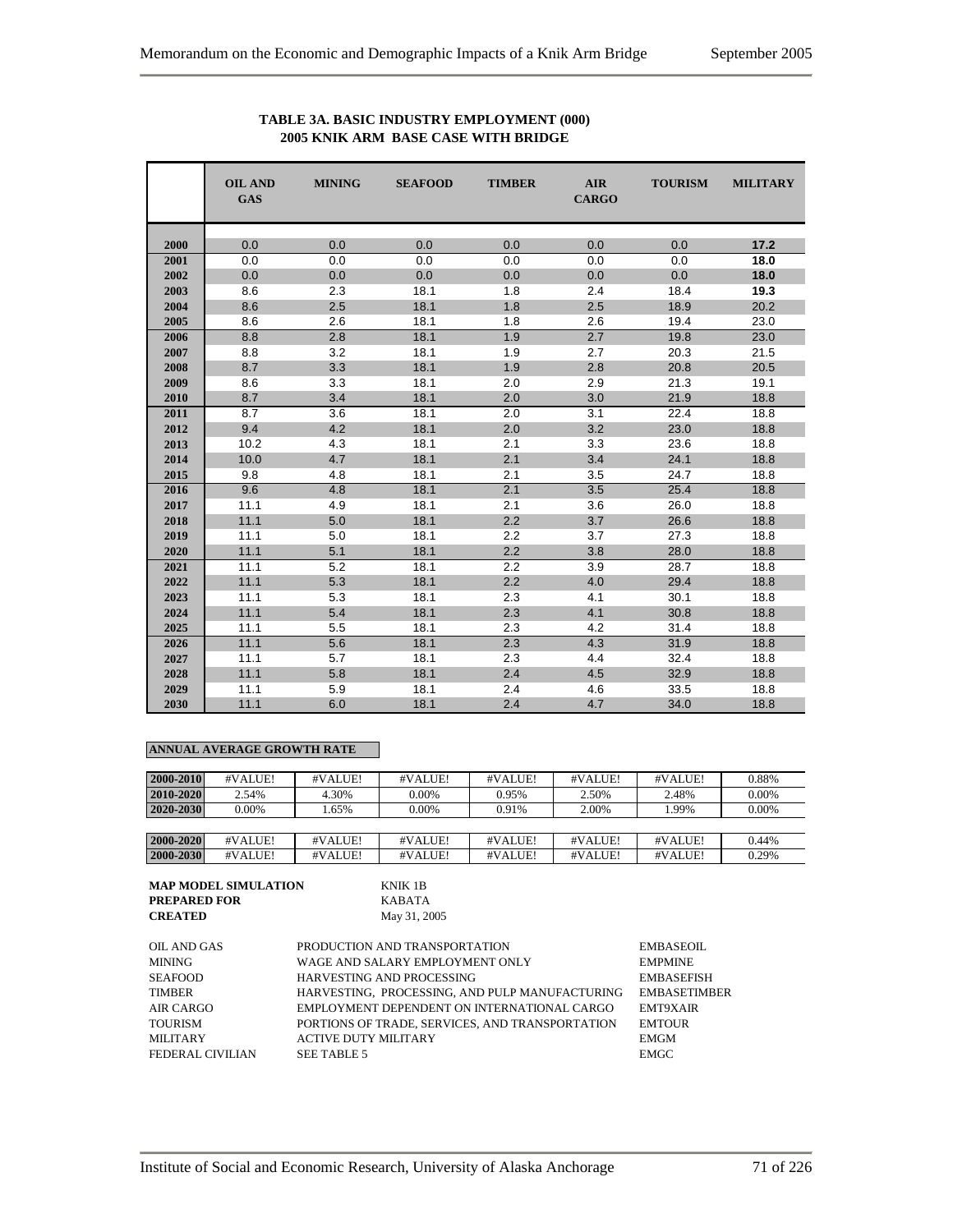#### **TABLE 4A. PRIVATE EMPLOYMENT (000) BY SIC CODE 2005 KNIK ARM BASE CASE WITH BRIDGE**

|      | <b>AGRICULTURE</b> |                  |                  | <b>TRANSPORT</b> |                 |                     |              |
|------|--------------------|------------------|------------------|------------------|-----------------|---------------------|--------------|
|      | <b>TOTAL</b>       | <b>FORESTRY</b>  | MINING &         | <b>CONSTRUC-</b> | <b>MANUFAC-</b> | <b>COMMUN.</b>      |              |
|      | <b>PRIVATE</b>     | <b>FISHERIES</b> | <b>PETROLEUM</b> | <b>TION</b>      | <b>TURING</b>   | <b>PUB. UTILITY</b> | <b>OTHER</b> |
|      |                    |                  |                  |                  |                 |                     |              |
| 2000 | 0.0                | 0.0              | 10.1             | 14.1             | 0.0             | 0.0                 | 0.0          |
| 2001 | 0.0                | 0.0              | 11.3             | 14.9             | 0.0             | 0.0                 | 0.0          |
| 2002 | 0.0                | 0.0              | 0.0              | 0.0              | 0.0             | 0.0                 | 0.0          |
| 2003 | 314.8              | 10.7             | 10.2             | 14.3             | 14.4            | 28.9                | 242.5        |
| 2004 | 323.6              | 10.8             | 10.4             | 13.7             | 14.4            | 29.0                | 245.4        |
| 2005 | 330.6              | 10.8             | 10.5             | 14.0             | 14.4            | 29.6                | 251.2        |
| 2006 | 336.3              | 10.8             | 10.9             | 13.9             | 14.4            | 30.2                | 256.1        |
| 2007 | 339.6              | 10.8             | 11.3             | 13.6             | 14.4            | 30.9                | 258.7        |
| 2008 | 341.4              | 10.8             | 11.4             | 13.6             | 14.4            | 31.3                | 259.9        |
| 2009 | 344.6              | 10.9             | 11.4             | 14.7             | 14.4            | 31.7                | 261.6        |
| 2010 | 349.3              | 10.9             | 11.6             | 15.9             | 14.4            | 32.2                | 264.4        |
| 2011 | 359.3              | 10.9             | 11.9             | 17.8             | 14.5            | 33.0                | 271.2        |
| 2012 | 374.2              | 10.9             | 13.2             | 20.1             | 14.5            | 34.2                | 281.4        |
| 2013 | 384.0              | 11.0             | 14.1             | 20.7             | 14.6            | 34.9                | 288.7        |
| 2014 | 386.2              | 11.0             | 14.3             | 18.6             | 14.6            | 35.4                | 292.3        |
| 2015 | 380.6              | 11.0             | 14.2             | 15.6             | 14.6            | 35.3                | 290.0        |
| 2016 | 379.5              | 11.0             | 14.0             | 14.1             | 14.6            | 35.6                | 290.2        |
| 2017 | 380.9              | 11.1             | 15.0             | 13.0             | 14.6            | 36.4                | 290.8        |
| 2018 | 382.5              | 11.1             | 15.1             | 12.4             | 14.7            | 36.8                | 292.5        |
| 2019 | 387.6              | 11.1             | 15.1             | 12.8             | 14.7            | 37.4                | 296.4        |
| 2020 | 391.6              | 11.1             | 15.2             | 13.0             | 14.7            | 37.9                | 299.7        |
| 2021 | 396.2              | 11.2             | 15.3             | 12.6             | 14.8            | 38.5                | 303.8        |
| 2022 | 401.7              | 11.2             | 15.4             | 12.3             | 14.8            | 39.1                | 308.9        |
| 2023 | 408.4              | 11.2             | 15.4             | 12.3             | 14.9            | 39.9                | 314.7        |
| 2024 | 415.0              | 11.2             | 15.5             | 12.4             | 14.9            | 40.6                | 320.4        |
| 2025 | 421.5              | 11.3             | 15.6             | 12.4             | 15.0            | 41.3                | 325.9        |
| 2026 | 426.8              | 11.3             | 15.7             | 12.5             | 15.0            | 41.9                | 330.4        |
| 2027 | 432.3              | 11.3             | 15.8             | 12.5             | 15.0            | 42.5                | 335.2        |
| 2028 | 439.0              | 11.4             | 15.9             | 12.6             | 15.1            | 43.2                | 340.8        |
| 2029 | 445.9              | 11.4             | 16.0             | 12.6             | 15.1            | 44.0                | 346.8        |
| 2030 | 452.9              | 11.4             | 16.1             | 12.7             | 15.2            | 44.7                | 352.8        |

# **ANNUAL AVERAGE GROWTH RATE**

| 2000-2010 | #VALUE! | #VALUE! | 1.35% | 1.23%    | #VALUE! | #VALUE! | #VALUE! |
|-----------|---------|---------|-------|----------|---------|---------|---------|
| 2010-2020 | .15%    | 0.22%   | 2.76% | $-2.01%$ | 0.23%   | 1.64%   | 1.26%   |
| 2020-2030 | .47%    | 0.26%   | 0.58% | $-0.22%$ | 0.29%   | 1.68%   | 1.64%   |
|           |         |         |       |          |         |         |         |
| 2000-2020 | #VALUE! | #VALUE! | 2.05% | $-0.40%$ | #VALUE! | #VALUE! | #VALUE! |
| 2000-2030 | #VALUE! | #VALUE! | .56%  | $-0.34%$ | #VALUE! | #VALUE! | #VALUE! |

| <b>MAP MODEL SIMULATION</b> |  |
|-----------------------------|--|
| <b>PREPARED FOR</b>         |  |
| <b>CREATED</b>              |  |

**KNIK 1B PREPARED FOR** KABATA **CREATED** May 31, 2005

| PRIVATE             | ALL NON-GOVERNMENT EMPLOYMENT INCLUDING PROPRIE EMPVT       |              |
|---------------------|-------------------------------------------------------------|--------------|
|                     |                                                             |              |
| AG, FOR, FISHERIES  | DOL AG. FOR. FISHERIES + PROPRIETORS IN FISH HARVESTINEMAFF |              |
| MINING AND PETROL   | DOL MINING (INCLUDES PETROLEUM PRODUCTION)                  | EMP9         |
| CONSTRUCTION        | <b>DOL CONSTRUCTION</b>                                     | <b>EMCN</b>  |
| MANUFACTURING       | <b>DOL MANUFACTURING</b>                                    | EMM9         |
| TRANS. COMM. PUB UT | DOL TRANS, COMM, PUBLIC UTILITIES                           | <b>EMTCU</b> |
| OTHER               | DOL TRADE, FINANCES, AND SERVICES PLUS                      | <b>EMSUP</b> |
|                     | PROPRIETORS NET FISH HARVESTING                             |              |

THIS TABLE USES SIC CODE INDUSTRY DEFINITIONS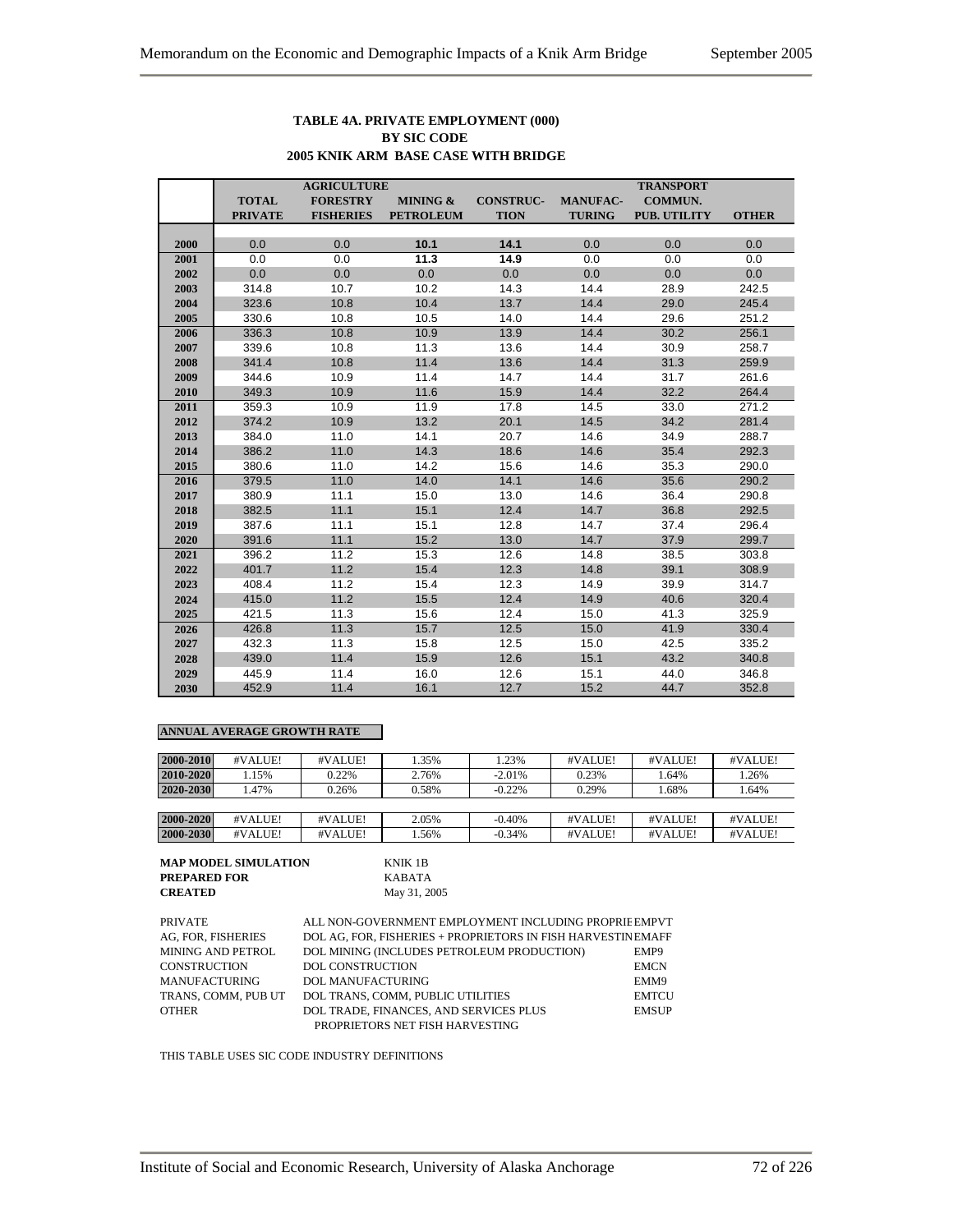|      | <b>TOTAL</b><br><b>GOVT</b> | <b>ACTIVE DUTY</b><br><b>MILITARY</b> | <b>FEDERAL</b><br><b>CIVILIAN</b> | <b>STATE</b><br><b>GOVT</b> | <b>LOCAL</b><br><b>GOVT</b> |
|------|-----------------------------|---------------------------------------|-----------------------------------|-----------------------------|-----------------------------|
| 2000 | 89.4                        | 17.2                                  | 17.1                              | 22.1                        | 32.9                        |
| 2001 | 94.9                        | 18.0                                  | 16.8                              | 23.0                        | 37.1                        |
| 2002 | 96.8                        | 18.0                                  | 16.8                              | 23.8                        | 38.2                        |
| 2003 | 98.9                        | 19.3                                  | 17.0                              | 24.2                        | 38.4                        |
| 2004 | 100.3                       | 20.2                                  | 17.0                              | 24.4                        | 38.6                        |
| 2005 | 103.3                       | 23.0                                  | 17.1                              | 24.4                        | 38.8                        |
| 2006 | 103.2                       | 23.0                                  | 17.1                              | 24.5                        | 38.6                        |
| 2007 | 100.3                       | 21.5                                  | 17.2                              | 24.2                        | 37.4                        |
| 2008 | 97.5                        | 20.5                                  | 17.2                              | 23.1                        | 36.7                        |
| 2009 | 94.7                        | 19.1                                  | 17.3                              | 22.1                        | 36.2                        |
| 2010 | 93.7                        | 18.8                                  | 17.2                              | 21.5                        | 36.3                        |
| 2011 | 93.2                        | 18.8                                  | 17.1                              | 21.1                        | 36.1                        |
| 2012 | 93.2                        | 18.8                                  | 17.0                              | 20.8                        | 36.7                        |
| 2013 | 93.7                        | 18.8                                  | 16.9                              | 20.9                        | 37.1                        |
| 2014 | 94.5                        | 18.8                                  | 17.0                              | 21.1                        | 37.7                        |
| 2015 | 95.5                        | 18.8                                  | 17.0                              | 21.4                        | 38.3                        |
| 2016 | 96.2                        | 18.8                                  | 17.1                              | 21.6                        | 38.8                        |
| 2017 | 96.6                        | 18.8                                  | 17.1                              | 21.6                        | 39.1                        |
| 2018 | 96.0                        | 18.8                                  | 17.2                              | 21.6                        | 38.5                        |
| 2019 | 95.5                        | 18.8                                  | 17.2                              | 21.5                        | 38.0                        |
| 2020 | 95.7                        | 18.8                                  | 17.2                              | 21.5                        | 38.2                        |
| 2021 | 96.0                        | 18.8                                  | 17.3                              | 21.6                        | 38.4                        |
| 2022 | 96.4                        | 18.8                                  | 17.3                              | 21.7                        | 38.6                        |
| 2023 | 96.8                        | 18.8                                  | 17.4                              | 21.8                        | 38.9                        |
| 2024 | 96.7                        | 18.8                                  | 17.4                              | 21.9                        | 38.6                        |
| 2025 | 96.8                        | 18.8                                  | 17.5                              | 22.1                        | 38.4                        |
| 2026 | 97.4                        | 18.8                                  | 17.5                              | 22.3                        | 38.8                        |
| 2027 | 97.9                        | 18.8                                  | 17.6                              | 22.5                        | 39.1                        |
| 2028 | 98.4                        | 18.8                                  | 17.6                              | 22.6                        | 39.4                        |
| 2029 | 98.9                        | 18.8                                  | 17.6                              | 22.8                        | 39.7                        |
| 2030 | 99.1                        | 18.8                                  | 17.7                              | 22.9                        | 39.7                        |

# **TABLE 5A. GOVERNMENT EMPLOYMENT (000) 2005 KNIK ARM BASE CASE WITH BRIDGE**

## **ANNUAL AVERAGE GROWTH RATE**

| 2000-2010 | 0.47% | 0.88%    | 0.04% | $-0.31\%$ | 0.98% |
|-----------|-------|----------|-------|-----------|-------|
|           |       |          |       |           |       |
| 2010-2020 | 0.21% | $0.00\%$ | 0.02% | 0.03%     | 0.50% |
| 2020-2030 | 0.35% | $0.00\%$ | 0.26% | 0.63%     | 0.41% |
|           |       |          |       |           |       |
| 2000-2020 | 0.34% | 0.44%    | 0.03% | $-0.14%$  | 0.74% |

**2000-2030** 0.34% 0.29% 0.11% 0.12% 0.63%

| MAP MODEL SIMULATION | KNIK 1B      |
|----------------------|--------------|
| PREPARED FOR         | KABATA       |
| <b>CREATED</b>       | May 31, 2005 |

| TOTAL            | TOTAL.                                | EMG9        |
|------------------|---------------------------------------|-------------|
| MILITARY         | <b>ACTIVE DUTY MILITARY</b>           | EMGM        |
| FEDERAL CIVILIAN | FEDERAL CIVILIAN                      | EMGC        |
| <b>STATE</b>     | STATE (INCLUDES UNIVERSITY OF ALASKA) | <b>EMGS</b> |
| LOCAL            | LOCAL (REDEFINITION OCCURED IN 2001)  | EMGL.       |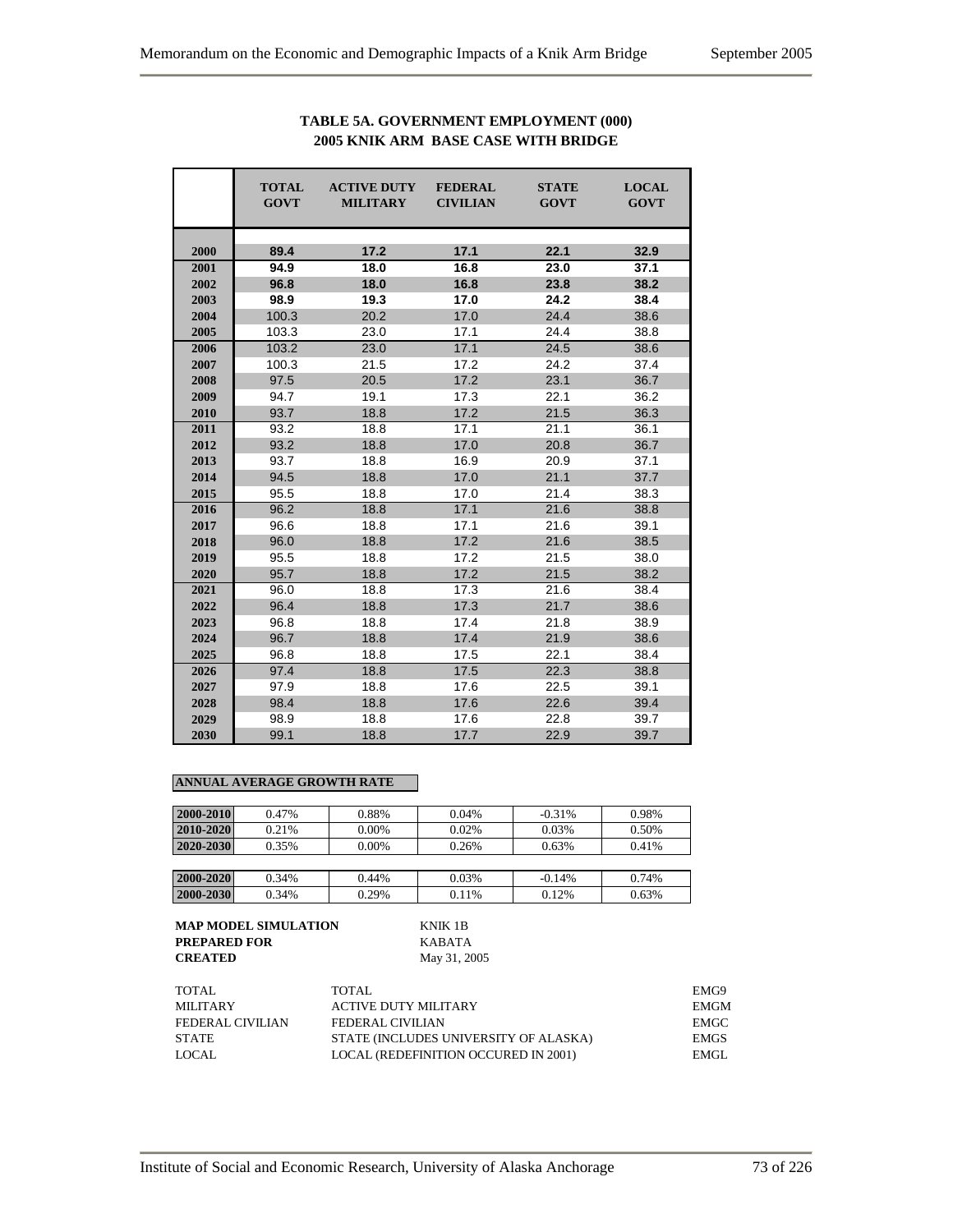|      |                   | <b>TOTAL</b>  |                 | NON-             |                  |
|------|-------------------|---------------|-----------------|------------------|------------------|
|      |                   | <b>ANNUAL</b> | <b>NATURAL</b>  | <b>MILITARY</b>  | <b>MILITARY</b>  |
|      | <b>POPULATION</b> | <b>CHANGE</b> | <b>INCREASE</b> | <b>MIGRATION</b> | <b>MIGRATION</b> |
|      |                   |               |                 |                  |                  |
| 2000 | 626.9             | 0.0           | 0.0             | 0.0              | 0.0              |
| 2001 | 632.7             | 5.7           | 9.2             | 0.0              | 0.0              |
| 2002 | 641.5             | 8.8           | 9.1             | 0.0              | 0.0              |
| 2003 | 648.8             | 7.3           | 9.3             | $-5.0$           | 4.0              |
| 2004 | 655.5             | 6.7           | 9.3             | 1.7              | 1.0              |
| 2005 | 669.3             | 13.7          | 9.5             | $-9.6$           | 5.5              |
| 2006 | 674.6             | 5.3           | 9.4             | $-2.7$           | $-1.4$           |
| 2007 | 680.5             | 5.9           | 9.3             | 1.5              | $-5.0$           |
| 2008 | 688.6             | 8.1           | 9.4             | 2.4              | $-3.7$           |
| 2009 | 693.3             | 4.7           | 9.4             | $-0.1$           | $-4.6$           |
| 2010 | 701.3             | 7.9           | 9.4             | 0.4              | $-1.8$           |
| 2011 | 715.3             | 14.0          | 9.4             | 5.7              | $-1.1$           |
| 2012 | 738.5             | 23.2          | 9.6             | 14.7             | $-1.1$           |
| 2013 | 763.9             | 25.5          | 9.9             | 16.7             | $-1.1$           |
| 2014 | 778.6             | 14.6          | 10.2            | 5.5              | $-1.1$           |
| 2015 | 783.3             | 4.7           | 10.3            | $-4.5$           | $-1.1$           |
| 2016 | 786.0             | 2.8           | 10.1            | $-6.3$           | $-1.1$           |
| 2017 | 791.2             | 5.1           | 10.0            | $-3.7$           | $-1.1$           |
| 2018 | 797.0             | 5.8           | 9.8             | $-2.9$           | $-1.1$           |
| 2019 | 805.2             | 8.3           | 9.7             | $-0.4$           | $-1.1$           |
| 2020 | 815.1             | 9.9           | 9.7             | 1.3              | $-1.1$           |
| 2021 | 825.7             | 10.5          | 9.7             | 1.9              | $-1.1$           |
| 2022 | 837.2             | 11.5          | 9.7             | 2.9              | $-1.1$           |
| 2023 | 850.1             | 12.9          | 9.8             | 4.3              | $-1.1$           |
| 2024 | 863.3             | 13.2          | 9.8             | 4.5              | $-1.1$           |
| 2025 | 876.1             | 12.7          | 9.9             | 3.9              | $-1.1$           |
| 2026 | 888.1             | 12.0          | 10.0            | 3.2              | $-1.1$           |
| 2027 | 899.7             | 11.6          | 10.0            | 2.7              | $-1.1$           |
| 2028 | 911.9             | 12.2          | 10.1            | 3.2              | $-1.1$           |
| 2029 | 924.7             | 12.9          | 10.1            | 3.8              | $-1.1$           |
| 2030 | 937.7             | 13.0          | 10.2            | 3.8              | $-1.1$           |

# **TABLE 6A. POPULATION CHANGE (000) 2005 KNIK ARM BASE CASE WITH BRIDGE**

# **ANNUAL AVERAGE GROWTH RATE**

| 2000-2010 | 1.13% | #VALUE! | #VALUE! | #VALUE! | #VALUE!   |
|-----------|-------|---------|---------|---------|-----------|
| 2010-2020 | 1.52% | 2.24%   | 0.31%   | 13.19%  | $-4.99\%$ |
| 2020-2030 | 1.41% | 2.72%   | 0.52%   | 11.33%  | $0.00\%$  |
|           |       |         |         |         |           |
| 2000-2020 | 1.32% | #VALUE! | #VALUE! | #VALUE! | #VALUE!   |
| 2000-2030 | 1.35% | #VALUE! | #VALUE! | #VALUE! | #VALUE!   |

| <b>POPULATION</b>  | <b>JULY 1 CENSUS DEFINITION</b>                          | <b>POP</b>    |
|--------------------|----------------------------------------------------------|---------------|
| ANNUAL CHANGE      | YEAR TO YEAR CHANGE IN JULY 1 POPULATION                 | DEL POP       |
| NATURAL INCREASE   | CIVILIAN NON-NATIVE PLUS NATIVE PLUS MILITARY            | POPNI9        |
| NON-MIL MIGRATION  | NET MIGRATION NET MILITARY MIGRATION                     | <b>POPMIG</b> |
| MILITARY MIGRATION | NET ACTIVE DUTY MILITARY AND DEPENDENT MIGRATION POPMIGM |               |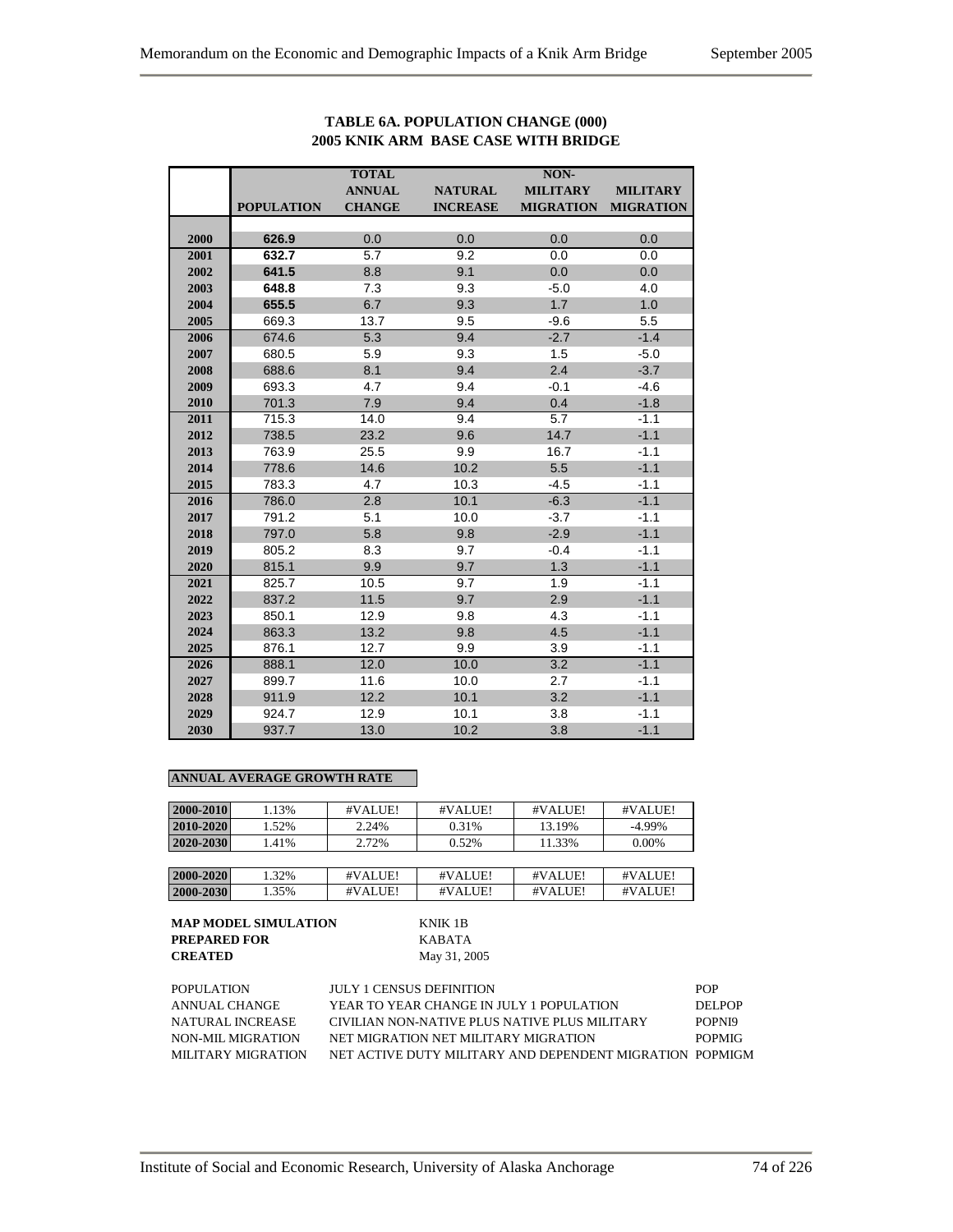|      | <b>TOTAL</b><br><b>POPULATION</b> | <b>POP</b><br>5 to 19 | <b>POP</b><br>$65+$ | <b>CIVILIAN</b><br><b>NON-NATIVE</b> | <b>NATIVE</b> | <b>MILITARY</b> |
|------|-----------------------------------|-----------------------|---------------------|--------------------------------------|---------------|-----------------|
|      |                                   |                       |                     |                                      |               |                 |
| 2000 | 626.9                             | 160.5                 | 35.7                | 467.1                                | 117.5         | 42.3            |
| 2001 | 632.7                             | 160.9                 | 37.4                | 473.8                                | 119.3         | 44.3            |
| 2002 | 641.5                             | 159.8                 | 39.3                | 480.1                                | 121.1         | 42.0            |
| 2003 | 648.8                             | 159.6                 | 41.1                | 481.3                                | 123.0         | 47.5            |
| 2004 | 655.5                             | 161.7                 | 41.6                | 489.1                                | 125.0         | 49.7            |
| 2005 | 669.3                             | 160.0                 | 45.2                | 485.7                                | 127.0         | 56.6            |
| 2006 | 674.6                             | 159.5                 | 47.5                | 489.0                                | 129.0         | 56.6            |
| 2007 | 680.5                             | 159.2                 | 50.0                | 496.5                                | 131.2         | 52.9            |
| 2008 | 688.6                             | 159.6                 | 52.7                | 504.9                                | 133.3         | 50.4            |
| 2009 | 693.3                             | 159.5                 | 55.4                | 510.9                                | 135.5         | 47.0            |
| 2010 | 701.3                             | 160.5                 | 58.2                | 517.3                                | 137.7         | 46.2            |
| 2011 | 715.3                             | 163.1                 | 61.4                | 529.1                                | 139.9         | 46.2            |
| 2012 | 738.5                             | 167.9                 | 65.0                | 550.0                                | 142.2         | 46.2            |
| 2013 | 763.9                             | 173.5                 | 68.7                | 573.2                                | 144.5         | 46.2            |
| 2014 | 778.6                             | 176.9                 | 72.2                | 585.6                                | 146.7         | 46.2            |
| 2015 | 783.3                             | 178.3                 | 75.5                | 588.0                                | 149.0         | 46.2            |
| 2016 | 786.0                             | 179.4                 | 78.7                | 588.6                                | 151.2         | 46.2            |
| 2017 | 791.2                             | 180.9                 | 82.1                | 591.5                                | 153.5         | 46.2            |
| 2018 | 797.0                             | 182.6                 | 85.4                | 595.0                                | 155.7         | 46.2            |
| 2019 | 805.2                             | 184.8                 | 88.8                | 601.1                                | 157.9         | 46.2            |
| 2020 | 815.1                             | 187.3                 | 92.2                | 608.9                                | 160.0         | 46.2            |
| 2021 | 825.7                             | 189.9                 | 95.6                | 617.2                                | 162.2         | 46.2            |
| 2022 | 837.2                             | 192.6                 | 98.8                | 626.6                                | 164.3         | 46.2            |
| 2023 | 850.1                             | 195.6                 | 102.0               | 637.5                                | 166.4         | 46.2            |
| 2024 | 863.3                             | 198.6                 | 105.0               | 648.6                                | 168.5         | 46.2            |
| 2025 | 876.1                             | 201.5                 | 107.9               | 659.3                                | 170.5         | 46.2            |
| 2026 | 888.1                             | 204.1                 | 110.5               | 669.3                                | 172.6         | 46.2            |
| 2027 | 899.7                             | 206.7                 | 112.9               | 678.8                                | 174.6         | 46.2            |
| 2028 | 911.9                             | 209.3                 | 115.1               | 689.0                                | 176.7         | 46.2            |
| 2029 | 924.7                             | 212.1                 | 117.1               | 699.8                                | 178.7         | 46.2            |
| 2030 | 937.7                             | 214.9                 | 119.0               | 710.7                                | 180.7         | 46.2            |

# **TABLE 7A. POPULATION COMPONENTS (000) 2005 KNIK ARM BASE CASE WITH BRIDGE**

#### **ANNUAL AVERAGE GROWTH RATE**

| 2000-2010 | 1.13% | 0.00% | 5.02% | 1.03% | 1.60% | 0.88%    |
|-----------|-------|-------|-------|-------|-------|----------|
| 2010-2020 | 1.52% | 1.56% | 4.71% | 1.64% | 1.51% | $0.00\%$ |
| 2020-2030 | 1.41% | .38%  | 2.58% | 1.56% | 1.22% | $0.00\%$ |
|           |       |       |       |       |       |          |
| 2000-2020 | 1.32% | 0.78% | 4.86% | 1.33% | 1.56% | 0.44%    |
| 2000-2030 | .35%  | 0.98% | 4.09% | 1.41% | 1.45% | 0.29%    |

# **MAP MODEL SIMULATION** KNIK 1B **PREPARED FOR** KABATA

| POPULATION          | <b>JULY1 CENSUS DEFINITION</b>  | <b>POP</b>    |
|---------------------|---------------------------------|---------------|
| POP 5-19            | SCHOOL AGED POPULATION          |               |
| POP 65+             | SENIOR POPULATION               |               |
| CIVILIAN NON NATIVE | TOTAL MINUS NATIVE AND MILITARY | <b>CNNTOT</b> |
| <b>NATIVE</b>       | ALASKA DEPT OF LABOR DEFINITION | NATTOT        |
| <b>MILITARY</b>     | ACTIVE DUTY PLUS DEPENDENTS     | <b>MILTOT</b> |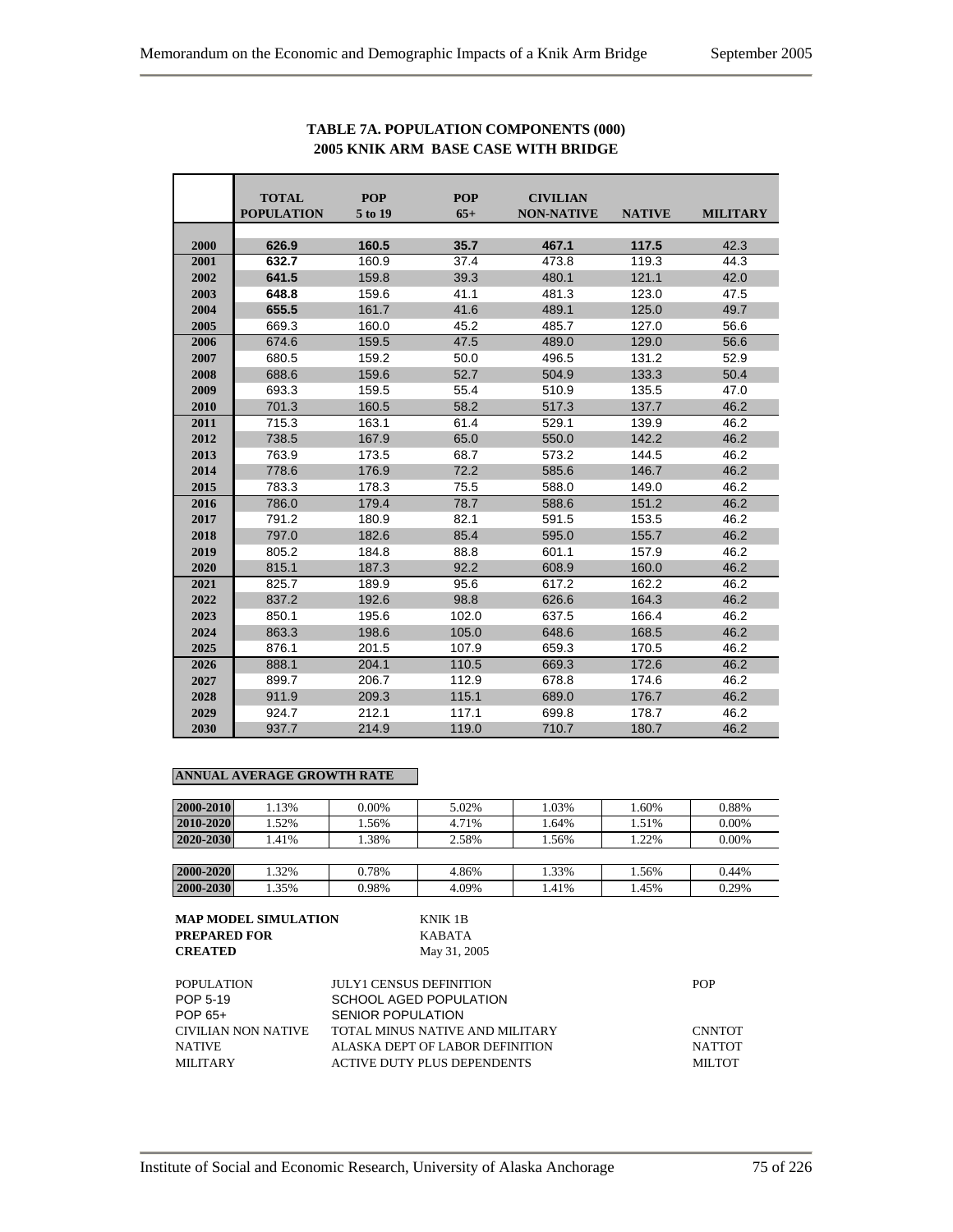### **TABLE 8A. STATE PETROLEUM REVENUES GENERAL FUND AND PERMANENT FUND (MILL 03\$) 2005 KNIK ARM BASE CASE WITH BRIDGE**

|      |              |                 | <b>CORPORATE</b> |                  |                | <b>BONUSES</b>     |
|------|--------------|-----------------|------------------|------------------|----------------|--------------------|
|      | <b>TOTAL</b> | <b>PROPERTY</b> | <b>INCOME</b>    | <b>SEVERANCE</b> | <b>ROYALTY</b> | <b>SETTLEMENTS</b> |
|      |              | <b>TAX</b>      | <b>TAX</b>       | <b>TAX</b>       | $(GF + PF)$    | <b>FED ROYALTY</b> |
|      |              |                 |                  |                  |                |                    |
| 2000 | \$2,133      | \$49            | \$176            | \$760            | \$0            | \$0                |
| 2001 | \$2,322      | \$47            | \$355            | \$738            | \$0            | \$0                |
| 2002 | \$1,623      | \$51            | \$183            | \$510            | \$0            | \$0                |
| 2003 | \$2,084      | \$49            | \$151            | \$599            | \$1,228        | \$57               |
| 2004 | \$2,413      | \$46            | \$294            | \$626            | \$1,383        | \$65               |
| 2005 | \$2,719      | \$44            | \$417            | \$486            | \$1,702        | \$70               |
| 2006 | \$2,268      | \$42            | \$306            | \$400            | \$1,441        | \$80               |
| 2007 | \$1,822      | \$39            | \$214            | \$289            | \$1,210        | \$69               |
| 2008 | \$1,617      | \$36            | \$160            | \$388            | \$969          | \$64               |
| 2009 | \$1,535      | \$35            | \$139            | \$362            | \$935          | \$65               |
| 2010 | \$1,481      | \$33            | \$129            | \$342            | \$913          | \$64               |
| 2011 | \$1,498      | \$31            | \$124            | \$340            | \$940          | \$63               |
| 2012 | \$1,482      | \$40            | \$120            | \$327            | \$932          | \$63               |
| 2013 | \$1,482      | \$46            | \$116            | \$318            | \$940          | \$62               |
| 2014 | \$1,585      | \$48            | \$125            | \$345            | \$1,005        | \$61               |
| 2015 | \$1,584      | \$50            | \$126            | \$341            | \$1,006        | \$61               |
| 2016 | \$1,882      | \$52            | \$129            | \$490            | \$1,151        | \$60               |
| 2017 | \$1,899      | \$51            | \$132            | \$499            | \$1,158        | \$60               |
| 2018 | \$1.917      | \$49            | \$135            | \$508            | \$1,166        | \$59               |
| 2019 | \$1,936      | $\sqrt[3]{48}$  | \$138            | 351/             | \$1,1/4        | ১১৪                |
| 2020 | \$1,957      | \$47            | \$142            | \$527            | \$1,183        | \$58               |
| 2021 | \$1,929      | \$45            | \$139            | \$520            | \$1,167        | \$57               |
| 2022 | \$1,902      | \$44            | \$137            | \$514            | \$1,150        | \$57               |
| 2023 | \$1,876      | \$43            | \$135            | \$508            | \$1,133        | \$56               |
| 2024 | \$1,850      | \$42            | \$133            | \$502            | \$1,117        | \$56               |
| 2025 | \$1,825      | \$41            | \$130            | \$497            | \$1,101        | \$56               |
| 2026 | \$1,800      | \$39            | \$128            | \$491            | \$1,086        | \$55               |
| 2027 | \$1,776      | \$38            | \$126            | \$486            | \$1,071        | \$55               |
| 2028 | \$1,752      | \$37            | \$124            | \$481            | \$1,056        | \$54               |
| 2029 | \$1,729      | \$36            | \$122            | \$476            | \$1,041        | \$54               |
| 2030 | \$1,707      | \$35            | \$120            | \$471            | \$1,027        | \$54               |

#### **ANNUAL AVERAGE GROWTH RATE**

| 2000-2010 | $-3.58\%$ | $-3.87\%$ | $-3.05\%$ | $-7.67\%$ | #VALUE!  | #VALUE!   |
|-----------|-----------|-----------|-----------|-----------|----------|-----------|
| 2010-2020 | 2.82%     | 3.56%     | 0.96%     | 4.41%     | 2.63%    | $-1.01%$  |
| 2020-2030 | $-1.36\%$ | $-2.71%$  | $-1.64%$  | $-1.11%$  | $-1.41%$ | $-0.79\%$ |
|           |           |           |           |           |          |           |
| 2000-2020 | $-0.43%$  | $-0.22\%$ | $-1.07\%$ | $-1.82%$  | #VALUE!  | #VALUE!   |
| 2000-2030 | $-0.74%$  | $-1.06\%$ | $-1.26%$  | $-1.58%$  | #VALUE!  | #VALUE!   |

**MAP MODEL SIMULATION KNIK 1B**<br>**PREPARED FOR** KABATA **PREPARED FOR<br>CREATED** 

| TOTAL.                                   | INCLUDES GF AND PF BUT EXCLUDES CBR DEPOSITS   |               |
|------------------------------------------|------------------------------------------------|---------------|
| PROPERTY TAX                             | ALL TAXES PAID TO GF                           | <b>RPPS</b>   |
| CORPORATE INCOME TAXALL TAXES PAID TO GF |                                                | <b>RTCSPX</b> |
| <b>SEVERANCE TAX</b>                     | ALL TAXES PAID TO GF                           | <b>RPTS</b>   |
| <b>ROYALTY</b>                           | INCLUDES GF AND PF                             | <b>RPRY</b>   |
| <b>BONUSES, ETC</b>                      | INCLUDES GF AND PF PORTIONS OF BONUSES. RENTS. | <b>RPBS</b>   |
|                                          | SETTLEMENTS, AND FEDERAL ROYALTY SHARING       |               |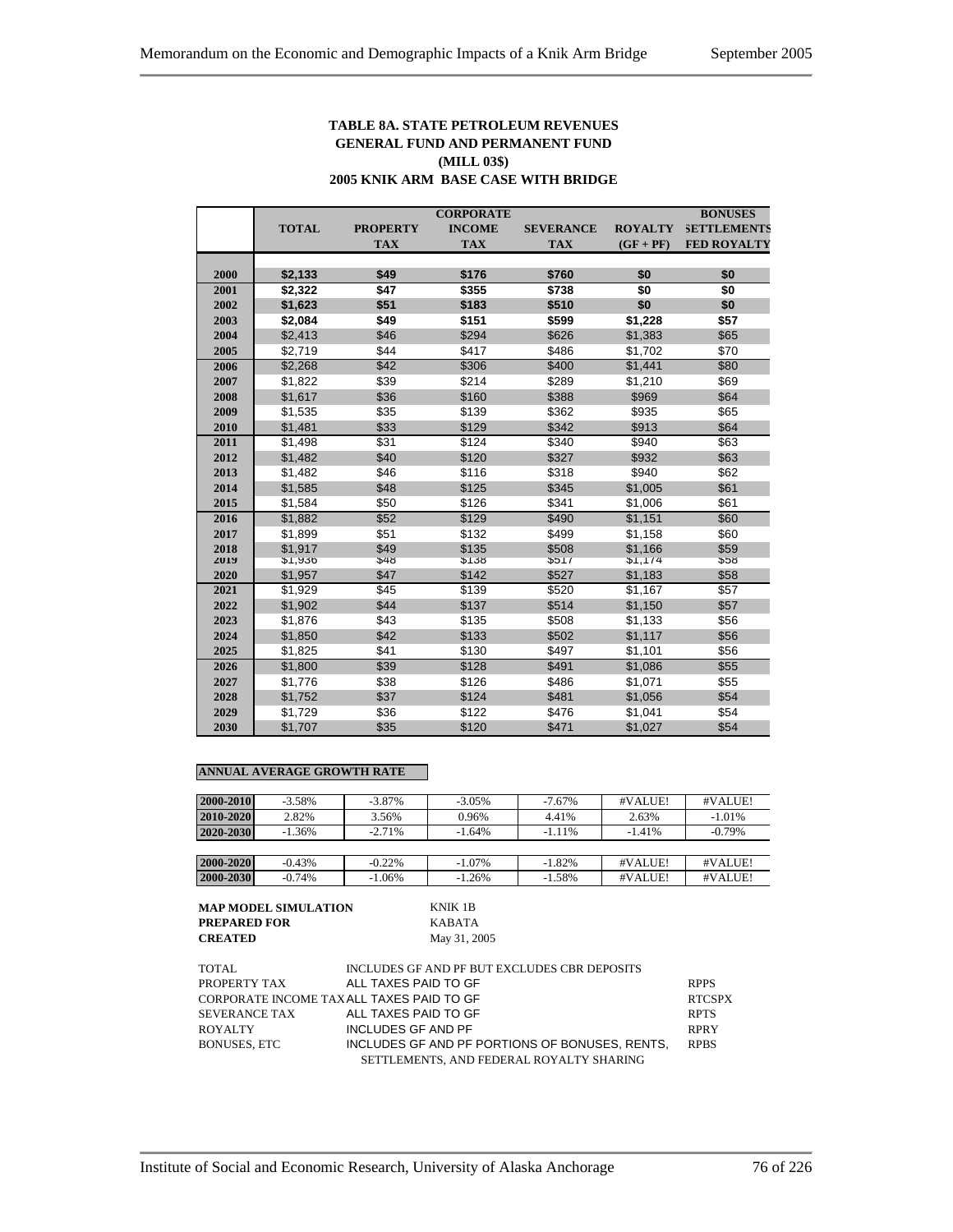#### **TABLE 9A. STATE UNRESTRICTED GENERAL FUND (MILL 03\$) 2005 KNIK ARM BASE CASE WITH BRIDGE**

|      |                                 |                 | <b>FUND DRAW</b> |                |                 |                                        |                                 |
|------|---------------------------------|-----------------|------------------|----------------|-----------------|----------------------------------------|---------------------------------|
|      | <b>EXPENDI-</b><br><b>TURES</b> | <b>EARNINGS</b> | <b>GENERAL</b>   | <b>CONST</b>   | <b>FUND</b>     | PERMANENT PETROLEUM<br><b>REVENUES</b> | <b>OTHER</b><br><b>REVENUES</b> |
|      |                                 | <b>RESERVE</b>  | <b>FUND</b>      | <b>RESERVE</b> | <b>EARNINGS</b> |                                        |                                 |
|      |                                 |                 |                  |                |                 |                                        |                                 |
| 2000 | \$0                             | \$0             | \$0              | \$0            | \$3             | \$1,776                                | \$546                           |
| 2001 | \$0                             | \$0             | \$0              | \$0            | \$4             | \$1,966                                | \$499                           |
| 2002 | \$0                             | \$0             | \$0              | \$0            | \$5             | \$1,357                                | \$420                           |
| 2003 | \$2,540                         | \$354           | $-$560$          | \$643          | \$0             | \$1,638                                | \$464                           |
| 2004 | \$2,573                         | $-$ \$348       | \$253            | \$155          | \$0             | \$2,037                                | \$476                           |
| 2005 | \$2,619                         | \$0             | $-$244$          | \$101          | \$0             | \$2,262                                | \$500                           |
| 2006 | \$2,640                         | \$279           | $-$102$          | \$102          | $\overline{50}$ | \$1,874                                | \$487                           |
| 2007 | \$2,660                         | \$271           | \$0              | \$405          | \$0             | \$1,488                                | \$495                           |
| 2008 | \$2,688                         | \$220           | \$0              | \$274          | \$350           | \$1,346                                | \$498                           |
| 2009 | \$2,705                         | \$171           | \$0              | \$458          | \$307           | \$1,272                                | \$496                           |
| 2010 | \$2,733                         | \$166           | \$0              | \$556          | \$287           | \$1,224                                | \$498                           |
| 2011 | \$2,782                         | \$162           | \$0              | \$604          | \$275           | \$1,235                                | \$506                           |
| 2012 | \$2,850                         | \$158           | \$0              | \$683          | \$268           | \$1,221                                | \$520                           |
| 2013 | \$2,936                         | \$153           | \$116            | \$432          | \$482           | \$1,220                                | \$533                           |
| 2014 | \$2,996                         | \$149           | \$389            | \$137          | \$480           | \$1,307                                | \$534                           |
| 2015 | \$3,027                         | \$145           | \$279            | \$120          | \$478           | \$1,307                                | \$698                           |
| 2016 | \$3,047                         | \$141           | $-$ \$64         | \$103          | \$477           | \$1,568                                | \$823                           |
| 2017 | \$3,061                         | \$103           | $-$ \$99         | \$104          | \$477           | \$1,584                                | \$894                           |
| 2018 | \$3,068                         | \$67            | $-$152$          | \$104          | \$479           | \$1,601                                | \$970                           |
| 2019 | \$3,100                         | \$32            | $-$114$          | \$104          | \$483           | \$1,618                                | \$976                           |
| 2020 | \$3,168                         | \$0             | $-$146$          | \$104          | \$490           | \$1,637                                | \$1,083                         |
| 2021 | \$3,237                         | \$0             | $-$210$          | \$104          | \$554           | \$1,614                                | \$1,175                         |
| 2022 | \$3,291                         | \$0             | $-$156$          | \$105          | \$561           | \$1,592                                | \$1,190                         |
| 2023 | \$3,349                         | \$0             | $-$104$          | \$105          | \$567           | \$1,570                                | \$1,211                         |
| 2024 | \$3,409                         | \$0             | $-$47$           | \$105          | \$573           | \$1,548                                | \$1,230                         |
| 2025 | \$3,467                         | \$0             | \$0              | \$116          | \$579           | \$1,527                                | \$1,245                         |
| 2026 | \$3,523                         | \$0             | $-$108$          | \$106          | \$764           | \$1,507                                | \$1,254                         |
| 2027 | \$3,576                         | \$0             | $-$168$          | \$106          | \$893           | \$1,487                                | \$1,259                         |
| 2028 | \$3,632                         | \$0             | $-$116$          | \$106          | \$901           | \$1,467                                | \$1,273                         |
| 2029 | \$3,689                         | \$0             | $-$ \$68         | \$106          | \$910           | \$1,448                                | \$1,292                         |
| 2030 | \$3,741                         | \$0             | $-$22$           | \$106          | \$919           | \$1,430                                | \$1,308                         |

#### **ANNUAL AVERAGE GROWTH RATE**

| 2000-2010 | #VALUE! | #VALUE!     | #VALUE!   | 56.57% | #VALUE!   | $-3.65\%$ | $-0.92%$ |
|-----------|---------|-------------|-----------|--------|-----------|-----------|----------|
| 2010-2020 | .49%    | $-100.00\%$ | #VALUE!   | 5.48%  | $-15.42%$ | 2.95%     | 8.07%    |
| 2020-2030 | .68%    | #VALUE!     | $-17.34%$ | 6.49%  | 0.21%     | $-1.34%$  | 1.91%    |
|           |         |             |           |        |           |           |          |
| 2000-2020 | #VALUE! | #VALUE!     | #VALUE!   | 28.51% | #VALUE!   | $-0.41%$  | 3.48%    |
| 2000-2030 | #VALUE! | #VALUE!     | #VALUE!   | 20.71% | #VALUE!   | $-0.72%$  | 2.95%    |

# **MAP MODEL SIMULATION** KNIK 1B **PREPARED FOR** KABATA

| <b>EXPENDITURES</b>     | UNRESTRICTED GENERAL FUND                                          |
|-------------------------|--------------------------------------------------------------------|
| <b>EARNINGS RESERVE</b> | USE OF EARNINGS RESERVE                                            |
| <b>GF DRAW</b>          | USE OF GENERAL FUND BALANCE                                        |
| PF EARNINGS DRAW        | USE OF PERMANENT FUND EARNINGS                                     |
|                         | CBR INVESTMENT EARN USE OF CBR (AND AGENCY TRANSFERS)              |
| PETROLEUM REV           | GF PETROLEUM EXCLUDES STATUTORY PF CONTRIBUTION & CBR CONTRIBUTION |
| <b>OTHER REVENUE</b>    | OTHER GF REVENUES NET OF PETROLEUM                                 |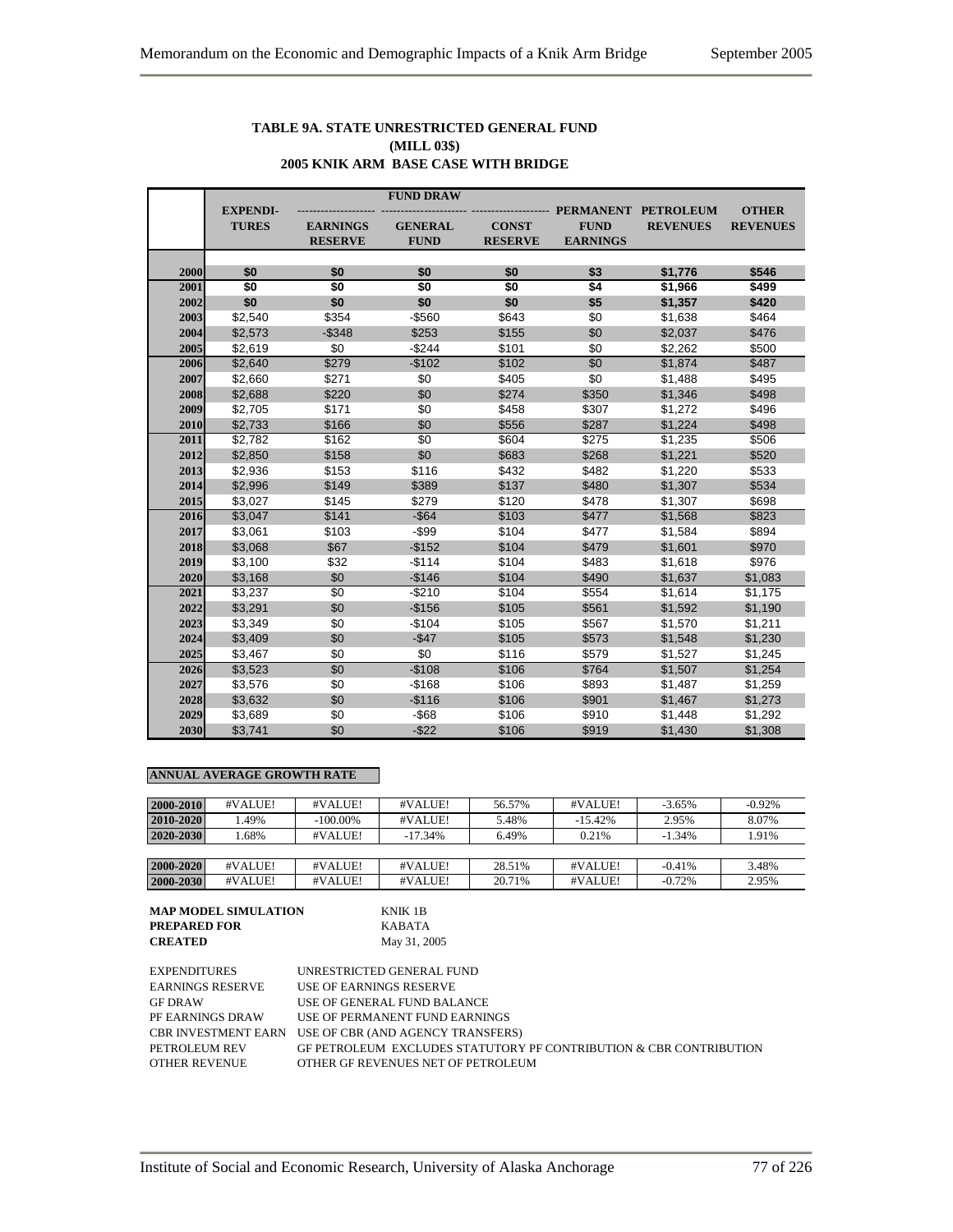#### **TABLE 10A. STATE GOVERNMENT VARIABLES (MILL 03\$) 2005 KNIK ARM BASE CASE WITH BRIDGE**

|      | <b>GENERAL FUND APPROPRIATIONS</b> |                  |                 |                 | <b>ITEM:</b>     | <b>ITEM:</b>     | <b>ITEM:</b>    |
|------|------------------------------------|------------------|-----------------|-----------------|------------------|------------------|-----------------|
|      |                                    |                  |                 |                 | <b>PERM FUND</b> | <b>LOCAL</b>     | <b>PERSONAL</b> |
|      | <b>TOTAL</b>                       | <b>OPERATING</b> | <b>CAPITAL</b>  | <b>DEBT</b>     | <b>DIVIDEND</b>  | <b>GOVT</b>      | <b>INCOME</b>   |
|      |                                    |                  |                 | <b>SERVICE</b>  | <b>APPROP</b>    | <b>TRANSFERS</b> | <b>TAX</b>      |
|      |                                    |                  |                 |                 |                  |                  |                 |
| 2000 | \$0                                | \$0              | \$0             | \$0             | \$1,267          | \$0              | \$0             |
| 2001 | $\overline{50}$                    | $\overline{50}$  | $\overline{50}$ | $\overline{50}$ | \$1,167          | \$0              | $\overline{50}$ |
| 2002 | \$0                                | \$0              | \$0             | \$0             | \$952            | \$0              | \$0             |
| 2003 | \$2,546                            | \$2,246          | \$250           | \$51            | \$691            | \$1,067          | \$0             |
| 2004 | \$2,578                            | \$2,269          | \$252           | \$57            | \$604            | \$1,084          | \$0             |
| 2005 | \$2,628                            | \$2,315          | \$257           | \$55            | \$575            | \$1,100          | \$0             |
| 2006 | \$2,646                            | \$2,333          | \$259           | \$54            | \$660            | \$1,080          | \$0             |
| 2007 | \$2,666                            | \$2,353          | \$261           | \$52            | \$841            | \$1,042          | \$0             |
| 2008 | \$2,695                            | \$2,380          | \$264           | \$51            | \$1,013          | \$1,019          | \$0             |
| 2009 | \$2,711                            | \$2,396          | \$266           | \$49            | \$1,049          | \$995            | \$0             |
| 2010 | \$2,740                            | \$2,423          | \$269           | \$48            | \$1,067          | \$986            | \$0             |
| 2011 | \$2,791                            | \$2,470          | \$274           | \$47            | \$1,077          | \$992            | \$0             |
| 2012 | \$2,861                            | \$2,548          | \$283           | \$31            | \$1,082          | \$1,015          | \$0             |
| 2013 | \$2,948                            | \$2,633          | \$293           | \$22            | \$868            | \$1,042          | \$0             |
| 2014 | \$3,005                            | \$2,682          | \$298           | \$25            | \$871            | \$1,062          | \$0             |
| 2015 | \$3,034                            | \$2,698          | \$300           | \$36            | \$875            | \$1,074          | \$184           |
| 2016 | \$3,054                            | \$2,707          | \$301           | \$46            | \$877            | \$1,080          | \$341           |
| 2017 | \$3,069                            | \$2,724          | \$303           | \$42            | \$882            | \$1,085          | \$432           |
| 2018 | \$3,075                            | \$2,744          | \$305           | \$27            | \$887            | \$1,091          | \$512           |
| 2019 | \$3,108                            | \$2,771          | \$308           | \$29            | \$894            | \$1,099          | \$516           |
| 2020 | \$3,177                            | \$2,813          | \$313           | \$52            | \$901            | \$1,111          | \$615           |
| 2021 | \$3,246                            | \$2,857          | \$317           | \$72            | \$853            | \$1,124          | \$702           |
| 2022 | \$3,301                            | \$2,905          | \$323           | \$72            | \$861            | \$1,139          | \$710           |
| 2023 | \$3,359                            | \$2,960          | \$329           | \$70            | \$871            | \$1,156          | \$720           |
| 2024 | \$3,420                            | \$3,016          | \$335           | \$69            | \$881            | \$1,173          | \$730           |
| 2025 | \$3,478                            | \$3,070          | \$341           | \$67            | \$890            | \$1,189          | \$740           |
| 2026 | \$3,533                            | \$3,121          | \$347           | \$65            | \$720            | \$1,205          | \$748           |
| 2027 | \$3,586                            | \$3,171          | \$352           | \$63            | \$607            | \$1,220          | \$753           |
| 2028 | \$3,643                            | \$3,223          | \$358           | \$61            | \$613            | \$1,236          | \$762           |
| 2029 | \$3,700                            | \$3,278          | \$364           | \$57            | \$619            | \$1,252          | \$772           |
| 2030 | \$3,752                            | \$3,334          | \$370           | \$48            | \$625            | \$1,344          | \$783           |

#### **ANNUAL AVERAGE GROWTH RATE**

| 2000-2010 | #VALUE! | #VALUE! | #VALUE! | #VALUE!  | $-1.71%$  | #VALUE! | #VALUE! |
|-----------|---------|---------|---------|----------|-----------|---------|---------|
| 2010-2020 | .49%    | .50%    | .50%    | 0.73%    | $-1.67\%$ | 1.20%   | #VALUE! |
| 2020-2030 | .68%    | .72%    | 1.72%   | $-0.78%$ | $-3.58%$  | 1.92%   | 2.45%   |
|           |         |         |         |          |           |         |         |
| 2000-2020 | #VALUE! | #VALUE! | #VALUE! | #VALUE!  | $-1.69%$  | #VALUE! | #VALUE! |
| 2000-2030 | #VALUE! | #VALUE! | #VALUE! | #VALUE!  | $-2.33\%$ | #VALUE! | #VALUE! |

| <b>MAP MODEL SIMULATION</b> | KNIK 1B      |
|-----------------------------|--------------|
| <b>PREPARED FOR</b>         | KABATA       |
| <b>CREATED</b>              | May 31, 2005 |

| NNIN 1D      |  |
|--------------|--|
| KABATA       |  |
| May 31, 2005 |  |

| TOTAL               | TOTAL GENERAL FUND APPROPRIATIONS                        | DF.APGF         |
|---------------------|----------------------------------------------------------|-----------------|
| OPERATING           | <b>OPERATIONS</b>                                        | DF.APGFO        |
| CAPITAL             | CAPITAL                                                  | DE APGFC        |
| <b>DEBT SERVICE</b> | <b>GENERAL OBLIGATION DEBT OF STATE</b>                  | <b>DE EXDSS</b> |
| PERM FUND DIVIDEND  | PERMANENT FUND DIVIDEND ACCOUNT                          | <b>DE EXTRN</b> |
| LOCAL GOVT TRANS    | LOCAL GOVERNMENT TRANSFERS FROM STATE GENERAL FIDF.RLT99 |                 |
| PERSONAL INCOME TAX |                                                          |                 |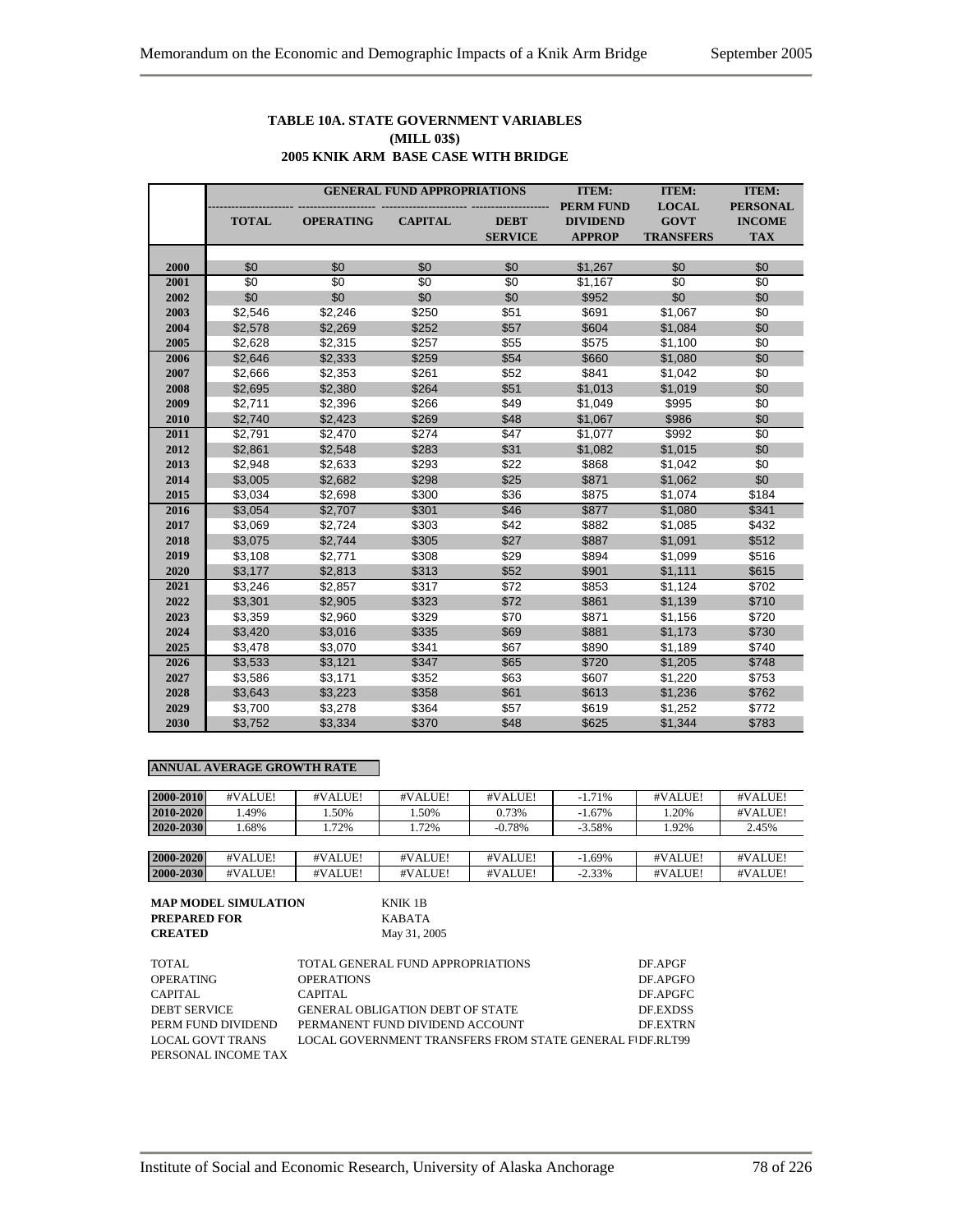#### **TABLE 11A. PERMANENT FUND (MILL 03\$) 2005 KNIK ARM BASE CASE WITH BRIDGE**

|              |                 |                  |                        |                 | <b>FUND ADDITIONS</b> |                 | <b>END OF</b>  |
|--------------|-----------------|------------------|------------------------|-----------------|-----------------------|-----------------|----------------|
|              |                 |                  | <b>USE OF EARNINGS</b> |                 |                       |                 | <b>YEAR</b>    |
|              | <b>EARNINGS</b> |                  |                        |                 | <b>PETROLEUM</b>      | <b>SPECIAL</b>  | <b>FUND</b>    |
|              |                 | <b>INFLATION</b> | <b>GENERAL</b>         | <b>DIVIDEND</b> | <b>FORMULA</b>        | APPRO-          | <b>BALANCE</b> |
|              |                 | <b>PROOFING</b>  | <b>FUND</b>            | <b>ACCOUNT</b>  | <b>BASED</b>          | <b>PRIATION</b> |                |
|              |                 |                  |                        |                 |                       |                 |                |
| 2000         | \$2,403         | \$457            | \$3<br>\$4             | \$1,267         | \$353<br>\$356        | \$0             | \$28,673       |
| 2001<br>2002 | \$1,257         | \$719            |                        | \$1,167         |                       | \$0             | \$26,008       |
|              | \$264           | \$619            | \$5<br>\$0             | \$952           | \$265                 | \$0             | \$24,191       |
| 2003         | \$355           | \$352            |                        | \$691           | \$398                 | \$0             | \$24,154       |
| 2004         | \$1,793         | \$709            | \$0                    | \$604           | \$357                 | \$0             | \$27,162       |
| 2005         | \$1,998         | \$766            | \$0                    | \$575           | \$438                 | \$0             | \$28,285       |
| 2006         | \$2,078         | \$780            | \$0                    | \$660           | \$376                 | \$0             | \$29,030       |
| 2007         | \$2,130         | \$793            | \$0                    | \$841           | \$315                 | \$0             | \$29,572       |
| 2008         | \$2,167         | \$803            | \$350                  | \$1,013         | \$254                 | \$0             | \$29,605       |
| 2009         | \$2,169         | \$812            | \$307                  | \$1,049         | \$246                 | \$0             | \$29,687       |
| 2010         | \$2,175         | \$821            | \$287                  | \$1,067         | \$240                 | \$0             | \$29,774       |
| 2011         | \$2,182         | \$830            | \$275                  | \$1,077         | \$247                 | \$0             | \$29,880       |
| 2012         | \$2,189         | \$839            | \$268                  | \$1,082         | \$245                 | \$0             | \$29,994       |
| 2013         | \$2,198         | \$848            | \$482                  | \$868           | \$247                 | \$0             | \$30,120       |
| 2014         | \$2,207         | \$856            | \$480                  | \$871           | \$263                 | \$0             | \$30,272       |
| 2015         | \$2,219         | \$866            | \$478                  | \$875           | \$263                 | \$0             | \$30,433       |
| 2016         | \$2,227         | \$874            | \$477                  | \$877           | \$299                 | \$0             | \$30,578       |
| 2017         | \$2,242         | \$884            | \$477                  | \$882           | \$301                 | \$0             | \$30,830       |
| 2018         | \$2,261         | \$895            | \$479                  | \$887           | \$303                 | \$0             | \$31,123       |
| 2019         | \$2,282         | \$905            | \$483                  | \$894           | \$305                 | \$0             | \$31,455       |
| 2020         | \$2,307         | \$916            | \$490                  | \$901           | \$307                 | \$0             | \$31,824       |
| 2021         | \$2,333         | \$927            | \$554                  | \$853           | \$303                 | \$0             | \$32,190       |
| 2022         | \$2,360         | \$938            | \$561                  | \$861           | \$299                 | \$0             | \$32,552       |
| 2023         | \$2,386         | \$948            | \$567                  | \$871           | \$295                 | \$0             | \$32,911       |
| 2024         | \$2,412         | \$959            | \$573                  | \$881           | \$290                 | \$0             | \$33,268       |
| 2025         | \$2,438         | \$969            | \$579                  | \$890           | \$287                 | \$0             | \$33,621       |
| 2026         | \$2,464         | \$980            | \$764                  | \$720           | \$283                 | \$0             | \$33,971       |
| 2027         | \$2,489         | \$990            | \$893                  | \$607           | \$279                 | \$0             | \$34,317       |
| 2028         | \$2,514         | \$1,000          | \$901                  | \$613           | \$275                 | \$0             | \$34,662       |
| 2029         | \$2,539         | \$1,010          | \$910                  | \$619           | \$271                 | \$0             | \$35,003       |
| 2030         | \$2,564         | \$1,020          | \$919                  | \$625           | \$268                 | \$0             | \$35,342       |

#### **ANNUAL AVERAGE GROWTH RATE**

| 2000-2010 | $-0.99\%$ | 6.03% | 56.57% | $-1.71%$  | $-3.77\%$ | #VALUE! | 0.38% |
|-----------|-----------|-------|--------|-----------|-----------|---------|-------|
| 2010-2020 | 0.59%     | .10%  | 5.48%  | $-1.67\%$ | 2.49%     | #VALUE! | 0.67% |
| 2020-2030 | .06%      | 1.08% | 6.49%  | $-3.58%$  | $-1.37%$  | #VALUE! | 1.05% |
|           |           |       |        |           |           |         |       |
| 2000-2020 | $-0.20%$  | 3.53% | 28.51% | $-1.69%$  | $-0.69\%$ | #VALUE! | 0.52% |
| 2000-2030 | 0.22%     | 2.71% | 20.71% | $-2.33%$  | $-0.91%$  | #VALUE! | 0.70% |

| <b>MAP MODEL SIMULATION</b> | KNIK 1B      |
|-----------------------------|--------------|
| <b>PREPARED FOR</b>         | KABATA       |
| <b>CREATED</b>              | May 31, 2005 |

| EARNINGS                  | STATUTORY NET INCOME                         | DE RSIP         |
|---------------------------|----------------------------------------------|-----------------|
| <b>INFLATION PROOFING</b> | EARNINGS APPROPRIATED INTO PERMANENT FUND    | DF RSIPP        |
| <b>GENERAL FUND</b>       | EARNINGS APPROPRIATED TO GENERAL FUND        | DE.RSIPG        |
| DIVIDEND ACCOUNT          | EARNINGS APPROPRIATED TO DIVIDEND ACCOUNT    | <b>DE EXTRN</b> |
| FORMULA-BASED             | CONSTITUTIONALLY MANDATED PETROLEUM REVENUES | DF RP7SP        |
| SPECIAL APPROP            | APPROPRIATIONS TO PF FROM GF                 | <b>DE XPECX</b> |
| <b>FUND BALANCE</b>       | <b>EXCLUDES EARNINGS RESERVE</b>             | DF BALPF        |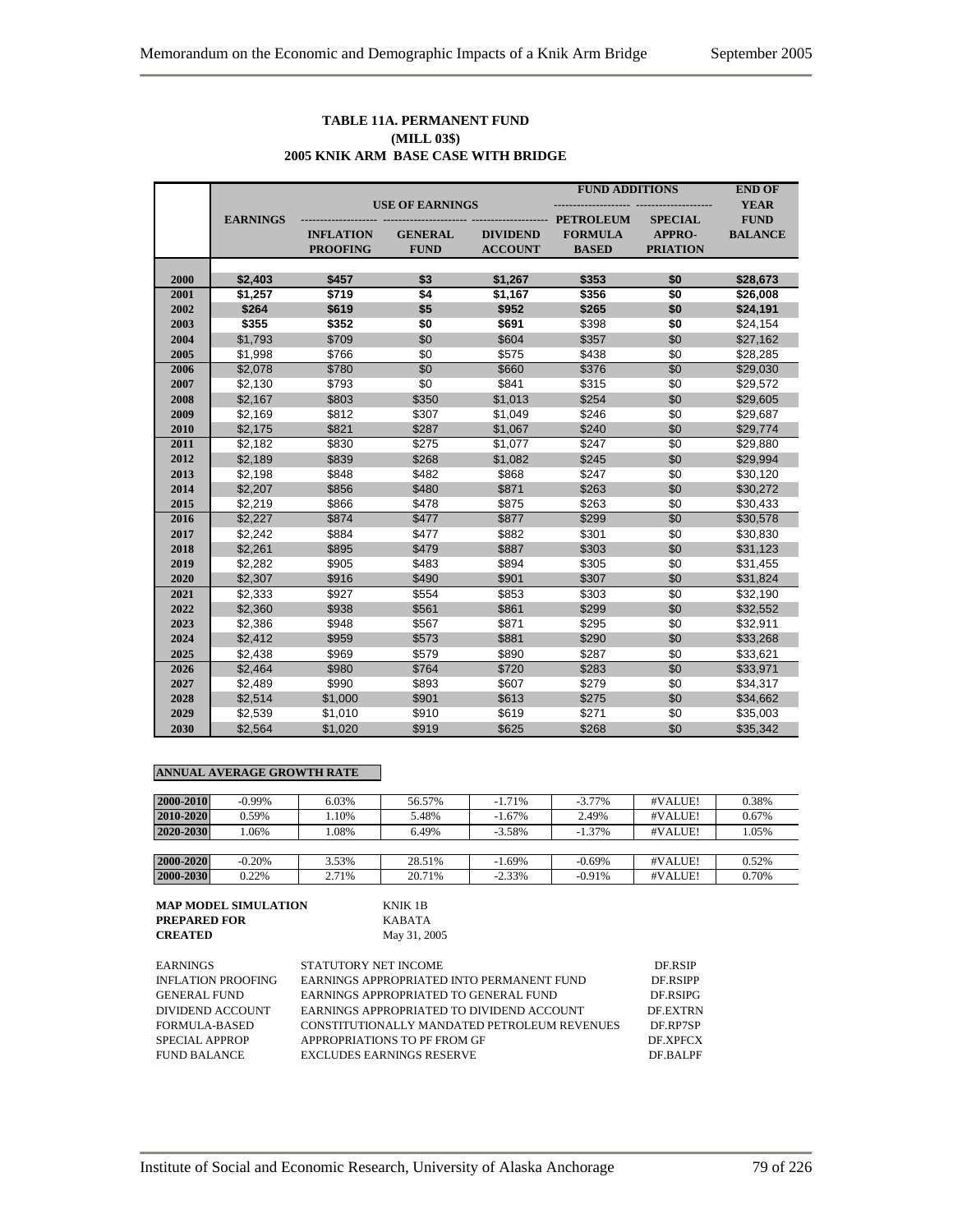# **TABLE 12A. CONSTITUTIONAL BUDGET RESERVE (MILL 03\$) 2005 KNIK ARM BASE CASE WITH BRIDGE**

|      | <b>CBR</b>      | <b>YEAR</b>    |
|------|-----------------|----------------|
|      | <b>DRAW</b>     | <b>END</b>     |
|      | $+$             | <b>CBR</b>     |
|      | <b>AGENCY</b>   | <b>BALANCE</b> |
|      | <b>DIVIDEND</b> |                |
|      |                 |                |
| 2000 | \$0             | \$0            |
| 2001 | \$0             | \$0            |
| 2002 | \$0             | \$0            |
| 2003 | \$643           | \$2,096        |
| 2004 | \$155           | \$2,113        |
| 2005 | \$101           | \$2,198        |
| 2006 | \$102           | \$2,285        |
| 2007 | \$405           | \$2,071        |
| 2008 | \$274           | \$1,980        |
| 2009 | \$458           | \$1,703        |
| 2010 | \$556           | \$1,319        |
| 2011 | \$604           | \$875          |
| 2012 | \$683           | \$338          |
| 2013 | \$432           | \$35           |
| 2014 | \$137           | \$17           |
| 2015 | \$120           | \$15           |
| 2016 | \$103           | \$30           |
| 2017 | \$104           | \$45           |
| 2018 | \$104           | \$59           |
| 2019 | \$104           | \$74           |
| 2020 | \$104           | \$89           |
| 2021 | \$104           | \$104          |
| 2022 | \$105           | \$119          |
| 2023 | \$105           | \$135          |
| 2024 | \$105           | \$150          |
| 2025 | \$116           | \$155          |
| 2026 | \$106           | \$170          |
| 2027 | \$106           | \$186          |
| 2028 | \$106           | \$202          |
| 2029 | \$106           | \$218          |
| 2030 | \$106           | \$235          |

#### **ANNUAL AVERAGE GROWTH RATE**

| 2000-2010 | #VALUE!   | #VALUE!   |
|-----------|-----------|-----------|
| 2010-2020 | $-15.42%$ | $-23.62%$ |
| 2020-2030 | 0.21%     | 10.16%    |
|           |           |           |
| 2000-2020 | #VALUE!   | #VALUE!   |
| 2000-2030 | #VALUE!   | #VALUE!   |

**MAP MODEL SIMULATION** KNIK 1B **PREPARED FOR** KABATA **CREATED** May 31, 2005

CBR DRAW ANNUAL TRANSFER TO GENERAL FUND FROM CBR AND STATE AGENCIES CBR BALANCE YEAR END BALANCE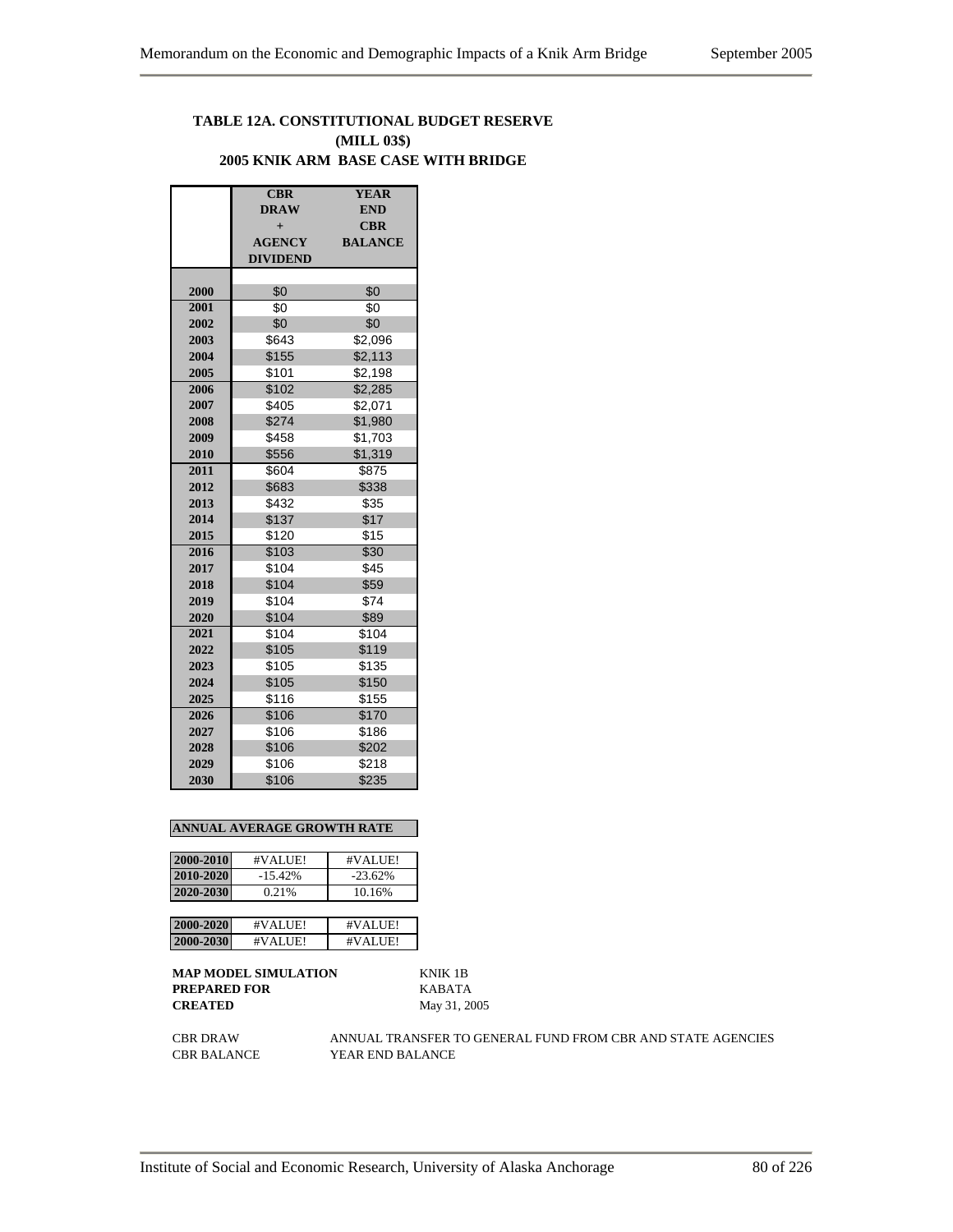#### **TABLE 13A. LOCAL GOVERNMENT REVENUES (MILL 03\$) 2005 KNIK ARM BASE CASE WITH BRIDGE**

|      | <b>INTERGOVERNMENTAL</b> |                  |                  |                  |                 |                 |                |  |  |
|------|--------------------------|------------------|------------------|------------------|-----------------|-----------------|----------------|--|--|
|      | <b>TOTAL</b>             |                  |                  | <b>TAXES:</b>    | <b>TAXES:</b>   | <b>TAXES:</b>   | <b>CHARGES</b> |  |  |
|      | <b>GENERAL</b>           | <b>STATE</b>     | <b>FEDERAL</b>   | <b>PETROLEUM</b> | <b>OTHER</b>    | NON-            | & MISC         |  |  |
|      | <b>REVENUE</b>           | <b>TRANSFERS</b> | <b>TRANSFERS</b> | <b>PROPERTY</b>  | <b>PROPERTY</b> | <b>PROPERTY</b> |                |  |  |
|      |                          |                  |                  |                  |                 |                 |                |  |  |
| 2000 | \$3,065                  | \$0              | \$0              | \$0              | \$0             | \$0             | \$0            |  |  |
| 2001 | \$0                      | \$0              | \$0              | \$0              | \$0             | \$0             | \$0            |  |  |
| 2002 | \$2,949                  | \$0              | \$145            | \$0              | \$0             | \$0             | \$0            |  |  |
| 2003 | \$3,069                  | \$1,067          | \$145            | \$239            | \$603           | \$183           | \$830          |  |  |
| 2004 | \$3,087                  | \$1,084          | \$147            | \$227            | \$605           | \$193           | \$831          |  |  |
| 2005 | \$3,114                  | \$1,100          | \$148            | \$216            | \$633           | \$192           | \$826          |  |  |
| 2006 | \$3,077                  | \$1,080          | \$149            | \$203            | \$629           | \$198           | \$819          |  |  |
| 2007 | \$3,069                  | \$1,042          | \$150            | \$189            | \$672           | \$203           | \$813          |  |  |
| 2008 | \$3,052                  | \$1,019          | \$151            | \$178            | \$689           | \$208           | \$807          |  |  |
| 2009 | \$3,039                  | \$995            | \$152            | \$170            | \$707           | \$211           | \$804          |  |  |
| 2010 | \$3,057                  | \$986            | \$153            | \$160            | \$745           | \$214           | \$799          |  |  |
| 2011 | \$3,061                  | \$992            | \$154            | \$149            | \$755           | \$217           | \$794          |  |  |
| 2012 | \$3,181                  | \$1,015          | \$155            | \$197            | \$767           | \$223           | \$824          |  |  |
| 2013 | \$3,314                  | \$1,042          | \$156            | \$226            | \$815           | \$231           | \$843          |  |  |
| 2014 | \$3,386                  | \$1,062          | \$157            | \$236            | \$845           | \$236           | \$850          |  |  |
| 2015 | \$3,436                  | \$1,074          | \$158            | \$244            | \$863           | \$240           | \$856          |  |  |
| 2016 | \$3,503                  | \$1,080          | \$159            | \$254            | \$907           | \$241           | \$862          |  |  |
| 2017 | \$3,507                  | \$1,085          | \$160            | \$247            | \$912           | \$244           | \$860          |  |  |
| 2018 | \$3,516                  | \$1,091          | \$161            | \$240            | \$921           | \$246           | \$857          |  |  |
| 2019 | \$3,528                  | \$1,099          | \$162            | \$234            | \$929           | \$249           | \$855          |  |  |
| 2020 | \$3,547                  | \$1,111          | \$163            | \$227            | \$940           | \$253           | \$852          |  |  |
| 2021 | \$3,576                  | \$1,124          | \$164            | \$221            | \$958           | \$258           | \$850          |  |  |
| 2022 | \$3,604                  | \$1,139          | \$166            | \$215            | \$975           | \$262           | \$848          |  |  |
| 2023 | \$3,636                  | \$1,156          | \$167            | \$209            | \$991           | \$268           | \$846          |  |  |
| 2024 | \$3,674                  | \$1,173          | \$168            | \$204            | \$1,012         | \$274           | \$844          |  |  |
| 2025 | \$3,713                  | \$1,189          | \$169            | \$198            | \$1,035         | \$280           | \$842          |  |  |
| 2026 | \$3,752                  | \$1,205          | \$170            | \$193            | \$1,058         | \$286           | \$840          |  |  |
| 2027 | \$3,789                  | \$1,220          | \$171            | \$187            | \$1,081         | \$290           | \$839          |  |  |
| 2028 | \$3,819                  | \$1,236          | \$172            | \$182            | \$1,096         | \$295           | \$837          |  |  |
| 2029 | \$3,854                  | \$1,252          | \$174            | \$177            | \$1,114         | \$301           | \$836          |  |  |
| 2030 | \$3,972                  | \$1,344          | \$175            | \$173            | \$1,138         | \$308           | \$834          |  |  |

## **ANNUAL AVERAGE GROWTH RATE**

| 2000-2010 | $-0.03\%$ | #VALUE! | #VALUE! | #VALUE!  | #VALUE! | #VALUE! | #VALUE!  |
|-----------|-----------|---------|---------|----------|---------|---------|----------|
| 2010-2020 | .50%      | .20%    | 0.67%   | 3.56%    | 2.35%   | 1.71%   | 0.65%    |
| 2020-2030 | .14%      | 1.92%   | 0.69%   | $-2.71%$ | 1.93%   | 1.97%   | $-0.21%$ |
|           |           |         |         |          |         |         |          |
| 2000-2020 | 0.73%     | #VALUE! | #VALUE! | #VALUE!  | #VALUE! | #VALUE! | #VALUE!  |
| 2000-2030 | 0.87%     | #VALUE! | #VALUE! | #VALUE!  | #VALUE! | #VALUE! | #VALUE!  |

| <b>MAP MODEL SIMULATION</b> | KNIK 1B      |
|-----------------------------|--------------|
| <b>PREPARED FOR</b>         | KABATA       |
| <b>CREATED</b>              | May 31, 2005 |

|                   | TOTAL GENERAL REVENUTOTAL GENERAL REVENUE (USDC)              | DF.RL99  |
|-------------------|---------------------------------------------------------------|----------|
| STATE TRANSFERS   | TRANSFERS FROM STATE GOVERNMENT                               | DF.RLT99 |
| FEDERAL TRANSFERS | TRANSFERS DIRECTLY FROM FEDERAL GOVERNMENT                    | DF RLTF  |
|                   | PETROLEUM PROPERTY      LOCAL SHARE OF STATE ADMINISTERED TAX | DE.RLPTP |
| OTHER PROP TAX    | NON-PETROLEUM PROPERTY                                        | DE RLPTN |
| OTHER TAXES       | <b>OTHER TAXES</b>                                            | DE RLOT  |
| CHARGES & MISC    | INCLUDES REVENUES TO SERVICE BONDS                            | DF.RLMC  |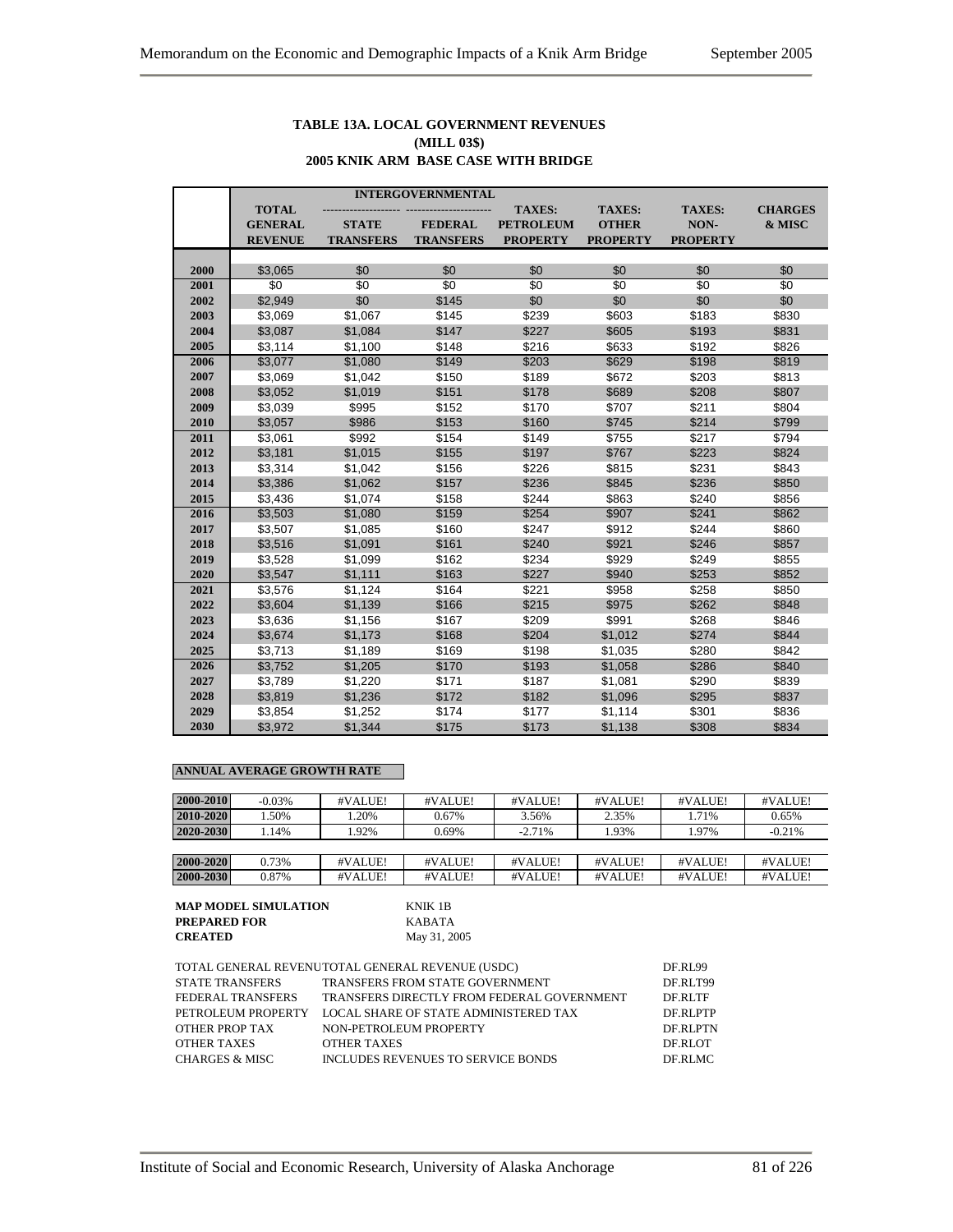#### **TABLE 14A. REAL PERSONAL INCOME (MILL 03\$) 2005 KNIK ARM BASE CASE WITH BRIDGE**

|      | <b>WAGE AND</b> |                 |                   | DIVIDENDS,       |                  | <b>TOTAL</b>    | <b>DISPOSABLE</b> |
|------|-----------------|-----------------|-------------------|------------------|------------------|-----------------|-------------------|
|      | <b>SALARY</b>   | <b>NET</b>      | <b>RESIDENCE</b>  | <b>INTEREST,</b> | <b>TRANSFERS</b> | <b>PERSONAL</b> | <b>PERSONAL</b>   |
|      | <b>PAYMENTS</b> | <b>EARNINGS</b> | <b>ADJUSTMENT</b> | <b>RENT</b>      |                  | <b>INCOME</b>   | <b>INCOME</b>     |
|      |                 |                 |                   |                  |                  |                 |                   |
| 2000 | \$11,598        | \$14,434        | \$959             | \$3,451          | \$3,341          | \$20,267        | \$17,932          |
| 2001 | \$11,874        | \$15,302        | \$983             | \$3,301          | \$3,408          | \$21,028        | \$18,754          |
| 2002 | \$12,192        | \$15,724        | \$1,016           | \$3,321          | \$3,441          | \$21,471        | \$19,552          |
| 2003 | \$12,328        | \$16,093        | \$1,005           | \$3,171          | \$3,272          | \$21,531        | \$18,620          |
| 2004 | \$12,595        | \$16,184        | \$940             | \$3,250          | \$3,233          | \$21,727        | \$18,802          |
| 2005 | \$12,983        | \$16,634        | \$958             | \$3,296          | \$3,317          | \$22,289        | \$19,267          |
| 2006 | \$13,198        | \$16,881        | \$980             | \$3,376          | \$3,474          | \$22,751        | \$19,651          |
| 2007 | \$13,216        | \$16,896        | \$1,005           | \$3,425          | \$3,916          | \$23,232        | \$20,053          |
| 2008 | \$13,239        | \$16,912        | \$1,021           | \$3,478          | \$4,171          | \$23,539        | \$20,306          |
| 2009 | \$13,351        | \$17,029        | \$1,100           | \$3,542          | \$4,281          | \$23,752        | \$20,475          |
| 2010 | \$13,563        | \$17,265        | \$1,191           | \$3,590          | \$4,385          | \$24,048        | \$20,716          |
| 2011 | \$14,018        | \$17,785        | \$1,346           | \$3,654          | \$4,510          | \$24,604        | \$21,176          |
| 2012 | \$14,692        | \$18,561        | \$1,553           | \$3,750          | \$4,665          | \$25,423        | \$21,861          |
| 2013 | \$15,127        | \$19,060        | \$1,634           | \$3,895          | \$4,596          | \$25,916        | \$22,255          |
| 2014 | \$15,134        | \$19,070        | \$1,537           | \$4,052          | \$4,714          | \$26,298        | \$22,558          |
| 2015 | \$14,880        | \$18,772        | \$1,350           | \$4,155          | \$4,800          | \$26,377        | \$22,345          |
| 2016 | \$14,807        | \$18,684        | \$1,276           | \$4,200          | \$4,883          | \$26,490        | \$22,422          |
| 2017 | \$14,920        | \$18,804        | \$1,237           | \$4,243          | \$4,844          | \$26,654        | \$22,416          |
| 2018 | \$14,946        | \$18,829        | \$1,208           | \$4,299          | \$4,951          | \$26,872        | \$22,582          |
| 2019 | \$15,170        | \$19,080        | \$1,227           | \$4,359          | \$5,074          | \$27,286        | \$22,908          |
| 2020 | \$15,348        | \$19,278        | \$1,245           | \$4,433          | \$5,200          | \$27,667        | \$23,078          |
| 2021 | \$15,565        | \$19,522        | \$1,264           | \$4,517          | \$5,272          | \$28,047        | \$23,373          |
| 2022 | \$15,815        | \$19,804        | \$1,286           | \$4,605          | \$5,407          | \$28,530        | \$23,753          |
| 2023 | \$16,113        | \$20,142        | \$1,312           | \$4,699          | \$5,548          | \$29,077        | \$24,186          |
| 2024 | \$16,398        | \$20,464        | \$1,337           | \$4,802          | \$5,687          | \$29,617        | \$24,612          |
| 2025 | \$16,686        | \$20,787        | \$1,362           | \$4,908          | \$5,824          | \$30,158        | \$25,038          |
| 2026 | \$16,967        | \$21,102        | \$1,386           | \$5,013          | \$5,769          | \$30,497        | \$25,291          |
| 2027 | \$17,257        | \$21,426        | \$1,412           | \$5,114          | \$5,770          | \$30,899        | \$25,596          |
| 2028 | \$17,581        | \$21,790        | \$1,440           | \$5,215          | \$5,897          | \$31,461        | \$26,038          |
| 2029 | \$17,918        | \$22,169        | \$1,470           | \$5,320          | \$6,024          | \$32,043        | \$26,493          |
| 2030 | \$18,255        | \$22,547        | \$1,499           | \$5,430          | \$6,148          | \$32,625        | \$26,949          |

# **ANNUAL AVERAGE GROWTH RATE**

| 2000-2010 | .58% | .81% | 2.19% | 0.40% | 2.76% | 1.73% | 1.45% |
|-----------|------|------|-------|-------|-------|-------|-------|
| 2010-2020 | .24% | .11% | 0.44% | 2.13% | 1.72% | 1.41% | .09%  |
| 2020-2030 | .75% | .58% | .88%  | 2.05% | .69%  | .66%  | .56%  |
|           |      |      |       |       |       |       |       |
| 2000-2020 | .41% | .46% | .31%  | .26%  | 2.24% | 1.57% | 1.27% |
| 2000-2030 | .52% | .50% | .50%  | .52%  | 2.05% | .60%  | 1.37% |

| <b>MAP MODEL SIMULATION</b> | KNIK 1B      |
|-----------------------------|--------------|
| <b>PREPARED FOR</b>         | KARATA       |
| <b>CREATED</b>              | May 31, 2005 |

| WAGE AND SALARIES    | NON-AGRICULTURAL WAGES AND SALARIES PLUS MILITAR DE PIWS  |                  |
|----------------------|-----------------------------------------------------------|------------------|
| <b>NET EARNINGS</b>  | NET LABOR AND PROPRIETORS INCOME BY PLACE OF WORK DF.PINE |                  |
| RESIDENCE ADJ        | <b>RESIDENCE ADJUSTMENT</b>                               | DE PIRAD         |
| DIVIDEND, INTEREST   | DIVIDENDS, INTEREST, RENTS                                | DE PIDIR         |
| <b>TRANSFERS</b>     | <b>TRANSFERS</b>                                          | <b>DE PITRAN</b> |
| <b>TOTAL PI</b>      | TOTAL PERSONAL INCOME                                     | DF PIB           |
| <b>DISPOSABLE PI</b> | DISPOSABLE PERSONAL INCOME                                | DF DPIB          |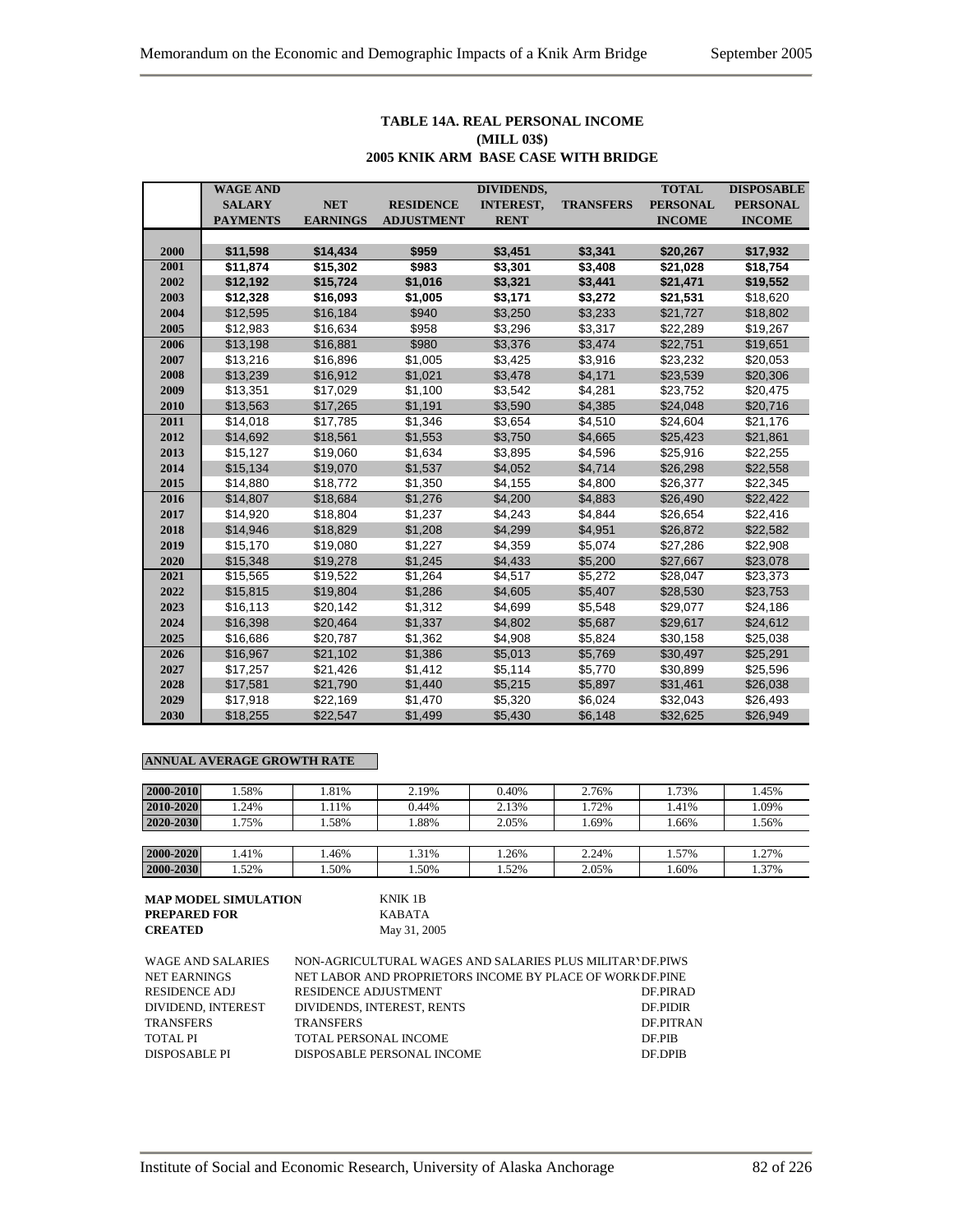#### **TABLE 15A. PER CAPITA VARIABLES (03 \$)**

#### **2005 KNIK ARM BASE CASE WITH BRIDGE**

|      |               |                   | <b>STATE</b>        | <b>LOCAL</b>    |                  | <b>AVERAGE</b>  |                  |
|------|---------------|-------------------|---------------------|-----------------|------------------|-----------------|------------------|
|      | <b>TOTAL</b>  | <b>DISPOSABLE</b> | <b>GENERAL</b>      | <b>REVENUES</b> | <b>PERMANENT</b> | <b>CIVILIAN</b> | <b>PERMANENT</b> |
|      | <b>INCOME</b> | <b>INCOME</b>     | <b>FUND</b>         | $(= EXPEND)$    | <b>FUND</b>      | <b>WAGE</b>     | <b>FUND</b>      |
|      |               |                   | <b>EXPENDITURES</b> |                 | <b>DIVIDEND</b>  | <b>RATE</b>     | <b>BALANCE</b>   |
|      |               |                   |                     |                 |                  |                 |                  |
| 2000 | \$32,327      | \$28,603          | \$0                 | \$4,890         | \$2,022          | \$37,542        | \$45,736         |
| 2001 | \$33,236      | \$29,643          | $\overline{50}$     | $\overline{50}$ | \$1,845          | \$37,474        | \$41,108         |
| 2002 | \$33,471      | \$30,480          | \$0                 | \$4,598         | \$1,484          | \$37,740        | \$37,711         |
| 2003 | \$33,185      | \$28,698          | \$3,914             | \$4,730         | \$1,064          | \$37,360        | \$37,228         |
| 2004 | \$0           | \$28,682          | \$3,925             | \$4,710         | \$922            | \$36,950        | \$41,435         |
| 2005 | \$33,303      | \$28,788          | \$3,913             | \$4,653         | \$859            | \$37,095        | \$42,261         |
| 2006 | \$33,727      | \$29,131          | \$3,913             | \$4,562         | \$979            | \$37,272        | \$43,034         |
| 2007 | \$34,140      | \$29,468          | \$3,909             | \$4,510         | \$1,236          | \$37,405        | \$43,457         |
| 2008 | \$34,183      | \$29,488          | \$3,904             | \$4,432         | \$1,471          | \$37,653        | \$42,992         |
| 2009 | \$34,258      | \$29,532          | \$3,902             | \$4,382         | \$1,514          | \$38,066        | \$42,818         |
| 2010 | \$34,293      | \$29,540          | \$3,897             | \$4,359         | \$1,521          | \$38,478        | \$42,458         |
| 2011 | \$34,398      | \$29,606          | \$3,889             | \$4,279         | \$1,505          | \$39,024        | \$41,774         |
| 2012 | \$34,426      | \$29,603          | \$3,859             | \$4,307         | \$1,466          | \$39,765        | \$40,616         |
| 2013 | \$33,924      | \$29,131          | \$3,843             | \$4,338         | \$1,137          | \$40,138        | \$39,427         |
| 2014 | \$33,777      | \$28,973          | \$3,847             | \$4,349         | \$1,119          | \$39,963        | \$38,881         |
| 2015 | \$33,676      | \$28,529          | \$3,864             | \$4,386         | \$1,117          | \$39,648        | \$38,854         |
| 2016 | \$33,701      | \$28,526          | \$3,877             | \$4,456         | \$1,116          | \$39,549        | \$38,902         |
| 2017 | \$33,690      | \$28,334          | \$3,870             | \$4,433         | \$1,115          | \$39,728        | \$38,968         |
| 2018 | \$33,719      | \$28,335          | \$3,850             | \$4,411         | \$1,113          | \$39,789        | \$39,052         |
| 2019 | \$33,886      | \$28,449          | \$3,850             | \$4,381         | \$1,110          | \$40,047        | \$39,064         |
| 2020 | \$33,942      | \$28,312          | \$3,886             | \$4,352         | \$1,105          | \$40,257        | \$39,042         |
| 2021 | \$33,970      | \$28,308          | \$3,920             | \$4,331         | \$1,033          | \$40,460        | \$38,987         |
| 2022 | \$34,079      | \$28,373          | \$3,931             | \$4,306         | \$1,029          | \$40,658        | \$38,884         |
| 2023 | \$34,204      | \$28,451          | \$3,940             | \$4,277         | \$1,024          | \$40,887        | \$38,714         |
| 2024 | \$34,305      | \$28,508          | \$3,949             | \$4,255         | \$1,020          | \$41,122        | \$38,533         |
| 2025 | \$34,424      | \$28,580          | \$3,958             | \$4,239         | \$1,016          | \$41,367        | \$38,377         |
| 2026 | \$34,340      | \$28,478          | \$3,966             | \$4,225         | \$811            | \$41,631        | \$38,251         |
| 2027 | \$34,344      | \$28,450          | \$3,975             | \$4,211         | \$674            | \$41,900        | \$38,143         |
| 2028 | \$34,502      | \$28,554          | \$3,983             | \$4,188         | \$672            | \$42,168        | \$38,011         |
| 2029 | \$34,651      | \$28,650          | \$3,989             | \$4,168         | \$670            | \$42,443        | \$37,852         |
| 2030 | \$34,793      | \$28.740          | \$3,990             | \$4.236         | \$667            | \$42.721        | \$37,691         |

#### **ANNUAL AVERAGE GROWTH RATE**

| 2000-2010 | 0.59%    | 0.32%     | #VALUE!  | $-1.14%$  | $-2.81%$  | 0.25% | $-0.74%$ |
|-----------|----------|-----------|----------|-----------|-----------|-------|----------|
| 2010-2020 | $-0.10%$ | $-0.42%$  | $-0.03%$ | $-0.02\%$ | $-3.14%$  | 0.45% | $-0.84%$ |
| 2020-2030 | 0.25%    | 0.15%     | 0.26%    | $-0.27%$  | $-4.93\%$ | 0.60% | $-0.35%$ |
|           |          |           |          |           |           |       |          |
| 2000-2020 | 0.24%    | $-0.05\%$ | #VALUE!  | $-0.58%$  | $-2.97\%$ | 0.35% | $-0.79%$ |
| 2000-2030 | 0.25%    | 0.02%     | #VALUE!  | $-0.48%$  | $-3.63%$  | 0.43% | $-0.64%$ |

| <b>MAP MODEL SIMULATION</b> |   |
|-----------------------------|---|
| <b>PREPARED FOR</b>         |   |
| <b>CREATED</b>              | N |

**MIK 1B PREPARED FOR** KABATA **CREATED** May 31, 2005

| <b>TOTAL INCOME</b>    | PER CAPITA PERSONAL INCOME                                   | DP PIB   |
|------------------------|--------------------------------------------------------------|----------|
| DISPOSABLE INCOME      | PER CAPITA DISPOSABLE PERSONAL INCOME                        | DP.DPIB  |
| <b>GENERAL FUND EX</b> | PER CAPITA GENERAL FUND EXPENDITURES                         | DP.EXGFB |
| <b>LOCAL REVENUES</b>  |                                                              |          |
| PERM FUND DIVIDEND     | PER CAPITA DIVIDEND (NOT ALL ALASKANS RECEIVE DIVIDIDP.EXTRN |          |
| AVG CIV WAGE RATE      | AVERAGE ANNUAL CIVILIAN WAGE                                 | DF WR97  |
| PERM FUND BALANCE      | PER CAPITA YEAR END PERMANENT FUND BALANCE                   | DP RALPF |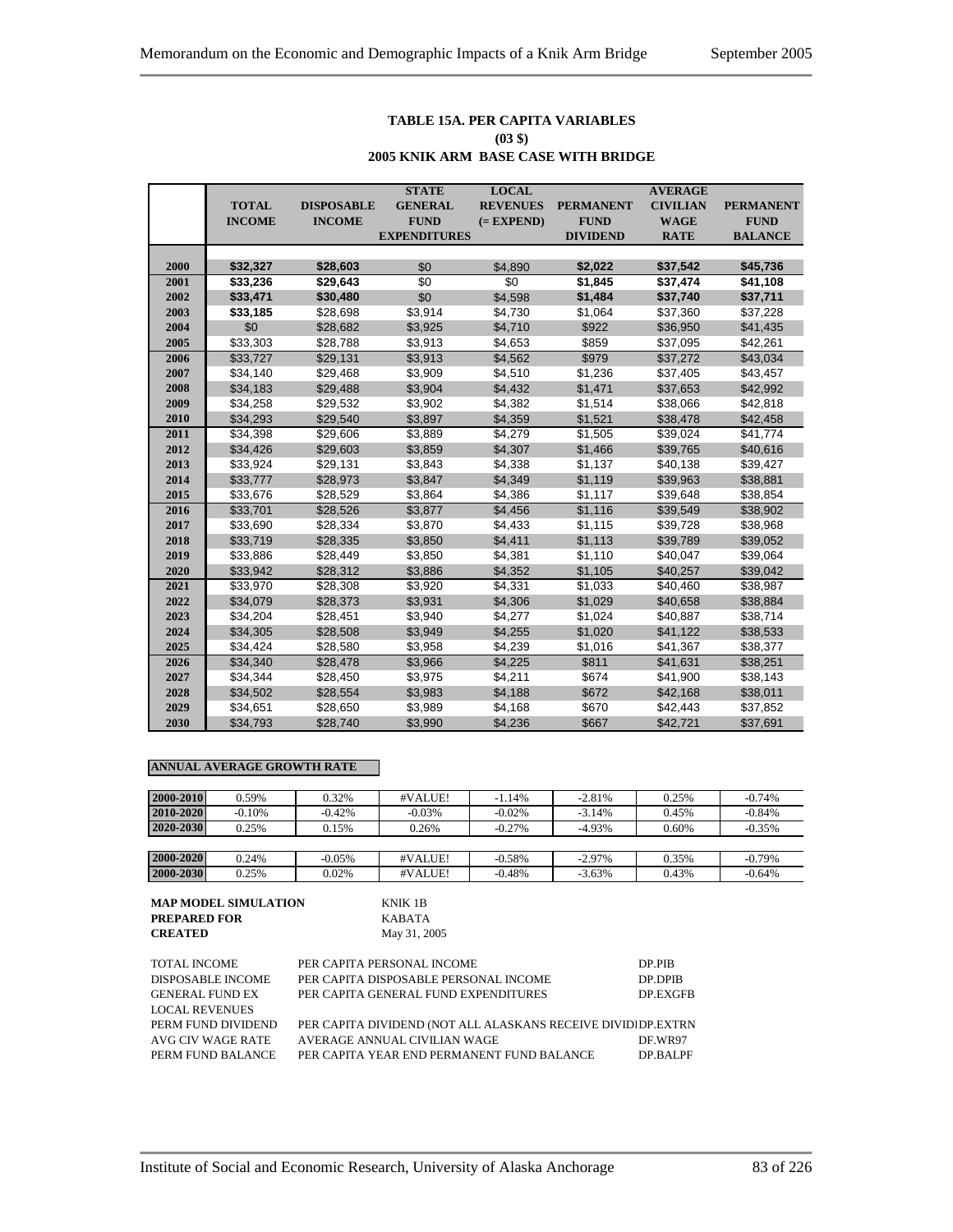# **TABLE 16A. PRICE INDEXES 2005 KNIK ARM BASE CASE WITH BRIDGE**

|      |                   | <b>ANCHORAGE ANCHORAGE/</b> | <b>INFLATION</b>  |
|------|-------------------|-----------------------------|-------------------|
|      | $CPI-W$           | <b>US AVERAGE</b>           | <b>RATE</b>       |
|      | $(82 - 84 = 100)$ | <b>PRICE LEVEL</b>          | <b>ANCH CPI-W</b> |
|      |                   |                             |                   |
| 2000 | 151.1             | 1.11                        | 2.23%             |
| 2001 | 155.8             | 1.11                        | 3.11%             |
| 2002 | 158.9             | 1.12                        | 1.99%             |
| 2003 | 163.4             | 1.13                        | 2.83%             |
| 2004 | 166.3             | 1.13                        | 1.80%             |
| 2005 | 171.0             | 1.12                        | 2.80%             |
| 2006 | 175.8             | 1.12                        | 2.80%             |
| 2007 | 180.7             | 1.12                        | 2.80%             |
| 2008 | 185.7             | 1.12                        | 2.80%             |
| 2009 | 190.9             | 1.11                        | 2.80%             |
| 2010 | 196.3             | 1.11                        | 2.80%             |
| 2011 | 201.8             | 1.11                        | 2.79%             |
| 2012 | 207.4             | 1.11                        | 2.79%             |
| 2013 | 213.2             | 1.11                        | 2.79%             |
| 2014 | 219.1             | 1.10                        | 2.79%             |
| 2015 | 225.3             | 1.10                        | 2.80%             |
| 2016 | 232.0             | 1.10                        | 3.00%             |
| 2017 | 238.5             | 1.10                        | 2.79%             |
| 2018 | 245.2             | 1.10                        | 2.79%             |
| 2019 | 252.0             | 1.09                        | 2.79%             |
| 2020 | 259.1             | 1.09                        | 2.79%             |
| 2021 | 266.3             | 1.09                        | 2.79%             |
| 2022 | 273.7             | 1.09                        | 2.79%             |
| 2023 | 281.3             | 1.09                        | 2.79%             |
| 2024 | 289.2             | 1.08                        | 2.79%             |
| 2025 | 297.3             | 1.08                        | 2.79%             |
| 2026 | 305.6             | 1.08                        | 2.79%             |
| 2027 | 314.1             | 1.08                        | 2.79%             |
| 2028 | 322.8             | 1.07                        | 2.79%             |
| 2029 | 331.8             | 1.07                        | 2.79%             |
| 2030 | 341.1             | 1.07                        | 2.79%             |

#### **ANNUAL AVERAGE GROWTH RATE**

| 2000-2010 | 2.65% | 0.02%    |   |
|-----------|-------|----------|---|
| 2010-2020 | 2.81% | $-0.18%$ | X |
| 2020-2030 | 2.79% | $-0.21%$ |   |
|           |       |          |   |
| 2000-2020 | 2.73% | $-0.08%$ |   |
| 2000-2030 | 2.75% | $-0.12%$ |   |
|           |       |          |   |

| ANCHORAGE CPI       | CONSUMER PRICE INDEX FOR URBAN WAGE EARNERS | <b>PDANCPI</b> |
|---------------------|---------------------------------------------|----------------|
|                     | $CPI-W - 1982-1984=100$                     |                |
| ANCH/US PRICE LEVEL | RATIO OF ANCHORAGE TO US AVG. PRICE LEVEL   | PDR ATIO       |
| INFLATION RATE      | ANNUAL CHANGE IN CPI-W                      | G ANCPI        |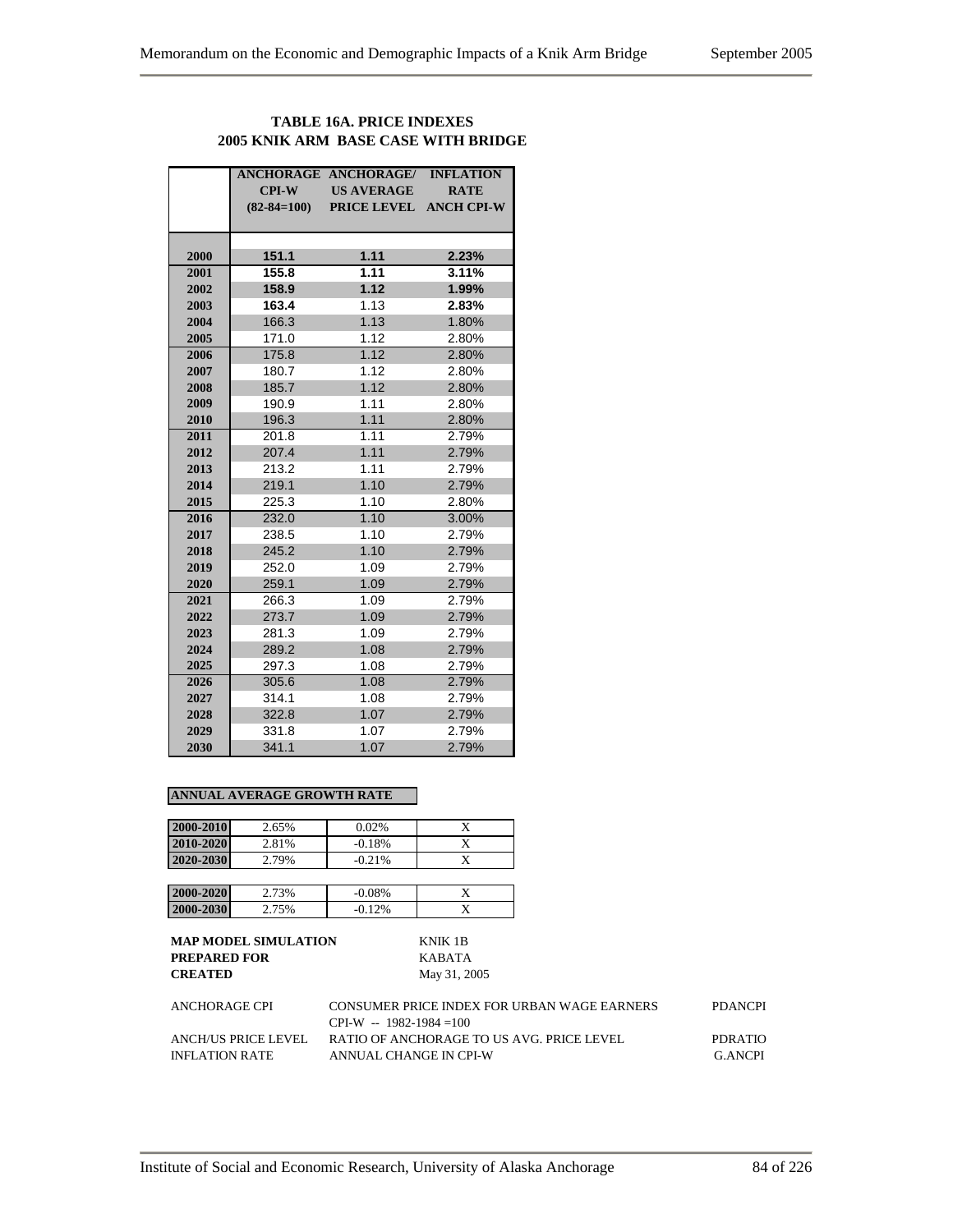|      | <b>UNEMPLOY-</b> | <b>LABOR</b> | <b>DEPEND-</b> | <b>AVERAGE</b>   | <b>AVERAGE</b> |            | NON-            |
|------|------------------|--------------|----------------|------------------|----------------|------------|-----------------|
|      | <b>MENT</b>      | <b>FORCE</b> | <b>ENCY</b>    | <b>HOUSEHOLD</b> | <b>AGE OF</b>  | <b>POP</b> | <b>RESIDENT</b> |
|      | <b>RATE</b>      | <b>PART</b>  | <b>RATIO</b>   | <b>SIZE</b>      | <b>POP</b>     | $% 65+$    | <b>WORKERS</b>  |
|      |                  | <b>RATE</b>  |                |                  |                |            | (000)           |
|      |                  |              |                |                  |                |            |                 |
| 2000 | 6.2%             | 0.0%         | 0.64           | 2.74             | 32.3           | 5.7%       | 0.0             |
| 2001 | 6.2%             | 0.0%         | 0.64           | 0.00             | 32.8           | 0.0%       | 0.0             |
| 2002 | 7.1%             | 0.0%         | 0.64           | 0.00             | 32.9           | 0.0%       | 0.0             |
| 2003 | 7.7%             | 69.9%        | 0.64           | 2.70             | 33.1           | 6.3%       | 30.0            |
| 2004 | 7.5%             | 69.0%        | 0.64           | 2.68             | 33.3           | 6.3%       | 33.0            |
| 2005 | 8.1%             | 68.6%        | 0.64           | 2.70             | 33.3           | 6.8%       | 33.0            |
| 2006 | 6.8%             | 68.3%        | 0.64           | 2.70             | 33.5           | 7.0%       | 32.0            |
| 2007 | 6.4%             | 68.0%        | 0.64           | 2.69             | 33.7           | 7.3%       | 29.4            |
| 2008 | 7.3%             | 67.8%        | 0.65           | 2.68             | 33.8           | 7.6%       | 29.1            |
| 2009 | 7.3%             | 67.5%        | 0.65           | 2.67             | 34.0           | 8.0%       | 28.9            |
| 2010 | 7.0%             | 67.2%        | 0.66           | 2.67             | 34.2           | 8.3%       | 28.7            |
| 2011 | 6.1%             | 67.0%        | 0.66           | 2.66             | 34.2           | 8.6%       | 28.5            |
| 2012 | 5.4%             | 66.9%        | 0.67           | 2.66             | 34.2           | 8.8%       | 28.4            |
| 2013 | 6.1%             | 66.8%        | 0.68           | 2.66             | 34.2           | 9.0%       | 28.3            |
| 2014 | 6.8%             | 66.6%        | 0.68           | 2.66             | 34.3           | 9.3%       | 28.0            |
| 2015 | 7.8%             | 66.2%        | 0.69           | 2.66             | 34.5           | 9.6%       | 27.7            |
| 2016 | 7.6%             | 65.8%        | 0.71           | 2.65             | 34.6           | 10.0%      | 27.5            |
| 2017 | 7.3%             | 65.5%        | 0.72           | 2.65             | 34.7           | 10.4%      | 27.3            |
| 2018 | 7.3%             | 65.2%        | 0.73           | 2.64             | 34.8           | 10.7%      | 27.1            |
| 2019 | 6.9%             | 64.9%        | 0.74           | 2.64             | 34.9           | 11.0%      | 27.0            |
| 2020 | 6.9%             | 64.7%        | 0.74           | 2.64             | 35.0           | 11.3%      | 26.9            |
| 2021 | 6.9%             | 64.6%        | 0.75           | 2.63             | 35.1           | 11.6%      | 26.7            |
| 2022 | 6.8%             | 64.4%        | 0.76           | 2.63             | 35.1           | 11.8%      | 26.6            |
| 2023 | 6.6%             | 64.3%        | 0.76           | 2.63             | 35.2           | 12.0%      | 26.5            |
| 2024 | 6.7%             | 64.3%        | 0.77           | 2.63             | 35.2           | 12.2%      | 26.4            |
| 2025 | 6.8%             | 64.2%        | 0.77           | 2.63             | 35.3           | 12.3%      | 26.3            |
| 2026 | 6.8%             | 64.2%        | 0.78           | 2.62             | 35.3           | 12.4%      | 26.3            |
| 2027 | 6.9%             | 64.2%        | 0.78           | 2.62             | 35.4           | 12.5%      | 26.2            |
| 2028 | 6.8%             | 64.1%        | 0.78           | 2.62             | 35.4           | 12.6%      | 26.1            |
| 2029 | 6.7%             | 64.2%        | 0.78           | 2.62             | 35.4           | 12.7%      | 26.0            |
| 2030 | 6.7%             | 64.2%        | 0.78           | 2.62             | 35.4           | 12.7%      | 26.0            |

#### **TABLE 17A. DEMOGRAPHIC INDEXES 2005 KNIK ARM BASE CASE WITH BRIDGE**

# **ANNUAL AVERAGE GROWTH RATE**

| 2000-2010     | .17%      | #VALUE!   | 0.34% | $-0.28%$  | 0.54% | 3.85% | #VALUE!   |
|---------------|-----------|-----------|-------|-----------|-------|-------|-----------|
| $2010 - 2020$ | $-0.07\%$ | $-0.38\%$ | .24%  | $-0.11\%$ | 0.25% | 3.14% | $-0.65%$  |
| 2020-2030     | $-0.24%$  | $-0.09\%$ | 0.48% | $-0.08\%$ | 0.12% | 1.15% | $-0.33\%$ |
|               |           |           |       |           |       |       |           |
| 2000-2020     | 0.55%     | #VALUE!   | 0.79% | $-0.19\%$ | 0.40% | 3.49% | #VALUE!   |
| 2000-2030     | 0.28%     | #VALUE!   | 0.69% | $-0.16%$  | 0.31% | 2.71% | #VALUE!   |

| MAP MODEL SIMULATION | KNIK 1B      |
|----------------------|--------------|
| PREPARED FOR         | KABATA       |
| <b>CREATED</b>       | May 31, 2005 |

UNEMPLOYMENT RATE UNEMPLOYMENT AT EXAMPLE THE UNEMPLOYMENT AT EXAMPLE THE UNEMPLOYMENT AT EXAMPLE THE UNEMPLOYMENT AT EXAMPLE THE UNEMPLOYMENT AT EXAMPLE THE UNEMPLOYMENT AT EXAMPLE THE UNEMPLOYMENT AT EXAMPLE THE UNEMPLOY LABOR FORCE PART RATECIVILIAN LABOR FORCE PARTICIPATION RATE, US CENSUS DEFINITION LAFPRT2 DEPENDENCY RATIO POPULATION <16 AND >64 / ADULTS POP.DEP HOUSEHOLD SIZE HHSIZE AVERAGE AGE OF POP POPAVAGE POP % 65+ PERCENT OF POPULATION 65+ NON RESIDENT WORKERSVARIABLE CREATED BY MODEL EMNONRES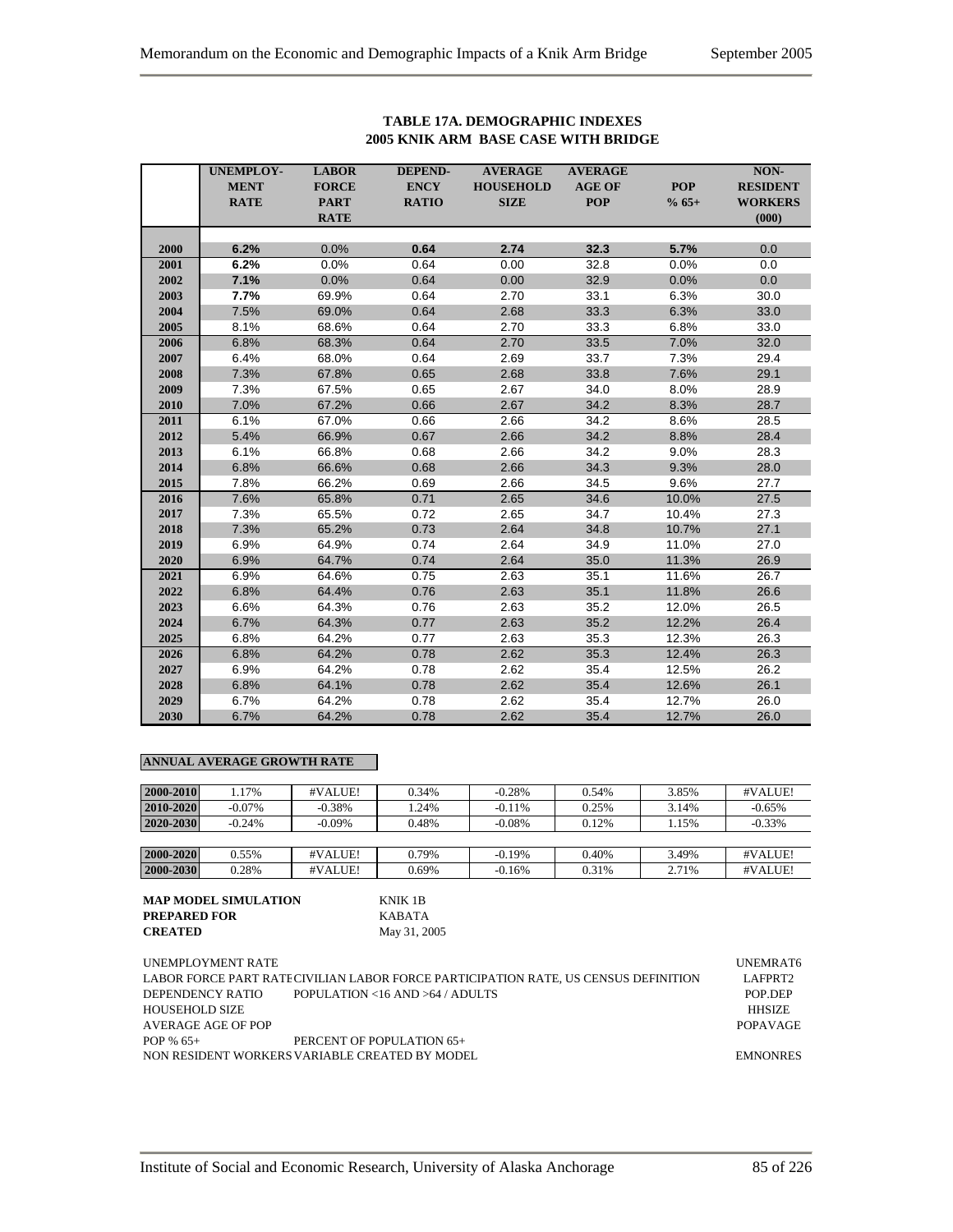# **TABLE 18A. GROSS STATE PRODUCT (MILL 82 US \$) 2005 KNIK ARM BASE CASE WITH BRIDGE**

|      | $\overline{\text{GSP}}$ |  |  |  |  |  |
|------|-------------------------|--|--|--|--|--|
|      | <b>NET</b>              |  |  |  |  |  |
|      | <b>OIL AND</b>          |  |  |  |  |  |
|      | <b>MINING</b>           |  |  |  |  |  |
|      |                         |  |  |  |  |  |
| 2000 | \$0                     |  |  |  |  |  |
| 2001 | \$0                     |  |  |  |  |  |
| 2002 | \$0                     |  |  |  |  |  |
| 2003 | \$9.850                 |  |  |  |  |  |
| 2004 | \$9,868                 |  |  |  |  |  |
| 2005 | \$10,080                |  |  |  |  |  |
| 2006 | \$10,219                |  |  |  |  |  |
| 2007 | \$10,292                |  |  |  |  |  |
| 2008 | \$10,329                |  |  |  |  |  |
| 2009 | \$10,289                |  |  |  |  |  |
| 2010 | \$10,612                |  |  |  |  |  |
| 2011 | \$10,941                |  |  |  |  |  |
| 2012 | \$11,398                |  |  |  |  |  |
| 2013 | \$11,641                |  |  |  |  |  |
| 2014 | \$11,615                |  |  |  |  |  |
| 2015 | \$11,349                |  |  |  |  |  |
| 2016 | \$11,284                |  |  |  |  |  |
| 2017 | \$11,250                |  |  |  |  |  |
| 2018 | \$11,262                |  |  |  |  |  |
| 2019 | \$11,392                |  |  |  |  |  |
| 2020 | \$11,490                |  |  |  |  |  |
| 2021 | \$11,606                |  |  |  |  |  |
| 2022 | \$11,750                |  |  |  |  |  |
| 2023 | \$11,926                |  |  |  |  |  |
| 2024 | \$12,094                |  |  |  |  |  |
| 2025 | \$12,259                |  |  |  |  |  |
| 2026 | $\overline{$}12,395$    |  |  |  |  |  |
| 2027 | \$12,539                |  |  |  |  |  |
| 2028 | \$12,715                |  |  |  |  |  |
| 2029 | \$12,898                |  |  |  |  |  |
| 2030 | \$13,080                |  |  |  |  |  |

#### **ANNUAL AVERAGE GROWTH RATE**

| 2000-2010 | #VALUE! |
|-----------|---------|
| 2010-2020 | 0.80%   |
| 2020-2030 | 1.30%   |

| 12         | VALUE!   |
|------------|----------|
| AAN)-2020  | #⊺       |
| 2000-20301 | #VAIJIFI |

**MAP MODEL SIMULATION** KNIK 1B **PREPARED FOR** KABATA **CREATED** May 31, 2005

GSP NET OIL AND GAS GROSS PRODUCT DEFLATED TO US AVERAGE PRICE LEVEL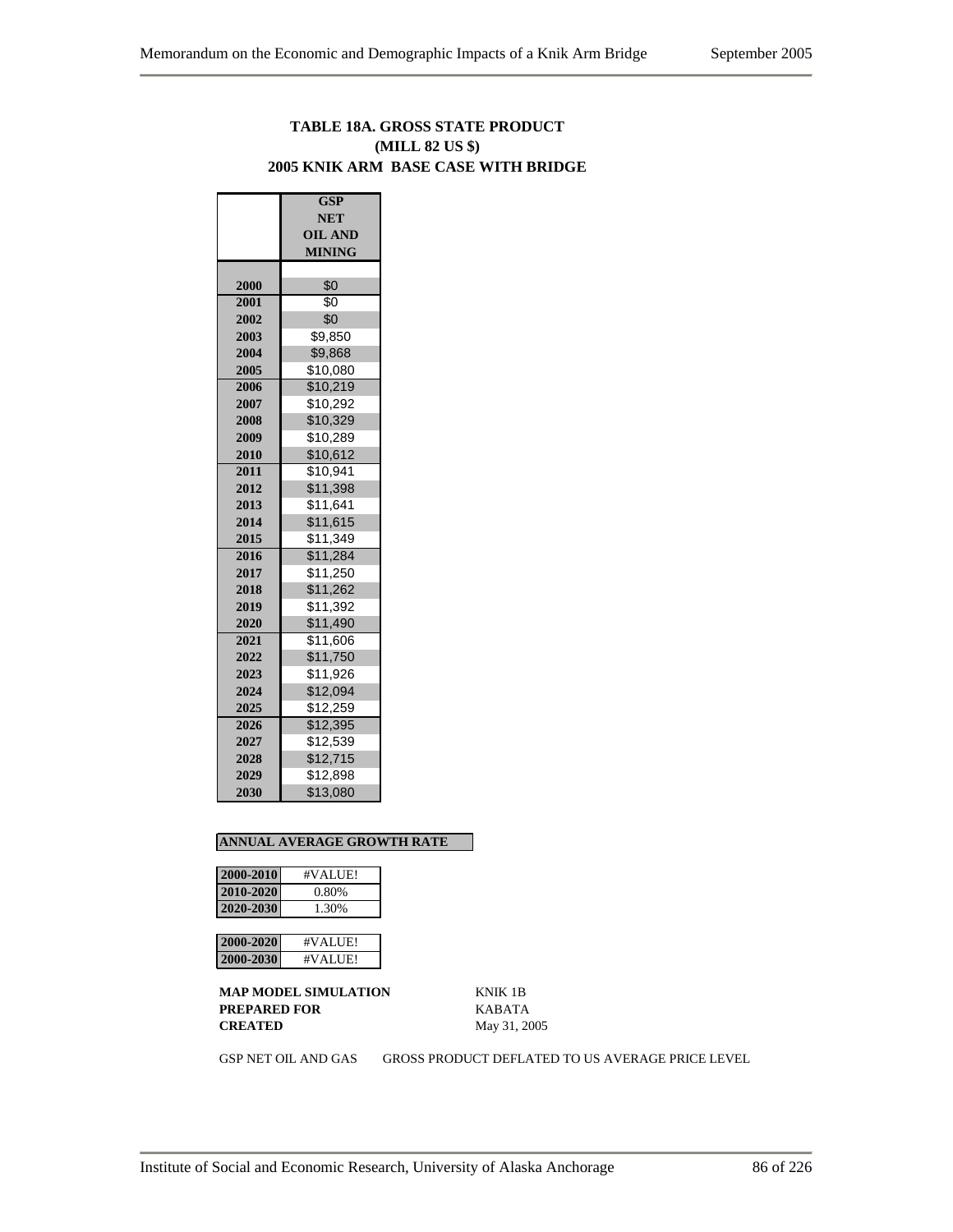|      | <b>WAGE &amp;</b><br><b>SALARY</b> | POPULA-<br><b>TION</b> | <b>HOUSE-</b><br><b>HOLDS</b> | <b>REAL</b><br><b>PERSONAL</b> | <b>REAL</b><br><b>PER CAP</b><br><b>PERSONAL</b> |
|------|------------------------------------|------------------------|-------------------------------|--------------------------------|--------------------------------------------------|
|      | <b>EMP</b><br>(000)                | (000)                  | (000)                         | <b>INCOME</b><br>(MILL 03\$)   | <b>INCOME</b><br>(MILL 03\$)                     |
| 2000 | 130.9                              | 260.3                  | 94.8                          | \$9,493                        | \$36,434                                         |
| 2001 | 134.9                              | 264.1                  |                               | \$10,079                       | \$38,182                                         |
| 2002 | 137.9                              | 268.7                  |                               | \$10,328                       | \$38,502                                         |
| 2003 | 140.7                              | 273.6                  | 101.5                         | \$10,044                       | \$36,709                                         |
| 2004 | 145.0                              | 277.9                  | 104.0                         | \$10,218                       | \$36,770                                         |
| 2005 | 148.4                              | 285.7                  | 105.7                         | \$10,548                       | \$36,919                                         |
| 2006 | 151.5                              | 288.7                  | 107.1                         | \$10,794                       | \$37,387                                         |
| 2007 | 152.9                              | 291.7                  | 108.6                         | \$11,008                       | \$37,736                                         |
| 2008 | 153.2                              | 294.6                  | 110.0                         | \$11,128                       | \$37,776                                         |
| 2009 | 154.0                              | 295.4                  | 110.8                         | \$11,168                       | \$37,805                                         |
| 2010 | 154.4                              | 297.3                  | 111.7                         | \$11,245                       | \$37,826                                         |
| 2011 | 156.7                              | 301.4                  | 113.4                         | \$11,425                       | \$37,907                                         |
| 2012 | 159.7                              | 309.1                  | 116.4                         | \$11,711                       | \$37,887                                         |
| 2013 | 162.1                              | 317.5                  | 119.5                         | \$11,859                       | \$37,356                                         |
| 2014 | 163.0                              | 321.5                  | 121.2                         | \$11,978                       | \$37,259                                         |
| 2015 | 161.2                              | 321.1                  | 121.2<br>\$11,977             |                                | \$37,300                                         |
| 2016 | 160.3                              | 319.2                  | 120.7                         | \$11,954                       | \$37,449                                         |
| 2017 | 159.8                              | 318.9                  | 120.8                         | \$11,958                       | \$37,494                                         |
| 2018 | 159.7                              | 319.6                  | 121.2                         | \$12,007                       | \$37,571                                         |
| 2019 | 160.8                              | 321.0                  | 121.8                         | \$12,134                       | \$37,795                                         |
| 2020 | 161.5                              | 322.8                  | 122.6                         | \$12,232                       | \$37,897                                         |
| 2021 | 162.3                              | 324.6                  | 123.4                         | \$12,322                       | \$37,966                                         |
| 2022 | 163.5                              | 326.7                  | 124.3                         | \$12,451                       | \$38,112                                         |
| 2023 | 165.1                              | 329.4                  | 125.4                         | \$12,608                       | \$38,279                                         |
| 2024 | 166.5                              | 332.2                  | 126.6                         | \$12,762                       | \$38,418                                         |
| 2025 | 167.9                              | 334.9                  | 127.7                         | \$12,918                       | \$38,577                                         |
| 2026 | 169.1                              | 337.1                  | 128.6                         | \$12,997                       | \$38,552                                         |
| 2027 | 170.2                              | 339.1                  | 129.5                         | \$13,095                       | \$38,611                                         |
| 2028 | 171.7                              | 341.3                  | 130.4                         | \$13,251                       | \$38,821                                         |
| 2029 | 173.2                              | 343.7                  | 131.4                         | \$13,413                       | \$39,022                                         |
| 2030 | 174.7                              | 346.1                  | 132.4                         | \$13,574                       | \$39,218                                         |

# **TABLE 21A. ANCHORAGE BOROUGH CENSUS AREA 2005 KNIK ARM BASE CASE WITH BRIDGE**

#### **ANNUAL AVERAGE GROWTH RATE**

| 2000-2010 | 1.67%    | 1.34% | 1.65% | 1.71% | 0.38% |
|-----------|----------|-------|-------|-------|-------|
| 2010-2020 | 0.45%    | 0.83% | 0.93% | 0.84% | 0.02% |
| 2020-2030 | 0.79%    | 0.70% | 0.77% | 1.05% | 0.34% |
|           |          |       |       |       |       |
| 2000-2020 | 1.06%    | 1.08% | 1.29% | 1.28% | 0.20% |
| 2000-2030 | $0.97\%$ | 0.95% | 1.12% | 1.20% | 0.25% |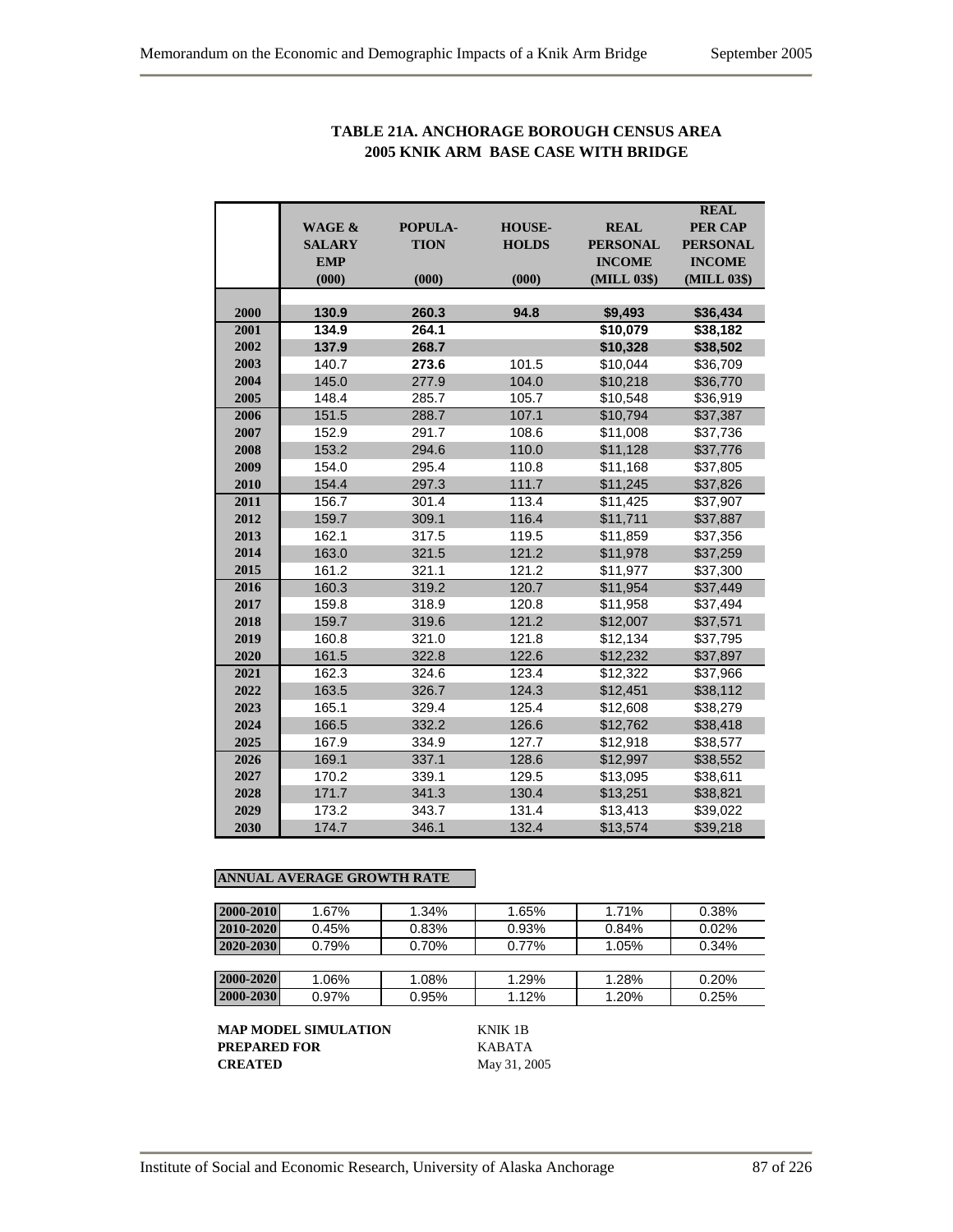|              |               |                |               |                    | <b>REAL</b>     |
|--------------|---------------|----------------|---------------|--------------------|-----------------|
|              | WAGE &        | <b>POPULA-</b> | <b>HOUSE-</b> | <b>REAL</b>        | <b>PER CAP</b>  |
|              | <b>SALARY</b> | <b>TION</b>    | <b>HOLDS</b>  | <b>PERSONAL</b>    | <b>PERSONAL</b> |
|              | <b>EMP</b>    |                |               | <b>INCOME</b>      | <b>INCOME</b>   |
|              | (000)         | (000)          | (000)         | (MILL 03\$)        | (MILL 03\$)     |
|              | 12.4          |                |               |                    |                 |
| 2000<br>2001 |               | 59.3<br>61.8   | 20.6          | \$1,678            | \$28,014        |
| 2002         | 12.9          |                |               | \$1,810            | \$29,096        |
|              | 13.9          | 64.3           |               | \$1,883            | \$28,925        |
| 2003         | 15.0          | 67.5           | 23.8          | \$2,170            | \$32,136        |
| 2004         | 15.8          | 70.3           | 25.0          | \$2,240            | \$31,890        |
| 2005         | 16.5          | 72.7           | 25.6          | \$2.327            | \$32,015        |
| 2006         | 17.1          | 75.1           | 26.5          | \$2,422            | \$32,271        |
| 2007         | 18.0          | 78.5           | 27.8          | \$2,548            | \$32,478        |
| 2008         | 19.3          | 83.0           | 29.5          | \$2,682            | \$32,309        |
| 2009         | 21.5          | 89.7           | 32.0          | \$2,899            | \$32,326        |
| 2010         | 23.8          | 96.0           | 34.4          | \$3,136            | \$32,649        |
| 2011         | 25.8          | 102.0          | 36.6          | \$3,378            | \$33,128        |
| 2012         | 27.2          | 107.0          | 38.4          | \$3,600            | \$33,654        |
| 2013         | 28.6          | 114.0          | 40.9          | \$3,785<br>\$3,931 | \$33,215        |
| 2014         | 30.3          | 120.0          | 43.1          |                    | \$32,772        |
| 2015         | 31.4          | 124.6          | 44.8          | \$4,012            | \$32,209        |
| 2016         | 32.7          | 128.3          | 46.3          | \$4,114            | \$32,073        |
| 2017         | 33.7          | 131.9          | 47.6          | \$4,223            | \$32,022        |
| 2018         | 34.7          | 135.2          | 48.9          | \$4,319            | \$31,936        |
| 2019         | 36.1          | 139.7          | 50.6          | \$4,473            | \$32,013        |
| 2020         | 37.6          | 144.8          | 52.5          | \$4,639            | \$32,045        |
| 2021         | 39.1          | 150.0          | 54.4          | \$4,807            | \$32,044        |
| 2022         | 40.8          | 155.6          | 56.5          | \$4,997            | \$32,118        |
| 2023         | 42.7          | 161.5          | 58.7          | \$5,203            | \$32,216        |
| 2024         | 44.7          | 167.8          | 61.0          | \$5.415            | \$32,281        |
| 2025         | 46.7          | 174.0          | 63.3          | \$5,632            | \$32,374        |
| 2026         | 48.4          | 179.8          | 65.5          | \$5,809            | \$32,308        |
| 2027         | 50.2          | 185.5          | 67.6          | \$5,993            | \$32,306        |
| 2028         | 52.2          | 191.5          | 69.9          | \$6,213            | \$32,435        |
| 2029         | 54.2          | 197.9          | 72.2          | \$6,442            | \$32,558        |
| 2030         | 56.4          | 204.4          | 74.7          | \$6,680            | \$32,674        |

# **TABLE 22A. MATANUSKA-SUSITNA BOROUGH CENSUS AREA 2005 KNIK ARM BASE CASE WITH BRIDGE**

#### **ANNUAL AVERAGE GROWTH RATE**

| 2000-2010 | 6.76% | 4.94% | 5.28% | 6.45%    | 1.54%    |
|-----------|-------|-------|-------|----------|----------|
| 2010-2020 | 4.69% | 4.19% | 4.32% | 3.99%    | $-0.19%$ |
| 2020-2030 | 4.14% | 3.51% | 3.59% | 3.71%    | 0.19%    |
|           |       |       |       |          |          |
| 2000-2020 | 5.72% | 4.56% | 4.80% | $5.22\%$ | 0.67%    |
| 2000-2030 | 5.19% | 4.21% | 4.39% | 4.71%    | 0.51%    |

**MAP MODEL SIMULATION** KNIK 1B **PREPARED FOR** KABATA<br>**CREATED** May 31, 20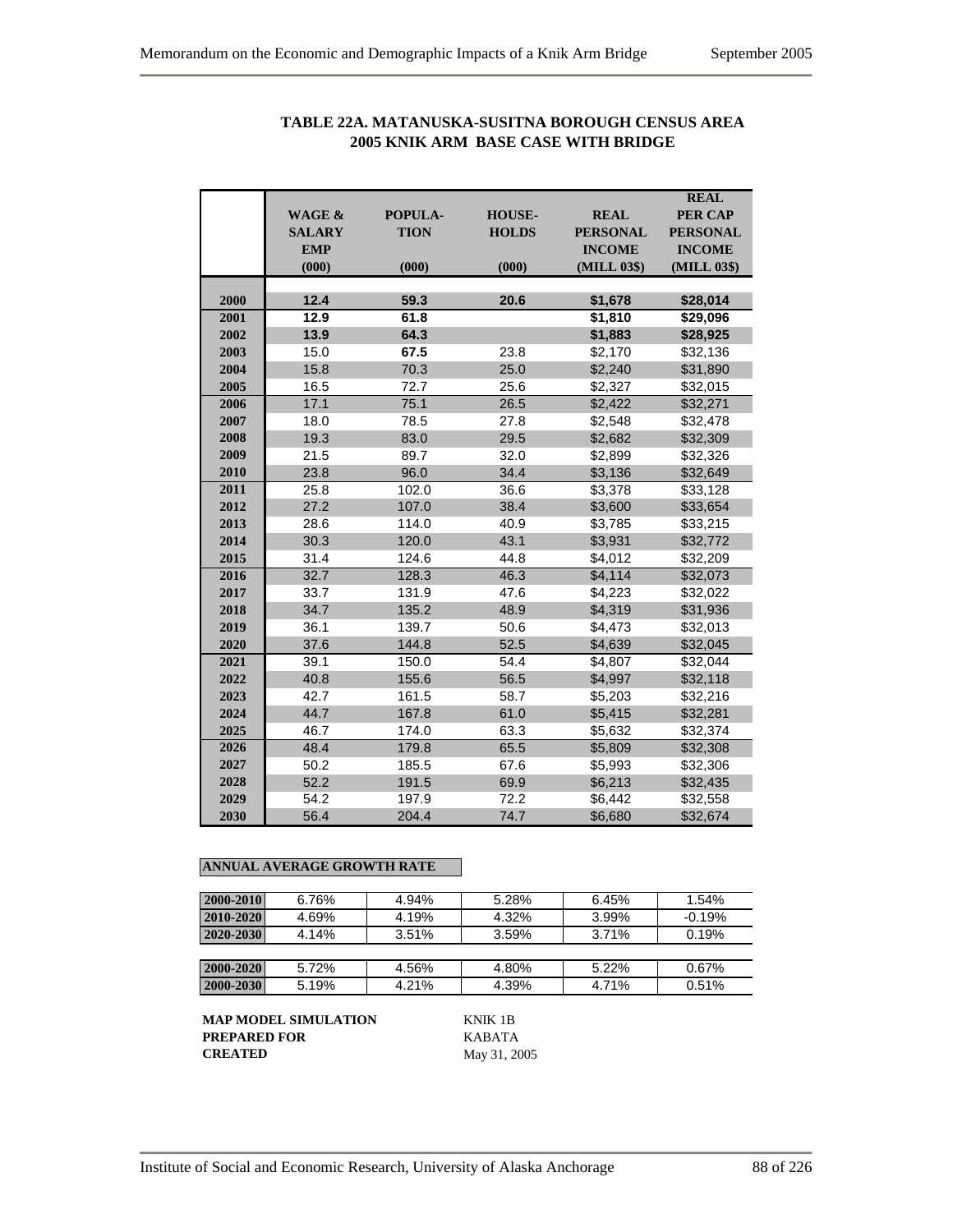|      |                   |             |               |                 | <b>REAL</b>     |
|------|-------------------|-------------|---------------|-----------------|-----------------|
|      | <b>WAGE &amp;</b> | POPULA-     | <b>HOUSE-</b> | <b>REAL</b>     | <b>PER CAP</b>  |
|      | <b>SALARY</b>     | <b>TION</b> | <b>HOLDS</b>  | <b>PERSONAL</b> | <b>PERSONAL</b> |
|      | <b>EMP</b>        |             |               | <b>INCOME</b>   | <b>INCOME</b>   |
|      | (000)             | (000)       | (000)         | (MILL 03\$)     | (MILL 03\$)     |
|      |                   |             |               |                 |                 |
| 2000 | 17.3              | 49.7        | 18.4          | \$1,512         | \$30,452        |
| 2001 | 17.4              | 50.1        |               | \$1,541         | \$30,740        |
| 2002 | 17.6              | 50.5        |               | \$1,575         | \$30,926        |
| 2003 | 17.7              | 51.4        | 19.4          | \$1,571         | \$30,564        |
| 2004 | 17.9              | 50.9        | 19.4          | \$1,584         | \$31,107        |
| 2005 | 17.6              | 50.8        | 19.1          | \$1,588         | \$31,235        |
| 2006 | 17.4              | 50.4        | 19.0          | \$1,593         | \$31,639        |
| 2007 | 17.2              | 50.4        | 19.1          | \$1,616         | \$32,062        |
| 2008 | 17.2              | 50.9        | 19.3          | \$1,634         | \$32,094        |
| 2009 | 17.0              | 50.9        | 19.4          | \$1,641         | \$32,247        |
| 2010 | 17.0              | 51.3        | 19.6          | \$1,655         | \$32,261        |
| 2011 | 17.1              | 52.2        | 20.0          | \$1,689         | \$32,362        |
| 2012 | 17.5              | 54.1        | 20.7          | \$1,750         | \$32,334        |
| 2013 | 18.0              | 56.2        | 21.5          | \$1,789         | \$31,831        |
| 2014 | 18.4              | 57.5        | 22.0          | \$1,825         | \$31,754        |
| 2015 | 18.5              | 58.0        | 22.3          | \$1,839         | \$31,716        |
| 2016 | 18.6              | 58.1        | 22.4          | \$1,850         | \$31,870        |
| 2017 | 18.6              | 58.3        | 22.5          | \$1,856         | \$31,861        |
| 2018 | 18.7              | 58.4        | 22.6          | \$1,866         | \$31,937        |
| 2019 | 18.8              | 58.9        | 22.7          | \$1,888         | \$32,085        |
| 2020 | 18.9              | 59.4        | 23.0          | \$1,911         | \$32,166        |
| 2021 | 19.1              | 60.0        | 23.2          | \$1,933         | \$32,206        |
| 2022 | 19.3              | 60.7        | 23.5          | \$1,963         | \$32,332        |
| 2023 | 19.6              | 61.5        | 23.9          | \$1,997         | \$32,470        |
| 2024 | 19.9              | 62.3        | 24.2          | \$2,031         | \$32,581        |
| 2025 | 20.1              | 63.1        | 24.5          | \$2,064         | \$32,715        |
| 2026 | 20.3              | 63.8        | 24.8          | \$2,082         | \$32,636        |
| 2027 | 20.5              | 64.4        | 25.1          | \$2,104         | \$32,645        |
| 2028 | 20.8              | 65.1        | 25.4          | \$2,138         | \$32,815        |
| 2029 | 21.0              | 65.9        | 25.7          | \$2,173         | \$32,976        |
| 2030 | 21.3              | 66.6        | 26.0          | \$2,207         | \$33,130        |
|      |                   |             |               |                 |                 |

# **TABLE 23A. KENAI PENINSULA BOROUGH CENSUS AREA 2005 KNIK ARM BASE CASE WITH BRIDGE**

# **ANNUAL AVERAGE GROWTH RATE**

| 2000-2010 | $-0.21%$ | $0.32\%$ | 0.62%    | 0.91% | 0.58%    |
|-----------|----------|----------|----------|-------|----------|
| 2010-2020 | 1.11%    | 1.48%    | 1.60%    | 1.45% | $-0.03%$ |
| 2020-2030 | 1.16%    | 1.15%    | 1.23%    | 1.45% | 0.30%    |
|           |          |          |          |       |          |
| 2000-2020 | 0.45%    | 0.90%    | $1.11\%$ | 1.18% | 0.27%    |
| 2000-2030 | 0.69%    | 0.98%    | 1.15%    | 1.27% | 0.28%    |

**MAP MODEL SIMULATION** KNIK 1B **PREPARED FOR KABATA**<br>**CREATED** May 31, 20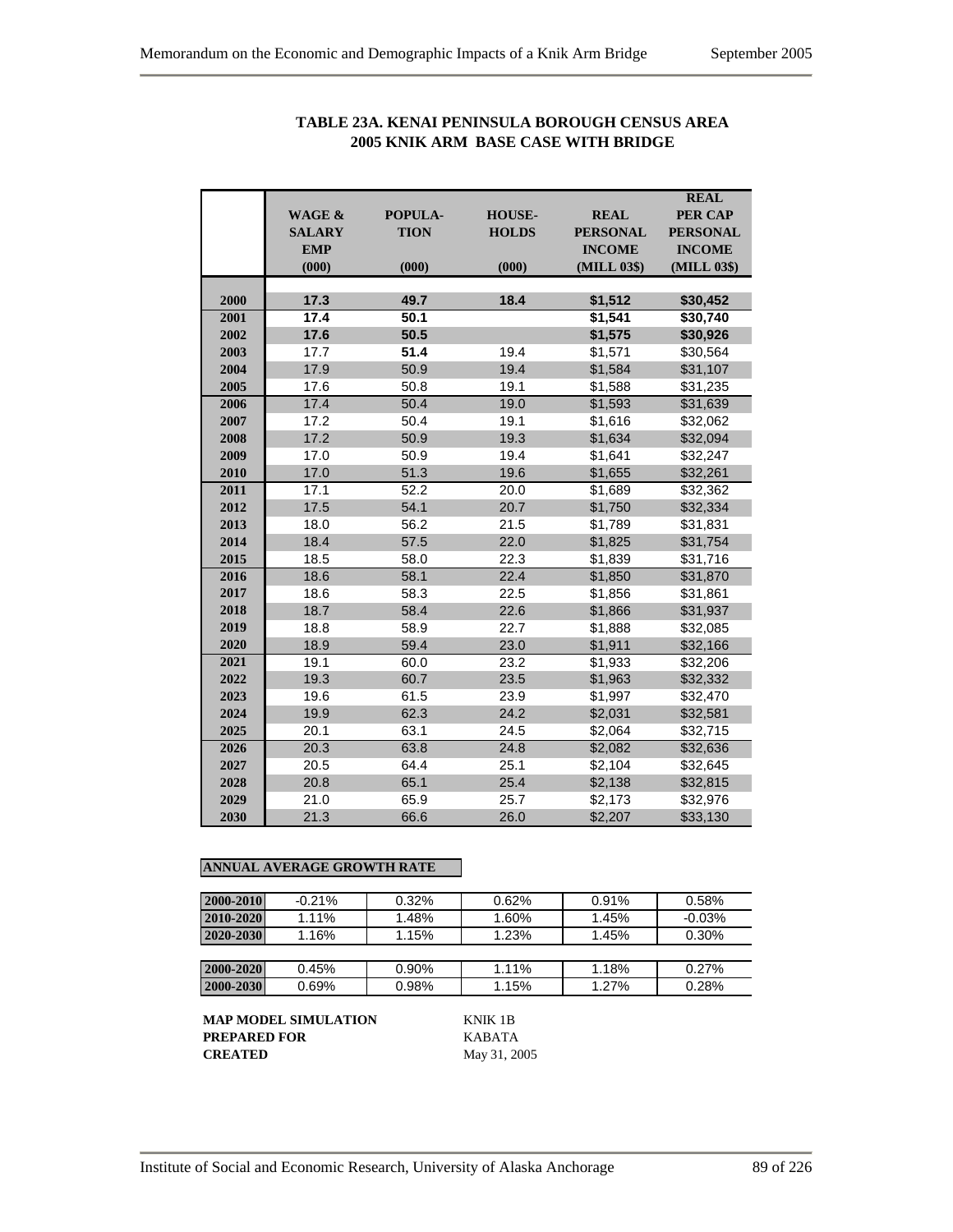# **TABLE 24A. BALANCE OF STATE 2005 KNIK ARM BASE CASE WITH BRIDGE**

|      |                   |             |               |                 | <b>REAL</b>     |
|------|-------------------|-------------|---------------|-----------------|-----------------|
|      | <b>WAGE &amp;</b> | POPULA-     | <b>HOUSE-</b> | <b>REAL</b>     | <b>PER CAP</b>  |
|      | <b>SALARY</b>     | <b>TION</b> | <b>HOLDS</b>  | <b>PERSONAL</b> | <b>PERSONAL</b> |
|      | <b>EMP</b>        |             |               | <b>INCOME</b>   | <b>INCOME</b>   |
|      | (000)             | (000)       | (000)         | (MILL 03\$)     | (MILL 03\$)     |
|      |                   |             |               |                 |                 |
| 2000 | 120.1             | 257.6       | 87.8          | \$7,584         | \$29,855        |
| 2001 | 122.8             | 256.8       |               | \$7,695         | \$30,418        |
| 2002 | 122.8             | 258.0       |               | \$7,850         | \$30,914        |
| 2003 | 123.5             | 255.8       | 87.6          | \$7,747         | \$30,290        |
| 2004 | 123.0             | 256.5       | 88.8          | \$7,684         | \$29,963        |
| 2005 | 124.1             | 260.0       | 89.1          | \$7,826         | \$30,094        |
| 2006 | 124.9             | 260.5       | 89.5          | \$7,942         | \$30,492        |
| 2007 | 124.6             | 259.9       | 89.6          | \$8,059         | \$31,008        |
| 2008 | 123.3             | 260.1       | 89.9          | \$8,096         | \$31,121        |
| 2009 | 122.1             | 257.3       | 89.1          | \$8,043         | \$31,256        |
| 2010 | 122.7             | 256.6       | 89.0          | \$8,012         | \$31,221        |
| 2011 | 125.4             | 259.7       | 90.2          | \$8,112         | \$31,233        |
| 2012 | 132.1             | 268.3       | 93.2          | \$8,362         | \$31,168        |
| 2013 | 135.5             | 276.3       | 96.1          | \$8,483         | \$30,699        |
| 2014 | 134.9             | 279.7       | 97.3          | \$8,564         | \$30,620        |
| 2015 | 131.9             | 279.6       | 97.4          | \$8,548         | \$30,574        |
| 2016 | 131.0             | 280.5       | 97.9          | \$8,572         | \$30,559        |
| 2017 | 131.9             | 282.1       | 98.6          | \$8,617         | \$30,547        |
| 2018 | 131.7             | 283.7       | 99.4          | \$8,680         | \$30,595        |
| 2019 | 132.6             | 285.6       | 100.2         | \$8,791         | \$30,780        |
| 2020 | 133.5             | 288.2       | 101.2         | \$8,885         | \$30,831        |
| 2021 | 134.6             | 291.0       | 102.3         | \$8,985         | \$30,870        |
| 2022 | 135.9             | 294.2       | 103.6         | \$9,119         | \$30,998        |
| 2023 | 137.5             | 297.7       | 104.9         | \$9,270         | \$31,132        |
| 2024 | 138.8             | 301.1       | 106.2         | \$9,409         | \$31,252        |
| 2025 | 140.0             | 304.1       | 107.4         | \$9,543         | \$31,379        |
| 2026 | 141.4             | 307.4       | 108.6         | \$9,610         | \$31,264        |
| 2027 | 142.9             | 310.6       | 109.9         | \$9,707         | \$31,254        |
| 2028 | 144.5             | 313.8       | 111.1         | \$9,860         | \$31,416        |
| 2029 | 146.1             | 317.2       | 112.4         | \$10,014        | \$31,567        |
| 2030 | 147.6             | 320.5       | 113.7         | \$10,164        | \$31,713        |

#### **ANNUAL AVERAGE GROWTH RATE**

| 2000-2010 | 0.21% | $-0.04%$ | 0.14% | 0.55% | 0.45%    |
|-----------|-------|----------|-------|-------|----------|
| 2010-2020 | 0.84% | $1.17\%$ | 1.29% | 1.04% | $-0.13%$ |
| 2020-2030 | 1.01% | 1.07%    | 1.17% | 1.35% | 0.28%    |
|           |       |          |       |       |          |
| 2000-2020 | 0.53% | 0.56%    | 0.71% | 0.79% | 0.16%    |
| 2000-2030 | 0.69% | 0.73%    | 0.86% | 0.98% | 0.20%    |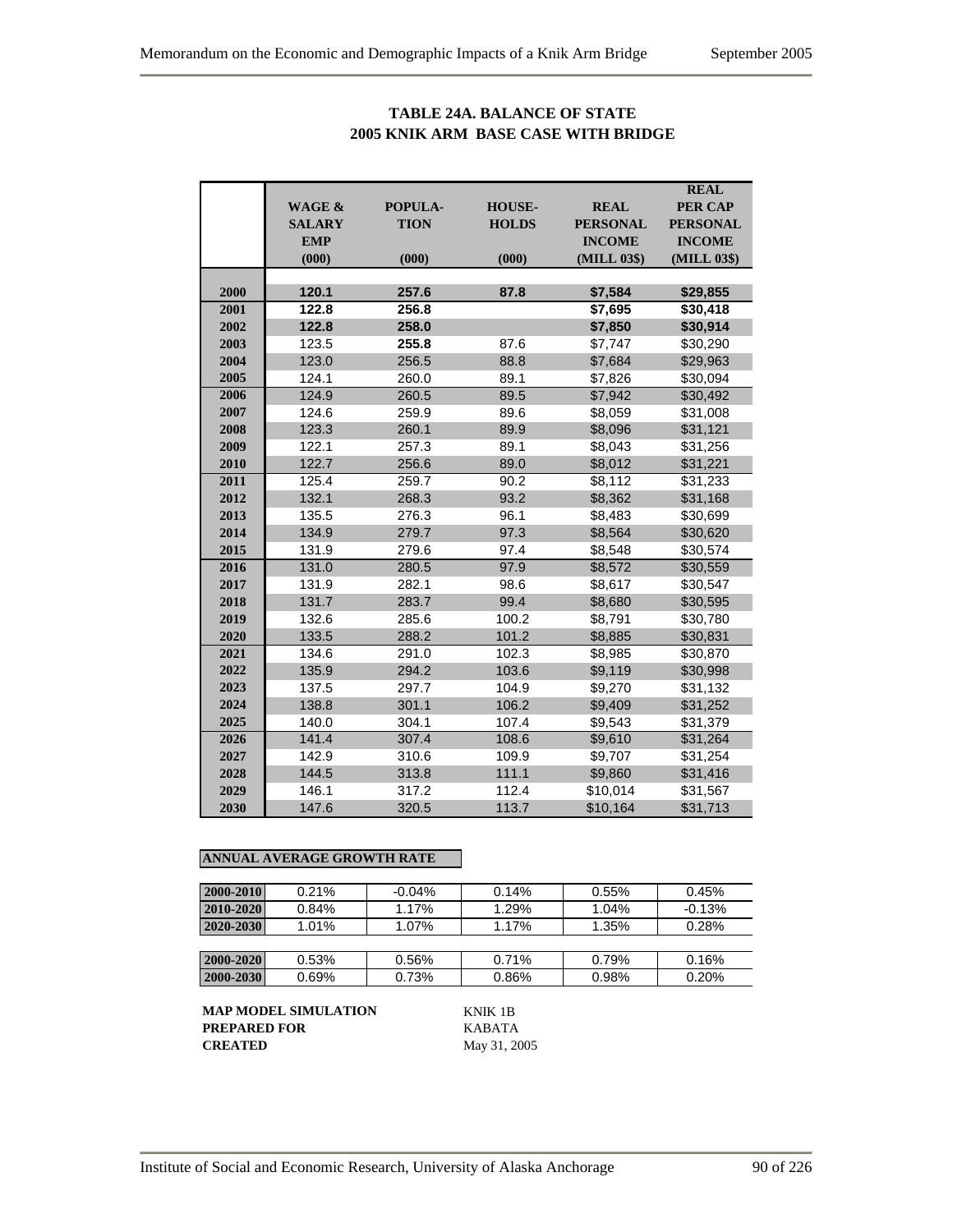#### **TABLE 25A. ANCHORAGE / MATSU SHARE OF TOTAL STATE**

#### **2005 KNIK ARM BASE CASE WITH BRIDGE**

|              | <b>ANCHORAGE / ANCHORAGE /</b><br><b>MATSU</b> | <b>MATSU</b>     | <b>ALASKA</b>            | <b>ALASKA</b>    | <b>ANCHORAGE /ANCHORAGE /</b><br><b>MATSU</b> | <b>MATSU</b>               |
|--------------|------------------------------------------------|------------------|--------------------------|------------------|-----------------------------------------------|----------------------------|
|              | W&S<br><b>EMPLOYMENT</b>                       | <b>POP</b>       | W&S<br><b>EMPLOYMENT</b> | <b>POP</b>       | <b>SHARE</b><br>W&S<br><b>EMPLOYMENT</b>      | <b>SHARE</b><br><b>POP</b> |
| 2000         | 143.24                                         | 319.61           | 280.66                   | 626.93           | 51.0%                                         | 51.0%                      |
| 2001         | 147.80                                         | 325.82           | 287.94                   | 632.67           | 51.3%                                         | 51.5%                      |
| 2002         | 151.82                                         | 333.03           | 292.29                   | 641.48           | 51.9%                                         | 51.9%                      |
| 2003         | 155.72                                         | 341.13           | 296.88                   | 648.82           | 52.5%                                         | 52.6%                      |
| 2004         | 160.85                                         | 348.15           | 301.75                   | 655.54           | 53.3%                                         | 53.1%                      |
| 2005         | 164.84                                         | 358.41           | 306.61                   | 669.28           | 53.8%                                         | 53.6%                      |
| 2006         | 168.63                                         | 363.78           | 310.94                   | 674.58           | 54.2%                                         | 53.9%                      |
| 2007         | 170.92                                         | 370.17           | 312.74                   | 680.49           | 54.7%                                         | 54.4%                      |
| 2008         | 172.48                                         | 377.58           | 312.93                   | 688.62           | 55.1%                                         | 54.8%                      |
| 2009         | 175.56                                         | 385.12           | 314.68                   | 693.33           | 55.8%                                         | 55.5%                      |
| 2010         | 178.19                                         | 393.33           | 317.86                   | 701.27           | 56.1%                                         | 56.1%                      |
| 2011         | 182.49                                         | 403.35           | 325.06                   | 715.27           | 56.1%                                         | 56.4%                      |
| 2012         | 186.83                                         | 416.07           | 336.44                   | 738.48           | 55.5%                                         | 56.3%                      |
| 2013         | 190.70                                         | 431.41           | 344.17                   | 763.95           | 55.4%                                         | 56.5%                      |
| 2014         | 193.26                                         | 441.44           | 346.49                   | 778.59           | 55.8%                                         | 56.7%                      |
| 2015         | 192.61                                         | 445.67           | 343.00                   | 783.26           | 56.2%                                         | 56.9%                      |
| 2016         | 192.99                                         | 447.48           | 342.68                   | 786.03           | 56.3%                                         | 56.9%                      |
| 2017         | 193.50                                         | 450.80           | 344.04                   | 791.16           | 56.2%                                         | 57.0%                      |
| 2018         | 194.47                                         | 454.81           | 344.83                   | 796.95           | 56.4%                                         | 57.1%                      |
| 2019         | 196.89                                         | 460.78           | 348.26                   | 805.23           | 56.5%                                         | 57.2%                      |
| 2020         | 199.05                                         | 467.52           | 351.47                   | 815.13           | 56.6%                                         | 57.4%                      |
| 2021         | 201.45                                         | 474.58           | 355.14                   | 825.65           | 56.7%                                         | 57.5%                      |
| 2022         | 204.35                                         | 482.26           | 359.62                   | 837.17           | 56.8%                                         | 57.6%                      |
| 2023         | 207.82                                         | 490.86           | 364.97                   | 850.11           | 56.9%                                         | 57.7%                      |
| 2024         | 211.20                                         | 499.94           | 369.90                   | 863.34           | 57.1%                                         | 57.9%                      |
| 2025         | 214.59                                         | 508.83           | 374.73                   | 876.06           | 57.3%                                         | 58.1%                      |
| 2026<br>2027 | 217.50<br>220.40                               | 516.92<br>524.67 | 379.20<br>383.77         | 888.09<br>899.70 | 57.4%<br>57.4%                                | 58.2%<br>58.3%             |
| 2028         | 223.85                                         | 532.89           | 389.09                   | 911.88           | 57.5%                                         | 58.4%                      |
| 2029         | 227.48                                         | 541.61           | 394.62                   | 924.73           | 57.6%                                         | 58.6%                      |
| 2030         | 231.11                                         | 550.56           | 400.02                   | 937.68           | 57.8%                                         | 58.7%                      |

#### **ANNUAL AVERAGE GROWTH RATE**

| 2000-2010 | 2.21% | 2.10% | 1.25% | 1.13% | 0.94% | 0.96% |
|-----------|-------|-------|-------|-------|-------|-------|
| 2010-2020 | 1.11% | 1.74% | 1.01% | 1.52% | 0.10% | 0.22% |
| 2020-2030 | 1.50% | 1.65% | 1.30% | 1.41% | 0.20% | 0.23% |
|           |       |       |       |       |       |       |
| 2000-2020 | 1.66% | 1.92% | 1.13% | 1.32% | 0.52% | 0.59% |
| 2000-2030 | 1.61% | 1.83% | 1.19% | 1.35% | 0.41% | 0.47% |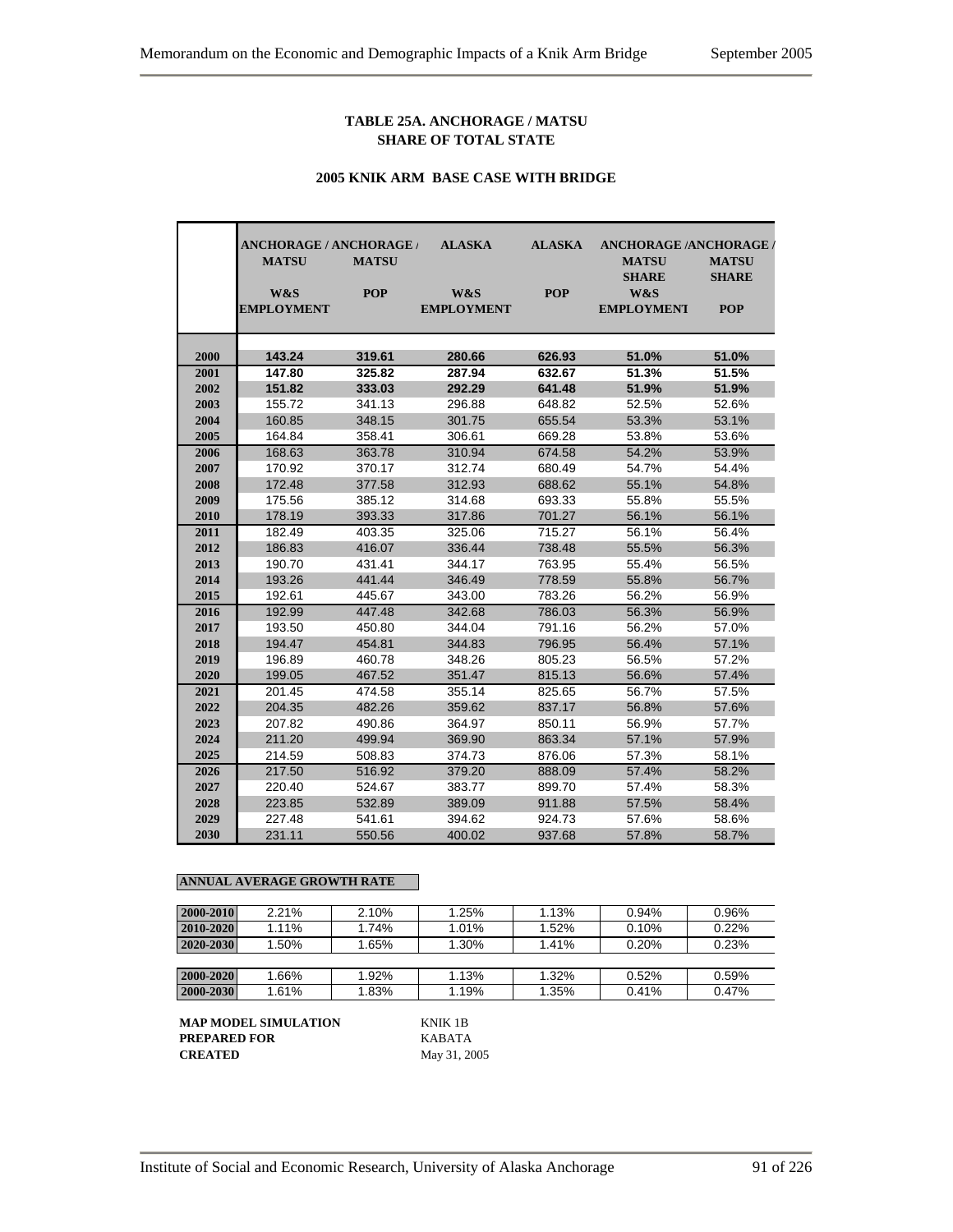#### **TABLE 26A. ANCHORAGE / MATSU MATANUSKA-SUSITNA BOROUGH SHARE OF GREATER ANCHORAGE**

|      | <b>ANCHORAGE / ANCHORAGE /</b> |              | <b>MATSU</b>      | <b>MATSU</b>   | <b>MATSU</b>                   | <b>MATSU</b>                   |
|------|--------------------------------|--------------|-------------------|----------------|--------------------------------|--------------------------------|
|      | <b>MATSU</b>                   | <b>MATSU</b> | <b>BOROUGH</b>    | <b>BOROUGH</b> | <b>BOROUGH</b><br><b>SHARE</b> | <b>BOROUGH</b><br><b>SHARE</b> |
|      | W&S                            | <b>POP</b>   | W&S               | <b>POP</b>     | W&S                            |                                |
|      | <b>EMPLOYMENT</b>              |              | <b>EMPLOYMENT</b> |                | <b>EMPLOYMENT</b>              | <b>POP</b>                     |
|      |                                |              |                   |                |                                |                                |
|      |                                |              |                   |                |                                |                                |
| 2000 | 143.24                         | 319.61       | 12.36             | 59.32          | 8.6%                           | 18.6%                          |
| 2001 | 147.80                         | 325.82       | 12.87             | 61.77          | 8.7%                           | 19.0%                          |
| 2002 | 151.82                         | 333.03       | 13.90             | 64.29          | 9.2%                           | 19.3%                          |
| 2003 | 155.72                         | 341.13       | 15.04             | 67.53          | 9.7%                           | 19.8%                          |
| 2004 | 160.85                         | 348.15       | 15.84             | 70.26          | 9.8%                           | 20.2%                          |
| 2005 | 164.84                         | 358.41       | 16.46             | 72.70          | 10.0%                          | 20.3%                          |
| 2006 | 168.63                         | 363.78       | 17.15             | 75.05          | 10.2%                          | 20.6%                          |
| 2007 | 170.92                         | 370.17       | 18.02             | 78.46          | 10.5%                          | 21.2%                          |
| 2008 | 172.48                         | 377.58       | 19.28             | 83.01          | 11.2%                          | 22.0%                          |
| 2009 | 175.56                         | 385.12       | 21.53             | 89.69          | 12.3%                          | 23.3%                          |
| 2010 | 178.19                         | 393.33       | 23.77             | 96.04          | 13.3%                          | 24.4%                          |
| 2011 | 182.49                         | 403.35       | 25.76             | 101.97         | 14.1%                          | 25.3%                          |
| 2012 | 186.83                         | 416.07       | 27.17             | 106.97         | 14.5%                          | 25.7%                          |
| 2013 | 190.70                         | 431.41       | 28.63             | 113.96         | 15.0%                          | 26.4%                          |
| 2014 | 193.26                         | 441.44       | 30.26             | 119.95         | 15.7%                          | 27.2%                          |
| 2015 | 192.61                         | 445.67       | 31.40             | 124.56         | 16.3%                          | 27.9%                          |
| 2016 | 192.99                         | 447.48       | 32.66             | 128.27         | 16.9%                          | 28.7%                          |
| 2017 | 193.50                         | 450.80       | 33.67             | 131.87         | 17.4%                          | 29.3%                          |
| 2018 | 194.47                         | 454.81       | 34.73             | 135.23         | 17.9%                          | 29.7%                          |
| 2019 | 196.89                         | 460.78       | 36.12             | 139.73         | 18.3%                          | 30.3%                          |
| 2020 | 199.05                         | 467.52       | 37.58             | 144.77         | 18.9%                          | 31.0%                          |
| 2021 | 201.45                         | 474.58       | 39.13             | 150.01         | 19.4%                          | 31.6%                          |
| 2022 | 204.35                         | 482.26       | 40.85             | 155.57         | 20.0%                          | 32.3%                          |
| 2023 | 207.82                         | 490.86       | 42.74             | 161.49         | 20.6%                          | 32.9%                          |
| 2024 | 211.20                         | 499.94       | 44.67             | 167.76         | 21.1%                          | 33.6%                          |
| 2025 | 214.59                         | 508.83       | 46.65             | 173.97         | 21.7%                          | 34.2%                          |
| 2026 | 217.50                         | 516.92       | 48.42             | 179.78         | 22.3%                          | 34.8%                          |
| 2027 | 220.40                         | 524.67       | 50.18             | 185.52         | 22.8%                          | 35.4%                          |
| 2028 | 223.85                         | 532.89       | 52.16             | 191.55         | 23.3%                          | 35.9%                          |
| 2029 | 227.48                         | 541.61       | 54.24             | 197.88         | 23.8%                          | 36.5%                          |
| 2030 | 231.11                         | 550.56       | 56.37             | 204.44         | 24.4%                          | 37.1%                          |

# **2005 KNIK ARM BASE CASE WITH BRIDGE**

#### **ANNUAL AVERAGE GROWTH RATE**

| 2000-2010       | 2.21% | 2.10% | 6.76% | 4.94% | 4.45% | 2.78% |
|-----------------|-------|-------|-------|-------|-------|-------|
| 2010-2020       | 1.11% | 1.74% | 4.69% | 4.19% | 3.53% | 2.40% |
| $ 2020 - 2030 $ | 1.50% | 1.65% | 4.14% | 3.51% | 2.60% | 1.83% |
|                 |       |       |       |       |       |       |
| 2000-2020       | 1.66% | 1.92% | 5.72% | 4.56% | 3.99% | 2.59% |
| 2000-2030       | 1.61% | 1.83% | 5.19% | 4.21% | 3.52% | 2.34% |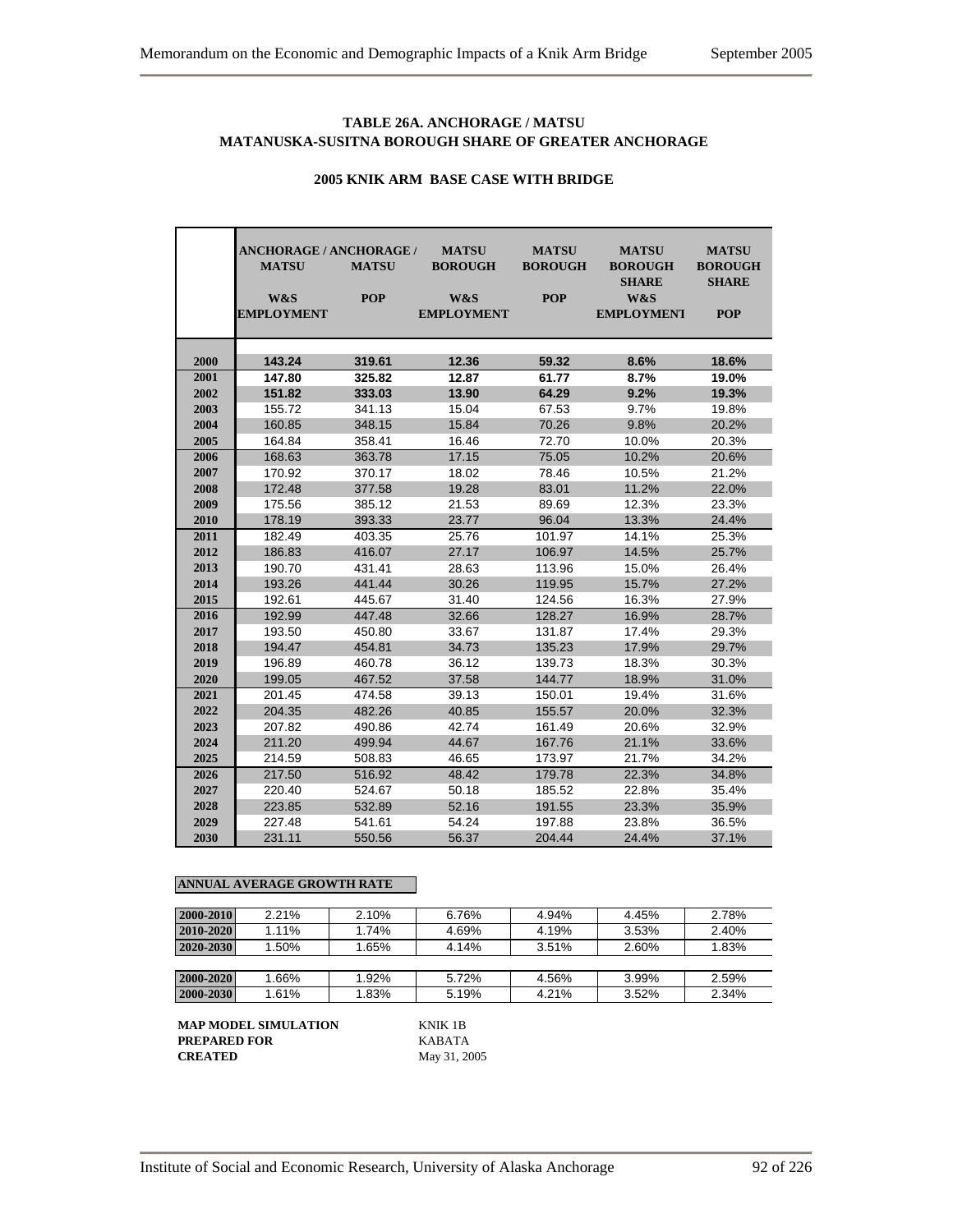#### **TABLE 27A. ANCHORAGE / MATSU MATANUSKA-SUSITNA BOROUGH COMMUTERS**

# **2005 KNIK ARM BASE CASE WITH BRIDGE**

|      | MS RESIDENTSMS RESIDENTSMS RESIDENTS<br><b>SHARE</b> |                |                |                               |              |  |  |  |  |  |  |  |  |
|------|------------------------------------------------------|----------------|----------------|-------------------------------|--------------|--|--|--|--|--|--|--|--|
|      | <b>COMMUTING</b>                                     | <b>WORKING</b> | <b>TOTAL</b>   | <b>COMMUTING TOTAL JOBS /</b> |              |  |  |  |  |  |  |  |  |
|      | <b>TO ANCHORAGI</b>                                  | IN             | <b>WORKERS</b> | <b>TO</b>                     | <b>BASIC</b> |  |  |  |  |  |  |  |  |
|      |                                                      | <b>MATSU</b>   |                | <b>ANCHORAGE</b>              |              |  |  |  |  |  |  |  |  |
|      |                                                      |                |                |                               |              |  |  |  |  |  |  |  |  |
|      |                                                      |                |                |                               |              |  |  |  |  |  |  |  |  |
| 2000 | 7.00                                                 |                |                |                               |              |  |  |  |  |  |  |  |  |
| 2001 | 7.30                                                 |                |                |                               |              |  |  |  |  |  |  |  |  |
| 2002 | 7.60                                                 |                |                |                               |              |  |  |  |  |  |  |  |  |
| 2003 | 7.96                                                 | 23.74          | 31.70          | 25.1%                         | 2.60         |  |  |  |  |  |  |  |  |
| 2004 | 8.23                                                 | 24.97          | 33.20          | 24.8%                         | 2.66         |  |  |  |  |  |  |  |  |
| 2005 | 8.51                                                 | 25.87          | 34.39          | 24.8%                         | 2.68         |  |  |  |  |  |  |  |  |
| 2006 | 8.90                                                 | 26.68          | 35.58          | 25.0%                         | 2.69         |  |  |  |  |  |  |  |  |
| 2007 | 9.24                                                 | 27.53          | 36.77          | 25.1%                         | 2.72         |  |  |  |  |  |  |  |  |
| 2008 | 9.52                                                 | 28.74          | 38.26          | 24.9%                         | 2.73         |  |  |  |  |  |  |  |  |
| 2009 | 10.15                                                | 30.97          | 41.12          | 24.7%                         | 2.69         |  |  |  |  |  |  |  |  |
| 2010 | 10.63                                                | 33.29          | 43.91          | 24.2%                         | 2.72         |  |  |  |  |  |  |  |  |
| 2011 | 11.20                                                | 35.48          | 46.68          | 24.0%                         | 2.78         |  |  |  |  |  |  |  |  |
| 2012 | 11.64                                                | 37.23          | 48.87          | 23.8%                         | 2.87         |  |  |  |  |  |  |  |  |
| 2013 | 12.46                                                | 38.92          | 51.38          | 24.2%                         | 2.85         |  |  |  |  |  |  |  |  |
| 2014 | 12.79                                                | 40.62          | 53.41          | 23.9%                         | 2.88         |  |  |  |  |  |  |  |  |
| 2015 | 12.94                                                | 41.65          | 54.59          | 23.7%                         | 2.88         |  |  |  |  |  |  |  |  |
| 2016 | 13.06                                                | 42.91          | 55.97          | 23.3%                         | 2.90         |  |  |  |  |  |  |  |  |
| 2017 | 13.36                                                | 43.95          | 57.31          | 23.3%                         | 2.90         |  |  |  |  |  |  |  |  |
| 2018 | 13.35                                                | 45.04          | 58.39          | 22.9%                         | 2.94         |  |  |  |  |  |  |  |  |
| 2019 | 13.74                                                | 46.53          | 60.27          | 22.8%                         | 2.95         |  |  |  |  |  |  |  |  |
| 2020 | 14.14                                                | 48.08          | 62.23          | 22.7%                         | 2.96         |  |  |  |  |  |  |  |  |
| 2021 | 14.56                                                | 49.75          | 64.31          | 22.6%                         | 2.97         |  |  |  |  |  |  |  |  |
| 2022 | 14.99                                                | 51.60          | 66.59          | 22.5%                         | 2.99         |  |  |  |  |  |  |  |  |
| 2023 | 15.43                                                | 53.65          | 69.09          | 22.3%                         | 3.02         |  |  |  |  |  |  |  |  |
| 2024 | 15.89                                                | 55.73          | 71.63          | 22.2%                         | 3.04         |  |  |  |  |  |  |  |  |
| 2025 | 16.29                                                | 57.87          | 74.16          | 22.0%                         | 3.08         |  |  |  |  |  |  |  |  |
| 2026 | 16.70                                                | 59.77          | 76.46          | 21.8%                         | 3.10         |  |  |  |  |  |  |  |  |
| 2027 | 17.11                                                | 61.68          | 78.79          | 21.7%                         | 3.11         |  |  |  |  |  |  |  |  |
| 2028 | 17.54                                                | 63.82          | 81.36          | 21.6%                         | 3.14         |  |  |  |  |  |  |  |  |
| 2029 | 17.97                                                | 66.07          | 84.05          | 21.4%                         | 3.16         |  |  |  |  |  |  |  |  |
| 2030 | 18.42                                                | 68.38          | 86.80          | 21.2%                         | 3.19         |  |  |  |  |  |  |  |  |

#### **ANNUAL AVERAGE GROWTH RATE**

| 2000-2010 | 4.26% | #VALUE! | #VALUE! | #VALUE!   | #VALUE! |
|-----------|-------|---------|---------|-----------|---------|
| 2010-2020 | 2.90% | 3.75%   | 3.55%   | $-0.63%$  | 0.84%   |
| 2020-2030 | 2.68% | 3.58%   | 3.38%   | $-0.68\%$ | 0.74%   |
|           |       |         |         |           |         |
| 2000-2020 | 3.58% | #VALUE! | #VALUE! | #VALUE!   | #VALUE! |
|           |       |         |         |           |         |
| 2000-2030 | 3.28% | #VALUE! | #VALUE! | #VALUE!   | #VALUE! |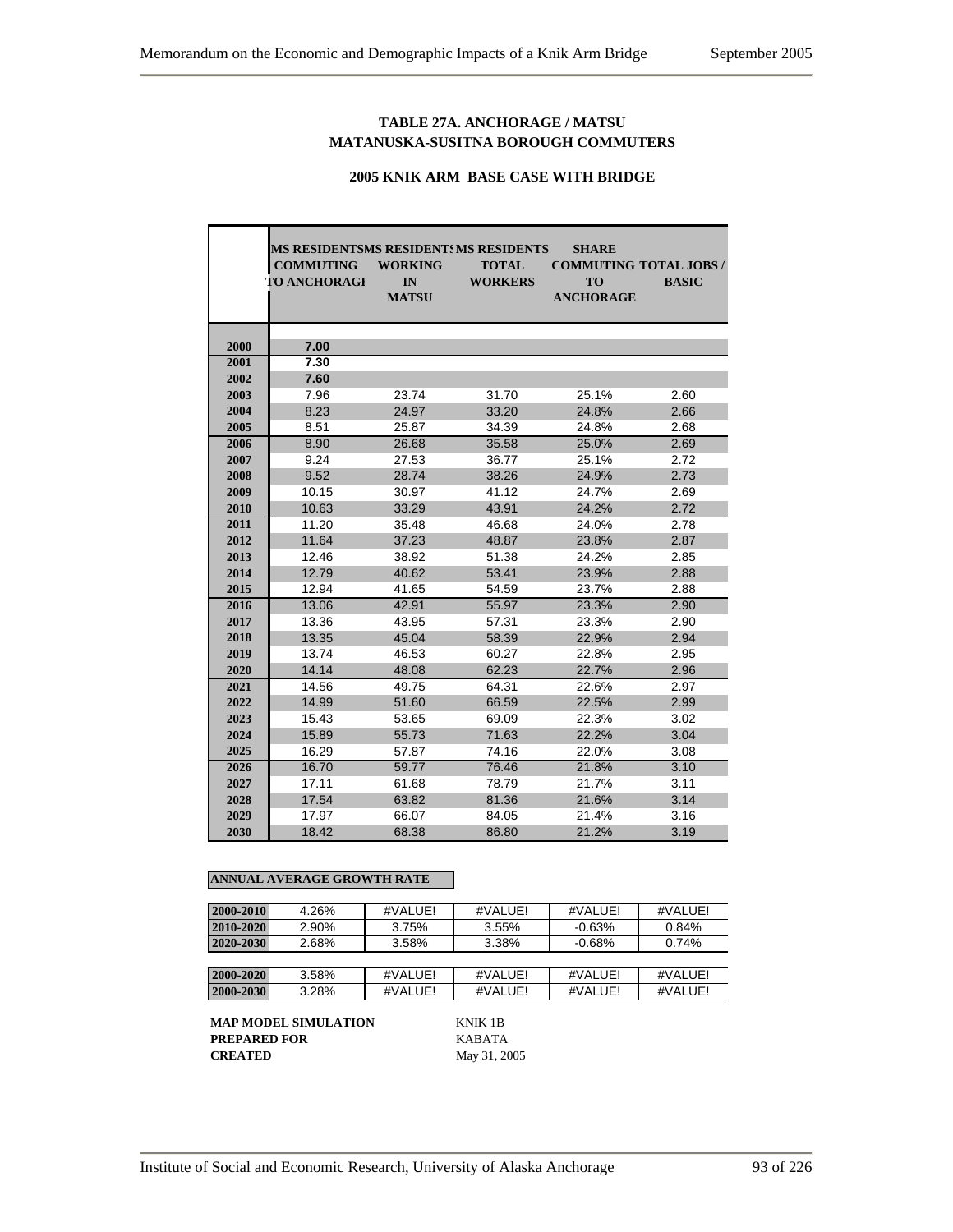# **TABLE 28A. ANCHORAGE / MATSU ADDITIONS TO EACH REGION**

#### **2005 KNIK ARM BASE CASE WITH BRIDGE**

|      | <b>ANCHORAGE</b><br>W&S EMP<br><b>CHANGE</b> | <b>MATSU</b><br><b>W&amp;S EMP</b><br><b>CHANGE</b> | <b>ANCHORAGE</b><br><b>POP</b><br><b>CHANGE</b> | <b>MATSU</b><br><b>POP</b><br><b>CHANGE</b> | <b>MATSU</b><br><b>COMMUTER</b><br><b>CHANGE</b> |
|------|----------------------------------------------|-----------------------------------------------------|-------------------------------------------------|---------------------------------------------|--------------------------------------------------|
| 2000 |                                              |                                                     |                                                 |                                             |                                                  |
| 2001 | 4.05                                         | 0.51                                                | 3.77                                            | 2.45                                        | 0.30                                             |
| 2002 | 2.99                                         | 1.03                                                | 4.69                                            | 2.52                                        | 0.30                                             |
| 2003 | 2.76                                         | 1.14                                                | 4.86                                            | 3.23                                        | 0.36                                             |
| 2004 | 4.34                                         | 0.80                                                | 4.30                                            | 2.73                                        | 0.27                                             |
| 2005 | 3.36                                         | 0.62                                                | 7.82                                            | 2.44                                        | 0.28                                             |
| 2006 | 3.11                                         | 0.68                                                | 3.01                                            | 2.36                                        | 0.39                                             |
| 2007 | 1.41                                         | 0.87                                                | 2.99                                            | 3.41                                        | 0.34                                             |
| 2008 | 0.30                                         | 1.26                                                | 2.86                                            | 4.55                                        | 0.27                                             |
| 2009 | 0.83                                         | 2.25                                                | 0.85                                            | 6.69                                        | 0.63                                             |
| 2010 | 0.39                                         | 2.24                                                | 1.87                                            | 6.34                                        | 0.48                                             |
| 2011 | 2.31                                         | 1.99                                                | 4.09                                            | 5.93                                        | 0.57                                             |
| 2012 | 2.92                                         | 1.42                                                | 7.72                                            | 5.00                                        | 0.44                                             |
| 2013 | 2.41                                         | 1.46                                                | 8.35                                            | 6.99                                        | 0.82                                             |
| 2014 | 0.93                                         | 1.63                                                | 4.03                                            | 5.99                                        | 0.33                                             |
| 2015 | $-1.79$                                      | 1.14                                                | $-0.38$                                         | 4.61                                        | 0.15                                             |
| 2016 | $-0.88$                                      | 1.26                                                | $-1.90$                                         | 3.71                                        | 0.12                                             |
| 2017 | $-0.50$                                      | 1.01                                                | $-0.28$                                         | 3.59                                        | 0.30                                             |
| 2018 | $-0.09$                                      | 1.06                                                | 0.65                                            | 3.36                                        | $-0.01$                                          |
| 2019 | 1.03                                         | 1.39                                                | 1.46                                            | 4.51                                        | 0.39                                             |
| 2020 | 0.71                                         | 1.45                                                | 1.72                                            | 5.03                                        | 0.40                                             |
| 2021 | 0.84                                         | 1.55                                                | 1.81                                            | 5.25                                        | 0.42                                             |
| 2022 | 1.18                                         | 1.72                                                | 2.13                                            | 5.56                                        | 0.43                                             |
| 2023 | 1.58                                         | 1.89                                                | 2.67                                            | 5.92                                        | 0.44                                             |
| 2024 | 1.45                                         | 1.93                                                | 2.81                                            | 6.27                                        | 0.46                                             |
| 2025 | 1.41                                         | 1.98                                                | 2.69                                            | 6.21                                        | 0.40                                             |
| 2026 | 1.14                                         | 1.76                                                | 2.27                                            | 5.82                                        | 0.41                                             |
| 2027 | 1.14                                         | 1.76                                                | 2.01                                            | 5.73                                        | 0.42                                             |
| 2028 | 1.47                                         | 1.98                                                | 2.19                                            | 6.03                                        | 0.43                                             |
| 2029 | 1.55                                         | 2.08                                                | 2.40                                            | 6.33                                        | 0.44                                             |
| 2030 | 1.50                                         | 2.14                                                | 2.39                                            | 6.56                                        | 0.45                                             |

# **ANNUAL AVERAGE GROWTH RATE**

| 2000-2010 | NA | <b>NA</b> | <b>NA</b> | ΝA        | <b>NA</b> |
|-----------|----|-----------|-----------|-----------|-----------|
| 2010-2020 | NA | <b>NA</b> | <b>NA</b> | <b>NA</b> | <b>NA</b> |
| 2020-2030 | NA | <b>NA</b> | <b>NA</b> | NA        | <b>NA</b> |
|           |    |           |           |           |           |
| 2000-2020 | NA | <b>NA</b> | <b>NA</b> | NA        | <b>NA</b> |
| 2000-2030 | NA | <b>NA</b> | <b>NA</b> | NA        | <b>NA</b> |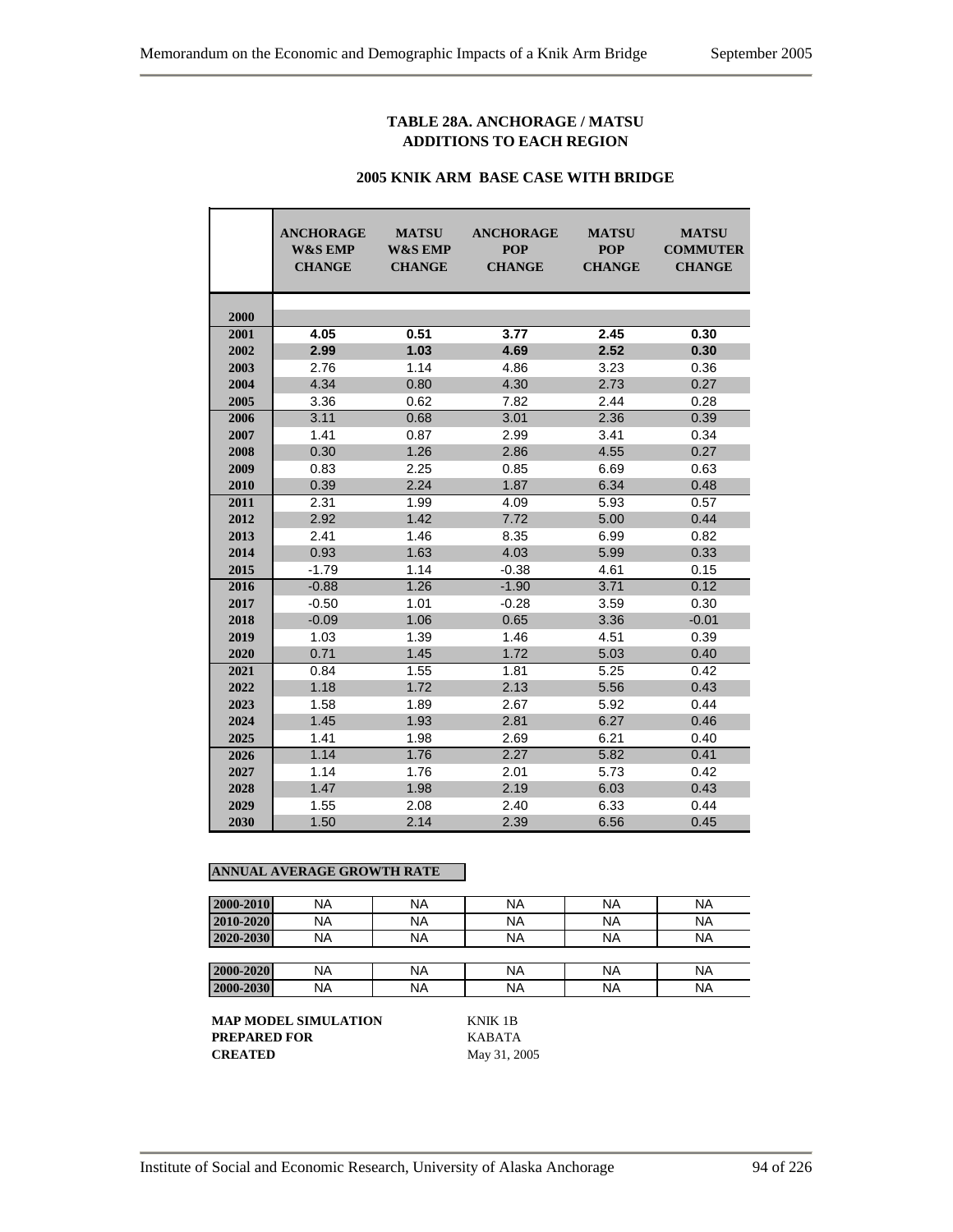#### **DISTRIBUTION OF WAGE AND SALARY JOBS IN ANCHORAGE AND THE MATANUSKA-SUSITNA BOROUGH**

| ΥR               | <b>STATE</b>     |                  | ANCH MATSU     | ANCH/<br><b>MATSU</b><br><b>REGION</b> | <b>BALANCE</b><br>OF<br><b>ALASKA</b> | ANCH<br>SHARE SHARE<br>OF | MATSU<br>OF<br><b>REGION REGION</b> | ANCH/<br><b>MATSU</b><br>SHARE OF ALASKA<br>ALASKA | <b>BALANCE</b><br>OF<br><b>SHARE</b> | <b>ANCH</b><br><b>SHARE</b> | <b>GROWTH GROWTH</b><br>MATSU<br><b>SHARE</b> |
|------------------|------------------|------------------|----------------|----------------------------------------|---------------------------------------|---------------------------|-------------------------------------|----------------------------------------------------|--------------------------------------|-----------------------------|-----------------------------------------------|
| 1960             |                  | 20.67            | 0.53           | 21.20                                  |                                       | 97.5%                     | 2.5%                                |                                                    |                                      |                             |                                               |
| 1961             | 56.88            |                  |                |                                        |                                       |                           |                                     |                                                    |                                      |                             |                                               |
| 1962             | 58.69            |                  |                |                                        |                                       |                           |                                     |                                                    |                                      |                             |                                               |
| 1963<br>1964     | 62.09<br>65.38   |                  |                |                                        |                                       |                           |                                     |                                                    |                                      |                             |                                               |
| 1965             | 70.53            | 30.68            | 1.08           | 31.76                                  | 38.77                                 | 96.6%                     | 3.4%                                | 45.0%                                              |                                      |                             |                                               |
| 1966             | 73.20            |                  |                |                                        |                                       |                           |                                     |                                                    |                                      |                             |                                               |
| 1967<br>1968     | 76.78<br>79.80   |                  |                |                                        |                                       |                           |                                     |                                                    |                                      |                             |                                               |
| 1969             | 86.56            | 37.79            | 1.00           | 38.79                                  | 47.78                                 | 97.4%                     | 2.6%                                | 44.8%                                              | 55.2%                                |                             |                                               |
| 1970             | 92.47            | 42.00            | 1.15           | 43.14                                  | 49.33                                 | 97.3%                     | 2.7%                                | 46.7%                                              | 53.3%                                | $-0.1%$                     | 2.8%                                          |
| 1971<br>1972     | 97.58<br>104.24  | 45.45<br>48.25   | 1.41<br>1.45   | 46.87<br>49.70                         | 50.72<br>54.55                        | 97.0%<br>97.1%            | 3.0%<br>2.9%                        | 48.0%<br>47.7%                                     | 52.0%<br>52.3%                       | -0.4%<br>0.1%               | 13.7%<br>$-3.6%$                              |
| 1973             | 109.85           | 50.63            | 1.61           | 52.23                                  | 57.62                                 | 96.9%                     | 3.1%                                | 47.6%                                              | 52.4%                                | $-0.2%$                     | 5.8%                                          |
| 1974             | 128.16           | 58.81            | 1.78           | 60.60                                  | 67.57                                 | 97.1%                     | 2.9%                                | 47.3%                                              | 52.7%                                | 0.1%                        | $-4.3%$                                       |
| 1975<br>1976     | 161.32<br>171.19 | 69.61<br>73.02   | 2.02<br>2.27   | 71.63<br>75.29                         | 89.69<br>95.90                        | 97.2%<br>97.0%            | 2.8%<br>3.0%                        | 44.4%<br>44.0%                                     | 55.6%<br>56.0%                       | 0.1%<br>$-0.2%$             | $-4.2%$<br>6.9%                               |
| 1977             | 164.06           | 77.00            | 2.52           | 79.52                                  | 84.54                                 | 96.8%                     | 3.2%                                | 48.5%                                              | 51.5%                                | $-0.2%$                     | 5.3%                                          |
| 1978             | 163.29           | 76.89            | 2.95           | 79.85<br>80.58                         | 83.45                                 | 96.3%                     | 3.7%                                | 48.9%                                              | 51.1%                                | $-0.5%$                     | 16.6%                                         |
| 1979<br>1980     | 166.41<br>170.02 | 77.50<br>78.17   | 3.08<br>3.26   | 81.44                                  | 85.83<br>88.58                        | 96.2%<br>96.0%            | 3.8%<br>4.0%                        | 48.4%<br>47.9%                                     | 51.6%<br>52.1%                       | $-0.1%$<br>$-0.2%$          | 3.2%<br>4.9%                                  |
| 1981             | 185.39           | 86.16            | 3.70           | 89.86                                  | 95.53                                 | 95.9%                     | 4.1%                                | 48.5%                                              | 51.5%                                | -0.1%                       | 2.7%                                          |
| 1982<br>1983     | 199.85<br>212.83 | 98.08<br>102.70  | 4.38<br>5.35   | 102.46<br>108.06                       | 97.38<br>104.78                       | 95.7%<br>95.0%            | 4.3%<br>5.0%                        | 51.3%<br>50.8%                                     | 48.7%<br>49.2%                       | $-0.2%$<br>$-0.7%$          | 3.9%<br>15.9%                                 |
| 1984             | 222.50           | 108.39           | 6.54           | 114.93                                 | 107.57                                | 94.3%                     | 5.7%                                | 51.7%                                              | 48.3%                                | $-0.8%$                     | 14.9%                                         |
| 1985             | 228.08           | 110.89           | 7.00           | 117.88                                 | 110.19                                | 94.1%                     | 5.9%                                | 51.7%                                              | 48.3%                                | $-0.3%$                     | 4.3%                                          |
| 1986             | 218.73           | 105.60           | 6.70           | 112.30<br>105.75                       | 106.43<br>102.26                      | 94.0%                     | 6.0%                                | 51.3%<br>50.8%                                     | 48.7%                                | 0.0%                        | 0.5%<br>$-1.8%$                               |
| 1987<br>1988     | 208.01<br>212.08 | 99.55<br>99.06   | 6.19<br>6.10   | 105.16                                 | 106.92                                | 94.1%<br>94.2%            | 5.9%<br>5.8%                        | 49.6%                                              | 49.2%<br>50.4%                       | 0.1%<br>0.1%                | $-1.0%$                                       |
| 1989             | 225.03           | 103.44           | 6.51           | 109.95                                 | 115.08                                | 94.1%                     | 5.9%                                | 48.9%                                              | 51.1%                                | $-0.1%$                     | 2.2%                                          |
| 1990<br>1991     | 236.23<br>241.02 | 109.96<br>112.98 | 7.08<br>7.88   | 117.04<br>120.86                       | 119.19<br>120.17                      | 94.0%<br>93.5%            | 6.0%<br>6.5%                        | 49.5%<br>50.1%                                     | 50.5%<br>49.9%                       | $-0.1%$<br>$-0.5%$          | 2.1%<br>7.8%                                  |
| 1992             | 245.85           | 114.14           | 8.25           | 122.39                                 | 123.45                                | 93.3%                     | 6.7%                                | 49.8%                                              | 50.2%                                | $-0.2%$                     | 3.4%                                          |
| 1993             | 251.22           | 116.60           | 8.67           | 125.27                                 | 125.95                                | 93.1%                     | 6.9%                                | 49.9%                                              | 50.1%                                | $-0.2%$                     | 2.6%                                          |
| 1994<br>1995     | 256.83<br>259.77 | 119.10<br>119.50 | 9.58<br>10.08  | 128.68<br>129.58                       | 128.15<br>130.19                      | 92.6%<br>92.2%            | 7.4%<br>7.8%                        | 50.1%<br>49.9%                                     | 49.9%                                | $-0.6%$<br>$-0.4%$          | 7.6%<br>4.5%                                  |
| 1996             | 261.48           | 119.95           | 10.08          | 130.02                                 | 131.46                                | 92.3%                     | 7.7%                                | 49.7%                                              | 50.1%<br>50.3%                       | 0.0%                        | $-0.4%$                                       |
| 1997             | 266.11           | 122.99           | 10.69          | 133.67                                 | 132.44                                | 92.0%                     | 8.0%                                | 50.2%                                              | 49.8%                                | $-0.3%$                     | 3.2%                                          |
| 1998<br>1999     | 271.91<br>274.57 | 126.78<br>128.30 | 11.37<br>11.74 | 138.14<br>140.03                       | 133.76<br>134.54                      | 91.8%<br>91.6%            | 8.2%<br>8.4%                        | 50.8%<br>51.0%                                     | 49.2%<br>49.0%                       | $-0.3%$<br>$-0.2%$          | 2.9%<br>1.8%                                  |
| 2000             | 280.66           | 130.88           | 12.36          | 143.24                                 | 137.42                                | 91.4%                     | 8.6%                                | 51.0%                                              | 49.0%                                | $-0.3%$                     | 3.0%                                          |
| 2001             | 287.94           | 134.93           | 12.87          | 147.80                                 | 140.14                                | 91.3%                     | 8.7%                                | 51.3%                                              | 48.7%                                | $-0.1%$                     | 0.9%                                          |
| 2002<br>2003     | 292.29<br>296.88 | 137.92<br>140.40 | 13.90<br>15.00 | 151.82<br>155.40                       | 140.47<br>141.48                      | 90.8%<br>90.3%            | 9.2%<br>9.7%                        | 51.9%<br>52.3%                                     | 48.1%<br>47.7%                       | -0.5%<br>$-0.5%$            | 5.2%<br>5.4%                                  |
| 2004             | 301.75           | 145.02           | 15.84          | 160.85                                 | 140.90                                | 90.2%                     | 9.8%                                | 53.3%                                              | 46.7%                                | $-0.2%$                     | 2.0%                                          |
| 2005             | 306.61           | 148.38           | 16.46          | 164.84                                 | 141.77                                | 90.0%                     | 10.0%                               | 53.8%                                              | 46.2%                                | $-0.2%$                     | 1.4%                                          |
| 2006<br>2007     | 310.94<br>312.74 | 151.49<br>152.90 | 17.15<br>18.02 | 168.63<br>170.92                       | 142.31<br>141.82                      | 89.8%<br>89.5%            | 10.2%<br>10.5%                      | 54.2%<br>54.7%                                     | 45.8%<br>45.3%                       | -0.2%<br>$-0.4%$            | 1.8%<br>3.7%                                  |
| 2008             | 312.93           | 153.20           | 19.28          | 172.48                                 | 140.45                                | 88.8%                     | 11.2%                               | 55.1%                                              | 44.9%                                | $-0.7%$                     | 6.0%                                          |
| 2009             | 314.68           | 154.03           | 21.53          | 175.56                                 | 139.12                                | 87.7%                     | 12.3%                               | 55.8%                                              | 44.2%                                | $-1.2%$                     | 9.7%                                          |
| 2010<br>2011     | 317.86<br>325.06 | 154.42<br>156.73 | 23.77<br>25.76 | 178.19<br>182.49                       | 139.67<br>142.57                      | 86.7%<br>85.9%            | 13.3%<br>14.1%                      | 56.1%<br>56.1%                                     | 43.9%<br>43.9%                       | $-1.2%$<br>$-0.9%$          | 8.8%<br>5.8%                                  |
| 2012             | 336.44           | 159.65           | 27.17          | 186.83                                 | 149.62                                | 85.5%                     | 14.5%                               | 55.5%                                              | 44.5%                                | $-0.5%$                     | 3.1%                                          |
| 2013             | 344.17           | 162.06           | 28.63          | 190.70                                 | 153.48                                | 85.0%                     | 15.0%                               | 55.4%                                              | 44.6%                                | $-0.6%$                     | 3.2%                                          |
| 2014<br>2015     | 346.49<br>343.00 | 163.00<br>161.21 | 30.26<br>31.40 | 193.26<br>192.61                       | 153.23<br>150.39                      | 84.3%<br>83.7%            | 15.7%<br>16.3%                      | 55.8%<br>56.2%                                     | 44.2%<br>43.8%                       | $-0.8%$<br>$-0.8%$          | 4.3%<br>4.1%                                  |
| 2016             | 342.68           | 160.33           | 32.66          | 192.99                                 | 149.68                                | 83.1%                     | 16.9%                               | 56.3%                                              | 43.7%                                | $-0.7%$                     | 3.8%                                          |
| 2017             | 344.04           | 159.83           | 33.67          | 193.50                                 | 150.54                                | 82.6%                     | 17.4%                               | 56.2%                                              | 43.8%                                | $-0.6%$                     | 2.8%                                          |
| 2018<br>2019     | 344.83<br>348.26 | 159.74<br>160.77 | 34.73<br>36.12 | 194.47<br>196.89                       | 150.35<br>151.37                      | 82.1%<br>81.7%            | 17.9%<br>18.3%                      | 56.4%<br>56.5%                                     | 43.6%<br>43.5%                       | $-0.6%$<br>$-0.6%$          | 2.6%<br>2.7%                                  |
| 2020             | 351.47           | 161.48           | 37.58          | 199.05                                 | 152.41                                | 81.1%                     | 18.9%                               | 56.6%                                              | 43.4%                                | $-0.7%$                     | 2.9%                                          |
| 2021             | 355.14           | 162.32           | 39.13          | 201.45                                 | 153.69                                | 80.6%                     | 19.4%                               | 56.7%                                              | 43.3%                                | -0.7%                       | 2.9%                                          |
| 2022<br>2023     | 359.62<br>364.97 | 163.50<br>165.08 | 40.85<br>42.74 | 204.35<br>207.82                       | 155.27<br>157.16                      | 80.0%<br>79.4%            | 20.0%<br>20.6%                      | 56.8%<br>56.9%                                     | 43.2%<br>43.1%                       | $-0.7%$<br>$-0.7%$          | 2.9%<br>2.9%                                  |
| 2024             | 369.90           | 166.53           | 44.67          | 211.20                                 | 158.70                                | 78.9%                     | 21.1%                               | 57.1%                                              | 42.9%                                | $-0.7%$                     | 2.8%                                          |
| 2025             | 374.73           | 167.94           | 46.65          | 214.59                                 | 160.14                                | 78.3%                     | 21.7%                               | 57.3%                                              | 42.7%                                | $-0.7%$                     | 2.8%                                          |
| 2026<br>2027     | 379.20<br>383.77 | 169.08<br>170.22 | 48.42<br>50.18 | 217.50<br>220.40                       | 161.70<br>163.36                      | 77.7%<br>77.2%            | 22.3%<br>22.8%                      | 57.4%<br>57.4%                                     | 42.6%<br>42.6%                       | $-0.7%$<br>$-0.7%$          | 2.4%<br>2.3%                                  |
| 2028             | 389.09           | 171.69           | 52.16          | 223.85                                 | 165.24                                | 76.7%                     | 23.3%                               | 57.5%                                              | 42.5%                                | $-0.7%$                     | 2.3%                                          |
| 2029             | 394.62           | 173.24           | 54.24          | 227.48                                 | 167.14                                | 76.2%                     | 23.8%                               | 57.6%                                              | 42.4%                                | $-0.7%$                     | 2.3%                                          |
| 2030<br>-------- | 400.02           | 174.74           | 56.37          | 231.11                                 | 168.92                                | 75.6%                     | 24.4%                               | 57.8%                                              | 42.2%                                | $-0.7%$                     | 2.3%                                          |
| change           |                  |                  |                |                                        |                                       |                           |                                     |                                                    |                                      |                             |                                               |
| 80-05            | 136.59           | 70.21            | 13.20          | 83.40                                  | 53.19                                 |                           |                                     |                                                    |                                      |                             |                                               |
| shares           | 100%             | 51%              | 10%            | 61%                                    | 39%                                   |                           |                                     |                                                    |                                      |                             |                                               |
| 05 to 30         | 93.42            | 26.36            | 39.91          | 66.27                                  | 27.15                                 |                           |                                     |                                                    |                                      |                             |                                               |
| shares           | 100%             | 28%              | 43%            | 71%                                    | 29%                                   |                           |                                     |                                                    |                                      |                             |                                               |
| $05-10$          | 11.25            | 6.04             | 7.31           | 13.35                                  | $-2.10$                               |                           |                                     |                                                    |                                      |                             |                                               |
| 10-20            | 33.61            | 7.06             | 13.81          | 20.87                                  | 12.74                                 |                           |                                     |                                                    |                                      |                             |                                               |
| 20-30            | 48.56            | 13.26            | 18.79          | 32.06                                  | 16.50                                 |                           |                                     |                                                    |                                      |                             |                                               |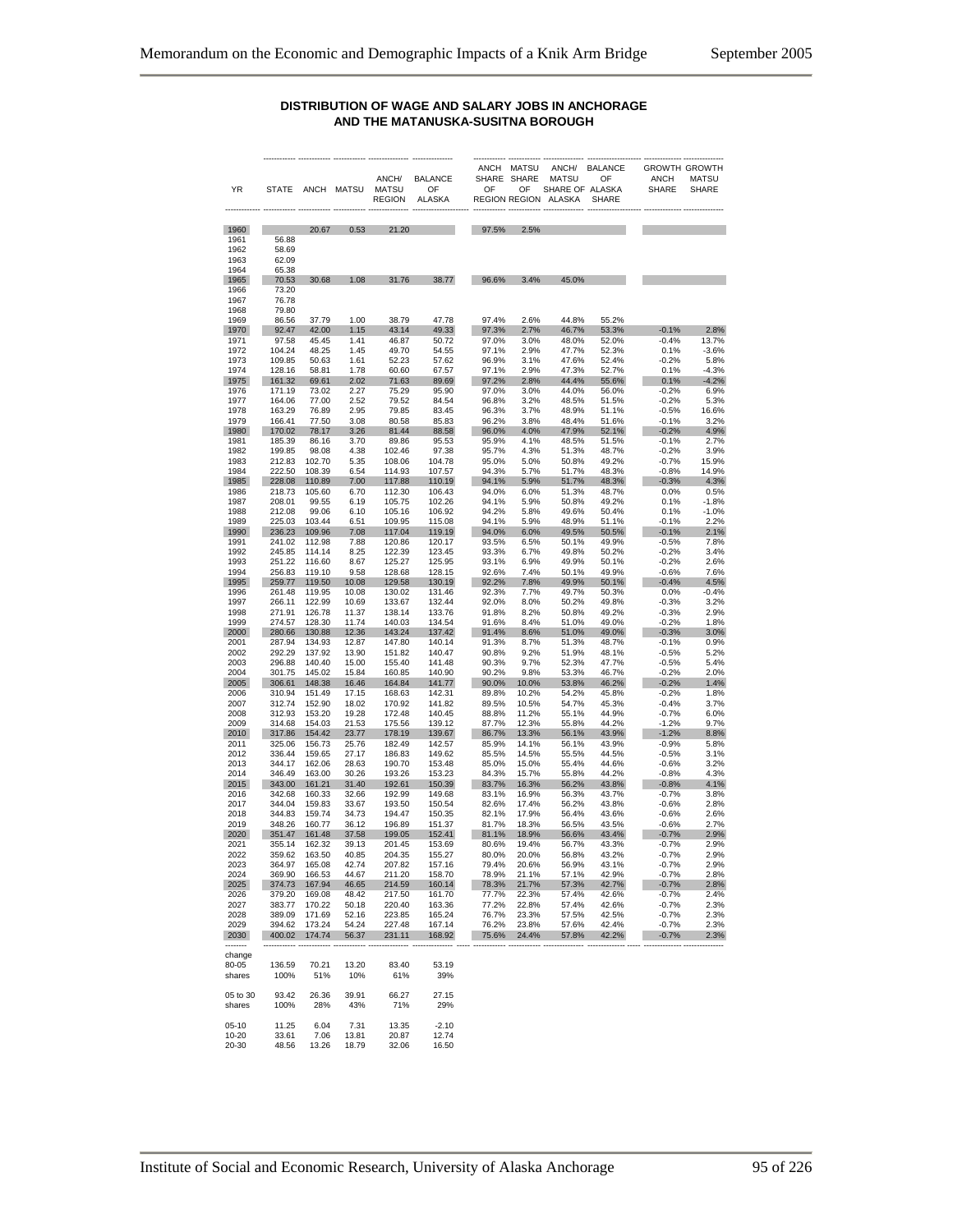#### **DISTRIBUTION OF POPULATION IN ANCHORAGE AND THE MATANUSKA-SUSITNA BOROUGH**

| ΥR              | <b>STATE</b>                |                                       | ANCH MATSU MATSU |                     | ANCH/ BALANCE<br>OF<br>REGION ALASKA | OF             | ANCH MATSU<br>SHARE SHARE<br>OF | ANCH/<br><b>MATSU</b><br>SHARE OF ALASKA<br>REGION REGION ALASKA | <b>BALANCE</b><br>OF<br><b>SHARE</b> | <b>ANCH</b><br><b>SHARE</b> | <b>GROWTH GROWTH</b><br><b>MATSU</b><br>SHARE |
|-----------------|-----------------------------|---------------------------------------|------------------|---------------------|--------------------------------------|----------------|---------------------------------|------------------------------------------------------------------|--------------------------------------|-----------------------------|-----------------------------------------------|
|                 |                             |                                       |                  |                     |                                      |                |                                 |                                                                  |                                      |                             |                                               |
| 1960            | 230.40                      | 82.83                                 | 5.19             | 88.02               | 142.38                               | 94.1%          | 5.9%                            | 38.2%                                                            | 61.8%                                |                             |                                               |
| 1961<br>1962    | 236.70<br>242.80            |                                       |                  |                     |                                      |                |                                 |                                                                  |                                      |                             |                                               |
| 1963            | 249.90                      |                                       |                  |                     |                                      |                |                                 |                                                                  |                                      |                             |                                               |
| 1964            | 253.20                      |                                       |                  |                     |                                      |                |                                 |                                                                  |                                      |                             |                                               |
| 1965            | 265.20                      | 102.34                                | 6.13             | 108.46              | 156.74                               | 94.4%          | 5.6%                            | 40.9%                                                            | 59.1%                                |                             |                                               |
| 1966<br>1967    | 271.50<br>277.90            |                                       |                  |                     |                                      |                |                                 |                                                                  |                                      |                             |                                               |
| 1968            | 284.90                      |                                       |                  |                     |                                      |                |                                 |                                                                  |                                      |                             |                                               |
| 1969            | 294.60                      | 114.15                                | 7.00             | 121.15              | 173.45                               | 94.2%          | 5.8%                            | 41.1%                                                            | 58.9%                                |                             |                                               |
| 1970            | 308.50                      | 130.20                                | 6.60             | 136.80              | 171.70                               | 95.2%          | 4.8%                            | 44.3%                                                            | 55.7%                                | 1.0%                        | $-16.5%$                                      |
| 1971<br>1972    | 319.60<br>329.80            | 136.50<br>144.00                      | 7.20<br>7.80     | 143.70<br>151.80    | 175.90<br>178.00                     | 95.0%<br>94.9% | 5.0%<br>5.1%                    | 45.0%<br>46.0%                                                   | 55.0%<br>54.0%                       | $-0.2%$<br>$-0.1%$          | 3.9%<br>2.6%                                  |
| 1973            | 336.40                      | 146.10                                | 8.50             | 154.60              | 181.80                               | 94.5%          | 5.5%                            | 46.0%                                                            | 54.0%                                | $-0.4%$                     | 7.0%                                          |
| 1974            | 348.10                      | 151.00                                | 9.40             | 160.40              | 187.70                               | 94.1%          | 5.9%                            | 46.1%                                                            | 53.9%                                | $-0.4%$                     | 6.6%                                          |
| 1975            | 384.10                      | 173.60                                | 11.10            | 184.70              | 199.40                               | 94.0%          | 6.0%                            | 48.1%                                                            | 51.9%                                | $-0.2%$                     | 2.5%                                          |
| 1976            | 409.80                      | 187.40                                | 13.50            | 200.90              | 208.90                               | 93.3%          | 6.7%                            | 49.0%                                                            | 51.0%                                | $-0.8%$                     | 11.8%                                         |
| 1977<br>1978    | 418.00<br>411.60            | 189.70<br>183.60                      | 15.50<br>16.70   | 205.20<br>200.30    | 212.80<br>211.30                     | 92.4%<br>91.7% | 7.6%<br>8.3%                    | 49.1%<br>48.7%                                                   | 50.9%<br>51.3%                       | $-0.9%$<br>$-0.8%$          | 12.4%<br>10.4%                                |
| 1979            | 413.70                      | 180.20                                | 18.40            | 198.60              | 215.10                               | 90.7%          | 9.3%                            | 48.0%                                                            | 52.0%                                | $-1.0%$                     | 11.1%                                         |
| 1980            | 419.80                      | 182.50                                | 18.64            | 201.14              | 218.66                               | 90.7%          | 9.3%                            | 47.9%                                                            | 52.1%                                | 0.0%                        | 0.0%                                          |
| 1981            | 434.30                      | 188.53                                | 19.91            | 208.44              | 225.87                               | 90.4%          | 9.6%                            | 48.0%                                                            | 52.0%                                | $-0.3%$                     | 3.1%                                          |
| 1982            | 464.30                      | 201.30                                | 23.08            | 224.38              | 239.92                               | 89.7%          | 10.3%                           | 48.3%                                                            | 51.7%                                | $-0.8%$                     | 7.7%                                          |
| 1983<br>1984    | 499.10<br>524.00            | 216.16<br>226.20                      | 27.97<br>33.55   | 244.14<br>259.75    | 254.97<br>264.25                     | 88.5%<br>87.1% | 11.5%<br>12.9%                  | 48.9%<br>49.6%                                                   | 51.1%<br>50.4%                       | $-1.3%$<br>$-1.6%$          | 11.4%<br>12.7%                                |
| 1985            | 543.90                      | 233.87                                | 37.67            | 271.54              | 272.36                               | 86.1%          | 13.9%                           | 49.9%                                                            | 50.1%                                | $-1.1%$                     | 7.4%                                          |
| 1986            | 550.70                      | 235.13                                | 39.97            | 275.11              | 275.59                               | 85.5%          | 14.5%                           | 50.0%                                                            | 50.0%                                | $-0.8%$                     | 4.7%                                          |
| 1987            | 541.30                      | 227.97                                | 39.05            | 267.02              | 274.28                               | 85.4%          | 14.6%                           | 49.3%                                                            | 50.7%                                | $-0.1%$                     | 0.6%                                          |
| 1988<br>1989    | 535.00<br>538.90            | 222.95<br>221.88                      | 37.99<br>38.95   | 260.94<br>260.84    | 274.07<br>278.06                     | 85.4%<br>85.1% | 14.6%<br>14.9%                  | 48.8%<br>48.4%                                                   | 51.2%<br>51.6%                       | 0.1%<br>$-0.4%$             | $-0.5%$<br>2.6%                               |
| 1990            | 553.17                      | 226.34                                | 39.68            | 266.02              | 287.15                               | 85.1%          | 14.9%                           | 48.1%                                                            | 51.9%                                | 0.0%                        | $-0.1%$                                       |
| 1991            | 569.05                      | 234.78                                | 41.98            | 276.76              | 292.29                               | 84.8%          | 15.2%                           | 48.6%                                                            | 51.4%                                | $-0.3%$                     | 1.7%                                          |
| 1992            | 586.72                      | 245.66                                | 44.04            | 289.70              | 297.02                               | 84.8%          | 15.2%                           | 49.4%                                                            | 50.6%                                | 0.0%                        | 0.2%                                          |
| 1993            | 596.91                      | 249.84                                | 46.48            | 296.32              | 300.59                               | 84.3%          | 15.7%                           | 49.6%                                                            | 50.4%                                | $-0.6%$                     | 3.2%                                          |
| 1994<br>1995    | 600.62<br>601.58            | 254.77<br>253.44                      | 47.36<br>49.01   | 302.13<br>302.45    | 298.49<br>299.13                     | 84.3%<br>83.8% | 15.7%<br>16.2%                  | 50.3%<br>50.3%                                                   | 49.7%<br>49.7%                       | 0.0%<br>$-0.6%$             | 0.0%<br>3.4%                                  |
| 1996            | 605.21                      | 254.18                                | 50.62            | 304.79              | 300.42                               | 83.4%          | 16.6%                           | 50.4%                                                            | 49.6%                                | $-0.5%$                     | 2.5%                                          |
| 1997            | 609.66                      | 254.85                                | 52.45            | 307.30              | 302.36                               | 82.9%          | 17.1%                           | 50.4%                                                            | 49.6%                                | $-0.6%$                     | 2.8%                                          |
| 1998            | 617.08                      | 258.78                                | 54.53            | 313.31              | 303.77                               | 82.6%          | 17.4%                           | 50.8%                                                            | 49.2%                                | $-0.4%$                     | 2.0%                                          |
| 1999<br>2000    | 622.00<br>627.50            | 259.39<br>260.28                      | 55.69<br>59.32   | 315.09<br>319.61    | 306.92<br>307.90                     | 82.3%<br>81.4% | 17.7%<br>18.6%                  | 50.7%<br>50.9%                                                   | 49.3%<br>49.1%                       | $-0.3%$<br>$-1.1%$          | 1.6%<br>5.0%                                  |
| 2001            | 632.39                      | 265.29                                | 61.70            | 326.99              | 305.40                               | 81.1%          | 18.9%                           | 51.7%                                                            | 48.3%                                | $-0.4%$                     | 1.7%                                          |
| 2002            | 640.82                      | 268.35                                | 64.29            | 332.64              | 308.19                               | 80.7%          | 19.3%                           | 51.9%                                                            | 48.1%                                | $-0.6%$                     | 2.4%                                          |
| 2003            | 648.28                      | 273.57                                | 67.53            | 341.09              | 307.19                               | 80.2%          | 19.8%                           | 52.6%                                                            | 47.4%                                | $-0.6%$                     | 2.4%                                          |
| 2004            | 655.44                      | 277.50                                | 70.15            | 347.65              | 307.79                               | 79.8%          | 20.2%                           | 53.0%                                                            | 47.0%                                | $-0.5%$                     | 1.9%                                          |
| 2005<br>2006    | 669.28<br>674.58            | 285.72<br>288.72                      | 72.70<br>75.05   | 358.41<br>363.78    | 310.87<br>310.80                     | 79.7%<br>79.4% | 20.3%<br>20.6%                  | 53.6%<br>53.9%                                                   | 46.4%<br>46.1%                       | $-0.1%$<br>$-0.4%$          | 0.5%<br>1.7%                                  |
| 2007            | 680.49                      | 291.71                                | 78.46            | 370.17              | 310.32                               | 78.8%          | 21.2%                           | 54.4%                                                            | 45.6%                                | $-0.7%$                     | 2.7%                                          |
| 2008            | 688.62                      | 294.57                                | 83.01            | 377.58              | 311.04                               | 78.0%          | 22.0%                           | 54.8%                                                            | 45.2%                                | $-1.0%$                     | 3.7%                                          |
| 2009            | 693.33                      | 295.42                                | 89.69            | 385.12              | 308.21                               | 76.7%          | 23.3%                           | 55.5%                                                            | 44.5%                                | $-1.7%$                     | 5.9%                                          |
| 2010            | 701.27                      | 297.29<br>301.38                      | 96.04            | 393.33              | 307.94                               | 75.6%          | 24.4%                           | 56.1%                                                            | 43.9%                                | $-1.5%$                     | 4.8%                                          |
| 2011<br>2012    | 715.27<br>738.48            | 309.10                                | 101.97<br>106.97 | 403.35<br>416.07    | 311.92<br>322.41                     | 74.7%<br>74.3% | 25.3%<br>25.7%                  | 56.4%<br>56.3%                                                   | 43.6%<br>43.7%                       | $-1.1%$<br>$-0.6%$          | 3.5%<br>1.7%                                  |
| 2013            | 763.95                      | 317.46                                | 113.96           | 431.41              | 332.53                               | 73.6%          | 26.4%                           | 56.5%                                                            | 43.5%                                | $-1.0%$                     | 2.7%                                          |
| 2014            | 778.59                      | 321.49                                | 119.95           | 441.44              | 337.15                               | 72.8%          | 27.2%                           | 56.7%                                                            | 43.3%                                | $-1.0%$                     | 2.9%                                          |
| 2015            | 783.26                      | 321.11                                | 124.56           | 445.67              | 337.60                               | 72.1%          | 27.9%                           | 56.9%                                                            | 43.1%                                | $-1.1%$                     | 2.9%                                          |
| 2016<br>2017    | 786.03<br>791.16            | 319.21<br>318.93                      | 128.27<br>131.87 | 447.48<br>450.80    | 338.55                               | 71.3%<br>70.7% | 28.7%                           | 56.9%<br>57.0%                                                   | 43.1%                                | $-1.0%$                     | 2.6%<br>2.0%                                  |
| 2018            | 796.95                      | 319.59                                | 135.23           | 454.81              | 340.36<br>342.14                     | 70.3%          | 29.3%<br>29.7%                  | 57.1%                                                            | 43.0%<br>42.9%                       | $-0.8%$<br>$-0.7%$          | 1.6%                                          |
| 2019            | 805.23                      | 321.04                                | 139.73           | 460.78              | 344.45                               | 69.7%          | 30.3%                           | 57.2%                                                            | 42.8%                                | $-0.8%$                     | 2.0%                                          |
| 2020            | 815.13                      | 322.76                                | 144.77           | 467.52              | 347.61                               | 69.0%          | 31.0%                           | 57.4%                                                            | 42.6%                                | $-0.9%$                     | 2.1%                                          |
| 2021            | 825.65                      | 324.57                                | 150.01           | 474.58              | 351.07                               | 68.4%          | 31.6%                           | 57.5%                                                            | 42.5%                                | $-0.9%$                     | 2.1%                                          |
| 2022<br>2023    | 837.17                      | 326.69<br>850.11 329.36 161.49 490.86 | 155.57           | 482.26              | 354.91<br>359.26                     | 67.7%<br>67.1% | 32.3%<br>32.9%                  | 57.6%<br>57.7%                                                   | 42.4%<br>42.3%                       | $-0.9%$<br>$-0.9%$          | 2.1%<br>2.0%                                  |
| 2024            |                             | 863.34 332.18 167.76 499.94           |                  |                     | 363.41                               | 66.4%          | 33.6%                           | 57.9%                                                            | 42.1%                                | $-1.0%$                     | 2.0%                                          |
| 2025            | 876.06 334.86 173.97 508.83 |                                       |                  |                     | 367.23                               | 65.8% 34.2%    |                                 | 58.1%                                                            | 41.9%                                | $-1.0\%$                    | 1.9%                                          |
| 2026            | 888.09                      | 337.14                                | 179.78           | 516.92              | 371.17                               | 65.2%          | 34.8%                           | 58.2%                                                            | 41.8%                                | $-0.9%$                     | 1.7%                                          |
| 2027            | 899.70                      | 339.15                                | 185.52           | 524.67              | 375.03                               | 64.6%          | 35.4%                           | 58.3%                                                            | 41.7%                                | $-0.9%$                     | 1.7%                                          |
| 2028<br>2029    | 911.88<br>924.73            | 341.34<br>343.74                      | 191.55<br>197.88 | 532.89<br>541.61    | 378.99<br>383.12                     | 64.1%<br>63.5% | 35.9%<br>36.5%                  | 58.4%<br>58.6%                                                   | 41.6%<br>41.4%                       | $-0.9%$<br>$-0.9%$          | 1.7%<br>1.6%                                  |
| 2030            | 937.68                      | 346.13                                | 204.44           | 550.56              | 387.12                               | 62.9%          | 37.1%                           | 58.7%                                                            | 41.3%                                | $-0.9%$                     | 1.6%                                          |
| --------        |                             |                                       |                  |                     |                                      |                |                                 |                                                                  |                                      |                             |                                               |
| change          |                             |                                       |                  |                     |                                      |                |                                 |                                                                  |                                      |                             |                                               |
| 80-05<br>shares | 100%                        | 249.48 103.21<br>41%                  | 22%              | 54.06 157.27<br>63% | 92.21<br>37%                         |                |                                 |                                                                  |                                      |                             |                                               |
|                 |                             |                                       |                  |                     |                                      |                |                                 |                                                                  |                                      |                             |                                               |
| 05 to 30 268.40 |                             |                                       |                  | 60.41 131.74 192.15 | 76.25                                |                |                                 |                                                                  |                                      |                             |                                               |
| shares          | 100%                        | 23%                                   | 49%              | 72%                 | 28%                                  |                |                                 |                                                                  |                                      |                             |                                               |
| $05-10$         | 31.99                       | 11.57                                 | 23.34            | 34.92               | $-2.93$                              |                |                                 |                                                                  |                                      |                             |                                               |
| 10-20           | 113.86                      | 25.47                                 | 48.73            | 74.20               | 39.67                                |                |                                 |                                                                  |                                      |                             |                                               |
| 20-30           | 122.55                      | 23.37                                 | 59.67            | 83.04               | 39.51                                |                |                                 |                                                                  |                                      |                             |                                               |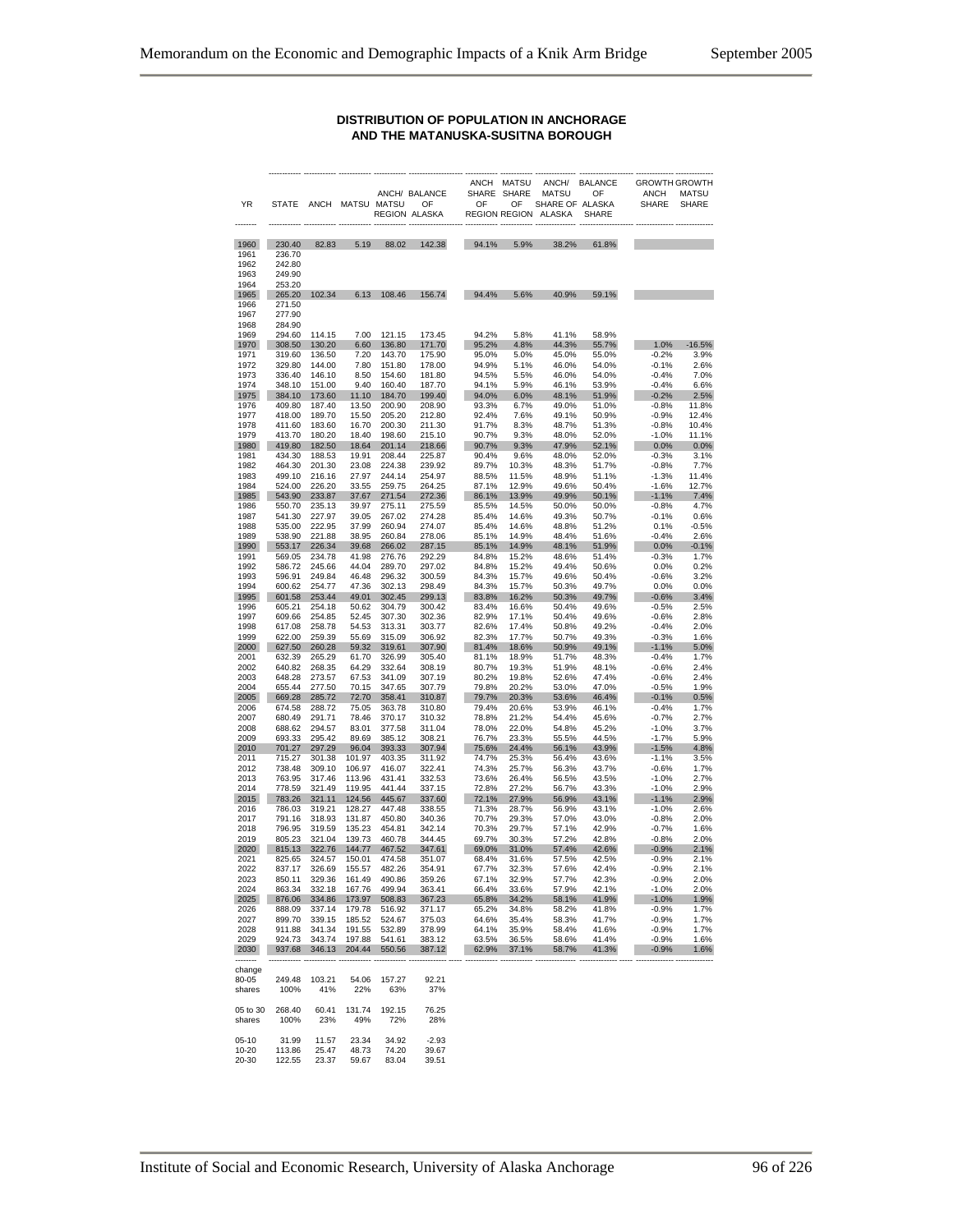|                                       |                |                                      | <b>WAGE AND SALARY JOBS</b> |                        |         |                                      |             |                                                | POPULATION |                                                        |  |                                       |         |                        |         |                                             |         |                                                                            |                      |             |
|---------------------------------------|----------------|--------------------------------------|-----------------------------|------------------------|---------|--------------------------------------|-------------|------------------------------------------------|------------|--------------------------------------------------------|--|---------------------------------------|---------|------------------------|---------|---------------------------------------------|---------|----------------------------------------------------------------------------|----------------------|-------------|
| <b>GROWTH GROWTH</b><br>ANCH<br>SHARE | MATSU<br>SHARE |                                      |                             | STATE ANCH MATSU MATSU |         | ANCH/ BALANCE<br>OF<br>REGION ALASKA | SHARE<br>OF | SHARE MATSU<br>OF<br>REGION REGION SHARE SHARE |            | ANCH MATSU ANCH/ BALANCE<br>OF<br><b>REGION ALASKA</b> |  |                                       |         | STATE ANCH MATSU MATSU |         | ANCH/ BALANCE<br>OF<br><b>REGION ALASKA</b> | OF      | ANCH MATSU ANCH/ BALANCE<br>SHARE SHARE MATSU<br>OF<br>REGION REGION SHARE | <b>REGION ALASKA</b> | OF<br>SHARE |
|                                       |                | 1.81<br>3.40<br>3.29                 |                             |                        |         |                                      |             |                                                |            |                                                        |  | 6.30<br>6.10<br>7.10<br>3.30          |         |                        |         |                                             |         |                                                                            |                      |             |
|                                       |                | 5.15<br>2.67<br>3.59<br>3.02<br>6.76 |                             |                        |         |                                      |             |                                                |            |                                                        |  | 12.00<br>6.30<br>6.40<br>7.00<br>9.70 |         |                        |         |                                             |         |                                                                            |                      |             |
| 1.0%                                  | 16.5%          | 5.90                                 | 4.21                        | 0.14                   | 4.35    | 1.55                                 | 96.7%       | 3.3%                                           | 73.8%      | 26.2%                                                  |  | 13.90                                 | 16.05   | $-0.40$                | 15.65   | $-1.75$                                     | 1.03    | $-0.03$                                                                    | 1.13                 | $-0.13$     |
| $-0.2%$                               | 3.9%           | 5.12                                 | 3.46                        | 0.27                   | 3.73    | 1.39                                 | 92.8%       | 7.2%                                           | 72.8%      | 27.2%                                                  |  | 11.10                                 | 6.30    | 0.60                   | 6.90    | 4.20                                        | 0.91    | 0.09                                                                       | 0.62                 | 0.38        |
| $-0.1%$                               | 2.6%           | 6.66                                 | 2.80                        | 0.03                   | 2.83    | 3.83                                 | 98.9%       | 1.1%                                           | 42.5%      | 57.5%                                                  |  | 10.20                                 | 7.50    | 0.60                   | 8.10    | 2.10                                        | 0.93    | 0.07                                                                       | 0.79                 | 0.21        |
| $-0.4%$                               | 7.0%           | 5.61                                 | 2.38                        | 0.16                   | 2.54    | 3.07                                 | 93.6%       | 6.4%                                           | 45.3%      | 54.7%                                                  |  | 6.60                                  | 2.10    | 0.70                   | 2.80    | 3.80                                        | 0.75    | 0.25                                                                       | 0.42                 | 0.58        |
| $-0.4%$                               | 6.6%           | 18.32                                | 8.19                        | 0.18                   | 8.36    | 9.95                                 | 97.9%       | 2.1%                                           | 45.7%      | 54.3%                                                  |  | 11.70                                 | 4.90    | 0.90                   | 5.80    | 5.90                                        | 0.84    | 0.16                                                                       | 0.50                 | 0.50        |
| $-0.2%$                               | 2.5%           | 33.15                                | 10.80                       | 0.24                   | 11.03   | 22.12                                | 97.9%       | 2.1%                                           | 33.3%      | 66.7%                                                  |  | 36.00                                 | 22.60   | 1.70                   | 24.30   | 11.70                                       | 0.93    | 0.07                                                                       | 0.68                 | 0.33        |
| $-0.8%$                               | 11.8%          | 9.87                                 | 3.41                        | 0.25                   | 3.66    | 6.21                                 | 93.2%       | 6.8%                                           | 37.1%      | 62.9%                                                  |  | 25.70                                 | 13.80   | 2.40                   | 16.20   | 9.50                                        | 0.85    | 0.15                                                                       | 0.63                 | 0.37        |
| $-0.9%$                               | 12.4%          | $-7.12$                              | 3.97                        | 0.26                   | 4.23    | $-11.35$                             | 94.0%       | 6.0%                                           | $-59.4%$   | 159.4%                                                 |  | 8.20                                  | 2.30    | 2.00                   | 4.30    | 3.90                                        | 0.53    | 0.47                                                                       | 0.52                 | 0.48        |
| $-0.8%$                               | 10.4%          | $-0.77$                              | $-0.10$                     | 0.43                   | 0.33    | $-1.10$                              | $-31.1%$    | 131.1%                                         | $-42.6%$   | 142.6%                                                 |  | $-6.40$                               | $-6.10$ | 1.20                   | $-4.90$ | $-1.50$                                     | 1.24    | $-0.24$                                                                    | 0.77                 | 0.23        |
| $-1.0%$                               | 11.1%          | 3.11                                 | 0.61                        | 0.12                   | 0.73    | 2.38                                 | 83.1%       | 16.9%                                          | 23.5%      | 76.5%                                                  |  | 2.10                                  | $-3.40$ | 1.70                   | $-1.70$ | 3.80                                        | 2.00    | $-1.00$                                                                    | $-0.81$              | 1.81        |
| 0.0%                                  | 0.0%           | 3.61                                 | 0.67                        | 0.19                   | 0.86    | 2.75                                 | 78.3%       | 21.7%                                          | 23.8%      | 76.2%                                                  |  | 6.10                                  | 2.30    | 0.24                   | 2.54    | 3.56                                        | 0.91    | 0.09                                                                       | 0.42                 | 0.58        |
| $-0.3%$                               | 3.1%           | 15.37                                | 7.99                        | 0.44                   | 8.42    | 6.94                                 | 94.8%       | 5.2%                                           | 54.8%      | 45.2%                                                  |  | 14.50                                 | 6.02    | 1.27                   | 7.29    | 7.21                                        | 0.83    | 0.17                                                                       | 0.50                 | 0.50        |
| $-0.8%$                               | 7.7%           | 14.46                                | 11.92                       | 0.68                   | 12.60   | 1.86                                 | 94.6%       | 5.4%                                           | 87.2%      | 12.8%                                                  |  | 30.00                                 | 12.77   | 3.18                   | 15.95   | 14.05                                       | 0.80    | 0.20                                                                       | 0.53                 | 0.47        |
| $-1.3%$                               | 11.4%          | 12.99                                | 4.62                        | 0.97                   | 5.59    | 7.39                                 | 82.6%       | 17.4%                                          | 43.1%      | 56.9%                                                  |  | 34.80                                 | 14.87   | 4.89                   | 19.75   | 15.05                                       | 0.75    | 0.25                                                                       | 0.57                 | 0.43        |
| $-1.6%$                               | 12.7%          | 9.67                                 | 5.68                        | 1.19                   | 6.87    | 2.80                                 | 82.7%       | 17.3%                                          | 71.1%      | 28.9%                                                  |  | 24.90                                 | 10.03   | 5.58                   | 15.61   | 9.29                                        | 0.64    | 0.36                                                                       | 0.63                 | 0.37        |
| $-1.1%$                               | 7.4%           | 5.58                                 | 2.50                        | 0.45                   | 2.96    | 2.62                                 | 84.6%       | 15.4%                                          | 53.0%      | 47.0%                                                  |  | 19.90                                 | 7.68    | 4.12                   | 11.79   | 8.11                                        | 0.65    | 0.35                                                                       | 0.59                 | 0.41        |
| $-0.8%$                               | 4.7%           | $-9.35$                              | $-5.29$                     | $-0.30$                | $-5.58$ | $-3.76$                              | 94.7%       | 5.3%                                           | 59.7%      | 40.3%                                                  |  | 6.80                                  | 1.26    | 2.30                   | 3.57    | 3.23                                        | 0.35    | 0.65                                                                       | 0.52                 | 0.48        |
| $-0.1%$                               | 0.6%           | $-10.72$                             | $-6.05$                     | $-0.51$                | $-6.56$ | $-4.17$                              | 92.3%       | 7.7%                                           | 61.1%      | 38.9%                                                  |  | $-9.40$                               | $-7.16$ | $-0.92$                | $-8.08$ | $-1.32$                                     | 0.89    | 0.11                                                                       | 0.86                 | 0.14        |
| 0.1%                                  | $-0.5%$        | 4.07                                 | $-0.49$                     | $-0.10$                | $-0.59$ | 4.66                                 | 83.4%       | 16.6%                                          | $-14.5%$   | 114.5%                                                 |  | $-6.30$                               | $-5.02$ | $-1.07$                | $-6.09$ | $-0.21$                                     | 0.83    | 0.17                                                                       | 0.97                 | 0.03        |
| $-0.4%$                               | 2.6%           | 12.95                                | 4.38                        | 0.42                   | 4.79    | 8.15                                 | 91.3%       | 8.7%                                           | 37.0%      | 63.0%                                                  |  | 3.90                                  | $-1.07$ | 0.97                   | $-0.10$ | 4.00                                        | 10.88   | $-9.88$                                                                    | $-0.03$              | 1.03        |
| 0.0%                                  | $-0.1%$        | 11.20                                | 6.52                        | 0.57                   | 7.09    | 4.11                                 | 92.0%       | 8.0%                                           | 63.3%      | 36.7%                                                  |  | 14.27                                 | 4.45    | 0.73                   | 5.18    | 9.09                                        | 0.86    | 0.14                                                                       | 0.36                 | 0.64        |
| $-0.3%$                               | 1.7%           | 4.80                                 | 3.02                        | 0.80                   | 3.82    | 0.98                                 | 79.0%       | 21.0%                                          | 79.6%      | 20.4%                                                  |  | 15.88                                 | 8.44    | 2.30                   | 10.74   | 5.14                                        | 0.79    | 0.21                                                                       | 0.68                 | 0.32        |
| 0.0%                                  | 0.2%           | 4.82                                 | 1.16                        | 0.38                   | 1.53    | 3.29                                 | 75.6%       | 24.4%                                          | 31.8%      | 68.2%                                                  |  | 17.67                                 | 10.88   | 2.06                   | 12.94   | 4.73                                        | 0.84    | 0.16                                                                       | 0.73                 | 0.27        |
| $-0.6%$                               | 3.2%           | 5.37                                 | 2.46                        | 0.41                   | 2.88    | 2.49                                 | 85.6%       | 14.4%                                          | 53.6%      | 46.4%                                                  |  | 10.18                                 | 4.18    | 2.44                   | 6.61    | 3.57                                        | 0.63    | 0.37                                                                       | 0.65                 | 0.35        |
| 0.0%                                  | 0.0%           | 5.61                                 | 2.50                        | 0.91                   | 3.41    | 2.21                                 | 73.3%       | 26.7%                                          | 60.7%      | 39.3%                                                  |  | 3.72                                  | 4.93    | 0.89                   | 5.82    | $-210$                                      | 0.85    | 0.15                                                                       | 1.57                 | $-0.57$     |
| $-0.6%$                               | 3.4%           | 2.94                                 | 0.40                        | 0.51                   | 0.90    | 2.04                                 | 44.1%       | 55.9%                                          | 30.7%      | 69.3%                                                  |  | 0.96                                  | $-1.33$ | 1.65                   | 0.32    | 0.64                                        | $-4.20$ | 5.20                                                                       | 0.33                 | 0.67        |
| $-0.5%$                               | 2.5%           | 1.71                                 | 0.45                        | $-0.01$                | 0.44    | 1.27                                 | 101.1%      | $-1.1%$                                        | 25.9%      | 74.1%                                                  |  | 3.63                                  | 0.74    | 1.60                   | 2.34    | 1.29                                        | 0.32    | 0.68                                                                       | 0.65                 | 0.35        |
| $-0.6%$                               | 2.8%           | 4.63                                 | 3.04                        | 0.61                   | 3.65    | 0.98                                 | 83.3%       | 16.7%                                          | 78.8%      | 21.2%                                                  |  | 4.44                                  | 0.67    | 1.83                   | 2.50    | 1.94                                        | 0.27    | 0.73                                                                       | 0.56                 | 0.44        |
| $-0.4%$                               | 2.0%           | 5.79                                 | 3.79                        | 0.68                   | 4.47    | 1.32                                 | 84.7%       | 15.3%                                          | 77.2%      | 22.8%                                                  |  | 7.43                                  | 3.93    | 2.08                   | 6.01    | 1.42                                        | 0.65    | 0.35                                                                       | 0.81                 | 0.19        |
| $-0.3%$                               | 1.6%           | 2.66                                 | 1.52                        | 0.37                   | 1.89    | 0.78                                 | 80.5%       | 19.5%                                          | 70.9%      | 29.1%                                                  |  | 4.92                                  | 0.61    | 1.17                   | 1.78    | 3.14                                        | 0.34    | 0.66                                                                       | 0.36                 | 0.64        |
| $-1.1%$                               | 5.0%           | 6.09                                 | 2.59                        | 0.63                   | 3.21    | 2.88                                 | 80.5%       | 19.5%                                          | 52.7%      | 47.3%                                                  |  | 5.50                                  | 0.89    | 3.63                   | 4.52    | 0.98                                        | 0.20    | 0.80                                                                       | 0.82                 | 0.18        |
| $-0.4%$                               | 1.7%           | 7.28                                 | 4.05                        | 0.51                   | 4.56    | 2.72                                 | 88.8%       | 11.2%                                          | 62.7%      | 37.3%                                                  |  | 4.88                                  | 5.00    | 2.38                   | 7.38    | $-2.50$                                     | 0.68    | 0.32                                                                       | 1.51                 | $-0.51$     |
| $-0.6%$                               | 2.4%           | 4.35                                 | 2.99                        | 1.03                   | 4.02    | 0.33                                 | 74.3%       | 25.7%                                          | 92.5%      | 7.5%                                                   |  | 8.44                                  | 3.06    | 2.59                   | 5.65    | 2.79                                        | 0.54    | 0.46                                                                       | 0.67                 | 0.33        |
| $-0.6%$                               | 2.4%           | 4.59                                 | 2.48                        | 1.10                   | 3.58    | 1.01                                 | 69.3%       | 30.7%                                          | 77.9%      | 22.1%                                                  |  | 7.46                                  | 5.22    | 3.24                   | 8.45    | $-1.00$                                     | 0.62    | 0.38                                                                       | 1.13                 | $-0.13$     |
| $-0.5%$                               | 1.9%           | 4.88                                 | 4.62                        | 0.83                   | 5.46    | $-0.58$                              | 84.7%       | 15.3%                                          | 111.9%     | $-11.9%$                                               |  | 7.15                                  | 3.93    | 2.62                   | 6.55    | 0.60                                        | 0.60    | 0.40                                                                       | 0.92                 | 0.08        |
| $-0.1%$                               | 0.5%           | 4.85                                 | 3.36                        | 0.62                   | 3.99    | 0.87                                 | 84.3%       | 15.7%                                          | 82.1%      | 17.9%                                                  |  | 13.85                                 | 8.22    | 2.55                   | 10.77   | 3.08                                        | 0.76    | 0.24                                                                       | 0.78                 | 0.22        |
| $-0.4%$                               | 1.7%           | 4.34                                 | 3.11                        | 0.68                   | 3.79    | 0.54                                 | 82.0%       | 18.0%                                          | 87.5%      | 12.5%                                                  |  | 5.30                                  | 3.01    | 2.36                   | 5.36    | $-0.07$                                     | 0.56    | 0.44                                                                       | 1.01                 | $-0.01$     |
| $-0.7%$                               | 2.7%           | 1.80                                 | 1.41                        | 0.87                   | 2.28    | $-0.49$                              | 61.7%       | 38.3%                                          | 127.1%     | $-27.1%$                                               |  | 5.91                                  | 2.99    | 3.41                   | 6.40    | $-0.48$                                     | 0.47    | 0.53                                                                       | 1.08                 | $-0.08$     |
| $-1.0%$                               | 3.7%           | 0.19                                 | 0.30                        | 1.26                   | 1.56    | $-1.37$                              | 19.5%       | 80.5%                                          | 807.0%     | -707.0%                                                |  | 8.12                                  | 2.86    | 4.55                   | 7.41    | 0.72                                        | 0.39    | 0.61                                                                       | 0.91                 | 0.09        |
| $-1.7%$                               | 5.9%           | 1.75                                 | 0.83                        | 2.25                   | 3.08    | $-1.33$                              | 26.9%       | 73.1%                                          | 176.2%     | $-76.2%$                                               |  | 4.72                                  | 0.85    | 6.69                   | 7.54    | $-2.82$                                     | 0.11    | 0.89                                                                       | 1.60                 | $-0.60$     |
| $-1.5%$                               | 4.8%           | 3.18                                 | 0.39                        | 2.24                   | 2.63    | 0.55                                 | 14.8%       | 85.2%                                          | 82.7%      | 17.3%                                                  |  | 7.94                                  | 1.87    | 6.34                   | 8.21    | $-0.27$                                     | 0.23    | 0.77                                                                       | 1.03                 | $-0.03$     |
| $-1.1%$                               | 3.5%           | 7.20                                 | 2.31                        | 1.99                   | 4.30    | 2.90                                 | 53.7%       | 46.3%                                          | 59.7%      | 40.3%                                                  |  | 14.00                                 | 4.09    | 5.93                   | 10.02   | 3.98                                        | 0.41    | 0.59                                                                       | 0.72                 | 0.28        |
| $-0.6%$                               | 1.7%           | 11.38                                | 2.92                        | 1.42                   | 4.34    | 7.04                                 | 67.3%       | 32.7%                                          | 38.1%      | 61.9%                                                  |  | 23.20                                 | 7.72    | 5.00                   | 12.72   | 10.48                                       | 0.61    | 0.39                                                                       | 0.55                 | 0.45        |
| $-1.0%$                               | 2.7%           | 7.73                                 | 2.41                        | 1.46                   | 3.87    | 3.86                                 | 62.3%       | 37.7%                                          | 50.1%      | 49.9%                                                  |  | 25.47                                 | 8.35    | 6.99                   | 15.34   | 10.13                                       | 0.54    | 0.46                                                                       | 0.60                 | 0.40        |
| $-1.0%$                               | 2.9%           | 2.31                                 | 0.93                        | 1.63                   | 2.56    | $-0.25$                              | 36.5%       | 63.5%                                          | 110.7%     | $-10.7%$                                               |  | 14.64                                 | 4.03    | 5.99                   | 10.03   | 4.61                                        | 0.40    | 0.60                                                                       | 0.68                 | 0.32        |
| $-1.1%$                               | 2.9%           | $-3.49$                              | $-1.79$                     | 1.14                   | $-0.65$ | $-2.84$                              | 275.6%      | $-175.6%$                                      | 18.6%      | 81.4%                                                  |  | 4.68                                  | $-0.38$ | 4.61                   | 4.23    | 0.45                                        | $-0.09$ | 1.09                                                                       | 0.90                 | 0.10        |
| $-1.0%$                               | 2.6%           | $-0.32$                              | $-0.88$                     | 1.26                   | 0.39    | $-0.71$                              | $-227.5%$   | 327.5%                                         | $-120.0%$  | 220.0%                                                 |  | 2.77                                  | $-1.90$ | 3.71                   | 1.82    | 0.95                                        | $-1.05$ | 2.05                                                                       | 0.66                 | 0.34        |
| $-0.8%$                               | 2.0%           | 1.36                                 | $-0.50$                     | 1.01                   | 0.51    | 0.86                                 | $-98.7%$    | 198.7%                                         | 37.2%      | 62.8%                                                  |  | 5.12                                  | $-0.28$ | 3.59                   | 3.32    | 1.81                                        | $-0.08$ | 1.08                                                                       | 0.65                 | 0.35        |
| $-0.7%$                               | 1.6%           | 0.78                                 | $-0.09$                     | 1.06                   | 0.97    | $-0.19$                              | $-9.1%$     | 109.1%                                         | 124.1%     | $-24.1%$                                               |  | 5.80                                  | 0.65    | 3.36                   | 4.01    | 1.79                                        | 0.16    | 0.84                                                                       | 0.69                 | 0.31        |
| $-0.8%$                               | 2.0%           | 3.43                                 | 1.03                        | 1.39                   | 2.42    | 1.02                                 | 42.5%       | 57.5%                                          | 70.4%      | 29.6%                                                  |  | 8.27                                  | 1.46    | 4.51                   | 5.96    | 2.31                                        | 0.24    | 0.76                                                                       | 0.72                 | 0.28        |
| $-0.9%$                               | 2.1%           | 3.21                                 | 0.71                        | 1.45                   | 2.16    | 1.04                                 | 32.7%       | 67.3%                                          | 67.4%      | 32.6%                                                  |  | 9.91                                  | 1.72    | 5.03                   | 6.75    | 3.16                                        | 0.25    | 0.75                                                                       | 0.68                 | 0.32        |
| $-0.9%$                               | 2.1%           | 3.67                                 | 0.84                        | 1.55                   | 2.39    | 1.28                                 | 35.1%       | 64.9%                                          | 65.2%      | 34.8%                                                  |  | 10.52                                 | 1.81    | 5.25                   | 7.06    | 3.46                                        | 0.26    | 0.74                                                                       | 0.67                 | 0.33        |
| $-0.9%$                               | 2.1%           | 4.48                                 | 1.18                        | 1.72                   | 2.90    | 1.58                                 | 40.7%       | 59.3%                                          | 64.7%      | 35.3%                                                  |  | 11.52                                 | 2.13    | 5.56                   | 7.68    | 3.84                                        | 0.28    | 0.72                                                                       | 0.67                 | 0.33        |
| $-0.9%$                               | 2.0%           | 5.35                                 | 1.58                        | 1.89                   | 3.47    | 1.89                                 | 45.6%       | 54.4%                                          | 64.8%      | 35.2%                                                  |  | 12.94                                 | 2.67    | 5.92                   | 8.59    | 4.35                                        | 0.31    | 0.69                                                                       | 0.66                 | 0.34        |
| $-1.0%$                               | 2.0%           | 4.92                                 | 1.45                        | 1.93                   | 3.38    | 1.54                                 | 42.9%       | 57.1%                                          | 68.6%      | 31.4%                                                  |  | 13.23                                 | 2.81    | 6.27                   | 9.08    | 4.15                                        | 0.31    | 0.69                                                                       | 0.69                 | 0.31        |
| $-1.0%$                               | 1.9%           | 4.83                                 | 1.41                        | 1.98                   | 3.39    | 1.44                                 | 41.5%       | 58.5%                                          | 70.2%      | 29.8%                                                  |  | 12.72                                 | 2.69    | 6.21                   | 8.89    | 3.83                                        | 0.30    | 0.70                                                                       | 0.70                 | 0.30        |
| $-0.9%$                               | 1.7%           | 4.47                                 | 1.14                        | 1.76                   | 2.91    | 1.56                                 | 39.3%       | 60.7%                                          | 65.1%      | 34.9%                                                  |  | 12.03                                 | 2.27    | 5.82                   | 8.09    | 3.94                                        | 0.28    | 0.72                                                                       | 0.67                 | 0.33        |
| $-0.9%$                               | 1.7%           | 4.57                                 | 1.14                        | 1.76                   | 2.91    | 1.67                                 | 39.3%       | 60.7%                                          | 63.6%      | 36.4%                                                  |  | 11.61                                 | 2.01    | 5.73                   | 7.75    | 3.86                                        | 0.26    | 0.74                                                                       | 0.67                 | 0.33        |
| $-0.9%$                               | 1.7%           | 5.32                                 | 1.47                        | 1.98                   | 3.44    | 1.88                                 | 42.6%       | 57.4%                                          | 64.7%      | 35.3%                                                  |  | 12.18                                 | 2.19    | 6.03                   | 8.22    | 3.96                                        | 0.27    | 0.73                                                                       | 0.68                 | 0.32        |
| $-0.9%$                               | 1.6%           | 5.53                                 | 1.55                        | 2.08                   | 3.63    | 1.90                                 | 42.8%       | 57.2%                                          | 65.6%      | 34.4%                                                  |  | 12.85                                 | 2.40    | 6.33                   | 8.73    | 4.13                                        | 0.27    | 0.73                                                                       | 0.68                 | 0.32        |
| $-0.9%$                               | 1.6%           | 5.41                                 | 1.50                        | 2.14                   | 3.63    | 1.77                                 | 41.2%       | 58.8%                                          | 67.2%      | 32.8%                                                  |  | 12.95                                 | 2.39    | 6.56                   | 8.95    | 4.00                                        | 0.27    | 0.73                                                                       | 0.69                 | 0.31        |

#### **GROWTH OF JOBS AND POPULATION IN ANCHORAGE AND THE MATANUSKA-SUSITNA BOROUGH**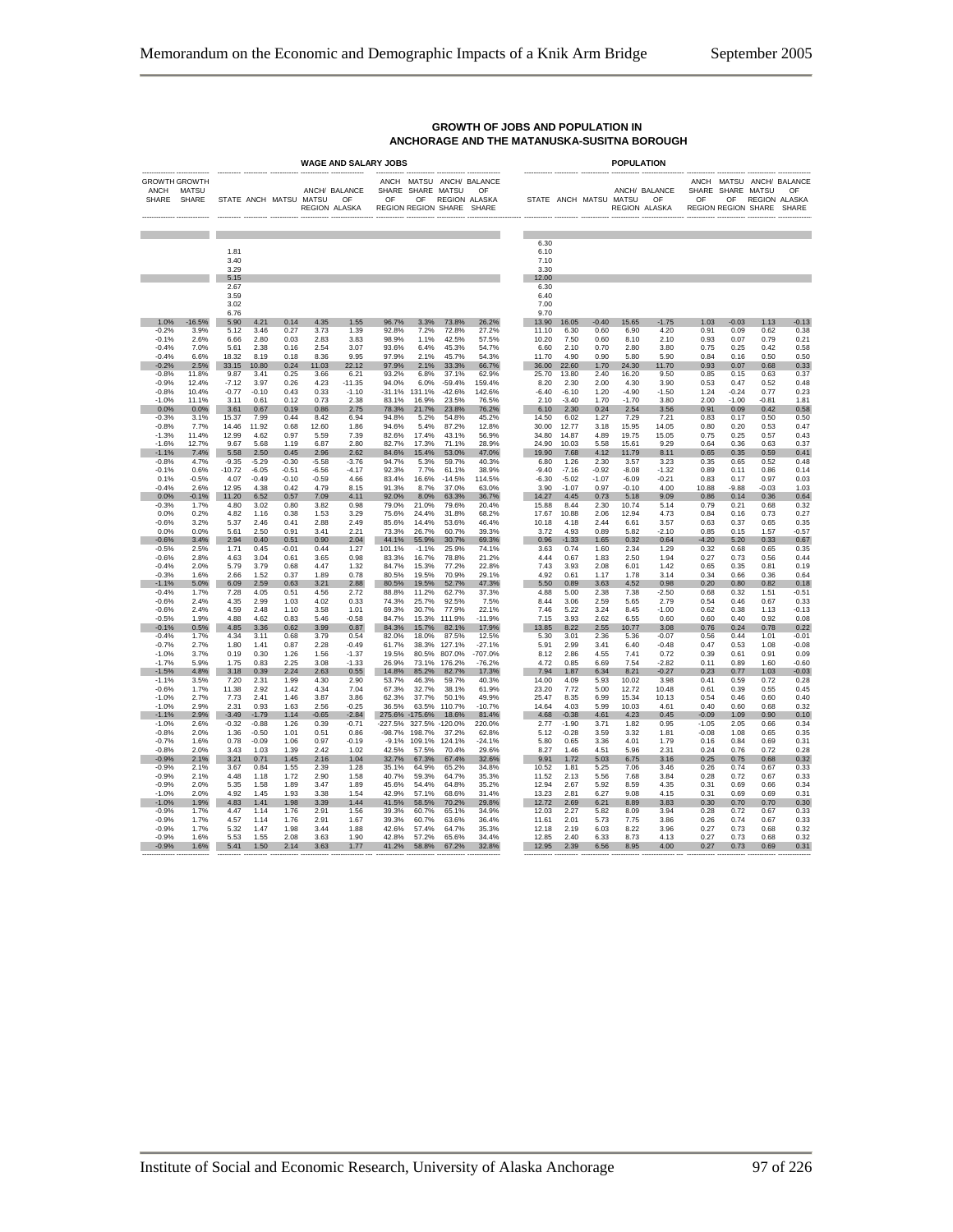#### **GROWTH RATES OF JOBS AND POPULATION**

|              |                 |                 |                 | WAGE AND SALARY JOBS                    |                                     | <b>POPULATION</b> |                    |                 |                                                  |                                      |  |  |  |
|--------------|-----------------|-----------------|-----------------|-----------------------------------------|-------------------------------------|-------------------|--------------------|-----------------|--------------------------------------------------|--------------------------------------|--|--|--|
| YR           |                 |                 |                 | STATE ANCH MATSU MATSU<br><b>REGION</b> | ANCH/ BALANCE<br>OF<br><b>STATE</b> |                   |                    |                 | ANCH/<br>STATE ANCH MATSU MATSU<br><b>REGION</b> | <b>BALANCE</b><br>OF<br><b>STATE</b> |  |  |  |
| 1960         |                 |                 |                 |                                         |                                     |                   |                    |                 |                                                  |                                      |  |  |  |
| 1961         |                 |                 |                 |                                         |                                     | 2.7%              |                    |                 |                                                  |                                      |  |  |  |
| 1962<br>1963 | 3.1%<br>5.5%    |                 |                 |                                         |                                     | 2.5%<br>2.8%      |                    |                 |                                                  |                                      |  |  |  |
| 1964         | 5.0%            |                 |                 |                                         |                                     | 1.3%              |                    |                 |                                                  |                                      |  |  |  |
| 1965         | 7.3%            |                 |                 |                                         |                                     | 4.5%              |                    |                 |                                                  |                                      |  |  |  |
| 1966<br>1967 | 3.6%<br>4.7%    |                 |                 |                                         |                                     | 2.3%<br>2.3%      |                    |                 |                                                  |                                      |  |  |  |
| 1968         | 3.8%            |                 |                 |                                         |                                     | 2.5%              |                    |                 |                                                  |                                      |  |  |  |
| 1969         | 7.8%            |                 |                 |                                         |                                     | 3.3%              |                    |                 |                                                  |                                      |  |  |  |
| 1970         | 6.4%            | 10.0%           | 12.6%           | 10.1%                                   | 3.1%                                | 4.5%              | 12.3%              | $-6.1%$         | 11.4%                                            | $-1.0%$                              |  |  |  |
| 1971<br>1972 | 5.2%<br>6.4%    | 7.6%<br>5.8%    | 19.0%<br>2.1%   | 8.0%<br>5.7%                            | 2.7%<br>7.0%                        | 3.5%<br>3.1%      | 4.6%<br>5.2%       | 8.3%<br>7.7%    | 4.8%<br>5.3%                                     | 2.4%<br>1.2%                         |  |  |  |
| 1973         | 5.1%            | 4.7%            | 10.1%           | 4.9%                                    | 5.3%                                | 2.0%              | 1.4%               | 8.2%            | 1.8%                                             | 2.1%                                 |  |  |  |
| 1974         | 14.3%           | 13.9%           | 9.9%            | 13.8%                                   | 14.7%                               | 3.4%              | 3.2%               | 9.6%            | 3.6%                                             | 3.1%                                 |  |  |  |
| 1975         | 20.6%           | 15.5%           | 11.7%           | 15.4%                                   | 24.7%                               | 9.4%              | 13.0%              | 15.3%           | 13.2%                                            | 5.9%                                 |  |  |  |
| 1976<br>1977 | 5.8%<br>$-4.3%$ | 4.7%<br>5.2%    | 11.0%<br>10.1%  | 4.9%<br>5.3%                            | 6.5%<br>$-13.4%$                    | 6.3%<br>2.0%      | 7.4%<br>1.2%       | 17.8%<br>12.9%  | 8.1%<br>2.1%                                     | 4.5%<br>1.8%                         |  |  |  |
| 1978         | $-0.5%$         | $-0.1%$         | 14.6%           | 0.4%                                    | $-1.3%$                             | $-1.6%$           | $-3.3%$            | 7.2%            | $-2.4%$                                          | $-0.7%$                              |  |  |  |
| 1979         | 1.9%            | 0.8%            | 4.0%            | 0.9%                                    | 2.8%                                | 0.5%              | $-1.9%$            | 9.2%            | $-0.9%$                                          | 1.8%                                 |  |  |  |
| 1980         | 2.1%            | 0.9%            | 5.7%            | 1.1%                                    | 3.1%                                | 1.5%              | 1.3%               | 1.3%            | 1.3%                                             | 1.6%                                 |  |  |  |
| 1981         | 8.3%            | 9.3%            | 11.8%           | 9.4%                                    | 7.3%                                | 3.3%              | 3.2%               | 6.4%            | 3.5%                                             | 3.2%                                 |  |  |  |
| 1982<br>1983 | 7.2%<br>6.1%    | 12.2%<br>4.5%   | 15.6%<br>18.2%  | 12.3%<br>5.2%                           | 1.9%<br>7.1%                        | 6.5%<br>7.0%      | 6.3%<br>6.9%       | 13.8%<br>17.5%  | 7.1%<br>8.1%                                     | 5.9%<br>5.9%                         |  |  |  |
| 1984         | 4.3%            | 5.2%            | 18.2%           | 6.0%                                    | 2.6%                                | 4.8%              | 4.4%               | 16.6%           | 6.0%                                             | 3.5%                                 |  |  |  |
| 1985         | 2.4%            | 2.3%            | 6.5%            | 2.5%                                    | 2.4%                                | 3.7%              | 3.3%               | 10.9%           | 4.3%                                             | 3.0%                                 |  |  |  |
| 1986         | $-4.3%$         | $-5.0%$         | $-4.4%$         | $-5.0%$                                 | $-3.5%$                             | 1.2%              | 0.5%               | 5.8%            | 1.3%                                             | 1.2%                                 |  |  |  |
| 1987         | $-5.2%$         | $-6.1%$         | $-8.2%$         | $-6.2%$                                 | $-4.1%$<br>4.4%                     | $-1.7%$           | $-3.1%$<br>$-2.3%$ | $-2.4%$         | $-3.0%$                                          | $-0.5%$                              |  |  |  |
| 1988<br>1989 | 1.9%<br>5.8%    | $-0.5%$<br>4.2% | $-1.6%$<br>6.4% | $-0.6%$<br>4.4%                         | 7.1%                                | $-1.2%$<br>0.7%   | $-0.5%$            | $-2.8%$<br>2.5% | $-2.3%$<br>0.0%                                  | $-0.1%$<br>1.4%                      |  |  |  |
| 1990         | 4.7%            | 5.9%            | 8.0%            | 6.1%                                    | 3.4%                                | 2.6%              | 2.0%               | 1.8%            | 1.9%                                             | 3.2%                                 |  |  |  |
| 1991         | 2.0%            | 2.7%            | 10.2%           | 3.2%                                    | 0.8%                                | 2.8%              | 3.6%               | 5.5%            | 3.9%                                             | 1.8%                                 |  |  |  |
| 1992         | 2.0%            | 1.0%            | 4.5%            | 1.3%                                    | 2.7%                                | 3.0%              | 4.4%               | 4.7%            | 4.5%                                             | 1.6%                                 |  |  |  |
| 1993<br>1994 | 2.1%<br>2.2%    | 2.1%<br>2.1%    | 4.8%<br>9.5%    | 2.3%<br>2.6%                            | 2.0%<br>1.7%                        | 1.7%<br>0.6%      | 1.7%<br>1.9%       | 5.2%<br>1.9%    | 2.2%<br>1.9%                                     | 1.2%<br>$-0.7%$                      |  |  |  |
| 1995         | 1.1%            | 0.3%            | 5.0%            | 0.7%                                    | 1.6%                                | 0.2%              | $-0.5%$            | 3.4%            | 0.1%                                             | 0.2%                                 |  |  |  |
| 1996         | 0.7%            | 0.4%            | 0.0%            | 0.3%                                    | 1.0%                                | 0.6%              | 0.3%               | 3.2%            | 0.8%                                             | 0.4%                                 |  |  |  |
| 1997         | 1.7%            | 2.5%            | 5.7%            | 2.7%                                    | 0.7%                                | 0.7%              | 0.3%               | 3.5%            | 0.8%                                             | 0.6%                                 |  |  |  |
| 1998<br>1999 | 2.1%<br>1.0%    | 3.0%<br>1.2%    | 6.0%<br>3.1%    | 3.2%<br>1.3%                            | 1.0%<br>0.6%                        | 1.2%<br>0.8%      | 1.5%<br>0.2%       | 3.8%<br>2.1%    | 1.9%<br>0.6%                                     | 0.5%<br>1.0%                         |  |  |  |
| 2000         | 2.2%            | 2.0%            | 5.1%            | 2.2%                                    | 2.1%                                | 0.9%              | 0.3%               | 6.1%            | 1.4%                                             | 0.3%                                 |  |  |  |
| 2001         | 2.5%            | 3.0%            | 4.0%            | 3.1%                                    | 1.9%                                | 0.8%              | 1.9%               | 3.9%            | 2.3%                                             | $-0.8%$                              |  |  |  |
| 2002         | 1.5%            | 2.2%            | 7.4%            | 2.6%                                    | 0.2%                                | 1.3%              | 1.1%               | 4.0%            | 1.7%                                             | 0.9%                                 |  |  |  |
| 2003<br>2004 | 1.5%<br>1.6%    | 1.8%<br>3.2%    | 7.3%<br>5.3%    | 2.3%<br>3.4%                            | 0.7%<br>$-0.4%$                     | 1.2%<br>1.1%      | 1.9%<br>1.4%       | 4.8%<br>3.7%    | 2.5%<br>1.9%                                     | $-0.3%$<br>0.2%                      |  |  |  |
| 2005         | 1.6%            | 2.3%            | 3.8%            | 2.4%                                    | 0.6%                                | 2.1%              | 2.9%               | 3.5%            | 3.0%                                             | 1.0%                                 |  |  |  |
| 2006         | 1.4%            | 2.1%            | 4.0%            | 2.2%                                    | 0.4%                                | 0.8%              | 1.0%               | 3.1%            | 1.5%                                             | 0.0%                                 |  |  |  |
| 2007         | 0.6%            | 0.9%            | 4.9%            | 1.3%                                    | $-0.3%$                             | 0.9%              | 1.0%               | 4.3%            | 1.7%                                             | $-0.2%$                              |  |  |  |
| 2008         | 0.1%            | 0.2%            | 6.5%<br>10.5%   | 0.9%                                    | $-1.0%$                             | 1.2%<br>0.7%      | 1.0%               | 5.5%<br>7.5%    | 2.0%                                             | 0.2%<br>$-0.9%$                      |  |  |  |
| 2009<br>2010 | 0.6%<br>1.0%    | 0.5%<br>0.3%    | 9.4%            | 1.8%<br>1.5%                            | $-1.0%$<br>0.4%                     | 1.1%              | 0.3%<br>0.6%       | 6.6%            | 2.0%<br>2.1%                                     | $-0.1%$                              |  |  |  |
| 2011         | 2.2%            | 1.5%            | 7.7%            | 2.4%                                    | 2.0%                                | 2.0%              | 1.4%               | 5.8%            | 2.5%                                             | 1.3%                                 |  |  |  |
| 2012         | 3.4%            | 1.8%            | 5.2%            | 2.3%                                    | 4.7%                                | 3.1%              | 2.5%               | 4.7%            | 3.1%                                             | 3.3%                                 |  |  |  |
| 2013         | 2.2%            | 1.5%            | 5.1%            | 2.0%                                    | 2.5%                                | 3.3%              | 2.6%               | 6.1%            | 3.6%                                             | $3.0\%$                              |  |  |  |
| 2014<br>2015 | 0.7%<br>$-1.0%$ | 0.6%<br>$-1.1%$ | 5.4%<br>3.6%    | 1.3%<br>$-0.3%$                         | $-0.2%$<br>$-1.9%$                  | 1.9%<br>0.6%      | 1.3%<br>$-0.1%$    | 5.0%<br>3.7%    | 2.3%<br>0.9%                                     | 1.4%<br>0.1%                         |  |  |  |
| 2016         | $-0.1%$         | $-0.5%$         | 3.9%            | 0.2%                                    | $-0.5%$                             | 0.4%              | $-0.6%$            | 2.9%            | 0.4%                                             | 0.3%                                 |  |  |  |
| 2017         | 0.4%            | $-0.3%$         | 3.0%            | 0.3%                                    | 0.6%                                | 0.6%              | $-0.1%$            | 2.7%            | 0.7%                                             | 0.5%                                 |  |  |  |
| 2018         | 0.2%            | $-0.1%$         | 3.1%            | 0.5%                                    | $-0.1%$                             | 0.7%              | 0.2%               | 2.5%            | 0.9%                                             | 0.5%                                 |  |  |  |
| 2019<br>2020 | 1.0%<br>0.9%    | 0.6%<br>0.4%    | 3.8%<br>3.9%    | 1.2%<br>1.1%                            | 0.7%<br>0.7%                        | 1.0%<br>1.2%      | 0.5%<br>0.5%       | 3.2%<br>3.5%    | 1.3%<br>1.4%                                     | 0.7%<br>0.9%                         |  |  |  |
| 2021         | 1.0%            | 0.5%            | 4.0%            | 1.2%                                    | 0.8%                                | 1.3%              | 0.6%               | 3.5%            | 1.5%                                             | 1.0%                                 |  |  |  |
| 2022         | 1.2%            | 0.7%            | 4.2%            | 1.4%                                    | 1.0%                                | 1.4%              | 0.7%               | 3.6%            | 1.6%                                             | 1.1%                                 |  |  |  |
| 2023         | 1.5%            | 1.0%            | 4.4%            | 1.7%                                    | 1.2%                                | 1.5%              | 0.8%               | 3.7%            | 1.8%                                             | 1.2%                                 |  |  |  |
| 2024         | 1.3%<br>1.3%    | 0.9%            | 4.3%<br>4.3%    | 1.6%                                    | 1.0%<br>0.9%                        | 1.5%<br>1.5%      | 0.8%               | 3.7%            | 1.8%                                             | 1.1%<br>1.0%                         |  |  |  |
| 2025<br>2026 | 1.2%            | 0.8%<br>0.7%    | 3.6%            | 1.6%<br>1.3%                            | 1.0%                                | 1.4%              | 0.8%<br>0.7%       | 3.6%<br>3.2%    | 1.7%<br>1.6%                                     | 1.1%                                 |  |  |  |
| 2027         | 1.2%            | 0.7%            | 3.5%            | 1.3%                                    | 1.0%                                | 1.3%              | 0.6%               | 3.1%            | 1.5%                                             | 1.0%                                 |  |  |  |
| 2028         | 1.4%            | 0.9%            | 3.8%            | 1.5%                                    | 1.1%                                | 1.3%              | 0.6%               | 3.1%            | 1.5%                                             | 1.0%                                 |  |  |  |
| 2029         | 1.4%            | 0.9%            | 3.8%            | 1.6%                                    | 1.1%                                | 1.4%              | 0.7%               | 3.2%            | 1.6%                                             | 1.1%                                 |  |  |  |
| 2030         | 1.4%            | 0.9%            | 3.8%            | 1.6%                                    | 1.0%                                | 1.4%              | 0.7%               | 3.2%            | 1.6%                                             | 1.0%                                 |  |  |  |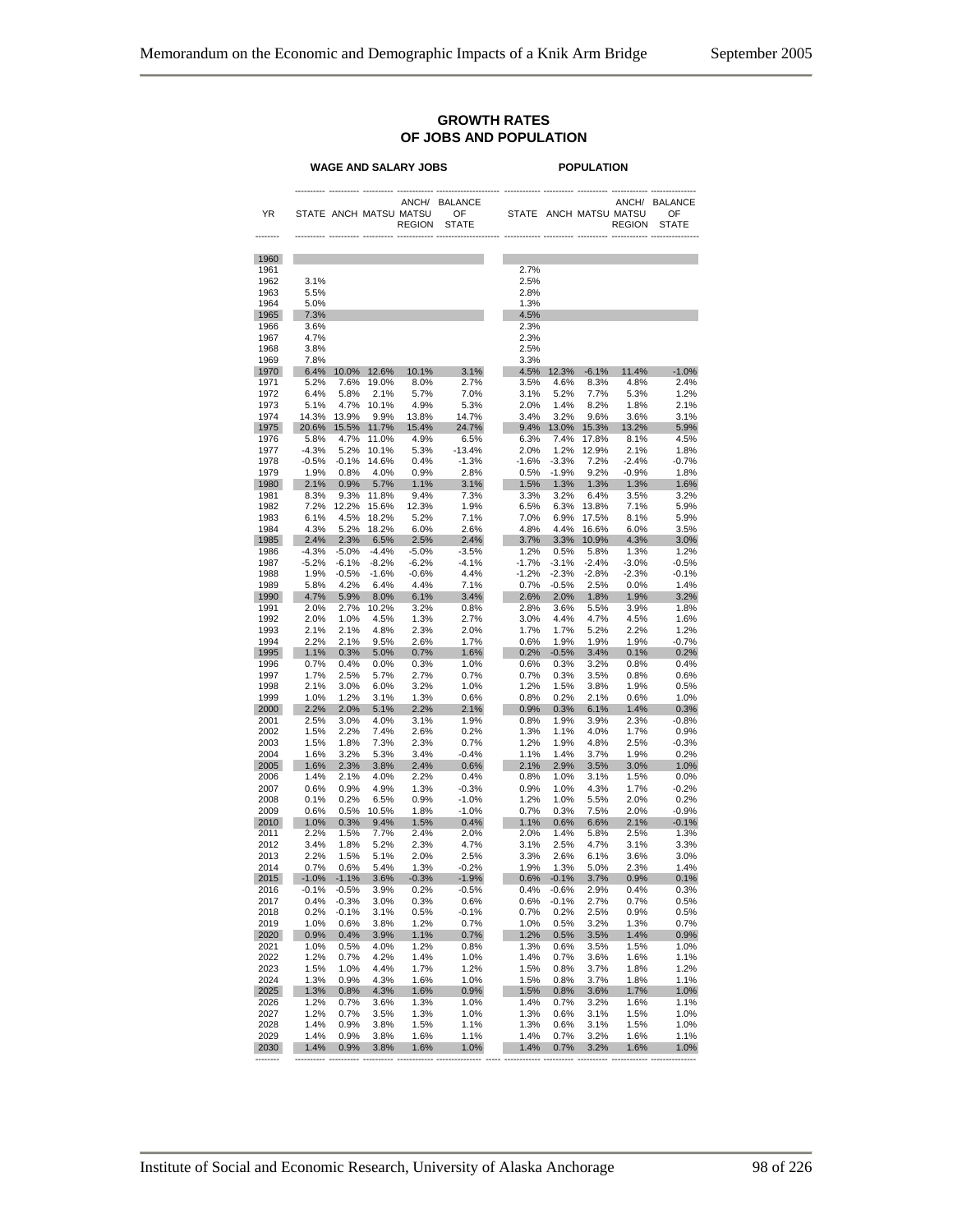|                              | <b>WAGE &amp; SALARY JOBS</b> |                  |                  |                                  |                       |                |                                            |                                                              |                                                       |                                  |                                                              |                                                   |              |                                                      |                        |
|------------------------------|-------------------------------|------------------|------------------|----------------------------------|-----------------------|----------------|--------------------------------------------|--------------------------------------------------------------|-------------------------------------------------------|----------------------------------|--------------------------------------------------------------|---------------------------------------------------|--------------|------------------------------------------------------|------------------------|
|                              |                               | BY PLACE OF WORK |                  |                                  | BY PLACE OF RESIDENCE |                |                                            | <b>SHARE OF</b><br><b>ANCH</b>                               | <b>SHARE OF</b><br><b>MATSU</b>                       | <b>NEW</b>                       | <b>NEW</b>                                                   |                                                   |              | <b>POPULATION PER</b><br><b>RESIDENT W&amp;S JOB</b> |                        |
| <b>YR</b>                    |                               | ANCH MATSU MATSU | <b>REGION</b>    | ANCH/ COMMUTERS<br>MS TO<br>ANCH |                       |                | ANCH/<br>ANCH MATSU MATSU<br><b>REGION</b> | <b>JOBS</b><br>FILLED BY<br><b>MATSU</b><br><b>COMMUTERS</b> | <b>WORKERS</b><br>COMMUTE<br><b>TO</b><br><b>ANCH</b> | <b>JOBS</b><br>IN<br><b>ANCH</b> | <b>MATSU</b><br><b>COMMUTERS</b><br><b>TO</b><br><b>ANCH</b> | <b>COMMUTER</b><br>SHARE<br>OF NEW<br><b>JOBS</b> |              | ANCH MATSU MATSU                                     | ANCH/<br><b>REGION</b> |
| 1960                         | 20.67                         | 0.53             |                  |                                  |                       |                |                                            |                                                              |                                                       |                                  |                                                              |                                                   |              |                                                      | 4.15                   |
| 1961<br>1962<br>1963<br>1964 |                               |                  |                  |                                  |                       |                |                                            |                                                              |                                                       |                                  |                                                              |                                                   |              |                                                      |                        |
| 1965<br>1966<br>1967<br>1968 | 30.68                         | 1.08             |                  |                                  |                       |                |                                            |                                                              |                                                       |                                  |                                                              |                                                   |              |                                                      | 3.42                   |
| 1969                         | 37.79                         | 1.00             |                  |                                  |                       |                |                                            |                                                              |                                                       |                                  |                                                              |                                                   |              |                                                      | 3.12                   |
| 1970                         | 42.00                         | 1.15             |                  |                                  |                       |                |                                            |                                                              |                                                       | 4.21                             |                                                              |                                                   |              |                                                      | 3.17                   |
| 1971<br>1972                 | 45.45<br>48.25                | 1.41<br>1.45     |                  |                                  |                       |                |                                            |                                                              |                                                       | 3.46<br>2.80                     |                                                              |                                                   |              |                                                      | 3.07<br>3.05           |
| 1973                         | 50.63                         | 1.61             |                  |                                  |                       |                |                                            |                                                              |                                                       | 2.38                             |                                                              |                                                   |              |                                                      | 2.96                   |
| 1974                         | 58.81                         | 1.78             |                  |                                  |                       |                |                                            |                                                              |                                                       | 8.19                             |                                                              |                                                   |              |                                                      | 2.65                   |
| 1975<br>1976                 | 69.61<br>73.02                | 2.02<br>2.27     |                  |                                  |                       |                |                                            |                                                              |                                                       | 10.80<br>3.41                    |                                                              |                                                   |              |                                                      | 2.58<br>2.67           |
| 1977                         | 77.00                         | 2.52             |                  |                                  |                       |                |                                            |                                                              |                                                       | 3.97                             |                                                              |                                                   |              |                                                      | 2.58                   |
| 1978                         | 76.89                         | 2.95             |                  |                                  |                       |                |                                            |                                                              |                                                       | $-0.10$                          |                                                              |                                                   |              |                                                      | 2.51                   |
| 1979<br>1980                 | 77.50<br>78.17                | 3.08<br>3.26     |                  |                                  |                       |                |                                            |                                                              |                                                       | 0.61<br>0.67                     |                                                              |                                                   |              |                                                      | 2.46<br>2.47           |
| 1981                         | 86.16                         | 3.70             |                  |                                  |                       |                |                                            |                                                              |                                                       | 7.99                             |                                                              |                                                   |              |                                                      | 2.32                   |
| 1982                         | 98.08                         | 4.38             |                  |                                  |                       |                |                                            |                                                              |                                                       | 11.92                            |                                                              |                                                   |              |                                                      | 2.19                   |
| 1983<br>1984                 | 102.70<br>108.39              | 5.35<br>6.54     |                  |                                  |                       |                |                                            |                                                              |                                                       | 4.62<br>5.68                     |                                                              |                                                   |              |                                                      | 2.26<br>2.26           |
| 1985                         | 110.89                        | 7.00             |                  |                                  |                       |                |                                            |                                                              |                                                       | 2.50                             |                                                              |                                                   |              |                                                      | 2.30                   |
| 1986<br>1987                 | 105.60<br>99.55               | 6.70<br>6.19     |                  |                                  |                       |                |                                            |                                                              |                                                       | $-5.29$<br>$-6.05$               |                                                              |                                                   |              |                                                      | 2.45<br>2.53           |
| 1988                         | 99.06                         | 6.10             |                  |                                  |                       |                |                                            |                                                              |                                                       | $-0.49$                          |                                                              |                                                   |              |                                                      | 2.48                   |
| 1989                         | 103.44                        | 6.51             |                  |                                  |                       |                |                                            |                                                              |                                                       | 4.38                             |                                                              |                                                   |              |                                                      | 2.37                   |
| 1990<br>1991                 | 109.96<br>112.98              | 7.08<br>7.88     |                  |                                  |                       |                |                                            |                                                              |                                                       | 6.52<br>3.02                     |                                                              |                                                   |              |                                                      | 2.27<br>2.29           |
| 1992                         | 114.14                        | 8.25             |                  |                                  |                       |                |                                            |                                                              |                                                       | 1.16                             |                                                              |                                                   |              |                                                      | 2.37                   |
| 1993                         | 116,60                        | 8.67             |                  |                                  |                       |                |                                            |                                                              |                                                       | 2.46                             |                                                              |                                                   |              |                                                      | 2.37                   |
| 1994<br>1995                 | 119.10<br>119.50              | 9.58<br>10.08    |                  |                                  |                       |                |                                            |                                                              |                                                       | 2.50<br>0.40                     |                                                              |                                                   |              |                                                      | 2.35<br>2.33           |
| 1996                         | 119.95                        | 10.08            |                  |                                  |                       |                |                                            |                                                              |                                                       | 0.45                             |                                                              |                                                   |              |                                                      | 2.34                   |
| 1997                         | 122.99                        | 10.69            |                  |                                  |                       |                |                                            |                                                              |                                                       | 3.04                             |                                                              |                                                   |              |                                                      | 2.30                   |
| 1998<br>1999                 | 126.78<br>128.30              | 11.37<br>11.74   |                  |                                  |                       |                |                                            |                                                              |                                                       | 3.79<br>1.52                     |                                                              |                                                   |              |                                                      | 2.27<br>2.25           |
| 2000                         | 130.88                        | 12.36            | 143.24           | 7.00                             | 123.88                | 19.36          | 143.24                                     | 5.3%                                                         | 36.2%                                                 | 2.59                             | 0.00                                                         | 0.0%                                              |              |                                                      | 2.23                   |
| 2001                         | 134.93                        | 12.87            | 147.80           | 7.30                             | 127.63                | 20.17          | 147.80                                     | 5.4%                                                         | 36.2%                                                 | 4.05                             | 0.30                                                         | 7.4%                                              |              |                                                      | 2.21                   |
| 2002<br>2003                 | 137.92<br>140.40              | 13.90<br>15.00   | 151.82<br>155.40 | 7.60<br>7.96                     | 130.32<br>132.44      | 21.50<br>22.96 | 151.82<br>155.40                           | 5.5%<br>5.7%                                                 | 35.3%<br>34.7%                                        | 2.99<br>2.48                     | 0.30<br>0.36                                                 | 10.0%<br>14.5%                                    |              |                                                      | 2.19<br>2.19           |
| 2004                         | 145.02                        | 15.84            | 160.85           | 8.23                             | 136.78                | 24.07          | 160.85                                     | 5.7%                                                         | 34.2%                                                 | 4.62                             | 0.27                                                         | 5.9%                                              |              |                                                      | 2.16                   |
| 2005<br>2006                 | 148.38<br>151.49              | 16.46<br>17.15   | 164.84<br>168.63 | 8.51<br>8.90                     | 139.87<br>142.59      | 24.98<br>26.05 | 164.84<br>168.63                           | 5.7%<br>5.9%                                                 | 34.1%<br>34.2%                                        | 3.36<br>3.11                     | 0.28<br>0.39                                                 | 8.3%<br>12.4%                                     | 2.04<br>2.02 | 2.91<br>2.88                                         | 2.17<br>2.16           |
| 2007                         | 152.90                        | 18.02            | 170.92           | 9.24                             | 143.65                | 27.26          | 170.92                                     | 6.0%                                                         | 33.9%                                                 | 1.41                             | 0.34                                                         | 24.3%                                             | 2.03         | 2.88                                                 | 2.17                   |
| 2008                         | 153.20                        | 19.28            | 172.48           | 9.52                             | 143.68                | 28.80          | 172.48                                     | 6.2%                                                         | 33.1%                                                 | 0.30                             | 0.27                                                         | 90.3%                                             | 2.05         | 2.88                                                 | 2.19                   |
| 2009<br>2010                 | 154.03<br>154.42              | 21.53<br>23.77   | 175.56<br>178.19 | 10.15<br>10.63                   | 143.88<br>143.79      | 31.68<br>34.40 | 175.56<br>178.19                           | 6.6%<br>6.9%                                                 | 32.0%<br>30.9%                                        | 0.83<br>0.39                     | 0.63<br>0.48                                                 | 75.9%<br>123.8%                                   | 2.05<br>2.07 | 2.83<br>2.79                                         | 2.19<br>2.21           |
| 2011                         | 156.73                        | 25.76            | 182.49           | 11.20                            | 145.53                | 36.95          | 182.49                                     | 7.1%                                                         | 30.3%                                                 | 2.31                             | 0.57                                                         | 24.6%                                             | 2.07         | 2.76                                                 | 2.21                   |
| 2012                         | 159.65                        | 27.17            | 186.83           | 11.64                            | 148.01                | 38.81          | 186.83                                     | 7.3%                                                         | 30.0%                                                 | 2.92                             | 0.44                                                         | 15.1%                                             | 2.09         | 2.76                                                 | 2.23                   |
| 2013<br>2014                 | 162.06<br>163.00              | 28.63<br>30.26   | 190.70<br>193.26 | 12.46<br>12.79                   | 149.60<br>150.20      | 41.09<br>43.05 | 190.70<br>193.26                           | 7.7%<br>7.8%                                                 | 30.3%<br>29.7%                                        | 2.41<br>0.93                     | 0.82<br>0.33                                                 | 34.0%<br>35.6%                                    | 2.12<br>2.14 | 2.77<br>2.79                                         | 2.26<br>2.28           |
| 2015                         | 161.21                        | 31.40            | 192.61           | 12.94                            | 148.27                | 44.34          | 192.61                                     | 8.0%                                                         | 29.2%                                                 | $-1.79$                          | 0.15                                                         | $-8.3%$                                           | 2.17         | 2.81                                                 | 2.31                   |
| 2016                         | 160.33                        | 32.66            | 192.99           | 13.06                            | 147.27                | 45.73          | 192.99                                     | 8.1%                                                         | 28.6%                                                 | $-0.88$                          | 0.12                                                         | $-14.2%$                                          | 2.17         | 2.81                                                 | 2.32                   |
| 2017<br>2018                 | 159.83<br>159.74              | 33.67<br>34.73   | 193.50<br>194.47 | 13.36<br>13.35                   | 146.47<br>146.39      | 47.03<br>48.09 | 193.50<br>194.47                           | 8.4%<br>8.4%                                                 | 28.4%<br>27.8%                                        | $-0.50$<br>$-0.09$               | 0.30<br>$-0.01$                                              | $-59.4%$<br>9.3%                                  | 2.18<br>2.18 | 2.80<br>2.81                                         | 2.33<br>2.34           |
| 2019                         | 160.77                        | 36.12            | 196.89           | 13.74                            | 147.03                | 49.86          | 196.89                                     | 8.5%                                                         | 27.6%                                                 | 1.03                             | 0.39                                                         | 37.8%                                             | 2.18         | 2.80                                                 | 2.34                   |
| 2020                         | 161.48                        | 37.58            | 199.05           | 14.14                            | 147.33                | 51.72          | 199.05                                     | 8.8%                                                         | 27.3%                                                 | 0.71                             | 0.40                                                         | 56.8%                                             | 2.19         | 2.80                                                 | 2.35                   |
| 2021<br>2022                 | 162.32<br>163.50              | 39.13<br>40.85   | 201.45<br>204.35 | 14.56<br>14.99                   | 147.76<br>148.51      | 53.69<br>55.84 | 201.45<br>204.35                           | 9.0%<br>9.2%                                                 | 27.1%<br>26.8%                                        | 0.84<br>1.18                     | 0.42<br>0.43                                                 | 49.5%<br>36.4%                                    | 2.20<br>2.20 | 2.79<br>2.79                                         | 2.36<br>2.36           |
| 2023                         | 165.08                        | 42.74            | 207.82           | 15.43                            | 149.64                | 58.17          | 207.82                                     | 9.3%                                                         | 26.5%                                                 | 1.58                             | 0.44                                                         | 28.1%                                             | 2.20         | 2.78                                                 | 2.36                   |
| 2024                         | 166.53                        | 44.67            | 211.20           | 15.89                            | 150.63                | 60.56          | 211.20                                     | 9.5%                                                         | 26.2%                                                 | 1.45                             | 0.46                                                         | 31.7%                                             | 2.21         | 2.77                                                 | 2.37                   |
| 2025<br>2026                 | 167.94<br>169.08              | 46.65<br>48.42   | 214.59<br>217.50 | 16.29<br>16.70                   | 151.65<br>152.39      | 62.94<br>65.11 | 214.59<br>217.50                           | 9.7%<br>9.9%                                                 | 25.9%<br>25.6%                                        | 1.41<br>1.14                     | 0.40<br>0.41                                                 | 28.1%<br>35.5%                                    | 2.21<br>2.21 | 2.76<br>2.76                                         | 2.37<br>2.38           |
| 2027                         | 170.22                        | 50.18            | 220.40           | 17.11                            | 153.11                | 67.29          | 220.40                                     | 10.1%                                                        | 25.4%                                                 | 1.14                             | 0.42                                                         | 36.4%                                             | 2.22         | 2.76                                                 | 2.38                   |
| 2028                         | 171.69                        | 52.16            | 223.85           | 17.54                            | 154.15                | 69.70          | 223.85                                     | 10.2%                                                        | 25.2%                                                 | 1.47                             | 0.43                                                         | 29.1%                                             | 2.21         | 2.75                                                 | 2.38                   |
| 2029                         | 173.24                        | 54.24            | 227.48           | 17.97                            | 155.27                | 72.21          | 227.48                                     | 10.4%                                                        | 24.9%                                                 | 1.55                             | 0.44                                                         | 28.1%                                             | 2.21         | 2.74                                                 | 2.38                   |
| 2030                         | 174.74                        | 56.37            | 231.11           | 18.42                            | 156.32                | 74.79          | 231.11                                     | 10.5%                                                        | 24.6%                                                 | 1.50                             | 0.45                                                         | 29.9%                                             | 2.21         | 2.73                                                 | 2.38                   |

#### **WAGE AND SALARY JOBS ANALYSIS**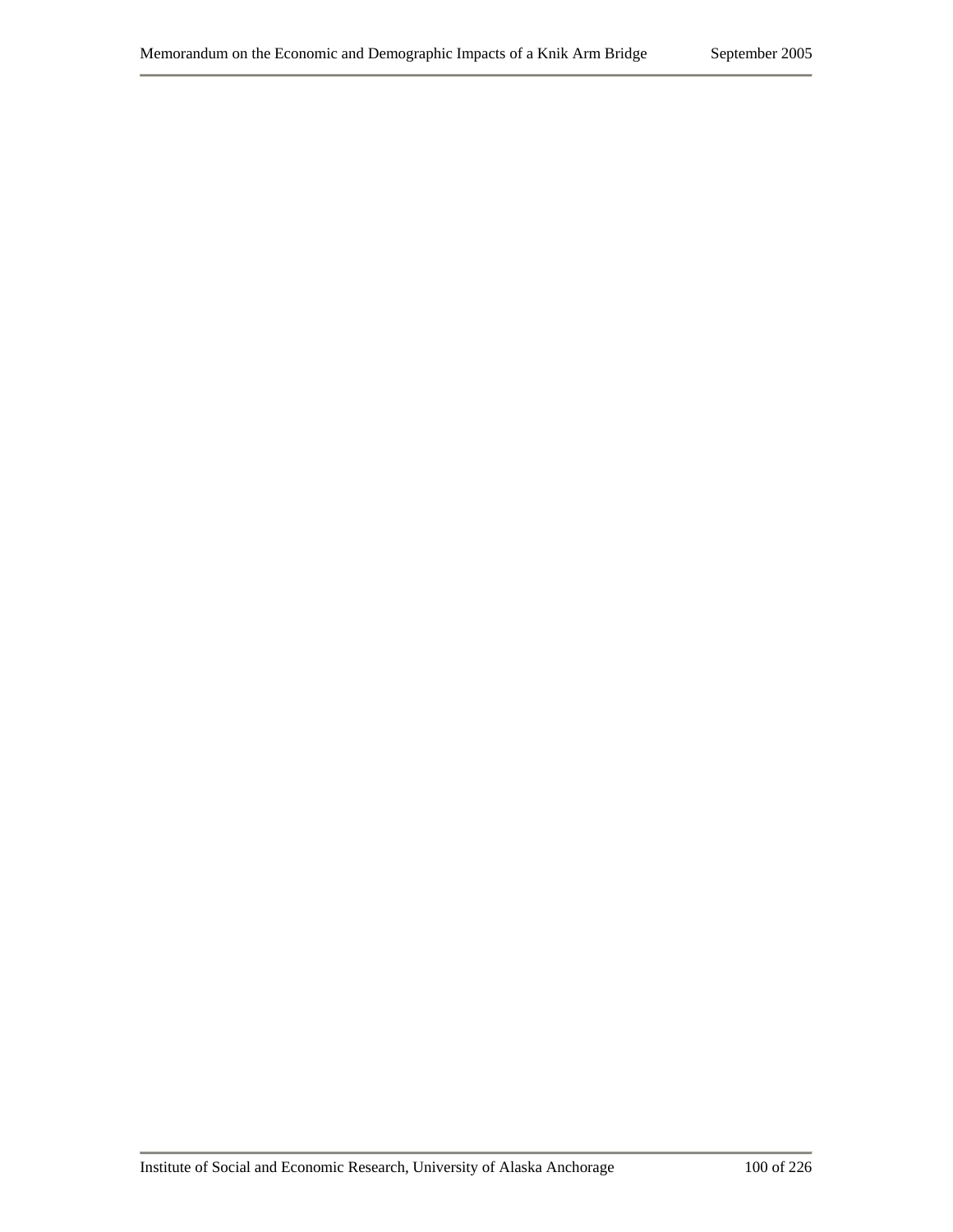# **MEMORANDUM ON THE ECONOMIC AND DEMOGRAPHIC IMPACTS OF A KNIK ARM BRIDGE**

# **4. BASE CASE IMPACT WITH A BRIDGE**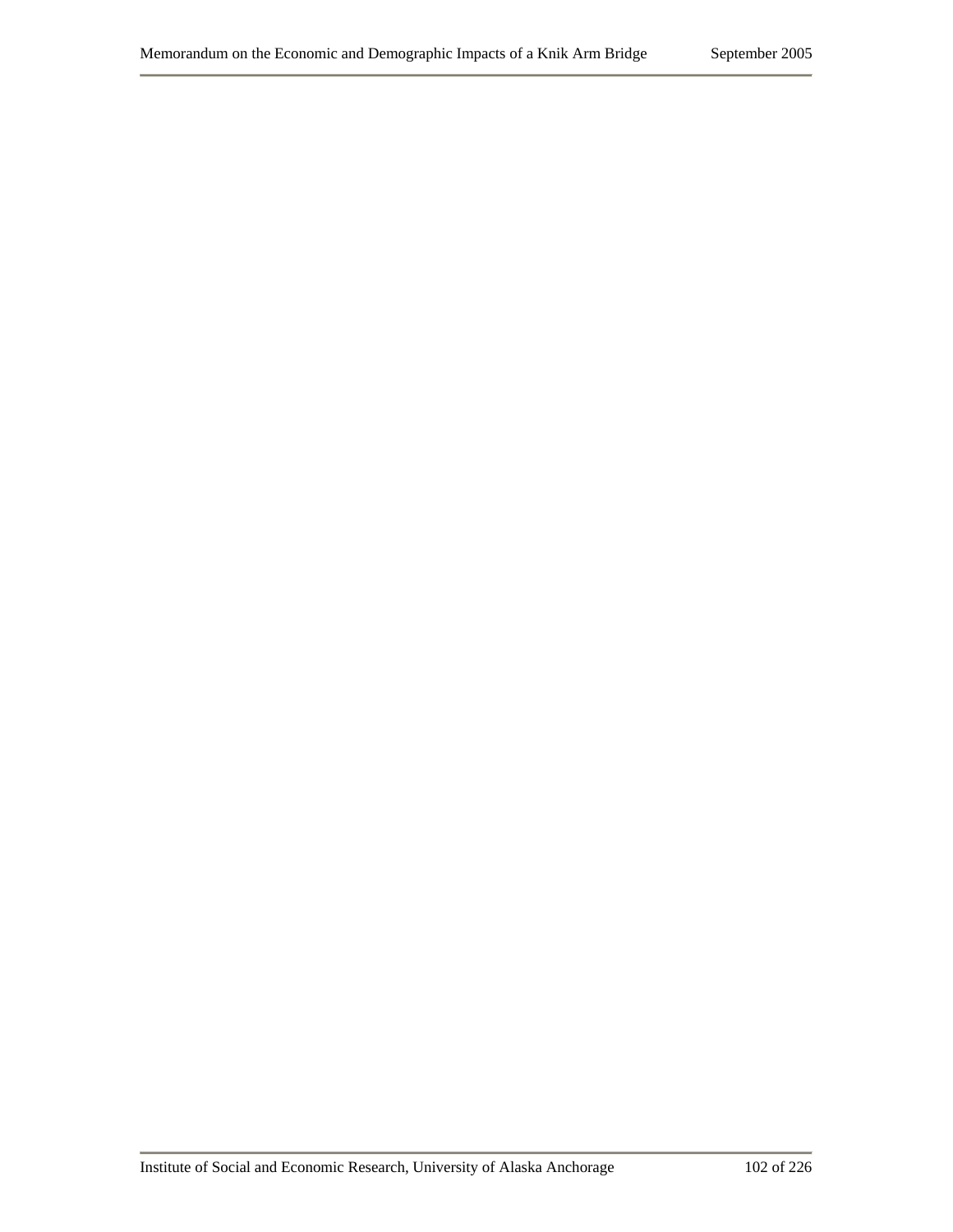| <b>2005 IMPACT CASE</b>          |                  |               |               |                 |                 |                 | 2005 IMPACT CASE |                                     |               |               |                 |                 |                 |  |  |
|----------------------------------|------------------|---------------|---------------|-----------------|-----------------|-----------------|------------------|-------------------------------------|---------------|---------------|-----------------|-----------------|-----------------|--|--|
| <b>KNIK ARM BASE WITH BRIDGE</b> |                  |               |               |                 |                 |                 |                  | <b>KNIK ARM BASE WITH BRIDGE</b>    |               |               |                 |                 |                 |  |  |
| <b>TABLE 1A. STATE SUMMARY</b>   |                  |               |               |                 |                 |                 |                  | <b>TABLE 1B. PROJECTION SUMMARY</b> |               |               |                 |                 |                 |  |  |
| <b>CHANGE FROM BASE CASE</b>     |                  |               |               |                 |                 |                 |                  | PERCENT CHANGE FROM BASE CASE       |               |               |                 |                 |                 |  |  |
|                                  |                  |               |               |                 |                 |                 |                  |                                     |               |               |                 |                 |                 |  |  |
|                                  |                  |               |               | <b>WAGE AND</b> |                 | PETROL-         |                  |                                     |               |               | <b>WAGE AND</b> |                 | PETROL-         |  |  |
|                                  | POPULA-          | <b>HOUSE-</b> | <b>TOTAL</b>  | <b>SALARY</b>   | <b>PERSONAL</b> | <b>EUM</b>      |                  | POPULA-                             | <b>HOUSE-</b> | <b>TOTAL</b>  | <b>SALARY</b>   | <b>PERSONAL</b> | <b>EUM</b>      |  |  |
|                                  | <b>TION</b>      | <b>HOLDS</b>  | <b>EMPLOY</b> | <b>EMPLOY</b>   | <b>INCOME</b>   | <b>REVENUES</b> |                  | <b>TION</b>                         | <b>HOLDS</b>  | <b>EMPLOY</b> | <b>EMPLOY</b>   | <b>INCOME</b>   | <b>REVENUES</b> |  |  |
|                                  | (000)            | (000)         | (000)         | (000)           | (MILL 00\$)     | (MILL 00\$)     |                  | (000)                               | (000)         | (000)         | (000)           | (MILL 00\$)     | (MILL 00\$)     |  |  |
| 2000                             | 0.0              | 0.0           | 0.0           | 0.0             | \$0             | \$0             | 2000             | 0.0%                                | 0.0%          | 0.0%          | 0.0%            | 0.0%            | 0.0%            |  |  |
| 2001                             | 0.0              | 0.0           | 0.0           | 0.0             | \$0             | $\sqrt{50}$     | 2001             | 0.0%                                | 0.0%          | 0.0%          | 0.0%            | 0.0%            | 0.0%            |  |  |
| 2002                             | 0.0              | 0.0           | 0.0           | 0.0             | \$0             | \$0             | 2002             | 0.0%                                | 0.0%          | 0.0%          | 0.0%            | 0.0%            | 0.0%            |  |  |
| 2003                             | 0.0              | 0.0           | 0.0           | 0.0             | \$0             | \$0             | 2003             | 0.0%                                | 0.0%          | 0.0%          | 0.0%            | 0.0%            | 0.0%            |  |  |
| 2004                             | 0.0              | 0.0           | 0.0           | 0.0             | \$0             | \$0             | 2004             | 0.0%                                | 0.0%          | 0.0%          | 0.0%            | 0.0%            | 0.0%            |  |  |
| 2005                             | 0.0              | 0.0           | 0.0           | 0.0             | \$0             | \$0             | 2005             | 0.0%                                | 0.0%          | 0.0%          | 0.0%            | 0.0%            | 0.0%            |  |  |
| 2006                             | 0.0              | 0.0           | 0.0           | 0.0             | \$0             | \$0             | 2006             | 0.0%                                | 0.0%          | 0.0%          | 0.0%            | 0.0%            | 0.0%            |  |  |
| 2007                             | 0.1              | 0.0           | 0.1           | 0.1             | \$4             | \$0             | 2007             | 0.0%                                | 0.0%          | 0.0%          | 0.0%            | 0.0%            | 0.0%            |  |  |
| 2008                             | 0.4              | 0.1           | 0.4           | 0.3             | \$16            | \$0             | 2008             | 0.1%                                | 0.1%          | 0.1%          | 0.1%            | 0.1%            | 0.0%            |  |  |
| 2009                             | 3.0              | 1.0           | 3.6           | 2.8             | \$136           | \$0             | 2009             | 0.4%                                | 0.4%          | 0.8%          | 0.9%            | 0.6%            | 0.0%            |  |  |
| 2010                             | 5.8              | 2.0           | 4.7           | 3.6             | \$194           | \$0             | 2010             | 0.8%                                | 0.8%          | 1.1%          | 1.2%            | 0.8%            | 0.0%            |  |  |
| 2011                             | 7.7              | 2.7           | 5.4           | 4.1             | \$236           | \$0             | 2011             | 1.1%                                | 1.0%          | 1.2%          | 1.3%            | 1.0%            | 0.0%            |  |  |
| 2012                             | 6.1              | 2.1           | 2.0           | 1.5             | \$115           | \$0             | 2012             | 0.8%                                | 0.8%          | 0.4%          | 0.4%            | 0.5%            | 0.0%            |  |  |
| 2013                             | 1.4              | 0.5           | 1.4           | 1.0             | \$76            | \$0             | 2013             | 0.2%                                | 0.2%          | 0.3%          | 0.3%            | 0.3%            | 0.0%            |  |  |
| 2014                             | 1.8              | 0.6           | 0.6           | 0.5             | \$31            | \$0             | 2014             | 0.2%                                | 0.2%          | 0.1%          | 0.1%            | 0.1%            | 0.0%            |  |  |
| 2015                             | 1.1              | 0.4           | 0.4           | 0.3             | \$24            | \$0             | 2015             | 0.1%                                | 0.1%          | 0.1%          | 0.1%            | 0.1%            | 0.0%            |  |  |
| 2016                             | 0.7              | 0.3           | 0.2           | 0.1             | \$13            | \$0             | 2016             | 0.1%                                | 0.1%          | 0.0%          | 0.0%            | 0.0%            | 0.0%            |  |  |
| 2017                             | 0.4              | 0.2           | 0.1           | 0.1             | \$8             | \$0             | 2017             | 0.1%                                | 0.1%          | 0.0%          | 0.0%            | 0.0%            | 0.0%            |  |  |
| 2018                             | 0.2              | 0.1           | 0.0           | 0.0             | \$4             | \$0             | 2018             | 0.0%                                | 0.0%          | 0.0%          | 0.0%            | 0.0%            | 0.0%            |  |  |
| 2019                             | 0.1              | 0.1           | 0.0           | 0.0             | \$2             | \$0             | 2019             | 0.0%                                | 0.0%          | 0.0%          | 0.0%            | 0.0%            | 0.0%            |  |  |
| 2020                             | 0.0              | 0.1           | 0.0           | 0.0             | \$0             | \$0             | 2020             | 0.0%                                | 0.0%          | 0.0%          | 0.0%            | 0.0%            | 0.0%            |  |  |
| 2021                             | $-0.1$           | 0.0           | $-0.1$        | $-0.1$          | $-$ \$1         | $\overline{50}$ | 2021             | 0.0%                                | 0.0%          | 0.0%          | 0.0%            | 0.0%            | 0.0%            |  |  |
| 2022                             | $-0.1$           | 0.0           | $-0.1$        | $-0.1$          | $-$ \$3         | \$0             | 2022             | $0.0\%$                             | 0.0%          | 0.0%          | 0.0%            | 0.0%            | 0.0%            |  |  |
| 2023                             | $-0.2$           | 0.0           | $-0.1$        | $-0.1$          | $-$ \$3         | \$0             | 2023             | 0.0%                                | 0.0%          | 0.0%          | 0.0%            | 0.0%            | 0.0%            |  |  |
| 2024                             | $-0.2$           | 0.0           | $-0.1$        | $-0.1$          | $-$ \$4         | \$0             | 2024             | 0.0%                                | $0.0\%$       | 0.0%          | 0.0%            | 0.0%            | 0.0%            |  |  |
| 2025                             | $-0.2$           | 0.0           | $-0.1$        | $-0.1$          | $-$ \$4         | \$0             | 2025             | 0.0%                                | 0.0%          | 0.0%          | 0.0%            | 0.0%            | 0.0%            |  |  |
| 2026                             | $-0.2$           | 0.0           | $-0.1$        | $-0.1$          | $-$ \$4         | \$0             | 2026             | 0.0%                                | 0.0%          | 0.0%          | 0.0%            | 0.0%            | 0.0%            |  |  |
| 2027                             | $-0.2$           | 0.0           | $-0.1$        | $-0.1$          | $-$ \$4         | \$0             | 2027             | 0.0%                                | $0.0\%$       | 0.0%          | 0.0%            | 0.0%            | 0.0%            |  |  |
| 2028                             | $-0.2$           | 0.0           | $-0.1$        | $-0.1$          | $-$ \$4         | \$0             | 2028             | 0.0%                                | $0.0\%$       | 0.0%          | 0.0%            | 0.0%            | 0.0%            |  |  |
| 2029<br>2030                     | $-0.2$<br>$-0.1$ | 0.0           | $-0.1$        | $-0.1$          | $-$ \$4         | \$0             | 2029             | 0.0%                                | 0.0%          | 0.0%          | 0.0%            | 0.0%            | 0.0%            |  |  |
|                                  |                  | 0.0           | $-0.1$        | $-0.1$          | $-$ \$4         | \$0             | 2030             | 0.0%                                | 0.0%          | 0.0%          | 0.0%            | 0.0%            | 0.0%            |  |  |
|                                  |                  |               |               |                 |                 |                 |                  |                                     |               |               |                 |                 |                 |  |  |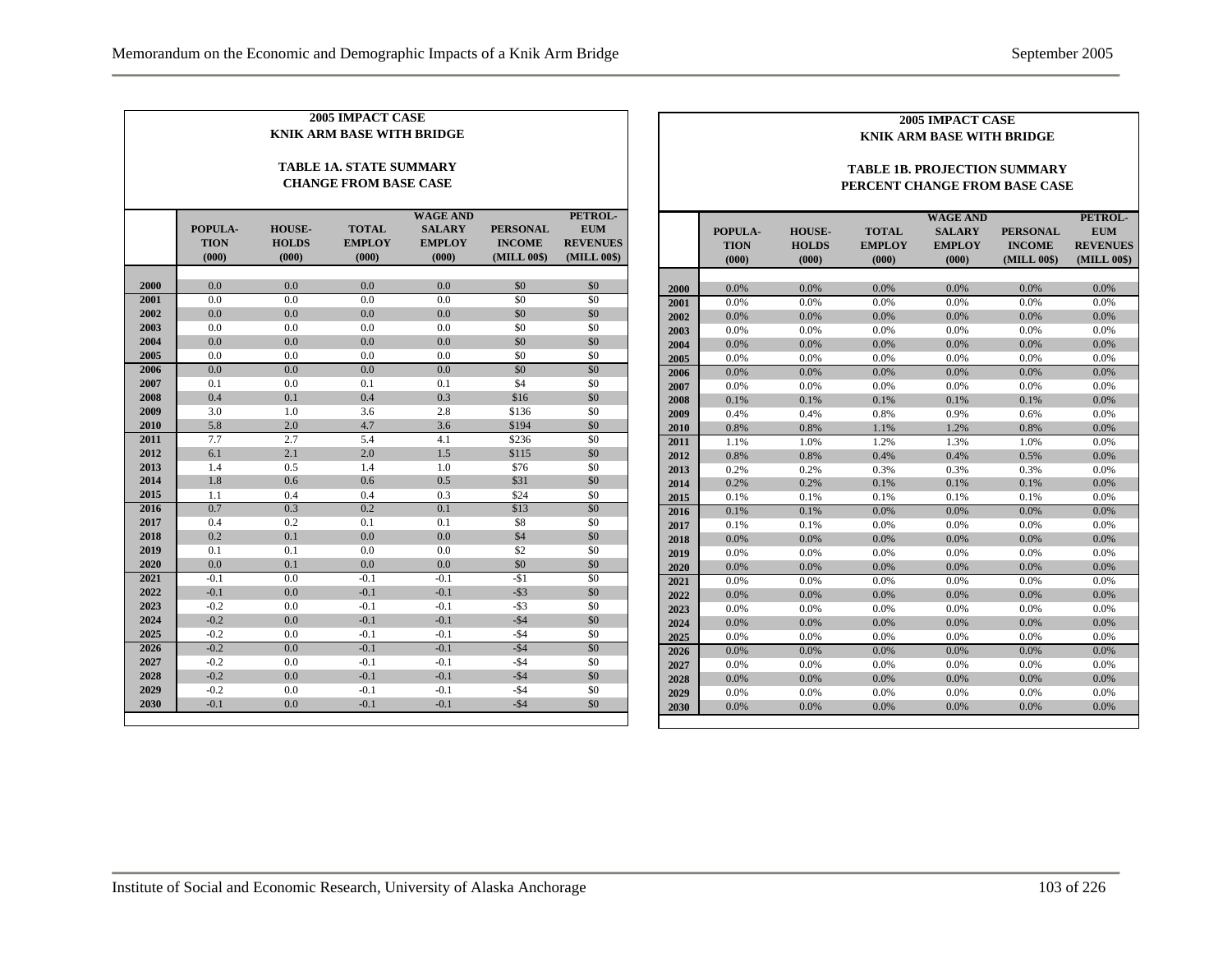| 2005 IMPACT CASE<br><b>KNIK ARM BASE WITH BRIDGE</b><br>TABLE 2A. WAGE AND SALARY EMPLOYMENT (000)<br><b>CHANGE FROM BASE CASE</b> |                  |                  |                  |                  |         |      | 2005 IMPACT CASE<br><b>KNIK ARM BASE WITH BRIDGE</b><br>TABLE 2B. WAGE AND SALARY EMPLOYMENT<br>PERCENT CHANGE FROM BASE CASE |      |         |       |         |         |  |
|------------------------------------------------------------------------------------------------------------------------------------|------------------|------------------|------------------|------------------|---------|------|-------------------------------------------------------------------------------------------------------------------------------|------|---------|-------|---------|---------|--|
|                                                                                                                                    |                  |                  |                  |                  |         |      |                                                                                                                               |      |         |       |         |         |  |
| 2000                                                                                                                               | 0.0              | 0.0              | 0.0              | 0.0              | 0.0     | 2000 |                                                                                                                               | 0.0% | 0.0%    | 0.0%  | 0.0%    | 0.0%    |  |
| 2001                                                                                                                               | $\overline{0.0}$ | 0.0              | $\overline{0.0}$ | $\overline{0.0}$ | 0.0     | 2001 | 0.0%                                                                                                                          |      | 0.0%    | 0.0%  | 0.0%    | 0.0%    |  |
| 2002                                                                                                                               | 0.0              | 0.0              | 0.0              | 0.0              | 0.0     | 2002 |                                                                                                                               | 0.0% | 0.0%    | 0.0%  | 0.0%    | 0.0%    |  |
| 2003                                                                                                                               | 0.0              | 0.0              | 0.0              | 0.0              | 0.0     | 2003 | 0.0%                                                                                                                          |      | 0.0%    | 0.0%  | 0.0%    | 0.0%    |  |
| 2004                                                                                                                               | 0.0              | 0.0              | 0.0              | 0.0              | 0.0     | 2004 | 0.0%                                                                                                                          |      | 0.0%    | 0.0%  | 0.0%    | 0.0%    |  |
| 2005                                                                                                                               | 0.0              | 0.0              | 0.0              | 0.0              | 0.0     | 2005 | 0.0%                                                                                                                          |      | 0.0%    | 0.0%  | 0.0%    | 0.0%    |  |
| 2006                                                                                                                               | 0.0              | 0.0              | 0.0              | 0.0              | 0.0     | 2006 | 0.0%                                                                                                                          |      | 0.0%    | 0.0%  | 0.0%    | 0.0%    |  |
| 2007                                                                                                                               | 0.1              | 0.1              | 0.0              | 0.0              | 0.0     | 2007 | 0.0%                                                                                                                          |      | 0.0%    | 0.2%  | 0.0%    | 0.0%    |  |
| 2008                                                                                                                               | 0.3              | 0.2              | 0.1              | 0.0              | 0.0     | 2008 | 0.1%                                                                                                                          |      | 0.1%    | 0.6%  | 0.0%    | 0.0%    |  |
| 2009                                                                                                                               | 2.8              | 1.9              | 0.8              | 0.0              | 0.1     | 2009 | 0.9%                                                                                                                          |      | 1.2%    | 4.1%  | 0.0%    | 0.1%    |  |
| 2010                                                                                                                               | 3.6              | 2.3              | 1.4              | 0.0              | $-0.1$  | 2010 |                                                                                                                               | 1.2% | 1.5%    | 6.3%  | $-0.2%$ | $-0.1%$ |  |
| 2011                                                                                                                               | 4.1              | $\overline{2.6}$ | 1.7              | $-0.1$           | $-0.1$  | 2011 | 1.3%                                                                                                                          |      | 1.7%    | 7.1%  | $-0.3%$ | $-0.1%$ |  |
| 2012                                                                                                                               | 1.5              | 0.7              | 1.1              | $-0.1$           | $-0.2$  | 2012 | 0.4%                                                                                                                          |      | 0.4%    | 4.1%  | $-0.4%$ | $-0.1%$ |  |
| 2013                                                                                                                               | 1.0              | 0.1              | 0.8              | 0.0              | 0.1     | 2013 | 0.3%                                                                                                                          |      | 0.1%    | 3.0%  | $-0.1%$ | 0.1%    |  |
| 2014                                                                                                                               | 0.5              | $-0.8$           | 1.1              | 0.0              | 0.1     | 2014 | 0.1%                                                                                                                          |      | $-0.5%$ | 3.8%  | 0.0%    | 0.1%    |  |
| 2015                                                                                                                               | 0.3              | $-1.5$           | 1.6              | 0.0              | 0.2     | 2015 | 0.1%                                                                                                                          |      | $-0.9%$ | 5.5%  | 0.1%    | 0.1%    |  |
| 2016                                                                                                                               | 0.1              | $-2.3$           | 2.2              | 0.0              | 0.2     | 2016 | 0.0%                                                                                                                          |      | $-1.4%$ | 7.2%  | 0.2%    | 0.2%    |  |
| 2017                                                                                                                               | 0.1              | $-2.7$           | 2.5              | 0.0              | 0.2     | 2017 | 0.0%                                                                                                                          |      | $-1.7%$ | 8.1%  | 0.2%    | 0.2%    |  |
| 2018                                                                                                                               | 0.0              | $-2.8$           | 2.6              | 0.0              | 0.2     | 2018 | 0.0%                                                                                                                          |      | $-1.7%$ | 8.0%  | 0.3%    | 0.2%    |  |
| 2019                                                                                                                               | 0.0              | $-2.9$           | 2.7              | 0.1              | 0.2     | 2019 |                                                                                                                               | 0.0% | $-1.8%$ | 8.0%  | 0.3%    | 0.2%    |  |
| 2020                                                                                                                               | 0.0              | $-3.2$           | 2.9              | 0.1              | $0.2\,$ | 2020 | 0.0%                                                                                                                          |      | $-1.9%$ | 8.3%  | 0.3%    | 0.2%    |  |
| 2021                                                                                                                               | $-0.1$           | $-3.5$           | $\overline{3.1}$ | 0.1              | 0.2     | 2021 | 0.0%                                                                                                                          |      | $-2.1%$ | 8.7%  | 0.3%    | 0.2%    |  |
| 2022                                                                                                                               | $-0.1$           | $-3.8$           | 3.4              | 0.1              | 0.3     | 2022 | 0.0%                                                                                                                          |      | $-2.3%$ | 9.2%  | 0.3%    | 0.2%    |  |
| 2023                                                                                                                               | $-0.1$           | $-4.2$           | 3.8              | 0.1              | 0.3     | 2023 | 0.0%                                                                                                                          |      | $-2.5%$ | 9.7%  | 0.3%    | 0.2%    |  |
| 2024                                                                                                                               | $-0.1$           | $-4.6$           | 4.1              | 0.1              | 0.3     | 2024 | 0.0%                                                                                                                          |      | $-2.7%$ | 10.1% | 0.4%    | 0.2%    |  |
| 2025                                                                                                                               | $-0.1$           | $-5.0$           | 4.5              | 0.1              | 0.3     | 2025 | 0.0%                                                                                                                          |      | $-2.9%$ | 10.6% | 0.4%    | 0.2%    |  |
| 2026                                                                                                                               | $-0.1$           | $-5.4$           | 4.8              | 0.1              | 0.4     | 2026 | 0.0%                                                                                                                          |      | $-3.1%$ | 11.1% | 0.4%    | 0.3%    |  |
| 2027                                                                                                                               | $-0.1$           | $-5.8$           | 5.2              | 0.1              | 0.4     | 2027 | 0.0%                                                                                                                          |      | $-3.3%$ | 11.5% | 0.4%    | 0.3%    |  |
| 2028                                                                                                                               | $-0.1$           | $-6.2$           | 5.6              | 0.1              | 0.4     | 2028 |                                                                                                                               | 0.0% | $-3.5%$ | 12.0% | 0.5%    | 0.3%    |  |
| 2029                                                                                                                               | $-0.1$           | $-6.6$           | 6.0              | 0.1              | 0.5     | 2029 | 0.0%                                                                                                                          |      | $-3.7%$ | 12.4% | 0.5%    | 0.3%    |  |
| 2030                                                                                                                               | $-0.1$           | $-7.1$           | 6.4              | 0.1              | 0.5     | 2030 | 0.0%                                                                                                                          |      | $-3.9%$ | 12.8% | 0.5%    | 0.3%    |  |
|                                                                                                                                    |                  |                  |                  |                  |         |      |                                                                                                                               |      |         |       |         |         |  |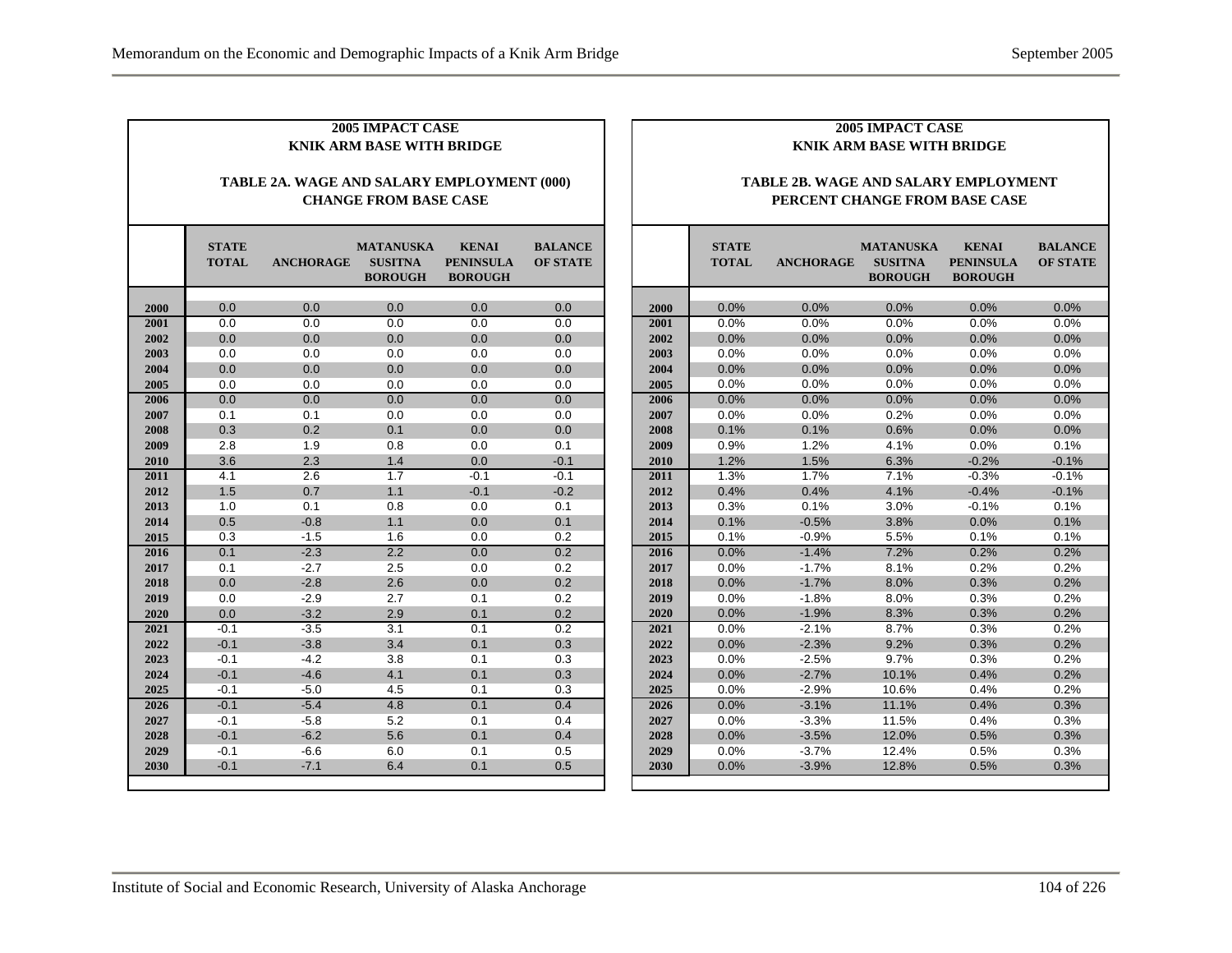|      |                              |                  | 2005 IMPACT CASE<br><b>KNIK ARM BASE WITH BRIDGE</b>              |                                                    |                                   |      |                              |                               | 2005 IMPACT CASE<br><b>KNIK ARM BASE WITH BRIDGE</b> |                                                    |                                   |  |
|------|------------------------------|------------------|-------------------------------------------------------------------|----------------------------------------------------|-----------------------------------|------|------------------------------|-------------------------------|------------------------------------------------------|----------------------------------------------------|-----------------------------------|--|
|      |                              |                  | <b>TABLE 3A. POPULATION (000)</b><br><b>CHANGE FROM BASE CASE</b> |                                                    |                                   |      |                              | PERCENT CHANGE FROM BASE CASE | <b>TABLE 3B. POPULATION</b>                          |                                                    |                                   |  |
|      | <b>STATE</b><br><b>TOTAL</b> | <b>ANCHORAGE</b> | <b>MATANUSKA</b><br><b>SUSITNA</b><br><b>BOROUGH</b>              | <b>KENAI</b><br><b>PENINSULA</b><br><b>BOROUGH</b> | <b>BALANCE</b><br><b>OF STATE</b> |      | <b>STATE</b><br><b>TOTAL</b> | <b>ANCHORAGE</b>              | <b>MATANUSKA</b><br><b>SUSITNA</b><br><b>BOROUGH</b> | <b>KENAI</b><br><b>PENINSULA</b><br><b>BOROUGH</b> | <b>BALANCE</b><br><b>OF STATE</b> |  |
| 2000 | 0.0                          | 0.0              | 0.0                                                               | 0.0                                                | 0.0                               | 2000 | 0.0%                         | 0.0%                          | 0.0%                                                 | 0.0%                                               | 0.0%                              |  |
| 2001 | 0.0                          | 0.0              | 0.0                                                               | 0.0                                                | 0.0                               | 2001 | 0.0%                         | 0.0%                          | 0.0%                                                 | 0.0%                                               | 0.0%                              |  |
| 2002 | 0.0                          | 0.0              | 0.0                                                               | 0.0                                                | 0.0                               | 2002 | 0.0%                         | 0.0%                          | 0.0%                                                 | 0.0%                                               | 0.0%                              |  |
| 2003 | 0.0                          | 0.0              | 0.0                                                               | 0.0                                                | 0.0                               | 2003 | 0.0%                         | 0.0%                          | 0.0%                                                 | 0.0%                                               | 0.0%                              |  |
| 2004 | 0.0                          | 0.0              | 0.0                                                               | 0.0                                                | 0.0                               | 2004 | 0.0%                         | 0.0%                          | 0.0%                                                 | 0.0%                                               | 0.0%                              |  |
| 2005 | 0.0                          | $0.0\,$          | 0.0                                                               | $0.0\,$                                            | 0.0                               | 2005 | 0.0%                         | 0.0%                          | 0.0%                                                 | 0.0%                                               | 0.0%                              |  |
| 2006 | 0.0                          | 0.0              | 0.0                                                               | 0.0                                                | 0.0                               | 2006 | 0.0%                         | 0.0%                          | 0.0%                                                 | 0.0%                                               | 0.0%                              |  |
| 2007 | 0.1                          | 0.0              | 0.1                                                               | 0.0                                                | 0.0                               | 2007 | 0.0%                         | 0.0%                          | 0.1%                                                 | 0.0%                                               | 0.0%                              |  |
| 2008 | 0.4                          | 0.2              | 0.3                                                               | 0.0                                                | $-0.1$                            | 2008 | 0.1%                         | 0.1%                          | 0.4%                                                 | 0.0%                                               | 0.0%                              |  |
| 2009 | 3.0                          | 1.1              | 2.5                                                               | $-0.1$                                             | $-0.5$                            | 2009 | 0.4%                         | 0.4%                          | 2.9%                                                 | $-0.2%$                                            | $-0.2%$                           |  |
| 2010 | 5.8                          | 2.2              | 4.0                                                               | 0.0                                                | $-0.3$                            | 2010 | 0.8%                         | 0.7%                          | 4.3%                                                 | $-0.1%$                                            | $-0.1%$                           |  |
| 2011 | $\overline{7.7}$             | 2.9              | 4.8                                                               | 0.0                                                | 0.0                               | 2011 | 1.1%                         | 1.0%                          | 4.9%                                                 | 0.0%                                               | 0.0%                              |  |
| 2012 | 6.1                          | 2.3              | 2.7                                                               | 0.2                                                | 0.9                               | 2012 | 0.8%                         | 0.7%                          | 2.6%                                                 | 0.3%                                               | 0.3%                              |  |
| 2013 | 1.4                          | $-0.7$           | 2.4                                                               | $-0.1$                                             | $-0.2$                            | 2013 | 0.2%                         | $-0.2%$                       | 2.1%                                                 | $-0.1%$                                            | $-0.1%$                           |  |
| 2014 | 1.8                          | $-2.2$           | 3.8                                                               | 0.0                                                | 0.1                               | 2014 | 0.2%                         | $-0.7%$                       | 3.3%                                                 | 0.0%                                               | 0.1%                              |  |
| 2015 | 1.1                          | $-4.3$           | 5.6                                                               | 0.0                                                | $-0.1$                            | 2015 | 0.1%                         | $-1.3%$                       | 4.7%                                                 | $-0.1%$                                            | 0.0%                              |  |
| 2016 | 0.7                          | $-5.9$           | 7.0                                                               | $-0.1$                                             | $-0.3$                            | 2016 | 0.1%                         | $-1.8%$                       | 5.8%                                                 | $-0.1%$                                            | $-0.1%$                           |  |
| 2017 | 0.4                          | $-6.4$           | 7.3                                                               | $-0.1$                                             | $-0.4$                            | 2017 | 0.1%                         | $-2.0%$                       | 5.8%                                                 | $-0.1%$                                            | $-0.1%$                           |  |
| 2018 | 0.2                          | $-6.3$           | 7.0                                                               | $-0.1$                                             | $-0.4$                            | 2018 | 0.0%                         | $-1.9%$                       | 5.5%                                                 | $-0.1%$                                            | $-0.1%$                           |  |
| 2019 | 0.1                          | $-6.7$           | 7.3                                                               | $-0.1$                                             | $-0.5$                            | 2019 | 0.0%                         | $-2.0%$                       | 5.5%                                                 | $-0.1%$                                            | $-0.2%$                           |  |
| 2020 | 0.0                          | $-7.2$           | 7.9                                                               | $-0.1$                                             | $-0.6$                            | 2020 | 0.0%                         | $-2.2%$                       | 5.8%                                                 | $-0.2%$                                            | $-0.2%$                           |  |
| 2021 | $-0.1$                       | $-7.9$           | 8.6                                                               | $-0.1$                                             | $-0.7$                            | 2021 | 0.0%                         | $-2.4%$                       | 6.1%                                                 | $-0.2%$                                            | $-0.2%$                           |  |
| 2022 | $-0.1$                       | $-8.7$           | 9.4                                                               | $-0.1$                                             | $-0.7$                            | 2022 | 0.0%                         | $-2.6%$                       | 6.4%                                                 | $-0.2%$                                            | $-0.2%$                           |  |
| 2023 | $-0.2$                       | $-9.5$           | 10.3                                                              | $-0.1$                                             | $-0.8$                            | 2023 | 0.0%                         | $-2.8%$                       | 6.8%                                                 | $-0.2%$                                            | $-0.3%$                           |  |
| 2024 | $-0.2$                       | $-10.3$          | 11.2                                                              | $-0.2$                                             | $-0.9$                            | 2024 | 0.0%                         | $-3.0%$                       | 7.1%                                                 | $-0.2%$                                            | $-0.3%$                           |  |
| 2025 | $-0.2$                       | $-11.2$          | 12.1                                                              | $-0.2$                                             | $-0.9$                            | 2025 | 0.0%                         | $-3.2%$                       | 7.5%                                                 | $-0.3%$                                            | $-0.3%$                           |  |
| 2026 | $-0.2$                       | $-12.0$          | 13.0                                                              | $-0.2$                                             | $-1.0$                            | 2026 | 0.0%                         | $-3.4%$                       | 7.8%                                                 | $-0.3%$                                            | $-0.3%$                           |  |
| 2027 | $-0.2$                       | $-12.9$          | 13.9                                                              | $-0.2$                                             | $-1.1$                            | 2027 | 0.0%                         | $-3.7%$                       | 8.1%                                                 | $-0.3%$                                            | $-0.3%$                           |  |
| 2028 | $-0.2$                       | $-13.7$          | 14.9                                                              | $-0.2$                                             | $-1.1$                            | 2028 | 0.0%                         | $-3.9%$                       | 8.4%                                                 | $-0.3%$                                            | $-0.4%$                           |  |
| 2029 | $-0.2$                       | $-14.6$          | 15.9                                                              | $-0.2$                                             | $-1.2$                            | 2029 | 0.0%                         | $-4.1%$                       | 8.7%                                                 | $-0.3%$                                            | $-0.4%$                           |  |
| 2030 | $-0.1$                       | $-15.5$          | 16.9                                                              | $-0.2$                                             | $-1.3$                            | 2030 | 0.0%                         | $-4.3%$                       | 9.0%                                                 | $-0.3%$                                            | $-0.4%$                           |  |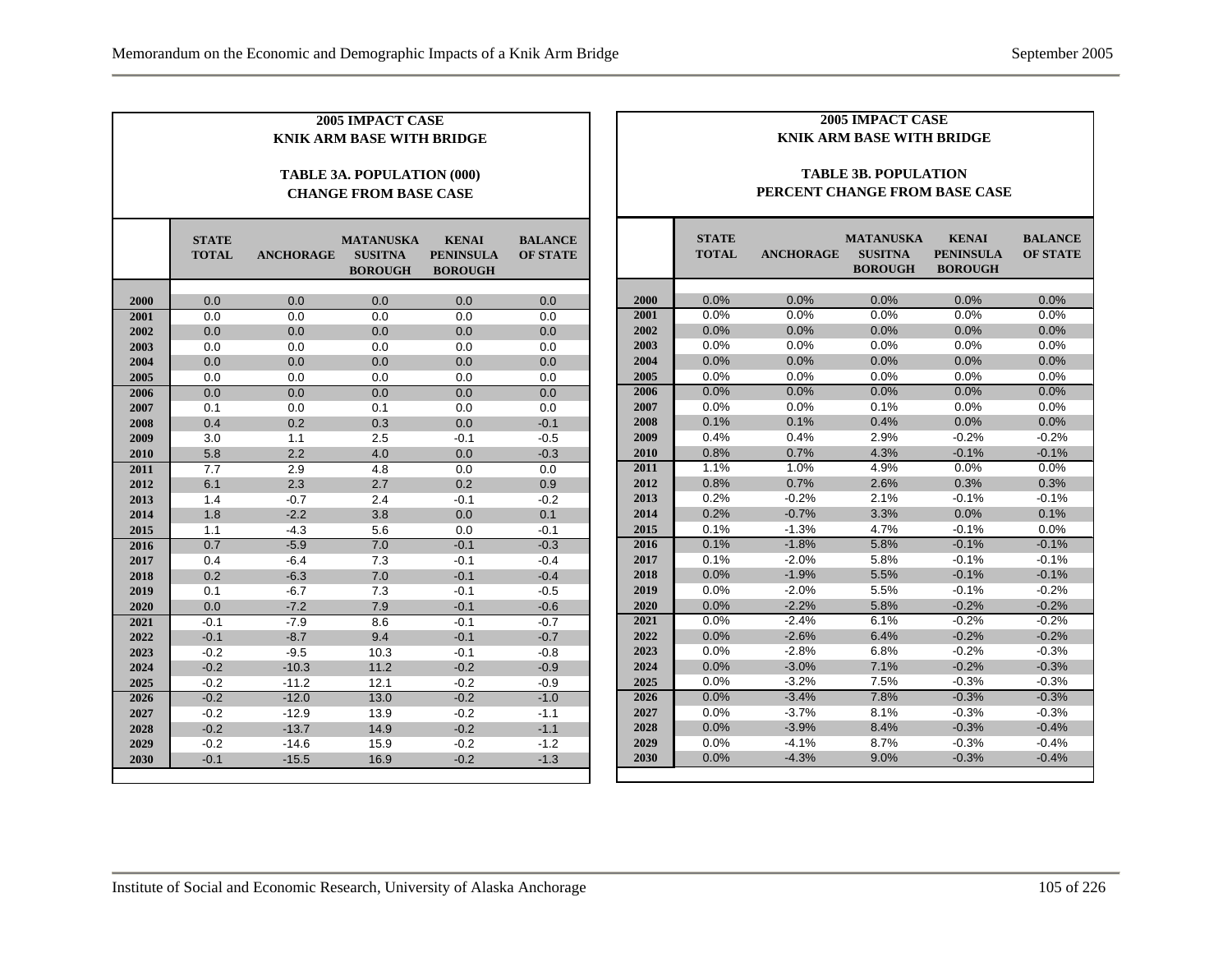Г

|              | <b>2005 IMPACT CASE</b><br><b>KNIK ARM BASE WITH BRIDGE</b>                    |                                        |                                                |                                                                |                                                                                  |  |  |  |  |  |
|--------------|--------------------------------------------------------------------------------|----------------------------------------|------------------------------------------------|----------------------------------------------------------------|----------------------------------------------------------------------------------|--|--|--|--|--|
|              | <b>TABLE 4A. ANCHORAGE BOROUGH CENSUS AREA</b><br><b>CHANGE FROM BASE CASE</b> |                                        |                                                |                                                                |                                                                                  |  |  |  |  |  |
|              | POPULA-<br><b>TION</b><br>(000)                                                | <b>HOUSE-</b><br><b>HOLDS</b><br>(000) | WAGE &<br><b>SALARY</b><br><b>EMP</b><br>(000) | <b>REAL</b><br><b>PERSONAL</b><br><b>INCOME</b><br>(MILL 03\$) | <b>REAL</b><br><b>PER CAP</b><br><b>PERSONAL</b><br><b>INCOME</b><br>(MILL 03\$) |  |  |  |  |  |
| 2000         | 0.0                                                                            | 0.0                                    | 0.0                                            | \$0                                                            | \$0                                                                              |  |  |  |  |  |
|              |                                                                                |                                        |                                                |                                                                |                                                                                  |  |  |  |  |  |
| 2001<br>2002 | 0.0<br>0.0                                                                     |                                        | 0.0<br>0.0                                     | \$0<br>\$0                                                     | \$0<br>\$0                                                                       |  |  |  |  |  |
| 2003         | 0.0                                                                            | 0.0                                    | 0.0                                            | \$0                                                            | \$0                                                                              |  |  |  |  |  |
| 2004         | 0.0                                                                            | 0.0                                    | 0.0                                            | \$0                                                            | \$0                                                                              |  |  |  |  |  |
| 2005         | 0.0                                                                            | 0.0                                    | 0.0                                            | \$0                                                            | \$0                                                                              |  |  |  |  |  |
| 2006         | 0.0                                                                            | 0.0                                    | 0.0                                            | \$0                                                            | \$0                                                                              |  |  |  |  |  |
| 2007         | 0.0                                                                            | 0.0                                    | 0.1                                            | \$1                                                            | \$0                                                                              |  |  |  |  |  |
| 2008         | 0.2                                                                            | 0.1                                    | 0.2                                            | \$5                                                            | $-$4$                                                                            |  |  |  |  |  |
| 2009         | 1.1                                                                            | 0.4                                    | 1.9                                            | \$38                                                           | $-$14$                                                                           |  |  |  |  |  |
| 2010         | 2.2                                                                            | 0.8                                    | 2.3                                            | \$59                                                           | $-$ \$82                                                                         |  |  |  |  |  |
| 2011         | 2.9                                                                            | 1.1                                    | 2.6                                            | \$76                                                           | -\$119                                                                           |  |  |  |  |  |
| 2012         | 2.3                                                                            | 0.8                                    | 0.7                                            | \$45                                                           | $-$135$                                                                          |  |  |  |  |  |
| 2013         | $-0.7$                                                                         | $-0.3$                                 | 0.1                                            | $-\$7$                                                         | \$61                                                                             |  |  |  |  |  |
| 2014         | $-2.2$                                                                         | $-0.8$                                 | $-0.8$                                         | $-$ \$86                                                       | $-$ \$8                                                                          |  |  |  |  |  |
| 2015         | $-4.3$                                                                         | $-1.6$                                 | $-1.5$                                         | $-$152$                                                        | \$30                                                                             |  |  |  |  |  |
| 2016         | $-5.9$                                                                         | $-2.2$                                 | $-2.3$                                         | $-$211$                                                        | \$31                                                                             |  |  |  |  |  |
| 2017         | $-6.4$                                                                         | $-2.4$                                 | $-2.7$                                         | $-$234$                                                        | \$17                                                                             |  |  |  |  |  |
| 2018         | $-6.3$                                                                         | $-2.4$                                 | $-2.8$                                         | $-$232$                                                        | \$14                                                                             |  |  |  |  |  |
| 2019         | $-6.7$                                                                         | $-2.5$                                 | $-2.9$                                         | $-$ \$242                                                      | \$30                                                                             |  |  |  |  |  |
| 2020         | $-7.2$                                                                         | $-2.7$                                 | $-3.2$                                         | $-$261$                                                        | \$39                                                                             |  |  |  |  |  |
| 2021         | $-7.9$                                                                         | $-3.0$                                 | $-3.5$                                         | -\$285                                                         | \$45                                                                             |  |  |  |  |  |
| 2022         | $-8.7$                                                                         | $-3.3$                                 | $-3.8$                                         | $-$ \$314                                                      | \$50                                                                             |  |  |  |  |  |
| 2023         | $-9.5$                                                                         | $-3.6$                                 | $-4.2$                                         | $-$344$                                                        | \$54                                                                             |  |  |  |  |  |
| 2024         | $-10.3$                                                                        | $-3.9$                                 | $-4.6$                                         | $-$376$                                                        | \$58                                                                             |  |  |  |  |  |
| 2025         | $-11.2$                                                                        | $-4.2$                                 | $-5.0$                                         | $-$410$                                                        | \$62                                                                             |  |  |  |  |  |
| 2026         | $-12.0$                                                                        | $-4.5$                                 | $-5.4$                                         | -\$441                                                         | \$64                                                                             |  |  |  |  |  |
| 2027         | $-12.9$                                                                        | $-4.9$                                 | $-5.8$                                         | $-$473$                                                        | \$66                                                                             |  |  |  |  |  |
| 2028         | $-13.7$                                                                        | $-5.2$                                 | $-6.2$                                         | $-$508$                                                        | \$69                                                                             |  |  |  |  |  |
| 2029         | $-14.6$                                                                        | $-5.5$                                 | $-6.6$                                         | $-$544$                                                        | \$73                                                                             |  |  |  |  |  |
| 2030         | $-15.5$                                                                        | $-5.9$                                 | $-7.1$                                         | $-$ \$582                                                      | \$77                                                                             |  |  |  |  |  |

#### **2005 IMPACT CASE KNIK ARM BASE WITH BRIDGE**

#### **TABLE 4B. ANCHORAGE BOROUGH CENSUS AREA PERCENT CHANGE FROM BASE**

|      |             |               |                   |                 | <b>REAL</b>     |
|------|-------------|---------------|-------------------|-----------------|-----------------|
|      | POPULA-     | <b>HOUSE-</b> | <b>WAGE &amp;</b> | <b>REAL</b>     | <b>PER CAP</b>  |
|      | <b>TION</b> | <b>HOLDS</b>  | <b>SALARY</b>     | <b>PERSONAL</b> | <b>PERSONAL</b> |
|      |             |               | <b>EMP</b>        | <b>INCOME</b>   | <b>INCOME</b>   |
|      | (000)       | (000)         | (000)             | (MILL 03\$)     | (MILL 03\$)     |
|      |             |               |                   |                 |                 |
| 2000 | 0.0%        | 0.0%          | 0.0%              | 0.0%            | 0.0%            |
| 2001 | 0.0%        | #VALUE!       | 0.0%              | 0.0%            | 0.0%            |
| 2002 | 0.0%        | #VALUE!       | 0.0%              | 0.0%            | 0.0%            |
| 2003 | 0.0%        | 0.0%          | 0.0%              | 0.0%            | 0.0%            |
| 2004 | 0.0%        | 0.0%          | 0.0%              | 0.0%            | 0.0%            |
| 2005 | 0.0%        | 0.0%          | 0.0%              | 0.0%            | 0.0%            |
| 2006 | 0.0%        | 0.0%          | 0.0%              | 0.0%            | 0.0%            |
| 2007 | 0.0%        | 0.0%          | 0.0%              | 0.0%            | 0.0%            |
| 2008 | 0.1%        | 0.1%          | 0.1%              | 0.0%            | 0.0%            |
| 2009 | 0.4%        | 0.4%          | 1.2%              | 0.3%            | 0.0%            |
| 2010 | 0.7%        | 0.7%          | 1.5%              | 0.5%            | $-0.2%$         |
| 2011 | 1.0%        | 0.9%          | 1.7%              | 0.7%            | $-0.3%$         |
| 2012 | 0.7%        | 0.7%          | 0.4%              | 0.4%            | $-0.4%$         |
| 2013 | $-0.2%$     | $-0.2%$       | 0.1%              | $-0.1%$         | 0.2%            |
| 2014 | $-0.7%$     | $-0.7%$       | $-0.5%$           | $-0.7%$         | 0.0%            |
| 2015 | $-1.3%$     | $-1.3%$       | $-0.9%$           | $-1.3%$         | 0.1%            |
| 2016 | $-1.8%$     | $-1.8%$       | $-1.4%$           | $-1.7%$         | 0.1%            |
| 2017 | $-2.0%$     | $-1.9%$       | $-1.7%$           | $-1.9%$         | 0.0%            |
| 2018 | $-1.9%$     | $-1.9%$       | $-1.7%$           | $-1.9%$         | 0.0%            |
| 2019 | $-2.0%$     | $-2.0%$       | $-1.8%$           | $-2.0%$         | 0.1%            |
| 2020 | $-2.2%$     | $-2.2%$       | $-1.9%$           | $-2.1%$         | 0.1%            |
| 2021 | $-2.4%$     | $-2.4%$       | $-2.1%$           | $-2.3%$         | 0.1%            |
| 2022 | $-2.6%$     | $-2.6%$       | $-2.3%$           | $-2.5%$         | 0.1%            |
| 2023 | $-2.8%$     | $-2.8%$       | $-2.5%$           | $-2.7%$         | 0.1%            |
| 2024 | $-3.0%$     | $-3.0%$       | $-2.7%$           | $-2.9%$         | 0.2%            |
| 2025 | $-3.2%$     | $-3.2%$       | $-2.9%$           | $-3.1%$         | 0.2%            |
| 2026 | $-3.4%$     | $-3.4%$       | $-3.1%$           | $-3.3%$         | 0.2%            |
| 2027 | $-3.7%$     | $-3.6%$       | $-3.3%$           | $-3.5%$         | 0.2%            |
| 2028 | $-3.9%$     | $-3.8%$       | $-3.5%$           | $-3.7%$         | 0.2%            |
| 2029 | $-4.1%$     | $-4.0%$       | $-3.7%$           | $-3.9%$         | 0.2%            |
| 2030 | $-4.3%$     | $-4.3%$       | $-3.9%$           | $-4.1%$         | 0.2%            |
|      |             |               |                   |                 |                 |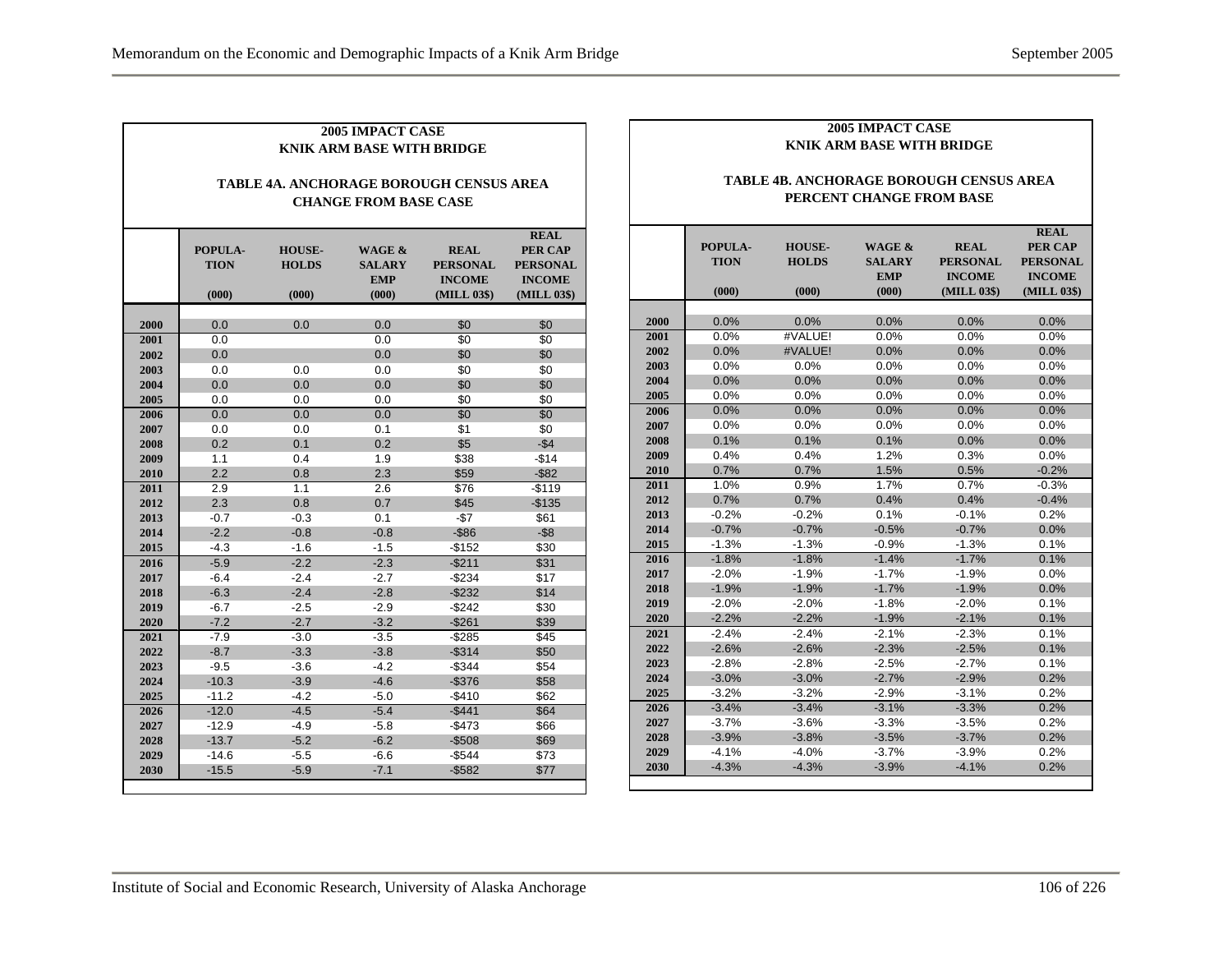|              |              |               | <b>2005 IMPACT CASE</b><br><b>KNIK ARM BASE WITH BRIDGE</b> |                                            |                                  |
|--------------|--------------|---------------|-------------------------------------------------------------|--------------------------------------------|----------------------------------|
|              |              |               |                                                             |                                            |                                  |
|              |              |               |                                                             | <b>TABLE 5A. MATSU BOROUGH CENSUS AREA</b> |                                  |
|              |              |               | <b>CHANGE FROM BASE CASE</b>                                |                                            |                                  |
|              | POPULA-      | <b>HOUSE-</b> | WAGE &                                                      | <b>REAL</b>                                | <b>REAL</b><br>PER CAP           |
|              | <b>TION</b>  | <b>HOLDS</b>  | <b>SALARY</b><br><b>EMP</b>                                 | <b>PERSONAL</b><br><b>INCOME</b>           | <b>PERSONAL</b><br><b>INCOME</b> |
|              | (000)        | (000)         | (000)                                                       | (MILL 03\$)                                | (MILL 03\$)                      |
| 2000         | 0.0          | 0.0           | 0.0                                                         | \$0                                        | \$0                              |
| 2001         | 0.0          |               | 0.0                                                         | \$0                                        | \$0                              |
| 2002         | 0.0          |               | 0.0                                                         | \$0                                        | \$0                              |
| 2003         | 0.0          | 0.0           | 0.0                                                         | \$0                                        | \$0                              |
| 2004         | 0.0          | 0.0           | 0.0                                                         | \$0                                        | \$0                              |
| 2005         | 0.0          | 0.0           | 0.0                                                         | \$0                                        | \$0                              |
| 2006         | 0.0          | 0.0           | 0.0                                                         | \$0                                        | \$0                              |
| 2007         | 0.1          | 0.0           | 0.0                                                         | \$3                                        | \$3                              |
| 2008         | 0.3          | 0.1           | 0.1                                                         | \$11                                       | \$12                             |
| 2009         | 2.5          | 0.9           | 0.8                                                         | \$92                                       | \$131                            |
| 2010         | 4.0          | 1.4           | 1.4                                                         | \$145                                      | \$168                            |
| 2011         | 4.8          | 1.7           | 1.7                                                         | \$174                                      | \$167                            |
| 2012         | 2.7          | 1.0           | 1.1                                                         | \$88                                       | $-$ \$22                         |
| 2013         | 2.4          | 0.9           | 0.8                                                         | \$84                                       | \$49                             |
| 2014         | 3.8          | 1.4           | 1.1                                                         | \$122                                      | $-$ \$34                         |
| 2015         | 5.6          | 2.0           | 1.6                                                         | \$179                                      | -\$6                             |
| 2016         | 7.0          | 2.6           | 2.2                                                         | \$229                                      | \$42                             |
| 2017         | 7.3          | 2.7           | 2.5                                                         | \$247                                      | \$113                            |
| 2018         | 7.0          | 2.6           | 2.6                                                         | \$240                                      | \$130                            |
| 2019         | 7.3          | 2.7           | 2.7                                                         | \$248                                      | \$105                            |
| 2020         | 7.9          | 2.9           | 2.9                                                         | \$267                                      | \$102                            |
| 2021         | 8.6          | 3.2           | 3.1                                                         | \$291                                      | \$108                            |
| 2022         | 9.4          | 3.5           | 3.4                                                         | \$319                                      | \$118                            |
| 2023         | 10.3         | 3.8           | 3.8                                                         | \$350                                      | \$130                            |
| 2024         | 11.2         | 4.1           | 4.1                                                         | \$383                                      | \$141                            |
| 2025         | 12.1         | 4.5           | 4.5                                                         | \$417                                      | \$154                            |
| 2026         | 13.0         | 4.8           | 4.8                                                         | \$448                                      | \$166                            |
| 2027         | 13.9         | 5.2           | 5.2                                                         | \$481                                      | \$178                            |
| 2028<br>2029 | 14.9         | 5.5<br>5.9    | 5.6                                                         | \$516                                      | \$190                            |
| 2030         | 15.9<br>16.9 | 6.3           | 6.0<br>6.4                                                  | \$553<br>\$592                             | \$200<br>\$211                   |
|              |              |               |                                                             |                                            |                                  |

#### **2005 IMPACT CASE KNIK ARM BASE WITH BRIDGE**

#### **TABLE 5B. MATSU BOROUGH CENSUS AREA PERCENT CHANGE FROM BASE**

|      | POPULA-<br><b>TION</b> | <b>HOUSE-</b><br><b>HOLDS</b> | <b>WAGE &amp;</b><br><b>SALARY</b><br><b>EMP</b> | <b>REAL</b><br><b>PERSONAL</b><br><b>INCOME</b> | <b>REAL</b><br><b>PER CAP</b><br><b>PERSONAL</b><br><b>INCOME</b> |
|------|------------------------|-------------------------------|--------------------------------------------------|-------------------------------------------------|-------------------------------------------------------------------|
|      | (000)                  | (000)                         | (000)                                            | (MILL 03\$)                                     | (MILL 03\$)                                                       |
|      |                        |                               |                                                  |                                                 |                                                                   |
| 2000 | 0.0%                   | 0.0%                          | 0.0%                                             | 0.0%                                            | 0.0%                                                              |
| 2001 | 0.0%                   | #VALUE!                       | 0.0%                                             | 0.0%                                            | 0.0%                                                              |
| 2002 | 0.0%                   | #VALUE!                       | 0.0%                                             | 0.0%                                            | 0.0%                                                              |
| 2003 | 0.0%                   | 0.0%                          | 0.0%                                             | 0.0%                                            | 0.0%                                                              |
| 2004 | 0.0%                   | 0.0%                          | 0.0%                                             | 0.0%                                            | 0.0%                                                              |
| 2005 | 0.0%                   | 0.0%                          | 0.0%                                             | 0.0%                                            | 0.0%                                                              |
| 2006 | 0.0%                   | 0.0%                          | 0.0%                                             | 0.0%                                            | 0.0%                                                              |
| 2007 | 0.1%                   | 0.1%                          | 0.2%                                             | 0.1%                                            | 0.0%                                                              |
| 2008 | 0.4%                   | 0.4%                          | 0.6%                                             | 0.4%                                            | 0.0%                                                              |
| 2009 | 2.9%                   | 2.9%                          | 4.1%                                             | 3.3%                                            | 0.4%                                                              |
| 2010 | 4.3%                   | 4.3%                          | 6.3%                                             | 4.8%                                            | 0.5%                                                              |
| 2011 | 4.9%                   | 4.9%                          | 7.1%                                             | 5.4%                                            | 0.5%                                                              |
| 2012 | 2.6%                   | 2.6%                          | 4.1%                                             | 2.5%                                            | $-0.1%$                                                           |
| 2013 | 2.1%                   | 2.2%                          | 3.0%                                             | 2.3%                                            | 0.1%                                                              |
| 2014 | 3.3%                   | 3.4%                          | 3.8%                                             | 3.2%                                            | $-0.1%$                                                           |
| 2015 | 4.7%                   | 4.8%                          | 5.5%                                             | 4.7%                                            | 0.0%                                                              |
| 2016 | 5.8%                   | 5.9%                          | 7.2%                                             | 5.9%                                            | 0.1%                                                              |
| 2017 | 5.8%                   | 6.0%                          | 8.1%                                             | 6.2%                                            | 0.4%                                                              |
| 2018 | 5.5%                   | 5.6%                          | 8.0%                                             | 5.9%                                            | 0.4%                                                              |
| 2019 | 5.5%                   | 5.6%                          | 8.0%                                             | 5.9%                                            | 0.3%                                                              |
| 2020 | 5.8%                   | 5.9%                          | 8.3%                                             | 6.1%                                            | 0.3%                                                              |
| 2021 | 6.1%                   | 6.2%                          | 8.7%                                             | 6.5%                                            | 0.3%                                                              |
| 2022 | 6.4%                   | 6.6%                          | 9.2%                                             | 6.8%                                            | 0.4%                                                              |
| 2023 | 6.8%                   | 6.9%                          | 9.7%                                             | 7.2%                                            | 0.4%                                                              |
| 2024 | 7.1%                   | 7.3%                          | 10.1%                                            | 7.6%                                            | 0.4%                                                              |
| 2025 | 7.5%                   | 7.6%                          | 10.6%                                            | 8.0%                                            | 0.5%                                                              |
| 2026 | 7.8%                   | 8.0%                          | 11.1%                                            | 8.4%                                            | 0.5%                                                              |
| 2027 | 8.1%                   | 8.3%                          | 11.5%                                            | 8.7%                                            | 0.6%                                                              |
| 2028 | 8.4%                   | 8.6%                          | 12.0%                                            | 9.1%                                            | 0.6%                                                              |
| 2029 | 8.7%                   | 8.9%                          | 12.4%                                            | 9.4%                                            | 0.6%                                                              |
| 2030 | 9.0%                   | 9.2%                          | 12.8%                                            | 9.7%                                            | 0.7%                                                              |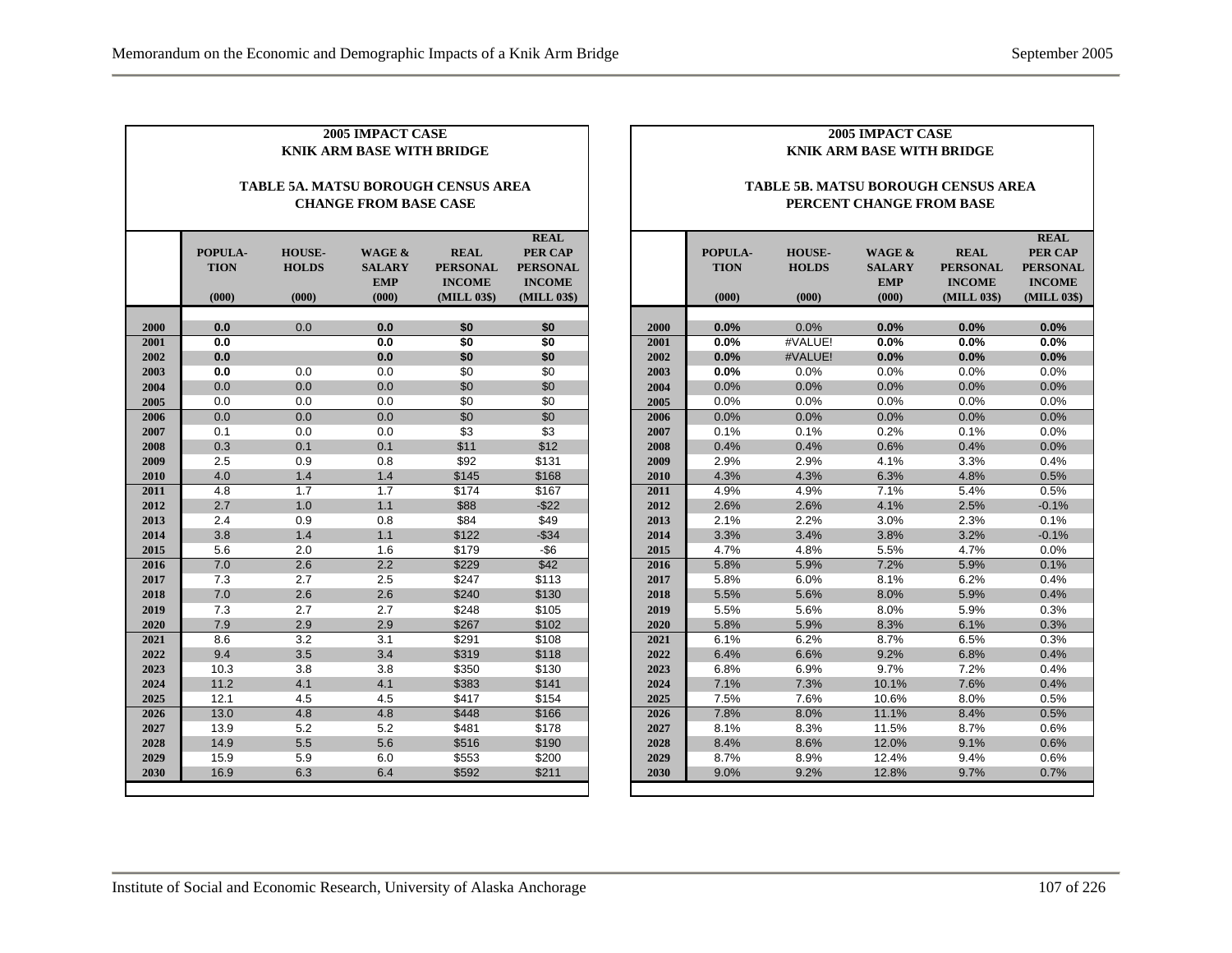|      |                                                                               |                                        | <b>2005 IMPACT CASE</b><br>KNIK ARM BASE WITH BRIDGE |                                                                |                                                                                  |  |  |  |  |  |
|------|-------------------------------------------------------------------------------|----------------------------------------|------------------------------------------------------|----------------------------------------------------------------|----------------------------------------------------------------------------------|--|--|--|--|--|
|      | TABLE 6A. KENAI PENINSULA BOROUGH CENSUS AREA<br><b>CHANGE FROM BASE CASE</b> |                                        |                                                      |                                                                |                                                                                  |  |  |  |  |  |
|      | POPULA-<br><b>TION</b><br>(000)                                               | <b>HOUSE-</b><br><b>HOLDS</b><br>(000) | WAGE &<br><b>SALARY</b><br><b>EMP</b><br>(000)       | <b>REAL</b><br><b>PERSONAL</b><br><b>INCOME</b><br>(MILL 03\$) | <b>REAL</b><br><b>PER CAP</b><br><b>PERSONAL</b><br><b>INCOME</b><br>(MILL 03\$) |  |  |  |  |  |
| 2000 | 0.0                                                                           | 0.0                                    | 0.0                                                  | \$0                                                            | \$0                                                                              |  |  |  |  |  |
| 2001 | 0.0                                                                           |                                        | 0.0                                                  | \$0                                                            | \$0                                                                              |  |  |  |  |  |
| 2002 | 0.0                                                                           |                                        | 0.0                                                  | \$0                                                            | \$0                                                                              |  |  |  |  |  |
| 2003 | 0.0                                                                           | 0.0                                    | 0.0                                                  | \$0                                                            | \$0                                                                              |  |  |  |  |  |
| 2004 | 0.0                                                                           | 0.0                                    | 0.0                                                  | \$0                                                            | \$0                                                                              |  |  |  |  |  |
| 2005 | 0.0                                                                           | 0.0                                    | 0.0                                                  | \$0                                                            | \$0                                                                              |  |  |  |  |  |
| 2006 | 0.0                                                                           | 0.0                                    | 0.0                                                  | \$0                                                            | \$0                                                                              |  |  |  |  |  |
| 2007 | 0.0                                                                           | 0.0                                    | 0.0                                                  | \$0                                                            | \$4                                                                              |  |  |  |  |  |
| 2008 | 0.0                                                                           | 0.0                                    | 0.0                                                  | \$0                                                            | \$9                                                                              |  |  |  |  |  |
| 2009 | $-0.1$                                                                        | 0.0                                    | 0.0                                                  | \$2                                                            | \$96                                                                             |  |  |  |  |  |
| 2010 | 0.0                                                                           | 0.0                                    | 0.0                                                  | \$0                                                            | \$22                                                                             |  |  |  |  |  |
| 2011 | 0.0                                                                           | 0.0                                    | $-0.1$                                               | $-$1$                                                          | $-$ \$31                                                                         |  |  |  |  |  |
| 2012 | 0.2                                                                           | 0.1                                    | $-0.1$                                               | $-$ \$3                                                        | $-$157$                                                                          |  |  |  |  |  |
| 2013 | $-0.1$                                                                        | 0.0                                    | 0.0                                                  | $-$1$                                                          | \$26                                                                             |  |  |  |  |  |
| 2014 | 0.0                                                                           | 0.0                                    | 0.0                                                  | $-$ \$2                                                        | $-$ \$27                                                                         |  |  |  |  |  |
| 2015 | 0.0                                                                           | 0.0                                    | 0.0                                                  | -\$1                                                           | \$6                                                                              |  |  |  |  |  |
| 2016 | $-0.1$                                                                        | 0.0                                    | 0.0                                                  | $-$1$                                                          | \$16                                                                             |  |  |  |  |  |
| 2017 | $-0.1$                                                                        | 0.0                                    | 0.0                                                  | $-$1$                                                          | \$25                                                                             |  |  |  |  |  |
| 2018 | $-0.1$                                                                        | 0.0                                    | 0.0                                                  | \$0                                                            | \$31                                                                             |  |  |  |  |  |
| 2019 | $-0.1$                                                                        | 0.0                                    | 0.1                                                  | \$0                                                            | \$37                                                                             |  |  |  |  |  |
| 2020 | $-0.1$                                                                        | 0.0                                    | 0.1                                                  | $-$1$                                                          | \$42                                                                             |  |  |  |  |  |
| 2021 | $-0.1$                                                                        | 0.0                                    | 0.1                                                  | $-$ \$1                                                        | \$46                                                                             |  |  |  |  |  |
| 2022 | $-0.1$                                                                        | 0.0                                    | 0.1                                                  | $-$1$                                                          | \$51                                                                             |  |  |  |  |  |
| 2023 | $-0.1$                                                                        | 0.0                                    | 0.1                                                  | $-$1$                                                          | \$55                                                                             |  |  |  |  |  |
| 2024 | $-0.2$                                                                        | 0.0                                    | 0.1                                                  | $-$1$                                                          | \$60                                                                             |  |  |  |  |  |
| 2025 | $-0.2$                                                                        | 0.0                                    | 0.1                                                  | $-$1$                                                          | \$64                                                                             |  |  |  |  |  |
| 2026 | $-0.2$                                                                        | 0.0                                    | 0.1                                                  | $-$1$                                                          | \$68                                                                             |  |  |  |  |  |
| 2027 | $-0.2$                                                                        | 0.0                                    | 0.1                                                  | $-$1$                                                          | \$73                                                                             |  |  |  |  |  |
| 2028 | $-0.2$                                                                        | $-0.1$                                 | 0.1                                                  | $-$ \$2                                                        | \$77                                                                             |  |  |  |  |  |
| 2029 | $-0.2$                                                                        | $-0.1$                                 | 0.1                                                  | $-$ \$2                                                        | \$82                                                                             |  |  |  |  |  |
| 2030 | $-0.2$                                                                        | $-0.1$                                 | 0.1                                                  | $-$ \$2                                                        | \$87                                                                             |  |  |  |  |  |

#### **2005 IMPACT CASE KNIK ARM BASE WITH BRIDGE**

#### **TABLE 6B. KENAI PENINSULA BOROUGH CENSUS AREA PERCENT CHANGE FROM BASE**

|      |             |               |                   |                 | <b>REAL</b>     |
|------|-------------|---------------|-------------------|-----------------|-----------------|
|      | POPULA-     | <b>HOUSE-</b> | <b>WAGE &amp;</b> | <b>REAL</b>     | <b>PER CAP</b>  |
|      | <b>TION</b> | <b>HOLDS</b>  | <b>SALARY</b>     | <b>PERSONAL</b> | <b>PERSONAL</b> |
|      |             |               | <b>EMP</b>        | <b>INCOME</b>   | <b>INCOME</b>   |
|      | (000)       | (000)         | (000)             | (MILL 03\$)     | (MILL 03\$)     |
|      |             |               |                   |                 |                 |
| 2000 | 0.0%        | 0.0%          | 0.0%              | 0.0%            | 0.0%            |
| 2001 | 0.0%        | #VALUE!       | 0.0%              | 0.0%            | 0.0%            |
| 2002 | 0.0%        | #VALUE!       | 0.0%              | 0.0%            | 0.0%            |
| 2003 | 0.0%        | 0.0%          | 0.0%              | 0.0%            | 0.0%            |
| 2004 | 0.0%        | 0.0%          | 0.0%              | 0.0%            | 0.0%            |
| 2005 | 0.0%        | 0.0%          | 0.0%              | 0.0%            | 0.0%            |
| 2006 | 0.0%        | 0.0%          | 0.0%              | 0.0%            | 0.0%            |
| 2007 | 0.0%        | 0.0%          | 0.0%              | 0.0%            | 0.0%            |
| 2008 | 0.0%        | 0.0%          | 0.0%              | 0.0%            | 0.0%            |
| 2009 | $-0.2%$     | $-0.2%$       | 0.0%              | 0.1%            | 0.3%            |
| 2010 | $-0.1%$     | $-0.1%$       | $-0.2%$           | 0.0%            | 0.1%            |
| 2011 | 0.0%        | 0.0%          | $-0.3%$           | $-0.1%$         | $-0.1%$         |
| 2012 | 0.3%        | 0.3%          | $-0.4%$           | $-0.2%$         | $-0.5%$         |
| 2013 | $-0.1%$     | $-0.1%$       | $-0.1%$           | 0.0%            | 0.1%            |
| 2014 | 0.0%        | 0.0%          | 0.0%              | $-0.1%$         | $-0.1%$         |
| 2015 | $-0.1%$     | 0.0%          | 0.1%              | 0.0%            | 0.0%            |
| 2016 | $-0.1%$     | 0.0%          | 0.2%              | $-0.1%$         | 0.1%            |
| 2017 | $-0.1%$     | 0.0%          | 0.2%              | 0.0%            | 0.1%            |
| 2018 | $-0.1%$     | 0.0%          | 0.3%              | 0.0%            | 0.1%            |
| 2019 | $-0.1%$     | $-0.1%$       | 0.3%              | 0.0%            | 0.1%            |
| 2020 | $-0.2%$     | $-0.1%$       | 0.3%              | 0.0%            | 0.1%            |
| 2021 | $-0.2%$     | $-0.1%$       | 0.3%              | 0.0%            | 0.1%            |
| 2022 | $-0.2%$     | $-0.1%$       | 0.3%              | $-0.1%$         | 0.2%            |
| 2023 | $-0.2%$     | $-0.1%$       | 0.3%              | $-0.1%$         | 0.2%            |
| 2024 | $-0.2%$     | $-0.2%$       | 0.4%              | $-0.1%$         | 0.2%            |
| 2025 | $-0.3%$     | $-0.2%$       | 0.4%              | $-0.1%$         | 0.2%            |
| 2026 | $-0.3%$     | $-0.2%$       | 0.4%              | $-0.1%$         | 0.2%            |
| 2027 | $-0.3%$     | $-0.2%$       | 0.4%              | $-0.1%$         | 0.2%            |
| 2028 | $-0.3%$     | $-0.2%$       | 0.5%              | $-0.1%$         | 0.2%            |
| 2029 | $-0.3%$     | $-0.2%$       | 0.5%              | $-0.1%$         | 0.2%            |
| 2030 | $-0.3%$     | $-0.2%$       | 0.5%              | $-0.1%$         | 0.3%            |
|      |             |               |                   |                 |                 |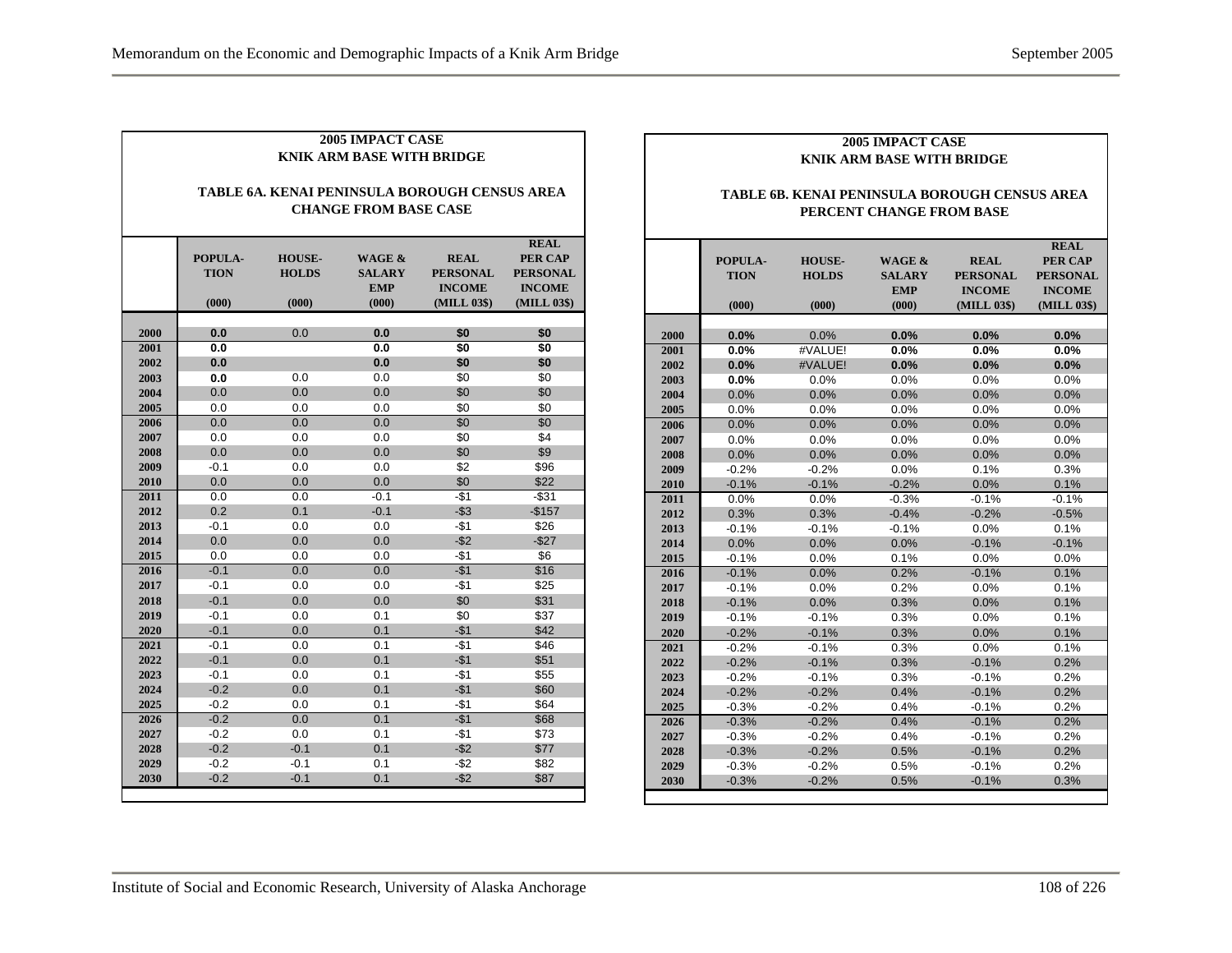| <b>2005 IMPACT CASE</b><br><b>2005 IMPACT CASE</b><br><b>KNIK ARM BASE WITH BRIDGE</b><br><b>KNIK ARM BASE WITH BRIDGE</b> |                                 |                                        |                                                |                                                                |                                                                           |  |      |                                 |                                        |                                                |                                                                |                                                                                  |
|----------------------------------------------------------------------------------------------------------------------------|---------------------------------|----------------------------------------|------------------------------------------------|----------------------------------------------------------------|---------------------------------------------------------------------------|--|------|---------------------------------|----------------------------------------|------------------------------------------------|----------------------------------------------------------------|----------------------------------------------------------------------------------|
| <b>TABLE 7A. BALANCE OF STATE</b><br><b>CHANGE FROM BASE CASE</b>                                                          |                                 |                                        |                                                |                                                                | <b>TABLE 7B. BALANCE OF STATE</b><br>PERCENT CHANGE FROM BASE             |  |      |                                 |                                        |                                                |                                                                |                                                                                  |
|                                                                                                                            | POPULA-<br><b>TION</b><br>(000) | <b>HOUSE-</b><br><b>HOLDS</b><br>(000) | WAGE &<br><b>SALARY</b><br><b>EMP</b><br>(000) | <b>REAL</b><br><b>PERSONAL</b><br><b>INCOME</b><br>(MILL 03\$) | <b>REAL</b><br>PER CAP<br><b>PERSONAL</b><br><b>INCOME</b><br>(MILL 03\$) |  |      | POPULA-<br><b>TION</b><br>(000) | <b>HOUSE-</b><br><b>HOLDS</b><br>(000) | WAGE &<br><b>SALARY</b><br><b>EMP</b><br>(000) | <b>REAL</b><br><b>PERSONAL</b><br><b>INCOME</b><br>(MILL 03\$) | <b>REAL</b><br><b>PER CAP</b><br><b>PERSONAL</b><br><b>INCOME</b><br>(MILL 03\$) |
| 2000                                                                                                                       | 0.0                             | 0.0                                    | 0.0                                            | \$0                                                            | \$0                                                                       |  | 2000 | 0.0%                            | 0.0%                                   | 0.0%                                           | 0.0%                                                           | 0.0%                                                                             |
| 2001                                                                                                                       | 0.0                             |                                        | 0.0                                            | \$0                                                            | $\overline{50}$                                                           |  | 2001 | 0.0%                            | #VALUE!                                | 0.0%                                           | 0.0%                                                           | 0.0%                                                                             |
| 2002                                                                                                                       | 0.0                             |                                        | 0.0                                            | \$0                                                            | \$0                                                                       |  | 2002 | 0.0%                            | #VALUE!                                | 0.0%                                           | 0.0%                                                           | 0.0%                                                                             |
| 2003                                                                                                                       | 0.0                             | 0.0                                    | 0.0                                            | \$0                                                            | \$0                                                                       |  | 2003 | $0.0\%$                         | 0.0%                                   | 0.0%                                           | 0.0%                                                           | 0.0%                                                                             |
| 2004                                                                                                                       | 0.0                             | 0.0                                    | 0.0                                            | \$0                                                            | \$0                                                                       |  | 2004 | 0.0%                            | 0.0%                                   | 0.0%                                           | 0.0%                                                           | 0.0%                                                                             |
| 2005                                                                                                                       | 0.0                             | 0.0                                    | 0.0                                            | \$0                                                            | \$0                                                                       |  | 2005 | 0.0%                            | 0.0%                                   | 0.0%                                           | 0.0%                                                           | 0.0%                                                                             |
| 2006                                                                                                                       | 0.0                             | 0.0                                    | 0.0                                            | \$0                                                            | \$0                                                                       |  | 2006 | 0.0%                            | 0.0%                                   | 0.0%                                           | 0.0%                                                           | 0.0%                                                                             |
| 2007                                                                                                                       | 0.0                             | 0.0                                    | 0.0                                            | \$0                                                            | \$3                                                                       |  | 2007 | 0.0%                            | 0.0%                                   | 0.0%                                           | 0.0%                                                           | 0.0%                                                                             |
| 2008                                                                                                                       | $-0.1$                          | 0.0                                    | 0.0                                            | \$0                                                            | \$7                                                                       |  | 2008 | 0.0%                            | 0.0%                                   | 0.0%                                           | 0.0%                                                           | 0.0%                                                                             |
| 2009                                                                                                                       | $-0.5$                          | $-0.2$                                 | 0.1                                            | \$4                                                            | \$81                                                                      |  | 2009 | $-0.2%$                         | $-0.2%$                                | 0.1%                                           | 0.1%                                                           | 0.3%                                                                             |
| 2010                                                                                                                       | $-0.3$                          | $-0.2$                                 | $-0.1$                                         | $- $9$                                                         | \$1                                                                       |  | 2010 | $-0.1%$                         | $-0.2%$                                | $-0.1%$                                        | $-0.1%$                                                        | 0.0%                                                                             |
| 2011                                                                                                                       | 0.0                             | 0.0                                    | $-0.1$                                         | $-$12$                                                         | $-$51$                                                                    |  | 2011 | 0.0%                            | $-0.1%$                                | $-0.1%$                                        | $-0.1%$                                                        | $-0.2%$                                                                          |
| 2012                                                                                                                       | 0.9                             | 0.3                                    | $-0.2$                                         | $-$15$                                                         | $-$164$                                                                   |  | 2012 | 0.3%                            | 0.3%                                   | $-0.1%$                                        | $-0.2%$                                                        | $-0.5%$                                                                          |
| 2013                                                                                                                       | $-0.2$                          | $-0.1$                                 | 0.1                                            | $-$1$                                                          | \$19                                                                      |  | 2013 | $-0.1%$                         | $-0.1%$                                | 0.1%                                           | 0.0%                                                           | 0.1%                                                                             |
| 2014                                                                                                                       | 0.1                             | 0.1                                    | 0.1                                            | $-$4$                                                          | $-$ \$28                                                                  |  | 2014 | 0.1%                            | 0.1%                                   | 0.1%                                           | 0.0%                                                           | $-0.1%$                                                                          |
| 2015                                                                                                                       | $-0.1$                          | 0.0                                    | 0.2                                            | -\$2                                                           | \$8                                                                       |  | 2015 | 0.0%                            | 0.0%                                   | 0.1%                                           | 0.0%                                                           | 0.0%                                                                             |
| 2016                                                                                                                       | $-0.3$                          | $-0.1$                                 | 0.2                                            | $-$4$                                                          | \$18                                                                      |  | 2016 | $-0.1%$                         | $-0.1%$                                | 0.2%                                           | 0.0%                                                           | 0.1%                                                                             |
| 2017                                                                                                                       | $-0.4$                          | $-0.1$                                 | 0.2                                            | $-$ \$4                                                        | \$27                                                                      |  | 2017 | $-0.1%$                         | $-0.1%$                                | 0.2%                                           | 0.0%                                                           | 0.1%                                                                             |
| 2018                                                                                                                       | $-0.4$                          | $-0.1$                                 | 0.2                                            | $-$ \$3                                                        | \$32                                                                      |  | 2018 | $-0.1%$                         | $-0.1%$                                | 0.2%                                           | 0.0%                                                           | 0.1%                                                                             |
| 2019                                                                                                                       | $-0.5$                          | $-0.1$                                 | 0.2                                            | $-$ \$4                                                        | \$38                                                                      |  | 2019 | $-0.2%$                         | $-0.1%$                                | 0.2%                                           | 0.0%                                                           | 0.1%                                                                             |
| 2020                                                                                                                       | $-0.6$                          | $-0.1$                                 | 0.2                                            | $-$ \$5                                                        | \$42                                                                      |  | 2020 | $-0.2%$                         | $-0.1%$                                | 0.2%                                           | $-0.1%$                                                        | 0.1%                                                                             |
| 2021                                                                                                                       | $-0.7$                          | $-0.2$                                 | 0.2                                            | $-$ \$6                                                        | \$47                                                                      |  | 2021 | $-0.2%$                         | $-0.1%$                                | 0.2%                                           | $-0.1%$                                                        | 0.2%                                                                             |
| 2022                                                                                                                       | $-0.7$                          | $-0.2$                                 | 0.3                                            | $-$ \$8                                                        | \$51                                                                      |  | 2022 | $-0.2%$                         | $-0.2%$                                | 0.2%                                           | $-0.1%$                                                        | 0.2%                                                                             |
| 2023                                                                                                                       | $-0.8$                          | $-0.2$                                 | 0.3                                            | $-$ \$8                                                        | \$56                                                                      |  | 2023 | $-0.3%$                         | $-0.2%$                                | 0.2%                                           | $-0.1%$                                                        | 0.2%                                                                             |
| 2024                                                                                                                       | $-0.9$                          | $-0.2$                                 | 0.3                                            | $-$ \$9                                                        | \$60                                                                      |  | 2024 | $-0.3%$                         | $-0.2%$                                | 0.2%                                           | $-0.1%$                                                        | 0.2%                                                                             |
| 2025                                                                                                                       | $-0.9$                          | $-0.2$                                 | 0.3                                            | $-$10$                                                         | \$65                                                                      |  | 2025 | $-0.3%$                         | $-0.2%$                                | 0.2%                                           | $-0.1%$                                                        | 0.2%                                                                             |
| 2026                                                                                                                       | $-1.0$                          | $-0.3$                                 | 0.4                                            | $-$10$                                                         | \$69                                                                      |  | 2026 | $-0.3%$                         | $-0.2%$                                | 0.3%                                           | $-0.1%$                                                        | 0.2%                                                                             |
| 2027                                                                                                                       | $-1.1$                          | $-0.3$                                 | 0.4                                            | $-$11$                                                         | \$73                                                                      |  | 2027 | $-0.3%$                         | $-0.2%$                                | 0.3%                                           | $-0.1%$                                                        | 0.2%                                                                             |
| 2028                                                                                                                       | $-1.1$                          | $-0.3$                                 | 0.4                                            | $-$11$                                                         | \$78                                                                      |  | 2028 | $-0.4%$                         | $-0.3%$                                | 0.3%                                           | $-0.1%$                                                        | 0.2%                                                                             |
| 2029                                                                                                                       | $-1.2$                          | $-0.3$                                 | 0.5                                            | $-$12$                                                         | \$83                                                                      |  | 2029 | $-0.4%$                         | $-0.3%$                                | 0.3%                                           | $-0.1%$                                                        | 0.3%                                                                             |
| 2030                                                                                                                       | $-1.3$                          | $-0.3$                                 | 0.5                                            | $-$12$                                                         | \$87                                                                      |  | 2030 | $-0.4%$                         | $-0.3%$                                | 0.3%                                           | $-0.1%$                                                        | 0.3%                                                                             |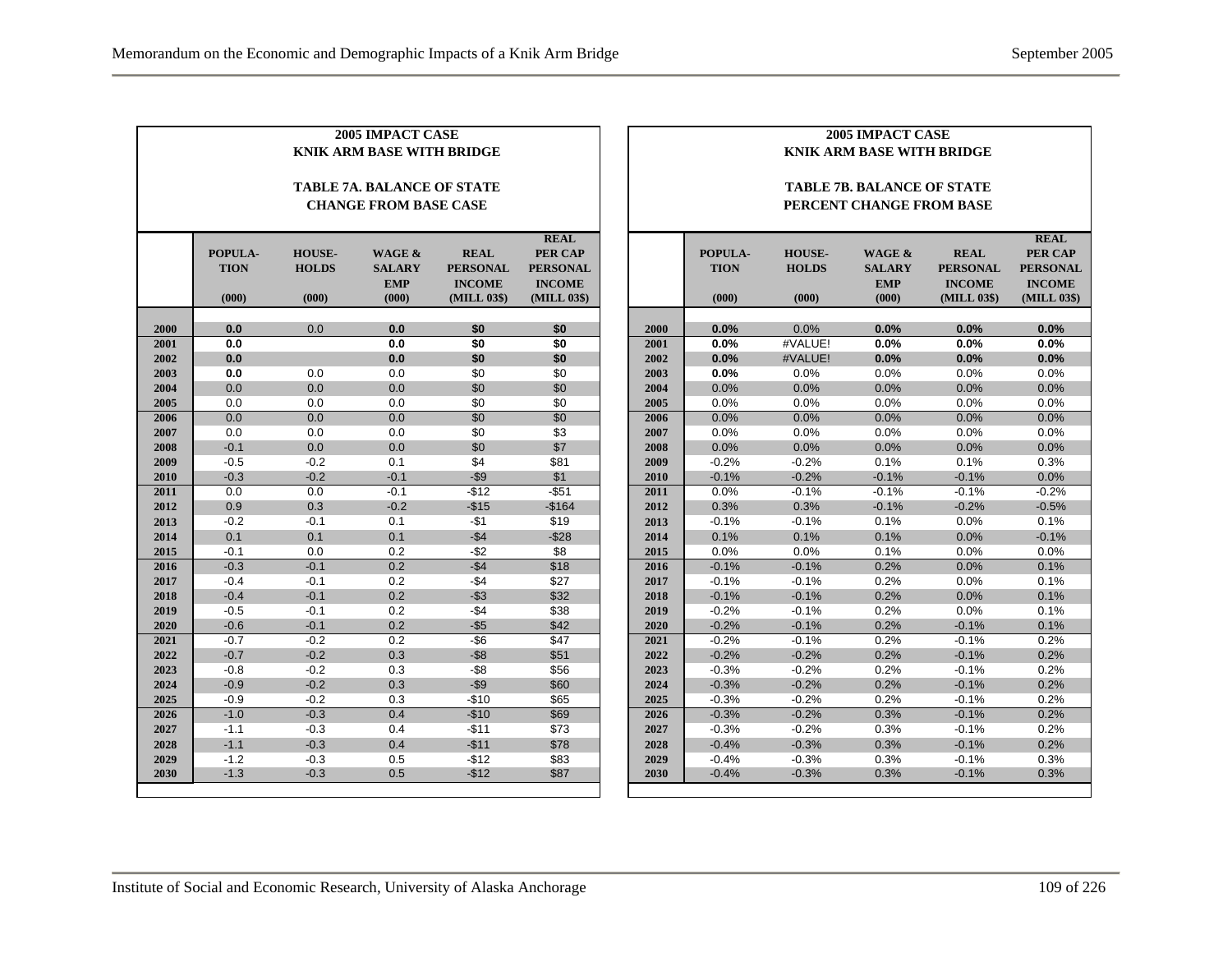| <b>2005 IMPACT CASE</b><br><b>KNIK ARM BASE WITH BRIDGE</b><br><b>TABLE 8A. ANCHORAGE AND MATSU</b><br>MATANUSKA-SUSITNA BOROUGH SHARE<br><b>CHANGE FROM BASE CASE</b> |                                                                          |                              |                                                            |                                              |                                                                            |                                                              |  |  |  |  |
|------------------------------------------------------------------------------------------------------------------------------------------------------------------------|--------------------------------------------------------------------------|------------------------------|------------------------------------------------------------|----------------------------------------------|----------------------------------------------------------------------------|--------------------------------------------------------------|--|--|--|--|
|                                                                                                                                                                        | <b>GREATER</b><br><b>ANCHORAGE ANCHORAGE</b><br>W&S<br><b>EMPLOYMENT</b> | <b>GREATER</b><br><b>POP</b> | <b>MATSU</b><br><b>BOROUGH</b><br>W&S<br><b>EMPLOYMENT</b> | <b>MATSU</b><br><b>BOROUGH</b><br><b>POP</b> | <b>MATSU</b><br><b>BOROUGH</b><br><b>SHARE</b><br>W&S<br><b>EMPLOYMENT</b> | <b>MATSU</b><br><b>BOROUGH</b><br><b>SHARE</b><br><b>POP</b> |  |  |  |  |
| 2000                                                                                                                                                                   | 0.0                                                                      | 0.0                          | 0.0                                                        | 0.0                                          | 0.0                                                                        | 0.0                                                          |  |  |  |  |
| 2001                                                                                                                                                                   | 0.0                                                                      | 0.0                          | 0.0                                                        | 0.0                                          | 0.0                                                                        | 0.0                                                          |  |  |  |  |
| 2002                                                                                                                                                                   | 0.0                                                                      | 0.0                          | 0.0                                                        | 0.0                                          | 0.0                                                                        | 0.0                                                          |  |  |  |  |
| 2003                                                                                                                                                                   | 0.0                                                                      | 0.0                          | 0.0                                                        | 0.0                                          | 0.0                                                                        | 0.0                                                          |  |  |  |  |
| 2004                                                                                                                                                                   | 0.0                                                                      | 0.0                          | 0.0                                                        | 0.0                                          | 0.0                                                                        | 0.0                                                          |  |  |  |  |
| 2005                                                                                                                                                                   | 0.0                                                                      | 0.0                          | 0.0                                                        | 0.0                                          | 0.0                                                                        | 0.0                                                          |  |  |  |  |
| 2006                                                                                                                                                                   | 0.0                                                                      | 0.0                          | 0.0                                                        | 0.0                                          | 0.0                                                                        | 0.0                                                          |  |  |  |  |
| 2007                                                                                                                                                                   | 0.1                                                                      | 0.1                          | 0.0                                                        | 0.1                                          | 0.0                                                                        | 0.0                                                          |  |  |  |  |
| 2008                                                                                                                                                                   | 0.3                                                                      | 0.5                          | 0.1                                                        | 0.3                                          | 0.0                                                                        | 0.0                                                          |  |  |  |  |
| 2009                                                                                                                                                                   | 2.7                                                                      | 3.6                          | 0.8                                                        | 2.5                                          | 0.0                                                                        | 0.0                                                          |  |  |  |  |
| 2010                                                                                                                                                                   | 3.7                                                                      | 6.1                          | 1.4                                                        | 4.0                                          | 0.0                                                                        | 0.0                                                          |  |  |  |  |
| 2011                                                                                                                                                                   | 4.3                                                                      | 7.7                          | 1.7                                                        | 4.8                                          | 0.0                                                                        | 0.0                                                          |  |  |  |  |
| 2012                                                                                                                                                                   | 1.7                                                                      | 5.0                          | 1.1                                                        | 2.7                                          | 0.0                                                                        | 0.0                                                          |  |  |  |  |
| 2013                                                                                                                                                                   | 1.0                                                                      | 1.7                          | 0.8                                                        | 2.4                                          | 0.0                                                                        | 0.0                                                          |  |  |  |  |
| 2014                                                                                                                                                                   | 0.3                                                                      | 1.6                          | 1.1                                                        | 3.8                                          | 0.0                                                                        | 0.0                                                          |  |  |  |  |
| 2015                                                                                                                                                                   | 0.1                                                                      | 1.2                          | 1.6                                                        | 5.6                                          | 0.0                                                                        | 0.0                                                          |  |  |  |  |
| 2016                                                                                                                                                                   | $-0.1$                                                                   | 1.1                          | 2.2                                                        | 7.0                                          | 0.0                                                                        | 0.0                                                          |  |  |  |  |
| 2017                                                                                                                                                                   | $-0.2$                                                                   | 0.9                          | 2.5                                                        | 7.3                                          | 0.0                                                                        | 0.0                                                          |  |  |  |  |
| 2018                                                                                                                                                                   | $-0.3$                                                                   | 0.7                          | 2.6                                                        | 7.0                                          | 0.0                                                                        | 0.0                                                          |  |  |  |  |
| 2019                                                                                                                                                                   | $-0.3$                                                                   | 0.7                          | 2.7                                                        | 7.3                                          | 0.0                                                                        | 0.0                                                          |  |  |  |  |
| 2020                                                                                                                                                                   | $-0.3$                                                                   | 0.7                          | 2.9                                                        | 7.9                                          | 0.0                                                                        | 0.0                                                          |  |  |  |  |
| 2021                                                                                                                                                                   | $-0.3$                                                                   | 0.7                          | 3.1                                                        | 8.6                                          | 0.0                                                                        | 0.0                                                          |  |  |  |  |
| 2022                                                                                                                                                                   | $-0.4$                                                                   | 0.7                          | 3.4                                                        | 9.4                                          | 0.0                                                                        | 0.0                                                          |  |  |  |  |
| 2023                                                                                                                                                                   | $-0.4$                                                                   | 0.8                          | 3.8                                                        | 10.3                                         | 0.0                                                                        | 0.0                                                          |  |  |  |  |
| 2024                                                                                                                                                                   | $-0.5$                                                                   | 0.9                          | 4.1                                                        | 11.2                                         | 0.0                                                                        | 0.0                                                          |  |  |  |  |
| 2025                                                                                                                                                                   | $-0.5$                                                                   | 0.9                          | 4.5                                                        | 12.1                                         | 0.0                                                                        | 0.0                                                          |  |  |  |  |
| 2026                                                                                                                                                                   | $-0.5$                                                                   | 1.0                          | 4.8                                                        | 13.0                                         | 0.0                                                                        | 0.0                                                          |  |  |  |  |
| 2027                                                                                                                                                                   | $-0.6$                                                                   | 1.1                          | 5.2                                                        | 13.9                                         | 0.0                                                                        | 0.0                                                          |  |  |  |  |
| 2028                                                                                                                                                                   | $-0.6$                                                                   | 1.2                          | 5.6                                                        | 14.9                                         | 0.0                                                                        | 0.0                                                          |  |  |  |  |
| 2029                                                                                                                                                                   | $-0.7$                                                                   | 1.3                          | 6.0                                                        | 15.9                                         | 0.0                                                                        | 0.0                                                          |  |  |  |  |
| 2030                                                                                                                                                                   | $-0.7$                                                                   | 1.4                          | 6.4                                                        | 16.9                                         | 0.0                                                                        | 0.0                                                          |  |  |  |  |

#### **2005 IMPACT CASE KNIK ARM BASE WITH BRIDGE**

#### **TABLE 8B. ANCHORAGE AND MATSU MATANUSKA-SUSITNA BOROUGH SHARE**

#### **PERCENT CHANGE FROM BASE CASE**

|              | <b>GREATER</b><br>ANCHORAGE ANCHORAGE<br>W&S<br><b>EMPLOYMENT</b> | <b>GREATER</b><br><b>POP</b> | <b>MATSU</b><br><b>BOROUGH</b><br>W&S<br><b>EMPLOYMENT</b> | <b>MATSU</b><br><b>BOROUGH</b><br><b>POP</b> | <b>MATSU</b><br><b>BOROUGH</b><br><b>SHARE</b><br>W&S<br><b>EMPLOYMENT</b> | <b>MATSU</b><br><b>BOROUGH</b><br><b>SHARE</b><br><b>POP</b> |
|--------------|-------------------------------------------------------------------|------------------------------|------------------------------------------------------------|----------------------------------------------|----------------------------------------------------------------------------|--------------------------------------------------------------|
|              | 0.0%                                                              | 0.0%                         | 0.0%                                                       | 0.0%                                         | 0.0%                                                                       | 0.0%                                                         |
| 2000<br>2001 | 0.0%                                                              | 0.0%                         | 0.0%                                                       | 0.0%                                         | 0.0%                                                                       | 0.0%                                                         |
| 2002         | 0.0%                                                              | 0.0%                         | 0.0%                                                       | 0.0%                                         | 0.0%                                                                       | 0.0%                                                         |
| 2003         | 0.0%                                                              | 0.0%                         | 0.0%                                                       | 0.0%                                         | 0.0%                                                                       | 0.0%                                                         |
| 2004         | 0.0%                                                              | 0.0%                         | 0.0%                                                       | 0.0%                                         | 0.0%                                                                       | 0.0%                                                         |
| 2005         | 0.0%                                                              | 0.0%                         | 0.0%                                                       | 0.0%                                         | 0.0%                                                                       | 0.0%                                                         |
| 2006         | 0.0%                                                              | 0.0%                         | 0.0%                                                       | 0.0%                                         | 0.0%                                                                       | 0.0%                                                         |
| 2007         | 0.1%                                                              | 0.0%                         | 0.2%                                                       | 0.1%                                         | 0.1%                                                                       | 0.1%                                                         |
| 2008         | 0.2%                                                              | 0.1%                         | 0.6%                                                       | 0.4%                                         | 0.4%                                                                       | 0.3%                                                         |
| 2009         | 1.6%                                                              | 0.9%                         | 4.1%                                                       | 2.9%                                         | 2.5%                                                                       | 1.9%                                                         |
| 2010         | 2.1%                                                              | 1.6%                         | 6.3%                                                       | 4.3%                                         | 4.0%                                                                       | 2.7%                                                         |
| 2011         | 2.4%                                                              | 1.9%                         | 7.1%                                                       | 4.9%                                         | 4.6%                                                                       | 2.9%                                                         |
| 2012         | 0.9%                                                              | 1.2%                         | 4.1%                                                       | 2.6%                                         | 3.1%                                                                       | 1.4%                                                         |
| 2013         | 0.5%                                                              | 0.4%                         | 3.0%                                                       | 2.1%                                         | 2.4%                                                                       | 1.7%                                                         |
| 2014         | 0.2%                                                              | 0.4%                         | 3.8%                                                       | 3.3%                                         | 3.6%                                                                       | 2.9%                                                         |
| 2015         | 0.1%                                                              | 0.3%                         | 5.5%                                                       | 4.7%                                         | 5.4%                                                                       | 4.4%                                                         |
| 2016         | $-0.1%$                                                           | 0.2%                         | 7.2%                                                       | 5.8%                                         | 7.3%                                                                       | 5.5%                                                         |
| 2017         | $-0.1%$                                                           | 0.2%                         | 8.1%                                                       | 5.8%                                         | 8.2%                                                                       | 5.6%                                                         |
| 2018         | $-0.1%$                                                           | 0.2%                         | 8.0%                                                       | 5.5%                                         | 8.2%                                                                       | 5.3%                                                         |
| 2019         | $-0.1%$                                                           | 0.1%                         | 8.0%                                                       | 5.5%                                         | 8.1%                                                                       | 5.4%                                                         |
| 2020         | $-0.2%$                                                           | 0.1%                         | 8.3%                                                       | 5.8%                                         | 8.4%                                                                       | 5.6%                                                         |
| 2021         | $-0.2%$                                                           | 0.1%                         | 8.7%                                                       | 6.1%                                         | 8.9%                                                                       | 5.9%                                                         |
| 2022         | $-0.2%$                                                           | 0.2%                         | 9.2%                                                       | 6.4%                                         | 9.4%                                                                       | 6.3%                                                         |
| 2023         | $-0.2%$                                                           | 0.2%                         | 9.7%                                                       | 6.8%                                         | 9.9%                                                                       | 6.6%                                                         |
| 2024         | $-0.2%$                                                           | 0.2%                         | 10.1%                                                      | 7.1%                                         | 10.4%                                                                      | 7.0%                                                         |
| 2025         | $-0.2%$                                                           | 0.2%                         | 10.6%                                                      | 7.5%                                         | 10.9%                                                                      | 7.3%                                                         |
| 2026         | $-0.2%$                                                           | 0.2%                         | 11.1%                                                      | 7.8%                                         | 11.4%                                                                      | 7.6%                                                         |
| 2027         | $-0.3%$                                                           | 0.2%                         | 11.5%                                                      | 8.1%                                         | 11.8%                                                                      | 7.9%                                                         |
| 2028         | $-0.3%$                                                           | 0.2%                         | 12.0%                                                      | 8.4%                                         | 12.3%                                                                      | 8.2%                                                         |
| 2029         | $-0.3%$                                                           | 0.2%                         | 12.4%                                                      | 8.7%                                         | 12.7%                                                                      | 8.5%                                                         |
| 2030         | $-0.3%$                                                           | 0.2%                         | 12.8%                                                      | 9.0%                                         | 13.1%                                                                      | 8.7%                                                         |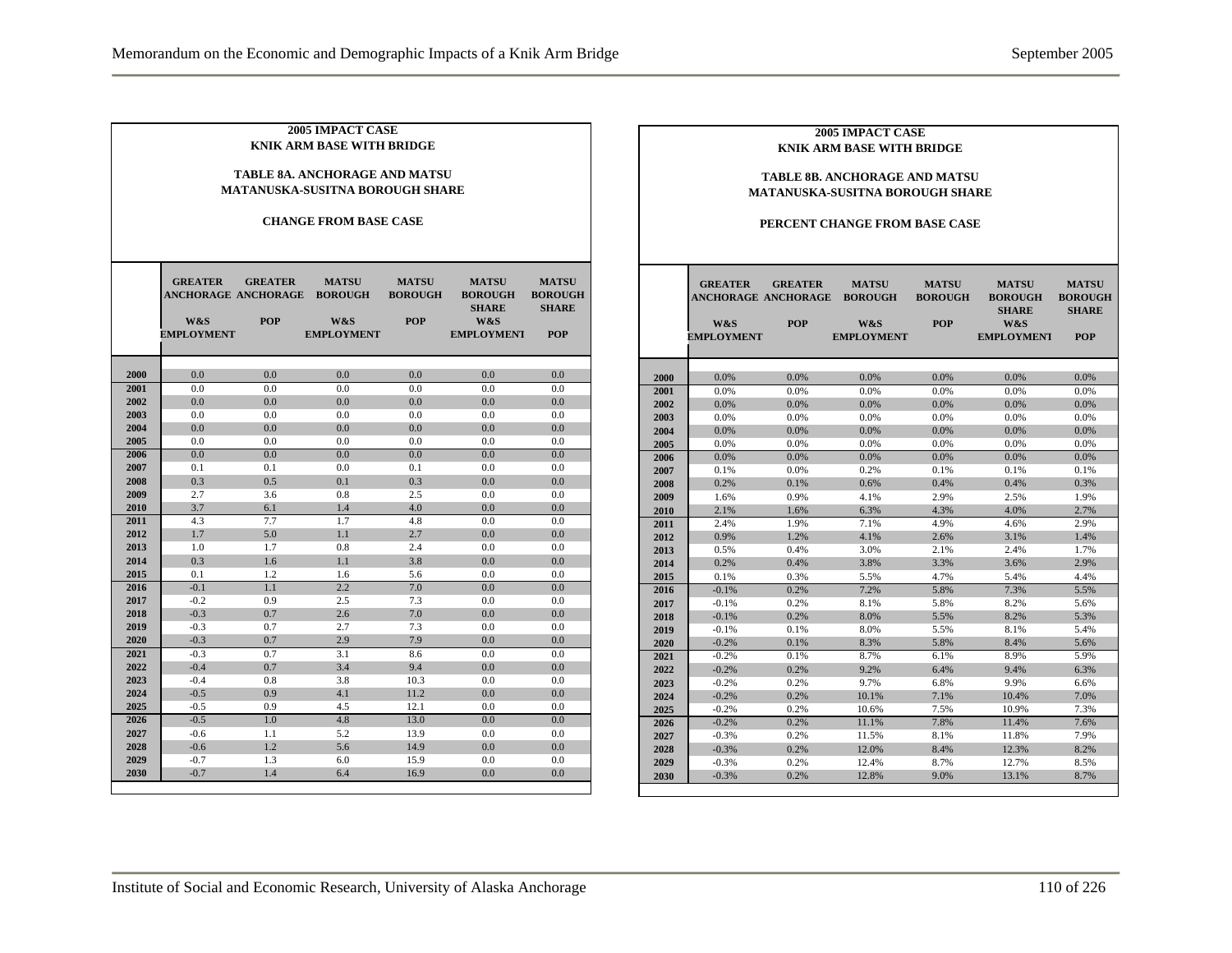|      | <b>COMMUTERS</b><br><b>TO</b> | NON-<br><b>COMMUTING</b>       | <b>2005 IMPACT CASE</b><br><b>KNIK ARM BASE WITH BRIDGE</b><br><b>CHANGE FROM BASE CASE</b><br><b>TOTAL</b><br><b>MATSU</b> | <b>TABLE 9A. ANCHORAGE AND MATSU</b><br><b>MATANUSKA-SUSITNA BOROUGH COMMUTERS</b><br><b>SHARE</b><br><b>COMMUTING TOTAL JOBS</b> |              |              | <b>COMMUTERS</b><br><b>TO</b> | <b>TABLE 9B. ANCHORAGE AND MATSU</b><br><b>MATANUSKA-SUSITNA BOROUGH COMMUTERS</b><br>PERCENT CHANGE FROM BASE CASE<br>NON-<br><b>COMMUTING</b> | <b>2005 IMPACT CASE</b><br><b>KNIK ARM BASE WITH BRIDGE</b><br><b>TOTAL</b><br><b>MATSU</b> | <b>SHARE</b>                  | <b>COMMUTING TOTAL JOBS /</b> |
|------|-------------------------------|--------------------------------|-----------------------------------------------------------------------------------------------------------------------------|-----------------------------------------------------------------------------------------------------------------------------------|--------------|--------------|-------------------------------|-------------------------------------------------------------------------------------------------------------------------------------------------|---------------------------------------------------------------------------------------------|-------------------------------|-------------------------------|
|      | <b>ANCHORAGE</b>              | <b>MATSU</b><br><b>WORKERS</b> | <b>WORKERS</b>                                                                                                              | <b>TO</b><br><b>ANCHORAGE</b>                                                                                                     | <b>BASIC</b> |              | <b>ANCHORAGE</b>              | <b>MATSU</b><br><b>WORKERS</b>                                                                                                                  | <b>WORKERS</b>                                                                              | <b>TO</b><br><b>ANCHORAGE</b> | <b>BASIC</b>                  |
|      |                               |                                |                                                                                                                             |                                                                                                                                   |              |              |                               |                                                                                                                                                 |                                                                                             |                               |                               |
| 2000 | 0.0                           | 0.0                            | 0.0                                                                                                                         | 0.00%                                                                                                                             | 0.00         | 2000         | 0.0%                          | #VALUE!                                                                                                                                         | #VALUE!                                                                                     | #VALUE!                       | #VALUE!                       |
| 2001 | 0.0                           | 0.0                            | 0.0                                                                                                                         | 0.00%                                                                                                                             | 0.00         | 2001         | 0.0%                          | #VALUE!                                                                                                                                         | #VALUE!                                                                                     | #VALUE!                       | #VALUE!                       |
| 2002 | 0.0                           | 0.0                            | 0.0                                                                                                                         | 0.00%                                                                                                                             | 0.00         | 2002         | 0.0%                          | #VALUE!                                                                                                                                         | #VALUE!                                                                                     | #VALUE!                       | #VALUE!                       |
| 2003 | 0.0                           | 0.0                            | 0.0                                                                                                                         | 0.00%                                                                                                                             | 0.00         | 2003         | 0.0%                          | 0.0%                                                                                                                                            | 0.0%                                                                                        | 0.0%                          | 0.0%                          |
| 2004 | 0.0                           | 0.0                            | 0.0                                                                                                                         | 0.00%                                                                                                                             | 0.00         | 2004         | 0.0%                          | 0.0%                                                                                                                                            | 0.0%                                                                                        | 0.0%                          | 0.0%                          |
| 2005 | 0.0                           | 0.0                            | 0.0                                                                                                                         | 0.00%                                                                                                                             | 0.00         | 2005         | 0.0%                          | 0.0%                                                                                                                                            | 0.0%                                                                                        | 0.0%                          | 0.0%                          |
| 2006 | 0.0                           | 0.0                            | 0.0                                                                                                                         | 0.00%                                                                                                                             | 0.00         | 2006         | 0.0%                          | 0.0%                                                                                                                                            | 0.0%                                                                                        | 0.0%                          | 0.0%                          |
| 2007 | 0.0                           | 0.0                            | 0.0                                                                                                                         | 0.01%                                                                                                                             | 0.00         | 2007         | 0.2%                          | 0.1%                                                                                                                                            | 0.1%                                                                                        | 0.1%                          | $-0.1%$                       |
| 2008 | 0.1                           | 0.1                            | 0.2                                                                                                                         | 0.03%                                                                                                                             | $-0.01$      | 2008         | 0.6%                          | 0.4%                                                                                                                                            | 0.4%                                                                                        | 0.1%                          | $-0.2%$                       |
| 2009 | 0.5                           | 0.9                            | 1.4                                                                                                                         | 0.35%                                                                                                                             | $-0.05$      | 2009         | 5.0%                          | 3.1%                                                                                                                                            | 3.5%                                                                                        | 1.4%                          | $-2.0%$                       |
| 2010 | 0.5                           | 1.5                            | 2.0                                                                                                                         | 0.11%                                                                                                                             | $-0.03$      | 2010         | 5.4%                          | 4.7%                                                                                                                                            | 4.9%                                                                                        | 0.5%                          | $-1.0%$                       |
| 2011 | 0.6                           | 1.8                            | 2.4                                                                                                                         | $-0.05%$                                                                                                                          | $-0.01$      | 2011         | 5.2%                          | 5.5%                                                                                                                                            | 5.4%                                                                                        | $-0.2%$                       | $-0.4%$                       |
| 2012 | 0.0                           | 1.1                            | 1.1                                                                                                                         | $-0.60%$                                                                                                                          | 0.06         | 2012         | $-0.2%$                       | 3.1%                                                                                                                                            | 2.3%                                                                                        | $-2.5%$                       | 2.0%                          |
| 2013 | 0.3                           | 0.9                            | 1.2                                                                                                                         | 0.08%                                                                                                                             | 0.00         | 2013         | 2.7%                          | 2.2%                                                                                                                                            | 2.4%                                                                                        | 0.3%                          | $-0.2%$                       |
| 2014 | 0.7                           | 1.1                            | 1.8                                                                                                                         | 0.48%                                                                                                                             | $-0.03$      | 2014         | 5.6%                          | 2.8%                                                                                                                                            | 3.5%                                                                                        | 2.1%                          | $-1.2%$                       |
| 2015 | 1.0                           | 1.6                            | 2.7                                                                                                                         | 0.73%                                                                                                                             | $-0.05$      | 2015         | 8.4%                          | 4.1%                                                                                                                                            | 5.1%                                                                                        | 3.2%                          | $-1.6%$                       |
| 2016 | 1.2                           | 2.2                            | 3.4                                                                                                                         | 0.71%                                                                                                                             | $-0.04$      | 2016         | 9.7%                          | 5.4%                                                                                                                                            | 6.4%                                                                                        | 3.1%                          | $-1.4%$                       |
| 2017 | 1.0                           | 2.5                            | 3.5                                                                                                                         | 0.28%                                                                                                                             | $-0.01$      | 2017         | 7.8%                          | 6.1%                                                                                                                                            | 6.5%                                                                                        | 1.2%                          | $-0.3%$                       |
| 2018 | 0.8                           | 2.6                            | 3.3                                                                                                                         | $-0.02%$                                                                                                                          | 0.01         | 2018         | 6.0%                          | 6.1%                                                                                                                                            | 6.1%                                                                                        | $-0.1%$                       | 0.2%                          |
| 2019 | 0.8                           | 2.7                            | 3.5                                                                                                                         | 0.05%                                                                                                                             | $-0.01$      | 2019         | 6.4%                          | 6.1%                                                                                                                                            | 6.1%                                                                                        | 0.2%                          | $-0.2%$                       |
| 2020 | 0.9                           | 2.9                            | 3.8                                                                                                                         | 0.08%                                                                                                                             | $-0.01$      | 2020         | 6.8%                          | 6.3%                                                                                                                                            | 6.4%                                                                                        | 0.4%<br>0.4%                  | $-0.4%$                       |
| 2021 | 1.0                           | 3.1                            | 4.1                                                                                                                         | 0.09%                                                                                                                             | $-0.01$      | 2021<br>2022 | 7.2%<br>7.6%                  | 6.7%<br>7.1%                                                                                                                                    | 6.8%<br>7.2%                                                                                |                               | $-0.5%$                       |
| 2022 | 1.1                           | 3.4                            | 4.5                                                                                                                         | 0.08%                                                                                                                             | $-0.02$      |              | 8.0%                          |                                                                                                                                                 | 7.7%                                                                                        | 0.4%<br>0.4%                  | $-0.5%$<br>$-0.6%$            |
| 2023 | 1.1                           | 3.8                            | 4.9                                                                                                                         | 0.08%                                                                                                                             | $-0.02$      | 2023         |                               | 7.5%                                                                                                                                            |                                                                                             |                               |                               |
| 2024 | 1.2                           | 4.1                            | 5.3                                                                                                                         | 0.07%                                                                                                                             | $-0.02$      | 2024         | 8.4%                          | 8.0%                                                                                                                                            | 8.1%                                                                                        | 0.3%                          | $-0.6%$                       |
| 2025 | 1.3                           | 4.5                            | 5.8                                                                                                                         | 0.06%                                                                                                                             | $-0.02$      | 2025         | 8.8%                          | 8.4%                                                                                                                                            | 8.5%                                                                                        | 0.3%                          | $-0.6%$                       |
| 2026 | 1.4                           | 4.8                            | 6.2                                                                                                                         | 0.05%                                                                                                                             | $-0.02$      | 2026         | 9.1%                          | 8.8%                                                                                                                                            | 8.9%                                                                                        | 0.2%                          | $-0.6%$                       |
| 2027 | 1.5                           | 5.2                            | 6.7                                                                                                                         | 0.05%                                                                                                                             | $-0.02$      | 2027         | 9.5%                          | 9.2%                                                                                                                                            | 9.3%                                                                                        | 0.2%                          | $-0.6%$                       |
| 2028 | 1.6                           | 5.6                            | 7.1                                                                                                                         | 0.04%                                                                                                                             | $-0.02$      | 2028         | 9.8%                          | 9.6%                                                                                                                                            | 9.6%                                                                                        | 0.2%                          | $-0.6%$                       |
| 2029 | 1.7                           | 6.0                            | 7.6                                                                                                                         | 0.03%                                                                                                                             | $-0.02$      | 2029         | 10.2%                         | 9.9%                                                                                                                                            | 10.0%                                                                                       | 0.2%                          | $-0.6%$                       |
| 2030 | 1.7                           | 6.4                            | 8.1                                                                                                                         | 0.03%                                                                                                                             | $-0.02$      | 2030         | 10.5%                         | 10.3%                                                                                                                                           | 10.3%                                                                                       | 0.1%                          | $-0.6%$                       |
|      |                               |                                |                                                                                                                             |                                                                                                                                   |              |              |                               |                                                                                                                                                 |                                                                                             |                               |                               |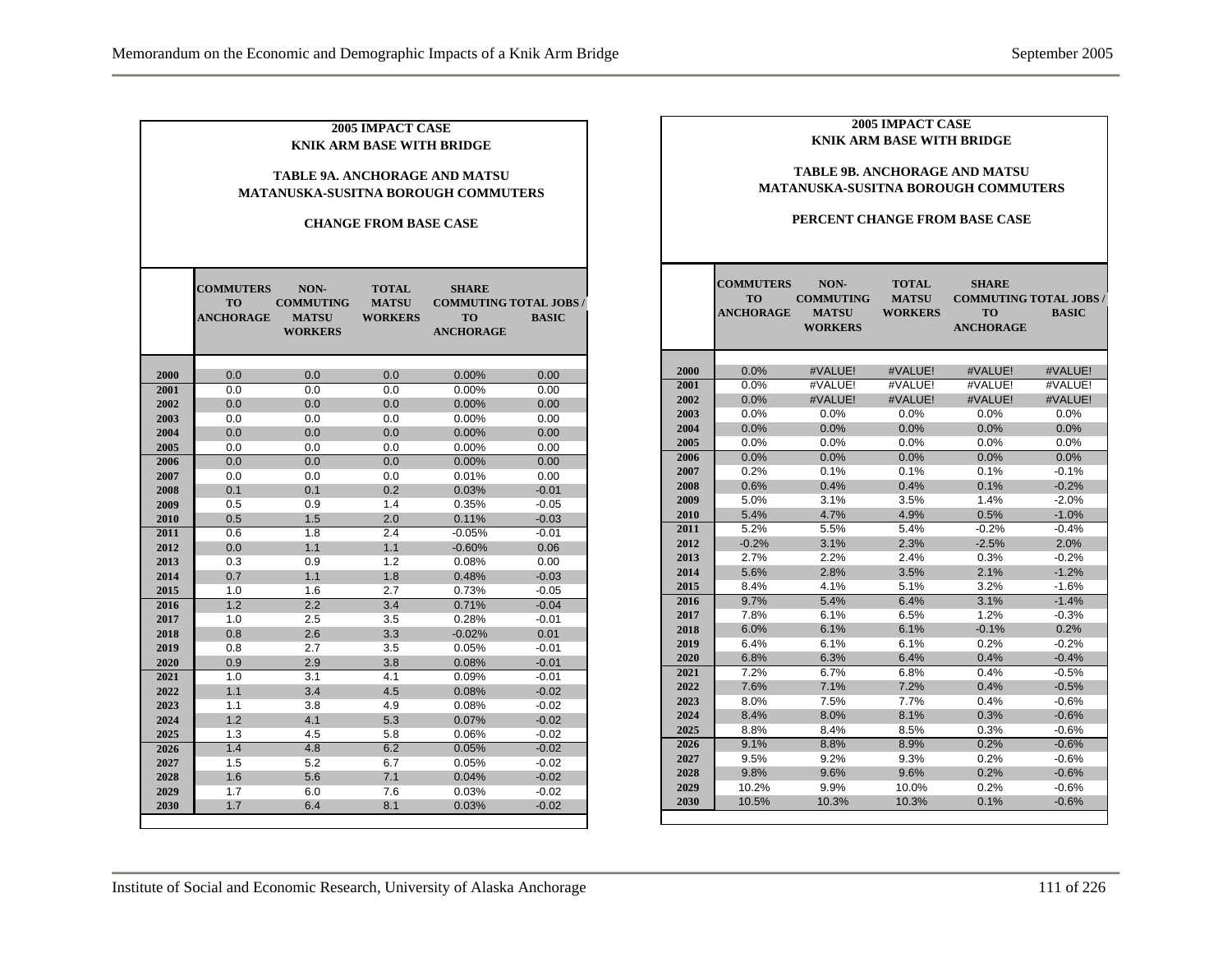| 626.9 |                                                                                                                   |                                                                                                                   | (000)                                                                                                             | (MILL 00\$)                                                                                                                | (MILL 00\$)                                                                                                                                              |
|-------|-------------------------------------------------------------------------------------------------------------------|-------------------------------------------------------------------------------------------------------------------|-------------------------------------------------------------------------------------------------------------------|----------------------------------------------------------------------------------------------------------------------------|----------------------------------------------------------------------------------------------------------------------------------------------------------|
|       | 221.6                                                                                                             | 395.0                                                                                                             | 280.7                                                                                                             | \$20,267                                                                                                                   | \$2,133                                                                                                                                                  |
| 632.7 | 226.0                                                                                                             | 401.6                                                                                                             | 287.9                                                                                                             | \$21,028                                                                                                                   | \$2,322                                                                                                                                                  |
| 641.5 | 229.1                                                                                                             | 410.4                                                                                                             | 292.3                                                                                                             | \$21,471                                                                                                                   | \$1,623                                                                                                                                                  |
| 648.8 | 232.4                                                                                                             | 418.5                                                                                                             | 296.9                                                                                                             | \$21.531                                                                                                                   | \$2,084                                                                                                                                                  |
| 655.5 | 237.2                                                                                                             | 428.9                                                                                                             | 301.8                                                                                                             | \$21,727                                                                                                                   | \$2,413                                                                                                                                                  |
| 669.3 | 239.5                                                                                                             | 439.6                                                                                                             | 306.6                                                                                                             | \$22,289                                                                                                                   | \$2,719                                                                                                                                                  |
| 674.6 | 242.1                                                                                                             | 445.3                                                                                                             | 310.9                                                                                                             | \$22,751                                                                                                                   | \$2,268                                                                                                                                                  |
| 680.5 | 245.1                                                                                                             | 445.3                                                                                                             | 312.7                                                                                                             | \$23,232                                                                                                                   | \$1,822                                                                                                                                                  |
| 688.6 | 248.8                                                                                                             | 444.0                                                                                                             | 312.9                                                                                                             | \$23,539                                                                                                                   | \$1,617                                                                                                                                                  |
| 693.3 | 251.3                                                                                                             | 444.1                                                                                                             | 314.7                                                                                                             | \$23,752                                                                                                                   | \$1,535                                                                                                                                                  |
| 701.3 | 254.7                                                                                                             | 447.8                                                                                                             | 317.9                                                                                                             | \$24,048                                                                                                                   | \$1,481                                                                                                                                                  |
| 715.3 | 260.1                                                                                                             | 457.2                                                                                                             | 325.1                                                                                                             | \$24,604                                                                                                                   | \$1,498                                                                                                                                                  |
| 738.5 | 268.7                                                                                                             | 472.2                                                                                                             | 336.4                                                                                                             | \$25,423                                                                                                                   | \$1,482                                                                                                                                                  |
| 763.9 | 278.0                                                                                                             | 482.4                                                                                                             | 344.2                                                                                                             | \$25,916                                                                                                                   | \$1,482                                                                                                                                                  |
| 778.6 | 283.6                                                                                                             | 485.4                                                                                                             | 346.5                                                                                                             | \$26,298                                                                                                                   | \$1,585                                                                                                                                                  |
| 783.3 | 285.8                                                                                                             | 480.8                                                                                                             |                                                                                                                   | \$26,377                                                                                                                   | \$1,584                                                                                                                                                  |
| 786.0 | 287.3                                                                                                             | 480.4                                                                                                             | 342.7                                                                                                             | \$26,490                                                                                                                   | \$1,882                                                                                                                                                  |
| 791.2 | 289.5                                                                                                             | 482.2                                                                                                             | 344.0                                                                                                             | \$26,654                                                                                                                   | \$1,899                                                                                                                                                  |
|       |                                                                                                                   |                                                                                                                   |                                                                                                                   |                                                                                                                            | \$1,917                                                                                                                                                  |
|       |                                                                                                                   |                                                                                                                   |                                                                                                                   |                                                                                                                            | \$1,936                                                                                                                                                  |
|       |                                                                                                                   |                                                                                                                   |                                                                                                                   |                                                                                                                            | \$1,957                                                                                                                                                  |
|       |                                                                                                                   |                                                                                                                   |                                                                                                                   |                                                                                                                            | \$1,929                                                                                                                                                  |
|       |                                                                                                                   |                                                                                                                   |                                                                                                                   |                                                                                                                            | \$1,902                                                                                                                                                  |
|       |                                                                                                                   |                                                                                                                   |                                                                                                                   |                                                                                                                            | \$1,876                                                                                                                                                  |
|       |                                                                                                                   |                                                                                                                   |                                                                                                                   |                                                                                                                            | \$1,850                                                                                                                                                  |
|       |                                                                                                                   |                                                                                                                   |                                                                                                                   |                                                                                                                            | \$1,825                                                                                                                                                  |
|       |                                                                                                                   |                                                                                                                   |                                                                                                                   |                                                                                                                            | \$1,800                                                                                                                                                  |
|       |                                                                                                                   |                                                                                                                   |                                                                                                                   |                                                                                                                            | \$1,776                                                                                                                                                  |
|       |                                                                                                                   |                                                                                                                   |                                                                                                                   |                                                                                                                            | \$1,752<br>\$1,729                                                                                                                                       |
|       |                                                                                                                   |                                                                                                                   |                                                                                                                   |                                                                                                                            | \$1,707                                                                                                                                                  |
|       |                                                                                                                   |                                                                                                                   |                                                                                                                   |                                                                                                                            |                                                                                                                                                          |
|       | 797.0<br>805.2<br>815.1<br>825.7<br>837.2<br>850.1<br>863.3<br>876.1<br>888.1<br>899.7<br>911.9<br>924.7<br>937.7 | 292.0<br>295.4<br>299.3<br>303.4<br>307.9<br>312.9<br>318.0<br>322.9<br>327.6<br>332.1<br>336.8<br>341.7<br>346.7 | 483.2<br>487.8<br>492.0<br>496.9<br>502.8<br>509.9<br>516.5<br>522.9<br>528.9<br>535.0<br>542.1<br>549.5<br>556.8 | 343.0<br>344.8<br>348.3<br>351.5<br>355.1<br>359.6<br>365.0<br>369.9<br>374.7<br>379.2<br>383.8<br>389.1<br>394.6<br>400.0 | \$26,872<br>\$27,286<br>\$27,667<br>\$28,047<br>\$28,530<br>\$29,077<br>\$29,617<br>\$30,158<br>\$30,497<br>\$30,899<br>\$31,461<br>\$32,043<br>\$32,625 |

#### **2005 NO-BRIDGE BASE CASE**

#### **TABLE 1D. PROJECTION SUMMARY**

|                  | POPULA-<br><b>TION</b><br>(000) | <b>HOUSE-</b><br><b>HOLDS</b><br>(000) | <b>TOTAL</b><br><b>EMPLOY</b><br>(000) | <b>WAGE AND</b><br><b>SALARY</b><br><b>EMPLOY</b><br>(000) | <b>PERSONAL</b><br><b>INCOME</b><br>(MILL 00\$) | PETROL-<br><b>EUM</b><br><b>REVENUES</b><br>(MILL 00\$) |
|------------------|---------------------------------|----------------------------------------|----------------------------------------|------------------------------------------------------------|-------------------------------------------------|---------------------------------------------------------|
|                  |                                 |                                        |                                        |                                                            |                                                 |                                                         |
| 2000             | 626.9                           | 221.6                                  | 395.0                                  | 280.7                                                      | \$20,267                                        | \$2,133                                                 |
| 2001             | 632.7                           | 226.0                                  | 401.6                                  | 287.9                                                      | \$21,028                                        | \$2,322                                                 |
| 2002             | 641.5                           | 229.1                                  | 410.4                                  | 292.3                                                      | \$21,471                                        | \$1,623                                                 |
| 2003             | 648.8                           | 232.4                                  | 418.5                                  | 296.9                                                      | \$21,531                                        | \$2,084                                                 |
| 2004             | 655.5                           | 237.2                                  | 428.9                                  | 301.8                                                      | \$21,727                                        | \$2,413                                                 |
| 2005             | 669.3                           | 239.5                                  | 439.6                                  | 306.6                                                      | \$22,289                                        | \$2,719                                                 |
| 2006             | 674.6                           | 242.1                                  | 445.3                                  | 310.9                                                      | \$22,751                                        | \$2,268                                                 |
| 2007             | 680.4                           | 245.1                                  | 445.2                                  | 312.6                                                      | \$23,227                                        | \$1,822                                                 |
| 2008             | 688.2                           | 248.7                                  | 443.6                                  | 312.6                                                      | \$23,523                                        | \$1,617                                                 |
| 2009             | 690.3                           | 250.3                                  | 440.5                                  | 311.9                                                      | \$23,615                                        | \$1,535                                                 |
| 2010             | 695.5                           | 252.7                                  | 443.0                                  | 314.2                                                      | \$23,854                                        | \$1,481                                                 |
| 2011             | 707.5                           | 257.4                                  | 451.8                                  | 320.9                                                      | \$24,368                                        | \$1,498                                                 |
| 2012             | 732.4                           | 266.6                                  | 470.2                                  | 334.9                                                      | \$25,307                                        | \$1,482                                                 |
| 2013             | 762.5                           | 277.5                                  | 481.0                                  | 343.1                                                      | \$25,840                                        | \$1,482                                                 |
| 2014             | 776.8                           | 283.0                                  | 484.8                                  | 346.0                                                      | \$26,267                                        | \$1,585                                                 |
| 2015             | 782.2                           | 285.4                                  | 480.4                                  | 342.7                                                      | \$26,353                                        | \$1,584                                                 |
| 2016             | 785.3                           | 287.0                                  | 480.2                                  | 342.5                                                      | \$26,477                                        | \$1,882                                                 |
| 2017             | 790.7                           | 289.3                                  | 482.1                                  | 344.0                                                      | \$26,646                                        | \$1,899                                                 |
| 2018             | 796.7                           | 291.9                                  | 483.2                                  | 344.8                                                      | \$26,868                                        | \$1,917                                                 |
| 2019             | 805.1                           | 295.3                                  | 487.8                                  | 348.3                                                      | \$27,284                                        | \$1,936                                                 |
| 2020             | 815.1                           | 299.2                                  | 492.1                                  | 351.5                                                      | \$27,667                                        | \$1,957                                                 |
| 2021             | 825.7                           | 303.4                                  | 497.0                                  | 355.2                                                      | \$28,049                                        | \$1,929                                                 |
| 2022             | 837.3                           | 307.9                                  | 502.9                                  | 359.7                                                      | \$28,533                                        | \$1,902                                                 |
| 2023             | 850.3                           | 312.9                                  | 510.0                                  | 365.1                                                      | \$29,080                                        | \$1,876                                                 |
| 2024             | 863.5                           | 318.0                                  | 516.6                                  | 370.0                                                      | \$29,621                                        | \$1,850                                                 |
| 2025             | 876.2                           | 322.9                                  | 523.0                                  | 374.8                                                      | \$30,162                                        | \$1,825                                                 |
| 2026             | 888.3                           | 327.6                                  | 529.0                                  | 379.3                                                      | \$30,502                                        | \$1,800                                                 |
| 2027             | 899.9                           | 332.1                                  | 535.1                                  | 383.9                                                      | \$30,903                                        | \$1,776                                                 |
| 2028             | 912.0                           | 336.8                                  | 542.2                                  | 389.2                                                      | \$31,466                                        | \$1,752                                                 |
| 2029             | 924.9                           | 341.7                                  | 549.6                                  | 394.7                                                      | \$32,047                                        | \$1,729                                                 |
| 2030             | 937.8                           | 346.7                                  | 556.9                                  | 400.1                                                      | \$32,629                                        | \$1,707                                                 |
|                  |                                 |                                        |                                        |                                                            |                                                 |                                                         |
| 2000-2010        | 1.08%                           | 1.49%                                  | #VALUE!                                | #VALUE!                                                    | #VALUE!                                         | #VALUE!                                                 |
| 2010-2020        | 1.43%                           | 1.60%                                  | 0.94%                                  | 1.01%                                                      | 1.30%                                           | $-0.35%$                                                |
| 2020-2025        | 1.55%                           | 1.65%                                  | 1.36%                                  | 1.43%                                                      | 1.85%                                           | $-2.60%$                                                |
| 2000-2020        | 1.26%                           | 1.55%                                  | #VALUE!                                | #VALUE!                                                    | #VALUE!                                         | #VALUE!                                                 |
| <b>2000-2025</b> | 1.35%                           | 1.58%                                  | #VALUE!                                | #VALUE!                                                    | #VALUE!                                         | #VALUE!                                                 |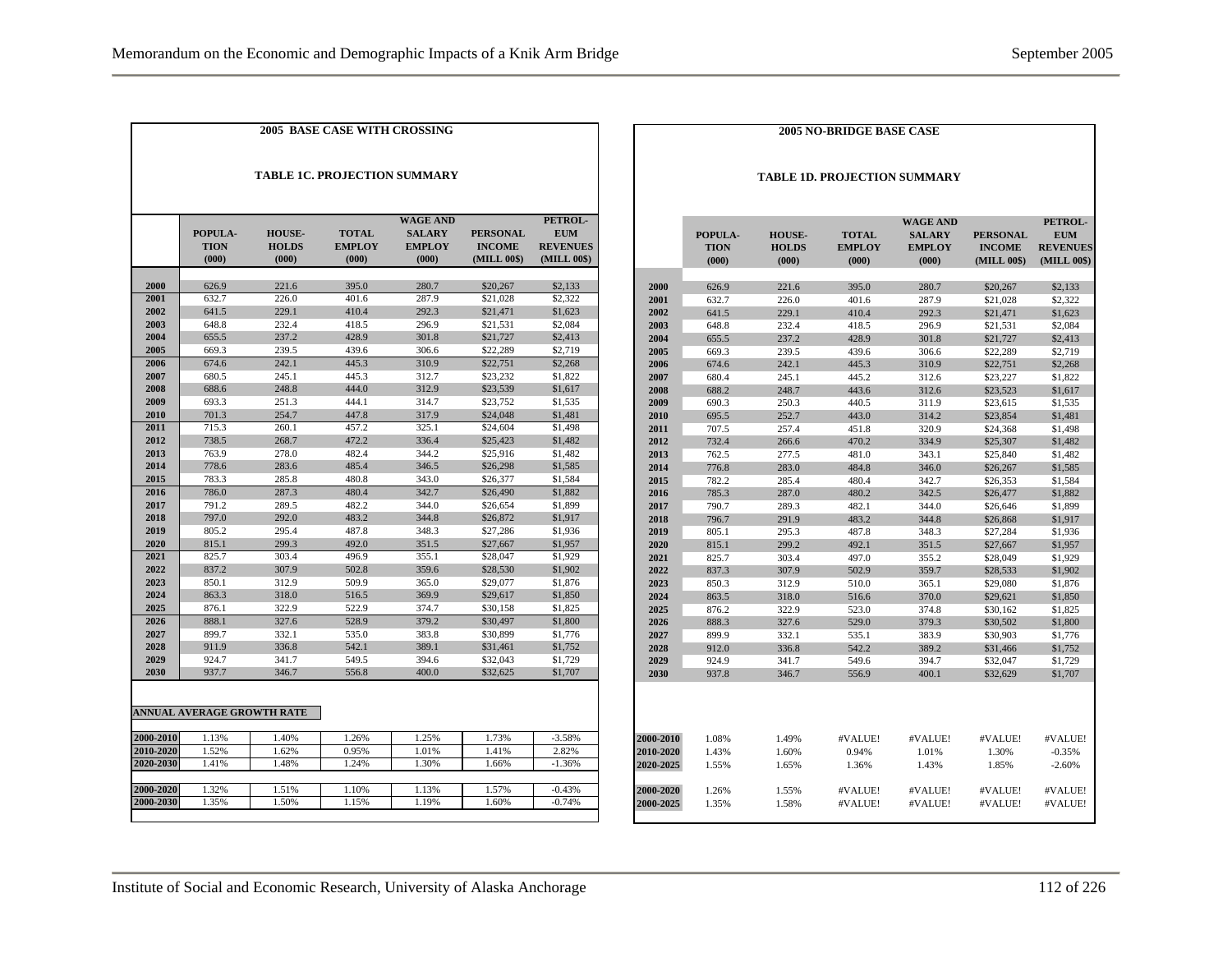| TABLE 2C. WAGE AND SALARY EMPLOYMENT (000) |                              |                                   |                                                      |                                                    |                                   |  |  |  |
|--------------------------------------------|------------------------------|-----------------------------------|------------------------------------------------------|----------------------------------------------------|-----------------------------------|--|--|--|
|                                            | <b>STATE</b><br><b>TOTAL</b> | <b>ANCHORAGE</b>                  | <b>MATANUSKA</b><br><b>SUSITNA</b><br><b>BOROUGH</b> | <b>KENAI</b><br><b>PENINSULA</b><br><b>BOROUGH</b> | <b>BALANCE</b><br><b>OF STATE</b> |  |  |  |
| 2000                                       | 280.7                        | 130.9                             | 12.4                                                 | 17.3                                               | 120.1                             |  |  |  |
| 2001                                       | 287.9                        | 134.9                             | 12.9                                                 | 17.4                                               | 122.8                             |  |  |  |
| 2002                                       | 292.3                        | 137.9                             | 13.9                                                 | 17.6                                               | 122.8                             |  |  |  |
| 2003                                       | 296.9                        | 140.7                             | 15.0                                                 | 17.7                                               | 123.5                             |  |  |  |
| 2004                                       | 301.8                        | 145.0                             | 15.8                                                 | 17.9                                               | 123.0                             |  |  |  |
| 2005                                       | 306.6                        | 148.4                             | 16.5                                                 | 17.6                                               | 124.1                             |  |  |  |
| 2006                                       | 310.9                        | 151.5                             | 17.1                                                 | 17.4                                               | 124.9                             |  |  |  |
| 2007                                       | 312.7                        | 152.9                             | 18.0                                                 | 17.2                                               | 124.6                             |  |  |  |
| 2008                                       | 312.9                        | 153.2                             | 19.3                                                 | 17.2                                               | 123.3                             |  |  |  |
| 2009                                       | 314.7                        | 154.0                             | 21.5                                                 | 17.0                                               | 122.1                             |  |  |  |
| 2010                                       | 317.9                        | 154.4                             | 23.8                                                 | 17.0                                               | 122.7                             |  |  |  |
| 2011                                       | 325.1                        | 156.7                             | 25.8                                                 | 17.1                                               | 125.4                             |  |  |  |
| 2012                                       | 336.4                        | 159.7                             | 27.2                                                 | 17.5                                               | 132.1                             |  |  |  |
| 2013                                       | 344.2                        | 162.1                             | 28.6                                                 | 18.0                                               | 135.5                             |  |  |  |
| 2014                                       | 346.5                        | 163.0                             | 30.3                                                 | 18.4                                               | 134.9                             |  |  |  |
| 2015                                       | 343.0                        | 161.2                             | 31.4                                                 | 18.5                                               | 131.9                             |  |  |  |
| 2016                                       | 342.7                        | 160.3                             | 32.7                                                 | 18.6                                               | 131.0                             |  |  |  |
| 2017                                       | 344.0                        | 159.8                             | 33.7                                                 | 18.6                                               | 131.9                             |  |  |  |
| 2018                                       | 344.8                        | 159.7                             | 34.7                                                 | 18.7                                               | 131.7                             |  |  |  |
| 2019                                       | 348.3                        | 160.8                             | 36.1                                                 | 18.8                                               | 132.6                             |  |  |  |
| 2020                                       | 351.5                        | 161.5                             | 37.6                                                 | 18.9                                               | 133.5                             |  |  |  |
| 2021                                       | 355.1                        | 162.3                             | 39.1                                                 | 19.1                                               | 134.6                             |  |  |  |
| 2022                                       | 359.6                        | 163.5                             | 40.8                                                 | 19.3                                               | 135.9                             |  |  |  |
| 2023                                       | 365.0                        | 165.1                             | 42.7                                                 | 19.6                                               | 137.5                             |  |  |  |
| 2024                                       | 369.9                        | 166.5                             | 44.7                                                 | 19.9                                               | 138.8                             |  |  |  |
| 2025                                       | 374.7                        | 167.9                             | 46.7                                                 | 20.1                                               | 140.0                             |  |  |  |
| 2026                                       | 379.2                        | 169.1                             | 48.4                                                 | 20.3                                               | 141.4                             |  |  |  |
| 2027                                       | 383.8                        | 170.2                             | 50.2                                                 | 20.5                                               | 142.9                             |  |  |  |
| 2028                                       | 389.1                        | 171.7                             | 52.2                                                 | 20.8                                               | 144.5                             |  |  |  |
| 2029                                       | 394.6                        | 173.2                             | 54.2                                                 | 21.0                                               | 146.1                             |  |  |  |
| 2030                                       | 400.0                        | 174.7                             | 56.4                                                 | 21.3                                               | 147.6                             |  |  |  |
|                                            |                              | <b>ANNUAL AVERAGE GROWTH RATE</b> |                                                      |                                                    |                                   |  |  |  |
| 2000-2010                                  | 1.25%                        | 1.67%                             | 6.76%                                                | $-0.21%$                                           | 0.21%                             |  |  |  |
| 2010-2020                                  | 1.01%                        | 0.45%                             | 4.69%                                                | 1.11%                                              | 0.84%                             |  |  |  |
| 2020-2030                                  | 1.30%                        | 0.79%                             | 4.14%                                                | 1.16%                                              | 1.01%                             |  |  |  |
| 2000-2020                                  | 1.13%                        | 1.06%                             | 5.72%                                                | 0.45%                                              | 0.53%                             |  |  |  |
| 2000-2030                                  | 1.19%                        | 0.97%                             | 5.19%                                                | 0.69%                                              | 0.69%                             |  |  |  |

|           | <b>STATE</b><br><b>TOTAL</b> | TABLE 2D. WAGE AND SALARY EMPLOYMENT (000) |                                                      |                                                    |                                   |
|-----------|------------------------------|--------------------------------------------|------------------------------------------------------|----------------------------------------------------|-----------------------------------|
|           |                              |                                            |                                                      |                                                    |                                   |
|           |                              | <b>ANCHORAGE</b>                           | <b>MATANUSKA</b><br><b>SUSITNA</b><br><b>BOROUGH</b> | <b>KENAI</b><br><b>PENINSULA</b><br><b>BOROUGH</b> | <b>BALANCE</b><br><b>OF STATE</b> |
| 2000      | 280.7                        | 130.9                                      | 12.4                                                 | 17.3                                               | 120.1                             |
| 2001      | 287.9                        | 134.9                                      | 12.9                                                 | 17.4                                               | 122.8                             |
| 2002      | 292.3                        | 137.9                                      | 13.9                                                 | 17.6                                               | 122.8                             |
| 2003      | 296.9                        | 140.7                                      | 15.0                                                 | 17.7                                               | 123.5                             |
| 2004      | 301.8                        | 145.0                                      | 15.8                                                 | 17.9                                               | 123.0                             |
| 2005      | 306.6                        | 148.4                                      | 16.5                                                 | 17.6                                               | 124.1                             |
| 2006      | 310.9                        | 151.5                                      | 17.1                                                 | 17.4                                               | 124.9                             |
| 2007      | 312.6                        | 152.8                                      | 18.0                                                 | 17.2                                               | 124.6                             |
| 2008      | 312.6                        | 153.0                                      | 19.2                                                 | 17.2                                               | 123.3                             |
| 2009      | 311.9                        | 152.2                                      | 20.7                                                 | 17.0                                               | 122.0                             |
| 2010      | 314.2                        | 152.1                                      | 22.4                                                 | 17.0                                               | 122.8                             |
| 2011      | 320.9                        | 154.2                                      | 24.0                                                 | 17.2                                               | 125.5                             |
| 2012      | 334.9                        | 159.0                                      | 26.1                                                 | 17.6                                               | 132.2                             |
| 2013      | 343.1                        | 161.9                                      | 27.8                                                 | 18.0                                               | 135.4                             |
| 2014      | 346.0                        | 163.7                                      | 29.2                                                 | 18.4                                               | 134.8                             |
| 2015      | 342.7                        | 162.7                                      | 29.8                                                 | 18.5                                               | 131.7                             |
| 2016      | 342.5                        | 162.6                                      | 30.5                                                 | 18.6                                               | 130.8                             |
| 2017      | 344.0                        | 162.6                                      | 31.1                                                 | 18.6                                               | 131.7                             |
| 2018      | 344.8                        | 162.6                                      | 32.1                                                 | 18.6                                               | 131.5                             |
| 2019      | 348.3                        | 163.7                                      | 33.5                                                 | 18.8                                               | 132.3                             |
| 2020      | 351.5                        | 164.7                                      | 34.7                                                 | 18.9                                               | 133.2                             |
| 2021      | 355.2                        | 165.8                                      | 36.0                                                 | 19.1                                               | 134.3                             |
| 2022      | 359.7                        | 167.3                                      | 37.4                                                 | 19.3                                               | 135.7                             |
| 2023      | 365.1                        | 169.3                                      | 39.0                                                 | 19.5                                               | 137.3                             |
| 2024      | 370.0                        | 171.1                                      | 40.6                                                 | 19.8                                               | 138.5                             |
| 2025      | 374.8                        | 172.9                                      | 42.2                                                 | 20.0                                               | 139.7                             |
| 2026      | 379.3                        | 174.5                                      | 43.6                                                 | 20.2                                               | 141.0                             |
| 2027      | 383.9                        | 176.0                                      | 45.0                                                 | 20.4                                               | 142.5                             |
| 2028      | 389.2                        | 177.9                                      | 46.6                                                 | 20.7                                               | 144.1                             |
| 2029      | 394.7                        | 179.9                                      | 48.3                                                 | 20.9                                               | 145.7                             |
| 2030      | 400.1                        | 181.8                                      | 50.0                                                 | 21.2                                               | 147.1                             |
|           |                              |                                            |                                                      |                                                    |                                   |
|           |                              | <b>ANNUAL AVERAGE GROWTH RATE</b>          |                                                      |                                                    |                                   |
| 2000-2010 | #VALUE!                      | 1.08%                                      | 4.50%                                                | 0.58%                                              | #VALUE!                           |
| 2010-2020 | 1.01%                        | 0.89%                                      | 3.32%                                                | 1.11%                                              | 0.75%                             |
| 2020-2030 | 1.43%                        | 1.30%                                      | 3.91%                                                | 1.51%                                              | 1.03%                             |
|           |                              |                                            |                                                      |                                                    |                                   |
| 2000-2020 | #VALUE!                      | 0.98%                                      | 3.91%                                                | 0.85%                                              | #VALUE!                           |
| 2000-2030 | #VALUE!                      | 1.09%                                      | 3.91%                                                | 1.07%                                              | #VALUE!                           |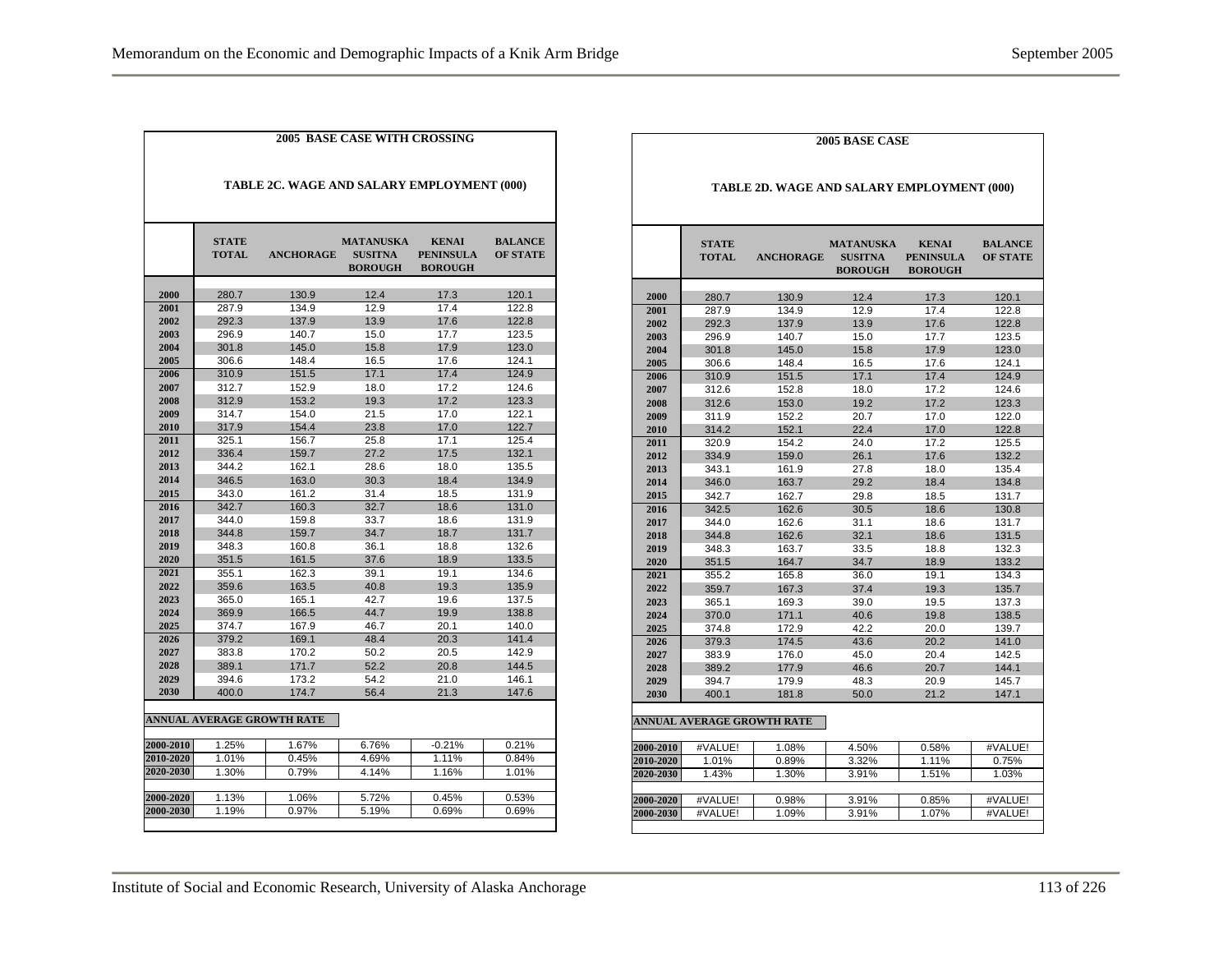|                            | <b>2005 BASE CASE WITH CROSSING</b> |                                   |                                                      |                                                    |                                   |  |  |  |
|----------------------------|-------------------------------------|-----------------------------------|------------------------------------------------------|----------------------------------------------------|-----------------------------------|--|--|--|
| TABLE 3C. POPULATION (000) |                                     |                                   |                                                      |                                                    |                                   |  |  |  |
|                            | <b>STATE</b><br><b>TOTAL</b>        | <b>ANCHORAGE</b>                  | <b>MATANUSKA</b><br><b>SUSITNA</b><br><b>BOROUGH</b> | <b>KENAI</b><br><b>PENINSULA</b><br><b>BOROUGH</b> | <b>BALANCE</b><br><b>OF STATE</b> |  |  |  |
| 2000                       | 626.9                               | 260.3                             | 59.3                                                 | 49.7                                               | 257.6                             |  |  |  |
| 2001                       | 632.7                               | 264.1                             | 61.8                                                 | 50.1                                               | 256.8                             |  |  |  |
| 2002                       | 641.5                               | 268.7                             | 64.3                                                 | 50.5                                               | 258.0                             |  |  |  |
| 2003                       | 648.8                               | 273.6                             | 67.5                                                 | 51.4                                               | 255.8                             |  |  |  |
| 2004                       | 655.5                               | 277.9                             | 70.3                                                 | 50.9                                               | 256.5                             |  |  |  |
| 2005                       | 669.3                               | 285.7                             | 72.7                                                 | 50.8                                               | 260.0                             |  |  |  |
| 2006                       | 674.6                               | 288.7                             | 75.1                                                 | 50.4                                               | 260.5                             |  |  |  |
| 2007                       | 680.5                               | 291.7                             | 78.5                                                 | 50.4                                               | 259.9                             |  |  |  |
| 2008                       | 688.6                               | 294.6                             | 83.0                                                 | 50.9                                               | 260.1                             |  |  |  |
| 2009                       | 693.3                               | 295.4                             | 89.7                                                 | 50.9                                               | 257.3                             |  |  |  |
| 2010                       | 701.3                               | 297.3                             | 96.0                                                 | 51.3                                               | 256.6                             |  |  |  |
| 2011                       | 715.3                               | 301.4                             | 102.0                                                | 52.2                                               | 259.7                             |  |  |  |
| 2012                       | 738.5                               | 309.1                             | 107.0                                                | 54.1                                               | 268.3                             |  |  |  |
| 2013                       | 763.9                               | 317.5                             | 114.0                                                | 56.2                                               | 276.3                             |  |  |  |
| 2014                       | 778.6                               | 321.5                             | 120.0                                                | 57.5                                               | 279.7                             |  |  |  |
| 2015                       | 783.3                               | 321.1                             | 124.6                                                | 58.0                                               | 279.6                             |  |  |  |
| 2016                       | 786.0                               | 319.2                             | 128.3                                                | 58.1                                               | 280.5                             |  |  |  |
| 2017                       | 791.2                               | 318.9                             | 131.9                                                | 58.3                                               | 282.1                             |  |  |  |
| 2018                       | 797.0                               | 319.6                             | 135.2                                                | 58.4                                               | 283.7                             |  |  |  |
| 2019                       | 805.2                               | 321.0                             | 139.7                                                | 58.9                                               | 285.6                             |  |  |  |
| 2020                       | 815.1                               | 322.8                             | 144.8                                                | 59.4                                               | 288.2                             |  |  |  |
| 2021                       | 825.7                               | 324.6                             | 150.0                                                | 60.0                                               | 291.0                             |  |  |  |
| 2022                       | 837.2                               | 326.7                             | 155.6                                                | 60.7                                               | 294.2                             |  |  |  |
| 2023                       | 850.1                               | 329.4                             | 161.5                                                | 61.5                                               | 297.7                             |  |  |  |
| 2024                       | 863.3                               | 332.2                             | 167.8                                                | 62.3                                               | 301.1                             |  |  |  |
| 2025                       | 876.1                               | 334.9                             | 174.0                                                | 63.1                                               | 304.1                             |  |  |  |
| 2026                       | 888.1                               | 337.1                             | 179.8                                                | 63.8                                               | 307.4                             |  |  |  |
| 2027                       | 899.7                               | 339.1                             | 185.5                                                | 64.4                                               | 310.6                             |  |  |  |
| 2028                       | 911.9                               | 341.3                             | 191.5                                                | 65.1                                               | 313.8                             |  |  |  |
| 2029                       | 924.7                               | 343.7                             | 197.9                                                | 65.9                                               | 317.2                             |  |  |  |
| 2030                       | 937.7                               | 346.1                             | 204.4                                                | 66.6                                               | 320.5                             |  |  |  |
|                            |                                     |                                   |                                                      |                                                    |                                   |  |  |  |
|                            |                                     | <b>ANNUAL AVERAGE GROWTH RATE</b> |                                                      |                                                    |                                   |  |  |  |
| 2000-2010                  | 1.13%                               | 1.34%                             | 4.94%                                                | 0.32%                                              | $-0.04%$                          |  |  |  |
| 2010-2020                  | 1.52%                               | 0.83%                             | 4.19%                                                | 1.48%                                              | 1.17%                             |  |  |  |
| 2020-2030                  | 1.41%                               | 0.70%                             | 3.51%                                                | 1.15%                                              | 1.07%                             |  |  |  |
|                            |                                     |                                   |                                                      |                                                    |                                   |  |  |  |
| 2000-2020                  | 1.32%                               | 1.08%                             | 4.56%                                                | 0.90%                                              | 0.56%                             |  |  |  |
| 2000-2030                  | 1.35%                               | 0.95%                             | 4.21%                                                | 0.98%                                              | 0.73%                             |  |  |  |
|                            |                                     |                                   |                                                      |                                                    |                                   |  |  |  |

|           |                              |                            | <b>2005 BASE CASE</b>                                |                                                    |                                   |  |  |  |  |
|-----------|------------------------------|----------------------------|------------------------------------------------------|----------------------------------------------------|-----------------------------------|--|--|--|--|
|           | TABLE 3D. POPULATION (000)   |                            |                                                      |                                                    |                                   |  |  |  |  |
|           | <b>STATE</b><br><b>TOTAL</b> | <b>ANCHORAGE</b>           | <b>MATANUSKA</b><br><b>SUSITNA</b><br><b>BOROUGH</b> | <b>KENAI</b><br><b>PENINSULA</b><br><b>BOROUGH</b> | <b>BALANCE</b><br><b>OF STATE</b> |  |  |  |  |
| 2000      | 626.9                        | 260.3                      | 59.3                                                 | 49.7                                               | 257.6                             |  |  |  |  |
| 2001      | 632.7                        | 264.1                      | 61.8                                                 | 50.1                                               | 256.8                             |  |  |  |  |
| 2002      | 641.5                        | 268.7                      | 64.3                                                 | 50.5                                               | 258.0                             |  |  |  |  |
| 2003      | 648.8                        | 273.6                      | 67.5                                                 | 51.4                                               | 255.8                             |  |  |  |  |
| 2004      | 655.5                        | 277.9                      | 70.3                                                 | 50.9                                               | 256.5                             |  |  |  |  |
| 2005      | 669.3                        | 285.7                      | 72.7                                                 | 50.8                                               | 260.0                             |  |  |  |  |
| 2006      | 674.6                        | 288.7                      | 75.1                                                 | 50.4                                               | 260.5                             |  |  |  |  |
| 2007      | 680.4                        | 291.7                      | 78.4                                                 | 50.4                                               | 259.9                             |  |  |  |  |
| 2008      | 688.2                        | 294.4                      | 82.7                                                 | 50.9                                               | 260.2                             |  |  |  |  |
| 2009      | 690.3                        | 294.3                      | 87.2                                                 | 51.0                                               | 257.9                             |  |  |  |  |
| 2010      | 695.5                        | 295.1                      | 92.1                                                 | 51.3                                               | 256.9                             |  |  |  |  |
| 2011      | 707.5                        | 298.5                      | 97.2                                                 | 52.2                                               | 259.7                             |  |  |  |  |
| 2012      | 732.4                        | 306.8                      | 104.3                                                | 54.0                                               | 267.4                             |  |  |  |  |
| 2013      | 762.5                        | 318.2                      | 111.6                                                | 56.3                                               | 276.5                             |  |  |  |  |
| 2014      | 776.8                        | 323.7                      | 116.1                                                | 57.5                                               | 279.5                             |  |  |  |  |
| 2015      | 782.2                        | 325.4                      | 119.0                                                | 58.0                                               | 279.7                             |  |  |  |  |
| 2016      | 785.3                        | 325.1                      | 121.3                                                | 58.1                                               | 280.8                             |  |  |  |  |
| 2017      | 790.7                        | 325.3                      | 124.6                                                | 58.3                                               | 282.5                             |  |  |  |  |
| 2018      | 796.7                        | 325.9                      | 128.2                                                | 58.5                                               | 284.1                             |  |  |  |  |
| 2019      | 805.1                        | 327.7                      | 132.4                                                | 58.9                                               | 286.1                             |  |  |  |  |
| 2020      | 815.1                        | 330.0                      | 136.9                                                | 59.5                                               | 288.8                             |  |  |  |  |
| 2021      | 825.7                        | 332.5                      | 141.4                                                | 60.1                                               | 291.7                             |  |  |  |  |
| 2022      | 837.3                        | 335.4                      | 146.2                                                | 60.8                                               | 294.9                             |  |  |  |  |
| 2023      | 850.3                        | 338.8                      | 151.2                                                | 61.7                                               | 298.5                             |  |  |  |  |
| 2024      | 863.5                        | 342.5                      | 156.6                                                | 62.5                                               | 302.0                             |  |  |  |  |
| 2025      | 876.2                        | 346.0                      | 161.9                                                | 63.3                                               | 305.1                             |  |  |  |  |
| 2026      | 888.3                        | 349.1                      | 166.8                                                | 64.0                                               | 308.4                             |  |  |  |  |
| 2027      | 899.9                        | 352.0                      | 171.6                                                | 64.6                                               | 311.7                             |  |  |  |  |
| 2028      | 912.0                        | 355.1                      | 176.7                                                | 65.3                                               | 315.0                             |  |  |  |  |
| 2029      | 924.9                        | 358.4                      | 182.0                                                | 66.1                                               | 318.4                             |  |  |  |  |
| 2030      | 937.8                        | 361.7                      | 187.5                                                | 66.9                                               | 321.8                             |  |  |  |  |
|           |                              |                            |                                                      |                                                    |                                   |  |  |  |  |
|           |                              | ANNUAL AVERAGE GROWTH RATE |                                                      |                                                    |                                   |  |  |  |  |
| 2000-2010 | 1.08%                        | 1.21%                      | 3.57%                                                | 0.92%                                              | 0.32%                             |  |  |  |  |
| 2010-2020 | $\overline{1.43\%}$          | 1.16%                      | 3.04%                                                | 1.39%                                              | 1.19%                             |  |  |  |  |
| 2020-2030 | 1.55%                        | 1.25%                      | 3.23%                                                | 1.46%                                              | 1.19%                             |  |  |  |  |
|           |                              |                            |                                                      |                                                    |                                   |  |  |  |  |
| 2000-2020 | 1.26%                        | 1.19%                      | 3.31%                                                | 1.15%                                              | 0.75%                             |  |  |  |  |
| 2000-2030 | 1.35%                        | 1.21%                      | 3.28%                                                | 1.25%                                              | 0.90%                             |  |  |  |  |
|           |                              |                            |                                                      |                                                    |                                   |  |  |  |  |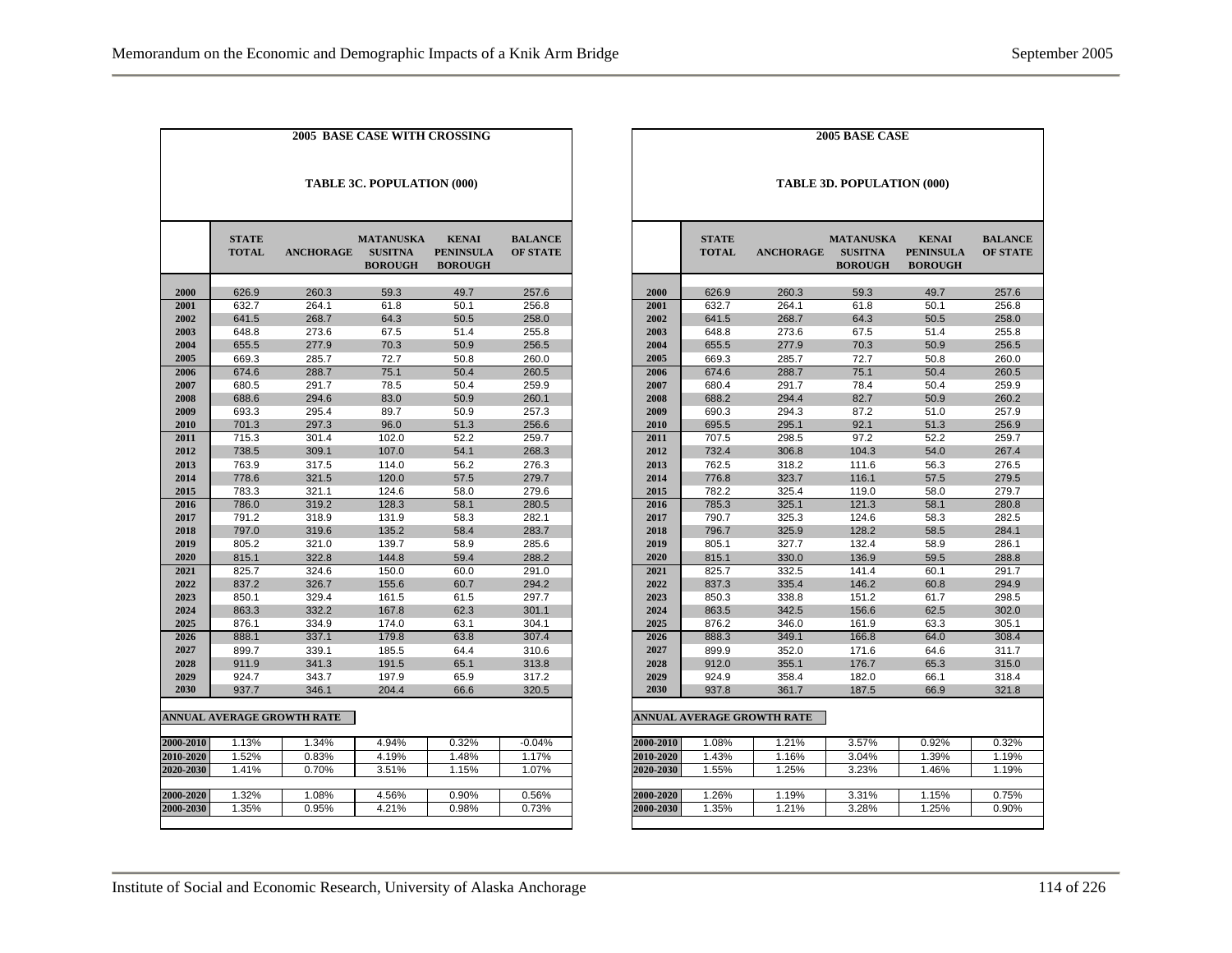|                                                |                                   |                                        | <b>2005 BASE CASE WITH CROSSING</b>                       |                                                                |                                                                           |  |  |  |
|------------------------------------------------|-----------------------------------|----------------------------------------|-----------------------------------------------------------|----------------------------------------------------------------|---------------------------------------------------------------------------|--|--|--|
| <b>TABLE 4C. ANCHORAGE BOROUGH CENSUS AREA</b> |                                   |                                        |                                                           |                                                                |                                                                           |  |  |  |
|                                                | POPULA-<br><b>TION</b><br>(000)   | <b>HOUSE-</b><br><b>HOLDS</b><br>(000) | <b>WAGE &amp;</b><br><b>SALARY</b><br><b>EMP</b><br>(000) | <b>REAL</b><br><b>PERSONAL</b><br><b>INCOME</b><br>(MILL 03\$) | <b>REAL</b><br>PER CAP<br><b>PERSONAL</b><br><b>INCOME</b><br>(MILL 03\$) |  |  |  |
| 2000                                           | 260.3                             | 94.8                                   | 130.9                                                     | \$9,493                                                        | \$36,434                                                                  |  |  |  |
| 2001                                           | 264.1                             |                                        | 134.9                                                     | \$10,079                                                       | \$38.182                                                                  |  |  |  |
| 2002                                           | 268.7                             |                                        | 137.9                                                     | \$10,328                                                       | \$38,502                                                                  |  |  |  |
| 2003                                           | 273.6                             | 101.5                                  | 140.7                                                     | \$10,044                                                       | \$36.709                                                                  |  |  |  |
| 2004                                           | 277.9                             | 104.0                                  | 145.0                                                     | \$10,218                                                       | \$36,770                                                                  |  |  |  |
| 2005                                           | 285.7                             | 105.7                                  | 148.4                                                     | \$10,548                                                       | \$36,919                                                                  |  |  |  |
| 2006                                           | 288.7                             | 107.1                                  | 151.5                                                     | \$10,794                                                       | \$37,387                                                                  |  |  |  |
| 2007                                           | 291.7                             | 108.6                                  | 152.9                                                     | \$11,008                                                       | \$37,736                                                                  |  |  |  |
| 2008                                           | 294.6                             | 110.0                                  | 153.2                                                     | \$11,128                                                       | \$37,776                                                                  |  |  |  |
| 2009                                           | 295.4                             | 110.8                                  | 154.0                                                     | \$11,168                                                       | \$37,805                                                                  |  |  |  |
| 2010                                           | 297.3                             | 111.7                                  | 154.4                                                     | \$11,245                                                       | \$37,826                                                                  |  |  |  |
| 2011                                           | 301.4                             | 113.4                                  | 156.7                                                     | \$11,425                                                       | \$37,907                                                                  |  |  |  |
| 2012                                           | 309.1                             | 116.4                                  | 159.7                                                     | \$11,711                                                       | \$37,887                                                                  |  |  |  |
| 2013                                           | 317.5                             | 119.5                                  | 162.1                                                     | \$11,859                                                       | \$37,356                                                                  |  |  |  |
| 2014                                           | 321.5                             | 121.2                                  | 163.0                                                     | \$11,978                                                       | \$37,259                                                                  |  |  |  |
| 2015                                           | 321.1                             | 121.2                                  | 161.2                                                     | \$11,977                                                       | \$37,300                                                                  |  |  |  |
| 2016                                           | 319.2                             | 120.7                                  | 160.3                                                     | \$11,954                                                       | \$37,449                                                                  |  |  |  |
| 2017                                           | 318.9                             | 120.8                                  | 159.8                                                     | \$11,958                                                       | \$37,494                                                                  |  |  |  |
| 2018                                           | 319.6                             | 121.2                                  | 159.7                                                     | \$12,007                                                       | \$37.571                                                                  |  |  |  |
| 2019                                           | 321.0                             | 121.8                                  | 160.8                                                     | \$12.134                                                       | \$37,795                                                                  |  |  |  |
| 2020                                           | 322.8                             | 122.6                                  | 161.5                                                     | \$12.232                                                       | \$37,897                                                                  |  |  |  |
| 2021                                           | 324.6                             | 123.4                                  | 162.3                                                     | \$12,322                                                       | \$37,966                                                                  |  |  |  |
| 2022                                           | 326.7                             | 124.3                                  | 163.5                                                     | \$12,451                                                       | \$38,112                                                                  |  |  |  |
| 2023                                           | 329.4                             | 125.4                                  | 165.1                                                     | \$12,608                                                       | \$38,279                                                                  |  |  |  |
| 2024                                           | 332.2                             | 126.6                                  | 166.5                                                     | \$12,762                                                       | \$38,418                                                                  |  |  |  |
| 2025                                           | 334.9                             | 127.7                                  | 167.9                                                     | \$12,918                                                       | \$38,577                                                                  |  |  |  |
| 2026                                           | 337.1                             | 128.6                                  | 169.1                                                     | \$12,997                                                       | \$38,552                                                                  |  |  |  |
| 2027                                           | 339.1                             | 129.5                                  | 170.2                                                     | \$13,095                                                       | \$38,611                                                                  |  |  |  |
| 2028                                           | 341.3                             | 130.4                                  | 171.7                                                     | \$13,251                                                       | \$38,821                                                                  |  |  |  |
| 2029                                           | 343.7                             | 131.4                                  | 173.2                                                     | \$13,413                                                       | \$39,022                                                                  |  |  |  |
| 2030                                           | 346.1                             | 132.4                                  | 174.7                                                     | \$13,574                                                       | \$39,218                                                                  |  |  |  |
|                                                | <b>ANNUAL AVERAGE GROWTH RATE</b> |                                        |                                                           |                                                                |                                                                           |  |  |  |
| 2000-2010                                      | 1.34%                             | 1.65%                                  | 1.67%                                                     | #VALUE!                                                        | 1.71%                                                                     |  |  |  |
| 2010-2020                                      | 0.83%                             | 0.93%                                  | 0.45%                                                     | #VALUE!                                                        | 0.84%                                                                     |  |  |  |
| 2020-2030                                      | 0.70%                             | 0.77%                                  | 0.79%                                                     | #VALUE!                                                        | 1.05%                                                                     |  |  |  |
|                                                |                                   |                                        |                                                           |                                                                |                                                                           |  |  |  |
| 2000-2020                                      | 1.08%                             | 1.29%                                  | 1.06%                                                     | #VALUE!                                                        | 1.28%                                                                     |  |  |  |
| 2000-2030                                      | 0.95%                             | 1.12%                                  | 0.97%                                                     | #VALUE!                                                        | 1.20%                                                                     |  |  |  |

|                                                | 2005 BASE CASE                    |                                        |                                                           |                                                                |                                                                                  |  |  |  |  |
|------------------------------------------------|-----------------------------------|----------------------------------------|-----------------------------------------------------------|----------------------------------------------------------------|----------------------------------------------------------------------------------|--|--|--|--|
| <b>TABLE 4D. ANCHORAGE BOROUGH CENSUS AREA</b> |                                   |                                        |                                                           |                                                                |                                                                                  |  |  |  |  |
|                                                | POPULA-<br><b>TION</b><br>(000)   | <b>HOUSE-</b><br><b>HOLDS</b><br>(000) | <b>WAGE &amp;</b><br><b>SALARY</b><br><b>EMP</b><br>(000) | <b>REAL</b><br><b>PERSONAL</b><br><b>INCOME</b><br>(MILL 03\$) | <b>REAL</b><br><b>PER CAP</b><br><b>PERSONAL</b><br><b>INCOME</b><br>(MILL 03\$) |  |  |  |  |
| 2000                                           |                                   | 94.8                                   |                                                           | \$9,493                                                        |                                                                                  |  |  |  |  |
| 2001                                           | 260.3<br>264.1                    |                                        | 130.9<br>134.9                                            | \$10,079                                                       | \$36,434<br>\$38,182                                                             |  |  |  |  |
| 2002                                           | 268.7                             |                                        | 137.9                                                     | \$10,328                                                       | \$38,502                                                                         |  |  |  |  |
| 2003                                           | 273.6                             | 101.5                                  | 140.7                                                     | \$10,044                                                       | \$36,709                                                                         |  |  |  |  |
| 2004                                           | 277.9                             | 104.0                                  | 145.0                                                     | \$10,218                                                       | \$36,770                                                                         |  |  |  |  |
| 2005                                           | 285.7                             | 105.7                                  | 148.4                                                     | \$10,548                                                       | \$36,919                                                                         |  |  |  |  |
| 2006                                           | 288.7                             | 107.1                                  | 151.5                                                     | \$10,794                                                       | \$37,387                                                                         |  |  |  |  |
| 2007                                           | 291.7                             | 108.6                                  | 152.8                                                     | \$11.007                                                       | \$37.736                                                                         |  |  |  |  |
| 2008                                           | 294.4                             | 110.0                                  | 153.0                                                     | \$11,123                                                       | \$37,780                                                                         |  |  |  |  |
| 2009                                           | 294.3                             | 110.4                                  | 152.2                                                     | \$11,130                                                       | \$37,819                                                                         |  |  |  |  |
| 2010                                           | 295.1                             | 110.9                                  | 152.1                                                     | \$11,187                                                       | \$37,908                                                                         |  |  |  |  |
| 2011                                           | 298.5                             | 112.4                                  | 154.2                                                     | \$11,349                                                       | \$38.026                                                                         |  |  |  |  |
| 2012                                           | 306.8                             | 115.5                                  | 159.0                                                     | \$11,666                                                       | \$38,022                                                                         |  |  |  |  |
| 2013                                           | 318.2                             | 119.8                                  | 161.9                                                     | \$11,866                                                       | \$37,295                                                                         |  |  |  |  |
| 2014                                           | 323.7                             | 122.0                                  | 163.7                                                     | \$12,064                                                       | \$37,267                                                                         |  |  |  |  |
| 2015                                           | 325.4                             | 122.8                                  | 162.7                                                     | \$12,129                                                       |                                                                                  |  |  |  |  |
| 2016                                           | 325.1                             | 122.9                                  | 162.6                                                     | \$12,165                                                       | \$37,270<br>\$37,417                                                             |  |  |  |  |
| 2017                                           | 325.3                             | 123.2                                  | 162.6                                                     | \$12.192                                                       | \$37.477                                                                         |  |  |  |  |
| 2018                                           | 325.9                             | 123.5                                  | 162.6                                                     | \$12,240                                                       | \$37,558                                                                         |  |  |  |  |
| 2019                                           | 327.7                             | 124.3                                  | 163.7                                                     | \$12,375                                                       | \$37,764                                                                         |  |  |  |  |
| 2020                                           | 330.0                             | 125.3                                  | 164.7                                                     | \$12,493                                                       | \$37,858                                                                         |  |  |  |  |
| 2021                                           | 332.5                             | 126.4                                  | 165.8                                                     |                                                                | \$37,921                                                                         |  |  |  |  |
| 2022                                           | 335.4                             |                                        |                                                           | \$12,608                                                       |                                                                                  |  |  |  |  |
| 2023                                           | 338.8                             | 127.6<br>129.0                         | 167.3<br>169.3                                            | \$12,764<br>\$12.952                                           | \$38,062<br>\$38.224                                                             |  |  |  |  |
| 2024                                           | 342.5                             | 130.5                                  | 171.1                                                     | \$13,138                                                       | \$38,360                                                                         |  |  |  |  |
| 2025                                           | 346.0                             | 131.9                                  | 172.9                                                     | \$13,328                                                       | \$38,516                                                                         |  |  |  |  |
| 2026                                           | 349.1                             | 133.2                                  | 174.5                                                     | \$13,438                                                       | \$38,488                                                                         |  |  |  |  |
| 2027                                           | 352.0                             | 134.4                                  | 176.0                                                     | \$13,568                                                       | \$38,545                                                                         |  |  |  |  |
| 2028                                           | 355.1                             | 135.6                                  | 177.9                                                     | \$13,759                                                       | \$38,752                                                                         |  |  |  |  |
| 2029                                           | 358.4                             | 136.9                                  | 179.9                                                     | \$13.958                                                       | \$38.950                                                                         |  |  |  |  |
| 2030                                           | 361.7                             | 138.3                                  | 181.8                                                     | \$14,156                                                       | \$39,141                                                                         |  |  |  |  |
|                                                |                                   |                                        |                                                           |                                                                |                                                                                  |  |  |  |  |
|                                                | <b>ANNUAL AVERAGE GROWTH RATE</b> |                                        |                                                           |                                                                |                                                                                  |  |  |  |  |
| 2000-2010                                      | 1.21%                             | 1.72%                                  | 1.08%                                                     | 1.70%                                                          | 0.50%                                                                            |  |  |  |  |
| 2010-2020                                      | 1.16%                             | 1.32%                                  | 0.89%                                                     | 1.13%                                                          | $-0.04%$                                                                         |  |  |  |  |
| 2020-2030                                      | 1.25%                             | 1.35%                                  | 1.30%                                                     | 1.62%                                                          | 0.36%                                                                            |  |  |  |  |
|                                                |                                   |                                        |                                                           |                                                                |                                                                                  |  |  |  |  |
| 2000-2020                                      | 1.19%                             | 1.52%                                  | 0.98%                                                     | 1.41%                                                          | 0.23%                                                                            |  |  |  |  |
| 2000-2030                                      | 1.21%                             | 1.46%                                  | 1.09%                                                     | 1.48%                                                          | 0.27%                                                                            |  |  |  |  |
|                                                |                                   |                                        |                                                           |                                                                |                                                                                  |  |  |  |  |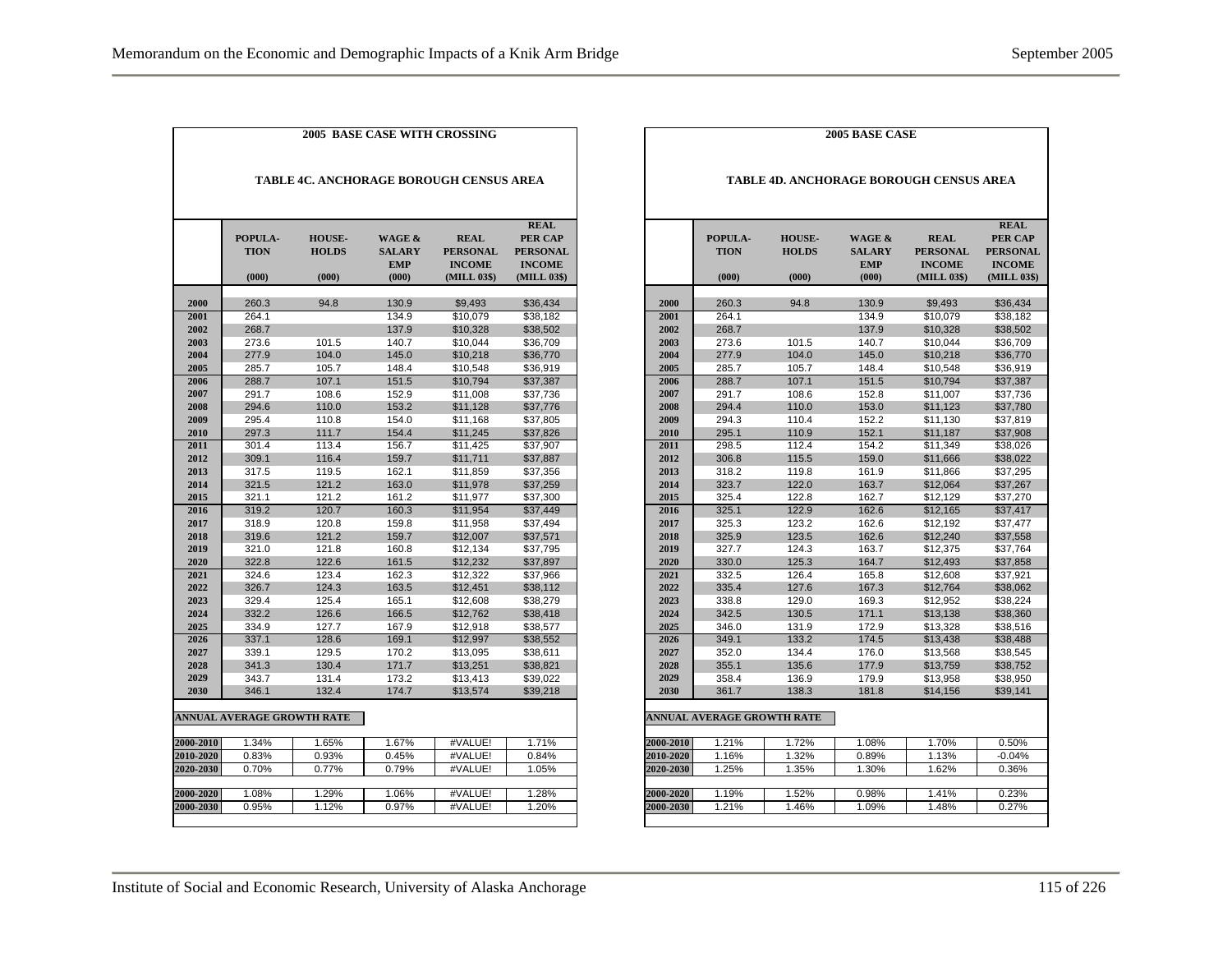| <b>2005 BASE CASE WITH CROSSING</b>        |                                 |                                        |                                                           |                                                                |                                                                                  |  |  |  |  |
|--------------------------------------------|---------------------------------|----------------------------------------|-----------------------------------------------------------|----------------------------------------------------------------|----------------------------------------------------------------------------------|--|--|--|--|
| <b>TABLE 5C. MATSU BOROUGH CENSUS AREA</b> |                                 |                                        |                                                           |                                                                |                                                                                  |  |  |  |  |
|                                            | POPULA-<br><b>TION</b><br>(000) | <b>HOUSE-</b><br><b>HOLDS</b><br>(000) | <b>WAGE &amp;</b><br><b>SALARY</b><br><b>EMP</b><br>(000) | <b>REAL</b><br><b>PERSONAL</b><br><b>INCOME</b><br>(MILL 03\$) | <b>REAL</b><br><b>PER CAP</b><br><b>PERSONAL</b><br><b>INCOME</b><br>(MILL 03\$) |  |  |  |  |
| 2000                                       | 59.3                            | 20.6                                   | 12.4                                                      | \$1,678                                                        | \$28,014                                                                         |  |  |  |  |
| 2001                                       | 61.8                            |                                        | 12.9                                                      | \$1,810                                                        | \$29,096                                                                         |  |  |  |  |
| 2002                                       | 64.3                            |                                        | 13.9                                                      | \$1,883                                                        | \$28,925                                                                         |  |  |  |  |
| 2003                                       | 67.5                            | 23.8                                   | 15.0                                                      | \$2,170                                                        | \$32,136                                                                         |  |  |  |  |
| 2004                                       | 70.3                            | 25.0                                   | 15.8                                                      | \$2,240                                                        | \$31,890                                                                         |  |  |  |  |
| 2005                                       | 72.7                            | 25.6                                   | 16.5                                                      | \$2.327                                                        | \$32.015                                                                         |  |  |  |  |
| 2006                                       | 75.1                            | 26.5                                   | 17.1                                                      | \$2,422                                                        | \$32,271                                                                         |  |  |  |  |
| 2007                                       | 78.5                            | 27.8                                   | 18.0                                                      | \$2,548                                                        | \$32,478                                                                         |  |  |  |  |
| 2008                                       | 83.0                            | 29.5                                   | 19.3                                                      | \$2,682                                                        | \$32,309                                                                         |  |  |  |  |
| 2009                                       | 89.7                            | 32.0                                   | 21.5                                                      | \$2,899                                                        | \$32,326                                                                         |  |  |  |  |
| 2010                                       | 96.0                            | 34.4                                   | 23.8                                                      | \$3.136                                                        | \$32.649                                                                         |  |  |  |  |
| 2011                                       | 102.0                           | 36.6                                   | 25.8                                                      | \$3,378                                                        | \$33,128                                                                         |  |  |  |  |
| 2012                                       | 107.0                           | 38.4                                   | 27.2                                                      | \$3,600                                                        | \$33,654                                                                         |  |  |  |  |
| 2013                                       | 114.0                           | 40.9                                   | 28.6                                                      | \$3,785                                                        | \$33,215                                                                         |  |  |  |  |
| 2014                                       | 120.0                           | 43.1                                   | 30.3                                                      | \$3,931                                                        | \$32,772                                                                         |  |  |  |  |
| 2015                                       | 124.6                           | 44.8                                   | 31.4                                                      | \$4,012                                                        | \$32,209                                                                         |  |  |  |  |
| 2016                                       | 128.3                           | 46.3                                   | 32.7                                                      | \$4,114                                                        | \$32.073                                                                         |  |  |  |  |
| 2017                                       | 131.9                           | 47.6                                   | 33.7                                                      | \$4.223                                                        | \$32.022                                                                         |  |  |  |  |
| 2018                                       | 135.2                           | 48.9                                   | 34.7                                                      | \$4,319                                                        | \$31,936                                                                         |  |  |  |  |
| 2019                                       | 139.7                           | 50.6                                   | 36.1                                                      | \$4,473                                                        | \$32,013                                                                         |  |  |  |  |
| 2020                                       | 144.8                           | 52.5                                   | 37.6                                                      | \$4,639                                                        | \$32,045                                                                         |  |  |  |  |
| 2021                                       | 150.0                           | 54.4                                   | 39.1                                                      | \$4.807                                                        | \$32,044                                                                         |  |  |  |  |
| 2022                                       | 155.6                           | 56.5                                   | 40.8                                                      | \$4.997                                                        | \$32,118                                                                         |  |  |  |  |
| 2023                                       | 161.5                           | 58.7                                   | 42.7                                                      | \$5.203                                                        | \$32.216                                                                         |  |  |  |  |
| 2024                                       | 167.8                           | 61.0                                   | 44.7                                                      | \$5,415                                                        | \$32,281                                                                         |  |  |  |  |
| 2025                                       | 174.0                           | 63.3                                   | 46.7                                                      | \$5.632                                                        | \$32.374                                                                         |  |  |  |  |
| 2026                                       | 179.8                           | 65.5                                   | 48.4                                                      | \$5,809                                                        | \$32,308                                                                         |  |  |  |  |
| 2027                                       | 185.5                           | 67.6                                   | 50.2                                                      | \$5,993                                                        | \$32,306                                                                         |  |  |  |  |
| 2028                                       | 191.5                           | 69.9                                   | 52.2                                                      | \$6.213                                                        | \$32,435                                                                         |  |  |  |  |
| 2029                                       | 197.9                           | 72.2                                   | 54.2                                                      | \$6,442                                                        | \$32,558                                                                         |  |  |  |  |
| 2030                                       | 204.4                           | 74.7                                   | 56.4                                                      | \$6,680                                                        | \$32,674                                                                         |  |  |  |  |
|                                            | ANNUAL AVERAGE GROWTH RATE      |                                        |                                                           |                                                                |                                                                                  |  |  |  |  |
| 2000-2010                                  | 4.94%                           | 5.28%                                  | 6.76%                                                     | 6.45%                                                          | 1.54%                                                                            |  |  |  |  |
| 2010-2020                                  | 4.19%                           | 4.32%                                  | 4.69%                                                     | 3.99%                                                          | $-0.19%$                                                                         |  |  |  |  |
| 2020-2030                                  | 3.51%                           | 3.59%                                  | 4.14%                                                     | 3.71%                                                          | 0.19%                                                                            |  |  |  |  |
|                                            |                                 |                                        |                                                           |                                                                |                                                                                  |  |  |  |  |
| 2000-2020                                  | 4.56%                           | 4.80%                                  | 5.72%                                                     | 5.22%                                                          | 0.67%                                                                            |  |  |  |  |
| 2000-2030                                  | 4.21%                           | 4.39%                                  | 5.19%                                                     | 4.71%                                                          | 0.51%                                                                            |  |  |  |  |

|              | <b>2005 BASE CASE</b>      |               |                   |                                            |                      |  |  |
|--------------|----------------------------|---------------|-------------------|--------------------------------------------|----------------------|--|--|
|              |                            |               |                   |                                            |                      |  |  |
|              |                            |               |                   |                                            |                      |  |  |
|              |                            |               |                   | <b>TABLE 5D. MATSU BOROUGH CENSUS AREA</b> |                      |  |  |
|              |                            |               |                   |                                            |                      |  |  |
|              |                            |               |                   |                                            |                      |  |  |
|              |                            |               |                   |                                            | <b>REAL</b>          |  |  |
|              | POPULA-                    | <b>HOUSE-</b> | <b>WAGE &amp;</b> | <b>REAL</b>                                | <b>PER CAP</b>       |  |  |
|              | <b>TION</b>                | <b>HOLDS</b>  | <b>SALARY</b>     | <b>PERSONAL</b>                            | <b>PERSONAL</b>      |  |  |
|              |                            |               | <b>EMP</b>        | <b>INCOME</b>                              | <b>INCOME</b>        |  |  |
|              | (000)                      | (000)         | (000)             | (MILL 03\$)                                | (MILL 03\$)          |  |  |
|              |                            |               |                   |                                            |                      |  |  |
| 2000         | 59.3                       | 20.6          | 12.4              | \$1,678                                    | \$28,014             |  |  |
| 2001<br>2002 | 61.8<br>64.3               |               | 12.9<br>13.9      | \$1,810<br>\$1,883                         | \$29,096<br>\$28,925 |  |  |
| 2003         | 67.5                       | 23.8          | 15.0              | \$2.170                                    | \$32.136             |  |  |
| 2004         | 70.3                       | 25.0          | 15.8              | \$2,240                                    | \$31,890             |  |  |
| 2005         | 72.7                       | 25.6          | 16.5              | \$2.327                                    | \$32,015             |  |  |
| 2006         | 75.1                       | 26.5          | 17.1              | \$2,422                                    | \$32,271             |  |  |
| 2007         | 78.4                       | 27.8          | 18.0              | \$2,545                                    | \$32,475             |  |  |
| 2008         | 82.7                       | 29.4          | 19.2              | \$2,671                                    | \$32,297             |  |  |
| 2009         | 87.2                       | 31.1          | 20.7              | \$2,807                                    | \$32,195             |  |  |
| 2010         | 92.1                       | 33.0          | 22.4              | \$2.991                                    | \$32.481             |  |  |
| 2011         | 97.2                       | 34.9          | 24.0              | \$3,204                                    | \$32,961             |  |  |
| 2012         | 104.3                      | 37.4          | 26.1              | \$3,512                                    | \$33,675             |  |  |
| 2013         | 111.6                      | 40.0          | 27.8              | \$3,701                                    | \$33,166             |  |  |
| 2014         | 116.1                      | 41.7          | 29.2              | \$3,809                                    | \$32,807             |  |  |
| 2015         | 119.0                      | 42.8          | 29.8              | \$3,833                                    | \$32,216             |  |  |
| 2016         | 121.3                      | 43.7          | 30.5              | \$3,885                                    | \$32,031             |  |  |
| 2017         | 124.6                      | 45.0          | 31.1              | \$3,976                                    | \$31,909             |  |  |
| 2018         | 128.2                      | 46.3          | 32.1              | \$4,078                                    | \$31,805             |  |  |
| 2019         | 132.4                      | 47.9          | 33.5              | \$4.225                                    | \$31,908             |  |  |
| 2020         | 136.9                      | 49.6          | 34.7              | \$4,372                                    | \$31,944             |  |  |
| 2021         | 141.4                      | 51.3          | 36.0              | \$4,516                                    | \$31,936             |  |  |
| 2022         | 146.2                      | 53.0          | 37.4              | \$4,677                                    | \$32,000             |  |  |
| 2023         | 151.2                      | 54.9          | 39.0              | \$4,853                                    | \$32,086             |  |  |
| 2024         | 156.6                      | 56.9          | 40.6              | \$5,033                                    | \$32,139             |  |  |
| 2025         | 161.9                      | 58.8          | 42.2              | \$5.215                                    | \$32,220             |  |  |
| 2026<br>2027 | 166.8<br>171.6             | 60.7<br>62.5  | 43.6<br>45.0      | \$5,360                                    | \$32,142             |  |  |
| 2028         | 176.7                      | 64.4          | 46.6              | \$5,513<br>\$5,697                         | \$32,128<br>\$32,245 |  |  |
| 2029         | 182.0                      | 66.3          | 48.3              | \$5,889                                    | \$32,358             |  |  |
| 2030         | 187.5                      | 68.4          | 50.0              | \$6,088                                    | \$32,463             |  |  |
|              |                            |               |                   |                                            |                      |  |  |
|              | ANNUAL AVERAGE GROWTH RATE |               |                   |                                            |                      |  |  |
|              |                            |               |                   |                                            |                      |  |  |
| 2000-2010    | 3.57%                      | 4.09%         | 4.50%             | 3.52%                                      | 0.05%                |  |  |
| 2010-2020    | 3.04%                      | 3.21%         | 3.32%             | 2.96%                                      | $-0.08%$             |  |  |
| 2020-2030    | 3.23%                      | 3.33%         | 3.91%             | 3.67%                                      | 0.42%                |  |  |
|              |                            |               |                   |                                            |                      |  |  |
| 2000-2020    | 3.31%                      | 3.65%         | 3.91%             | 3.24%                                      | $-0.01%$             |  |  |
| 2000-2030    | 3.28%                      | 3.54%         | 3.91%             | 3.39%                                      | 0.13%                |  |  |
|              |                            |               |                   |                                            |                      |  |  |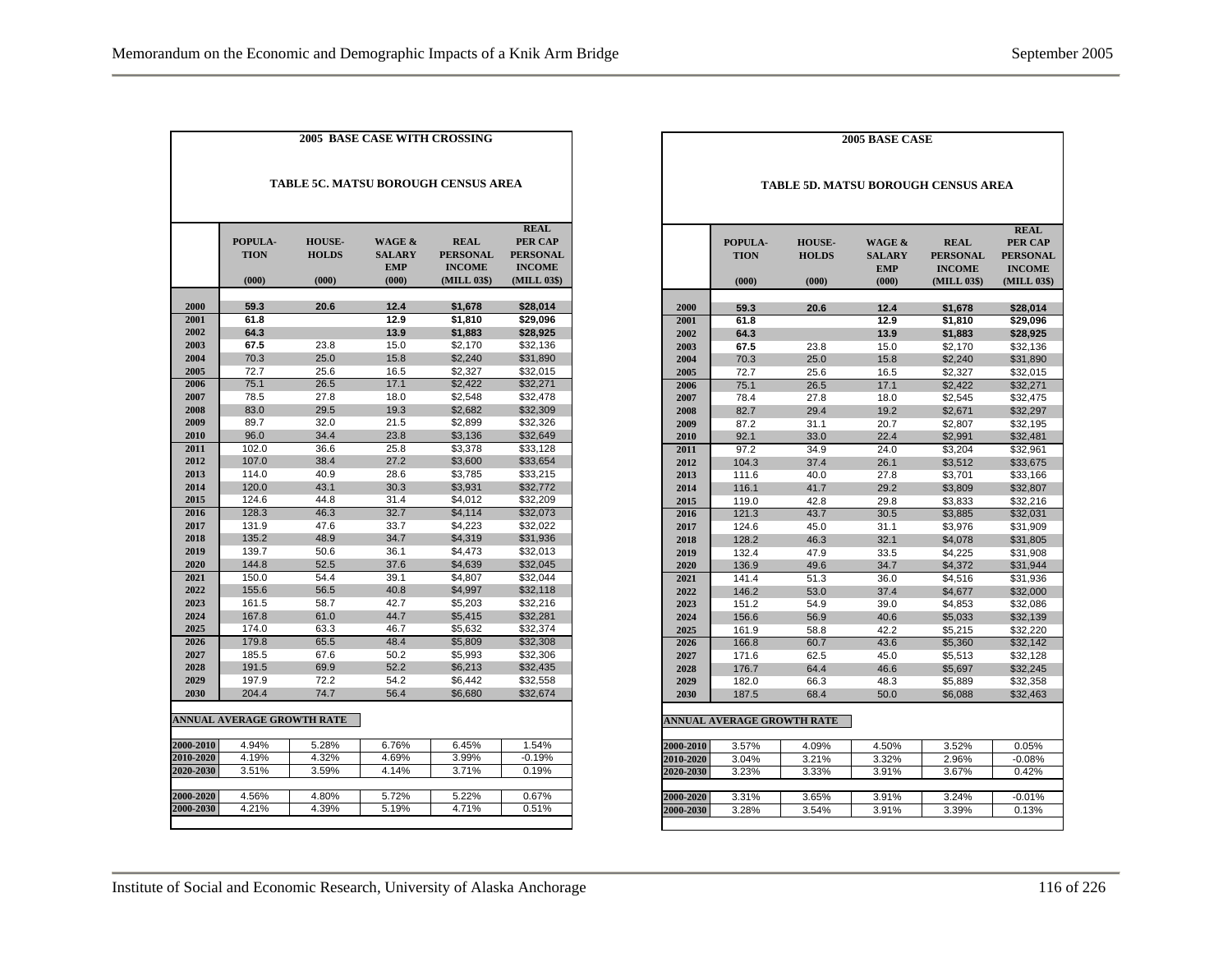|              | POPULA-<br><b>TION</b><br>(000)   | <b>HOUSE-</b><br><b>HOLDS</b><br>(000) | <b>WAGE &amp;</b><br><b>SALARY</b><br><b>EMP</b><br>(000) | <b>REAL</b><br><b>PERSONAL</b><br><b>INCOME</b><br>(MILL 03\$) | <b>REAL</b><br><b>PER CAP</b><br><b>PERSONAL</b><br><b>INCOME</b><br>(MILL 03\$) |  |  |  |  |
|--------------|-----------------------------------|----------------------------------------|-----------------------------------------------------------|----------------------------------------------------------------|----------------------------------------------------------------------------------|--|--|--|--|
|              |                                   |                                        |                                                           |                                                                |                                                                                  |  |  |  |  |
| 2000         | 49.7                              | 18.4                                   | 17.3                                                      | \$1,512                                                        | \$30,452                                                                         |  |  |  |  |
| 2001         | 50.1                              |                                        | 17.4                                                      | \$1,541                                                        | \$30,740                                                                         |  |  |  |  |
| 2002         | 50.5                              |                                        | 17.6                                                      | \$1,575                                                        | \$30,926                                                                         |  |  |  |  |
| 2003         | 51.4                              | 19.4                                   | 17.7                                                      | \$1,571                                                        | \$30,564                                                                         |  |  |  |  |
| 2004         | 50.9                              | 19.4                                   | 17.9                                                      | \$1,584                                                        | \$31,107                                                                         |  |  |  |  |
| 2005<br>2006 | 50.8<br>50.4                      | 19.1<br>19.0                           | 17.6<br>17.4                                              | \$1.588                                                        | \$31,235                                                                         |  |  |  |  |
| 2007         | 50.4                              | 19.1                                   | 17.2                                                      | \$1,593                                                        | \$31,639                                                                         |  |  |  |  |
| 2008         | 50.9                              | 19.3                                   | 17.2                                                      | \$1,616<br>\$1,634                                             | \$32,062<br>\$32,094                                                             |  |  |  |  |
| 2009         | 50.9                              | 19.4                                   | 17.0                                                      | \$1,641                                                        | \$32,247                                                                         |  |  |  |  |
| 2010         | 51.3                              | 19.6                                   | 17.0                                                      | \$1,655                                                        | \$32,261                                                                         |  |  |  |  |
| 2011         | 52.2                              | 20.0                                   | 17.1                                                      | \$1.689                                                        | \$32.362                                                                         |  |  |  |  |
| 2012         | 54.1                              | 20.7                                   | 17.5                                                      | \$1,750                                                        | \$32.334                                                                         |  |  |  |  |
| 2013         | 56.2                              | 21.5                                   | 18.0                                                      | \$1,789                                                        | \$31,831                                                                         |  |  |  |  |
| 2014         | 57.5                              | 22.0                                   | 18.4                                                      | \$1,825                                                        | \$31,754                                                                         |  |  |  |  |
| 2015         | 58.0                              | 22.3                                   | 18.5                                                      | \$1,839                                                        | \$31,716                                                                         |  |  |  |  |
| 2016         | 58.1                              | 22.4                                   | 18.6                                                      | \$1,850                                                        | \$31,870                                                                         |  |  |  |  |
| 2017         | 58.3                              | 22.5                                   | 18.6                                                      | \$1,856                                                        | \$31,861                                                                         |  |  |  |  |
| 2018         | 58.4                              | 22.6                                   | 18.7                                                      | \$1,866                                                        | \$31,937                                                                         |  |  |  |  |
| 2019         | 58.9                              | 22.7                                   | 18.8                                                      | \$1,888                                                        | \$32,085                                                                         |  |  |  |  |
| 2020         | 59.4                              | 23.0                                   | 18.9                                                      | \$1,911                                                        | \$32,166                                                                         |  |  |  |  |
| 2021         | 60.0                              | 23.2                                   | 19.1                                                      | \$1,933                                                        | \$32,206                                                                         |  |  |  |  |
| 2022         | 60.7                              | 23.5                                   | 19.3                                                      | \$1,963                                                        | \$32,332                                                                         |  |  |  |  |
| 2023         | 61.5                              | 23.9                                   | 19.6                                                      | \$1.997                                                        | \$32.470                                                                         |  |  |  |  |
| 2024         | 62.3                              | 24.2                                   | 19.9                                                      | \$2,031                                                        | \$32,581                                                                         |  |  |  |  |
| 2025         | 63.1                              | 24.5                                   | 20.1                                                      | \$2.064                                                        | \$32,715                                                                         |  |  |  |  |
| 2026         | 63.8                              | 24.8                                   | 20.3                                                      | \$2,082                                                        | \$32,636                                                                         |  |  |  |  |
| 2027         | 64.4                              | 25.1                                   | 20.5                                                      | \$2,104                                                        | \$32,645                                                                         |  |  |  |  |
| 2028         | 65.1                              | 25.4                                   | 20.8                                                      | \$2,138                                                        | \$32,815                                                                         |  |  |  |  |
| 2029         | 65.9                              | 25.7                                   | 21.0                                                      | \$2.173                                                        | \$32.976                                                                         |  |  |  |  |
| 2030         | 66.6                              | 26.0                                   | 21.3                                                      | \$2,207                                                        | \$33,130                                                                         |  |  |  |  |
|              | <b>ANNUAL AVERAGE GROWTH RATE</b> |                                        |                                                           |                                                                |                                                                                  |  |  |  |  |
| 2000-2010    | 0.32%                             | 0.62%                                  | $-0.21%$                                                  | 0.91%                                                          | 0.58%                                                                            |  |  |  |  |
| 2010-2020    | 1.48%                             | 1.60%                                  | 1.11%                                                     | 1.45%                                                          | $-0.03%$                                                                         |  |  |  |  |
| 2020-2030    | 1.15%                             | 1.23%                                  | 1.16%                                                     | 1.45%                                                          | 0.30%                                                                            |  |  |  |  |
|              |                                   |                                        |                                                           |                                                                |                                                                                  |  |  |  |  |
| 2000-2020    | 0.90%                             | 1.11%                                  | 0.45%                                                     | 1.18%                                                          | 0.27%                                                                            |  |  |  |  |
| 2000-2030    | 0.98%                             | 1.15%                                  | 0.69%                                                     | 1.27%                                                          | 0.28%                                                                            |  |  |  |  |

|           | <b>2005 BASE CASE</b>                         |                                        |                                                           |                                                                |                                                                                  |  |  |  |  |
|-----------|-----------------------------------------------|----------------------------------------|-----------------------------------------------------------|----------------------------------------------------------------|----------------------------------------------------------------------------------|--|--|--|--|
|           | TABLE 6D. KENAI PENINSULA BOROUGH CENSUS AREA |                                        |                                                           |                                                                |                                                                                  |  |  |  |  |
|           | POPULA-<br><b>TION</b><br>(000)               | <b>HOUSE-</b><br><b>HOLDS</b><br>(000) | <b>WAGE &amp;</b><br><b>SALARY</b><br><b>EMP</b><br>(000) | <b>REAL</b><br><b>PERSONAL</b><br><b>INCOME</b><br>(MILL 03\$) | <b>REAL</b><br><b>PER CAP</b><br><b>PERSONAL</b><br><b>INCOME</b><br>(MILL 03\$) |  |  |  |  |
| 2000      | 49.7                                          | 18.4                                   | 17.3                                                      | \$1,512                                                        | \$30,452                                                                         |  |  |  |  |
| 2001      | 50.1                                          |                                        | 17.4                                                      | \$1,541                                                        | \$30,740                                                                         |  |  |  |  |
| 2002      | 50.5                                          |                                        | 17.6                                                      | \$1,575                                                        | \$30,926                                                                         |  |  |  |  |
| 2003      | 51.4                                          | 19.4                                   | 17.7                                                      | \$1,571                                                        | \$30,564                                                                         |  |  |  |  |
| 2004      | 50.9                                          | 19.4                                   | 17.9                                                      | \$1,584                                                        | \$31,107                                                                         |  |  |  |  |
| 2005      | 50.8                                          | 19.1                                   | 17.6                                                      | \$1.588                                                        | \$31.235                                                                         |  |  |  |  |
| 2006      | 50.4                                          | 19.0                                   | 17.4                                                      | \$1,593                                                        | \$31,639                                                                         |  |  |  |  |
| 2007      | 50.4                                          | 19.1                                   | 17.2                                                      | \$1.616                                                        | \$32.058                                                                         |  |  |  |  |
| 2008      | 50.9                                          | 19.3                                   | 17.2                                                      | \$1,634                                                        | \$32,085                                                                         |  |  |  |  |
| 2009      | 51.0                                          | 19.4                                   | 17.0                                                      | \$1.639                                                        | \$32.151                                                                         |  |  |  |  |
| 2010      | 51.3                                          | 19.6                                   | 17.0                                                      | \$1,655                                                        | \$32,239                                                                         |  |  |  |  |
| 2011      | 52.2                                          | 20.0                                   | 17.2                                                      | \$1,690                                                        | \$32,393                                                                         |  |  |  |  |
| 2012      | 54.0                                          | 20.7                                   | 17.6                                                      | \$1,753                                                        | \$32,491                                                                         |  |  |  |  |
| 2013      | 56.3                                          | 21.6                                   | 18.0                                                      | \$1,790                                                        | \$31,805                                                                         |  |  |  |  |
| 2014      | 57.5                                          | 22.0                                   | 18.4                                                      | \$1,827                                                        | \$31,781                                                                         |  |  |  |  |
| 2015      | 58.0                                          | 22.3                                   | 18.5                                                      | \$1,840                                                        | \$31,710                                                                         |  |  |  |  |
| 2016      | 58.1                                          | 22.4                                   | 18.6                                                      | \$1,851                                                        | \$31,854                                                                         |  |  |  |  |
| 2017      | 58.3                                          | 22.5                                   | 18.6                                                      | \$1,857                                                        | \$31,836                                                                         |  |  |  |  |
| 2018      | 58.5                                          | 22.6                                   | 18.6                                                      | \$1,866                                                        | \$31,906                                                                         |  |  |  |  |
| 2019      | 58.9                                          | 22.8                                   | 18.8                                                      | \$1,889                                                        | \$32,048                                                                         |  |  |  |  |
| 2020      | 59.5                                          | 23.0                                   | 18.9                                                      | \$1,912                                                        | \$32,124                                                                         |  |  |  |  |
| 2021      | 60.1                                          | 23.3                                   | 19.1                                                      | \$1,934                                                        | \$32,160                                                                         |  |  |  |  |
| 2022      | 60.8                                          | 23.6                                   | 19.3                                                      | \$1,964                                                        | \$32,282                                                                         |  |  |  |  |
| 2023      | 61.7                                          | 23.9                                   | 19.5                                                      | \$1.998                                                        | \$32.414                                                                         |  |  |  |  |
| 2024      | 62.5                                          | 24.2                                   | 19.8                                                      | \$2,032                                                        | \$32.521                                                                         |  |  |  |  |
| 2025      | 63.3                                          | 24.6                                   | 20.0                                                      | \$2,065                                                        | \$32.651                                                                         |  |  |  |  |
| 2026      | 64.0                                          | 24.8                                   | 20.2                                                      | \$2,083                                                        | \$32,568                                                                         |  |  |  |  |
| 2027      | 64.6                                          | 25.1                                   | 20.4                                                      | \$2,105                                                        | \$32.573                                                                         |  |  |  |  |
| 2028      | 65.3                                          | 25.4                                   | 20.7                                                      | \$2,139                                                        | \$32,738                                                                         |  |  |  |  |
| 2029      | 66.1                                          | 25.7                                   | 20.9                                                      | \$2,174                                                        | \$32.894                                                                         |  |  |  |  |
| 2030      | 66.9                                          | 26.0                                   | 21.2                                                      | \$2.209                                                        | \$33.043                                                                         |  |  |  |  |
|           | <b>ANNUAL AVERAGE GROWTH RATE</b>             |                                        |                                                           |                                                                |                                                                                  |  |  |  |  |
| 2000-2010 | 0.92%                                         | 1.42%                                  | 0.58%                                                     | 1.06%                                                          | 0.14%                                                                            |  |  |  |  |
| 2010-2020 | 1.39%                                         | 1.55%                                  | 1.11%                                                     | 1.32%                                                          | $-0.07%$                                                                         |  |  |  |  |
| 2020-2030 | 1.46%                                         | 1.56%                                  | 1.51%                                                     | 1.82%                                                          | 0.36%                                                                            |  |  |  |  |
|           |                                               |                                        |                                                           |                                                                |                                                                                  |  |  |  |  |
| 2000-2020 | 1.15%                                         | 1.48%                                  | 0.85%                                                     | 1.19%                                                          | 0.03%                                                                            |  |  |  |  |
| 2000-2030 | 1.25%                                         | 1.51%                                  | 1.07%                                                     | 1.40%                                                          | 0.14%                                                                            |  |  |  |  |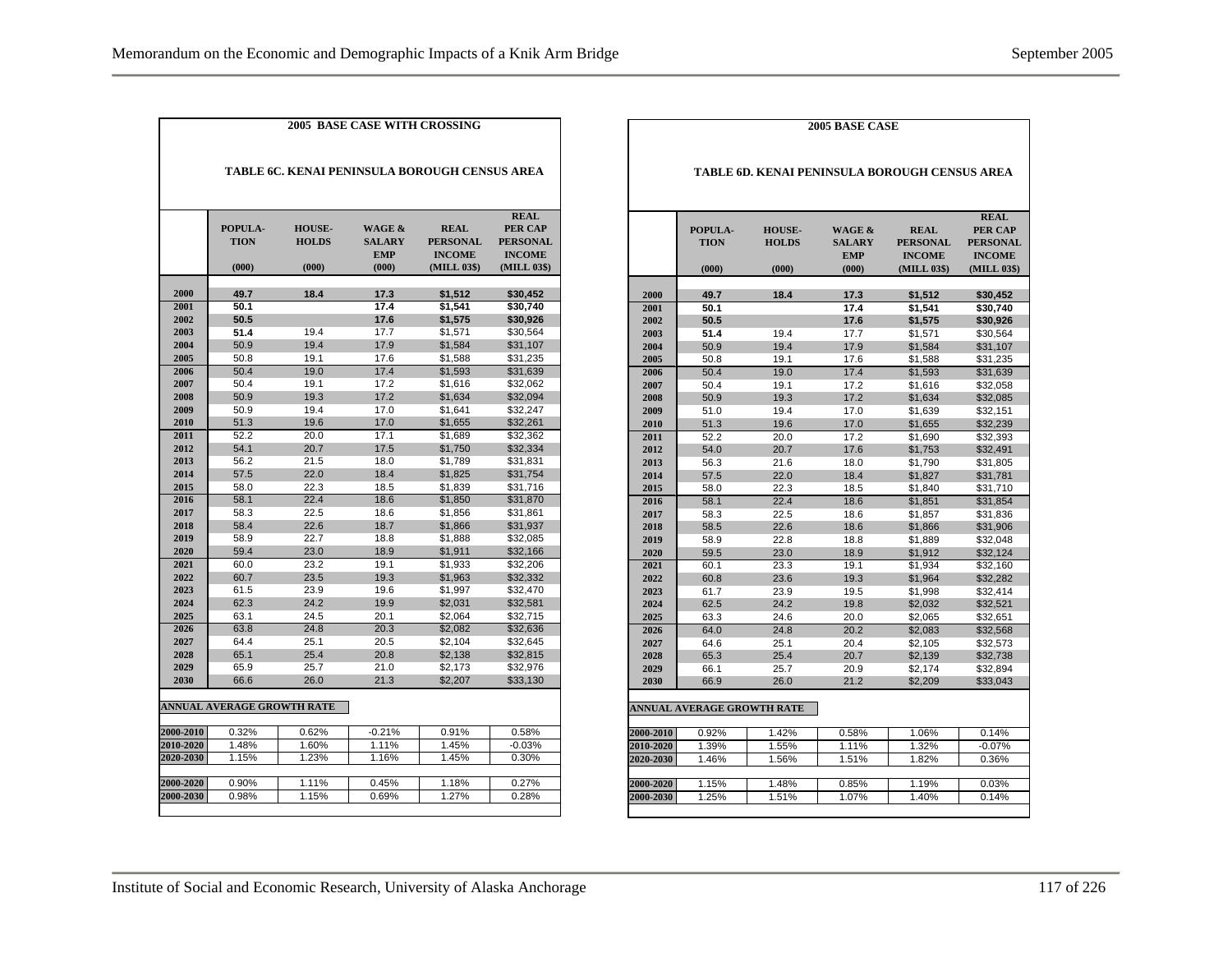| <b>2005 BASE CASE WITH CROSSING</b> |                                 |                                        |                                                           |                                                                |                                                                                  |  |  |  |
|-------------------------------------|---------------------------------|----------------------------------------|-----------------------------------------------------------|----------------------------------------------------------------|----------------------------------------------------------------------------------|--|--|--|
| <b>TABLE 7C. BALANCE OF STATE</b>   |                                 |                                        |                                                           |                                                                |                                                                                  |  |  |  |
|                                     | POPULA-<br><b>TION</b><br>(000) | <b>HOUSE-</b><br><b>HOLDS</b><br>(000) | <b>WAGE &amp;</b><br><b>SALARY</b><br><b>EMP</b><br>(000) | <b>REAL</b><br><b>PERSONAL</b><br><b>INCOME</b><br>(MILL 03\$) | <b>REAL</b><br><b>PER CAP</b><br><b>PERSONAL</b><br><b>INCOME</b><br>(MILL 03\$) |  |  |  |
|                                     |                                 |                                        | 120.1                                                     |                                                                |                                                                                  |  |  |  |
| 2000<br>2001                        | 257.6<br>256.8                  | 87.8                                   | 122.8                                                     | \$7,584<br>\$7.695                                             | \$29,855<br>\$30,418                                                             |  |  |  |
| 2002                                | 258.0                           |                                        | 122.8                                                     | \$7,850                                                        | \$30,914                                                                         |  |  |  |
| 2003                                | 255.8                           | 87.6                                   | 123.5                                                     | \$7,747                                                        | \$30,290                                                                         |  |  |  |
| 2004                                | 256.5                           | 88.8                                   | 123.0                                                     | \$7,684                                                        | \$29,963                                                                         |  |  |  |
| 2005                                | 260.0                           | 89.1                                   | 124.1                                                     | \$7,826                                                        | \$30,094                                                                         |  |  |  |
| 2006                                | 260.5                           | 89.5                                   | 124.9                                                     | \$7,942                                                        | \$30,492                                                                         |  |  |  |
| 2007                                | 259.9                           | 89.6                                   | 124.6                                                     | \$8.059                                                        | \$31.008                                                                         |  |  |  |
| 2008                                | 260.1                           | 89.9                                   | 123.3                                                     | \$8,096                                                        | \$31,121                                                                         |  |  |  |
| 2009                                | 257.3                           | 89.1                                   | 122.1                                                     | \$8,043                                                        | \$31,256                                                                         |  |  |  |
| 2010                                | 256.6                           | 89.0                                   | 122.7                                                     | \$8,012                                                        | \$31,221                                                                         |  |  |  |
| 2011                                | 259.7                           | 90.2                                   | 125.4                                                     | \$8,112                                                        | \$31,233                                                                         |  |  |  |
| 2012                                | 268.3                           | 93.2                                   | 132.1                                                     | \$8,362                                                        | \$31,168                                                                         |  |  |  |
| 2013                                | 276.3                           | 96.1                                   | 135.5                                                     | \$8,483                                                        | \$30,699                                                                         |  |  |  |
| 2014                                | 279.7                           | 97.3                                   | 134.9                                                     | \$8,564                                                        | \$30.620                                                                         |  |  |  |
| 2015                                | 279.6                           | 97.4                                   | 131.9                                                     | \$8,548                                                        | \$30,574                                                                         |  |  |  |
| 2016                                | 280.5                           | 97.9                                   | 131.0                                                     | \$8,572                                                        | \$30,559                                                                         |  |  |  |
| 2017                                | 282.1                           | 98.6                                   | 131.9                                                     | \$8,617                                                        | \$30,547                                                                         |  |  |  |
| 2018                                | 283.7                           | 99.4                                   | 131.7                                                     | \$8,680                                                        | \$30,595                                                                         |  |  |  |
| 2019                                | 285.6                           | 100.2                                  | 132.6                                                     | \$8,791                                                        | \$30,780                                                                         |  |  |  |
| 2020                                | 288.2                           | 101.2                                  | 133.5                                                     | \$8,885                                                        | \$30,831                                                                         |  |  |  |
| 2021                                | 291.0                           | 102.3                                  | 134.6                                                     | \$8.985                                                        | \$30.870                                                                         |  |  |  |
| 2022                                | 294.2                           | 103.6                                  | 135.9                                                     | \$9,119                                                        | \$30,998                                                                         |  |  |  |
| 2023                                | 297.7                           | 104.9                                  | 137.5                                                     | \$9.270                                                        | \$31,132                                                                         |  |  |  |
| 2024                                | 301.1                           | 106.2                                  | 138.8                                                     | \$9,409                                                        | \$31,252                                                                         |  |  |  |
| 2025                                | 304.1                           | 107.4                                  | 140.0                                                     | \$9,543                                                        | \$31,379                                                                         |  |  |  |
| 2026                                | 307.4                           | 108.6                                  | 141.4                                                     | \$9,610                                                        | \$31,264                                                                         |  |  |  |
| 2027                                | 310.6                           | 109.9                                  | 142.9                                                     | \$9.707                                                        | \$31.254                                                                         |  |  |  |
| 2028                                | 313.8                           | 111.1                                  | 144.5                                                     | \$9,860                                                        | \$31,416                                                                         |  |  |  |
| 2029                                | 317.2                           | 112.4                                  | 146.1                                                     | \$10,014                                                       | \$31,567                                                                         |  |  |  |
| 2030                                | 320.5                           | 113.7                                  | 147.6                                                     | \$10,164                                                       | \$31,713                                                                         |  |  |  |
|                                     | ANNUAL AVERAGE GROWTH RATE      |                                        |                                                           |                                                                |                                                                                  |  |  |  |
| 2000-2010                           | $-0.04%$                        | 0.14%                                  | 0.21%                                                     | 0.55%                                                          | 0.45%                                                                            |  |  |  |
| 2010-2020                           | 1.17%                           | 1.29%                                  | 0.84%                                                     | 1.04%                                                          | $-0.13%$                                                                         |  |  |  |
| 2020-2030                           | 1.07%                           | 1.17%                                  | 1.01%                                                     | 1.35%                                                          | 0.28%                                                                            |  |  |  |
|                                     |                                 |                                        |                                                           |                                                                |                                                                                  |  |  |  |
| 2000-2020                           | 0.56%                           | 0.71%                                  | 0.53%                                                     | 0.79%                                                          | 0.16%                                                                            |  |  |  |
| 2000-2030                           | 0.73%                           | 0.86%                                  | 0.69%                                                     | 0.98%                                                          | 0.20%                                                                            |  |  |  |

|              | <b>2005 BASE CASE</b>             |                                        |                                                           |                                                                |                                                                                  |  |  |  |  |
|--------------|-----------------------------------|----------------------------------------|-----------------------------------------------------------|----------------------------------------------------------------|----------------------------------------------------------------------------------|--|--|--|--|
|              | <b>TABLE 7D. BALANCE OF STATE</b> |                                        |                                                           |                                                                |                                                                                  |  |  |  |  |
|              | POPULA-<br><b>TION</b><br>(000)   | <b>HOUSE-</b><br><b>HOLDS</b><br>(000) | <b>WAGE &amp;</b><br><b>SALARY</b><br><b>EMP</b><br>(000) | <b>REAL</b><br><b>PERSONAL</b><br><b>INCOME</b><br>(MILL 03\$) | <b>REAL</b><br><b>PER CAP</b><br><b>PERSONAL</b><br><b>INCOME</b><br>(MILL 03\$) |  |  |  |  |
|              |                                   |                                        |                                                           |                                                                |                                                                                  |  |  |  |  |
| 2000         | 257.6                             | 87.8                                   | 120.1                                                     | \$7,584                                                        | \$29,855                                                                         |  |  |  |  |
| 2001         | 256.8                             |                                        | 122.8                                                     | \$7,695                                                        | \$30.418                                                                         |  |  |  |  |
| 2002         | 258.0                             |                                        | 122.8                                                     | \$7,850                                                        | \$30,914                                                                         |  |  |  |  |
| 2003         | 255.8                             | 87.6                                   | 123.5                                                     | \$7,747                                                        | \$30,290                                                                         |  |  |  |  |
| 2004         | 256.5                             | 88.8                                   | 123.0                                                     | \$7,684                                                        | \$29,963                                                                         |  |  |  |  |
| 2005<br>2006 | 260.0<br>260.5                    | 89.1<br>89.5                           | 124.1<br>124.9                                            | \$7,826                                                        | \$30,094<br>\$30,492                                                             |  |  |  |  |
| 2007         | 259.9                             | 89.6                                   | 124.6                                                     | \$7,942<br>\$8,059                                             | \$31,005                                                                         |  |  |  |  |
| 2008         | 260.2                             | 89.9                                   | 123.3                                                     | \$8,096                                                        | \$31,114                                                                         |  |  |  |  |
| 2009         | 257.9                             | 89.4                                   | 122.0                                                     |                                                                |                                                                                  |  |  |  |  |
| 2010         | 256.9                             | 89.2                                   | 122.8                                                     | \$8,039<br>\$8.021                                             | \$31,175<br>\$31,219                                                             |  |  |  |  |
| 2011         | 259.7                             | 90.2                                   | 125.5                                                     | \$8,124                                                        | \$31,284                                                                         |  |  |  |  |
| 2012         | 267.4                             | 93.0                                   | 132.2                                                     | \$8,377                                                        | \$31,332                                                                         |  |  |  |  |
| 2013         | 276.5                             | 96.1                                   | 135.4                                                     | \$8,483                                                        | \$30,680                                                                         |  |  |  |  |
| 2014         | 279.5                             | 97.3                                   | 134.8                                                     | \$8,567                                                        | \$30,648                                                                         |  |  |  |  |
| 2015         | 279.7                             | 97.4                                   | 131.7                                                     | \$8,550                                                        | \$30,566                                                                         |  |  |  |  |
| 2016         | 280.8                             | 98.0                                   | 130.8                                                     | \$8,576                                                        | \$30,541                                                                         |  |  |  |  |
| 2017         | 282.5                             | 98.7                                   | 131.7                                                     | \$8,621                                                        | \$30,520                                                                         |  |  |  |  |
| 2018         | 284.1                             | 99.4                                   | 131.5                                                     | \$8,684                                                        | \$30,564                                                                         |  |  |  |  |
| 2019         | 286.1                             | 100.3                                  | 132.3                                                     | \$8.795                                                        | \$30.742                                                                         |  |  |  |  |
| 2020         | 288.8                             | 101.3                                  | 133.2                                                     | \$8,891                                                        | \$30,789                                                                         |  |  |  |  |
| 2021         | 291.7                             | 102.5                                  | 134.3                                                     | \$8.991                                                        | \$30.824                                                                         |  |  |  |  |
| 2022         | 294.9                             | 103.7                                  | 135.7                                                     | \$9,127                                                        | \$30,947                                                                         |  |  |  |  |
| 2023         | 298.5                             | 105.1                                  | 137.3                                                     | \$9.278                                                        | \$31,077                                                                         |  |  |  |  |
| 2024         | 302.0                             | 106.4                                  | 138.5                                                     | \$9,418                                                        | \$31,191                                                                         |  |  |  |  |
| 2025         | 305.1                             | 107.6                                  | 139.7                                                     | \$9,553                                                        | \$31,314                                                                         |  |  |  |  |
| 2026         | 308.4                             | 108.9                                  | 141.0                                                     | \$9,620                                                        | \$31,195                                                                         |  |  |  |  |
| 2027         | 311.7                             | 110.2                                  | 142.5                                                     | \$9,718                                                        | \$31,180                                                                         |  |  |  |  |
| 2028         | 315.0                             | 111.4                                  | 144.1                                                     | \$9,871                                                        | \$31,338                                                                         |  |  |  |  |
| 2029         | 318.4                             | 112.7                                  | 145.7                                                     | \$10,026                                                       | \$31,485                                                                         |  |  |  |  |
| 2030         | 321.8                             | 114.0                                  | 147.1                                                     | \$10,176                                                       | \$31,625                                                                         |  |  |  |  |
|              | <b>ANNUAL AVERAGE GROWTH RATE</b> |                                        |                                                           |                                                                |                                                                                  |  |  |  |  |
| 2000-2010    | #VALUE!                           | #VALUE!                                | #VALUE!                                                   | #VALUE!                                                        | #VALUE!                                                                          |  |  |  |  |
| 2010-2020    | 1.19%                             | 1.38%                                  | 0.75%                                                     | 1.01%                                                          | $-0.18%$                                                                         |  |  |  |  |
| 2020-2030    | 1.19%                             | 1.32%                                  | 1.03%                                                     | 1.48%                                                          | 0.28%                                                                            |  |  |  |  |
|              |                                   |                                        |                                                           |                                                                |                                                                                  |  |  |  |  |
| 2000-2020    | 0.48%                             | 0.61%                                  | 0.49%                                                     | 0.75%                                                          | 0.20%                                                                            |  |  |  |  |
| 2000-2030    | 0.70%                             | 0.81%                                  | 0.67%                                                     | 0.96%                                                          | 0.21%                                                                            |  |  |  |  |
|              |                                   |                                        |                                                           |                                                                |                                                                                  |  |  |  |  |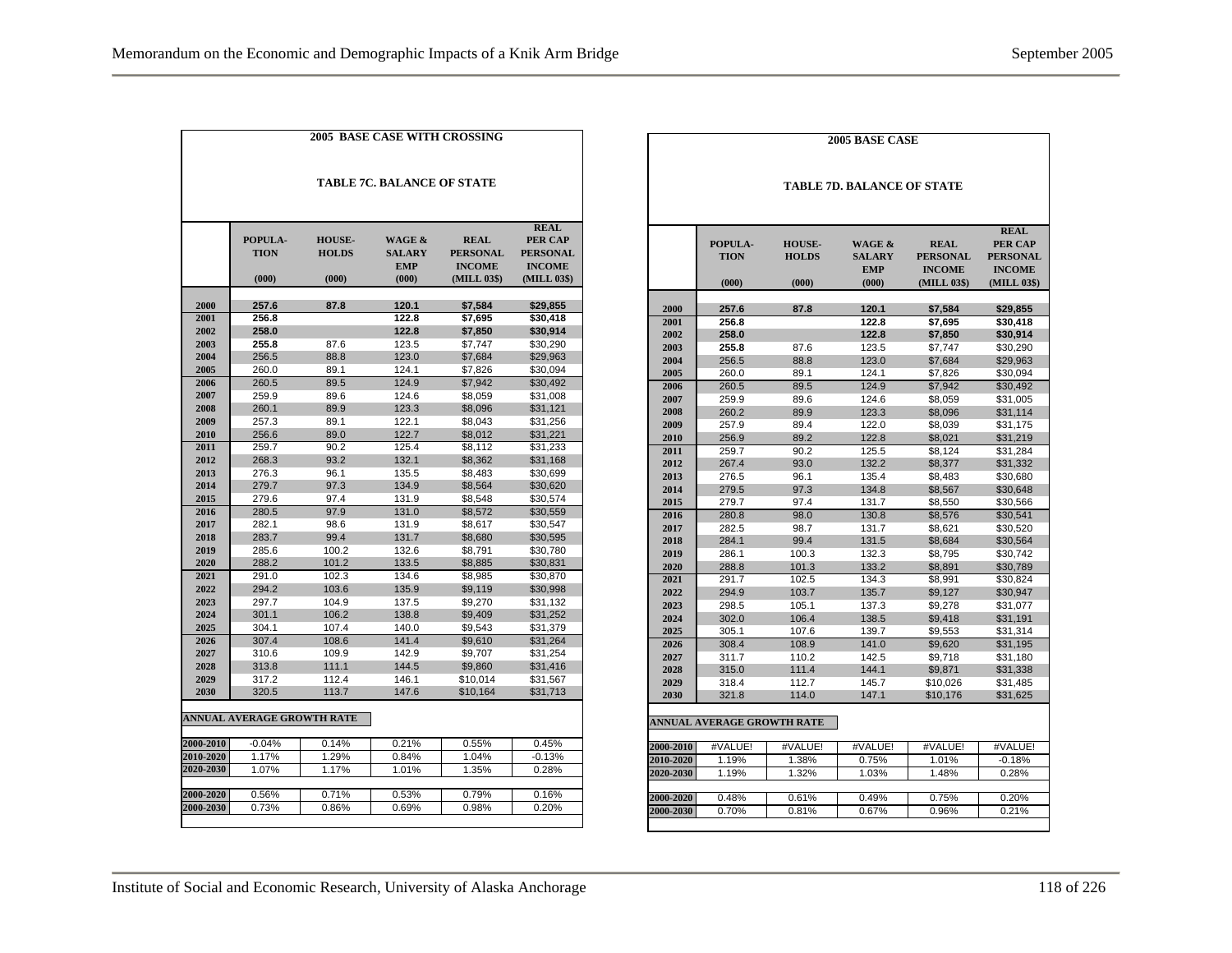|              | <b>2005 BASE CASE WITH CROSSING</b>  |                                              |                                        |                |                                |                                |  |  |  |
|--------------|--------------------------------------|----------------------------------------------|----------------------------------------|----------------|--------------------------------|--------------------------------|--|--|--|
|              |                                      |                                              |                                        |                |                                |                                |  |  |  |
|              |                                      |                                              |                                        |                |                                |                                |  |  |  |
|              | <b>TABLE 8C. ANCHORAGE AND MATSU</b> |                                              |                                        |                |                                |                                |  |  |  |
|              |                                      |                                              | <b>MATANUSKA-SUSITNA BOROUGH SHARE</b> |                |                                |                                |  |  |  |
|              |                                      |                                              |                                        |                |                                |                                |  |  |  |
|              |                                      |                                              |                                        |                |                                |                                |  |  |  |
|              |                                      |                                              |                                        |                |                                |                                |  |  |  |
|              |                                      |                                              |                                        |                |                                |                                |  |  |  |
|              |                                      |                                              |                                        |                |                                |                                |  |  |  |
|              | <b>GREATER</b>                       |                                              |                                        | <b>MATSII</b>  |                                |                                |  |  |  |
|              |                                      | <b>GREATER</b><br><b>ANCHORAGE ANCHORAGE</b> | <b>MATSU</b><br><b>BOROUGH</b>         | <b>BOROUGH</b> | <b>MATSU</b><br><b>BOROUGH</b> | <b>MATSU</b><br><b>BOROUGH</b> |  |  |  |
|              |                                      |                                              |                                        |                | <b>SHARE</b>                   | <b>SHARE</b>                   |  |  |  |
|              | W&S                                  | <b>POP</b>                                   | W&S                                    | POP            | W&S                            |                                |  |  |  |
|              | <b>EMPLOYMENT</b>                    |                                              | <b>EMPLOYMENT</b>                      |                | <b>EMPLOYMENT</b>              | <b>POP</b>                     |  |  |  |
|              | (000)                                | (000)                                        | (000)                                  | (000)          |                                |                                |  |  |  |
|              |                                      |                                              |                                        |                |                                |                                |  |  |  |
| 2000         | 143.2                                | 319.6                                        | 12.4                                   | 59.3           | 0.1                            | 0.2                            |  |  |  |
| 2001         | 147.8                                | 325.8                                        | 129                                    | 61.8           | 0.1                            | 0.2                            |  |  |  |
| 2002         | 151.8                                | 333.0                                        | 13.9                                   | 64.3           | 0.1                            | 0.2                            |  |  |  |
| 2003         | 155.7                                | 341.1                                        | 15.0                                   | 67.5           | 0.1                            | 0.2                            |  |  |  |
| 2004         | 160.9                                | 348.2                                        | 15.8                                   | 70.3           | 0.1                            | 0.2                            |  |  |  |
| 2005         | 164.8                                | 358.4                                        | 16.5                                   | 72.7           | 0.1                            | 0.2                            |  |  |  |
| 2006<br>2007 | 168.6                                | 363.8                                        | 17.1                                   | 75.1           | 0.1<br>$^{\circ}$ 1            | 0.2<br>02                      |  |  |  |
| 2008         | 170.9<br>172.5                       | 370.2<br>377.6                               | 18.0<br>19.3                           | 78.5<br>83.0   | 0.1                            | 0.2                            |  |  |  |
| 2009         | 175.6                                | 3851                                         | 21.5                                   | 89.7           | 0.1                            | 0.2                            |  |  |  |
| 2010         | 178.2                                | 393.3                                        | 23.8                                   | 96.0           | 0.1                            | 0.2                            |  |  |  |
| 2011         | 182.5                                | 403.3                                        | 25.8                                   | 102.0          | 0.1                            | 0.3                            |  |  |  |
| 2012         | 186.8                                | 416.1                                        | 27.2                                   | 107.0          | 0.1                            | 0.3                            |  |  |  |
| 2013         | 190.7                                | 431.4                                        | 28.6                                   | 114.0          | 0.2                            | 0.3                            |  |  |  |
| 2014         | 193.3                                | 441.4                                        | 30.3                                   | 120.0          | 0.2                            | 0.3                            |  |  |  |
| 2015         | 192.6                                | 445.7                                        | 31.4                                   | 124.6          | 0.2                            | 0.3                            |  |  |  |
| 2016         | 193.0                                | 447.5                                        | 32.7                                   | 128.3          | 0.2                            | 0.3                            |  |  |  |
| 2017         | 193.5                                | 450.8                                        | 33.7                                   | 131.9          | 0.2                            | 0.3                            |  |  |  |
| 2018         | 194.5                                | 454.8                                        | 34.7                                   | 135.2          | 0.2                            | 0.3                            |  |  |  |
| 2019<br>2020 | 196.9                                | 460.8                                        | 36.1                                   | 139.7          | 0.2                            | 0.3                            |  |  |  |
| 2021         | 199.1<br>201.4                       | 467.5<br>474.6                               | 37.6<br>39.1                           | 144.8<br>150.0 | 0.2<br>0.2                     | 0.3<br>0.3                     |  |  |  |
| 2022         | 204.3                                | 482.3                                        | 40.8                                   | 155.6          | 0.2                            | 0.3                            |  |  |  |
| 2023         | 207.8                                | 490.9                                        | 42.7                                   | 161.5          | 0.2                            | 0.3                            |  |  |  |
| 2024         | 211.2                                | 499.9                                        | 44.7                                   | 167.8          | 0.2                            | 0.3                            |  |  |  |
| 2025         | 214.6                                | 508.8                                        | 46.7                                   | 174.0          | 0.2                            | 0.3                            |  |  |  |
| 2026         | 217.5                                | 516.9                                        | 48.4                                   | 179.8          | 0.2                            | 0.3                            |  |  |  |
| 2027         | 220.4                                | 524.7                                        | 50.2                                   | 185.5          | 0.2                            | 0.4                            |  |  |  |
| 2028         | 223.8                                | 532.9                                        | 52.2                                   | 191.5          | 0.2                            | 0.4                            |  |  |  |
| 2029         | 227.5                                | 541.6                                        | 54.2                                   | 197.9          | 02                             | 0.4                            |  |  |  |
| 2030         | 231.1                                | 550.6                                        | 56.4                                   | 204.4          | 0.2                            | 0.4                            |  |  |  |
|              |                                      |                                              |                                        |                |                                |                                |  |  |  |
|              |                                      |                                              |                                        |                |                                |                                |  |  |  |
|              | <b>ANNUAL AVERAGE GROWTH RATE</b>    |                                              |                                        |                |                                |                                |  |  |  |
| 2000-2010    | 2.21%                                | 2.10%                                        | 6.76%                                  | 4.94%          | 4.45%                          | 2.78%                          |  |  |  |
| 2010-2020    | 1.11%                                | 1.74%                                        | 4.69%                                  | 4.19%          | 3.53%                          | 2.40%                          |  |  |  |
| 2020-2030    | 1.50%                                | 1.65%                                        | 4.14%                                  | 3.51%          | 2.60%                          | 1.83%                          |  |  |  |
|              |                                      |                                              |                                        |                |                                |                                |  |  |  |
| 2000-2020    | 1.66%                                | 1.92%                                        | 5.72%                                  | 4.56%          | 3.99%                          | 2.59%                          |  |  |  |
| 2000-2030    | 1.61%                                | 1.83%                                        | 5.19%                                  | 4.21%          | 3.52%                          | 2.34%                          |  |  |  |
|              |                                      |                                              |                                        |                |                                |                                |  |  |  |
|              | <b>AMOUNT OF INCREASE</b>            |                                              |                                        |                |                                |                                |  |  |  |
| 2005-2010    | 13.35                                | 34.92                                        | 7.31                                   | 23.34          |                                |                                |  |  |  |
| 2010-2020    | 20.87                                | 74.20                                        | 13.81                                  | 48.73          |                                |                                |  |  |  |
| 2020-2030    | 32.06                                | 83.04                                        | 18.79                                  | 59.67          |                                |                                |  |  |  |
|              |                                      |                                              |                                        |                |                                |                                |  |  |  |

| 2005 BASE CASE                  |                                   |                |                                      |                |                                |                                |  |  |  |
|---------------------------------|-----------------------------------|----------------|--------------------------------------|----------------|--------------------------------|--------------------------------|--|--|--|
|                                 |                                   |                |                                      |                |                                |                                |  |  |  |
|                                 |                                   |                | <b>TABLE 8D. ANCHORAGE AND MATSU</b> |                |                                |                                |  |  |  |
| MATANUSKA-SUSITNA BOROUGH SHARE |                                   |                |                                      |                |                                |                                |  |  |  |
|                                 |                                   |                |                                      |                |                                |                                |  |  |  |
|                                 |                                   |                |                                      |                |                                |                                |  |  |  |
|                                 |                                   |                |                                      |                |                                |                                |  |  |  |
|                                 |                                   |                |                                      |                |                                |                                |  |  |  |
|                                 |                                   |                |                                      |                |                                |                                |  |  |  |
|                                 | <b>GREATER</b>                    | <b>GREATER</b> | <b>MATSU</b>                         | <b>MATSU</b>   | <b>MATSU</b>                   | <b>MATSU</b>                   |  |  |  |
|                                 | <b>ANCHORAGE ANCHORAGE</b>        |                | <b>BOROUGH</b>                       | <b>BOROUGH</b> | <b>BOROUGH</b><br><b>SHARE</b> | <b>BOROUGH</b><br><b>SHARE</b> |  |  |  |
|                                 | <b>W&amp;S</b>                    | POP            | W&S                                  | POP            | W&S                            |                                |  |  |  |
|                                 | <b>EMPLOYMENT</b>                 |                | <b>EMPLOYMENT</b>                    |                | <b>EMPLOYMENT</b>              | <b>POP</b>                     |  |  |  |
|                                 | (000)                             | (000)          | (000)                                | (000)          |                                |                                |  |  |  |
|                                 |                                   |                |                                      |                |                                |                                |  |  |  |
| 2000<br>2001                    | 143.2<br>147.8                    | 319.6<br>325.8 | 12.4<br>12.9                         | 59.3<br>61.8   | 0.1<br>0.1                     | 0.2<br>0.2                     |  |  |  |
| 2002                            | 151.8                             | 333.0          | 13.9                                 | 64.3           | 0.1                            | 0.2                            |  |  |  |
| 2003                            | 155.7                             | 341.1          | 15.0                                 | 67.5           | 0.1                            | 0.2                            |  |  |  |
| 2004                            | 160.9                             | 348.2          | 15.8                                 | 70.3           | 0.1                            | 0.2                            |  |  |  |
| 2005                            | 164.8                             | 358.4          | 16.5                                 | 72.7           | 0.1                            | 0.2                            |  |  |  |
| 2006<br>2007                    | 168.6<br>170.8                    | 363.8<br>370.1 | 17.1<br>18.0                         | 75.1<br>78.4   | 0.1<br>0.1                     | 0.2<br>0.2                     |  |  |  |
| 2008                            | 172.2                             | 377.1          | 19.2                                 | 82.7           | 0.1                            | 0.2                            |  |  |  |
| 2009                            | 172.9                             | 381.5          | 20.7                                 | 87.2           | 0.1                            | 0.2                            |  |  |  |
| 2010                            | 174.5                             | 387.2          | 22.4                                 | 92.1           | 0.1                            | 0.2                            |  |  |  |
| 2011                            | 178.2                             | 395.7          | 24.0                                 | 97.2           | 0.1                            | 0.2                            |  |  |  |
| 2012                            | 185.1                             | 411.1          | 26.1                                 | 104.3          | 0.1                            | 0.3                            |  |  |  |
| 2013<br>2014                    | 189.7<br>192.9                    | 429.7<br>439.8 | 27.8<br>29.2                         | 111.6<br>116.1 | 0.1<br>0.2                     | 0.3<br>0.3                     |  |  |  |
| 2015                            | 192.5                             | 444.4          | 29.8                                 | 119.0          | 0.2                            | 0.3                            |  |  |  |
| 2016                            | 193.1                             | 446.4          | 30.5                                 | 121.3          | 0.2                            | 0.3                            |  |  |  |
| 2017                            | 193.7                             | 449.9          | 31.1                                 | 124.6          | 0.2                            | 0.3                            |  |  |  |
| 2018                            | 194.7                             | 454.1          | 32.1                                 | 128.2          | 0.2                            | 0.3                            |  |  |  |
| 2019                            | 197.2                             | 460.1          | 33.5                                 | 132.4          | 0.2                            | 0.3                            |  |  |  |
| 2020<br>2021                    | 199.4<br>201.8                    | 466.9<br>473.9 | 34.7<br>36.0                         | 136.9<br>141.4 | 0.2<br>0.2                     | 0.3<br>0.3                     |  |  |  |
| 2022                            | 204.7                             | 481.5          | 37.4                                 | 146.2          | 0.2                            | 0.3                            |  |  |  |
| 2023                            | 208.2                             | 490.1          | 39.0                                 | 151.2          | 0.2                            | 0.3                            |  |  |  |
| 2024                            | 211.7                             | 499.1          | 40.6                                 | 156.6          | 0.2                            | 0.3                            |  |  |  |
| 2025                            | 215.1                             | 507.9          | 42.2                                 | 161.9          | 0.2                            | 0.3                            |  |  |  |
| 2026<br>2027                    | 218.0<br>221.0                    | 515.9<br>523.6 | 43.6<br>45.0                         | 166.8<br>171.6 | 0.2<br>0.2                     | 0.3<br>0.3                     |  |  |  |
| 2028                            | 224.5                             | 531.7          | 46.6                                 | 176.7          | 0.2                            | 0.3                            |  |  |  |
| 2029                            | 228.1                             | 540.4          | 48.3                                 | 182.0          | 0.2                            | 0.3                            |  |  |  |
| 2030                            | 231.8                             | 549.2          | 50.0                                 | 187.5          | 0.2                            | 0.3                            |  |  |  |
|                                 |                                   |                |                                      |                |                                |                                |  |  |  |
|                                 |                                   |                |                                      |                |                                |                                |  |  |  |
|                                 | <b>ANNUAL AVERAGE GROWTH RATE</b> |                |                                      |                |                                |                                |  |  |  |
| 2000-2010                       | 1.92%                             | 1.79%          | 5.33%                                | 3.93%          | 3.35%                          | 2.11%                          |  |  |  |
| 2010-2020                       | 1.49%                             | 2.06%          | 4.63%                                | 4.23%          | 3.09%                          | 2.13%                          |  |  |  |
| 2020-2030                       | 1.60%                             | 1.73%          | 3.61%                                | 3.31%          | 1.98%                          | 1.56%                          |  |  |  |
| 2000-2020                       | 1.71%                             | 1.92%          | 4.98%                                | 4.08%          | 3.22%                          | 2.12%                          |  |  |  |
| 2000-2030                       | 1.67%                             | 1.86%          | 4.52%                                | 3.82%          | 2.80%                          | 1.93%                          |  |  |  |
|                                 |                                   |                |                                      |                |                                |                                |  |  |  |
|                                 | <b>AMOUNT OF INCREASE</b>         |                |                                      |                |                                |                                |  |  |  |
|                                 |                                   |                |                                      |                |                                |                                |  |  |  |
| 2005-2010                       | 9.62                              | 28.77          | 5.91                                 | 19.39          |                                |                                |  |  |  |
| 2010-2020<br>2020-2030          | 24.90<br>32.44                    | 79.67<br>82.36 | 12.35<br>15.28                       | 44.78<br>50.67 |                                |                                |  |  |  |
|                                 |                                   |                |                                      |                |                                |                                |  |  |  |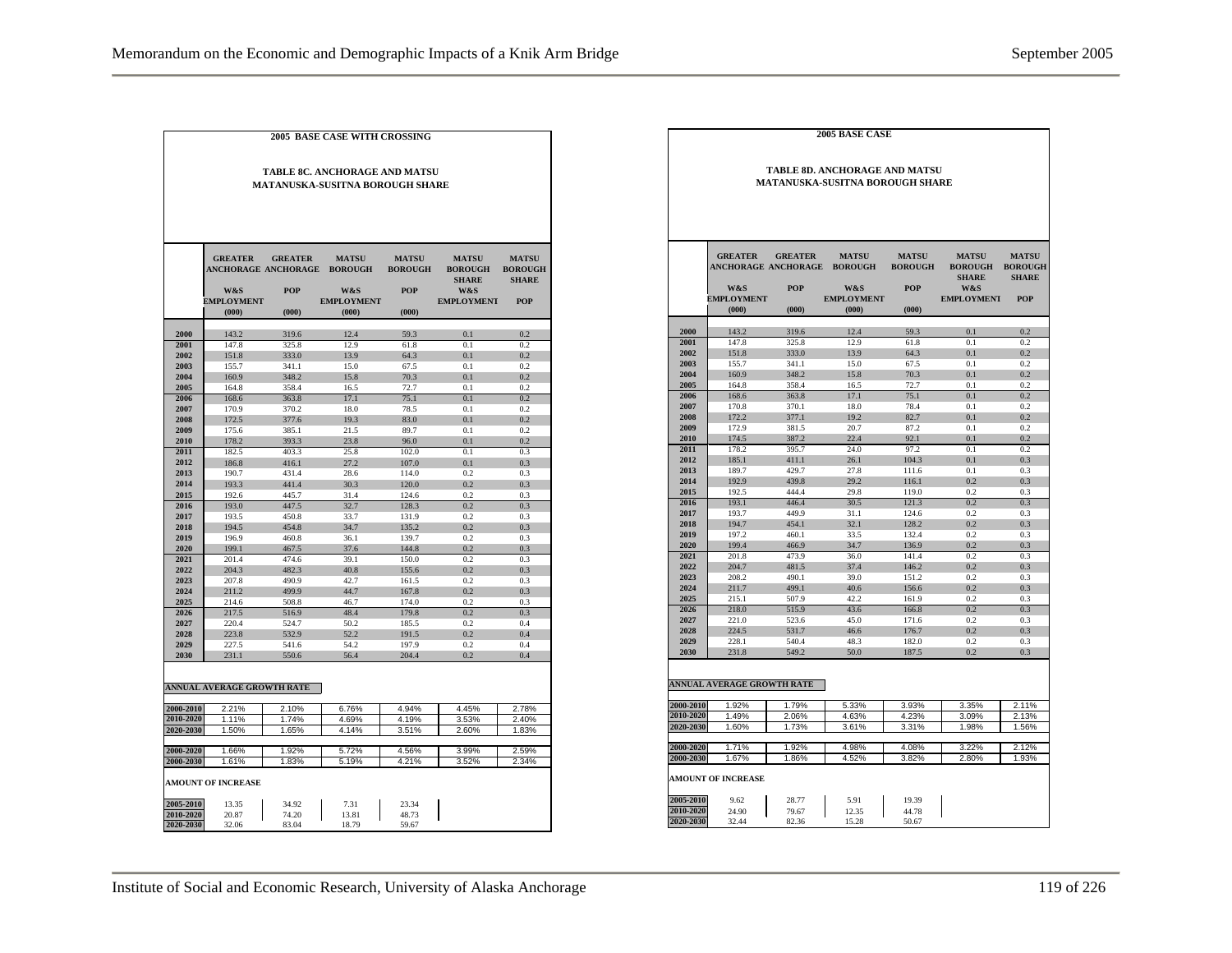|                                                                      |                                                            |                                                                     |                                                         | <b>2005 BASE CASE WITH CROSSING</b>                                           |                    |  |  |
|----------------------------------------------------------------------|------------------------------------------------------------|---------------------------------------------------------------------|---------------------------------------------------------|-------------------------------------------------------------------------------|--------------------|--|--|
| TABLE 9C. ANCHORAGE AND MATSU<br>MATANUSKA-SUSITNA BOROUGH COMMUTERS |                                                            |                                                                     |                                                         |                                                                               |                    |  |  |
|                                                                      |                                                            |                                                                     |                                                         |                                                                               |                    |  |  |
|                                                                      | <b>COMMUTERS</b><br><b>TO</b><br><b>ANCHORAGE</b><br>(000) | NON-<br><b>COMMUTING</b><br><b>MATSU</b><br><b>WORKERS</b><br>(000) | <b>TOTAL</b><br><b>MATSU</b><br><b>WORKERS</b><br>(000) | <b>SHARE</b><br><b>COMMUTING TOTAL JOBS/</b><br><b>TO</b><br><b>ANCHORAGE</b> | <b>BASIC</b>       |  |  |
|                                                                      |                                                            |                                                                     |                                                         |                                                                               |                    |  |  |
| 2000                                                                 | 7.0                                                        | 0.0                                                                 | 0.0                                                     | 0.00%                                                                         | 0.00               |  |  |
| 2001<br>2002                                                         | 7.3<br>7.6                                                 | 0.0<br>0.0                                                          | 0.0<br>0.0                                              | 0.00%<br>0.00%                                                                | 0.00<br>0.00       |  |  |
| 2003                                                                 | 8.0                                                        | 23.7                                                                | 31.7                                                    | 25.11%                                                                        | 2.60               |  |  |
| 2004                                                                 | 8.2                                                        | 25.0                                                                | 33.2                                                    | 24.80%                                                                        | 2.66               |  |  |
| 2005                                                                 | 8.5                                                        | 25.9                                                                | 34.4                                                    | 24.76%                                                                        | 2.68               |  |  |
| 2006                                                                 | 8.9                                                        | 26.7                                                                | 35.6                                                    | 25.01%                                                                        | 2.69               |  |  |
| 2007                                                                 | 9.2                                                        | 27.5                                                                | 36.8                                                    | 25.13%                                                                        | 2.72               |  |  |
| 2008                                                                 | 9.5                                                        | 28.7                                                                | 38.3                                                    | 24.88%                                                                        | 2.73               |  |  |
| 2009                                                                 | 10.1                                                       | 31.0                                                                | 41.1                                                    | 24.67%                                                                        | 2.69               |  |  |
| 2010<br>2011                                                         | 10.6<br>11.2                                               | 33.3<br>35.5                                                        | 43.9<br>46.7                                            | 24.20%<br>23.99%                                                              | 2.72<br>2.78       |  |  |
| 2012                                                                 | 11.6                                                       | 37.2                                                                | 48.9                                                    | 23.81%                                                                        | 2.87               |  |  |
| 2013                                                                 | 12.5                                                       | 38.9                                                                | 51.4                                                    | 24.25%                                                                        | 2.85               |  |  |
| 2014                                                                 | 12.8                                                       | 40.6                                                                | 53.4                                                    | 23.95%                                                                        | 2.88               |  |  |
| 2015                                                                 | 12.9                                                       | 41.7                                                                | 54.6                                                    | 23.70%                                                                        | 2.88               |  |  |
| 2016                                                                 | 13.1                                                       | 42.9                                                                | 56.0                                                    | 23.34%                                                                        | 2.90               |  |  |
| 2017                                                                 | 13.4                                                       | 44.0                                                                | 57.3                                                    | 23.31%                                                                        | 2.90               |  |  |
| 2018<br>2019                                                         | 13.4<br>13.7                                               | 45.0<br>46.5                                                        | 58.4<br>60.3                                            | 22.87%<br>22.80%                                                              | 2.94<br>2.95       |  |  |
| 2020                                                                 | 14.1                                                       | 48.1                                                                | 62.2                                                    | 22.73%                                                                        | 2.96               |  |  |
| 2021                                                                 | 14.6                                                       | 49.7                                                                | 64.3                                                    | 22.64%                                                                        | 2.97               |  |  |
| 2022                                                                 | 15.0                                                       | 51.6                                                                | 66.6                                                    | 22.51%                                                                        | 2.99               |  |  |
| 2023                                                                 | 15.4                                                       | 53.7                                                                | 69.1                                                    | 22.34%                                                                        | 3.02               |  |  |
| 2024                                                                 | 15.9                                                       | 55.7                                                                | 71.6                                                    | 22.19%                                                                        | 3.04               |  |  |
| 2025                                                                 | 16.3                                                       | 57.9                                                                | 74.2                                                    | 21.97%                                                                        | 3.08               |  |  |
| 2026                                                                 | 16.7                                                       | 59.8                                                                | 76.5                                                    | 21.83%                                                                        | 3.10               |  |  |
| 2027                                                                 | 17.1<br>17.5                                               | 61.7                                                                | 78.8<br>81.4                                            | 21.72%                                                                        | 3.11               |  |  |
| 2028<br>2029                                                         | 18.0                                                       | 63.8<br>66.1                                                        | 84.0                                                    | 21.56%<br>21.39%                                                              | 3.14<br>3.16       |  |  |
| 2030                                                                 | 18.4                                                       | 68.4                                                                | 86.8                                                    | 21.22%                                                                        | 3.19               |  |  |
|                                                                      |                                                            |                                                                     |                                                         |                                                                               |                    |  |  |
|                                                                      | ANNUAL AVERAGE GROWTH RATE                                 |                                                                     |                                                         |                                                                               |                    |  |  |
| 2000-2010                                                            | 4.26%                                                      | #VALUE!                                                             | #VALUE!                                                 | #VALUE!                                                                       | #VALUE!            |  |  |
| 2010-2020                                                            | 2.90%                                                      | 3.75%                                                               | 3.55%                                                   | $-0.63%$                                                                      | 0.84%              |  |  |
| 2020-2030                                                            | 2.68%                                                      | 3.58%                                                               | 3.38%                                                   | $-0.68%$                                                                      | 0.74%              |  |  |
|                                                                      |                                                            |                                                                     |                                                         |                                                                               |                    |  |  |
| 2000-2020                                                            | 3.58%<br>3.28%                                             | #VALUE!<br>#VALUE!                                                  | #VALUE!<br>#VALUE!                                      | #VALUE!<br>#VALUE!                                                            | #VALUE!<br>#VALUE! |  |  |
| 2000-2030                                                            | <b>AMOUNT OF INCREASE</b>                                  |                                                                     |                                                         |                                                                               |                    |  |  |
| 2005-2010                                                            | 2.11                                                       | 7.41                                                                | 9.53                                                    |                                                                               |                    |  |  |
| 2010-2020                                                            | 3.52                                                       | 14.80                                                               | 18.31                                                   |                                                                               |                    |  |  |
| 2020-2030                                                            | 4.28                                                       | 20.30                                                               | 24.58                                                   |                                                                               |                    |  |  |

|              | 2005 BASE CASE<br>TABLE 9D. ANCHORAGE AND MATSU<br><b>MATANUSKA-SUSITNA BOROUGH COMMUTERS</b> |                                                              |                                                         |                                                                                |              |  |  |  |
|--------------|-----------------------------------------------------------------------------------------------|--------------------------------------------------------------|---------------------------------------------------------|--------------------------------------------------------------------------------|--------------|--|--|--|
|              |                                                                                               |                                                              |                                                         |                                                                                |              |  |  |  |
|              | <b>COMMUTERS</b><br>TO<br><b>ANCHORAGE</b><br>(000)                                           | NON-<br><b>COMMUTING</b><br><b>MATSU</b><br>WORKERS<br>(000) | <b>TOTAL</b><br><b>MATSU</b><br><b>WORKERS</b><br>(000) | <b>SHARE</b><br><b>COMMUTING TOTAL JOBS /</b><br><b>TO</b><br><b>ANCHORAGE</b> | <b>BASIC</b> |  |  |  |
| 2000         | 7.0                                                                                           | 0.0                                                          | 0.0                                                     | $0.00\%$                                                                       | 0.00         |  |  |  |
| 2001         | 7.3                                                                                           | 0.0                                                          | 0.0                                                     | 0.00%                                                                          | 0.00         |  |  |  |
| 2002         | 7.6                                                                                           | 0.0                                                          | 0.0                                                     | 0.00%                                                                          | 0.00         |  |  |  |
| 2003         | 8.0                                                                                           | 23.7                                                         | 31.7                                                    | 25.11%                                                                         | 2.60         |  |  |  |
| 2004         | 8.2                                                                                           | 25.0                                                         | 33.2                                                    | 24.80%                                                                         | 2.66         |  |  |  |
| 2005         | 8.5                                                                                           | 25.9                                                         | 34.4                                                    | 24.76%                                                                         | 2.68         |  |  |  |
| 2006         | 8.9                                                                                           | 26.7                                                         | 35.6                                                    | 25.01%                                                                         | 2.69         |  |  |  |
| 2007         | 9.2                                                                                           | 27.5                                                         | 36.7                                                    | 25.12%                                                                         | 2.72         |  |  |  |
| 2008         | 9.5                                                                                           | 28.6                                                         | 38.1                                                    | 24.84%                                                                         | 2.74         |  |  |  |
| 2009         | 9.7                                                                                           | 30.1                                                         | 39.7                                                    | 24.33%                                                                         | 2.74         |  |  |  |
| 2010         | 10.1                                                                                          | 31.8                                                         | 41.9                                                    | 24.09%                                                                         | 2.75         |  |  |  |
| 2011<br>2012 | 10.6<br>11.7                                                                                  | 33.6<br>36.1                                                 | 44.3<br>47.8                                            | 24.03%                                                                         | 2.79<br>2.81 |  |  |  |
| 2013         | 12.1                                                                                          | 38.1                                                         | 50.2                                                    | 24.41%<br>24.16%                                                               | 2.85         |  |  |  |
| 2014         | 12.1                                                                                          | 39.5                                                         | 51.6                                                    | 23.47%                                                                         | 2.91         |  |  |  |
| 2015         | 11.9                                                                                          | 40.0                                                         | 51.9                                                    | 22.97%                                                                         | 2.93         |  |  |  |
| 2016         | 11.9                                                                                          | 40.7                                                         | 52.6                                                    | 22.63%                                                                         | 2.95         |  |  |  |
| 2017         | 12.4                                                                                          | 41.4                                                         | 53.8                                                    | 23.03%                                                                         | 2.91         |  |  |  |
| 2018         | 12.6                                                                                          | 42.5                                                         | 55.1                                                    | 22.89%                                                                         | 2.93         |  |  |  |
| 2019         | 12.9                                                                                          | 43.9                                                         | 56.8                                                    | 22.75%                                                                         | 2.96         |  |  |  |
| 2020         | 13.2                                                                                          | 45.2                                                         | 58.5                                                    | 22.65%                                                                         | 2.97         |  |  |  |
| 2021         | 13.6                                                                                          | 46.6                                                         | 60.2                                                    | 22.56%                                                                         | 2.99         |  |  |  |
| 2022         | 13.9                                                                                          | 48.2                                                         | 62.1                                                    | 22.43%                                                                         | 3.01         |  |  |  |
| 2023         | 14.3                                                                                          | 499                                                          | 64.2                                                    | 22.26%                                                                         | 3.04         |  |  |  |
| 2024         | 14.7                                                                                          | 51.6                                                         | 66.3                                                    | 22.12%                                                                         | 3.06         |  |  |  |
| 2025<br>2026 | 15.0<br>15.3                                                                                  | 53.4<br>54.9                                                 | 68.4<br>70.2                                            | 21.90%<br>21.78%                                                               | 3.10<br>3.11 |  |  |  |
| 2027         | 15.6                                                                                          | 56.5                                                         | 72.1                                                    | 21.67%                                                                         | 3.13         |  |  |  |
| 2028         | 16.0                                                                                          | 58.3                                                         | 74.2                                                    | 21.52%                                                                         | 3.15         |  |  |  |
| 2029         | 16.3                                                                                          | 60.1                                                         | 76.4                                                    | 21.35%                                                                         | 3.18         |  |  |  |
| 2030         | 16.7                                                                                          | 62.0                                                         | 78.7                                                    | 21.19%                                                                         | 3.21         |  |  |  |
|              | <b>ANNUAL AVERAGE GROWTH RATE</b>                                                             |                                                              |                                                         |                                                                                |              |  |  |  |
| 2000-2010    | 3.72%                                                                                         | #VALUE!                                                      | #VALUE!                                                 | #VALUE!                                                                        | #VALUE!      |  |  |  |
| 2010-2020    | 2.76%                                                                                         | 3.59%                                                        | 3.40%                                                   | $-0.61%$                                                                       | 0.78%        |  |  |  |
| 2020-2030    | 2.33%                                                                                         | 3.21%                                                        | 3.02%                                                   | $-0.66%$                                                                       | 0.76%        |  |  |  |
|              |                                                                                               |                                                              |                                                         |                                                                                |              |  |  |  |
| 2000-2020    | 3.24%                                                                                         | #VALUE!                                                      | #VALUE!                                                 | #VALUE!                                                                        | #VALUE!      |  |  |  |
| 2000-2030    | 2.94%<br><b>AMOUNT OF INCREASE</b>                                                            | #VALUE!                                                      | #VALUE!                                                 | #VALUE!                                                                        | #VALUE!      |  |  |  |
| 2005-2010    | 1.57                                                                                          | 5.91                                                         | 7.48                                                    |                                                                                |              |  |  |  |
| 2010-2020    | 3.16                                                                                          | 13.44                                                        | 16.60                                                   |                                                                                |              |  |  |  |
| 2020-2030    | 3.43                                                                                          | 16.79                                                        | 20.22                                                   |                                                                                |              |  |  |  |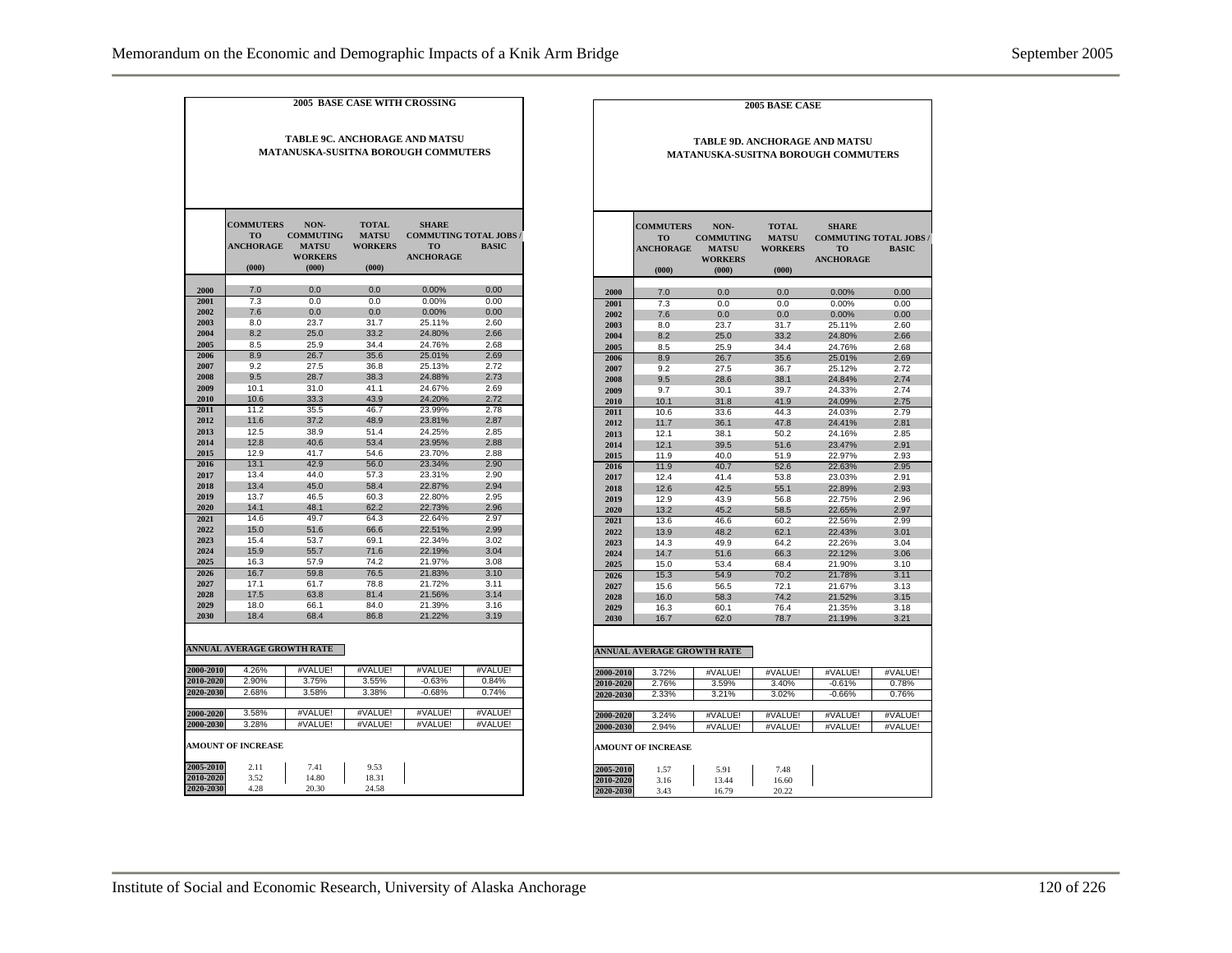# **MEMORANDUM ON THE ECONOMIC AND DEMOGRAPHIC IMPACTS OF A KNIK ARM BRIDGE**

**5. HIGH CASE — NO BRIDGE**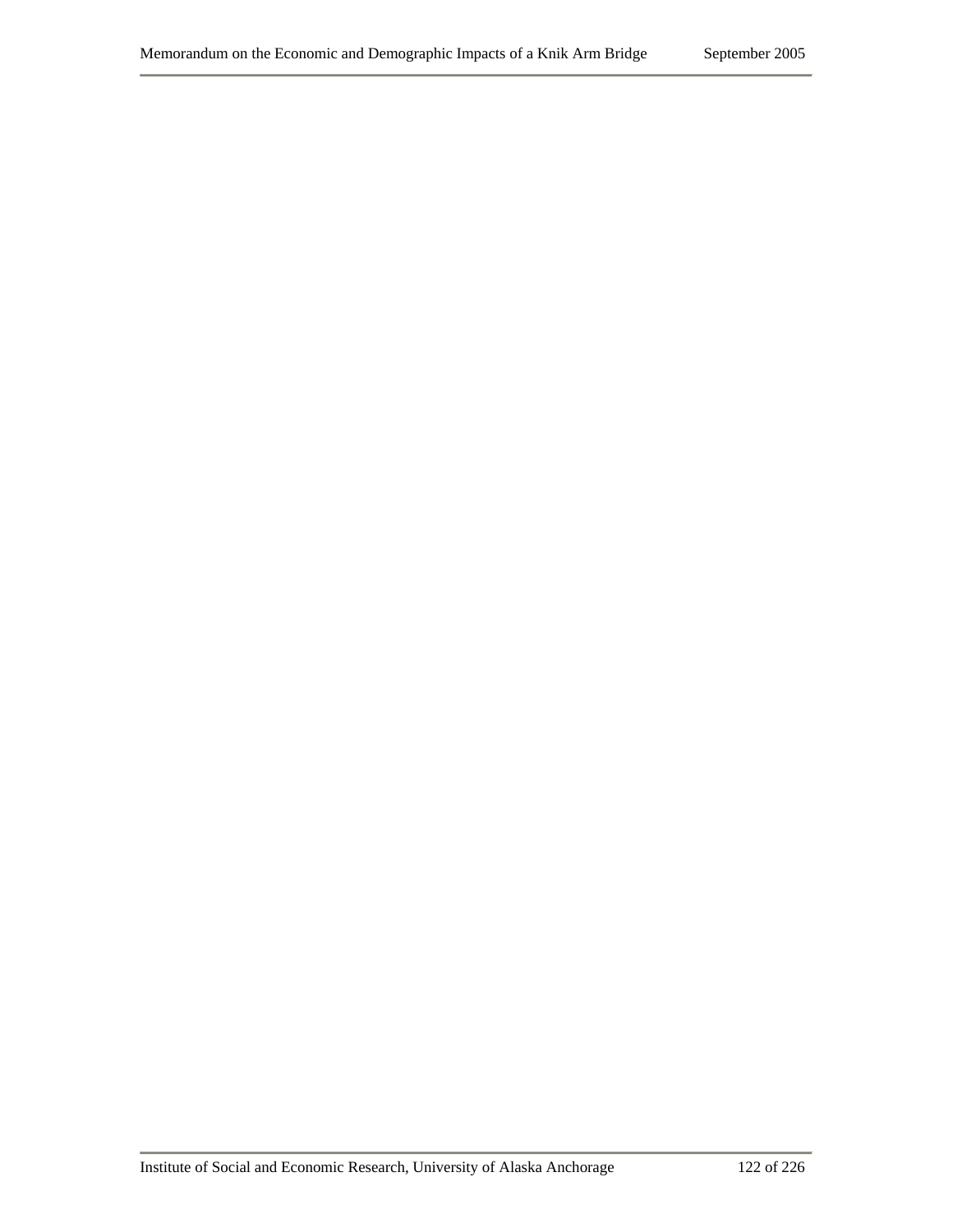|      |        |                       | <b>TOTAL</b>   | <b>WAGE AND</b>   |                 |                  | <b>OIL PRICE</b>  |
|------|--------|-----------------------|----------------|-------------------|-----------------|------------------|-------------------|
|      |        | POPULATION HOUSEHOLDS | <b>EMPLOY-</b> | <b>SALARY</b>     | <b>PERSONAL</b> | <b>PETROLEUM</b> | <b>ANS WEST</b>   |
|      |        |                       | <b>MENT</b>    | <b>EMPLOYMENT</b> | <b>INCOME</b>   | <b>REVENUES</b>  | <b>COAST</b>      |
|      | (000)  | (000)                 | (000)          | (000)             | (MILL 03\$)     | (MILL 03\$)      | <b>NOMINAL</b> \$ |
|      |        |                       |                |                   |                 |                  |                   |
| 2000 | 626.9  | 221.6                 | 395.0          | 280.7             | \$20,267        | \$2,133          | \$23.27           |
| 2001 | 632.7  | 226.0                 | 401.6          | 287.9             | \$21,028        | \$2,322          | \$27.85           |
| 2002 | 641.5  | 229.1                 | 410.4          | 292.3             | \$21,471        | \$1,623          | \$21.78           |
| 2003 | 648.8  | 232.4                 | 418.5          | 296.9             | \$21,531        | \$2,084          | \$28.15           |
| 2004 | 655.5  | 237.2                 | 429.0          | 301.8             | \$21,728        | \$2,413          | \$31.74           |
| 2005 | 669.3  | 239.5                 | 439.6          | 306.6             | \$22,290        | \$2,719          | \$41.75           |
| 2006 | 674.9  | 242.2                 | 445.6          | 311.2             | \$22,765        | \$2,268          | \$38.60           |
| 2007 | 681.3  | 245.5                 | 446.0          | 313.3             | \$23,259        | \$1,822          | \$34.30           |
| 2008 | 690.0  | 249.4                 | 444.9          | 313.6             | \$23,579        | \$2,150          | \$40.00           |
| 2009 | 693.1  | 251.4                 | 442.4          | 313.4             | \$23,705        | \$2,042          | \$41.20           |
| 2010 | 699.4  | 254.3                 | 445.7          | 316.3             | \$23,986        | \$1,970          | \$42.44           |
| 2011 | 713.2  | 259.8                 | 455.7          | 323.9             | \$24,570        | \$1,995          | \$43.71           |
| 2012 | 740.7  | 269.9                 | 475.6          | 339.0             | \$25,596        | \$1,969          | \$45.02           |
| 2013 | 776.2  | 282.9                 | 490.6          | 350.4             | \$26,543        | \$1,967          | \$46.37           |
| 2014 | 796.2  | 290.5                 | 497.5          | 355.6             | \$27,140        | \$2,103          | \$47.76           |
| 2015 | 810.7  | 296.1                 | 502.0          | 357.6             | \$27,602        | \$2,099          | \$49.19           |
| 2016 | 824.5  | 301.5                 | 508.3          | 361.2             | \$28,062        | \$2,403          | \$50.67           |
| 2017 | 842.0  | 308.1                 | 518.6          | 367.7             | \$28,628        | \$2,424          | \$52.19           |
| 2018 | 858.2  | 314.3                 | 523.3          | 370.0             | \$29,098        | \$2,446          | \$53.76           |
| 2019 | 867.7  | 318.4                 | 524.1          | 370.7             | \$29,195        | \$2,390          | \$55.37           |
| 2020 | 878.2  | 322.8                 | 530.0          | 375.1             | \$29,701        | \$2,414          | \$57.03           |
| 2021 | 892.8  | 328.6                 | 538.9          | 381.7             | \$30,322        | \$2,376          | \$58.74           |
| 2022 | 908.9  | 335.0                 | 546.5          | 387.4             | \$30,801        | \$2,340          | \$60.50           |
| 2023 | 924.0  | 341.0                 | 553.5          | 392.6             | \$31,272        | \$2,304          | \$62.32           |
| 2024 | 940.0  | 347.3                 | 562.7          | 399.5             | \$31,889        | \$2,269          | \$64.19           |
| 2025 | 958.1  | 354.4                 | 573.3          | 407.3             | \$32,633        | \$2,235          | \$66.11           |
| 2026 | 977.0  | 361.7                 | 583.7          | 415.0             | \$33,388        | \$2,202          | \$68.10           |
| 2027 | 996.2  | 369.1                 | 594.6          | 423.1             | \$34,171        | \$2,170          | \$70.14           |
| 2028 | 1015.1 | 376.4                 | 604.8          | 430.6             | \$34,931        | \$2,139          | \$72.24           |
| 2029 | 1033.6 | 383.6                 | 615.2          | 438.3             | \$35,702        | \$2,108          | \$74.41           |
| 2030 | 1053.0 | 391.0                 | 627.0          | 446.9             | \$36,530        | \$2,078          | \$76.64           |

## **TABLE 1A. PROJECTION SUMMARY 2005 KNIK ARM HIGH CASE**

## **ANNUAL AVERAGE GROWTH RATE**

| 2000-2010 | .10%  | .39%  | .22% | .20%  | .70%  | $-0.79%$ | 6.19% |
|-----------|-------|-------|------|-------|-------|----------|-------|
| 2010-2020 | 2.30% | 2.41% | .75% | .72%  | 2.16% | 2.05%    | 3.00% |
| 2020-2030 | .83%  | .94%  | .69% | . 77% | 2.09% | $-1.49%$ | 3.00% |
|           |       |       |      |       |       |          |       |
| 2000-2020 | .70%  | .90%  | .48% | .46%  | .93%  | 0.62%    | 4.58% |
| 2000-2030 | .74%  | .91%  | .55% | .56%  | .98%  | $-0.09%$ | 4.05% |

| <b>MAP MODEL SIMULATION</b> | KNIK 1B      |
|-----------------------------|--------------|
| <b>PREPARED FOR</b>         | KABATA       |
| <b>CREATED</b>              | May 31, 2005 |

| <b>POPULATION</b>                | <b>JULY 1 CENSUS DEFINITION</b>                                              | <b>POP</b>  |
|----------------------------------|------------------------------------------------------------------------------|-------------|
| HOUSEHOLDS                       | <b>JULY 1 CENSUS DEFINITION</b>                                              | <b>HH</b>   |
| TOTAL EMPLOYMENT                 | INCLUDES ACTIVE DUTY MILITARY, RESERVISTS, PROPRIETORS, AND MISC EM99.BEA    |             |
| WAGE & SALARY EM                 | ALASKA DEPT OF LABOR DEFINITION                                              | <b>EM97</b> |
| PERSONAL INCOME                  | USDC BEA DEFINITION                                                          | DF PIB      |
|                                  | PETROLEUM REVENUES INCLUDES PERMANENT FUND CONTRIBUTION BUT NOT CBR REVENUES | DF.RP9S     |
| ANS WEST COAST PRICE FISCAL YEAR |                                                                              |             |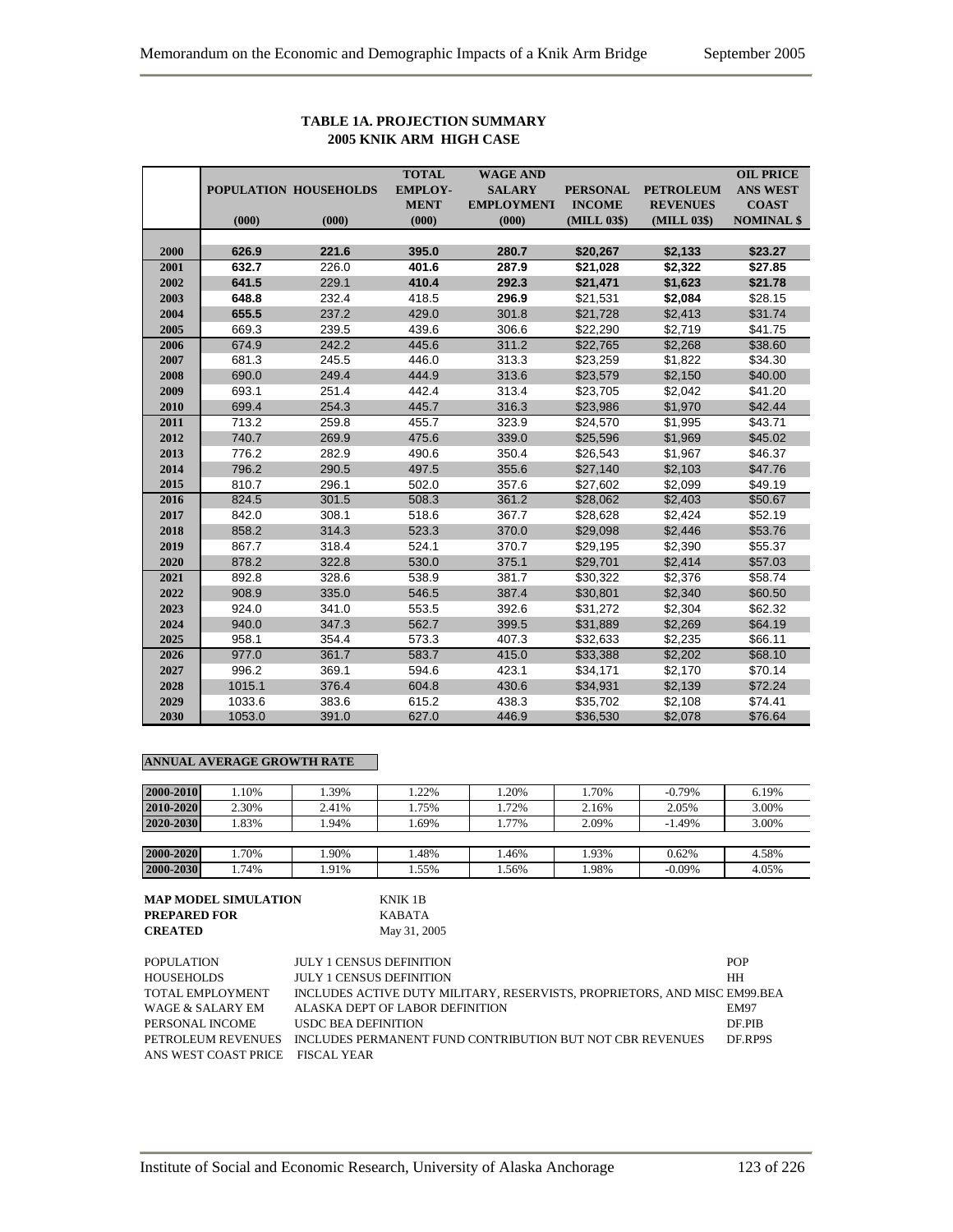|      | <b>WAGE &amp;</b><br><b>SALARY</b> | POPULA-<br><b>TION</b> | <b>HOUSE-</b><br><b>HOLDS</b> | <b>REAL</b><br><b>PERSONAL</b> | <b>REAL</b><br><b>PER CAP</b><br><b>PERSONAL</b> |
|------|------------------------------------|------------------------|-------------------------------|--------------------------------|--------------------------------------------------|
|      | <b>EMP</b>                         |                        |                               | <b>INCOME</b>                  | <b>INCOME</b>                                    |
|      | (000)                              | (000)                  | (000)                         | (MILL 03\$)                    | (MILL 03\$)                                      |
| 2000 | 130.9                              | 260.3                  | 94.8                          | \$9,493                        | \$36,434                                         |
| 2001 | 134.9                              | 264.1                  |                               | \$10,079                       | \$38,182                                         |
| 2002 | 137.9                              | 268.7                  |                               | \$10,328                       | \$38,502                                         |
| 2003 | 140.7                              | 273.6                  | 101.5                         | \$10,041                       | \$36,700                                         |
| 2004 | 145.0                              | 277.8                  | 104.0                         | \$10,214                       | \$36,762                                         |
| 2005 | 148.3                              | 285.6                  | 105.6                         | \$10,540                       | \$36,913                                         |
| 2006 | 151.5                              | 288.5                  | 107.0                         | \$10,785                       | \$37,390                                         |
| 2007 | 152.9                              | 291.4                  | 108.5                         | \$10,996                       | \$37,737                                         |
| 2008 | 153.1                              | 294.1                  | 109.9                         | \$11,111                       | \$37,780                                         |
| 2009 | 152.3                              | 293.9                  | 110.3                         | \$11,119                       | \$37,826                                         |
| 2010 | 152.2                              | 294.8                  | 110.9                         | \$11,176                       | \$37,918                                         |
| 2011 | 154.5                              | 298.4                  | 112.4                         | \$11,350                       | \$38,039                                         |
| 2012 | 159.6                              | 307.3                  | 115.9                         | \$11,682                       | \$38,014                                         |
| 2013 | 164.0                              | 320.4                  | 120.8                         | \$12,040                       | \$37,575                                         |
| 2014 | 166.8                              | 327.9                  | 123.8                         | \$12,300                       | \$37,508                                         |
| 2015 | 168.9                              | 335.4                  | 126.7                         | \$12,584                       | \$37,525                                         |
| 2016 | 171.8                              | 342.0                  | 129.4                         | \$12,855                       | \$37,590                                         |
| 2017 | 175.5                              | 350.0                  | 132.5                         | \$13,160                       | \$37,595                                         |
| 2018 | 177.5                              | 357.4                  | 135.4                         | \$13,413                       | \$37,527                                         |
| 2019 | 177.9                              | 360.3                  | 136.7                         | \$13,445                       | \$37,316                                         |
| 2020 | 179.5                              | 362.7                  | 137.9                         | \$13,623                       | \$37,557                                         |
| 2021 | 181.9                              | 366.4                  | 139.5                         | \$13,829                       | \$37,742                                         |
| 2022 | 183.7                              | 370.5                  | 141.2                         | \$13,966                       | \$37,697                                         |
| 2023 | 185.3                              | 374.2                  | 142.8                         | \$14,098                       | \$37,681                                         |
| 2024 | 187.7                              | 378.1                  | 144.5                         | \$14,291                       | \$37,800                                         |
| 2025 | 190.5                              | 382.8                  | 146.5                         | \$14,536                       | \$37,969                                         |
| 2026 | 193.3                              | 388.0                  | 148.6                         | \$14,787                       | \$38,110                                         |
| 2027 | 196.2                              | 393.3                  | 150.7                         | \$15,050                       | \$38,270                                         |
| 2028 | 199.0                              | 398.4                  | 152.8                         | \$15,302                       | \$38,413                                         |
| 2029 | 201.8                              | 403.2                  | 154.8                         | \$15,556                       | \$38,580                                         |
| 2030 | 204.9                              | 408.2                  | 156.8                         | \$15,828                       | \$38,773                                         |

## **TABLE 21A. ANCHORAGE BOROUGH CENSUS AREA 2005 KNIK ARM HIGH CASE**

## **ANNUAL AVERAGE GROWTH RATE**

| 2000-2010 | $1.52\%$ | 1.25% | 1.58% | 1.65% | 0.40%    |
|-----------|----------|-------|-------|-------|----------|
| 2010-2020 | 1.66%    | 2.10% | 2.20% | 2.00% | $-0.10%$ |
| 2020-2030 | $1.33\%$ | 1.19% | 1.29% | 1.51% | 0.32%    |
|           |          |       |       |       |          |
| 2000-2020 | 1.59%    | 1.67% | 1.89% | 1.82% | 0.15%    |
| 2000-2030 | 1.51%    | 1.51% | 1.69% | 1.72% | 0.21%    |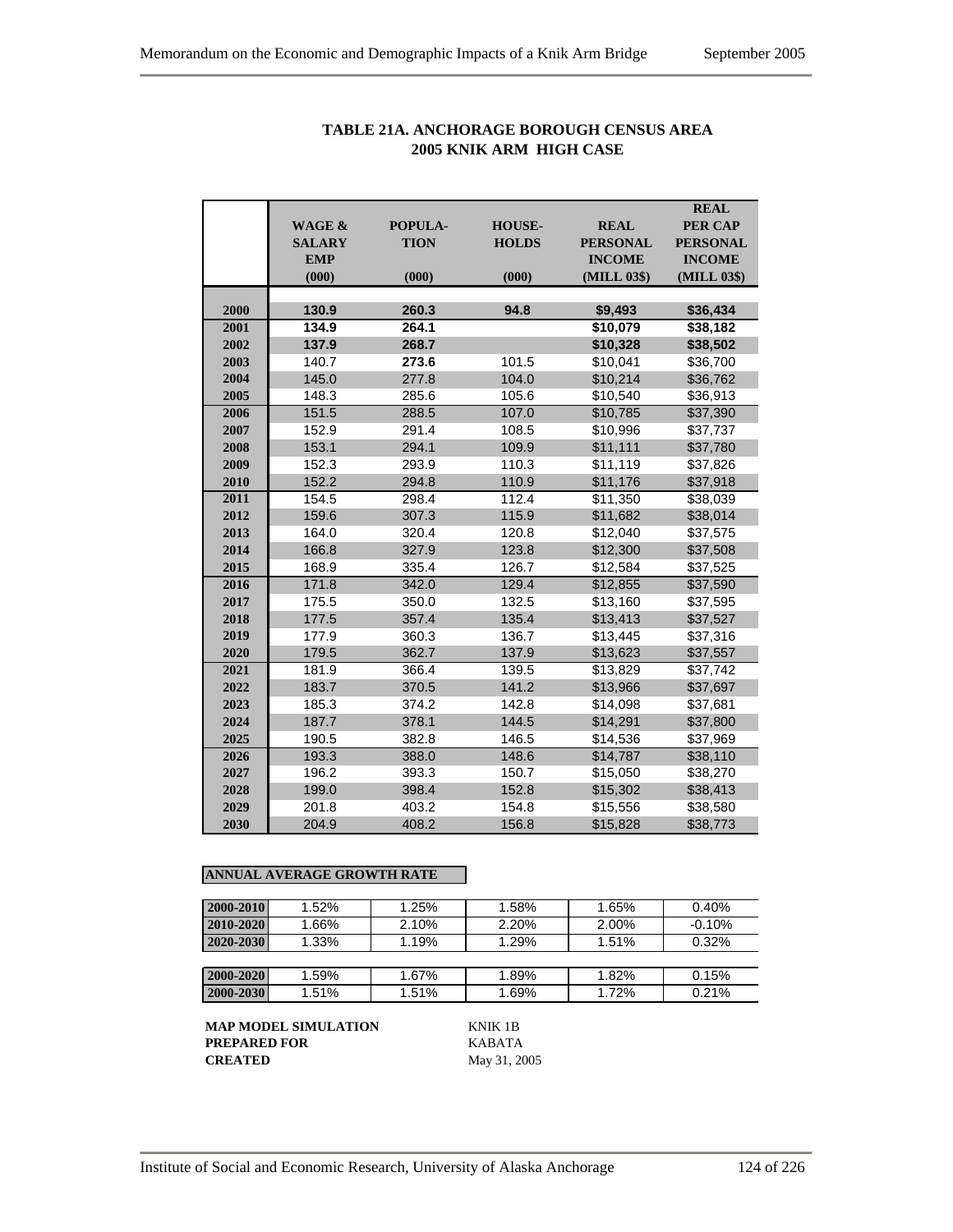|      | <b>WAGE &amp;</b><br><b>SALARY</b> | POPULA-     |               |                    | <b>REAL</b>          |
|------|------------------------------------|-------------|---------------|--------------------|----------------------|
|      |                                    |             |               |                    |                      |
|      |                                    |             | <b>HOUSE-</b> | <b>REAL</b>        | <b>PER CAP</b>       |
|      |                                    | <b>TION</b> | <b>HOLDS</b>  | <b>PERSONAL</b>    | <b>PERSONAL</b>      |
|      | <b>EMP</b>                         |             |               | <b>INCOME</b>      | <b>INCOME</b>        |
|      | (000)                              | (000)       | (000)         | (MILL 03\$)        | (MILL 03\$)          |
| 2000 | 12.4                               | 59.3        | 20.6          |                    |                      |
| 2001 | 12.9                               | 61.8        |               | \$1,678<br>\$1,810 | \$28,014<br>\$29,096 |
| 2002 | 13.9                               | 64.3        |               |                    |                      |
|      |                                    |             |               | \$1,883            | \$28,925             |
| 2003 | 15.1                               | 67.5        | 23.8          | \$2,172            | \$32,173             |
| 2004 | 15.9                               | 70.3        | 25.0          | \$2,246            | \$31,923             |
| 2005 | 16.5                               | 72.9        | 25.6          | \$2,337            | \$32,045             |
| 2006 | 17.3                               | 75.6        | 26.7          | \$2,441            | \$32,301             |
| 2007 | 18.2                               | 79.3        | 28.1          | \$2,576            | \$32,500             |
| 2008 | 19.6                               | 84.1        | 29.9          | \$2,718            | \$32,312             |
| 2009 | 21.4                               | 89.2        | 31.9          | \$2,875            | \$32,219             |
| 2010 | 23.3                               | 94.8        | 34.0          | \$3,082            | \$32,516             |
| 2011 | 25.3                               | 100.7       | 36.2          | \$3,327            | \$33,030             |
| 2012 | 27.7                               | 108.8       | 39.1          | \$3,673            | \$33,752             |
| 2013 | 30.1                               | 117.7       | 42.3          | \$3,945            | \$33,505             |
| 2014 | 32.0                               | 123.8       | 44.5          | \$4,104            | \$33,139             |
| 2015 | 33.3                               | 128.2       | 46.2          | \$4,189            | \$32,682             |
| 2016 | 34.4                               | 132.0       | 47.6          | \$4,284            | \$32,470             |
| 2017 | 35.6                               | 136.9       | 49.4          | \$4,426            | \$32,331             |
| 2018 | 36.7                               | 141.9       | 51.2          | \$4,554            | \$32,095             |
| 2019 | 37.7                               | 146.7       | 53.0          | \$4,664            | \$31,795             |
| 2020 | 39.3                               | 151.9       | 55.0          | \$4,851            | \$31,943             |
| 2021 | 41.2                               | 157.8       | 57.2          | \$5,061            | \$32,079             |
| 2022 | 42.9                               | 164.0       | 59.5          | \$5,249            | \$32,005             |
| 2023 | 44.7                               | 170.4       | 61.9          | \$5,443            | \$31,951             |
| 2024 | 46.8                               | 177.0       | 64.4          | \$5,669            | \$32,029             |
| 2025 | 49.1                               | 183.9       | 67.0          | \$5,915            | \$32,163             |
| 2026 | 51.4                               | 191.2       | 69.7          | \$6,167            | \$32,259             |
| 2027 | 53.7                               | 198.6       | 72.5          | \$6,430            | \$32,373             |
| 2028 | 56.2                               | 206.4       | 75.4          | \$6,699            | \$32,462             |
| 2029 | 58.7                               | 214.2       | 78.3          | \$6,979            | \$32,578             |
| 2030 | 61.4                               | 222.3       | 81.3          | \$7,275            | \$32,727             |

# **TABLE 22A. MATANUSKA-SUSITNA BOROUGH CENSUS AREA 2005 KNIK ARM HIGH CASE**

# **ANNUAL AVERAGE GROWTH RATE**

| 2000-2010     | 6.54% | 4.80% | 5.16% | 6.27% | 1.50%    |
|---------------|-------|-------|-------|-------|----------|
| 2010-2020     | 5.36% | 4.83% | 4.93% | 4.64% | $-0.18%$ |
| 2020-2030     | 4.57% | 3.88% | 3.99% | 4.14% | 0.24%    |
|               |       |       |       |       |          |
| $2000 - 2020$ | 5.95% | 4.81% | 5.04% | 5.45% | 0.66%    |
| 2000-2030     | 5.49% | 4.50% | 4.69% | 5.01% | 0.52%    |

**MAP MODEL SIMULATION** KNIK 1B **PREPARED FOR KABATA**<br>**CREATED** May 31, 20

**CREATED** May 31, 2005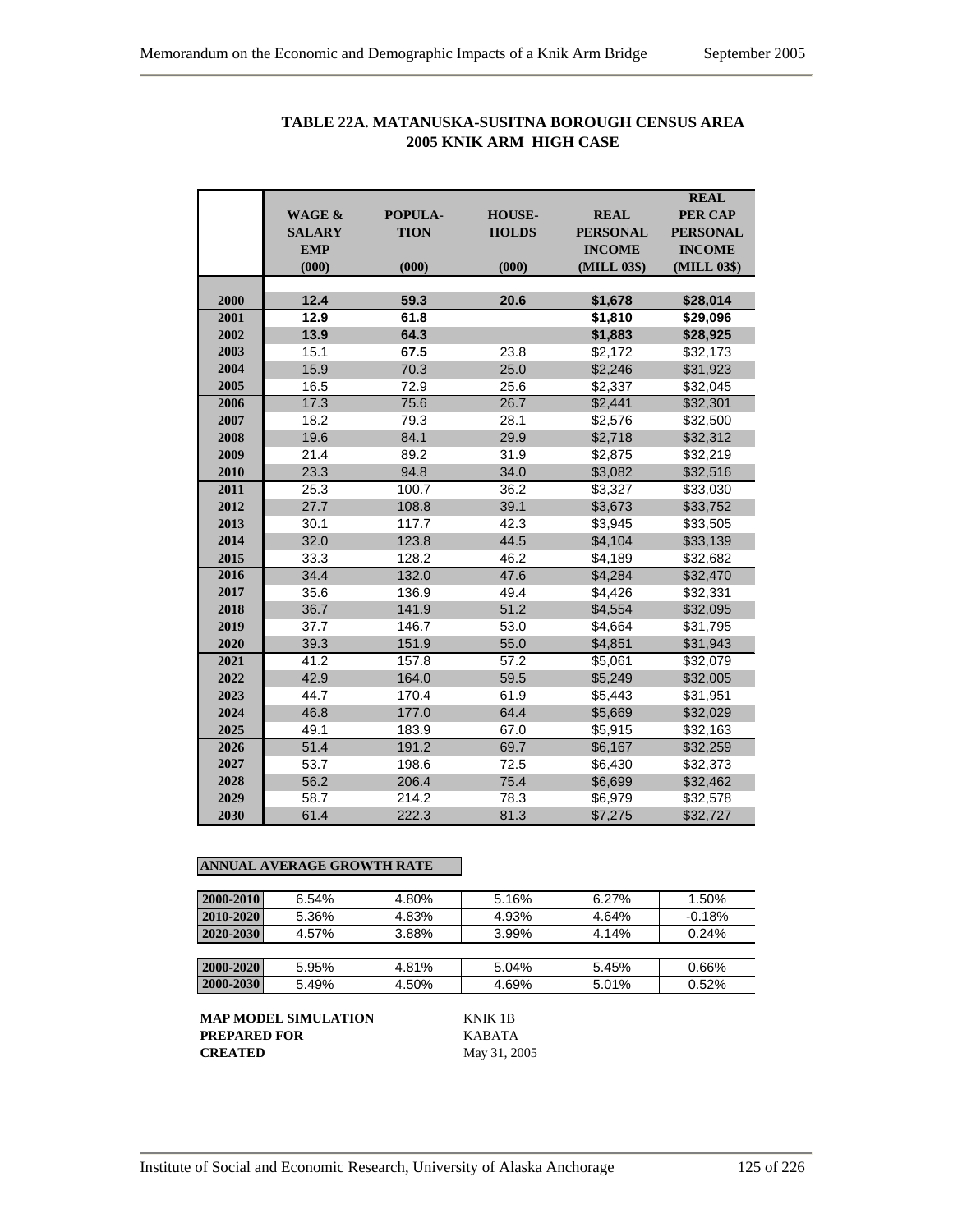|      |                   |             |               |                 | <b>REAL</b>     |
|------|-------------------|-------------|---------------|-----------------|-----------------|
|      | <b>WAGE &amp;</b> | POPULA-     | <b>HOUSE-</b> | <b>REAL</b>     | <b>PER CAP</b>  |
|      | <b>SALARY</b>     | <b>TION</b> | <b>HOLDS</b>  | <b>PERSONAL</b> | <b>PERSONAL</b> |
|      | <b>EMP</b>        |             |               | <b>INCOME</b>   | <b>INCOME</b>   |
|      | (000)             | (000)       | (000)         | (MILL 03\$)     | (MILL 03\$)     |
| 2000 | 17.3              | 49.7        | 18.4          | \$1,512         | \$30,452        |
| 2001 | 17.4              | 50.1        |               | \$1,541         | \$30,740        |
| 2002 | 17.6              | 50.5        |               | \$1,575         | \$30,926        |
| 2003 | 17.7              | 51.4        | 19.4          | \$1,571         | \$30,563        |
| 2004 | 17.9              | 50.9        | 19.4          | \$1,584         | \$31,110        |
| 2005 | 17.6              | 50.8        | 19.1          | \$1,587         | \$31,238        |
| 2006 | 17.4              | 50.4        | 19.0          | \$1,594         | \$31,643        |
| 2007 | 17.2              | 50.5        | 19.1          | \$1,618         | \$32,057        |
| 2008 | 17.2              | 51.0        | 19.4          | \$1,637         | \$32,076        |
| 2009 | 17.1              | 51.2        | 19.5          | \$1,645         | \$32,144        |
| 2010 | 17.1              | 51.6        | 19.8          | \$1,664         | \$32,237        |
| 2011 | 17.4              | 52.6        | 20.2          | \$1,704         | \$32,401        |
| 2012 | 17.9              | 54.6        | 20.9          | \$1,773         | \$32,489        |
| 2013 | 18.4              | 57.3        | 22.0          | \$1,841         | \$32,124        |
| 2014 | 19.0              | 58.9        | 22.6          | \$1,890         | \$32,074        |
| 2015 | 19.3              | 59.9        | 23.0          | \$1,923         | \$32,088        |
| 2016 | 19.5              | 60.4        | 23.3          | \$1,946         | \$32,193        |
| 2017 | 19.5              | 61.2        | 23.6          | \$1,965         | \$32,130        |
| 2018 | 19.4              | 61.6        | 23.7          | \$1,977         | \$32,087        |
| 2019 | 19.2              | 61.8        | 23.9          | \$1,965         | \$31,769        |
| 2020 | 19.3              | 62.3        | 24.1          | \$1,989         | \$31,920        |
| 2021 | 19.6              | 63.1        | 24.4          | \$2,024         | \$32,056        |
| 2022 | 19.9              | 64.1        | 24.9          | \$2,051         | \$31,987        |
| 2023 | 20.1              | 65.0        | 25.3          | \$2,077         | \$31,943        |
| 2024 | 20.5              | 66.0        | 25.7          | \$2,114         | \$32,023        |
| 2025 | 20.8              | 67.2        | 26.1          | \$2,160         | \$32,173        |
| 2026 | 21.2              | 68.3        | 26.6          | \$2,207         | \$32,298        |
| 2027 | 21.6              | 69.5        | 27.1          | \$2,256         | \$32,436        |
| 2028 | 22.0              | 70.7        | 27.6          | \$2,302         | \$32,555        |
| 2029 | 22.3              | 71.8        | 28.1          | \$2,348         | \$32,691        |
| 2030 | 22.7              | 73.0        | 28.5          | \$2,398         | \$32,846        |

# **TABLE 23A. KENAI PENINSULA BOROUGH CENSUS AREA 2005 KNIK ARM HIGH CASE**

## **ANNUAL AVERAGE GROWTH RATE**

| 2000-2010 | $-0.11%$ | 0.38% | 0.69% | 0.96% | 0.57%    |
|-----------|----------|-------|-------|-------|----------|
| 2010-2020 | 1.22%    | 1.90% | 2.00% | 1.80% | $-0.10%$ |
| 2020-2030 | 1.62%    | 1.60% | 1.71% | 1.89% | 0.29%    |
|           |          |       |       |       |          |
| 2000-2020 | $0.55\%$ | 1.14% | 1.35% | 1.38% | 0.24%    |
| 2000-2030 | $0.91\%$ | 1.29% | 1.47% | 1.55% | 0.25%    |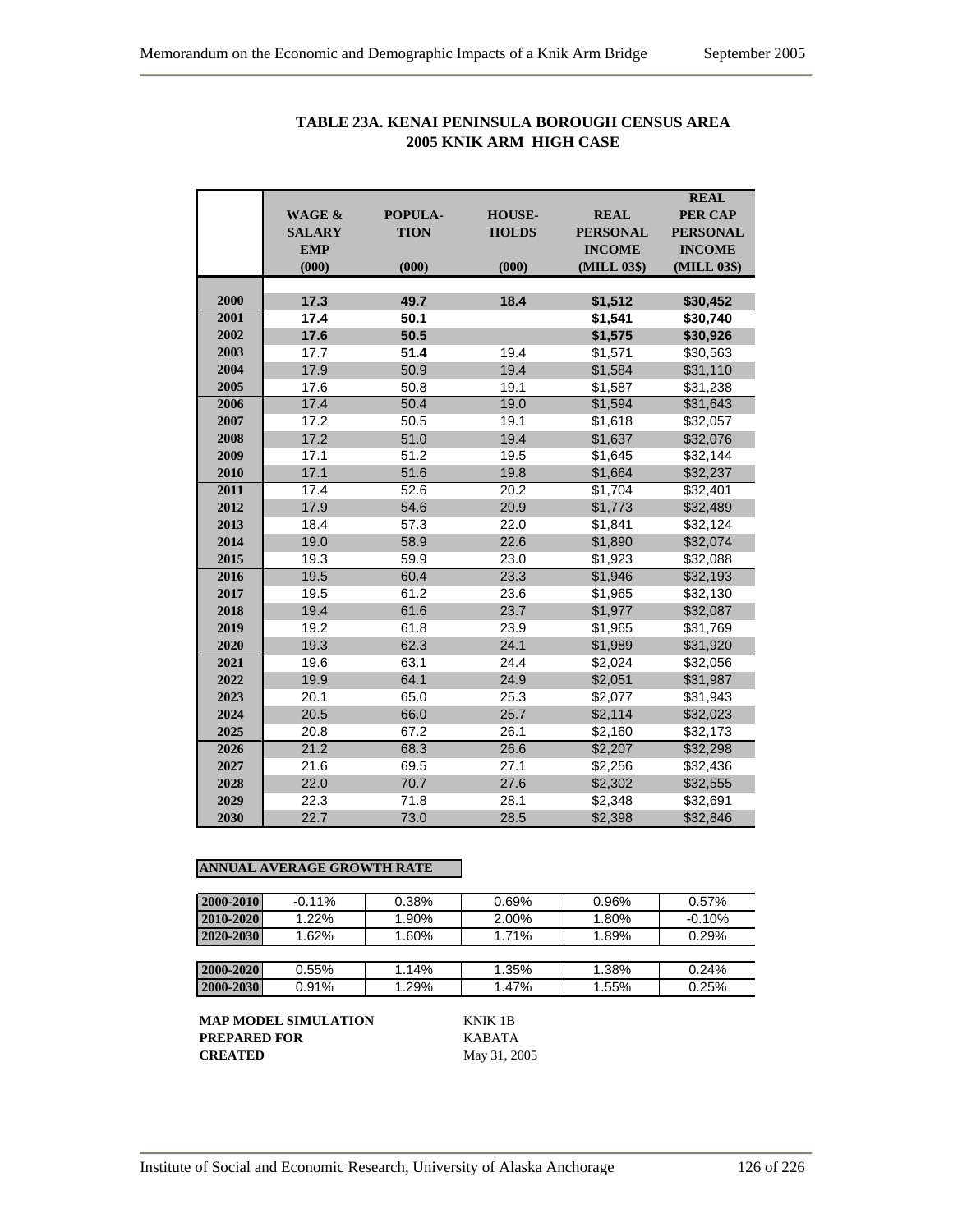## **TABLE 24A. BALANCE OF STATE 2005 KNIK ARM HIGH CASE**

|      |                   |             |               |                 | <b>REAL</b>     |
|------|-------------------|-------------|---------------|-----------------|-----------------|
|      | <b>WAGE &amp;</b> | POPULA-     | <b>HOUSE-</b> | <b>REAL</b>     | <b>PER CAP</b>  |
|      | <b>SALARY</b>     | <b>TION</b> | <b>HOLDS</b>  | <b>PERSONAL</b> | <b>PERSONAL</b> |
|      | <b>EMP</b>        |             |               | <b>INCOME</b>   | <b>INCOME</b>   |
|      | (000)             | (000)       | (000)         | (MILL 03\$)     | (MILL 03\$)     |
|      |                   |             |               |                 |                 |
| 2000 | 120.1             | 257.6       | 87.8          | \$7,584         | \$29,855        |
| 2001 | 122.8             | 256.8       |               | \$7,695         | \$30,418        |
| 2002 | 122.8             | 258.0       |               | \$7,850         | \$30,914        |
| 2003 | 123.5             | 255.8       | 87.6          | \$7,747         | \$30,289        |
| 2004 | 123.0             | 256.4       | 88.8          | \$7,684         | \$29,966        |
| 2005 | 124.1             | 260.0       | 89.1          | \$7,825         | \$30,097        |
| 2006 | 125.1             | 260.5       | 89.5          | \$7,945         | \$30,499        |
| 2007 | 124.9             | 260.2       | 89.7          | \$8,068         | \$31,008        |
| 2008 | 123.7             | 260.8       | 90.2          | \$8,113         | \$31,113        |
| 2009 | 122.6             | 258.7       | 89.7          | \$8,067         | \$31,180        |
| 2010 | 123.6             | 258.2       | 89.7          | \$8,064         | \$31,233        |
| 2011 | 126.7             | 261.5       | 91.0          | \$8,189         | \$31,313        |
| 2012 | 133.8             | 270.0       | 94.0          | \$8,468         | \$31,360        |
| 2013 | 137.9             | 280.7       | 97.8          | \$8,718         | \$31,055        |
| 2014 | 137.9             | 285.4       | 99.5          | \$8,846         | \$30,991        |
| 2015 | 136.0             | 287.2       | 100.2         | \$8,905         | \$31,006        |
| 2016 | 135.5             | 290.1       | 101.3         | \$8,976         | \$30,942        |
| 2017 | 137.0             | 293.9       | 102.7         | \$9,077         | \$30,879        |
| 2018 | 136.4             | 297.2       | 103.9         | \$9,154         | \$30,799        |
| 2019 | 135.9             | 298.9       | 104.7         | \$9,121         | \$30,518        |
| 2020 | 137.0             | 301.3       | 105.8         | \$9,240         | \$30,666        |
| 2021 | 139.1             | 305.5       | 107.5         | \$9,408         | \$30,795        |
| 2022 | 140.9             | 310.3       | 109.3         | \$9,535         | \$30,728        |
| 2023 | 142.4             | 314.5       | 111.0         | \$9,653         | \$30,697        |
| 2024 | 144.5             | 318.9       | 112.8         | \$9,815         | \$30,774        |
| 2025 | 146.9             | 324.2       | 114.8         | \$10,021        | \$30,912        |
| 2026 | 149.2             | 329.5       | 116.8         | \$10,226        | \$31,037        |
| 2027 | 151.5             | 334.8       | 118.8         | \$10,435        | \$31,167        |
| 2028 | 153.5             | 339.7       | 120.7         | \$10,629        | \$31,290        |
| 2029 | 155.5             | 344.3       | 122.5         | \$10,819        | \$31,422        |
| 2030 | 157.9             | 349.5       | 124.4         | \$11,029        | \$31,560        |

## **ANNUAL AVERAGE GROWTH RATE**

| 2000-2010     | 0.29%    | 0.02% | 0.21% | 0.62% | 0.45%    |
|---------------|----------|-------|-------|-------|----------|
| 2010-2020     | 1.03%    | 1.56% | 1.67% | 1.37% | $-0.18%$ |
| 2020-2030     | 1.43%    | 1.49% | 1.63% | 1.79% | 0.29%    |
|               |          |       |       |       |          |
| $2000 - 2020$ | $0.66\%$ | 0.79% | 0.94% | 0.99% | 0.13%    |
| 2000-2030     | $0.92\%$ | 1.02% | 1.17% | 1.26% | 0.19%    |

**MAP MODEL SIMULATION** KNIK 1B **PREPARED FOR KABATA**<br>**CREATED** May 31, 20

**CREATED** May 31, 2005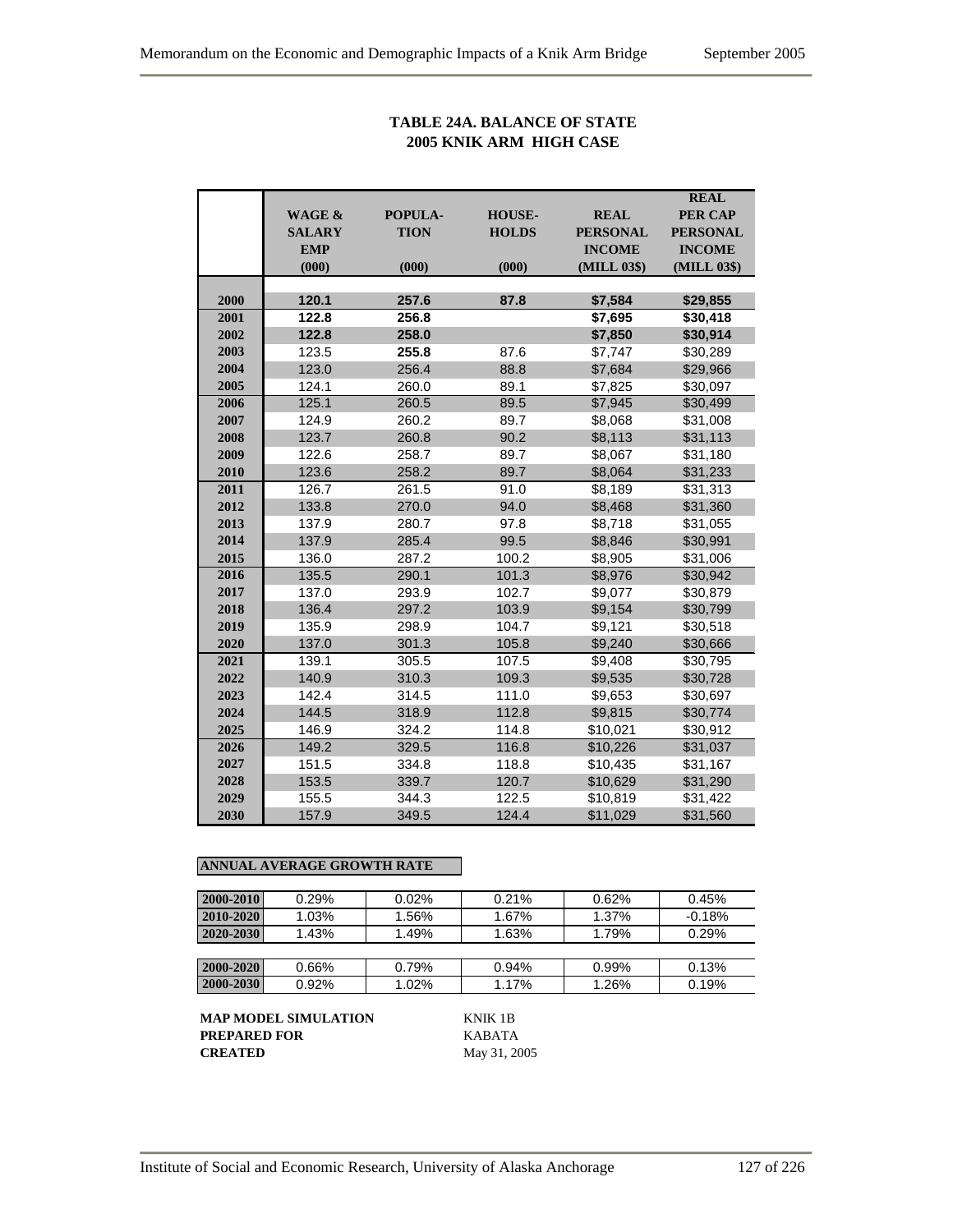### **TABLE 25A. ANCHORAGE / MATSU SHARE OF TOTAL STATE**

#### **2005 KNIK ARM HIGH CASE**

|      | <b>ANCHORAGE / ANCHORAGE /</b> |              | <b>ALASKA</b>     | <b>ALASKA</b> | <b>ANCHORAGE /ANCHORAGE /</b> |                              |
|------|--------------------------------|--------------|-------------------|---------------|-------------------------------|------------------------------|
|      | <b>MATSU</b>                   | <b>MATSU</b> |                   |               | <b>MATSU</b><br><b>SHARE</b>  | <b>MATSU</b><br><b>SHARE</b> |
|      | W&S                            | <b>POP</b>   | W&S               | <b>POP</b>    | W&S                           |                              |
|      | <b>EMPLOYMENT</b>              |              | <b>EMPLOYMENT</b> |               | <b>EMPLOYMENT</b>             | <b>POP</b>                   |
| 2000 | 143.24                         | 319.61       | 280.66            | 626.93        | 51.0%                         | 51.0%                        |
| 2001 | 147.80                         | 325.82       | 287.94            | 632.67        | 51.3%                         | 51.5%                        |
| 2002 | 151.82                         | 333.03       | 292.29            | 641.48        | 51.9%                         | 51.9%                        |
| 2003 | 155.72                         | 341.13       | 296.88            | 648.82        | 52.5%                         | 52.6%                        |
| 2004 | 160.86                         | 348.19       | 301.77            | 655.54        | 53.3%                         | 53.1%                        |
| 2005 | 164.85                         | 358.48       | 306.63            | 669.31        | 53.8%                         | 53.6%                        |
| 2006 | 168.77                         | 364.02       | 311.23            | 674.89        | 54.2%                         | 53.9%                        |
| 2007 | 171.13                         | 370.66       | 313.26            | 681.33        | 54.6%                         | 54.4%                        |
| 2008 | 172.67                         | 378.22       | 313.62            | 690.00        | 55.1%                         | 54.8%                        |
| 2009 | 173.64                         | 383.17       | 313.42            | 693.06        | 55.4%                         | 55.3%                        |
| 2010 | 175.53                         | 389.54       | 316.29            | 699.35        | 55.5%                         | 55.7%                        |
| 2011 | 179.80                         | 399.11       | 323.89            | 713.21        | 55.5%                         | 56.0%                        |
| 2012 | 187.37                         | 416.13       | 339.04            | 740.73        | 55.3%                         | 56.2%                        |
| 2013 | 194.06                         | 438.17       | 350.42            | 776.19        | 55.4%                         | 56.5%                        |
| 2014 | 198.76                         | 451.78       | 355.64            | 796.15        | 55.9%                         | 56.7%                        |
| 2015 | 202.27                         | 463.54       | 357.57            | 810.67        | 56.6%                         | 57.2%                        |
| 2016 | 206.21                         | 473.92       | 361.17            | 824.48        | 57.1%                         | 57.5%                        |
| 2017 | 211.16                         | 486.95       | 367.68            | 842.04        | 57.4%                         | 57.8%                        |
| 2018 | 214.22                         | 499.32       | 369.99            | 858.16        | 57.9%                         | 58.2%                        |
| 2019 | 215.54                         | 507.01       | 370.66            | 867.71        | 58.2%                         | 58.4%                        |
| 2020 | 218.74                         | 514.57       | 375.08            | 878.17        | 58.3%                         | 58.6%                        |
| 2021 | 223.03                         | 524.16       | 381.71            | 892.80        | 58.4%                         | 58.7%                        |
| 2022 | 226.61                         | 534.48       | 387.38            | 908.91        | 58.5%                         | 58.8%                        |
| 2023 | 230.06                         | 544.51       | 392.61            | 924.01        | 58.6%                         | 58.9%                        |
| 2024 | 234.50                         | 555.07       | 399.45            | 940.03        | 58.7%                         | 59.0%                        |
| 2025 | 239.54                         | 566.76       | 407.31            | 958.10        | 58.8%                         | 59.2%                        |
| 2026 | 244.61                         | 579.18       | 415.01            | 977.01        | 58.9%                         | 59.3%                        |
| 2027 | 249.97                         | 591.88       | 423.09            | 996.24        | 59.1%                         | 59.4%                        |
| 2028 | 255.15                         | 604.72       | 430.60            | 1015.10       | 59.3%                         | 59.6%                        |
| 2029 | 260.48                         | 617.45       | 438.27            | 1033.58       | 59.4%                         | 59.7%                        |
| 2030 | 266.30                         | 630.53       | 446.92            | 1052.98       | 59.6%                         | 59.9%                        |

### **ANNUAL AVERAGE GROWTH RATE**

| 2000-2010 | 2.05% | 2.00% | 1.20% | 1.10% | 0.84% | 0.89% |
|-----------|-------|-------|-------|-------|-------|-------|
| 2010-2020 | 2.23% | 2.82% | 1.72% | 2.30% | 0.50% | 0.51% |
| 2020-2030 | 1.99% | 2.05% | 1.77% | 1.83% | 0.22% | 0.22% |
|           |       |       |       |       |       |       |
| 2000-2020 | 2.14% | 2.41% | 1.46% | 1.70% | 0.67% | 0.70% |
| 2000-2030 | 2.09% | 2.29% | .56%  | 1.74% | 0.52% | 0.54% |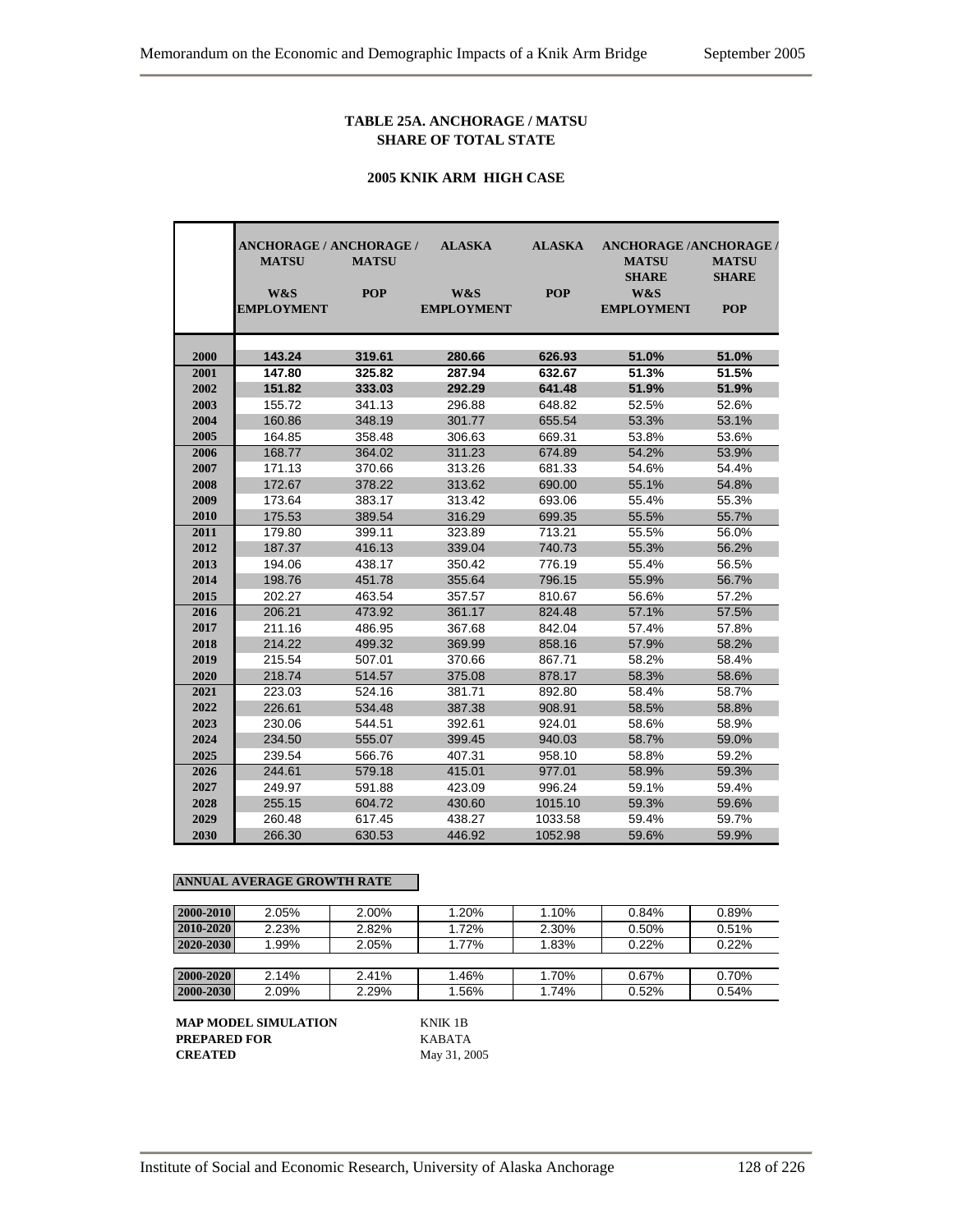## **TABLE 26A. ANCHORAGE / MATSU MATANUSKA-SUSITNA BOROUGH SHARE OF GREATER ANCHORAGE**

#### **ANCHORAGE / ANCHORAGE / MATSU MATSU MATSU MATSU MATSU MATSU BOROUGH BOROUGH BOROUGH BOROUGH SHARE SHARE W&S POP W&S POP W&S EMPLOYMENT EMPLOYMENT EMPLOYMENT POP 143.24 319.61 12.36 59.32 8.6% 18.6% 147.80 325.82 12.87 61.77 8.7% 19.0% 151.82 333.03 13.90 64.29 9.2% 19.3%** 155.72 341.13 15.05 67.53 9.7% 19.8% 160.86 348.19 15.87 70.34 9.9% 20.2% 164.85 358.48 16.53 72.93 10.0% 20.3% 168.77 364.02 17.28 75.56 10.2% 20.8% 171.13 370.66 18.23 79.26 10.7% 21.4% 172.67 378.22 19.61 84.11 11.4% 22.2% 173.64 383.17 21.36 89.23 12.3% 23.3% 175.53 389.54 23.28 94.79 13.3% 24.3% 179.80 399.11 25.28 100.73 14.1% 25.2% 187.37 416.13 27.72 108.83 14.8% 26.2% 194.06 438.17 30.10 117.74 15.5% 26.9% 198.76 451.78 31.99 123.83 16.1% 27.4% 202.27 463.54 33.33 128.18 16.5% 27.7% 206.21 473.92 34.44 131.95 16.7% 27.8% 211.16 486.95 35.64 136.90 16.9% 28.1% 214.22 499.32 36.69 141.89 17.1% 28.4% 215.54 507.01 37.66 146.69 17.5% 28.9% 218.74 514.57 39.26 151.86 17.9% 29.5% 223.03 524.16 41.16 157.75 18.5% 30.1% 226.61 534.48 42.92 164.00 18.9% 30.7% 230.06 544.51 44.73 170.36 19.4% 31.3% 234.50 555.07 46.81 176.99 20.0% 31.9% 239.54 566.76 49.07 183.92 20.5% 32.5% 244.61 579.18 51.35 191.18 21.0% 33.0% 249.97 591.88 53.74 198.63 21.5% 33.6% 255.15 604.72 56.17 206.36 22.0% 34.1% 260.48 617.45 58.71 214.23 22.5% 34.7% 266.30 630.53 61.40 222.30 23.1% 35.3%

#### **2005 KNIK ARM HIGH CASE**

#### **ANNUAL AVERAGE GROWTH RATE**

| 2000-2010 | 2.05% | 2.00% | 6.54% | 4.80% | 4.39% | 2.74% |
|-----------|-------|-------|-------|-------|-------|-------|
| 2010-2020 | 2.23% | 2.82% | 5.36% | 4.83% | 3.07% | 1.95% |
| 2020-2030 | 1.99% | 2.05% | 4.57% | 3.88% | 2.54% | 1.79% |
|           |       |       |       |       |       |       |
| 2000-2020 | 2.14% | 2.41% | 5.95% | 4.81% | 3.73% | 2.35% |
| 2000-2030 | 2.09% | 2.29% | 5.49% | 4.50% | 3.33% | 2.16% |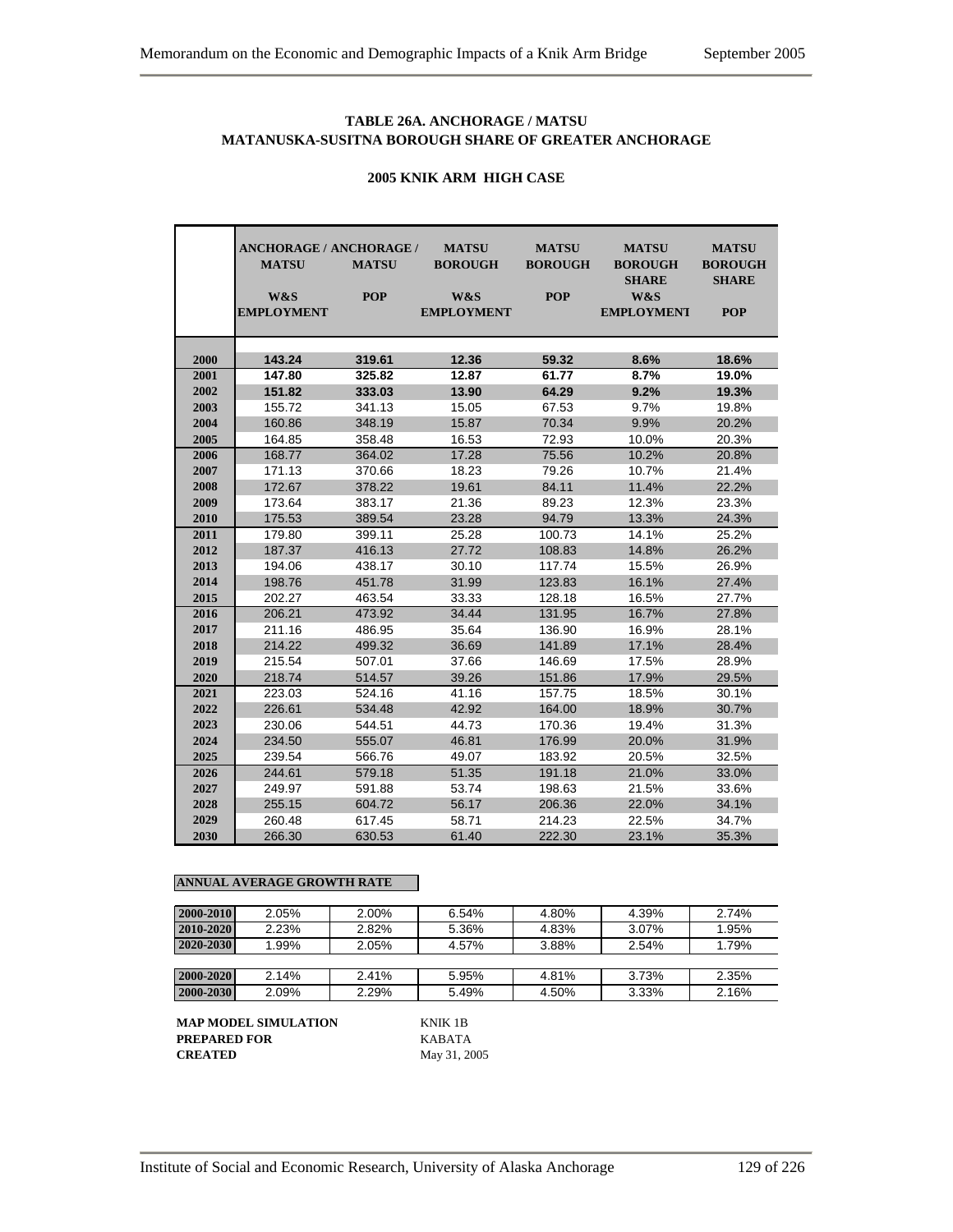## **TABLE 27A. ANCHORAGE / MATSU MATANUSKA-SUSITNA BOROUGH COMMUTERS**

## **2005 KNIK ARM HIGH CASE**

|      | MS RESIDENTSMS RESIDENTSMS RESIDENTS |                |                | <b>SHARE</b>     |                               |
|------|--------------------------------------|----------------|----------------|------------------|-------------------------------|
|      | <b>COMMUTING</b>                     | <b>WORKING</b> | <b>TOTAL</b>   |                  | <b>COMMUTING TOTAL JOBS /</b> |
|      | <b>TO ANCHORAGI</b>                  | IN             | <b>WORKERS</b> | <b>TO</b>        | <b>BASIC</b>                  |
|      |                                      | <b>MATSU</b>   |                | <b>ANCHORAGE</b> |                               |
|      |                                      |                |                |                  |                               |
|      |                                      |                |                |                  |                               |
| 2000 | 7.00                                 |                |                |                  |                               |
| 2001 | 7.30                                 |                |                |                  |                               |
| 2002 | 7.60                                 |                |                |                  |                               |
| 2003 | 7.99                                 | 23.75          | 31.74          | 25.2%            | 2.60                          |
| 2004 | 8.30                                 | 25.00          | 33.30          | 24.9%            | 2.65                          |
| 2005 | 8.61                                 | 25.94          | 34.56          | 24.9%            | 2.68                          |
| 2006 | 9.07                                 | 26.83          | 35.90          | 25.3%            | 2.68                          |
| 2007 | 9.47                                 | 27.76          | 37.23          | 25.4%            | 2.70                          |
| 2008 | 9.76                                 | 29.09          | 38.85          | 25.1%            | 2.72                          |
| 2009 | 10.02                                | 30.76          | 40.78          | 24.6%            | 2.73                          |
| 2010 | 10.50                                | 32.76          | 43.25          | 24.3%            | 2.74                          |
| 2011 | 11.12                                | 34.97          | 46.09          | 24.1%            | 2.78                          |
| 2012 | 12.23                                | 37.85          | 50.08          | 24.4%            | 2.80                          |
| 2013 | 12.77                                | 40.58          | 53.35          | 23.9%            | 2.87                          |
| 2014 | 12.83                                | 42.62          | 55.45          | 23.1%            | 2.93                          |
| 2015 | 12.72                                | 44.08          | 56.80          | 22.4%            | 2.98                          |
| 2016 | 12.77                                | 45.36          | 58.13          | 22.0%            | 3.01                          |
| 2017 | 13.37                                | 46.81          | 60.17          | 22.2%            | 2.99                          |
| 2018 | 13.68                                | 47.98          | 61.66          | 22.2%            | 2.99                          |
| 2019 | 14.10                                | 48.98          | 63.08          | 22.4%            | 2.98                          |
| 2020 | 14.55                                | 50.71          | 65.26          | 22.3%            | 2.99                          |
| 2021 | 15.01                                | 52.82          | 67.83          | 22.1%            | 3.01                          |
| 2022 | 15.50                                | 54.76          | 70.26          | 22.1%            | 3.02                          |
| 2023 | 16.00                                | 56.73          | 72.73          | 22.0%            | 3.04                          |
| 2024 | 16.53                                | 59.03          | 75.56          | 21.9%            | 3.06                          |
| 2025 | 16.99                                | 61.54          | 78.54          | 21.6%            | 3.09                          |
| 2026 | 17.47                                | 64.08          | 81.55          | 21.4%            | 3.12                          |
| 2027 | 17.97                                | 66.73          | 84.70          | 21.2%            | 3.16                          |
| 2028 | 18.48                                | 69.41          | 87.89          | 21.0%            | 3.19                          |
| 2029 | 19.02                                | 72.20          | 91.22          | 20.8%            | 3.23                          |
| 2030 | 19.57                                | 75.19          | 94.75          | 20.6%            | 3.26                          |

### **ANNUAL AVERAGE GROWTH RATE**

| 2000-2010 | 4.13% | #VALUE! | #VALUE! | #VALUE!   | #VALUE! |
|-----------|-------|---------|---------|-----------|---------|
| 2010-2020 | 3.32% | 4.47%   | 4.20%   | $-0.85%$  | 0.89%   |
| 2020-2030 | 3.01% | 4.02%   | 3.80%   | $-0.76\%$ | 0.88%   |
|           |       |         |         |           |         |
| 2000-2020 | 3.72% | #VALUE! | #VALUE! | #VALUEL   | #VALUE! |
| 2000-2030 | 3.49% | #VALUE! | #VALUE! | #VALUE!   | #VALUE! |

**MAP MODEL SIMULATION KNIK 1B**<br>**PREPARED FOR** KABATA **PREPARED FOR<br>CREATED** 

**CREATED** May 31, 2005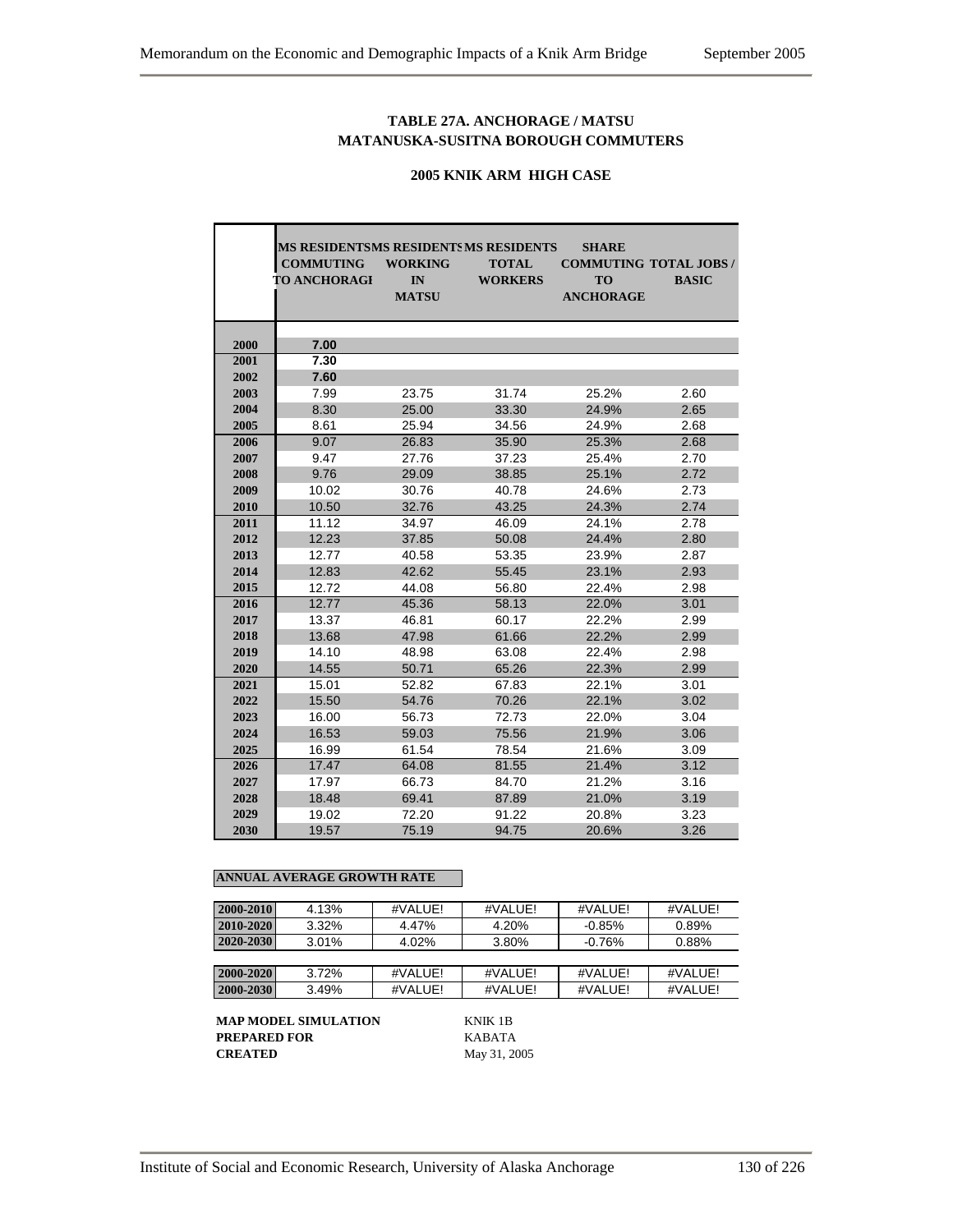## **TABLE 28A. ANCHORAGE / MATSU ADDITIONS TO EACH REGION**

#### **2005 KNIK ARM HIGH CASE**

|      | <b>ANCHORAGE</b><br><b>W&amp;S EMP</b><br><b>CHANGE</b> | <b>MATSU</b><br><b>W&amp;S EMP</b><br><b>CHANGE</b> | <b>ANCHORAGE</b><br><b>POP</b><br><b>CHANGE</b> | <b>MATSU</b><br><b>POP</b><br><b>CHANGE</b> | <b>MATSU</b><br><b>COMMUTER</b><br><b>CHANGE</b> |
|------|---------------------------------------------------------|-----------------------------------------------------|-------------------------------------------------|---------------------------------------------|--------------------------------------------------|
| 2000 |                                                         |                                                     |                                                 |                                             |                                                  |
| 2001 | 4.05                                                    | 0.51                                                | 3.77                                            | 2.45                                        | 0.30                                             |
| 2002 | 2.99                                                    | 1.03                                                | 4.69                                            | 2.52                                        | 0.30                                             |
| 2003 | 2.75                                                    | 1.15                                                | 4.86                                            | 3.23                                        | 0.39                                             |
| 2004 | 4.33                                                    | 0.81                                                | 4.24                                            | 2.82                                        | 0.31                                             |
| 2005 | 3.33                                                    | 0.66                                                | 7.71                                            | 2.58                                        | 0.32                                             |
| 2006 | 3.17                                                    | 0.76                                                | 2.90                                            | 2.63                                        | 0.46                                             |
| 2007 | 1.41                                                    | 0.95                                                | 2.94                                            | 3.70                                        | 0.40                                             |
| 2008 | 0.17                                                    | 1.37                                                | 2.71                                            | 4.85                                        | 0.29                                             |
| 2009 | $-0.78$                                                 | 1.75                                                | $-0.16$                                         | 5.11                                        | 0.25                                             |
| 2010 | $-0.04$                                                 | 1.93                                                | 0.81                                            | 5.56                                        | 0.48                                             |
| 2011 | 2.28                                                    | 1.99                                                | 3.62                                            | 5.94                                        | 0.63                                             |
| 2012 | 5.13                                                    | 2.44                                                | 8.93                                            | 8.10                                        | 1.11                                             |
| 2013 | 4.30                                                    | 2.39                                                | 13.12                                           | 8.92                                        | 0.54                                             |
| 2014 | 2.81                                                    | 1.89                                                | 7.52                                            | 6.09                                        | 0.06                                             |
| 2015 | 2.17                                                    | 1.34                                                | 7.42                                            | 4.35                                        | $-0.11$                                          |
| 2016 | 2.84                                                    | 1.11                                                | 6.61                                            | 3.77                                        | 0.06                                             |
| 2017 | 3.75                                                    | 1.20                                                | 8.08                                            | 4.95                                        | 0.59                                             |
| 2018 | 2.01                                                    | 1.05                                                | 7.38                                            | 4.99                                        | 0.31                                             |
| 2019 | 0.35                                                    | 0.98                                                | 2.88                                            | 4.81                                        | 0.43                                             |
| 2020 | 1.60                                                    | 1.60                                                | 2.40                                            | 5.17                                        | 0.44                                             |
| 2021 | 2.38                                                    | 1.90                                                | 3.69                                            | 5.89                                        | 0.46                                             |
| 2022 | 1.82                                                    | 1.76                                                | 4.08                                            | 6.25                                        | 0.48                                             |
| 2023 | 1.65                                                    | 1.80                                                | 3.67                                            | 6.36                                        | 0.51                                             |
| 2024 | 2.36                                                    | 2.08                                                | 3.92                                            | 6.63                                        | 0.53                                             |
| 2025 | 2.78                                                    | 2.26                                                | 4.76                                            | 6.93                                        | 0.46                                             |
| 2026 | 2.78                                                    | 2.29                                                | 5.16                                            | 7.26                                        | 0.48                                             |
| 2027 | 2.97                                                    | 2.39                                                | 5.25                                            | 7.45                                        | 0.50                                             |
| 2028 | 2.75                                                    | 2.43                                                | 5.11                                            | 7.72                                        | 0.51                                             |
| 2029 | 2.79                                                    | 2.54                                                | 4.86                                            | 7.88                                        | 0.53                                             |
| 2030 | 3.12                                                    | 2.69                                                | 5.01                                            | 8.06                                        | 0.55                                             |

## **ANNUAL AVERAGE GROWTH RATE**

| 2000-2010 | NA        | <b>NA</b> | <b>NA</b> | ΝA | <b>NA</b> |
|-----------|-----------|-----------|-----------|----|-----------|
| 2010-2020 | NA        | <b>NA</b> | <b>NA</b> | ΝA | <b>NA</b> |
| 2020-2030 | NA        | <b>NA</b> | NA        | ΝA | <b>NA</b> |
|           |           |           |           |    |           |
| 2000-2020 | NA        | <b>NA</b> | <b>NA</b> | NA | <b>NA</b> |
| 2000-2030 | <b>NA</b> | <b>NA</b> | <b>NA</b> | ΝA | <b>NA</b> |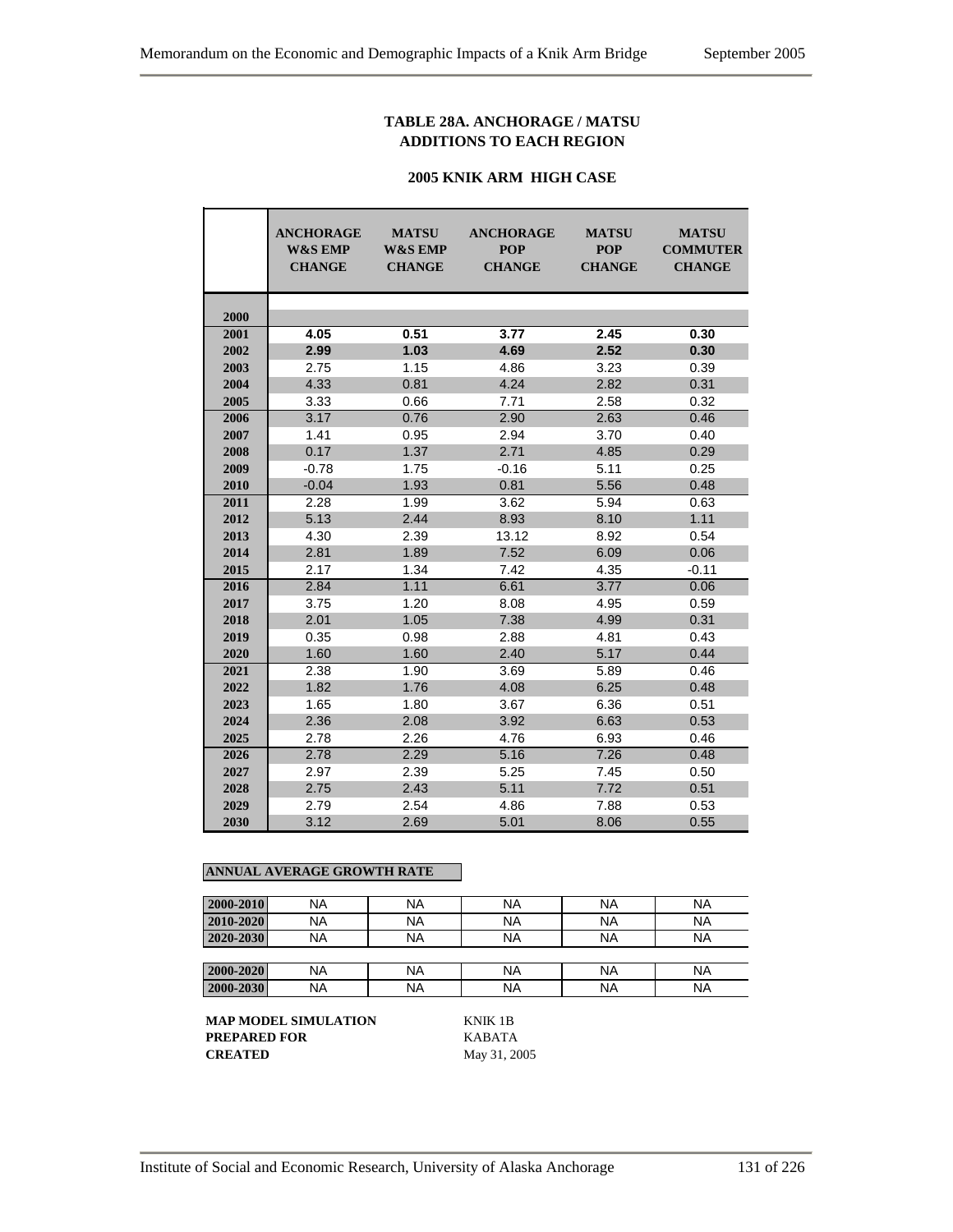# **DISTRIBUTION OF WAGE AND SALARY JOBS IN ANCHORAGE AND THE MATANUSKA-SUSITNA BOROUGH** ------------ ------------ ------------ --------------- --------------- ------------ ------------ --------------- -------------------- -------------- --------------- ANCH MATSU ANCH/ BALANCE GROWTH GROWTH<br>SHARE SHARE MATSU OF ANCH MATSU<br>OF OF SHARE OF ALASKA SHARE SHARE ANCH/ BALANCE SHARE SHARE MATSU OF<br>MATSU OF OF OF SHARE OF ALASKA YR STATE ANCH MATSU MATSU OF OF OF SHARE OF ALASKA<br>REGION ALASKA REGION REGION ALASKA SHARE REGION REGION ALASKA ------------- ------------ ------------ ------------ --------------- --------------------- ------------ ------------ --------------- -------------------- -------------- --------------- 1960 20.67 0.53 21.20 97.5% 2.5% 1961 56.88<br>1962 58.69 58.69 1963 62.09 1964 65.38 1965 70.53 30.68 1.08 31.76 38.77 96.6% 3.4% 45.0% 1966 73.20 1967 76.78 1968 79.80 1969 86.56 37.79 1.00 38.79 47.78 97.4% 2.6% 44.8% 55.2% 1970 92.47 42.00 1.15 43.14 49.33 97.3% 2.7% 46.7% 53.3% -0.1% 2.8% 1971 97.58 45.45 1.41 46.87 50.72 97.0% 3.0% 48.0% 52.0% -0.4% 13.7% 1972 104.24 48.25 1.45 49.70 54.55 97.1% 2.9% 47.7% 52.3% 0.1% -3.6%

| 1972     | 104.24 | 48.25  | 1.45  | 49.70  | 54.55   | 97.1% | 2.9%  | 41.1% | 52.3% | $0.1\%$  | -3.6%   |
|----------|--------|--------|-------|--------|---------|-------|-------|-------|-------|----------|---------|
| 1973     | 109.85 | 50.63  | 1.61  | 52.23  | 57.62   | 96.9% | 3.1%  | 47.6% | 52.4% | $-0.2%$  | 5.8%    |
| 1974     | 128.16 | 58.81  | 1.78  | 60.60  | 67.57   | 97.1% | 2.9%  | 47.3% | 52.7% | 0.1%     | $-4.3%$ |
|          |        |        |       |        |         |       |       |       |       |          |         |
| 1975     | 161.32 | 69.61  | 2.02  | 71.63  | 89.69   | 97.2% | 2.8%  | 44.4% | 55.6% | 0.1%     | $-4.2%$ |
| 1976     | 171.19 | 73.02  | 2.27  | 75.29  | 95.90   | 97.0% | 3.0%  | 44.0% | 56.0% | $-0.2%$  | 6.9%    |
| 1977     | 164.06 | 77.00  | 2.52  | 79.52  | 84.54   | 96.8% | 3.2%  | 48.5% | 51.5% | $-0.2%$  | 5.3%    |
| 1978     | 163.29 | 76.89  | 2.95  | 79.85  | 83.45   | 96.3% | 3.7%  | 48.9% | 51.1% | $-0.5%$  | 16.6%   |
|          |        |        |       |        |         |       |       |       |       |          |         |
| 1979     | 166.41 | 77.50  | 3.08  | 80.58  | 85.83   | 96.2% | 3.8%  | 48.4% | 51.6% | $-0.1%$  | 3.2%    |
| 1980     | 170.02 | 78.17  | 3.26  | 81.44  | 88.58   | 96.0% | 4.0%  | 47.9% | 52.1% | $-0.2%$  | 4.9%    |
| 1981     | 185.39 | 86.16  | 3.70  | 89.86  | 95.53   | 95.9% | 4.1%  | 48.5% | 51.5% | $-0.1%$  | 2.7%    |
| 1982     | 199.85 | 98.08  | 4.38  | 102.46 | 97.38   | 95.7% | 4.3%  |       | 48.7% | $-0.2%$  | 3.9%    |
|          |        |        |       |        |         |       |       | 51.3% |       |          |         |
| 1983     | 212.83 | 102.70 | 5.35  | 108.06 | 104.78  | 95.0% | 5.0%  | 50.8% | 49.2% | $-0.7%$  | 15.9%   |
| 1984     | 222.50 | 108.39 | 6.54  | 114.93 | 107.57  | 94.3% | 5.7%  | 51.7% | 48.3% | $-0.8%$  | 14.9%   |
| 1985     | 228.08 | 110.89 | 7.00  | 117.88 | 110.19  | 94.1% | 5.9%  | 51.7% | 48.3% | $-0.3%$  | 4.3%    |
| 1986     | 218.73 | 105.60 | 6.70  | 112.30 | 106.43  | 94.0% |       | 51.3% | 48.7% | 0.0%     | 0.5%    |
|          |        |        |       |        |         |       | 6.0%  |       |       |          |         |
| 1987     | 208.01 | 99.55  | 6.19  | 105.75 | 102.26  | 94.1% | 5.9%  | 50.8% | 49.2% | 0.1%     | $-1.8%$ |
| 1988     | 212.08 | 99.06  | 6.10  | 105.16 | 106.92  | 94.2% | 5.8%  | 49.6% | 50.4% | 0.1%     | $-1.0%$ |
| 1989     | 225.03 | 103.44 | 6.51  | 109.95 | 115.08  | 94.1% | 5.9%  | 48.9% | 51.1% | $-0.1%$  | 2.2%    |
|          | 236.23 | 109.96 | 7.08  | 117.04 | 119.19  | 94.0% |       | 49.5% | 50.5% | $-0.1%$  | 2.1%    |
| 1990     |        |        |       |        |         |       | 6.0%  |       |       |          |         |
| 1991     | 241.02 | 112.98 | 7.88  | 120.86 | 120.17  | 93.5% | 6.5%  | 50.1% | 49.9% | $-0.5%$  | 7.8%    |
| 1992     | 245.85 | 114.14 | 8.25  | 122.39 | 123.45  | 93.3% | 6.7%  | 49.8% | 50.2% | $-0.2%$  | 3.4%    |
| 1993     | 251.22 | 116.60 | 8.67  | 125.27 | 125.95  | 93.1% | 6.9%  | 49.9% | 50.1% | $-0.2%$  | 2.6%    |
| 1994     | 256.83 | 119.10 | 9.58  | 128.68 | 128.15  | 92.6% | 7.4%  |       | 49.9% | $-0.6%$  | 7.6%    |
|          |        |        |       |        |         |       |       | 50.1% |       |          |         |
| 1995     | 259.77 | 119.50 | 10.08 | 129.58 | 130.19  | 92.2% | 7.8%  | 49.9% | 50.1% | $-0.4%$  | 4.5%    |
| 1996     | 261.48 | 119.95 | 10.08 | 130.02 | 131.46  | 92.3% | 7.7%  | 49.7% | 50.3% | 0.0%     | $-0.4%$ |
| 1997     | 266.11 | 122.99 | 10.69 | 133.67 | 132.44  | 92.0% | 8.0%  | 50.2% | 49.8% | $-0.3%$  | 3.2%    |
|          |        |        |       |        |         |       |       |       |       |          |         |
| 1998     | 271.91 | 126.78 | 11.37 | 138.14 | 133.76  | 91.8% | 8.2%  | 50.8% | 49.2% | $-0.3%$  | 2.9%    |
| 1999     | 274.57 | 128.30 | 11.74 | 140.03 | 134.54  | 91.6% | 8.4%  | 51.0% | 49.0% | $-0.2%$  | 1.8%    |
| 2000     | 280.66 | 130.88 | 12.36 | 143.24 | 137.42  | 91.4% | 8.6%  | 51.0% | 49.0% | $-0.3%$  | 3.0%    |
| 2001     | 287.94 | 134.93 | 12.87 | 147.80 | 140.14  | 91.3% | 8.7%  | 51.3% | 48.7% | $-0.1%$  | 0.9%    |
|          |        |        |       |        |         |       |       |       |       |          |         |
| 2002     | 292.29 | 137.92 | 13.90 | 151.82 | 140.47  | 90.8% | 9.2%  | 51.9% | 48.1% | $-0.5%$  | 5.2%    |
| 2003     | 296.88 | 140.40 | 15.00 | 155.40 | 141.48  | 90.3% | 9.7%  | 52.3% | 47.7% | $-0.5%$  | 5.4%    |
| 2004     | 301.77 | 144.99 | 15.87 | 160.86 | 140.91  | 90.1% | 9.9%  | 53.3% | 46.7% | $-0.2%$  | 2.2%    |
| 2005     | 306.63 | 148.32 | 16.53 | 164.85 | 141.78  | 90.0% | 10.0% | 53.8% | 46.2% | $-0.2%$  | 1.6%    |
|          |        |        |       |        |         |       |       |       |       |          |         |
| 2006     | 311.23 | 151.49 | 17.28 | 168.77 | 142.45  | 89.8% | 10.2% | 54.2% | 45.8% | $-0.2%$  | 2.1%    |
| 2007     | 313.26 | 152.90 | 18.23 | 171.13 | 142.13  | 89.3% | 10.7% | 54.6% | 45.4% | $-0.5%$  | 4.0%    |
| 2008     | 313.62 | 153.06 | 19.61 | 172.67 | 140.95  | 88.6% | 11.4% | 55.1% | 44.9% | $-0.8%$  | 6.6%    |
|          |        |        |       |        |         |       |       |       |       |          |         |
| 2009     | 313.42 | 152.28 | 21.36 | 173.64 | 139.78  | 87.7% | 12.3% | 55.4% | 44.6% | $-1.1%$  | 8.3%    |
| 2010     | 316.29 | 152.24 | 23.28 | 175.53 | 140.77  | 86.7% | 13.3% | 55.5% | 44.5% | $-1.1%$  | 7.9%    |
| 2011     | 323.89 | 154.52 | 25.28 | 179.80 | 144.10  | 85.9% | 14.1% | 55.5% | 44.5% | $-0.9%$  | 6.0%    |
| 2012     | 339.04 | 159.65 | 27.72 | 187.37 | 151.68  | 85.2% | 14.8% | 55.3% | 44.7% | $-0.9%$  | 5.2%    |
|          |        |        |       |        |         |       |       |       |       |          |         |
| 2013     | 350.42 | 163.95 | 30.10 | 194.06 | 156.36  | 84.5% | 15.5% | 55.4% | 44.6% | $-0.8%$  | 4.9%    |
| 2014     | 355.64 | 166.77 | 31.99 | 198.76 | 156.88  | 83.9% | 16.1% | 55.9% | 44.1% | $-0.7%$  | 3.8%    |
| 2015     | 357.57 | 168.94 | 33.33 | 202.27 | 155.31  | 83.5% | 16.5% | 56.6% | 43.4% | $-0.5%$  | 2.4%    |
| 2016     | 361.17 | 171.78 | 34.44 | 206.21 | 154.95  | 83.3% | 16.7% | 57.1% | 42.9% | $-0.3%$  | 1.3%    |
|          |        |        |       |        |         |       |       |       |       |          |         |
| 2017     | 367.68 | 175.53 | 35.64 | 211.16 | 156.52  | 83.1% | 16.9% | 57.4% | 42.6% | $-0.2%$  | 1.1%    |
| 2018     | 369.99 | 177.54 | 36.69 | 214.22 | 155.77  | 82.9% | 17.1% | 57.9% | 42.1% | $-0.3%$  | 1.5%    |
| 2019     | 370.66 | 177.88 | 37.66 | 215.54 | 155.12  | 82.5% | 17.5% | 58.2% | 41.8% | $-0.4%$  | 2.0%    |
| 2020     | 375.08 | 179.48 | 39.26 | 218.74 | 156.34  | 82.1% | 17.9% | 58.3% | 41.7% | $-0.6%$  | 2.7%    |
|          |        |        |       |        |         |       |       |       |       |          |         |
| 2021     | 381.71 | 181.87 | 41.16 | 223.03 | 158.68  | 81.5% | 18.5% | 58.4% | 41.6% | $-0.6%$  | 2.8%    |
| 2022     | 387.38 | 183.69 | 42.92 | 226.61 | 160.77  | 81.1% | 18.9% | 58.5% | 41.5% | $-0.6%$  | 2.6%    |
| 2023     | 392.61 | 185.33 | 44.73 | 230.06 | 162.55  | 80.6% | 19.4% | 58.6% | 41.4% | $-0.6%$  | 2.6%    |
| 2024     | 399.45 | 187.69 | 46.81 | 234.50 | 164.95  | 80.0% | 20.0% | 58.7% | 41.3% | $-0.6%$  | 2.7%    |
|          |        |        |       |        |         |       |       |       |       |          |         |
| 2025     | 407.31 | 190.48 | 49.07 | 239.54 | 167.76  | 79.5% | 20.5% | 58.8% | 41.2% | $-0.7%$  | 2.6%    |
| 2026     | 415.01 | 193.26 | 51.35 | 244.61 | 170.39  | 79.0% | 21.0% | 58.9% | 41.1% | $-0.6%$  | 2.5%    |
| 2027     | 423.09 | 196.23 | 53.74 | 249.97 | 173.12  | 78.5% | 21.5% | 59.1% | 40.9% | $-0.6%$  | 2.4%    |
| 2028     | 430.60 | 198.98 | 56.17 | 255.15 | 175.45  | 78.0% | 22.0% | 59.3% | 40.7% | $-0.7%$  | 2.4%    |
|          |        |        |       |        |         |       |       |       |       |          |         |
| 2029     | 438.27 | 201.77 | 58.71 | 260.48 | 177.79  | 77.5% | 22.5% | 59.4% | 40.6% | $-0.7%$  | 2.4%    |
| 2030     | 446.92 | 204.89 | 61.40 | 266.30 | 180.62  | 76.9% | 23.1% | 59.6% | 40.4% | $-0.7\%$ | 2.3%    |
|          |        |        |       |        |         |       |       |       |       |          |         |
| change   |        |        |       |        |         |       |       |       |       |          |         |
|          |        |        |       |        |         |       |       |       |       |          |         |
| 80-05    | 136.61 | 70.15  | 13.26 | 83.41  | 53.20   |       |       |       |       |          |         |
| shares   | 100%   | 51%    | 10%   | 61%    | 39%     |       |       |       |       |          |         |
|          |        |        |       |        |         |       |       |       |       |          |         |
| 05 to 30 | 140.29 | 56.57  | 44.87 | 101.44 | 38.84   |       |       |       |       |          |         |
|          |        |        |       |        |         |       |       |       |       |          |         |
| shares   | 100%   | 40%    | 32%   | 72%    | 28%     |       |       |       |       |          |         |
|          |        |        |       |        |         |       |       |       |       |          |         |
| $05-10$  | 9.66   | 3.92   | 6.76  | 10.67  | $-1.01$ |       |       |       |       |          |         |
| 10-20    | 58.79  | 27.24  | 15.97 | 43.21  | 15.57   |       |       |       |       |          |         |
|          |        |        |       |        |         |       |       |       |       |          |         |
|          |        |        |       |        |         |       |       |       |       |          |         |
| 20-30    | 71.84  | 25.41  | 22.14 | 47.56  | 24.28   |       |       |       |       |          |         |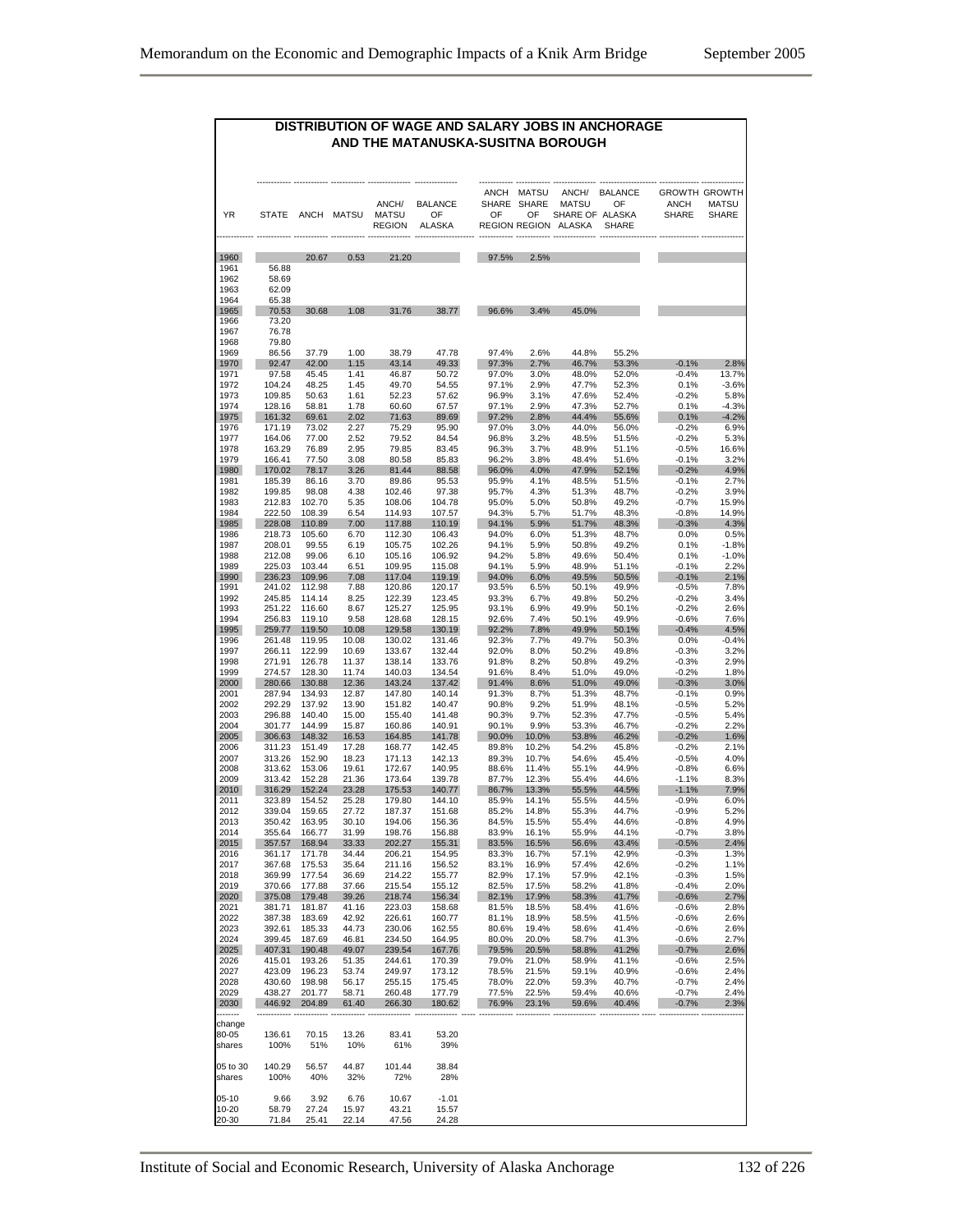#### **DISTRIBUTION OF POPULATION IN ANCHORAGE AND THE MATANUSKA-SUSITNA BOROUGH** ------------ ------------ ------------ ------------ -------------------- ------------ ------------ --------------- -------------------- -------------- -------------- ANCH MATSU ANCH/ BALANCE GROWTH GROWTH<br>SHARE SHARE MATSU OF ANCH MATSU ANCH/ BALANCE SHARE SHARE MATSU OF ANCH MATSU YR STATE ANCH MATSU MATSU OF OF OF SHARE OF ALASKA REGION ALASKA SHARE REGION REGION -------- ------------ ------------ ------------ ------------ -------------- ------------------ ------------ --------------- -------------- -------------------- -------------- 1960 230.40 82.83 5.19 88.02 142.38 94.1% 5.9% 38.2% 61.8% 1961 236.70<br>1962 242.80 1962 242.80<br>1963 249.90 249.90 1964 253.20<br>1965 265.20 1965 265.20 102.34 6.13 108.46 156.74 94.4% 5.6% 40.9% 59.1% 271.50 1967 277.90 1968 284.90<br>1969 294.60 1969 294.60 114.15 7.00 121.15 173.45 94.2% 5.8% 41.1% 58.9% 1970 308.50 130.20 6.60 136.80 171.70 95.2% 4.8% 44.3% 55.7% 1.0% -16.5% 1971 319.60 136.50 7.20 143.70 175.90 95.0% 5.0% 45.0% 55.0% -0.2% 3.9% 1972 329.80 144.00 7.80 151.80 178.00 94.9% 5.1% 46.0% 54.0% -0.1% 2.6% 1973 336.40 146.10 8.50 154.60 181.80 94.5% 5.5% 46.0% 54.0% -0.4% 7.0% 1974 348.10 151.00 9.40 160.40 187.70 94.1% 5.9% 46.1% 53.9% -0.4% 6.6% 1975 384.10 173.60 11.10 184.70 199.40 94.0% 6.0% 48.1% 51.9% -0.2% 2.5% 1976 409.80 187.40 13.50 200.90 208.90 93.3% 6.7% 49.0% 51.0% -0.8% 11.8% 1977 418.00 189.70 15.50 205.20 212.80 92.4% 7.6% 49.1% 50.9% -0.9% 12.4% 1978 411.60 183.60 16.70 200.30 211.30 91.7% 8.3% 48.7% 51.3% -0.8% 10.4% 1979 413.70 180.20 18.40 198.60 215.10 90.7% 9.3% 48.0% 52.0% -1.0% 11.1% 1980 419.80 182.50 18.64 201.14 218.66 90.7% 9.3% 47.9% 52.1% 0.0% 0.0% 1981 434.30 188.53 19.91 208.44 225.87 90.4% 9.6% 48.0% 52.0% -0.3% 3.1% 1982 464.30 201.30 23.08 224.38 239.92 89.7% 10.3% 48.3% 51.7% -0.8% 7.7% 1983 499.10 216.16 27.97 244.14 254.97 88.5% 11.5% 48.9% 51.1% -1.3% 11.4% 1984 524.00 226.20 33.55 259.75 264.25 87.1% 12.9% 49.6% 50.4% -1.6% 12.7% 1985 543.90 233.87 37.67 271.54 272.36 86.1% 13.9% 49.9% 50.1% -1.1% 7.4% 1986 550.70 235.13 39.97 275.11 275.59 85.5% 14.5% 50.0% 50.0% -0.8% 4.7% 1987 541.30 227.97 39.05 267.02 274.28 85.4% 14.6% 49.3% 50.7% -0.1% 0.6% 1988 535.00 222.95 37.99 260.94 274.07 85.4% 14.6% 48.8% 51.2% 0.1% -0.5% 1989 538.90 221.88 38.95 260.84 278.06 85.1% 14.9% 48.4% 51.6% -0.4% 2.6% 1990 553.17 226.34 39.68 266.02 287.15 85.1% 14.9% 48.1% 51.9% 0.0% -0.1% 1991 569.05 234.78 41.98 276.76 292.29 84.8% 15.2% 48.6% 51.4% -0.3% 1.7% 1992 586.72 245.66 44.04 289.70 297.02 84.8% 15.2% 49.4% 50.6% 0.0% 0.2% 1993 596.91 249.84 46.48 296.32 300.59 84.3% 15.7% 49.6% 50.4% -0.6% 3.2% 1994 600.62 254.77 47.36 302.13 298.49 84.3% 15.7% 50.3% 49.7% 0.0% 0.0% 1995 601.58 253.44 49.01 302.45 299.13 83.8% 16.2% 50.3% 49.7% -0.6% 3.4% 1996 605.21 254.18 50.62 304.79 300.42 83.4% 16.6% 50.4% 49.6% -0.5% 2.5% 1997 609.66 254.85 52.45 307.30 302.36 82.9% 17.1% 50.4% 49.6% -0.6% 2.8% 1998 617.08 258.78 54.53 313.31 303.77 82.6% 17.4% 50.8% 49.2% -0.4% 2.0% 1999 622.00 259.39 55.69 315.09 306.92 82.3% 17.7% 50.7% 49.3% -0.3% 1.6% 2000 627.50 260.28 59.32 319.61 307.90 81.4% 18.6% 50.9% 49.1% -1.1% 5.0% 2001 632.39 265.29 61.70 326.99 305.40 81.1% 18.9% 51.7% 48.3% -0.4% 1.7% 2002 640.82 268.35 64.29 332.64 308.19 80.7% 19.3% 51.9% 48.1% -0.6% 2.4% 2003 648.28 273.57 67.53 341.09 307.19 80.2% 19.8% 52.6% 47.4% -0.6% 2.4% 2004 655.44 277.50 70.15 347.65 307.79 79.8% 20.2% 53.0% 47.0% -0.5% 1.9% 2005 669.31 285.55 72.93 358.48 310.83 79.7% 20.3% 53.6% 46.4% -0.2% 0.8% 2006 674.89 288.46 75.56 364.02 310.87 79.2% 20.8% 53.9% 46.1% -0.5% 2.0% 2007 681.33 291.40 79.26 370.66 310.67 78.6% 21.4% 54.4% 45.6% -0.8% 3.0% 2008 690.00 294.10 84.11 378.22 311.78 77.8% 22.2% 54.8% 45.2% -1.1% 4.0% 2009 693.06 293.95 89.23 383.17 309.89 76.7% 23.3% 55.3% 44.7% -1.3% 4.7% 2010 699.35 294.76 94.79 389.54 309.81 75.7% 24.3% 55.7% 44.3% -1.4% 4.5% 2011 713.21 298.38 100.73 399.11 314.11 74.8% 25.2% 56.0% 44.0% -1.2% 3.7% 2012 740.73 307.31 108.83 416.13 324.60 73.8% 26.2% 56.2% 43.8% -1.2% 3.6% 2013 776.19 320.42 117.74 438.17 338.02 73.1% 26.9% 56.5% 43.5% -1.0% 2.8% 2014 796.15 327.95 123.83 451.78 344.37 72.6% 27.4% 56.7% 43.3% -0.7% 2.0% 2015 810.67 335.36 128.18 463.54 347.13 72.3% 27.7% 57.2% 42.8% -0.3% 0.9% 2016 824.48 341.97 131.95 473.92 350.56 72.2% 27.8% 57.5% 42.5% -0.3% 0.7% 2017 842.04 350.05 136.90 486.95 355.10 71.9% 28.1% 57.8% 42.2% -0.4% 1.0% 2018 858.16 357.43 141.89 499.32 358.84 71.6% 28.4% 58.2% 41.8% -0.4% 1.1% 2019 867.71 360.31 146.69 507.01 360.71 71.1% 28.9% 58.4% 41.6% -0.7% 1.8% 2020 878.17 362.71 151.86 514.57 363.60 70.5% 29.5% 58.6% 41.4% -0.8% 2.0% 2021 892.80 366.40 157.75 524.16 368.65 69.9% 30.1% 58.7% 41.3% -0.8% 2.0% 2022 908.91 370.48 164.00 534.48 374.42 69.3% 30.7% 58.8% 41.2% -0.8% 2.0% 2023 924.01 374.15 170.36 544.51 379.50 68.7% 31.3% 58.9% 41.1% -0.9% 2.0% 2024 940.03 378.08 176.99 555.07 384.95 68.1% 31.9% 59.0% 41.0% -0.9% 1.9% 2025 958.10 382.84 183.92 566.76 391.34 67.5% 32.5% 59.2% 40.8% -0.8% 1.8% 2026 977.01 388.00 191.18 579.18 397.84 67.0% 33.0% 59.3% 40.7% -0.8% 1.7% 2027 996.24 393.25 198.63 591.88 404.36 66.4% 33.6% 59.4% 40.6% -0.8% 1.7% 2028 1015.10 398.36 206.36 604.72 410.39 65.9% 34.1% 59.6% 40.4% -0.9% 1.7% 2029 1033.58 403.22 214.23 617.45 416.13 65.3% 34.7% 59.7% 40.3% -0.9% 1.7% 2030 1052.98 408.23 222.30 630.53 422.45 64.7% 35.3% 59.9% 40.1% -0.9% 1.6% -------- ------------ ------------ ------------ ------------ -------------- ----- ------------ ------------ --------------- -------------- ----- -------------- -------------- 249.51 103.05 54.29 157.34 92.17 100% 41% 22% 63% 37% 383.67 122.68 149.37 272.05 111.63 100% 32% 39% 71% 29% 30.04 9.20 21.86 31.06 -1.02 178.96 57.07 125.03<br>45.52 70.44 115.96 174.81 45.52 70.44 115.96 58.85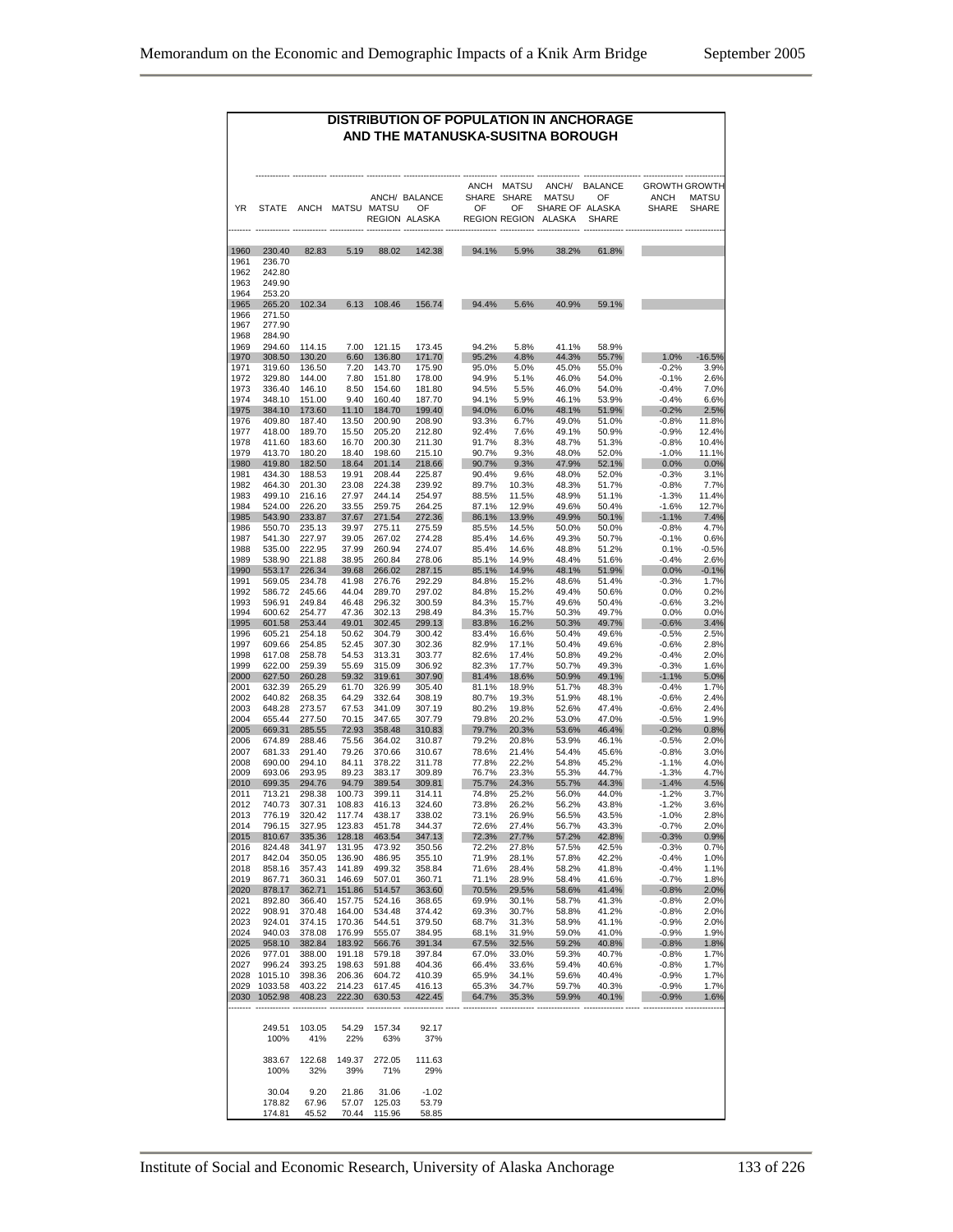|                                                      |                                               |                                              |                                              |                                              |                                              |                                                    |                                                   |                                                    |                                                          | <b>GROWTH OF JOBS AND POPULATION IN</b><br>ANCHORAGE AND THE MATANUSKA-SUSITNA BOROUGH |                                                  |                                              |                                                |                                                 |                                                 |                                              |                                              |                                                |
|------------------------------------------------------|-----------------------------------------------|----------------------------------------------|----------------------------------------------|----------------------------------------------|----------------------------------------------|----------------------------------------------------|---------------------------------------------------|----------------------------------------------------|----------------------------------------------------------|----------------------------------------------------------------------------------------|--------------------------------------------------|----------------------------------------------|------------------------------------------------|-------------------------------------------------|-------------------------------------------------|----------------------------------------------|----------------------------------------------|------------------------------------------------|
|                                                      |                                               |                                              |                                              |                                              | <b>WAGE AND SALARY JOBS</b>                  |                                                    |                                                   |                                                    |                                                          |                                                                                        |                                                  |                                              | <b>POPULATION</b>                              |                                                 |                                                 |                                              |                                              |                                                |
| <b>YR</b>                                            |                                               |                                              |                                              | STATE ANCH MATSU MATSU                       | ANCH/ BALANCE<br>OF<br>REGION ALASKA         | OF                                                 | SHARE SHARE<br>OF                                 | <b>MATSU</b><br>REGION REGION SHARE                | ANCH MATSU ANCH/ BALANCE<br>OF<br>REGION ALASKA<br>SHARE | STATE ANCH MATSU                                                                       |                                                  |                                              | <b>MATSU</b>                                   | ANCH/ BALANCE<br>OF<br><b>REGION ALASKA</b>     | SHARE<br>OF                                     | SHARE<br>OF<br>REGION REGION SHARE           | <b>MATSU</b><br>REGION ALASKA                | ANCH MATSU ANCH/ BALANCE<br>OF<br><b>SHARE</b> |
| 1960<br>1961<br>1962<br>1963<br>1964<br>1965<br>1966 | 1.81<br>3.40<br>3.29<br>5.15<br>2.67          |                                              |                                              |                                              |                                              |                                                    |                                                   |                                                    |                                                          | 6.30<br>6.10<br>7.10<br>3.30<br>12.00<br>6.30                                          |                                                  |                                              |                                                |                                                 |                                                 |                                              |                                              |                                                |
| 1967<br>1968<br>1969<br>1970<br>1971<br>1972         | 3.59<br>3.02<br>6.76<br>5.90<br>5.12<br>6.66  | 4.21<br>3.46<br>2.80                         | 0.14<br>0.27<br>0.03                         | 4.35<br>3.73<br>2.83                         | 1.55<br>1.39<br>3.83                         | 96.7%<br>92.8%<br>98.9%                            | 3.3%<br>7.2%<br>1.1%                              | 73.8%<br>72.8%<br>42.5%                            | 26.2%<br>27.2%<br>57.5%                                  | 6.40<br>7.00<br>9.70<br>13.90<br>11.10<br>10.20                                        | 16.05<br>6.30<br>7.50                            | $-0.40$<br>0.60<br>0.60                      | 15.65<br>6.90<br>8.10                          | $-1.75$<br>4.20<br>2.10                         | 1.03<br>0.91<br>0.93                            | $-0.03$<br>0.09<br>0.07                      | 1.13<br>0.62<br>0.79                         | $-0.13$<br>0.38<br>0.21                        |
| 1973                                                 | 5.61                                          | 2.38                                         | 0.16                                         | 2.54                                         | 3.07                                         | 93.6%                                              | 6.4%                                              | 45.3%                                              | 54.7%                                                    | 6.60                                                                                   | 2.10                                             | 0.70                                         | 2.80                                           | 3.80                                            | 0.75                                            | 0.25                                         | 0.42                                         | 0.58                                           |
| 1974                                                 | 18.32                                         | 8.19                                         | 0.18                                         | 8.36                                         | 9.95                                         | 97.9%                                              | 2.1%                                              | 45.7%                                              | 54.3%                                                    | 11.70                                                                                  | 4.90                                             | 0.90                                         | 5.80                                           | 5.90                                            | 0.84                                            | 0.16                                         | 0.50                                         | 0.50                                           |
| 1975                                                 | 33.15                                         | 10.80                                        | 0.24                                         | 11.03                                        | 22.12                                        | 97.9%                                              | 2.1%                                              | 33.3%                                              | 66.7%                                                    | 36.00                                                                                  | 22.60                                            | 1.70                                         | 24.30                                          | 11.70                                           | 0.93                                            | 0.07                                         | 0.68                                         | 0.33                                           |
| 1976                                                 | 9.87                                          | 3.41                                         | 0.25                                         | 3.66                                         | 6.21                                         | 93.2%                                              | 6.8%                                              | 37.1%                                              | 62.9%                                                    | 25.70                                                                                  | 13.80                                            | 2.40                                         | 16.20                                          | 9.50                                            | 0.85                                            | 0.15                                         | 0.63                                         | 0.37                                           |
| 1977                                                 | $-7.12$                                       | 3.97                                         | 0.26                                         | 4.23                                         | $-11.35$                                     | 94.0%                                              | 6.0%                                              | $-59.4%$                                           | 159.4%                                                   | 8.20                                                                                   | 2.30                                             | 2.00                                         | 4.30                                           | 3.90                                            | 0.53                                            | 0.47                                         | 0.52                                         | 0.48                                           |
| 1978                                                 | $-0.77$                                       | $-0.10$                                      | 0.43                                         | 0.33                                         | $-1.10$                                      | $-31.1%$                                           | 131.1%                                            | $-42.6%$                                           | 142.6%                                                   | $-6.40$                                                                                | $-6.10$                                          | 1.20                                         | $-4.90$                                        | $-1.50$                                         | 1.24                                            | $-0.24$                                      | 0.77                                         | 0.23                                           |
| 1979                                                 | 3.11                                          | 0.61                                         | 0.12                                         | 0.73                                         | 2.38                                         | 83.1%                                              | 16.9%                                             | 23.5%                                              | 76.5%                                                    | 2.10                                                                                   | $-3.40$                                          | 1.70                                         | $-1.70$                                        | 3.80                                            | 2.00                                            | $-1.00$                                      | $-0.81$                                      | 1.81                                           |
| 1980                                                 | 3.61                                          | 0.67                                         | 0.19                                         | 0.86                                         | 2.75                                         | 78.3%                                              | 21.7%                                             | 23.8%                                              | 76.2%                                                    | 6.10                                                                                   | 2.30                                             | 0.24                                         | 2.54                                           | 3.56                                            | 0.91                                            | 0.09                                         | 0.42                                         | 0.58                                           |
| 1981                                                 | 15.37                                         | 7.99                                         | 0.44                                         | 8.42                                         | 6.94                                         | 94.8%                                              | 5.2%                                              | 54.8%                                              | 45.2%                                                    | 14.50                                                                                  | 6.02                                             | 1.27                                         | 7.29                                           | 7.21                                            | 0.83                                            | 0.17                                         | 0.50                                         | 0.50                                           |
| 1982                                                 | 14.46                                         | 11.92                                        | 0.68                                         | 12.60                                        | 1.86                                         | 94.6%                                              | 5.4%                                              | 87.2%                                              | 12.8%                                                    | 30.00                                                                                  | 12.77                                            | 3.18                                         | 15.95                                          | 14.05                                           | 0.80                                            | 0.20                                         | 0.53                                         | 0.47                                           |
| 1983                                                 | 12.99                                         | 4.62                                         | 0.97                                         | 5.59                                         | 7.39                                         | 82.6%                                              | 17.4%                                             | 43.1%                                              | 56.9%                                                    | 34.80                                                                                  | 14.87                                            | 4.89                                         | 19.75                                          | 15.05                                           | 0.75                                            | 0.25                                         | 0.57                                         | 0.43                                           |
| 1984                                                 | 9.67                                          | 5.68                                         | 1 1 9                                        | 6.87                                         | 2.80                                         | 82.7%                                              | 17.3%                                             | 71.1%                                              | 28.9%                                                    | 24.90                                                                                  | 10.03                                            | 5.58                                         | 15.61                                          | 9.29                                            | 0.64                                            | 0.36                                         | 0.63                                         | 0.37                                           |
| 1985                                                 | 5.58                                          | 2.50                                         | 0.45                                         | 2.96                                         | 2.62                                         | 84.6%                                              | 15.4%                                             | 53.0%                                              | 47.0%                                                    | 19.90                                                                                  | 7.68                                             | 4.12                                         | 11.79                                          | 8.11                                            | 0.65                                            | 0.35                                         | 0.59                                         | 0.41                                           |
| 1986                                                 | $-9.35$                                       | $-5.29$                                      | $-0.30$                                      | $-5.58$                                      | $-3.76$                                      | 94.7%                                              | 5.3%                                              | 59.7%                                              | 40.3%                                                    | 6.80                                                                                   | 1.26                                             | 2.30                                         | 3.57                                           | 3.23                                            | 0.35                                            | 0.65                                         | 0.52                                         | 0.48                                           |
| 1987                                                 | $-10.72$                                      | $-6.05$                                      | $-0.51$                                      | $-6.56$                                      | $-4.17$                                      | 92.3%                                              | 7.7%                                              | 61.1%                                              | 38.9%                                                    | $-9.40$                                                                                | $-7.16$                                          | $-0.92$                                      | $-8.08$                                        | $-1.32$                                         | 0.89                                            | 0.11                                         | 0.86                                         | 0.14                                           |
| 1988                                                 | 4.07                                          | $-0.49$                                      | $-0.10$                                      | $-0.59$                                      | 4.66                                         | 83.4%                                              | 16.6%                                             | $-14.5%$                                           | 114.5%                                                   | $-6.30$                                                                                | $-5.02$                                          | $-1.07$                                      | $-6.09$                                        | $-0.21$                                         | 0.83                                            | 0.17                                         | 0.97                                         | 0.03                                           |
| 1989                                                 | 12.95                                         | 4.38                                         | 0.42                                         | 4.79                                         | 8.15                                         | 91.3%                                              | 8.7%                                              | 37.0%                                              | 63.0%                                                    | 3.90                                                                                   | $-1.07$                                          | 0.97                                         | $-0.10$                                        | 4.00                                            | 10.88                                           | $-9.88$                                      | $-0.03$                                      | 1.03                                           |
| 1990<br>1991<br>1992<br>1993<br>1994<br>1995         | 11.20<br>4.80<br>4.82<br>5.37<br>5.61<br>2.94 | 6.52<br>3.02<br>1.16<br>2.46<br>2.50<br>0.40 | 0.57<br>0.80<br>0.38<br>0.41<br>0.91<br>0.51 | 7.09<br>3.82<br>1.53<br>2.88<br>3.41<br>0.90 | 4.11<br>0.98<br>3.29<br>2.49<br>2.21<br>2.04 | 92.0%<br>79.0%<br>75.6%<br>85.6%<br>73.3%<br>44.1% | 8.0%<br>21.0%<br>24.4%<br>14.4%<br>26.7%<br>55.9% | 63.3%<br>79.6%<br>31.8%<br>53.6%<br>60.7%<br>30.7% | 36.7%<br>20.4%<br>68.2%<br>46.4%<br>39.3%<br>69.3%       | 14.27<br>15.88<br>17.67<br>10.18<br>3.72<br>0.96                                       | 4.45<br>8.44<br>10.88<br>4.18<br>4.93<br>$-1.33$ | 0.73<br>2.30<br>2.06<br>2.44<br>0.89<br>1.65 | 5.18<br>10.74<br>12.94<br>6.61<br>5.82<br>0.32 | 9.09<br>5.14<br>4.73<br>3.57<br>$-2.10$<br>0.64 | 0.86<br>0.79<br>0.84<br>0.63<br>0.85<br>$-4.20$ | 0.14<br>0.21<br>0.16<br>0.37<br>0.15<br>5.20 | 0.36<br>0.68<br>0.73<br>0.65<br>1.57<br>0.33 | 0.64<br>0.32<br>0.27<br>0.35<br>$-0.5$         |
| 1996<br>1997<br>1998<br>1999<br>2000                 | 1.71<br>4.63<br>5.79<br>2.66<br>6.09          | 0.45<br>3.04<br>3.79<br>1.52<br>2.59         | $-0.01$<br>0.61<br>0.68<br>0.37<br>0.63      | 0.44<br>3.65<br>4.47<br>1.89<br>3.21         | 1.27<br>0.98<br>1.32<br>0.78<br>2.88         | 101.1%<br>83.3%<br>84.7%<br>80.5%<br>80.5%         | $-1.1%$<br>16.7%<br>15.3%<br>19.5%<br>19.5%       | 25.9%<br>78.8%<br>77.2%<br>70.9%<br>52.7%          | 74.1%<br>21.2%<br>22.8%<br>29.1%<br>47.3%                | 3.63<br>4.44<br>7.43<br>4.92<br>5.50                                                   | 0.74<br>0.67<br>3.93<br>0.61<br>0.89             | 1.60<br>1.83<br>2.08<br>1.17<br>3.63         | 2.34<br>2.50<br>6.01<br>1.78<br>4.52           | 1.29<br>1.94<br>1.42<br>3.14<br>0.98            | 0.32<br>0.27<br>0.65<br>0.34<br>0.20            | 0.68<br>0.73<br>0.35<br>0.66<br>0.80         | 0.65<br>0.56<br>0.81<br>0.36<br>0.82         | 0.67<br>0.35<br>0.44<br>0.19<br>0.64<br>0.18   |
| 2001                                                 | 7.28                                          | 4.05                                         | 0.51                                         | 4.56                                         | 2.72                                         | 88.8%                                              | 11.2%                                             | 62.7%                                              | 37.3%                                                    | 4.88                                                                                   | 5.00                                             | 2.38                                         | 7.38                                           | $-2.50$                                         | 0.68                                            | 0.32                                         | 1.51                                         | $-0.51$                                        |
| 2002                                                 | 4.35                                          | 2.99                                         | 1.03                                         | 4.02                                         | 0.33                                         | 74.3%                                              | 25.7%                                             | 92.5%                                              | 7.5%                                                     | 8.44                                                                                   | 3.06                                             | 2.59                                         | 5.65                                           | 2.79                                            | 0.54                                            | 0.46                                         | 0.67                                         | 0.33                                           |
| 2003                                                 | 4.59                                          | 2.48                                         | 1.10                                         | 3.58                                         | 1.01                                         | 69.3%                                              | 30.7%                                             | 77.9%                                              | 22.1%                                                    | 7.46                                                                                   | 5.22                                             | 3.24                                         | 8.45                                           | $-1.00$                                         | 0.62                                            | 0.38                                         | 1.13                                         | $-0.13$                                        |
| 2004                                                 | 4.89                                          | 4.60                                         | 0.87                                         | 5.46                                         | $-0.57$                                      | 84.1%                                              | 15.9%                                             | 111.6%                                             | $-11.6%$                                                 | 7.15                                                                                   | 3.93                                             | 2.62                                         | 6.55                                           | 0.60                                            | 0.60                                            | 0.40                                         | 0.92                                         | 0.08                                           |
| 2005                                                 | 4.86                                          | 3.33                                         | 0.66                                         | 3.99                                         | 0.87                                         | 83.5%                                              | 16.5%                                             | 82.1%                                              | 17.9%                                                    | 13.87                                                                                  | 8.05                                             | 2.78                                         | 10.83                                          | 3.04                                            | 0.74                                            | 0.26                                         | 0.78                                         | 0.22                                           |
| 2006                                                 | 4.59                                          | 3.17                                         | 0.76                                         | 3.92                                         | 0.67                                         | 80.7%                                              | 19.3%                                             | 85.4%                                              | 14.6%                                                    | 5.58                                                                                   | 2.90                                             | 2.63                                         | 5.54                                           | 0.04                                            | 0.52                                            | 0.48                                         | 0.99                                         | 0.01                                           |
| 2007                                                 | 2.03                                          | 1.41                                         | 0.95                                         | 2.36                                         | $-0.33$                                      | 59.7%                                              | 40.3%                                             | 116.0%                                             | $-16.0%$                                                 | 6.45                                                                                   | 2.94                                             | 3.70                                         | 6.64                                           | $-0.20$                                         | 0.44                                            | 0.56                                         | 1.03                                         | $-0.03$                                        |
| 2008                                                 | 0.36                                          | 0.17                                         | 1.37                                         | 1.54                                         | $-1.17$                                      | 10.8%                                              | 89.2%                                             | 421.6%                                             | $-321.6%$                                                | 8.67                                                                                   | 2.71                                             | 4.85                                         | 7.56                                           | 1.11                                            | 0.36                                            | 0.64                                         | 0.87                                         | 0.13                                           |
| 2009                                                 | $-0.20$                                       | $-0.78$                                      | 1.75                                         | 0.97                                         | $-1.17$                                      | $-80.8%$                                           | 180.8%                                            | $-477.5%$                                          | 577.5%                                                   | 3.06                                                                                   | $-0.16$                                          | 5.11                                         | 4.95                                           | $-1.89$                                         | $-0.03$                                         | 1.03                                         | 1.62                                         | $-0.62$                                        |
| 2010                                                 | 2.87                                          | $-0.04$                                      | 1.93                                         | 1.89                                         | 0.98                                         | $-2.1%$                                            | 102.1%                                            | 65.8%                                              | 34.2%                                                    | 6.29                                                                                   | 0.81                                             | 5.56                                         | 6.37                                           | $-0.08$                                         | 0.13                                            | 0.87                                         | 1.01                                         | $-0.01$                                        |
| 2011                                                 | 7.60                                          | 2.28                                         | 1.99                                         | 4.27                                         | 3.33                                         | 53.3%                                              | 46.7%                                             | 56.2%                                              | 43.8%                                                    | 13.86                                                                                  | 3.62                                             | 5.94                                         | 9.56                                           | 4.30                                            | 0.38                                            | 0.62                                         | 0.69                                         | 0.3 <sup>°</sup>                               |
| 2012                                                 | 15.15                                         | 5.13                                         | 2.44                                         | 7.57                                         | 7.58                                         | 67.8%                                              | 32.2%                                             | 50.0%                                              | 50.0%                                                    | 27.52                                                                                  | 8.93                                             | 8.10                                         | 17.02                                          | 10.49                                           | 0.52                                            | 0.48                                         | 0.62                                         | 0.38                                           |
| 2013                                                 | 11.38                                         | 4.30                                         | 2.39                                         | 6.69                                         | 4.69                                         | 64.3%                                              | 35.7%                                             | 58.8%                                              | 41.2%                                                    | 35.46                                                                                  | 13.12                                            | 8.92                                         | 22.04                                          | 13.42                                           | 0.60                                            | 0.40                                         | 0.62                                         | 0.38                                           |
| 2014                                                 | 5.22                                          | 2.81                                         | 1.89                                         | 4.70                                         | 0.52                                         | 59.8%                                              | 40.2%                                             | 90.1%                                              | 9.9%                                                     | 19.96                                                                                  | 7.52                                             | 6.09                                         | 13.61                                          | 6.35                                            | 0.55                                            | 0.45                                         | 0.68                                         | 0.32                                           |
| 2015                                                 | 1.94                                          | 2.17                                         | 1.34                                         | 3.51                                         | $-1.57$                                      | 61.9%                                              | 38.1%                                             | 181.3%                                             | $-81.3%$                                                 | 14.52                                                                                  | 7.42                                             | 4.35                                         | 11.76                                          | 2.76                                            | 0.63                                            | 0.37                                         | 0.81                                         | 0.19                                           |
| 2016                                                 | 3.59                                          | 2.84                                         | 1.11                                         | 3.95                                         | $-0.35$                                      | 71.9%                                              | 28.1%                                             | 109.8%                                             | $-9.8%$                                                  | 13.81                                                                                  | 6.61                                             | 3.77                                         | 10.38                                          | 3.43                                            | 0.64                                            | 0.36                                         | 0.75                                         | 0.25                                           |
| 2017                                                 | 6.52                                          | 3.75                                         | 1.20                                         | 4.95                                         | 1.57                                         | 75.8%                                              | 24.2%                                             | 75.9%                                              | 24.1%                                                    | 17.56                                                                                  | 8.08                                             | 4.95                                         | 13.02                                          | 4.54                                            | 0.62                                            | 0.38                                         | 0.74                                         | 0.26                                           |
| 2018                                                 | 2.31                                          | 2.01                                         | 1.05                                         | 3.06                                         | $-0.75$                                      | 65.7%                                              | 34.3%                                             | 132.4%                                             | $-32.4%$                                                 | 16.11                                                                                  | 7.38                                             | 4.99                                         | 12.37                                          | 3.74                                            | 0.60                                            | 0.40                                         | 0.77                                         | 0.23                                           |
| 2019                                                 | 0.67                                          | 0.35                                         | 0.98                                         | 1.32                                         | $-0.65$                                      | 26.1%                                              | 73.9%                                             | 198.2%                                             | $-98.2%$                                                 | 9.56                                                                                   | 2.88                                             | 4.81                                         | 7.69                                           | 1.87                                            | 0.37                                            | 0.63                                         | 0.80                                         | 0.20                                           |
| 2020                                                 | 4.42                                          | 1.60                                         | 1.60                                         | 3.20                                         | 1.22                                         | 50.0%                                              | 50.0%                                             | 72.3%                                              | 27.7%                                                    | 10.46                                                                                  | 2.40                                             | 5.17                                         | 7.57                                           | 2.89                                            | 0.32                                            | 0.68                                         | 0.72                                         | 0.28                                           |
| 2021                                                 | 6.63                                          | 2.38                                         | 1.90                                         | 4.29                                         | 2.34                                         | 55.6%                                              | 44.4%                                             | 64.6%                                              | 35.4%                                                    | 14.63                                                                                  | 3.69                                             | 5.89                                         | 9.58                                           | 5.05                                            | 0.39                                            | 0.61                                         | 0.65                                         | 0.35                                           |
| 2022                                                 | 5.67                                          | 1.82                                         | 1.76                                         | 3.58                                         | 2.08                                         | 50.8%                                              | 49.2%                                             | 63.2%                                              | 36.8%                                                    | 16.10                                                                                  | 4.08                                             | 6.25                                         | 10.33                                          | 5.78                                            | 0.40                                            | 0.60                                         | 0.64                                         | 0.36                                           |
| 2023                                                 | 5.23                                          | 1.65                                         | 1.80                                         | 3.45                                         | 1.78                                         | 47.8%                                              | 52.2%                                             | 66.0%                                              | 34.0%                                                    | 15.11                                                                                  | 3.67                                             | 6.36                                         | 10.03                                          | 5.08                                            | 0.37                                            | 0.63                                         | 0.66                                         | 0.34                                           |
| 2024                                                 | 6.84                                          | 2.36                                         | 2.08                                         | 4.44                                         | 2.40                                         | 53.1%                                              | 46.9%                                             | 64.9%                                              | 35.1%                                                    | 16.01                                                                                  | 3.92                                             | 6.63                                         | 10.56                                          | 5.45                                            | 0.37                                            | 0.63                                         | 0.66                                         | 0.34                                           |
| 2025                                                 | 7.86                                          | 2.78                                         | 2.26                                         | 5.04                                         | 2.82                                         | 55.2%                                              | 44.8%                                             | 64.2%                                              | 35.8%                                                    | 18.08                                                                                  | 4.76                                             | 6.93                                         | 11.69                                          | 6.39                                            | 0.41                                            | 0.59                                         | 0.65                                         | 0.35                                           |
| 2026                                                 | 7.70                                          | 2.78                                         | 2.29                                         | 5.07                                         | 2.63                                         | 54.9%                                              | 45.1%                                             | 65.9%                                              | 34.1%                                                    | 18.91                                                                                  | 5.16                                             | 7.26                                         | 12.42                                          | 6.50                                            | 0.42                                            | 0.58                                         | 0.66                                         | 0.34                                           |
| 2027                                                 | 8.09                                          | 297                                          | 2.39                                         | 5.36                                         | 2.73                                         | 55.4%                                              | 44.6%                                             | 66.3%                                              | 33.7%                                                    | 19 22                                                                                  | 5.25                                             | 7.45                                         | 12.70                                          | 6.52                                            | 0.41                                            | 0.59                                         | 0.66                                         | 0.34                                           |
| 2028                                                 | 7.51                                          | 2.75                                         | 2.43                                         | 5.18                                         | 2.33                                         | 53.1%                                              | 46.9%                                             | 69.0%                                              | 31.0%                                                    | 18.86                                                                                  | 5.11                                             | 7.72                                         | 12.84                                          | 6.03                                            | 0.40                                            | 0.60                                         | 0.68                                         | 0.32                                           |
| 2029                                                 | 7.67                                          | 279                                          | 2.54                                         | 5.33                                         | 2.34                                         | 52 4%                                              | 47.6%                                             | 69.5%                                              | 30.5%                                                    | 18.48                                                                                  | 4.86                                             | 788                                          | 1274                                           | 5.74                                            | 0.38                                            | 0.62                                         | 0.69                                         | 0.31                                           |
| 2030                                                 | 8.65                                          | 3.12                                         | 2.69                                         | 5.82                                         | 2.83                                         | 53.7%                                              | 46.3%                                             | 67.2%                                              | 32.8%                                                    | 19.40                                                                                  | 5.01                                             | 8.06                                         | 13.07                                          | 6.32                                            | 0.38                                            | 0.62                                         | 0.67                                         | 0.33                                           |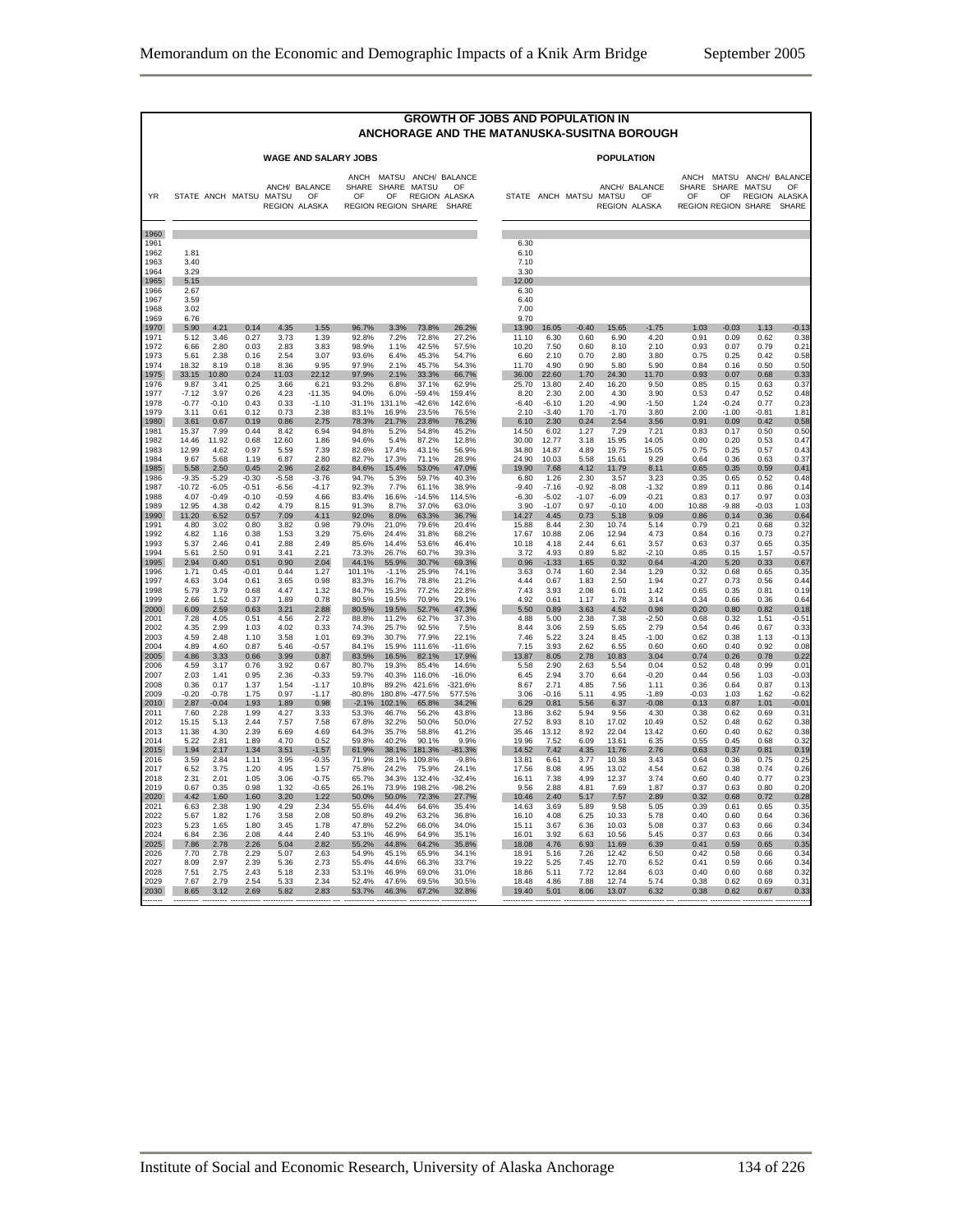|              |                 |                      |                 |                                         | <b>GROWTH RATES</b><br>OF JOBS AND POPULATION |                 |                    |                    |                                         |                                     |
|--------------|-----------------|----------------------|-----------------|-----------------------------------------|-----------------------------------------------|-----------------|--------------------|--------------------|-----------------------------------------|-------------------------------------|
|              |                 |                      |                 | <b>WAGE AND SALARY JOBS</b>             |                                               |                 |                    | <b>POPULATION</b>  |                                         |                                     |
| YR.          |                 |                      |                 | STATE ANCH MATSU MATSU<br><b>REGION</b> | ANCH/ BALANCE<br>OF<br><b>STATE</b>           |                 |                    |                    | STATE ANCH MATSU MATSU<br><b>REGION</b> | ANCH/ BALANCE<br>OF<br><b>STATE</b> |
| 1960         |                 |                      |                 |                                         |                                               |                 |                    |                    |                                         |                                     |
| 1961         |                 |                      |                 |                                         |                                               | 2.7%            |                    |                    |                                         |                                     |
| 1962         | 3.1%            |                      |                 |                                         |                                               | 2.5%            |                    |                    |                                         |                                     |
| 1963         | 5.5%            |                      |                 |                                         |                                               | 2.8%            |                    |                    |                                         |                                     |
| 1964<br>1965 | 5.0%<br>7.3%    |                      |                 |                                         |                                               | 1.3%<br>4.5%    |                    |                    |                                         |                                     |
| 1966         | 3.6%            |                      |                 |                                         |                                               | 2.3%            |                    |                    |                                         |                                     |
| 1967         | 4.7%            |                      |                 |                                         |                                               | 2.3%            |                    |                    |                                         |                                     |
| 1968         | 3.8%            |                      |                 |                                         |                                               | 2.5%            |                    |                    |                                         |                                     |
| 1969         | 7.8%            |                      |                 |                                         |                                               | 3.3%            |                    |                    |                                         |                                     |
| 1970         | 6.4%            | 10.0%                | 12.6%           | 10.1%                                   | 3.1%                                          | 4.5%            | 12.3%              | $-6.1%$            | 11.4%                                   | $-1.0%$                             |
| 1971<br>1972 | 5.2%<br>6.4%    | 7.6%<br>5.8%         | 19.0%<br>2.1%   | 8.0%<br>5.7%                            | 2.7%<br>7.0%                                  | 3.5%<br>3.1%    | 4.6%<br>5.2%       | 8.3%<br>7.7%       | 4.8%<br>5.3%                            | 2.4%<br>1.2%                        |
| 1973         | 5.1%            | 4.7%                 | 10.1%           | 4.9%                                    | 5.3%                                          | 2.0%            | 1.4%               | 8.2%               | 1.8%                                    | 2.1%                                |
| 1974         | 14.3%           | 13.9%                | 9.9%            | 13.8%                                   | 14.7%                                         | 3.4%            | 3.2%               | 9.6%               | 3.6%                                    | 3.1%                                |
| 1975         |                 | 20.6% 15.5%          | 11.7%           | 15.4%                                   | 24.7%                                         |                 |                    | 9.4% 13.0% 15.3%   | 13.2%                                   | 5.9%                                |
| 1976         | 5.8%            | 4.7%                 | 11.0%           | 4.9%                                    | 6.5%                                          | 6.3%            | 7.4%               | 17.8%              | 8.1%                                    | 4.5%                                |
| 1977         | $-4.3%$         | 5.2%                 | 10.1%           | 5.3%                                    | $-13.4%$                                      | 2.0%            |                    | 1.2% 12.9%         | 2.1%                                    | 1.8%                                |
| 1978<br>1979 | $-0.5%$<br>1.9% | $-0.1%$<br>0.8%      | 14.6%<br>4.0%   | 0.4%<br>0.9%                            | $-1.3%$<br>2.8%                               | $-1.6%$<br>0.5% | $-3.3%$<br>$-1.9%$ | 7.2%<br>9.2%       | $-2.4%$<br>$-0.9%$                      | $-0.7%$<br>1.8%                     |
| 1980         | 2.1%            | 0.9%                 | 5.7%            | 1.1%                                    | 3.1%                                          | 1.5%            |                    | 1.3% 1.3%          | 1.3%                                    | 1.6%                                |
| 1981         | 8.3%            | 9.3%                 | 11.8%           | 9.4%                                    | 7.3%                                          | 3.3%            | 3.2%               | 6.4%               | 3.5%                                    | 3.2%                                |
| 1982         | 7.2%            | 12.2%                | 15.6%           | 12.3%                                   | 1.9%                                          | 6.5%            |                    | 6.3% 13.8%         | 7.1%                                    | 5.9%                                |
| 1983         | 6.1%            | 4.5%                 | 18.2%           | 5.2%                                    | 7.1%                                          | 7.0%            |                    | 6.9% 17.5%         | 8.1%                                    | 5.9%                                |
| 1984         | 4.3%            | 5.2%                 | 18.2%           | 6.0%                                    | 2.6%                                          | 4.8%            |                    | 4.4% 16.6%         | 6.0%                                    | 3.5%                                |
| 1985<br>1986 | $-4.3%$         | 2.4% 2.3%<br>$-5.0%$ | 6.5%<br>$-4.4%$ | 2.5%<br>$-5.0%$                         | 2.4%<br>$-3.5%$                               | 3.7%<br>1.2%    | 0.5%               | 3.3% 10.9%<br>5.8% | 4.3%<br>1.3%                            | 3.0%<br>1.2%                        |
| 1987         | $-5.2%$         | $-6.1%$              | $-8.2%$         | $-6.2%$                                 | $-4.1%$                                       | $-1.7%$         |                    | $-3.1\% -2.4\%$    | $-3.0%$                                 | $-0.5%$                             |
| 1988         | 1.9%            | $-0.5%$              | $-1.6%$         | $-0.6%$                                 | 4.4%                                          | $-1.2%$         | $-2.3%$            | -2.8%              | $-2.3%$                                 | $-0.1%$                             |
| 1989         | 5.8%            | 4.2%                 | 6.4%            | 4.4%                                    | 7.1%                                          | 0.7%            | $-0.5%$            | 2.5%               | $0.0\%$                                 | 1.4%                                |
| 1990         | 4.7%            | 5.9%                 | 8.0%            | 6.1%                                    | 3.4%                                          | 2.6%            | $2.0\%$            | 1.8%               | 1.9%                                    | 3.2%                                |
| 1991         | 2.0%            | 2.7%                 | 10.2%           | 3.2%                                    | 0.8%                                          | 2.8%            | 3.6%               | 5.5%               | 3.9%                                    | 1.8%                                |
| 1992<br>1993 | 2.0%<br>2.1%    | 1.0%<br>2.1%         | 4.5%<br>4.8%    | 1.3%<br>2.3%                            | 2.7%<br>2.0%                                  | 3.0%<br>1.7%    | 4.4%<br>1.7%       | 4.7%<br>5.2%       | 4.5%<br>2.2%                            | 1.6%<br>1.2%                        |
| 1994         | 2.2%            | 2.1%                 | 9.5%            | 2.6%                                    | 1.7%                                          | 0.6%            | 1.9%               | 1.9%               | 1.9%                                    | $-0.7%$                             |
| 1995         | 1.1%            | 0.3%                 | 5.0%            | 0.7%                                    | 1.6%                                          | 0.2%            | $-0.5%$            | 3.4%               | 0.1%                                    | 0.2%                                |
| 1996         | 0.7%            | 0.4%                 | 0.0%            | 0.3%                                    | 1.0%                                          | 0.6%            | 0.3%               | 3.2%               | 0.8%                                    | 0.4%                                |
| 1997         | 1.7%            | 2.5%                 | 5.7%            | 2.7%                                    | 0.7%                                          | 0.7%            | 0.3%               | 3.5%               | 0.8%                                    | 0.6%                                |
| 1998         | 2.1%            | 3.0%                 | 6.0%            | 3.2%                                    | 1.0%                                          | 1.2%            | 1.5%               | 3.8%               | 1.9%                                    | 0.5%                                |
| 1999<br>2000 | 1.0%<br>2.2%    | 1.2%<br>2.0%         | 3.1%<br>5.1%    | 1.3%<br>2.2%                            | 0.6%                                          | 0.8%            | 0.2%<br>0.3%       | 2.1%<br>6.1%       | 0.6%<br>1.4%                            | 1.0%                                |
| 2001         | 2.5%            | 3.0%                 | 4.0%            | 3.1%                                    | 2.1%<br>1.9%                                  | 0.9%<br>0.8%    | 1.9%               | 3.9%               | 2.3%                                    | 0.3%<br>$-0.8%$                     |
| 2002         | 1.5%            | 2.2%                 | 7.4%            | 2.6%                                    | 0.2%                                          | 1.3%            | 1.1%               | 4.0%               | 1.7%                                    | 0.9%                                |
| 2003         | 1.5%            | 1.8%                 | 7.3%            | 2.3%                                    | 0.7%                                          | 1.2%            | 1.9%               | 4.8%               | 2.5%                                    | $-0.3%$                             |
| 2004         | 1.6%            | 3.2%                 | 5.5%            | 3.4%                                    | $-0.4%$                                       | 1.1%            | 1.4%               | 3.7%               | 1.9%                                    | 0.2%                                |
| 2005         | 1.6%            | 2.2%                 | 4.0%            | 2.4%                                    | 0.6%                                          | 2.1%            | 2.8%               | 3.8%               | 3.0%                                    | 1.0%                                |
| 2006         | 1.5%            | 2.1%                 | 4.4%            | 2.3%                                    | 0.5%                                          | 0.8%            | 1.0%               | 3.5%               | 1.5%                                    | 0.0%                                |
| 2007<br>2008 | 0.6%<br>0.1%    | 0.9%<br>0.1%         | 5.2%<br>7.0%    | 1.4%<br>0.9%                            | $-0.2%$<br>$-0.8%$                            | 0.9%<br>1.3%    | 1.0%<br>0.9%       | 4.7%<br>5.8%       | 1.8%<br>2.0%                            | $-0.1%$<br>0.4%                     |
| 2009         | $-0.1%$         | $-0.5%$              | 8.2%            | 0.6%                                    | $-0.8%$                                       | 0.4%            | $-0.1%$            | 5.7%               | 1.3%                                    | $-0.6%$                             |
| 2010         | 0.9%            | 0.0%                 | 8.3%            | 1.1%                                    | 0.7%                                          | 0.9%            | 0.3%               | 5.9%               | 1.6%                                    | 0.0%                                |
| 2011         | 2.3%            | 1.5%                 | 7.9%            | 2.4%                                    | 2.3%                                          | 1.9%            | 1.2%               | 5.9%               | 2.4%                                    | 1.4%                                |
| 2012         | 4.5%            | 3.2%                 | 8.8%            | 4.0%                                    | 5.0%                                          | 3.7%            | 2.9%               | 7.4%               | 4.1%                                    | 3.2%                                |
| 2013         | 3.2%            | 2.6%                 | 7.9%            | 3.4%                                    | 3.0%                                          | 4.6%            | 4.1%               | 7.6%               | 5.0%                                    | 4.0%                                |
| 2014<br>2015 | 1.5%            | 1.7%                 | 5.9%<br>4.0%    | 2.4%                                    | 0.3%                                          | 2.5%            | 2.3%<br>2.2%       | 4.9%               | 3.0%                                    | 1.8%                                |
| 2016         | 0.5%<br>1.0%    | 1.3%<br>1.7%         | 3.2%            | 1.7%<br>1.9%                            | $-1.0%$<br>$-0.2%$                            | 1.8%<br>1.7%    | 1.9%               | 3.4%<br>2.9%       | 2.5%<br>2.2%                            | 0.8%<br>1.0%                        |
| 2017         | 1.8%            | 2.1%                 | 3.4%            | 2.3%                                    | 1.0%                                          | 2.1%            | 2.3%               | 3.6%               | 2.7%                                    | 1.3%                                |
| 2018         | 0.6%            | 1.1%                 | 2.9%            | 1.4%                                    | $-0.5%$                                       | 1.9%            | 2.1%               | 3.5%               | 2.5%                                    | 1.0%                                |
| 2019         | 0.2%            | 0.2%                 | 2.6%            | 0.6%                                    | $-0.4%$                                       | 1.1%            | 0.8%               | 3.3%               | 1.5%                                    | 0.5%                                |
| 2020         | 1.2%            | 0.9%                 | 4.1%            | 1.5%                                    | 0.8%                                          | 1.2%            | 0.7%               | 3.4%               | 1.5%                                    | 0.8%                                |
| 2021         | 1.7%            | 1.3%                 | 4.6%            | 1.9%                                    | 1.5%                                          | 1.6%            | 1.0%               | 3.7%               | 1.8%                                    | 1.4%                                |
| 2022         | 1.5%            | 1.0%                 | 4.1%            | 1.6%                                    | 1.3%                                          | 1.8%            | 1.1%               | 3.8%               | 1.9%                                    | 1.5%                                |
| 2023<br>2024 | 1.3%<br>1.7%    | 0.9%<br>1.3%         | 4.0%<br>4.4%    | 1.5%<br>1.9%                            | 1.1%<br>1.5%                                  | 1.6%<br>1.7%    | 1.0%<br>1.0%       | 3.7%<br>3.7%       | 1.8%<br>1.9%                            | 1.3%<br>1.4%                        |
| 2025         | 1.9%            | 1.5%                 | 4.6%            | 2.1%                                    | 1.7%                                          | 1.9%            | 1.2%               | 3.8%               | 2.1%                                    | 1.6%                                |
| 2026         | 1.9%            | 1.4%                 | 4.5%            | 2.1%                                    | 1.5%                                          | 1.9%            | 1.3%               | 3.8%               | 2.1%                                    | 1.6%                                |
| 2027         | 1.9%            | 1.5%                 | 4.4%            | 2.1%                                    | 1.6%                                          | 1.9%            | 1.3%               | 3.8%               | 2.1%                                    | 1.6%                                |
| 2028         | 1.7%            | 1.4%                 | 4.3%            | 2.0%                                    | 1.3%                                          | 1.9%            | 1.3%               | 3.7%               | 2.1%                                    | 1.5%                                |
| 2029         | 1.7%            | 1.4%                 | 4.3%            | 2.0%                                    | 1.3%                                          | 1.8%            | 1.2%               | 3.7%               | 2.1%                                    | 1.4%                                |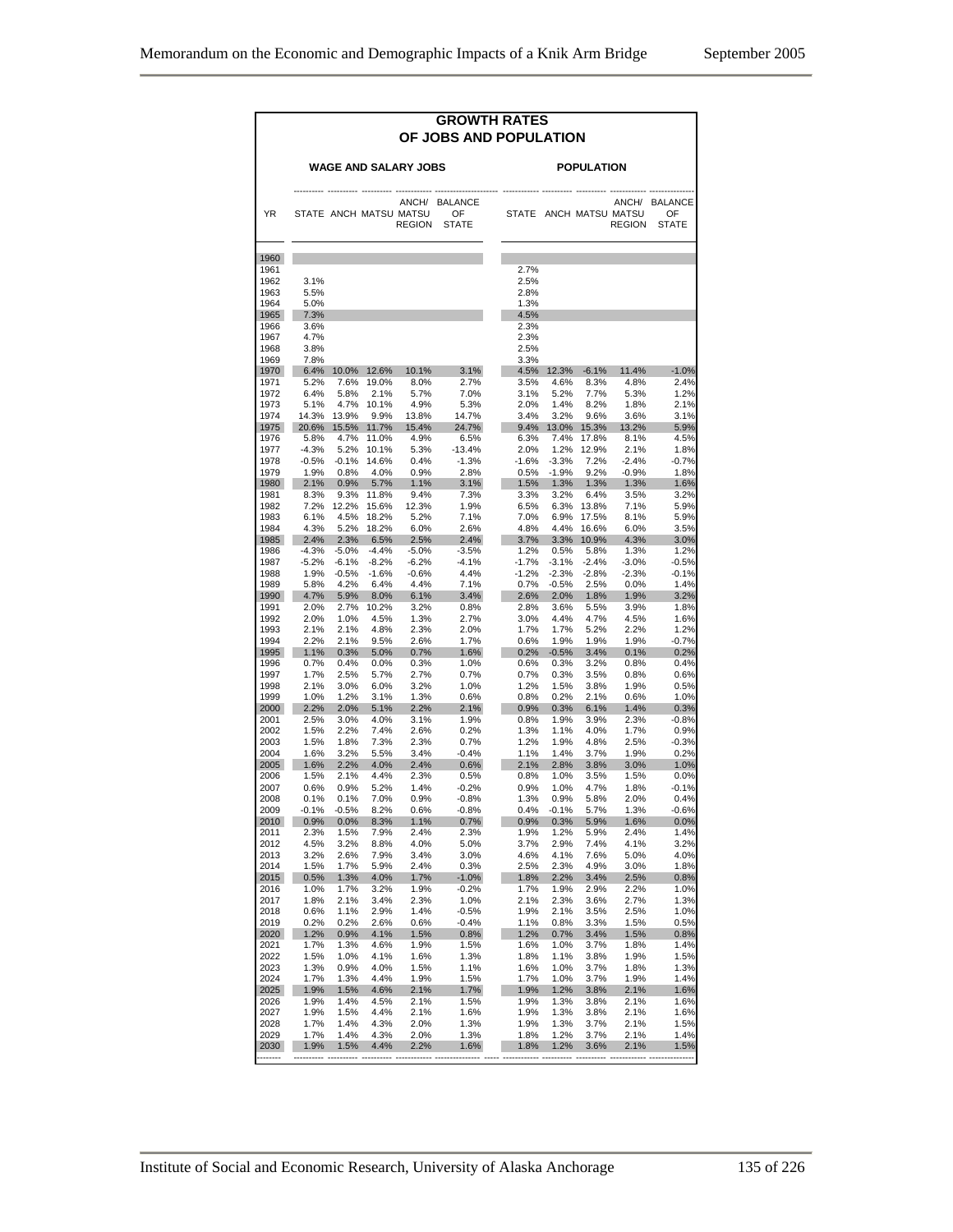|                              |                  |                  |                  |                                         |                  |                |                                            | <b>WAGE AND SALARY JOBS ANALYSIS</b>                         |                                                       |                                  |                                                       |                                                          |              |                       |                        |
|------------------------------|------------------|------------------|------------------|-----------------------------------------|------------------|----------------|--------------------------------------------|--------------------------------------------------------------|-------------------------------------------------------|----------------------------------|-------------------------------------------------------|----------------------------------------------------------|--------------|-----------------------|------------------------|
|                              |                  |                  |                  | <b>WAGE &amp; SALARY JOBS</b>           |                  |                |                                            |                                                              |                                                       |                                  |                                                       |                                                          |              |                       |                        |
|                              |                  | BY PLACE OF WORK |                  |                                         |                  |                | BY PLACE OF RESIDENCE                      | SHARE OF                                                     | SHARE OF                                              |                                  |                                                       |                                                          |              | <b>POPULATION PER</b> |                        |
| YR                           |                  | ANCH MATSU MATSU | <b>REGION</b>    | ANCH/ COMMUTERS<br>MS TO<br><b>ANCH</b> |                  |                | ANCH/<br>ANCH MATSU MATSU<br><b>REGION</b> | <b>JOBS</b><br>FILLED BY<br><b>MATSU</b><br><b>COMMUTERS</b> | <b>WORKERS</b><br>COMMUTE<br><b>TO</b><br><b>ANCH</b> | <b>JOBS</b><br>IN<br><b>ANCH</b> | <b>MATSU</b><br><b>COMMUTERS</b><br>TO<br><b>ANCH</b> | <b>COMMUTER</b><br><b>SHARE</b><br>OF NEW<br><b>JOBS</b> |              | ANCH MATSU MATSU      | ANCH/<br><b>REGION</b> |
| 1960                         | 20.67            | 0.53             |                  |                                         |                  |                |                                            |                                                              |                                                       |                                  |                                                       |                                                          |              |                       | 4.15                   |
| 1961<br>1962<br>1963<br>1964 |                  |                  |                  |                                         |                  |                |                                            |                                                              |                                                       |                                  |                                                       |                                                          |              |                       |                        |
| 1965<br>1966<br>1967<br>1968 | 30.68            | 1.08             |                  |                                         |                  |                |                                            |                                                              |                                                       |                                  |                                                       |                                                          |              |                       | 3.42                   |
| 1969                         | 37.79            | 1.00             |                  |                                         |                  |                |                                            |                                                              |                                                       |                                  |                                                       |                                                          |              |                       | 3.12                   |
| 1970<br>1971                 | 42.00<br>45.45   | 1.15<br>1.41     |                  |                                         |                  |                |                                            |                                                              |                                                       | 4.21<br>3.46                     |                                                       |                                                          |              |                       | 3.17<br>3.07           |
| 1972                         | 48.25            | 1.45             |                  |                                         |                  |                |                                            |                                                              |                                                       | 2.80                             |                                                       |                                                          |              |                       | 3.05                   |
| 1973<br>1974                 | 50.63<br>58.81   | 1.61<br>1.78     |                  |                                         |                  |                |                                            |                                                              |                                                       | 2.38<br>8.19                     |                                                       |                                                          |              |                       | 2.96<br>2.65           |
| 1975                         | 69.61            | 2.02             |                  |                                         |                  |                |                                            |                                                              |                                                       | 10.80                            |                                                       |                                                          |              |                       | 2.58                   |
| 1976<br>1977                 | 73.02<br>77.00   | 2.27<br>2.52     |                  |                                         |                  |                |                                            |                                                              |                                                       | 3.41<br>3.97                     |                                                       |                                                          |              |                       | 2.67<br>2.58           |
| 1978                         | 76.89            | 2.95             |                  |                                         |                  |                |                                            |                                                              |                                                       | $-0.10$                          |                                                       |                                                          |              |                       | 2.51                   |
| 1979<br>1980                 | 77.50<br>78.17   | 3.08<br>3.26     |                  |                                         |                  |                |                                            |                                                              |                                                       | 0.61<br>0.67                     |                                                       |                                                          |              |                       | 2.46<br>2.47           |
| 1981                         | 86.16            | 3.70             |                  |                                         |                  |                |                                            |                                                              |                                                       | 7.99                             |                                                       |                                                          |              |                       | 2.32                   |
| 1982<br>1983                 | 98.08<br>102.70  | 4.38<br>5.35     |                  |                                         |                  |                |                                            |                                                              |                                                       | 11.92<br>4.62                    |                                                       |                                                          |              |                       | 2.19<br>2.26           |
| 1984<br>1985                 | 108.39           | 6.54<br>7.00     |                  |                                         |                  |                |                                            |                                                              |                                                       | 5.68<br>2.50                     |                                                       |                                                          |              |                       | 2.26<br>2.30           |
| 1986                         | 110.89<br>105.60 | 6.70             |                  |                                         |                  |                |                                            |                                                              |                                                       | $-5.29$                          |                                                       |                                                          |              |                       | 2.45                   |
| 1987<br>1988                 | 99.55<br>99.06   | 6.19<br>6.10     |                  |                                         |                  |                |                                            |                                                              |                                                       | $-6.05$<br>$-0.49$               |                                                       |                                                          |              |                       | 2.53<br>2.48           |
| 1989                         | 103.44           | 6.51             |                  |                                         |                  |                |                                            |                                                              |                                                       | 4.38                             |                                                       |                                                          |              |                       | 2.37                   |
| 1990<br>1991                 | 109.96<br>112.98 | 7.08<br>7.88     |                  |                                         |                  |                |                                            |                                                              |                                                       | 6.52<br>3.02                     |                                                       |                                                          |              |                       | 2.27<br>2.29           |
| 1992                         | 114.14           | 8.25             |                  |                                         |                  |                |                                            |                                                              |                                                       | 1.16                             |                                                       |                                                          |              |                       | 2.37                   |
| 1993<br>1994                 | 116.60<br>119.10 | 8.67<br>9.58     |                  |                                         |                  |                |                                            |                                                              |                                                       | 2.46<br>2.50                     |                                                       |                                                          |              |                       | 2.37<br>2.35           |
| 1995                         | 119.50           | 10.08            |                  |                                         |                  |                |                                            |                                                              |                                                       | 0.40                             |                                                       |                                                          |              |                       | 2.33                   |
| 1996<br>1997                 | 119.95<br>122.99 | 10.08<br>10.69   |                  |                                         |                  |                |                                            |                                                              |                                                       | 0.45<br>3.04                     |                                                       |                                                          |              |                       | 2.34<br>2.30           |
| 1998                         | 126.78           | 11.37            |                  |                                         |                  |                |                                            |                                                              |                                                       | 3.79                             |                                                       |                                                          |              |                       | 2.27                   |
| 1999<br>2000                 | 128.30<br>130.88 | 11.74<br>12.36   | 143.24           | 7.00                                    | 123.88           | 19.36          | 143.24                                     | 5.3%                                                         | 36.2%                                                 | 1.52<br>2.59                     | 0.00                                                  | 0.0%                                                     |              |                       | 2.25<br>2.23           |
| 2001                         | 134.93           | 12.87            | 147.80           | 7.30                                    | 127.63           | 20.17          | 147.80                                     | 5.4%                                                         | 36.2%                                                 | 4.05                             | 0.30                                                  | 7.4%                                                     |              |                       | $2.2^{\circ}$          |
| 2002<br>2003                 | 137.92<br>140.40 | 13.90<br>15.00   | 151.82<br>155.40 | 7.60<br>7.99                            | 130.32<br>132.40 | 21.50<br>22.99 | 151.82<br>155.40                           | 5.5%<br>5.7%                                                 | 35.3%<br>34.8%                                        | 2.99<br>2.48                     | 0.30<br>0.39                                          | 10.0%<br>15.8%                                           |              |                       | 2.19<br>2.19           |
| 2004                         | 144.99           | 15.87            | 160.86           | 8.30                                    | 136.69           | 24.17          | 160.86                                     | 5.7%                                                         | 34.3%                                                 | 4.60                             | 0.31                                                  | 6.7%                                                     |              |                       | 2.16                   |
| 2005<br>2006                 | 148.32<br>151.49 | 16.53<br>17.28   | 164.85<br>168.77 | 8.61<br>9.07                            | 139.71<br>142.42 | 25.14<br>26.36 | 164.85<br>168.77                           | 5.8%<br>6.0%                                                 | 34.3%<br>34.4%                                        | 3.33<br>3.17                     | 0.32<br>0.46                                          | 9.5%<br>14.5%                                            | 2.04<br>2.03 | 2.90<br>2.87          | 2.17<br>2.16           |
| 2007                         | 152.90           | 18.23            | 171.13           | 9.47                                    | 143.42           | 27.71          | 171.13                                     | 6.2%                                                         | 34.2%                                                 | 1.41                             | 0.40                                                  | 28.5%                                                    | 2.03         | 2.86                  | 2.17                   |
| 2008<br>2009                 | 153.06<br>152.28 | 19.61<br>21.36   | 172.67<br>173.64 | 9.76<br>10.02                           | 143.30<br>142.27 | 29.37<br>31.37 | 172.67<br>173.64                           | 6.4%<br>6.6%                                                 | 33.2%<br>31.9%                                        | 0.17<br>$-0.78$                  | 0.29<br>0.25                                          | 173.9%<br>$-32.5%$                                       | 2.05<br>2.07 | 2.86<br>2.84          | 2.19<br>2.21           |
| 2010                         | 152.24           | 23.28            | 175.53           | 10.50                                   | 141.75           | 33.78          | 175.53                                     | 6.9%                                                         | 31.1%                                                 | $-0.04$                          | 0.48                                                  | -1185.5%                                                 | 2.08         | 2.81                  | 2.22                   |
| 2011<br>2012                 | 154.52<br>159.65 | 25.28<br>27.72   | 179.80<br>187.37 | 11.12<br>12.23                          | 143.40<br>147.42 | 36.40<br>39.95 | 179.80<br>187.37                           | 7.2%<br>7.7%                                                 | 30.6%<br>30.6%                                        | 2.28<br>5.13                     | 0.63<br>1.11                                          | 27.6%<br>21.6%                                           | 2.08<br>2.08 | 2.77<br>2.72          | 2.22<br>2.27           |
| 2013                         | 163.95           | 30.10            | 194.06           | 12.77                                   | 151.18           | 42.88          | 194.06                                     | 7.8%                                                         | 29.8%                                                 | 4.30                             | 0.54                                                  | 12.5%                                                    | 2.12         | 2.75                  | 2.26                   |
| 2014<br>2015                 | 166.77<br>168.94 | 31.99<br>33.33   | 198.76<br>202.27 | 12.83<br>12.72                          | 153.94<br>156.22 | 44.82<br>46.05 | 198.76<br>202.27                           | 7.7%<br>7.5%                                                 | 28.6%<br>27.6%                                        | 2.81<br>2.17                     | 0.06<br>$-0.11$                                       | 2.0%<br>$-5.1%$                                          | 2.13<br>2.15 | 2.76<br>2.78          | 2.27<br>2.29           |
| 2016                         | 171.78           | 34.44            | 206.21           | 12.77                                   | 159.00           | 47.21          | 206.21                                     | 7.4%                                                         | 27.1%                                                 | 2.84                             | 0.06                                                  | 2.0%                                                     | 2.15         | 2.79                  | 2.30                   |
| 2017<br>2018                 | 175.53<br>177.54 | 35.64<br>36.69   | 211.16<br>214.22 | 13.37<br>13.68                          | 162.16<br>163.86 | 49.00<br>50.36 | 211.16<br>214.22                           | 7.6%<br>7.7%                                                 | 27.3%<br>27.2%                                        | 3.75<br>2.01                     | 0.59<br>0.31                                          | 15.8%<br>15.5%                                           | 2.16<br>2.18 | 2.79<br>2.82          | 2.31<br>2.33           |
| 2019                         | 177.88           | 37.66            | 215.54           | 14.10                                   | 163.78           | 51.76          | 215.54                                     | 7.9%                                                         | 27.2%                                                 | 0.35                             | 0.43                                                  | 123.0%                                                   | 2.20         | 2.83                  | 2.35                   |
| 2020<br>2021                 | 179.48<br>181.87 | 39.26<br>41.16   | 218.74<br>223.03 | 14.55<br>15.01                          | 164.94<br>166.86 | 53.81<br>56.17 | 218.74<br>223.03                           | 8.1%<br>8.3%                                                 | 27.0%<br>26.7%                                        | 1.60<br>2.38                     | 0.44<br>0.46                                          | 27.8%<br>19.5%                                           | 2.20<br>2.20 | 2.82<br>2.81          | 2.35<br>2.35           |
| 2022                         | 183.69           | 42.92            | 226.61           | 15.50                                   | 168.19           | 58.42          | 226.61                                     | 8.4%                                                         | 26.5%                                                 | 1.82                             | 0.48                                                  | 26.6%                                                    | 2.20         | 2.81                  | 2.36                   |
| 2023<br>2024                 | 185.33<br>187.69 | 44.73<br>46.81   | 230.06<br>234.50 | 16.00<br>16.53                          | 169.33<br>171.16 | 60.73<br>63.34 | 230.06<br>234.50                           | 8.6%<br>8.8%                                                 | 26.3%<br>26.1%                                        | 1.65<br>2.36                     | 0.51<br>0.53                                          | 30.7%<br>22.4%                                           | 2.21<br>2.21 | 2.81<br>2.79          | 2.37<br>2.3            |
| 2025                         | 190.48           | 49.07            | 239.54           | 16.99                                   | 173.48           | 66.06          | 239.54                                     | 8.9%                                                         | 25.7%                                                 | 2.78                             | 0.46                                                  | 16.7%                                                    | 2.21         | 2.78                  | 2.37                   |
| 2026<br>2027                 | 193.26<br>196.23 | 51.35<br>53.74   | 244.61<br>249.97 | 17.47<br>17.97                          | 175.79<br>178.26 | 68.82<br>71.71 | 244.61<br>249.97                           | 9.0%<br>9.2%                                                 | 25.4%<br>25.1%                                        | 2.78<br>2.97                     | 0.48<br>0.50                                          | 17.2%<br>16.7%                                           | 2.21<br>2.21 | 2.78<br>2.77          | 2.37<br>2.37           |
| 2028                         | 198.98           | 56.17            | 255.15           | 18.48                                   | 180.50           | 74.65          | 255.15                                     | 9.3%                                                         | 24.8%<br>24.5%                                        | 2.75                             | 0.51                                                  | 18.7%                                                    | 2.21         | 2.76                  | 2.37                   |
| 2029<br>2030                 | 201.77<br>204.89 | 58.71<br>61.40   | 260.48<br>266.30 | 19.02<br>19.57                          | 182.76<br>185.33 | 77.72<br>80.97 | 260.48<br>266.30                           | 9.4%<br>9.5%                                                 | 24.2%                                                 | 2.79<br>3.12                     | 0.53<br>0.55                                          | 19.0%<br>17.6%                                           | 2.21<br>2.20 | 2.76<br>2.75          | 2.37<br>2.37           |
|                              |                  |                  |                  |                                         |                  |                |                                            |                                                              |                                                       |                                  |                                                       |                                                          |              |                       |                        |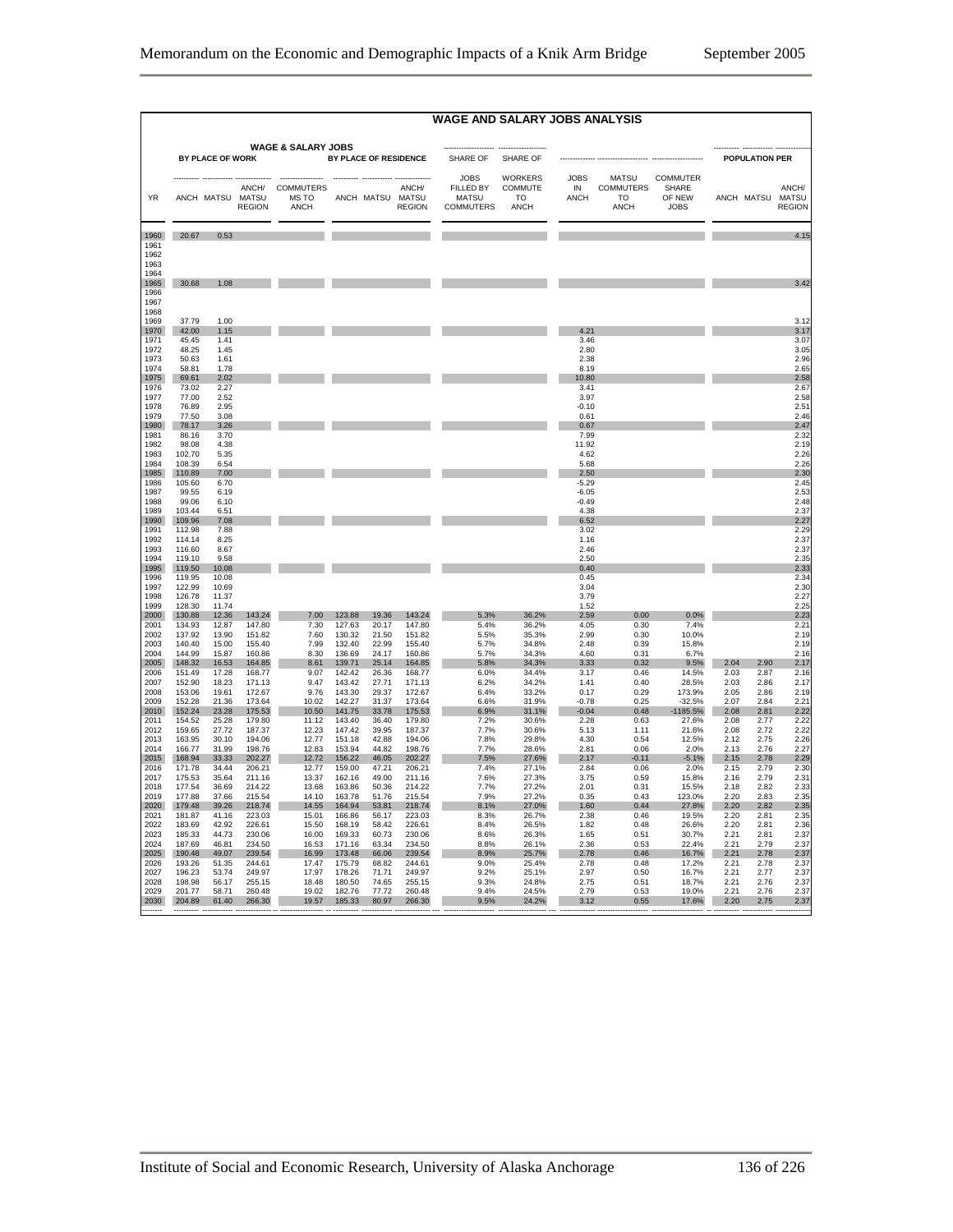# **MEMORANDUM ON THE ECONOMIC AND DEMOGRAPHIC IMPACTS OF A KNIK ARM BRIDGE**

# **6. HIGH CASE WITH KNIK ARM BRIDGE**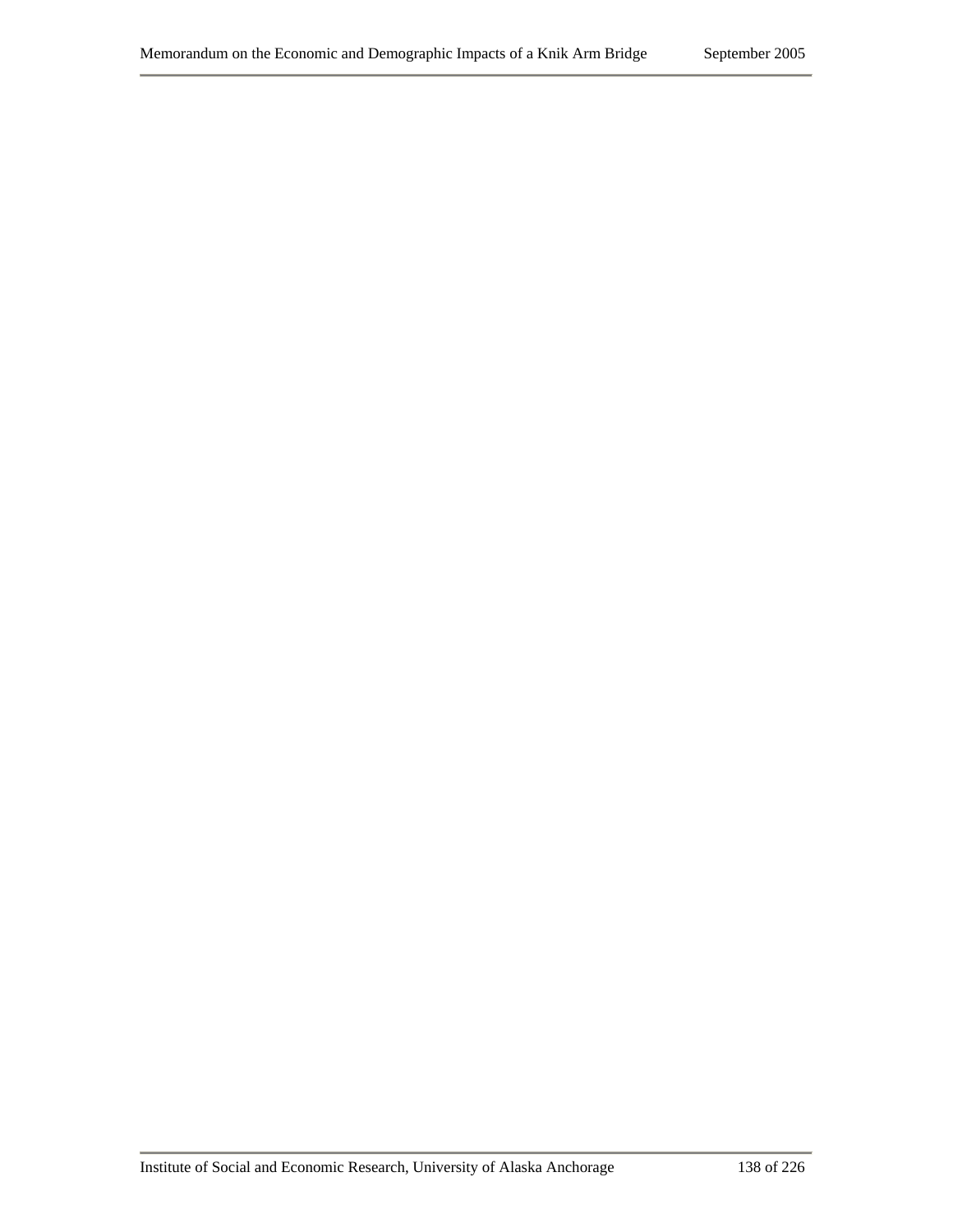|      |        |                       | <b>TOTAL</b>   | <b>WAGE AND</b>   |                 |                  | <b>OIL PRICE</b>  |
|------|--------|-----------------------|----------------|-------------------|-----------------|------------------|-------------------|
|      |        | POPULATION HOUSEHOLDS | <b>EMPLOY-</b> | <b>SALARY</b>     | <b>PERSONAL</b> | <b>PETROLEUM</b> | <b>ANS WEST</b>   |
|      |        |                       | <b>MENT</b>    | <b>EMPLOYMENT</b> | <b>INCOME</b>   | <b>REVENUES</b>  | <b>COAST</b>      |
|      | (000)  | (000)                 | (000)          | (000)             | (MILL 03\$)     | (MILL 03\$)      | <b>NOMINAL \$</b> |
|      |        |                       |                |                   |                 |                  |                   |
| 2000 | 626.9  | 221.6                 | 395.0          | 280.7             | \$20,267        | \$2,133          | \$23.27           |
| 2001 | 632.7  | 226.0                 | 401.6          | 287.9             | \$21,028        | \$2,322          | \$27.85           |
| 2002 | 641.5  | 229.1                 | 410.4          | 292.3             | \$21,471        | \$1,623          | \$21.78           |
| 2003 | 648.8  | 232.4                 | 418.5          | 296.9             | \$21,531        | \$2,084          | \$28.15           |
| 2004 | 655.5  | 237.2                 | 429.0          | 301.8             | \$21,728        | \$2,413          | \$31.74           |
| 2005 | 669.3  | 239.5                 | 439.6          | 306.6             | \$22,290        | \$2,719          | \$41.75           |
| 2006 | 674.9  | 242.2                 | 445.6          | 311.2             | \$22,765        | \$2,268          | \$38.60           |
| 2007 | 681.4  | 245.5                 | 446.1          | 313.4             | \$23,263        | \$1,822          | \$34.30           |
| 2008 | 690.4  | 249.5                 | 445.3          | 313.9             | \$23,595        | \$2,150          | \$40.00           |
| 2009 | 696.1  | 252.4                 | 446.1          | 316.2             | \$23,842        | \$2,042          | \$41.20           |
| 2010 | 705.2  | 256.3                 | 450.5          | 319.9             | \$24,181        | \$1,970          | \$42.44           |
| 2011 | 721.0  | 262.5                 | 461.1          | 328.0             | \$24,807        | \$1,995          | \$43.71           |
| 2012 | 746.8  | 272.1                 | 477.6          | 340.5             | \$25,712        | \$1,969          | \$45.02           |
| 2013 | 777.3  | 283.3                 | 492.0          | 351.5             | \$26,618        | \$1,967          | \$46.37           |
| 2014 | 798.0  | 291.2                 | 498.1          | 356.1             | \$27,170        | \$2,103          | \$47.76           |
| 2015 | 811.7  | 296.5                 | 502.4          | 357.9             | \$27,627        | \$2,099          | \$49.19           |
| 2016 | 825.1  | 301.7                 | 508.5          | 361.3             | \$28,074        | \$2,403          | \$50.67           |
| 2017 | 842.4  | 308.3                 | 518.7          | 367.8             | \$28,636        | \$2,424          | \$52.19           |
| 2018 | 858.3  | 314.4                 | 523.3          | 370.0             | \$29,102        | \$2,446          | \$53.76           |
| 2019 | 867.8  | 318.4                 | 524.1          | 370.6             | \$29,196        | \$2,390          | \$55.37           |
| 2020 | 878.2  | 322.8                 | 530.0          | 375.0             | \$29,701        | \$2,414          | \$57.03           |
| 2021 | 892.7  | 328.6                 | 538.8          | 381.6             | \$30,320        | \$2,376          | \$58.74           |
| 2022 | 908.8  | 335.0                 | 546.4          | 387.3             | \$30,798        | \$2,340          | \$60.50           |
| 2023 | 923.9  | 341.0                 | 553.4          | 392.5             | \$31,269        | \$2,304          | \$62.32           |
| 2024 | 939.9  | 347.3                 | 562.6          | 399.4             | \$31,886        | \$2,269          | \$64.19           |
| 2025 | 958.0  | 354.4                 | 573.2          | 407.2             | \$32,631        | \$2,235          | \$66.11           |
| 2026 | 976.9  | 361.7                 | 583.6          | 414.9             | \$33,385        | \$2,202          | \$68.10           |
| 2027 | 996.1  | 369.2                 | 594.5          | 423.0             | \$34,168        | \$2,170          | \$70.14           |
| 2028 | 1015.0 | 376.5                 | 604.7          | 430.5             | \$34,929        | \$2,139          | \$72.24           |
| 2029 | 1033.5 | 383.6                 | 615.1          | 438.2             | \$35.701        | \$2.108          | \$74.41           |

## **TABLE 1A. PROJECTION SUMMARY 2005 KNIK ARM HIGH CASE WITH BRIDGE**

## **ANNUAL AVERAGE GROWTH RATE**

| 2000-2010 | .18%  | .47%  | .32% | 1.32% | l.78% | $-0.79%$ | 6.19% |
|-----------|-------|-------|------|-------|-------|----------|-------|
| 2010-2020 | 2.22% | 2.33% | .64% | .60%  | 2.08% | 2.05%    | 3.00% |
| 2020-2030 | .83%  | .94%  | .69% | 1.77% | 2.09% | $-1.49%$ | 3.00% |
|           |       |       |      |       |       |          |       |
| 2000-2020 | .70%  | .90%  | .48% | .46%  | 1.93% | 0.62%    | 4.58% |
| 2000-2030 | .74%  | .91%  | .55% | .56%  | .98%  | $-0.09%$ | 4.05% |

**2030** 1052.9 391.1 626.9 446.9 \$36,528 \$2,078 \$76.64

| MAP MODEL SIMULATION | KNIK 1B      |
|----------------------|--------------|
| PREPARED FOR         | KARATA       |
| <b>CREATED</b>       | May 31, 2005 |

| POPULATION           | <b>JULY 1 CENSUS DEFINITION</b>                                           | <b>POP</b>  |
|----------------------|---------------------------------------------------------------------------|-------------|
| HOUSEHOLDS           | <b>JULY 1 CENSUS DEFINITION</b>                                           | <b>HH</b>   |
| TOTAL EMPLOYMENT     | INCLUDES ACTIVE DUTY MILITARY, RESERVISTS, PROPRIETORS, AND MISC EM99.BEA |             |
| WAGE & SALARY EM-    | ALASKA DEPT OF LABOR DEFINITION                                           | <b>EM97</b> |
| PERSONAL INCOME      | USDC BEA DEFINITION                                                       | DF PIB      |
| PETROLEUM REVENUES   | INCLUDES PERMANENT FUND CONTRIBUTION BUT NOT CBR REVENUES                 | DF.RP9S     |
| ANS WEST COAST PRICE | FISCAL YEAR                                                               |             |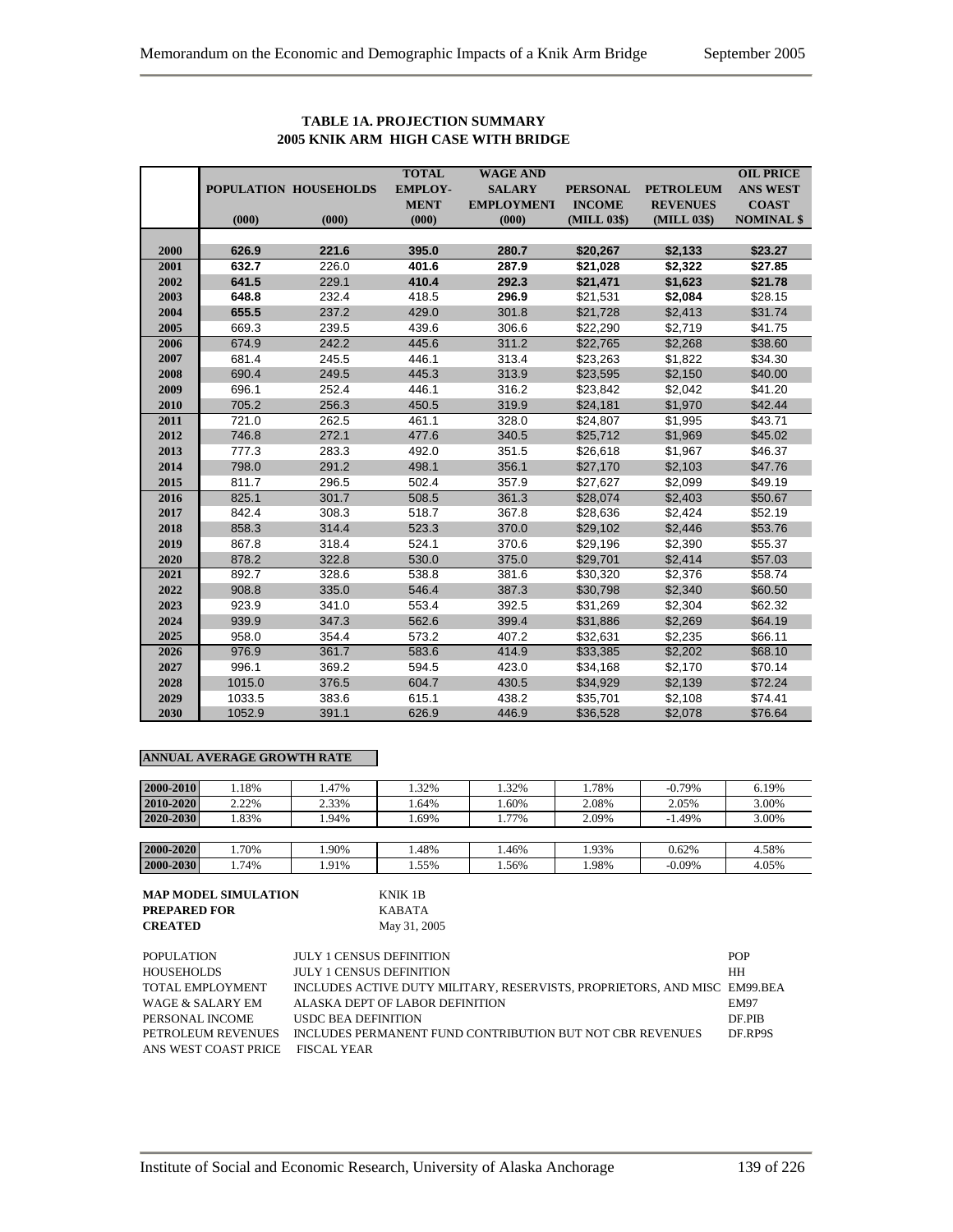|      |                             |             |               |                                | <b>REAL</b>                       |
|------|-----------------------------|-------------|---------------|--------------------------------|-----------------------------------|
|      | <b>WAGE &amp;</b>           | POPULA-     | <b>HOUSE-</b> | <b>REAL</b><br><b>PERSONAL</b> | <b>PER CAP</b><br><b>PERSONAL</b> |
|      | <b>SALARY</b><br><b>EMP</b> | <b>TION</b> | <b>HOLDS</b>  | <b>INCOME</b>                  | <b>INCOME</b>                     |
|      | (000)                       | (000)       | (000)         | (MILL 03\$)                    | (MILL 03\$)                       |
|      |                             |             |               |                                |                                   |
| 2000 | 130.9                       | 260.3       | 94.8          | \$9,493                        | \$36,434                          |
| 2001 | 134.9                       | 264.1       |               | \$10,079                       | \$38,182                          |
| 2002 | 137.9                       | 268.7       |               | \$10,328                       | \$38,502                          |
| 2003 | 140.7                       | 273.6       | 101.5         | \$10,041                       | \$36,700                          |
| 2004 | 145.0                       | 277.8       | 104.0         | \$10,214                       | \$36,762                          |
| 2005 | 148.3                       | 285.6       | 105.6         | \$10,540                       | \$36,913                          |
| 2006 | 151.5                       | 288.5       | 107.0         | \$10,785                       | \$37,390                          |
| 2007 | 153.0                       | 291.4       | 108.5         | \$10,998                       | \$37,737                          |
| 2008 | 153.3                       | 294.3       | 110.0         | \$11,116                       | \$37,775                          |
| 2009 | 154.1                       | 295.0       | 110.7         | \$11,155                       | \$37,810                          |
| 2010 | 154.5                       | 296.9       | 111.7         | \$11,233                       | \$37,832                          |
| 2011 | 157.1                       | 301.2       | 113.5         | \$11,423                       | \$37,918                          |
| 2012 | 160.3                       | 309.6       | 116.7         | \$11,726                       | \$37,880                          |
| 2013 | 164.1                       | 319.6       | 120.5         | \$12,031                       | \$37,648                          |
| 2014 | 166.0                       | 325.7       | 123.0         | \$12,211                       | \$37,492                          |
| 2015 | 167.3                       | 330.9       | 125.1         | \$12,427                       | \$37,558                          |
| 2016 | 169.4                       | 335.8       | 127.1         | \$12,633                       | \$37,622                          |
| 2017 | 172.6                       | 343.3       | 130.0         | \$12,913                       | \$37,614                          |
| 2018 | 174.5                       | 350.8       | 132.9         | \$13,167                       | \$37,540                          |
| 2019 | 174.8                       | 353.3       | 134.1         | \$13,193                       | \$37,343                          |
| 2020 | 176.2                       | 355.1       | 135.1         | \$13,350                       | \$37,592                          |
| 2021 | 178.2                       | 358.1       | 136.4         | \$13,530                       | \$37,782                          |
| 2022 | 179.7                       | 361.4       | 137.8         | \$13,638                       | \$37,740                          |
| 2023 | 181.0                       | 364.2       | 139.1         | \$13,739                       | \$37,727                          |
| 2024 | 182.9                       | 367.2       | 140.4         | \$13,898                       | \$37,848                          |
| 2025 | 185.3                       | 371.0       | 142.0         | \$14,106                       | \$38,018                          |
| 2026 | 187.6                       | 375.2       | 143.7         | \$14,319                       | \$38,161                          |
| 2027 | 190.1                       | 379.5       | 145.5         | \$14,543                       | \$38,323                          |
| 2028 | 192.3                       | 383.5       | 147.2         | \$14,754                       | \$38,468                          |
| 2029 | 194.6                       | 387.3       | 148.7         | \$14,965                       | \$38,638                          |
| 2030 | 197.2                       | 391.2       | 150.3         | \$15,191                       | \$38,832                          |

## **TABLE 21A. ANCHORAGE BOROUGH CENSUS AREA 2005 KNIK ARM HIGH CASE WITH BRIDGE**

## **ANNUAL AVERAGE GROWTH RATE**

| $2000 - 2010$ | 1.68%    | 1.33%    | 1.65% | 1.70% | 0.38%    |
|---------------|----------|----------|-------|-------|----------|
| $2010 - 2020$ | 1.32%    | 1.81%    | 1.92% | 1.74% | $-0.06%$ |
| 2020-2030     | 1.13%    | $0.97\%$ | 1.08% | 1.30% | 0.33%    |
|               |          |          |       |       |          |
| $2000 - 2020$ | $1.50\%$ | 1.57%    | 1.78% | 1.72% | 0.16%    |
| 2000-2030     | 1.38%    | 1.37%    | 1.55% | 1.58% | 0.21%    |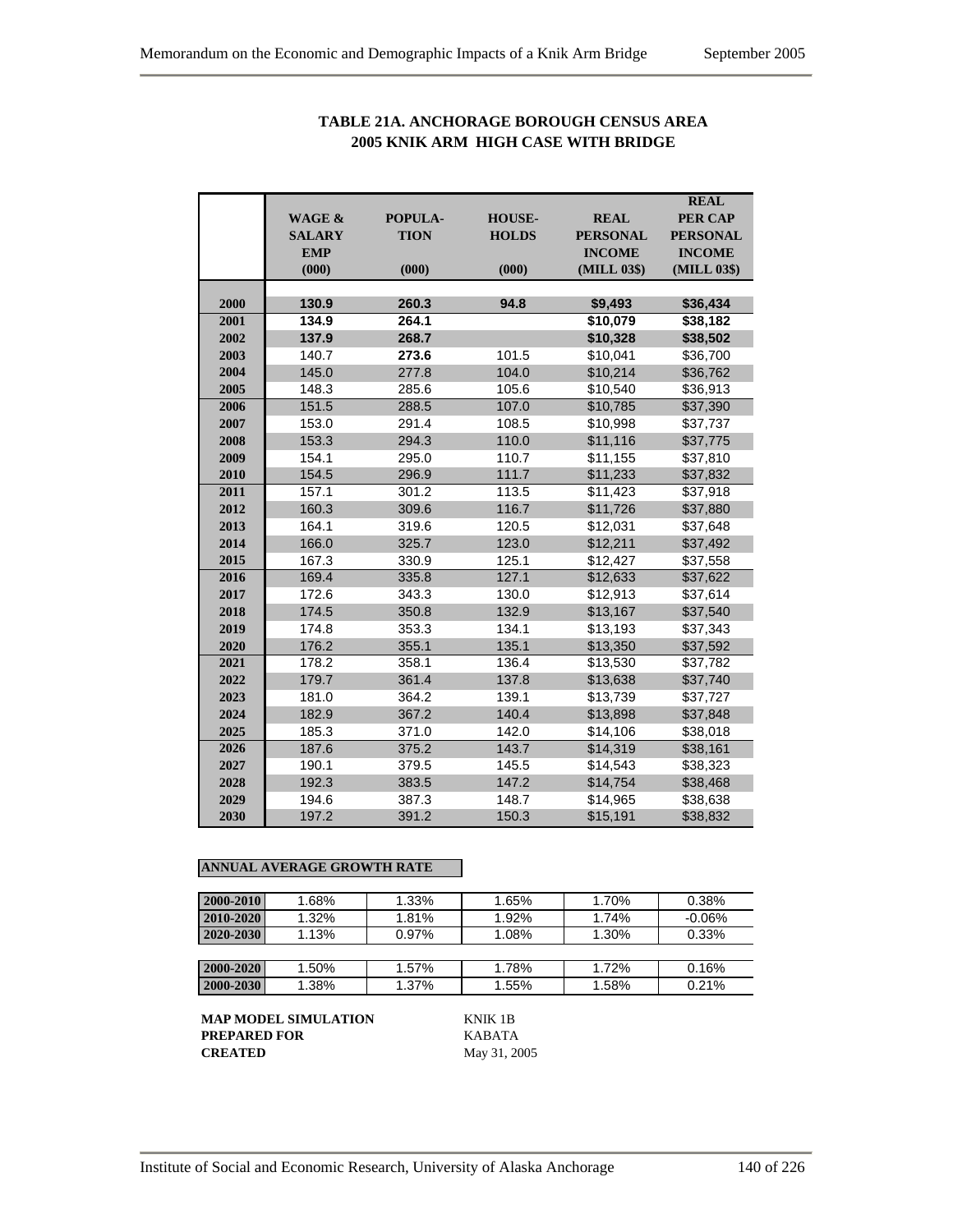|      |               |                |               |                 | <b>REAL</b>     |
|------|---------------|----------------|---------------|-----------------|-----------------|
|      | WAGE &        | <b>POPULA-</b> | <b>HOUSE-</b> | <b>REAL</b>     | <b>PER CAP</b>  |
|      | <b>SALARY</b> | <b>TION</b>    | <b>HOLDS</b>  | <b>PERSONAL</b> | <b>PERSONAL</b> |
|      | <b>EMP</b>    |                |               | <b>INCOME</b>   | <b>INCOME</b>   |
|      | (000)         | (000)          | (000)         | (MILL 03\$)     | (MILL 03\$)     |
| 2000 | 12.4          | 59.3           | 20.6          | \$1,678         | \$28,014        |
| 2001 | 12.9          | 61.8           |               | \$1,810         | \$29,096        |
| 2002 | 13.9          | 64.3           |               | \$1,883         | \$28,925        |
| 2003 | 15.1          | 67.5           | 23.8          | \$2,172         | \$32,173        |
| 2004 | 15.9          | 70.3           | 25.0          | \$2,246         | \$31,923        |
| 2005 | 16.5          | 72.9           | 25.6          | \$2,337         | \$32,045        |
| 2006 | 17.3          | 75.6           | 26.7          | \$2,441         | \$32,301        |
| 2007 | 18.3          | 79.3           | 28.1          | \$2,579         | \$32,503        |
| 2008 | 19.7          | 84.4           | 30.0          | \$2.729         | \$32,324        |
| 2009 | 22.2          | 91.8           | 32.8          | \$2,969         | \$32,351        |
| 2010 | 24.7          | 98.8           | 35.4          | \$3,230         | \$32,682        |
| 2011 | 27.0          | 105.6          | 37.9          | \$3,505         | \$33,191        |
| 2012 | 28.8          | 111.6          | 40.1          | \$3,763         | \$33,726        |
| 2013 | 31.0          | 120.1          | 43.2          | \$4,032         | \$33,563        |
| 2014 | 33.1          | 127.8          | 46.0          | \$4.229         | \$33,092        |
| 2015 | 35.0          | 133.9          | 48.3          | \$4,375         | \$32,674        |
| 2016 | 36.8          | 139.2          | 50.2          | \$4.524         | \$32,505        |
| 2017 | 38.3          | 144.5          | 52.2          | \$4,687         | \$32,432        |
| 2018 | 39.4          | 149.3          | 53.9          | \$4,808         | \$32,212        |
| 2019 | 40.4          | 154.4          | 55.9          | \$4,923         | \$31,888        |
| 2020 | 42.3          | 160.1          | 58.0          | \$5,130         | \$32,033        |
| 2021 | 44.4          | 166.8          | 60.5          | \$5,366         | \$32,175        |
| 2022 | 46.5          | 173.9          | 63.2          | \$5,584         | \$32,110        |
| 2023 | 48.7          | 181.2          | 66.0          | \$5,810         | \$32,066        |
| 2024 | 51.1          | 188.8          | 68.8          | \$6,070         | \$32,156        |
| 2025 | 53.8          | 196.7          | 71.8          | \$6,354         | \$32,301        |
| 2026 | 56.5          | 205.0          | 74.9          | \$6,644         | \$32,407        |
| 2027 | 59.3          | 213.6          | 78.1          | \$6,948         | \$32,530        |
| 2028 | 62.2          | 222.5          | 81.4          | \$7,258         | \$32,628        |
| 2029 | 65.2          | 231.5          | 84.8          | \$7,583         | \$32,753        |
| 2030 | 68.4          | 240.8          | 88.2          | \$7,925         | \$32,911        |

# **TABLE 22A. MATANUSKA-SUSITNA BOROUGH CENSUS AREA 2005 KNIK ARM HIGH CASE WITH BRIDGE**

## **ANNUAL AVERAGE GROWTH RATE**

| 2000-2010     | 7.17% | 5.24% | 5.59% | 6.77% | 1.55%    |
|---------------|-------|-------|-------|-------|----------|
| 2010-2020     | 5.51% | 4.95% | 5.06% | 4.74% | $-0.20%$ |
| $2020 - 2030$ | 4.94% | 4.16% | 4.27% | 4.45% | 0.27%    |
|               |       |       |       |       |          |
| 2000-2020     | 6.34% | 5.09% | 5.33% | 5.75% | 0.67%    |
| 2000-2030     | 5.87% | 4.78% | 4.97% | 5.31% | 0.54%    |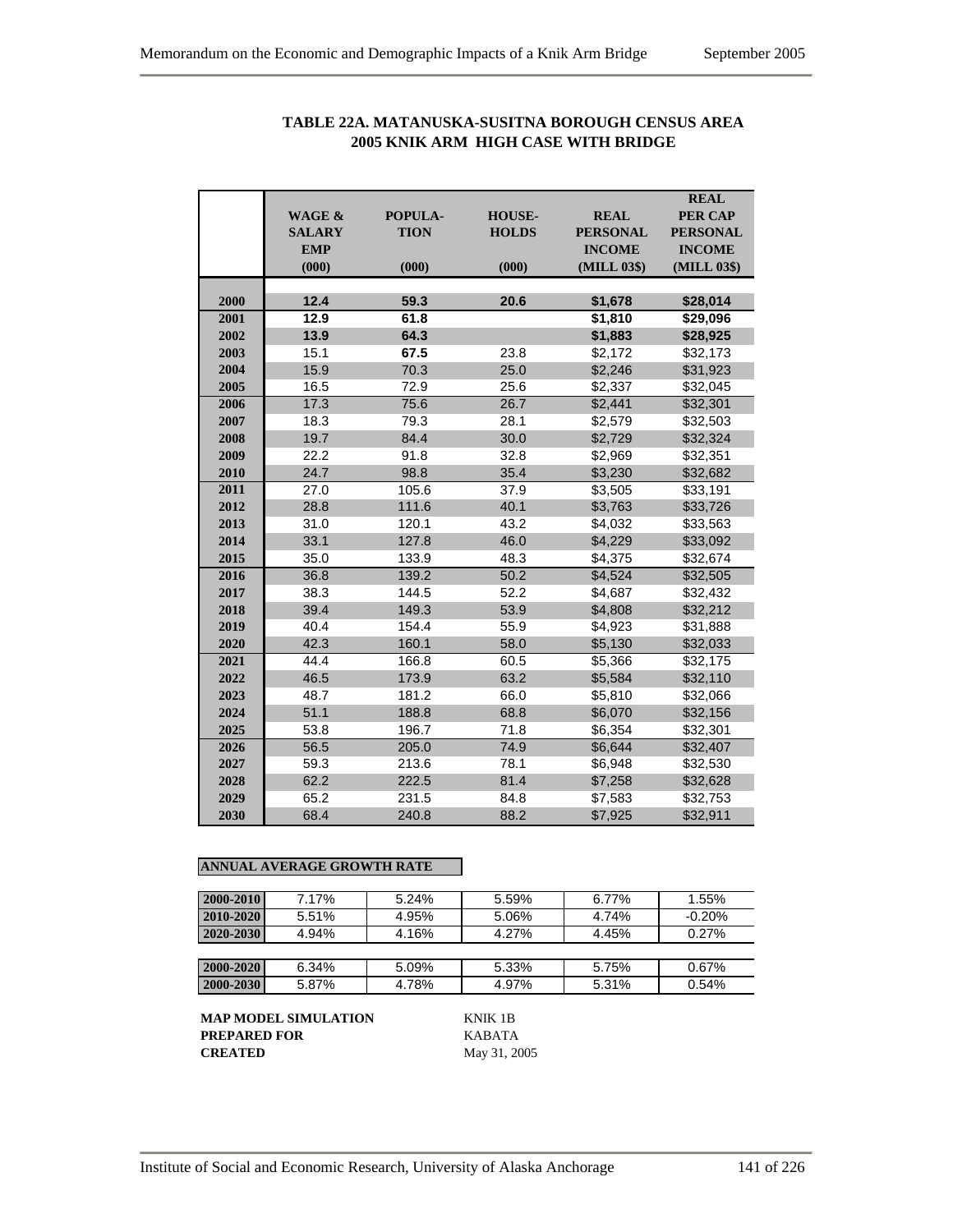|      |                   |             |               |                 | <b>REAL</b>     |
|------|-------------------|-------------|---------------|-----------------|-----------------|
|      | <b>WAGE &amp;</b> | POPULA-     | <b>HOUSE-</b> | <b>REAL</b>     | <b>PER CAP</b>  |
|      | <b>SALARY</b>     | <b>TION</b> | <b>HOLDS</b>  | <b>PERSONAL</b> | <b>PERSONAL</b> |
|      | <b>EMP</b>        |             |               | <b>INCOME</b>   | <b>INCOME</b>   |
|      | (000)             | (000)       | (000)         | (MILL 03\$)     | (MILL 03\$)     |
| 2000 | 17.3              | 49.7        | 18.4          | \$1,512         | \$30,452        |
| 2001 | 17.4              | 50.1        |               | \$1,541         | \$30,740        |
| 2002 | 17.6              | 50.5        |               | \$1,575         | \$30,926        |
| 2003 | 17.7              | 51.4        | 19.4          | \$1,571         | \$30,563        |
| 2004 | 17.9              | 50.9        | 19.4          | \$1,584         | \$31,110        |
| 2005 | 17.6              | 50.8        | 19.1          | \$1,587         | \$31,238        |
| 2006 | 17.4              | 50.4        | 19.0          | \$1,594         | \$31,643        |
| 2007 | 17.2              | 50.5        | 19.1          | \$1,618         | \$32,060        |
| 2008 | 17.2              | 51.0        | 19.4          | \$1,637         | \$32,085        |
| 2009 | 17.1              | 51.1        | 19.5          | \$1,647         | \$32,240        |
| 2010 | 17.1              | 51.6        | 19.7          | \$1,664         | \$32,255        |
| 2011 | 17.3              | 52.6        | 20.2          | \$1,703         | \$32,367        |
| 2012 | 17.8              | 54.7        | 21.0          | \$1,769         | \$32,333        |
| 2013 | 18.4              | 57.2        | 22.0          | \$1,840         | \$32,161        |
| 2014 | 19.0              | 58.9        | 22.6          | \$1,888         | \$32,038        |
| 2015 | 19.3              | 59.9        | 23.0          | \$1,922         | \$32,097        |
| 2016 | 19.5              | 60.4        | 23.3          | \$1,945         | \$32,211        |
| 2017 | 19.6              | 61.1        | 23.5          | \$1,964         | \$32,157        |
| 2018 | 19.5              | 61.5        | 23.7          | \$1,977         | \$32,118        |
| 2019 | 19.3              | 61.8        | 23.9          | \$1.964         | \$31,806        |
| 2020 | 19.4              | 62.2        | 24.1          | \$1,988         | \$31,961        |
| 2021 | 19.7              | 63.0        | 24.4          | \$2,023         | \$32,101        |
| 2022 | 19.9              | 64.0        | 24.8          | \$2,049         | \$32,035        |
| 2023 | 20.2              | 64.9        | 25.2          | \$2,076         | \$31,995        |
| 2024 | 20.5              | 65.9        | 25.6          | \$2,113         | \$32,079        |
| 2025 | 20.9              | 67.0        | 26.1          | \$2.159         | \$32.233        |
| 2026 | 21.3              | 68.2        | 26.6          | \$2,206         | \$32,362        |
| 2027 | 21.7              | 69.3        | 27.1          | \$2,254         | \$32,504        |
| 2028 | 22.1              | 70.5        | 27.5          | \$2,300         | \$32,627        |
| 2029 | 22.4              | 71.6        | 28.0          | \$2,346         | \$32,767        |
| 2030 | 22.8              | 72.8        | 28.5          | \$2,396         | \$32,927        |

# **TABLE 23A. KENAI PENINSULA BOROUGH CENSUS AREA 2005 KNIK ARM HIGH CASE WITH BRIDGE**

## **ANNUAL AVERAGE GROWTH RATE**

| 2000-2010 | $-0.13%$ | 0.37% | 0.68% | 0.96% | 0.58%    |
|-----------|----------|-------|-------|-------|----------|
| 2010-2020 | 1.27%    | 1.89% | 2.01% | 1.79% | $-0.09%$ |
| 2020-2030 | 1.64%    | 1.58% | 1.70% | 1.88% | 0.30%    |
|           |          |       |       |       |          |
| 2000-2020 | $0.57\%$ | 1.13% | 1.34% | 1.38% | 0.24%    |
| 2000-2030 | 0.92%    | 1.28% | 1.46% | 1.54% | 0.26%    |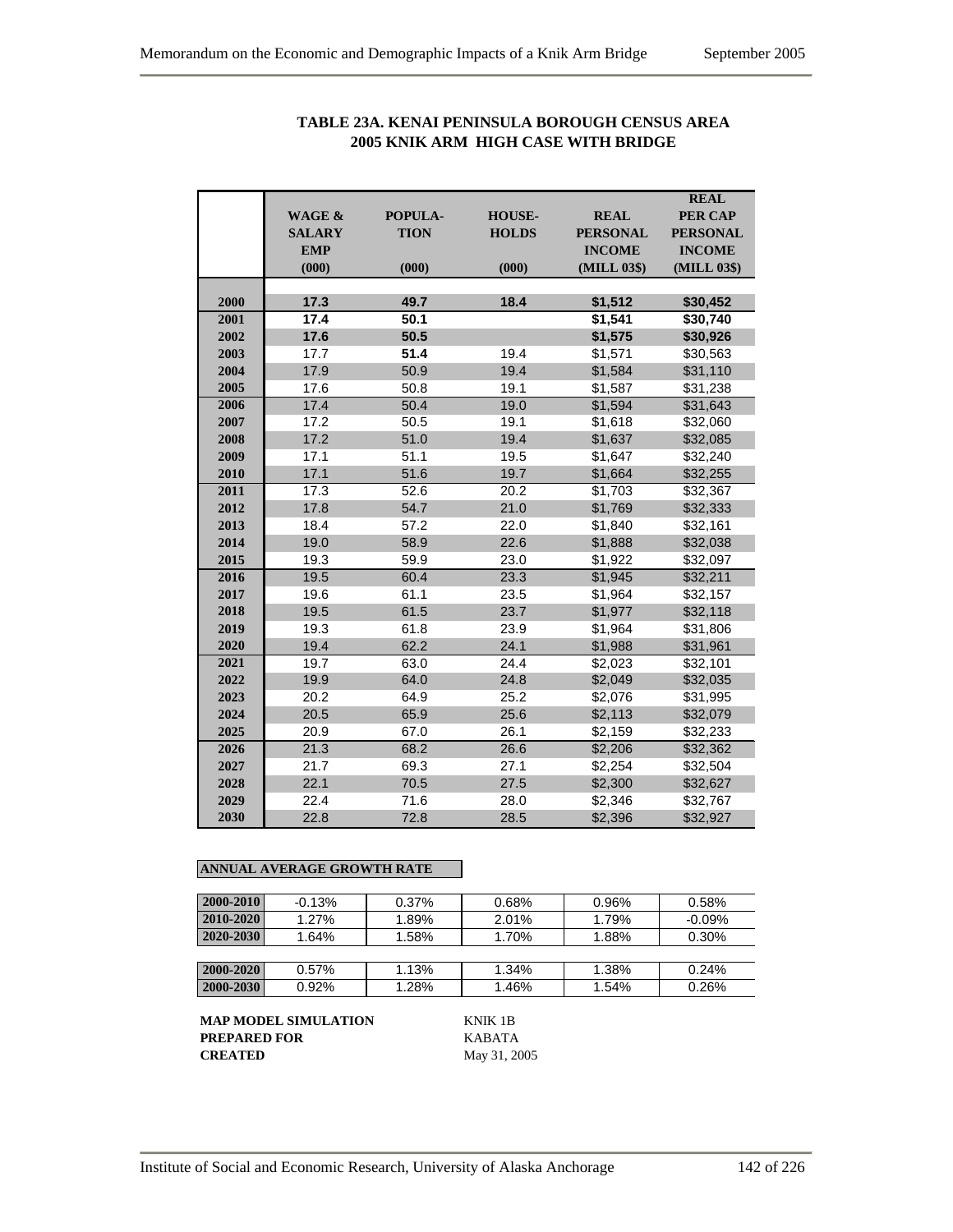|      | <b>WAGE &amp;</b> | POPULA-     | <b>HOUSE-</b> | <b>REAL</b>     | <b>REAL</b><br><b>PER CAP</b> |
|------|-------------------|-------------|---------------|-----------------|-------------------------------|
|      | <b>SALARY</b>     | <b>TION</b> | <b>HOLDS</b>  | <b>PERSONAL</b> | <b>PERSONAL</b>               |
|      | <b>EMP</b>        |             |               | <b>INCOME</b>   | <b>INCOME</b>                 |
|      | (000)             | (000)       | (000)         | (MILL 03\$)     | (MILL 03\$)                   |
|      |                   |             |               |                 |                               |
| 2000 | 120.1             | 257.6       | 87.8          | \$7,584         | \$29,855                      |
| 2001 | 122.8             | 256.8       |               | \$7,695         | \$30,418                      |
| 2002 | 122.8             | 258.0       |               | \$7,850         | \$30,914                      |
| 2003 | 123.5             | 255.8       | 87.6          | \$7,747         | \$30,289                      |
| 2004 | 123.0             | 256.4       | 88.8          | \$7,684         | \$29,966                      |
| 2005 | 124.1             | 260.0       | 89.1          | \$7,825         | \$30,097                      |
| 2006 | 125.1             | 260.5       | 89.5          | \$7,945         | \$30,499                      |
| 2007 | 124.9             | 260.2       | 89.7          | \$8,069         | \$31,012                      |
| 2008 | 123.7             | 260.7       | 90.1          | \$8,113         | \$31,120                      |
| 2009 | 122.7             | 258.2       | 89.5          | \$8,071         | \$31,261                      |
| 2010 | 123.6             | 257.9       | 89.5          | \$8,055         | \$31,232                      |
| 2011 | 126.6             | 261.6       | 90.9          | \$8,177         | \$31,261                      |
| 2012 | 133.6             | 271.0       | 94.3          | \$8,454         | \$31,196                      |
| 2013 | 138.0             | 280.4       | 97.7          | \$8,716         | \$31,083                      |
| 2014 | 138.0             | 285.6       | 99.6          | \$8,842         | \$30,954                      |
| 2015 | 136.2             | 287.0       | 100.2         | \$8,903         | \$31,017                      |
| 2016 | 135.7             | 289.8       | 101.2         | \$8,972         | \$30,962                      |
| 2017 | 137.2             | 293.5       | 102.6         | \$9,072         | \$30,908                      |
| 2018 | 136.6             | 296.8       | 103.8         | \$9,150         | \$30,831                      |
| 2019 | 136.1             | 298.3       | 104.6         | \$9,116         | \$30,555                      |
| 2020 | 137.2             | 300.7       | 105.6         | \$9,233         | \$30,707                      |
| 2021 | 139.3             | 304.8       | 107.3         | \$9,401         | \$30,840                      |
| 2022 | 141.1             | 309.5       | 109.1         | \$9,527         | \$30,777                      |
| 2023 | 142.7             | 313.6       | 110.8         | \$9,644         | \$30,750                      |
| 2024 | 144.8             | 318.0       | 112.5         | \$9,805         | \$30,831                      |
| 2025 | 147.3             | 323.2       | 114.5         | \$10,011        | \$30,973                      |
| 2026 | 149.6             | 328.5       | 116.5         | \$10,216        | \$31,101                      |
| 2027 | 151.9             | 333.7       | 118.5         | \$10,424        | \$31,235                      |
| 2028 | 154.0             | 338.5       | 120.4         | \$10,617        | \$31,363                      |
| 2029 | 156.0             | 343.1       | 122.2         | \$10,807        | \$31,499                      |
| 2030 | 158.5             | 348.2       | 124.1         | \$11,017        | \$31,641                      |

## **TABLE 24A. BALANCE OF STATE 2005 KNIK ARM HIGH CASE WITH BRIDGE**

## **ANNUAL AVERAGE GROWTH RATE**

| 2000-2010       | 0.28%    | 0.01% | 0.20% | 0.60%    | 0.45%    |
|-----------------|----------|-------|-------|----------|----------|
| $ 2010 - 2020 $ | 1.05%    | 1.55% | 1.67% | 1.37%    | $-0.17%$ |
| $2020 - 2030$   | 1.45%    | 1.48% | 1.62% | 1.78%    | 0.30%    |
|                 |          |       |       |          |          |
| 2000-2020       | $0.67\%$ | 0.78% | 0.93% | $0.99\%$ | 0.14%    |
| $ 2000 - 2030 $ | 0.93%    | 1.01% | 1.16% | 1.25%    | 0.19%    |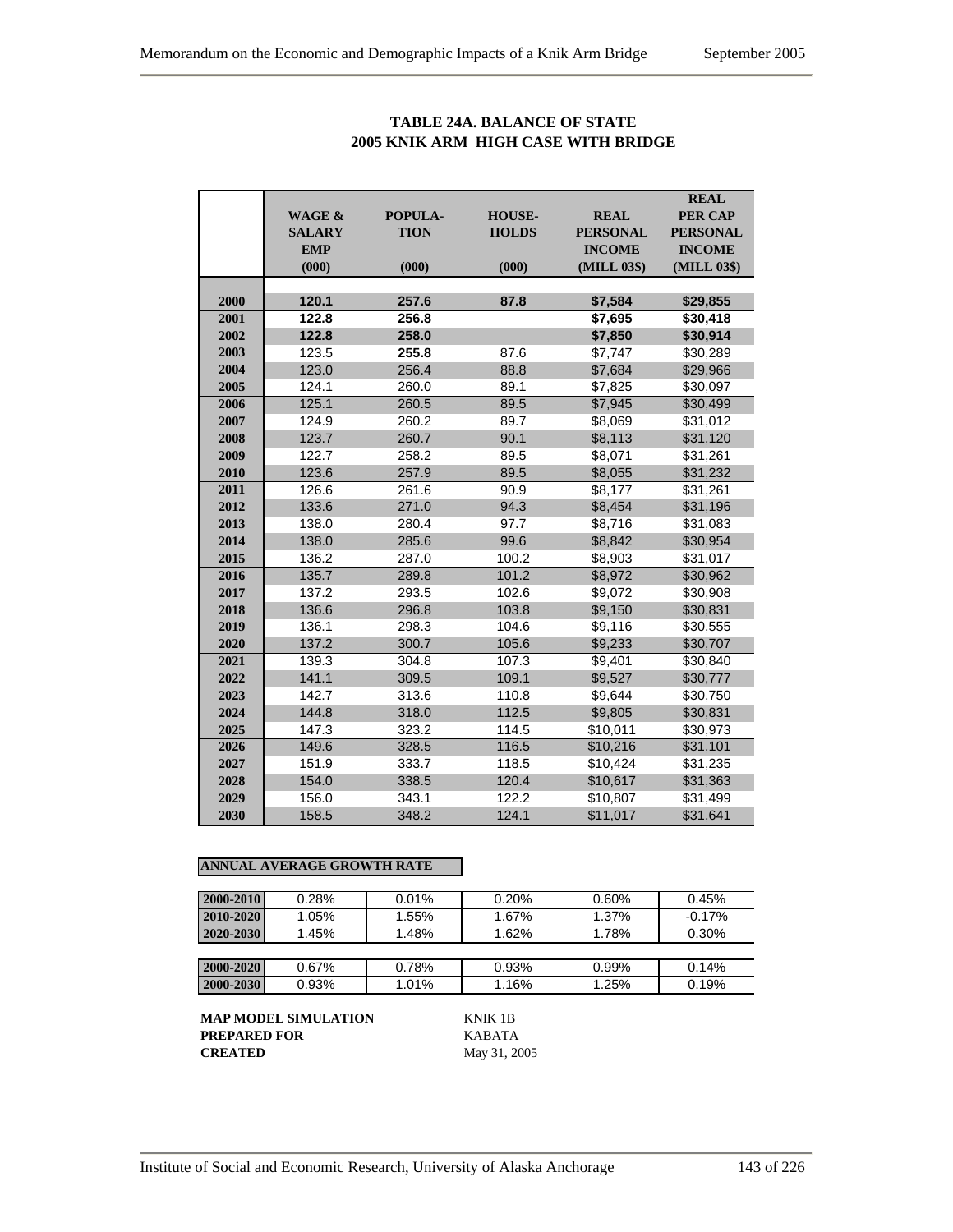#### **TABLE 25A. ANCHORAGE / MATSU SHARE OF TOTAL STATE**

#### **2005 KNIK ARM HIGH CASE WITH BRIDGE**

|      | ANCHORAGE / ANCHORAGE / |              | <b>ALASKA</b>     | <b>ALASKA</b> | <b>ANCHORAGE /ANCHORAGE /</b> |              |
|------|-------------------------|--------------|-------------------|---------------|-------------------------------|--------------|
|      | <b>MATSU</b>            | <b>MATSU</b> |                   |               | <b>MATSU</b>                  | <b>MATSU</b> |
|      |                         |              |                   |               | <b>SHARE</b>                  | <b>SHARE</b> |
|      | W&S                     | <b>POP</b>   | W&S               | <b>POP</b>    | W&S                           |              |
|      | <b>EMPLOYMENT</b>       |              | <b>EMPLOYMENT</b> |               | <b>EMPLOYMENT</b>             | <b>POP</b>   |
|      |                         |              |                   |               |                               |              |
| 2000 | 143.24                  | 319.61       | 280.66            | 626.93        | 51.0%                         | 51.0%        |
| 2001 | 147.80                  | 325.82       | 287.94            | 632.67        | 51.3%                         | 51.5%        |
| 2002 | 151.82                  | 333.03       | 292.29            | 641.48        | 51.9%                         | 51.9%        |
| 2003 | 155.72                  | 341.13       | 296.88            | 648.82        | 52.5%                         | 52.6%        |
| 2004 | 160.86                  | 348.19       | 301.77            | 655.54        | 53.3%                         | 53.1%        |
| 2005 | 164.85                  | 358.48       | 306.63            | 669.31        | 53.8%                         | 53.6%        |
| 2006 | 168.77                  | 364.02       | 311.23            | 674.89        | 54.2%                         | 53.9%        |
| 2007 | 171.22                  | 370.77       | 313.35            | 681.42        | 54.6%                         | 54.4%        |
| 2008 | 172.99                  | 378.69       | 313.95            | 690.42        | 55.1%                         | 54.9%        |
| 2009 | 176.33                  | 386.79       | 316.18            | 696.06        | 55.8%                         | 55.6%        |
| 2010 | 179.26                  | 395.73       | 319.92            | 705.23        | 56.0%                         | 56.1%        |
| 2011 | 184.09                  | 406.84       | 328.05            | 721.02        | 56.1%                         | 56.4%        |
| 2012 | 189.10                  | 421.15       | 340.55            | 746.85        | 55.5%                         | 56.4%        |
| 2013 | 195.04                  | 439.69       | 351.45            | 777.30        | 55.5%                         | 56.6%        |
| 2014 | 199.10                  | 453.49       | 356.08            | 798.05        | 55.9%                         | 56.8%        |
| 2015 | 202.38                  | 464.77       | 357.88            | 811.69        | 56.5%                         | 57.3%        |
| 2016 | 206.11                  | 474.98       | 361.30            | 825.13        | 57.0%                         | 57.6%        |
| 2017 | 210.96                  | 487.81       | 367.75            | 842.41        | 57.4%                         | 57.9%        |
| 2018 | 213.95                  | 500.01       | 370.00            | 858.33        | 57.8%                         | 58.3%        |
| 2019 | 215.25                  | 507.68       | 370.64            | 867.78        | 58.1%                         | 58.5%        |
| 2020 | 218.42                  | 515.27       | 375.03            | 878.16        | 58.2%                         | 58.7%        |
| 2021 | 222.68                  | 524.89       | 381.65            | 892.73        | 58.3%                         | 58.8%        |
| 2022 | 226.23                  | 535.27       | 387.31            | 908.79        | 58.4%                         | 58.9%        |
| 2023 | 229.64                  | 545.36       | 392.53            | 923.87        | 58.5%                         | 59.0%        |
| 2024 | 234.04                  | 555.98       | 399.38            | 939.87        | 58.6%                         | 59.2%        |
| 2025 | 239.05                  | 567.76       | 407.24            | 957.96        | 58.7%                         | 59.3%        |
| 2026 | 244.08                  | 580.27       | 414.94            | 976.89        | 58.8%                         | 59.4%        |
| 2027 | 249.39                  | 593.06       | 423.03            | 996.13        | 59.0%                         | 59.5%        |
| 2028 | 254.53                  | 606.00       | 430.54            | 1015.01       | 59.1%                         | 59.7%        |
| 2029 | 259.81                  | 618.84       | 438.21            | 1033.51       | 59.3%                         | 59.9%        |
| 2030 | 265.58                  | 632.01       | 446.86            | 1052.92       | 59.4%                         | 60.0%        |

#### **ANNUAL AVERAGE GROWTH RATE**

| $2000 - 2010$ | 2.27% | 2.16% | 1.32% | 1.18%    | 0.94% | 0.96% |
|---------------|-------|-------|-------|----------|-------|-------|
| $2010 - 2020$ | 2.00% | 2.67% | 1.60% | $2.22\%$ | 0.39% | 0.45% |
| $2020 - 2030$ | 1.97% | 2.06% | 1.77% | 1.83%    | 0.20% | 0.23% |
|               |       |       |       |          |       |       |
| $2000 - 2020$ | 2.13% | 2.42% | 1.46% | 1.70%    | 0.66% | 0.71% |
| 2000-2030     | 2.08% | 2.30% | 1.56% | 1.74%    | 0.51% | 0.55% |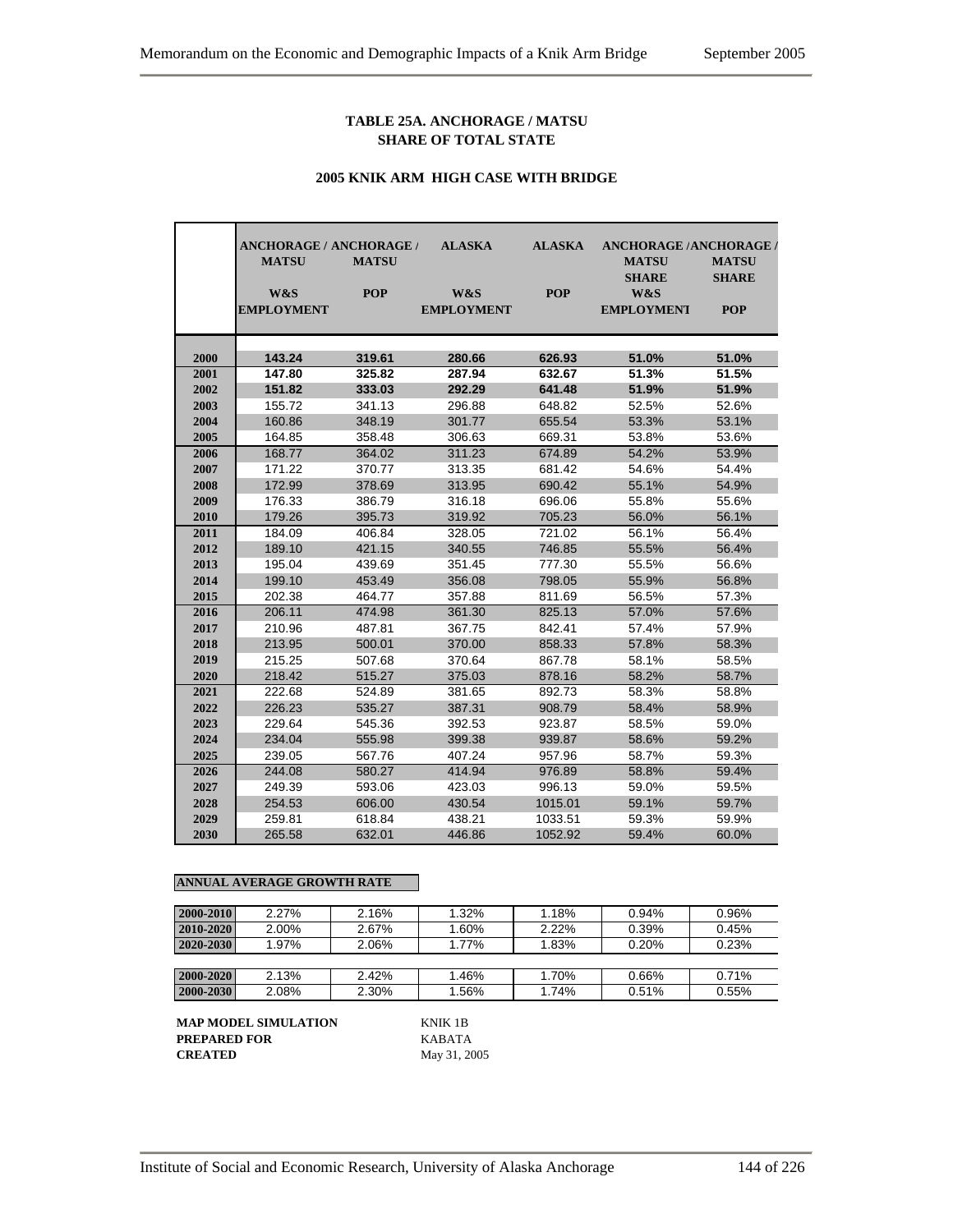### **TABLE 26A. ANCHORAGE / MATSU MATANUSKA-SUSITNA BOROUGH SHARE OF GREATER ANCHORAGE**

|      | <b>ANCHORAGE / ANCHORAGE /</b> |              | <b>MATSU</b>      | <b>MATSU</b>   | <b>MATSU</b>      | <b>MATSU</b>   |
|------|--------------------------------|--------------|-------------------|----------------|-------------------|----------------|
|      | <b>MATSU</b>                   | <b>MATSU</b> | <b>BOROUGH</b>    | <b>BOROUGH</b> | <b>BOROUGH</b>    | <b>BOROUGH</b> |
|      |                                |              |                   |                | <b>SHARE</b>      | <b>SHARE</b>   |
|      | W&S                            | <b>POP</b>   | W&S               | <b>POP</b>     | W&S               |                |
|      | <b>EMPLOYMENT</b>              |              | <b>EMPLOYMENT</b> |                | <b>EMPLOYMENT</b> | <b>POP</b>     |
|      |                                |              |                   |                |                   |                |
|      |                                |              |                   |                |                   |                |
| 2000 | 143.24                         | 319.61       | 12.36             | 59.32          | 8.6%              | 18.6%          |
| 2001 | 147.80                         | 325.82       | 12.87             | 61.77          | 8.7%              | 19.0%          |
| 2002 | 151.82                         | 333.03       | 13.90             | 64.29          | 9.2%              | 19.3%          |
| 2003 | 155.72                         | 341.13       | 15.05             | 67.53          | 9.7%              | 19.8%          |
| 2004 | 160.86                         | 348.19       | 15.87             | 70.34          | 9.9%              | 20.2%          |
| 2005 | 164.85                         | 358.48       | 16.53             | 72.93          | 10.0%             | 20.3%          |
| 2006 | 168.77                         | 364.02       | 17.28             | 75.56          | 10.2%             | 20.8%          |
| 2007 | 171.22                         | 370.77       | 18.26             | 79.35          | 10.7%             | 21.4%          |
| 2008 | 172.99                         | 378.69       | 19.71             | 84.44          | 11.4%             | 22.3%          |
| 2009 | 176.33                         | 386.79       | 22.20             | 91.76          | 12.6%             | 23.7%          |
| 2010 | 179.26                         | 395.73       | 24.71             | 98.82          | 13.8%             | 25.0%          |
| 2011 | 184.09                         | 406.84       | 27.03             | 105.60         | 14.7%             | 26.0%          |
| 2012 | 189.10                         | 421.15       | 28.81             | 111.59         | 15.2%             | 26.5%          |
| 2013 | 195.04                         | 439.69       | 30.95             | 120.12         | 15.9%             | 27.3%          |
| 2014 | 199.10                         | 453.49       | 33.12             | 127.79         | 16.6%             | 28.2%          |
| 2015 | 202.38                         | 464.77       | 35.04             | 133.90         | 17.3%             | 28.8%          |
| 2016 | 206.11                         | 474.98       | 36.75             | 139.19         | 17.8%             | 29.3%          |
| 2017 | 210.96                         | 487.81       | 38.33             | 144.51         | 18.2%             | 29.6%          |
| 2018 | 213.95                         | 500.01       | 39.43             | 149.25         | 18.4%             | 29.9%          |
| 2019 | 215.25                         | 507.68       | 40.45             | 154.37         | 18.8%             | 30.4%          |
| 2020 | 218.42                         | 515.27       | 42.25             | 160.13         | 19.3%             | 31.1%          |
| 2021 | 222.68                         | 524.89       | 44.45             | 166.79         | 20.0%             | 31.8%          |
| 2022 | 226.23                         | 535.27       | 46.53             | 173.89         | 20.6%             | 32.5%          |
| 2023 | 229.64                         | 545.36       | 48.67             | 181.18         | 21.2%             | 33.2%          |
| 2024 | 234.04                         | 555.98       | 51.14             | 188.78         | 21.8%             | 34.0%          |
| 2025 | 239.05                         | 567.76       | 53.80             | 196.72         | 22.5%             | 34.6%          |
| 2026 | 244.08                         | 580.27       | 56.50             | 205.03         | 23.1%             | 35.3%          |
| 2027 | 249.39                         | 593.06       | 59.32             | 213.58         | 23.8%             | 36.0%          |
| 2028 | 254.53                         | 606.00       | 62.20             | 222.46         | 24.4%             | 36.7%          |
| 2029 | 259.81                         | 618.84       | 65.22             | 231.52         | 25.1%             | 37.4%          |
| 2030 | 265.58                         | 632.01       | 68.41             | 240.81         | 25.8%             | 38.1%          |

### **2005 KNIK ARM HIGH CASE WITH BRIDGE**

#### **ANNUAL AVERAGE GROWTH RATE**

| 2000-2010 | 2.27% | 2.16% | 7.17% | 5.24% | 4.79% | 3.01% |
|-----------|-------|-------|-------|-------|-------|-------|
| 2010-2020 | 2.00% | 2.67% | 5.51% | 4.95% | 3.45% | 2.21% |
| 2020-2030 | 1.97% | 2.06% | 4.94% | 4.16% | 2.91% | 2.06% |
|           |       |       |       |       |       |       |
| 2000-2020 | 2.13% | 2.42% | 6.34% | 5.09% | 4.12% | 2.61% |
| 2000-2030 | 2.08% | 2.30% | 5.87% | 4.78% | 3.71% | 2.43% |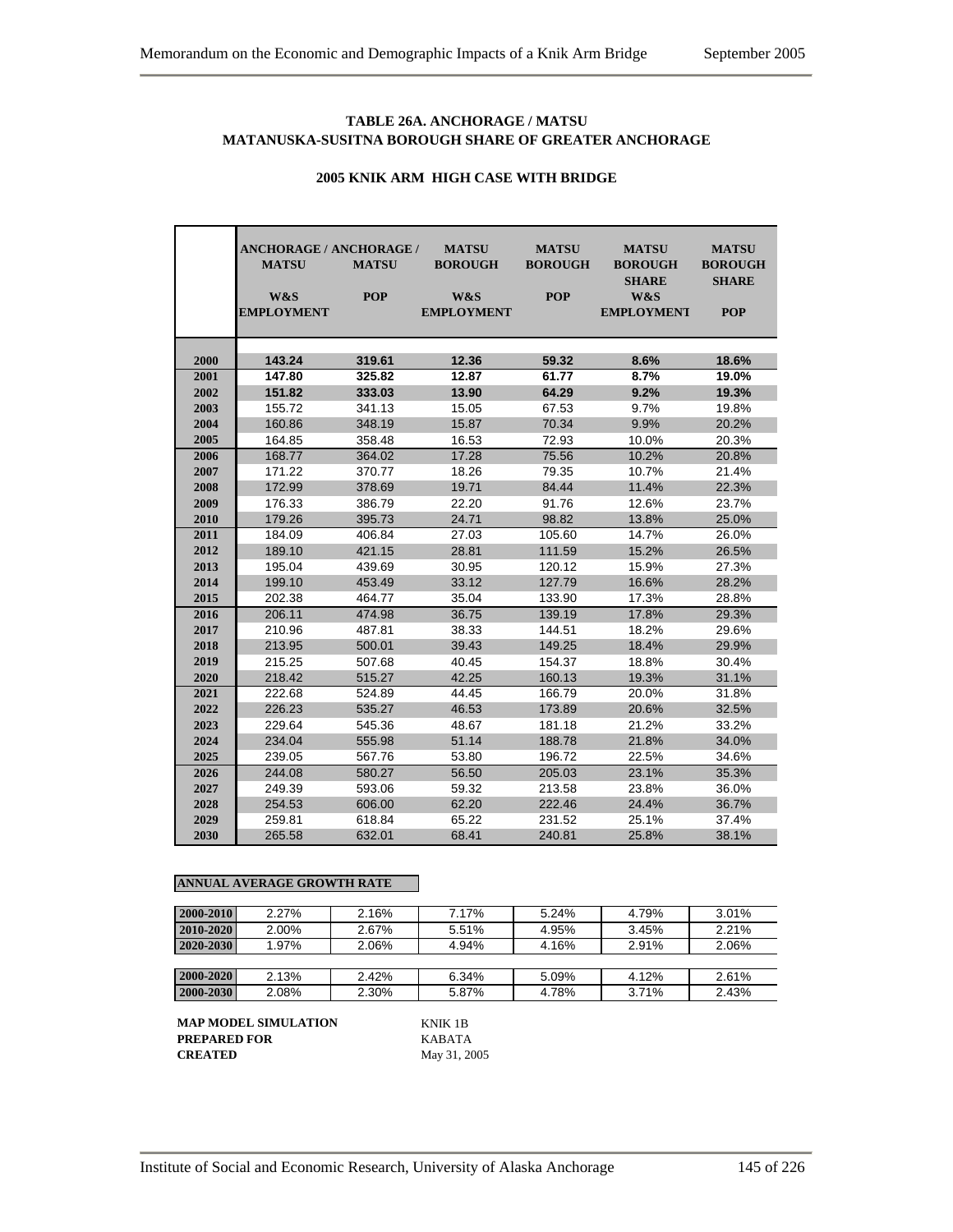## **TABLE 27A. ANCHORAGE / MATSU MATANUSKA-SUSITNA BOROUGH COMMUTERS**

### **2005 KNIK ARM HIGH CASE WITH BRIDGE**

|      | MS RESIDENTSMS RESIDENTSMS RESIDENTS |                |                | <b>SHARE</b>     |                              |
|------|--------------------------------------|----------------|----------------|------------------|------------------------------|
|      | <b>COMMUTING</b>                     | <b>WORKING</b> | <b>TOTAL</b>   |                  | <b>COMMUTING TOTAL JOBS/</b> |
|      | <b>TO ANCHORAGI</b>                  | IN             | <b>WORKERS</b> | <b>TO</b>        | <b>BASIC</b>                 |
|      |                                      | <b>MATSU</b>   |                | <b>ANCHORAGE</b> |                              |
|      |                                      |                |                |                  |                              |
|      |                                      |                |                |                  |                              |
| 2000 | 7.00                                 |                |                |                  |                              |
| 2001 | 7.30                                 |                |                |                  |                              |
| 2002 | 7.60                                 |                |                |                  |                              |
| 2003 | 7.99                                 | 23.75          | 31.74          | 25.2%            | 2.60                         |
| 2004 | 8.30                                 | 25.00          | 33.30          | 24.9%            | 2.65                         |
| 2005 | 8.61                                 | 25.94          | 34.56          | 24.9%            | 2.68                         |
| 2006 | 9.07                                 | 26.83          | 35.90          | 25.3%            | 2.68                         |
| 2007 | 9.49                                 | 27.79          | 37.28          | 25.5%            | 2.70                         |
| 2008 | 9.82                                 | 29.21          | 39.02          | 25.2%            | 2.72                         |
| 2009 | 10.51                                | 31.69          | 42.20          | 24.9%            | 2.67                         |
| 2010 | 11.06                                | 34.28          | 45.34          | 24.4%            | 2.71                         |
| 2011 | 11.70                                | 36.84          | 48.53          | 24.1%            | 2.77                         |
| 2012 | 12.20                                | 38.99          | 51.19          | 23.8%            | 2.86                         |
| 2013 | 13.11                                | 41.46          | 54.56          | 24.0%            | 2.86                         |
| 2014 | 13.52                                | 43.77          | 57.29          | 23.6%            | 2.90                         |
| 2015 | 13.75                                | 45.81          | 59.56          | 23.1%            | 2.94                         |
| 2016 | 13.97                                | 47.67          | 61.64          | 22.7%            | 2.97                         |
| 2017 | 14.36                                | 49.50          | 63.87          | 22.5%            | 2.98                         |
| 2018 | 14.45                                | 50.73          | 65.18          | 22.2%            | 2.99                         |
| 2019 | 14.96                                | 51.76          | 66.72          | 22.4%            | 2.97                         |
| 2020 | 15.49                                | 53.70          | 69.19          | 22.4%            | 2.98                         |
| 2021 | 16.04                                | 56.10          | 72.15          | 22.2%            | 3.00                         |
| 2022 | 16.62                                | 58.36          | 74.98          | 22.2%            | 3.01                         |
| 2023 | 17.22                                | 60.68          | 77.90          | 22.1%            | 3.02                         |
| 2024 | 17.85                                | 63.36          | 81.21          | 22.0%            | 3.05                         |
| 2025 | 18.41                                | 66.27          | 84.68          | 21.7%            | 3.08                         |
| 2026 | 18.99                                | 69.22          | 88.21          | 21.5%            | 3.11                         |
| 2027 | 19.59                                | 72.31          | 91.90          | 21.3%            | 3.14                         |
| 2028 | 20.20                                | 75.44          | 95.64          | 21.1%            | 3.18                         |
| 2029 | 20.84                                | 78.71          | 99.55          | 20.9%            | 3.21                         |
| 2030 | 21.51                                | 82.20          | 103.70         | 20.7%            | 3.25                         |

#### **ANNUAL AVERAGE GROWTH RATE**

| 2000-2010     | 4.68% | #VALUE! | #VALUE! | #VALUE!   | #VALUE! |
|---------------|-------|---------|---------|-----------|---------|
| $2010 - 2020$ | 3.43% | 4.59%   | 4.32%   | $-0.85%$  | 0.96%   |
| 2020-2030     | 3.34% | 4.35%   | 4.13%   | $-0.76\%$ | 0.87%   |
|               |       |         |         |           |         |
| 2000-2020     | 4.05% | #VALUE! | #VALUE! | #VALUEL   | #VALUE! |
| 2000-2030     | 3.81% | #VALUE! | #VALUE! | #VALUE!   | #VALUE! |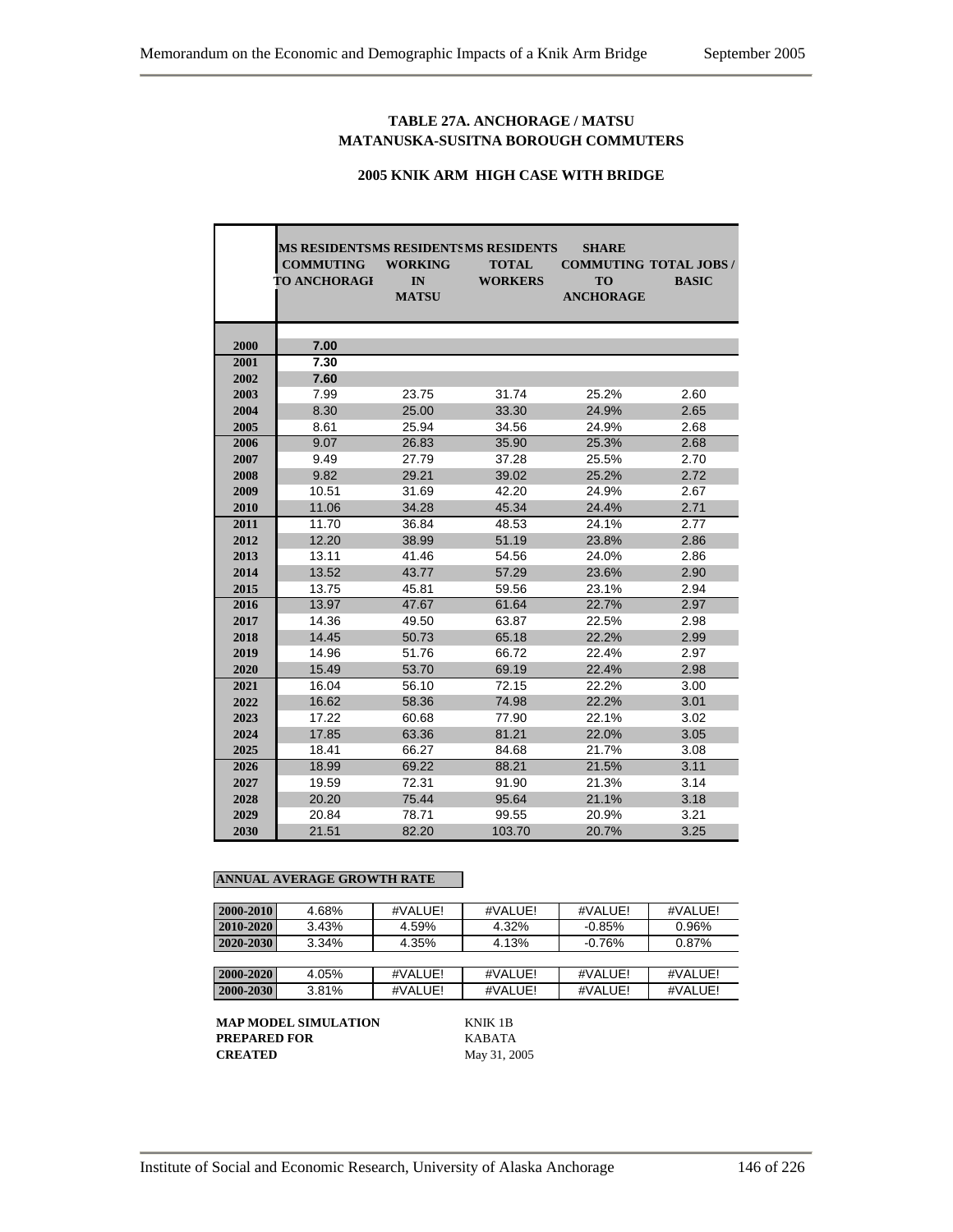## **TABLE 28A. ANCHORAGE / MATSU ADDITIONS TO EACH REGION**

#### **2005 KNIK ARM HIGH CASE WITH BRIDGE**

|      | <b>ANCHORAGE</b><br><b>W&amp;S EMP</b><br><b>CHANGE</b> | <b>MATSU</b><br><b>W&amp;S EMP</b><br><b>CHANGE</b> | <b>ANCHORAGE</b><br><b>POP</b><br><b>CHANGE</b> | <b>MATSU</b><br><b>POP</b><br><b>CHANGE</b> | <b>MATSU</b><br><b>COMMUTER</b><br><b>CHANGE</b> |
|------|---------------------------------------------------------|-----------------------------------------------------|-------------------------------------------------|---------------------------------------------|--------------------------------------------------|
| 2000 |                                                         |                                                     |                                                 |                                             |                                                  |
| 2001 | 4.05                                                    | 0.51                                                | 3.77                                            | 2.45                                        | 0.30                                             |
| 2002 | 2.99                                                    | 1.03                                                | 4.69                                            | 2.52                                        | 0.30                                             |
| 2003 | 2.75                                                    | 1.15                                                | 4.86                                            | 3.23                                        | 0.39                                             |
| 2004 | 4.33                                                    | 0.81                                                | 4.24                                            | 2.82                                        | 0.31                                             |
| 2005 | 3.33                                                    | 0.66                                                | 7.71                                            | 2.58                                        | 0.32                                             |
| 2006 | 3.17                                                    | 0.76                                                | 2.90                                            | 2.63                                        | 0.46                                             |
| 2007 | 1.47                                                    | 0.98                                                | 2.97                                            | 3.79                                        | 0.42                                             |
| 2008 | 0.32                                                    | 1.45                                                | 2.83                                            | 5.09                                        | 0.33                                             |
| 2009 | 0.85                                                    | 2.49                                                | 0.77                                            | 7.33                                        | 0.69                                             |
| 2010 | 0.42                                                    | 2.50                                                | 1.88                                            | 7.06                                        | 0.54                                             |
| 2011 | 2.52                                                    | 2.32                                                | 4.34                                            | 6.77                                        | 0.64                                             |
| 2012 | 3.22                                                    | 1.79                                                | 8.31                                            | 5.99                                        | 0.50                                             |
| 2013 | 3.79                                                    | 2.14                                                | 10.00                                           | 8.53                                        | 0.90                                             |
| 2014 | 1.89                                                    | 2.17                                                | 6.13                                            | 7.67                                        | 0.41                                             |
| 2015 | 1.36                                                    | 1.92                                                | 5.17                                            | 6.11                                        | 0.23                                             |
| 2016 | 2.02                                                    | 1.71                                                | 4.92                                            | 5.30                                        | 0.22                                             |
| 2017 | 3.27                                                    | 1.58                                                | 7.51                                            | 5.31                                        | 0.40                                             |
| 2018 | 1.89                                                    | 1.10                                                | 7.46                                            | 4.75                                        | 0.09                                             |
| 2019 | 0.29                                                    | 1.01                                                | 2.55                                            | 5.12                                        | 0.51                                             |
| 2020 | 1.37                                                    | 1.81                                                | 1.83                                            | 5.76                                        | 0.53                                             |
| 2021 | 2.06                                                    | 2.19                                                | 2.97                                            | 6.65                                        | 0.55                                             |
| 2022 | 1.47                                                    | 2.08                                                | 3.27                                            | 7.11                                        | 0.58                                             |
| 2023 | 1.27                                                    | 2.15                                                | 2.81                                            | 7.29                                        | 0.60                                             |
| 2024 | 1.94                                                    | 2.46                                                | 3.02                                            | 7.61                                        | 0.63                                             |
| 2025 | 2.34                                                    | 2.66                                                | 3.84                                            | 7.93                                        | 0.56                                             |
| 2026 | 2.33                                                    | 2.70                                                | 4.19                                            | 8.32                                        | 0.58                                             |
| 2027 | 2.49                                                    | 2.83                                                | 4.25                                            | 8.55                                        | 0.60                                             |
| 2028 | 2.25                                                    | 2.88                                                | 4.06                                            | 8.87                                        | 0.62                                             |
| 2029 | 2.27                                                    | 3.01                                                | 3.77                                            | 9.07                                        | 0.64                                             |
| 2030 | 2.57                                                    | 3.19                                                | 3.88                                            | 9.29                                        | 0.66                                             |

## **ANNUAL AVERAGE GROWTH RATE**

| 2000-2010 | ΝA | <b>NA</b> | <b>NA</b> | NA        | <b>NA</b> |
|-----------|----|-----------|-----------|-----------|-----------|
| 2010-2020 | ΝA | <b>NA</b> | <b>NA</b> | <b>NA</b> | <b>NA</b> |
| 2020-2030 | ΝA | <b>NA</b> | <b>NA</b> | NA        | <b>NA</b> |
|           |    |           |           |           |           |
| 2000-2020 | NA | <b>NA</b> | <b>NA</b> | NA        | <b>NA</b> |
| 2000-2030 | ΝA | <b>NA</b> | <b>NA</b> | NA        | <b>NA</b> |

**MAP MODEL SIMULATION KNIK 1B<br>PREPARED FOR KABATA PREPARED FOR CREATED** May 31, 2005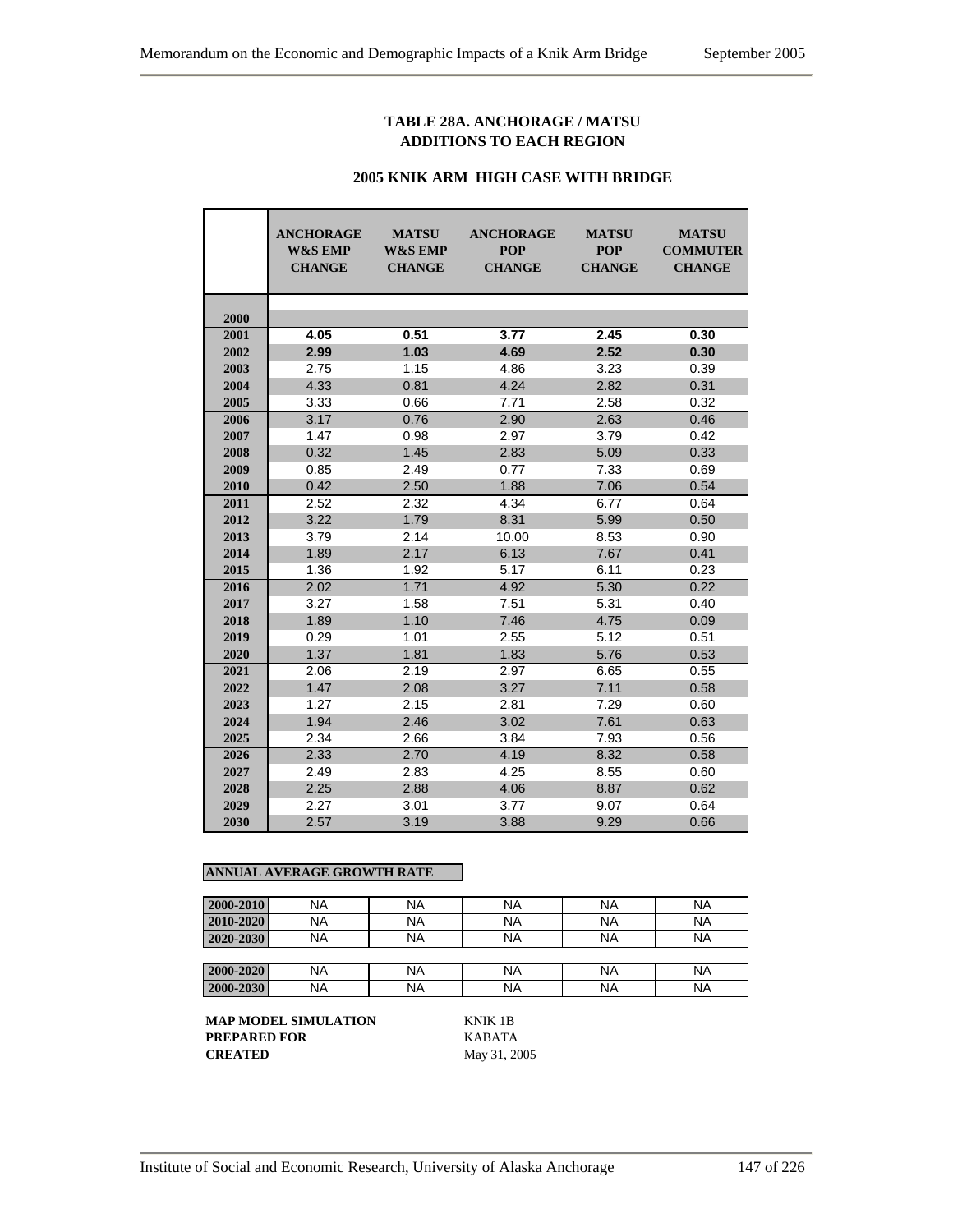#### **DISTRIBUTION OF WAGE AND SALARY JOBS IN ANCHORAGE AND THE MATANUSKA-SUSITNA BOROUGH**

| YR                 | <b>STATE</b>     |                         | ANCH MATSU     | ANCH/<br><b>MATSU</b><br><b>REGION</b> | <b>BALANCE</b><br>OF<br><b>ALASKA</b> | SHARE SHARE<br>OF | ANCH MATSU<br>OF | ANCH/<br><b>MATSU</b><br>SHARE OF ALASKA<br>REGION REGION ALASKA | <b>BALANCE</b><br>OF<br><b>SHARE</b> | <b>ANCH</b><br>SHARE | <b>GROWTH GROWTH</b><br><b>MATSU</b><br>SHARE |
|--------------------|------------------|-------------------------|----------------|----------------------------------------|---------------------------------------|-------------------|------------------|------------------------------------------------------------------|--------------------------------------|----------------------|-----------------------------------------------|
|                    |                  |                         |                |                                        |                                       |                   |                  |                                                                  |                                      |                      |                                               |
| 1960<br>1961       | 56.88            | 20.67                   | 0.53           | 21.20                                  |                                       | 97.5%             | 2.5%             |                                                                  |                                      |                      |                                               |
| 1962               | 58.69            |                         |                |                                        |                                       |                   |                  |                                                                  |                                      |                      |                                               |
| 1963               | 62.09            |                         |                |                                        |                                       |                   |                  |                                                                  |                                      |                      |                                               |
| 1964<br>1965       | 65.38<br>70.53   | 30.68                   | 1.08           | 31.76                                  | 38.77                                 | 96.6%             | 3.4%             | 45.0%                                                            |                                      |                      |                                               |
| 1966               | 73.20            |                         |                |                                        |                                       |                   |                  |                                                                  |                                      |                      |                                               |
| 1967               | 76.78            |                         |                |                                        |                                       |                   |                  |                                                                  |                                      |                      |                                               |
| 1968<br>1969       | 79.80<br>86.56   | 37.79                   | 1.00           | 38.79                                  | 47.78                                 | 97.4%             | 2.6%             | 44.8%                                                            | 55.2%                                |                      |                                               |
| 1970               | 92.47            | 42.00                   | 1.15           | 43.14                                  | 49.33                                 | 97.3%             | 2.7%             | 46.7%                                                            | 53.3%                                | $-0.1%$              | 2.8%                                          |
| 1971               | 97.58            | 45.45                   | 1.41           | 46.87                                  | 50.72                                 | 97.0%             | 3.0%             | 48.0%                                                            | 52.0%                                | $-0.4%$              | 13.7%                                         |
| 1972<br>1973       | 104.24<br>109.85 | 48.25<br>50.63          | 1.45<br>1.61   | 49.70<br>52.23                         | 54.55<br>57.62                        | 97.1%<br>96.9%    | 2.9%<br>3.1%     | 47.7%<br>47.6%                                                   | 52.3%<br>52.4%                       | 0.1%<br>$-0.2%$      | $-3.6%$<br>5.8%                               |
| 1974               | 128.16           | 58.81                   | 1.78           | 60.60                                  | 67.57                                 | 97.1%             | 2.9%             | 47.3%                                                            | 52.7%                                | 0.1%                 | $-4.3%$                                       |
| 1975               | 161.32           | 69.61                   | 2.02           | 71.63                                  | 89.69                                 | 97.2%             | 2.8%             | 44.4%                                                            | 55.6%                                | 0.1%                 | $-4.2%$                                       |
| 1976               | 171.19           | 73.02                   | 2.27           | 75.29                                  | 95.90                                 | 97.0%             | 3.0%             | 44.0%                                                            | 56.0%                                | $-0.2%$              | 6.9%                                          |
| 1977<br>1978       | 164.06<br>163.29 | 77.00<br>76.89          | 2.52<br>2.95   | 79.52<br>79.85                         | 84.54<br>83.45                        | 96.8%<br>96.3%    | 3.2%<br>3.7%     | 48.5%<br>48.9%                                                   | 51.5%<br>51.1%                       | $-0.2%$<br>$-0.5%$   | 5.3%<br>16.6%                                 |
| 1979               | 166.41           | 77.50                   | 3.08           | 80.58                                  | 85.83                                 | 96.2%             | 3.8%             | 48.4%                                                            | 51.6%                                | $-0.1%$              | 3.2%                                          |
| 1980               | 170.02           | 78.17                   | 3.26           | 81.44                                  | 88.58                                 | 96.0%             | 4.0%             | 47.9%                                                            | 52.1%                                | $-0.2%$              | 4.9%                                          |
| 1981<br>1982       | 185.39<br>199.85 | 86.16<br>98.08          | 3.70<br>4.38   | 89.86<br>102.46                        | 95.53<br>97.38                        | 95.9%<br>95.7%    | 4.1%<br>4.3%     | 48.5%<br>51.3%                                                   | 51.5%<br>48.7%                       | $-0.1%$<br>$-0.2%$   | 2.7%<br>3.9%                                  |
| 1983               | 212.83           | 102.70                  | 5.35           | 108.06                                 | 104.78                                | 95.0%             | 5.0%             | 50.8%                                                            | 49.2%                                | $-0.7%$              | 15.9%                                         |
| 1984               | 222.50           | 108.39                  | 6.54           | 114.93                                 | 107.57                                | 94.3%             | 5.7%             | 51.7%                                                            | 48.3%                                | $-0.8%$              | 14.9%                                         |
| 1985               | 228.08           | 110.89                  | 7.00           | 117.88                                 | 110.19                                | 94.1%             | 5.9%             | 51.7%                                                            | 48.3%                                | $-0.3%$              | 4.3%                                          |
| 1986<br>1987       | 218.73<br>208.01 | 105.60<br>99.55         | 6.70<br>6.19   | 112.30<br>105.75                       | 106.43<br>102.26                      | 94.0%<br>94.1%    | 6.0%<br>5.9%     | 51.3%<br>50.8%                                                   | 48.7%<br>49.2%                       | 0.0%<br>0.1%         | 0.5%<br>$-1.8%$                               |
| 1988               | 212.08           | 99.06                   | 6.10           | 105.16                                 | 106.92                                | 94.2%             | 5.8%             | 49.6%                                                            | 50.4%                                | 0.1%                 | $-1.0%$                                       |
| 1989               | 225.03           | 103.44                  | 6.51           | 109.95                                 | 115.08                                | 94.1%             | 5.9%             | 48.9%                                                            | 51.1%                                | $-0.1%$              | 2.2%                                          |
| 1990               | 236.23           | 109.96                  | 7.08           | 117.04                                 | 119.19                                | 94.0%             | 6.0%             | 49.5%                                                            | 50.5%                                | $-0.1%$              | 2.1%                                          |
| 1991               | 241.02           | 112.98                  | 7.88           | 120.86                                 | 120.17                                | 93.5%             | 6.5%             | 50.1%                                                            | 49.9%                                | $-0.5%$              | 7.8%                                          |
| 1992<br>1993       | 245.85<br>251.22 | 114.14<br>116.60        | 8.25<br>8.67   | 122.39<br>125.27                       | 123.45<br>125.95                      | 93.3%<br>93.1%    | 6.7%<br>6.9%     | 49.8%<br>49.9%                                                   | 50.2%<br>50.1%                       | $-0.2%$<br>$-0.2%$   | 3.4%<br>2.6%                                  |
| 1994               | 256.83           | 119.10                  | 9.58           | 128.68                                 | 128.15                                | 92.6%             | 7.4%             | 50.1%                                                            | 49.9%                                | $-0.6%$              | 7.6%                                          |
| 1995               | 259.77           | 119.50                  | 10.08          | 129.58                                 | 130.19                                | 92.2%             | 7.8%             | 49.9%                                                            | 50.1%                                | $-0.4%$              | 4.5%                                          |
| 1996               | 261.48           | 119.95                  | 10.08          | 130.02                                 | 131.46                                | 92.3%             | 7.7%             | 49.7%                                                            | 50.3%                                | 0.0%                 | $-0.4%$                                       |
| 1997<br>1998       | 266.11<br>271.91 | 122.99<br>126.78        | 10.69<br>11.37 | 133.67<br>138.14                       | 132.44<br>133.76                      | 92.0%<br>91.8%    | 8.0%<br>8.2%     | 50.2%<br>50.8%                                                   | 49.8%<br>49.2%                       | $-0.3%$<br>$-0.3%$   | 3.2%<br>2.9%                                  |
| 1999               | 274.57           | 128.30                  | 11.74          | 140.03                                 | 134.54                                | 91.6%             | 8.4%             | 51.0%                                                            | 49.0%                                | $-0.2%$              | 1.8%                                          |
| 2000               | 280.66           | 130.88                  | 12.36          | 143.24                                 | 137.42                                | 91.4%             | 8.6%             | 51.0%                                                            | 49.0%                                | $-0.3%$              | 3.0%                                          |
| 2001               | 287.94           | 134.93                  | 12.87          | 147.80                                 | 140.14                                | 91.3%             | 8.7%             | 51.3%                                                            | 48.7%                                | $-0.1%$              | 0.9%                                          |
| 2002<br>2003       | 292.29<br>296.88 | 137.92<br>140.40        | 13.90<br>15.00 | 151.82<br>155.40                       | 140.47<br>141.48                      | 90.8%<br>90.3%    | 9.2%<br>9.7%     | 51.9%<br>52.3%                                                   | 48.1%<br>47.7%                       | $-0.5%$<br>$-0.5%$   | 5.2%<br>5.4%                                  |
| 2004               | 301.77           | 144.99                  | 15.87          | 160.86                                 | 140.91                                | 90.1%             | 9.9%             | 53.3%                                                            | 46.7%                                | $-0.2%$              | 2.2%                                          |
| 2005               | 306.63           | 148.32                  | 16.53          | 164.85                                 | 141.78                                | 90.0%             | 10.0%            | 53.8%                                                            | 46.2%                                | $-0.2%$              | 1.6%                                          |
| 2006               | 311.23           | 151.49                  | 17.28          | 168.77                                 | 142.45                                | 89.8%             | 10.2%            | 54.2%                                                            | 45.8%                                | $-0.2%$              | 2.1%                                          |
| 2007<br>2008       | 313.35<br>313.95 | 152.96<br>153.28        | 18.26<br>19.71 | 171.22<br>172.99                       | 142.13<br>140.96                      | 89.3%<br>88.6%    | 10.7%<br>11.4%   | 54.6%<br>55.1%                                                   | 45.4%<br>44.9%                       | $-0.5%$<br>$-0.8%$   | 4.1%<br>6.8%                                  |
| 2009               | 316.18           | 154.13                  | 22.20          | 176.33                                 | 139.85                                | 87.4%             | 12.6%            | 55.8%                                                            | 44.2%                                | $-1.4%$              | 10.5%                                         |
| 2010               | 319.92           | 154.55                  | 24.71          | 179.26                                 | 140.66                                | 86.2%             | 13.8%            | 56.0%                                                            | 44.0%                                | $-1.4%$              | 9.5%                                          |
| 2011               | 328.05           | 157.07                  | 27.03          | 184.09                                 | 143.95                                | 85.3%             | 14.7%            | 56.1%                                                            | 43.9%                                | $-1.0%$              | 6.5%                                          |
| 2012<br>2013       | 340.55<br>351.45 | 160.29<br>164.08        | 28.81<br>30.95 | 189.10<br>195.04                       | 151.45<br>156.41                      | 84.8%<br>84.1%    | 15.2%<br>15.9%   | 55.5%<br>55.5%                                                   | 44.5%<br>44.5%                       | $-0.7%$<br>$-0.7%$   | 3.8%<br>4.2%                                  |
| 2014               | 356.08           | 165.97                  | 33.12          | 199.10                                 | 156.98                                | 83.4%             | 16.6%            | 55.9%                                                            | 44.1%                                | $-0.9%$              | 4.8%                                          |
| 2015               | 357.88           | 167.33                  | 35.04          | 202.38                                 | 155.50                                | 82.7%             | 17.3%            | 56.5%                                                            | 43.5%                                | $-0.8%$              | 4.1%                                          |
| 2016               | 361.30<br>367.75 | 169.36                  | 36.75          | 206.11                                 | 155.19                                | 82.2%             | 17.8%            | 57.0%                                                            | 43.0%                                | $-0.6%$              | 3.0%                                          |
| 2017<br>2018       | 370.00           | 172.63<br>174.52        | 38.33<br>39.43 | 210.96<br>213.95                       | 156.80<br>156.05                      | 81.8%<br>81.6%    | 18.2%<br>18.4%   | 57.4%<br>57.8%                                                   | 42.6%<br>42.2%                       | $-0.4%$<br>$-0.3%$   | 1.9%<br>1.4%                                  |
| 2019               | 370.64           | 174.81                  | 40.45          | 215.25                                 | 155.38                                | 81.2%             | 18.8%            | 58.1%                                                            | 41.9%                                | $-0.4%$              | 2.0%                                          |
| 2020               | 375.03           | 176.17                  | 42.25          | 218.42                                 | 156.61                                | 80.7%             | 19.3%            | 58.2%                                                            | 41.8%                                | $-0.7%$              | 2.9%                                          |
| 2021               | 381.65           | 178.23                  | 44.45          | 222.68                                 | 158.97                                | 80.0%<br>79.4%    | 20.0%            | 58.3%                                                            | 41.7%                                | $-0.8%$              | 3.2%                                          |
| 2022<br>2023       | 387.31           | 179.70<br>392.53 180.97 | 46.53<br>48.67 | 226.23<br>229.64                       | 161.08<br>162.89                      | 78.8%             | 20.6%<br>21.2%   | 58.4%<br>58.5%                                                   | 41.6%<br>41.5%                       | $-0.8%$<br>$-0.8%$   | 3.0%<br>3.1%                                  |
| 2024               |                  | 399.38 182.91           | 51.14          | 234.04                                 | 165.33                                | 78.2%             | 21.8%            | 58.6%                                                            | 41.4%                                | $-0.8%$              | 3.1%                                          |
| 2025               | 407.24 185.25    |                         | 53.80          | 239.05                                 | 168.19                                | 77.5%             | 22.5%            | 58.7%                                                            | 41.3%                                | $-0.8%$              | 3.0%                                          |
| 2026               | 414.94<br>423.03 | 187.58                  | 56.50          | 244.08                                 | 170.86                                | 76.9%<br>76.2%    | 23.1%            | 58.8%<br>59.0%                                                   | 41.2%                                | $-0.8%$              | 2.9%                                          |
| 2027<br>2028       | 430.54           | 190.07<br>192.32        | 59.32<br>62.20 | 249.39<br>254.53                       | 173.64<br>176.01                      | 75.6%             | 23.8%<br>24.4%   | 59.1%                                                            | 41.0%<br>40.9%                       | $-0.8%$<br>$-0.9%$   | 2.8%<br>2.7%                                  |
| 2029               | 438.21           | 194.59                  | 65.22          | 259.81                                 | 178.40                                | 74.9%             | 25.1%            | 59.3%                                                            | 40.7%                                | $-0.9%$              | 2.7%                                          |
| 2030               | 446.86           | 197.17                  | 68.41          | 265.58                                 | 181.29                                | 74.2%             | 25.8%            | 59.4%                                                            | 40.6%                                | $-0.9%$              | 2.6%                                          |
| --------           |                  |                         |                |                                        |                                       |                   |                  |                                                                  |                                      |                      |                                               |
| change<br>80-05    | 136.61           | 70.15                   | 13.26          | 83.41                                  | 53.20                                 |                   |                  |                                                                  |                                      |                      |                                               |
| shares             | 100%             | 51%                     | 10%            | 61%                                    | 39%                                   |                   |                  |                                                                  |                                      |                      |                                               |
|                    |                  |                         |                |                                        |                                       |                   |                  |                                                                  |                                      |                      |                                               |
| 05 to 30<br>shares | 140.23<br>100%   | 48.84<br>35%            | 51.88<br>37%   | 100.72<br>72%                          | 39.51<br>28%                          |                   |                  |                                                                  |                                      |                      |                                               |
| $05-10$            | 13.28            | 6.23                    | 8.18           | 14.40                                  | $-1.12$                               |                   |                  |                                                                  |                                      |                      |                                               |
| 10-20              | 55.12            | 21.62                   | 17.54          | 39.17                                  | 15.95                                 |                   |                  |                                                                  |                                      |                      |                                               |
| 20-30              | 71.83            | 20.99                   | 26.16          | 47.15                                  | 24.68                                 |                   |                  |                                                                  |                                      |                      |                                               |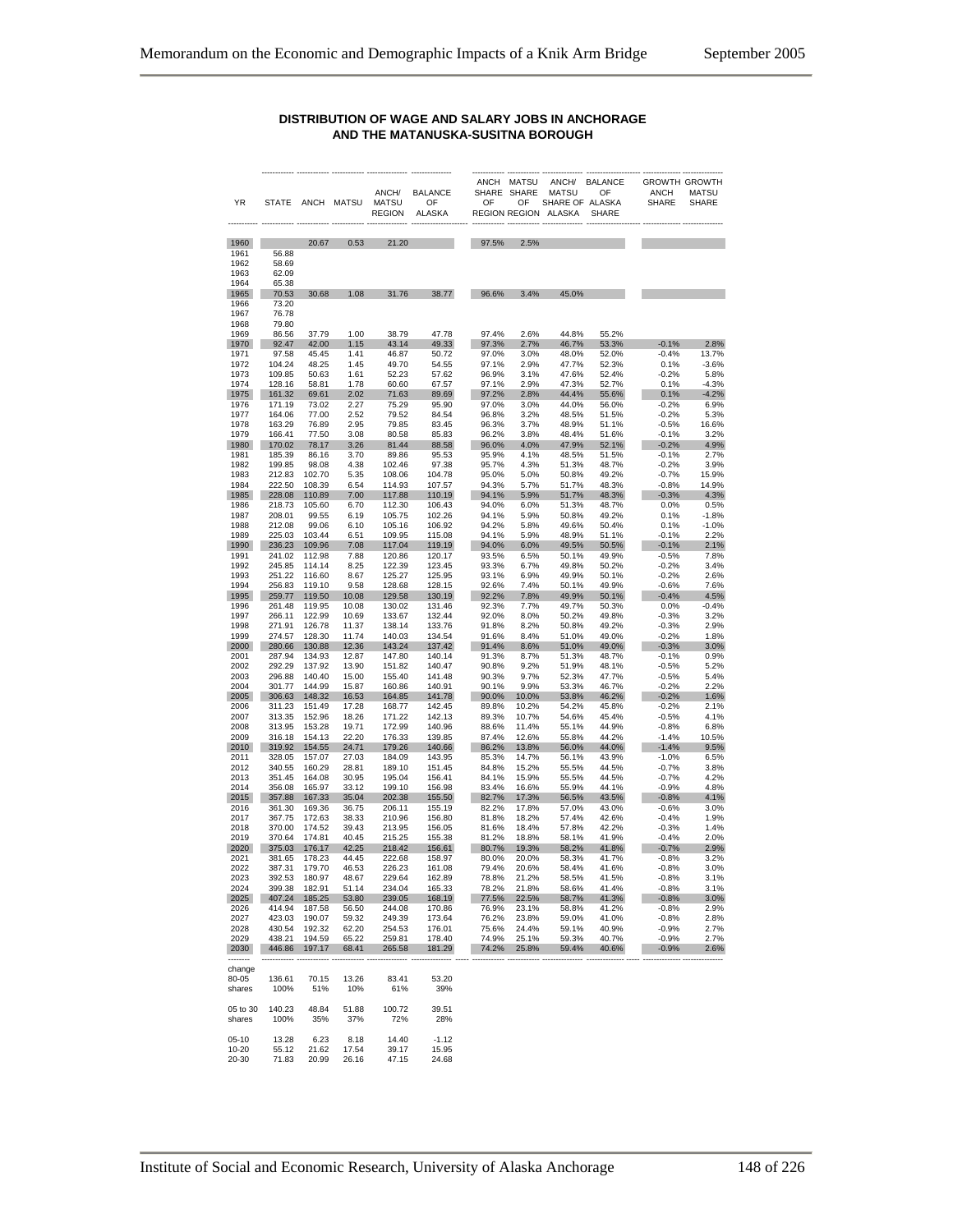#### **DISTRIBUTION OF POPULATION IN ANCHORAGE AND THE MATANUSKA-SUSITNA BOROUGH**

|          |                                      |                      |                  |                             |                                         |       | ANCH MATSU  |                      | ANCH/ BALANCE |              | <b>GROWTH GROWTH</b> |
|----------|--------------------------------------|----------------------|------------------|-----------------------------|-----------------------------------------|-------|-------------|----------------------|---------------|--------------|----------------------|
|          |                                      |                      |                  |                             | ANCH/ BALANCE                           |       | SHARE SHARE | <b>MATSU</b>         | OF            | <b>ANCH</b>  | <b>MATSU</b>         |
| YR       | <b>STATE</b>                         |                      | ANCH MATSU MATSU |                             | OF                                      | OF    | OF          | SHARE OF ALASKA      |               | <b>SHARE</b> | SHARE                |
|          |                                      |                      |                  |                             | REGION ALASKA                           |       |             | REGION REGION ALASKA | <b>SHARE</b>  |              |                      |
|          |                                      |                      |                  |                             |                                         |       |             |                      |               |              |                      |
|          |                                      |                      |                  |                             |                                         |       |             |                      |               |              |                      |
| 1960     | 230.40                               | 82.83                | 5.19             | 88.02                       | 142.38                                  | 94.1% | 5.9%        | 38.2%                | 61.8%         |              |                      |
| 1961     | 236.70                               |                      |                  |                             |                                         |       |             |                      |               |              |                      |
| 1962     | 242.80                               |                      |                  |                             |                                         |       |             |                      |               |              |                      |
| 1963     | 249.90                               |                      |                  |                             |                                         |       |             |                      |               |              |                      |
| 1964     | 253.20                               |                      |                  |                             |                                         |       |             |                      |               |              |                      |
|          |                                      |                      |                  | 108.46                      |                                         |       |             |                      |               |              |                      |
| 1965     | 265.20                               | 102.34               | 6.13             |                             | 156.74                                  | 94.4% | 5.6%        | 40.9%                | 59.1%         |              |                      |
| 1966     | 271.50                               |                      |                  |                             |                                         |       |             |                      |               |              |                      |
| 1967     | 277.90                               |                      |                  |                             |                                         |       |             |                      |               |              |                      |
| 1968     | 284.90                               |                      |                  |                             |                                         |       |             |                      |               |              |                      |
| 1969     | 294.60                               | 114.15               | 7.00             | 121.15                      | 173.45                                  | 94.2% | 5.8%        | 41.1%                | 58.9%         |              |                      |
| 1970     | 308.50                               | 130.20               | 6.60             | 136.80                      | 171.70                                  | 95.2% | 4.8%        | 44.3%                | 55.7%         | $1.0\%$      | $-16.5%$             |
| 1971     | 319.60                               | 136.50               | 7.20             | 143.70                      | 175.90                                  | 95.0% | 5.0%        | 45.0%                | 55.0%         | $-0.2%$      | 3.9%                 |
| 1972     | 329.80                               | 144.00               | 7.80             | 151.80                      | 178.00                                  | 94.9% | 5.1%        | 46.0%                | 54.0%         | $-0.1%$      | 2.6%                 |
| 1973     | 336.40                               | 146.10               | 8.50             | 154.60                      | 181.80                                  | 94.5% | 5.5%        | 46.0%                | 54.0%         | $-0.4%$      | 7.0%                 |
| 1974     | 348.10                               | 151.00               | 9.40             | 160.40                      | 187.70                                  | 94.1% | 5.9%        | 46.1%                | 53.9%         | $-0.4%$      | 6.6%                 |
|          |                                      |                      | 11.10            | 184.70                      |                                         |       |             |                      |               |              | 2.5%                 |
| 1975     | 384.10                               | 173.60               |                  |                             | 199.40                                  | 94.0% | 6.0%        | 48.1%                | 51.9%         | $-0.2%$      |                      |
| 1976     | 409.80                               | 187.40               | 13.50            | 200.90                      | 208.90                                  | 93.3% | 6.7%        | 49.0%                | 51.0%         | $-0.8%$      | 11.8%                |
| 1977     | 418.00                               | 189.70               | 15.50            | 205.20                      | 212.80                                  | 92.4% | 7.6%        | 49.1%                | 50.9%         | $-0.9%$      | 12.4%                |
| 1978     | 411.60                               | 183.60               | 16.70            | 200.30                      | 211.30                                  | 91.7% | 8.3%        | 48.7%                | 51.3%         | $-0.8%$      | 10.4%                |
| 1979     | 413.70                               | 180.20               | 18.40            | 198.60                      | 215.10                                  | 90.7% | 9.3%        | 48.0%                | 52.0%         | $-1.0%$      | 11.1%                |
| 1980     | 419.80                               | 182.50               | 18.64            | 201.14                      | 218.66                                  | 90.7% | 9.3%        | 47.9%                | 52.1%         | 0.0%         | 0.0%                 |
| 1981     | 434.30                               | 188.53               | 19.91            | 208.44                      | 225.87                                  | 90.4% | 9.6%        | 48.0%                | 52.0%         | $-0.3%$      | 3.1%                 |
| 1982     | 464.30                               | 201.30               | 23.08            | 224.38                      | 239.92                                  | 89.7% | 10.3%       | 48.3%                | 51.7%         | $-0.8%$      | 7.7%                 |
| 1983     | 499.10                               | 216.16               | 27.97            | 244.14                      | 254.97                                  | 88.5% | 11.5%       | 48.9%                | 51.1%         | $-1.3%$      | 11.4%                |
| 1984     | 524.00                               | 226.20               | 33.55            | 259.75                      | 264.25                                  | 87.1% | 12.9%       | 49.6%                | 50.4%         | $-1.6%$      | 12.7%                |
|          |                                      |                      |                  |                             |                                         |       |             |                      |               |              |                      |
| 1985     | 543.90                               | 233.87               | 37.67            | 271.54                      | 272.36                                  | 86.1% | 13.9%       | 49.9%                | 50.1%         | $-1.1%$      | 7.4%                 |
| 1986     | 550.70                               | 235.13               | 39.97            | 275.11                      | 275.59                                  | 85.5% | 14.5%       | 50.0%                | 50.0%         | $-0.8%$      | 4.7%                 |
| 1987     | 541.30                               | 227.97               | 39.05            | 267.02                      | 274.28                                  | 85.4% | 14.6%       | 49.3%                | 50.7%         | $-0.1%$      | 0.6%                 |
| 1988     | 535.00                               | 222.95               | 37.99            | 260.94                      | 274.07                                  | 85.4% | 14.6%       | 48.8%                | 51.2%         | 0.1%         | $-0.5%$              |
| 1989     | 538.90                               | 221.88               | 38.95            | 260.84                      | 278.06                                  | 85.1% | 14.9%       | 48.4%                | 51.6%         | $-0.4%$      | 2.6%                 |
| 1990     | 553.17                               | 226.34               | 39.68            | 266.02                      | 287.15                                  | 85.1% | 14.9%       | 48.1%                | 51.9%         | 0.0%         | $-0.1%$              |
| 1991     | 569.05                               | 234.78               | 41.98            | 276.76                      | 292.29                                  | 84.8% | 15.2%       | 48.6%                | 51.4%         | $-0.3%$      | 1.7%                 |
| 1992     | 586.72                               | 245.66               | 44.04            | 289.70                      | 297.02                                  | 84.8% | 15.2%       | 49.4%                | 50.6%         | 0.0%         | 0.2%                 |
| 1993     | 596.91                               | 249.84               | 46.48            | 296.32                      | 300.59                                  | 84.3% | 15.7%       | 49.6%                | 50.4%         | $-0.6%$      | 3.2%                 |
|          |                                      |                      |                  |                             |                                         | 84.3% |             |                      |               |              |                      |
| 1994     | 600.62                               | 254.77               | 47.36            | 302.13                      | 298.49                                  |       | 15.7%       | 50.3%                | 49.7%         | 0.0%         | 0.0%                 |
| 1995     | 601.58                               | 253.44               | 49.01            | 302.45                      | 299.13                                  | 83.8% | 16.2%       | 50.3%                | 49.7%         | $-0.6%$      | 3.4%                 |
| 1996     | 605.21                               | 254.18               | 50.62            | 304.79                      | 300.42                                  | 83.4% | 16.6%       | 50.4%                | 49.6%         | $-0.5%$      | 2.5%                 |
| 1997     | 609.66                               | 254.85               | 52.45            | 307.30                      | 302.36                                  | 82.9% | 17.1%       | 50.4%                | 49.6%         | $-0.6%$      | 2.8%                 |
| 1998     | 617.08                               | 258.78               | 54.53            | 313.31                      | 303.77                                  | 82.6% | 17.4%       | 50.8%                | 49.2%         | $-0.4%$      | 2.0%                 |
| 1999     | 622.00                               | 259.39               | 55.69            | 315.09                      | 306.92                                  | 82.3% | 17.7%       | 50.7%                | 49.3%         | $-0.3%$      | 1.6%                 |
| 2000     | 627.50                               | 260.28               | 59.32            | 319.61                      | 307.90                                  | 81.4% | 18.6%       | 50.9%                | 49.1%         | $-1.1%$      | 5.0%                 |
| 2001     | 632.39                               | 265.29               | 61.70            | 326.99                      | 305.40                                  | 81.1% | 18.9%       | 51.7%                | 48.3%         | $-0.4%$      | 1.7%                 |
| 2002     | 640.82                               | 268.35               | 64.29            | 332.64                      | 308.19                                  | 80.7% | 19.3%       | 51.9%                | 48.1%         | $-0.6%$      | 2.4%                 |
| 2003     | 648.28                               | 273.57               | 67.53            | 341.09                      | 307.19                                  | 80.2% | 19.8%       | 52.6%                | 47.4%         | $-0.6%$      | 2.4%                 |
| 2004     | 655.44                               | 277.50               | 70.15            | 347.65                      | 307.79                                  | 79.8% | 20.2%       |                      | 47.0%         | $-0.5%$      | 1.9%                 |
|          |                                      |                      |                  |                             |                                         |       |             | 53.0%                |               |              |                      |
| 2005     | 669.31                               | 285.55               | 72.93            | 358.48                      | 310.83                                  | 79.7% | 20.3%       | 53.6%                | 46.4%         | $-0.2%$      | 0.8%                 |
| 2006     | 674.89                               | 288.46               | 75.56            | 364.02                      | 310.87                                  | 79.2% | 20.8%       | 53.9%                | 46.1%         | $-0.5%$      | 2.0%                 |
| 2007     | 681.42                               | 291.43               | 79.35            | 370.77                      | 310.65                                  | 78.6% | 21.4%       | 54.4%                | 45.6%         | $-0.8%$      | 3.1%                 |
| 2008     | 690.42                               | 294.26               | 84.44            | 378.69                      | 311.72                                  | 77.7% | 22.3%       | 54.9%                | 45.1%         | $-1.1%$      | 4.2%                 |
| 2009     | 696.06                               | 295.03               | 91.76            | 386.79                      | 309.27                                  | 76.3% | 23.7%       | 55.6%                | 44.4%         | $-1.8%$      | 6.4%                 |
| 2010     | 705.23                               | 296.91               | 98.82            | 395.73                      | 309.49                                  | 75.0% | 25.0%       | 56.1%                | 43.9%         | $-1.6%$      | 5.3%                 |
| 2011     | 721.02                               | 301.25               | 105.60           | 406.84                      | 314.18                                  | 74.0% | 26.0%       | 56.4%                | 43.6%         | $-1.3%$      | 3.9%                 |
| 2012     | 746.85                               | 309.56               | 111.59           | 421.15                      | 325.70                                  | 73.5% | 26.5%       | 56.4%                | 43.6%         | $-0.7%$      | 2.1%                 |
| 2013     | 777.30                               | 319.57               | 120.12           | 439.69                      | 337.61                                  | 72.7% | 27.3%       | 56.6%                | 43.4%         | $-1.1%$      | 3.1%                 |
| 2014     | 798.05                               | 325.70               | 127.79           | 453.49                      | 344.56                                  | 71.8% | 28.2%       | 56.8%                | 43.2%         | $-1.2%$      | 3.1%                 |
| 2015     | 811.69                               | 330.87               | 133.90           | 464.77                      | 346.92                                  | 71.2% | 28.8%       | 57.3%                | 42.7%         | $-0.9%$      | 2.2%                 |
|          |                                      |                      |                  | 474.98                      | 350.15                                  |       |             | 57.6%                |               |              |                      |
| 2016     | 825.13                               | 335.79               | 139.19           |                             |                                         | 70.7% | 29.3%       |                      | 42.4%         | $-0.7%$      | 1.7%                 |
| 2017     | 842.41                               | 343.30               | 144.51           | 487.81                      | 354.60                                  | 70.4% | 29.6%       | 57.9%                | 42.1%         | $-0.5%$      | 1.1%                 |
| 2018     | 858.33                               | 350.76               | 149.25           | 500.01                      | 358.32                                  | 70.1% | 29.9%       | 58.3%                | 41.7%         | $-0.3%$      | 0.8%                 |
| 2019     | 867.78                               | 353.30               | 154.37           | 507.68                      | 360.10                                  | 69.6% | 30.4%       | 58.5%                | 41.5%         | $-0.8%$      | 1.9%                 |
| 2020     | 878.16                               | 355.13               | 160.13           | 515.27                      | 362.89                                  | 68.9% | 31.1%       | 58.7%                | 41.3%         | $-1.0%$      | 2.2%                 |
| 2021     | 892.73                               | 358.10               | 166.79           | 524.89                      | 367.84                                  | 68.2% | 31.8%       | 58.8%                | 41.2%         | $-1.0%$      | 2.2%                 |
| 2022     | 908.79                               | 361.38               | 173.89           | 535.27                      | 373.52                                  | 67.5% | 32.5%       | 58.9%                | 41.1%         | $-1.0%$      | 2.2%                 |
| 2023     | 923.87                               |                      |                  | 364.18 181.18 545.36        | 378.51                                  | 66.8% | 33.2%       | 59.0%                | 41.0%         | $-1.1%$      | 2.3%                 |
| 2024     |                                      |                      |                  | 939.87 367.20 188.78 555.98 | 383.89                                  | 66.0% | 34.0%       | 59.2%                | 40.8%         | $-1.1%$      | 2.2%                 |
|          |                                      |                      |                  |                             | 2025 957.96 371.04 196.72 567.76 390.20 | 65.4% | 34.6%       | 59.3%                | 40.7%         | $-1.0\%$     | 2.0%                 |
| 2026     | 976.89                               |                      | 375.23 205.03    | 580.27                      | 396.62                                  | 64.7% | 35.3%       | 59.4%                | 40.6%         | $-1.1%$      | 2.0%                 |
| 2027     |                                      | 996.13 379.48 213.58 |                  | 593.06                      |                                         |       | 36.0%       |                      |               | $-1.0%$      | 1.9%                 |
|          |                                      |                      |                  |                             | 403.07                                  | 64.0% |             | 59.5%                | 40.5%         |              |                      |
| 2028     | 1015.01                              |                      |                  | 383.54 222.46 606.00        | 409.01                                  | 63.3% | 36.7%       | 59.7%                | 40.3%         | $-1.1%$      | 1.9%                 |
| 2029     | 1033.51                              | 387.31               | 231.52           | 618.84                      | 414.67                                  | 62.6% | 37.4%       | 59.9%                | 40.1%         | $-1.1%$      | 1.9%                 |
| 2030     | 1052.92                              | 391.20               | 240.81           | 632.01                      | 420.91                                  | 61.9% | 38.1%       | 60.0%                | 40.0%         | $-1.1%$      | 1.8%                 |
| -------- |                                      |                      |                  |                             |                                         |       |             |                      |               |              |                      |
| change   |                                      |                      |                  |                             |                                         |       |             |                      |               |              |                      |
| 80-05    | 249.51                               | 103.05               |                  | 54.29 157.34                | 92.17                                   |       |             |                      |               |              |                      |
| shares   | 100%                                 |                      |                  | 41% 22% 63%                 | 37%                                     |       |             |                      |               |              |                      |
|          |                                      |                      |                  |                             |                                         |       |             |                      |               |              |                      |
|          | 05 to 30 383.62 105.65 167.89 273.53 |                      |                  |                             | 110.09                                  |       |             |                      |               |              |                      |
| shares   | 100%                                 | 28%                  |                  | 44% 71%                     | 29%                                     |       |             |                      |               |              |                      |
|          |                                      |                      |                  |                             |                                         |       |             |                      |               |              |                      |
| $05-10$  |                                      |                      |                  |                             |                                         |       |             |                      |               |              |                      |
|          | 35.92                                |                      | 11.36 25.89      | 37.25                       | $-1.33$                                 |       |             |                      |               |              |                      |
| 10-20    | 172.93                               | 58.22                |                  | 61.31 119.53                | 53.40                                   |       |             |                      |               |              |                      |
| 20-30    |                                      |                      |                  | 174.77 36.07 80.68 116.75   | 58.02                                   |       |             |                      |               |              |                      |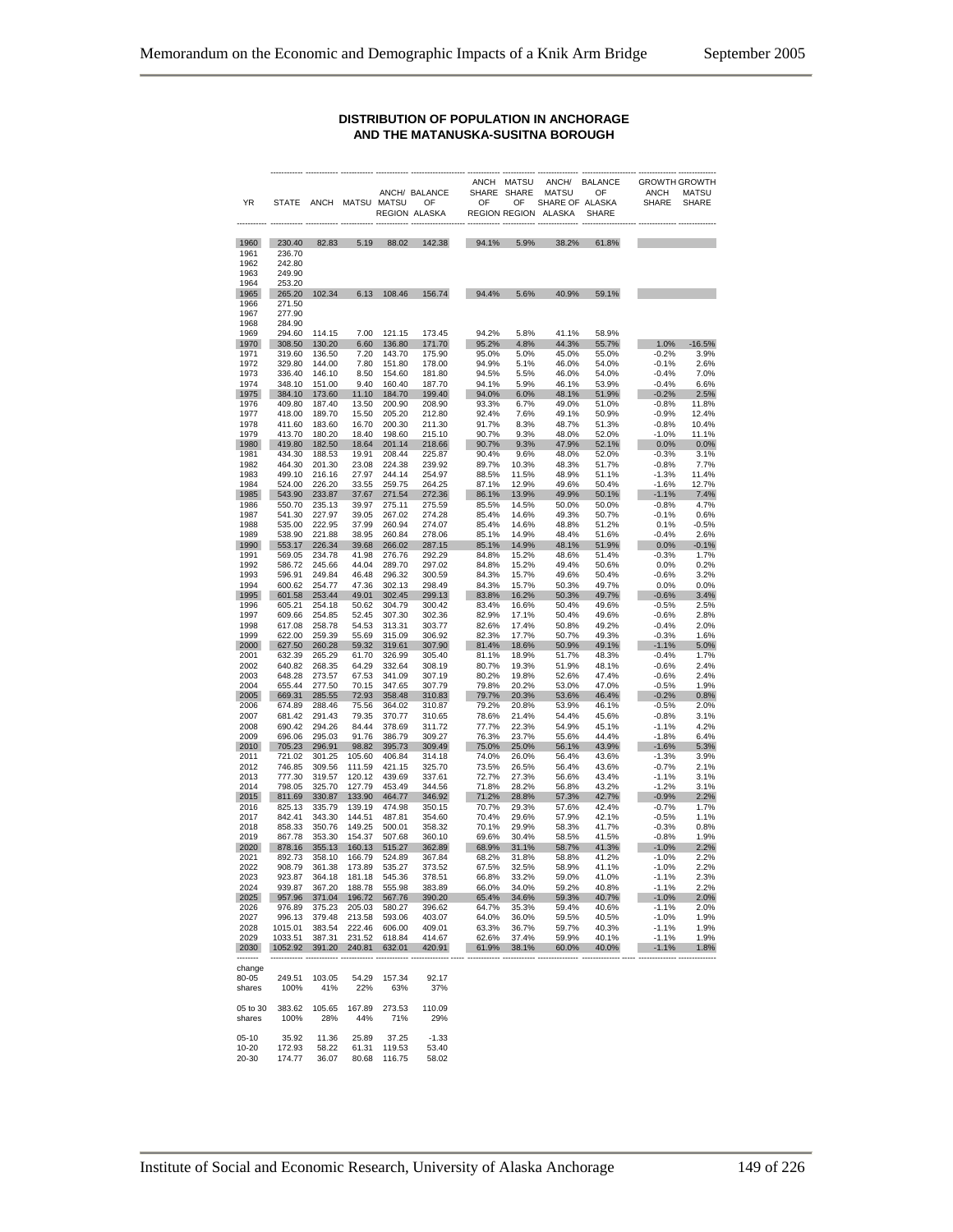|                                      |                              |                    |                        |                    | <b>WAGE AND SALARY JOBS</b>                |                                       |                         |                      |                                                 |                                       |                    |                 | <b>POPULATION</b>         |                                |                 |                                                      |                 |                                                 |
|--------------------------------------|------------------------------|--------------------|------------------------|--------------------|--------------------------------------------|---------------------------------------|-------------------------|----------------------|-------------------------------------------------|---------------------------------------|--------------------|-----------------|---------------------------|--------------------------------|-----------------|------------------------------------------------------|-----------------|-------------------------------------------------|
| YR                                   |                              |                    | STATE ANCH MATSU MATSU |                    | ANCH/ BALANCE<br>$\cap$ F<br>REGION ALASKA | $\cap$ F<br>REGION REGION SHARE SHARE | SHARE SHARE MATSU<br>OF |                      | ANCH MATSU ANCH/ BALANCE<br>OF<br>REGION ALASKA | ----------- ---------- -------        |                    |                 | STATE ANCH MATSU MATSU OF | ANCH/ BALANCE<br>REGION ALASKA | OF              | SHARE SHARE MATSU<br>OF<br>REGION REGION SHARE SHARE |                 | ANCH MATSU ANCH/ BALANCE<br>OF<br>REGION ALASKA |
| 1960                                 |                              |                    |                        |                    |                                            |                                       |                         |                      |                                                 |                                       |                    |                 |                           |                                |                 |                                                      |                 |                                                 |
| 1961<br>1962<br>1963<br>1964<br>1965 | 1.81<br>3.40<br>3.29<br>5.15 |                    |                        |                    |                                            |                                       |                         |                      |                                                 | 6.30<br>6.10<br>7.10<br>3.30<br>12.00 |                    |                 |                           |                                |                 |                                                      |                 |                                                 |
| 1966<br>1967<br>1968                 | 2.67<br>3.59<br>3.02         |                    |                        |                    |                                            |                                       |                         |                      |                                                 | 6.30<br>6.40<br>7.00                  |                    |                 |                           |                                |                 |                                                      |                 |                                                 |
| 1969<br>1970                         | 6.76<br>5.90                 | 4.21               | 0.14                   | 4.35               | 1.55                                       | 96.7%                                 | 3.3%                    | 73.8%                | 26.2%                                           | 9.70<br>13.90                         | 16.05              | $-0.40$         | 15.65                     | $-1.75$                        | 1.03            | $-0.03$                                              | 1.13            | $-0.13$                                         |
| 1971                                 | 5.12                         | 3.46               | 0.27                   | 3.73               | 1.39                                       | 92.8%                                 | 7.2%                    | 72.8%                | 27.2%                                           | 11.10                                 | 6.30               | 0.60            | 6.90                      | 4.20                           | 0.91            | 0.09                                                 | 0.62            | 0.38                                            |
| 1972<br>1973                         | 6.66<br>5.61                 | 2.80<br>2.38       | 0.03<br>0.16           | 2.83<br>2.54       | 3.83<br>3.07                               | 98.9%<br>93.6%                        | 1.1%<br>6.4%            | 42.5%<br>45.3%       | 57.5%<br>54.7%                                  | 10.20<br>6.60                         | 7.50<br>2.10       | 0.60<br>0.70    | 8.10<br>2.80              | 2.10<br>3.80                   | 0.93<br>0.75    | 0.07<br>0.25                                         | 0.79<br>0.42    | 0.21<br>0.58                                    |
| 1974                                 | 18.32                        | 8.19               | 0.18                   | 8.36               | 9.95                                       | 97.9%                                 | 2.1%                    | 45.7%                | 54.3%                                           | 11.70                                 | 4.90               | 0.90            | 5.80                      | 5.90                           | 0.84            | 0.16                                                 | 0.50            | 0.50                                            |
| 1975<br>1976                         | 33.15<br>9.87                | 10.80<br>3.41      | 0.24<br>0.25           | 11.03<br>3.66      | 22.12<br>6.21                              | 97.9%<br>93.2%                        | 2.1%<br>6.8%            | 33.3%<br>37.1%       | 66.7%<br>62.9%                                  | 36.00<br>25.70                        | 22.60<br>13.80     | 1.70<br>2.40    | 24.30<br>16.20            | 11.70<br>9.50                  | 0.93<br>0.85    | 0.07<br>0.15                                         | 0.68<br>0.63    | 0.33<br>0.37                                    |
| 1977                                 | $-7.12$                      | 3.97<br>$-0.10$    | 0.26<br>0.43           | 4.23<br>0.33       | $-11.35$                                   | 94.0%<br>$-31.1%$                     | 6.0%                    | $-59.4%$<br>$-42.6%$ | 159.4%                                          | 8.20                                  | 2.30               | 2.00            | 4.30<br>$-4.90$           | 3.90<br>$-1.50$                | 0.53<br>1.24    | 0.47<br>$-0.24$                                      | 0.52            | 0.48<br>0.23                                    |
| 1978<br>1979                         | $-0.77$<br>3.11              | 0.61               | 0.12                   | 0.73               | $-1.10$<br>2.38                            | 83.1%                                 | 131.1%<br>16.9%         | 23.5%                | 142.6%<br>76.5%                                 | $-6.40$<br>2.10                       | $-6.10$<br>$-3.40$ | 1.20<br>1.70    | $-1.70$                   | 3.80                           | 2.00            | $-1.00$                                              | 0.77<br>$-0.81$ | 1.81                                            |
| 1980<br>1981                         | 3.61<br>15.37                | 0.67<br>7.99       | 0.19<br>0.44           | 0.86<br>8.42       | 2.75<br>6.94                               | 78.3%<br>94.8%                        | 21.7%<br>5.2%           | 23.8%<br>54.8%       | 76.2%<br>45.2%                                  | 6.10<br>14.50                         | 2.30<br>6.02       | 0.24<br>1.27    | 2.54<br>7.29              | 3.56<br>7.21                   | 0.91<br>0.83    | 0.09<br>0.17                                         | 0.42<br>0.50    | 0.58<br>0.50                                    |
| 1982                                 | 14.46                        | 11.92              | 0.68                   | 12.60              | 1.86                                       | 94.6%                                 | 5.4%                    | 87.2%                | 12.8%                                           | 30.00                                 | 12.77              | 3.18            | 15.95                     | 14.05                          | 0.80            | 0.20                                                 | 0.53            | 0.47                                            |
| 1983<br>1984                         | 12.99<br>9.67                | 4.62<br>5.68       | 0.97<br>1.19           | 5.59<br>6.87       | 7.39<br>2.80                               | 82.6%<br>82.7%                        | 17.4%<br>17.3%          | 43.1%<br>71.1%       | 56.9%<br>28.9%                                  | 34.80<br>24.90                        | 14.87<br>10.03     | 4.89<br>5.58    | 19.75<br>15.61            | 15.05<br>9.29                  | 0.75<br>0.64    | 0.25<br>0.36                                         | 0.57<br>0.63    | 0.43<br>0.37                                    |
| 1985                                 | 5.58                         | 2.50               | 0.45                   | 2.96               | 2.62                                       | 84.6%                                 | 15.4%                   | 53.0%                | 47.0%                                           | 19.90                                 | 7.68               | 4.12            | 11.79                     | 8.11                           | 0.65            | 0.35                                                 | 0.59            | 0.41                                            |
| 1986<br>1987                         | $-9.35$<br>$-10.72$          | $-5.29$<br>$-6.05$ | $-0.30$<br>$-0.51$     | $-5.58$<br>$-6.56$ | $-3.76$<br>$-4.17$                         | 94.7%<br>92.3%                        | 5.3%<br>7.7%            | 59.7%<br>61.1%       | 40.3%<br>38.9%                                  | 6.80<br>$-9.40$                       | 1.26<br>$-7.16$    | 2.30<br>$-0.92$ | 3.57<br>$-8.08$           | 3.23<br>$-1.32$                | 0.35<br>0.89    | 0.65<br>0.11                                         | 0.52<br>0.86    | 0.48<br>0.14                                    |
| 1988<br>1989                         | 4.07<br>12.95                | $-0.49$<br>4.38    | $-0.10$<br>0.42        | $-0.59$<br>4.79    | 4.66<br>8.15                               | 83.4%<br>91.3%                        | 16.6%<br>8.7%           | $-14.5%$<br>37.0%    | 114.5%<br>63.0%                                 | $-6.30$<br>3.90                       | $-5.02$<br>$-1.07$ | $-1.07$<br>0.97 | $-6.09$<br>$-0.10$        | $-0.21$<br>4.00                | 0.83<br>10.88   | 0.17<br>$-9.88$                                      | 0.97<br>$-0.03$ | 0.03<br>1.03                                    |
| 1990                                 | 11.20                        | 6.52               | 0.57                   | 7.09               | 4.11                                       | 92.0%                                 | 8.0%                    | 63.3%                | 36.7%                                           | 14.27                                 | 4.45               | 0.73            | 5.18                      | 9.09                           | 0.86            | 0.14                                                 | 0.36            | 0.64                                            |
| 1991<br>1992                         | 4.80<br>4.82                 | 3.02<br>1.16       | 0.80<br>0.38           | 3.82<br>1.53       | 0.98<br>3.29                               | 79.0%<br>75.6%                        | 21.0%<br>24.4%          | 79.6%<br>31.8%       | 20.4%<br>68.2%                                  | 15.88<br>17.67                        | 8.44<br>10.88      | 2.30<br>2.06    | 10.74<br>12.94            | 5.14<br>4.73                   | 0.79<br>0.84    | 0.21<br>0.16                                         | 0.68<br>0.73    | 0.32<br>0.27                                    |
| 1993                                 | 5.37                         | 2.46               | 0.41                   | 2.88               | 2.49                                       | 85.6%                                 | 14.4%                   | 53.6%                | 46.4%                                           | 10.18                                 | 4.18               | 2.44            | 6.61                      | 3.57                           | 0.63            | 0.37                                                 | 0.65            | 0.35                                            |
| 1994<br>1995                         | 5.61<br>2.94                 | 2.50<br>0.40       | 0.91<br>0.51           | 3.41<br>0.90       | 2.21<br>2.04                               | 73.3%<br>44.1%                        | 26.7%<br>55.9%          | 60.7%<br>30.7%       | 39.3%<br>69.3%                                  | 3.72<br>0.96                          | 4.93<br>$-1.33$    | 0.89<br>1.65    | 5.82<br>0.32              | $-2.10$<br>0.64                | 0.85<br>$-4.20$ | 0.15<br>5.20                                         | 1.57<br>0.33    | $-0.57$<br>0.67                                 |
| 1996                                 | 1.71                         | 0.45               | -0.01                  | 0.44               | 1.27                                       | 101.1%                                | $-1.1%$                 | 25.9%                | 74.1%                                           | 3.63                                  | 0.74               | 1.60            | 2.34                      | 1.29                           | 0.32            | 0.68                                                 | 0.65            | 0.35                                            |
| 1997<br>1998                         | 4.63<br>5.79                 | 3.04<br>3.79       | 0.61<br>0.68           | 3.65<br>4.47       | 0.98<br>1.32                               | 83.3%<br>84.7%                        | 16.7%<br>15.3%          | 78.8%<br>77.2%       | 21.2%<br>22.8%                                  | 4.44<br>7.43                          | 0.67<br>3.93       | 1.83<br>2.08    | 2.50<br>6.01              | 1.94<br>1.42                   | 0.27<br>0.65    | 0.73<br>0.35                                         | 0.56<br>0.81    | 0.44<br>0.19                                    |
| 1999                                 | 2.66                         | 1.52               | 0.37                   | 1.89               | 0.78                                       | 80.5%                                 | 19.5%                   | 70.9%                | 29.1%                                           | 4.92                                  | 0.61               | 1.17            | 1.78                      | 3.14                           | 0.34            | 0.66                                                 | 0.36            | 0.64                                            |
| 2000<br>2001                         | 6.09<br>7.28                 | 2.59<br>4.05       | 0.63<br>0.51           | 3.21<br>4.56       | 2.88<br>2.72                               | 80.5%<br>88.8%                        | 19.5%<br>11.2%          | 52.7%<br>62.7%       | 47.3%<br>37.3%                                  | 5.50<br>4.88                          | 0.89<br>5.00       | 3.63<br>2.38    | 4.52<br>7.38              | 0.98<br>$-2.50$                | 0.20<br>0.68    | 0.80<br>0.32                                         | 0.82<br>1.51    | 0.18<br>$-0.51$                                 |
| 2002<br>2003                         | 4.35<br>4.59                 | 2.99<br>2.48       | 1.03<br>1.10           | 4.02<br>3.58       | 0.33<br>1.01                               | 74.3%<br>69.3%                        | 25.7%<br>30.7%          | 92.5%<br>77.9%       | 7.5%<br>22.1%                                   | 8.44<br>7.46                          | 3.06<br>5.22       | 2.59<br>3.24    | 5.65<br>8.45              | 2.79<br>$-1.00$                | 0.54<br>0.62    | 0.46<br>0.38                                         | 0.67<br>1.13    | 0.33<br>$-0.13$                                 |
| 2004                                 | 4.89                         | 4.60               | 0.87                   | 5.46               | $-0.57$                                    | 84.1%                                 | 15.9%                   | 111.6%               | $-11.6%$                                        | 7.15                                  | 3.93               | 2.62            | 6.55                      | 0.60                           | 0.60            | 0.40                                                 | 0.92            | 0.08                                            |
| 2005<br>2006                         | 4.86<br>4.59                 | 3.33<br>3.17       | 0.66<br>0.76           | 3.99<br>3.92       | 0.87<br>0.67                               | 83.5%<br>80.7%                        | 16.5%<br>19.3%          | 82.1%<br>85.4%       | 17.9%<br>14.6%                                  | 13.87<br>5.58                         | 8.05<br>2.90       | 2.78<br>2.63    | 10.83<br>5.54             | 3.04<br>0.04                   | 0.74<br>0.52    | 0.26<br>0.48                                         | 0.78<br>0.99    | 0.22<br>0.01                                    |
| 2007                                 | 2.12                         | 1.47               | 0.98                   | 2.45               | $-0.32$                                    | 60.1%                                 | 39.9%                   | 115.3%               | $-15.3%$                                        | 6.54                                  | 2.97               | 3.79            | 6.76                      | $-0.22$                        | 0.44            | 0.56                                                 | 1.03            | $-0.03$                                         |
| 2008<br>2009                         | 0.60<br>2.23                 | 0.32<br>0.85       | 1.45<br>2.49           | 1.77<br>3.34       | $-1.17$<br>$-1.10$                         | 18.0%<br>25.4%                        | 82.0%<br>74.6%          | 296.4%<br>149.4%     | $-196.4%$<br>$-49.4%$                           | 8.99<br>5.65                          | 2.83<br>0.77       | 5.09<br>7.33    | 7.92<br>8.10              | 1.08<br>$-2.45$                | 0.36<br>0.09    | 0.64<br>0.91                                         | 0.88<br>1.43    | 0.12<br>$-0.43$                                 |
| 2010<br>2011                         | 3.73<br>8.13                 | 0.42               | 2.50<br>2.32           | 2.93<br>4.84       | 0.81<br>3.29                               | 14.5%<br>52.1%                        | 85.5%<br>47.9%          | 78.4%<br>59.5%       | 21.6%<br>40.5%                                  | 9.16<br>15.79                         | 1.88<br>4.34       | 7.06<br>6.77    | 8.94                      | 0.22                           | 0.21<br>0.39    | 0.79<br>0.61                                         | 0.98<br>0.70    | 0.02<br>0.30                                    |
| 2012                                 | 12.50                        | 2.52<br>3.22       | 1.79                   | 5.01               | 7.49                                       | 64.3%                                 | 35.7%                   | 40.0%                | 60.0%                                           | 25.83                                 | 8.31               | 5.99            | 11.11<br>14.31            | 4.68<br>11.52                  | 0.58            | 0.42                                                 | 0.55            | 0.45                                            |
| 2013<br>2014                         | 10.90<br>4.63                | 3.79<br>1.89       | 2.14<br>2.17           | 5.94<br>4.06       | 4.97<br>0.57                               | 63.9%<br>46.6%                        | 36.1%<br>53.4%          | 54.5%<br>87.7%       | 45.5%<br>12.3%                                  | 30.45<br>20.75                        | 10.00<br>6.13      | 8.53<br>7.67    | 18.54<br>13.80            | 11.91<br>6.95                  | 0.54<br>0.44    | 0.46<br>0.56                                         | 0.61<br>0.66    | 0.39<br>0.34                                    |
| 2015                                 | 1.80                         | 1.36               | 1.92                   | 3.28               | $-1.48$                                    | 41.4%                                 | 58.6%                   | 182.5%               | $-82.5%$                                        | 13.64                                 | 5.17               | 6.11            | 11.28                     | 2.36                           | 0.46            | 0.54                                                 | 0.83            | 0.17                                            |
| 2016<br>2017                         | 3.42<br>6.45                 | 2.02<br>3.27       | 1.71<br>1.58           | 3.73<br>4.85       | $-0.31$<br>1.61                            | 54.2%<br>67.5%                        | 45.8%<br>32.5%          | 109.1%<br>75.1%      | $-9.1%$<br>24.9%                                | 13.44<br>17.28                        | 4.92<br>7.51       | 5.30<br>5.31    | 10.21<br>12.83            | 3.23<br>4.46                   | 0.48<br>0.59    | 0.52<br>0.41                                         | 0.76<br>0.74    | 0.24<br>0.26                                    |
| 2018                                 | 2.24                         | 1.89               | 1.10                   | 3.00               | $-0.75$                                    | 63.1%                                 | 36.9%                   | 133.4%               | $-33.4%$                                        | 15.92                                 | 7.46               | 4.75            | 12.20                     | 3.72                           | 0.61            | 0.39                                                 | 0.77            | 0.23                                            |
| 2019<br>2020                         | 0.64<br>4.40                 | 0.29<br>1.37       | 1.01<br>1.81           | 1.30<br>3.17       | $-0.66$<br>1.23                            | 22.0%<br>43.1%                        | 78.0%<br>56.9%          | 203.3%<br>72.1%      | $-103.3%$<br>27.9%                              | 9.45<br>10.38                         | 2.55<br>1.83       | 5.12<br>5.76    | 7.67<br>7.59              | 1.78<br>2.79                   | 0.33<br>0.24    | 0.67<br>0.76                                         | 0.81<br>0.73    | 0.19<br>0.27                                    |
| 2021                                 | 6.62                         | 2.06               | 2.19                   | 4.26               | 2.36                                       | 48.5%                                 | 51.5%                   | 64.3%                | 35.7%                                           | 14.57                                 | 2.97               | 6.65            | 9.62                      | 4.95                           | 0.31            | 0.69                                                 | 0.66            | 0.34                                            |
| 2022<br>2023                         | 5.66<br>5.22                 | 1.47<br>1.27       | 2.08<br>2.15           | 3.55<br>3.41       | 2.11<br>1.81                               | 41.3%<br>37.1%                        | 58.7%<br>62.9%          | 62.7%<br>65.4%       | 37.3%<br>34.6%                                  | 16.06<br>15.08                        | 3.27<br>2.81       | 7.11<br>7.29    | 10.38<br>10.09            | 5.68<br>4.99                   | 0.32<br>0.28    | 0.68<br>0.72                                         | 0.65<br>0.67    | 0.35<br>0.33                                    |
| 2024<br>2025                         | 6.85<br>7.87                 | 194<br>2.34        | 246<br>2.66            | 440<br>5.00        | 245<br>2.86                                | 44.1%<br>46.8%                        | 55.9%<br>53.2%          | 64.3%<br>63.6%       | 35.7%<br>36.4%                                  | 16.00<br>18.09                        | 3.02<br>3.84       | 7.61<br>7.93    | 10.63<br>11.77            | 5.38<br>6.32                   | 0.28<br>0.33    | 0.72<br>0.67                                         | 0.66<br>0.65    | 0.34<br>0.35                                    |
| 2026                                 | 7.70                         | 2.33               | 2.70                   | 5.03               | 2.67                                       | 46.3%                                 | 53.7%                   | 65.3%                | 34.7%                                           | 18.93                                 | 4.19               | 8.32            | 12.51                     | 6.42                           | 0.34            | 0.66                                                 | 0.66            | 0.34                                            |
| 2027<br>2028                         | 8.09<br>7.51                 | 2.49<br>2.25       | 2.83<br>2.88           | 5.32<br>5.13       | 2.77<br>2.38                               | 46.9%<br>43.9%                        | 53.1%<br>56.1%          | 65.7%<br>68.3%       | 34.3%<br>31.7%                                  | 19.24<br>18.88                        | 4.25<br>4.06       | 8.55<br>8.87    | 12.80<br>12.94            | 6.44<br>5.95                   | 0.33<br>0.31    | 0.67<br>0.69                                         | 0.67<br>0.69    | 0.33<br>0.31                                    |
| 2029                                 | 7.67                         | 2.27               | 3.01                   | 5.29               | 2.38                                       | 43.0%                                 | 57.0%                   | 68.9%                | 31.1%                                           | 18.50                                 | 3.77               | 9.07            | 12.84                     | 5.66                           | 0.29            | 0.71                                                 | 0.69            | 0.31                                            |
| 2030                                 | 8.65                         | 2.57               | 3.19                   | 5.77               | 2.89                                       | 44.6%                                 | 55.4%                   | 66.6%                | 33.4%                                           | 19.42                                 | 3.88               | 9.29            | 13.17                     | 6.24                           | 0.29            | 0.71                                                 | 0.68            | 0.32                                            |

#### **GROWTH OF JOBS AND POPULATION IN ANCHORAGE AND THE MATANUSKA-SUSITNA BOROUGH**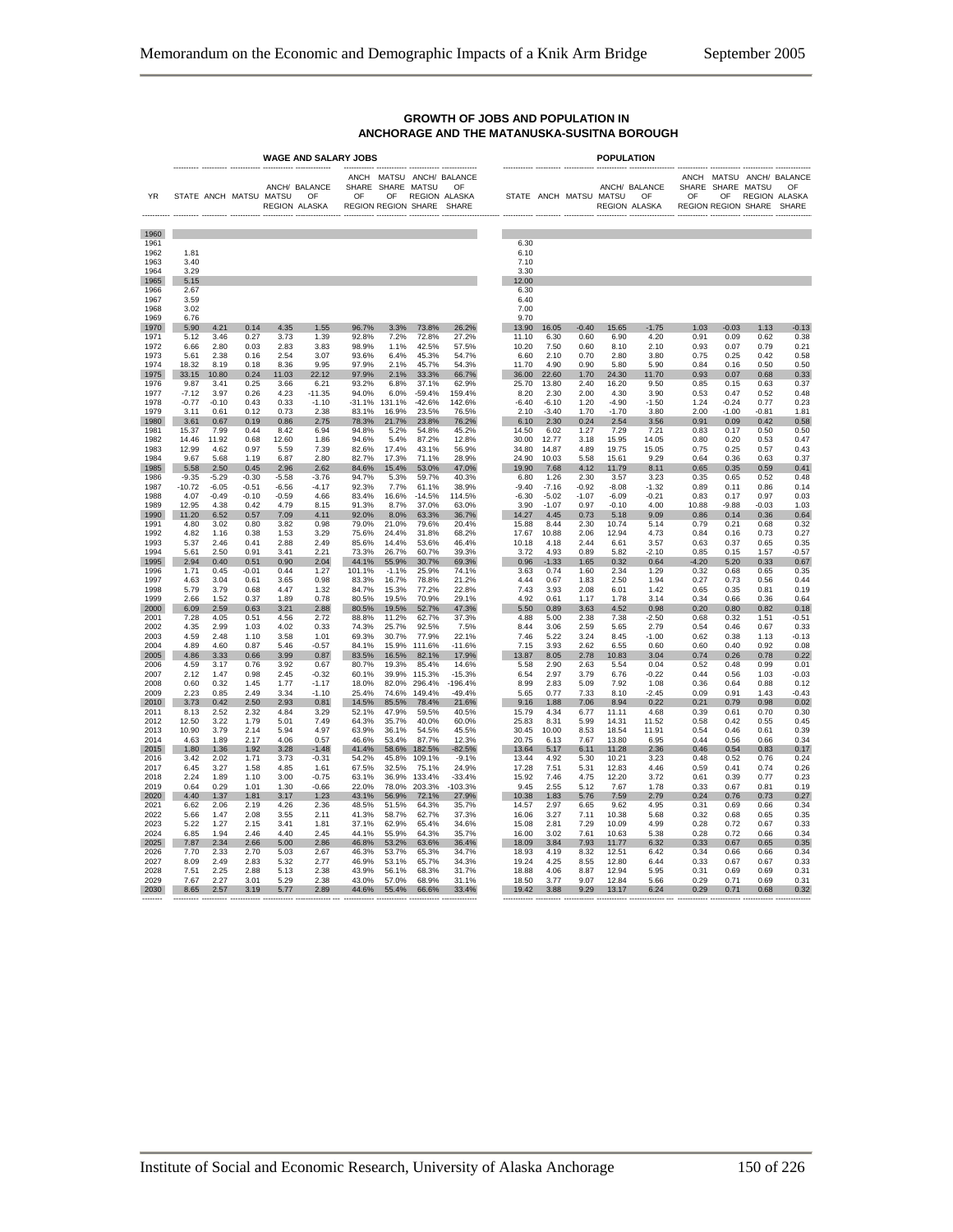#### **GROWTH RATES OF JOBS AND POPULATION**

|              | <b>WAGE AND SALARY JOBS</b> |                 |                 |                                                  | <b>POPULATION</b>                    |                 |                    |                  |                                                  |                                      |
|--------------|-----------------------------|-----------------|-----------------|--------------------------------------------------|--------------------------------------|-----------------|--------------------|------------------|--------------------------------------------------|--------------------------------------|
| YR           |                             |                 |                 | ANCH/<br>STATE ANCH MATSU MATSU<br><b>REGION</b> | <b>BALANCE</b><br>OF<br><b>STATE</b> |                 |                    |                  | ANCH/<br>STATE ANCH MATSU MATSU<br><b>REGION</b> | <b>BALANCE</b><br>OF<br><b>STATE</b> |
| 1960         |                             |                 |                 |                                                  |                                      |                 |                    |                  |                                                  |                                      |
| 1961         | 3.1%                        |                 |                 |                                                  |                                      | 2.7%            |                    |                  |                                                  |                                      |
| 1962<br>1963 | 5.5%                        |                 |                 |                                                  |                                      | 2.5%<br>2.8%    |                    |                  |                                                  |                                      |
| 1964         | 5.0%                        |                 |                 |                                                  |                                      | 1.3%            |                    |                  |                                                  |                                      |
| 1965         | 7.3%                        |                 |                 |                                                  |                                      | 4.5%            |                    |                  |                                                  |                                      |
| 1966         | 3.6%                        |                 |                 |                                                  |                                      | 2.3%            |                    |                  |                                                  |                                      |
| 1967         | 4.7%                        |                 |                 |                                                  |                                      | 2.3%            |                    |                  |                                                  |                                      |
| 1968<br>1969 | 3.8%<br>7.8%                |                 |                 |                                                  |                                      | 2.5%<br>3.3%    |                    |                  |                                                  |                                      |
| 1970         | 6.4%                        |                 | 10.0% 12.6%     | 10.1%                                            | 3.1%                                 |                 |                    | 4.5% 12.3% -6.1% | 11.4%                                            | $-1.0%$                              |
| 1971         | 5.2%                        | 7.6%            | 19.0%           | 8.0%                                             | 2.7%                                 | 3.5%            | 4.6%               | 8.3%             | 4.8%                                             | 2.4%                                 |
| 1972         | 6.4%                        | 5.8%            | 2.1%            | 5.7%                                             | 7.0%                                 | 3.1%            | 5.2%               | 7.7%             | 5.3%                                             | 1.2%                                 |
| 1973         | 5.1%                        | 4.7%            | 10.1%           | 4.9%                                             | 5.3%                                 | 2.0%            | 1.4%               | 8.2%             | 1.8%                                             | 2.1%                                 |
| 1974<br>1975 | 14.3%                       | 13.9%<br>15.5%  | 9.9%            | 13.8%<br>15.4%                                   | 14.7%<br>24.7%                       | 3.4%<br>9.4%    | 3.2%               | 9.6%             | 3.6%<br>13.2%                                    | 3.1%<br>5.9%                         |
| 1976         | 20.6%<br>5.8%               | 4.7%            | 11.7%<br>11.0%  | 4.9%                                             | 6.5%                                 | 6.3%            | 13.0%<br>7.4%      | 15.3%<br>17.8%   | 8.1%                                             | 4.5%                                 |
| 1977         | $-4.3%$                     | 5.2%            | 10.1%           | 5.3%                                             | $-13.4%$                             | 2.0%            | 1.2%               | 12.9%            | 2.1%                                             | 1.8%                                 |
| 1978         | $-0.5%$                     | $-0.1%$         | 14.6%           | 0.4%                                             | $-1.3%$                              | $-1.6%$         | $-3.3%$            | 7.2%             | $-2.4%$                                          | $-0.7%$                              |
| 1979         | 1.9%                        | 0.8%            | 4.0%            | 0.9%                                             | 2.8%                                 | 0.5%            | $-1.9%$            | 9.2%             | $-0.9%$                                          | 1.8%                                 |
| 1980         | 2.1%                        | 0.9%            | 5.7%            | 1.1%                                             | 3.1%                                 | 1.5%            | 1.3%               | 1.3%             | 1.3%                                             | 1.6%                                 |
| 1981<br>1982 | 8.3%<br>7.2%                | 9.3%<br>12.2%   | 11.8%<br>15.6%  | 9.4%<br>12.3%                                    | 7.3%<br>1.9%                         | 3.3%<br>6.5%    | 3.2%<br>6.3%       | 6.4%<br>13.8%    | 3.5%<br>7.1%                                     | 3.2%<br>5.9%                         |
| 1983         | 6.1%                        | 4.5%            | 18.2%           | 5.2%                                             | 7.1%                                 | 7.0%            | 6.9%               | 17.5%            | 8.1%                                             | 5.9%                                 |
| 1984         | 4.3%                        | 5.2%            | 18.2%           | 6.0%                                             | 2.6%                                 | 4.8%            | 4.4%               | 16.6%            | 6.0%                                             | 3.5%                                 |
| 1985         | 2.4%                        | 2.3%            | 6.5%            | 2.5%                                             | 2.4%                                 | 3.7%            | 3.3%               | 10.9%            | 4.3%                                             | 3.0%                                 |
| 1986         | $-4.3%$                     | $-5.0%$         | $-4.4%$         | $-5.0%$                                          | $-3.5%$                              | 1.2%            | 0.5%               | 5.8%             | 1.3%                                             | 1.2%                                 |
| 1987         | $-5.2%$                     | $-6.1%$         | $-8.2%$         | $-6.2%$                                          | $-4.1%$                              | $-1.7%$         | $-3.1%$            | $-2.4%$          | $-3.0%$                                          | $-0.5%$                              |
| 1988<br>1989 | 1.9%<br>5.8%                | $-0.5%$<br>4.2% | $-1.6%$<br>6.4% | $-0.6%$<br>4.4%                                  | 4.4%<br>7.1%                         | $-1.2%$<br>0.7% | $-2.3%$<br>$-0.5%$ | $-2.8%$<br>2.5%  | $-2.3%$<br>0.0%                                  | $-0.1%$<br>1.4%                      |
| 1990         | 4.7%                        | 5.9%            | 8.0%            | 6.1%                                             | 3.4%                                 | 2.6%            | 2.0%               | 1.8%             | 1.9%                                             | 3.2%                                 |
| 1991         | 2.0%                        | 2.7%            | 10.2%           | 3.2%                                             | 0.8%                                 | 2.8%            | 3.6%               | 5.5%             | 3.9%                                             | 1.8%                                 |
| 1992         | 2.0%                        | 1.0%            | 4.5%            | 1.3%                                             | 2.7%                                 | 3.0%            | 4.4%               | 4.7%             | 4.5%                                             | 1.6%                                 |
| 1993         | 2.1%                        | 2.1%            | 4.8%            | 2.3%                                             | 2.0%                                 | 1.7%            | 1.7%               | 5.2%             | 2.2%                                             | 1.2%                                 |
| 1994<br>1995 | 2.2%<br>1.1%                | 2.1%<br>0.3%    | 9.5%<br>5.0%    | 2.6%<br>0.7%                                     | 1.7%<br>1.6%                         | 0.6%<br>0.2%    | 1.9%<br>$-0.5%$    | 1.9%<br>3.4%     | 1.9%<br>0.1%                                     | $-0.7%$<br>0.2%                      |
| 1996         | 0.7%                        | 0.4%            | 0.0%            | 0.3%                                             | 1.0%                                 | 0.6%            | 0.3%               | 3.2%             | 0.8%                                             | 0.4%                                 |
| 1997         | 1.7%                        | 2.5%            | 5.7%            | 2.7%                                             | 0.7%                                 | 0.7%            | 0.3%               | 3.5%             | 0.8%                                             | 0.6%                                 |
| 1998         | 2.1%                        | 3.0%            | 6.0%            | 3.2%                                             | 1.0%                                 | 1.2%            | 1.5%               | 3.8%             | 1.9%                                             | 0.5%                                 |
| 1999         | 1.0%                        | 1.2%            | 3.1%            | 1.3%                                             | 0.6%                                 | 0.8%            | 0.2%               | 2.1%             | 0.6%                                             | 1.0%                                 |
| 2000         | 2.2%                        | 2.0%            | 5.1%            | 2.2%                                             | 2.1%                                 | 0.9%            | 0.3%               | 6.1%             | 1.4%                                             | 0.3%                                 |
| 2001<br>2002 | 2.5%<br>1.5%                | 3.0%<br>2.2%    | 4.0%<br>7.4%    | 3.1%<br>2.6%                                     | 1.9%<br>0.2%                         | 0.8%<br>1.3%    | 1.9%<br>1.1%       | 3.9%<br>4.0%     | 2.3%<br>1.7%                                     | $-0.8%$<br>0.9%                      |
| 2003         | 1.5%                        | 1.8%            | 7.3%            | 2.3%                                             | 0.7%                                 | 1.2%            | 1.9%               | 4.8%             | 2.5%                                             | $-0.3%$                              |
| 2004         | 1.6%                        | 3.2%            | 5.5%            | 3.4%                                             | $-0.4%$                              | 1.1%            | 1.4%               | 3.7%             | 1.9%                                             | 0.2%                                 |
| 2005         | 1.6%                        | 2.2%            | 4.0%            | 2.4%                                             | 0.6%                                 | 2.1%            | 2.8%               | 3.8%             | 3.0%                                             | 1.0%                                 |
| 2006         | 1.5%                        | 2.1%            | 4.4%            | 2.3%                                             | 0.5%                                 | 0.8%            | 1.0%               | 3.5%             | 1.5%                                             | 0.0%                                 |
| 2007<br>2008 | 0.7%<br>0.2%                | 1.0%<br>0.2%    | 5.3%<br>7.4%    | 1.4%<br>1.0%                                     | $-0.2%$<br>$-0.8%$                   | 1.0%<br>1.3%    | 1.0%<br>1.0%       | 4.8%<br>6.0%     | 1.8%<br>2.1%                                     | $-0.1%$<br>0.3%                      |
| 2009         | 0.7%                        | 0.5%            | 11.2%           | 1.9%                                             | $-0.8%$                              | 0.8%            | 0.3%               | 8.0%             | 2.1%                                             | $-0.8%$                              |
| 2010         | 1.2%                        | 0.3%            | 10.1%           | 1.6%                                             | 0.6%                                 | 1.3%            | 0.6%               | 7.1%             | 2.3%                                             | 0.1%                                 |
| 2011         | 2.5%                        | 1.6%            | 8.6%            | 2.6%                                             | 2.3%                                 | 2.2%            | 1.4%               | 6.4%             | 2.7%                                             | 1.5%                                 |
| 2012         | 3.7%                        | 2.0%            | 6.2%            | 2.6%                                             | 4.9%                                 | 3.5%            | 2.7%               | 5.4%             | 3.4%                                             | 3.5%                                 |
| 2013         | 3.1%                        | 2.3%            | 6.9%            | 3.0%                                             | 3.2%                                 | 3.9%            | 3.1%               | 7.1%             | 4.2%                                             | 3.5%                                 |
| 2014<br>2015 | 1.3%<br>0.5%                | 1.1%<br>0.8%    | 6.6%<br>5.5%    | 2.0%<br>1.6%                                     | 0.4%<br>$-1.0%$                      | 2.6%<br>1.7%    | 1.9%<br>1.6%       | 6.0%<br>4.6%     | 3.0%<br>2.4%                                     | 2.0%<br>0.7%                         |
| 2016         | 0.9%                        | 1.2%            | 4.7%            | 1.8%                                             | $-0.2%$                              | 1.6%            | 1.5%               | 3.8%             | 2.1%                                             | 0.9%                                 |
| 2017         | 1.8%                        | 1.9%            | 4.1%            | 2.3%                                             | 1.0%                                 | 2.1%            | 2.2%               | 3.7%             | 2.6%                                             | 1.3%                                 |
| 2018         | 0.6%                        | 1.1%            | 2.8%            | 1.4%                                             | $-0.5%$                              | 1.9%            | 2.1%               | 3.2%             | 2.4%                                             | 1.0%                                 |
| 2019         | 0.2%                        | 0.2%            | 2.5%            | 0.6%                                             | $-0.4%$                              | 1.1%            | 0.7%               | 3.3%             | 1.5%                                             | 0.5%                                 |
| 2020         | 1.2%                        | 0.8%            | 4.3%            | 1.5%                                             | 0.8%                                 | 1.2%            | 0.5%               | 3.6%             | 1.5%                                             | 0.8%                                 |
| 2021<br>2022 | 1.7%<br>1.5%                | 1.2%<br>0.8%    | 4.9%<br>4.5%    | 1.9%<br>1.6%                                     | 1.5%<br>1.3%                         | 1.6%<br>1.8%    | 0.8%<br>0.9%       | 4.0%<br>4.1%     | 1.8%<br>1.9%                                     | 1.3%<br>1.5%                         |
| 2023         | 1.3%                        | 0.7%            | 4.4%            | 1.5%                                             | 1.1%                                 | 1.6%            | 0.8%               | 4.0%             | 1.9%                                             | 1.3%                                 |
| 2024         | 1.7%                        | 1.1%            | 4.8%            | 1.9%                                             | 1.5%                                 | 1.7%            | 0.8%               | 4.0%             | 1.9%                                             | 1.4%                                 |
| 2025         | 1.9%                        | 1.3%            | 4.9%            | 2.1%                                             | 1.7%                                 | 1.9%            | 1.0%               | 4.0%             | 2.1%                                             | 1.6%                                 |
| 2026         | 1.9%                        | 1.2%            | 4.8%            | 2.1%                                             | 1.6%                                 | 1.9%            | 1.1%               | 4.1%             | 2.2%                                             | 1.6%                                 |
| 2027<br>2028 | 1.9%<br>1.7%                | 1.3%<br>1.2%    | 4.8%<br>4.6%    | 2.1%<br>2.0%                                     | 1.6%<br>1.4%                         | 1.9%            | 1.1%               | 4.0%<br>4.0%     | 2.2%<br>2.1%                                     | 1.6%<br>1.5%                         |
| 2029         | 1.8%                        | 1.2%            | 4.6%            | 2.0%                                             | 1.3%                                 | 1.9%<br>1.8%    | 1.1%<br>1.0%       | 3.9%             | 2.1%                                             | 1.4%                                 |
| 2030         | 1.9%                        | 1.3%            | 4.7%            | 2.2%                                             | 1.6%                                 | 1.8%            | 1.0%               | 3.9%             | 2.1%                                             | 1.5%                                 |
|              |                             |                 |                 |                                                  |                                      |                 |                    |                  |                                                  |                                      |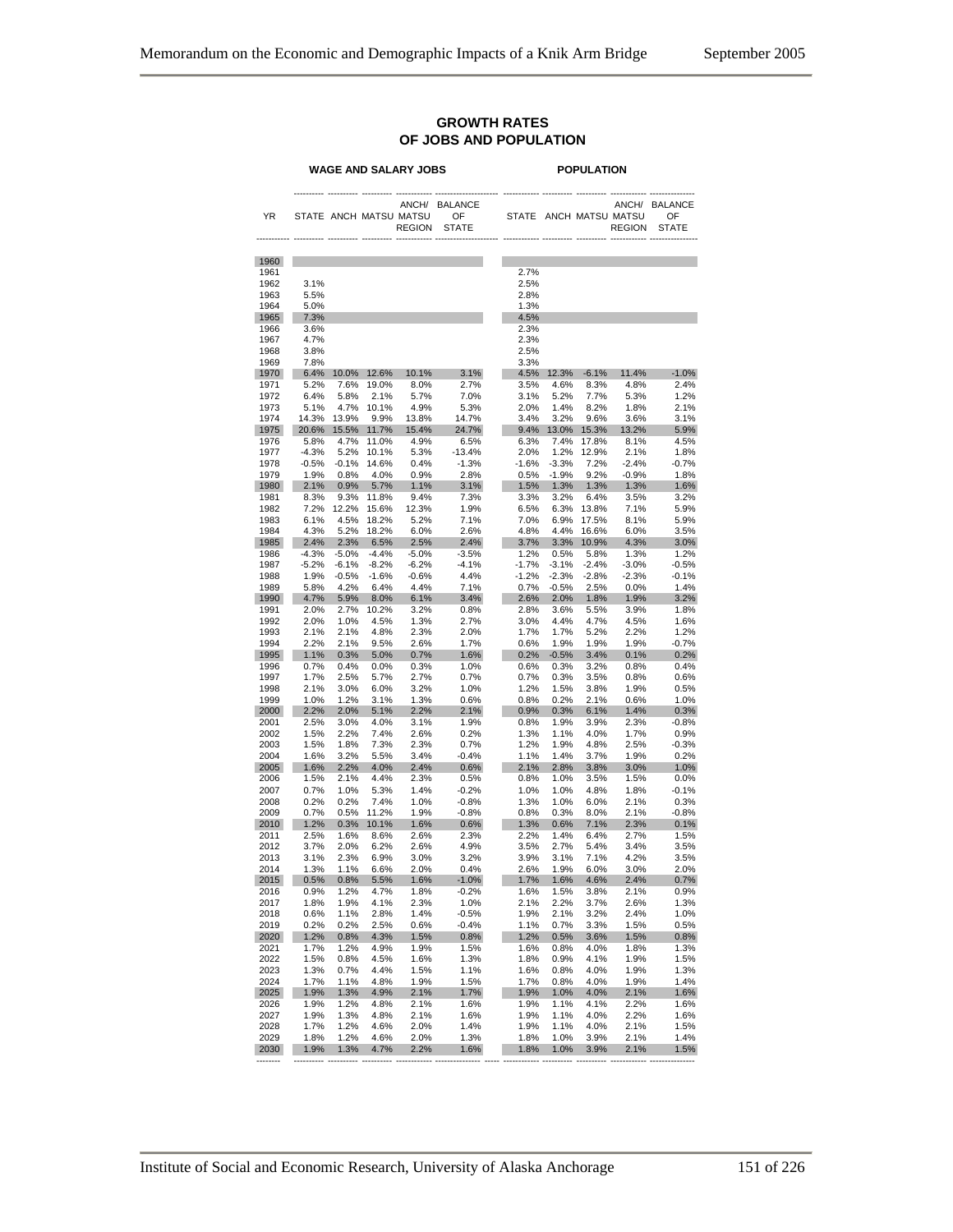|                                              |                  |                  |                        | WAGE & SALARY JOBS                |                  |                  |                        |                                               |                                                   |                           |                                       |                                |              |                                                      |                        |
|----------------------------------------------|------------------|------------------|------------------------|-----------------------------------|------------------|------------------|------------------------|-----------------------------------------------|---------------------------------------------------|---------------------------|---------------------------------------|--------------------------------|--------------|------------------------------------------------------|------------------------|
|                                              |                  | BY PLACE OF WORK |                        |                                   |                  |                  | BY PLACE OF RESIDENCE  | SHARE OF<br>ANCH<br>JOBS                      | <b>SHARE OF</b><br><b>MATSU</b><br><b>WORKERS</b> | <b>NEW</b><br><b>JOBS</b> | <b>NEW</b><br><b>MATSU</b>            | COMMUTER                       |              | <b>POPULATION PER</b><br><b>RESIDENT W&amp;S JOB</b> |                        |
| YR                                           |                  | ANCH MATSU MATSU | ANCH/<br><b>REGION</b> | <b>COMMUTERS</b><br>MS TO<br>ANCH |                  | ANCH MATSU MATSU | ANCH/<br><b>REGION</b> | FILLED BY<br><b>MATSU</b><br><b>COMMUTERS</b> | COMMUTE<br>TΩ<br><b>ANCH</b>                      | IN<br><b>ANCH</b>         | <b>COMMUTERS</b><br>TO<br><b>ANCH</b> | SHARE<br>OF NEW<br><b>JOBS</b> |              | ANCH MATSU MATSU                                     | ANCH/<br><b>REGION</b> |
| 1960                                         | 20.67            | 0.53             |                        |                                   |                  |                  |                        |                                               |                                                   |                           |                                       |                                |              |                                                      | 4.15                   |
| 1961<br>1962<br>1963<br>1964<br>1965<br>1966 | 30.68            | 1.08             |                        |                                   |                  |                  |                        |                                               |                                                   |                           |                                       |                                |              |                                                      | 3.42                   |
| 1967<br>1968                                 |                  |                  |                        |                                   |                  |                  |                        |                                               |                                                   |                           |                                       |                                |              |                                                      |                        |
| 1969<br>1970                                 | 37.79<br>42.00   | 1.00<br>1.15     |                        |                                   |                  |                  |                        |                                               |                                                   | 4.21                      |                                       |                                |              |                                                      | 3.12<br>3.17           |
| 1971                                         | 45.45            | 1.41             |                        |                                   |                  |                  |                        |                                               |                                                   | 3.46                      |                                       |                                |              |                                                      | 3.07                   |
| 1972                                         | 48.25            | 1.45             |                        |                                   |                  |                  |                        |                                               |                                                   | 2.80                      |                                       |                                |              |                                                      | 3.05                   |
| 1973                                         | 50.63            | 1.61             |                        |                                   |                  |                  |                        |                                               |                                                   | 2.38                      |                                       |                                |              |                                                      | 2.96                   |
| 1974<br>1975                                 | 58.81<br>69.61   | 1.78<br>2.02     |                        |                                   |                  |                  |                        |                                               |                                                   | 8.19<br>10.80             |                                       |                                |              |                                                      | 2.65<br>2.58           |
| 1976                                         | 73.02            | 2.27             |                        |                                   |                  |                  |                        |                                               |                                                   | 3.41                      |                                       |                                |              |                                                      | 2.67                   |
| 1977                                         | 77.00            | 2.52             |                        |                                   |                  |                  |                        |                                               |                                                   | 3.97                      |                                       |                                |              |                                                      | 2.58                   |
| 1978<br>1979                                 | 76.89<br>77.50   | 2.95<br>3.08     |                        |                                   |                  |                  |                        |                                               |                                                   | $-0.10$<br>0.61           |                                       |                                |              |                                                      | 2.51<br>2.46           |
| 1980                                         | 78.17            | 3.26             |                        |                                   |                  |                  |                        |                                               |                                                   | 0.67                      |                                       |                                |              |                                                      | 2.47                   |
| 1981                                         | 86.16            | 3.70             |                        |                                   |                  |                  |                        |                                               |                                                   | 7.99                      |                                       |                                |              |                                                      | 2.32                   |
| 1982                                         | 98.08            | 4.38             |                        |                                   |                  |                  |                        |                                               |                                                   | 11.92                     |                                       |                                |              |                                                      | 2.19                   |
| 1983<br>1984                                 | 102.70<br>108.39 | 5.35<br>6.54     |                        |                                   |                  |                  |                        |                                               |                                                   | 4.62<br>5.68              |                                       |                                |              |                                                      | 2.26<br>2.26           |
| 1985                                         | 110.89           | 7.00             |                        |                                   |                  |                  |                        |                                               |                                                   | 2.50                      |                                       |                                |              |                                                      | 2.30                   |
| 1986                                         | 105.60           | 6.70             |                        |                                   |                  |                  |                        |                                               |                                                   | $-5.29$                   |                                       |                                |              |                                                      | 2.45                   |
| 1987<br>1988                                 | 99.55<br>99.06   | 6.19<br>6.10     |                        |                                   |                  |                  |                        |                                               |                                                   | $-6.05$<br>$-0.49$        |                                       |                                |              |                                                      | 2.53<br>2.48           |
| 1989                                         | 103.44           | 6.51             |                        |                                   |                  |                  |                        |                                               |                                                   | 4.38                      |                                       |                                |              |                                                      | 2.37                   |
| 1990                                         | 109.96           | 7.08             |                        |                                   |                  |                  |                        |                                               |                                                   | 6.52                      |                                       |                                |              |                                                      | 2.27                   |
| 1991                                         | 112.98           | 7.88             |                        |                                   |                  |                  |                        |                                               |                                                   | 3.02                      |                                       |                                |              |                                                      | 2.29                   |
| 1992<br>1993                                 | 114.14<br>116.60 | 8.25<br>8.67     |                        |                                   |                  |                  |                        |                                               |                                                   | 1.16<br>2.46              |                                       |                                |              |                                                      | 2.37<br>2.37           |
| 1994                                         | 119.10           | 9.58             |                        |                                   |                  |                  |                        |                                               |                                                   | 2.50                      |                                       |                                |              |                                                      | 2.35                   |
| 1995                                         | 119.50           | 10.08            |                        |                                   |                  |                  |                        |                                               |                                                   | 0.40                      |                                       |                                |              |                                                      | 2.33                   |
| 1996<br>1997                                 | 119.95<br>122.99 | 10.08<br>10.69   |                        |                                   |                  |                  |                        |                                               |                                                   | 0.45<br>3.04              |                                       |                                |              |                                                      | 2.34<br>2.30           |
| 1998                                         | 126.78           | 11.37            |                        |                                   |                  |                  |                        |                                               |                                                   | 3.79                      |                                       |                                |              |                                                      | 2.27                   |
| 1999                                         | 128.30           | 11.74            |                        |                                   |                  |                  |                        |                                               |                                                   | 1.52                      |                                       |                                |              |                                                      | 2.25                   |
| 2000                                         | 130.88           | 12.36            | 143.24                 | 7.00                              | 123.88           | 19.36            | 143.24                 | 5.3%                                          | 36.2%                                             | 2.59                      | 0.00                                  | 0.0%                           |              |                                                      | 2.23                   |
| 2001<br>2002                                 | 134.93<br>137.92 | 12.87<br>13.90   | 147.80<br>151.82       | 7.30<br>7.60                      | 127.63<br>130.32 | 20.17<br>21.50   | 147.80<br>151.82       | 5.4%<br>5.5%                                  | 36.2%<br>35.3%                                    | 4.05<br>2.99              | 0.30<br>0.30                          | 7.4%<br>10.0%                  |              |                                                      | 2.21<br>2.19           |
| 2003                                         | 140.40           | 15.00            | 155.40                 | 7.99                              | 132.40           | 22.99            | 155.40                 | 5.7%                                          | 34.8%                                             | 2.48                      | 0.39                                  | 15.8%                          |              |                                                      | 2.19                   |
| 2004                                         | 144.99           | 15.87            | 160.86                 | 8.30                              | 136.69           | 24.17            | 160.86                 | 5.7%                                          | 34.3%                                             | 4.60                      | 0.31                                  | 6.7%                           |              |                                                      | 2.16                   |
| 2005<br>2006                                 | 148.32<br>151.49 | 16.53<br>17.28   | 164.85<br>168.77       | 8.61<br>9.07                      | 139.71<br>142.42 | 25.14<br>26.36   | 164.85<br>168.77       | 5.8%<br>6.0%                                  | 34.3%<br>34.4%                                    | 3.33<br>3.17              | 0.32<br>0.46                          | 9.5%<br>14.5%                  | 2.04<br>2.03 | 2.90<br>2.87                                         | 2.17<br>2.16           |
| 2007                                         | 152.96           | 18.26            | 171.22                 | 9.49                              | 143.47           | 27.75            | 171.22                 | 6.2%                                          | 34.2%                                             | 1.47                      | 0.42                                  | 28.4%                          | 2.03         | 2.86                                                 | 2.17                   |
| 2008                                         | 153.28           | 19.71            | 172.99                 | 9.82                              | 143.46           | 29.53            | 172.99                 | 6.4%                                          | 33.2%                                             | 0.32                      | 0.33                                  | 102.7%                         | 2.05         | 2.86                                                 | 2.19                   |
| 2009                                         | 154.13           | 22.20            | 176.33                 | 10.51                             | 143.61           | 32.72            | 176.33                 | 6.8%                                          | 32.1%                                             | 0.85                      | 0.69                                  | 82.1%                          | 2.05         | 2.80                                                 | 2.19                   |
| 2010<br>2011                                 | 154.55<br>157.07 | 24.71<br>27.03   | 179.26<br>184.09       | 11.06<br>11.70                    | 143.49<br>145.37 | 35.76<br>38.72   | 179.26<br>184.09       | 7.2%<br>7.4%                                  | 30.9%<br>30.2%                                    | 0.42<br>2.52              | 0.54<br>0.64                          | 128.6%<br>25.4%                | 2.07<br>2.07 | 2.76<br>2.73                                         | 2.21<br>2.21           |
| 2012                                         | 160.29           | 28.81            | 189.10                 | 12.20                             | 148.09           | 41.01            | 189.10                 | 7.6%                                          | 29.8%                                             | 3.22                      | 0.50                                  | 15.7%                          | 2.09         | 2.72                                                 | 2.23                   |
| 2013                                         | 164.08           | 30.95            | 195.04                 | 13.11                             | 150.98           | 44.06            | 195.04                 | 8.0%                                          | 29.7%                                             | 3.79                      | 0.90                                  | 23.8%                          | 2.12         | 2.73                                                 | 2.25                   |
| 2014<br>2015                                 | 165.97<br>167.33 | 33.12<br>35.04   | 199.10<br>202.38       | 13.52                             | 152.46<br>153.58 | 46.64<br>48.79   | 199.10<br>202.38       | 8.1%<br>8.2%                                  | 29.0%                                             | 1.89                      | 0.41<br>0.23                          | 21.9%                          | 2.14<br>2.15 | 2.74<br>2.74                                         | 2.28<br>2.30           |
| 2016                                         | 169.36           | 36.75            | 206.11                 | 13.75<br>13.97                    | 155.39           | 50.72            | 206.11                 | 8.2%                                          | 28.2%<br>27.5%                                    | 1.36<br>2.02              | 0.22                                  | 16.9%<br>10.7%                 | 2.16         | 2.74                                                 | 2.30                   |
| 2017                                         | 172.63           | 38.33            | 210.96                 | 14.36                             | 158.26           | 52.69            | 210.96                 | 8.3%                                          | 27.3%                                             | 3.27                      | 0.40                                  | 12.2%                          | 2.17         | 2.74                                                 | 2.31                   |
| 2018                                         | 174.52           | 39.43            | 213.95                 | 14.45                             | 160.06           | 53.89            | 213.95                 | 8.3%                                          | 26.8%                                             | 1.89                      | 0.09                                  | 4.8%                           | 2.19         | 2.77                                                 | 2.34                   |
| 2019<br>2020                                 | 174.81<br>176.17 | 40.45<br>42.25   | 215.25<br>218.42       | 14.96<br>15.49                    | 159.84<br>160.68 | 55.41<br>57.74   | 215.25<br>218.42       | 8.6%<br>8.8%                                  | 27.0%<br>26.8%                                    | 0.29<br>1.37              | 0.51<br>0.53                          | 176.8%<br>38.8%                | 2.21<br>2.21 | 2.79<br>2.77                                         | 2.36<br>2.36           |
| 2021                                         | 178.23           | 44.45            | 222.68                 | 16.04                             | 162.19           | 60.49            | 222.68                 | 9.0%                                          | 26.5%                                             | 2.06                      | 0.55                                  | 26.8%                          | 2.21         | 2.76                                                 | 2.36                   |
| 2022                                         | 179.70           | 46.53            | 226.23                 | 16.62                             | 163.08           | 63.15            | 226.23                 | 9.2%                                          | 26.3%                                             | 1.47                      | 0.58                                  | 39.3%                          | 2.22         | 2.75                                                 | 2.37                   |
| 2023<br>2024                                 | 180.97           | 48.67            | 229.64                 | 17.22                             | 163.75           | 65.90            | 229.64                 | 9.5%                                          | 26.1%                                             | 1.27                      | 0.60                                  | 47.5%                          | 2.22<br>2.22 | 2.75                                                 | 2.37<br>2.38           |
| 2025                                         | 182.91<br>185.25 | 51.14<br>53.80   | 234.04<br>239.05       | 17.85<br>18.41                    | 165.06<br>166.84 | 68.99<br>72.21   | 234.04<br>239.05       | 9.8%<br>9.9%                                  | 25.9%<br>25.5%                                    | 1.94<br>2.34              | 0.63<br>0.56                          | 32.4%<br>23.8%                 | 2.22         | 2.74<br>2.72                                         | 2.38                   |
| 2026                                         | 187.58           | 56.50            | 244.08                 | 18.99                             | 168.59           | 75.49            | 244.08                 | 10.1%                                         | 25.2%                                             | 2.33                      | 0.58                                  | 24.8%                          | 2.23         | 2.72                                                 | 2.38                   |
| 2027                                         | 190.07           | 59.32            | 249.39                 | 19.59                             | 170.48           | 78.91            | 249.39                 | 10.3%                                         | 24.8%                                             | 2.49                      | 0.60                                  | 24.0%                          | 2.23         | 2.71                                                 | 2.38                   |
| 2028<br>2029                                 | 192.32<br>194.59 | 62.20<br>65.22   | 254.53<br>259.81       | 20.20<br>20.84                    | 172.12<br>173.75 | 82.41<br>86.06   | 254.53<br>259.81       | 10.5%<br>10.7%                                | 24.5%<br>24.2%                                    | 2.25<br>2.27              | 0.62<br>0.64                          | 27.5%<br>28.2%                 | 2.23<br>2.23 | 2.70<br>2.69                                         | 2.38<br>2.38           |
| 2030                                         | 197.17           | 68.41            | 265.58                 | 21.51                             | 175.66           | 89.92            | 265.58                 | 10.9%                                         | 23.9%                                             | 2.57                      | 0.66                                  | 25.8%                          | 2.23         | 2.68                                                 | 2.38                   |
|                                              |                  |                  |                        |                                   |                  |                  |                        |                                               |                                                   |                           |                                       |                                |              |                                                      |                        |

#### **WAGE AND SALARY JOBS ANALYSIS**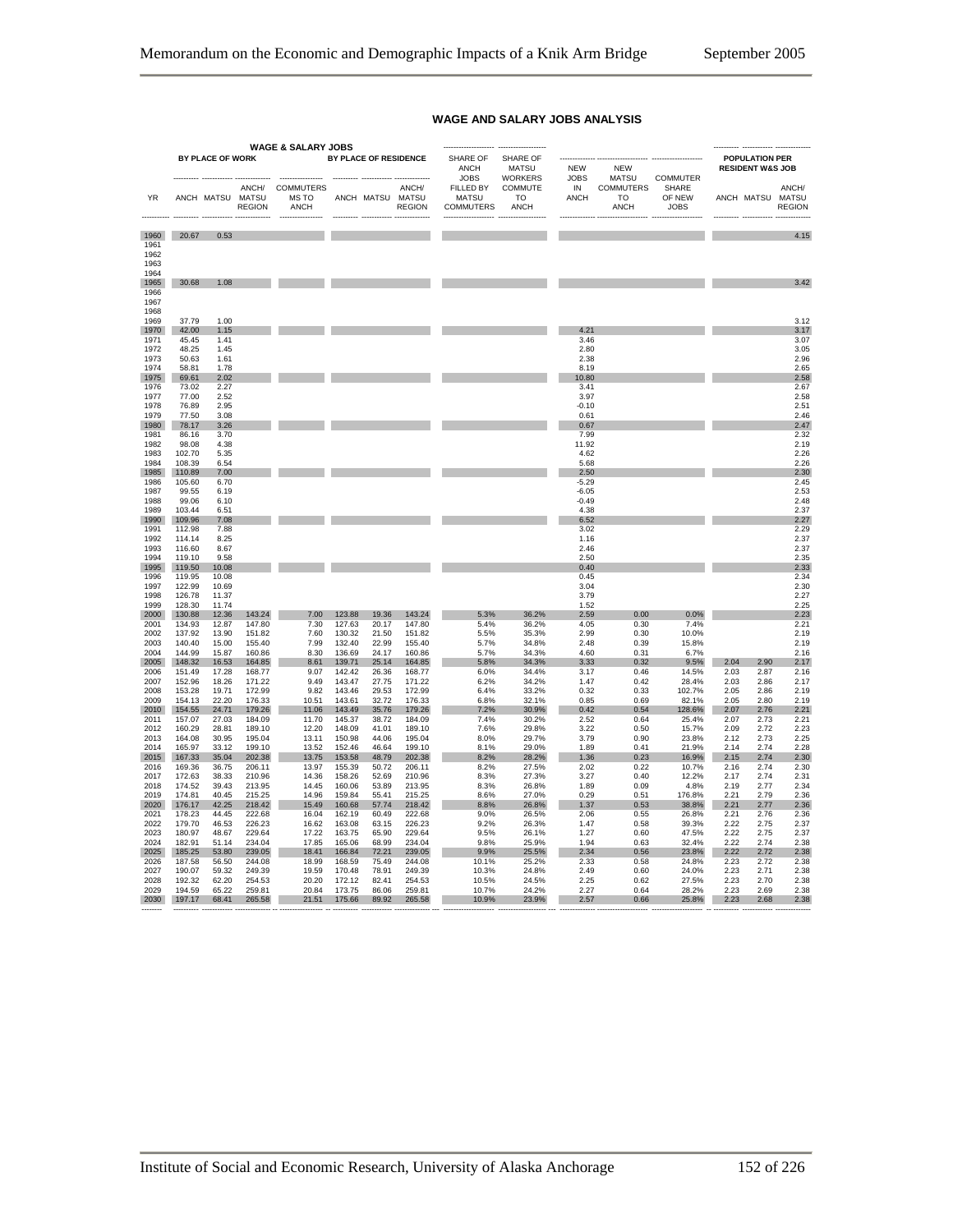# **MEMORANDUM ON THE ECONOMIC AND DEMOGRAPHIC IMPACTS OF A KNIK ARM BRIDGE**

# **7. HIGH CASE IMPACT WITH A BRIDGE**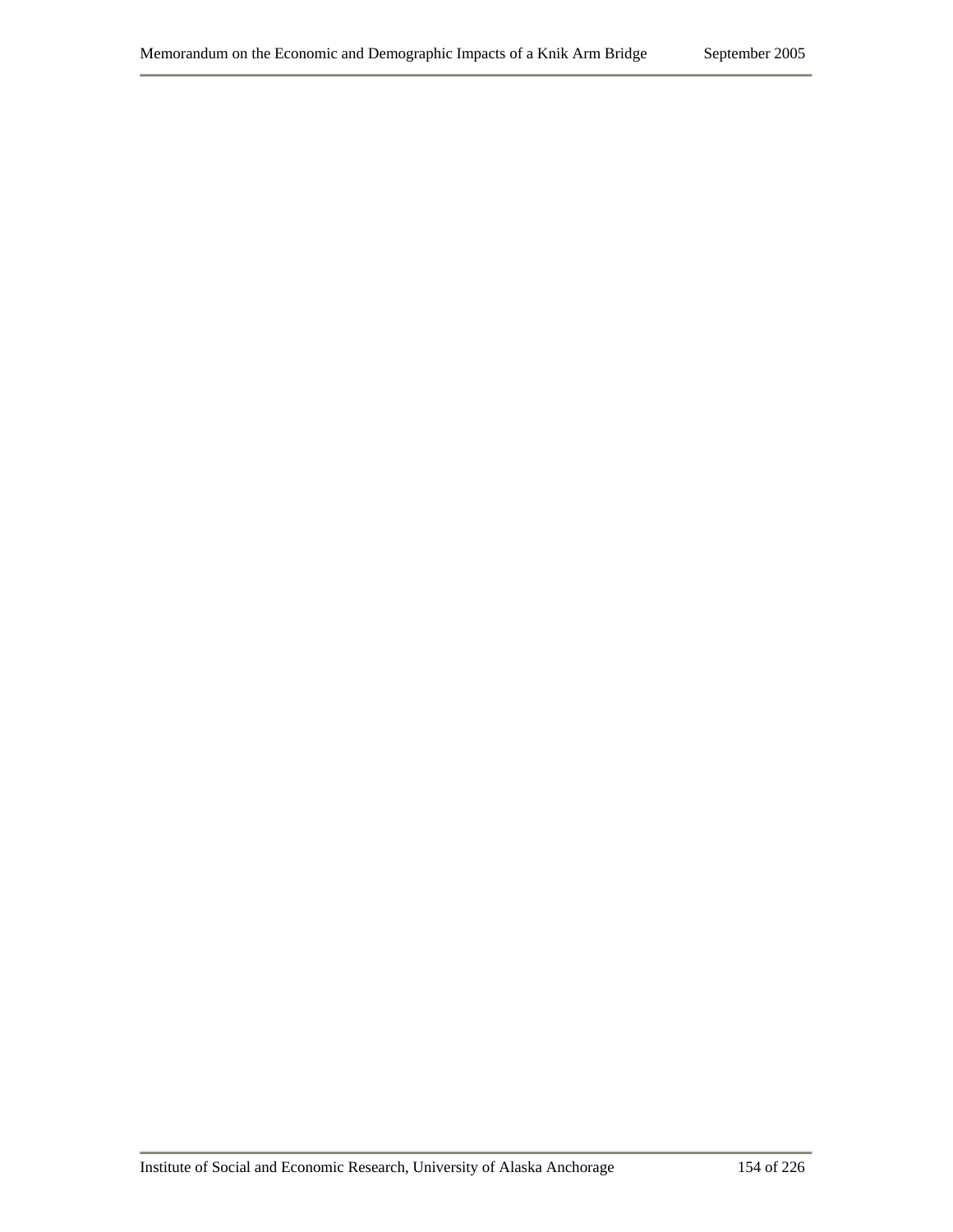|      |                                 |                                        | 2005 IMPACT CASE<br><b>KNIK ARM HIGH WITH BRIDGE</b>    |                                                            |                                                 |                                                         |
|------|---------------------------------|----------------------------------------|---------------------------------------------------------|------------------------------------------------------------|-------------------------------------------------|---------------------------------------------------------|
|      |                                 |                                        | TABLE 1A. STATE SUMMARY<br><b>CHANGE FROM BASE CASE</b> |                                                            |                                                 |                                                         |
|      | POPULA-<br><b>TION</b><br>(000) | <b>HOUSE-</b><br><b>HOLDS</b><br>(000) | <b>TOTAL</b><br><b>EMPLOY</b><br>(000)                  | <b>WAGE AND</b><br><b>SALARY</b><br><b>EMPLOY</b><br>(000) | <b>PERSONAL</b><br><b>INCOME</b><br>(MILL 00\$) | PETROL-<br><b>EUM</b><br><b>REVENUES</b><br>(MILL 00\$) |
| 2000 | 0.0                             | 0.0                                    | 0.0                                                     | 0.0                                                        | \$0                                             | \$0                                                     |
| 2001 | 0.0                             | 0.0                                    | 0.0                                                     | 0.0                                                        | \$0                                             | \$0                                                     |
| 2002 | 0.0                             | 0.0                                    | 0.0                                                     | 0.0                                                        | \$0                                             | \$0                                                     |
| 2003 | 0.0                             | 0.0                                    | 0.0                                                     | 0.0                                                        | \$0                                             | \$0                                                     |
| 2004 | 0.0                             | 0.0                                    | 0.0                                                     | 0.0                                                        | \$0                                             | \$0                                                     |
| 2005 | 0.0                             | 0.0                                    | 0.0                                                     | 0.0                                                        | \$0                                             | \$0                                                     |
| 2006 | 0.0                             | 0.0                                    | 0.0                                                     | 0.0                                                        | \$0                                             | \$0                                                     |
| 2007 | 0.1                             | 0.0                                    | 0.1                                                     | 0.1                                                        | \$4                                             | \$0                                                     |
| 2008 | 0.4                             | 0.1                                    | 0.4                                                     | 0.3                                                        | \$16                                            | \$0                                                     |
| 2009 | 3.0                             | 1.0                                    | 3.6                                                     | 2.8                                                        | \$137                                           | \$0                                                     |
| 2010 | 5.9                             | 2.0                                    | 4.7                                                     | 3.6                                                        | \$195                                           | \$0                                                     |
| 2011 | 7.8                             | 2.7                                    | 5.5                                                     | 4.2                                                        | \$237                                           | \$0                                                     |
| 2012 | 6.1                             | 2.2                                    | 2.0                                                     | 1.5                                                        | \$116                                           | \$0                                                     |
| 2013 | 1.1                             | 0.4                                    | 1.4                                                     | 1.0                                                        | \$75                                            | \$0                                                     |
| 2014 | 1.9                             | 0.7                                    | 0.6                                                     | 0.4                                                        | \$29                                            | \$0                                                     |
| 2015 | 1.0                             | 0.4                                    | 0.4                                                     | 0.3                                                        | \$25                                            | \$0                                                     |
| 2016 | 0.6                             | 0.3                                    | 0.2                                                     | 0.1                                                        | \$13                                            | \$0                                                     |
| 2017 | 0.4                             | 0.2                                    | 0.1                                                     | 0.1                                                        | \$8                                             | \$0                                                     |
| 2018 | 0.2                             | 0.1                                    | 0.0                                                     | 0.0                                                        | \$3                                             | \$0                                                     |
| 2019 | 0.1                             | 0.1                                    | 0.0                                                     | 0.0                                                        | \$1                                             | \$0                                                     |
| 2020 | 0.0                             | 0.1                                    | $-0.1$                                                  | 0.0                                                        | $-51$                                           | \$0                                                     |
| 2021 | $-0.1$                          | 0.0                                    | $-0.1$                                                  | $-0.1$                                                     | $-$ \$2                                         | \$0                                                     |
| 2022 | $-0.1$                          | 0.0                                    | $-0.1$                                                  | $-0.1$                                                     | $-$ \$3                                         | \$0                                                     |
| 2023 | $-0.1$                          | 0.0                                    | $-0.1$                                                  | $-0.1$                                                     | $-$ \$3                                         | \$0                                                     |
| 2024 | $-0.2$                          | 0.0                                    | $-0.1$                                                  | $-0.1$                                                     | $-$ \$3                                         | \$0                                                     |
| 2025 | $-0.1$                          | 0.0                                    | $-0.1$                                                  | $-0.1$                                                     | $-$ \$3                                         | \$0                                                     |
| 2026 | $-0.1$                          | 0.0                                    | $-0.1$                                                  | $-0.1$                                                     | $-$ \$3                                         | \$0                                                     |
| 2027 | $-0.1$                          | 0.0                                    | $-0.1$                                                  | $-0.1$                                                     | $-$ \$2                                         | \$0                                                     |
| 2028 | $-0.1$                          | 0.0                                    | $-0.1$                                                  | $-0.1$                                                     | $-$ \$2                                         | \$0                                                     |
| 2029 | $-0.1$                          | 0.0                                    | $-0.1$                                                  | $-0.1$                                                     | $-$ \$2                                         | \$0                                                     |
| 2030 | $-0.1$                          | 0.0                                    | $-0.1$                                                  | $-0.1$                                                     | $-$ \$2                                         | \$0                                                     |

|      | <b>2005 IMPACT CASE</b> |                               |                               |                                  |                                     |                       |  |  |  |  |  |
|------|-------------------------|-------------------------------|-------------------------------|----------------------------------|-------------------------------------|-----------------------|--|--|--|--|--|
|      |                         |                               |                               | KNIK ARM HIGH WITH BRIDGE        |                                     |                       |  |  |  |  |  |
|      |                         |                               |                               |                                  |                                     |                       |  |  |  |  |  |
|      |                         |                               |                               |                                  | <b>TABLE 1B. PROJECTION SUMMARY</b> |                       |  |  |  |  |  |
|      |                         |                               |                               |                                  | PERCENT CHANGE FROM BASE CASE       |                       |  |  |  |  |  |
|      |                         |                               |                               |                                  |                                     |                       |  |  |  |  |  |
|      |                         |                               |                               |                                  |                                     |                       |  |  |  |  |  |
|      |                         |                               |                               | <b>WAGE AND</b><br><b>SALARY</b> |                                     | PETROL-<br><b>EUM</b> |  |  |  |  |  |
|      | POPULA-<br><b>TION</b>  | <b>HOUSE-</b><br><b>HOLDS</b> | <b>TOTAL</b><br><b>EMPLOY</b> | <b>EMPLOY</b>                    | <b>PERSONAL</b><br><b>INCOME</b>    | <b>REVENUES</b>       |  |  |  |  |  |
|      | (000)                   | (000)                         | (000)                         | (000)                            | (MILL 00\$)                         | (MILL 00\$)           |  |  |  |  |  |
|      |                         |                               |                               |                                  |                                     |                       |  |  |  |  |  |
| 2000 | 0.0%                    | 0.0%                          | 0.0%                          | 0.0%                             | 0.0%                                | 0.0%                  |  |  |  |  |  |
| 2001 | 0.0%                    | 0.0%                          | 0.0%                          | 0.0%                             | 0.0%                                | 0.0%                  |  |  |  |  |  |
| 2002 | 0.0%                    | 0.0%                          | 0.0%                          | 0.0%                             | 0.0%                                | 0.0%                  |  |  |  |  |  |
| 2003 | 0.0%                    | 0.0%                          | 0.0%                          | 0.0%                             | 0.0%                                | 0.0%                  |  |  |  |  |  |
| 2004 | 0.0%                    | 0.0%                          | 0.0%                          | 0.0%                             | 0.0%                                | 0.0%                  |  |  |  |  |  |
| 2005 | 0.0%                    | 0.0%                          | 0.0%                          | 0.0%                             | 0.0%                                | 0.0%                  |  |  |  |  |  |
| 2006 | 0.0%                    | 0.0%                          | 0.0%                          | 0.0%                             | 0.0%                                | 0.0%                  |  |  |  |  |  |
| 2007 | 0.0%                    | 0.0%                          | 0.0%                          | 0.0%                             | 0.0%                                | 0.0%                  |  |  |  |  |  |
| 2008 | 0.1%                    | 0.1%                          | 0.1%                          | 0.1%                             | 0.1%                                | 0.0%                  |  |  |  |  |  |
| 2009 | 0.4%                    | 0.4%                          | 0.8%                          | 0.9%                             | 0.6%                                | 0.0%                  |  |  |  |  |  |
| 2010 | 0.8%                    | 0.8%                          | 1.1%                          | 1.1%                             | 0.8%                                | 0.0%                  |  |  |  |  |  |
| 2011 | 1.1%                    | 1.0%                          | 1.2%                          | 1.3%                             | 1.0%                                | 0.0%                  |  |  |  |  |  |
| 2012 | 0.8%                    | 0.8%                          | 0.4%                          | 0.4%                             | 0.5%                                | 0.0%                  |  |  |  |  |  |
| 2013 | 0.1%                    | 0.2%                          | 0.3%                          | 0.3%                             | 0.3%                                | 0.0%                  |  |  |  |  |  |
| 2014 | 0.2%                    | 0.2%                          | 0.1%                          | 0.1%                             | 0.1%                                | 0.0%                  |  |  |  |  |  |
| 2015 | 0.1%                    | 0.1%                          | 0.1%                          | 0.1%                             | 0.1%                                | 0.0%                  |  |  |  |  |  |
| 2016 | 0.1%                    | 0.1%                          | 0.0%                          | 0.0%                             | 0.0%                                | 0.0%                  |  |  |  |  |  |
| 2017 | 0.0%                    | 0.1%                          | 0.0%                          | 0.0%                             | 0.0%                                | 0.0%                  |  |  |  |  |  |
| 2018 | 0.0%                    | 0.0%                          | 0.0%                          | 0.0%                             | 0.0%                                | 0.0%                  |  |  |  |  |  |
| 2019 | 0.0%                    | 0.0%                          | 0.0%                          | 0.0%                             | 0.0%                                | 0.0%                  |  |  |  |  |  |
| 2020 | 0.0%                    | 0.0%                          | 0.0%                          | 0.0%                             | 0.0%                                | 0.0%                  |  |  |  |  |  |
| 2021 | 0.0%                    | 0.0%                          | 0.0%                          | 0.0%                             | 0.0%                                | 0.0%                  |  |  |  |  |  |
| 2022 | 0.0%                    | 0.0%                          | 0.0%                          | 0.0%                             | 0.0%                                | 0.0%                  |  |  |  |  |  |
| 2023 | 0.0%                    | 0.0%                          | 0.0%                          | 0.0%                             | 0.0%                                | 0.0%                  |  |  |  |  |  |
| 2024 | 0.0%                    | 0.0%                          | 0.0%                          | 0.0%                             | 0.0%                                | 0.0%                  |  |  |  |  |  |
| 2025 | 0.0%                    | 0.0%                          | 0.0%                          | 0.0%                             | 0.0%                                | 0.0%                  |  |  |  |  |  |
| 2026 | 0.0%                    | 0.0%                          | 0.0%                          | 0.0%                             | 0.0%                                | 0.0%                  |  |  |  |  |  |
| 2027 | 0.0%                    | 0.0%                          | 0.0%                          | 0.0%                             | 0.0%                                | 0.0%                  |  |  |  |  |  |
| 2028 | 0.0%                    | 0.0%                          | 0.0%                          | 0.0%                             | 0.0%                                | 0.0%                  |  |  |  |  |  |
| 2029 | 0.0%                    | 0.0%                          | 0.0%                          | 0.0%                             | 0.0%                                | 0.0%                  |  |  |  |  |  |
| 2030 | 0.0%                    | 0.0%                          | 0.0%                          | 0.0%                             | 0.0%                                | 0.0%                  |  |  |  |  |  |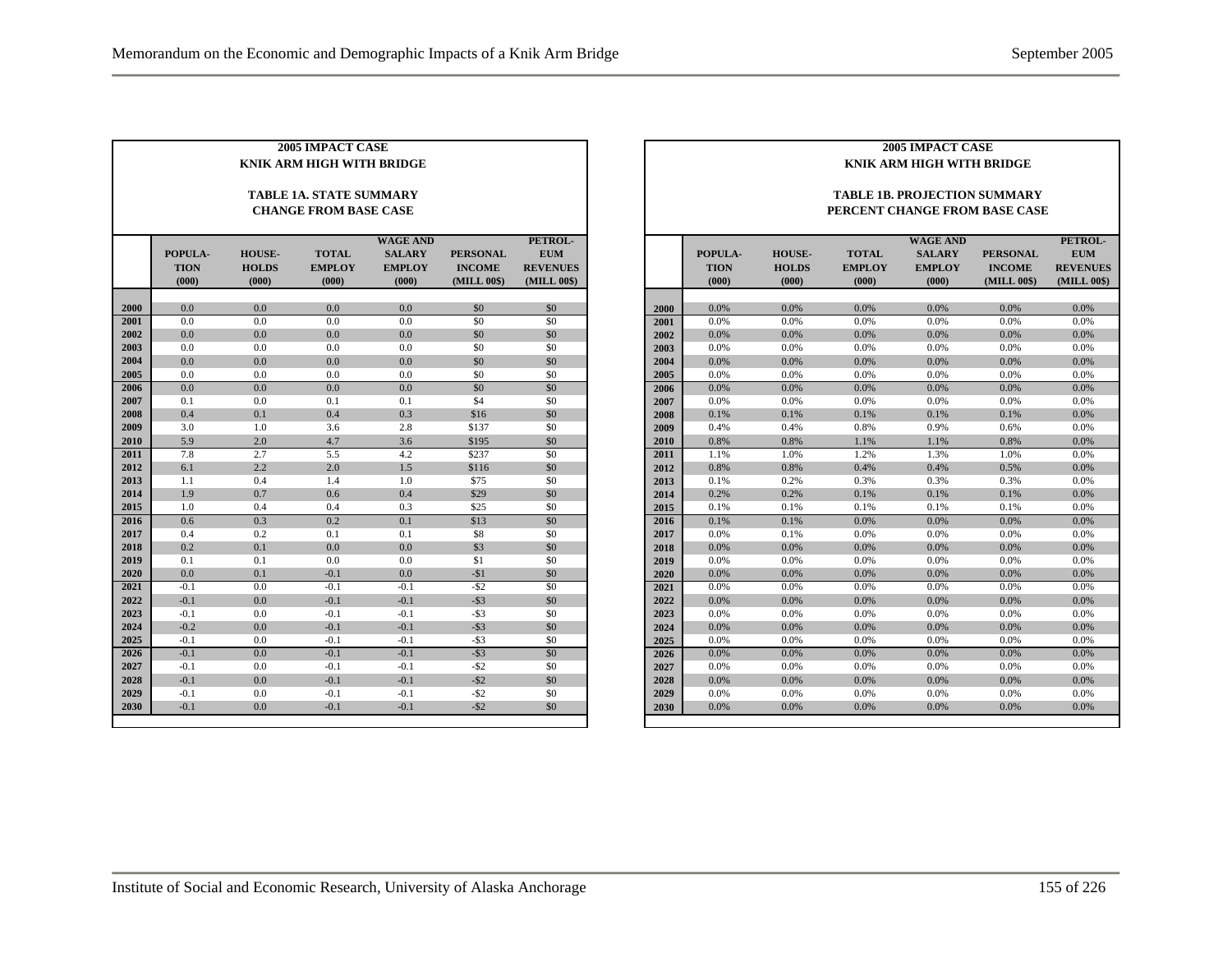| <b>2005 IMPACT CASE</b><br>KNIK ARM HIGH WITH BRIDGE |                              |                                            |                                                      |                                                    |                                   |  |  |  |  |
|------------------------------------------------------|------------------------------|--------------------------------------------|------------------------------------------------------|----------------------------------------------------|-----------------------------------|--|--|--|--|
|                                                      |                              |                                            |                                                      |                                                    |                                   |  |  |  |  |
|                                                      |                              | TABLE 2A. WAGE AND SALARY EMPLOYMENT (000) |                                                      |                                                    |                                   |  |  |  |  |
|                                                      |                              |                                            | <b>CHANGE FROM BASE CASE</b>                         |                                                    |                                   |  |  |  |  |
|                                                      |                              |                                            |                                                      |                                                    |                                   |  |  |  |  |
|                                                      | <b>STATE</b><br><b>TOTAL</b> | <b>ANCHORAGE</b>                           | <b>MATANUSKA</b><br><b>SUSITNA</b><br><b>BOROUGH</b> | <b>KENAI</b><br><b>PENINSULA</b><br><b>BOROUGH</b> | <b>BALANCE</b><br><b>OF STATE</b> |  |  |  |  |
|                                                      |                              |                                            |                                                      |                                                    |                                   |  |  |  |  |
| 2000                                                 | 0.0                          | 0.0                                        | 0.0                                                  | 0.0                                                | 0.0                               |  |  |  |  |
| 2001                                                 | 0.0                          | 0.0                                        | 0.0                                                  | 0.0                                                | 0.0                               |  |  |  |  |
| 2002                                                 | 0.0                          | 0.0                                        | 0.0                                                  | 0.0                                                | 0.0                               |  |  |  |  |
| 2003                                                 | 0.0                          | 0.0                                        | 0.0                                                  | 0.0                                                | 0.0                               |  |  |  |  |
| 2004                                                 | 0.0                          | 0.0                                        | 0.0                                                  | 0.0                                                | 0.0                               |  |  |  |  |
| 2005                                                 | 0.0                          | 0.0                                        | 0.0                                                  | 0.0                                                | 0.0                               |  |  |  |  |
| 2006                                                 | 0.0                          | 0.0                                        | 0.0                                                  | 0.0                                                | 0.0                               |  |  |  |  |
| 2007                                                 | 0.1                          | 0.1                                        | 0.0                                                  | 0.0                                                | 0.0                               |  |  |  |  |
| 2008                                                 | 0.3                          | 0.2                                        | 0.1                                                  | 0.0                                                | 0.0                               |  |  |  |  |
| 2009                                                 | 2.8                          | 1.8                                        | 0.8                                                  | 0.0                                                | 0.1                               |  |  |  |  |
| 2010                                                 | 3.6                          | 2.3                                        | 1.4                                                  | 0.0                                                | $-0.1$                            |  |  |  |  |
| 2011                                                 | 4.2                          | 2.5                                        | 1.7                                                  | $-0.1$                                             | $-0.1$                            |  |  |  |  |
| 2012                                                 | 1.5                          | 0.6                                        | 1.1                                                  | $-0.1$                                             | $-0.2$                            |  |  |  |  |
| 2013                                                 | 1.0                          | 0.1                                        | 0.8                                                  | 0.0                                                | 0.1                               |  |  |  |  |
| 2014                                                 | 0.4                          | $-0.8$                                     | 1.1                                                  | 0.0                                                | 0.1                               |  |  |  |  |
| 2015                                                 | 0.3                          | $-1.6$                                     | 1.7                                                  | 0.0                                                | 0.2                               |  |  |  |  |
| 2016                                                 | 0.1                          | $-2.4$                                     | 2.3                                                  | 0.0                                                | 0.2                               |  |  |  |  |
| 2017                                                 | 0.1                          | $-2.9$                                     | 2.7                                                  | 0.0                                                | 0.2                               |  |  |  |  |
| 2018                                                 | 0.0                          | $-3.0$                                     | 2.7                                                  | 0.0                                                | 0.2                               |  |  |  |  |
| 2019                                                 | 0.0                          | $-3.1$                                     | 2.8                                                  | 0.0                                                | 0.2                               |  |  |  |  |
| 2020                                                 | 0.0                          | $-3.3$                                     | 3.0                                                  | 0.1                                                | 0.2                               |  |  |  |  |
| 2021                                                 | $-0.1$                       | $-3.6$                                     | 3.3                                                  | 0.1                                                | 0.2                               |  |  |  |  |
| 2022                                                 | $-0.1$                       | $-4.0$                                     | 3.6                                                  | 0.1                                                | 0.3                               |  |  |  |  |
| 2023                                                 | $-0.1$                       | $-4.4$                                     | 3.9                                                  | 0.1                                                | 0.3                               |  |  |  |  |
| 2024                                                 | $-0.1$                       | $-4.8$                                     | 4.3                                                  | 0.1                                                | 0.3                               |  |  |  |  |
| 2025                                                 | $-0.1$                       | $-5.2$                                     | 4.7                                                  | 0.1                                                | 0.3                               |  |  |  |  |
| 2026                                                 | $-0.1$                       | $-5.7$                                     | 5.1                                                  | 0.1                                                | 0.4                               |  |  |  |  |
| 2027                                                 | $-0.1$                       | $-6.2$                                     | 5.6                                                  | 0.1                                                | 0.4                               |  |  |  |  |
| 2028                                                 | $-0.1$                       | $-6.7$                                     | 6.0                                                  | 0.1                                                | 0.5                               |  |  |  |  |
| 2029                                                 | $-0.1$                       | $-7.2$                                     | 6.5                                                  | 0.1                                                | 0.5                               |  |  |  |  |
| 2030                                                 | $-0.1$                       | $-7.7$                                     | 7.0                                                  | 0.1                                                | 0.5                               |  |  |  |  |

#### **TABLE 2B. WAGE AND SALARY EMPLOYMENT PERCENT CHANGE FROM BASE CASE**

|      | <b>STATE</b><br><b>TOTAL</b> | <b>ANCHORAGE</b> | <b>MATANUSKA</b><br><b>SUSITNA</b><br><b>BOROUGH</b> | <b>KENAI</b><br><b>PENINSULA</b><br><b>BOROUGH</b> | <b>BALANCE</b><br><b>OF STATE</b> |
|------|------------------------------|------------------|------------------------------------------------------|----------------------------------------------------|-----------------------------------|
|      |                              |                  |                                                      |                                                    |                                   |
| 2000 | 0.0%                         | 0.0%             | 0.0%                                                 | 0.0%                                               | 0.0%                              |
| 2001 | 0.0%                         | 0.0%             | 0.0%                                                 | 0.0%                                               | 0.0%                              |
| 2002 | 0.0%                         | 0.0%             | 0.0%                                                 | 0.0%                                               | 0.0%                              |
| 2003 | 0.0%                         | 0.0%             | 0.0%                                                 | 0.0%                                               | 0.0%                              |
| 2004 | 0.0%                         | 0.0%             | 0.0%                                                 | 0.0%                                               | 0.0%                              |
| 2005 | 0.0%                         | 0.0%             | 0.0%                                                 | 0.0%                                               | 0.0%                              |
| 2006 | 0.0%                         | 0.0%             | 0.0%                                                 | 0.0%                                               | 0.0%                              |
| 2007 | 0.0%                         | 0.0%             | 0.2%                                                 | 0.0%                                               | 0.0%                              |
| 2008 | 0.1%                         | 0.1%             | 0.5%                                                 | 0.0%                                               | 0.0%                              |
| 2009 | 0.9%                         | 1.2%             | 4.0%                                                 | 0.0%                                               | 0.1%                              |
| 2010 | 1.1%                         | 1.5%             | 6.1%                                                 | $-0.2%$                                            | $-0.1%$                           |
| 2011 | 1.3%                         | 1.6%             | 6.9%                                                 | $-0.3%$                                            | $-0.1%$                           |
| 2012 | 0.4%                         | 0.4%             | 4.0%                                                 | $-0.4%$                                            | $-0.1%$                           |
| 2013 | 0.3%                         | 0.1%             | 2.8%                                                 | $-0.1%$                                            | 0.1%                              |
| 2014 | 0.1%                         | $-0.5%$          | 3.5%                                                 | 0.0%                                               | 0.1%                              |
| 2015 | 0.1%                         | $-1.0%$          | 5.1%                                                 | 0.1%                                               | 0.1%                              |
| 2016 | 0.0%                         | $-1.4%$          | 6.7%                                                 | 0.2%                                               | 0.1%                              |
| 2017 | 0.0%                         | $-1.7%$          | 7.6%                                                 | 0.2%                                               | 0.2%                              |
| 2018 | 0.0%                         | $-1.7%$          | 7.5%                                                 | 0.3%                                               | 0.2%                              |
| 2019 | 0.0%                         | $-1.7%$          | 7.4%                                                 | 0.3%                                               | 0.2%                              |
| 2020 | 0.0%                         | $-1.8%$          | 7.6%                                                 | 0.3%                                               | 0.2%                              |
| 2021 | 0.0%                         | $-2.0%$          | 8.0%                                                 | 0.3%                                               | 0.2%                              |
| 2022 | 0.0%                         | $-2.2%$          | 8.4%                                                 | 0.3%                                               | 0.2%                              |
| 2023 | 0.0%                         | $-2.4%$          | 8.8%                                                 | 0.3%                                               | 0.2%                              |
| 2024 | 0.0%                         | $-2.5%$          | 9.2%                                                 | 0.3%                                               | 0.2%                              |
| 2025 | 0.0%                         | $-2.7%$          | 9.6%                                                 | 0.4%                                               | 0.2%                              |
| 2026 | 0.0%                         | $-2.9%$          | 10.0%                                                | 0.4%                                               | 0.3%                              |
| 2027 | 0.0%                         | $-3.1%$          | 10.4%                                                | 0.4%                                               | 0.3%                              |
| 2028 | 0.0%                         | $-3.3%$          | 10.7%                                                | 0.5%                                               | 0.3%                              |
| 2029 | 0.0%                         | $-3.6%$          | 11.1%                                                | 0.5%                                               | 0.3%                              |
| 2030 | 0.0%                         | $-3.8%$          | 11.4%                                                | 0.5%                                               | 0.3%                              |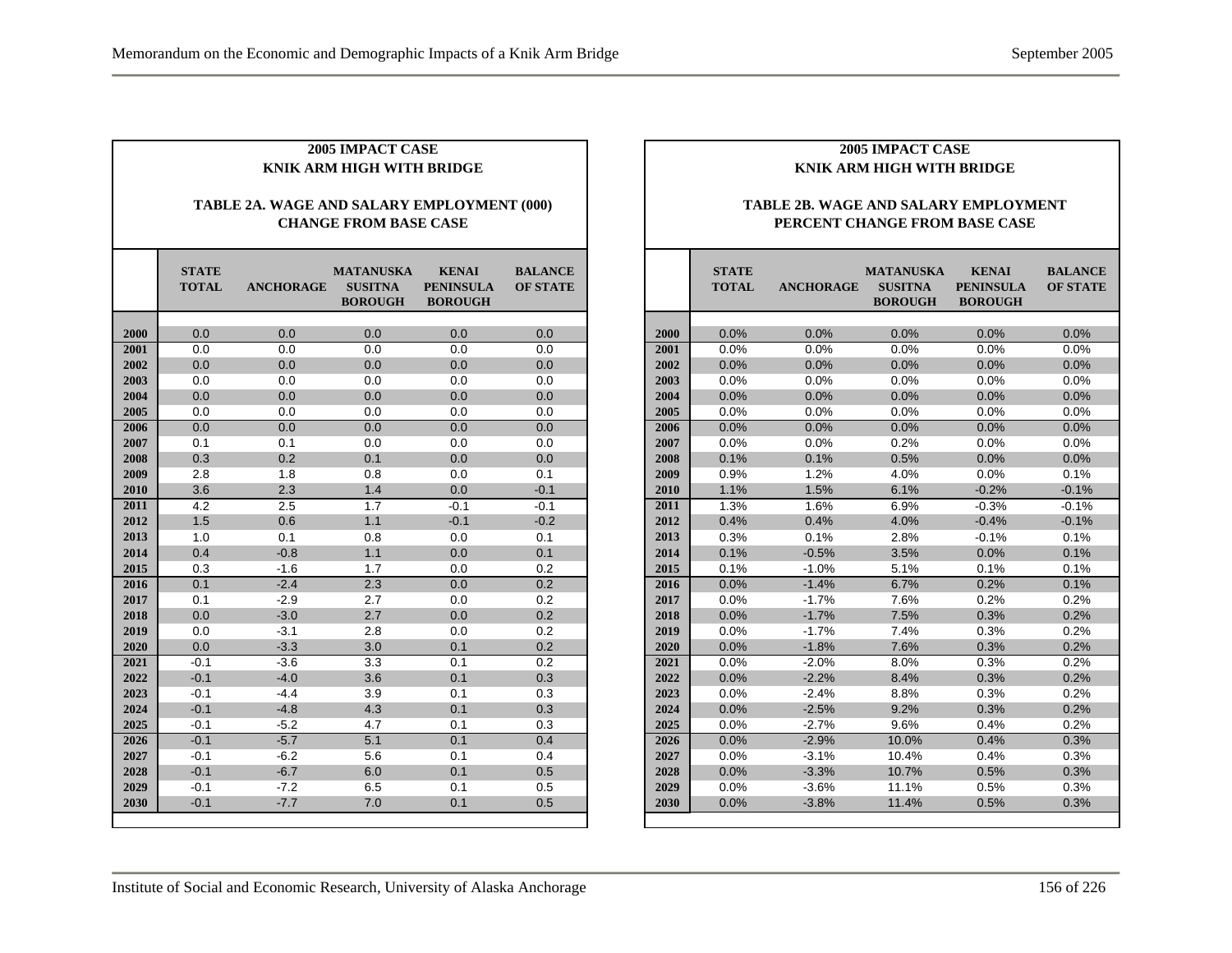| 2005 IMPACT CASE<br>KNIK ARM HIGH WITH BRIDGE<br>TABLE 3A. POPULATION (000) |                              |                  |                                                      |                                                    |                                   |  |  |  |  |  |  |
|-----------------------------------------------------------------------------|------------------------------|------------------|------------------------------------------------------|----------------------------------------------------|-----------------------------------|--|--|--|--|--|--|
|                                                                             |                              |                  | <b>CHANGE FROM BASE CASE</b>                         |                                                    |                                   |  |  |  |  |  |  |
|                                                                             | <b>STATE</b><br><b>TOTAL</b> | <b>ANCHORAGE</b> | <b>MATANUSKA</b><br><b>SUSITNA</b><br><b>BOROUGH</b> | <b>KENAI</b><br><b>PENINSULA</b><br><b>BOROUGH</b> | <b>BALANCE</b><br><b>OF STATE</b> |  |  |  |  |  |  |
| 2000                                                                        | 0.0                          | 0.0              | 0.0                                                  | 0.0                                                | 0.0                               |  |  |  |  |  |  |
| 2001                                                                        | 0.0                          | 0.0              | 0.0                                                  | 0.0                                                | 0.0                               |  |  |  |  |  |  |
| 2002                                                                        | 0.0                          | 0.0              | 0.0                                                  | 0.0                                                | 0.0                               |  |  |  |  |  |  |
| 2003                                                                        | 0.0                          | 0.0              | 0.0                                                  | 0.0                                                | 0.0                               |  |  |  |  |  |  |
| 2004                                                                        | 0.0                          | 0.0              | 0.0                                                  | 0.0                                                | 0.0                               |  |  |  |  |  |  |
| 2005                                                                        | 0.0                          | 0.0              | 0.0                                                  | 0.0                                                | 0.0                               |  |  |  |  |  |  |
| 2006                                                                        | 0.0                          | 0.0              | 0.0                                                  | 0.0                                                | 0.0                               |  |  |  |  |  |  |
| 2007                                                                        | 0.1                          | 0.0              | 0.1                                                  | 0.0                                                | 0.0                               |  |  |  |  |  |  |
| 2008                                                                        | 0.4                          | 0.2              | 0.3                                                  | 0.0                                                | $-0.1$                            |  |  |  |  |  |  |
| 2009                                                                        | 3.0                          | 1.1              | 2.5                                                  | $-0.1$                                             | $-0.5$                            |  |  |  |  |  |  |
| 2010                                                                        | 5.9                          | 2.2              | 4.0                                                  | 0.0                                                | $-0.3$                            |  |  |  |  |  |  |
| 2011                                                                        | 7.8                          | 2.9              | 4.9                                                  | 0.0                                                | 0.0                               |  |  |  |  |  |  |
| 2012                                                                        | 6.1                          | 2.3              | 2.8                                                  | 0.2                                                | 0.9                               |  |  |  |  |  |  |
| 2013                                                                        | 1.1                          | $-0.9$           | 2.4                                                  | $-0.1$                                             | $-0.3$                            |  |  |  |  |  |  |
| 2014                                                                        | 1.9                          | $-2.2$           | 4.0                                                  | 0.0                                                | 0.2                               |  |  |  |  |  |  |
| 2015                                                                        | 1.0                          | $-4.5$           | 5.7                                                  | 0.0                                                | $-0.2$                            |  |  |  |  |  |  |
| 2016                                                                        | 0.6                          | $-6.2$           | 7.2                                                  | $-0.1$                                             | $-0.3$                            |  |  |  |  |  |  |
| 2017                                                                        | 0.4                          | $-6.8$           | 7.6                                                  | $-0.1$                                             | $-0.4$                            |  |  |  |  |  |  |
| 2018                                                                        | 0.2                          | $-6.7$           | 7.4                                                  | $-0.1$                                             | $-0.4$                            |  |  |  |  |  |  |
| 2019                                                                        | 0.1                          | $-7.0$           | 7.7                                                  | $-0.1$                                             | $-0.5$                            |  |  |  |  |  |  |
| 2020                                                                        | 0.0                          | $-7.6$           | 8.3                                                  | $-0.1$                                             | $-0.6$                            |  |  |  |  |  |  |
| 2021                                                                        | $-0.1$                       | $-8.3$           | 9.0                                                  | $-0.1$                                             | $-0.7$                            |  |  |  |  |  |  |
| 2022                                                                        | $-0.1$                       | $-9.1$           | 9.9                                                  | $-0.1$                                             | $-0.8$                            |  |  |  |  |  |  |
| 2023                                                                        | $-0.1$                       | $-10.0$          | 10.8                                                 | $-0.1$                                             | $-0.8$                            |  |  |  |  |  |  |
| 2024                                                                        | $-0.2$                       | $-10.9$          | 11.8                                                 | $-0.2$                                             | $-0.9$                            |  |  |  |  |  |  |
| 2025                                                                        | $-0.1$                       | $-11.8$          | 12.8                                                 | $-0.2$                                             | $-1.0$                            |  |  |  |  |  |  |
| 2026                                                                        | $-0.1$                       | $-12.8$          | 13.9                                                 | $-0.2$                                             | $-1.0$                            |  |  |  |  |  |  |
| 2027                                                                        | $-0.1$                       | $-13.8$          | 15.0                                                 | $-0.2$                                             | $-1.1$                            |  |  |  |  |  |  |
| 2028                                                                        | $-0.1$                       | $-14.8$          | 16.1                                                 | $-0.2$                                             | $-1.2$                            |  |  |  |  |  |  |
| 2029                                                                        | $-0.1$                       | $-15.9$          | 17.3                                                 | $-0.2$                                             | $-1.2$                            |  |  |  |  |  |  |
| 2030                                                                        | $-0.1$                       | $-17.0$          | 18.5                                                 | $-0.2$                                             | $-1.3$                            |  |  |  |  |  |  |

#### **TABLE 3B. POPULATION PERCENT CHANGE FROM BASE CASE**

|      | <b>STATE</b><br><b>TOTAL</b> | <b>ANCHORAGE</b> | <b>MATANUSKA</b><br><b>SUSITNA</b><br><b>BOROUGH</b> | <b>KENAI</b><br><b>PENINSULA</b><br><b>BOROUGH</b> | <b>BALANCE</b><br><b>OF STATE</b> |  |  |
|------|------------------------------|------------------|------------------------------------------------------|----------------------------------------------------|-----------------------------------|--|--|
|      |                              |                  |                                                      |                                                    |                                   |  |  |
| 2000 | 0.0%                         | 0.0%             | 0.0%                                                 | 0.0%                                               | 0.0%                              |  |  |
| 2001 | 0.0%                         | 0.0%             | 0.0%                                                 | 0.0%                                               | 0.0%                              |  |  |
| 2002 | 0.0%                         | 0.0%             | 0.0%                                                 | 0.0%                                               | 0.0%                              |  |  |
| 2003 | 0.0%                         | 0.0%             | 0.0%                                                 | 0.0%                                               | 0.0%                              |  |  |
| 2004 | 0.0%                         | 0.0%             | 0.0%                                                 | 0.0%                                               | 0.0%                              |  |  |
| 2005 | 0.0%                         | 0.0%             | 0.0%                                                 | 0.0%                                               | 0.0%                              |  |  |
| 2006 | 0.0%                         | 0.0%             | 0.0%                                                 | 0.0%                                               | 0.0%                              |  |  |
| 2007 | 0.0%                         | 0.0%             | 0.1%                                                 | 0.0%                                               | 0.0%                              |  |  |
| 2008 | 0.1%                         | 0.1%             | 0.4%                                                 | 0.0%                                               | 0.0%                              |  |  |
| 2009 | 0.4%                         | 0.4%             | 2.8%                                                 | $-0.2%$                                            | $-0.2%$                           |  |  |
| 2010 | 0.8%                         | 0.7%             | 4.3%                                                 | $-0.1%$                                            | $-0.1%$                           |  |  |
| 2011 | 1.1%                         | 1.0%             | 4.8%                                                 | 0.0%                                               | 0.0%                              |  |  |
| 2012 | 0.8%                         | 0.7%             | 2.5%                                                 | 0.3%                                               | 0.3%                              |  |  |
| 2013 | 0.1%                         | $-0.3%$          | 2.0%                                                 | $-0.2%$                                            | $-0.1%$                           |  |  |
| 2014 | 0.2%                         | $-0.7%$          | 3.2%                                                 | 0.0%                                               | 0.1%                              |  |  |
| 2015 | 0.1%                         | $-1.3%$          | 4.5%                                                 | $-0.1%$                                            | $-0.1%$                           |  |  |
| 2016 | 0.1%                         | $-1.8%$          | 5.5%                                                 | $-0.1%$                                            | $-0.1%$                           |  |  |
| 2017 | 0.0%                         | $-1.9%$          | 5.6%                                                 | $-0.1%$                                            | $-0.1%$                           |  |  |
| 2018 | 0.0%                         | $-1.9%$          | 5.2%                                                 | $-0.1%$                                            | $-0.2%$                           |  |  |
| 2019 | 0.0%                         | $-1.9%$          | 5.2%                                                 | $-0.1%$                                            | $-0.2%$                           |  |  |
| 2020 | 0.0%                         | $-2.1%$          | 5.4%                                                 | $-0.2%$                                            | $-0.2%$                           |  |  |
| 2021 | 0.0%                         | $-2.3%$          | 5.7%                                                 | $-0.2%$                                            | $-0.2%$                           |  |  |
| 2022 | 0.0%                         | $-2.5%$          | 6.0%                                                 | $-0.2%$                                            | $-0.2%$                           |  |  |
| 2023 | 0.0%                         | $-2.7%$          | 6.3%                                                 | $-0.2%$                                            | $-0.3%$                           |  |  |
| 2024 | 0.0%                         | $-2.9%$          | 6.7%                                                 | $-0.2%$                                            | $-0.3%$                           |  |  |
| 2025 | 0.0%                         | $-3.1%$          | 7.0%                                                 | $-0.3%$                                            | $-0.3%$                           |  |  |
| 2026 | 0.0%                         | $-3.3%$          | 7.2%                                                 | $-0.3%$                                            | $-0.3%$                           |  |  |
| 2027 | 0.0%                         | $-3.5%$          | 7.5%                                                 | $-0.3%$                                            | $-0.3%$                           |  |  |
| 2028 | 0.0%                         | $-3.7%$          | 7.8%                                                 | $-0.3%$                                            | $-0.3%$                           |  |  |
| 2029 | 0.0%                         | $-3.9%$          | 8.1%                                                 | $-0.3%$                                            | $-0.4%$                           |  |  |
| 2030 | 0.0%                         | $-4.2%$          | 8.3%                                                 | $-0.3%$                                            | $-0.4%$                           |  |  |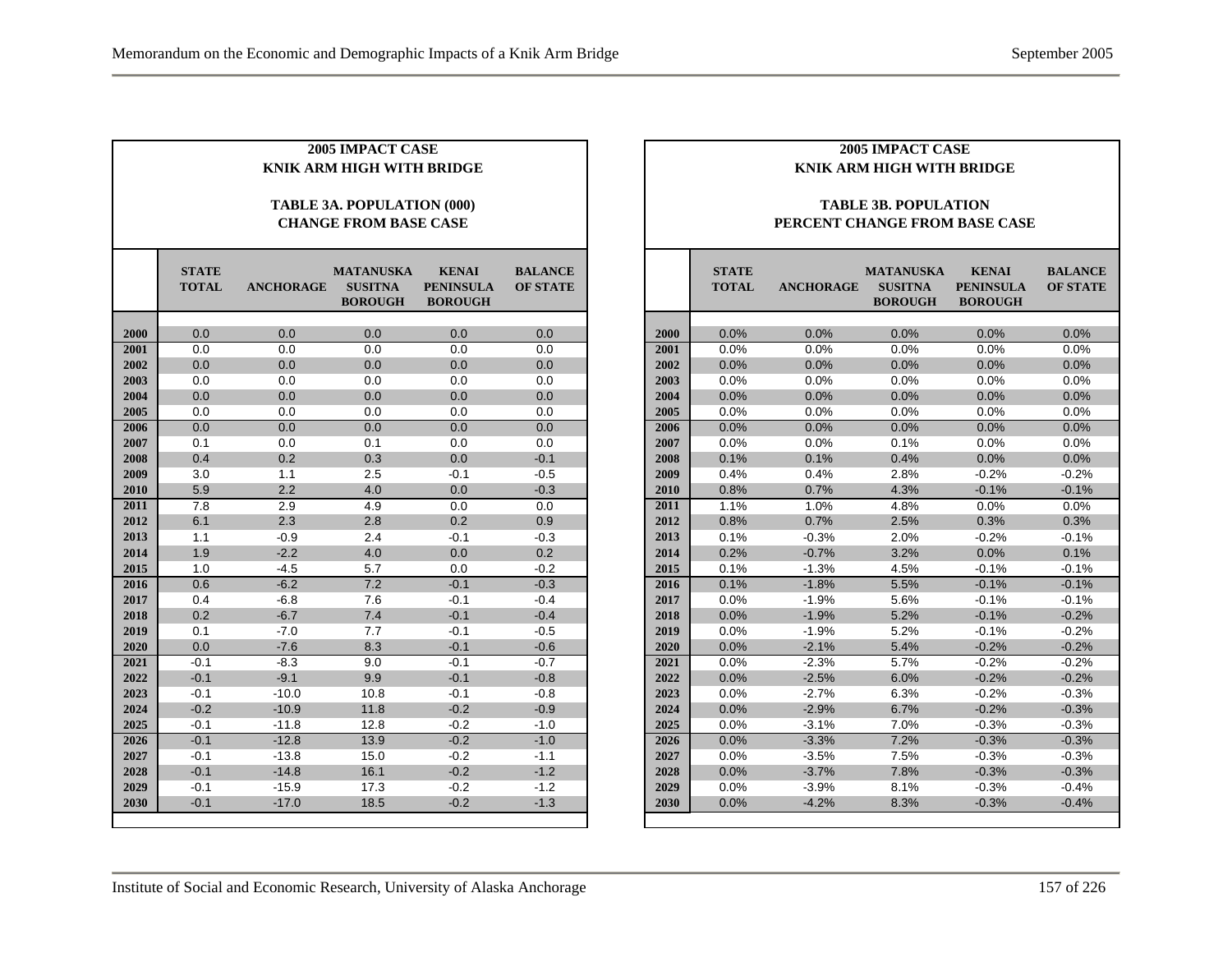| <b>2005 IMPACT CASE</b><br>KNIK ARM HIGH WITH BRIDGE                           |                                 |                                        |                                                           |                                                                |                                                                           |  |  |  |  |
|--------------------------------------------------------------------------------|---------------------------------|----------------------------------------|-----------------------------------------------------------|----------------------------------------------------------------|---------------------------------------------------------------------------|--|--|--|--|
| <b>TABLE 4A. ANCHORAGE BOROUGH CENSUS AREA</b><br><b>CHANGE FROM BASE CASE</b> |                                 |                                        |                                                           |                                                                |                                                                           |  |  |  |  |
|                                                                                | POPULA-<br><b>TION</b><br>(000) | <b>HOUSE-</b><br><b>HOLDS</b><br>(000) | <b>WAGE &amp;</b><br><b>SALARY</b><br><b>EMP</b><br>(000) | <b>REAL</b><br><b>PERSONAL</b><br><b>INCOME</b><br>(MILL 03\$) | <b>REAL</b><br>PER CAP<br><b>PERSONAL</b><br><b>INCOME</b><br>(MILL 03\$) |  |  |  |  |
|                                                                                |                                 |                                        |                                                           |                                                                |                                                                           |  |  |  |  |
| 2000                                                                           | 0.0                             | 0.0                                    | 0.0                                                       | \$0                                                            | \$0                                                                       |  |  |  |  |
| 2001                                                                           | 0.0<br>0.0                      |                                        | 0.0<br>0.0                                                | \$0<br>\$0                                                     | \$0<br>\$0                                                                |  |  |  |  |
| 2002<br>2003                                                                   | 0.0                             |                                        | 0.0                                                       | \$0                                                            | \$0                                                                       |  |  |  |  |
| 2004                                                                           | 0.0                             | 0.0<br>0.0                             | 0.0                                                       | \$0                                                            | \$0                                                                       |  |  |  |  |
| 2005                                                                           | 0.0                             | 0.0                                    | 0.0                                                       | \$0                                                            | \$0                                                                       |  |  |  |  |
| 2006                                                                           | 0.0                             | 0.0                                    | 0.0                                                       | \$0                                                            | $\overline{50}$                                                           |  |  |  |  |
| 2007                                                                           | 0.0                             | 0.0                                    | 0.1                                                       | \$1                                                            | \$0                                                                       |  |  |  |  |
| 2008                                                                           | 0.2                             | 0.1                                    | 0.2                                                       | \$5                                                            | $-$4$                                                                     |  |  |  |  |
| 2009                                                                           | 1.1                             | 0.4                                    | 1.8                                                       | \$36                                                           | $-$16$                                                                    |  |  |  |  |
| 2010                                                                           | 2.2                             | 0.8                                    | 2.3                                                       | \$56                                                           | $-$ \$85                                                                  |  |  |  |  |
| 2011                                                                           | 2.9                             | 1.0                                    | 2.5                                                       | \$73                                                           | $-$122$                                                                   |  |  |  |  |
| 2012                                                                           | 2.3                             | 0.8                                    | 0.6                                                       | \$44                                                           | $-$134$                                                                   |  |  |  |  |
| 2013                                                                           | $-0.9$                          | $-0.3$                                 | 0.1                                                       | $-$ \$9                                                        | \$74                                                                      |  |  |  |  |
| 2014                                                                           | $-2.2$                          | $-0.8$                                 | $-0.8$                                                    | $-$ \$89                                                       | $-$15$                                                                    |  |  |  |  |
| 2015                                                                           | $-4.5$                          | $-1.7$                                 | $-1.6$                                                    | $-$158$                                                        | \$33                                                                      |  |  |  |  |
| 2016                                                                           | $-6.2$                          | $-2.3$                                 | $-2.4$                                                    | $-$222$                                                        | \$33                                                                      |  |  |  |  |
| 2017                                                                           | $-6.8$                          | $-2.5$                                 | $-2.9$                                                    | $-$247$                                                        | \$19                                                                      |  |  |  |  |
| 2018                                                                           | $-6.7$                          | $-2.5$                                 | $-3.0$                                                    | $-$246$                                                        | \$13                                                                      |  |  |  |  |
| 2019                                                                           | $-7.0$                          | $-2.6$                                 | $-3.1$                                                    | $-$ \$252                                                      | \$27                                                                      |  |  |  |  |
| 2020                                                                           | $-7.6$                          | $-2.8$                                 | $-3.3$                                                    | $-$272$                                                        | \$35                                                                      |  |  |  |  |
| 2021                                                                           | $-8.3$                          | $-3.1$                                 | $-3.6$                                                    | $-$299$                                                        | \$40                                                                      |  |  |  |  |
| 2022                                                                           | $-9.1$                          | $-3.4$                                 | $-4.0$                                                    | $-$ \$328                                                      | \$43                                                                      |  |  |  |  |
| 2023                                                                           | $-10.0$                         | $-3.8$                                 | $-4.4$                                                    | $-$ \$359                                                      | \$46                                                                      |  |  |  |  |
| 2024                                                                           | $-10.9$                         | $-4.1$                                 | $-4.8$                                                    | $-$ \$393                                                      | \$48                                                                      |  |  |  |  |
| 2025                                                                           | $-11.8$                         | $-4.5$                                 | $-5.2$                                                    | $-$430$                                                        | \$49                                                                      |  |  |  |  |
| 2026                                                                           | $-12.8$                         | $-4.8$                                 | $-5.7$                                                    | $-$467$                                                        | \$51                                                                      |  |  |  |  |
| 2027                                                                           | $-13.8$                         | $-5.2$                                 | $-6.2$                                                    | $-$507$                                                        | \$53                                                                      |  |  |  |  |
| 2028                                                                           | $-14.8$                         | $-5.6$                                 | $-6.7$                                                    | $-$548$                                                        | \$55                                                                      |  |  |  |  |
| 2029                                                                           | $-15.9$                         | $-6.0$                                 | $-7.2$                                                    | $-$591$                                                        | \$57                                                                      |  |  |  |  |
| 2030                                                                           | $-17.0$                         | $-6.5$                                 | $-7.7$                                                    | $-$637$                                                        | \$58                                                                      |  |  |  |  |

#### **TABLE 4B. ANCHORAGE BOROUGH CENSUS AREA PERCENT CHANGE FROM BASE**

|      |             |               |               |                 | <b>REAL</b>     |
|------|-------------|---------------|---------------|-----------------|-----------------|
|      | POPULA-     | <b>HOUSE-</b> | WAGE &        | <b>REAL</b>     | <b>PER CAP</b>  |
|      | <b>TION</b> | <b>HOLDS</b>  | <b>SALARY</b> | <b>PERSONAL</b> | <b>PERSONAL</b> |
|      |             |               | <b>EMP</b>    | <b>INCOME</b>   | <b>INCOME</b>   |
|      | (000)       | (000)         | (000)         | (MILL 03\$)     | (MILL 03\$)     |
|      |             |               |               |                 |                 |
| 2000 | 0.0%        | 0.0%          | 0.0%          | 0.0%            | 0.0%            |
| 2001 | 0.0%        | #VALUE!       | 0.0%          | 0.0%            | 0.0%            |
| 2002 | 0.0%        | #VALUE!       | 0.0%          | 0.0%            | 0.0%            |
| 2003 | 0.0%        | 0.0%          | 0.0%          | 0.0%            | 0.0%            |
| 2004 | 0.0%        | 0.0%          | 0.0%          | 0.0%            | 0.0%            |
| 2005 | 0.0%        | 0.0%          | 0.0%          | 0.0%            | 0.0%            |
| 2006 | 0.0%        | $0.0\%$       | 0.0%          | 0.0%            | 0.0%            |
| 2007 | 0.0%        | 0.0%          | $0.0\%$       | $0.0\%$         | 0.0%            |
| 2008 | 0.1%        | 0.1%          | 0.1%          | 0.0%            | 0.0%            |
| 2009 | 0.4%        | 0.4%          | 1.2%          | 0.3%            | 0.0%            |
| 2010 | 0.7%        | 0.7%          | 1.5%          | 0.5%            | $-0.2%$         |
| 2011 | 1.0%        | 0.9%          | 1.6%          | 0.6%            | $-0.3%$         |
| 2012 | 0.7%        | 0.7%          | 0.4%          | 0.4%            | $-0.4%$         |
| 2013 | $-0.3%$     | $-0.3%$       | 0.1%          | $-0.1%$         | 0.2%            |
| 2014 | $-0.7%$     | $-0.7%$       | $-0.5%$       | $-0.7%$         | 0.0%            |
| 2015 | $-1.3%$     | $-1.3%$       | $-1.0%$       | $-1.3%$         | 0.1%            |
| 2016 | $-1.8%$     | $-1.8%$       | $-1.4%$       | $-1.7%$         | 0.1%            |
| 2017 | $-1.9%$     | $-1.9%$       | $-1.7%$       | $-1.9%$         | 0.1%            |
| 2018 | $-1.9%$     | $-1.8%$       | $-1.7%$       | $-1.8%$         | 0.0%            |
| 2019 | $-1.9%$     | $-1.9%$       | $-1.7%$       | $-1.9%$         | 0.1%            |
| 2020 | $-2.1%$     | $-2.1%$       | $-1.8%$       | $-2.0%$         | 0.1%            |
| 2021 | $-2.3%$     | $-2.2%$       | $-2.0%$       | $-2.2%$         | 0.1%            |
| 2022 | $-2.5%$     | $-2.4%$       | $-2.2%$       | $-2.3%$         | 0.1%            |
| 2023 | $-2.7%$     | $-2.6%$       | $-2.4%$       | $-2.5%$         | 0.1%            |
| 2024 | $-2.9%$     | $-2.8%$       | $-2.5%$       | $-2.8%$         | 0.1%            |
| 2025 | $-3.1%$     | $-3.0%$       | $-2.7%$       | $-3.0%$         | 0.1%            |
| 2026 | $-3.3%$     | $-3.3%$       | $-2.9%$       | $-3.2%$         | 0.1%            |
| 2027 | $-3.5%$     | $-3.5%$       | $-3.1%$       | $-3.4%$         | 0.1%            |
| 2028 | $-3.7%$     | $-3.7%$       | $-3.3%$       | $-3.6%$         | 0.1%            |
| 2029 | $-3.9%$     | $-3.9%$       | $-3.6%$       | $-3.8%$         | 0.1%            |
| 2030 | $-4.2%$     | $-4.1%$       | $-3.8%$       | $-4.0%$         | 0.2%            |
|      |             |               |               |                 |                 |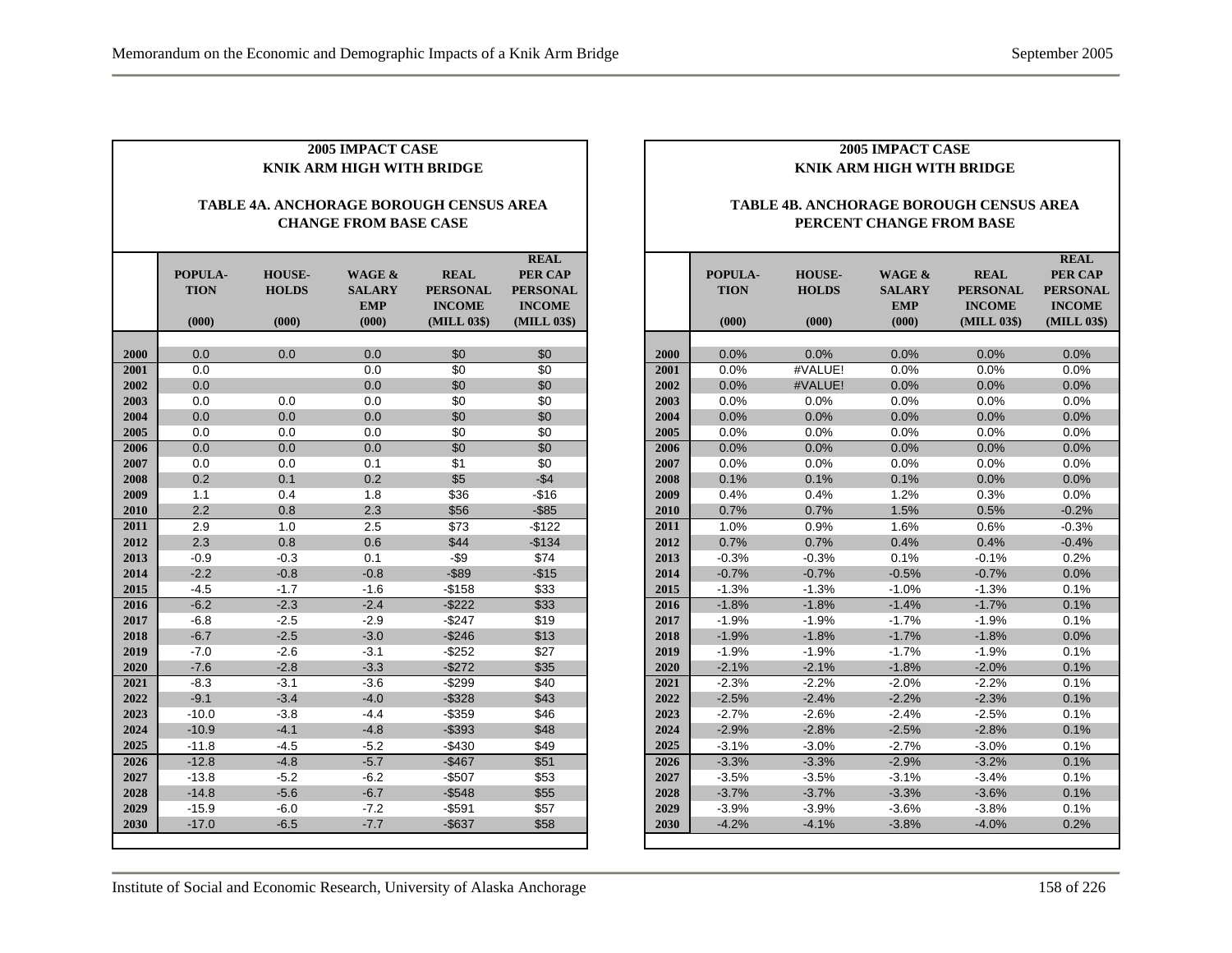|                                                                     | <b>2005 IMPACT CASE</b><br><b>KNIK ARM HIGH WITH BRIDGE</b> |                                        |                                                |                                                                |                                                                           |  |  |  |  |  |
|---------------------------------------------------------------------|-------------------------------------------------------------|----------------------------------------|------------------------------------------------|----------------------------------------------------------------|---------------------------------------------------------------------------|--|--|--|--|--|
| TABLE 5A. MATSU BOROUGH CENSUS AREA<br><b>CHANGE FROM BASE CASE</b> |                                                             |                                        |                                                |                                                                |                                                                           |  |  |  |  |  |
|                                                                     | POPULA-<br><b>TION</b><br>(000)                             | <b>HOUSE-</b><br><b>HOLDS</b><br>(000) | WAGE &<br><b>SALARY</b><br><b>EMP</b><br>(000) | <b>REAL</b><br><b>PERSONAL</b><br><b>INCOME</b><br>(MILL 03\$) | <b>REAL</b><br>PER CAP<br><b>PERSONAL</b><br><b>INCOME</b><br>(MILL 03\$) |  |  |  |  |  |
|                                                                     | 0.0                                                         |                                        |                                                | \$0                                                            |                                                                           |  |  |  |  |  |
| 2000<br>2001                                                        | 0.0                                                         | 0.0                                    | 0.0<br>0.0                                     |                                                                | \$0                                                                       |  |  |  |  |  |
|                                                                     | 0.0                                                         |                                        | 0.0                                            | \$0<br>\$0                                                     | \$0                                                                       |  |  |  |  |  |
| 2002<br>2003                                                        |                                                             |                                        |                                                |                                                                | \$0                                                                       |  |  |  |  |  |
| 2004                                                                | 0.0<br>0.0                                                  | 0.0<br>0.0                             | 0.0<br>0.0                                     | \$0                                                            | \$0                                                                       |  |  |  |  |  |
| 2005                                                                | 0.0                                                         | 0.0                                    | 0.0                                            | \$0<br>\$0                                                     | \$0<br>\$0                                                                |  |  |  |  |  |
| 2006                                                                | 0.0                                                         | 0.0                                    | 0.0                                            | \$0                                                            | \$0                                                                       |  |  |  |  |  |
| 2007                                                                | 0.1                                                         | 0.0                                    | 0.0                                            | \$3                                                            | \$3                                                                       |  |  |  |  |  |
| 2008                                                                | 0.3                                                         | 0.1                                    | 0.1                                            | \$11                                                           | \$12                                                                      |  |  |  |  |  |
| 2009                                                                | 2.5                                                         | 0.9                                    | 0.8                                            | \$94                                                           | \$133                                                                     |  |  |  |  |  |
| 2010                                                                | 4.0                                                         | 1.4                                    | 1.4                                            | \$148                                                          | \$165                                                                     |  |  |  |  |  |
| 2011                                                                | 4.9                                                         | 1.7                                    | 1.7                                            | \$178                                                          | \$162                                                                     |  |  |  |  |  |
| 2012                                                                | 2.8                                                         | 1.0                                    | 1.1                                            | \$90                                                           | $-$26$                                                                    |  |  |  |  |  |
| 2013                                                                | 2.4                                                         | 0.9                                    | 0.8                                            | \$87                                                           | \$58                                                                      |  |  |  |  |  |
| 2014                                                                | 4.0                                                         | 1.4                                    | 1.1                                            | \$125                                                          | $-$46$                                                                    |  |  |  |  |  |
| 2015                                                                | 5.7                                                         | 2.1                                    | 1.7                                            | \$186                                                          | -\$8                                                                      |  |  |  |  |  |
| 2016                                                                | 7.2                                                         | 2.7                                    | 2.3                                            | \$240                                                          | \$35                                                                      |  |  |  |  |  |
| 2017                                                                | 7.6                                                         | 2.8                                    | 2.7                                            | \$261                                                          | \$101                                                                     |  |  |  |  |  |
| 2018                                                                | 7.4                                                         | 2.7                                    | 2.7                                            | \$254                                                          | \$118                                                                     |  |  |  |  |  |
| 2019                                                                | 7.7                                                         | 2.8                                    | 2.8                                            | \$258                                                          | \$93                                                                      |  |  |  |  |  |
| 2020                                                                | 8.3                                                         | 3.1                                    | 3.0                                            | \$279                                                          | \$90                                                                      |  |  |  |  |  |
| 2021                                                                | 9.0                                                         | 3.3                                    | 3.3                                            | \$306                                                          | \$96                                                                      |  |  |  |  |  |
| 2022                                                                | 9.9                                                         | 3.7                                    | 3.6                                            | \$335                                                          | \$105                                                                     |  |  |  |  |  |
| 2023                                                                | 10.8                                                        | 4.0                                    | 3.9                                            | \$366                                                          | \$115                                                                     |  |  |  |  |  |
| 2024                                                                | 11.8                                                        | 4.4                                    | 4.3                                            | \$401                                                          | \$127                                                                     |  |  |  |  |  |
| 2025                                                                | 12.8                                                        | 4.8                                    | 4.7                                            | \$439                                                          | \$138                                                                     |  |  |  |  |  |
| 2026                                                                | 13.9                                                        | 5.2                                    | 5.1                                            | \$477                                                          | \$147                                                                     |  |  |  |  |  |
| 2027                                                                | 15.0                                                        | 5.6                                    | 5.6                                            | \$518                                                          | \$157                                                                     |  |  |  |  |  |
| 2028                                                                | 16.1                                                        | 6.0                                    | 6.0                                            | \$560                                                          | \$166                                                                     |  |  |  |  |  |
| 2029                                                                | 17.3                                                        | 6.4                                    | 6.5                                            | \$604                                                          | \$175                                                                     |  |  |  |  |  |
| 2030                                                                | 18.5                                                        | 6.9                                    | 7.0                                            | \$651                                                          | \$184                                                                     |  |  |  |  |  |
|                                                                     |                                                             |                                        |                                                |                                                                |                                                                           |  |  |  |  |  |

#### **TABLE 5B. MATSU BOROUGH CENSUS AREA PERCENT CHANGE FROM BASE**

|      |             |               |               |                 | <b>REAL</b>     |  |
|------|-------------|---------------|---------------|-----------------|-----------------|--|
|      | POPULA-     | <b>HOUSE-</b> | WAGE &        | <b>REAL</b>     | <b>PER CAP</b>  |  |
|      | <b>TION</b> | <b>HOLDS</b>  | <b>SALARY</b> | <b>PERSONAL</b> | <b>PERSONAL</b> |  |
|      |             |               | <b>EMP</b>    | <b>INCOME</b>   | <b>INCOME</b>   |  |
|      | (000)       | (000)         | (000)         | (MILL 03\$)     | (MILL 03\$)     |  |
|      |             |               |               |                 |                 |  |
| 2000 | 0.0%        | 0.0%          | 0.0%          | 0.0%            | 0.0%            |  |
| 2001 | 0.0%        | #VALUE!       | 0.0%          | 0.0%            | 0.0%            |  |
| 2002 | 0.0%        | #VALUE!       | 0.0%          | 0.0%            | 0.0%            |  |
| 2003 | 0.0%        | 0.0%          | 0.0%          | 0.0%            | 0.0%            |  |
| 2004 | 0.0%        | 0.0%          | 0.0%          | 0.0%            | 0.0%            |  |
| 2005 | 0.0%        | 0.0%          | 0.0%          | 0.0%            | 0.0%            |  |
| 2006 | 0.0%        | 0.0%          | 0.0%          | 0.0%            | 0.0%            |  |
| 2007 | 0.1%        | 0.1%          | 0.2%          | 0.1%            | 0.0%            |  |
| 2008 | 0.4%        | 0.4%          | 0.5%          | 0.4%            | 0.0%            |  |
| 2009 | 2.8%        | 2.9%          | 4.0%          | 3.3%            | 0.4%            |  |
| 2010 | 4.3%        | 4.3%          | 6.1%          | 4.8%            | 0.5%            |  |
| 2011 | 4.8%        | 4.8%          | 6.9%          | 5.3%            | 0.5%            |  |
| 2012 | 2.5%        | 2.5%          | 4.0%          | 2.5%            | $-0.1%$         |  |
| 2013 | 2.0%        | 2.1%          | 2.8%          | 2.2%            | 0.2%            |  |
| 2014 | 3.2%        | 3.2%          | 3.5%          | 3.1%            | $-0.1%$         |  |
| 2015 | 4.5%        | 4.5%          | 5.1%          | 4.4%            | $0.0\%$         |  |
| 2016 | 5.5%        | 5.6%          | 6.7%          | 5.6%            | 0.1%            |  |
| 2017 | 5.6%        | 5.7%          | 7.6%          | 5.9%            | 0.3%            |  |
| 2018 | 5.2%        | 5.3%          | 7.5%          | 5.6%            | 0.4%            |  |
| 2019 | 5.2%        | 5.3%          | 7.4%          | 5.5%            | 0.3%            |  |
| 2020 | 5.4%        | 5.6%          | 7.6%          | 5.7%            | 0.3%            |  |
| 2021 | 5.7%        | 5.8%          | 8.0%          | 6.0%            | 0.3%            |  |
| 2022 | 6.0%        | 6.2%          | 8.4%          | 6.4%            | 0.3%            |  |
| 2023 | 6.3%        | 6.5%          | 8.8%          | 6.7%            | 0.4%            |  |
| 2024 | 6.7%        | 6.8%          | 9.2%          | 7.1%            | 0.4%            |  |
| 2025 | 7.0%        | 7.1%          | 9.6%          | 7.4%            | 0.4%            |  |
| 2026 | 7.2%        | 7.4%          | 10.0%         | 7.7%            | 0.5%            |  |
| 2027 | 7.5%        | 7.7%          | 10.4%         | 8.0%            | 0.5%            |  |
| 2028 | 7.8%        | 8.0%          | 10.7%         | 8.4%            | 0.5%            |  |
| 2029 | 8.1%        | 8.2%          | 11.1%         | 8.7%            | 0.5%            |  |
| 2030 | 8.3%        | 8.5%          | 11.4%         | 8.9%            | 0.6%            |  |
|      |             |               |               |                 |                 |  |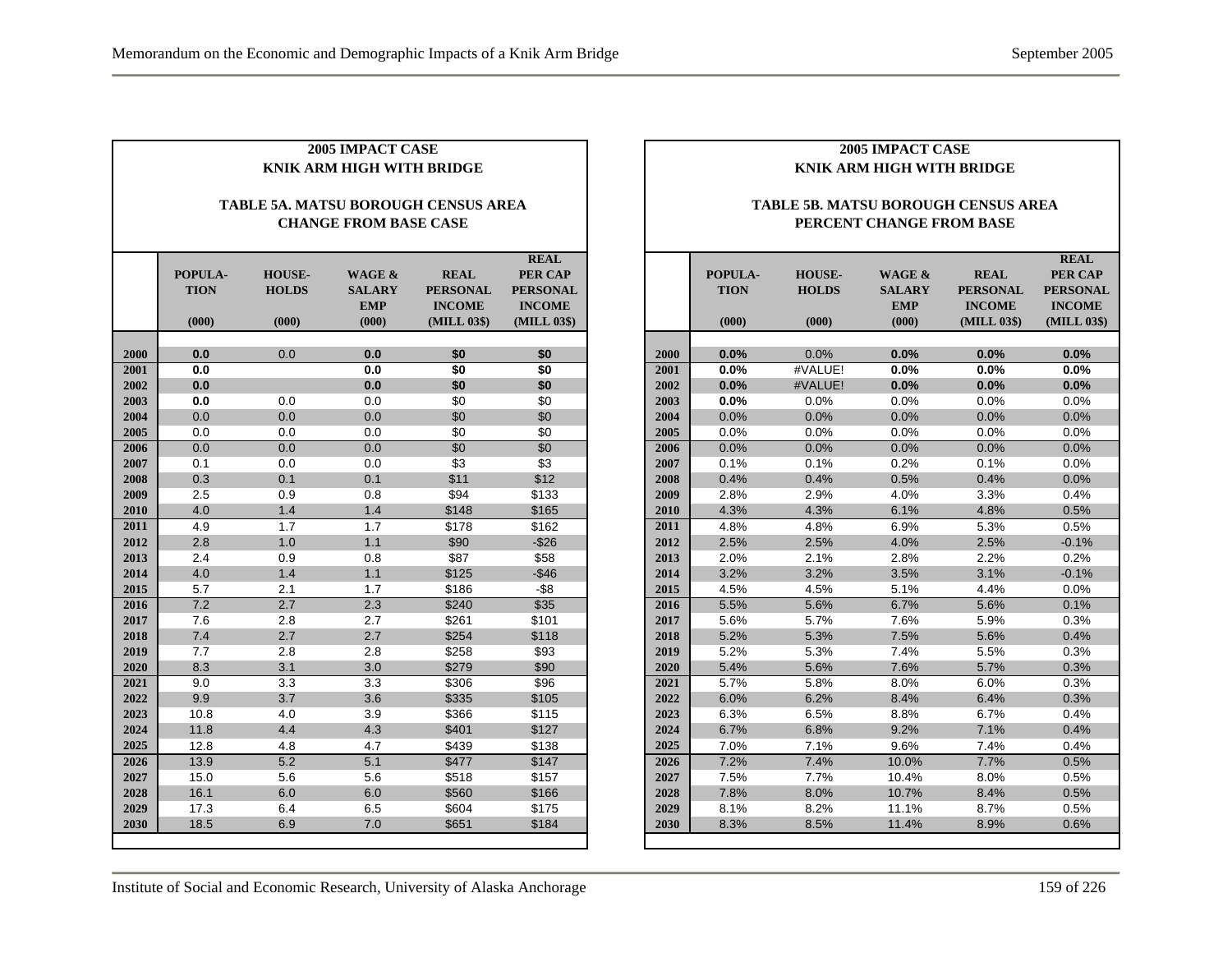|              | 2005 IMPACT CASE<br>KNIK ARM HIGH WITH BRIDGE                                 |                                        |                                                |                                                                |                                                                           |  |  |  |  |  |
|--------------|-------------------------------------------------------------------------------|----------------------------------------|------------------------------------------------|----------------------------------------------------------------|---------------------------------------------------------------------------|--|--|--|--|--|
|              | TABLE 6A. KENAI PENINSULA BOROUGH CENSUS AREA<br><b>CHANGE FROM BASE CASE</b> |                                        |                                                |                                                                |                                                                           |  |  |  |  |  |
|              | POPULA-<br><b>TION</b><br>(000)                                               | <b>HOUSE-</b><br><b>HOLDS</b><br>(000) | WAGE &<br><b>SALARY</b><br><b>EMP</b><br>(000) | <b>REAL</b><br><b>PERSONAL</b><br><b>INCOME</b><br>(MILL 03\$) | <b>REAL</b><br>PER CAP<br><b>PERSONAL</b><br><b>INCOME</b><br>(MILL 03\$) |  |  |  |  |  |
|              |                                                                               |                                        |                                                |                                                                |                                                                           |  |  |  |  |  |
| 2000<br>2001 | 0.0<br>0.0                                                                    | 0.0                                    | 0.0<br>0.0                                     | \$0<br>\$0                                                     | \$0<br>\$0                                                                |  |  |  |  |  |
| 2002         | 0.0                                                                           |                                        | 0.0                                            | \$0                                                            | \$0                                                                       |  |  |  |  |  |
| 2003         | 0.0                                                                           | 0.0                                    | 0.0                                            | \$0                                                            | \$0                                                                       |  |  |  |  |  |
| 2004         | 0.0                                                                           | 0.0                                    | 0.0                                            | \$0                                                            | \$0                                                                       |  |  |  |  |  |
| 2005         | 0.0                                                                           | 0.0                                    | 0.0                                            | \$0                                                            | \$0                                                                       |  |  |  |  |  |
| 2006         | 0.0                                                                           | 0.0                                    | 0.0                                            | \$0                                                            | \$0                                                                       |  |  |  |  |  |
| 2007         | 0.0                                                                           | 0.0                                    | 0.0                                            | \$0                                                            | \$4                                                                       |  |  |  |  |  |
| 2008         | 0.0                                                                           | 0.0                                    | 0.0                                            | \$0                                                            | \$9                                                                       |  |  |  |  |  |
| 2009         | $-0.1$                                                                        | 0.0                                    | 0.0                                            | \$2                                                            | \$95                                                                      |  |  |  |  |  |
| 2010         | 0.0                                                                           | 0.0                                    | 0.0                                            | \$0                                                            | \$18                                                                      |  |  |  |  |  |
| 2011         | 0.0                                                                           | 0.0                                    | $-0.1$                                         | $-$1$                                                          | $-$ \$34                                                                  |  |  |  |  |  |
| 2012         | 0.2                                                                           | 0.1                                    | $-0.1$                                         | $- $3$                                                         | $-$156$                                                                   |  |  |  |  |  |
| 2013         | $-0.1$                                                                        | 0.0                                    | 0.0                                            | -\$1                                                           | \$36                                                                      |  |  |  |  |  |
| 2014         | 0.0                                                                           | 0.0                                    | 0.0                                            | $-$ \$2                                                        | $-$36$                                                                    |  |  |  |  |  |
| 2015         | 0.0                                                                           | 0.0                                    | 0.0                                            | -\$1                                                           | \$8                                                                       |  |  |  |  |  |
| 2016         | $-0.1$                                                                        | 0.0                                    | 0.0                                            | $-$1$                                                          | \$18                                                                      |  |  |  |  |  |
| 2017         | $-0.1$                                                                        | 0.0                                    | 0.0                                            | $-$1$                                                          | \$27                                                                      |  |  |  |  |  |
| 2018         | $-0.1$                                                                        | 0.0                                    | 0.0                                            | \$0                                                            | \$31                                                                      |  |  |  |  |  |
| 2019         | $-0.1$                                                                        | 0.0                                    | 0.0                                            | -\$1                                                           | \$36                                                                      |  |  |  |  |  |
| 2020         | $-0.1$                                                                        | 0.0                                    | 0.1                                            | $-$1$                                                          | \$40                                                                      |  |  |  |  |  |
| 2021         | $-0.1$                                                                        | 0.0                                    | 0.1                                            | -\$1                                                           | \$45                                                                      |  |  |  |  |  |
| 2022         | $-0.1$                                                                        | 0.0                                    | 0.1                                            | $-$1$                                                          | \$48                                                                      |  |  |  |  |  |
| 2023         | $-0.1$                                                                        | 0.0                                    | 0.1                                            | $-$1$                                                          | \$52                                                                      |  |  |  |  |  |
| 2024         | $-0.2$                                                                        | 0.0                                    | 0.1                                            | $-$1$                                                          | \$56                                                                      |  |  |  |  |  |
| 2025         | $-0.2$                                                                        | 0.0                                    | 0.1                                            | $-$ \$2                                                        | \$60                                                                      |  |  |  |  |  |
| 2026         | $-0.2$                                                                        | 0.0                                    | 0.1                                            | $-$ \$2                                                        | \$64                                                                      |  |  |  |  |  |
| 2027         | $-0.2$                                                                        | 0.0                                    | 0.1                                            | $-$ \$2                                                        | \$68                                                                      |  |  |  |  |  |
| 2028         | $-0.2$                                                                        | $-0.1$                                 | 0.1                                            | $-$ \$2                                                        | \$72                                                                      |  |  |  |  |  |
| 2029         | $-0.2$                                                                        | $-0.1$                                 | 0.1                                            | $-$ \$2                                                        | \$76                                                                      |  |  |  |  |  |
| 2030         | $-0.2$                                                                        | $-0.1$                                 | 0.1                                            | $-$ \$2                                                        | \$80                                                                      |  |  |  |  |  |

#### **TABLE 6B. KENAI PENINSULA BOROUGH CENSUS AREA PERCENT CHANGE FROM BASE**

|      |             |               |               |                 | <b>REAL</b>     |
|------|-------------|---------------|---------------|-----------------|-----------------|
|      | POPULA-     | <b>HOUSE-</b> | WAGE &        | <b>REAL</b>     | <b>PER CAP</b>  |
|      | <b>TION</b> | <b>HOLDS</b>  | <b>SALARY</b> | <b>PERSONAL</b> | <b>PERSONAL</b> |
|      |             |               | <b>EMP</b>    | <b>INCOME</b>   | <b>INCOME</b>   |
|      | (000)       | (000)         | (000)         | (MILL 03\$)     | (MILL 03\$)     |
|      |             |               |               |                 |                 |
| 2000 | 0.0%        | 0.0%          | 0.0%          | 0.0%            | 0.0%            |
| 2001 | 0.0%        | #VALUE!       | 0.0%          | 0.0%            | 0.0%            |
| 2002 | 0.0%        | #VALUE!       | 0.0%          | 0.0%            | 0.0%            |
| 2003 | 0.0%        | 0.0%          | 0.0%          | 0.0%            | 0.0%            |
| 2004 | 0.0%        | 0.0%          | 0.0%          | 0.0%            | 0.0%            |
| 2005 | 0.0%        | 0.0%          | 0.0%          | 0.0%            | 0.0%            |
| 2006 | 0.0%        | 0.0%          | 0.0%          | 0.0%            | 0.0%            |
| 2007 | $0.0\%$     | 0.0%          | 0.0%          | $0.0\%$         | 0.0%            |
| 2008 | 0.0%        | 0.0%          | 0.0%          | 0.0%            | 0.0%            |
| 2009 | $-0.2%$     | $-0.2%$       | 0.0%          | 0.1%            | 0.3%            |
| 2010 | $-0.1%$     | $-0.1%$       | $-0.2%$       | 0.0%            | 0.1%            |
| 2011 | 0.0%        | 0.0%          | $-0.3%$       | $-0.1%$         | $-0.1%$         |
| 2012 | 0.3%        | 0.3%          | $-0.4%$       | $-0.2%$         | $-0.5%$         |
| 2013 | $-0.2%$     | $-0.2%$       | $-0.1%$       | $-0.1%$         | 0.1%            |
| 2014 | 0.0%        | 0.0%          | 0.0%          | $-0.1%$         | $-0.1%$         |
| 2015 | $-0.1%$     | 0.0%          | 0.1%          | $-0.1%$         | 0.0%            |
| 2016 | $-0.1%$     | $-0.1%$       | 0.2%          | $-0.1%$         | 0.1%            |
| 2017 | $-0.1%$     | $-0.1%$       | 0.2%          | 0.0%            | 0.1%            |
| 2018 | $-0.1%$     | $-0.1%$       | 0.3%          | 0.0%            | 0.1%            |
| 2019 | $-0.1%$     | $-0.1%$       | 0.3%          | 0.0%            | 0.1%            |
| 2020 | $-0.2%$     | $-0.1%$       | 0.3%          | 0.0%            | 0.1%            |
| 2021 | $-0.2%$     | $-0.1%$       | 0.3%          | $-0.1%$         | 0.1%            |
| 2022 | $-0.2%$     | $-0.1%$       | 0.3%          | $-0.1%$         | 0.2%            |
| 2023 | $-0.2%$     | $-0.1%$       | 0.3%          | $-0.1%$         | 0.2%            |
| 2024 | $-0.2%$     | $-0.2%$       | 0.3%          | $-0.1%$         | 0.2%            |
| 2025 | $-0.3%$     | $-0.2%$       | 0.4%          | $-0.1%$         | 0.2%            |
| 2026 | $-0.3%$     | $-0.2%$       | 0.4%          | $-0.1%$         | 0.2%            |
| 2027 | $-0.3%$     | $-0.2%$       | 0.4%          | $-0.1%$         | 0.2%            |
| 2028 | $-0.3%$     | $-0.2%$       | 0.5%          | $-0.1%$         | 0.2%            |
| 2029 | $-0.3%$     | $-0.2%$       | 0.5%          | $-0.1%$         | 0.2%            |
| 2030 | $-0.3%$     | $-0.2%$       | 0.5%          | $-0.1%$         | 0.2%            |
|      |             |               |               |                 |                 |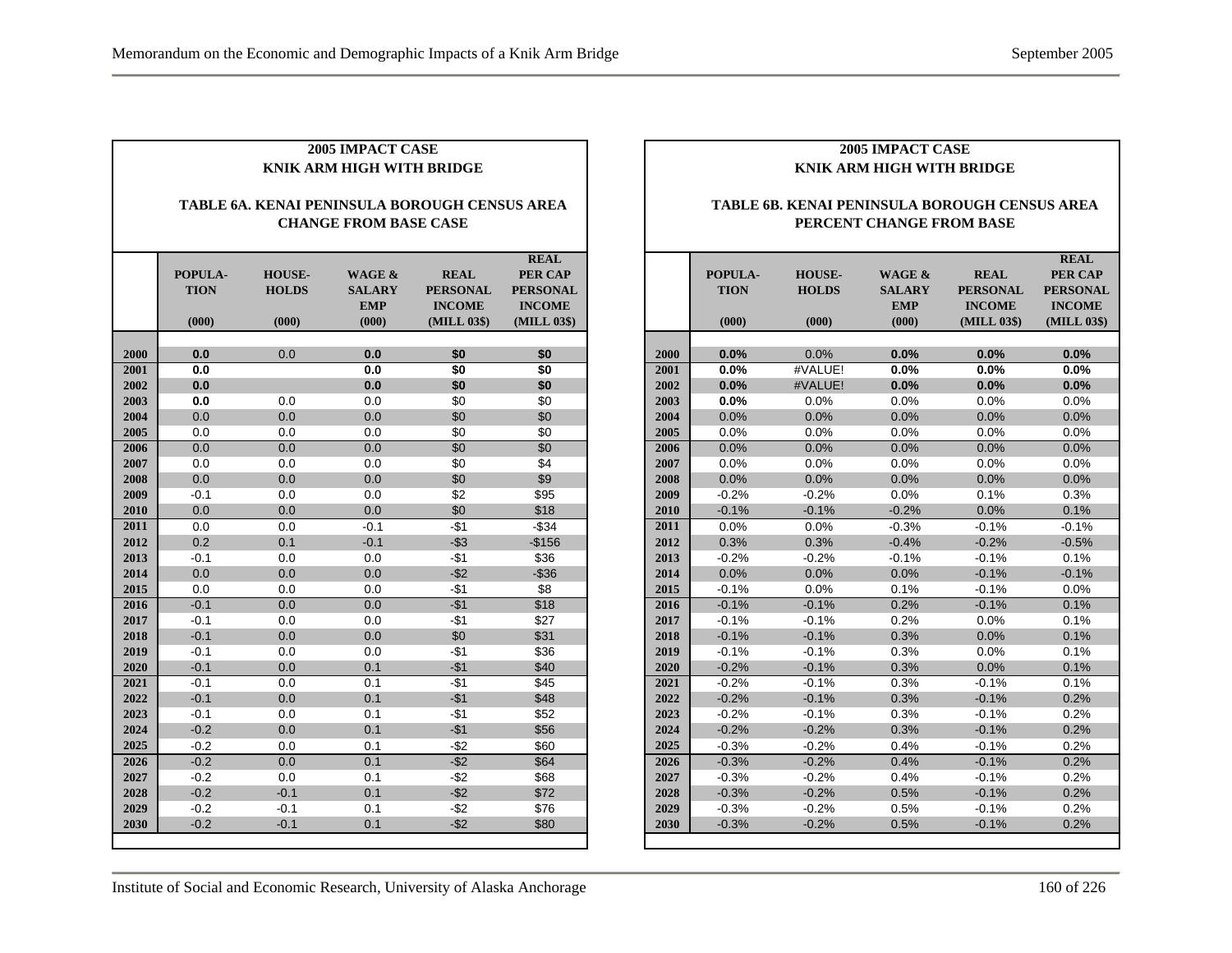|      | <b>2005 IMPACT CASE</b><br><b>KNIK ARM HIGH WITH BRIDGE</b>       |                                        |                                                |                                                                |                                                                                  |  |  |  |  |  |
|------|-------------------------------------------------------------------|----------------------------------------|------------------------------------------------|----------------------------------------------------------------|----------------------------------------------------------------------------------|--|--|--|--|--|
|      | <b>TABLE 7A. BALANCE OF STATE</b><br><b>CHANGE FROM BASE CASE</b> |                                        |                                                |                                                                |                                                                                  |  |  |  |  |  |
|      | POPULA-<br><b>TION</b><br>(000)                                   | <b>HOUSE-</b><br><b>HOLDS</b><br>(000) | WAGE &<br><b>SALARY</b><br><b>EMP</b><br>(000) | <b>REAL</b><br><b>PERSONAL</b><br><b>INCOME</b><br>(MILL 03\$) | <b>REAL</b><br><b>PER CAP</b><br><b>PERSONAL</b><br><b>INCOME</b><br>(MILL 03\$) |  |  |  |  |  |
| 2000 | 0.0                                                               | 0.0                                    | 0.0                                            | \$0                                                            | \$0                                                                              |  |  |  |  |  |
| 2001 | 0.0                                                               |                                        | 0.0                                            | \$0                                                            | \$0                                                                              |  |  |  |  |  |
| 2002 | 0.0                                                               |                                        | 0.0                                            | \$0                                                            | \$0                                                                              |  |  |  |  |  |
| 2003 | 0.0                                                               | 0.0                                    | 0.0                                            | \$0                                                            | \$0                                                                              |  |  |  |  |  |
| 2004 | 0.0                                                               | 0.0                                    | 0.0                                            | \$0                                                            | \$0                                                                              |  |  |  |  |  |
| 2005 | 0.0                                                               | 0.0                                    | 0.0                                            | \$0                                                            | \$0                                                                              |  |  |  |  |  |
| 2006 | 0.0                                                               | 0.0                                    | 0.0                                            | \$0                                                            | \$0                                                                              |  |  |  |  |  |
| 2007 | 0.0                                                               | 0.0                                    | 0.0                                            | \$0                                                            | \$3                                                                              |  |  |  |  |  |
| 2008 | $-0.1$                                                            | 0.0                                    | 0.0                                            | \$0                                                            | \$7                                                                              |  |  |  |  |  |
| 2009 | $-0.5$                                                            | $-0.2$                                 | 0.1                                            | \$4                                                            | \$81                                                                             |  |  |  |  |  |
| 2010 | $-0.3$                                                            | $-0.1$                                 | $-0.1$                                         | $-$ \$9                                                        | $-$1$                                                                            |  |  |  |  |  |
| 2011 | 0.0                                                               | 0.0                                    | $-0.1$                                         | $-$12$                                                         | $-$ \$52                                                                         |  |  |  |  |  |
| 2012 | 0.9                                                               | 0.3                                    | $-0.2$                                         | $-$15$                                                         | $-$163$                                                                          |  |  |  |  |  |
| 2013 | $-0.3$                                                            | $-0.1$                                 | 0.1                                            | $-$ \$2                                                        | \$28                                                                             |  |  |  |  |  |
| 2014 | 0.2                                                               | 0.1                                    | 0.1                                            | $-$ \$5                                                        | $-$36$                                                                           |  |  |  |  |  |
| 2015 | $-0.2$                                                            | 0.0                                    | 0.2                                            | -\$2                                                           | \$11                                                                             |  |  |  |  |  |
| 2016 | $-0.3$                                                            | $-0.1$                                 | 0.2                                            | $-$ \$5                                                        | \$20                                                                             |  |  |  |  |  |
| 2017 | $-0.4$                                                            | $-0.1$                                 | 0.2                                            | $-$4$                                                          | \$29                                                                             |  |  |  |  |  |
| 2018 | $-0.4$                                                            | $-0.1$                                 | 0.2                                            | $-$ \$4                                                        | \$32                                                                             |  |  |  |  |  |
| 2019 | $-0.5$                                                            | $-0.1$                                 | 0.2                                            | $-$ \$5                                                        | \$37                                                                             |  |  |  |  |  |
| 2020 | $-0.6$                                                            | $-0.1$                                 | 0.2                                            | $-$ \$6                                                        | \$41                                                                             |  |  |  |  |  |
| 2021 | $-0.7$                                                            | $-0.2$                                 | 0.2                                            | $-\$7$                                                         | \$45                                                                             |  |  |  |  |  |
| 2022 | $-0.8$                                                            | $-0.2$                                 | 0.3                                            | $-$ \$8                                                        | \$49                                                                             |  |  |  |  |  |
| 2023 | $-0.8$                                                            | $-0.2$                                 | 0.3                                            | $-$ \$9                                                        | \$53                                                                             |  |  |  |  |  |
| 2024 | $-0.9$                                                            | $-0.2$                                 | 0.3                                            | $-$10$                                                         | \$57                                                                             |  |  |  |  |  |
| 2025 | $-1.0$                                                            | $-0.2$                                 | 0.3                                            | $-$10$                                                         | \$61                                                                             |  |  |  |  |  |
| 2026 | $-1.0$                                                            | $-0.3$                                 | 0.4                                            | $-$11$                                                         | \$65                                                                             |  |  |  |  |  |
| 2027 | $-1.1$                                                            | $-0.3$                                 | 0.4                                            | $-$11$                                                         | \$69                                                                             |  |  |  |  |  |
| 2028 | $-1.2$                                                            | $-0.3$                                 | 0.5                                            | $-$12$                                                         | \$73                                                                             |  |  |  |  |  |
| 2029 | $-1.2$                                                            | $-0.3$                                 | 0.5                                            | $-$13$                                                         | \$78                                                                             |  |  |  |  |  |
| 2030 | $-1.3$                                                            | $-0.4$                                 | 0.5                                            | $-$14$                                                         | \$83                                                                             |  |  |  |  |  |

|              |                    |                    | <b>2005 IMPACT CASE</b><br>KNIK ARM HIGH WITH BRIDGE |                                  |                                  |  |  |  |  |
|--------------|--------------------|--------------------|------------------------------------------------------|----------------------------------|----------------------------------|--|--|--|--|
|              |                    |                    |                                                      |                                  |                                  |  |  |  |  |
|              |                    |                    | <b>TABLE 7B. BALANCE OF STATE</b>                    |                                  |                                  |  |  |  |  |
|              |                    |                    | PERCENT CHANGE FROM BASE                             |                                  |                                  |  |  |  |  |
|              |                    |                    |                                                      |                                  |                                  |  |  |  |  |
|              |                    |                    |                                                      |                                  | <b>REAL</b>                      |  |  |  |  |
|              | POPULA-            | <b>HOUSE-</b>      | <b>WAGE &amp;</b>                                    | <b>REAL</b>                      | <b>PER CAP</b>                   |  |  |  |  |
|              | <b>TION</b>        | <b>HOLDS</b>       | <b>SALARY</b><br><b>EMP</b>                          | <b>PERSONAL</b><br><b>INCOME</b> | <b>PERSONAL</b><br><b>INCOME</b> |  |  |  |  |
|              | (000)              | (000)              | (000)                                                | (MILL 03\$)                      | (MILL 03\$)                      |  |  |  |  |
|              |                    |                    |                                                      |                                  |                                  |  |  |  |  |
| 2000         | 0.0%               | 0.0%               | 0.0%                                                 | 0.0%                             | 0.0%                             |  |  |  |  |
| 2001         | 0.0%               | #VALUE!            | 0.0%                                                 | 0.0%                             | 0.0%                             |  |  |  |  |
| 2002         | 0.0%               | #VALUE!            | 0.0%                                                 | 0.0%                             | 0.0%                             |  |  |  |  |
| 2003         | 0.0%               | 0.0%               | 0.0%                                                 | 0.0%                             | 0.0%                             |  |  |  |  |
| 2004         | 0.0%               | 0.0%               | 0.0%                                                 | 0.0%                             | 0.0%                             |  |  |  |  |
| 2005         | 0.0%               | 0.0%               | 0.0%                                                 | $0.0\%$                          | $0.0\%$                          |  |  |  |  |
| 2006         | 0.0%               | 0.0%               | 0.0%                                                 | 0.0%                             | 0.0%                             |  |  |  |  |
| 2007         | 0.0%               | 0.0%               | 0.0%                                                 | 0.0%                             | 0.0%                             |  |  |  |  |
| 2008         | 0.0%               | 0.0%               | 0.0%                                                 | 0.0%                             | 0.0%                             |  |  |  |  |
| 2009         | $-0.2%$            | $-0.2%$            | 0.1%                                                 | 0.1%                             | 0.3%                             |  |  |  |  |
| 2010         | $-0.1%$            | $-0.2%$            | $-0.1%$                                              | $-0.1%$                          | 0.0%                             |  |  |  |  |
| 2011         | 0.0%               | 0.0%               | $-0.1%$                                              | $-0.1%$                          | $-0.2%$                          |  |  |  |  |
| 2012         | 0.3%               | 0.3%               | $-0.1%$                                              | $-0.2%$                          | $-0.5%$                          |  |  |  |  |
| 2013         | $-0.1%$            | $-0.1%$            | 0.1%                                                 | 0.0%                             | 0.1%                             |  |  |  |  |
| 2014         | 0.1%               | 0.1%               | 0.1%                                                 | $-0.1%$                          | $-0.1%$                          |  |  |  |  |
| 2015         | $-0.1%$            | 0.0%               | 0.1%                                                 | 0.0%                             | $0.0\%$                          |  |  |  |  |
| 2016         | $-0.1%$            | $-0.1%$            | 0.1%                                                 | $-0.1%$                          | 0.1%                             |  |  |  |  |
| 2017         | $-0.1%$            | $-0.1%$            | 0.2%                                                 | 0.0%                             | 0.1%                             |  |  |  |  |
| 2018         | $-0.2%$            | $-0.1%$            | 0.2%<br>0.2%                                         | 0.0%                             | 0.1%<br>0.1%                     |  |  |  |  |
| 2019         | $-0.2%$<br>$-0.2%$ | $-0.1%$            | 0.2%                                                 | $-0.1%$                          | 0.1%                             |  |  |  |  |
| 2020         | $-0.2%$            | $-0.1%$<br>$-0.2%$ | 0.2%                                                 | $-0.1%$<br>$-0.1%$               | 0.1%                             |  |  |  |  |
| 2021         | $-0.2%$            | $-0.2%$            | 0.2%                                                 | $-0.1%$                          | 0.2%                             |  |  |  |  |
| 2022         |                    |                    |                                                      |                                  |                                  |  |  |  |  |
| 2023<br>2024 | $-0.3%$            | $-0.2%$            | 0.2%<br>0.2%                                         | $-0.1%$<br>$-0.1%$               | 0.2%                             |  |  |  |  |
| 2025         | $-0.3%$            | $-0.2%$            |                                                      |                                  | 0.2%                             |  |  |  |  |
| 2026         | $-0.3%$<br>$-0.3%$ | $-0.2%$<br>$-0.2%$ | 0.2%<br>0.3%                                         | $-0.1%$<br>$-0.1%$               | 0.2%<br>0.2%                     |  |  |  |  |
| 2027         | $-0.3%$            | $-0.2%$            | 0.3%                                                 | $-0.1%$                          | 0.2%                             |  |  |  |  |
| 2028         | $-0.3%$            | $-0.2%$            | 0.3%                                                 | $-0.1%$                          | 0.2%                             |  |  |  |  |
| 2029         | $-0.4%$            | $-0.3%$            | 0.3%                                                 | $-0.1%$                          | 0.2%                             |  |  |  |  |
| 2030         | $-0.4%$            | $-0.3%$            | 0.3%                                                 | $-0.1%$                          | 0.3%                             |  |  |  |  |
|              |                    |                    |                                                      |                                  |                                  |  |  |  |  |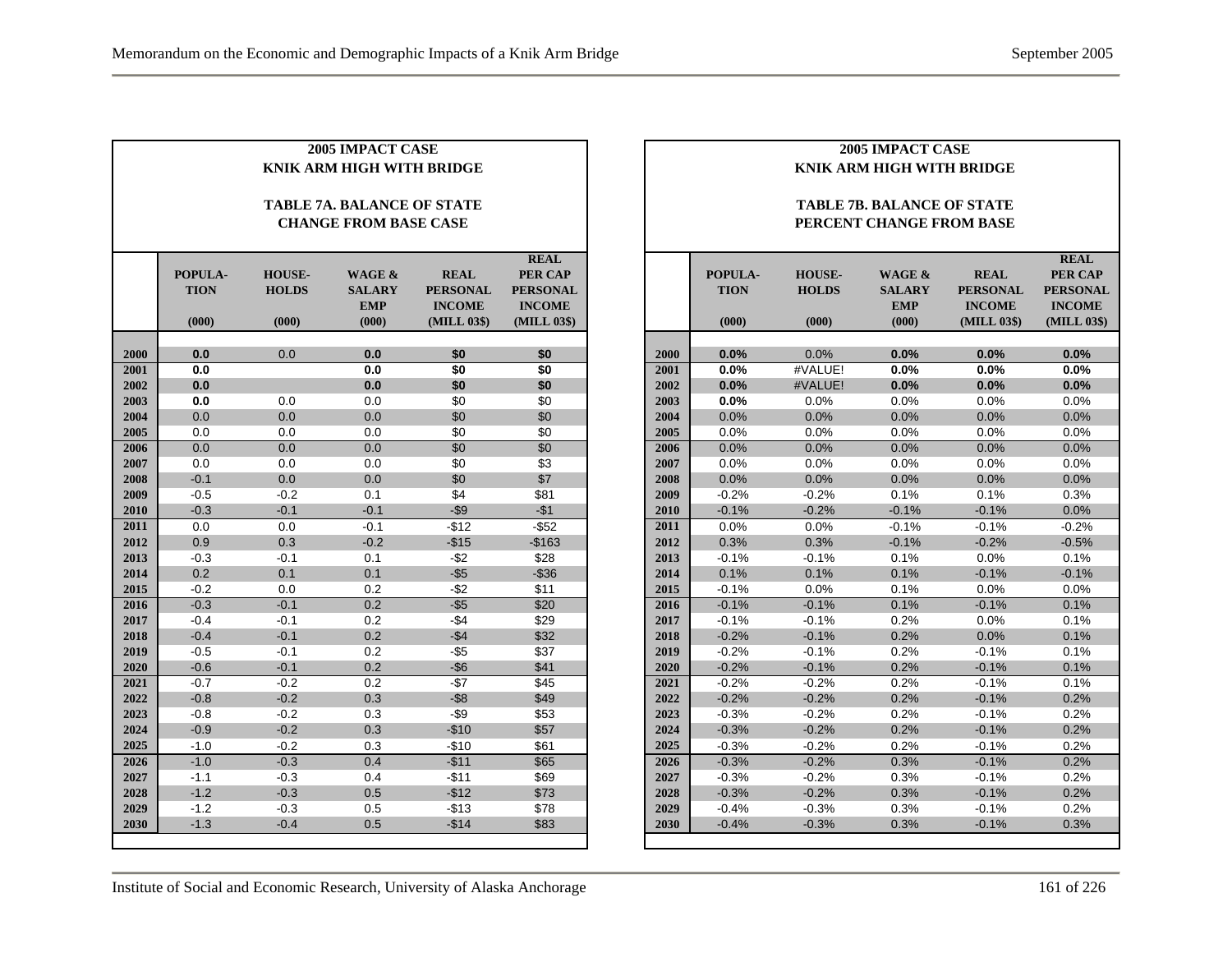| <b>2005 IMPACT CASE</b><br>KNIK ARM HIGH WITH BRIDGE<br><b>TABLE 8A. ANCHORAGE AND MATSU</b> |                              |                |                   |                |                   |                |  |  |  |  |
|----------------------------------------------------------------------------------------------|------------------------------|----------------|-------------------|----------------|-------------------|----------------|--|--|--|--|
| <b>MATANUSKA-SUSITNA BOROUGH SHARE</b>                                                       |                              |                |                   |                |                   |                |  |  |  |  |
|                                                                                              |                              |                |                   |                |                   |                |  |  |  |  |
|                                                                                              | <b>CHANGE FROM BASE CASE</b> |                |                   |                |                   |                |  |  |  |  |
|                                                                                              |                              |                |                   |                |                   |                |  |  |  |  |
|                                                                                              |                              |                |                   |                |                   |                |  |  |  |  |
|                                                                                              | <b>GREATER</b>               | <b>GREATER</b> | <b>MATSU</b>      | <b>MATSU</b>   | <b>MATSU</b>      | <b>MATSU</b>   |  |  |  |  |
|                                                                                              | <b>ANCHORAGE ANCHORAGE</b>   |                | <b>BOROUGH</b>    | <b>BOROUGH</b> | <b>BOROUGH</b>    | <b>BOROUGH</b> |  |  |  |  |
|                                                                                              |                              |                |                   |                | <b>SHARE</b>      | <b>SHARE</b>   |  |  |  |  |
|                                                                                              | W&S                          | <b>POP</b>     | W&S               | <b>POP</b>     | W&S               |                |  |  |  |  |
|                                                                                              | <b>EMPLOYMENT</b>            |                | <b>EMPLOYMENT</b> |                | <b>EMPLOYMENT</b> | <b>POP</b>     |  |  |  |  |
|                                                                                              | (000)                        | (000)          | (000)             | (000)          |                   |                |  |  |  |  |
| 2000                                                                                         | 0.0                          | 0.0            | 0.0               | 0.0            | 0.0               | 0.0            |  |  |  |  |
| 2001                                                                                         | 0.0                          | 0.0            | 0.0               | 0.0            | 0.0               | 0.0            |  |  |  |  |
| 2002                                                                                         | 0.0                          | 0.0            | 0.0               | 0.0            | 0.0               | 0.0            |  |  |  |  |
| 2003                                                                                         | 0.0                          | 0.0            | 0.0               | 0.0            | 0.0               | 0.0            |  |  |  |  |
| 2004                                                                                         | 0.0                          | 0.0            | 0.0               | 0.0            | 0.0               | 0.0            |  |  |  |  |
| 2005                                                                                         | 0.0                          | 0.0            | 0.0               | 0.0            | 0.0               | 0.0            |  |  |  |  |
| 2006                                                                                         | 0.0                          | 0.0            | 0.0               | 0.0            | 0.0               | 0.0            |  |  |  |  |
| 2007                                                                                         | 0.1                          | 0.1            | 0.0               | 0.1            | 0.0               | 0.0            |  |  |  |  |
| 2008                                                                                         | 0.3                          | 0.5            | 0.1               | 0.3            | 0.0               | 0.0            |  |  |  |  |
| 2009                                                                                         | 2.7                          | 3.6            | 0.8               | 2.5            | 0.0               | 0.0            |  |  |  |  |
| 2010                                                                                         | 3.7                          | 6.2            | 1.4               | 4.0            | 0.0               | 0.0            |  |  |  |  |
| 2011                                                                                         | 4.3                          | 7.7            | 1.7               | 4.9            | 0.0               | 0.0            |  |  |  |  |
| 2012                                                                                         | 1.7                          | 5.0            | 1.1               | 2.8            | 0.0               | 0.0            |  |  |  |  |
| 2013                                                                                         | 1.0                          | 1.5            | 0.8               | 2.4            | 0.0               | 0.0            |  |  |  |  |
| 2014                                                                                         | 0.3                          | 1.7            | 1.1               | 4.0            | 0.0               | 0.0            |  |  |  |  |
| 2015                                                                                         | 0.1                          | 1.2            | 1.7               | 5.7            | 0.0               | 0.0            |  |  |  |  |
| 2016                                                                                         | $-0.1$                       | 1.1            | 2.3               | 7.2            | 0.0               | 0.0            |  |  |  |  |
| 2017                                                                                         | $-0.2$                       | 0.9            | 2.7               | 7.6            | 0.0               | 0.0            |  |  |  |  |
| 2018<br>2019                                                                                 | $-0.3$<br>$-0.3$             | 0.7<br>0.7     | 2.7<br>2.8        | 7.4<br>7.7     | 0.0<br>0.0        | 0.0<br>0.0     |  |  |  |  |
| 2020                                                                                         | $-0.3$                       | 0.7            | 3.0               | 8.3            | 0.0               | 0.0            |  |  |  |  |
| 2021                                                                                         | $-0.3$                       | 0.7            | 3.3               | 9.0            | 0.0               | 0.0            |  |  |  |  |
| 2022                                                                                         | $-0.4$                       | 0.8            | 3.6               | 9.9            | 0.0               | 0.0            |  |  |  |  |
| 2023                                                                                         | $-0.4$                       | 0.8            | 3.9               | 10.8           | 0.0               | 0.0            |  |  |  |  |
| 2024                                                                                         | $-0.5$                       | 0.9            | 4.3               | 11.8           | 0.0               | 0.0            |  |  |  |  |
| 2025                                                                                         | $-0.5$                       | 1.0            | 4.7               | 12.8           | 0.0               | 0.0            |  |  |  |  |
| 2026                                                                                         | $-0.5$                       | 1.1            | 5.1               | 13.9           | 0.0               | 0.0            |  |  |  |  |
| 2027                                                                                         | $-0.6$                       | 1.2            | 5.6               | 15.0           | 0.0               | 0.0            |  |  |  |  |
| 2028                                                                                         | $-0.6$                       | 1.3            | 6.0               | 16.1           | 0.0               | 0.0            |  |  |  |  |
| 2029                                                                                         | $-0.7$                       | 1.4            | 6.5               | 17.3           | 0.0               | 0.0            |  |  |  |  |
| 2030                                                                                         | $-0.7$                       | 1.5            | 7.0               | 18.5           | 0.0               | 0.0            |  |  |  |  |

#### **TABLE 8B. ANCHORAGE AND MATSU MATANUSKA-SUSITNA BOROUGH SHARE**

#### **PERCENT CHANGE FROM BASE CASE**

|      | <b>GREATER</b><br><b>ANCHORAGE ANCHORAGE</b><br>W&S<br><b>EMPLOYMENT</b> | <b>GREATER</b><br><b>POP</b> | <b>MATSU</b><br><b>BOROUGH</b><br>W&S<br><b>EMPLOYMENT</b> | <b>MATSU</b><br><b>BOROUGH</b><br><b>POP</b> | <b>MATSU</b><br><b>BOROUGH</b><br><b>SHARE</b><br>W&S<br><b>EMPLOYMENT</b> | <b>MATSU</b><br><b>BOROUGH</b><br><b>SHARE</b><br><b>POP</b> |
|------|--------------------------------------------------------------------------|------------------------------|------------------------------------------------------------|----------------------------------------------|----------------------------------------------------------------------------|--------------------------------------------------------------|
| 2000 | 0.0%                                                                     | 0.0%                         | 0.0%                                                       | 0.0%                                         | 0.0%                                                                       | 0.0%                                                         |
| 2001 | 0.0%                                                                     | 0.0%                         | 0.0%                                                       | 0.0%                                         | 0.0%                                                                       | 0.0%                                                         |
| 2002 | 0.0%                                                                     | 0.0%                         | 0.0%                                                       | 0.0%                                         | 0.0%                                                                       | 0.0%                                                         |
| 2003 | 0.0%                                                                     | 0.0%                         | 0.0%                                                       | 0.0%                                         | 0.0%                                                                       | 0.0%                                                         |
| 2004 | 0.0%                                                                     | 0.0%                         | 0.0%                                                       | 0.0%                                         | 0.0%                                                                       | 0.0%                                                         |
| 2005 | 0.0%                                                                     | 0.0%                         | 0.0%                                                       | 0.0%                                         | 0.0%                                                                       | 0.0%                                                         |
| 2006 | 0.0%                                                                     | 0.0%                         | 0.0%                                                       | 0.0%                                         | 0.0%                                                                       | 0.0%                                                         |
| 2007 | 0.1%                                                                     | 0.0%                         | 0.2%                                                       | 0.1%                                         | 0.1%                                                                       | 0.1%                                                         |
| 2008 | 0.2%                                                                     | 0.1%                         | 0.5%                                                       | 0.4%                                         | 0.4%                                                                       | 0.3%                                                         |
| 2009 | 1.5%                                                                     | 0.9%                         | 4.0%                                                       | 2.8%                                         | 2.4%                                                                       | 1.9%                                                         |
| 2010 | 2.1%                                                                     | 1.6%                         | 6.1%                                                       | 4.3%                                         | 3.9%                                                                       | 2.6%                                                         |
| 2011 | 2.4%                                                                     | 1.9%                         | 6.9%                                                       | 4.8%                                         | 4.4%                                                                       | 2.8%                                                         |
| 2012 | 0.9%                                                                     | 1.2%                         | 4.0%                                                       | 2.5%                                         | 3.0%                                                                       | 1.3%                                                         |
| 2013 | 0.5%                                                                     | 0.3%                         | 2.8%                                                       | 2.0%                                         | 2.3%                                                                       | 1.7%                                                         |
| 2014 | 0.2%                                                                     | 0.4%                         | 3.5%                                                       | 3.2%                                         | 3.4%                                                                       | 2.8%                                                         |
| 2015 | 0.1%                                                                     | 0.3%                         | 5.1%                                                       | 4.5%                                         | 5.1%                                                                       | 4.2%                                                         |
| 2016 | $-0.1%$                                                                  | 0.2%                         | 6.7%                                                       | 5.5%                                         | 6.8%                                                                       | 5.3%                                                         |
| 2017 | $-0.1%$                                                                  | 0.2%                         | 7.6%                                                       | 5.6%                                         | 7.7%                                                                       | 5.4%                                                         |
| 2018 | $-0.1%$                                                                  | 0.1%                         | 7.5%                                                       | 5.2%                                         | 7.6%                                                                       | 5.0%                                                         |
| 2019 | $-0.1%$                                                                  | 0.1%                         | 7.4%                                                       | 5.2%                                         | 7.5%                                                                       | 5.1%                                                         |
| 2020 | $-0.1%$                                                                  | 0.1%                         | 7.6%                                                       | 5.4%                                         | 7.8%                                                                       | 5.3%                                                         |
| 2021 | $-0.2%$                                                                  | 0.1%                         | 8.0%                                                       | 5.7%                                         | 8.1%                                                                       | 5.6%                                                         |
| 2022 | $-0.2%$                                                                  | 0.1%                         | 8.4%                                                       | 6.0%                                         | 8.6%                                                                       | 5.9%                                                         |
| 2023 | $-0.2%$                                                                  | 0.2%                         | 8.8%                                                       | 6.3%                                         | 9.0%                                                                       | 6.2%                                                         |
| 2024 | $-0.2%$                                                                  | 0.2%                         | 9.2%                                                       | 6.7%                                         | 9.5%                                                                       | 6.5%                                                         |
| 2025 | $-0.2%$                                                                  | 0.2%                         | 9.6%                                                       | 7.0%                                         | 9.9%                                                                       | 6.8%                                                         |
| 2026 | $-0.2%$                                                                  | 0.2%                         | 10.0%                                                      | 7.2%                                         | 10.3%                                                                      | 7.0%                                                         |
| 2027 | $-0.2%$                                                                  | 0.2%                         | 10.4%                                                      | 7.5%                                         | 10.6%                                                                      | 7.3%                                                         |
| 2028 | $-0.2%$                                                                  | 0.2%                         | 10.7%                                                      | 7.8%                                         | 11.0%                                                                      | 7.6%                                                         |
| 2029 | $-0.3%$                                                                  | 0.2%                         | 11.1%                                                      | 8.1%                                         | 11.4%                                                                      | 7.8%                                                         |
| 2030 | $-0.3%$                                                                  | 0.2%                         | 11.4%                                                      | 8.3%                                         | 11.7%                                                                      | 8.1%                                                         |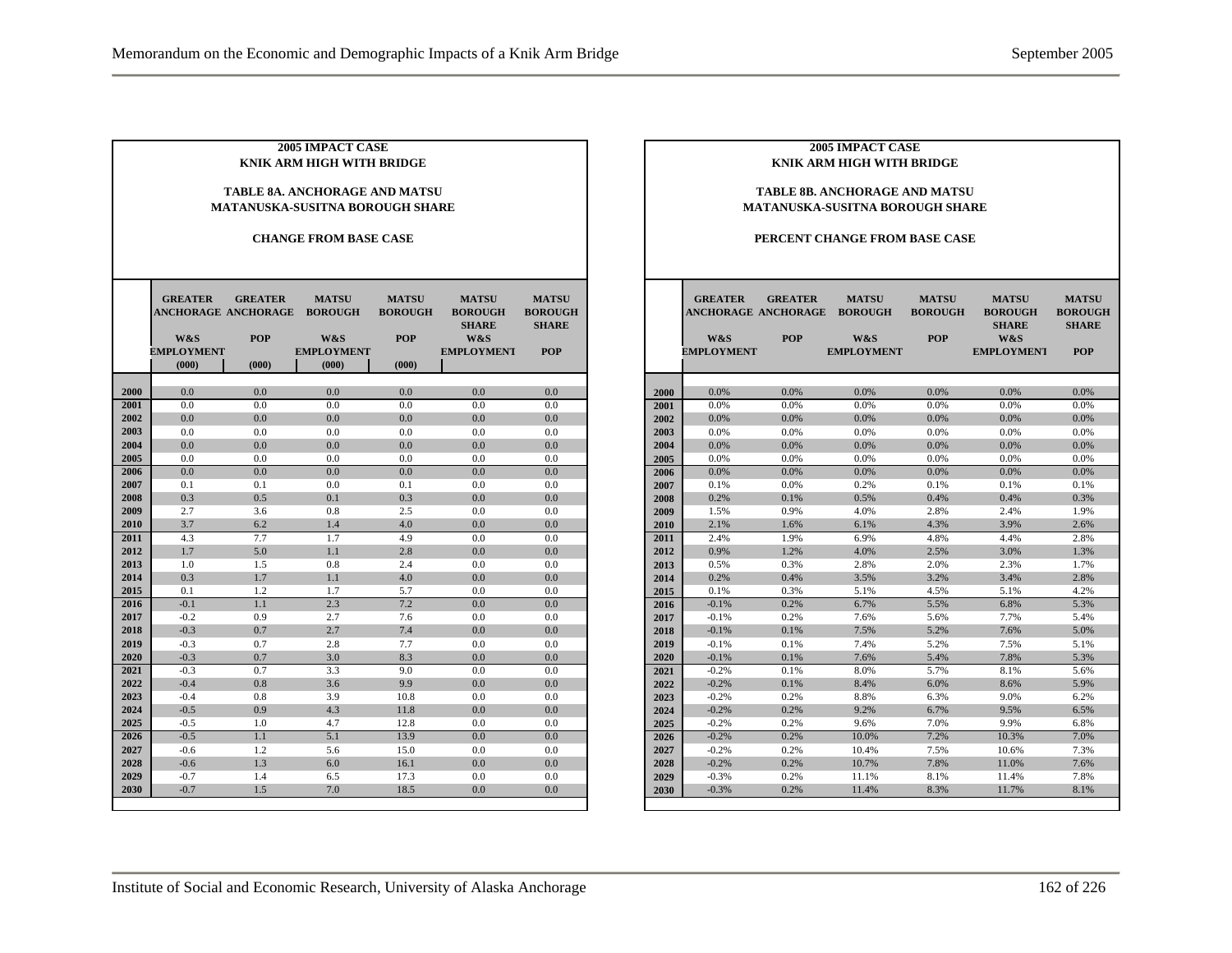| 2005 IMPACT CASE<br><b>KNIK ARM HIGH WITH BRIDGE</b><br><b>TABLE 9A. ANCHORAGE AND MATSU</b><br><b>MATANUSKA-SUSITNA BOROUGH COMMUTERS</b><br><b>CHANGE FROM BASE CASE</b> |                                                     |                                                                     |                                                         |                                                                               |              |      | <b>2005 IMPACT CASE</b><br><b>KNIK ARM HIGH WITH BRIDGE</b> | <b>TABLE 9B. ANCHORAGE AND MATSU</b><br><b>MATANUSKA-SUSITNA BOROUGH COMMUTERS</b><br>PERCENT CHANGE FROM BASE CASE |                                                |                                                                         |              |
|----------------------------------------------------------------------------------------------------------------------------------------------------------------------------|-----------------------------------------------------|---------------------------------------------------------------------|---------------------------------------------------------|-------------------------------------------------------------------------------|--------------|------|-------------------------------------------------------------|---------------------------------------------------------------------------------------------------------------------|------------------------------------------------|-------------------------------------------------------------------------|--------------|
|                                                                                                                                                                            | <b>COMMUTERS</b><br>TO<br><b>ANCHORAGE</b><br>(000) | NON-<br><b>COMMUTING</b><br><b>MATSU</b><br><b>WORKERS</b><br>(000) | <b>TOTAL</b><br><b>MATSU</b><br><b>WORKERS</b><br>(000) | <b>SHARE</b><br><b>COMMUTING TOTAL JOBS/</b><br><b>TO</b><br><b>ANCHORAGE</b> | <b>BASIC</b> |      | <b>COMMUTERS</b><br>TO<br><b>ANCHORAGE</b>                  | NON-<br><b>COMMUTING</b><br><b>MATSU</b><br><b>WORKERS</b>                                                          | <b>TOTAL</b><br><b>MATSU</b><br><b>WORKERS</b> | <b>SHARE</b><br><b>COMMUTING TOTAL JOBS /</b><br>TO<br><b>ANCHORAGE</b> | <b>BASIC</b> |
| 2000                                                                                                                                                                       | 0.0                                                 | 0.0                                                                 | 0.0                                                     | 0.00%                                                                         | 0.00         | 2000 | 0.0%                                                        | #VALUE!                                                                                                             | #VALUE!                                        | #VALUE!                                                                 | #VALUE!      |
| 2001                                                                                                                                                                       | 0.0                                                 | 0.0                                                                 | 0.0                                                     | 0.00%                                                                         | 0.00         | 2001 | 0.0%                                                        | #VALUE!                                                                                                             | #VALUE!                                        | #VALUE!                                                                 | #VALUE!      |
| 2002                                                                                                                                                                       | 0.0                                                 | 0.0                                                                 | 0.0                                                     | 0.00%                                                                         | 0.00         | 2002 | 0.0%                                                        | #VALUE!                                                                                                             | #VALUE!                                        | #VALUE!                                                                 | #VALUE!      |
| 2003                                                                                                                                                                       | 0.0                                                 | 0.0                                                                 | 0.0                                                     | 0.00%                                                                         | 0.00         | 2003 | 0.0%                                                        | 0.0%                                                                                                                | 0.0%                                           | 0.0%                                                                    | 0.0%         |
| 2004                                                                                                                                                                       | 0.0                                                 | 0.0                                                                 | 0.0                                                     | 0.00%                                                                         | 0.00         | 2004 | 0.0%                                                        | 0.0%                                                                                                                | 0.0%                                           | 0.0%                                                                    | 0.0%         |
| 2005                                                                                                                                                                       | 0.0                                                 | 0.0                                                                 | 0.0                                                     | 0.00%                                                                         | 0.00         | 2005 | 0.0%                                                        | 0.0%                                                                                                                | 0.0%                                           | 0.0%                                                                    | 0.0%         |
| 2006                                                                                                                                                                       | 0.0                                                 | 0.0                                                                 | 0.0                                                     | 0.00%                                                                         | 0.00         | 2006 | 0.0%                                                        | 0.0%                                                                                                                | 0.0%                                           | 0.0%                                                                    | 0.0%         |
| 2007                                                                                                                                                                       | 0.0                                                 | 0.0                                                                 | 0.0                                                     | 0.01%                                                                         | 0.00         | 2007 | 0.2%                                                        | 0.1%                                                                                                                | 0.1%                                           | 0.1%                                                                    | $-0.1%$      |
| 2008                                                                                                                                                                       | 0.1                                                 | 0.1                                                                 | 0.2                                                     | 0.03%                                                                         | $-0.01$      | 2008 | 0.6%                                                        | 0.4%                                                                                                                | 0.4%                                           | 0.1%                                                                    | $-0.2%$      |
| 2009                                                                                                                                                                       | 0.5                                                 | 0.9                                                                 | 1.4                                                     | 0.35%                                                                         | $-0.05$      | 2009 | 5.0%                                                        | 3.0%                                                                                                                | 3.5%                                           | 1.4%                                                                    | $-1.9%$      |
| 2010                                                                                                                                                                       | 0.6                                                 | 1.5                                                                 | 2.1                                                     | 0.12%                                                                         | $-0.03$      | 2010 | 5.4%                                                        | 4.7%                                                                                                                | 4.8%                                           | 0.5%                                                                    | $-1.0%$      |
| 2011                                                                                                                                                                       | 0.6                                                 | 1.9                                                                 | 2.4                                                     | $-0.04%$                                                                      | $-0.01$      | 2011 | 5.1%                                                        | 5.3%                                                                                                                | 5.3%                                           | $-0.1%$                                                                 | $-0.4%$      |
| 2012                                                                                                                                                                       | 0.0                                                 | 1.1                                                                 | 1.1                                                     | $-0.59%$                                                                      | 0.06         | 2012 | $-0.2%$                                                     | 3.0%                                                                                                                | 2.2%                                           | $-2.4%$                                                                 | 2.0%         |
| 2013                                                                                                                                                                       | 0.3                                                 | 0.9                                                                 | 1.2                                                     | 0.08%                                                                         | 0.00         | 2013 | 2.6%                                                        | 2.2%                                                                                                                | 2.3%                                           | 0.3%                                                                    | $-0.1%$      |
| 2014                                                                                                                                                                       | 0.7                                                 | 1.1                                                                 | 1.8                                                     | 0.47%                                                                         | $-0.03$      | 2014 | 5.4%                                                        | 2.7%                                                                                                                | 3.3%                                           | 2.0%                                                                    | $-1.1%$      |
| 2015                                                                                                                                                                       | 1.0                                                 | 1.7                                                                 | 2.8                                                     | 0.70%                                                                         | $-0.05$      | 2015 | 8.1%                                                        | 3.9%                                                                                                                | 4.9%                                           | 3.1%                                                                    | $-1.6%$      |
| 2016                                                                                                                                                                       | 1.2                                                 | 2.3                                                                 | 3.5                                                     | 0.68%                                                                         | $-0.04$      | 2016 | 9.3%                                                        | 5.1%                                                                                                                | 6.0%                                           | 3.1%                                                                    | $-1.3%$      |
| 2017                                                                                                                                                                       | 1.0                                                 | 2.7                                                                 | 3.7                                                     | 0.28%                                                                         | $-0.01$      | 2017 | 7.5%                                                        | 5.8%                                                                                                                | 6.1%                                           | 1.3%                                                                    | $-0.3%$      |
| 2018                                                                                                                                                                       | 0.8                                                 | 2.7                                                                 | 3.5                                                     | $-0.01%$                                                                      | 0.01         | 2018 | 5.7%                                                        | 5.7%                                                                                                                | 5.7%                                           | 0.0%                                                                    | 0.2%         |
| 2019                                                                                                                                                                       | 0.9                                                 | 2.8                                                                 | 3.6                                                     | 0.07%                                                                         | 0.00         | 2019 | 6.1%                                                        | 5.7%                                                                                                                | 5.8%                                           | 0.3%                                                                    | $-0.2%$      |
| 2020                                                                                                                                                                       | 0.9                                                 | 3.0                                                                 | 3.9                                                     | 0.10%                                                                         | $-0.01$      | 2020 | 6.5%                                                        | 5.9%                                                                                                                | 6.0%                                           | 0.4%                                                                    | $-0.3%$      |
| 2021                                                                                                                                                                       | 1.0                                                 | 3.3                                                                 | 4.3                                                     | 0.11%                                                                         | $-0.01$      | 2021 | 6.9%                                                        | 6.2%                                                                                                                | 6.4%                                           | 0.5%                                                                    | $-0.4%$      |
| 2022                                                                                                                                                                       | $1.1$                                               | 3.6                                                                 | 4.7                                                     | 0.11%                                                                         | $-0.01$      | 2022 | 7.3%                                                        | 6.6%                                                                                                                | 6.7%                                           | 0.5%                                                                    | $-0.4%$      |
| 2023                                                                                                                                                                       | 1.2                                                 | 3.9                                                                 | 5.2                                                     | 0.11%                                                                         | $-0.01$      | 2023 | 7.6%                                                        | 7.0%                                                                                                                | 7.1%                                           | 0.5%                                                                    | $-0.5%$      |
| 2024                                                                                                                                                                       | 1.3                                                 | 4.3                                                                 | 5.6                                                     | 0.11%                                                                         | $-0.01$      | 2024 | 8.0%                                                        | 7.3%                                                                                                                | 7.5%                                           | 0.5%                                                                    | $-0.5%$      |
| 2025                                                                                                                                                                       | 1.4                                                 | 4.7                                                                 | 6.1                                                     | 0.10%                                                                         | $-0.01$      | 2025 | 8.3%                                                        | 7.7%                                                                                                                | 7.8%                                           | 0.5%                                                                    | $-0.5%$      |
| 2026                                                                                                                                                                       | 1.5                                                 | 5.1                                                                 | 6.7                                                     | 0.10%                                                                         | $-0.01$      | 2026 | 8.7%                                                        | 8.0%                                                                                                                | 8.2%                                           | 0.5%                                                                    | $-0.5%$      |
| 2027                                                                                                                                                                       | 1.6                                                 | 5.6                                                                 | 7.2                                                     | 0.10%                                                                         | $-0.01$      | 2027 | 9.0%                                                        | 8.4%                                                                                                                | 8.5%                                           | 0.5%                                                                    | $-0.5%$      |
| 2028                                                                                                                                                                       | 1.7                                                 | 6.0                                                                 | 7.8                                                     | 0.09%                                                                         | $-0.01$      | 2028 | 9.3%                                                        | 8.7%                                                                                                                | 8.8%                                           | 0.4%                                                                    | $-0.5%$      |
| 2029                                                                                                                                                                       | 1.8                                                 | 6.5                                                                 | 8.3                                                     | 0.09%                                                                         | $-0.02$      | 2029 | 9.6%                                                        | 9.0%                                                                                                                | 9.1%                                           | 0.4%                                                                    | $-0.5%$      |
| 2030                                                                                                                                                                       | 1.9                                                 | 7.0                                                                 | 8.9                                                     | 0.09%                                                                         | $-0.02$      | 2030 | 9.9%                                                        | 9.3%                                                                                                                | 9.4%                                           | 0.4%                                                                    | $-0.5%$      |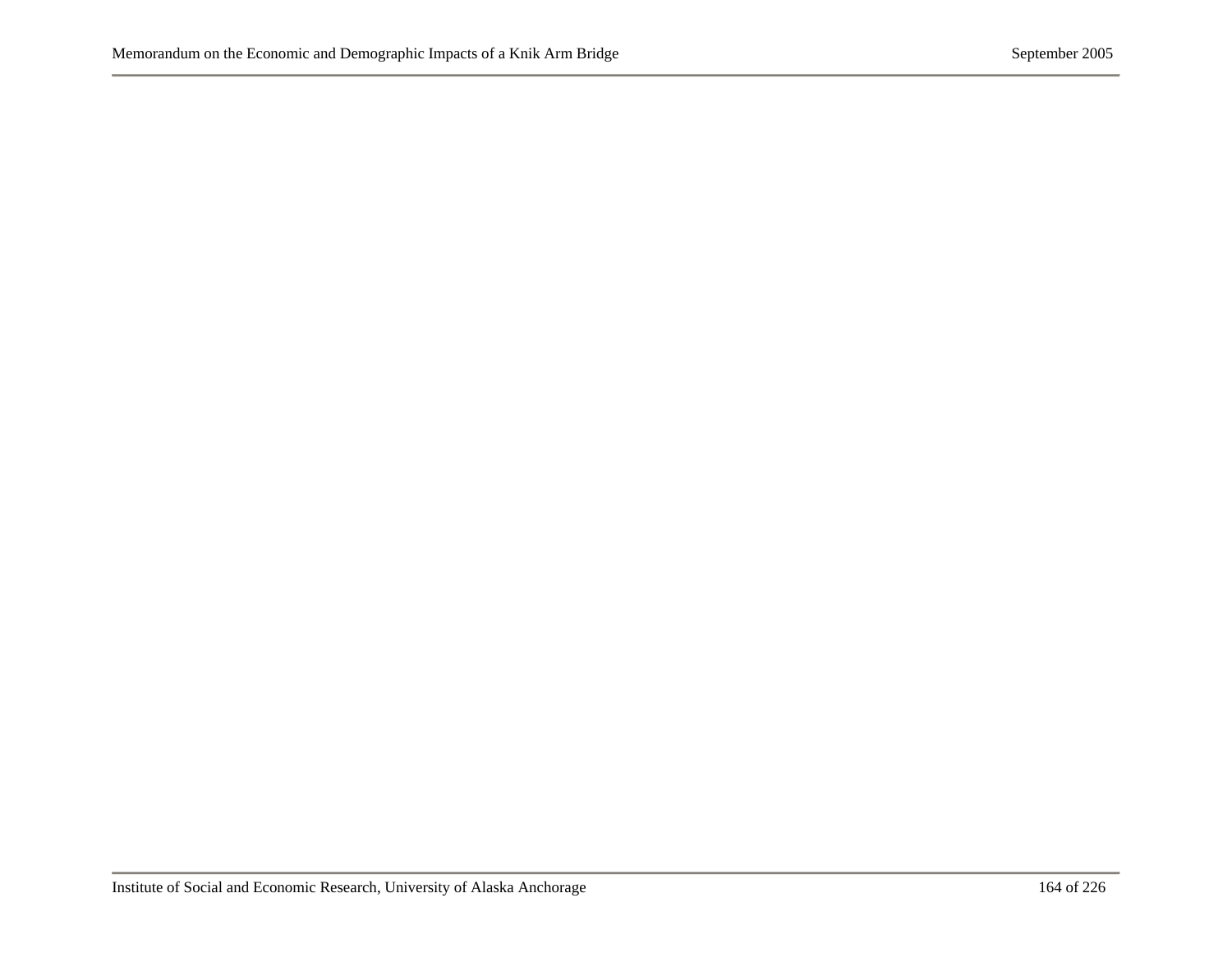# **MEMORANDUM ON THE ECONOMIC AND DEMOGRAPHIC IMPACTS OF A KNIK ARM BRIDGE**

**8. LOW CASE —NO BRIDGE**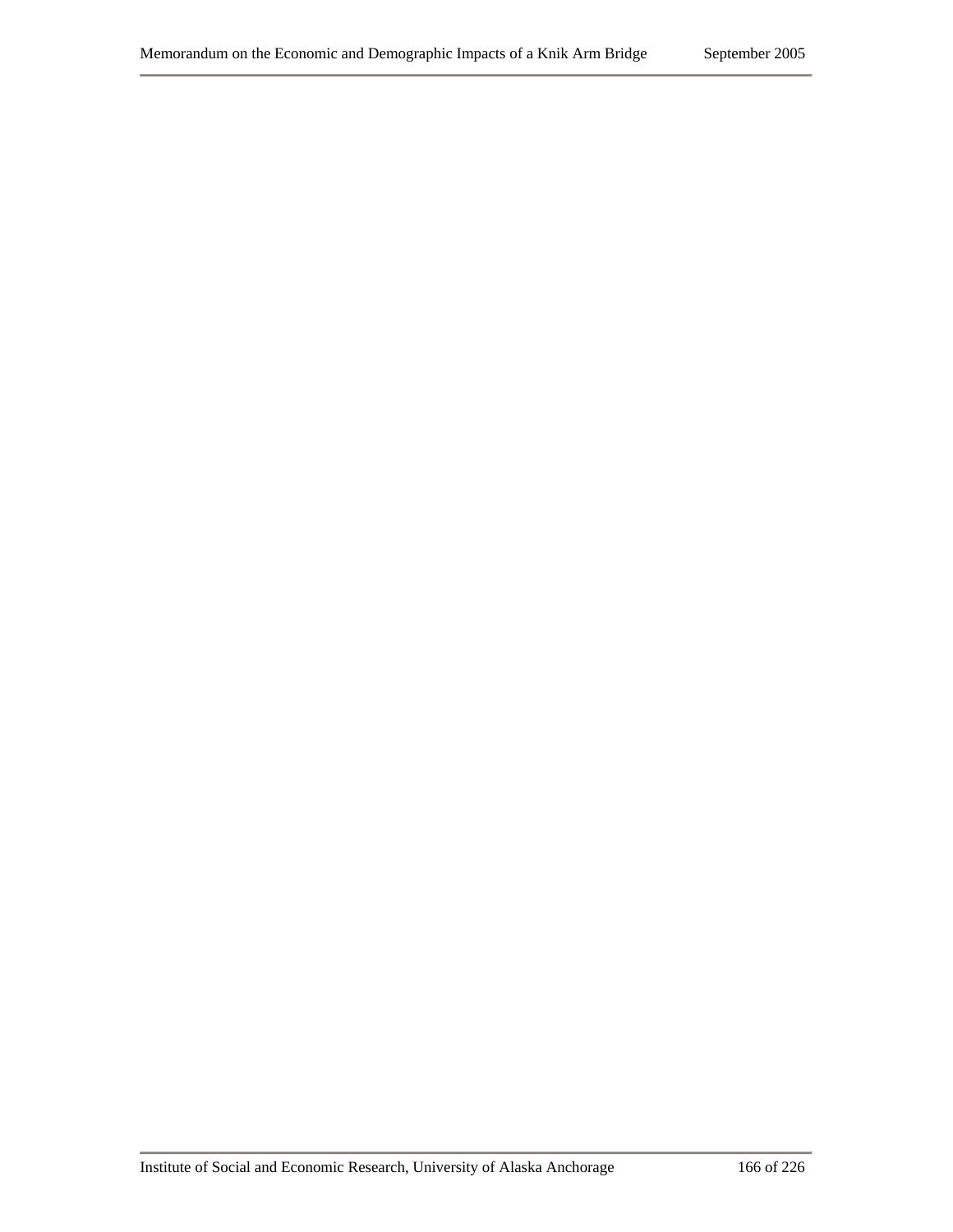|      |       |                       | <b>TOTAL</b>   | <b>WAGE AND</b>   |                 |                  | <b>OIL PRICE</b>  |
|------|-------|-----------------------|----------------|-------------------|-----------------|------------------|-------------------|
|      |       | POPULATION HOUSEHOLDS | <b>EMPLOY-</b> | <b>SALARY</b>     | <b>PERSONAL</b> | <b>PETROLEUM</b> | <b>ANS WEST</b>   |
|      |       |                       | <b>MENT</b>    | <b>EMPLOYMENT</b> | <b>INCOME</b>   | <b>REVENUES</b>  | <b>COAST</b>      |
|      | (000) | (000)                 | (000)          | (000)             | (MILL 03\$)     | (MILL 03\$)      | <b>NOMINAL \$</b> |
|      |       |                       |                |                   |                 |                  |                   |
| 2000 | 626.9 | 221.6                 | 395.0          | 280.7             | \$20,267        | \$2,133          | \$23.27           |
| 2001 | 632.7 | 226.0                 | 401.6          | 287.9             | \$21,028        | \$2,322          | \$27.85           |
| 2002 | 641.5 | 229.1                 | 410.4          | 292.3             | \$21,471        | \$1,623          | \$21.78           |
| 2003 | 648.8 | 232.4                 | 418.5          | 296.9             | \$21,531        | \$2,084          | \$28.15           |
| 2004 | 655.5 | 237.2                 | 428.9          | 301.7             | \$21,724        | \$2,413          | \$31.74           |
| 2005 | 669.2 | 239.4                 | 439.5          | 306.5             | \$22,283        | \$2,719          | \$41.75           |
| 2006 | 673.6 | 241.7                 | 444.1          | 310.0             | \$22,698        | \$2,268          | \$38.60           |
| 2007 | 677.6 | 244.1                 | 442.7          | 310.7             | \$23,122        | \$1,822          | \$34.30           |
| 2008 | 683.5 | 247.0                 | 440.1          | 309.9             | \$23,371        | \$1,351          | \$25.00           |
| 2009 | 684.2 | 248.1                 | 436.1          | 308.5             | \$23,421        | \$998            | \$20.00           |
| 2010 | 682.7 | 248.2                 | 430.8          | 304.9             | \$23,262        | \$964            | \$20.60           |
| 2011 | 682.4 | 248.6                 | 429.8          | 304.1             | \$23,246        | \$970            | \$21.22           |
| 2012 | 683.0 | 249.2                 | 427.9          | 302.6             | \$23,205        | \$953            | \$21.85           |
| 2013 | 684.1 | 249.8                 | 426.4          | 301.5             | \$23,179        | \$946            | \$22.51           |
| 2014 | 686.4 | 250.9                 | 426.2          | 301.3             | \$23,192        | \$949            | \$23.19           |
| 2015 | 691.2 | 252.7                 | 428.1          | 302.7             | \$23,431        | \$917            | \$23.88           |
| 2016 | 698.1 | 255.3                 | 430.7          | 304.7             | \$23,660        | \$898            | \$24.60           |
| 2017 | 705.5 | 258.0                 | 432.8          | 306.4             | \$23,794        | \$880            | \$25.34           |
| 2018 | 713.5 | 261.0                 | 436.2          | 309.0             | \$24,085        | \$862            | \$26.10           |
| 2019 | 723.3 | 264.5                 | 441.0          | 312.7             | \$24,486        | \$844            | \$26.88           |
| 2020 | 733.4 | 268.2                 | 445.0          | 315.8             | \$24,830        | \$826            | \$27.68           |
| 2021 | 742.4 | 271.5                 | 448.4          | 318.3             | \$25,132        | \$808            | \$28.52           |
| 2022 | 751.0 | 274.7                 | 452.4          | 321.4             | \$25,444        | \$791            | \$29.37           |
| 2023 | 760.0 | 278.0                 | 456.7          | 324.7             | \$25,777        | \$774            | \$30.25           |
| 2024 | 769.2 | 281.4                 | 461.3          | 328.1             | \$26,126        | \$757            | \$31.16           |
| 2025 | 778.2 | 284.7                 | 465.5          | 331.4             | \$26,468        | \$741            | \$32.09           |
| 2026 | 786.3 | 287.7                 | 469.3          | 334.3             | \$26,845        | \$725            | \$33.06           |
| 2027 | 793.9 | 290.6                 | 473.1          | 337.2             | \$27,219        | \$709            | \$34.05           |
| 2028 | 802.0 | 293.6                 | 478.0          | 340.9             | \$27,633        | \$693            | \$35.07           |
| 2029 | 810.8 | 296.9                 | 483.1          | 344.7             | \$28,060        | \$678            | \$36.12           |
| 2030 | 819.9 | 300.2                 | 488.4          | 348.7             | \$28,500        | \$663            | \$37.21           |

#### **TABLE 1A. PROJECTION SUMMARY 2005 KNIK ARM LOW CASE**

## **ANNUAL AVERAGE GROWTH RATE**

| 2000-2010 | 0.86% | .14%  | 0.87% | 0.83% | .39%  | $-7.64%$ | $-1.21%$ |
|-----------|-------|-------|-------|-------|-------|----------|----------|
| 2010-2020 | 0.72% | 0.78% | 0.33% | 0.35% | 0.65% | $-1.53%$ | 3.00%    |
| 2020-2030 | .12%  | .13%  | 0.93% | .00%  | .39%  | $-2.17%$ | 3.00%    |
|           |       |       |       |       |       |          |          |
| 2000-2020 | 0.79% | 0.96% | 0.60% | 0.59% | .02%  | $-4.63%$ | 0.87%    |
| 2000-2030 | 0.90% | 1.02% | 0.71% | 0.73% | .14%  | $-3.82%$ | 1.58%    |

# **MAP MODEL SIMULATION** KNIK 1B **PREPARED FOR** KABATA

**CREATED** May 31, 2005

| <b>POPULATION</b>                | <b>JULY 1 CENSUS DEFINITION</b>                                           | <b>POP</b>  |
|----------------------------------|---------------------------------------------------------------------------|-------------|
| <b>HOUSEHOLDS</b>                | <b>JULY 1 CENSUS DEFINITION</b>                                           | <b>HH</b>   |
| TOTAL EMPLOYMENT                 | INCLUDES ACTIVE DUTY MILITARY, RESERVISTS, PROPRIETORS, AND MISC EM99.BEA |             |
| WAGE & SALARY EM                 | ALASKA DEPT OF LABOR DEFINITION                                           | <b>EM97</b> |
| PERSONAL INCOME                  | USDC BEA DEFINITION                                                       | DF PIB      |
| PETROLEUM REVENUES               | INCLUDES PERMANENT FUND CONTRIBUTION BUT NOT CBR REVENUES                 | DF.RP9S     |
| ANS WEST COAST PRICE FISCAL YEAR |                                                                           |             |
|                                  |                                                                           |             |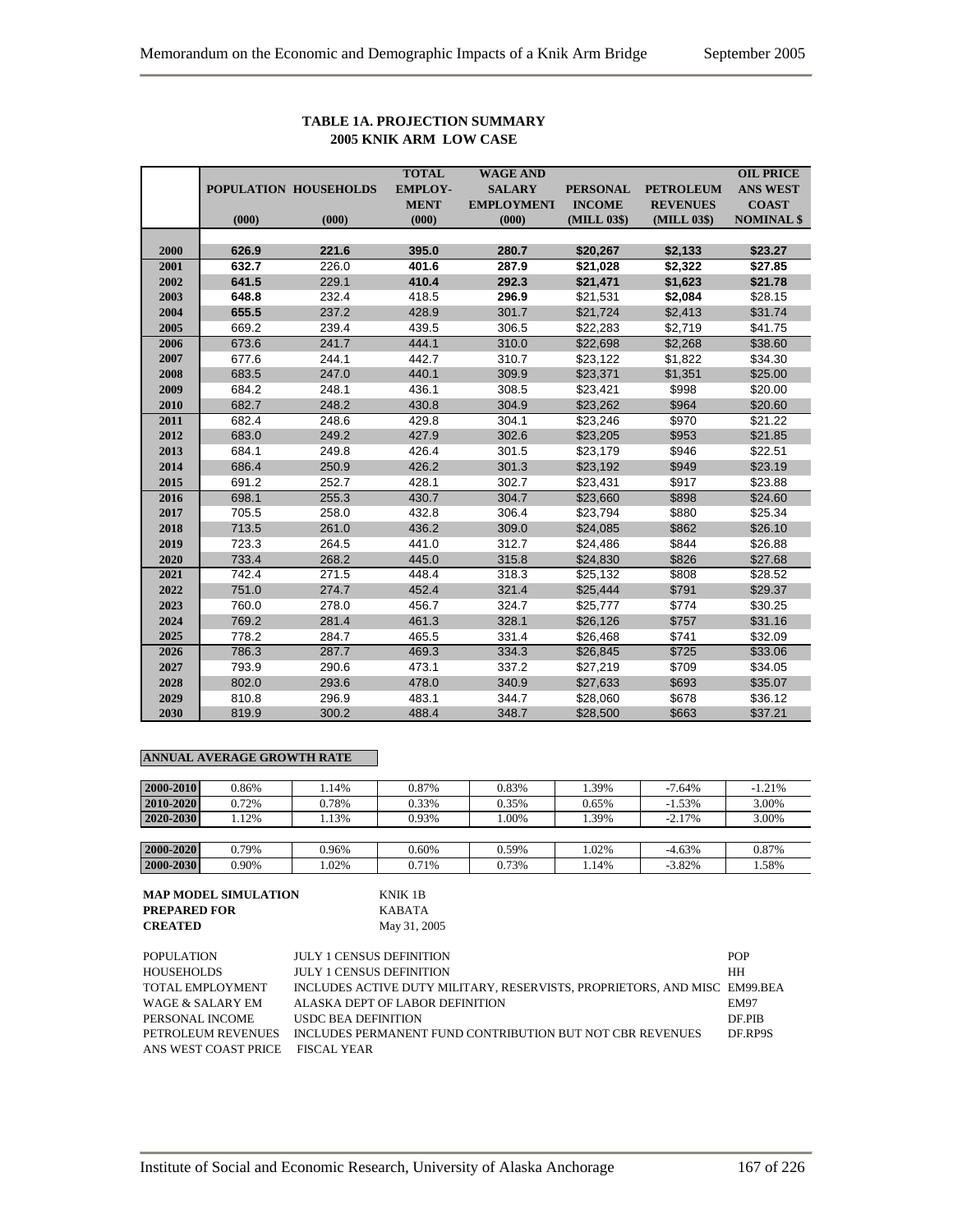|      |                   |             |               |                 | <b>REAL</b>     |
|------|-------------------|-------------|---------------|-----------------|-----------------|
|      | <b>WAGE &amp;</b> | POPULA-     | <b>HOUSE-</b> | <b>REAL</b>     | <b>PER CAP</b>  |
|      | <b>SALARY</b>     | <b>TION</b> | <b>HOLDS</b>  | <b>PERSONAL</b> | <b>PERSONAL</b> |
|      | <b>EMP</b>        |             |               | <b>INCOME</b>   | <b>INCOME</b>   |
|      | (000)             | (000)       | (000)         | (MILL 03\$)     | (MILL 03\$)     |
|      |                   |             |               |                 |                 |
| 2000 | 130.9             | 260.3       | 94.8          | \$9,493         | \$36,434        |
| 2001 | 134.9             | 264.1       |               | \$10,079        | \$38,182        |
| 2002 | 137.9             | 268.7       |               | \$10,328        | \$38,502        |
| 2003 | 140.7             | 273.6       | 101.5         | \$10,046        | \$36,719        |
| 2004 | 145.0             | 278.0       | 104.0         | \$10,222        | \$36,775        |
| 2005 | 148.4             | 285.9       | 105.7         | \$10,555        | \$36,922        |
| 2006 | 151.1             | 288.7       | 107.1         | \$10,788        | \$37,372        |
| 2007 | 152.1             | 291.1       | 108.4         | \$10,987        | \$37,743        |
| 2008 | 152.0             | 293.5       | 109.7         | \$11,097        | \$37,813        |
| 2009 | 151.1             | 293.2       | 110.0         | \$11,101        | \$37,863        |
| 2010 | 148.6             | 291.0       | 109.5         | \$10,992        | \$37,771        |
| 2011 | 147.6             | 289.4       | 109.1         | \$10,947        | \$37,828        |
| 2012 | 146.4             | 288.2       | 108.8         | \$10,889        | \$37,786        |
| 2013 | 145.4             | 287.4       | 108.6         | \$10,846        | \$37,746        |
| 2014 | 145.1             | 287.4       | 108.7         | \$10,830        | \$37,687        |
| 2015 | 145.7             | 288.5       | 109.1         | \$10,918        | \$37,842        |
| 2016 | 146.4             | 290.4       | 109.9         | \$10,997        | \$37,865        |
| 2017 | 146.8             | 292.4       | 110.6         | \$11,036        | \$37,741        |
| 2018 | 147.8             | 294.7       | 111.5         | \$11,140        | \$37,801        |
| 2019 | 149.4             | 297.8       | 112.7         | \$11,298        | \$37,933        |
| 2020 | 150.7             | 301.2       | 113.9         | \$11,434        | \$37,960        |
| 2021 | 151.9             | 304.1       | 115.0         | \$11,553        | \$37,994        |
| 2022 | 153.1             | 306.6       | 116.0         | \$11,672        | \$38,065        |
| 2023 | 154.4             | 309.2       | 117.0         | \$11,797        | \$38,147        |
| 2024 | 155.8             | 311.9       | 118.0         | \$11,929        | \$38,241        |
| 2025 | 157.1             | 314.6       | 119.0         | \$12,060        | \$38,333        |
| 2026 | 158.3             | 317.1       | 119.9         | \$12,207        | \$38,499        |
| 2027 | 159.6             | 319.3       | 120.8         | \$12,355        | \$38,693        |
| 2028 | 161.1             | 321.6       | 121.7         | \$12,517        | \$38,917        |
| 2029 | 162.7             | 324.2       | 122.7         | \$12,683        | \$39,124        |
| 2030 | 164.4             | 326.8       | 123.7         | \$12,855        | \$39,332        |

## **TABLE 21A. ANCHORAGE BOROUGH CENSUS AREA 2005 KNIK ARM LOW CASE**

## **ANNUAL AVERAGE GROWTH RATE**

| 2000-2010 | 1.28%    | 1.12% | 1.45% | 1.48% | 0.36% |
|-----------|----------|-------|-------|-------|-------|
| 2010-2020 | 0.14%    | 0.35% | 0.40% | 0.40% | 0.05% |
| 2020-2030 | $0.87\%$ | 0.82% | 0.83% | 1.18% | 0.36% |
|           |          |       |       |       |       |
| 2000-2020 | 0.71%    | 0.73% | 0.92% | 0.93% | 0.21% |
| 2000-2030 | 0.76%    | 0.76% | 0.89% | 1.02% | 0.26% |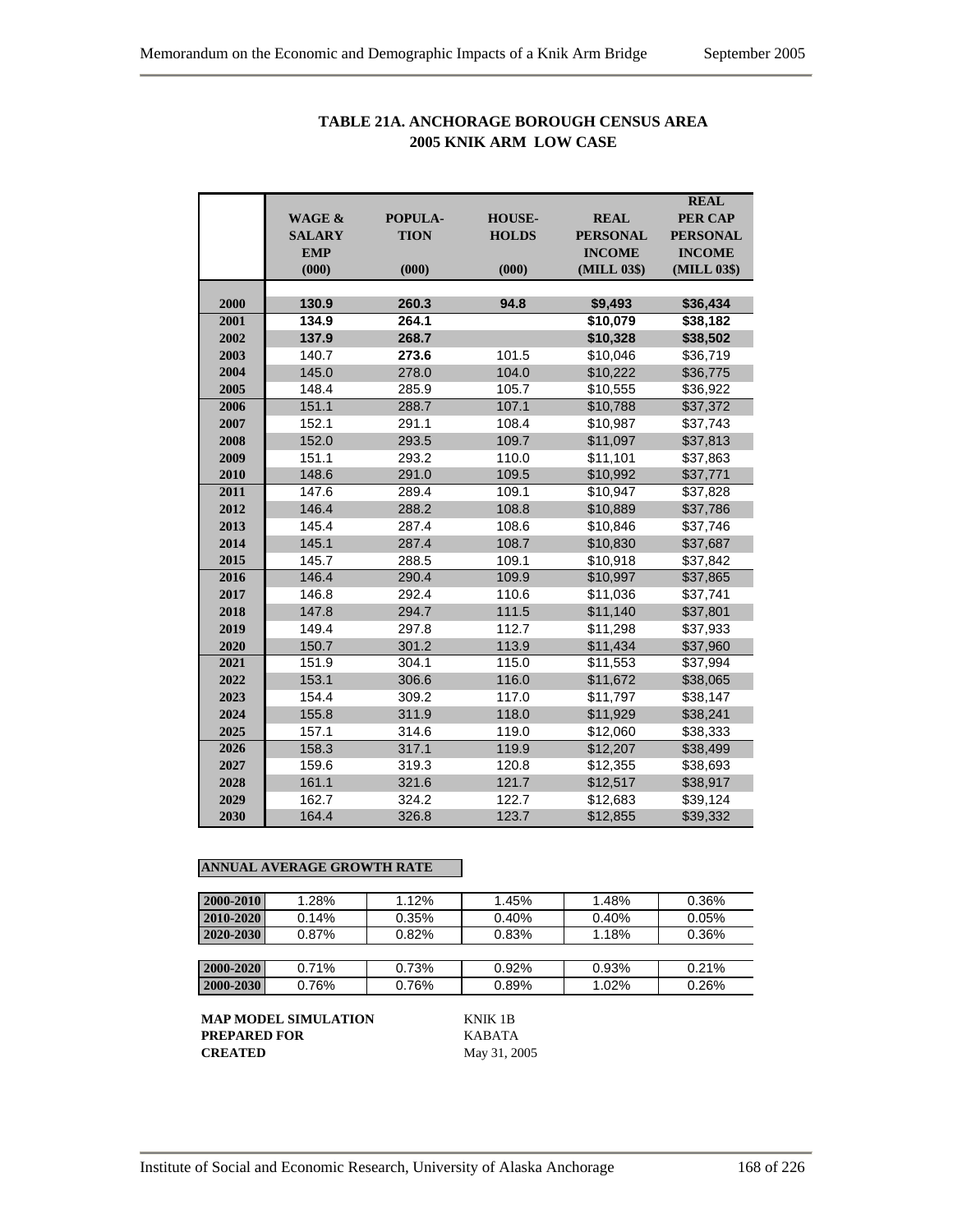|      |                   |             |               |                 | <b>REAL</b>     |
|------|-------------------|-------------|---------------|-----------------|-----------------|
|      | <b>WAGE &amp;</b> | POPULA-     | <b>HOUSE-</b> | <b>REAL</b>     | <b>PER CAP</b>  |
|      | <b>SALARY</b>     | <b>TION</b> | <b>HOLDS</b>  | <b>PERSONAL</b> | <b>PERSONAL</b> |
|      | <b>EMP</b>        |             |               | <b>INCOME</b>   | <b>INCOME</b>   |
|      | (000)             | (000)       | (000)         | (MILL 03\$)     | (MILL 03\$)     |
|      |                   |             |               |                 |                 |
| 2000 | 12.4              | 59.3        | 20.6          | \$1,678         | \$28,014        |
| 2001 | 12.9              | 61.8        |               | \$1,810         | \$29,096        |
| 2002 | 13.9              | 64.3        |               | \$1,883         | \$28,925        |
| 2003 | 15.0              | 67.5        | 23.8          | \$2,167         | \$32,096        |
| 2004 | 15.8              | 70.2        | 25.0          | \$2.235         | \$31,848        |
| 2005 | 16.4              | 72.5        | 25.5          | \$2,317         | \$31,976        |
| 2006 | 16.9              | 74.2        | 26.2          | \$2,390         | \$32,187        |
| 2007 | 17.6              | 76.9        | 27.2          | \$2,487         | \$32,354        |
| 2008 | 18.5              | 80.5        | 28.6          | \$2,589         | \$32,183        |
| 2009 | 19.8              | 84.2        | 30.1          | \$2,702         | \$32,076        |
| 2010 | 20.8              | 87.5        | 31.3          | \$2,796         | \$31,957        |
| 2011 | 21.6              | 90.0        | 32.3          | \$2,881         | \$32,009        |
| 2012 | 22.2              | 92.3        | 33.2          | \$2,946         | \$31,928        |
| 2013 | 22.7              | 94.5        | 34.0          | \$3,004         | \$31,798        |
| 2014 | 23.2              | 96.8        | 34.9          | \$3,065         | \$31,661        |
| 2015 | 24.0              | 99.5        | 35.9          | \$3,154         | \$31,689        |
| 2016 | 24.8              | 102.4       | 37.0          | \$3,242         | \$31,650        |
| 2017 | 25.4              | 105.3       | 38.0          | \$3,312         | \$31,449        |
| 2018 | 26.3              | 108.4       | 39.1          | \$3,407         | \$31,438        |
| 2019 | 27.2              | 111.8       | 40.3          | \$3,517         | \$31.472        |
| 2020 | 28.1              | 115.4       | 41.6          | \$3,626         | \$31,436        |
| 2021 | 29.0              | 118.8       | 42.9          | \$3,729         | \$31,381        |
| 2022 | 29.9              | 122.2       | 44.1          | \$3,834         | \$31,369        |
| 2023 | 30.9              | 125.7       | 45.4          | \$3,942         | \$31,366        |
| 2024 | 31.9              | 129.2       | 46.6          | \$4,053         | \$31,375        |
| 2025 | 32.8              | 132.6       | 47.9          | \$4,163         | \$31,385        |
| 2026 | 33.8              | 136.1       | 49.2          | \$4,281         | \$31,447        |
| 2027 | 34.8              | 139.6       | 50.4          | \$4,404         | \$31,537        |
| 2028 | 35.9              | 143.2       | 51.7          | \$4,533         | \$31,667        |
| 2029 | 37.0              | 146.8       | 53.0          | \$4,665         | \$31,779        |
| 2030 | 38.2              | 150.5       | 54.4          | \$4,800         | \$31,891        |

# **TABLE 22A. MATANUSKA-SUSITNA BOROUGH CENSUS AREA 2005 KNIK ARM LOW CASE**

## **ANNUAL AVERAGE GROWTH RATE**

| 2000-2010       | 5.33% | 3.96% | 4.31% | 5.24% | 1.33%    |
|-----------------|-------|-------|-------|-------|----------|
| 2010-2020       | 3.09% | 2.80% | 2.88% | 2.64% | $-0.16%$ |
| $2020 - 2030$   | 3.10% | 2.70% | 2.71% | 2.84% | 0.14%    |
|                 |       |       |       |       |          |
| 2000-2020       | 4.20% | 3.38% | 3.59% | 3.93% | 0.58%    |
| $ 2000 - 2030 $ | 3.83% | 3.15% | 3.30% | 3.57% | 0.43%    |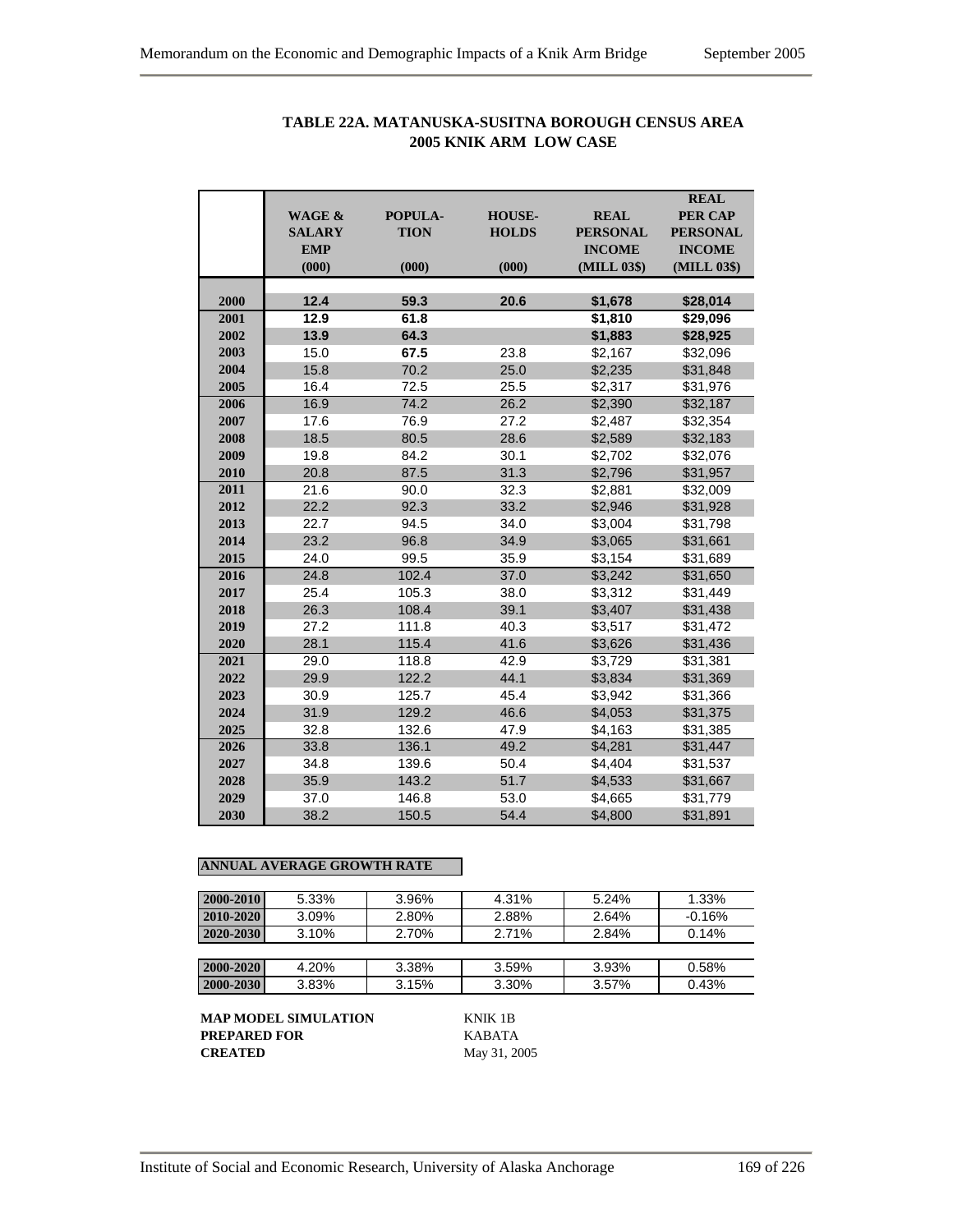|      | <b>WAGE &amp;</b><br><b>SALARY</b><br><b>EMP</b><br>(000) | POPULA-<br><b>TION</b><br>(000) | <b>HOUSE-</b><br><b>HOLDS</b><br>(000) | <b>REAL</b><br><b>PERSONAL</b><br><b>INCOME</b><br>(MILL 03\$) | <b>REAL</b><br><b>PER CAP</b><br><b>PERSONAL</b><br><b>INCOME</b><br>(MILL 03\$) |
|------|-----------------------------------------------------------|---------------------------------|----------------------------------------|----------------------------------------------------------------|----------------------------------------------------------------------------------|
| 2000 | 17.3                                                      | 49.7                            | 18.4                                   | \$1,512                                                        | \$30,452                                                                         |
| 2001 | 17.4                                                      | 50.1                            |                                        | \$1,541                                                        | \$30,740                                                                         |
| 2002 | 17.6                                                      | 50.5                            |                                        | \$1,575                                                        | \$30,926                                                                         |
| 2003 | 17.7                                                      | 51.4                            | 19.4                                   | \$1,571                                                        | \$30,564                                                                         |
| 2004 | 17.9                                                      | 50.9                            | 19.4                                   | \$1,584                                                        | \$31,099                                                                         |
| 2005 | 17.6                                                      | 50.8                            | 19.1                                   | \$1,587                                                        | \$31,227                                                                         |
| 2006 | 17.4                                                      | 50.3                            | 19.0                                   | \$1,591                                                        | \$31,599                                                                         |
| 2007 | 17.2                                                      | 50.3                            | 19.0                                   | \$1,612                                                        | \$32,042                                                                         |
| 2008 | 17.1                                                      | 50.7                            | 19.3                                   | \$1,626                                                        | \$32,088                                                                         |
| 2009 | 16.9                                                      | 50.6                            | 19.3                                   | \$1,629                                                        | \$32,171                                                                         |
| 2010 | 16.6                                                      | 50.3                            | 19.2                                   | \$1,614                                                        | \$32,107                                                                         |
| 2011 | 16.5                                                      | 50.1                            | 19.2                                   | \$1,606                                                        | \$32,080                                                                         |
| 2012 | 16.4                                                      | 50.0                            | 19.2                                   | \$1,599                                                        | \$32,000                                                                         |
| 2013 | 16.3                                                      | 49.9                            | 19.2                                   | \$1,593                                                        | \$31,911                                                                         |
| 2014 | 16.2                                                      | 50.0                            | 19.2                                   | \$1,589                                                        | \$31,803                                                                         |
| 2015 | 16.3                                                      | 50.2                            | 19.3                                   | \$1,602                                                        | \$31,909                                                                         |
| 2016 | 16.3                                                      | 50.6                            | 19.5                                   | \$1,615                                                        | \$31,933                                                                         |
| 2017 | 16.4                                                      | 51.0                            | 19.6                                   | \$1,620                                                        | \$31,772                                                                         |
| 2018 | 16.5                                                      | 51.5                            | 19.8                                   | \$1,638                                                        | \$31,829                                                                         |
| 2019 | 16.7                                                      | 52.1                            | 20.0                                   | \$1,663                                                        | \$31,930                                                                         |
| 2020 | 16.8                                                      | 52.7                            | 20.3                                   | \$1,684                                                        | \$31,952                                                                         |
| 2021 | 16.9                                                      | 53.2                            | 20.5                                   | \$1,701                                                        | \$31,954                                                                         |
| 2022 | 17.1                                                      | 53.7                            | 20.7                                   | \$1,718                                                        | \$31,991                                                                         |
| 2023 | 17.2                                                      | 54.2                            | 20.9                                   | \$1,737                                                        | \$32,032                                                                         |
| 2024 | 17.4                                                      | 54.8                            | 21.1                                   | \$1,757                                                        | \$32,081                                                                         |
| 2025 | 17.5                                                      | 55.3                            | 21.3                                   | \$1,777                                                        | \$32,136                                                                         |
| 2026 | 17.6                                                      | 55.7                            | 21.4                                   | \$1,798                                                        | \$32,266                                                                         |
| 2027 | 17.7                                                      | 56.1                            | 21.6                                   | \$1,819                                                        | \$32,413                                                                         |
| 2028 | 17.9                                                      | 56.6                            | 21.8                                   | \$1,843                                                        | \$32,585                                                                         |
| 2029 | 18.0                                                      | 57.0                            | 22.0                                   | \$1,868                                                        | \$32,742                                                                         |
| 2030 | 18.2                                                      | 57.5                            | 22.2                                   | \$1,893                                                        | \$32,900                                                                         |

## **TABLE 23A. KENAI PENINSULA BOROUGH CENSUS AREA 2005 KNIK ARM LOW CASE**

## **ANNUAL AVERAGE GROWTH RATE**

| 2000-2010 | $-0.42%$ | $0.12\%$ | 0.42% | 0.65% | 0.53%    |
|-----------|----------|----------|-------|-------|----------|
| 2010-2020 | 0.13%    | $0.47\%$ | 0.53% | 0.42% | $-0.05%$ |
| 2020-2030 | 0.79%    | 0.88%    | 0.89% | 1.18% | 0.29%    |
|           |          |          |       |       |          |
| 2000-2020 | $-0.15%$ | 0.29%    | 0.47% | 0.54% | 0.24%    |
| 2000-2030 | 0.16%    | 0.49%    | 0.61% | 0.75% | 0.26%    |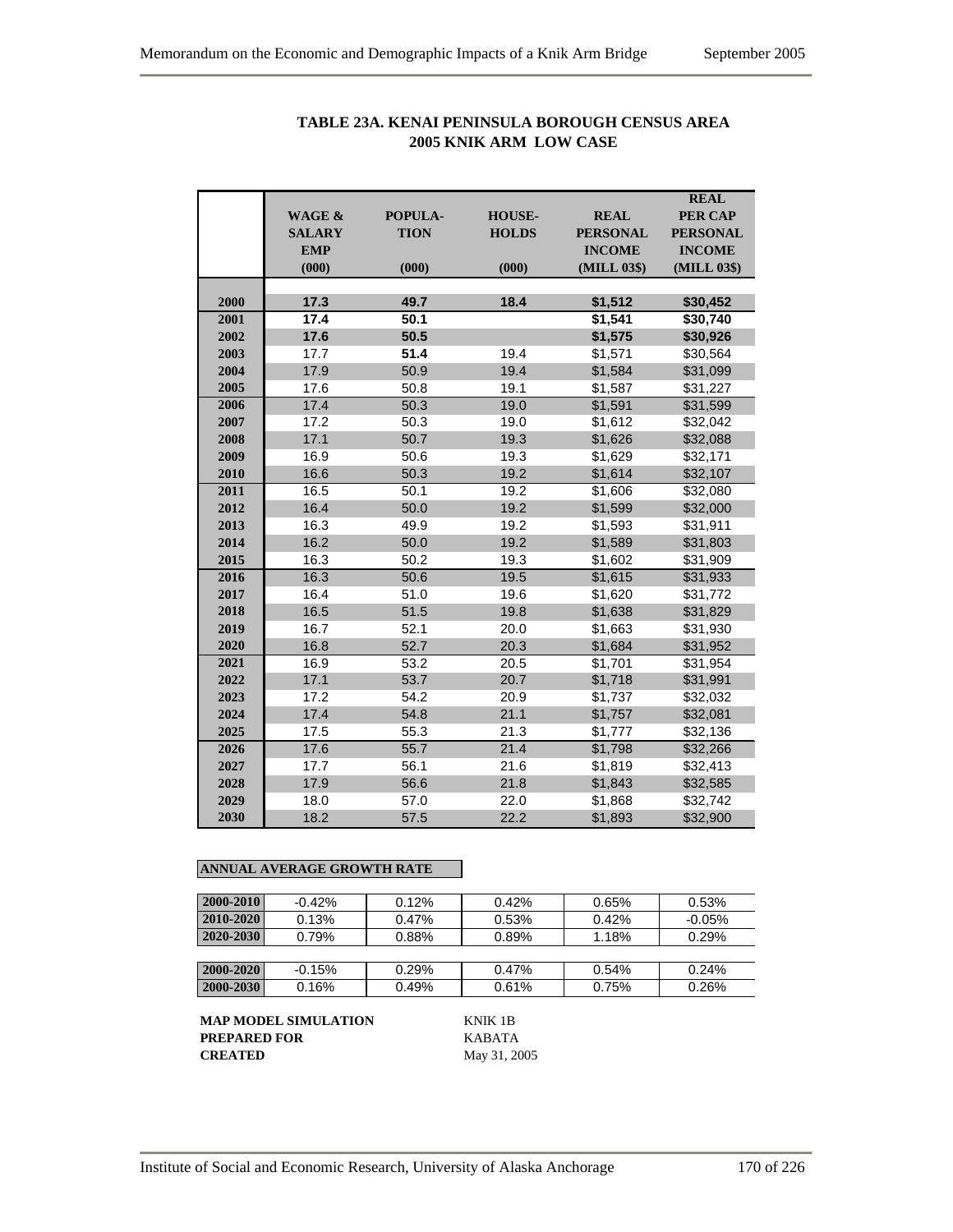## **TABLE 24A. BALANCE OF STATE 2005 KNIK ARM LOW CASE**

| <b>PER CAP</b><br><b>WAGE &amp;</b><br>POPULA-<br><b>HOUSE-</b><br><b>REAL</b><br><b>TION</b><br><b>HOLDS</b><br><b>PERSONAL</b><br><b>SALARY</b><br><b>PERSONAL</b><br><b>INCOME</b><br><b>EMP</b><br><b>INCOME</b><br>(000)<br>(MILL 03\$)<br>(MILL 03\$)<br>(000)<br>(000)<br>2000<br>120.1<br>257.6<br>87.8<br>\$7,584<br>\$29,855<br>122.8<br>256.8<br>\$7,695<br>\$30,418<br>2001<br>2002<br>122.8<br>258.0<br>\$7,850<br>\$30,914<br>2003<br>123.4<br>255.8<br>87.6<br>\$30,289<br>\$7,747<br>2004<br>123.0<br>256.5<br>88.8<br>\$7,683<br>\$29,956<br>2005<br>124.1<br>260.0<br>89.1<br>\$7,824<br>\$30,087<br>124.6<br>89.5<br>2006<br>260.3<br>\$7,929<br>\$30,458<br>89.4<br>2007<br>123.9<br>259.3<br>\$8,036<br>\$30,987<br>122.3<br>258.9<br>89.5<br>\$8,058<br>\$31,128<br>2008<br>88.8<br>2009<br>120.7<br>256.1<br>\$7,989<br>\$31,190<br>118.9<br>253.9<br>88.2<br>\$30,961<br>2010<br>\$7,861<br>2011<br>118.4<br>252.9<br>88.0<br>\$7,812<br>\$30,889 |  |
|---------------------------------------------------------------------------------------------------------------------------------------------------------------------------------------------------------------------------------------------------------------------------------------------------------------------------------------------------------------------------------------------------------------------------------------------------------------------------------------------------------------------------------------------------------------------------------------------------------------------------------------------------------------------------------------------------------------------------------------------------------------------------------------------------------------------------------------------------------------------------------------------------------------------------------------------------------------------------|--|
|                                                                                                                                                                                                                                                                                                                                                                                                                                                                                                                                                                                                                                                                                                                                                                                                                                                                                                                                                                           |  |
|                                                                                                                                                                                                                                                                                                                                                                                                                                                                                                                                                                                                                                                                                                                                                                                                                                                                                                                                                                           |  |
|                                                                                                                                                                                                                                                                                                                                                                                                                                                                                                                                                                                                                                                                                                                                                                                                                                                                                                                                                                           |  |
|                                                                                                                                                                                                                                                                                                                                                                                                                                                                                                                                                                                                                                                                                                                                                                                                                                                                                                                                                                           |  |
|                                                                                                                                                                                                                                                                                                                                                                                                                                                                                                                                                                                                                                                                                                                                                                                                                                                                                                                                                                           |  |
|                                                                                                                                                                                                                                                                                                                                                                                                                                                                                                                                                                                                                                                                                                                                                                                                                                                                                                                                                                           |  |
|                                                                                                                                                                                                                                                                                                                                                                                                                                                                                                                                                                                                                                                                                                                                                                                                                                                                                                                                                                           |  |
|                                                                                                                                                                                                                                                                                                                                                                                                                                                                                                                                                                                                                                                                                                                                                                                                                                                                                                                                                                           |  |
|                                                                                                                                                                                                                                                                                                                                                                                                                                                                                                                                                                                                                                                                                                                                                                                                                                                                                                                                                                           |  |
|                                                                                                                                                                                                                                                                                                                                                                                                                                                                                                                                                                                                                                                                                                                                                                                                                                                                                                                                                                           |  |
|                                                                                                                                                                                                                                                                                                                                                                                                                                                                                                                                                                                                                                                                                                                                                                                                                                                                                                                                                                           |  |
|                                                                                                                                                                                                                                                                                                                                                                                                                                                                                                                                                                                                                                                                                                                                                                                                                                                                                                                                                                           |  |
|                                                                                                                                                                                                                                                                                                                                                                                                                                                                                                                                                                                                                                                                                                                                                                                                                                                                                                                                                                           |  |
|                                                                                                                                                                                                                                                                                                                                                                                                                                                                                                                                                                                                                                                                                                                                                                                                                                                                                                                                                                           |  |
|                                                                                                                                                                                                                                                                                                                                                                                                                                                                                                                                                                                                                                                                                                                                                                                                                                                                                                                                                                           |  |
|                                                                                                                                                                                                                                                                                                                                                                                                                                                                                                                                                                                                                                                                                                                                                                                                                                                                                                                                                                           |  |
|                                                                                                                                                                                                                                                                                                                                                                                                                                                                                                                                                                                                                                                                                                                                                                                                                                                                                                                                                                           |  |
| 117.8<br>252.6<br>88.0<br>\$7,771<br>2012<br>\$30,760                                                                                                                                                                                                                                                                                                                                                                                                                                                                                                                                                                                                                                                                                                                                                                                                                                                                                                                     |  |
| 2013<br>117.2<br>88.0<br>252.4<br>\$7,736<br>\$30,649                                                                                                                                                                                                                                                                                                                                                                                                                                                                                                                                                                                                                                                                                                                                                                                                                                                                                                                     |  |
| 2014<br>116.8<br>252.3<br>88.0<br>\$7,708<br>\$30,552                                                                                                                                                                                                                                                                                                                                                                                                                                                                                                                                                                                                                                                                                                                                                                                                                                                                                                                     |  |
| 2015<br>116.8<br>252.9<br>88.3<br>\$7,757<br>\$30,668                                                                                                                                                                                                                                                                                                                                                                                                                                                                                                                                                                                                                                                                                                                                                                                                                                                                                                                     |  |
| 2016<br>117.3<br>89.0<br>254.7<br>\$7,806<br>\$30,652                                                                                                                                                                                                                                                                                                                                                                                                                                                                                                                                                                                                                                                                                                                                                                                                                                                                                                                     |  |
| 2017<br>117.7<br>256.8<br>89.7<br>\$7,825<br>\$30,475                                                                                                                                                                                                                                                                                                                                                                                                                                                                                                                                                                                                                                                                                                                                                                                                                                                                                                                     |  |
| 2018<br>118.4<br>259.0<br>90.5<br>\$7,900<br>\$30,507                                                                                                                                                                                                                                                                                                                                                                                                                                                                                                                                                                                                                                                                                                                                                                                                                                                                                                                     |  |
| 119.4<br>261.7<br>91.5<br>\$8,008<br>2019<br>\$30,607                                                                                                                                                                                                                                                                                                                                                                                                                                                                                                                                                                                                                                                                                                                                                                                                                                                                                                                     |  |
| 120.1<br>264.2<br>92.4<br>2020<br>\$8,086<br>\$30,608                                                                                                                                                                                                                                                                                                                                                                                                                                                                                                                                                                                                                                                                                                                                                                                                                                                                                                                     |  |
| 2021<br>120.5<br>266.3<br>93.1<br>\$8,148<br>\$30,604                                                                                                                                                                                                                                                                                                                                                                                                                                                                                                                                                                                                                                                                                                                                                                                                                                                                                                                     |  |
| 121.3<br>2022<br>268.5<br>93.9<br>\$8,220<br>\$30,621                                                                                                                                                                                                                                                                                                                                                                                                                                                                                                                                                                                                                                                                                                                                                                                                                                                                                                                     |  |
| 2023<br>122.2<br>270.8<br>94.8<br>\$8,301<br>\$30,649                                                                                                                                                                                                                                                                                                                                                                                                                                                                                                                                                                                                                                                                                                                                                                                                                                                                                                                     |  |
| 2024<br>123.1<br>95.7<br>273.3<br>\$8,386<br>\$30,686                                                                                                                                                                                                                                                                                                                                                                                                                                                                                                                                                                                                                                                                                                                                                                                                                                                                                                                     |  |
| 2025<br>124.0<br>96.5<br>\$8,469<br>275.6<br>\$30,724                                                                                                                                                                                                                                                                                                                                                                                                                                                                                                                                                                                                                                                                                                                                                                                                                                                                                                                     |  |
| 2026<br>124.5<br>277.4<br>97.2<br>\$8,558<br>\$30,855                                                                                                                                                                                                                                                                                                                                                                                                                                                                                                                                                                                                                                                                                                                                                                                                                                                                                                                     |  |
| 2027<br>125.0<br>278.8<br>97.7<br>\$8,641<br>\$30,992                                                                                                                                                                                                                                                                                                                                                                                                                                                                                                                                                                                                                                                                                                                                                                                                                                                                                                                     |  |
| 2028<br>125.9<br>280.7<br>98.4<br>\$8,740<br>\$31,137                                                                                                                                                                                                                                                                                                                                                                                                                                                                                                                                                                                                                                                                                                                                                                                                                                                                                                                     |  |
| 2029<br>126.9<br>282.8<br>99.2<br>\$8,844<br>\$31,275                                                                                                                                                                                                                                                                                                                                                                                                                                                                                                                                                                                                                                                                                                                                                                                                                                                                                                                     |  |
| 2030<br>99.9<br>127.9<br>285.0<br>\$8,953<br>\$31,415                                                                                                                                                                                                                                                                                                                                                                                                                                                                                                                                                                                                                                                                                                                                                                                                                                                                                                                     |  |

## **ANNUAL AVERAGE GROWTH RATE**

| 2000-2010       | $-0.10%$ | $-0.15%$ | 0.04% | 0.36%    | 0.36%    |
|-----------------|----------|----------|-------|----------|----------|
| $ 2010 - 2020 $ | 0.10%    | 0.40%    | 0.47% | 0.28%    | $-0.11%$ |
| $2020 - 2030$   | 0.64%    | 0.76%    | 0.79% | $1.02\%$ | 0.26%    |
|                 |          |          |       |          |          |
| 2000-2020       | $0.00\%$ | 0.13%    | 0.25% | 0.32%    | 0.12%    |
| $ 2000 - 2030 $ | 0.21%    | 0.34%    | 0.43% | 0.55%    | 0.17%    |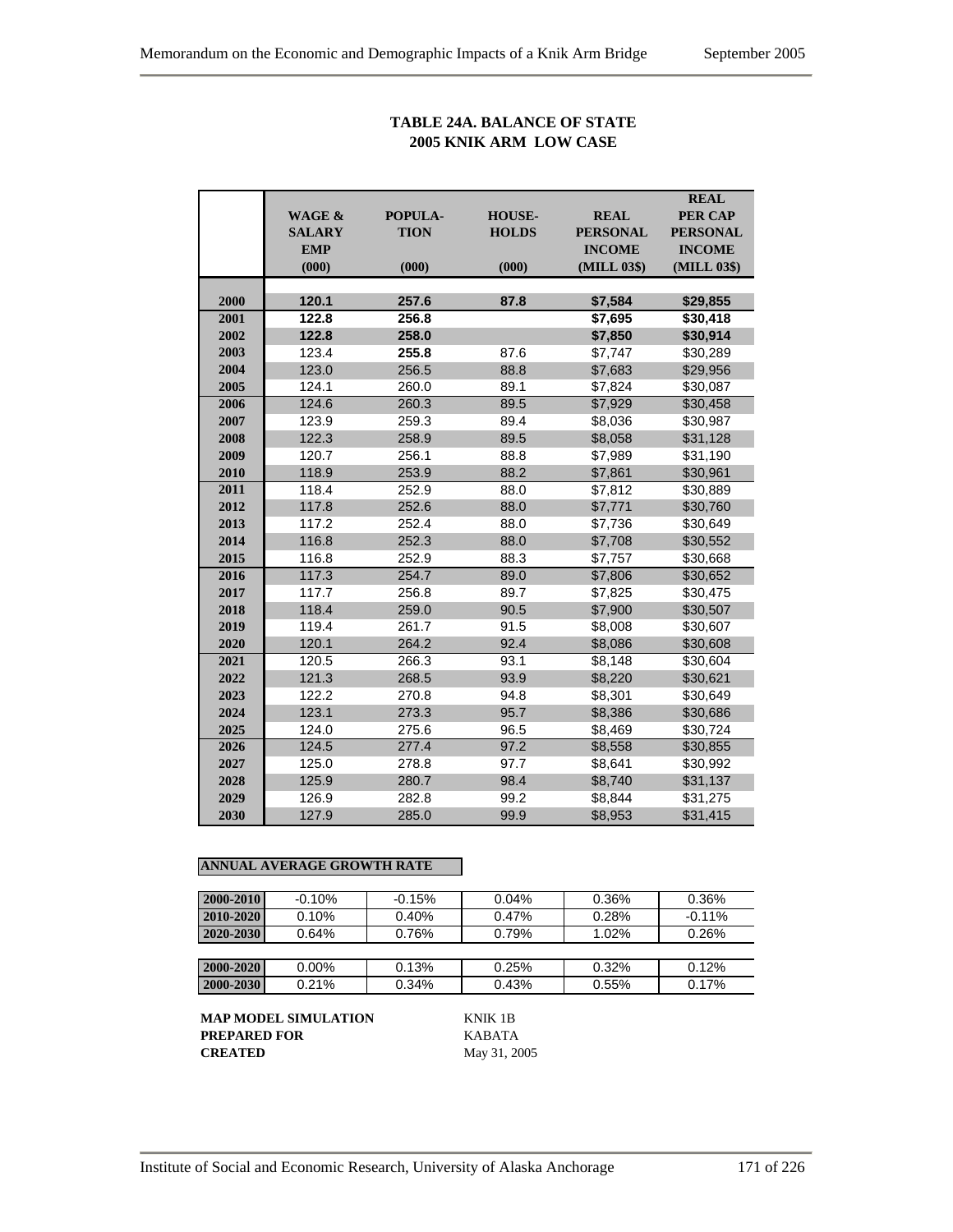#### **TABLE 25A. ANCHORAGE / MATSU SHARE OF TOTAL STATE**

#### **2005 KNIK ARM LOW CASE**

|      | ANCHORAGE / ANCHORAGE / |              | <b>ALASKA</b>     | <b>ALASKA</b> | <b>ANCHORAGE /ANCHORAGE /</b> |              |
|------|-------------------------|--------------|-------------------|---------------|-------------------------------|--------------|
|      | <b>MATSU</b>            | <b>MATSU</b> |                   |               | <b>MATSU</b>                  | <b>MATSU</b> |
|      |                         |              |                   |               | <b>SHARE</b>                  | <b>SHARE</b> |
|      | W&S                     | <b>POP</b>   | W&S               | <b>POP</b>    | W&S                           |              |
|      | <b>EMPLOYMENT</b>       |              | <b>EMPLOYMENT</b> |               | <b>EMPLOYMENT</b>             | <b>POP</b>   |
|      |                         |              |                   |               |                               |              |
| 2000 | 143.24                  | 319.61       | 280.66            | 626.93        | 51.0%                         | 51.0%        |
| 2001 | 147.80                  | 325.82       | 287.94            | 632.67        | 51.3%                         | 51.5%        |
| 2002 | 151.82                  | 333.03       | 292.29            | 641.48        | 51.9%                         | 51.9%        |
| 2003 | 155.73                  | 341.13       | 296.88            | 648.82        | 52.5%                         | 52.6%        |
| 2004 | 160.84                  | 348.12       | 301.70            | 655.54        | 53.3%                         | 53.1%        |
| 2005 | 164.81                  | 358.32       | 306.52            | 669.19        | 53.8%                         | 53.5%        |
| 2006 | 168.03                  | 362.91       | 310.04            | 673.60        | 54.2%                         | 53.9%        |
| 2007 | 169.68                  | 367.99       | 310.73            | 677.61        | 54.6%                         | 54.3%        |
| 2008 | 170.58                  | 373.93       | 309.93            | 683.49        | 55.0%                         | 54.7%        |
| 2009 | 170.92                  | 377.43       | 308.55            | 684.21        | 55.4%                         | 55.2%        |
| 2010 | 169.38                  | 378.49       | 304.85            | 682.66        | 55.6%                         | 55.4%        |
| 2011 | 169.23                  | 379.38       | 304.10            | 682.36        | 55.6%                         | 55.6%        |
| 2012 | 168.51                  | 380.45       | 302.62            | 683.05        | 55.7%                         | 55.7%        |
| 2013 | 168.04                  | 381.81       | 301.45            | 684.13        | 55.7%                         | 55.8%        |
| 2014 | 168.34                  | 384.18       | 301.31            | 686.43        | 55.9%                         | 56.0%        |
| 2015 | 169.67                  | 388.05       | 302.75            | 691.18        | 56.0%                         | 56.1%        |
| 2016 | 171.15                  | 392.86       | 304.75            | 698.09        | 56.2%                         | 56.3%        |
| 2017 | 172.29                  | 397.74       | 306.40            | 705.52        | 56.2%                         | 56.4%        |
| 2018 | 174.08                  | 403.07       | 309.03            | 713.50        | 56.3%                         | 56.5%        |
| 2019 | 176.58                  | 409.58       | 312.70            | 723.31        | 56.5%                         | 56.6%        |
| 2020 | 178.88                  | 416.56       | 315.76            | 733.42        | 56.7%                         | 56.8%        |
| 2021 | 180.90                  | 422.92       | 318.34            | 742.39        | 56.8%                         | 57.0%        |
| 2022 | 183.04                  | 428.84       | 321.37            | 751.01        | 57.0%                         | 57.1%        |
| 2023 | 185.29                  | 434.91       | 324.66            | 759.99        | 57.1%                         | 57.2%        |
| 2024 | 187.66                  | 441.14       | 328.15            | 769.20        | 57.2%                         | 57.3%        |
| 2025 | 189.92                  | 447.25       | 331.40            | 778.16        | 57.3%                         | 57.5%        |
| 2026 | 192.13                  | 453.21       | 334.25            | 786.31        | 57.5%                         | 57.6%        |
| 2027 | 194.41                  | 458.95       | 337.16            | 793.91        | 57.7%                         | 57.8%        |
| 2028 | 197.06                  | 464.80       | 340.87            | 802.04        | 57.8%                         | 58.0%        |
| 2029 | 199.78                  | 470.98       | 344.73            | 810.81        | 58.0%                         | 58.1%        |
| 2030 | 202.58                  | 477.34       | 348.71            | 819.85        | 58.1%                         | 58.2%        |

#### **ANNUAL AVERAGE GROWTH RATE**

| 2000-2010     | 1.69% | 1.71% | 0.83% | 0.86% | 0.85% | 0.84% |
|---------------|-------|-------|-------|-------|-------|-------|
| $2010 - 2020$ | 0.55% | 0.96% | 0.35% | 0.72% | 0.19% | 0.24% |
| $2020 - 2030$ | 1.25% | 1.37% | 1.00% | 1.12% | 0.25% | 0.25% |
|               |       |       |       |       |       |       |
| $2000 - 2020$ | 1.12% | 1.33% | 0.59% | 0.79% | 0.52% | 0.54% |
| 2000-2030     | 1.16% | 1.35% | 0.73% | 0.90% | 0.43% | 0.44% |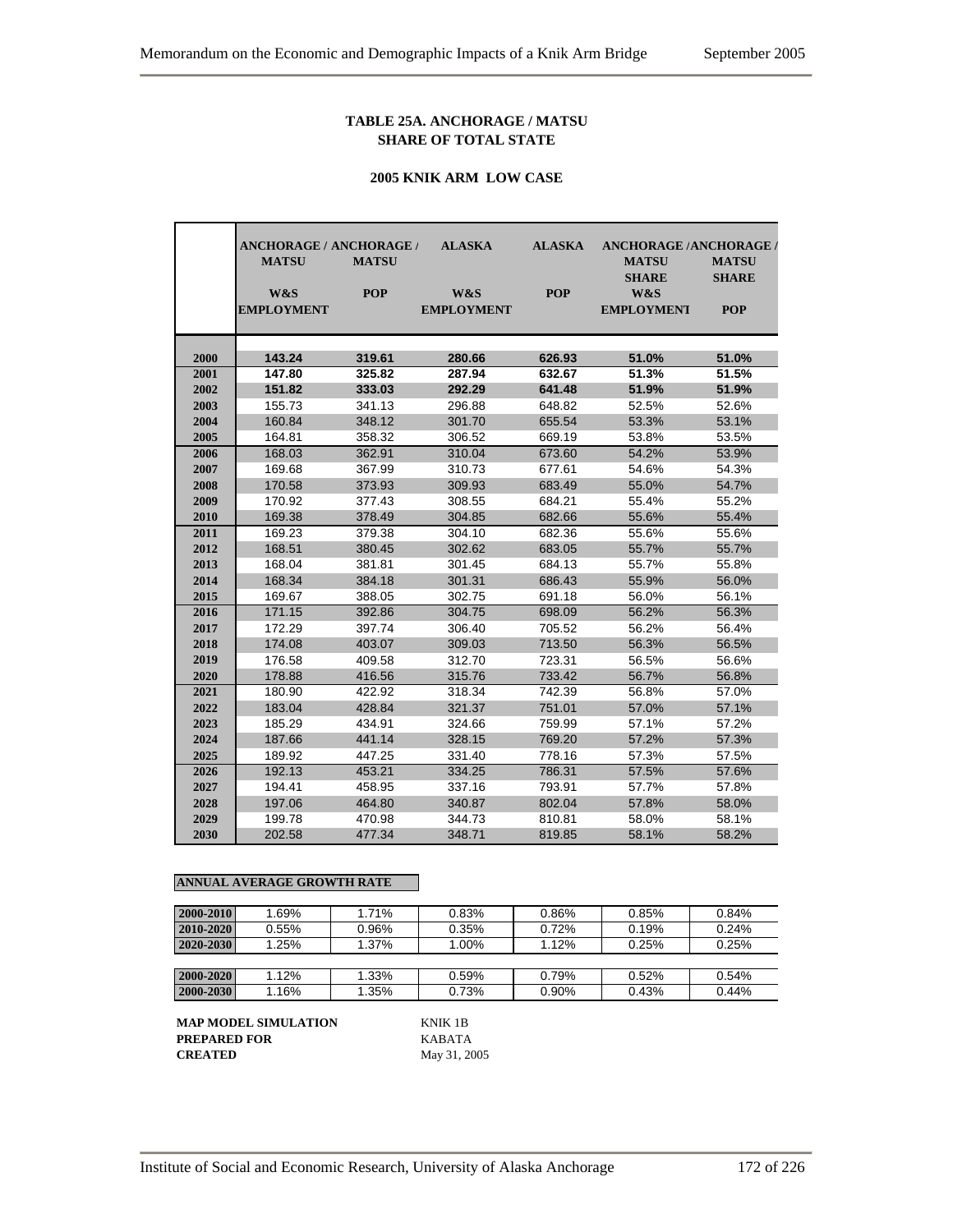## **TABLE 26A. ANCHORAGE / MATSU MATANUSKA-SUSITNA BOROUGH SHARE OF GREATER ANCHORAGE**

|      | <b>ANCHORAGE / ANCHORAGE /</b><br><b>MATSU</b> | <b>MATSU</b> | <b>MATSU</b><br><b>BOROUGH</b> | <b>MATSU</b><br><b>BOROUGH</b> | <b>MATSU</b><br><b>BOROUGH</b><br><b>SHARE</b> | <b>MATSU</b><br><b>BOROUGH</b><br><b>SHARE</b> |
|------|------------------------------------------------|--------------|--------------------------------|--------------------------------|------------------------------------------------|------------------------------------------------|
|      | W&S                                            | <b>POP</b>   | W&S                            | <b>POP</b>                     | W&S                                            |                                                |
|      | <b>EMPLOYMENT</b>                              |              | <b>EMPLOYMENT</b>              |                                | <b>EMPLOYMENT</b>                              | <b>POP</b>                                     |
|      |                                                |              |                                |                                |                                                |                                                |
|      |                                                |              |                                |                                |                                                |                                                |
| 2000 | 143.24                                         | 319.61       | 12.36                          | 59.32                          | 8.6%                                           | 18.6%                                          |
| 2001 | 147.80                                         | 325.82       | 12.87                          | 61.77                          | 8.7%                                           | 19.0%                                          |
| 2002 | 151.82                                         | 333.03       | 13.90                          | 64.29                          | 9.2%                                           | 19.3%                                          |
| 2003 | 155.73                                         | 341.13       | 15.02                          | 67.53                          | 9.6%                                           | 19.8%                                          |
| 2004 | 160.84                                         | 348.12       | 15.80                          | 70.17                          | 9.8%                                           | 20.2%                                          |
| 2005 | 164.81                                         | 358.32       | 16.39                          | 72.45                          | 9.9%                                           | 20.2%                                          |
| 2006 | 168.03                                         | 362.91       | 16.95                          | 74.24                          | 10.1%                                          | 20.5%                                          |
| 2007 | 169.68                                         | 367.99       | 17.60                          | 76.87                          | 10.4%                                          | 20.9%                                          |
| 2008 | 170.58                                         | 373.93       | 18.53                          | 80.46                          | 10.9%                                          | 21.5%                                          |
| 2009 | 170.92                                         | 377.43       | 19.80                          | 84.25                          | 11.6%                                          | 22.3%                                          |
| 2010 | 169.38                                         | 378.49       | 20.77                          | 87.49                          | 12.3%                                          | 23.1%                                          |
| 2011 | 169.23                                         | 379.38       | 21.59                          | 89.99                          | 12.8%                                          | 23.7%                                          |
| 2012 | 168.51                                         | 380.45       | 22.15                          | 92.28                          | 13.1%                                          | 24.3%                                          |
| 2013 | 168.04                                         | 381.81       | 22.65                          | 94.46                          | 13.5%                                          | 24.7%                                          |
| 2014 | 168.34                                         | 384.18       | 23.24                          | 96.80                          | 13.8%                                          | 25.2%                                          |
| 2015 | 169.67                                         | 388.05       | 24.01                          | 99.52                          | 14.1%                                          | 25.6%                                          |
| 2016 | 171.15                                         | 392.86       | 24.78                          | 102.44                         | 14.5%                                          | 26.1%                                          |
| 2017 | 172.29                                         | 397.74       | 25.44                          | 105.32                         | 14.8%                                          | 26.5%                                          |
| 2018 | 174.08                                         | 403.07       | 26.25                          | 108.37                         | 15.1%                                          | 26.9%                                          |
| 2019 | 176.58                                         | 409.58       | 27.20                          | 111.75                         | 15.4%                                          | 27.3%                                          |
| 2020 | 178.88                                         | 416.56       | 28.15                          | 115.36                         | 15.7%                                          | 27.7%                                          |
| 2021 | 180.90                                         | 422.92       | 29.04                          | 118.85                         | 16.1%                                          | 28.1%                                          |
| 2022 | 183.04                                         | 428.84       | 29.95                          | 122.22                         | 16.4%                                          | 28.5%                                          |
| 2023 | 185.29                                         | 434.91       | 30.88                          | 125.67                         | 16.7%                                          | 28.9%                                          |
| 2024 | 187.66                                         | 441.14       | 31.85                          | 129.19                         | 17.0%                                          | 29.3%                                          |
| 2025 | 189.92                                         | 447.25       | 32.81                          | 132.64                         | 17.3%                                          | 29.7%                                          |
| 2026 | 192.13                                         | 453.21       | 33.80                          | 136.14                         | 17.6%                                          | 30.0%                                          |
| 2027 | 194.41                                         | 458.95       | 34.83                          | 139.64                         | 17.9%                                          | 30.4%                                          |
| 2028 | 197.06                                         | 464.80       | 35.93                          | 143.16                         | 18.2%                                          | 30.8%                                          |
| 2029 | 199.78                                         | 470.98       | 37.04                          | 146.80                         | 18.5%                                          | 31.2%                                          |
| 2030 | 202.58                                         | 477.34       | 38.19                          | 150.51                         | 18.9%                                          | 31.5%                                          |

#### **2005 KNIK ARM LOW CASE**

#### **ANNUAL AVERAGE GROWTH RATE**

| 2000-2010 | 1.69% | 1.71% | 5.33% | 3.96% | 3.58% | 2.22% |
|-----------|-------|-------|-------|-------|-------|-------|
| 2010-2020 | 0.55% | 0.96% | 3.09% | 2.80% | 2.52% | 1.82% |
| 2020-2030 | 1.25% | 1.37% | 3.10% | 2.70% | 1.82% | 1.31% |
|           |       |       |       |       |       |       |
| 2000-2020 | 1.12% | 1.33% | 4.20% | 3.38% | 3.05% | 2.02% |
| 2000-2030 | 1.16% | 1.35% | 3.83% | 3.15% | 2.64% | 1.78% |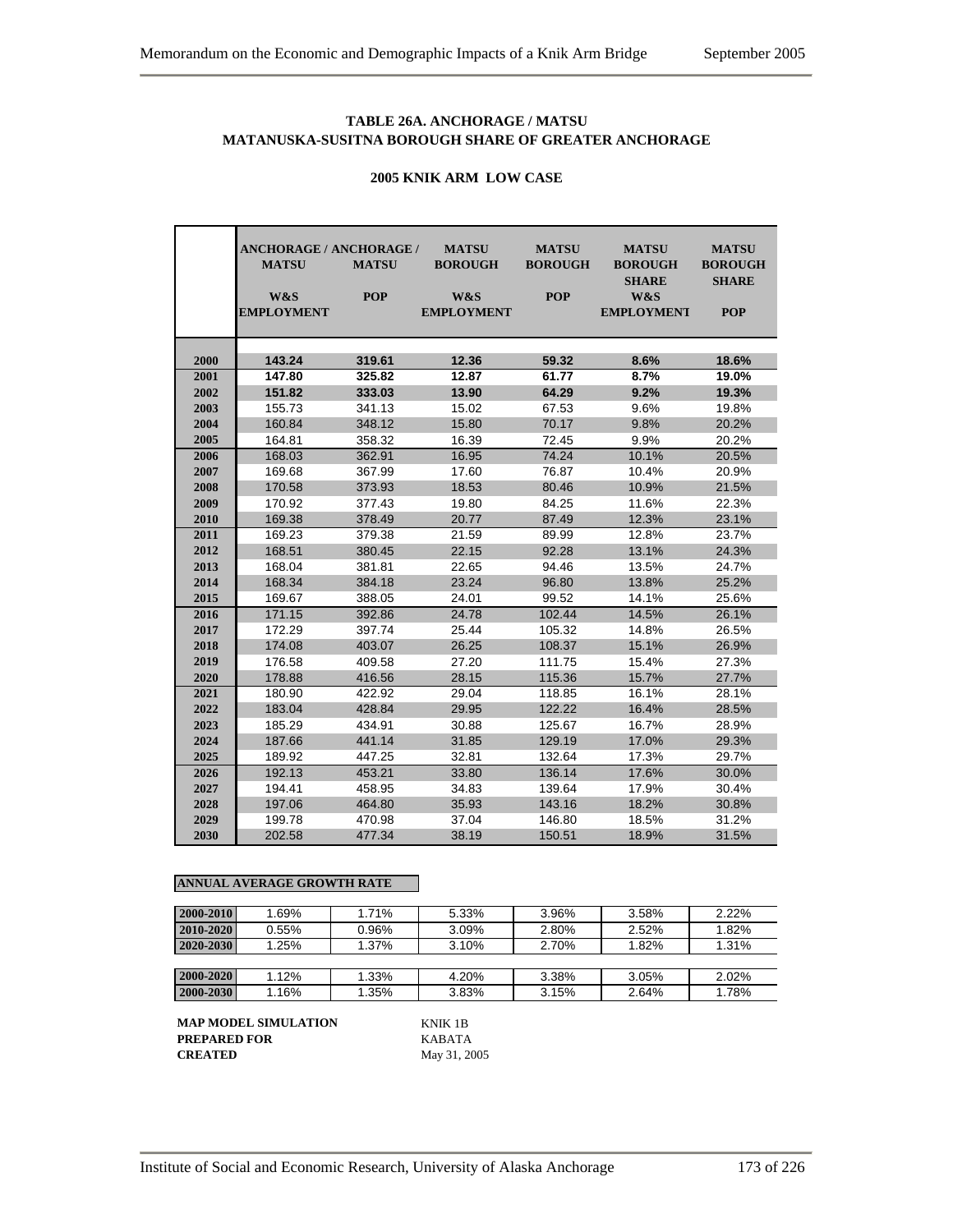## **TABLE 27A. ANCHORAGE / MATSU MATANUSKA-SUSITNA BOROUGH COMMUTERS**

#### **2005 KNIK ARM LOW CASE**

|              | <b>MS RESIDENTS MS RESIDENTS MS RESIDENTS</b> |                |                | <b>SHARE</b>     |                               |
|--------------|-----------------------------------------------|----------------|----------------|------------------|-------------------------------|
|              | <b>COMMUTING</b>                              | <b>WORKING</b> | <b>TOTAL</b>   |                  | <b>COMMUTING TOTAL JOBS /</b> |
|              | <b>TO ANCHORAGE</b>                           | IN             | <b>WORKERS</b> | <b>TO</b>        | <b>BASIC</b>                  |
|              |                                               | <b>MATSU</b>   |                | <b>ANCHORAGE</b> |                               |
|              |                                               |                |                |                  |                               |
|              |                                               |                |                |                  |                               |
| 2000<br>2001 | 7.00<br>7.30                                  |                |                |                  |                               |
| 2002         | 7.60                                          |                |                |                  |                               |
| 2003         | 7.93                                          | 23.72          | 31.65          | 25.0%            | 2.60                          |
|              | 8.17                                          |                |                | 24.7%            |                               |
| 2004         |                                               | 24.93          | 33.10          |                  | 2.66                          |
| 2005         | 8.41<br>8.62                                  | 25.80          | 34.21          | 24.6%<br>24.6%   | 2.69<br>2.71                  |
| 2006         |                                               | 26.46          | 35.08          |                  |                               |
| 2007         | 8.82                                          | 27.06          | 35.88          | 24.6%            | 2.74                          |
| 2008         | 9.00                                          | 27.91          | 36.92          | 24.4%            | 2.76                          |
| 2009         | 9.14                                          | 29.07          | 38.20          | 23.9%            | 2.77                          |
| 2010         | 9.30                                          | 29.92          | 39.22          | 23.7%            | 2.75                          |
| 2011         | 9.49                                          | 30.72          | 40.20          | 23.6%            | 2.79                          |
| 2012         | 9.67                                          | 31.24          | 40.91          | 23.6%            | 2.80                          |
| 2013         | 9.86                                          | 31.70          | 41.57          | 23.7%            | 2.80                          |
| 2014         | 10.07                                         | 32.28          | 42.35          | 23.8%            | 2.81                          |
| 2015         | 10.28                                         | 33.09          | 43.37          | 23.7%            | 2.84                          |
| 2016         | 10.48                                         | 33.93          | 44.41          | 23.6%            | 2.85                          |
| 2017         | 10.69                                         | 34.63          | 45.32          | 23.6%            | 2.86                          |
| 2018         | 10.91                                         | 35.52          | 46.43          | 23.5%            | 2.88                          |
| 2019         | 11.13                                         | 36.57          | 47.71          | 23.3%            | 2.90                          |
| 2020         | 11.36                                         | 37.60          | 48.96          | 23.2%            | 2.93                          |
| 2021         | 11.60                                         | 38.57          | 50.17          | 23.1%            | 2.95                          |
| 2022         | 11.84                                         | 39.56          | 51.40          | 23.0%            | 2.97                          |
| 2023         | 12.09                                         | 40.60          | 52.69          | 23.0%            | 2.99                          |
| 2024         | 12.35                                         | 41.67          | 54.02          | 22.9%            | 3.01                          |
| 2025         | 12.55                                         | 42.72          | 55.28          | 22.7%            | 3.03                          |
| 2026         | 12.77                                         | 43.79          | 56.56          | 22.6%            | 3.06                          |
| 2027         | 12.98                                         | 44.91          | 57.89          | 22.4%            | 3.08                          |
| 2028         | 13.20                                         | 46.12          | 59.32          | 22.3%            | 3.11                          |
| 2029         | 13.42                                         | 47.35          | 60.77          | 22.1%            | 3.14                          |
| 2030         | 13.65                                         | 48.61          | 62.26          | 21.9%            | 3.17                          |

#### **ANNUAL AVERAGE GROWTH RATE**

| 2000-2010     | 2.89% | #VALUE! | #VALUE! | #VALUE!   | #VALUE! |
|---------------|-------|---------|---------|-----------|---------|
| $2010 - 2020$ | 2.02% | 2.31%   | 2.24%   | $-0.22%$  | 0.63%   |
| 2020-2030     | 1.85% | 2.60%   | 2.43%   | $-0.57\%$ | 0.77%   |
|               |       |         |         |           |         |
| $2000 - 2020$ | 2.45% | #VALUE! | #VALUE! | #VALUE!   | #VALUE! |
| 2000-2030     | 2.25% | #VALUE! | #VALUE! | #VALUE!   | #VALUE! |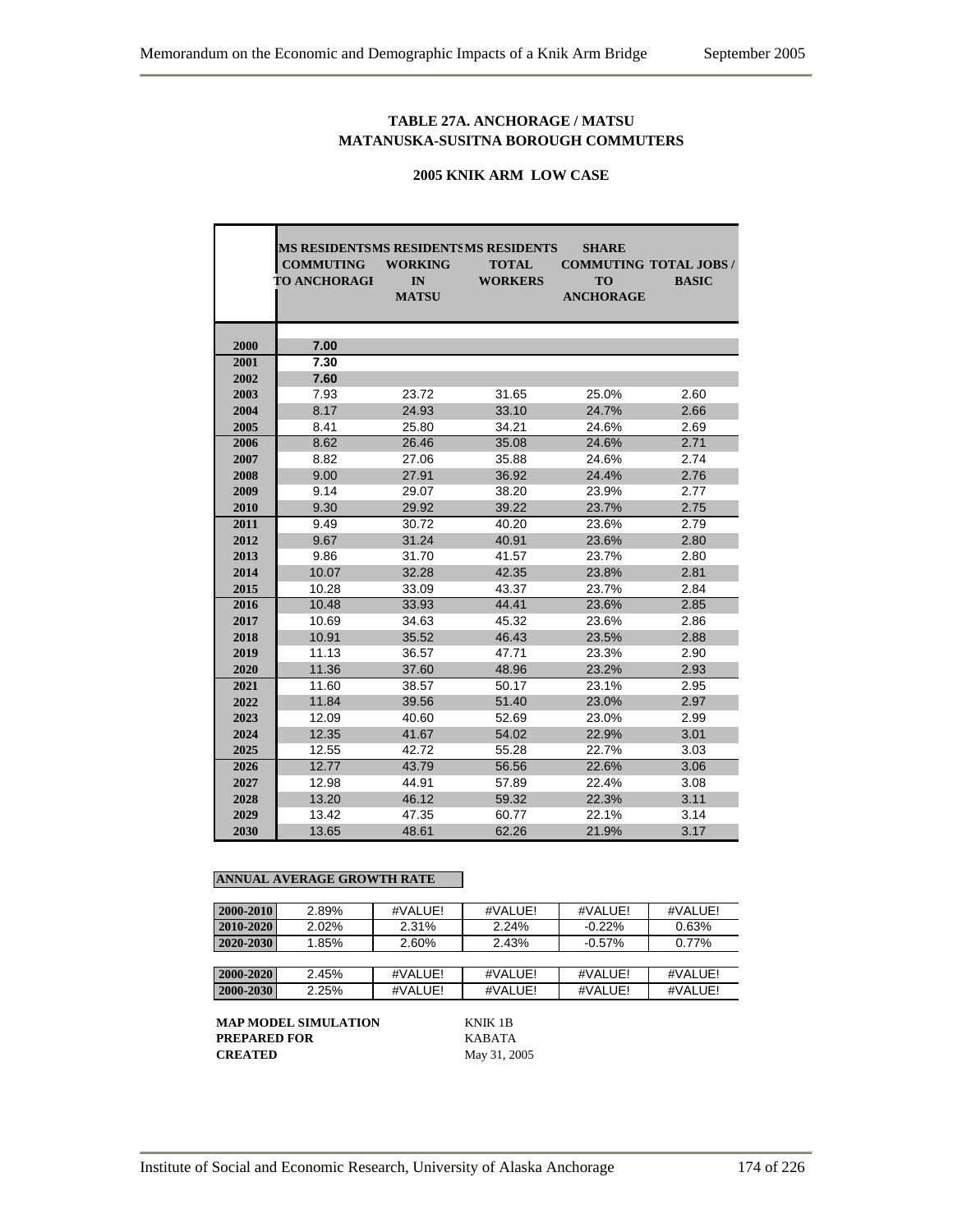## **TABLE 28A. ANCHORAGE / MATSU ADDITIONS TO EACH REGION**

#### **2005 KNIK ARM LOW CASE**

|      | <b>ANCHORAGE</b><br><b>W&amp;S EMP</b><br><b>CHANGE</b> | <b>MATSU</b><br><b>W&amp;S EMP</b><br><b>CHANGE</b> | <b>ANCHORAGE</b><br><b>POP</b><br><b>CHANGE</b> | <b>MATSU</b><br><b>POP</b><br><b>CHANGE</b> | <b>MATSU</b><br><b>COMMUTER</b><br><b>CHANGE</b> |
|------|---------------------------------------------------------|-----------------------------------------------------|-------------------------------------------------|---------------------------------------------|--------------------------------------------------|
| 2000 |                                                         |                                                     |                                                 |                                             |                                                  |
| 2001 | 4.05                                                    | 0.51                                                | 3.77                                            | 2.45                                        | 0.30                                             |
| 2002 | 2.99                                                    | 1.03                                                | 4.69                                            | 2.52                                        | 0.30                                             |
| 2003 | 2.79                                                    | 1.12                                                | 4.86                                            | 3.23                                        | 0.33                                             |
| 2004 | 4.33                                                    | 0.78                                                | 4.36                                            | 2.64                                        | 0.24                                             |
| 2005 | 3.39                                                    | 0.58                                                | 7.91                                            | 2.29                                        | 0.25                                             |
| 2006 | 2.66                                                    | 0.56                                                | 2.81                                            | 1.79                                        | 0.21                                             |
| 2007 | 0.99                                                    | 0.66                                                | 2.44                                            | 2.64                                        | 0.20                                             |
| 2008 | $-0.03$                                                 | 0.93                                                | 2.36                                            | 3.59                                        | 0.18                                             |
| 2009 | $-0.92$                                                 | 1.27                                                | $-0.29$                                         | 3.78                                        | 0.13                                             |
| 2010 | $-2.51$                                                 | 0.97                                                | $-2.18$                                         | 3.25                                        | 0.17                                             |
| 2011 | $-0.97$                                                 | 0.82                                                | $-1.61$                                         | 2.50                                        | 0.18                                             |
| 2012 | $-1.29$                                                 | 0.56                                                | $-1.21$                                         | 2.28                                        | 0.18                                             |
| 2013 | $-0.97$                                                 | 0.50                                                | $-0.83$                                         | 2.18                                        | 0.19                                             |
| 2014 | $-0.28$                                                 | 0.59                                                | 0.02                                            | 2.34                                        | 0.20                                             |
| 2015 | 0.56                                                    | 0.77                                                | 1.15                                            | 2.72                                        | 0.21                                             |
| 2016 | 0.70                                                    | 0.78                                                | 1.89                                            | 2.92                                        | 0.20                                             |
| 2017 | 0.48                                                    | 0.66                                                | 2.01                                            | 2.88                                        | 0.21                                             |
| 2018 | 0.99                                                    | 0.81                                                | 2.28                                            | 3.05                                        | 0.22                                             |
| 2019 | 1.55                                                    | 0.95                                                | 3.13                                            | 3.38                                        | 0.22                                             |
| 2020 | 1.36                                                    | 0.94                                                | 3.38                                            | 3.61                                        | 0.23                                             |
| 2021 | 1.13                                                    | 0.89                                                | 2.87                                            | 3.49                                        | 0.24                                             |
| 2022 | 1.22                                                    | 0.91                                                | 2.55                                            | 3.37                                        | 0.24                                             |
| 2023 | 1.32                                                    | 0.94                                                | 2.63                                            | 3.45                                        | 0.25                                             |
| 2024 | 1.40                                                    | 0.97                                                | 2.70                                            | 3.53                                        | 0.26                                             |
| 2025 | 1.30                                                    | 0.96                                                | 2.67                                            | 3.45                                        | 0.21                                             |
| 2026 | 1.22                                                    | 0.98                                                | 2.46                                            | 3.50                                        | 0.21                                             |
| 2027 | 1.26                                                    | 1.03                                                | 2.23                                            | 3.50                                        | 0.22                                             |
| 2028 | 1.55                                                    | 1.10                                                | 2.33                                            | 3.52                                        | 0.22                                             |
| 2029 | 1.60                                                    | 1.12                                                | 2.55                                            | 3.64                                        | 0.22                                             |
| 2030 | 1.66                                                    | 1.14                                                | 2.64                                            | 3.72                                        | 0.23                                             |

## **ANNUAL AVERAGE GROWTH RATE**

| 2000-2010 | NA | <b>NA</b> | <b>NA</b> | NA | <b>NA</b> |
|-----------|----|-----------|-----------|----|-----------|
| 2010-2020 | NA | <b>NA</b> | <b>NA</b> | NA | <b>NA</b> |
| 2020-2030 | ΝA | <b>NA</b> | <b>NA</b> | NA | <b>NA</b> |
|           |    |           |           |    |           |
| 2000-2020 | NA | <b>NA</b> | <b>NA</b> | NA | <b>NA</b> |
| 2000-2030 | ΝA | <b>NA</b> | <b>NA</b> | NA | <b>NA</b> |

**MAP MODEL SIMULATION KNIK 1B<br>PREPARED FOR KABATA PREPARED FOR CREATED** May 31, 2005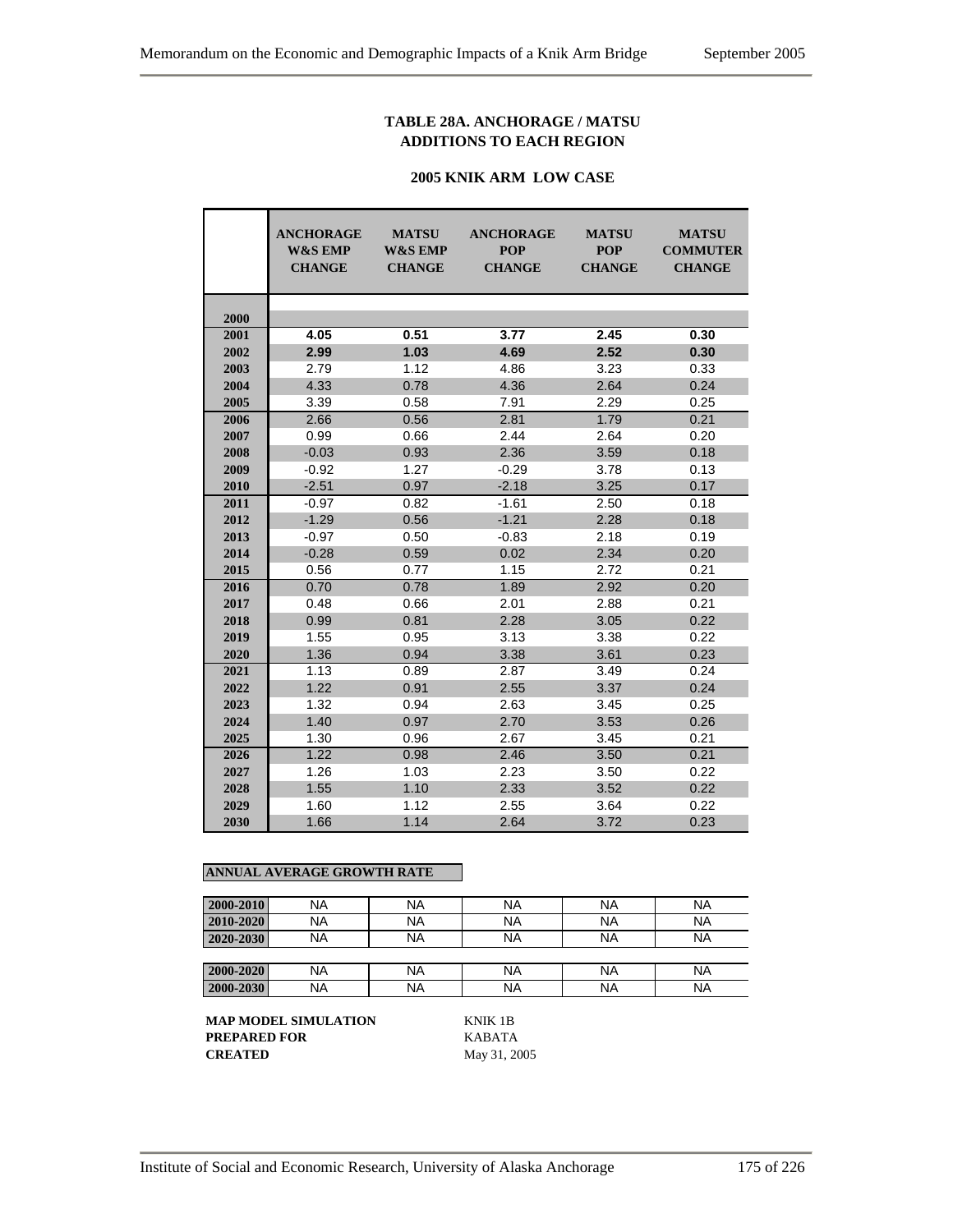#### **DISTRIBUTION OF WAGE AND SALARY JOBS IN ANCHORAGE AND THE MATANUSKA-SUSITNA BOROUGH**

|                      | <b>STATE</b>     | ANCH             | MATSU          | ANCH/<br><b>MATSU</b><br><b>REGION</b> | <b>BALANCE</b><br>OF<br><b>ALASKA</b> |
|----------------------|------------------|------------------|----------------|----------------------------------------|---------------------------------------|
|                      |                  |                  |                |                                        |                                       |
| 1960<br>1961<br>1962 | 56.88<br>58.69   | 20.67            | 0.53           | 21.20                                  |                                       |
| 1963<br>1964         | 62.09<br>65.38   |                  |                |                                        |                                       |
| 1965<br>1966         | 70.53<br>73.20   | 30.68            | 1.08           | 31.76                                  | 38.77                                 |
| 1967<br>1968         | 76.78<br>79.80   |                  |                |                                        |                                       |
| 1969<br>1970         | 86.56<br>92.47   | 37.79<br>42.00   | 1.00<br>1.15   | 38.79<br>43.14                         | 47.78<br>49.33                        |
| 1971                 | 97.58            | 45.45            | 1.41           | 46.87                                  | 50.72                                 |
| 1972<br>1973         | 104.24<br>109.85 | 48.25<br>50.63   | 1.45<br>1.61   | 49.70<br>52.23                         | 54.55<br>57.62                        |
| 1974                 | 128.16<br>161.32 | 58.81<br>69.61   | 1.78<br>2.02   | 60.60<br>71.63                         | 67.57<br>89.69                        |
| 1975<br>1976         | 171.19           | 73.02            | 2.27           | 75.29                                  | 95.90                                 |
| 1977                 | 164.06<br>163.29 | 77.00<br>76.89   | 2.52<br>2.95   | 79.52<br>79.85                         | 84.54<br>83.45                        |
| 1978<br>1979         | 166.41           | 77.50            | 3.08           | 80.58                                  | 85.83                                 |
| 1980<br>1981         | 170.02<br>185.39 | 78.17<br>86.16   | 3.26<br>3.70   | 81.44<br>89.86                         | 88.58<br>95.53                        |
| 1982                 | 199.85           | 98.08            | 4.38           | 102.46                                 | 97.38                                 |
| 1983<br>1984         | 212.83<br>222.50 | 102.70<br>108.39 | 5.35<br>6.54   | 108.06<br>114.93                       | 104.78<br>107.57                      |
| 1985                 | 228.08           | 110.89           | 7.00           | 117.88                                 | 110.19                                |
| 1986<br>1987         | 218.73<br>208.01 | 105.60<br>99.55  | 6.70<br>6.19   | 112.30<br>105.75                       | 106.43<br>102.26                      |
| 1988                 | 212.08           | 99.06            | 6.10           | 105.16                                 | 106.92                                |
| 1989<br>1990         | 225.03<br>236.23 | 103.44<br>109.96 | 6.51<br>7.08   | 109.95<br>117.04                       | 115.08<br>119.19                      |
| 1991                 | 241.02           | 112.98           | 7.88           | 120.86                                 | 120.17                                |
| 1992<br>1993         | 245.85<br>251.22 | 114.14<br>116.60 | 8.25<br>8.67   | 122.39<br>125.27                       | 123.45<br>125.95                      |
| 1994                 | 256.83           | 119.10           | 9.58           | 128.68                                 | 128.15                                |
| 1995<br>1996         | 259.77<br>261.48 | 119.50<br>119.95 | 10.08<br>10.08 | 129.58<br>130.02                       | 130.19<br>131.46                      |
| 1997                 | 266.11           | 122.99           | 10.69          | 133.67                                 | 132.44                                |
| 1998<br>1999         | 271.91<br>274.57 | 126.78<br>128.30 | 11.37<br>11.74 | 138.14<br>140.03                       | 133.76<br>134.54                      |
| 2000                 | 280.66           | 130.88           | 12.36          | 143.24                                 | 137.42                                |
| 2001<br>2002         | 287.94<br>292.29 | 134.93<br>137.92 | 12.87<br>13.90 | 147.80<br>151.82                       | 140.14<br>140.47                      |
| 2003                 | 296.88           | 140.40           | 15.00          | 155.40                                 | 141.48                                |
| 2004                 | 301.70           | 145.04<br>148.42 | 15.80          | 160.84                                 | 140.86                                |
| 2005<br>2006         | 306.52<br>310.04 | 151.08           | 16.39<br>16.95 | 164.81<br>168.03                       | 141.71<br>142.01                      |
| 2007                 | 310.73           | 152.08           | 17.60          | 169.68<br>170.58                       | 141.06                                |
| 2008<br>2009         | 309.93<br>308.55 | 152.05<br>151.12 | 18.53<br>19.80 | 170.92                                 | 139.35<br>137.63                      |
| 2010                 | 304.85           | 148.61           | 20.77          | 169.38                                 | 135.47                                |
| 2011<br>2012         | 304.10<br>302.62 | 147.64<br>146.35 | 21.59<br>22.15 | 169.23<br>168.51                       | 134.87<br>134.12                      |
| 2013                 | 301.45           | 145.39           | 22.65          | 168.04                                 | 133.41                                |
| 2014<br>2015         | 301.31<br>302.75 | 145.10<br>145.66 | 23.24<br>24.01 | 168.34<br>169.67                       | 132.96<br>133.08                      |
| 2016<br>2017         | 304.75           | 146.37           | 24.78          | 171.15                                 | 133.60                                |
| 2018                 | 306.40<br>309.03 | 146.84<br>147.83 | 25.44<br>26.25 | 172.29<br>174.08                       | 134.11<br>134.95                      |
| 2019<br>2020         | 312.70<br>315.76 | 149.38<br>150.74 | 27.20<br>28.15 | 176.58<br>178.88                       | 136.12<br>136.87                      |
| 2021                 | 318.34           | 151.87           | 29.04          | 180.90                                 | 137.44                                |
| 2022<br>2023         | 321.37<br>324.66 | 153.09<br>154.41 | 29.95<br>30.88 | 183.04<br>185.29                       | 138.33<br>139.37                      |
| 2024                 | 328.15           | 155.81           | 31.85          | 187.66                                 | 140.48                                |
| 2025<br>2026         | 331.40<br>334.25 | 157.11<br>158.33 | 32.81<br>33.80 | 189.92<br>192.13                       | 141.48<br>142.13                      |
| 2027                 | 337.16           | 159.59           | 34.83          | 194.41                                 | 142.75                                |
| 2028<br>2029         | 340.87<br>344.73 | 161.14<br>162.73 | 35.93<br>37.04 | 197.06<br>199.78                       | 143.81<br>144.95                      |
| 2030                 | 348.71           | 164.39           | 38.19          | 202.58                                 | 146.14                                |
| change               |                  |                  |                |                                        |                                       |
| 80-05<br>shares      | 136.50<br>100%   | 70.25<br>51%     | 13.12<br>10%   | 83.37<br>61%                           | 53.13<br>39%                          |
|                      |                  |                  |                |                                        |                                       |
| 05 to 30<br>shares   | 42.20<br>100%    | 15.97<br>38%     | 21.80<br>52%   | 37.77<br>90%                           | 4.43<br>10%                           |
| $05-10$              | $-1.67$          | 0.19             | 4.38           | 4.57                                   | $-6.24$                               |
| 10-20<br>20-30       | 10.91<br>32.96   | 2.13<br>13.65    | 7.37<br>10.04  | 9.50<br>23.69                          | 1.40<br>9.26                          |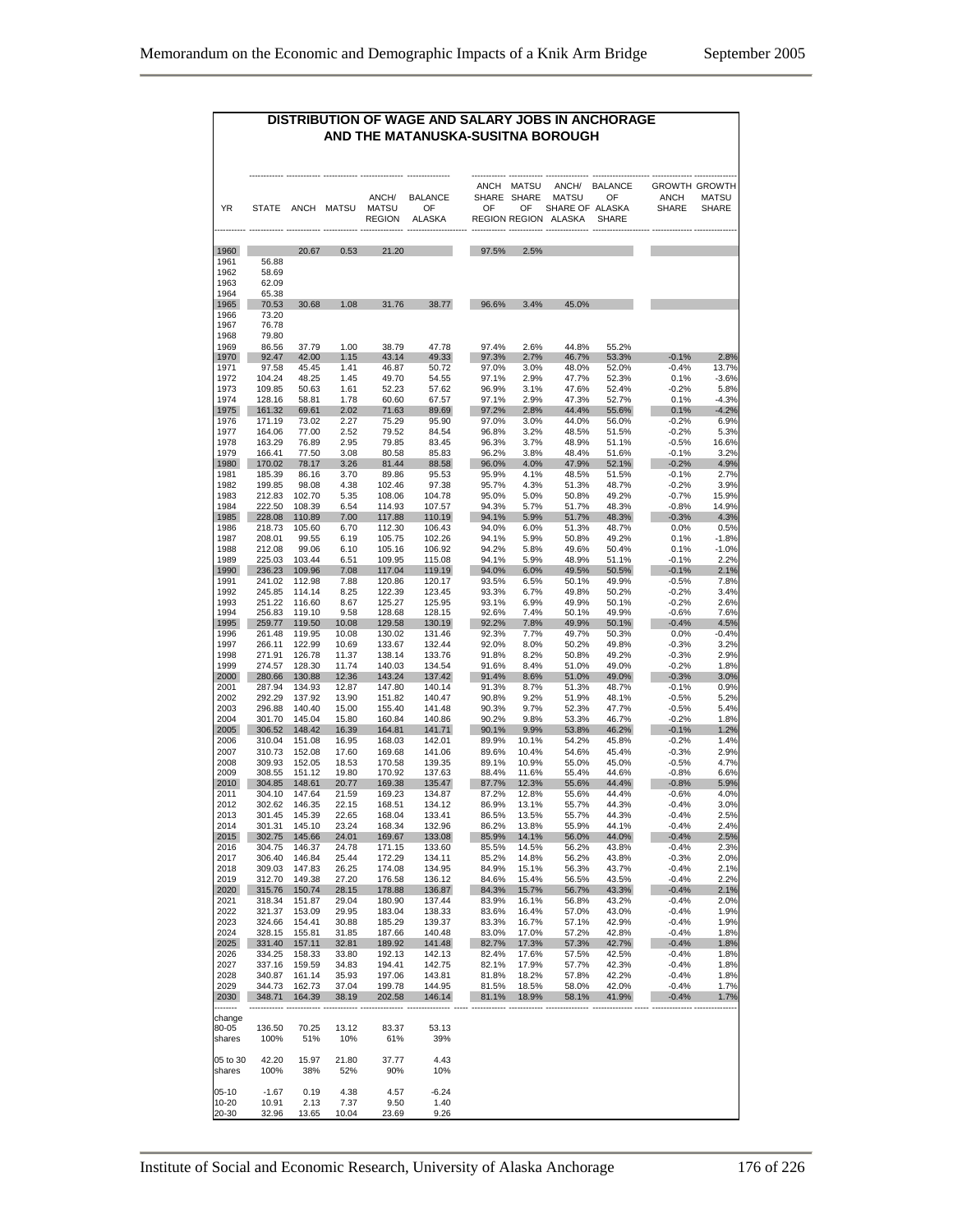#### **DISTRIBUTION OF POPULATION IN ANCHORAGE AND THE MATANUSKA-SUSITNA BOROUGH**

| YR           | <b>STATE</b>            | <b>ANCH</b>          |                       | MATSU MATSU                 | ANCH/ BALANCE<br>OF<br>REGION ALASKA | <b>ANCH</b><br>OF | <b>MATSU</b><br>SHARE SHARE<br>OF | ANCH/<br><b>MATSU</b><br>SHARE OF ALASKA<br>REGION REGION ALASKA | <b>BALANCE</b><br>OF<br><b>SHARE</b> | <b>GROWTH GROWTH</b><br>ANCH<br><b>SHARE</b> | MATSU<br>SHARE  |
|--------------|-------------------------|----------------------|-----------------------|-----------------------------|--------------------------------------|-------------------|-----------------------------------|------------------------------------------------------------------|--------------------------------------|----------------------------------------------|-----------------|
| 1960<br>1961 | 230.40<br>236.70        | 82.83                | 5.19                  | 88.02                       | 142.38                               | 94.1%             | 5.9%                              | 38.2%                                                            | 61.8%                                |                                              |                 |
| 1962         | 242.80                  |                      |                       |                             |                                      |                   |                                   |                                                                  |                                      |                                              |                 |
| 1963<br>1964 | 249.90<br>253.20        |                      |                       |                             |                                      |                   |                                   |                                                                  |                                      |                                              |                 |
| 1965         | 265.20                  | 102.34               | 6.13                  | 108.46                      | 156.74                               | 94.4%             | 5.6%                              | 40.9%                                                            | 59.1%                                |                                              |                 |
| 1966<br>1967 | 271.50<br>277.90        |                      |                       |                             |                                      |                   |                                   |                                                                  |                                      |                                              |                 |
| 1968         | 284.90<br>294.60        |                      |                       |                             |                                      |                   |                                   |                                                                  |                                      |                                              |                 |
| 1969<br>1970 | 308.50                  | 114.15<br>130.20     | 7.00<br>6.60          | 121.15<br>136.80            | 173.45<br>171.70                     | 94.2%<br>95.2%    | 5.8%<br>4.8%                      | 41.1%<br>44.3%                                                   | 58.9%<br>55.7%                       | 1.0%                                         | $-16.5%$        |
| 1971         | 319.60                  | 136.50               | 7.20                  | 143.70                      | 175.90                               | 95.0%             | 5.0%                              | 45.0%                                                            | 55.0%                                | $-0.2%$                                      | 3.9%            |
| 1972<br>1973 | 329.80<br>336.40        | 144.00<br>146.10     | 7.80<br>8.50          | 151.80<br>154.60            | 178.00<br>181.80                     | 94.9%<br>94.5%    | 5.1%<br>5.5%                      | 46.0%<br>46.0%                                                   | 54.0%<br>54.0%                       | $-0.1%$<br>$-0.4%$                           | 2.6%<br>7.0%    |
| 1974         | 348.10                  | 151.00               | 9.40                  | 160.40                      | 187.70                               | 94.1%             | 5.9%                              | 46.1%                                                            | 53.9%                                | $-0.4%$                                      | 6.6%            |
| 1975         | 384.10                  | 173.60               | 11.10                 | 184.70                      | 199.40                               | 94.0%             | 6.0%                              | 48.1%                                                            | 51.9%                                | $-0.2%$                                      | 2.5%            |
| 1976<br>1977 | 409.80<br>418.00        | 187.40<br>189.70     | 13.50<br>15.50        | 200.90<br>205.20            | 208.90<br>212.80                     | 93.3%<br>92.4%    | 6.7%<br>7.6%                      | 49.0%<br>49.1%                                                   | 51.0%<br>50.9%                       | $-0.8%$<br>$-0.9%$                           | 11.8%<br>12.4%  |
| 1978         | 411.60                  | 183.60               | 16.70                 | 200.30                      | 211.30                               | 91.7%             | 8.3%                              | 48.7%                                                            | 51.3%                                | $-0.8%$                                      | 10.4%           |
| 1979         | 413.70<br>419.80        | 180.20               | 18.40<br>18.64        | 198.60                      | 215.10                               | 90.7%             | 9.3%                              | 48.0%                                                            | 52.0%                                | $-1.0%$                                      | 11.1%           |
| 1980<br>1981 | 434.30                  | 182.50<br>188.53     | 19.91                 | 201.14<br>208.44            | 218.66<br>225.87                     | 90.7%<br>90.4%    | 9.3%<br>9.6%                      | 47.9%<br>48.0%                                                   | 52.1%<br>52.0%                       | 0.0%<br>$-0.3%$                              | 0.0%<br>3.1%    |
| 1982         | 464.30                  | 201.30               | 23.08                 | 224.38                      | 239.92                               | 89.7%             | 10.3%                             | 48.3%                                                            | 51.7%                                | $-0.8%$                                      | 7.7%            |
| 1983         | 499.10<br>524.00        | 216.16<br>226.20     | 27.97                 | 244.14                      | 254.97                               | 88.5%<br>87.1%    | 11.5%<br>12.9%                    | 48.9%                                                            | 51.1%                                | $-1.3%$                                      | 11.4%<br>12.7%  |
| 1984<br>1985 | 543.90                  | 233.87               | 33.55<br>37.67        | 259.75<br>271.54            | 264.25<br>272.36                     | 86.1%             | 13.9%                             | 49.6%<br>49.9%                                                   | 50.4%<br>50.1%                       | $-1.6%$<br>$-1.1%$                           | 7.4%            |
| 1986         | 550.70                  | 235.13               | 39.97                 | 275.11                      | 275.59                               | 85.5%             | 14.5%                             | 50.0%                                                            | 50.0%                                | $-0.8%$                                      | 4.7%            |
| 1987<br>1988 | 541.30<br>535.00        | 227.97<br>222.95     | 39.05<br>37.99        | 267.02<br>260.94            | 274.28                               | 85.4%<br>85.4%    | 14.6%                             | 49.3%<br>48.8%                                                   | 50.7%                                | $-0.1%$                                      | 0.6%<br>$-0.5%$ |
| 1989         | 538.90                  | 221.88               | 38.95                 | 260.84                      | 274.07<br>278.06                     | 85.1%             | 14.6%<br>14.9%                    | 48.4%                                                            | 51.2%<br>51.6%                       | 0.1%<br>$-0.4%$                              | 2.6%            |
| 1990         | 553.17                  | 226.34               | 39.68                 | 266.02                      | 287.15                               | 85.1%             | 14.9%                             | 48.1%                                                            | 51.9%                                | 0.0%                                         | $-0.1%$         |
| 1991<br>1992 | 569.05<br>586.72        | 234.78<br>245.66     | 41.98<br>44.04        | 276.76<br>289.70            | 292.29<br>297.02                     | 84.8%<br>84.8%    | 15.2%<br>15.2%                    | 48.6%<br>49.4%                                                   | 51.4%<br>50.6%                       | $-0.3%$<br>0.0%                              | 1.7%<br>0.2%    |
| 1993         | 596.91                  | 249.84               | 46.48                 | 296.32                      | 300.59                               | 84.3%             | 15.7%                             | 49.6%                                                            | 50.4%                                | $-0.6%$                                      | 3.2%            |
| 1994         | 600.62                  | 254.77               | 47.36                 | 302.13                      | 298.49                               | 84.3%             | 15.7%                             | 50.3%                                                            | 49.7%                                | 0.0%                                         | 0.0%            |
| 1995<br>1996 | 601.58<br>605.21        | 253.44<br>254.18     | 49.01<br>50.62        | 302.45<br>304.79            | 299.13<br>300.42                     | 83.8%<br>83.4%    | 16.2%<br>16.6%                    | 50.3%<br>50.4%                                                   | 49.7%<br>49.6%                       | -0.6%<br>$-0.5%$                             | 3.4%<br>2.5%    |
| 1997         | 609.66                  | 254.85               | 52.45                 | 307.30                      | 302.36                               | 82.9%             | 17.1%                             | 50.4%                                                            | 49.6%                                | $-0.6%$                                      | 2.8%            |
| 1998         | 617.08                  | 258.78               | 54.53                 | 313.31                      | 303.77                               | 82.6%             | 17.4%                             | 50.8%                                                            | 49.2%                                | $-0.4%$                                      | 2.0%            |
| 1999<br>2000 | 622.00<br>627.50        | 259.39<br>260.28     | 55.69<br>59.32        | 315.09<br>319.61            | 306.92<br>307.90                     | 82.3%<br>81.4%    | 17.7%<br>18.6%                    | 50.7%<br>50.9%                                                   | 49.3%<br>49.1%                       | $-0.3%$<br>$-1.1%$                           | 1.6%<br>5.0%    |
| 2001         | 632.39                  | 265.29               | 61.70                 | 326.99                      | 305.40                               | 81.1%             | 18.9%                             | 51.7%                                                            | 48.3%                                | $-0.4%$                                      | 1.7%            |
| 2002         | 640.82                  | 268.35               | 64.29                 | 332.64                      | 308.19                               | 80.7%             | 19.3%                             | 51.9%                                                            | 48.1%                                | $-0.6%$                                      | 2.4%            |
| 2003<br>2004 | 648.28<br>655.44        | 273.57<br>277.50     | 67.53<br>70.15        | 341.09<br>347.65            | 307.19<br>307.79                     | 80.2%<br>79.8%    | 19.8%<br>20.2%                    | 52.6%<br>53.0%                                                   | 47.4%<br>47.0%                       | $-0.6%$<br>$-0.5%$                           | 2.4%<br>1.9%    |
| 2005         | 669.19                  | 285.87               | 72.45                 | 358.32                      | 310.87                               | 79.8%             | 20.2%                             | 53.5%                                                            | 46.5%                                | $-0.1%$                                      | 0.2%            |
| 2006         | 673.60                  | 288.68               | 74.24                 | 362.91                      | 310.68                               | 79.5%             | 20.5%                             | 53.9%                                                            | 46.1%                                | $-0.3%$                                      | 1.2%            |
| 2007<br>2008 | 677.61<br>683.49        | 291.11<br>293.47     | 76.87<br>80.46        | 367.99<br>373.93            | 309.62<br>309.56                     | 79.1%<br>78.5%    | 20.9%<br>21.5%                    | 54.3%<br>54.7%                                                   | 45.7%<br>45.3%                       | $-0.5%$<br>$-0.8%$                           | 2.1%<br>3.0%    |
| 2009         | 684.21                  | 293.18               | 84.25                 | 377.43                      | 306.78                               | 77.7%             | 22.3%                             | 55.2%                                                            | 44.8%                                | $-1.0%$                                      | 3.7%            |
| 2010         | 682.66                  | 291.00               | 87.49                 | 378.49                      | 304.16                               | 76.9%             | 23.1%                             | 55.4%                                                            | 44.6%                                | $-1.0%$                                      | 3.6%            |
| 2011<br>2012 | 682.36<br>683.05        | 289.39<br>288.18     | 89.99<br>92.28        | 379.38<br>380.45            | 302.97<br>302.60                     | 76.3%<br>75.7%    | 23.7%<br>24.3%                    | 55.6%<br>55.7%                                                   | 44.4%<br>44.3%                       | $-0.8%$<br>$-0.7%$                           | 2.6%<br>2.2%    |
| 2013         | 684.13                  | 287.35               | 94.46                 | 381.81                      | 302.32                               | 75.3%             | 24.7%                             | 55.8%                                                            | 44.2%                                | $-0.6%$                                      | 2.0%            |
| 2014         | 686.43                  | 287.37               | 96.80                 | 384.18                      | 302.25                               | 74.8%             | 25.2%                             | 56.0%                                                            | 44.0%<br>43.9%                       | -0.6%                                        | 1.9%            |
| 2015<br>2016 | 691.18<br>698.09        | 288.53<br>290.41     | 99.52<br>102.44       | 388.05<br>392.86            | 303.13<br>305.24                     | 74.4%<br>73.9%    | 25.6%<br>26.1%                    | 56.1%<br>56.3%                                                   | 43.7%                                | $-0.6%$<br>$-0.6%$                           | 1.8%<br>1.7%    |
| 2017         |                         |                      |                       | /05.52 292.42 105.32 397.74 | 307.78                               | 73.5%             | 26.5%                             | 56.4%                                                            | 43.6%                                | $-0.5\%$                                     | 1.5%            |
| 2018<br>2019 | 713.50<br>723.31        | 294.70<br>297.83     | 108.37<br>111.75      | 403.07<br>409.58            | 310.43<br>313.72                     | 73.1%<br>72.7%    | 26.9%<br>27.3%                    | 56.5%<br>56.6%                                                   | 43.5%<br>43.4%                       | $-0.6%$<br>$-0.5%$                           | 1.5%<br>1.5%    |
| 2020         | 733.42                  | 301.20               | 115.36                | 416.56                      | 316.86                               | 72.3%             | 27.7%                             | 56.8%                                                            | 43.2%                                | $-0.6%$                                      | 1.5%            |
| 2021         | 742.39                  | 304.07               | 118.85                | 422.92                      | 319.47                               | 71.9%             | 28.1%                             | 57.0%                                                            | 43.0%                                | $-0.6%$                                      | 1.5%            |
| 2022<br>2023 | 751.01<br>759.99        | 306.62<br>309.24     | 122.22<br>125.67      | 428.84<br>434.91            | 322.18<br>325.08                     | 71.5%<br>71.1%    | 28.5%<br>28.9%                    | 57.1%<br>57.2%                                                   | 42.9%<br>42.8%                       | $-0.6%$<br>$-0.6%$                           | 1.4%<br>1.4%    |
| 2024         | 769.20                  | 311.94               | 129.19                | 441.14                      | 328.07                               | 70.7%             | 29.3%                             | 57.3%                                                            | 42.7%                                | $-0.6%$                                      | 1.4%            |
| 2025         | 778.16                  | 314.61               | 132.64                | 447.25                      | 330.91                               | 70.3%             | 29.7%                             | 57.5%                                                            | 42.5%                                | $-0.5%$                                      | 1.3%            |
| 2026<br>2027 | 786.31<br>793.91        | 317.07<br>319.30     | 136.14<br>139.64      | 453.21<br>458.95            | 333.10<br>334.96                     | 70.0%<br>69.6%    | 30.0%<br>30.4%                    | 57.6%<br>57.8%                                                   | 42.4%<br>42.2%                       | $-0.5%$<br>$-0.6%$                           | 1.3%<br>1.3%    |
| 2028         | 802.04                  | 321.64               | 143.16                | 464.80                      | 337.25                               | 69.2%             | 30.8%                             | 58.0%                                                            | 42.0%                                | $-0.5%$                                      | 1.2%            |
| 2029         | 810.81                  | 324.18               | 146.80                | 470.98                      | 339.83                               | 68.8%             | 31.2%                             | 58.1%                                                            | 41.9%                                | $-0.5%$                                      | 1.2%            |
| 2030         | 819.85                  | 326.82               | 150.51                | 477.34                      | 342.51                               | 68.5%             | 31.5%                             | 58.2%                                                            | 41.8%                                | $-0.5%$                                      | 1.2%            |
|              | 249.39<br>100%          | 103.37<br>41%        | 53.82<br>22%          | 157.18<br>63%               | 92.21<br>37%                         |                   |                                   |                                                                  |                                      |                                              |                 |
|              | 150.66<br>100%<br>13.46 | 40.95<br>27%<br>5.13 | 78.06<br>52%<br>15.04 | 119.01<br>79%<br>20.17      | 31.64<br>21%<br>$-6.71$              |                   |                                   |                                                                  |                                      |                                              |                 |
|              | 50.77                   | 10.20                | 27.87                 | 38.07                       | 12.70                                |                   |                                   |                                                                  |                                      |                                              |                 |
|              | 86.43                   | 25.62                | 35.15                 | 60.77                       | 25.65                                |                   |                                   |                                                                  |                                      |                                              |                 |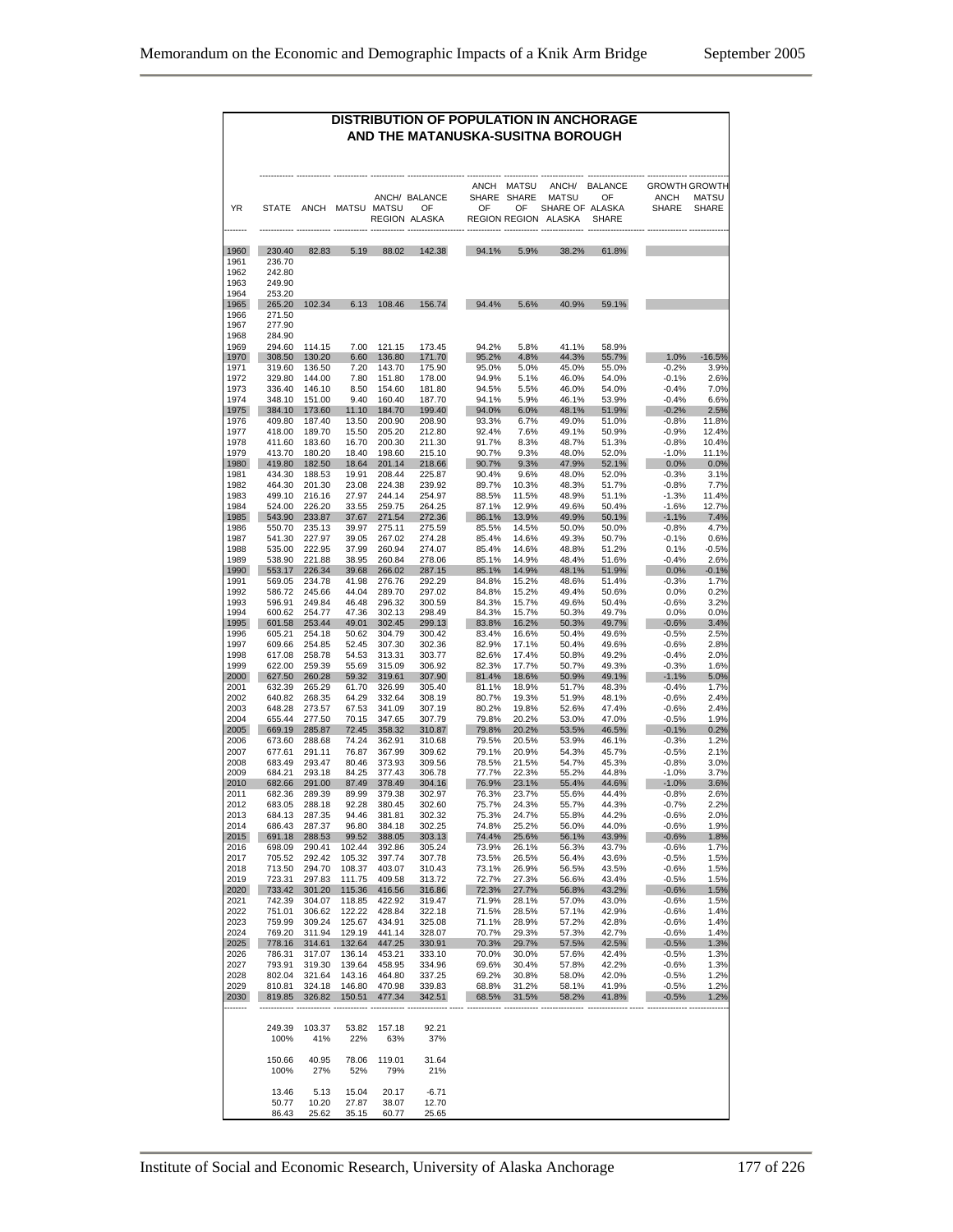|                                                      |                                                     |                                                     |                                         |                                                  |                                                                |                                                  |                                                |                                                |                                                    | <b>GROWTH OF JOBS AND POPULATION IN</b><br>ANCHORAGE AND THE MATANUSKA-SUSITNA BOROUGH |                                                  |                                         |                                              |                                                     |                                                  |                                          |                                            |                                              |
|------------------------------------------------------|-----------------------------------------------------|-----------------------------------------------------|-----------------------------------------|--------------------------------------------------|----------------------------------------------------------------|--------------------------------------------------|------------------------------------------------|------------------------------------------------|----------------------------------------------------|----------------------------------------------------------------------------------------|--------------------------------------------------|-----------------------------------------|----------------------------------------------|-----------------------------------------------------|--------------------------------------------------|------------------------------------------|--------------------------------------------|----------------------------------------------|
|                                                      |                                                     |                                                     |                                         |                                                  | WAGE AND SALARY JOBS                                           |                                                  |                                                |                                                |                                                    |                                                                                        |                                                  |                                         | <b>POPULATION</b>                            |                                                     |                                                  |                                          |                                            |                                              |
| <b>YR</b>                                            |                                                     |                                                     |                                         | STATE ANCH MATSU MATSU                           | ------- --------------<br>ANCH/ BALANCE<br>OF<br>REGION ALASKA | OF                                               |                                                | SHARE SHARE MATSU<br>REGION REGION SHARE SHARE | ANCH MATSU ANCH/ BALANCE<br>OF<br>OF REGION ALASKA |                                                                                        |                                                  | STATE ANCH MATSU MATSU OF               | --------- --------                           | ANCH/ BALANCE<br>REGION ALASKA                      | SHARE<br>OF                                      | SHARE MATSU<br>OF<br>REGION REGION SHARE | REGION ALASKA                              | ANCH MATSU ANCH/ BALANCE<br>OF<br>SHARE      |
| 1960<br>1961<br>1962<br>1963<br>1964<br>1965<br>1966 | 1.81<br>3.40<br>3.29<br>5.15<br>2.67                |                                                     |                                         |                                                  |                                                                |                                                  |                                                |                                                |                                                    | 6.30<br>6.10<br>7.10<br>3.30<br>12.00<br>6.30                                          |                                                  |                                         |                                              |                                                     |                                                  |                                          |                                            |                                              |
| 1967<br>1968<br>1969<br>1970                         | 3.59<br>3.02<br>6.76<br>5.90                        | 4.21                                                | 0.14                                    | 4.35                                             | 1.55                                                           | 96.7%                                            | 3.3%                                           | 73.8%                                          | 26.2%                                              | 6.40<br>7.00<br>9.70<br>13.90                                                          | 16.05                                            | $-0.40$                                 | 15.65                                        | $-1.75$                                             | 1.03                                             | $-0.03$                                  | 1.13                                       | $-0.13$                                      |
| 1971                                                 | 5.12                                                | 3.46                                                | 0.27                                    | 3.73                                             | 1.39                                                           | 92.8%                                            | 7.2%                                           | 72.8%                                          | 27.2%                                              | 11.10                                                                                  | 6.30                                             | 0.60                                    | 6.90                                         | 4.20                                                | 0.91                                             | 0.09                                     | 0.62                                       | 0.38                                         |
| 1972                                                 | 6.66                                                | 2.80                                                | 0.03                                    | 2.83                                             | 3.83                                                           | 98.9%                                            | 1.1%                                           | 42.5%                                          | 57.5%                                              | 10.20                                                                                  | 7.50                                             | 0.60                                    | 8.10                                         | 2.10                                                | 0.93                                             | 0.07                                     | 0.79                                       | 0.21                                         |
| 1973                                                 | 5.61                                                | 2.38                                                | 0.16                                    | 2.54                                             | 3.07                                                           | 93.6%                                            | 6.4%                                           | 45.3%                                          | 54.7%                                              | 6.60                                                                                   | 2.10                                             | 0.70                                    | 2.80                                         | 3.80                                                | 0.75                                             | 0.25                                     | 0.42                                       | 0.58                                         |
| 1974                                                 | 18.32                                               | 8.19                                                | 0.18                                    | 8.36                                             | 9.95                                                           | 97.9%                                            | 2.1%                                           | 45.7%                                          | 54.3%                                              | 11.70                                                                                  | 4.90                                             | 0.90                                    | 5.80                                         | 5.90                                                | 0.84                                             | 0.16                                     | 0.50                                       | 0.50                                         |
| 1975                                                 | 33.15                                               | 10.80                                               | 0.24                                    | 11.03                                            | 22.12                                                          | 97.9%                                            | 2.1%                                           | 33.3%                                          | 66.7%                                              | 36.00                                                                                  | 22.60                                            | 1.70                                    | 24.30                                        | 11.70                                               | 0.93                                             | 0.07                                     | 0.68                                       | 0.33                                         |
| 1976                                                 | 9.87                                                | 3.41                                                | 0.25                                    | 3.66                                             | 6.21                                                           | 93.2%                                            | 6.8%                                           | 37.1%                                          | 62.9%                                              | 25.70                                                                                  | 13.80                                            | 2.40                                    | 16.20                                        | 9.50                                                | 0.85                                             | 0.15                                     | 0.63                                       | 0.37                                         |
| 1977                                                 | $-7.12$                                             | 3.97                                                | 0.26                                    | 4.23                                             | $-11.35$                                                       | 94.0%                                            | 6.0%                                           | $-59.4%$                                       | 159.4%                                             | 8.20                                                                                   | 2.30                                             | 2.00                                    | 4.30                                         | 3.90                                                | 0.53                                             | 0.47                                     | 0.52                                       | 0.48                                         |
| 1978                                                 | $-0.77$                                             | $-0.10$                                             | 0.43                                    | 0.33                                             | $-1.10$                                                        | $-31.1%$                                         | 131.1%                                         | $-42.6%$                                       | 142.6%                                             | $-6.40$                                                                                | $-6.10$                                          | 1.20                                    | $-4.90$                                      | $-1.50$                                             | 1.24                                             | $-0.24$                                  | 0.77                                       | 0.23                                         |
| 1979                                                 | 3.11                                                | 0.61                                                | 0.12                                    | 0.73                                             | 2.38                                                           | 83.1%                                            | 16.9%                                          | 23.5%                                          | 76.5%                                              | 2.10                                                                                   | $-3.40$                                          | 1.70                                    | $-1.70$                                      | 3.80                                                | 2.00                                             | $-1.00$                                  | $-0.81$                                    | 1.81                                         |
| 1980                                                 | 3.61                                                | 0.67                                                | 0.19                                    | 0.86                                             | 2.75                                                           | 78.3%                                            | 21.7%                                          | 23.8%                                          | 76.2%                                              | 6.10                                                                                   | 2.30                                             | 0.24                                    | 2.54                                         | 3.56                                                | 0.91                                             | 0.09                                     | 0.42                                       | 0.58                                         |
| 1981                                                 | 15.37                                               | 7.99                                                | 0.44                                    | 8.42                                             | 6.94                                                           | 94.8%                                            | 5.2%                                           | 54.8%                                          | 45.2%                                              | 14.50                                                                                  | 6.02                                             | 1.27                                    | 7.29                                         | 7.21                                                | 0.83                                             | 0.17                                     | 0.50                                       | 0.50                                         |
| 1982                                                 | 14.46                                               | 11.92                                               | 0.68                                    | 12.60                                            | 1.86                                                           | 94.6%                                            | 5.4%                                           | 87.2%                                          | 12.8%                                              | 30.00                                                                                  | 12.77                                            | 3.18                                    | 15.95                                        | 14.05                                               | 0.80                                             | 0.20                                     | 0.53                                       | 0.47                                         |
| 1983                                                 | 12.99                                               | 4.62                                                | 0.97                                    | 5.59                                             | 7.39                                                           | 82.6%                                            | 17.4%                                          | 43.1%                                          | 56.9%                                              | 34.80                                                                                  | 14.87                                            | 4.89                                    | 19.75                                        | 15.05                                               | 0.75                                             | 0.25                                     | 0.57                                       | 0.43                                         |
| 1984<br>1985<br>1986<br>1987<br>1988                 | 9.67<br>5.58<br>$-9.35$<br>$-10.72$                 | 5.68<br>2.50<br>$-5.29$<br>$-6.05$                  | 1.19<br>0.45<br>$-0.30$<br>$-0.51$      | 6.87<br>2.96<br>$-5.58$<br>$-6.56$               | 2.80<br>2.62<br>-3.76<br>$-4.17$                               | 82.7%<br>84.6%<br>94.7%<br>92.3%<br>83.4%        | 17.3%<br>15.4%<br>5.3%<br>7.7%                 | 71.1%<br>53.0%<br>59.7%<br>61.1%               | 28.9%<br>47.0%<br>40.3%<br>38.9%                   | 24.90<br>19.90<br>6.80<br>$-9.40$                                                      | 10.03<br>7.68<br>1.26<br>$-7.16$                 | 5.58<br>4.12<br>2.30<br>$-0.92$         | 15.61<br>11.79<br>3.57<br>$-8.08$            | 9.29<br>8.11<br>3.23<br>$-1.32$                     | 0.64<br>0.65<br>0.35<br>0.89                     | 0.36<br>0.35<br>0.65<br>0.11             | 0.63<br>0.59<br>0.52<br>0.86               | 0.37<br>$0.4^{\circ}$<br>0.48<br>0.14        |
| 1989<br>1990<br>1991<br>1992                         | 4.07<br>12.95<br>11.20<br>4.80<br>4.82              | $-0.49$<br>4.38<br>6.52<br>3.02<br>1.16             | $-0.10$<br>0.42<br>0.57<br>0.80<br>0.38 | $-0.59$<br>4.79<br>7.09<br>3.82<br>1.53          | 4.66<br>8.15<br>4.11<br>0.98<br>3.29                           | 91.3%<br>92.0%<br>79.0%<br>75.6%                 | 16.6%<br>8.7%<br>8.0%<br>21.0%<br>24.4%        | $-14.5%$<br>37.0%<br>63.3%<br>79.6%<br>31.8%   | 114.5%<br>63.0%<br>36.7%<br>20.4%<br>68.2%         | $-6.30$<br>3.90<br>14.27<br>15.88<br>17.67                                             | $-5.02$<br>$-1.07$<br>4.45<br>8.44<br>10.88      | $-1.07$<br>0.97<br>0.73<br>2.30<br>2.06 | $-6.09$<br>$-0.10$<br>5.18<br>10.74<br>12.94 | $-0.21$<br>4.00<br>9.09<br>5.14<br>4.73             | 0.83<br>10.88<br>0.86<br>0.79<br>0.84            | 0.17<br>$-9.88$<br>0.14<br>0.21<br>0.16  | 0.97<br>$-0.03$<br>0.36<br>0.68<br>0.73    | 0.03<br>1.03<br>0.64<br>0.32<br>0.27         |
| 1993                                                 | 5.37                                                | 2.46                                                | 0.41                                    | 2.88                                             | 2.49                                                           | 85.6%                                            | 14.4%                                          | 53.6%                                          | 46.4%                                              | 10.18                                                                                  | 4.18                                             | 2.44                                    | 6.61                                         | 3.57                                                | 0.63                                             | 0.37                                     | 0.65                                       | 0.35                                         |
| 1994                                                 | 5.61                                                | 2.50                                                | 0.91                                    | 3.41                                             | 2.21                                                           | 73.3%                                            | 26.7%                                          | 60.7%                                          | 39.3%                                              | 3.72                                                                                   | 4.93                                             | 0.89                                    | 5.82                                         | $-2.10$                                             | 0.85                                             | 0.15                                     | 1.57                                       | $-0.57$                                      |
| 1995                                                 | 2.94                                                | 0.40                                                | 0.51                                    | 0.90                                             | 2.04                                                           | 44.1%                                            | 55.9%                                          | 30.7%                                          | 69.3%                                              | 0.96                                                                                   | $-1.33$                                          | 1.65                                    | 0.32                                         | 0.64                                                | $-4.20$                                          | 5.20                                     | 0.33                                       | 0.67                                         |
| 1996                                                 | 1.71                                                | 0.45                                                | $-0.01$                                 | 0.44                                             | 1.27                                                           | 101.1%                                           | $-1.1%$                                        | 25.9%                                          | 74.1%                                              | 3.63                                                                                   | 0.74                                             | 1.60                                    | 2.34                                         | 1.29                                                | 0.32                                             | 0.68                                     | 0.65                                       | 0.35                                         |
| 1997                                                 | 4.63                                                | 3.04                                                | 0.61                                    | 3.65                                             | 0.98                                                           | 83.3%                                            | 16.7%                                          | 78.8%                                          | 21.2%                                              | 4.44                                                                                   | 0.67                                             | 1.83                                    | 2.50                                         | 1.94                                                | 0.27                                             | 0.73                                     | 0.56                                       | 0.44                                         |
| 1998                                                 | 5.79                                                | 3.79                                                | 0.68                                    | 4.47                                             | 1.32                                                           | 84.7%                                            | 15.3%                                          | 77.2%                                          | 22.8%                                              | 7.43                                                                                   | 3.93                                             | 2.08                                    | 6.01                                         | 1.42                                                | 0.65                                             | 0.35                                     | 0.81                                       | 0.19                                         |
| 1999                                                 | 2.66                                                | 1.52                                                | 0.37                                    | 1.89                                             | 0.78                                                           | 80.5%                                            | 19.5%                                          | 70.9%                                          | 29.1%                                              | 4.92                                                                                   | 0.61                                             | 1.17                                    | 1.78                                         | 3.14                                                | 0.34                                             | 0.66                                     | 0.36                                       | 0.64                                         |
| 2000                                                 | 6.09                                                | 2.59                                                | 0.63                                    | 3.21                                             | 2.88                                                           | 80.5%                                            | 19.5%                                          | 52.7%                                          | 47.3%                                              | 5.50                                                                                   | 0.89                                             | 3.63                                    | 4.52                                         | 0.98                                                | 0.20                                             | 0.80                                     | 0.82                                       | 0.18                                         |
| 2001                                                 | 7.28                                                | 4.05                                                | 0.51                                    | 4.56                                             | 2.72                                                           | 88.8%                                            | 11.2%                                          | 62.7%                                          | 37.3%                                              | 4.88                                                                                   | 5.00                                             | 2.38                                    | 7.38                                         | $-2.50$                                             | 0.68                                             | 0.32                                     | 1.51                                       | -0.51                                        |
| 2002                                                 | 4.35                                                | 2.99                                                | 1.03                                    | 4.02                                             | 0.33                                                           | 74.3%                                            | 25.7%                                          | 92.5%                                          | 7.5%                                               | 8.44                                                                                   | 3.06                                             | 2.59                                    | 5.65                                         | 2.79                                                | 0.54                                             | 0.46                                     | 0.67                                       | 0.3                                          |
| 2003                                                 | 4.59                                                | 2.48                                                | 1.10                                    | 3.58                                             | 1.01                                                           | 69.3%                                            | 30.7%                                          | 77.9%                                          | 22.1%                                              | 7.46                                                                                   | 5.22                                             | 3.24                                    | 8.45                                         | $-1.00$                                             | 0.62                                             | 0.38                                     | 1.13                                       | -0.13                                        |
| 2004                                                 | 4.82                                                | 4.64                                                | 0.80                                    | 5.44                                             | $-0.62$                                                        | 85.3%                                            | 14.7%                                          | 112.8%                                         | $-12.8%$                                           | 7.15                                                                                   | 3.93                                             | 2.62                                    | 6.55                                         | 0.60                                                | 0.60                                             | 0.40                                     | 0.92                                       | 0.08                                         |
| 2005                                                 | 4.82                                                | 3.39                                                | 0.58                                    | 3.97                                             | 0.85                                                           | 85.3%                                            | 14.7%                                          | 82.4%                                          | 17.6%                                              | 13.76                                                                                  | 8.37                                             | 2.31                                    | 10.68                                        | 3.08                                                | 0.78                                             | 0.22                                     | 0.78                                       | 0.22                                         |
| 2006                                                 | 3.53                                                | 2.66                                                | 0.56                                    | 3.22                                             | 0.31                                                           | 82.6%                                            | 17.4%                                          | 91.3%                                          | 8.7%                                               | 4.40                                                                                   | 2.81                                             | 1.79                                    | 4.59                                         | $-0.19$                                             | 0.61                                             | 0.39                                     | 1.04                                       | $-0.04$                                      |
| 2007                                                 | 0.69                                                | 0.99                                                | 0.66                                    | 1.65                                             | $-0.96$                                                        | 60.2%                                            | 39.8%                                          | 238.8%                                         | -138.8%                                            | 4.01                                                                                   | 2.44                                             | 2.64                                    | 5.07                                         | $-1.06$                                             | 0.48                                             | 0.52                                     | 1.27                                       | $-0.27$                                      |
| 2008                                                 | $-0.80$                                             | $-0.03$                                             | 0.93                                    | 0.90                                             | $-1.70$                                                        | $-3.2%$                                          | 103.2%                                         | $-112.4%$                                      | 212.4%                                             | 5.89                                                                                   | 2.36                                             | 3.59                                    | 5.95                                         | $-0.06$                                             | 0.40                                             | 0.60                                     | 1.01                                       | $-0.0$                                       |
| 2009                                                 | $-1.38$                                             | $-0.92$                                             | 1.27                                    | 0.34                                             | $-1.73$                                                        | $-270.3%$                                        | 370.3%                                         | $-24.7%$                                       | 124.7%                                             | 0.71                                                                                   | $-0.29$                                          | 3.78                                    | 3.49                                         | $-2.78$                                             | $-0.08$                                          | 1.08                                     | 4.89                                       | $-3.89$                                      |
| 2010<br>2011<br>2012<br>2013<br>2014                 | $-3.70$<br>$-0.75$<br>$-1.48$<br>$-1.17$<br>$-0.15$ | $-2.51$<br>$-0.97$<br>$-1.29$<br>$-0.97$<br>$-0.28$ | 0.97<br>0.82<br>0.56<br>0.50<br>0.59    | $-1.54$<br>$-0.15$<br>$-0.73$<br>$-0.46$<br>0.30 | $-2.15$<br>$-0.60$<br>$-0.75$<br>$-0.71$<br>$-0.45$            | 162.8%<br>656.0%<br>177.4%<br>207.9%<br>$-94.1%$ | $-62.8%$<br>$-556.0%$<br>$-77.4%$<br>$-107.9%$ | 41.7%<br>19.7%<br>49.2%<br>39.7%<br>$-204.0%$  | 58.3%<br>80.3%<br>50.8%<br>60.3%                   | $-1.55$<br>$-0.30$<br>0.69<br>1.08<br>2.30                                             | $-2.18$<br>$-1.61$<br>$-1.21$<br>$-0.83$<br>0.02 | 3.25<br>2.50<br>2.28<br>2.18<br>2.34    | 1.07<br>0.89<br>1.07<br>1.36<br>2.37         | $-2.61$<br>$-1.19$<br>$-0.38$<br>$-0.27$<br>$-0.07$ | $-2.05$<br>$-1.81$<br>$-1.14$<br>$-0.61$<br>0.01 | 3.05<br>2.81<br>2.14<br>1.61<br>0.99     | $-0.69$<br>$-2.97$<br>1.55<br>1.25<br>1.03 | 1.69<br>3.9<br>$-0.55$<br>$-0.25$<br>$-0.03$ |
| 2015<br>2016<br>2017<br>2018                         | 1.44<br>2.00<br>1.65<br>2.63                        | 0.56<br>0.70<br>0.48<br>0.99                        | 0.77<br>0.78<br>0.66<br>0.81            | 1.32<br>1.48<br>1.14<br>1.80                     | 0.12<br>0.52<br>0.51<br>0.84                                   | 42.1%<br>47.5%<br>42.0%<br>55.0%                 | 194.1%<br>57.9%<br>52.5%<br>58.0%<br>45.0%     | 91.8%<br>74.1%<br>68.9%<br>68.3%               | 304.0%<br>8.2%<br>25.9%<br>31.1%<br>31.7%          | 4.75<br>6.92<br>7.43<br>7.98                                                           | 1.15<br>1.89<br>2.01<br>2.28                     | 2.72<br>2.92<br>2.88<br>3.05            | 3.88<br>4.80<br>4.89<br>5.33                 | 0.88<br>2.11<br>2.54<br>2.65                        | 0.30<br>0.39<br>0.41<br>0.43                     | 0.70<br>0.61<br>0.59<br>0.57             | 0.82<br>0.69<br>0.66<br>0.67               | 0.18<br>0.31<br>0.34<br>0.33                 |
| 2019                                                 | 3.67                                                | 1.55                                                | 0.95                                    | 2.50                                             | 1.17                                                           | 61.9%                                            | 38.1%                                          | 68.1%                                          | 31.9%                                              | 9.80                                                                                   | 3.13                                             | 3.38                                    | 6.51                                         | 3.29                                                | 0.48                                             | 0.52                                     | 0.66                                       | 0.34                                         |
| 2020                                                 | 3.06                                                | 1.36                                                | 0.94                                    | 2.30                                             | 0.76                                                           | 59.1%                                            | 40.9%                                          | 75.2%                                          | 24.8%                                              | 10.12                                                                                  | 3.38                                             | 3.61                                    | 6.98                                         | 3.14                                                | 0.48                                             | 0.52                                     | 0.69                                       | 0.31                                         |
| 2021                                                 | 2.59                                                | 1.13                                                | 0.89                                    | 2.02                                             | 0.57                                                           | 55.9%                                            | 44.1%                                          | 78.1%                                          | 21.9%                                              | 8.97                                                                                   | 2.87                                             | 3.49                                    | 6.35                                         | 2.61                                                | 0.45                                             | 0.55                                     | 0.71                                       | 0.29                                         |
| 2022                                                 | 3.02                                                | 1.22                                                | 0.91                                    | 2.13                                             | 0.89                                                           | 57.4%                                            | 42.6%                                          | 70.5%                                          | 29.5%                                              | 8.62                                                                                   | 2.55                                             | 3.37                                    | 5.92                                         | 2.70                                                | 0.43                                             | 0.57                                     | 0.69                                       | 0.31                                         |
| 2023                                                 | 3.29                                                | 1.32                                                | 0.94                                    | 2.25                                             | 1.04                                                           | 58.4%                                            | 41.6%                                          | 68.4%                                          | 31.6%                                              | 8.98                                                                                   | 2.63                                             | 3.45                                    | 6.07                                         | 2.91                                                | 0.43                                             | 0.57                                     | 0.68                                       | 0.32                                         |
| 2024                                                 | 3.49                                                | 1.40                                                | 0.97                                    | 2.37                                             | 1.11                                                           | 59.1%                                            | 40.9%                                          | 68.1%                                          | 31.9%                                              | 9.21                                                                                   | 2.70                                             | 3.53                                    | 6.23                                         | 2.99                                                | 0.43                                             | 0.57                                     | 0.68                                       | 0.32                                         |
| 2025                                                 | 3.25                                                | 1.30                                                | 0.96                                    | 2.26                                             | 0.99                                                           | 57.6%                                            | 42.4%                                          | 69.5%                                          | 30.5%                                              | 8.96                                                                                   | 2.67                                             | 3.45                                    | 6.11                                         | 2.84                                                | 0.44                                             | 0.56                                     | 0.68                                       | 0.32                                         |
| 2026                                                 | 2.86                                                | 1.22                                                | 0.98                                    | 2.20                                             | 0.65                                                           | 55.3%                                            | 44.7%                                          | 77.2%                                          | 22.8%                                              | 8.15                                                                                   | 2.46                                             | 3.50                                    | 5.96                                         | 2.19                                                | 0.41                                             | 0.59                                     | 0.73                                       | 0.27                                         |
| 2027                                                 | 2.91                                                | 1.26                                                | 1.03                                    | 2.29                                             | 0.62                                                           | 55.0%                                            | 45.0%                                          | 78.6%                                          | 21.4%                                              | 7.59                                                                                   | 2.23                                             | 3.50                                    | 5.73                                         | 1.86                                                | 0.39                                             | 0.61                                     | 0.76                                       | 0.24                                         |
| 2028                                                 | 3.71                                                | 1.55                                                | 1.10                                    | 2.65                                             | 1.06                                                           | 58.5%                                            | 41.5%                                          | 71.5%                                          | 28.5%                                              | 8.13                                                                                   | 2.33                                             | 3.52                                    | 5.85                                         | 2.28                                                | 0.40                                             | 0.60                                     | 0.72                                       | 0.28                                         |
| 2029                                                 | 3.85                                                | 1.60                                                | 1 1 2                                   | 271                                              | 1 14                                                           | 58.9%                                            | 41 1%                                          | 70.4%                                          | 29.6%                                              | 8.77                                                                                   | 2.55                                             | 3.64                                    | 6.18                                         | 2.59                                                | 0.41                                             | 0.59                                     | 0.70                                       | 0.30                                         |
| 2030                                                 | 3.99                                                | 1.66                                                | 1.14                                    | 2.80                                             | 1.19                                                           | 59.2%                                            | 40.8%                                          | 70.2%                                          | 29.8%                                              | 9.04                                                                                   | 2.64                                             | 3.72                                    | 6.36                                         | 2.68                                                | 0.42                                             | 0.58                                     | 0.70                                       | 0.30                                         |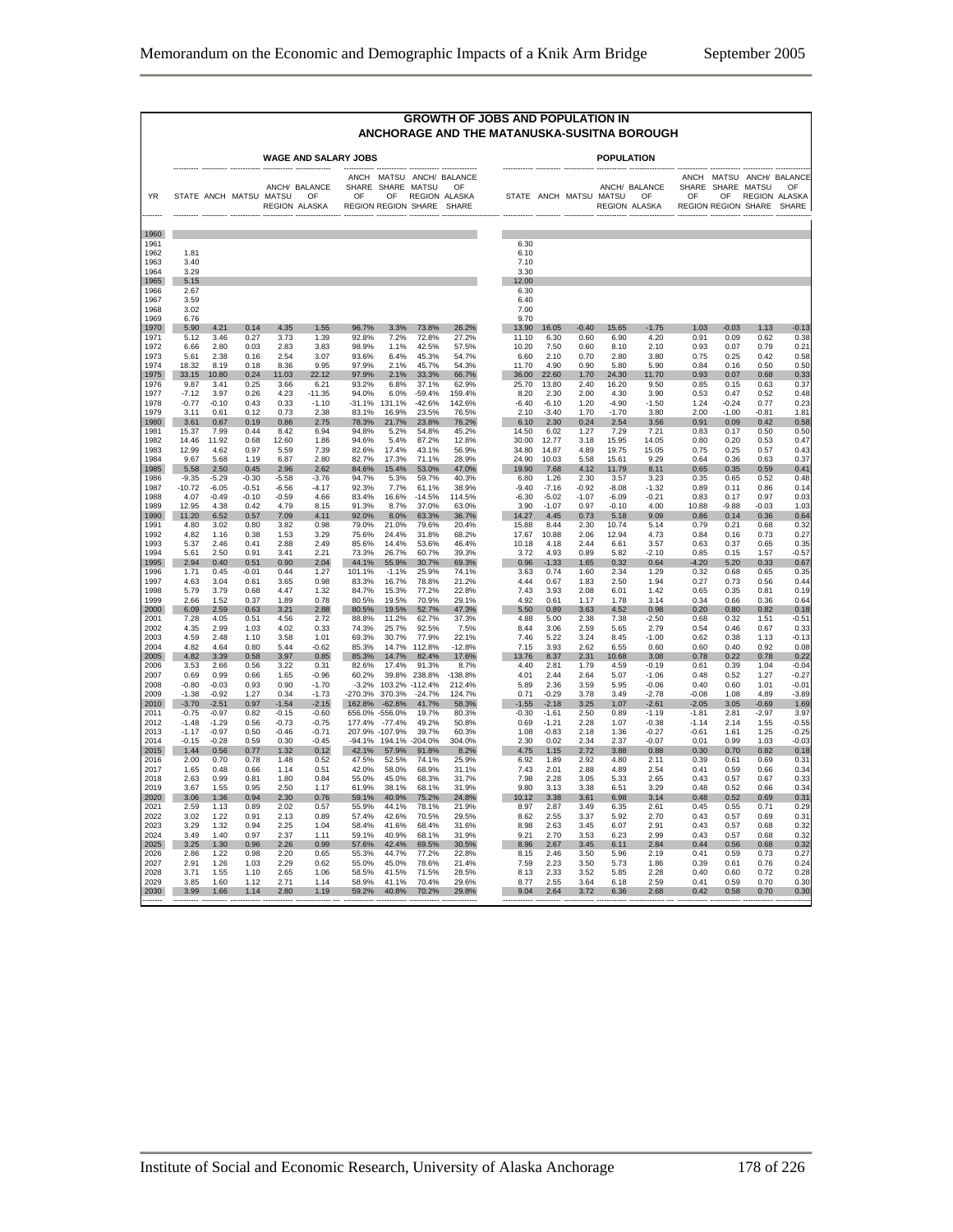|                      |                    |                     |                              |                                         |                              | <b>GROWTH RATES</b><br>OF JOBS AND POPULATION |                     |                     |                                         |                                     |
|----------------------|--------------------|---------------------|------------------------------|-----------------------------------------|------------------------------|-----------------------------------------------|---------------------|---------------------|-----------------------------------------|-------------------------------------|
|                      |                    |                     |                              | <b>WAGE AND SALARY JOBS</b>             |                              |                                               |                     | <b>POPULATION</b>   |                                         |                                     |
| <b>YR</b>            |                    |                     |                              | STATE ANCH MATSU MATSU<br><b>REGION</b> | ANCH/ BALANCE<br>OF<br>STATE |                                               |                     |                     | STATE ANCH MATSU MATSU<br><b>REGION</b> | ANCH/ BALANCE<br>OF<br><b>STATE</b> |
| 1960                 |                    |                     |                              |                                         |                              |                                               |                     |                     |                                         |                                     |
| 1961<br>1962         | 3.1%               |                     |                              |                                         |                              | 2.7%<br>2.5%                                  |                     |                     |                                         |                                     |
|                      | 5.5%<br>5.0%       |                     |                              |                                         |                              | 2.8%<br>1.3%                                  |                     |                     |                                         |                                     |
|                      | 7.3%               |                     |                              |                                         |                              | 4.5%                                          |                     |                     |                                         |                                     |
|                      | 3.6%<br>4.7%       |                     |                              |                                         |                              | 2.3%<br>2.3%                                  |                     |                     |                                         |                                     |
|                      | 3.8%               |                     |                              |                                         |                              | 2.5%                                          |                     |                     |                                         |                                     |
|                      | 7.8%<br>6.4%       |                     | 10.0% 12.6%                  | 10.1%                                   | 3.1%                         | 3.3%                                          |                     | 4.5% 12.3% -6.1%    | 11.4%                                   | $-1.0%$                             |
|                      | 5.2%<br>6.4%       | 5.8%                | 7.6% 19.0%<br>2.1%           | 8.0%<br>5.7%                            | 2.7%<br>7.0%                 | 3.5%<br>3.1%                                  | 4.6%<br>5.2%        | 8.3%<br>7.7%        | 4.8%<br>5.3%                            | 2.4%<br>1.2%                        |
|                      | 5.1%               |                     | 4.7% 10.1%                   | 4.9%                                    | 5.3%                         | 2.0%                                          | 1.4%                | 8.2%                | 1.8%                                    | 2.1%                                |
|                      | 14.3%<br>20.6%     | 13.9%               | $9.9\%$<br>15.5% 11.7%       | 13.8%<br>15.4%                          | 14.7%<br>24.7%               | 3.4%                                          | 3.2%                | 9.6%                | 3.6%<br>9.4% 13.0% 15.3% 13.2%          | 3.1%<br>5.9%                        |
| 1975                 | 5.8%               |                     | 4.7% 11.0%                   | 4.9%                                    | 6.5%                         | 6.3%                                          | 7.4%                | 17.8%               | 8.1%                                    | 4.5%                                |
|                      | $-4.3%$<br>$-0.5%$ |                     | 5.2% 10.1%<br>$-0.1\%$ 14.6% | 5.3%<br>0.4%                            | $-13.4%$<br>$-1.3%$          | 2.0%<br>$-1.6%$                               | $-3.3%$             | 1.2% 12.9%<br>7.2%  | 2.1%<br>$-2.4%$                         | 1.8%<br>$-0.7%$                     |
|                      | 1.9%               | $0.8\%$             | 4.0%                         | $0.9\%$                                 | 2.8%                         | 0.5%                                          | $-1.9%$             | $9.2\%$             | $-0.9%$                                 | 1.8%                                |
|                      | 2.1%<br>8.3%       | $0.9\%$             | 5.7%<br>9.3% 11.8%           | 1.1%<br>9.4%                            | 3.1%<br>7.3%                 | 1.5%<br>3.3%                                  | 1.3%                | 1.3%<br>3.2% 6.4%   | 1.3%<br>3.5%                            | 1.6%<br>3.2%                        |
|                      | 7.2%               |                     | 12.2% 15.6%                  | 12.3%                                   | 1.9%                         | 6.5%                                          |                     | 6.3% 13.8%          | 7.1%                                    | 5.9%                                |
|                      | 6.1%<br>4.3%       |                     | 4.5% 18.2%<br>5.2% 18.2%     | 5.2%<br>6.0%                            | 7.1%<br>2.6%                 | 7.0%<br>4.8%                                  | 4.4%                | 6.9% 17.5%<br>16.6% | 8.1%<br>6.0%                            | 5.9%<br>3.5%                        |
|                      | 2.4%               |                     | 2.3% 6.5%                    | 2.5%                                    | 2.4%                         |                                               |                     | 3.7% 3.3% 10.9%     | 4.3%                                    | 3.0%                                |
|                      | $-4.3%$<br>$-5.2%$ | $-5.0\%$<br>$-6.1%$ | $-4.4%$<br>$-8.2%$           | $-5.0%$<br>$-6.2%$                      | $-3.5%$<br>$-4.1%$           | 1.2%<br>$-1.7%$                               | $0.5\%$<br>$-3.1\%$ | 5.8%<br>$-2.4%$     | 1.3%<br>$-3.0%$                         | 1.2%<br>$-0.5%$                     |
|                      | 1.9%               | -0.5%               | $-1.6%$                      | $-0.6%$                                 | 4.4%                         | $-1.2%$                                       | $-2.3%$             | $-2.8%$             | $-2.3%$                                 | $-0.1%$                             |
|                      | 5.8%<br>4.7%       | 4.2%                | 6.4%<br>5.9% 8.0%            | 4.4%<br>$6.1\%$                         | 7.1%<br>3.4%                 | 2.6% 2.0%                                     | $0.7\% -0.5\%$      | 2.5%<br>$1.8\%$     | $0.0\%$<br>1.9%                         | 1.4%<br>3.2%                        |
|                      | 2.0%               | 2.7%                | 10.2%                        | 3.2%                                    | 0.8%                         | 2.8%                                          | 3.6%                | 5.5%                | 3.9%                                    | 1.8%                                |
|                      | 2.0%<br>2.1%       | 1.0%<br>2.1%        | 4.5%<br>4.8%                 | 1.3%<br>2.3%                            | 2.7%<br>2.0%                 | 3.0%<br>1.7%                                  | 4.4%<br>1.7%        | 4.7%<br>5.2%        | 4.5%<br>2.2%                            | 1.6%<br>1.2%                        |
|                      | 2.2%               | 2.1%                | 9.5%                         | 2.6%                                    | 1.7%                         | 0.6%                                          | 1.9%                | 1.9%                | 1.9%                                    | $-0.7%$                             |
|                      | 1.1%<br>0.7%       | 0.3%<br>0.4%        | 5.0%<br>0.0%                 | 0.7%<br>0.3%                            | 1.6%<br>1.0%                 | 0.2%<br>0.6%                                  | $-0.5%$<br>0.3%     | 3.4%<br>3.2%        | 0.1%<br>0.8%                            | 0.2%<br>0.4%                        |
|                      | 1.7%               | 2.5%                | 5.7%                         | 2.7%                                    | 0.7%                         | 0.7%                                          | 0.3%                | 3.5%                | 0.8%                                    | 0.6%                                |
|                      | 2.1%<br>1.0%       | 3.0%<br>1.2%        | 6.0%<br>3.1%                 | 3.2%<br>1.3%                            | 1.0%<br>0.6%                 | 1.2%<br>0.8%                                  | 1.5%<br>0.2%        | 3.8%<br>2.1%        | 1.9%<br>0.6%                            | 0.5%<br>1.0%                        |
|                      | 2.2%               | 2.0%                | 5.1%<br>4.0%                 | 2.2%                                    | 2.1%                         | 0.9%                                          | 0.3%                | 6.1%                | 1.4%                                    | 0.3%                                |
|                      | 2.5%<br>1.5%       | $3.0\%$<br>2.2%     | 7.4%                         | 3.1%<br>2.6%                            | 1.9%<br>0.2%                 | 0.8%<br>1.3%                                  | 1.9%<br>1.1%        | 3.9%<br>4.0%        | 2.3%<br>1.7%                            | $-0.8%$<br>0.9%                     |
|                      | 1.5%<br>1.6%       | 1.8%<br>3.2%        | 7.3%<br>5.1%                 | 2.3%<br>3.4%                            | 0.7%<br>$-0.4%$              | 1.2%<br>1.1%                                  | 1.9%<br>1.4%        | 4.8%<br>3.7%        | 2.5%<br>1.9%                            | $-0.3%$<br>0.2%                     |
|                      | 1.6%               | 2.3%                | 3.6%                         | 2.4%                                    | 0.6%                         | 2.1%                                          | 2.9%                | 3.2%                | 3.0%                                    | 1.0%                                |
|                      | $1.1\%$<br>0.2%    | 1.8%<br>0.7%        | $3.3\%$<br>3.7%              | 1.9%<br>1.0%                            | 0.2%<br>$-0.7%$              | 0.7%<br>0.6%                                  | $1.0\%$<br>0.8%     | $2.4\%$<br>3.4%     | 1.3%<br>1.4%                            | $-0.1%$<br>$-0.3%$                  |
|                      | $-0.3%$            | 0.0%                | 5.0%                         | 0.5%                                    | $-1.2%$                      | 0.9%                                          | 0.8%                | 4.5%                | 1.6%                                    | 0.0%                                |
|                      | $-0.4%$<br>$-1.2%$ | $-0.6%$<br>$-1.7%$  | 6.4%<br>4.7%                 | 0.2%<br>$-0.9%$                         | $-1.3%$<br>$-1.6%$           | 0.1%<br>$-0.2%$                               | $-0.1%$<br>$-0.7%$  | 4.5%<br>3.7%        | 0.9%<br>0.3%                            | $-0.9%$<br>$-0.9%$                  |
|                      | $-0.2%$            | $-0.7%$             | 3.8%                         | $-0.1%$                                 | $-0.4%$                      | 0.0%                                          | $-0.6%$             | 2.8%                | 0.2%                                    | $-0.4%$                             |
|                      | $-0.5%$<br>$-0.4%$ | $-0.9%$<br>$-0.7%$  | 2.5%<br>2.2%                 | $-0.4%$<br>$-0.3%$                      | $-0.6%$<br>$-0.5%$           | 0.1%<br>0.2%                                  | $-0.4%$<br>$-0.3%$  | 2.5%<br>2.3%        | 0.3%<br>0.4%                            | $-0.1%$<br>$-0.1%$                  |
|                      | 0.0%               | $-0.2%$             | 2.5%                         | 0.2%                                    | $-0.3%$                      | 0.3%                                          | 0.0%                | 2.4%                | 0.6%                                    | 0.0%                                |
|                      | 0.5%<br>0.7%       | 0.4%<br>0.5%        | 3.2%<br>3.1%                 | 0.8%<br>0.9%                            | 0.1%<br>0.4%                 | 0.7%<br>1.0%                                  | 0.4%<br>0.6%        | 2.7%<br>2.8%        | 1.0%<br>1.2%                            | 0.3%<br>0.7%                        |
|                      | 0.5%               | 0.3%                | 2.6%                         | 0.7%                                    | 0.4%                         | 1.1%                                          | 0.7%                | 2.7%                | 1.2%                                    | 0.8%                                |
|                      | 0.9%<br>1.2%       | 0.7%<br>1.0%        | 3.1%<br>3.5%                 | 1.0%<br>1.4%                            | 0.6%<br>0.9%                 | 1.1%<br>1.4%                                  | 0.8%<br>1.0%        | 2.8%<br>3.0%        | 1.3%<br>1.6%                            | 0.9%<br>1.0%                        |
| 2020                 | 1.0%               | 0.9%                | 3.3%                         | 1.3%                                    | 0.6%                         | 1.4%                                          | 1.1%                | 3.1%                | 1.7%                                    | 1.0%                                |
|                      | 0.8%<br>0.9%       | 0.7%<br>0.8%        | 3.1%<br>3.0%                 | 1.1%<br>1.2%                            | 0.4%<br>0.6%                 | 1.2%<br>1.1%                                  | 0.9%<br>0.8%        | 2.9%<br>2.8%        | 1.5%<br>1.4%                            | 0.8%<br>0.8%                        |
| 2022<br>2023<br>2024 | 1.0%               | 0.9%                | 3.0%                         | 1.2%                                    | 0.7%                         | 1.2%                                          | 0.8%                | 2.7%                | 1.4%                                    | 0.9%                                |
| 2025                 | 1.1%<br>1.0%       | 0.9%<br>0.8%        | 3.0%<br>2.9%                 | 1.3%<br>1.2%                            | 0.8%<br>0.7%                 | 1.2%<br>1.2%                                  | 0.9%<br>0.8%        | 2.7%<br>2.6%        | 1.4%<br>1.4%                            | 0.9%<br>0.9%                        |
| 2026                 | 0.9%               | 0.8%                | 2.9%                         | 1.1%                                    | 0.5%                         | 1.0%                                          | 0.8%                | 2.6%                | 1.3%                                    | 0.7%                                |
| 2027<br>2028         | 0.9%<br>1.1%       | 0.8%<br>1.0%        | 3.0%<br>3.1%                 | 1.2%<br>1.3%                            | 0.4%<br>0.7%                 | 1.0%<br>1.0%                                  | 0.7%<br>0.7%        | 2.5%<br>2.5%        | 1.2%<br>1.3%                            | 0.6%<br>0.7%                        |
|                      | 1.1%<br>1.1%       | 1.0%<br>1.0%        | 3.0%<br>3.0%                 | 1.4%<br>1.4%                            | 0.8%<br>0.8%                 | 1.1%<br>1.1%                                  | 0.8%<br>0.8%        | 2.5%<br>2.5%        | 1.3%<br>1.3%                            | 0.8%<br>0.8%                        |
| 2030                 |                    |                     |                              |                                         |                              |                                               |                     |                     |                                         |                                     |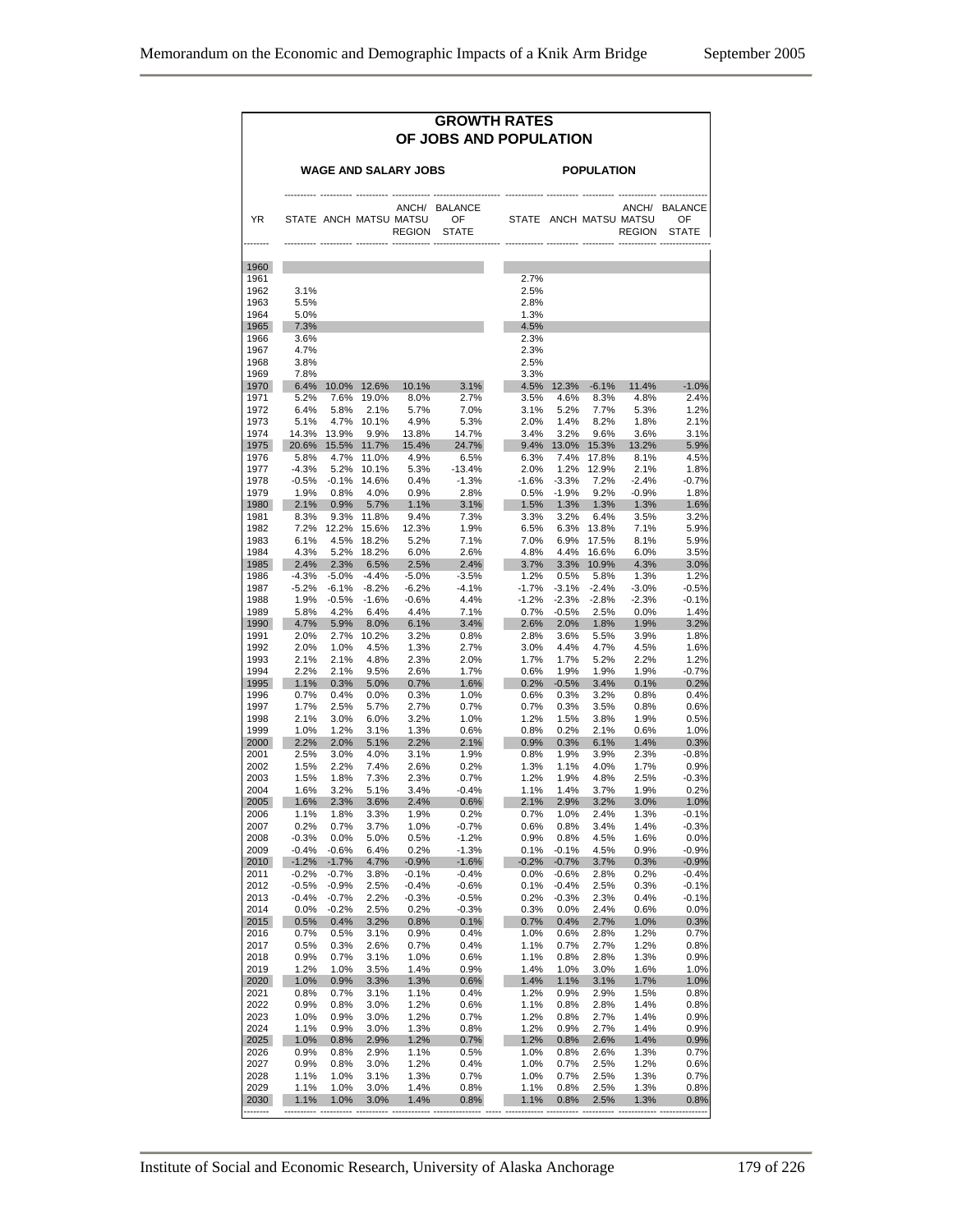|              |                  |                  |                  |                                  |                  |                |                                            | <b>WAGE AND SALARY JOBS ANALYSIS</b>          |                                            |                    |                                              |                                |              |                                                      |                        |
|--------------|------------------|------------------|------------------|----------------------------------|------------------|----------------|--------------------------------------------|-----------------------------------------------|--------------------------------------------|--------------------|----------------------------------------------|--------------------------------|--------------|------------------------------------------------------|------------------------|
|              |                  |                  |                  |                                  |                  |                |                                            |                                               |                                            |                    |                                              |                                |              |                                                      |                        |
|              |                  |                  |                  | <b>WAGE &amp; SALARY JOBS</b>    |                  |                |                                            |                                               |                                            |                    |                                              |                                |              |                                                      |                        |
|              |                  | BY PLACE OF WORK |                  |                                  |                  |                | BY PLACE OF RESIDENCE                      | SHARE OF<br>ANCH<br><b>JOBS</b>               | SHARE OF<br><b>MATSU</b><br><b>WORKERS</b> | <b>NEW</b><br>JOBS | <b>NEW</b><br><b>MATSU</b>                   | <b>COMMUTER</b>                |              | <b>POPULATION PER</b><br><b>RESIDENT W&amp;S JOB</b> |                        |
| <b>YR</b>    |                  | ANCH MATSU MATSU | <b>REGION</b>    | ANCH/ COMMUTERS<br>MS TO<br>ANCH |                  |                | ANCH/<br>ANCH MATSU MATSU<br><b>REGION</b> | FILLED BY<br><b>MATSU</b><br><b>COMMUTERS</b> | COMMUTE<br><b>TO</b><br><b>ANCH</b>        | IN<br><b>ANCH</b>  | <b>COMMUTERS</b><br><b>TO</b><br><b>ANCH</b> | SHARE<br>OF NEW<br><b>JOBS</b> |              | ANCH MATSU MATSU                                     | ANCH/<br><b>REGION</b> |
| 1960         | 20.67            | 0.53             |                  |                                  |                  |                |                                            |                                               |                                            |                    |                                              |                                |              |                                                      | 4.15                   |
| 1961         |                  |                  |                  |                                  |                  |                |                                            |                                               |                                            |                    |                                              |                                |              |                                                      |                        |
| 1962<br>1963 |                  |                  |                  |                                  |                  |                |                                            |                                               |                                            |                    |                                              |                                |              |                                                      |                        |
| 1964         |                  |                  |                  |                                  |                  |                |                                            |                                               |                                            |                    |                                              |                                |              |                                                      |                        |
| 1965<br>1966 | 30.68            | 1.08             |                  |                                  |                  |                |                                            |                                               |                                            |                    |                                              |                                |              |                                                      | 3.42                   |
| 1967         |                  |                  |                  |                                  |                  |                |                                            |                                               |                                            |                    |                                              |                                |              |                                                      |                        |
| 1968<br>1969 | 37.79            | 1.00             |                  |                                  |                  |                |                                            |                                               |                                            |                    |                                              |                                |              |                                                      | 3.12                   |
| 1970         | 42.00            | 1.15             |                  |                                  |                  |                |                                            |                                               |                                            | 4.21               |                                              |                                |              |                                                      | 3.17                   |
| 1971<br>1972 | 45.45<br>48.25   | 1.41<br>1.45     |                  |                                  |                  |                |                                            |                                               |                                            | 3.46<br>2.80       |                                              |                                |              |                                                      | 3.07<br>3.05           |
| 1973         | 50.63            | 1.61             |                  |                                  |                  |                |                                            |                                               |                                            | 2.38               |                                              |                                |              |                                                      | 2.96                   |
| 1974         | 58.81            | 1.78             |                  |                                  |                  |                |                                            |                                               |                                            | 8.19               |                                              |                                |              |                                                      | 2.65                   |
| 1975<br>1976 | 69.61<br>73.02   | 2.02<br>2.27     |                  |                                  |                  |                |                                            |                                               |                                            | 10.80<br>3.41      |                                              |                                |              |                                                      | 2.58<br>2.67           |
| 1977         | 77.00            | 2.52             |                  |                                  |                  |                |                                            |                                               |                                            | 3.97               |                                              |                                |              |                                                      | 2.58                   |
| 1978<br>1979 | 76.89<br>77.50   | 2.95<br>3.08     |                  |                                  |                  |                |                                            |                                               |                                            | $-0.10$<br>0.61    |                                              |                                |              |                                                      | 2.51<br>2.46           |
| 1980         | 78.17            | 3.26             |                  |                                  |                  |                |                                            |                                               |                                            | 0.67               |                                              |                                |              |                                                      | 2.47                   |
| 1981<br>1982 | 86.16<br>98.08   | 3.70<br>4.38     |                  |                                  |                  |                |                                            |                                               |                                            | 799<br>11.92       |                                              |                                |              |                                                      | 2.32<br>2.19           |
| 1983         | 102.70           | 5.35             |                  |                                  |                  |                |                                            |                                               |                                            | 4.62               |                                              |                                |              |                                                      | 2.26                   |
| 1984         | 108.39           | 6.54             |                  |                                  |                  |                |                                            |                                               |                                            | 5.68               |                                              |                                |              |                                                      | 2.26                   |
| 1985<br>1986 | 110.89<br>105.60 | 7.00<br>6.70     |                  |                                  |                  |                |                                            |                                               |                                            | 2.50<br>$-5.29$    |                                              |                                |              |                                                      | 2.30<br>2.45           |
| 1987         | 99.55            | 6.19             |                  |                                  |                  |                |                                            |                                               |                                            | $-6.05$            |                                              |                                |              |                                                      | 2.53                   |
| 1988<br>1989 | 99.06<br>103.44  | 6.10<br>6.51     |                  |                                  |                  |                |                                            |                                               |                                            | $-0.49$<br>4.38    |                                              |                                |              |                                                      | 2.48<br>2.37           |
| 1990         | 109.96           | 7.08             |                  |                                  |                  |                |                                            |                                               |                                            | 6.52               |                                              |                                |              |                                                      | 2.27                   |
| 1991<br>1992 | 112.98<br>114.14 | 7.88<br>8.25     |                  |                                  |                  |                |                                            |                                               |                                            | 3.02<br>1.16       |                                              |                                |              |                                                      | 2.29<br>2.37           |
| 1993         | 116.60           | 8.67             |                  |                                  |                  |                |                                            |                                               |                                            | 2.46               |                                              |                                |              |                                                      | 2.37                   |
| 1994         | 119.10           | 9.58             |                  |                                  |                  |                |                                            |                                               |                                            | 2.50               |                                              |                                |              |                                                      | 2.35                   |
| 1995<br>1996 | 119.50<br>119.95 | 10.08<br>10.08   |                  |                                  |                  |                |                                            |                                               |                                            | 0.40<br>0.45       |                                              |                                |              |                                                      | 2.33<br>2.34           |
| 1997         | 122.99           | 10.69            |                  |                                  |                  |                |                                            |                                               |                                            | 3.04               |                                              |                                |              |                                                      | 2.30                   |
| 1998<br>1999 | 126.78<br>128.30 | 11.37<br>11.74   |                  |                                  |                  |                |                                            |                                               |                                            | 3.79<br>1.52       |                                              |                                |              |                                                      | 2.27<br>2.25           |
| 2000         | 130.88           | 12.36            | 143.24           | 7.00                             | 123.88           | 19.36          | 143.24                                     | 5.3%                                          | 36.2%                                      | 2.59               | 0.00                                         | 0.0%                           |              |                                                      | 2.23                   |
| 2001<br>2002 | 134.93<br>137.92 | 12.87<br>13.90   | 147.80<br>151.82 | 7.30<br>7.60                     | 127.63<br>130.32 | 20.17<br>21.50 | 147.80<br>151.82                           | 5.4%<br>5.5%                                  | 36.2%<br>35.3%                             | 4.05<br>2.99       | 0.30<br>0.30                                 | 7.4%<br>10.0%                  |              |                                                      | 2.21<br>2.19           |
| 2003         | 140.40           | 15.00            | 155.40           | 7.93                             | 132.47           | 22.93          | 155.40                                     | 5.6%                                          | 34.6%                                      | 2.48               | 0.33                                         | 13.2%                          |              |                                                      | 2.19                   |
| 2004<br>2005 | 145.04           | 15.80<br>16.39   | 160.84<br>164.81 | 8.17<br>8.41                     | 136.87<br>140.01 | 23.97<br>24.80 | 160.84                                     | 5.6%                                          | 34.1%<br>33.9%                             | 4.64<br>3.39       | 0.24<br>0.25                                 | 5.2%                           | 2.04         | 2.92                                                 | 2.16                   |
| 2006         | 148.42<br>151.08 | 16.95            | 168.03           | 8.62                             | 142.46           | 25.57          | 164.81<br>168.03                           | 5.7%<br>5.7%                                  | 33.7%                                      | 2.66               | 0.21                                         | 7.2%<br>7.8%                   | 2.03         | 2.90                                                 | 2.17<br>2.16           |
| 2007         | 152.08           | 17.60            | 169.68           | 8.82                             | 143.26           | 26.42          | 169.68                                     | 5.8%                                          | 33.4%                                      | 0.99               | 0.20                                         | 20.1%                          | 2.03         | 2.91                                                 | 2.17                   |
| 2008<br>2009 | 152.05<br>151.12 | 18.53<br>19.80   | 170.58<br>170.92 | 9.00<br>9.14                     | 143.04<br>141.99 | 27.54<br>28.94 | 170.58<br>170.92                           | 5.9%<br>6.0%                                  | 32.7%<br>31.6%                             | $-0.03$<br>$-0.92$ | 0.18<br>0.13                                 | $-628.4%$<br>$-14.4%$          | 2.05<br>2.06 | 2.92<br>2.91                                         | 2.19<br>2.21           |
| 2010         | 148.61           | 20.77            | 169.38           | 9.30                             | 139.30           | 30.08          | 169.38                                     | 6.3%                                          | 30.9%                                      | $-2.51$            | 0.17                                         | $-6.7%$                        | 2.09         | 2.91                                                 | 2.23                   |
| 2011<br>2012 | 147.64<br>146.35 | 21.59<br>22.15   | 169.23<br>168.51 | 9.49<br>9.67                     | 138.15<br>136.68 | 31.08<br>31.82 | 169.23<br>168.51                           | 6.4%<br>6.6%                                  | 30.5%<br>30.4%                             | $-0.97$<br>$-1.29$ | 0.18<br>0.18                                 | $-19.1%$<br>$-14.1%$           | 2.09<br>2.11 | 2.90<br>2.90                                         | 2.24<br>2.26           |
| 2013         | 145.39           | 22.65            | 168.04           | 9.86                             | 135.52           | 32.52          | 168.04                                     | 6.8%                                          | 30.3%                                      | $-0.97$            | 0.19                                         | $-19.9%$                       | 2.12         | 2.90                                                 | 2.27                   |
| 2014         | 145.10           | 23.24            | 168.34           | 10.07                            | 135.04           | 33.30          | 168.34                                     | 6.9%                                          | 30.2%                                      | $-0.28$            | 0.20                                         | $-71.5%$                       | 2.13         | 2.91                                                 | 2.28                   |
| 2015<br>2016 | 145.66<br>146.37 | 24.01<br>24.78   | 169.67<br>171.15 | 10.28<br>10.48                   | 135.38<br>135.88 | 34.28<br>35.26 | 169.67<br>171.15                           | 7.1%<br>7.2%                                  | 30.0%<br>29.7%                             | 0.56<br>0.70       | 0.21<br>0.20                                 | 38.1%<br>28.8%                 | 2.13<br>2.14 | 2.90<br>2.90                                         | 2.29<br>2.3C           |
| 2017         | 146.84           | 25.44            | 172.29           | 10.69                            | 136.15           | 36.13          | 172.29                                     | 7.3%                                          | 29.6%                                      | 0.48               | 0.21                                         | 44.1%                          | 2.15         | 2.91                                                 | 2.3 <sup>1</sup>       |
| 2018<br>2019 | 147.83<br>149.38 | 26.25<br>27.20   | 174.08<br>176.58 | 10.91<br>11.13                   | 136.92<br>138.25 | 37.16<br>38.34 | 174.08<br>176.58                           | 7.4%<br>7.5%                                  | 29.4%<br>29.0%                             | 0.99<br>1.55       | 0.22<br>0.22                                 | 21.9%<br>14.5%                 | 2.15<br>2.15 | 2.92<br>2.92                                         | 2.32<br>2.32           |
| 2020         | 150.74           | 28.15            | 178.88           | 11.36                            | 139.38           | 39.51          | 178.88                                     | 7.5%                                          | 28.8%                                      | 1.36               | 0.23                                         | 16.9%                          | 2.16         | 2.92                                                 | 2.33                   |
| 2021<br>2022 | 151.87<br>153.09 | 29.04<br>29.95   | 180.90<br>183.04 | 11.60<br>11.84                   | 140.27<br>141.25 | 40.64<br>41.79 | 180.90<br>183.04                           | 7.6%<br>7.7%                                  | 28.5%<br>28.3%                             | 1.13<br>1.22       | 0.24<br>0.24                                 | 21.0%<br>19.9%                 | 2.17<br>2.17 | 2.92<br>2.92                                         | 2.34<br>2.34           |
| 2023         | 154.41           | 30.88            | 185.29           | 12.09                            | 142.31           | 42.97          | 185.29                                     | 7.8%                                          | 28.1%                                      | 1.32               | 0.25                                         | 19.0%                          | 2.17         | 2.92                                                 | 2.35                   |
| 2024         | 155.81           | 31.85            | 187.66           | 12.35                            | 143.46           | 44.20          | 187.66                                     | 7.9%                                          | 27.9%                                      | 1.40               | 0.26                                         | 18.3%                          | 2.17         | 2.92                                                 | 2.35                   |
| 2025<br>2026 | 157.11<br>158.33 | 32.81<br>33.80   | 189.92<br>192.13 | 12.55<br>12.77                   | 144.56<br>145.56 | 45.37<br>46.56 | 189.92<br>192.13                           | 8.0%<br>8.1%                                  | 27.7%<br>27.4%                             | 1.30<br>1.22       | 0.21<br>0.21                                 | 15.9%<br>17.3%                 | 2.18<br>2.18 | 2.92<br>2.92                                         | 2.35<br>2.36           |
| 2027         | 159.59           | 34.83            | 194.41           | 12.98                            | 146.60           | 47.81          | 194.41                                     | 8.1%                                          | 27.2%                                      | 1.26               | 0.22                                         | 17.1%                          | 2.18         | 2.92                                                 | 2.36                   |
| 2028<br>2029 | 161.14<br>162.73 | 35.93<br>37.04   | 197.06<br>199.78 | 13.20<br>13.42                   | 147.94<br>149.31 | 49.13<br>50.47 | 197.06<br>199.78                           | 8.2%<br>8.2%                                  | 26.9%<br>26.6%                             | 1.55<br>1.60       | 0.22<br>0.22                                 | 14.1%<br>14.0%                 | 2.17<br>2.17 | 2.91<br>2.91                                         | 2.36<br>2.36           |
| 2030         | 164.39           | 38.19            | 202.58           | 13.65                            | 150.74           | 51.84          | 202.58                                     | 8.3%                                          | 26.3%                                      | 1.66               | 0.23                                         | 13.7%                          | 2.17         | 2.90                                                 | 2.36                   |
|              |                  |                  |                  |                                  |                  |                |                                            |                                               |                                            |                    |                                              |                                |              |                                                      |                        |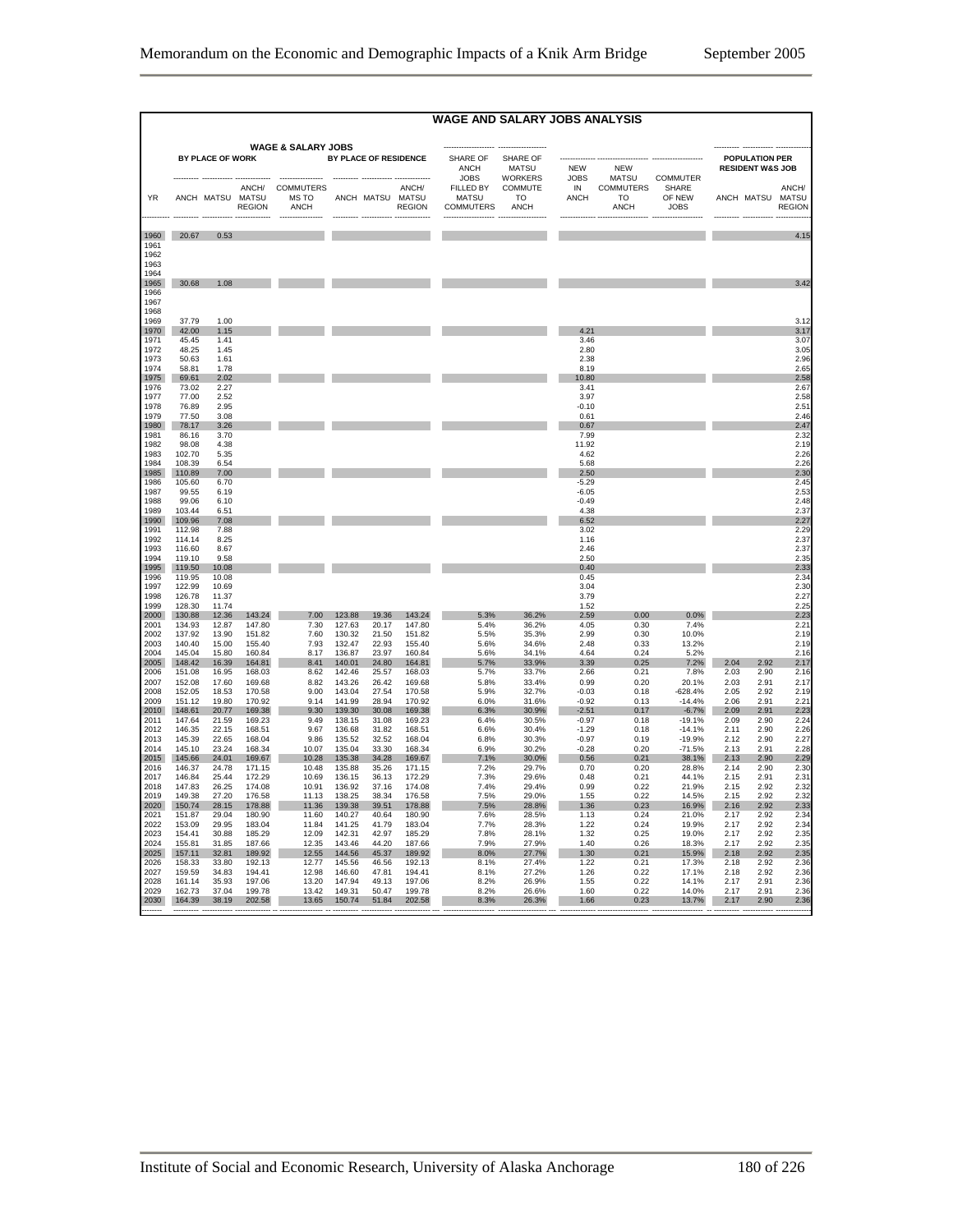## **MEMORANDUM ON THE ECONOMIC AND DEMOGRAPHIC IMPACTS OF A KNIK ARM BRIDGE**

# **9. LOW CASE WITH KNIK ARM BRIDGE**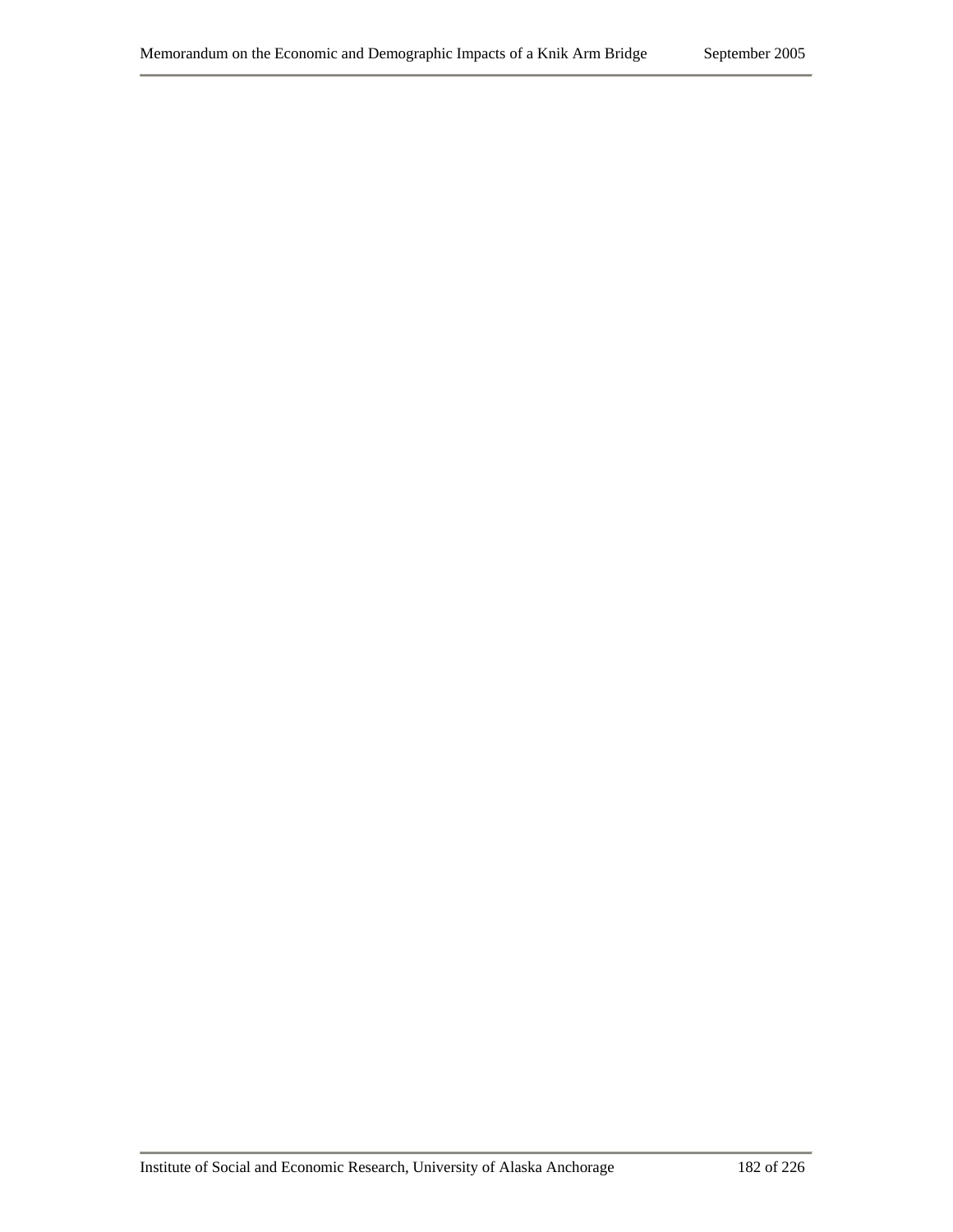#### **TOTAL WAGE AND OIL PRICE POPULATION HOUSEHOLDS EMPLOY- SALARY PERSONAL PETROLEUM ANS WEST MENT EMPLOYMENT INCOME REVENUES COAST (000) (000) (000) (000) (MILL 03\$) (MILL 03\$) NOMINAL \$ 2000 626.9 221.6 395.0 280.7 \$20,267 \$2,133 \$23.27 2001 632.7** 226.0 **401.6 287.9 \$21,028 \$2,322 \$27.85 2002 641.5** 229.1 **410.4 292.3 \$21,471 \$1,623 \$21.78 2003 648.8** 232.4 418.5 **296.9** \$21,531 **\$2,084** \$28.15 **2004 655.5** 237.2 428.9 301.7 \$21,724 \$2,413 \$31.74 **2005** 669.2 239.4 439.5 306.5 \$22,283 \$2,719 \$41.75 **2006** 673.6 241.7 444.1 310.0 \$22,698 \$2,268 \$38.60 **2007** 677.7 244.1 442.8 310.8 \$23,126 \$1,822 \$34.30 **2008** 683.9 247.2 440.5 310.3 \$23,387 \$1,351 \$25.00 **2009** 687.2 249.2 439.7 311.3 \$23,558 \$998 \$20.00 **2010** 688.4 250.2 435.5 308.4 \$23,455 \$964 \$20.60 **2011** 689.7 251.1 435.1 308.2 \$23,477 \$970 \$21.22 **2012** 688.7 251.1 429.7 304.0 \$23,314 \$953 \$21.85 **2013** 687.1 250.9 426.8 301.8 \$23,226 \$946 \$22.51 **2014** 687.4 251.2 426.0 301.1 \$23,187 \$947 \$23.19 **2015** 691.6 252.9 428.3 303.0 \$23,435 \$915 \$23.88 **2016** 698.5 255.5 430.8 304.8 \$23,655 \$897 \$24.60 **2017** 705.7 258.1 432.8 306.4 \$23,787 \$878 \$25.34 **2018** 713.6 261.0 436.2 309.0 \$24,076 \$860 \$26.10 **2019** 722.6 264.3 440.0 311.9 \$24,437 \$842 \$26.88 **2020** 731.8 267.7 443.9 314.9 \$24,771 \$824 \$27.68 **2021** 741.2 271.1 448.1 318.1 \$25,099 \$807 \$28.52 **2022** 750.5 274.5 452.1 321.2 \$25,417 \$789 \$29.37 **2023** 759.6 277.9 456.5 324.5 \$25,755 \$772 \$30.25 **2024** 768.9 281.3 461.1 328.0 \$26,106 \$756 \$31.16 **2025** 777.1 284.4 464.4 330.5 \$26,409 \$739 \$32.09 **2026** 784.5 287.1 468.0 333.3 \$26,776 \$723 \$33.06 **2027** 792.6 290.2 472.8 336.9 \$27,181 \$707 \$34.05 **2028** 801.3 293.4 477.7 340.7 \$27,601 \$692 \$35.07 **2029** 810.3 296.7 482.9 344.6 \$28,034 \$677 \$36.12

#### **TABLE 1A. PROJECTION SUMMARY 2005 KNIK ARM LOW CASE WITH BRIDGE**

#### **ANNUAL AVERAGE GROWTH RATE**

| 2000-2010 | 0.94% | .22%  | 0.98% | 0.95% | 1.47% | $-7.64%$  | $-1.21%$ |
|-----------|-------|-------|-------|-------|-------|-----------|----------|
| 2010-2020 | 0.61% | 0.68% | 0.19% | 0.21% | 0.55% | $-1.55\%$ | 3.00%    |
| 2020-2030 | .14%  | .15%  | 0.96% | .02%  | .40%  | $-2.17%$  | 3.00%    |
|           |       |       |       |       |       |           |          |
| 2000-2020 | 0.78% | 0.95% | 0.59% | 0.58% | 1.01% | $-4.64%$  | 0.87%    |
| 2000-2030 | 0.90% | 1.02% | 0.71% | 0.72% | 1.14% | $-3.83%$  | .58%     |

**2030** 819.5 300.1 488.2 348.6 \$28,476 \$662 \$37.21

| MAP MODEL SIMULATION | KNIK 1B   |
|----------------------|-----------|
| PREPARED FOR         | KABATA    |
| CREATED              | May 31, 2 |

**c** 31, 2005

| POPULATION                       | <b>JULY 1 CENSUS DEFINITION</b>                                              | <b>POP</b>  |
|----------------------------------|------------------------------------------------------------------------------|-------------|
| <b>HOUSEHOLDS</b>                | <b>JULY 1 CENSUS DEFINITION</b>                                              | HH          |
| TOTAL EMPLOYMENT                 | INCLUDES ACTIVE DUTY MILITARY, RESERVISTS, PROPRIETORS, AND MISC EM99.BEA    |             |
| WAGE & SALARY EM                 | ALASKA DEPT OF LABOR DEFINITION                                              | <b>EM97</b> |
| PERSONAL INCOME                  | USDC BEA DEFINITION                                                          | DF PIB      |
|                                  | PETROLEUM REVENUES INCLUDES PERMANENT FUND CONTRIBUTION BUT NOT CBR REVENUES | DF RP9S     |
| ANS WEST COAST PRICE FISCAL YEAR |                                                                              |             |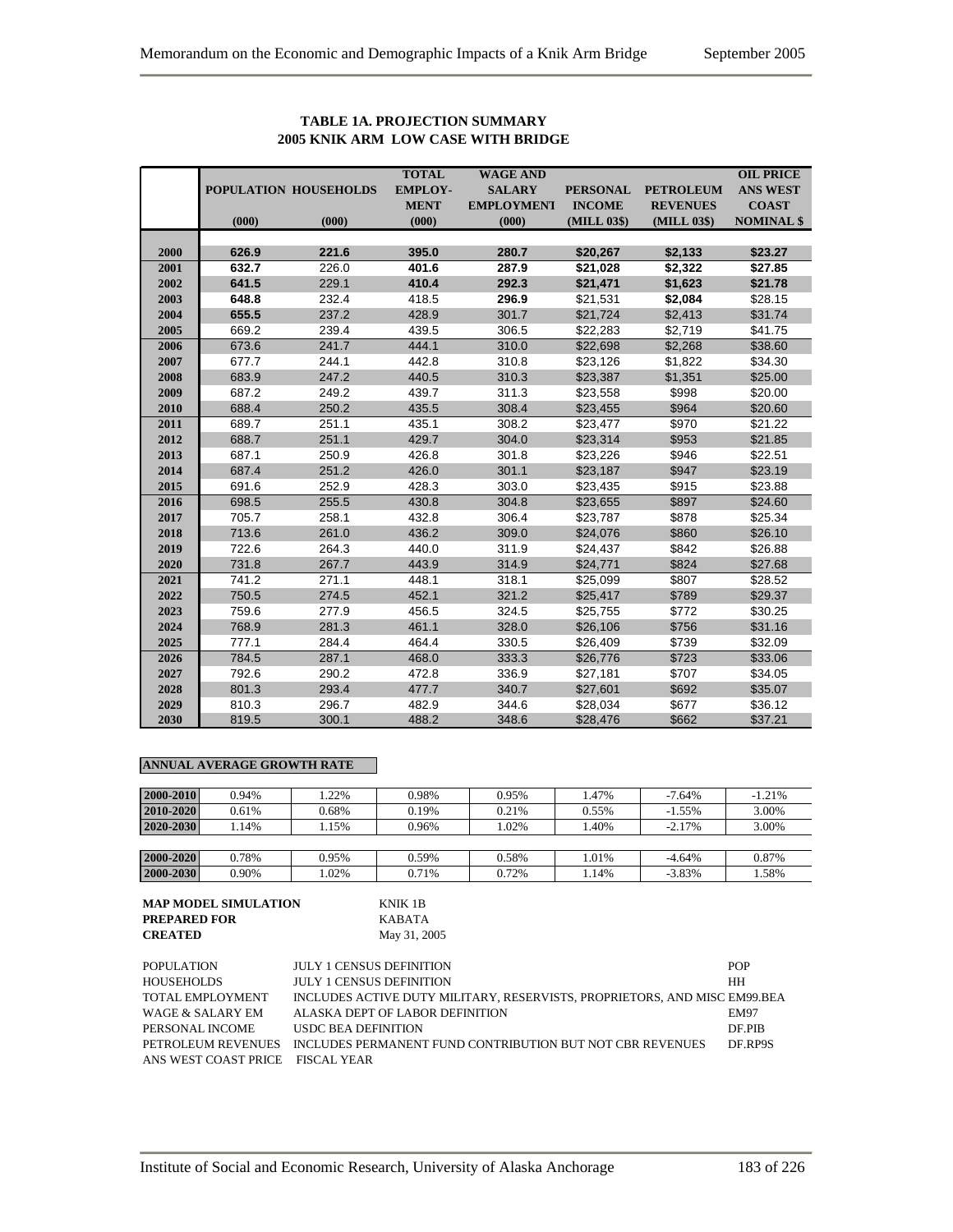|      |                   |             |               |                 | <b>REAL</b>     |
|------|-------------------|-------------|---------------|-----------------|-----------------|
|      | <b>WAGE &amp;</b> | POPULA-     | <b>HOUSE-</b> | <b>REAL</b>     | <b>PER CAP</b>  |
|      | <b>SALARY</b>     | <b>TION</b> | <b>HOLDS</b>  | <b>PERSONAL</b> | <b>PERSONAL</b> |
|      | <b>EMP</b>        |             |               | <b>INCOME</b>   | <b>INCOME</b>   |
|      | (000)             | (000)       | (000)         | (MILL 03\$)     | (MILL 03\$)     |
|      |                   |             |               |                 |                 |
| 2000 | 130.9             | 260.3       | 94.8          | \$9,493         | \$36,434        |
| 2001 | 134.9             | 264.1       |               | \$10,079        | \$38,182        |
| 2002 | 137.9             | 268.7       |               | \$10,328        | \$38,502        |
| 2003 | 140.7             | 273.6       | 101.5         | \$10,046        | \$36,719        |
| 2004 | 145.0             | 278.0       | 104.0         | \$10,222        | \$36,775        |
| 2005 | 148.4             | 285.9       | 105.7         | \$10,555        | \$36,922        |
| 2006 | 151.1             | 288.7       | 107.1         | \$10,788        | \$37,372        |
| 2007 | 152.1             | 291.1       | 108.4         | \$10,989        | \$37,743        |
| 2008 | 152.3             | 293.6       | 109.7         | \$11,102        | \$37,809        |
| 2009 | 153.0             | 294.3       | 110.4         | \$11,140        | \$37,849        |
| 2010 | 150.9             | 293.2       | 110.3         | \$11,051        | \$37,691        |
| 2011 | 150.2             | 292.2       | 110.1         | \$11,023        | \$37,720        |
| 2012 | 147.0             | 290.3       | 109.6         | \$10,933        | \$37,659        |
| 2013 | 145.3             | 287.5       | 108.7         | \$10,837        | \$37,692        |
| 2014 | 144.2             | 285.3       | 107.9         | \$10,749        | \$37,681        |
| 2015 | 144.2             | 284.4       | 107.6         | \$10,777        | \$37,900        |
| 2016 | 144.2             | 284.8       | 107.8         | \$10,795        | \$37,907        |
| 2017 | 144.2             | 286.4       | 108.4         | \$10,814        | \$37,760        |
| 2018 | 145.1             | 288.8       | 109.3         | \$10,919        | \$37,807        |
| 2019 | 146.3             | 291.4       | 110.3         | \$11,055        | \$37,936        |
| 2020 | 147.4             | 293.9       | 111.2         | \$11,170        | \$38,007        |
| 2021 | 148.5             | 296.2       | 112.1         | \$11,277        | \$38,069        |
| 2022 | 149.4             | 298.3       | 112.9         | \$11,372        | \$38,118        |
| 2023 | 150.4             | 300.3       | 113.6         | \$11,473        | \$38,204        |
| 2024 | 151.5             | 302.3       | 114.4         | \$11,579        | \$38,301        |
| 2025 | 152.2             | 304.0       | 115.0         | \$11,667        | \$38,374        |
| 2026 | 153.0             | 305.4       | 115.6         | \$11,782        | \$38,572        |
| 2027 | 154.2             | 307.0       | 116.2         | \$11,910        | \$38,795        |
| 2028 | 155.3             | 308.8       | 116.9         | \$12,043        | \$39,000        |
| 2029 | 156.6             | 310.6       | 117.6         | \$12,180        | \$39,209        |
| 2030 | 157.9             | 312.5       | 118.3         | \$12,320        | \$39,420        |

## **TABLE 21A. ANCHORAGE BOROUGH CENSUS AREA 2005 KNIK ARM LOW CASE WITH BRIDGE**

### **ANNUAL AVERAGE GROWTH RATE**

| 2000-2010 | $1.44\%$ | $1.20\%$ | 1.52% | 1.53%    | 0.34%    |
|-----------|----------|----------|-------|----------|----------|
| 2010-2020 | $-0.23%$ | $0.02\%$ | 0.08% | $0.11\%$ | $0.08\%$ |
| 2020-2030 | 0.69%    | 0.62%    | 0.62% | 0.98%    | 0.37%    |
|           |          |          |       |          |          |
| 2000-2020 | $0.60\%$ | 0.61%    | 0.80% | 0.82%    | 0.21%    |
| 2000-2030 | 0.63%    | 0.61%    | 0.74% | 0.87%    | 0.26%    |

**MAP MODEL SIMULATION** KNIK 1B **PREPARED FOR** KABATA **CREATED** May 31, 2005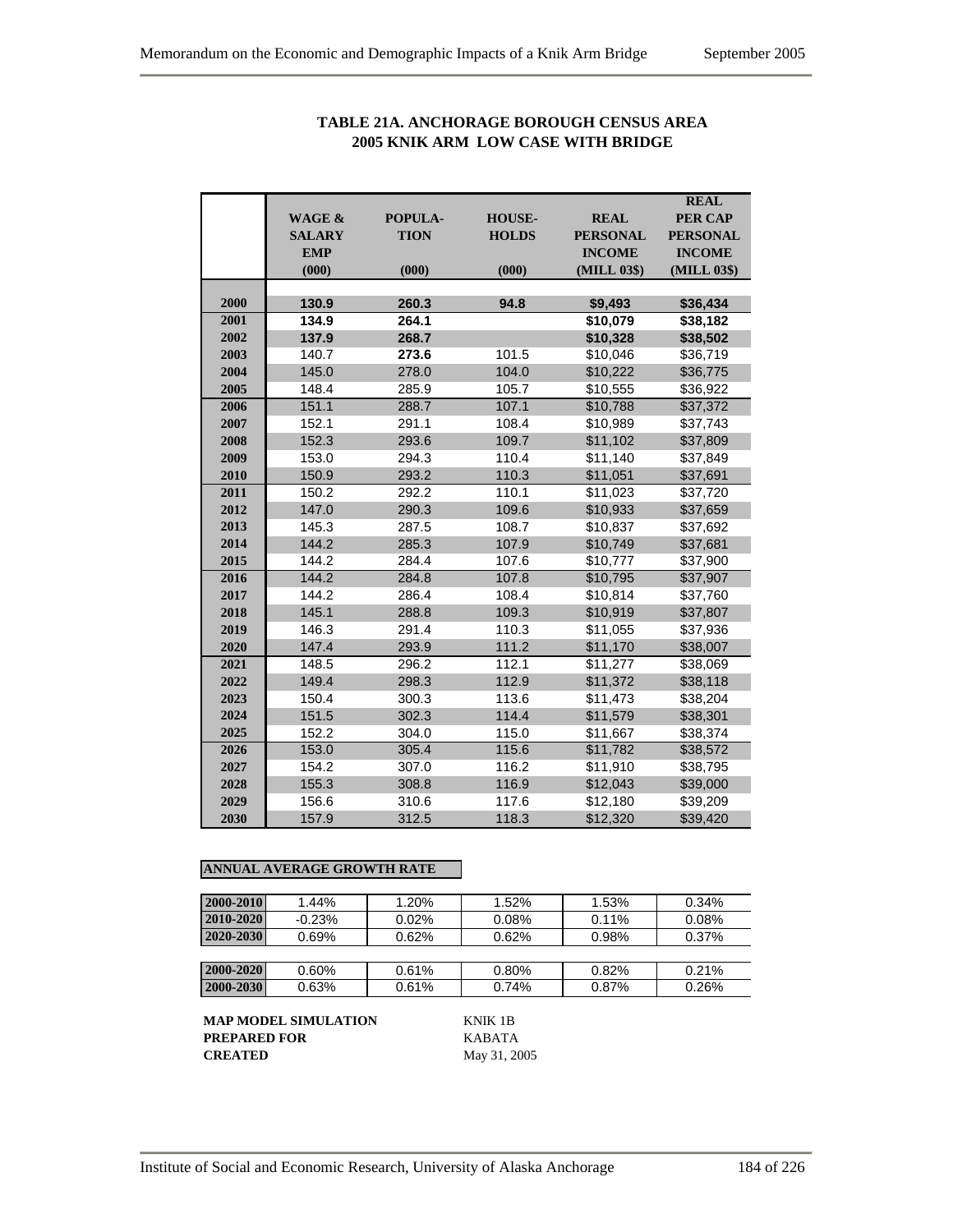|      |                   |             |               |                 | <b>REAL</b>     |
|------|-------------------|-------------|---------------|-----------------|-----------------|
|      | <b>WAGE &amp;</b> | POPULA-     | <b>HOUSE-</b> | <b>REAL</b>     | <b>PER CAP</b>  |
|      | <b>SALARY</b>     | <b>TION</b> | <b>HOLDS</b>  | <b>PERSONAL</b> | <b>PERSONAL</b> |
|      | <b>EMP</b>        |             |               | <b>INCOME</b>   | <b>INCOME</b>   |
|      | (000)             | (000)       | (000)         | (MILL 03\$)     | (MILL 03\$)     |
|      |                   |             |               |                 |                 |
| 2000 | 12.4              | 59.3        | 20.6          | \$1,678         | \$28,014        |
| 2001 | 12.9              | 61.8        |               | \$1,810         | \$29,096        |
| 2002 | 13.9              | 64.3        |               | \$1,883         | \$28,925        |
| 2003 | 15.0              | 67.5        | 23.8          | \$2,167         | \$32,096        |
| 2004 | 15.8              | 70.2        | 25.0          | \$2,235         | \$31,848        |
| 2005 | 16.4              | 72.5        | 25.5          | \$2.317         | \$31.976        |
| 2006 | 16.9              | 74.2        | 26.2          | \$2,390         | \$32,187        |
| 2007 | 17.6              | 77.0        | 27.3          | \$2,490         | \$32,357        |
| 2008 | 18.6              | 80.8        | 28.7          | \$2,600         | \$32,194        |
| 2009 | 20.6              | 86.7        | 31.0          | \$2,792         | \$32,202        |
| 2010 | 22.1              | 91.4        | 32.7          | \$2,935         | \$32,131        |
| 2011 | 23.2              | 94.6        | 34.0          | \$3,046         | \$32,209        |
| 2012 | 23.1              | 94.8        | 34.1          | \$3,029         | \$31,965        |
| 2013 | 23.4              | 96.9        | 34.9          | \$3,073         | \$31,706        |
| 2014 | 24.2              | 100.3       | 36.2          | \$3,166         | \$31,566        |
| 2015 | 25.5              | 104.6       | 37.8          | \$3,311         | \$31,668        |
| 2016 | 26.8              | 108.9       | 39.4          | \$3,449         | \$31,677        |
| 2017 | 27.8              | 112.0       | 40.5          | \$3,535         | \$31,564        |
| 2018 | 28.6              | 114.8       | 41.5          | \$3,625         | \$31,575        |
| 2019 | 29.6              | 118.5       | 42.8          | \$3,738         | \$31,545        |
| 2020 | 30.8              | 122.6       | 44.3          | \$3,865         | \$31,537        |
| 2021 | 31.9              | 126.7       | 45.8          | \$3,993         | \$31,518        |
| 2022 | 33.1              | 130.9       | 47.3          | \$4,121         | \$31,491        |
| 2023 | 34.3              | 135.1       | 48.8          | \$4,256         | \$31,499        |
| 2024 | 35.6              | 139.4       | 50.4          | \$4,395         | \$31,520        |
| 2025 | 36.8              | 143.7       | 52.0          | \$4,529         | \$31,514        |
| 2026 | 38.2              | 148.0       | 53.5          | \$4,678         | \$31,619        |
| 2027 | 39.6              | 152.2       | 55.1          | \$4,835         | \$31,756        |
| 2028 | 41.0              | 156.7       | 56.7          | \$4,994         | \$31,876        |
| 2029 | 42.5              | 161.2       | 58.3          | \$5,158         | \$31,997        |
| 2030 | 44.0              | 165.8       | 60.0          | \$5,326         | \$32,120        |

## **TABLE 22A. MATANUSKA-SUSITNA BOROUGH CENSUS AREA 2005 KNIK ARM LOW CASE WITH BRIDGE**

### **ANNUAL AVERAGE GROWTH RATE**

| 2000-2010 | $6.00\%$ | 4.41%    | 4.76% | 5.75% | 1.38%    |
|-----------|----------|----------|-------|-------|----------|
| 2010-2020 | 3.35%    | 2.98%    | 3.07% | 2.79% | $-0.19%$ |
| 2020-2030 | 3.64%    | $3.07\%$ | 3.08% | 3.26% | 0.18%    |
|           |          |          |       |       |          |
| 2000-2020 | 4.66%    | 3.69%    | 3.91% | 4.26% | 0.59%    |
| 2000-2030 | 4.32%    | 3.49%    | 3.64% | 3.93% | 0.46%    |

**MAP MODEL SIMULATION** KNIK 1B **PREPARED FOR** KABATA<br>**CREATED** May 31, 20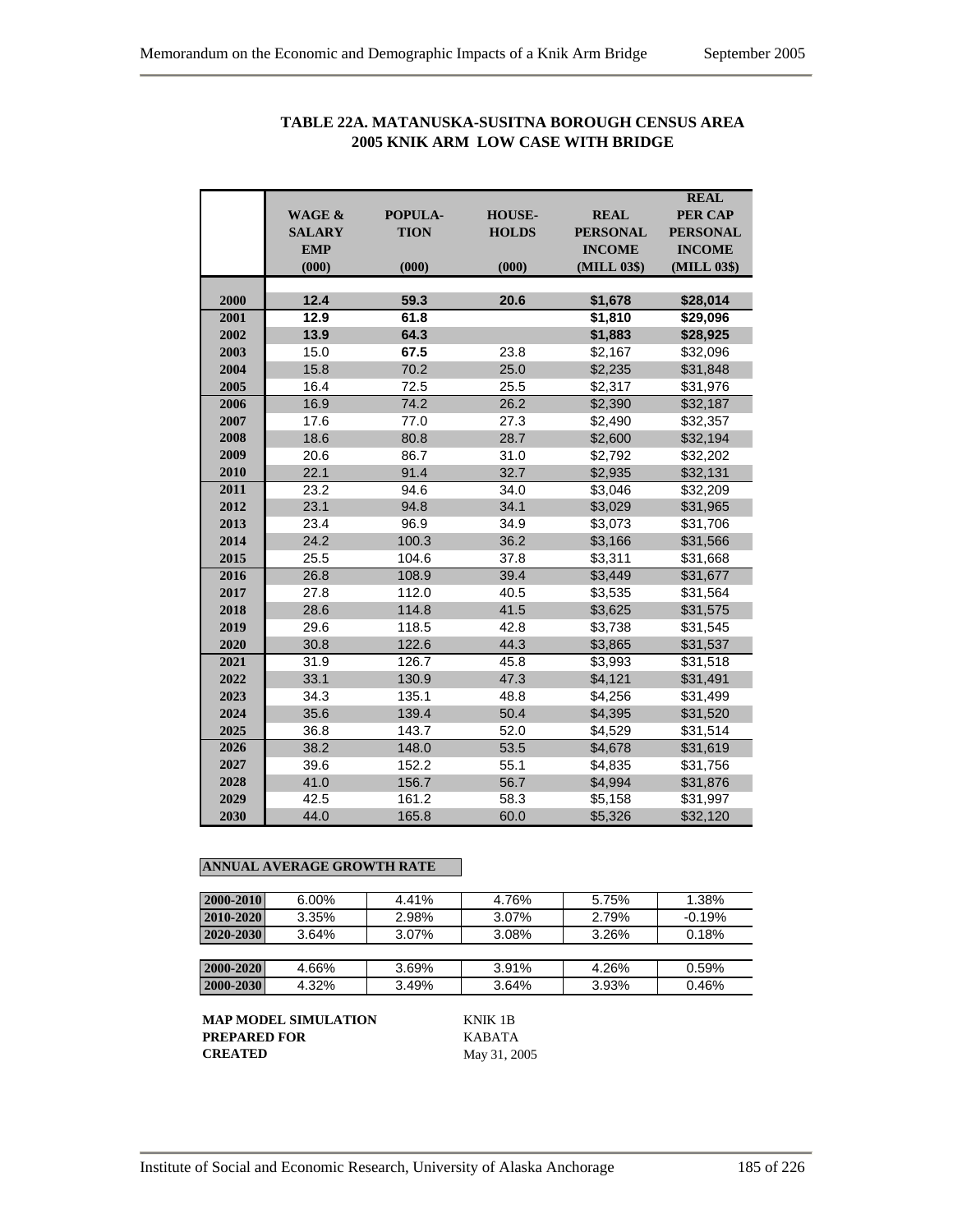|      |                   |              |               |                    | <b>REAL</b>          |
|------|-------------------|--------------|---------------|--------------------|----------------------|
|      | <b>WAGE &amp;</b> | POPULA-      | <b>HOUSE-</b> | <b>REAL</b>        | <b>PER CAP</b>       |
|      | <b>SALARY</b>     | <b>TION</b>  | <b>HOLDS</b>  | <b>PERSONAL</b>    | <b>PERSONAL</b>      |
|      | <b>EMP</b>        |              |               | <b>INCOME</b>      | <b>INCOME</b>        |
|      | (000)             | (000)        | (000)         | (MILL 03\$)        | (MILL 03\$)          |
| 2000 | 17.3              | 49.7         | 18.4          | \$1,512            | \$30,452             |
| 2001 | 17.4              | 50.1         |               | \$1,541            | \$30,740             |
| 2002 | 17.6              | 50.5         |               | \$1,575            | \$30,926             |
| 2003 | 17.7              | 51.4         | 19.4          | \$1,571            | \$30,564             |
| 2004 | 17.9              | 50.9         | 19.4          |                    |                      |
| 2005 |                   |              | 19.1          | \$1,584            | \$31,099             |
| 2006 | 17.6<br>17.4      | 50.8<br>50.3 | 19.0          | \$1,587            | \$31,227             |
| 2007 | 17.2              | 50.3         | 19.0          | \$1,591<br>\$1,612 | \$31,599<br>\$32,047 |
| 2008 | 17.1              | 50.7         | 19.3          | \$1,627            |                      |
| 2009 | 16.9              | 50.6         | 19.3          | \$1,632            | \$32,098<br>\$32,273 |
| 2010 | 16.6              | 50.2         | 19.2          | \$1,614            | \$32,140             |
| 2011 | 16.4              | 50.1         | 19.2          |                    |                      |
| 2012 | 16.3              | 50.1         | 19.2          | \$1,606<br>\$1,595 | \$32,079<br>\$31,847 |
| 2013 | 16.2              | 50.0         | 19.2          |                    |                      |
| 2014 | 16.2              | 49.9         | 19.2          | \$1,590            | \$31,826             |
| 2015 | 16.3              | 50.1         | 19.3          | \$1,585            | \$31,757             |
| 2016 | 16.4              | 50.5         | 19.4          | \$1,600<br>\$1,613 | \$31,920<br>\$31,943 |
| 2017 | 16.4              | 50.9         | 19.6          | \$1,619            |                      |
| 2018 | 16.5              | 51.4         | 19.8          | \$1.637            | \$31,790<br>\$31,850 |
| 2019 | 16.7              | 51.9         | 20.0          | \$1,658            | \$31,936             |
| 2020 | 16.8              | 52.5         | 20.2          | \$1,678            | \$31,988             |
| 2021 | 17.0              | 53.0         | 20.4          | \$1,697            | \$32,013             |
| 2022 | 17.1              | 53.6         | 20.6          | \$1,716            | \$32,033             |
| 2023 | 17.3              | 54.1         | 20.8          | \$1,735            | \$32,079             |
| 2024 | 17.4              | 54.6         | 21.0          | \$1,755            | \$32,132             |
| 2025 | 17.5              | 55.1         | 21.2          | \$1,771            | \$32,169             |
| 2026 | 17.6              | 55.4         | 21.4          | \$1,792            | \$32,325             |
| 2027 | 17.8              | 55.9         | 21.5          | \$1,815            | \$32,498             |
| 2028 | 17.9              | 56.3         | 21.7          | \$1,840            | \$32,657             |
| 2029 | 18.1              | 56.8         | 21.9          | \$1,864            | \$32,818             |
| 2030 | 18.3              | 57.3         | 22.1          | \$1,890            | \$32,980             |
|      |                   |              |               |                    |                      |

## **TABLE 23A. KENAI PENINSULA BOROUGH CENSUS AREA 2005 KNIK ARM LOW CASE WITH BRIDGE**

## **ANNUAL AVERAGE GROWTH RATE**

| 2000-2010 | $-0.44%$<br>$0.11\%$ |          | 0.41% | 0.65% | 0.54%     |
|-----------|----------------------|----------|-------|-------|-----------|
| 2010-2020 | 0.15%                | $0.44\%$ | 0.51% | 0.39% | $-0.05\%$ |
| 2020-2030 | $0.84\%$             | 0.88%    | 0.90% | 1.19% | 0.31%     |
|           |                      |          |       |       |           |
| 2000-2020 | $-0.15%$             | 0.27%    | 0.46% | 0.52% | 0.25%     |
| 2000-2030 | 0.18%                | 0.48%    | 0.61% | 0.75% | 0.27%     |

**MAP MODEL SIMULATION** KNIK 1B **PREPARED FOR KABATA**<br>**CREATED** May 31, 20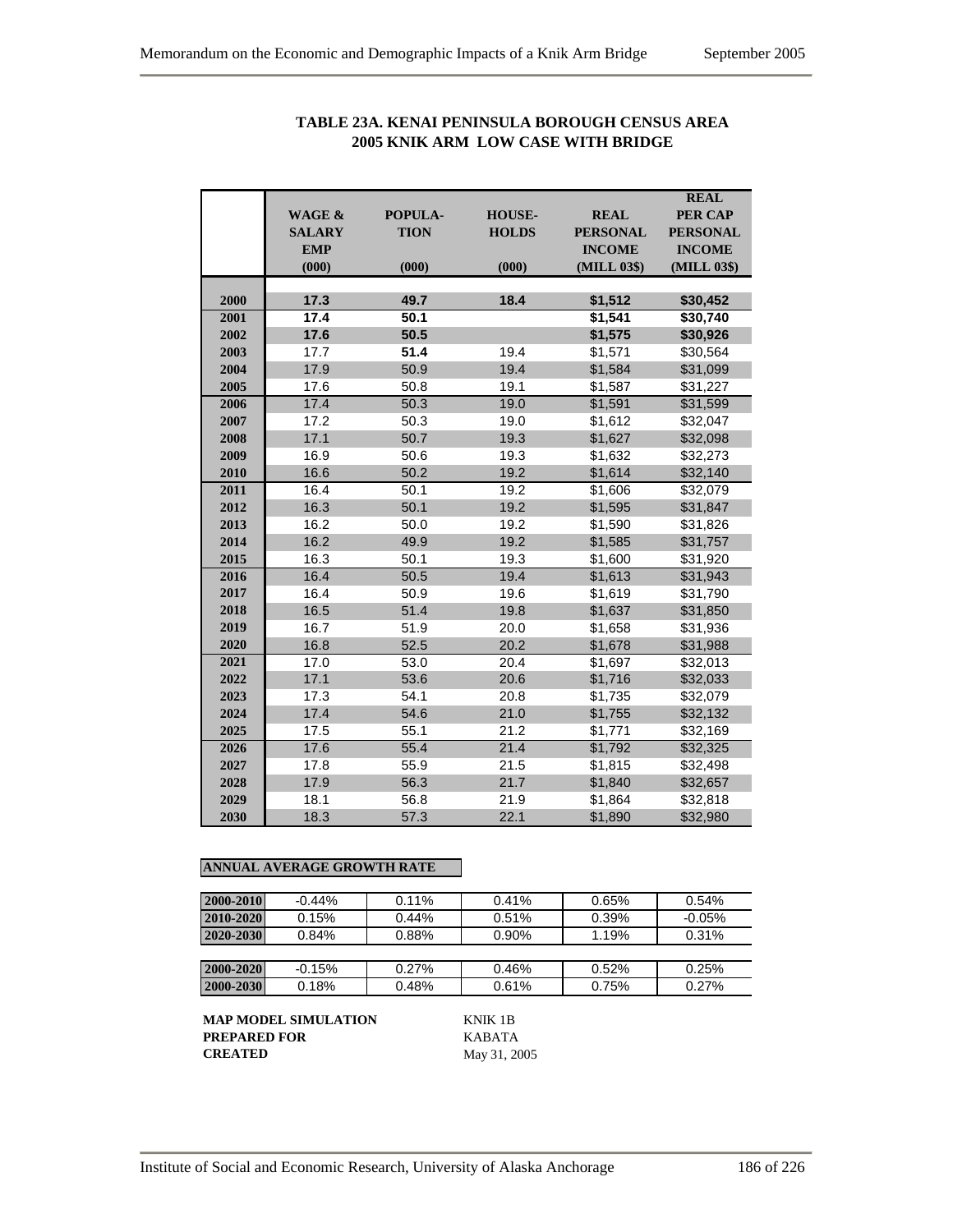|      |                   |             |               |                 | <b>REAL</b>     |
|------|-------------------|-------------|---------------|-----------------|-----------------|
|      | <b>WAGE &amp;</b> | POPULA-     | <b>HOUSE-</b> | <b>REAL</b>     | <b>PER CAP</b>  |
|      | <b>SALARY</b>     | <b>TION</b> | <b>HOLDS</b>  | <b>PERSONAL</b> | <b>PERSONAL</b> |
|      | <b>EMP</b>        |             |               | <b>INCOME</b>   | <b>INCOME</b>   |
|      | (000)             | (000)       | (000)         | (MILL 03\$)     | (MILL 03\$)     |
|      |                   |             |               |                 |                 |
| 2000 | 120.1             | 257.6       | 87.8          | \$7,584         | \$29,855        |
| 2001 | 122.8             | 256.8       |               | \$7,695         | \$30,418        |
| 2002 | 122.8             | 258.0       |               | \$7,850         | \$30,914        |
| 2003 | 123.4             | 255.8       | 87.6          | \$7,747         | \$30,289        |
| 2004 | 123.0             | 256.5       | 88.8          | \$7,683         | \$29,956        |
| 2005 | 124.1             | 260.0       | 89.1          | \$7,824         | \$30,087        |
| 2006 | 124.6             | 260.3       | 89.5          | \$7,929         | \$30,458        |
| 2007 | 123.9             | 259.3       | 89.4          | \$8,036         | \$30,990        |
| 2008 | 122.3             | 258.8       | 89.5          | \$8,058         | \$31,135        |
| 2009 | 120.8             | 255.6       | 88.5          | \$7,994         | \$31,275        |
| 2010 | 118.8             | 253.6       | 88.0          | \$7,854         | \$30,972        |
| 2011 | 118.3             | 252.8       | 87.9          | \$7,803         | \$30,863        |
| 2012 | 117.6             | 253.5       | 88.2          | \$7,756         | \$30,598        |
| 2013 | 116.9             | 252.6       | 88.1          | \$7,725         | \$30,576        |
| 2014 | 116.5             | 251.9       | 88.0          | \$7,687         | \$30,510        |
| 2015 | 117.0             | 252.6       | 88.2          | \$7,747         | \$30,670        |
| 2016 | 117.5             | 254.3       | 88.9          | \$7,798         | \$30,660        |
| 2017 | 118.0             | 256.4       | 89.7          | \$7,819         | \$30,493        |
| 2018 | 118.7             | 258.6       | 90.5          | \$7,896         | \$30,529        |
| 2019 | 119.3             | 260.8       | 91.2          | \$7,987         | \$30,627        |
| 2020 | 119.9             | 262.9       | 92.0          | \$8,057         | \$30,650        |
| 2021 | 120.7             | 265.3       | 92.9          | \$8,132         | \$30,653        |
| 2022 | 121.6             | 267.7       | 93.7          | \$8,209         | \$30,662        |
| 2023 | 122.5             | 270.1       | 94.6          | \$8,291         | \$30,696        |
| 2024 | 123.5             | 272.5       | 95.5          | \$8,377         | \$30,737        |
| 2025 | 124.0             | 274.3       | 96.1          | \$8,441         | \$30,772        |
| 2026 | 124.5             | 275.7       | 96.7          | \$8,524         | \$30,919        |
| 2027 | 125.4             | 277.5       | 97.3          | \$8,621         | \$31,068        |
| 2028 | 126.4             | 279.5       | 98.1          | \$8,724         | \$31,208        |
| 2029 | 127.4             | 281.7       | 98.9          | \$8,831         | \$31,351        |
| 2030 | 128.5             | 283.8       | 99.7          | \$8,940         | \$31,495        |

## **TABLE 24A. BALANCE OF STATE 2005 KNIK ARM LOW CASE WITH BRIDGE**

### **ANNUAL AVERAGE GROWTH RATE**

| 2000-2010 | $-0.11%$<br>$-0.16%$ |          | $0.02\%$ | 0.35% | 0.37%    |  |
|-----------|----------------------|----------|----------|-------|----------|--|
| 2010-2020 | $0.09\%$             | 0.36%    | 0.45%    | 0.26% | $-0.10%$ |  |
| 2020-2030 | 0.69%                | $0.77\%$ | 0.80%    | 1.04% | 0.27%    |  |
|           |                      |          |          |       |          |  |
| 2000-2020 | $-0.01%$             | 0.10%    | 0.23%    | 0.30% | 0.13%    |  |
| 2000-2030 | 0.22%                | 0.32%    | 0.42%    | 0.55% | 0.18%    |  |

**MAP MODEL SIMULATION** KNIK 1B **PREPARED FOR KABATA**<br>**CREATED** May 31, 20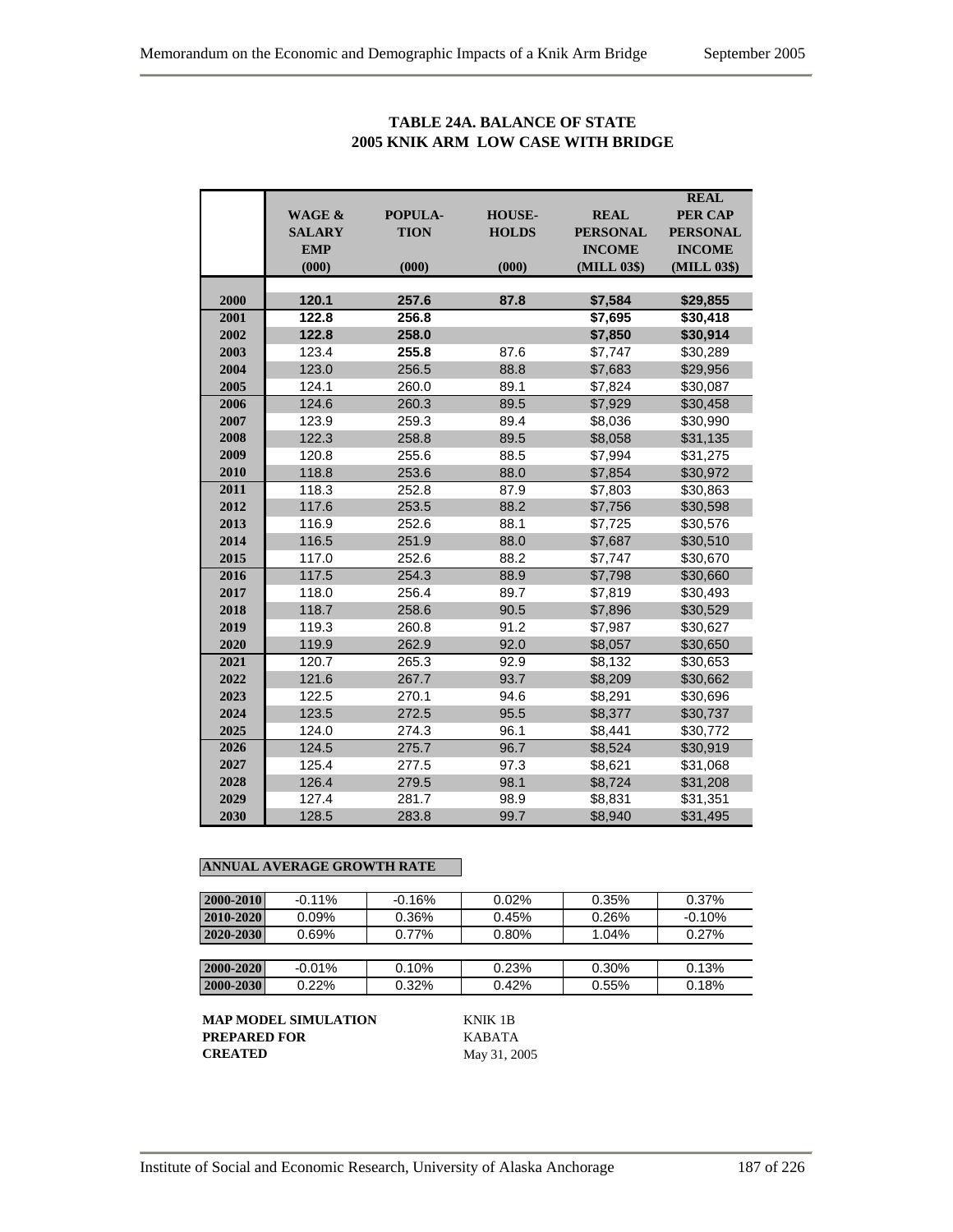#### **TABLE 25A. ANCHORAGE / MATSU SHARE OF TOTAL STATE**

#### **2005 KNIK ARM LOW CASE WITH BRIDGE**

|              | <b>ANCHORAGE / ANCHORAGE /</b><br><b>MATSU</b> | <b>MATSU</b>     | <b>ALASKA</b>            | <b>ALASKA</b>    | <b>ANCHORAGE /ANCHORAGE /</b><br><b>MATSU</b> | <b>MATSU</b>               |
|--------------|------------------------------------------------|------------------|--------------------------|------------------|-----------------------------------------------|----------------------------|
|              | W&S<br><b>EMPLOYMENT</b>                       | <b>POP</b>       | W&S<br><b>EMPLOYMENT</b> | <b>POP</b>       | <b>SHARE</b><br>W&S<br><b>EMPLOYMENT</b>      | <b>SHARE</b><br><b>POP</b> |
| 2000         | 143.24                                         | 319.61           | 280.66                   | 626.93           | 51.0%                                         | 51.0%                      |
| 2001         | 147.80                                         | 325.82           | 287.94                   | 632.67           | 51.3%                                         | 51.5%                      |
| 2002         | 151.82                                         | 333.03           | 292.29                   | 641.48           | 51.9%                                         | 51.9%                      |
| 2003         | 155.73                                         | 341.13           | 296.88                   | 648.82           | 52.5%                                         | 52.6%                      |
| 2004         | 160.84                                         | 348.12           | 301.70                   | 655.54           | 53.3%                                         | 53.1%                      |
| 2005         | 164.81                                         | 358.32           | 306.52                   | 669.19           | 53.8%                                         | 53.5%                      |
| 2006         | 168.03                                         | 362.91           | 310.04                   | 673.60           | 54.2%                                         | 53.9%                      |
| 2007         | 169.77                                         | 368.10           | 310.83                   | 677.70           | 54.6%                                         | 54.3%                      |
| 2008         | 170.90                                         | 374.40           | 310.26                   | 683.90           | 55.1%                                         | 54.7%                      |
| 2009         | 173.61                                         | 381.03           | 311.31                   | 687.19           | 55.8%                                         | 55.4%                      |
| 2010         | 173.06                                         | 384.57           | 308.43                   | 688.36           | 56.1%                                         | 55.9%                      |
| 2011         | 173.44                                         | 386.79           | 308.17                   | 689.68           | 56.3%                                         | 56.1%                      |
| 2012         | 170.11                                         | 385.07           | 304.04                   | 688.65           | 55.9%                                         | 55.9%                      |
| 2013         | 168.66                                         | 384.46           | 301.78                   | 687.07           | 55.9%                                         | 56.0%                      |
| 2014         | 168.44                                         | 385.57           | 301.13                   | 687.43           | 55.9%                                         | 56.1%                      |
| 2015         | 169.72                                         | 388.92           | 302.95                   | 691.62           | 56.0%                                         | 56.2%                      |
| 2016         | 170.98                                         | 393.67           | 304.82                   | 698.49           | 56.1%                                         | 56.4%                      |
| 2017         | 172.02                                         | 398.39           | 306.43                   | 705.74           | 56.1%                                         | 56.4%                      |
| 2018         | 173.78                                         | 403.60           | 309.03                   | 713.61           | 56.2%                                         | 56.6%                      |
| 2019         | 175.93                                         | 409.88           | 311.92                   | 722.58           | 56.4%                                         | 56.7%                      |
| 2020         | 178.19                                         | 416.45           | 314.91                   | 731.81           | 56.6%                                         | 56.9%                      |
| 2021         | 180.45                                         | 422.92           | 318.13                   | 741.23           | 56.7%                                         | 57.1%                      |
| 2022         | 182.54                                         | 429.20           | 321.19                   | 750.47           | 56.8%                                         | 57.2%                      |
| 2023         | 184.79                                         | 435.42           | 324.53                   | 759.61           | 56.9%                                         | 57.3%                      |
| 2024         | 187.15                                         | 441.77           | 328.04                   | 768.91           | 57.1%                                         | 57.5%                      |
| 2025         | 189.04                                         | 447.76           | 330.51                   | 777.14           | 57.2%                                         | 57.6%                      |
| 2026         | 191.20                                         | 453.40           | 333.31                   | 784.54           | 57.4%                                         | 57.8%                      |
| 2027         | 193.73                                         | 459.25           | 336.90                   | 792.60           | 57.5%                                         | 57.9%                      |
| 2028<br>2029 | 196.34                                         | 465.46           | 340.65                   | 801.34           | 57.6%<br>57.8%                                | 58.1%                      |
| 2030         | 199.04<br>201.83                               | 471.85<br>478.37 | 344.56<br>348.58         | 810.35<br>819.52 | 57.9%                                         | 58.2%<br>58.4%             |
|              |                                                |                  |                          |                  |                                               |                            |

#### **ANNUAL AVERAGE GROWTH RATE**

| 2000-2010 | 1.91% | 1.87% | 0.95% | 0.94% | 0.95% | 0.92% |
|-----------|-------|-------|-------|-------|-------|-------|
|           |       |       |       |       |       |       |
| 2010-2020 | 0.29% | 0.80% | 0.21% | 0.61% | 0.08% | 0.18% |
| 2020-2030 | 1.25% | 1.40% | 1.02% | 1.14% | 0.23% | 0.25% |
|           |       |       |       |       |       |       |
| 2000-2020 | 1.10% | 1.33% | 0.58% | 0.78% | 0.52% | 0.55% |
| 2000-2030 | 1.15% | 1.35% | 0.72% | 0.90% | 0.42% | 0.45% |

**MAP MODEL SIMULATION** KNIK 1B **PREPARED FOR** KABATA **CREATED** May 31, 2005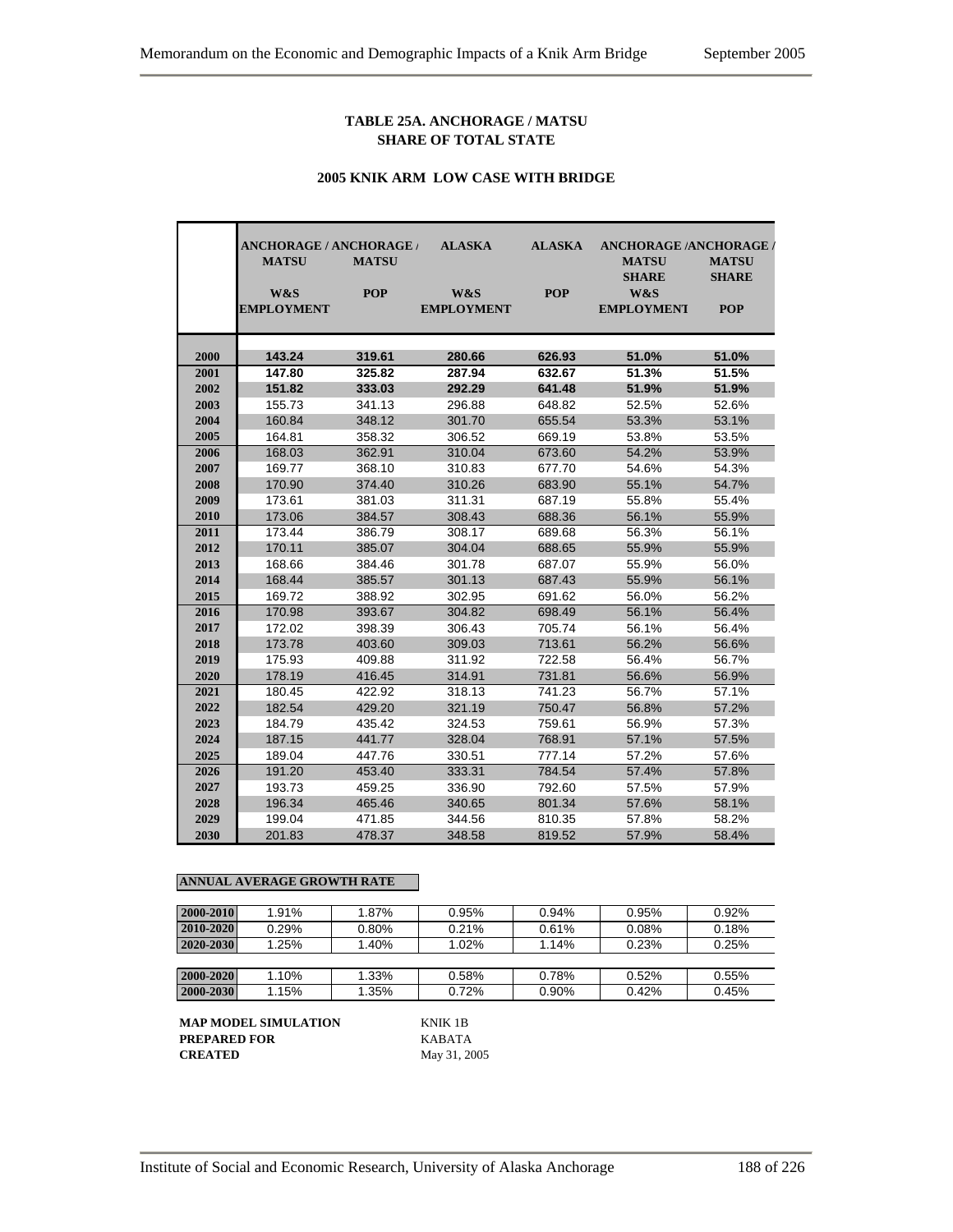### **TABLE 26A. ANCHORAGE / MATSU MATANUSKA-SUSITNA BOROUGH SHARE OF GREATER ANCHORAGE**

|      | <b>ANCHORAGE / ANCHORAGE /</b><br><b>MATSU</b> | <b>MATSU</b> | <b>MATSU</b><br><b>BOROUGH</b> | <b>MATSU</b><br><b>BOROUGH</b> | <b>MATSU</b><br><b>BOROUGH</b><br><b>SHARE</b> | <b>MATSU</b><br><b>BOROUGH</b><br><b>SHARE</b> |
|------|------------------------------------------------|--------------|--------------------------------|--------------------------------|------------------------------------------------|------------------------------------------------|
|      | W&S                                            | <b>POP</b>   | W&S                            | <b>POP</b>                     | W&S                                            |                                                |
|      | <b>EMPLOYMENT</b>                              |              | <b>EMPLOYMENT</b>              |                                | <b>EMPLOYMENT</b>                              | <b>POP</b>                                     |
|      |                                                |              |                                |                                |                                                |                                                |
|      |                                                |              |                                |                                |                                                |                                                |
| 2000 | 143.24                                         | 319.61       | 12.36                          | 59.32                          | 8.6%                                           | 18.6%                                          |
| 2001 | 147.80                                         | 325.82       | 12.87                          | 61.77                          | 8.7%                                           | 19.0%                                          |
| 2002 | 151.82                                         | 333.03       | 13.90                          | 64.29                          | 9.2%                                           | 19.3%                                          |
| 2003 | 155.73                                         | 341.13       | 15.02                          | 67.53                          | 9.6%                                           | 19.8%                                          |
| 2004 | 160.84                                         | 348.12       | 15.80                          | 70.17                          | 9.8%                                           | 20.2%                                          |
| 2005 | 164.81                                         | 358.32       | 16.39                          | 72.45                          | 9.9%                                           | 20.2%                                          |
| 2006 | 168.03                                         | 362.91       | 16.95                          | 74.24                          | 10.1%                                          | 20.5%                                          |
| 2007 | 169.77                                         | 368.10       | 17.63                          | 76.96                          | 10.4%                                          | 20.9%                                          |
| 2008 | 170.90                                         | 374.40       | 18.64                          | 80.77                          | 10.9%                                          | 21.6%                                          |
| 2009 | 173.61                                         | 381.03       | 20.63                          | 86.70                          | 11.9%                                          | 22.8%                                          |
| 2010 | 173.06                                         | 384.57       | 22.13                          | 91.36                          | 12.8%                                          | 23.8%                                          |
| 2011 | 173.44                                         | 386.79       | 23.23                          | 94.57                          | 13.4%                                          | 24.4%                                          |
| 2012 | 170.11                                         | 385.07       | 23.12                          | 94.75                          | 13.6%                                          | 24.6%                                          |
| 2013 | 168.66                                         | 384.46       | 23.36                          | 96.94                          | 13.9%                                          | 25.2%                                          |
| 2014 | 168.44                                         | 385.57       | 24.21                          | 100.30                         | 14.4%                                          | 26.0%                                          |
| 2015 | 169.72                                         | 388.92       | 25.51                          | 104.57                         | 15.0%                                          | 26.9%                                          |
| 2016 | 170.98                                         | 393.67       | 26.81                          | 108.89                         | 15.7%                                          | 27.7%                                          |
| 2017 | 172.02                                         | 398.39       | 27.77                          | 112.01                         | 16.1%                                          | 28.1%                                          |
| 2018 | 173.78                                         | 403.60       | 28.64                          | 114.79                         | 16.5%                                          | 28.4%                                          |
| 2019 | 175.93                                         | 409.88       | 29.62                          | 118.48                         | 16.8%                                          | 28.9%                                          |
| 2020 | 178.19                                         | 416.45       | 30.76                          | 122.55                         | 17.3%                                          | 29.4%                                          |
| 2021 | 180.45                                         | 422.92       | 31.94                          | 126.69                         | 17.7%                                          | 30.0%                                          |
| 2022 | 182.54                                         | 429.20       | 33.11                          | 130.87                         | 18.1%                                          | 30.5%                                          |
| 2023 | 184.79                                         | 435.42       | 34.35                          | 135.10                         | 18.6%                                          | 31.0%                                          |
| 2024 | 187.15                                         | 441.77       | 35.63                          | 139.44                         | 19.0%                                          | 31.6%                                          |
| 2025 | 189.04                                         | 447.76       | 36.85                          | 143.72                         | 19.5%                                          | 32.1%                                          |
| 2026 | 191.20                                         | 453.40       | 38.17                          | 147.95                         | 20.0%                                          | 32.6%                                          |
| 2027 | 193.73                                         | 459.25       | 39.58                          | 152.24                         | 20.4%                                          | 33.1%                                          |
| 2028 | 196.34                                         | 465.46       | 41.00                          | 156.67                         | 20.9%                                          | 33.7%                                          |
| 2029 | 199.04                                         | 471.85       | 42.47                          | 161.20                         | 21.3%                                          | 34.2%                                          |
| 2030 | 201.83                                         | 478.37       | 43.97                          | 165.83                         | 21.8%                                          | 34.7%                                          |

### **2005 KNIK ARM LOW CASE WITH BRIDGE**

#### **ANNUAL AVERAGE GROWTH RATE**

| 2000-2010 | 1.91% | 1.87% | 6.00% | 4.41% | 4.01% | 2.50% |
|-----------|-------|-------|-------|-------|-------|-------|
| 2010-2020 | 0.29% | 0.80% | 3.35% | 2.98% | 3.05% | 2.16% |
| 2020-2030 | 1.25% | 1.40% | 3.64% | 3.07% | 2.35% | 1.65% |
|           |       |       |       |       |       |       |
| 2000-2020 | 1.10% | 1.33% | 4.66% | 3.69% | 3.53% | 2.33% |
| 2000-2030 | 1.15% | 1.35% | 4.32% | 3.49% | 3.14% | 2.10% |

**MAP MODEL SIMULATION** KNIK 1B **PREPARED FOR** KABATA **CREATED** May 31, 2005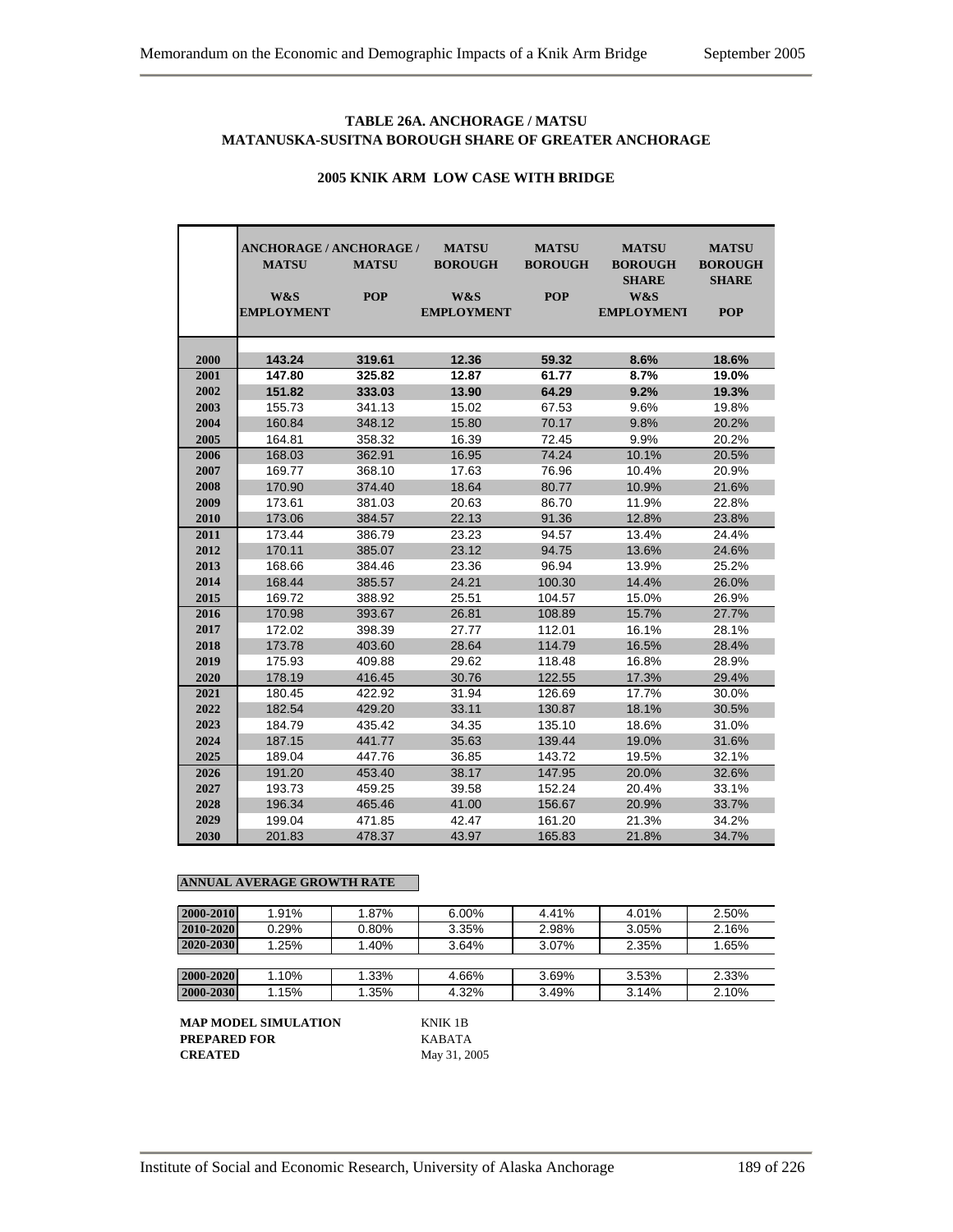## **TABLE 27A. ANCHORAGE / MATSU MATANUSKA-SUSITNA BOROUGH COMMUTERS**

### **2005 KNIK ARM LOW CASE WITH BRIDGE**

|      | <b>MS RESIDENTSMS RESIDENTSMS RESIDENTS</b><br><b>COMMUTING</b> | <b>WORKING</b> | <b>TOTAL</b>   | <b>SHARE</b><br><b>COMMUTING TOTAL JOBS /</b> |              |
|------|-----------------------------------------------------------------|----------------|----------------|-----------------------------------------------|--------------|
|      | <b>TO ANCHORAGI</b>                                             | IN             | <b>WORKERS</b> | <b>TO</b>                                     | <b>BASIC</b> |
|      |                                                                 | <b>MATSU</b>   |                | <b>ANCHORAGE</b>                              |              |
|      |                                                                 |                |                |                                               |              |
|      |                                                                 |                |                |                                               |              |
| 2000 | 7.00                                                            |                |                |                                               |              |
| 2001 | 7.30                                                            |                |                |                                               |              |
| 2002 | 7.60                                                            |                |                |                                               |              |
| 2003 | 7.93                                                            | 23.72          | 31.65          | 25.0%                                         | 2.60         |
| 2004 | 8.17                                                            | 24.93          | 33.10          | 24.7%                                         | 2.66         |
| 2005 | 8.41                                                            | 25.80          | 34.21          | 24.6%                                         | 2.69         |
| 2006 | 8.62                                                            | 26.46          | 35.08          | 24.6%                                         | 2.71         |
| 2007 | 8.84                                                            | 27.09          | 35.92          | 24.6%                                         | 2.74         |
| 2008 | 9.06                                                            | 28.03          | 37.08          | 24.4%                                         | 2.76         |
| 2009 | 9.61                                                            | 29.97          | 39.58          | 24.3%                                         | 2.71         |
| 2010 | 9.83                                                            | 31.38          | 41.21          | 23.9%                                         | 2.72         |
| 2011 | 10.02                                                           | 32.47          | 42.49          | 23.6%                                         | 2.77         |
| 2012 | 9.64                                                            | 32.24          | 41.88          | 23.0%                                         | 2.86         |
| 2013 | 10.16                                                           | 32.42          | 42.58          | 23.9%                                         | 2.80         |
| 2014 | 10.69                                                           | 33.25          | 43.93          | 24.3%                                         | 2.78         |
| 2015 | 11.23                                                           | 34.60          | 45.83          | 24.5%                                         | 2.78         |
| 2016 | 11.59                                                           | 35.95          | 47.54          | 24.4%                                         | 2.81         |
| 2017 | 11.60                                                           | 36.96          | 48.56          | 23.9%                                         | 2.85         |
| 2018 | 11.61                                                           | 37.90          | 49.51          | 23.4%                                         | 2.88         |
| 2019 | 11.90                                                           | 38.96          | 50.86          | 23.4%                                         | 2.89         |
| 2020 | 12.20                                                           | 40.19          | 52.39          | 23.3%                                         | 2.92         |
| 2021 | 12.51                                                           | 41.47          | 53.97          | 23.2%                                         | 2.93         |
| 2022 | 12.82                                                           | 42.73          | 55.55          | 23.1%                                         | 2.95         |
| 2023 | 13.15                                                           | 44.05          | 57.20          | 23.0%                                         | 2.96         |
| 2024 | 13.48                                                           | 45.44          | 58.91          | 22.9%                                         | 2.98         |
| 2025 | 13.75                                                           | 46.73          | 60.49          | 22.7%                                         | 3.01         |
| 2026 | 14.03                                                           | 48.13          | 62.17          | 22.6%                                         | 3.03         |
| 2027 | 14.32                                                           | 49.65          | 63.97          | 22.4%                                         | 3.06         |
| 2028 | 14.61                                                           | 51.18          | 65.80          | 22.2%                                         | 3.08         |
| 2029 | 14.91                                                           | 52.77          | 67.67          | 22.0%                                         | 3.11         |
| 2030 | 15.21                                                           | 54.39          | 69.60          | 21.9%                                         | 3.14         |

#### **ANNUAL AVERAGE GROWTH RATE**

| 2000-2010 | 3.45% | #VALUE!  | #VALUE! | #VALUE!  | #VALUE! |  |
|-----------|-------|----------|---------|----------|---------|--|
| 2010-2020 | 2.18% | 2.51%    | 2.43%   | $-0.24%$ | 0.69%   |  |
| 2020-2030 | 2.23% | $3.07\%$ | 2.88%   | $-0.63%$ | 0.74%   |  |
|           |       |          |         |          |         |  |
| 2000-2020 | 2.82% | #VALUE!  | #VALUE! | #VALUE!  | #VALUE! |  |
| 2000-2030 | 2.62% | #VALUE!  | #VALUE! | #VALUE!  | #VALUE! |  |
|           |       |          |         |          |         |  |

**MAP MODEL SIMULATION KNIK 1B**<br>**PREPARED FOR** KABATA **PREPARED FOR<br>CREATED**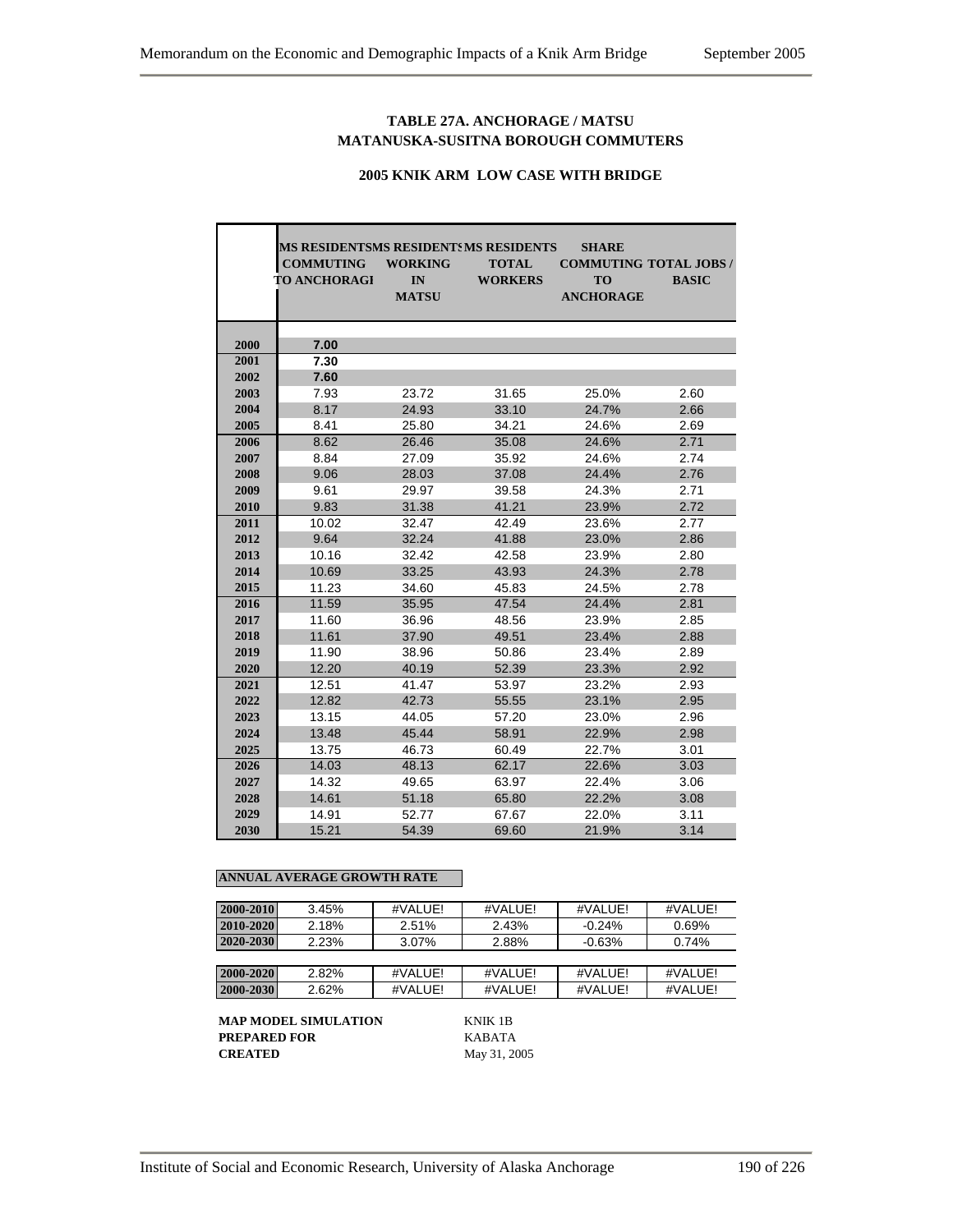## **TABLE 28A. ANCHORAGE / MATSU ADDITIONS TO EACH REGION**

#### **2005 KNIK ARM LOW CASE WITH BRIDGE**

|      | <b>ANCHORAGE</b><br><b>W&amp;S EMP</b><br><b>CHANGE</b> | <b>MATSU</b><br><b>W&amp;S EMP</b><br><b>CHANGE</b> | <b>ANCHORAGE</b><br><b>POP</b><br><b>CHANGE</b> | <b>MATSU</b><br><b>POP</b><br><b>CHANGE</b> | <b>MATSU</b><br><b>COMMUTER</b><br><b>CHANGE</b> |
|------|---------------------------------------------------------|-----------------------------------------------------|-------------------------------------------------|---------------------------------------------|--------------------------------------------------|
| 2000 |                                                         |                                                     |                                                 |                                             |                                                  |
| 2001 | 4.05                                                    | 0.51                                                | 3.77                                            | 2.45                                        | 0.30                                             |
| 2002 | 2.99                                                    | 1.03                                                | 4.69                                            | 2.52                                        | 0.30                                             |
| 2003 | 2.79                                                    | 1.12                                                | 4.86                                            | 3.23                                        | 0.33                                             |
| 2004 | 4.33                                                    | 0.78                                                | 4.36                                            | 2.64                                        | 0.24                                             |
| 2005 | 3.39                                                    | 0.58                                                | 7.91                                            | 2.29                                        | 0.25                                             |
| 2006 | 2.66                                                    | 0.56                                                | 2.81                                            | 1.79                                        | 0.21                                             |
| 2007 | 1.05                                                    | 0.68                                                | 2.47                                            | 2.72                                        | 0.22                                             |
| 2008 | 0.13                                                    | 1.01                                                | 2.49                                            | 3.82                                        | 0.22                                             |
| 2009 | 0.72                                                    | 1.99                                                | 0.69                                            | 5.93                                        | 0.55                                             |
| 2010 | $-2.05$                                                 | 1.50                                                | $-1.12$                                         | 4.65                                        | 0.23                                             |
| 2011 | $-0.73$<br>1.10                                         |                                                     | $-0.99$                                         | 3.21                                        | 0.19                                             |
| 2012 | $-3.22$                                                 | $-0.11$                                             | $-1.90$                                         | 0.18                                        | $-0.38$                                          |
| 2013 | $-1.69$                                                 | 0.24                                                | $-2.79$                                         | 2.18                                        | 0.51                                             |
| 2014 | $-1.07$                                                 | 0.85                                                | $-2.26$                                         | 3.36                                        | 0.53                                             |
| 2015 | $-0.02$                                                 | 1.30                                                | $-0.92$                                         | 4.27                                        | 0.54                                             |
| 2016 | $-0.04$                                                 | 1.30                                                | 0.43                                            | 4.32                                        | 0.36                                             |
| 2017 | 0.08                                                    | 0.96                                                | 1.60                                            | 3.12                                        | 0.01                                             |
| 2018 | 0.89                                                    | 0.86                                                | 2.42                                            | 2.79                                        | 0.01                                             |
| 2019 | 1.17                                                    | 0.98                                                | 2.60                                            | 3.69                                        | 0.29                                             |
| 2020 | 1.12                                                    | 1.15                                                | 2.50                                            | 4.07                                        | 0.30                                             |
| 2021 | 1.08                                                    | 1.18                                                | 2.33                                            | 4.14                                        | 0.31                                             |
| 2022 | 0.92                                                    | 1.17                                                | 2.10                                            | 4.18                                        | 0.32                                             |
| 2023 | 1.02                                                    | 1.23                                                | 1.99                                            | 4.23                                        | 0.32                                             |
| 2024 | 1.08                                                    | 1.28                                                | 2.01                                            | 4.34                                        | 0.33                                             |
| 2025 | 0.67                                                    | 1.22                                                | 1.72                                            | 4.27                                        | 0.28                                             |
| 2026 | 0.83                                                    | 1.32                                                | 1.40                                            | 4.24                                        | 0.28                                             |
| 2027 | 1.13                                                    | 1.41                                                | 1.56                                            | 4.29                                        | 0.29                                             |
| 2028 | 1.18                                                    | 1.43                                                | 1.78                                            | 4.43                                        | 0.29                                             |
| 2029 | 1.24                                                    | 1.46                                                | 1.86                                            | 4.53                                        | 0.30                                             |
| 2030 | 1.29                                                    | 1.50                                                | 1.89                                            | 4.63                                        | 0.30                                             |

## **ANNUAL AVERAGE GROWTH RATE**

| 2000-2010 | <b>NA</b> | NA        | <b>NA</b> | ΝA        | <b>NA</b> |
|-----------|-----------|-----------|-----------|-----------|-----------|
| 2010-2020 | <b>NA</b> | NA        | <b>NA</b> | <b>NA</b> | <b>NA</b> |
| 2020-2030 | <b>NA</b> | NA        | <b>NA</b> | ΝA        | <b>NA</b> |
|           |           |           |           |           |           |
| 2000-2020 | <b>NA</b> | <b>NA</b> | <b>NA</b> | NA        | <b>NA</b> |
| 2000-2030 | <b>NA</b> | <b>NA</b> | <b>NA</b> | <b>NA</b> | <b>NA</b> |

**MAP MODEL SIMULATION** KNIK 1B **PREPARED FOR** KABATA **CREATED** May 31, 2005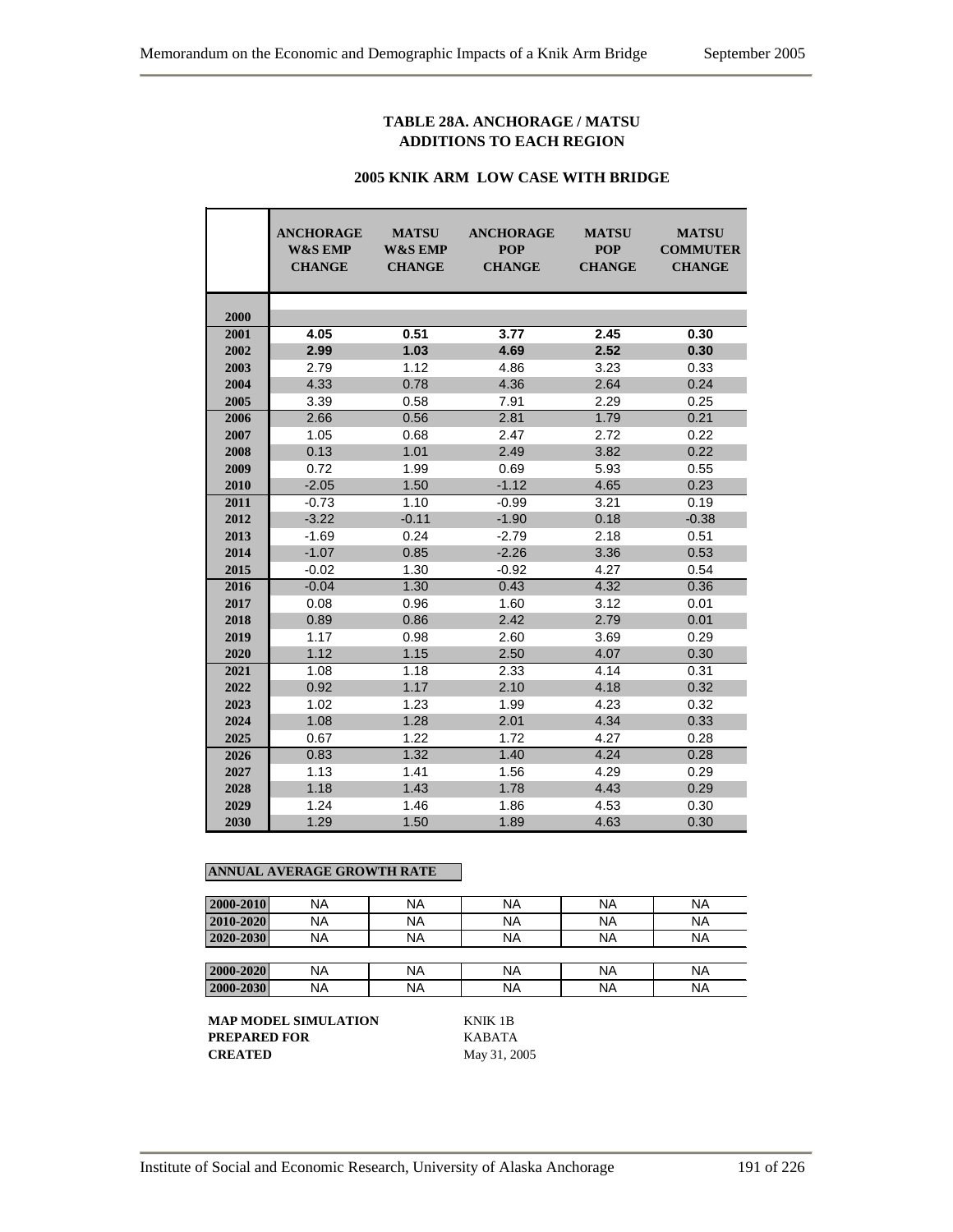#### **DISTRIBUTION OF WAGE AND SALARY JOBS IN ANCHORAGE AND THE MATANUSKA-SUSITNA BOROUGH**

| YR               |                  |                  | STATE ANCH MATSU | ANCH/<br>MATSU<br><b>REGION</b> | <b>BALANCE</b><br>OF<br><b>ALASKA</b> | SHARE SHARE<br>OF | ANCH MATSU<br>OF | ANCH/<br><b>MATSU</b><br>SHARE OF ALASKA<br>REGION REGION ALASKA | <b>BALANCE</b><br>OF<br><b>SHARE</b> | <b>ANCH</b><br><b>SHARE</b> | <b>GROWTH GROWTH</b><br>MATSU<br>SHARE |
|------------------|------------------|------------------|------------------|---------------------------------|---------------------------------------|-------------------|------------------|------------------------------------------------------------------|--------------------------------------|-----------------------------|----------------------------------------|
|                  |                  |                  |                  |                                 |                                       |                   |                  |                                                                  |                                      |                             |                                        |
| 1960             |                  | 20.67            | 0.53             | 21.20                           |                                       | 97.5%             | 2.5%             |                                                                  |                                      |                             |                                        |
| 1961<br>1962     | 56.88<br>58.69   |                  |                  |                                 |                                       |                   |                  |                                                                  |                                      |                             |                                        |
| 1963             | 62.09            |                  |                  |                                 |                                       |                   |                  |                                                                  |                                      |                             |                                        |
| 1964             | 65.38            |                  |                  |                                 |                                       |                   |                  |                                                                  |                                      |                             |                                        |
| 1965             | 70.53            | 30.68            | 1.08             | 31.76                           | 38.77                                 | 96.6%             | 3.4%             | 45.0%                                                            |                                      |                             |                                        |
| 1966             | 73.20            |                  |                  |                                 |                                       |                   |                  |                                                                  |                                      |                             |                                        |
| 1967             | 76.78            |                  |                  |                                 |                                       |                   |                  |                                                                  |                                      |                             |                                        |
| 1968             | 79.80            |                  |                  |                                 |                                       |                   |                  |                                                                  |                                      |                             |                                        |
| 1969<br>1970     | 86.56<br>92.47   | 37.79<br>42.00   | 1.00<br>1.15     | 38.79<br>43.14                  | 47.78<br>49.33                        | 97.4%<br>97.3%    | 2.6%<br>2.7%     | 44.8%<br>46.7%                                                   | 55.2%<br>53.3%                       | $-0.1%$                     | 2.8%                                   |
| 1971             | 97.58            | 45.45            | 1.41             | 46.87                           | 50.72                                 | 97.0%             | 3.0%             | 48.0%                                                            | 52.0%                                | $-0.4%$                     | 13.7%                                  |
| 1972             | 104.24           | 48.25            | 1.45             | 49.70                           | 54.55                                 | 97.1%             | 2.9%             | 47.7%                                                            | 52.3%                                | 0.1%                        | $-3.6%$                                |
| 1973             | 109.85           | 50.63            | 1.61             | 52.23                           | 57.62                                 | 96.9%             | 3.1%             | 47.6%                                                            | 52.4%                                | $-0.2%$                     | 5.8%                                   |
| 1974             | 128.16           | 58.81            | 1.78             | 60.60                           | 67.57                                 | 97.1%             | 2.9%             | 47.3%                                                            | 52.7%                                | 0.1%                        | $-4.3%$                                |
| 1975             | 161.32           | 69.61            | 2.02             | 71.63                           | 89.69                                 | 97.2%             | 2.8%             | 44.4%                                                            | 55.6%                                | 0.1%                        | $-4.2%$                                |
| 1976             | 171.19           | 73.02            | 2.27             | 75.29                           | 95.90                                 | 97.0%             | 3.0%             | 44.0%                                                            | 56.0%                                | $-0.2%$                     | 6.9%                                   |
| 1977<br>1978     | 164.06<br>163.29 | 77.00<br>76.89   | 2.52<br>2.95     | 79.52<br>79.85                  | 84.54<br>83.45                        | 96.8%<br>96.3%    | 3.2%<br>3.7%     | 48.5%<br>48.9%                                                   | 51.5%<br>51.1%                       | $-0.2%$<br>$-0.5%$          | 5.3%<br>16.6%                          |
| 1979             | 166.41           | 77.50            | 3.08             | 80.58                           | 85.83                                 | 96.2%             | 3.8%             | 48.4%                                                            | 51.6%                                | $-0.1%$                     | 3.2%                                   |
| 1980             | 170.02           | 78.17            | 3.26             | 81.44                           | 88.58                                 | 96.0%             | 4.0%             | 47.9%                                                            | 52.1%                                | $-0.2%$                     | 4.9%                                   |
| 1981             | 185.39           | 86.16            | 3.70             | 89.86                           | 95.53                                 | 95.9%             | 4.1%             | 48.5%                                                            | 51.5%                                | $-0.1%$                     | 2.7%                                   |
| 1982             | 199.85           | 98.08            | 4.38             | 102.46                          | 97.38                                 | 95.7%             | 4.3%             | 51.3%                                                            | 48.7%                                | $-0.2%$                     | 3.9%                                   |
| 1983             | 212.83           | 102.70           | 5.35             | 108.06                          | 104.78                                | 95.0%             | 5.0%             | 50.8%                                                            | 49.2%                                | $-0.7%$                     | 15.9%                                  |
| 1984             | 222.50<br>228.08 | 108.39<br>110.89 | 6.54<br>7.00     | 114.93                          | 107.57                                | 94.3%             | 5.7%<br>5.9%     | 51.7%                                                            | 48.3%<br>48.3%                       | $-0.8%$<br>$-0.3%$          | 14.9%<br>4.3%                          |
| 1985<br>1986     | 218.73           | 105.60           | 6.70             | 117.88<br>112.30                | 110.19<br>106.43                      | 94.1%<br>94.0%    | 6.0%             | 51.7%<br>51.3%                                                   | 48.7%                                | 0.0%                        | 0.5%                                   |
| 1987             | 208.01           | 99.55            | 6.19             | 105.75                          | 102.26                                | 94.1%             | 5.9%             | 50.8%                                                            | 49.2%                                | 0.1%                        | $-1.8%$                                |
| 1988             | 212.08           | 99.06            | 6.10             | 105.16                          | 106.92                                | 94.2%             | 5.8%             | 49.6%                                                            | 50.4%                                | 0.1%                        | $-1.0%$                                |
| 1989             | 225.03           | 103.44           | 6.51             | 109.95                          | 115.08                                | 94.1%             | 5.9%             | 48.9%                                                            | 51.1%                                | $-0.1%$                     | 2.2%                                   |
| 1990             | 236.23           | 109.96           | 7.08             | 117.04                          | 119.19                                | 94.0%             | 6.0%             | 49.5%                                                            | 50.5%                                | $-0.1%$                     | 2.1%                                   |
| 1991             | 241.02           | 112.98           | 7.88             | 120.86                          | 120.17                                | 93.5%             | 6.5%             | 50.1%                                                            | 49.9%                                | $-0.5%$                     | 7.8%                                   |
| 1992             | 245.85           | 114.14           | 8.25             | 122.39                          | 123.45                                | 93.3%             | 6.7%             | 49.8%                                                            | 50.2%                                | $-0.2%$                     | 3.4%                                   |
| 1993<br>1994     | 251.22<br>256.83 | 116.60<br>119.10 | 8.67<br>9.58     | 125.27<br>128.68                | 125.95<br>128.15                      | 93.1%<br>92.6%    | 6.9%<br>7.4%     | 49.9%<br>50.1%                                                   | 50.1%<br>49.9%                       | $-0.2%$<br>$-0.6%$          | 2.6%<br>7.6%                           |
| 1995             | 259.77           | 119.50           | 10.08            | 129.58                          | 130.19                                | 92.2%             | 7.8%             | 49.9%                                                            | 50.1%                                | $-0.4%$                     | 4.5%                                   |
| 1996             | 261.48           | 119.95           | 10.08            | 130.02                          | 131.46                                | 92.3%             | 7.7%             | 49.7%                                                            | 50.3%                                | 0.0%                        | $-0.4%$                                |
| 1997             | 266.11           | 122.99           | 10.69            | 133.67                          | 132.44                                | 92.0%             | 8.0%             | 50.2%                                                            | 49.8%                                | $-0.3%$                     | 3.2%                                   |
| 1998             | 271.91           | 126.78           | 11.37            | 138.14                          | 133.76                                | 91.8%             | 8.2%             | 50.8%                                                            | 49.2%                                | $-0.3%$                     | 2.9%                                   |
| 1999             | 274.57           | 128.30           | 11.74            | 140.03                          | 134.54                                | 91.6%             | 8.4%             | 51.0%                                                            | 49.0%                                | $-0.2%$                     | 1.8%                                   |
| 2000             | 280.66           | 130.88           | 12.36            | 143.24                          | 137.42                                | 91.4%             | 8.6%             | 51.0%                                                            | 49.0%                                | $-0.3%$                     | 3.0%                                   |
| 2001<br>2002     | 287.94<br>292.29 | 134.93<br>137.92 | 12.87<br>13.90   | 147.80<br>151.82                | 140.14<br>140.47                      | 91.3%<br>90.8%    | 8.7%<br>9.2%     | 51.3%<br>51.9%                                                   | 48.7%<br>48.1%                       | $-0.1%$<br>$-0.5%$          | 0.9%<br>5.2%                           |
| 2003             | 296.88           | 140.40           | 15.00            | 155.40                          | 141.48                                | 90.3%             | 9.7%             | 52.3%                                                            | 47.7%                                | $-0.5%$                     | 5.4%                                   |
| 2004             | 301.70           | 145.04           | 15.80            | 160.84                          | 140.86                                | 90.2%             | 9.8%             | 53.3%                                                            | 46.7%                                | $-0.2%$                     | 1.8%                                   |
| 2005             | 306.52           | 148.42           | 16.39            | 164.81                          | 141.71                                | 90.1%             | 9.9%             | 53.8%                                                            | 46.2%                                | $-0.1%$                     | 1.2%                                   |
| 2006             | 310.04           | 151.08           | 16.95            | 168.03                          | 142.01                                | 89.9%             | 10.1%            | 54.2%                                                            | 45.8%                                | $-0.2%$                     | 1.4%                                   |
| 2007             | 310.83           | 152.14           | 17.63            | 169.77                          | 141.06                                | 89.6%             | 10.4%            | 54.6%                                                            | 45.4%                                | $-0.3%$                     | 3.0%                                   |
| 2008             | 310.26           | 152.26           | 18.64            | 170.90                          | 139.35                                | 89.1%             | 10.9%            | 55.1%                                                            | 44.9%                                | $-0.6%$                     | 5.0%                                   |
| 2009<br>2010     | 311.31<br>308.43 | 152.98<br>150.93 | 20.63<br>22.13   | 173.61<br>173.06                | 137.70<br>135.37                      | 88.1%<br>87.2%    | 11.9%<br>12.8%   | 55.8%<br>56.1%                                                   | 44.2%<br>43.9%                       | $-1.1%$<br>$-1.0%$          | 8.9%<br>7.6%                           |
| 2011             | 308.17           | 150.21           | 23.23            | 173.44                          | 134.74                                | 86.6%             | 13.4%            | 56.3%                                                            | 43.7%                                | $-0.7%$                     | 4.7%                                   |
| 2012             | 304.04           | 146.99           | 23.12            | 170.11                          | 133.93                                | 86.4%             | 13.6%            | 55.9%                                                            | 44.1%                                | $-0.2%$                     | 1.5%                                   |
| 2013             | 301.78           | 145.30           | 23.36            | 168.66                          | 133.12                                | 86.1%             | 13.9%            | 55.9%                                                            | 44.1%                                | $-0.3%$                     | 1.9%                                   |
| 2014             | 301.13           | 144.23           | 24.21            | 168.44                          | 132.70                                | 85.6%             | 14.4%            | 55.9%                                                            | 44.1%                                | $-0.6%$                     | 3.8%                                   |
| 2015             | 302.95<br>304.82 | 144.21           | 25.51            | 169.72                          | 133.24                                | 85.0%             | 15.0%            | 56.0%                                                            | 44.0%                                | $-0.8%$                     | 4.6%                                   |
| 2016<br>2017     | 306.43           | 144.17<br>144.25 | 26.81<br>27.77   | 170.98<br>172.02                | 133.84<br>134.41                      | 84.3%<br>83.9%    | 15.7%<br>16.1%   | 56.1%<br>56.1%                                                   | 43.9%<br>43.9%                       | $-0.8%$<br>$-0.6%$          | 4.3%<br>3.0%                           |
| 2018             | 309.03           | 145.14           | 28.64            | 173.78                          | 135.25                                | 83.5%             | 16.5%            | 56.2%                                                            | 43.8%                                | $-0.4%$                     | 2.1%                                   |
| 2019             | 311.92           | 146.31           | 29.62            | 175.93                          | 135.99                                | 83.2%             | 16.8%            | 56.4%                                                            | 43.6%                                | $-0.4%$                     | 2.2%                                   |
| 2020             | 314.91           | 147.43           | 30.76            | 178.19                          | 136.72                                | 82.7%             | 17.3%            | 56.6%                                                            | 43.4%                                | $-0.5%$                     | 2.6%                                   |
| 2021             | 318.13           | 148.51           | 31.94            | 180.45                          | 137.69                                | 82.3%             | 17.7%            | 56.7%                                                            | 43.3%                                | $-0.5%$                     | 2.5%                                   |
| 2022             | 321.19           | 149.43           | 33.11            | 182.54                          | 138.65                                | 81.9%             | 18.1%            | 56.8%                                                            | 43.2%                                | $-0.5%$                     | 2.5%                                   |
| 2023             |                  | 324.53 150.45    | 34.35            | 184.79                          | 139.74                                | 81.4%             | 18.6%            | 56.9%                                                            | 43.1%                                | $-0.5%$                     | 2.5%                                   |
| 2024<br>2025     | 328.04<br>330.51 | 151.52<br>152.19 | 35.63<br>36.85   | 187.15<br>189.04                | 140.89<br>141.47                      | 81.0%<br>80.5%    | 19.0%<br>19.5%   | 57.1%<br>57.2%                                                   | 42.9%<br>42.8%                       | $-0.6%$<br>$-0.6%$          | 2.4%<br>2.4%                           |
| 2026             | 333.31           | 153.03           | 38.17            | 191.20                          | 142.11                                | 80.0%             | 20.0%            | 57.4%                                                            | 42.6%                                | $-0.6%$                     | 2.4%                                   |
| 2027             | 336.90           | 154.15           | 39.58            | 193.73                          | 143.17                                | 79.6%             | 20.4%            | 57.5%                                                            | 42.5%                                | $-0.6%$                     | 2.3%                                   |
| 2028             | 340.65           | 155.33           | 41.00            | 196.34                          | 144.31                                | 79.1%             | 20.9%            | 57.6%                                                            | 42.4%                                | $-0.6%$                     | 2.2%                                   |
| 2029             | 344.56           | 156.58           | 42.47            | 199.04                          | 145.51                                | 78.7%             | 21.3%            | 57.8%                                                            | 42.2%                                | $-0.6%$                     | 2.2%                                   |
| 2030             | 348.58           | 157.86           | 43.97            | 201.83                          | 146.74                                | 78.2%             | 21.8%            | 57.9%                                                            | 42.1%                                | $-0.6%$                     | 2.1%                                   |
|                  |                  |                  |                  |                                 |                                       |                   |                  |                                                                  |                                      |                             |                                        |
| change           |                  |                  |                  |                                 |                                       |                   |                  |                                                                  |                                      |                             |                                        |
| 80-05<br>shares  | 136.50<br>100%   | 70.25<br>51%     | 13.12<br>10%     | 83.37<br>61%                    | 53.13<br>39%                          |                   |                  |                                                                  |                                      |                             |                                        |
|                  |                  |                  |                  |                                 |                                       |                   |                  |                                                                  |                                      |                             |                                        |
| 05 to 30         | 42.06            | 9.44             | 27.58            | 37.02                           | 5.04                                  |                   |                  |                                                                  |                                      |                             |                                        |
| shares           | 100%             | 22%              | 66%              | 88%                             | 12%                                   |                   |                  |                                                                  |                                      |                             |                                        |
|                  |                  |                  |                  |                                 |                                       |                   |                  |                                                                  |                                      |                             |                                        |
| $05-10$<br>10-20 | 1.91<br>6.48     | 2.51<br>$-3.50$  | 5.74             | 8.25<br>5.13                    | $-6.34$<br>1.35                       |                   |                  |                                                                  |                                      |                             |                                        |
| 20-30            | 33.67            | 10.43            | 8.63<br>13.21    | 23.64                           | 10.03                                 |                   |                  |                                                                  |                                      |                             |                                        |
|                  |                  |                  |                  |                                 |                                       |                   |                  |                                                                  |                                      |                             |                                        |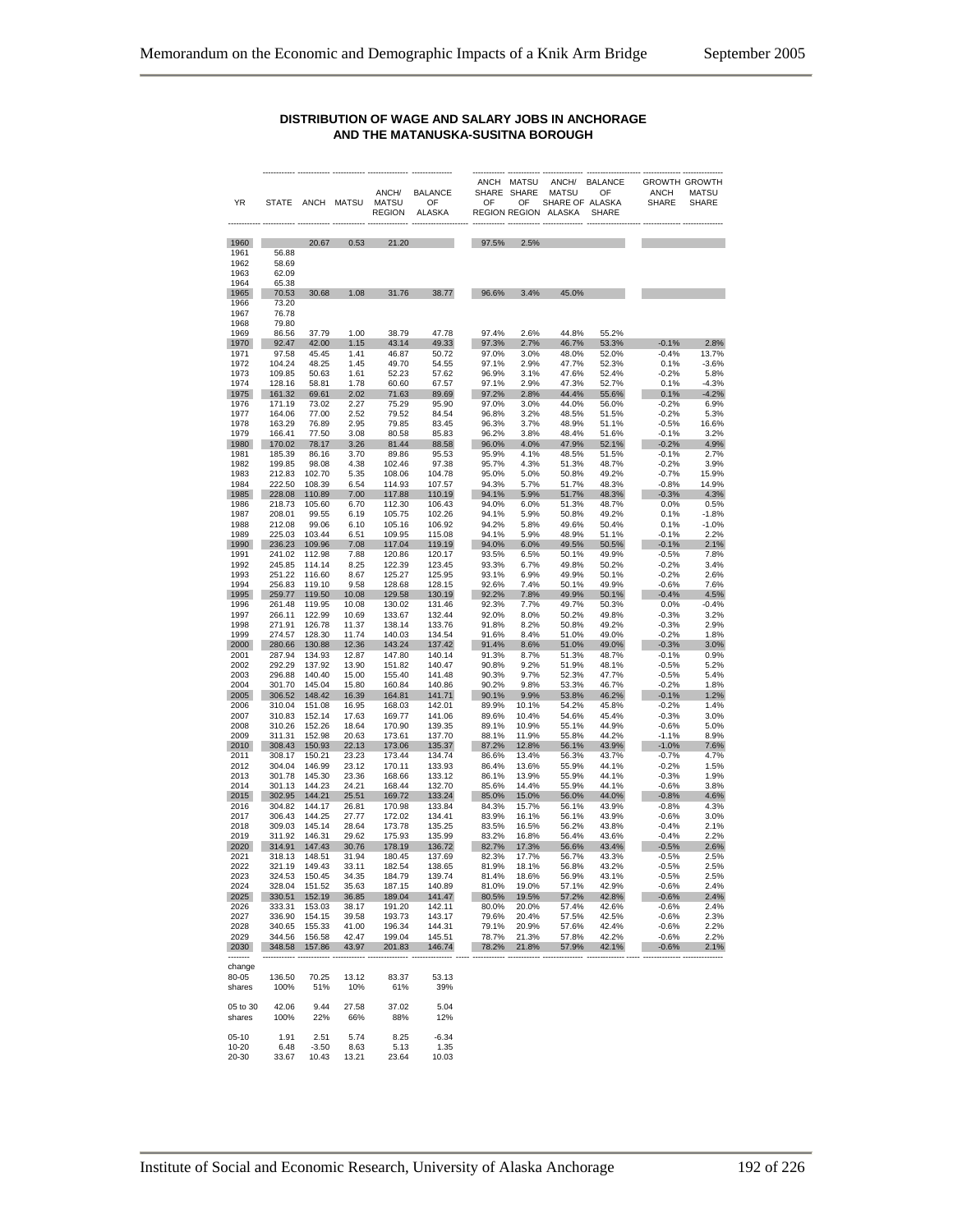#### **DISTRIBUTION OF POPULATION IN ANCHORAGE AND THE MATANUSKA-SUSITNA BOROUGH**

|              |                  |                        |                  |                  | ANCH/ BALANCE       |                | ANCH MATSU<br>SHARE SHARE | <b>MATSU</b>                            | ANCH/ BALANCE<br>OF | <b>ANCH</b>        | <b>GROWTH GROWTH</b><br><b>MATSU</b> |
|--------------|------------------|------------------------|------------------|------------------|---------------------|----------------|---------------------------|-----------------------------------------|---------------------|--------------------|--------------------------------------|
| YR           |                  | STATE ANCH MATSU MATSU |                  |                  | OF<br>REGION ALASKA | OF             | OF                        | SHARE OF ALASKA<br>REGION REGION ALASKA | <b>SHARE</b>        | <b>SHARE</b>       | SHARE                                |
|              |                  |                        |                  |                  |                     |                |                           |                                         |                     |                    |                                      |
| 1960<br>1961 | 230.40<br>236.70 | 82.83                  | 5.19             | 88.02            | 142.38              | 94.1%          | 5.9%                      | 38.2%                                   | 61.8%               |                    |                                      |
| 1962         | 242.80           |                        |                  |                  |                     |                |                           |                                         |                     |                    |                                      |
| 1963         | 249.90<br>253.20 |                        |                  |                  |                     |                |                           |                                         |                     |                    |                                      |
| 1964<br>1965 | 265.20           | 102.34                 | 6.13             | 108.46           | 156.74              | 94.4%          | 5.6%                      | 40.9%                                   | 59.1%               |                    |                                      |
| 1966         | 271.50           |                        |                  |                  |                     |                |                           |                                         |                     |                    |                                      |
| 1967         | 277.90           |                        |                  |                  |                     |                |                           |                                         |                     |                    |                                      |
| 1968<br>1969 | 284.90<br>294.60 | 114.15                 | 7.00             | 121.15           | 173.45              | 94.2%          | 5.8%                      | 41.1%                                   | 58.9%               |                    |                                      |
| 1970         | 308.50           | 130.20                 | 6.60             | 136.80           | 171.70              | 95.2%          | 4.8%                      | 44.3%                                   | 55.7%               | $1.0\%$            | $-16.5%$                             |
| 1971         | 319.60           | 136.50                 | 7.20             | 143.70<br>151.80 | 175.90              | 95.0%<br>94.9% | 5.0%                      | 45.0%                                   | 55.0%               | $-0.2%$<br>$-0.1%$ | 3.9%<br>2.6%                         |
| 1972<br>1973 | 329.80<br>336.40 | 144.00<br>146.10       | 7.80<br>8.50     | 154.60           | 178.00<br>181.80    | 94.5%          | 5.1%<br>5.5%              | 46.0%<br>46.0%                          | 54.0%<br>54.0%      | $-0.4%$            | 7.0%                                 |
| 1974         | 348.10           | 151.00                 | 9.40             | 160.40           | 187.70              | 94.1%          | 5.9%                      | 46.1%                                   | 53.9%               | $-0.4%$            | 6.6%                                 |
| 1975         | 384.10           | 173.60                 | 11.10            | 184.70           | 199.40              | 94.0%          | 6.0%                      | 48.1%                                   | 51.9%               | $-0.2%$            | 2.5%                                 |
| 1976<br>1977 | 409.80<br>418.00 | 187.40<br>189.70       | 13.50<br>15.50   | 200.90<br>205.20 | 208.90<br>212.80    | 93.3%<br>92.4% | 6.7%<br>7.6%              | 49.0%<br>49.1%                          | 51.0%<br>50.9%      | $-0.8%$<br>$-0.9%$ | 11.8%<br>12.4%                       |
| 1978         | 411.60           | 183.60                 | 16.70            | 200.30           | 211.30              | 91.7%          | 8.3%                      | 48.7%                                   | 51.3%               | $-0.8%$            | 10.4%                                |
| 1979         | 413.70           | 180.20                 | 18.40            | 198.60           | 215.10              | 90.7%          | 9.3%                      | 48.0%                                   | 52.0%               | $-1.0%$            | 11.1%                                |
| 1980<br>1981 | 419.80<br>434.30 | 182.50<br>188.53       | 18.64<br>19.91   | 201.14<br>208.44 | 218.66<br>225.87    | 90.7%<br>90.4% | 9.3%<br>9.6%              | 47.9%<br>48.0%                          | 52.1%<br>52.0%      | $0.0\%$<br>$-0.3%$ | 0.0%<br>3.1%                         |
| 1982         | 464.30           | 201.30                 | 23.08            | 224.38           | 239.92              | 89.7%          | 10.3%                     | 48.3%                                   | 51.7%               | $-0.8%$            | 7.7%                                 |
| 1983         | 499.10           | 216.16                 | 27.97            | 244.14           | 254.97              | 88.5%          | 11.5%                     | 48.9%                                   | 51.1%               | $-1.3%$            | 11.4%                                |
| 1984<br>1985 | 524.00<br>543.90 | 226.20<br>233.87       | 33.55<br>37.67   | 259.75<br>271.54 | 264.25<br>272.36    | 87.1%<br>86.1% | 12.9%<br>13.9%            | 49.6%<br>49.9%                          | 50.4%<br>50.1%      | $-1.6%$<br>$-1.1%$ | 12.7%<br>7.4%                        |
| 1986         | 550.70           | 235.13                 | 39.97            | 275.11           | 275.59              | 85.5%          | 14.5%                     | 50.0%                                   | 50.0%               | $-0.8%$            | 4.7%                                 |
| 1987         | 541.30           | 227.97                 | 39.05            | 267.02           | 274.28              | 85.4%          | 14.6%                     | 49.3%                                   | 50.7%               | $-0.1%$            | 0.6%                                 |
| 1988<br>1989 | 535.00<br>538.90 | 222.95<br>221.88       | 37.99<br>38.95   | 260.94<br>260.84 | 274.07<br>278.06    | 85.4%<br>85.1% | 14.6%<br>14.9%            | 48.8%<br>48.4%                          | 51.2%<br>51.6%      | 0.1%<br>$-0.4%$    | $-0.5%$<br>2.6%                      |
| 1990         | 553.17           | 226.34                 | 39.68            | 266.02           | 287.15              | 85.1%          | 14.9%                     | 48.1%                                   | 51.9%               | 0.0%               | $-0.1%$                              |
| 1991         | 569.05           | 234.78                 | 41.98            | 276.76           | 292.29              | 84.8%          | 15.2%                     | 48.6%                                   | 51.4%               | $-0.3%$            | 1.7%                                 |
| 1992         | 586.72           | 245.66<br>249.84       | 44.04            | 289.70           | 297.02              | 84.8%          | 15.2%                     | 49.4%                                   | 50.6%               | 0.0%               | 0.2%                                 |
| 1993<br>1994 | 596.91<br>600.62 | 254.77                 | 46.48<br>47.36   | 296.32<br>302.13 | 300.59<br>298.49    | 84.3%<br>84.3% | 15.7%<br>15.7%            | 49.6%<br>50.3%                          | 50.4%<br>49.7%      | $-0.6%$<br>0.0%    | 3.2%<br>0.0%                         |
| 1995         | 601.58           | 253.44                 | 49.01            | 302.45           | 299.13              | 83.8%          | 16.2%                     | 50.3%                                   | 49.7%               | $-0.6%$            | 3.4%                                 |
| 1996         | 605.21           | 254.18                 | 50.62            | 304.79           | 300.42              | 83.4%          | 16.6%                     | 50.4%                                   | 49.6%               | $-0.5%$            | 2.5%                                 |
| 1997<br>1998 | 609.66<br>617.08 | 254.85<br>258.78       | 52.45<br>54.53   | 307.30<br>313.31 | 302.36<br>303.77    | 82.9%<br>82.6% | 17.1%<br>17.4%            | 50.4%<br>50.8%                          | 49.6%<br>49.2%      | $-0.6%$<br>$-0.4%$ | 2.8%<br>2.0%                         |
| 1999         | 622.00           | 259.39                 | 55.69            | 315.09           | 306.92              | 82.3%          | 17.7%                     | 50.7%                                   | 49.3%               | $-0.3%$            | 1.6%                                 |
| 2000         | 627.50           | 260.28                 | 59.32            | 319.61           | 307.90              | 81.4%          | 18.6%                     | 50.9%                                   | 49.1%               | $-1.1%$            | 5.0%                                 |
| 2001<br>2002 | 632.39<br>640.82 | 265.29<br>268.35       | 61.70<br>64.29   | 326.99<br>332.64 | 305.40<br>308.19    | 81.1%<br>80.7% | 18.9%<br>19.3%            | 51.7%<br>51.9%                          | 48.3%<br>48.1%      | $-0.4%$<br>$-0.6%$ | 1.7%<br>2.4%                         |
| 2003         | 648.28           | 273.57                 | 67.53            | 341.09           | 307.19              | 80.2%          | 19.8%                     | 52.6%                                   | 47.4%               | $-0.6%$            | 2.4%                                 |
| 2004         | 655.44           | 277.50                 | 70.15            | 347.65           | 307.79              | 79.8%          | 20.2%                     | 53.0%                                   | 47.0%               | $-0.5%$            | 1.9%                                 |
| 2005<br>2006 | 669.19<br>673.60 | 285.87<br>288.68       | 72.45<br>74.24   | 358.32<br>362.91 | 310.87<br>310.68    | 79.8%<br>79.5% | 20.2%<br>20.5%            | 53.5%<br>53.9%                          | 46.5%<br>46.1%      | $-0.1%$<br>$-0.3%$ | 0.2%<br>1.2%                         |
| 2007         | 677.70           | 291.15                 | 76.96            | 368.10           | 309.59              | 79.1%          | 20.9%                     | 54.3%                                   | 45.7%               | $-0.6%$            | 2.2%                                 |
| 2008         | 683.90           | 293.63                 | 80.77            | 374.40           | 309.50              | 78.4%          | 21.6%                     | 54.7%                                   | 45.3%               | $-0.8%$            | 3.2%                                 |
| 2009<br>2010 | 687.19<br>688.36 | 294.33<br>293.21       | 86.70<br>91.36   | 381.03<br>384.57 | 306.16<br>303.80    | 77.2%<br>76.2% | 22.8%<br>23.8%            | 55.4%<br>55.9%                          | 44.6%<br>44.1%      | $-1.5%$<br>$-1.3%$ | 5.5%<br>4.4%                         |
| 2011         | 689.68           | 292.22                 | 94.57            | 386.79           | 302.89              | 75.6%          | 24.4%                     | 56.1%                                   | 43.9%               | $-0.9%$            | 2.9%                                 |
| 2012         | 688.65           | 290.32                 | 94.75            | 385.07           | 303.58              | 75.4%          | 24.6%                     | 55.9%                                   | 44.1%               | $-0.2%$            | 0.6%                                 |
| 2013<br>2014 | 687.07<br>687.43 | 287.53<br>285.27       | 96.94<br>100.30  | 384.46<br>385.57 | 302.61<br>301.87    | 74.8%<br>74.0% | 25.2%<br>26.0%            | 56.0%<br>56.1%                          | 44.0%<br>43.9%      | $-0.8%$<br>$-1.1%$ | 2.5%<br>3.2%                         |
| 2015         | 691.62           | 284.36                 | 104.57           | 388.92           | 302.70              | 73.1%          | 26.9%                     | 56.2%                                   | 43.8%               | $-1.2%$            | 3.4%                                 |
| 2016         | 698.49           | 284.78                 | 108.89           | 393.67           | 304.82              | 72.3%          | 27.7%                     | 56.4%                                   | 43.6%               | $-1.1%$            | 2.9%                                 |
| 2017<br>2018 | 705.74<br>713.61 | 286.38<br>288.80       | 112.01<br>114.79 | 398.39<br>403.60 | 307.35<br>310.01    | 71.9%<br>71.6% | 28.1%<br>28.4%            | 56.4%<br>56.6%                          | 43.6%<br>43.4%      | $-0.6%$<br>$-0.5%$ | 1.6%<br>1.2%                         |
| 2019         | 722.58           | 291.40                 | 118.48           | 409.88           | 312.70              | 71.1%          | 28.9%                     | 56.7%                                   | 43.3%               | $-0.6%$            | 1.6%                                 |
| 2020         | 731.81           | 293.90                 | 122.55           | 416.45           | 315.35              | 70.6%          | 29.4%                     | 56.9%                                   | 43.1%               | $-0.7%$            | 1.8%                                 |
| 2021<br>2022 | 741.23<br>750.47 | 296.22<br>298.33       | 126.69<br>130.87 | 422.92<br>429.20 | 318.32<br>321.27    | 70.0%<br>69.5% | 30.0%                     | 57.1%<br>57.2%                          | 42.9%<br>42.8%      | $-0.7%$<br>$-0.8%$ | 1.8%<br>1.8%                         |
| 2023         | 759.61           | 300.32                 |                  | 135.10 435.42    | 324.19              | 69.0%          | 30.5%<br>31.0%            | 57.3%                                   | 42.7%               | $-0.8%$            | 1.8%                                 |
| 2024         | 768.91           | 302.33                 | 139.44           | 441.77           | 327.14              | 68.4%          | 31.6%                     | 57.5%                                   | 42.5%               | $-0.8%$            | 1.7%                                 |
| 2025         | 777.14           | 304.04<br>305.45       | 143.72           | 447.76           | 329.38              | 67.9%          | 32.1%                     | 57.6%                                   | 42.4%               | $-0.8%$            | 1.7%                                 |
| 2026<br>2027 | 784.54<br>792.60 | 307.01                 | 147.95<br>152.24 | 453.40<br>459.25 | 331.14<br>333.36    | 67.4%<br>66.9% | 32.6%<br>33.1%            | 57.8%<br>57.9%                          | 42.2%<br>42.1%      | $-0.8%$<br>$-0.8%$ | 1.7%<br>1.6%                         |
| 2028         | 801.34           | 308.79                 | 156.67           | 465.46           | 335.88              | 66.3%          | 33.7%                     | 58.1%                                   | 41.9%               | $-0.8%$            | 1.5%                                 |
| 2029         | 810.35           | 310.65                 | 161.20           | 471.85           | 338.49              | 65.8%          | 34.2%                     | 58.2%                                   | 41.8%               | $-0.8%$            | 1.5%                                 |
| 2030         | 819.52           | 312.54                 | 165.83           | 478.37           | 341.15              | 65.3%          | 34.7%                     | 58.4%                                   | 41.6%               | $-0.8%$            | 1.5%                                 |
| change       |                  |                        |                  |                  |                     |                |                           |                                         |                     |                    |                                      |
| 80-05        | 249.39           | 103.37                 | 53.82            | 157.18           | 92.21               |                |                           |                                         |                     |                    |                                      |
| shares       | 100%             | 41%                    | 22%              | 63%              | 37%                 |                |                           |                                         |                     |                    |                                      |
| 05 to 30     | 150.32           | 26.67                  | 93.38            | 120.05           | 30.28               |                |                           |                                         |                     |                    |                                      |
| shares       | 100%             | 18%                    | 62%              | 80%              | 20%                 |                |                           |                                         |                     |                    |                                      |
| $05-10$      | 19.17            | 7.34                   | 18.90            | 26.24            | $-7.08$             |                |                           |                                         |                     |                    |                                      |
| 10-20        | 43.45            | 0.69                   | 31.20            | 31.89            | 11.56               |                |                           |                                         |                     |                    |                                      |
| 20-30        | 87.71            | 18.64                  | 43.28            | 61.92            | 25.79               |                |                           |                                         |                     |                    |                                      |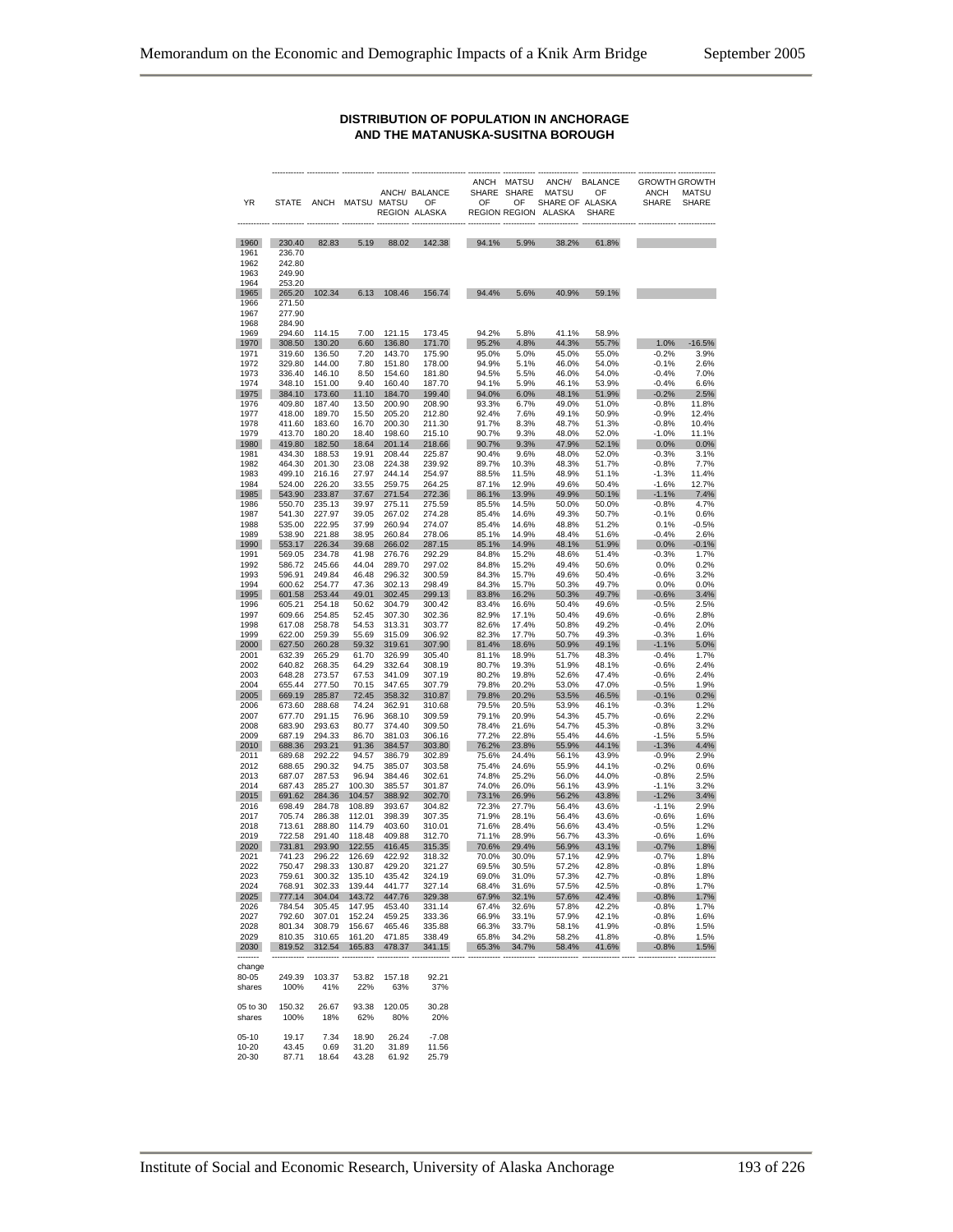|                              | <b>WAGE AND SALARY JOBS</b> |                    |                 |                        |                                            |                   |                       |                         |                                                                                 | <b>POPULATION</b>            |                    |                 |                           |                                |                    |                                                      |                 |                                                 |
|------------------------------|-----------------------------|--------------------|-----------------|------------------------|--------------------------------------------|-------------------|-----------------------|-------------------------|---------------------------------------------------------------------------------|------------------------------|--------------------|-----------------|---------------------------|--------------------------------|--------------------|------------------------------------------------------|-----------------|-------------------------------------------------|
| YR                           |                             |                    |                 | STATE ANCH MATSU MATSU | ANCH/ BALANCE<br>$\cap$ F<br>REGION ALASKA | $\cap$ F          | SHARE SHARE MATSU     |                         | ANCH MATSU ANCH/ BALANCE<br>OF<br>OF REGION ALASKA<br>REGION REGION SHARE SHARE |                              |                    |                 | STATE ANCH MATSU MATSU OF | ANCH/ BALANCE<br>REGION ALASKA | OF                 | SHARE SHARE MATSU<br>OF<br>REGION REGION SHARE SHARE |                 | ANCH MATSU ANCH/ BALANCE<br>OF<br>REGION ALASKA |
| 1960                         |                             |                    |                 |                        |                                            |                   |                       |                         |                                                                                 |                              |                    |                 |                           |                                |                    |                                                      |                 |                                                 |
| 1961<br>1962<br>1963<br>1964 | 1.81<br>3.40<br>3.29        |                    |                 |                        |                                            |                   |                       |                         |                                                                                 | 6.30<br>6.10<br>7.10<br>3.30 |                    |                 |                           |                                |                    |                                                      |                 |                                                 |
| 1965<br>1966                 | 5.15<br>2.67                |                    |                 |                        |                                            |                   |                       |                         |                                                                                 | 12.00<br>6.30                |                    |                 |                           |                                |                    |                                                      |                 |                                                 |
| 1967                         | 3.59                        |                    |                 |                        |                                            |                   |                       |                         |                                                                                 | 6.40                         |                    |                 |                           |                                |                    |                                                      |                 |                                                 |
| 1968<br>1969                 | 3.02<br>6.76                |                    |                 |                        |                                            |                   |                       |                         |                                                                                 | 7.00<br>9.70                 |                    |                 |                           |                                |                    |                                                      |                 |                                                 |
| 1970<br>1971                 | 5.90<br>5.12                | 4.21<br>3.46       | 0.14<br>0.27    | 4.35<br>3.73           | 1.55<br>1.39                               | 96.7%<br>92.8%    | 3.3%<br>7.2%          | 73.8%                   | 26.2%                                                                           | 13.90                        | 16.05<br>6.30      | $-0.40$<br>0.60 | 15.65<br>6.90             | $-1.75$<br>4.20                | 1.03<br>0.91       | $-0.03$<br>0.09                                      | 1.13            | $-0.13$                                         |
| 1972                         | 6.66                        | 2.80               | 0.03            | 2.83                   | 3.83                                       | 98.9%             | 1.1%                  | 72.8%<br>42.5%          | 27.2%<br>57.5%                                                                  | 11.10<br>10.20               | 7.50               | 0.60            | 8.10                      | 2.10                           | 0.93               | 0.07                                                 | 0.62<br>0.79    | 0.38<br>0.21                                    |
| 1973<br>1974                 | 5.61<br>18.32               | 2.38<br>8.19       | 0.16<br>0.18    | 2.54<br>8.36           | 3.07<br>9.95                               | 93.6%<br>97.9%    | 6.4%<br>2.1%          | 45.3%<br>45.7%          | 54.7%<br>54.3%                                                                  | 6.60<br>11.70                | 2.10<br>4.90       | 0.70<br>0.90    | 2.80<br>5.80              | 3.80<br>5.90                   | 0.75<br>0.84       | 0.25<br>0.16                                         | 0.42<br>0.50    | 0.58<br>0.50                                    |
| 1975                         | 33.15                       | 10.80              | 0.24            | 11.03                  | 22.12                                      | 97.9%             | 2.1%                  | 33.3%                   | 66.7%                                                                           | 36.00                        | 22.60              | 1.70            | 24.30                     | 11.70                          | 0.93               | 0.07                                                 | 0.68            | 0.33                                            |
| 1976<br>1977                 | 9.87<br>$-7.12$             | 3.41<br>3.97       | 0.25<br>0.26    | 3.66<br>4.23           | 6.21<br>$-11.35$                           | 93.2%<br>94.0%    | 6.8%<br>6.0%          | 37.1%<br>$-59.4%$       | 62.9%<br>159.4%                                                                 | 25.70<br>8.20                | 13.80<br>2.30      | 2.40<br>2.00    | 16.20<br>4.30             | 9.50<br>3.90                   | 0.85<br>0.53       | 0.15<br>0.47                                         | 0.63<br>0.52    | 0.37<br>0.48                                    |
| 1978                         | $-0.77$                     | $-0.10$            | 0.43            | 0.33                   | $-1.10$                                    | $-31.1%$          | 131.1%                | $-42.6%$                | 142.6%                                                                          | $-6.40$                      | $-6.10$            | 1.20            | $-4.90$                   | $-1.50$                        | 1.24               | $-0.24$                                              | 0.77            | 0.23                                            |
| 1979<br>1980                 | 3.11<br>3.61                | 0.61<br>0.67       | 0.12<br>0.19    | 0.73<br>0.86           | 2.38<br>2.75                               | 83.1%<br>78.3%    | 16.9%<br>21.7%        | 23.5%<br>23.8%          | 76.5%<br>76.2%                                                                  | 2.10<br>6.10                 | $-3.40$<br>2.30    | 1.70<br>0.24    | $-1.70$<br>2.54           | 3.80<br>3.56                   | 2.00<br>0.91       | $-1.00$<br>0.09                                      | $-0.81$<br>0.42 | 1.81<br>0.58                                    |
| 1981                         | 15.37                       | 7.99               | 0.44            | 8.42                   | 6.94                                       | 94.8%             | 5.2%                  | 54.8%                   | 45.2%                                                                           | 14.50                        | 6.02               | 1.27            | 7.29                      | 7.21                           | 0.83               | 0.17                                                 | 0.50            | 0.50                                            |
| 1982<br>1983                 | 14.46<br>12.99              | 11.92<br>4.62      | 0.68<br>0.97    | 12.60<br>5.59          | 1.86<br>7.39                               | 94.6%<br>82.6%    | 5.4%<br>17.4%         | 87.2%<br>43.1%          | 12.8%<br>56.9%                                                                  | 30.00<br>34.80               | 12.77<br>14.87     | 3.18<br>4.89    | 15.95<br>19.75            | 14.05<br>15.05                 | 0.80<br>0.75       | 0.20<br>0.25                                         | 0.53<br>0.57    | 0.47<br>0.43                                    |
| 1984                         | 9.67                        | 5.68               | 1.19            | 6.87                   | 2.80                                       | 82.7%             | 17.3%                 | 71.1%                   | 28.9%                                                                           | 24.90                        | 10.03              | 5.58            | 15.61                     | 9.29                           | 0.64               | 0.36                                                 | 0.63            | 0.37                                            |
| 1985<br>1986                 | 5.58<br>$-9.35$             | 2.50<br>$-5.29$    | 0.45<br>$-0.30$ | 2.96<br>$-5.58$        | 2.62<br>$-3.76$                            | 84.6%<br>94.7%    | 15.4%<br>5.3%         | 53.0%<br>59.7%          | 47.0%<br>40.3%                                                                  | 19.90<br>6.80                | 7.68<br>1.26       | 4.12<br>2.30    | 11.79<br>3.57             | 8.11<br>3.23                   | 0.65<br>0.35       | 0.35<br>0.65                                         | 0.59<br>0.52    | 0.41<br>0.48                                    |
| 1987                         | $-10.72$                    | $-6.05$            | $-0.51$         | $-6.56$                | $-4.17$                                    | 92.3%             | 7.7%                  | 61.1%                   | 38.9%                                                                           | $-9.40$                      | $-7.16$            | $-0.92$         | $-8.08$                   | $-1.32$                        | 0.89               | 0.11                                                 | 0.86            | 0.14                                            |
| 1988<br>1989                 | 4.07<br>12.95               | $-0.49$<br>4.38    | $-0.10$<br>0.42 | $-0.59$<br>4.79        | 4.66<br>8.15                               | 83.4%<br>91.3%    | 16.6%<br>8.7%         | $-14.5%$<br>37.0%       | 114.5%<br>63.0%                                                                 | $-6.30$<br>3.90              | $-5.02$<br>$-1.07$ | $-1.07$<br>0.97 | $-6.09$<br>$-0.10$        | $-0.21$<br>4.00                | 0.83<br>10.88      | 0.17<br>$-9.88$                                      | 0.97<br>$-0.03$ | 0.03<br>1.03                                    |
| 1990<br>1991                 | 11.20                       | 6.52               | 0.57<br>0.80    | 7.09                   | 4.11                                       | 92.0%             | 8.0%                  | 63.3%                   | 36.7%<br>20.4%                                                                  | 14.27                        | 4.45<br>8.44       | 0.73            | 5.18                      | 9.09                           | 0.86               | 0.14                                                 | 0.36            | 0.64                                            |
| 1992                         | 4.80<br>4.82                | 3.02<br>1.16       | 0.38            | 3.82<br>1.53           | 0.98<br>3.29                               | 79.0%<br>75.6%    | 21.0%<br>24.4%        | 79.6%<br>31.8%          | 68.2%                                                                           | 15.88<br>17.67               | 10.88              | 2.30<br>2.06    | 10.74<br>12.94            | 5.14<br>4.73                   | 0.79<br>0.84       | 0.21<br>0.16                                         | 0.68<br>0.73    | 0.32<br>0.27                                    |
| 1993<br>1994                 | 5.37<br>5.61                | 2.46<br>2.50       | 0.41<br>0.91    | 2.88<br>3.41           | 2.49<br>2.21                               | 85.6%<br>73.3%    | 14.4%<br>26.7%        | 53.6%<br>60.7%          | 46.4%<br>39.3%                                                                  | 10.18<br>3.72                | 4.18<br>4.93       | 2.44<br>0.89    | 6.61<br>5.82              | 3.57<br>$-2.10$                | 0.63<br>0.85       | 0.37<br>0.15                                         | 0.65<br>1.57    | 0.35<br>$-0.57$                                 |
| 1995                         | 2.94                        | 0.40               | 0.51            | 0.90                   | 2.04                                       | 44.1%             | 55.9%                 | 30.7%                   | 69.3%                                                                           | 0.96                         | $-1.33$            | 1.65            | 0.32                      | 0.64                           | $-4.20$            | 5.20                                                 | 0.33            | 0.67                                            |
| 1996<br>1997                 | 1.71<br>4.63                | 0.45<br>3.04       | $-0.01$<br>0.61 | 0.44<br>3.65           | 1.27<br>0.98                               | 101.1%<br>83.3%   | $-1.1%$<br>16.7%      | 25.9%<br>78.8%          | 74.1%<br>21.2%                                                                  | 3.63<br>4.44                 | 0.74<br>0.67       | 1.60<br>1.83    | 2.34<br>2.50              | 1.29<br>1.94                   | 0.32<br>0.27       | 0.68<br>0.73                                         | 0.65<br>0.56    | 0.35<br>0.44                                    |
| 1998                         | 5.79                        | 3.79               | 0.68            | 4.47                   | 1.32                                       | 84.7%             | 15.3%                 | 77.2%                   | 22.8%                                                                           | 7.43                         | 3.93               | 2.08            | 6.01                      | 1.42                           | 0.65               | 0.35                                                 | 0.81            | 0.19                                            |
| 1999<br>2000                 | 2.66<br>6.09                | 1.52<br>2.59       | 0.37<br>0.63    | 1.89<br>3.21           | 0.78<br>2.88                               | 80.5%<br>80.5%    | 19.5%<br>19.5%        | 70.9%<br>52.7%          | 29.1%<br>47.3%                                                                  | 4.92<br>5.50                 | 0.61<br>0.89       | 1.17<br>3.63    | 1.78<br>4.52              | 3.14<br>0.98                   | 0.34<br>0.20       | 0.66<br>0.80                                         | 0.36<br>0.82    | 0.64<br>0.18                                    |
| 2001                         | 7.28                        | 4.05               | 0.51            | 4.56                   | 2.72                                       | 88.8%             | 11.2%                 | 62.7%                   | 37.3%                                                                           | 4.88                         | 5.00               | 2.38            | 7.38                      | $-2.50$                        | 0.68               | 0.32                                                 | 1.51            | $-0.51$                                         |
| 2002<br>2003                 | 4.35<br>4.59                | 2.99<br>2.48       | 1.03<br>1.10    | 4.02<br>3.58           | 0.33<br>1.01                               | 74.3%<br>69.3%    | 25.7%<br>30.7%        | 92.5%<br>77.9%          | 7.5%<br>22.1%                                                                   | 8.44<br>7.46                 | 3.06<br>5.22       | 2.59<br>3.24    | 5.65<br>8.45              | 2.79<br>$-1.00$                | 0.54<br>0.62       | 0.46<br>0.38                                         | 0.67<br>1.13    | 0.33<br>$-0.13$                                 |
| 2004                         | 4.82                        | 4.64               | 0.80            | 5.44                   | -0.62                                      | 85.3%             | 14.7%                 | 112.8%                  | $-12.8%$                                                                        | 7.15                         | 3.93               | 2.62            | 6.55                      | 0.60                           | 0.60               | 0.40                                                 | 0.92            | 0.08                                            |
| 2005<br>2006                 | 4.82<br>3.53                | 3.39<br>2.66       | 0.58<br>0.56    | 3.97<br>3.22           | 0.85<br>0.31                               | 85.3%<br>82.6%    | 14.7%<br>17.4%        | 82.4%<br>91.3%          | 17.6%<br>8.7%                                                                   | 13.76<br>4.40                | 8.37<br>2.81       | 2.31<br>1.79    | 10.68<br>4.59             | 3.08<br>$-0.19$                | 0.78<br>0.61       | 0.22<br>0.39                                         | 0.78<br>1.04    | 0.22<br>$-0.04$                                 |
| 2007<br>2008                 | 0.78                        | 1.05               | 0.68            | 1.74<br>1.13           | $-0.96$<br>$-1.70$                         | 60.7%<br>11.1%    | 39.3%                 | 222.2%<br>88.9% -199.1% | $-122.2%$<br>299.1%                                                             | 4.10                         | 2.47<br>2.49       | 2.72            | 5.19                      | $-1.09$<br>$-0.10$             | 0.48<br>0.39       | 0.52                                                 | 1.27<br>1.02    | $-0.27$<br>$-0.02$                              |
| 2009                         | $-0.57$<br>1.05             | 0.13<br>0.72       | 1.01<br>1.99    | 2.71                   | $-1.66$                                    | 26.6%             | 73.4%                 | 258.0%                  | $-158.0%$                                                                       | 6.21<br>3.29                 | 0.69               | 3.82<br>5.93    | 6.30<br>6.63              | $-3.34$                        | 0.10               | 0.61<br>0.90                                         | 2.01            | $-1.01$                                         |
| 2010<br>2011                 | $-2.88$<br>$-0.26$          | $-2.05$<br>$-0.73$ | 1.50<br>1.10    | $-0.55$<br>0.37        | $-2.33$<br>$-0.63$                         | 374.4%<br>-194.1% | $-274.4%$<br>294.1%   | 19.0%<br>$-146.7%$      | 81.0%<br>246.7%                                                                 | 1.17<br>1.32                 | $-1.12$<br>$-0.99$ | 4.65<br>3.21    | 3.54<br>2.22              | $-2.36$<br>$-0.91$             | $-0.32$<br>$-0.44$ | 1.32<br>1.44                                         | 3.02<br>1.69    | $-2.02$<br>$-0.69$                              |
| 2012                         | $-4.14$                     | $-3.22$            | $-0.11$         | $-3.33$                | $-0.80$                                    | 96.6%             | 3.4%                  | 80.5%                   | 19.5%                                                                           | $-1.03$                      | $-1.90$            | 0.18            | $-1.72$                   | 0.69                           | 1.11               | $-0.11$                                              | 1.68            | $-0.68$                                         |
| 2013<br>2014                 | $-2.25$<br>$-0.65$          | $-1.69$<br>$-1.07$ | 0.24<br>0.85    | $-1.45$<br>$-0.22$     | $-0.81$<br>$-0.43$                         | 116.7%<br>480.5%  | $-16.7%$<br>$-380.5%$ | 64.1%<br>34.3%          | 35.9%<br>65.7%                                                                  | $-1.58$<br>0.36              | $-2.79$<br>$-2.26$ | 2.18<br>3.36    | $-0.60$<br>1.10           | $-0.98$<br>$-0.74$             | 4.61<br>$-2.04$    | $-3.61$<br>3.04                                      | 0.38<br>3.03    | 0.62<br>$-2.03$                                 |
| 2015                         | 1.82                        | $-0.02$            | 1.30            | 1.28                   | 0.54                                       | $-1.9%$           | 101.9%                | 70.3%                   | 29.7%                                                                           | 4.19                         | $-0.92$            | 4.27            | 3.36                      | 0.83                           | $-0.27$            | 1.27                                                 | 0.80            | 0.20                                            |
| 2016<br>2017                 | 1.86<br>1.61                | $-0.04$<br>0.08    | 1.30<br>0.96    | 1.26<br>1.04           | 0.60<br>0.57                               | $-3.1%$<br>7.6%   | 103.1%<br>92.4%       | 67.6%<br>64.8%          | 32.4%<br>35.2%                                                                  | 6.86<br>7.25                 | 0.43<br>1.60       | 4.32<br>3.12    | 4.74<br>4.72              | 2.12<br>2.53                   | 0.09<br>0.34       | 0.91<br>0.66                                         | 0.69<br>0.65    | 0.31<br>0.35                                    |
| 2018                         | 2.60                        | 0.89               | 0.86            | 1.76                   | 0.84                                       | 50.8%             | 49.2%                 | 67.5%                   | 32.5%                                                                           | 7.87                         | 2.42               | 2.79            | 5.21                      | 2.66                           | 0.46               | 0.54                                                 | 0.66            | 0.34                                            |
| 2019<br>2020                 | 2.89<br>2.99                | 1.17<br>1.12       | 0.98<br>1.15    | 2.15<br>2.26           | 0.74<br>0.72                               | 54.5%<br>49.3%    | 45.5%<br>50.7%        | 74.4%<br>75.8%          | 25.6%<br>24.2%                                                                  | 8.98<br>9.23                 | 2.60<br>2.50       | 3.69<br>4.07    | 6.29<br>6.57              | 2.69<br>2.66                   | 0.41<br>0.38       | 0.59<br>0.62                                         | 0.70<br>0.71    | 0.30<br>0.29                                    |
| 2021                         | 3.23                        | 1.08               | 1.18            | 2.26                   | 0.97                                       | 47.8%             | 52.2%                 | 69.9%                   | 30.1%                                                                           | 9.42                         | 2.33               | 4.14            | 6.46                      | 2.96                           | 0.36               | 0.64                                                 | 0.69            | 0.31                                            |
| 2022<br>2023                 | 3.06<br>3.34                | 0.92<br>1.02       | 1.17<br>1.23    | 2.09<br>2.25           | 0.96<br>1.09                               | 44.0%<br>45.2%    | 56.0%<br>54.8%        | 68.5%<br>67.4%          | 31.5%<br>32.6%                                                                  | 9.24<br>9.14                 | 2.10<br>1.99       | 4.18<br>4.23    | 6.28<br>6.23              | 2.96<br>2.91                   | 0.33<br>0.32       | 0.67<br>0.68                                         | 0.68<br>0.68    | 0.32<br>0.32                                    |
| 2024                         | 3.51                        | 1.08               | 1.28            | 2.36                   | 1.15                                       | 45.7%             | 54.3%                 | 67.2%                   | 32.8%                                                                           | 9.30                         | 2.01               | 4.34            | 6.35                      | 2.95                           | 0.32               | 0.68                                                 | 0.68            | 0.32                                            |
| 2025<br>2026                 | 2.47<br>2.79                | 0.67<br>0.83       | 1.22<br>1.32    | 1.89<br>2.16           | 0.58<br>0.64                               | 35.2%<br>38.7%    | 64.8%<br>61.3%        | 76.5%<br>77.2%          | 23.5%<br>22.8%                                                                  | 8.23<br>7.40                 | 1.72<br>1.40       | 4.27<br>4.24    | 5.99<br>5.64              | 2.24<br>1.76                   | 0.29<br>0.25       | 0.71<br>0.75                                         | 0.73<br>0.76    | 0.27<br>0.24                                    |
| 2027<br>2028                 | 3.60<br>3.75                | 1.13<br>1.18       | 1.41<br>1.43    | 2.53<br>2.61           | 1.06<br>1.14                               | 44.6%<br>45.3%    | 55.4%<br>54.7%        | 70.5%<br>69.5%          | 29.5%<br>30.5%                                                                  | 8.07<br>8.73                 | 1.56<br>1.78       | 4.29<br>4.43    | 5.85<br>6.21              | 2.22<br>2.52                   | 0.27<br>0.29       | 0.73<br>0.71                                         | 0.73<br>0.71    | 0.27<br>0.29                                    |
| 2029                         | 3.90                        | 1.24               | 1.46            | 2.71                   | 1.20                                       | 45.9%             | 54.1%                 | 69.3%                   | 30.7%                                                                           | 9.01                         | 1.86               | 4.53            | 6.39                      | 2.62                           | 0.29               | 0.71                                                 | 0.71            | 0.29                                            |
| 2030                         | 4.02                        | 1.29               | 1.50            | 2.79                   | 1.23                                       | 46.1%             | 53.9%                 | 69.3%                   | 30.7%                                                                           | 9.17                         | 1.89               | 4.63            | 6.52                      | 2.65                           | 0.29               | 0.71                                                 | 0.71            | 0.29                                            |

#### **GROWTH OF JOBS AND POPULATION IN ANCHORAGE AND THE MATANUSKA-SUSITNA BOROUGH**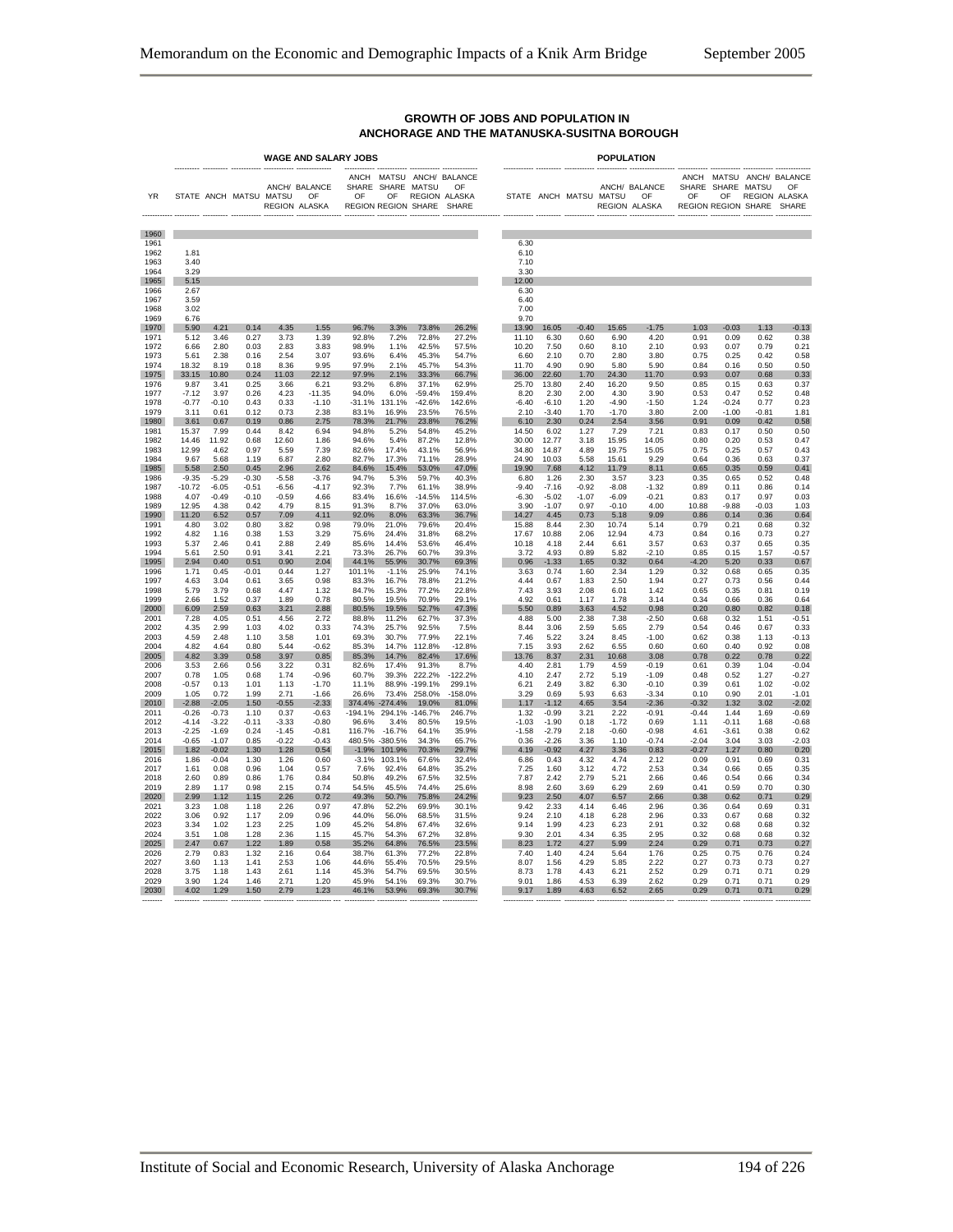#### **GROWTH RATES OF JOBS AND POPULATION**

#### **WAGE AND SALARY JOBS POPULATION** ---------- ---------- ---------- ------------ --------------------- ------------ ---------- ---------- ------------ --------------- ANCH/ BALANCE AND ANCH/ BALANCE ANCH/ BALANCE STATE ANCH/ BALANCE YR STATE ANCH MATSU MATSU OF STATE ANCH MATSU OF REGION STATE REGION ------------ ---------- ---------- ---------- ------------ --------------------- ------------ ---------- ---------- ------------ ---------------- 1960 1961 2.7% 1962 3.1% 2.5% 1963 5.5% 2.8% 1964 5.0% 1.3% 1965 7.3% 4.5% 1966 3.6% 2.3% 1967 4.7% 2.3% 1968 3.8% 2.5% 1969 7.8% 3.3% 1970 6.4% 10.0% 12.6% 10.1% 3.1% 4.5% 12.3% -6.1% 11.4% -1.0% 1971 5.2% 7.6% 19.0% 8.0% 2.7% 3.5% 4.6% 8.3% 4.8% 2.4% 1972 6.4% 5.8% 2.1% 5.7% 7.0% 3.1% 5.2% 7.7% 5.3% 1.2% 1973 5.1% 4.7% 10.1% 4.9% 5.3% 2.0% 1.4% 8.2% 1.8% 2.1% 1974 14.3% 13.9% 9.9% 13.8% 14.7% 3.4% 3.2% 9.6% 3.6% 3.1% 1975 20.6% 15.5% 11.7% 15.4% 24.7% 9.4% 13.0% 15.3% 13.2% 5.9% 1976 5.8% 4.7% 11.0% 4.9% 6.5% 6.3% 7.4% 17.8% 8.1% 4.5% 1977 -4.3% 5.2% 10.1% 5.3% -13.4% 2.0% 1.2% 12.9% 2.1% 1.8% 1978 -0.5% -0.1% 14.6% 0.4% -1.3% -1.6% -3.3% 7.2% -2.4% -0.7% 1979 1.9% 0.8% 4.0% 0.9% 2.8% 0.5% -1.9% 9.2% -0.9% 1.8% 1980 2.1% 0.9% 5.7% 1.1% 3.1% 1.5% 1.3% 1.3% 1.3% 1.6% 1981 8.3% 9.3% 11.8% 9.4% 7.3% 3.3% 3.2% 6.4% 3.5% 3.2% 1982 7.2% 12.2% 15.6% 12.3% 1.9% 6.5% 6.3% 13.8% 7.1% 5.9% 1983 6.1% 4.5% 18.2% 5.2% 7.1% 7.0% 6.9% 17.5% 8.1% 5.9% 1984 4.3% 5.2% 18.2% 6.0% 2.6% 4.8% 4.4% 16.6% 6.0% 3.5% 1985 2.4% 2.3% 6.5% 2.5% 2.4% 3.7% 3.3% 10.9% 4.3% 3.0% 1986 -4.3% -5.0% -4.4% -5.0% -3.5% 1.2% 0.5% 5.8% 1.3% 1.2% 1987 -5.2% -6.1% -8.2% -6.2% -4.1% -1.7% -3.1% -2.4% -3.0% -0.5% 1988 1.9% -0.5% -1.6% -0.6% 4.4% -1.2% -2.3% -2.8% -2.3% -0.1% 1989 5.8% 4.2% 6.4% 4.4% 7.1% 0.7% -0.5% 2.5% 0.0% 1.4% 1990 4.7% 5.9% 8.0% 6.1% 3.4% 2.6% 2.0% 1.8% 1.9% 3.2% 1991 2.0% 2.7% 10.2% 3.2% 0.8% 2.8% 3.6% 5.5% 3.9% 1.8% 1992 2.0% 1.0% 4.5% 1.3% 2.7% 3.0% 4.4% 4.7% 4.5% 1.6% 1993 2.1% 2.1% 4.8% 2.3% 2.0% 1.7% 1.7% 5.2% 2.2% 1.2% 1994 2.2% 2.1% 9.5% 2.6% 1.7% 0.6% 1.9% 1.9% 1.9% -0.7% 1995 1.1% 0.3% 5.0% 0.7% 1.6% 0.2% -0.5% 3.4% 0.1% 0.2% 1996 0.7% 0.4% 0.0% 0.3% 1.0% 0.6% 0.3% 3.2% 0.8% 0.4% 1997 1.7% 2.5% 5.7% 2.7% 0.7% 0.7% 0.3% 3.5% 0.8% 0.6% 1998 2.1% 3.0% 6.0% 3.2% 1.0% 1.2% 1.5% 3.8% 1.9% 0.5% 1999 1.0% 1.2% 3.1% 1.3% 0.6% 0.8% 0.2% 2.1% 0.6% 1.0% 2000 2.2% 2.0% 5.1% 2.2% 2.1% 0.9% 0.3% 6.1% 1.4% 0.3% 2001 2.5% 3.0% 4.0% 3.1% 1.9% 0.8% 1.9% 3.9% 2.3% -0.8% 2002 1.5% 2.2% 7.4% 2.6% 0.2% 1.3% 1.1% 4.0% 1.7% 0.9% 2003 1.5% 1.8% 7.3% 2.3% 0.7% 1.2% 1.9% 4.8% 2.5% -0.3% 2004 1.6% 3.2% 5.1% 3.4% -0.4% 1.1% 1.4% 3.7% 1.9% 0.2% 2005 1.6% 2.3% 3.6% 2.4% 0.6% 2.1% 2.9% 3.2% 3.0% 1.0% 2006 1.1% 1.8% 3.3% 1.9% 0.2% 0.7% 1.0% 2.4% 1.3% -0.1% 2007 0.3% 0.7% 3.9% 1.0% -0.7% 0.6% 0.8% 3.5% 1.4% -0.4% 2008 -0.2% 0.1% 5.4% 0.7% -1.2% 0.9% 0.8% 4.7% 1.7% 0.0% 2009 0.3% 0.5% 9.6% 1.6% -1.2% 0.5% 0.2% 6.8% 1.7% -1.1% 2010 -0.9% -1.4% 6.8% -0.3% -1.7% 0.2% -0.4% 5.1% 0.9% -0.8% 2011 -0.1% -0.5% 4.7% 0.2% -0.5% 0.2% -0.3% 3.4% 0.6% -0.3% 2012 -1.4% -2.2% -0.5% -2.0% -0.6% -0.1% -0.7% 0.2% -0.4% 0.2% 2013 -0.7% -1.2% 1.0% -0.9% -0.6% -0.2% -1.0% 2.3% -0.2% -0.3% 2014 -0.2% -0.7% 3.5% -0.1% -0.3% 0.1% -0.8% 3.3% 0.3% -0.2% 2015 0.6% 0.0% 5.1% 0.8% 0.4% 0.6% -0.3% 4.1% 0.9% 0.3% 2016 0.6% 0.0% 4.8% 0.7% 0.5% 1.0% 0.1% 4.0% 1.2% 0.7% 2017 0.5% 0.1% 3.5% 0.6% 0.4% 1.0% 0.6% 2.8% 1.2% 0.8% 2018 0.8% 0.6% 3.0% 1.0% 0.6% 1.1% 0.8% 2.4% 1.3% 0.9% 2019 0.9% 0.8% 3.3% 1.2% 0.5% 1.2% 0.9% 3.1% 1.5% 0.9% 2020 0.9% 0.8% 3.7% 1.3% 0.5% 1.3% 0.9% 3.3% 1.6% 0.8% 2021 1.0% 0.7% 3.7% 1.3% 0.7% 1.3% 0.8% 3.3% 1.5% 0.9% 2022 1.0% 0.6% 3.5% 1.1% 0.7% 1.2% 0.7% 3.2% 1.5% 0.9% 2023 1.0% 0.7% 3.6% 1.2% 0.8% 1.2% 0.7% 3.1% 1.4% 0.9% 2024 1.1% 0.7% 3.6% 1.3% 0.8% 1.2% 0.7% 3.1% 1.4% 0.9% 2025 0.7% 0.4% 3.3% 1.0% 0.4% 1.1% 0.6% 3.0% 1.3% 0.7% 2026 0.8% 0.5% 3.5% 1.1% 0.4% 0.9% 0.5% 2.9% 1.2% 0.5% 2027 1.1% 0.7% 3.6% 1.3% 0.7% 1.0% 0.5% 2.8% 1.3% 0.7% 2028 1.1% 0.8% 3.5% 1.3% 0.8% 1.1% 0.6% 2.8% 1.3% 0.8% 2029 1.1% 0.8% 3.4% 1.4% 0.8% 1.1% 0.6% 2.8% 1.4% 0.8% 2030 1.2% 0.8% 3.4% 1.4% 0.8% 1.1% 0.6% 2.8% 1.4% 0.8%

-------- ---------- ---------- ---------- ------------ --------------- ----- ------------ ---------- ---------- ------------ ---------------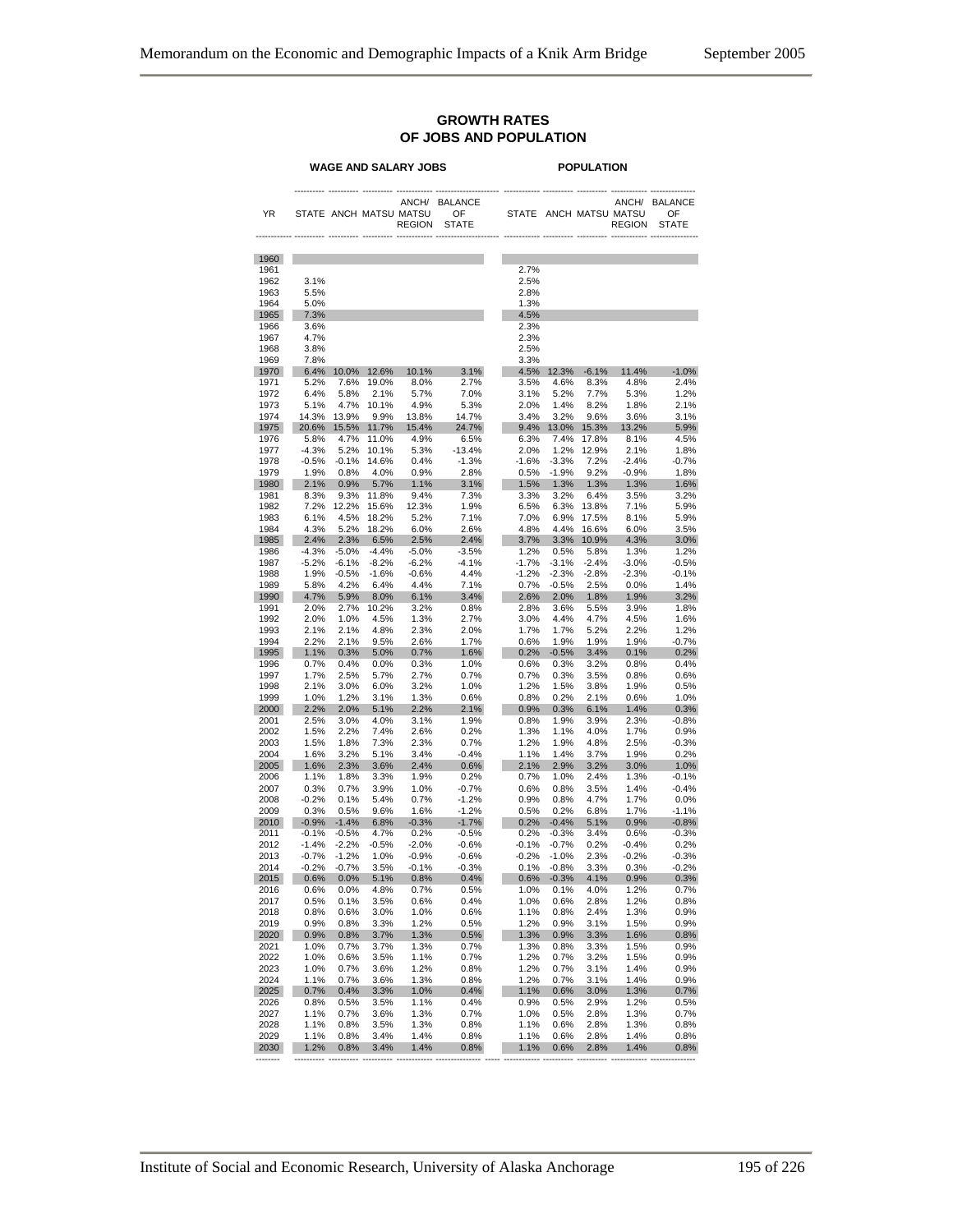|                              |                  |                  |                  | <b>WAGE &amp; SALARY JOBS</b>    |                  |                |                                            | --------------- ---------------               |                                            |                           |                                       |                                |              |                                                      |                                            |
|------------------------------|------------------|------------------|------------------|----------------------------------|------------------|----------------|--------------------------------------------|-----------------------------------------------|--------------------------------------------|---------------------------|---------------------------------------|--------------------------------|--------------|------------------------------------------------------|--------------------------------------------|
|                              |                  | BY PLACE OF WORK |                  |                                  |                  |                | BY PLACE OF RESIDENCE                      | SHARE OF<br>ANCH<br><b>JOBS</b>               | SHARE OF<br><b>MATSU</b><br><b>WORKERS</b> | <b>NEW</b><br><b>JOBS</b> | <b>NEW</b><br><b>MATSU</b>            | <b>COMMUTER</b>                |              | <b>POPULATION PER</b><br><b>RESIDENT W&amp;S JOB</b> |                                            |
| YR                           |                  | ANCH MATSU MATSU | <b>REGION</b>    | ANCH/ COMMUTERS<br>MS TO<br>ANCH |                  |                | ANCH/<br>ANCH MATSU MATSU<br><b>REGION</b> | FILLED BY<br><b>MATSU</b><br><b>COMMUTERS</b> | COMMUTE<br>TO<br>ANCH                      | IN<br>ANCH                | <b>COMMUTERS</b><br>TO<br><b>ANCH</b> | SHARE<br>OF NEW<br><b>JOBS</b> |              |                                                      | ANCH/<br>ANCH MATSU MATSU<br><b>REGION</b> |
| 1960                         | 20.67            | 0.53             |                  |                                  |                  |                |                                            |                                               |                                            |                           |                                       |                                |              |                                                      | 4.15                                       |
| 1961<br>1962<br>1963<br>1964 |                  |                  |                  |                                  |                  |                |                                            |                                               |                                            |                           |                                       |                                |              |                                                      |                                            |
| 1965<br>1966<br>1967<br>1968 | 30.68            | 1.08             |                  |                                  |                  |                |                                            |                                               |                                            |                           |                                       |                                |              |                                                      | 3.42                                       |
| 1969                         | 37.79            | 1.00             |                  |                                  |                  |                |                                            |                                               |                                            |                           |                                       |                                |              |                                                      | 3.12                                       |
| 1970                         | 42.00            | 1.15             |                  |                                  |                  |                |                                            |                                               |                                            | 4.21                      |                                       |                                |              |                                                      | 3.17                                       |
| 1971<br>1972                 | 45.45<br>48.25   | 1.41<br>1.45     |                  |                                  |                  |                |                                            |                                               |                                            | 3.46<br>2.80              |                                       |                                |              |                                                      | 3.07<br>3.05                               |
| 1973                         | 50.63            | 1.61             |                  |                                  |                  |                |                                            |                                               |                                            | 2.38                      |                                       |                                |              |                                                      | 2.96                                       |
| 1974                         | 58.81            | 1.78             |                  |                                  |                  |                |                                            |                                               |                                            | 8.19                      |                                       |                                |              |                                                      | 2.65                                       |
| 1975                         | 69.61            | 2.02             |                  |                                  |                  |                |                                            |                                               |                                            | 10.80                     |                                       |                                |              |                                                      | 2.58                                       |
| 1976<br>1977                 | 73.02<br>77.00   | 2.27<br>2.52     |                  |                                  |                  |                |                                            |                                               |                                            | 3.41<br>3.97              |                                       |                                |              |                                                      | 2.67<br>2.58                               |
| 1978                         | 76.89            | 2.95             |                  |                                  |                  |                |                                            |                                               |                                            | $-0.10$                   |                                       |                                |              |                                                      | 2.51                                       |
| 1979                         | 77.50            | 3.08             |                  |                                  |                  |                |                                            |                                               |                                            | 0.61                      |                                       |                                |              |                                                      | 2.46                                       |
| 1980<br>1981                 | 78.17<br>86.16   | 3.26<br>3.70     |                  |                                  |                  |                |                                            |                                               |                                            | 0.67<br>7.99              |                                       |                                |              |                                                      | 2.47<br>2.32                               |
| 1982                         | 98.08            | 4.38             |                  |                                  |                  |                |                                            |                                               |                                            | 11.92                     |                                       |                                |              |                                                      | 2.19                                       |
| 1983                         | 102.70           | 5.35             |                  |                                  |                  |                |                                            |                                               |                                            | 4.62                      |                                       |                                |              |                                                      | 2.26                                       |
| 1984                         | 108.39           | 6.54<br>7.00     |                  |                                  |                  |                |                                            |                                               |                                            | 5.68<br>2.50              |                                       |                                |              |                                                      | 2.26<br>2.30                               |
| 1985<br>1986                 | 110.89<br>105.60 | 6.70             |                  |                                  |                  |                |                                            |                                               |                                            | $-5.29$                   |                                       |                                |              |                                                      | 2.45                                       |
| 1987                         | 99.55            | 6.19             |                  |                                  |                  |                |                                            |                                               |                                            | $-6.05$                   |                                       |                                |              |                                                      | 2.53                                       |
| 1988                         | 99.06            | 6.10             |                  |                                  |                  |                |                                            |                                               |                                            | $-0.49$                   |                                       |                                |              |                                                      | 2.48                                       |
| 1989<br>1990                 | 103.44<br>109.96 | 6.51<br>7.08     |                  |                                  |                  |                |                                            |                                               |                                            | 4.38<br>6.52              |                                       |                                |              |                                                      | 2.37<br>2.27                               |
| 1991                         | 112.98           | 7.88             |                  |                                  |                  |                |                                            |                                               |                                            | 3.02                      |                                       |                                |              |                                                      | 2.29                                       |
| 1992<br>1993                 | 114.14           | 8.25             |                  |                                  |                  |                |                                            |                                               |                                            | 1.16<br>2.46              |                                       |                                |              |                                                      | 2.37                                       |
| 1994                         | 116.60<br>119.10 | 8.67<br>9.58     |                  |                                  |                  |                |                                            |                                               |                                            | 2.50                      |                                       |                                |              |                                                      | 2.37<br>2.35                               |
| 1995                         | 119.50           | 10.08            |                  |                                  |                  |                |                                            |                                               |                                            | 0.40                      |                                       |                                |              |                                                      | 2.33                                       |
| 1996                         | 119.95           | 10.08            |                  |                                  |                  |                |                                            |                                               |                                            | 0.45                      |                                       |                                |              |                                                      | 2.34                                       |
| 1997<br>1998                 | 122.99<br>126.78 | 10.69<br>11.37   |                  |                                  |                  |                |                                            |                                               |                                            | 3.04<br>3.79              |                                       |                                |              |                                                      | 2.30<br>2.27                               |
| 1999                         | 128.30           | 11.74            |                  |                                  |                  |                |                                            |                                               |                                            | 1.52                      |                                       |                                |              |                                                      | 2.25                                       |
| 2000                         | 130.88           | 12.36            | 143.24           | 7.00                             | 123.88           | 19.36          | 143.24                                     | 5.3%                                          | 36.2%                                      | 2.59                      | 0.00                                  | 0.0%                           |              |                                                      | 2.23                                       |
| 2001<br>2002                 | 134.93<br>137.92 | 12.87<br>13.90   | 147.80<br>151.82 | 7.30<br>7.60                     | 127.63<br>130.32 | 20.17<br>21.50 | 147.80<br>151.82                           | 5.4%<br>5.5%                                  | 36.2%<br>35.3%                             | 4.05<br>2.99              | 0.30<br>0.30                          | 7.4%<br>10.0%                  |              |                                                      | 2.21<br>2.19                               |
| 2003                         | 140.40           | 15.00            | 155.40           | 7.93                             | 132.47           | 22.93          | 155.40                                     | 5.6%                                          | 34.6%                                      | 2.48                      | 0.33                                  | 13.2%                          |              |                                                      | 2.19                                       |
| 2004                         | 145.04           | 15.80            | 160.84           | 8.17                             | 136.87           | 23.97          | 160.84                                     | 5.6%                                          | 34.1%                                      | 4.64                      | 0.24                                  | 5.2%                           |              |                                                      | 2.16                                       |
| 2005<br>2006                 | 148.42<br>151.08 | 16.39<br>16.95   | 164.81<br>168.03 | 8.41<br>8.62                     | 140.01<br>142.46 | 24.80<br>25.57 | 164.81<br>168.03                           | 5.7%<br>5.7%                                  | 33.9%<br>33.7%                             | 3.39<br>2.66              | 0.25<br>0.21                          | 7.2%<br>7.8%                   | 2.04<br>2.03 | 2.92<br>2.90                                         | 2.17<br>2.16                               |
| 2007                         | 152.14           | 17.63            | 169.77           | 8.84                             | 143.30           | 26.47          | 169.77                                     | 5.8%                                          | 33.4%                                      | 1.05                      | 0.22                                  | 20.5%                          | 2.03         | 2.91                                                 | 2.17                                       |
| 2008                         | 152.26           | 18.64            | 170.90           | 9.06                             | 143.21           | 27.70          | 170.90                                     | 5.9%                                          | 32.7%                                      | 0.13                      | 0.22                                  | 175.6%                         | 2.05         | 2.92                                                 | 2.19                                       |
| 2009<br>2010                 | 152.98<br>150.93 | 20.63<br>22.13   | 173.61<br>173.06 | 9.61<br>9.83                     | 143.38<br>141.10 | 30.23<br>31.96 | 173.61<br>173.06                           | 6.3%<br>6.5%                                  | 31.8%<br>30.8%                             | 0.72<br>$-2.05$           | 0.55<br>0.23                          | 76.2%<br>$-11.0%$              | 2.05<br>2.08 | 2.87<br>2.86                                         | 2.19<br>2.22                               |
| 2011                         | 150.21           | 23.23            | 173.44           | 10.02                            | 140.18           | 33.25          | 173.44                                     | 6.7%                                          | 30.1%                                      | $-0.73$                   | 0.19                                  | $-26.3%$                       | 2.08         | 2.84                                                 | 2.23                                       |
| 2012                         | 146.99           | 23.12            | 170.11           | 9.64                             | 137.35           | 32.76          | 170.11                                     | 6.6%                                          | 29.4%                                      | $-3.22$                   | $-0.38$                               | 11.8%                          | 211          | 2.89                                                 | 2.26                                       |
| 2013                         | 145.30<br>144.23 | 23.36<br>24.21   | 168.66           | 10.16<br>10.69                   | 135.14           | 33.52<br>34.89 | 168.66<br>168.44                           | 7.0%                                          | 30.3%                                      | $-1.69$<br>$-1.07$        | 0.51                                  | $-30.4%$<br>$-49.4%$           | 2.13<br>2.14 | 2.89<br>2.87                                         | 2.28                                       |
| 2014<br>2015                 | 144.21           | 25.51            | 168.44<br>169.72 | 11.23                            | 133.55<br>132.98 | 36.74          | 169.72                                     | 7.4%<br>7.8%                                  | 30.6%<br>30.6%                             | $-0.02$                   | 0.53<br>0.54                          | -2278.6%                       | 2.14         | 2.85                                                 | 2.29<br>2.29                               |
| 2016                         | 144.17           | 26.81            | 170.98           | 11.59                            | 132.58           | 38.40          | 170.98                                     | 8.0%                                          | 30.2%                                      | $-0.04$                   | 0.36                                  | $-931.5%$                      | 2.15         | 2.84                                                 | 2.30                                       |
| 2017                         | 144.25           | 27.77            | 172.02           | 11.60                            | 132.65           | 39.37          | 172.02                                     | 8.0%                                          | 29.5%                                      | 0.08                      | 0.01                                  | 10.7%                          | 2.16         | 2.84                                                 | 2.32                                       |
| 2018<br>2019                 | 145.14<br>146.31 | 28.64<br>29.62   | 173.78<br>175.93 | 11.61<br>11.90                   | 133.53<br>134.41 | 40.25<br>41.52 | 173.78<br>175.93                           | 8.0%<br>8.1%                                  | 28.8%<br>28.7%                             | 0.89<br>1.17              | 0.01<br>0.29                          | 1.4%<br>24.8%                  | 2.16<br>2.17 | 2.85<br>2.85                                         | 2.32<br>2.33                               |
| 2020                         | 147.43           | 30.76            | 178.19           | 12.20                            | 135.23           | 42.96          | 178.19                                     | 8.3%                                          | 28.4%                                      | 1.12                      | 0.30                                  | 26.8%                          | 2.17         | 2.85                                                 | 2.34                                       |
| 2021                         | 148.51           | 31.94            | 180.45           | 12.51                            | 136.00           | 44.45          | 180.45                                     | 8.4%                                          | 28.1%                                      | 1.08                      | 0.31                                  | 28.5%                          | 2.18         | 2.85                                                 | 2.34                                       |
| 2022<br>2023                 | 149.43<br>150.45 | 33.11<br>34.35   | 182.54<br>184.79 | 12.82<br>13.15                   | 136.60<br>137.30 | 45.94<br>47.49 | 182.54<br>184.79                           | 8.6%<br>8.7%                                  | 27.9%<br>27.7%                             | 0.92<br>1.02              | 0.32<br>0.32                          | 34.2%<br>31.7%                 | 2.18<br>2.19 | 2.85<br>2.84                                         | 2.35<br>2.36                               |
| 2024                         | 151.52           | 35.63            | 187.15           | 13.48                            | 138.05           | 49.10          | 187.15                                     | 8.9%                                          | 27.4%                                      | 1.08                      | 0.33                                  | 30.8%                          | 2.19         | 2.84                                                 | 2.36                                       |
| 2025                         | 152.19           | 36.85            | 189.04           | 13.75                            | 138.44           | 50.60          | 189.04                                     | 9.0%                                          | 27.2%                                      | 0.67                      | 0.28                                  | 41.5%                          | 2.20         | 2.84                                                 | 2.37                                       |
| 2026<br>2027                 | 153.03<br>154.15 | 38.17<br>39.58   | 191.20<br>193.73 | 14.03<br>14.32                   | 138.99<br>139.83 | 52.20<br>53.90 | 191.20<br>193.73                           | 9.2%<br>9.3%                                  | 26.9%<br>26.6%                             | 0.83<br>1.13              | 0.28<br>0.29                          | 33.7%<br>25.3%                 | 2.20<br>2.20 | 2.83<br>2.82                                         | 2.37<br>2.37                               |
| 2028                         | 155.33           | 41.00            | 196.34           | 14.61                            | 140.72           | 55.61          | 196.34                                     | 9.4%                                          | 26.3%                                      | 1.18                      | 0.29                                  | 24.6%                          | 2.19         | 2.82                                                 | 2.37                                       |
| 2029                         | 156.58           | 42.47            | 199.04           | 14.91                            | 141.67           | 57.38          | 199.04                                     | 9.5%                                          | 26.0%                                      | 1.24                      | 0.30                                  | 23.8%                          | 2.19         | 2.81                                                 | 2.37                                       |
| 2030                         | 157.86           | 43.97            | 201.83           | 15.21                            | 142.65           | 59.18          | 201.83                                     | 9.6%                                          | 25.7%                                      | 1.29                      | 0.30                                  | 23.4%                          | 2.19         | 2.80                                                 | 2.37                                       |

#### **WAGE AND SALARY JOBS ANALYSIS**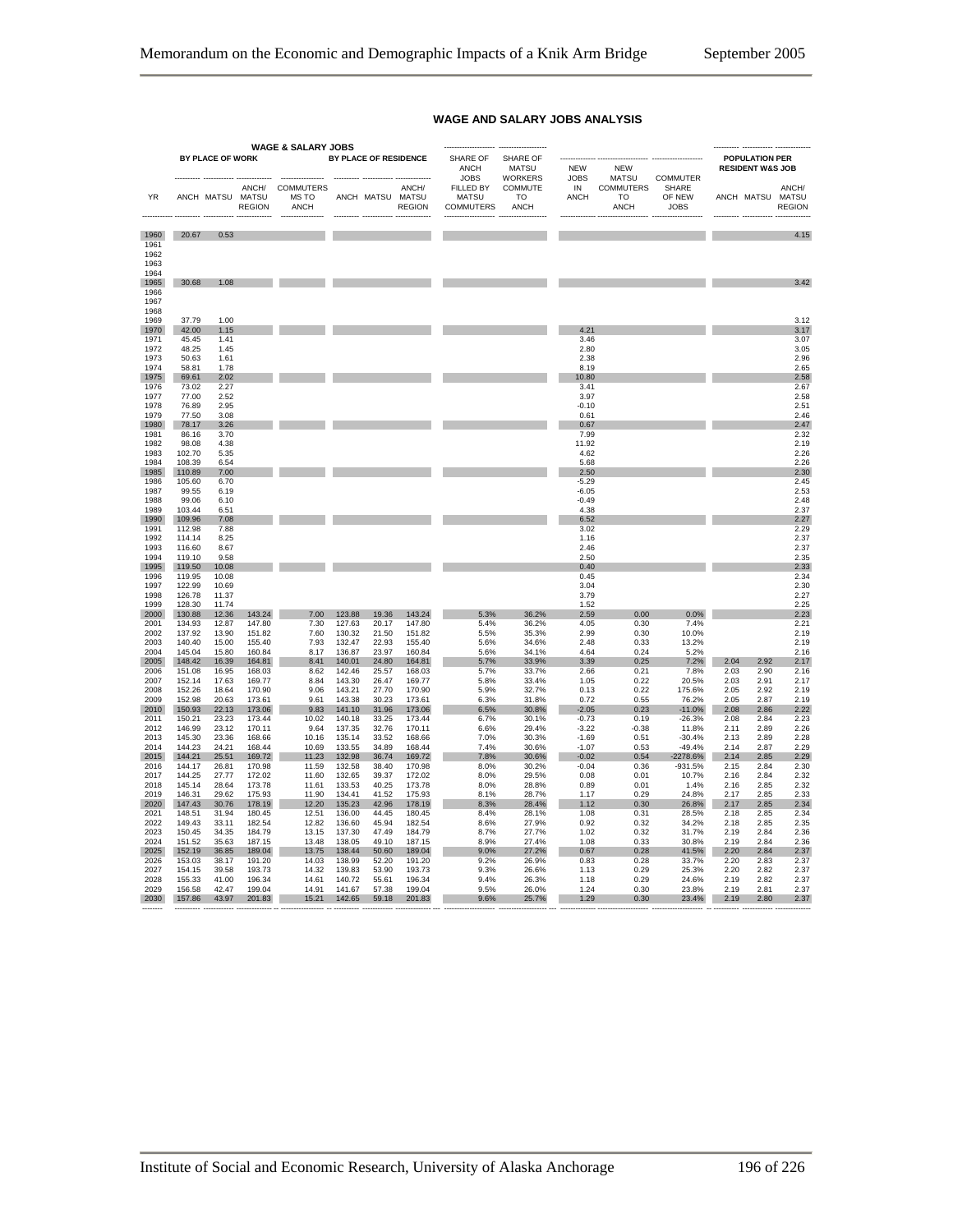## **MEMORANDUM ON THE ECONOMIC & DEMOGRAPHIC IMPACTS OF A KNIK ARM BRIDGE**

# **10. LOW CASE IMPACT WITH A BRIDGE**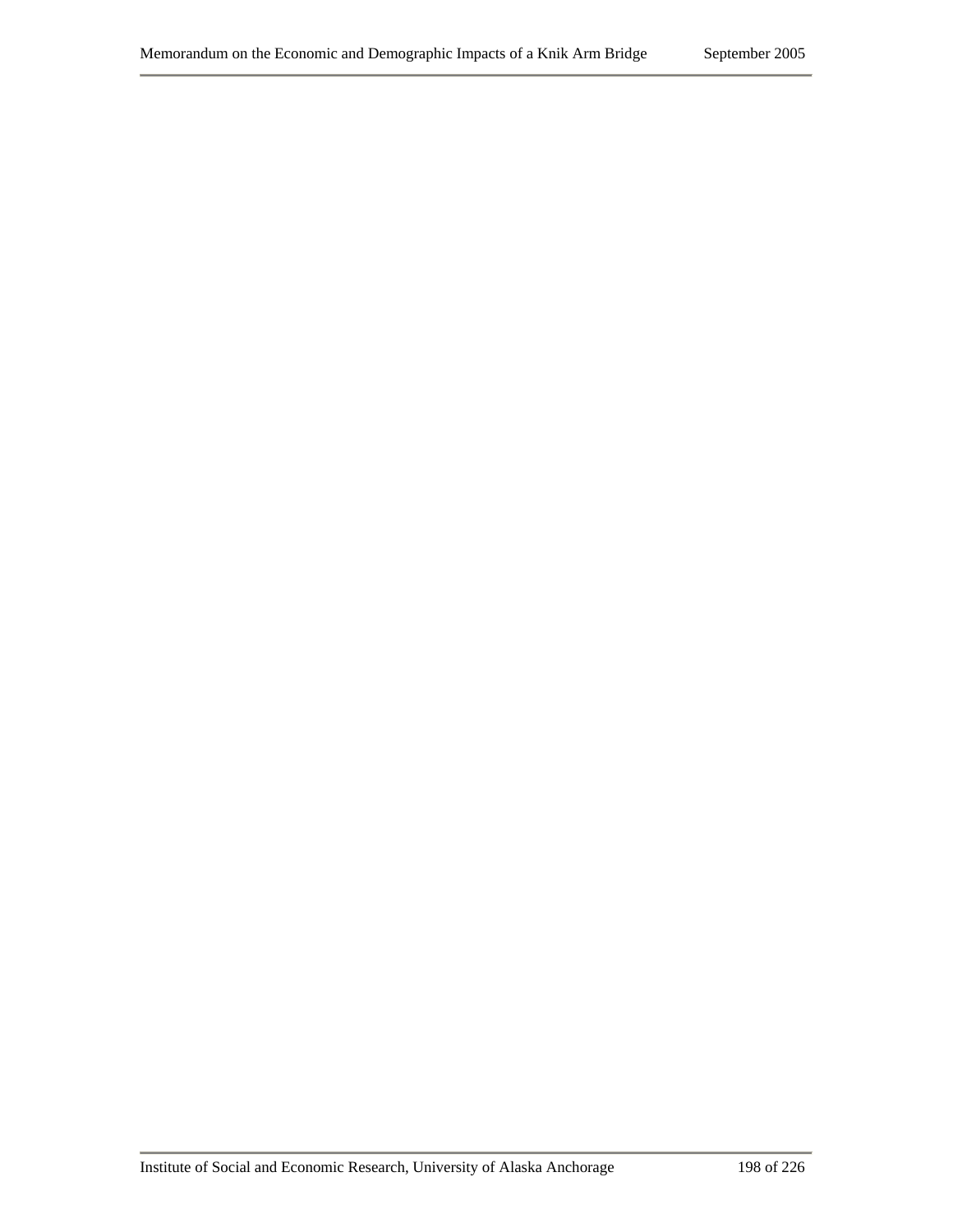| <b>2005 IMPACT CASE</b><br><b>KNIK ARM LOW WITH BRIDGE</b> |                                                                |                                        |                                        |                                                            |                                                 |                                                         |  |  |  |  |
|------------------------------------------------------------|----------------------------------------------------------------|----------------------------------------|----------------------------------------|------------------------------------------------------------|-------------------------------------------------|---------------------------------------------------------|--|--|--|--|
|                                                            | <b>TABLE 1A. STATE SUMMARY</b><br><b>CHANGE FROM BASE CASE</b> |                                        |                                        |                                                            |                                                 |                                                         |  |  |  |  |
|                                                            | POPULA-<br><b>TION</b><br>(000)                                | <b>HOUSE-</b><br><b>HOLDS</b><br>(000) | <b>TOTAL</b><br><b>EMPLOY</b><br>(000) | <b>WAGE AND</b><br><b>SALARY</b><br><b>EMPLOY</b><br>(000) | <b>PERSONAL</b><br><b>INCOME</b><br>(MILL 00\$) | PETROL-<br><b>EUM</b><br><b>REVENUES</b><br>(MILL 00\$) |  |  |  |  |
| 2000                                                       | 0.0                                                            | 0.0                                    | 0.0                                    | 0.0                                                        | \$0                                             | \$0                                                     |  |  |  |  |
| 2001                                                       | 0.0                                                            | 0.0                                    | 0.0                                    | 0.0                                                        | \$0                                             | \$0                                                     |  |  |  |  |
| 2002                                                       | 0.0                                                            | 0.0                                    | 0.0                                    | 0.0                                                        | \$0                                             | \$0                                                     |  |  |  |  |
| 2003                                                       | 0.0                                                            | 0.0                                    | 0.0                                    | 0.0                                                        | \$0                                             | \$0                                                     |  |  |  |  |
| 2004                                                       | 0.0                                                            | 0.0                                    | 0.0                                    | 0.0                                                        | \$0                                             | \$0                                                     |  |  |  |  |
| 2005                                                       | 0.0                                                            | 0.0                                    | 0.0                                    | 0.0                                                        | \$0                                             | \$0                                                     |  |  |  |  |
| 2006                                                       | 0.0                                                            | 0.0                                    | 0.0                                    | 0.0                                                        | \$0                                             | \$0                                                     |  |  |  |  |
| 2007                                                       | 0.1                                                            | 0.0                                    | 0.1                                    | 0.1                                                        | \$4                                             | \$0                                                     |  |  |  |  |
| 2008                                                       | 0.4                                                            | 0.1                                    | 0.4                                    | 0.3                                                        | \$16                                            | \$0                                                     |  |  |  |  |
| 2009                                                       | 3.0                                                            | 1.0                                    | 3.6                                    | 2.8                                                        | \$136                                           | \$0                                                     |  |  |  |  |
| 2010                                                       | 5.7                                                            | 2.0                                    | 4.7                                    | 3.6                                                        | \$192                                           | \$0                                                     |  |  |  |  |
| 2011                                                       | 7.3                                                            | 2.6                                    | 5.3                                    | 4.1                                                        | \$232                                           | \$0                                                     |  |  |  |  |
| 2012                                                       | 5.6                                                            | 2.0                                    | 1.8                                    | 1.4                                                        | \$109                                           | \$0                                                     |  |  |  |  |
| 2013                                                       | 2.9                                                            | 1.1                                    | 0.4                                    | 0.3                                                        | \$47                                            | \$0                                                     |  |  |  |  |
| 2014                                                       | 1.0                                                            | 0.4                                    | $-0.2$                                 | $-0.2$                                                     | $-$ \$4                                         | $-$ \$2                                                 |  |  |  |  |
| 2015                                                       | 0.4                                                            | 0.2                                    | 0.3                                    | 0.2                                                        | \$4                                             | $-$ \$2                                                 |  |  |  |  |
| 2016                                                       | 0.4                                                            | 0.2                                    | 0.1                                    | 0.1                                                        | $-$ \$5                                         | $-$ \$2                                                 |  |  |  |  |
| 2017                                                       | 0.2                                                            | 0.1                                    | 0.0                                    | 0.0                                                        | $-57$                                           | $-$ \$2                                                 |  |  |  |  |
| 2018                                                       | 0.1                                                            | 0.1                                    | 0.0                                    | 0.0                                                        | $-$10$                                          | $-$ \$2                                                 |  |  |  |  |
| 2019                                                       | $-0.7$                                                         | $-0.2$                                 | $-1.0$                                 | $-0.8$                                                     | $-$ \$48                                        | $-$ \$2                                                 |  |  |  |  |
| 2020                                                       | $-1.6$                                                         | $-0.5$                                 | $-1.1$                                 | $-0.9$                                                     | $-$ \$58                                        | $-$ \$2                                                 |  |  |  |  |
| 2021                                                       | $-1.2$                                                         | $-0.3$                                 | $-0.3$                                 | $-0.2$                                                     | $-$ \$32                                        | $-$ \$2                                                 |  |  |  |  |
| 2022                                                       | $-0.5$                                                         | $-0.1$                                 | $-0.2$                                 | $-0.2$                                                     | $-$ \$27                                        | $-$ \$2                                                 |  |  |  |  |
| 2023                                                       | $-0.4$                                                         | $-0.1$                                 | $-0.2$                                 | $-0.1$                                                     | $-$ \$22                                        | $-$ \$2                                                 |  |  |  |  |
| 2024                                                       | $-0.3$                                                         | 0.0                                    | $-0.1$                                 | $-0.1$                                                     | $-$ \$20                                        | $-$ \$2                                                 |  |  |  |  |
| 2025                                                       | $-1.0$                                                         | $-0.3$                                 | $-1.2$                                 | $-0.9$                                                     | $-$ \$59                                        | -\$2                                                    |  |  |  |  |
| 2026                                                       | $-1.8$                                                         | $-0.6$                                 | $-1.2$                                 | $-0.9$                                                     | $-$ \$68                                        | $-\$1$                                                  |  |  |  |  |
| 2027                                                       | $-1.3$                                                         | $-0.4$                                 | $-0.3$                                 | $-0.3$                                                     | $-$ \$38                                        | $-\$1$                                                  |  |  |  |  |
| 2028                                                       | $-0.7$                                                         | $-0.2$                                 | $-0.3$                                 | $-0.2$                                                     | $-$ \$32                                        | $-\$1$                                                  |  |  |  |  |
| 2029                                                       | $-0.5$                                                         | $-0.1$                                 | $-0.2$                                 | $-0.2$                                                     | $-$ \$27                                        | $-\$1$                                                  |  |  |  |  |
| 2030                                                       | $-0.3$                                                         | $-0.1$                                 | $-0.2$                                 | $-0.1$                                                     | $-$ \$24                                        | $-51$                                                   |  |  |  |  |

|      |             | 2005 IMPACT CASE |               |                                     |                 |                 |  |  |  |  |
|------|-------------|------------------|---------------|-------------------------------------|-----------------|-----------------|--|--|--|--|
|      |             |                  |               | <b>KNIK ARM LOW WITH BRIDGE</b>     |                 |                 |  |  |  |  |
|      |             |                  |               |                                     |                 |                 |  |  |  |  |
|      |             |                  |               | <b>TABLE 1B. PROJECTION SUMMARY</b> |                 |                 |  |  |  |  |
|      |             |                  |               | PERCENT CHANGE FROM BASE CASE       |                 |                 |  |  |  |  |
|      |             |                  |               |                                     |                 |                 |  |  |  |  |
|      |             |                  |               | <b>WAGE AND</b>                     |                 | PETROL-         |  |  |  |  |
|      | POPULA-     | <b>HOUSE-</b>    | <b>TOTAL</b>  | <b>SALARY</b>                       | <b>PERSONAL</b> | <b>EUM</b>      |  |  |  |  |
|      | <b>TION</b> | <b>HOLDS</b>     | <b>EMPLOY</b> | <b>EMPLOY</b>                       | <b>INCOME</b>   | <b>REVENUES</b> |  |  |  |  |
|      | (000)       | (000)            | (000)         | (000)                               | (MILL 00\$)     | (MILL 00\$)     |  |  |  |  |
|      |             |                  |               |                                     |                 |                 |  |  |  |  |
| 2000 | 0.0%        | 0.0%             | 0.0%          | 0.0%                                | 0.0%            | 0.0%            |  |  |  |  |
| 2001 | 0.0%        | 0.0%             | 0.0%          | 0.0%                                | 0.0%            | 0.0%            |  |  |  |  |
| 2002 | 0.0%        | 0.0%             | 0.0%          | 0.0%                                | 0.0%            | 0.0%            |  |  |  |  |
| 2003 | 0.0%        | 0.0%             | 0.0%          | 0.0%                                | 0.0%            | 0.0%            |  |  |  |  |
| 2004 | 0.0%        | 0.0%             | 0.0%          | 0.0%                                | 0.0%            | 0.0%            |  |  |  |  |
| 2005 | 0.0%        | 0.0%             | 0.0%          | 0.0%                                | 0.0%            | 0.0%            |  |  |  |  |
| 2006 | 0.0%        | 0.0%             | 0.0%          | 0.0%                                | 0.0%            | 0.0%            |  |  |  |  |
| 2007 | 0.0%        | 0.0%             | 0.0%          | 0.0%                                | 0.0%            | 0.0%            |  |  |  |  |
| 2008 | 0.1%        | 0.1%             | 0.1%          | 0.1%                                | 0.1%            | 0.0%            |  |  |  |  |
| 2009 | 0.4%        | 0.4%             | 0.8%          | 0.9%                                | 0.6%            | 0.0%            |  |  |  |  |
| 2010 | 0.8%        | 0.8%             | 1.1%          | 1.2%                                | 0.8%            | 0.0%            |  |  |  |  |
| 2011 | 1.1%        | 1.0%             | 1.2%          | 1.3%                                | 1.0%            | 0.0%            |  |  |  |  |
| 2012 | 0.8%        | 0.8%             | 0.4%          | 0.5%                                | 0.5%            | 0.0%            |  |  |  |  |
| 2013 | 0.4%        | 0.4%             | 0.1%          | 0.1%                                | 0.2%            | 0.0%            |  |  |  |  |
| 2014 | 0.1%        | 0.2%             | $-0.1%$       | $-0.1%$                             | 0.0%            | $-0.2%$         |  |  |  |  |
| 2015 | 0.1%        | 0.1%             | 0.1%          | 0.1%                                | 0.0%            | $-0.2%$         |  |  |  |  |
| 2016 | 0.1%        | 0.1%             | 0.0%          | 0.0%                                | 0.0%            | $-0.2%$         |  |  |  |  |
| 2017 | 0.0%        | 0.0%             | 0.0%          | 0.0%                                | 0.0%            | $-0.2%$         |  |  |  |  |
| 2018 | 0.0%        | 0.0%             | 0.0%          | 0.0%                                | 0.0%            | $-0.2%$         |  |  |  |  |
| 2019 | $-0.1%$     | $-0.1%$          | $-0.2%$       | $-0.2%$                             | $-0.2%$         | $-0.2%$         |  |  |  |  |
| 2020 | $-0.2%$     | $-0.2%$          | $-0.3%$       | $-0.3%$                             | $-0.2%$         | $-0.2%$         |  |  |  |  |
| 2021 | $-0.2%$     | $-0.1%$          | $-0.1%$       | $-0.1%$                             | $-0.1%$         | $-0.2%$         |  |  |  |  |
| 2022 | $-0.1%$     | 0.0%             | $-0.1%$       | $-0.1%$                             | $-0.1%$         | $-0.2%$         |  |  |  |  |
| 2023 | $-0.1%$     | 0.0%             | 0.0%          | 0.0%                                | $-0.1%$         | $-0.2%$         |  |  |  |  |
| 2024 | 0.0%        | 0.0%             | 0.0%          | 0.0%                                | $-0.1%$         | $-0.2%$         |  |  |  |  |
| 2025 | $-0.1%$     | $-0.1%$          | $-0.3%$       | $-0.3%$                             | $-0.2%$         | $-0.2%$         |  |  |  |  |
| 2026 | $-0.2%$     | $-0.2%$          | $-0.3%$       | $-0.3%$                             | $-0.3%$         | $-0.2%$         |  |  |  |  |
| 2027 | $-0.2%$     | $-0.1%$          | $-0.1%$       | $-0.1%$                             | $-0.1%$         | $-0.2%$         |  |  |  |  |
| 2028 | $-0.1%$     | $-0.1%$          | $-0.1%$       | $-0.1%$                             | $-0.1%$         | $-0.2%$         |  |  |  |  |
| 2029 | $-0.1%$     | 0.0%             | 0.0%          | 0.0%                                | $-0.1%$         | $-0.2%$         |  |  |  |  |
| 2030 | 0.0%        | 0.0%             | 0.0%          | 0.0%                                | $-0.1%$         | $-0.2%$         |  |  |  |  |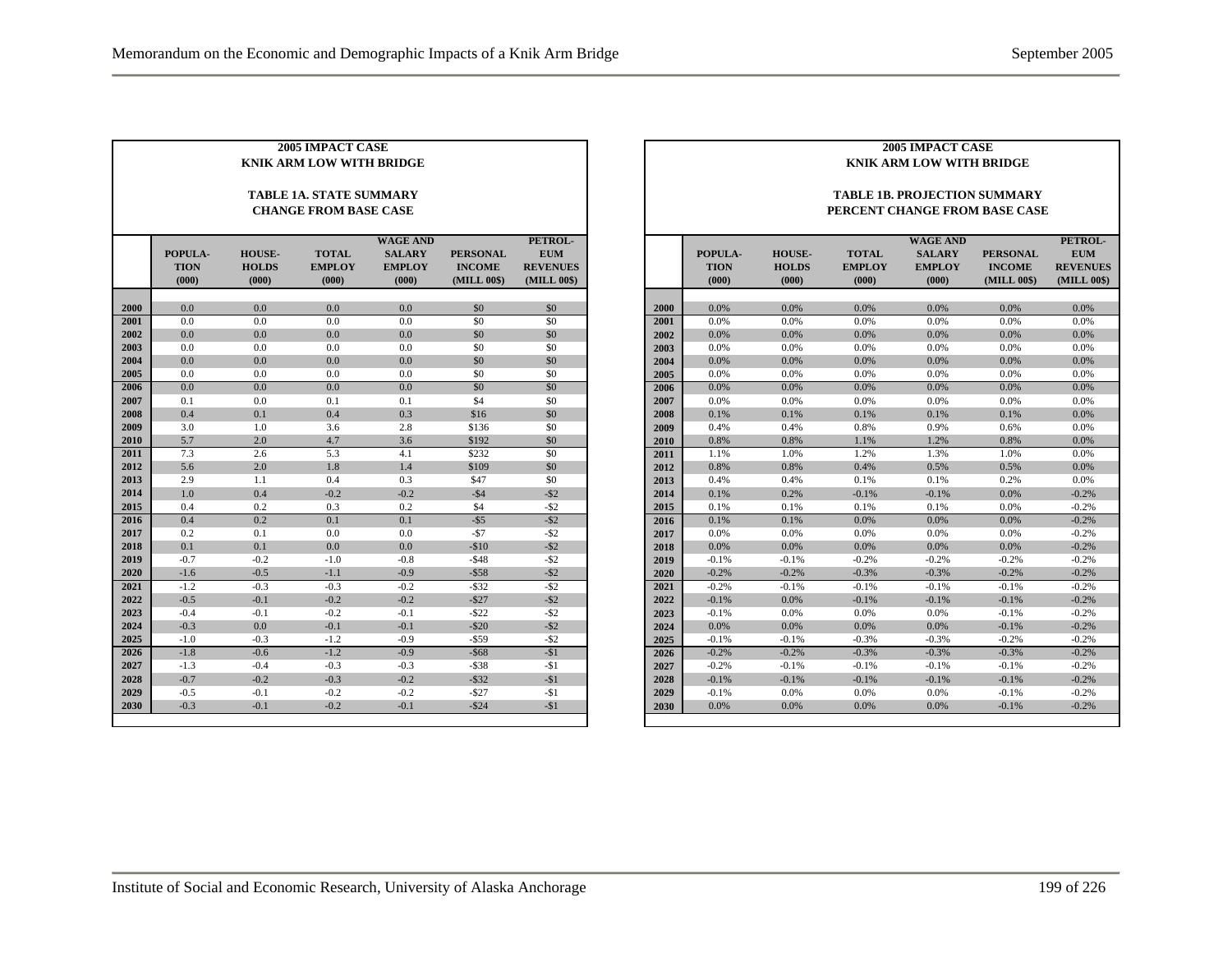| <b>2005 IMPACT CASE</b><br><b>KNIK ARM LOW WITH BRIDGE</b>                 |                                                                                                                                                                                                     |        |     |        |        |  |  |  |  |
|----------------------------------------------------------------------------|-----------------------------------------------------------------------------------------------------------------------------------------------------------------------------------------------------|--------|-----|--------|--------|--|--|--|--|
| TABLE 2A. WAGE AND SALARY EMPLOYMENT (000)<br><b>CHANGE FROM BASE CASE</b> |                                                                                                                                                                                                     |        |     |        |        |  |  |  |  |
|                                                                            | <b>STATE</b><br><b>MATANUSKA</b><br><b>KENAI</b><br><b>BALANCE</b><br><b>TOTAL</b><br><b>ANCHORAGE</b><br><b>SUSITNA</b><br><b>PENINSULA</b><br><b>OF STATE</b><br><b>BOROUGH</b><br><b>BOROUGH</b> |        |     |        |        |  |  |  |  |
| 2000                                                                       | 0.0                                                                                                                                                                                                 | 0.0    | 0.0 | 0.0    | 0.0    |  |  |  |  |
| 2001                                                                       | 0.0                                                                                                                                                                                                 | 0.0    | 0.0 | 0.0    | 0.0    |  |  |  |  |
| 2002                                                                       | 0.0                                                                                                                                                                                                 | 0.0    | 0.0 | 0.0    | 0.0    |  |  |  |  |
| 2003                                                                       | 0.0                                                                                                                                                                                                 | 0.0    | 0.0 | 0.0    | 0.0    |  |  |  |  |
| 2004                                                                       | 0.0                                                                                                                                                                                                 | 0.0    | 0.0 | 0.0    | 0.0    |  |  |  |  |
| 2005                                                                       | 0.0                                                                                                                                                                                                 | 0.0    | 0.0 | 0.0    | 0.0    |  |  |  |  |
| 2006                                                                       | 0.0                                                                                                                                                                                                 | 0.0    | 0.0 | 0.0    | 0.0    |  |  |  |  |
| 2007                                                                       | 0.1                                                                                                                                                                                                 | 0.1    | 0.0 | 0.0    | 0.0    |  |  |  |  |
| 2008                                                                       | 0.3                                                                                                                                                                                                 | 0.2    | 0.1 | 0.0    | 0.0    |  |  |  |  |
| 2009                                                                       | 2.8                                                                                                                                                                                                 | 1.9    | 0.8 | 0.0    | 0.1    |  |  |  |  |
| 2010                                                                       | 3.6                                                                                                                                                                                                 | 2.3    | 1.4 | 0.0    | $-0.1$ |  |  |  |  |
| 2011                                                                       | 4.1                                                                                                                                                                                                 | 2.6    | 1.6 | $-0.1$ | $-0.1$ |  |  |  |  |
| 2012                                                                       | 1.4                                                                                                                                                                                                 | 0.6    | 1.0 | $-0.1$ | $-0.1$ |  |  |  |  |
| 2013                                                                       | 0.3                                                                                                                                                                                                 | $-0.1$ | 0.7 | 0.0    | $-0.2$ |  |  |  |  |
| 2014                                                                       | $-0.2$                                                                                                                                                                                              | $-0.9$ | 1.0 | 0.0    | $-0.2$ |  |  |  |  |
| 2015                                                                       | 0.2                                                                                                                                                                                                 | $-1.5$ | 1.5 | 0.0    | 0.1    |  |  |  |  |
| 2016                                                                       | 0.1                                                                                                                                                                                                 | $-2.2$ | 2.0 | 0.0    | 0.2    |  |  |  |  |
| 2017                                                                       | 0.0                                                                                                                                                                                                 | $-2.6$ | 2.3 | 0.0    | 0.3    |  |  |  |  |
| 2018                                                                       | 0.0                                                                                                                                                                                                 | $-2.7$ | 2.4 | 0.0    | 0.3    |  |  |  |  |
| 2019                                                                       | $-0.8$                                                                                                                                                                                              | $-3.1$ | 2.4 | 0.0    | $-0.1$ |  |  |  |  |
| 2020                                                                       | $-0.9$                                                                                                                                                                                              | $-3.3$ | 2.6 | 0.0    | $-0.2$ |  |  |  |  |
| 2021                                                                       | $-0.2$                                                                                                                                                                                              | $-3.4$ | 2.9 | 0.0    | 0.2    |  |  |  |  |
| 2022                                                                       | $-0.2$                                                                                                                                                                                              | $-3.7$ | 3.2 | 0.0    | 0.3    |  |  |  |  |
| 2023                                                                       | $-0.1$                                                                                                                                                                                              | $-4.0$ | 3.5 | 0.1    | 0.3    |  |  |  |  |
| 2024                                                                       | $-0.1$                                                                                                                                                                                              | $-4.3$ | 3.8 | 0.1    | 0.3    |  |  |  |  |
| 2025                                                                       | $-0.9$                                                                                                                                                                                              | -4.9   | 4.0 | 0.0    | 0.0    |  |  |  |  |
| 2026                                                                       | $-0.9$                                                                                                                                                                                              | $-5.3$ | 4.4 | 0.0    | 0.0    |  |  |  |  |
| 2027                                                                       | $-0.3$                                                                                                                                                                                              | $-5.4$ | 4.7 | 0.1    | 0.4    |  |  |  |  |
| 2028                                                                       | $-0.2$                                                                                                                                                                                              | $-5.8$ | 5.1 | 0.1    | 0.4    |  |  |  |  |
| 2029                                                                       | $-0.2$                                                                                                                                                                                              | $-6.2$ | 5.4 | 0.1    | 0.5    |  |  |  |  |
| 2030                                                                       | $-0.1$                                                                                                                                                                                              | $-6.5$ | 5.8 | 0.1    | 0.5    |  |  |  |  |

#### **TABLE 2B. WAGE AND SALARY EMPLOYMENT PERCENT CHANGE FROM BASE CASE**

|      | <b>STATE</b><br><b>TOTAL</b> | <b>ANCHORAGE</b> | MATANUSKA<br><b>SUSITNA</b><br><b>BOROUGH</b> | <b>KENAI</b><br><b>PENINSULA</b><br><b>BOROUGH</b> | <b>BALANCE</b><br><b>OF STATE</b> |
|------|------------------------------|------------------|-----------------------------------------------|----------------------------------------------------|-----------------------------------|
|      |                              |                  |                                               |                                                    |                                   |
| 2000 | 0.0%                         | 0.0%             | 0.0%                                          | 0.0%                                               | 0.0%                              |
| 2001 | 0.0%                         | 0.0%             | 0.0%                                          | 0.0%                                               | 0.0%                              |
| 2002 | 0.0%                         | 0.0%             | 0.0%                                          | 0.0%                                               | 0.0%                              |
| 2003 | 0.0%                         | 0.0%             | 0.0%                                          | 0.0%                                               | 0.0%                              |
| 2004 | 0.0%                         | 0.0%             | 0.0%                                          | 0.0%                                               | 0.0%                              |
| 2005 | 0.0%                         | 0.0%             | 0.0%                                          | 0.0%                                               | 0.0%                              |
| 2006 | 0.0%                         | 0.0%             | 0.0%                                          | 0.0%                                               | 0.0%                              |
| 2007 | 0.0%                         | 0.0%             | 0.2%                                          | 0.0%                                               | 0.0%                              |
| 2008 | 0.1%                         | 0.1%             | 0.6%                                          | 0.0%                                               | 0.0%                              |
| 2009 | 0.9%                         | 1.2%             | 4.2%                                          | 0.0%                                               | 0.1%                              |
| 2010 | 1.2%                         | 1.6%             | 6.6%                                          | $-0.2%$                                            | $-0.1%$                           |
| 2011 | 1.3%                         | 1.7%             | 7.6%                                          | $-0.3%$                                            | $-0.1%$                           |
| 2012 | 0.5%                         | 0.4%             | 4.4%                                          | $-0.4%$                                            | $-0.1%$                           |
| 2013 | 0.1%                         | $-0.1%$          | 3.1%                                          | $-0.3%$                                            | $-0.2%$                           |
| 2014 | $-0.1%$                      | $-0.6%$          | 4.2%                                          | $-0.2%$                                            | $-0.2%$                           |
| 2015 | 0.1%                         | $-1.0%$          | 6.3%                                          | 0.1%                                               | 0.1%                              |
| 2016 | 0.0%                         | $-1.5%$          | 8.2%                                          | 0.2%                                               | 0.2%                              |
| 2017 | 0.0%                         | $-1.8%$          | 9.2%                                          | 0.2%                                               | 0.2%                              |
| 2018 | 0.0%                         | $-1.8%$          | 9.1%                                          | 0.2%                                               | 0.2%                              |
| 2019 | $-0.2%$                      | $-2.1%$          | 8.9%                                          | 0.0%                                               | $-0.1%$                           |
| 2020 | $-0.3%$                      | $-2.2%$          | 9.3%                                          | 0.0%                                               | $-0.1%$                           |
| 2021 | $-0.1%$                      | $-2.2%$          | 10.0%                                         | 0.2%                                               | 0.2%                              |
| 2022 | $-0.1%$                      | $-2.4%$          | 10.6%                                         | 0.3%                                               | 0.2%                              |
| 2023 | 0.0%                         | $-2.6%$          | 11.2%                                         | 0.3%                                               | 0.3%                              |
| 2024 | 0.0%                         | $-2.7%$          | 11.8%                                         | 0.3%                                               | 0.3%                              |
| 2025 | $-0.3%$                      | $-3.1%$          | 12.3%                                         | 0.1%                                               | 0.0%                              |
| 2026 | $-0.3%$                      | $-3.3%$          | 12.9%                                         | 0.1%                                               | 0.0%                              |
| 2027 | $-0.1%$                      | $-3.4%$          | 13.6%                                         | 0.4%                                               | 0.3%                              |
| 2028 | $-0.1%$                      | $-3.6%$          | 14.1%                                         | 0.4%                                               | 0.3%                              |
| 2029 | 0.0%                         | $-3.8%$          | 14.6%                                         | 0.5%                                               | 0.4%                              |
| 2030 | 0.0%                         | $-4.0%$          | 15.1%                                         | 0.5%                                               | 0.4%                              |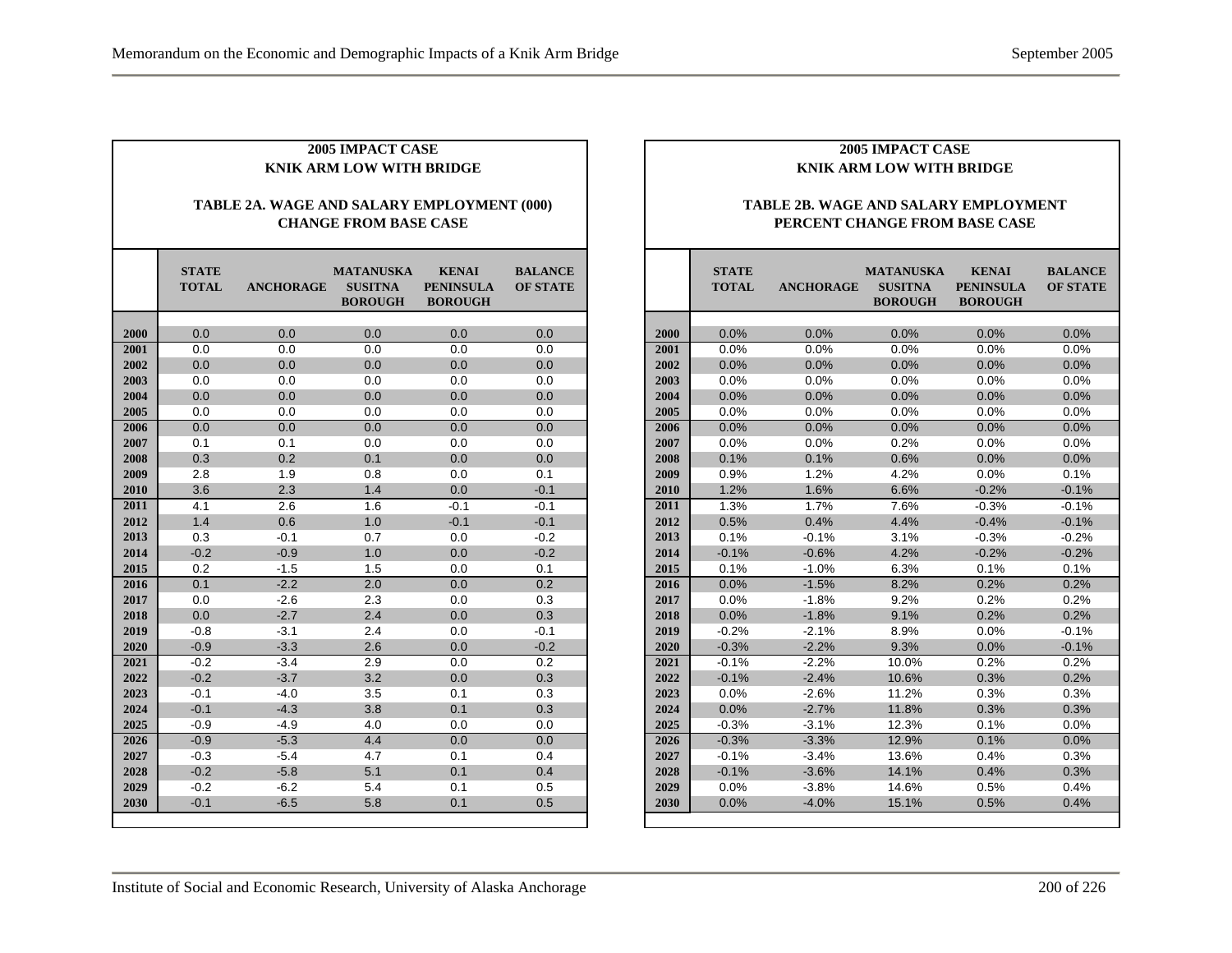| 2005 IMPACT CASE<br><b>KNIK ARM LOW WITH BRIDGE</b><br>TABLE 3A. POPULATION (000) |                              |                  |                                                      |                                                    |                                   |  |  |  |
|-----------------------------------------------------------------------------------|------------------------------|------------------|------------------------------------------------------|----------------------------------------------------|-----------------------------------|--|--|--|
|                                                                                   |                              |                  | <b>CHANGE FROM BASE CASE</b>                         |                                                    |                                   |  |  |  |
|                                                                                   | <b>STATE</b><br><b>TOTAL</b> | <b>ANCHORAGE</b> | <b>MATANUSKA</b><br><b>SUSITNA</b><br><b>BOROUGH</b> | <b>KENAI</b><br><b>PENINSULA</b><br><b>BOROUGH</b> | <b>BALANCE</b><br><b>OF STATE</b> |  |  |  |
| 2000                                                                              | 0.0                          | 0.0              | 0.0                                                  | 0.0                                                | 0.0                               |  |  |  |
| 2001                                                                              | 0.0                          | 0.0              | 0.0                                                  | 0.0                                                | 0.0                               |  |  |  |
| 2002                                                                              | 0.0                          | 0.0              | 0.0                                                  | 0.0                                                | 0.0                               |  |  |  |
| 2003                                                                              | 0.0                          | 0.0              | 0.0                                                  | 0.0                                                | 0.0                               |  |  |  |
| 2004                                                                              | 0.0                          | 0.0              | 0.0                                                  | 0.0                                                | 0.0                               |  |  |  |
| 2005                                                                              | 0.0                          | 0.0              | 0.0                                                  | 0.0                                                | 0.0                               |  |  |  |
| 2006                                                                              | 0.0                          | 0.0              | 0.0                                                  | 0.0                                                | 0.0                               |  |  |  |
| 2007                                                                              | 0.1                          | 0.0              | 0.1                                                  | 0.0                                                | 0.0                               |  |  |  |
| 2008                                                                              | 0.4                          | 0.2              | 0.3                                                  | 0.0                                                | $-0.1$                            |  |  |  |
| 2009                                                                              | 3.0                          | 1.1              | 2.5                                                  | $-0.1$                                             | $-0.5$                            |  |  |  |
| 2010                                                                              | 5.7                          | 2.2              | 3.9                                                  | 0.0                                                | $-0.3$                            |  |  |  |
| 2011                                                                              | $\overline{7.3}$             | 2.8              | 4.6                                                  | 0.0                                                | $-0.1$                            |  |  |  |
| 2012                                                                              | 5.6                          | 2.1              | 2.5                                                  | 0.1                                                | 0.9                               |  |  |  |
| 2013                                                                              | 2.9                          | 0.2              | 2.5                                                  | 0.1                                                | 0.2                               |  |  |  |
| 2014                                                                              | 1.0                          | $-2.1$           | 3.5                                                  | $-0.1$                                             | $-0.3$                            |  |  |  |
| 2015                                                                              | 0.4                          | $-4.2$           | 5.0                                                  | $-0.1$                                             | $-0.3$                            |  |  |  |
| 2016                                                                              | 0.4                          | $-5.6$           | 6.4                                                  | $-0.1$                                             | $-0.3$                            |  |  |  |
| 2017                                                                              | 0.2                          | $-6.0$           | 6.7                                                  | $-0.1$                                             | $-0.3$                            |  |  |  |
| 2018                                                                              | 0.1                          | $-5.9$           | 6.4                                                  | $-0.1$                                             | $-0.3$                            |  |  |  |
| 2019                                                                              | $-0.7$                       | $-6.4$           | 6.7                                                  | $-0.1$                                             | $-0.9$                            |  |  |  |
| 2020                                                                              | $-1.6$                       | $-7.3$           | 7.2                                                  | $-0.2$                                             | $-1.3$                            |  |  |  |
| 2021                                                                              | $-1.2$                       | $-7.8$           | 7.8                                                  | $-0.2$                                             | $-1.0$                            |  |  |  |
| 2022                                                                              | $-0.5$                       | $-8.3$           | 8.6                                                  | $-0.2$                                             | $-0.7$                            |  |  |  |
| 2023                                                                              | $-0.4$                       | $-8.9$           | 9.4                                                  | $-0.2$                                             | $-0.7$                            |  |  |  |
| 2024                                                                              | $-0.3$                       | $-9.6$           | 10.2                                                 | $-0.2$                                             | $-0.8$                            |  |  |  |
| 2025                                                                              | $-1.0$                       | $-10.6$          | 11.1                                                 | $-0.2$                                             | $-1.3$                            |  |  |  |
| 2026                                                                              | $-1.8$                       | $-11.6$          | 11.8                                                 | $-0.3$                                             | $-1.7$                            |  |  |  |
| 2027                                                                              | $-1.3$                       | $-12.3$          | 12.6                                                 | $-0.3$                                             | $-1.3$                            |  |  |  |
| 2028                                                                              | $-0.7$                       | $-12.8$          | 13.5                                                 | $-0.2$                                             | $-1.1$                            |  |  |  |
| 2029                                                                              | $-0.5$                       | $-13.5$          | 14.4                                                 | $-0.2$                                             | $-1.1$                            |  |  |  |
| 2030                                                                              | $-0.3$                       | $-14.3$          | 15.3                                                 | $-0.2$                                             | $-1.1$                            |  |  |  |

#### **TABLE 3B. POPULATION PERCENT CHANGE FROM BASE CASE**

|      | <b>STATE</b><br><b>TOTAL</b> | <b>ANCHORAGE</b> | <b>MATANUSKA</b><br><b>SUSITNA</b><br><b>BOROUGH</b> | <b>KENAI</b><br><b>PENINSULA</b><br><b>BOROUGH</b> | <b>BALANCE</b><br><b>OF STATE</b> |
|------|------------------------------|------------------|------------------------------------------------------|----------------------------------------------------|-----------------------------------|
|      |                              |                  |                                                      |                                                    |                                   |
| 2000 | 0.0%                         | 0.0%             | 0.0%                                                 | 0.0%                                               | 0.0%                              |
| 2001 | 0.0%                         | 0.0%             | 0.0%                                                 | 0.0%                                               | 0.0%                              |
| 2002 | 0.0%                         | 0.0%             | 0.0%                                                 | 0.0%                                               | 0.0%                              |
| 2003 | 0.0%                         | 0.0%             | 0.0%                                                 | 0.0%                                               | 0.0%                              |
| 2004 | 0.0%                         | 0.0%             | 0.0%                                                 | 0.0%                                               | 0.0%                              |
| 2005 | 0.0%                         | 0.0%             | 0.0%                                                 | 0.0%                                               | 0.0%                              |
| 2006 | 0.0%                         | 0.0%             | 0.0%                                                 | 0.0%                                               | 0.0%                              |
| 2007 | 0.0%                         | 0.0%             | 0.1%                                                 | 0.0%                                               | 0.0%                              |
| 2008 | 0.1%                         | 0.1%             | 0.4%                                                 | 0.0%                                               | 0.0%                              |
| 2009 | 0.4%                         | 0.4%             | 2.9%                                                 | $-0.2%$                                            | $-0.2%$                           |
| 2010 | 0.8%                         | 0.8%             | 4.4%                                                 | $-0.1%$                                            | $-0.1%$                           |
| 2011 | 1.1%                         | 1.0%             | 5.1%                                                 | 0.0%                                               | 0.0%                              |
| 2012 | 0.8%                         | 0.7%             | 2.7%                                                 | 0.3%                                               | 0.3%                              |
| 2013 | 0.4%                         | 0.1%             | 2.6%                                                 | 0.1%                                               | 0.1%                              |
| 2014 | 0.1%                         | $-0.7%$          | 3.6%                                                 | $-0.1%$                                            | $-0.1%$                           |
| 2015 | 0.1%                         | $-1.4%$          | 5.1%                                                 | $-0.2%$                                            | $-0.1%$                           |
| 2016 | 0.1%                         | $-1.9%$          | 6.3%                                                 | $-0.2%$                                            | $-0.1%$                           |
| 2017 | 0.0%                         | $-2.1%$          | 6.3%                                                 | $-0.2%$                                            | $-0.1%$                           |
| 2018 | 0.0%                         | $-2.0%$          | 5.9%                                                 | $-0.2%$                                            | $-0.1%$                           |
| 2019 | $-0.1%$                      | $-2.2%$          | 6.0%                                                 | $-0.3%$                                            | $-0.3%$                           |
| 2020 | $-0.2%$                      | $-2.4%$          | 6.2%                                                 | $-0.4%$                                            | $-0.5%$                           |
| 2021 | $-0.2%$                      | $-2.6%$          | 6.6%                                                 | $-0.4%$                                            | $-0.4%$                           |
| 2022 | $-0.1%$                      | $-2.7%$          | 7.1%                                                 | $-0.3%$                                            | $-0.3%$                           |
| 2023 | $-0.1%$                      | $-2.9%$          | 7.5%                                                 | $-0.3%$                                            | $-0.3%$                           |
| 2024 | 0.0%                         | $-3.1%$          | 7.9%                                                 | $-0.3%$                                            | $-0.3%$                           |
| 2025 | $-0.1%$                      | $-3.4%$          | 8.3%                                                 | $-0.4%$                                            | $-0.5%$                           |
| 2026 | $-0.2%$                      | $-3.7%$          | 8.7%                                                 | $-0.5%$                                            | $-0.6%$                           |
| 2027 | $-0.2%$                      | $-3.9%$          | 9.0%                                                 | $-0.5%$                                            | $-0.5%$                           |
| 2028 | $-0.1%$                      | $-4.0%$          | 9.4%                                                 | $-0.4%$                                            | $-0.4%$                           |
| 2029 | $-0.1%$                      | $-4.2%$          | 9.8%                                                 | $-0.4%$                                            | $-0.4%$                           |
| 2030 | 0.0%                         | $-4.4%$          | 10.2%                                                | $-0.4%$                                            | $-0.4%$                           |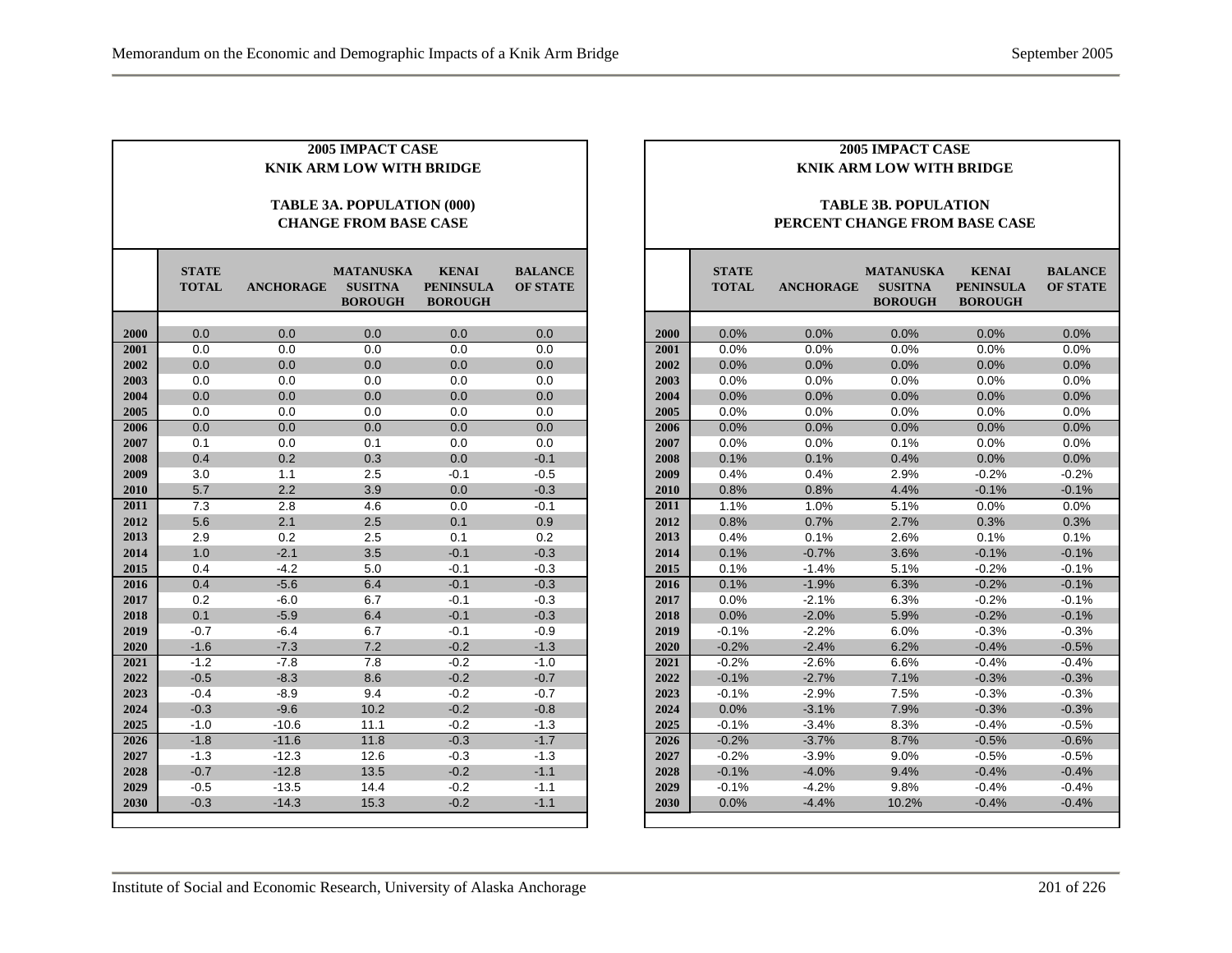|              | <b>2005 IMPACT CASE</b><br><b>KNIK ARM LOW WITH BRIDGE</b>              |                                        |                                                |                                                                |                                                                           |  |  |  |  |  |
|--------------|-------------------------------------------------------------------------|----------------------------------------|------------------------------------------------|----------------------------------------------------------------|---------------------------------------------------------------------------|--|--|--|--|--|
|              | TABLE 4A. ANCHORAGE BOROUGH CENSUS AREA<br><b>CHANGE FROM BASE CASE</b> |                                        |                                                |                                                                |                                                                           |  |  |  |  |  |
|              | POPULA-<br><b>TION</b><br>(000)                                         | <b>HOUSE-</b><br><b>HOLDS</b><br>(000) | WAGE &<br><b>SALARY</b><br><b>EMP</b><br>(000) | <b>REAL</b><br><b>PERSONAL</b><br><b>INCOME</b><br>(MILL 03\$) | <b>REAL</b><br>PER CAP<br><b>PERSONAL</b><br><b>INCOME</b><br>(MILL 03\$) |  |  |  |  |  |
|              |                                                                         |                                        |                                                |                                                                |                                                                           |  |  |  |  |  |
| 2000         | 0.0                                                                     | 0.0                                    | 0.0                                            | \$0                                                            | \$0                                                                       |  |  |  |  |  |
| 2001         | 0.0                                                                     |                                        | 0.0                                            | \$0                                                            | \$0                                                                       |  |  |  |  |  |
| 2002         | 0.0                                                                     |                                        | 0.0                                            | \$0                                                            | \$0                                                                       |  |  |  |  |  |
| 2003<br>2004 | 0.0                                                                     | 0.0                                    | 0.0                                            | \$0                                                            | \$0                                                                       |  |  |  |  |  |
|              | 0.0                                                                     | 0.0<br>0.0                             | 0.0<br>0.0                                     | \$0                                                            | \$0<br>\$0                                                                |  |  |  |  |  |
| 2005<br>2006 | 0.0<br>0.0                                                              | 0.0                                    | 0.0                                            | \$0<br>\$0                                                     | \$0                                                                       |  |  |  |  |  |
| 2007         | 0.0                                                                     | 0.0                                    | 0.1                                            | \$1                                                            | \$0                                                                       |  |  |  |  |  |
| 2008         | 0.2                                                                     | 0.1                                    | 0.2                                            | \$5                                                            | $-$4$                                                                     |  |  |  |  |  |
| 2009         | 1.1                                                                     | 0.4                                    | 1.9                                            | \$39                                                           | $-$14$                                                                    |  |  |  |  |  |
| 2010         | 2.2                                                                     | 0.8                                    | 2.3                                            | \$60                                                           | $-$81$                                                                    |  |  |  |  |  |
| 2011         | 2.8                                                                     | 1.0                                    | 2.6                                            | \$75                                                           | $-$109$                                                                   |  |  |  |  |  |
| 2012         | 2.1                                                                     | 0.8                                    | 0.6                                            | \$44                                                           | $-$127$                                                                   |  |  |  |  |  |
| 2013         | 0.2                                                                     | 0.1                                    | $-0.1$                                         | $-$ \$9                                                        | $-$ \$54                                                                  |  |  |  |  |  |
| 2014         | $-2.1$                                                                  | $-0.8$                                 | $-0.9$                                         | $-$ \$81                                                       | $-$ \$6                                                                   |  |  |  |  |  |
| 2015         | $-4.2$                                                                  | $-1.6$                                 | $-1.5$                                         | $-$141$                                                        | \$58                                                                      |  |  |  |  |  |
| 2016         | $-5.6$                                                                  | $-2.1$                                 | $-2.2$                                         | $-$202$                                                        | \$41                                                                      |  |  |  |  |  |
| 2017         | $-6.0$                                                                  | $-2.3$                                 | $-2.6$                                         | -\$223                                                         | \$19                                                                      |  |  |  |  |  |
| 2018         | $-5.9$                                                                  | $-2.2$                                 | $-2.7$                                         | $-$221$                                                        | \$6                                                                       |  |  |  |  |  |
| 2019         | $-6.4$                                                                  | $-2.4$                                 | $-3.1$                                         | $-$243$                                                        | \$3                                                                       |  |  |  |  |  |
| 2020         | $-7.3$                                                                  | $-2.7$                                 | $-3.3$                                         | $-$264$                                                        | \$47                                                                      |  |  |  |  |  |
| 2021         | $-7.8$                                                                  | $-2.9$                                 | $-3.4$                                         | $-$276$                                                        | \$74                                                                      |  |  |  |  |  |
| 2022         | $-8.3$                                                                  | $-3.1$                                 | $-3.7$                                         | $-$300$                                                        | \$53                                                                      |  |  |  |  |  |
| 2023         | $-8.9$                                                                  | $-3.3$                                 | $-4.0$                                         | $-$323$                                                        | \$57                                                                      |  |  |  |  |  |
| 2024         | $-9.6$                                                                  | $-3.6$                                 | $-4.3$                                         | $-$ \$350                                                      | \$60                                                                      |  |  |  |  |  |
| 2025         | $-10.6$                                                                 | $-4.0$                                 | $-4.9$                                         | $-$392$                                                        | \$41                                                                      |  |  |  |  |  |
| 2026         | $-11.6$                                                                 | $-4.4$                                 | $-5.3$                                         | $-$ \$425                                                      | \$73                                                                      |  |  |  |  |  |
| 2027         | $-12.3$                                                                 | $-4.6$                                 | $-5.4$                                         | $-$444$                                                        | \$102                                                                     |  |  |  |  |  |
| 2028         | $-12.8$                                                                 | $-4.8$                                 | $-5.8$                                         | $-$474$                                                        | \$83                                                                      |  |  |  |  |  |
| 2029         | $-13.5$                                                                 | $-5.1$                                 | $-6.2$                                         | $-$503$                                                        | \$85                                                                      |  |  |  |  |  |
| 2030         | $-14.3$                                                                 | $-5.4$                                 | $-6.5$                                         | $-$534$                                                        | \$88                                                                      |  |  |  |  |  |

#### **TABLE 4B. ANCHORAGE BOROUGH CENSUS AREA PERCENT CHANGE FROM BASE**

|      |             |               |                   |                 | <b>REAL</b>     |
|------|-------------|---------------|-------------------|-----------------|-----------------|
|      | POPULA-     | <b>HOUSE-</b> | <b>WAGE &amp;</b> | <b>REAL</b>     | <b>PER CAP</b>  |
|      | <b>TION</b> | <b>HOLDS</b>  | <b>SALARY</b>     | <b>PERSONAL</b> | <b>PERSONAL</b> |
|      |             |               | <b>EMP</b>        | <b>INCOME</b>   | <b>INCOME</b>   |
|      | (000)       | (000)         | (000)             | (MILL 03\$)     | (MILL 03\$)     |
|      |             |               |                   |                 |                 |
| 2000 | 0.0%        | 0.0%          | 0.0%              | 0.0%            | 0.0%            |
| 2001 | 0.0%        | #VALUE!       | 0.0%              | 0.0%            | 0.0%            |
| 2002 | 0.0%        | #VALUE!       | 0.0%              | 0.0%            | 0.0%            |
| 2003 | 0.0%        | 0.0%          | 0.0%              | 0.0%            | 0.0%            |
| 2004 | 0.0%        | 0.0%          | 0.0%              | 0.0%            | 0.0%            |
| 2005 | 0.0%        | 0.0%          | 0.0%              | 0.0%            | 0.0%            |
| 2006 | 0.0%        | 0.0%          | 0.0%              | 0.0%            | 0.0%            |
| 2007 | 0.0%        | 0.0%          | 0.0%              | 0.0%            | 0.0%            |
| 2008 | 0.1%        | 0.1%          | 0.1%              | 0.0%            | 0.0%            |
| 2009 | 0.4%        | 0.4%          | 1.2%              | 0.4%            | 0.0%            |
| 2010 | 0.8%        | 0.7%          | 1.6%              | 0.5%            | $-0.2%$         |
| 2011 | 1.0%        | 0.9%          | 1.7%              | 0.7%            | $-0.3%$         |
| 2012 | 0.7%        | 0.7%          | 0.4%              | 0.4%            | $-0.3%$         |
| 2013 | 0.1%        | 0.1%          | $-0.1%$           | $-0.1%$         | $-0.1%$         |
| 2014 | $-0.7%$     | $-0.7%$       | $-0.6%$           | $-0.7%$         | 0.0%            |
| 2015 | $-1.4%$     | $-1.4%$       | $-1.0%$           | $-1.3%$         | 0.2%            |
| 2016 | $-1.9%$     | $-1.9%$       | $-1.5%$           | $-1.8%$         | 0.1%            |
| 2017 | $-2.1%$     | $-2.0%$       | $-1.8%$           | $-2.0%$         | 0.0%            |
| 2018 | $-2.0%$     | $-2.0%$       | $-1.8%$           | $-2.0%$         | 0.0%            |
| 2019 | $-2.2%$     | $-2.1%$       | $-2.1%$           | $-2.2%$         | $0.0\%$         |
| 2020 | $-2.4%$     | $-2.4%$       | $-2.2%$           | $-2.3%$         | 0.1%            |
| 2021 | $-2.6%$     | $-2.5%$       | $-2.2%$           | $-2.4%$         | 0.2%            |
| 2022 | $-2.7%$     | $-2.7%$       | $-2.4%$           | $-2.6%$         | 0.1%            |
| 2023 | $-2.9%$     | $-2.9%$       | $-2.6%$           | $-2.7%$         | 0.1%            |
| 2024 | $-3.1%$     | $-3.1%$       | $-2.7%$           | $-2.9%$         | 0.2%            |
| 2025 | $-3.4%$     | $-3.3%$       | $-3.1%$           | $-3.3%$         | 0.1%            |
| 2026 | $-3.7%$     | $-3.6%$       | $-3.3%$           | $-3.5%$         | 0.2%            |
| 2027 | $-3.9%$     | $-3.8%$       | $-3.4%$           | $-3.6%$         | 0.3%            |
| 2028 | $-4.0%$     | $-4.0%$       | $-3.6%$           | $-3.8%$         | 0.2%            |
| 2029 | $-4.2%$     | $-4.2%$       | $-3.8%$           | $-4.0%$         | 0.2%            |
| 2030 | $-4.4%$     | $-4.3%$       | $-4.0%$           | $-4.2%$         | 0.2%            |
|      |             |               |                   |                 |                 |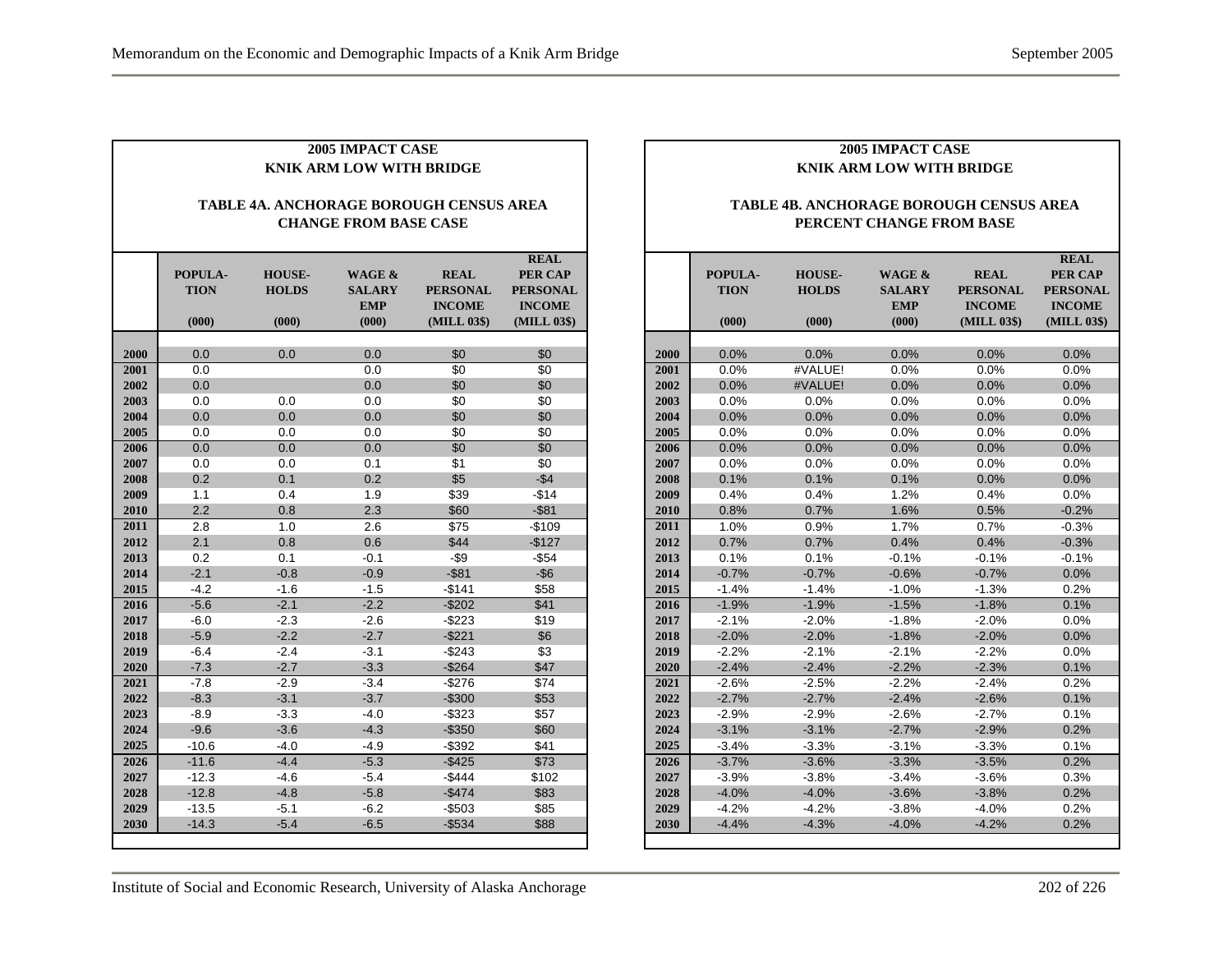|              | <b>2005 IMPACT CASE</b><br><b>KNIK ARM LOW WITH BRIDGE</b>          |                                        |                                                |                                                                |                                                                           |  |  |  |  |  |
|--------------|---------------------------------------------------------------------|----------------------------------------|------------------------------------------------|----------------------------------------------------------------|---------------------------------------------------------------------------|--|--|--|--|--|
|              | TABLE 5A. MATSU BOROUGH CENSUS AREA<br><b>CHANGE FROM BASE CASE</b> |                                        |                                                |                                                                |                                                                           |  |  |  |  |  |
|              | POPULA-<br><b>TION</b><br>(000)                                     | <b>HOUSE-</b><br><b>HOLDS</b><br>(000) | WAGE &<br><b>SALARY</b><br><b>EMP</b><br>(000) | <b>REAL</b><br><b>PERSONAL</b><br><b>INCOME</b><br>(MILL 03\$) | <b>REAL</b><br>PER CAP<br><b>PERSONAL</b><br><b>INCOME</b><br>(MILL 03\$) |  |  |  |  |  |
|              | 0.0                                                                 |                                        |                                                | \$0                                                            |                                                                           |  |  |  |  |  |
| 2000<br>2001 | 0.0                                                                 | 0.0                                    | 0.0<br>0.0                                     | \$0                                                            | \$0<br>\$0                                                                |  |  |  |  |  |
|              | 0.0                                                                 |                                        | 0.0                                            | \$0                                                            |                                                                           |  |  |  |  |  |
| 2002<br>2003 |                                                                     |                                        |                                                |                                                                | \$0                                                                       |  |  |  |  |  |
| 2004         | 0.0<br>0.0                                                          | 0.0<br>0.0                             | 0.0<br>0.0                                     | \$0                                                            | \$0                                                                       |  |  |  |  |  |
| 2005         | 0.0                                                                 | 0.0                                    | 0.0                                            | \$0<br>\$0                                                     | \$0<br>\$0                                                                |  |  |  |  |  |
| 2006         | 0.0                                                                 | 0.0                                    | 0.0                                            | \$0                                                            | \$0                                                                       |  |  |  |  |  |
| 2007         | 0.1                                                                 | 0.0                                    | 0.0                                            | \$3                                                            | \$3                                                                       |  |  |  |  |  |
| 2008         | 0.3                                                                 | 0.1                                    | 0.1                                            | \$11                                                           | \$12                                                                      |  |  |  |  |  |
| 2009         | 2.5                                                                 | 0.9                                    | 0.8                                            | \$90                                                           | \$127                                                                     |  |  |  |  |  |
| 2010         | 3.9                                                                 | 1.4                                    | 1.4                                            | \$140                                                          | \$174                                                                     |  |  |  |  |  |
| 2011         | 4.6                                                                 | 1.6                                    | 1.6                                            | \$165                                                          | \$201                                                                     |  |  |  |  |  |
| 2012         | 2.5                                                                 | 0.9                                    | 1.0                                            | \$83                                                           | \$37                                                                      |  |  |  |  |  |
| 2013         | 2.5                                                                 | 0.9                                    | 0.7                                            | \$70                                                           | $-$ \$92                                                                  |  |  |  |  |  |
| 2014         | 3.5                                                                 | 1.3                                    | 1.0                                            | \$101                                                          | $-$ \$94                                                                  |  |  |  |  |  |
| 2015         | 5.0                                                                 | 1.9                                    | 1.5                                            | \$158                                                          | $-$21$                                                                    |  |  |  |  |  |
| 2016         | 6.4                                                                 | 2.4                                    | $\overline{2.0}$                               | \$207                                                          | \$27                                                                      |  |  |  |  |  |
| 2017         | 6.7                                                                 | 2.5                                    | 2.3                                            | \$223                                                          | \$115                                                                     |  |  |  |  |  |
| 2018         | 6.4                                                                 | 2.4                                    | 2.4                                            | \$218                                                          | \$137                                                                     |  |  |  |  |  |
| 2019         | 6.7                                                                 | 2.5                                    | 2.4                                            | \$220                                                          | \$73                                                                      |  |  |  |  |  |
| 2020         | 7.2                                                                 | 2.7                                    | 2.6                                            | \$239                                                          | \$101                                                                     |  |  |  |  |  |
| 2021         | 7.8                                                                 | 2.9                                    | 2.9                                            | \$264                                                          | \$137                                                                     |  |  |  |  |  |
| 2022         | 8.6                                                                 | 3.2                                    | 3.2                                            | \$287                                                          | \$122                                                                     |  |  |  |  |  |
| 2023         | 9.4                                                                 | 3.5                                    | 3.5                                            | \$314                                                          | \$133                                                                     |  |  |  |  |  |
| 2024         | 10.2                                                                | 3.8                                    | 3.8                                            | \$342                                                          | \$146                                                                     |  |  |  |  |  |
| 2025         | 11.1                                                                | 4.1                                    | 4.0                                            | \$366                                                          | \$129                                                                     |  |  |  |  |  |
| 2026         | 11.8                                                                | 4.4                                    | 4.4                                            | \$397                                                          | \$172                                                                     |  |  |  |  |  |
| 2027         | 12.6                                                                | 4.7                                    | 4.7                                            | \$431                                                          | \$219                                                                     |  |  |  |  |  |
| 2028         | 13.5                                                                | 5.0                                    | 5.1                                            | \$461                                                          | \$209                                                                     |  |  |  |  |  |
| 2029         | 14.4                                                                | 5.3                                    | 5.4                                            | \$493                                                          | \$218                                                                     |  |  |  |  |  |
| 2030         | 15.3                                                                | 5.6                                    | 5.8                                            | \$526                                                          | \$229                                                                     |  |  |  |  |  |
|              |                                                                     |                                        |                                                |                                                                |                                                                           |  |  |  |  |  |

#### **TABLE 5B. MATSU BOROUGH CENSUS AREA PERCENT CHANGE FROM BASE**

|      |             |               |                   |                 | <b>REAL</b>     |
|------|-------------|---------------|-------------------|-----------------|-----------------|
|      | POPULA-     | <b>HOUSE-</b> | <b>WAGE &amp;</b> | <b>REAL</b>     | <b>PER CAP</b>  |
|      | <b>TION</b> | <b>HOLDS</b>  | <b>SALARY</b>     | <b>PERSONAL</b> | <b>PERSONAL</b> |
|      |             |               | <b>EMP</b>        | <b>INCOME</b>   | <b>INCOME</b>   |
|      | (000)       | (000)         | (000)             | (MILL 03\$)     | (MILL 03\$)     |
|      |             |               |                   |                 |                 |
| 2000 | 0.0%        | 0.0%          | 0.0%              | 0.0%            | 0.0%            |
| 2001 | 0.0%        | #VALUE!       | 0.0%              | 0.0%            | 0.0%            |
| 2002 | 0.0%        | #VALUE!       | 0.0%              | 0.0%            | 0.0%            |
| 2003 | 0.0%        | 0.0%          | 0.0%              | 0.0%            | 0.0%            |
| 2004 | 0.0%        | 0.0%          | 0.0%              | 0.0%            | 0.0%            |
| 2005 | 0.0%        | 0.0%          | 0.0%              | 0.0%            | 0.0%            |
| 2006 | 0.0%        | 0.0%          | 0.0%              | 0.0%            | 0.0%            |
| 2007 | 0.1%        | 0.1%          | 0.2%              | 0.1%            | 0.0%            |
| 2008 | 0.4%        | 0.4%          | 0.6%              | 0.4%            | 0.0%            |
| 2009 | 2.9%        | 2.9%          | 4.2%              | 3.3%            | 0.4%            |
| 2010 | 4.4%        | 4.4%          | 6.6%              | 5.0%            | 0.5%            |
| 2011 | 5.1%        | 5.1%          | 7.6%              | 5.7%            | 0.6%            |
| 2012 | 2.7%        | 2.7%          | 4.4%              | 2.8%            | 0.1%            |
| 2013 | 2.6%        | 2.6%          | 3.1%              | 2.3%            | $-0.3%$         |
| 2014 | 3.6%        | 3.7%          | 4.2%              | 3.3%            | $-0.3%$         |
| 2015 | 5.1%        | 5.2%          | 6.3%              | 5.0%            | $-0.1%$         |
| 2016 | 6.3%        | 6.4%          | 8.2%              | 6.4%            | 0.1%            |
| 2017 | 6.3%        | 6.5%          | 9.2%              | 6.7%            | 0.4%            |
| 2018 | 5.9%        | 6.1%          | 9.1%              | 6.4%            | 0.4%            |
| 2019 | 6.0%        | 6.2%          | 8.9%              | 6.3%            | 0.2%            |
| 2020 | 6.2%        | 6.4%          | 9.3%              | 6.6%            | 0.3%            |
| 2021 | 6.6%        | 6.8%          | 10.0%             | 7.1%            | 0.4%            |
| 2022 | 7.1%        | 7.2%          | 10.6%             | 7.5%            | 0.4%            |
| 2023 | 7.5%        | 7.7%          | 11.2%             | 8.0%            | 0.4%            |
| 2024 | 7.9%        | 8.1%          | 11.8%             | 8.4%            | 0.5%            |
| 2025 | 8.3%        | 8.5%          | 12.3%             | 8.8%            | 0.4%            |
| 2026 | 8.7%        | 8.9%          | 12.9%             | 9.3%            | 0.5%            |
| 2027 | 9.0%        | 9.2%          | 13.6%             | 9.8%            | 0.7%            |
| 2028 | 9.4%        | 9.6%          | 14.1%             | 10.2%           | 0.7%            |
| 2029 | 9.8%        | 10.0%         | 14.6%             | 10.6%           | 0.7%            |
| 2030 | 10.2%       | 10.4%         | 15.1%             | 11.0%           | 0.7%            |
|      |             |               |                   |                 |                 |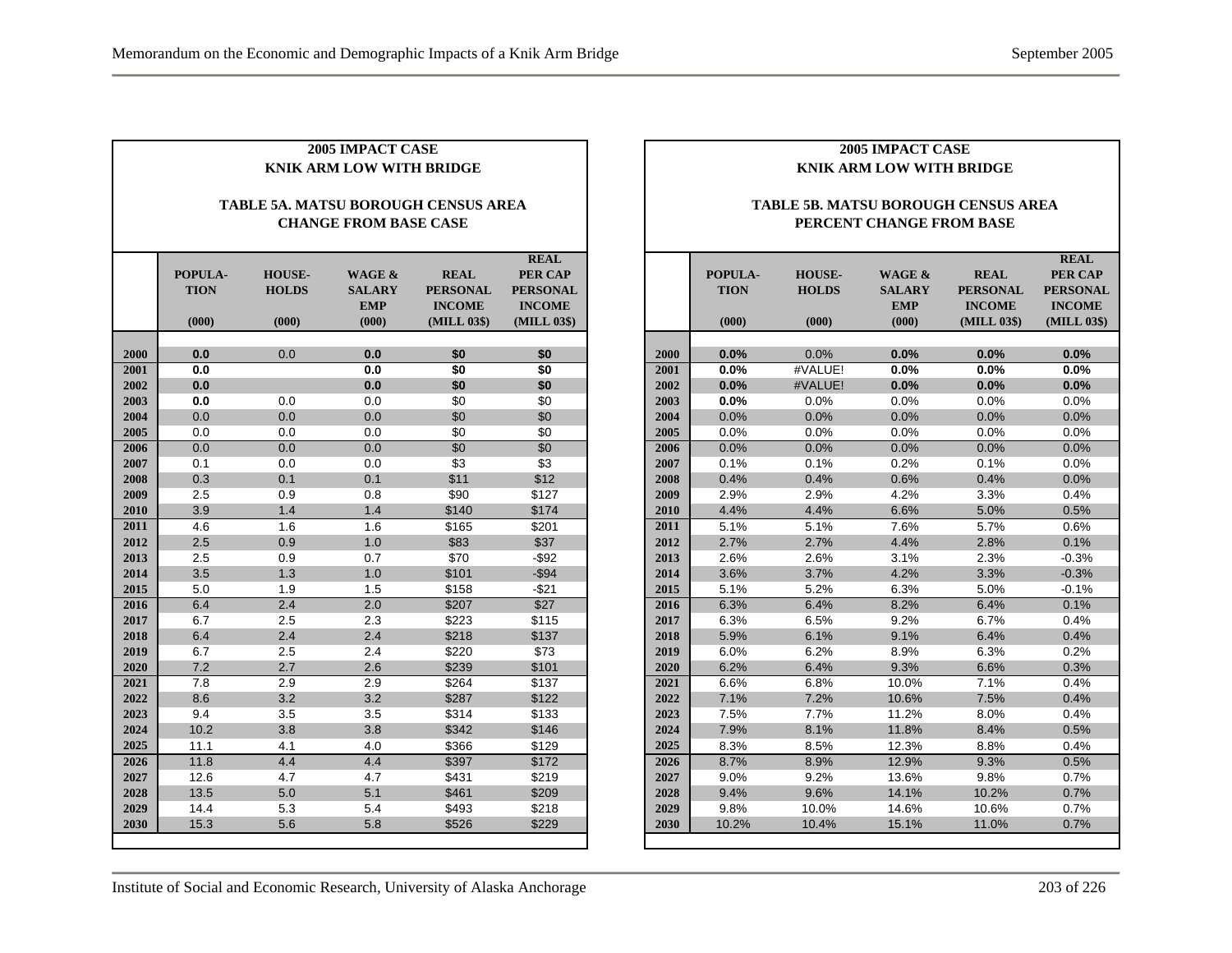|              | <b>2005 IMPACT CASE</b><br><b>KNIK ARM LOW WITH BRIDGE</b>                    |                                        |                                                |                                                                |                                                                           |  |  |  |
|--------------|-------------------------------------------------------------------------------|----------------------------------------|------------------------------------------------|----------------------------------------------------------------|---------------------------------------------------------------------------|--|--|--|
|              | TABLE 6A. KENAI PENINSULA BOROUGH CENSUS AREA<br><b>CHANGE FROM BASE CASE</b> |                                        |                                                |                                                                |                                                                           |  |  |  |
|              | POPULA-<br><b>TION</b><br>(000)                                               | <b>HOUSE-</b><br><b>HOLDS</b><br>(000) | WAGE &<br><b>SALARY</b><br><b>EMP</b><br>(000) | <b>REAL</b><br><b>PERSONAL</b><br><b>INCOME</b><br>(MILL 03\$) | <b>REAL</b><br>PER CAP<br><b>PERSONAL</b><br><b>INCOME</b><br>(MILL 03\$) |  |  |  |
|              |                                                                               |                                        |                                                |                                                                |                                                                           |  |  |  |
| 2000<br>2001 | 0.0<br>0.0                                                                    | 0.0                                    | 0.0<br>0.0                                     | \$0                                                            | \$0<br>\$0                                                                |  |  |  |
| 2002         | 0.0                                                                           |                                        | 0.0                                            | \$0<br>\$0                                                     | \$0                                                                       |  |  |  |
| 2003         | 0.0                                                                           | 0.0                                    | 0.0                                            | \$0                                                            | \$0                                                                       |  |  |  |
| 2004         | 0.0                                                                           | 0.0                                    | 0.0                                            | \$0                                                            | \$0                                                                       |  |  |  |
| 2005         | 0.0                                                                           | 0.0                                    | 0.0                                            | \$0                                                            | \$0                                                                       |  |  |  |
| 2006         | 0.0                                                                           | 0.0                                    | 0.0                                            | \$0                                                            | \$0                                                                       |  |  |  |
| 2007         | 0.0                                                                           | 0.0                                    | 0.0                                            | \$0                                                            | \$4                                                                       |  |  |  |
| 2008         | 0.0                                                                           | 0.0                                    | 0.0                                            | \$0                                                            | \$10                                                                      |  |  |  |
| 2009         | $-0.1$                                                                        | 0.0                                    | 0.0                                            | \$3                                                            | \$101                                                                     |  |  |  |
| 2010         | 0.0                                                                           | 0.0                                    | 0.0                                            | \$0                                                            | \$33                                                                      |  |  |  |
| 2011         | 0.0                                                                           | 0.0                                    | $-0.1$                                         | \$0                                                            | -\$1                                                                      |  |  |  |
| 2012         | 0.1                                                                           | 0.0                                    | $-0.1$                                         | $-$ \$3                                                        | $-$154$                                                                   |  |  |  |
| 2013         | 0.1                                                                           | 0.0                                    | 0.0                                            | $-$ \$3                                                        | $-$ \$85                                                                  |  |  |  |
| 2014         | $-0.1$                                                                        | 0.0                                    | 0.0                                            | $-$ \$4                                                        | $-$46$                                                                    |  |  |  |
| 2015         | $-0.1$                                                                        | 0.0                                    | 0.0                                            | $-$ \$2                                                        | \$11                                                                      |  |  |  |
| 2016         | $-0.1$                                                                        | 0.0                                    | 0.0                                            | $-$ \$2                                                        | \$10                                                                      |  |  |  |
| 2017         | $-0.1$                                                                        | 0.0                                    | 0.0                                            | $-$ \$2                                                        | \$18                                                                      |  |  |  |
| 2018         | $-0.1$                                                                        | 0.0                                    | 0.0                                            | $-$1$                                                          | \$21                                                                      |  |  |  |
| 2019         | $-0.1$                                                                        | 0.0                                    | 0.0                                            | $-\$4$                                                         | \$6                                                                       |  |  |  |
| 2020         | $-0.2$                                                                        | $-0.1$                                 | 0.0                                            | $-$ \$5                                                        | \$36                                                                      |  |  |  |
| 2021         | $-0.2$                                                                        | $-0.1$                                 | 0.0                                            | $-$ \$3                                                        | \$58                                                                      |  |  |  |
| 2022         | $-0.2$                                                                        | 0.0                                    | 0.0                                            | $-$ \$3                                                        | \$42                                                                      |  |  |  |
| 2023         | $-0.2$                                                                        | 0.0                                    | 0.1                                            | -\$2                                                           | \$47                                                                      |  |  |  |
| 2024         | $-0.2$                                                                        | 0.0                                    | 0.1                                            | $-$ \$2                                                        | \$51                                                                      |  |  |  |
| 2025         | $-0.2$                                                                        | $-0.1$                                 | 0.0                                            | $-55$                                                          | \$33                                                                      |  |  |  |
| 2026         | $-0.3$                                                                        | $-0.1$                                 | 0.0                                            | $-$ \$6                                                        | \$59                                                                      |  |  |  |
| 2027         | $-0.3$                                                                        | $-0.1$                                 | 0.1                                            | $-$4$                                                          | \$85                                                                      |  |  |  |
| 2028         | $-0.2$                                                                        | $-0.1$                                 | 0.1                                            | $-$ \$4                                                        | \$72                                                                      |  |  |  |
| 2029         | $-0.2$                                                                        | $-0.1$                                 | 0.1                                            | -\$3                                                           | \$76                                                                      |  |  |  |
| 2030         | $-0.2$                                                                        | $-0.1$                                 | 0.1                                            | $-$ \$3                                                        | \$80                                                                      |  |  |  |

#### **TABLE 6B. KENAI PENINSULA BOROUGH CENSUS AREA PERCENT CHANGE FROM BASE**

|      |             |               |                   |                 | <b>REAL</b>     |
|------|-------------|---------------|-------------------|-----------------|-----------------|
|      | POPULA-     | <b>HOUSE-</b> | <b>WAGE &amp;</b> | <b>REAL</b>     | <b>PER CAP</b>  |
|      | <b>TION</b> | <b>HOLDS</b>  | <b>SALARY</b>     | <b>PERSONAL</b> | <b>PERSONAL</b> |
|      |             |               | <b>EMP</b>        | <b>INCOME</b>   | <b>INCOME</b>   |
|      | (000)       | (000)         | (000)             | (MILL 03\$)     | (MILL 03\$)     |
|      |             |               |                   |                 |                 |
| 2000 | 0.0%        | 0.0%          | 0.0%              | 0.0%            | 0.0%            |
| 2001 | 0.0%        | #VALUE!       | 0.0%              | 0.0%            | 0.0%            |
| 2002 | 0.0%        | #VALUE!       | 0.0%              | 0.0%            | 0.0%            |
| 2003 | 0.0%        | 0.0%          | 0.0%              | 0.0%            | 0.0%            |
| 2004 | 0.0%        | 0.0%          | 0.0%              | 0.0%            | 0.0%            |
| 2005 | 0.0%        | 0.0%          | 0.0%              | 0.0%            | 0.0%            |
| 2006 | 0.0%        | 0.0%          | 0.0%              | 0.0%            | 0.0%            |
| 2007 | $0.0\%$     | 0.0%          | 0.0%              | $0.0\%$         | 0.0%            |
| 2008 | 0.0%        | 0.0%          | 0.0%              | 0.0%            | 0.0%            |
| 2009 | $-0.2%$     | $-0.2%$       | 0.0%              | 0.2%            | 0.3%            |
| 2010 | $-0.1%$     | $-0.1%$       | $-0.2%$           | 0.0%            | 0.1%            |
| 2011 | 0.0%        | $-0.1%$       | $-0.3%$           | 0.0%            | 0.0%            |
| 2012 | 0.3%        | 0.2%          | $-0.4%$           | $-0.2%$         | $-0.5%$         |
| 2013 | 0.1%        | 0.1%          | $-0.3%$           | $-0.2%$         | $-0.3%$         |
| 2014 | $-0.1%$     | $-0.1%$       | $-0.2%$           | $-0.2%$         | $-0.1%$         |
| 2015 | $-0.2%$     | $-0.1%$       | 0.1%              | $-0.1%$         | 0.0%            |
| 2016 | $-0.2%$     | $-0.1%$       | 0.2%              | $-0.1%$         | 0.0%            |
| 2017 | $-0.2%$     | $-0.1%$       | 0.2%              | $-0.1%$         | 0.1%            |
| 2018 | $-0.2%$     | $-0.1%$       | 0.2%              | $-0.1%$         | 0.1%            |
| 2019 | $-0.3%$     | $-0.2%$       | 0.0%              | $-0.3%$         | 0.0%            |
| 2020 | $-0.4%$     | $-0.3%$       | 0.0%              | $-0.3%$         | 0.1%            |
| 2021 | $-0.4%$     | $-0.3%$       | 0.2%              | $-0.2%$         | 0.2%            |
| 2022 | $-0.3%$     | $-0.2%$       | 0.3%              | $-0.2%$         | 0.1%            |
| 2023 | $-0.3%$     | $-0.2%$       | 0.3%              | $-0.1%$         | 0.1%            |
| 2024 | $-0.3%$     | $-0.2%$       | 0.3%              | $-0.1%$         | 0.2%            |
| 2025 | $-0.4%$     | $-0.3%$       | 0.1%              | $-0.3%$         | 0.1%            |
| 2026 | $-0.5%$     | $-0.4%$       | 0.1%              | $-0.3%$         | 0.2%            |
| 2027 | $-0.5%$     | $-0.4%$       | 0.4%              | $-0.2%$         | 0.3%            |
| 2028 | $-0.4%$     | $-0.3%$       | 0.4%              | $-0.2%$         | 0.2%            |
| 2029 | $-0.4%$     | $-0.3%$       | 0.5%              | $-0.2%$         | 0.2%            |
| 2030 | $-0.4%$     | $-0.3%$       | 0.5%              | $-0.2%$         | 0.2%            |
|      |             |               |                   |                 |                 |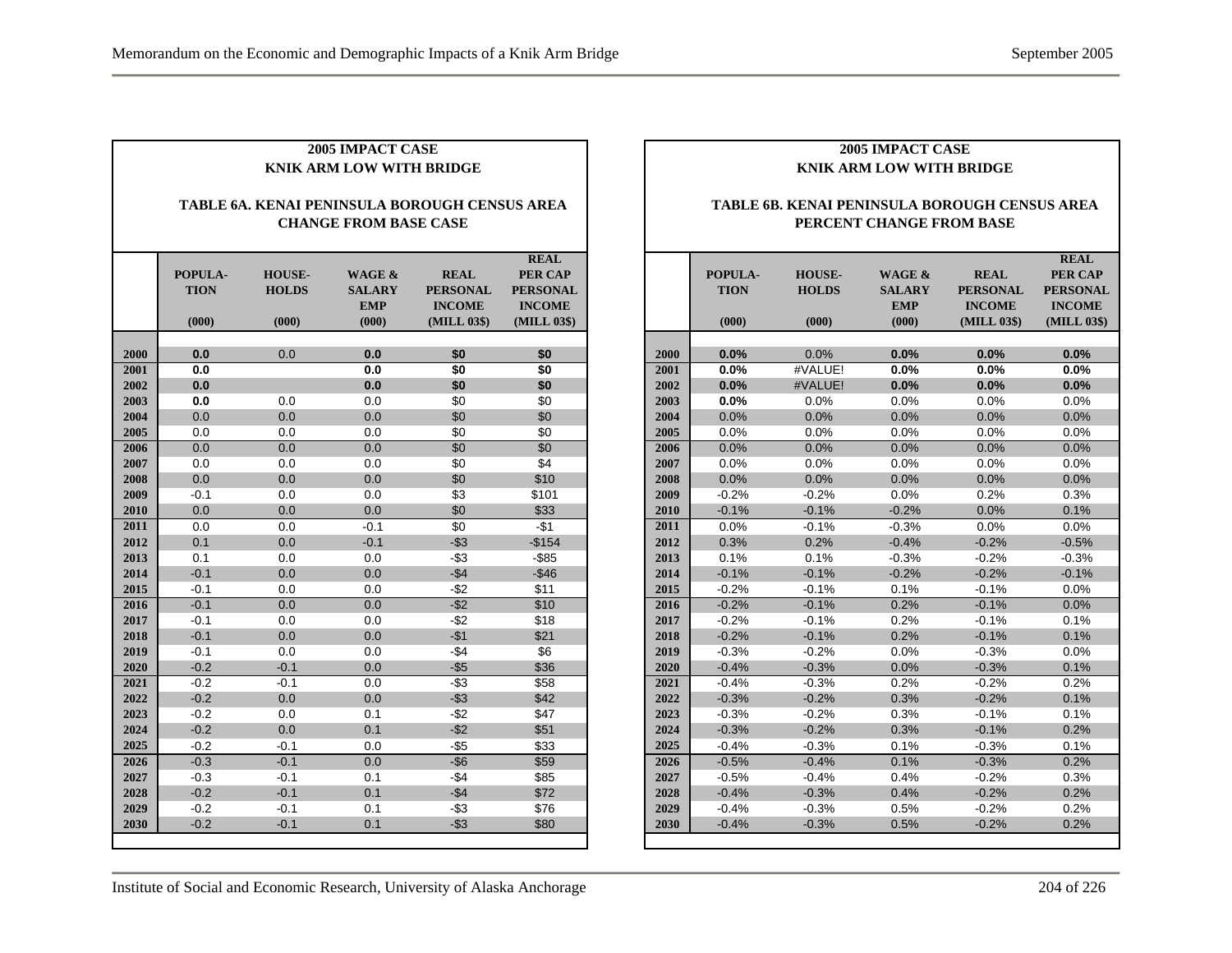|              | <b>2005 IMPACT CASE</b>         |                  |                                   |                  |                 |  |  |
|--------------|---------------------------------|------------------|-----------------------------------|------------------|-----------------|--|--|
|              | <b>KNIK ARM LOW WITH BRIDGE</b> |                  |                                   |                  |                 |  |  |
|              |                                 |                  |                                   |                  |                 |  |  |
|              |                                 |                  | <b>TABLE 7A. BALANCE OF STATE</b> |                  |                 |  |  |
|              |                                 |                  | <b>CHANGE FROM BASE CASE</b>      |                  |                 |  |  |
|              |                                 |                  |                                   |                  |                 |  |  |
|              |                                 |                  |                                   |                  | <b>REAL</b>     |  |  |
|              | POPULA-                         | <b>HOUSE-</b>    | WAGE &                            | <b>REAL</b>      | PER CAP         |  |  |
|              | <b>TION</b>                     | <b>HOLDS</b>     | <b>SALARY</b>                     | <b>PERSONAL</b>  | <b>PERSONAL</b> |  |  |
|              |                                 |                  | <b>EMP</b>                        | <b>INCOME</b>    | <b>INCOME</b>   |  |  |
|              | (000)                           | (000)            | (000)                             | (MILL 03\$)      | (MILL 03\$)     |  |  |
| 2000         | 0.0                             | 0.0              | 0.0                               | \$0              | \$0             |  |  |
| 2001         | 0.0                             |                  | 0.0                               | \$0              | \$0             |  |  |
| 2002         | 0.0                             |                  | 0.0                               | \$0              | \$0             |  |  |
| 2003         | 0.0                             | 0.0              | 0.0                               | \$0              | \$0             |  |  |
| 2004         | 0.0                             | 0.0              | 0.0                               | \$0              | \$0             |  |  |
| 2005         | 0.0                             | 0.0              | 0.0                               | \$0              | \$0             |  |  |
| 2006         | 0.0                             | 0.0              | 0.0                               | \$0              | \$0             |  |  |
| 2007         | 0.0                             | 0.0              | 0.0                               | \$0              | \$3             |  |  |
| 2008         | $-0.1$                          | 0.0              | 0.0                               | \$0              | \$7             |  |  |
| 2009         | $-0.5$                          | $-0.2$           | 0.1                               | \$5              | \$84            |  |  |
| 2010         | $-0.3$                          | $-0.2$           | $-0.1$                            | $- $7$           | \$12            |  |  |
| 2011         | $-0.1$                          | $-0.1$           | $-0.1$                            | $-$ \$9          | $-$ \$26        |  |  |
| 2012         | 0.9                             | 0.3              | $-0.1$                            | $-$15$           | $-$162$         |  |  |
| 2013         | 0.2                             | 0.1              | $-0.2$                            | $-$11$           | $-$73$          |  |  |
| 2014         | $-0.3$                          | $-0.1$           | $-0.2$                            | $-$21$           | $-$42$          |  |  |
| 2015         | $-0.3$                          | $-0.1$           | 0.1                               | $-$10$           | \$1             |  |  |
| 2016         | $-0.3$                          | $-0.1$           | 0.2                               | $-$ \$8          | \$8             |  |  |
| 2017         | $-0.3$                          | $-0.1$           | 0.3                               | -\$6             | \$19            |  |  |
| 2018         | $-0.3$                          | $-0.1$           | 0.3                               | $-$ \$5          | \$22            |  |  |
| 2019         | $-0.9$                          | $-0.2$           | $-0.1$                            | $-$ \$22         | \$21            |  |  |
| 2020         | $-1.3$                          | $-0.4$           | $-0.2$                            | $-$28$           | \$42            |  |  |
| 2021         | $-1.0$                          | $-0.3$           | 0.2                               | $-$16$           | \$49            |  |  |
| 2022         | $-0.7$                          | $-0.2$           | 0.3                               | $-$12$           | \$41            |  |  |
| 2023         | $-0.7$                          | $-0.2$           | 0.3                               | $-$10$           | \$48            |  |  |
| 2024         | $-0.8$                          | $-0.2$           | 0.3                               | $-$10$           | \$51            |  |  |
| 2025         | $-1.3$                          | $-0.4$           | 0.0                               | $-$27$           | \$48            |  |  |
| 2026         | $-1.7$                          | $-0.5$           | 0.0                               | $-$ \$34         | \$64            |  |  |
| 2027         | $-1.3$                          | $-0.4$           | 0.4<br>0.4                        | $-$20$           | \$76            |  |  |
| 2028<br>2029 | $-1.1$<br>$-1.1$                | $-0.3$<br>$-0.3$ | 0.5                               | $-$15$<br>$-$13$ | \$72<br>\$77    |  |  |
| 2030         | $-1.1$                          | $-0.3$           | 0.5                               | $-$13$           | \$81            |  |  |
|              |                                 |                  |                                   |                  |                 |  |  |

|              |                                 |                 | <b>2005 IMPACT CASE</b>           |                 |                 |  |  |
|--------------|---------------------------------|-----------------|-----------------------------------|-----------------|-----------------|--|--|
|              | <b>KNIK ARM LOW WITH BRIDGE</b> |                 |                                   |                 |                 |  |  |
|              |                                 |                 |                                   |                 |                 |  |  |
|              |                                 |                 | <b>TABLE 7B. BALANCE OF STATE</b> |                 |                 |  |  |
|              |                                 |                 |                                   |                 |                 |  |  |
|              |                                 |                 | PERCENT CHANGE FROM BASE          |                 |                 |  |  |
|              |                                 |                 |                                   |                 |                 |  |  |
|              |                                 |                 |                                   |                 | <b>REAL</b>     |  |  |
|              | POPULA-                         | <b>HOUSE-</b>   | WAGE &                            | <b>REAL</b>     | PER CAP         |  |  |
|              | <b>TION</b>                     | <b>HOLDS</b>    | <b>SALARY</b>                     | <b>PERSONAL</b> | <b>PERSONAL</b> |  |  |
|              |                                 |                 | <b>EMP</b>                        | <b>INCOME</b>   | <b>INCOME</b>   |  |  |
|              | (000)                           | (000)           | (000)                             | (MILL 03\$)     | (MILL 03\$)     |  |  |
| 2000         | 0.0%                            |                 | 0.0%                              | 0.0%            | 0.0%            |  |  |
| 2001         | 0.0%                            | 0.0%<br>#VALUE! | 0.0%                              | 0.0%            | 0.0%            |  |  |
|              |                                 |                 |                                   |                 |                 |  |  |
| 2002<br>2003 | 0.0%<br>0.0%                    | #VALUE!<br>0.0% | 0.0%<br>0.0%                      | 0.0%<br>0.0%    | 0.0%<br>0.0%    |  |  |
| 2004         | 0.0%                            | 0.0%            | 0.0%                              | 0.0%            | 0.0%            |  |  |
| 2005         | 0.0%                            | 0.0%            | 0.0%                              | 0.0%            | 0.0%            |  |  |
| 2006         | 0.0%                            | 0.0%            | 0.0%                              | 0.0%            | 0.0%            |  |  |
|              | 0.0%                            | 0.0%            | 0.0%                              | 0.0%            | 0.0%            |  |  |
| 2007<br>2008 | 0.0%                            | 0.0%            | 0.0%                              | 0.0%            | 0.0%            |  |  |
| 2009         | $-0.2%$                         | $-0.2%$         | 0.1%                              | 0.1%            | 0.3%            |  |  |
| 2010         | $-0.1%$                         | $-0.2%$         | $-0.1%$                           | $-0.1%$         | 0.0%            |  |  |
| 2011         | 0.0%                            | $-0.1%$         | $-0.1%$                           | $-0.1%$         | $-0.1%$         |  |  |
| 2012         | 0.3%                            | 0.3%            | $-0.1%$                           | $-0.2%$         | $-0.5%$         |  |  |
| 2013         | 0.1%                            | 0.1%            | $-0.2%$                           | $-0.1%$         | $-0.2%$         |  |  |
| 2014         | $-0.1%$                         | $-0.1%$         | $-0.2%$                           | $-0.3%$         | $-0.1%$         |  |  |
| 2015         | $-0.1%$                         | $-0.1%$         | 0.1%                              | $-0.1%$         | 0.0%            |  |  |
| 2016         | $-0.1%$                         | $-0.1%$         | 0.2%                              | $-0.1%$         | 0.0%            |  |  |
| 2017         | $-0.1%$                         | $-0.1%$         | 0.2%                              | $-0.1%$         | 0.1%            |  |  |
| 2018         | $-0.1%$                         | $-0.1%$         | 0.2%                              | $-0.1%$         | 0.1%            |  |  |
| 2019         | $-0.3%$                         | $-0.3%$         | $-0.1%$                           | $-0.3%$         | 0.1%            |  |  |
| 2020         | $-0.5%$                         | $-0.4%$         | $-0.1%$                           | $-0.4%$         | 0.1%            |  |  |
| 2021         | $-0.4%$                         | $-0.3%$         | 0.2%                              | $-0.2%$         | 0.2%            |  |  |
| 2022         | $-0.3%$                         | $-0.2%$         | 0.2%                              | $-0.1%$         | 0.1%            |  |  |
| 2023         | $-0.3%$                         | $-0.2%$         | 0.3%                              | $-0.1%$         | 0.2%            |  |  |
| 2024         | $-0.3%$                         | $-0.2%$         | 0.3%                              | $-0.1%$         | 0.2%            |  |  |
| 2025         | $-0.5%$                         | $-0.4%$         | 0.0%                              | $-0.3%$         | 0.2%            |  |  |
| 2026         | $-0.6%$                         | $-0.5%$         | 0.0%                              | $-0.4%$         | 0.2%            |  |  |
| 2027         | $-0.5%$                         | $-0.4%$         | 0.3%                              | $-0.2%$         | 0.2%            |  |  |
| 2028         | $-0.4%$                         | $-0.3%$         | 0.3%                              | $-0.2%$         | 0.2%            |  |  |
| 2029         | $-0.4%$                         | $-0.3%$         | 0.4%                              | $-0.1%$         | 0.2%            |  |  |
| 2030         | $-0.4%$                         | $-0.3%$         | 0.4%                              | $-0.1%$         | 0.3%            |  |  |
|              |                                 |                 |                                   |                 |                 |  |  |

Institute of Social and Economic Research, University of Alaska Anchorage 205 of 226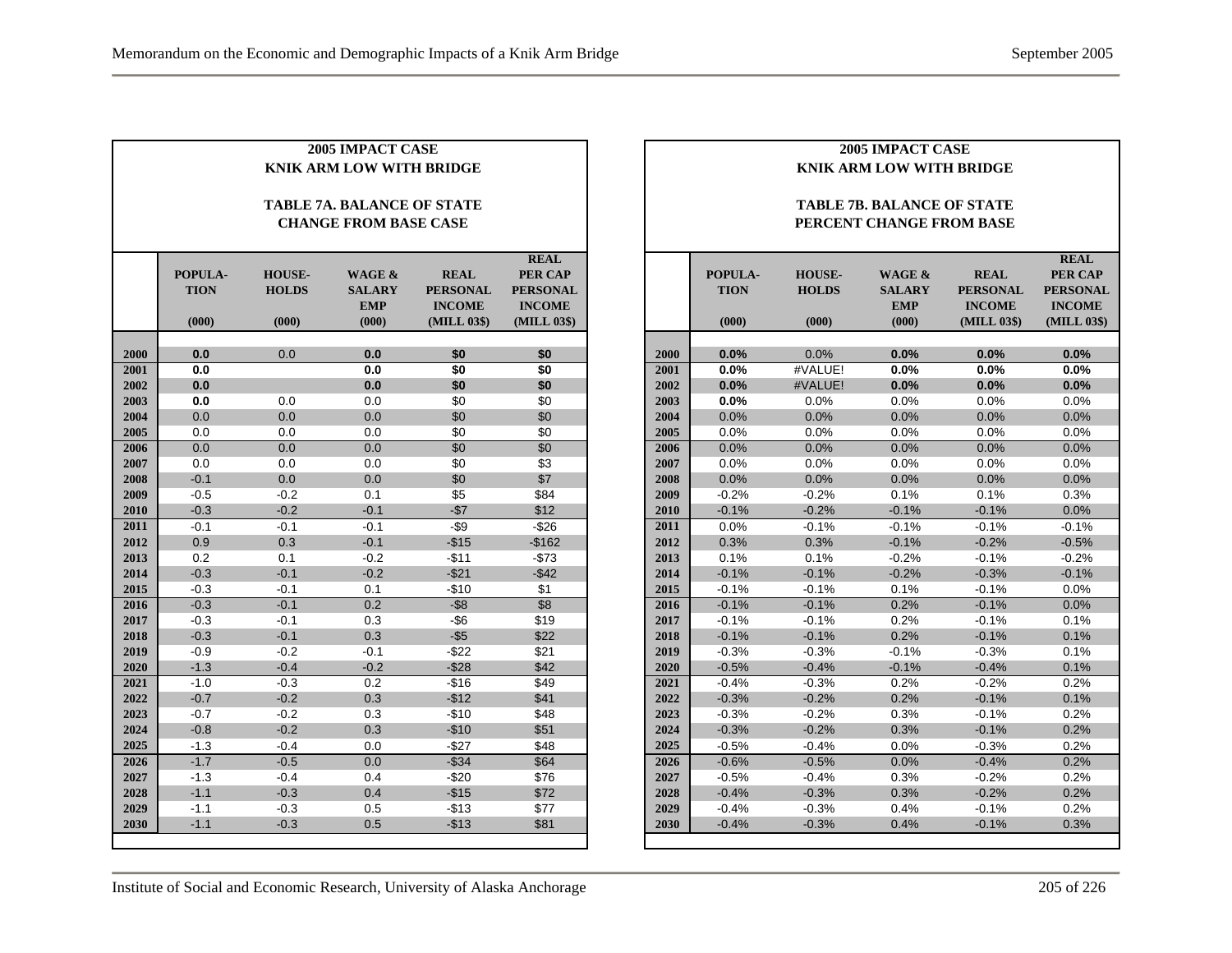| <b>2005 IMPACT CASE</b><br><b>KNIK ARM LOW WITH BRIDGE</b>              |                                              |                              |                                   |                                              |                                                       |                                                |  |  |
|-------------------------------------------------------------------------|----------------------------------------------|------------------------------|-----------------------------------|----------------------------------------------|-------------------------------------------------------|------------------------------------------------|--|--|
| <b>TABLE 8A. ANCHORAGE AND MATSU</b><br>MATANUSKA-SUSITNA BOROUGH SHARE |                                              |                              |                                   |                                              |                                                       |                                                |  |  |
| <b>CHANGE FROM BASE CASE</b>                                            |                                              |                              |                                   |                                              |                                                       |                                                |  |  |
|                                                                         | <b>GREATER</b><br><b>ANCHORAGE ANCHORAGE</b> | <b>GREATER</b><br><b>POP</b> | <b>MATSU</b><br><b>BOROUGH</b>    | <b>MATSU</b><br><b>BOROUGH</b><br><b>POP</b> | <b>MATSU</b><br><b>BOROUGH</b><br><b>SHARE</b><br>W&S | <b>MATSU</b><br><b>BOROUGH</b><br><b>SHARE</b> |  |  |
|                                                                         | W&S<br><b>EMPLOYMENT</b><br>(000)            | (000)                        | W&S<br><b>EMPLOYMENT</b><br>(000) | (000)                                        | <b>EMPLOYMENT</b>                                     | <b>POP</b>                                     |  |  |
| 2000                                                                    | 0.0                                          | 0.0                          | 0.0                               | 0.0                                          | 0.0                                                   | 0.0                                            |  |  |
| 2001                                                                    | 0.0                                          | 0.0                          | 0.0                               | 0.0                                          | 0.0                                                   | 0.0                                            |  |  |
| 2002                                                                    | 0.0                                          | 0.0                          | 0.0                               | 0.0                                          | 0.0                                                   | 0.0                                            |  |  |
| 2003                                                                    | 0.0                                          | 0.0                          | 0.0                               | 0.0                                          | 0.0                                                   | 0.0                                            |  |  |
| 2004                                                                    | 0.0                                          | 0.0                          | 0.0                               | 0.0                                          | 0.0                                                   | 0.0                                            |  |  |
| 2005                                                                    | 0.0                                          | 0.0                          | 0.0                               | 0.0                                          | 0.0                                                   | 0.0                                            |  |  |
| 2006                                                                    | 0.0                                          | 0.0                          | 0.0                               | 0.0                                          | 0.0                                                   | 0.0                                            |  |  |
| 2007                                                                    | 0.1                                          | 0.1                          | 0.0                               | 0.1                                          | 0.0                                                   | 0.0                                            |  |  |
| 2008                                                                    | 0.3                                          | 0.5                          | 0.1                               | 0.3                                          | 0.0                                                   | 0.0                                            |  |  |
| 2009                                                                    | 2.7                                          | 3.6                          | 0.8                               | 2.5                                          | 0.0                                                   | 0.0                                            |  |  |
| 2010                                                                    | 3.7                                          | 6.1                          | 1.4                               | 3.9                                          | 0.0                                                   | 0.0                                            |  |  |
| 2011                                                                    | 4.2                                          | 7.4                          | 1.6                               | 4.6                                          | 0.0                                                   | 0.0                                            |  |  |
| 2012                                                                    | 1.6                                          | 4.6                          | 1.0                               | 2.5                                          | 0.0                                                   | 0.0                                            |  |  |
| 2013                                                                    | 0.6                                          | 2.7                          | 0.7                               | 2.5                                          | 0.0                                                   | 0.0                                            |  |  |
| 2014                                                                    | 0.1                                          | 1.4                          | 1.0                               | 3.5                                          | 0.0                                                   | 0.0                                            |  |  |
| 2015                                                                    | 0.1                                          | 0.9                          | 1.5                               | 5.0                                          | 0.0                                                   | 0.0                                            |  |  |
| 2016                                                                    | $-0.2$                                       | 0.8                          | 2.0                               | 6.4                                          | 0.0                                                   | 0.0                                            |  |  |
| 2017                                                                    | $-0.3$                                       | 0.6                          | 2.3                               | 6.7                                          | 0.0                                                   | 0.0                                            |  |  |
| 2018                                                                    | $-0.3$                                       | 0.5                          | 2.4                               | 6.4                                          | 0.0                                                   | 0.0                                            |  |  |
| 2019                                                                    | $-0.7$                                       | 0.3                          | 2.4                               | 6.7                                          | 0.0                                                   | 0.0                                            |  |  |
| 2020                                                                    | $-0.7$                                       | $-0.1$                       | 2.6                               | 7.2                                          | 0.0                                                   | 0.0                                            |  |  |
| 2021                                                                    | $-0.5$                                       | 0.0                          | 2.9                               | 7.8                                          | 0.0                                                   | 0.0                                            |  |  |
| 2022                                                                    | $-0.5$                                       | 0.4                          | 3.2                               | 8.6                                          | 0.0                                                   | 0.0                                            |  |  |
| 2023                                                                    | $-0.5$                                       | 0.5                          | 3.5                               | 9.4                                          | 0.0                                                   | 0.0                                            |  |  |
| 2024                                                                    | $-0.5$                                       | 0.6                          | 3.8                               | 10.2                                         | 0.0                                                   | 0.0                                            |  |  |
| 2025                                                                    | $-0.9$                                       | 0.5                          | 4.0                               | 11.1                                         | 0.0                                                   | 0.0                                            |  |  |
| 2026                                                                    | $-0.9$                                       | 0.2                          | 4.4                               | 11.8                                         | 0.0                                                   | 0.0                                            |  |  |
| 2027                                                                    | $-0.7$                                       | 0.3                          | 4.7                               | 12.6                                         | 0.0                                                   | 0.0                                            |  |  |
| 2028                                                                    | $-0.7$                                       | 0.7                          | 5.1                               | 13.5                                         | 0.0                                                   | 0.0                                            |  |  |
| 2029                                                                    | $-0.7$                                       | 0.9                          | 5.4                               | 14.4                                         | 0.0                                                   | 0.0                                            |  |  |
| 2030                                                                    | $-0.7$                                       | 1.0                          | 5.8                               | 15.3                                         | 0.0                                                   | 0.0                                            |  |  |

#### **TABLE 8B. ANCHORAGE AND MATSU MATANUSKA-SUSITNA BOROUGH SHARE**

#### **PERCENT CHANGE FROM BASE CASE**

|              | <b>GREATER</b><br><b>ANCHORAGE ANCHORAGE</b><br>W&S<br><b>EMPLOYMENT</b> | <b>GREATER</b><br><b>POP</b> | <b>MATSU</b><br><b>BOROUGH</b><br>W&S<br><b>EMPLOYMENT</b> | <b>MATSU</b><br><b>BOROUGH</b><br><b>POP</b> | <b>MATSU</b><br><b>BOROUGH</b><br><b>SHARE</b><br>W&S<br><b>EMPLOYMENT</b> | <b>MATSU</b><br><b>BOROUGH</b><br><b>SHARE</b><br><b>POP</b> |
|--------------|--------------------------------------------------------------------------|------------------------------|------------------------------------------------------------|----------------------------------------------|----------------------------------------------------------------------------|--------------------------------------------------------------|
|              |                                                                          |                              |                                                            |                                              |                                                                            |                                                              |
| 2000         | 0.0%                                                                     | 0.0%                         | 0.0%                                                       | 0.0%                                         | 0.0%                                                                       | 0.0%                                                         |
| 2001         | 0.0%                                                                     | 0.0%                         | 0.0%                                                       | 0.0%                                         | 0.0%                                                                       | 0.0%                                                         |
| 2002         | 0.0%                                                                     | 0.0%                         | 0.0%                                                       | 0.0%                                         | 0.0%                                                                       | 0.0%                                                         |
| 2003         | 0.0%                                                                     | 0.0%                         | 0.0%                                                       | 0.0%                                         | 0.0%                                                                       | 0.0%                                                         |
| 2004         | 0.0%                                                                     | 0.0%                         | 0.0%                                                       | 0.0%                                         | 0.0%                                                                       | 0.0%                                                         |
| 2005         | 0.0%                                                                     | 0.0%                         | 0.0%                                                       | 0.0%                                         | 0.0%                                                                       | 0.0%                                                         |
| 2006         | 0.0%                                                                     | 0.0%                         | 0.0%                                                       | 0.0%                                         | 0.0%                                                                       | 0.0%                                                         |
| 2007         | 0.1%                                                                     | 0.0%                         | 0.2%                                                       | 0.1%                                         | 0.1%                                                                       | 0.1%                                                         |
| 2008         | 0.2%                                                                     | 0.1%                         | 0.6%                                                       | 0.4%                                         | 0.4%                                                                       | 0.3%                                                         |
| 2009         | 1.6%                                                                     | 1.0%                         | 4.2%                                                       | 2.9%                                         | 2.6%                                                                       | 1.9%                                                         |
| 2010         | 2.2%                                                                     | 1.6%                         | 6.6%                                                       | 4.4%                                         | 4.3%                                                                       | 2.8%                                                         |
| 2011         | 2.5%                                                                     | 2.0%<br>1.2%                 | 7.6%<br>4.4%                                               | 5.1%                                         | 5.0%                                                                       | 3.1%                                                         |
| 2012         | 1.0%                                                                     | 0.7%                         |                                                            | 2.7%                                         | 3.4%<br>2.7%                                                               | 1.5%                                                         |
| 2013         | 0.4%<br>0.1%                                                             | 0.4%                         | 3.1%<br>4.2%                                               | 2.6%                                         | 4.1%                                                                       | 1.9%                                                         |
| 2014         |                                                                          |                              |                                                            | 3.6%                                         |                                                                            | 3.2%                                                         |
| 2015         | 0.0%<br>$-0.1%$                                                          | 0.2%<br>0.2%                 | 6.3%<br>8.2%                                               | 5.1%<br>6.3%                                 | 6.2%<br>8.3%                                                               | 4.8%<br>6.1%                                                 |
| 2016         | $-0.2%$                                                                  | 0.2%                         | 9.2%                                                       | 6.3%                                         | 9.3%                                                                       | 6.2%                                                         |
| 2017         |                                                                          |                              |                                                            |                                              |                                                                            |                                                              |
| 2018         | $-0.2%$<br>$-0.4%$                                                       | 0.1%<br>0.1%                 | 9.1%<br>8.9%                                               | 5.9%<br>6.0%                                 | 9.3%<br>9.3%                                                               | 5.8%<br>5.9%                                                 |
| 2019<br>2020 | $-0.4%$                                                                  | 0.0%                         | 9.3%                                                       | 6.2%                                         | 9.7%                                                                       | 6.3%                                                         |
| 2021         | $-0.3%$                                                                  | 0.0%                         | 10.0%                                                      | 6.6%                                         | 10.3%                                                                      | 6.6%                                                         |
| 2022         | $-0.3%$                                                                  | 0.1%                         | 10.6%                                                      | 7.1%                                         | 10.9%                                                                      | 7.0%                                                         |
| 2023         | $-0.3%$                                                                  | 0.1%                         | 11.2%                                                      | 7.5%                                         | 11.5%                                                                      | 7.4%                                                         |
|              | $-0.3%$                                                                  | 0.1%                         | 11.8%                                                      | 7.9%                                         | 12.1%                                                                      | 7.8%                                                         |
| 2024         | $-0.5%$                                                                  | 0.1%                         | 12.3%                                                      |                                              | 12.8%                                                                      | 8.2%                                                         |
| 2025         | $-0.5%$                                                                  | 0.0%                         | 12.9%                                                      | 8.3%<br>8.7%                                 | 13.5%                                                                      | 8.6%                                                         |
| 2026<br>2027 | $-0.4%$                                                                  | 0.1%                         | 13.6%                                                      | 9.0%                                         | 14.0%                                                                      | 8.9%                                                         |
| 2028         | $-0.4%$                                                                  | 0.1%                         | 14.1%                                                      | 9.4%                                         | 14.5%                                                                      | 9.3%                                                         |
|              | $-0.4%$                                                                  | 0.2%                         | 14.6%                                                      | 9.8%                                         | 15.1%                                                                      | 9.6%                                                         |
| 2029         | $-0.4%$                                                                  | 0.2%                         | 15.1%                                                      | 10.2%                                        | 15.6%                                                                      | 9.9%                                                         |
| 2030         |                                                                          |                              |                                                            |                                              |                                                                            |                                                              |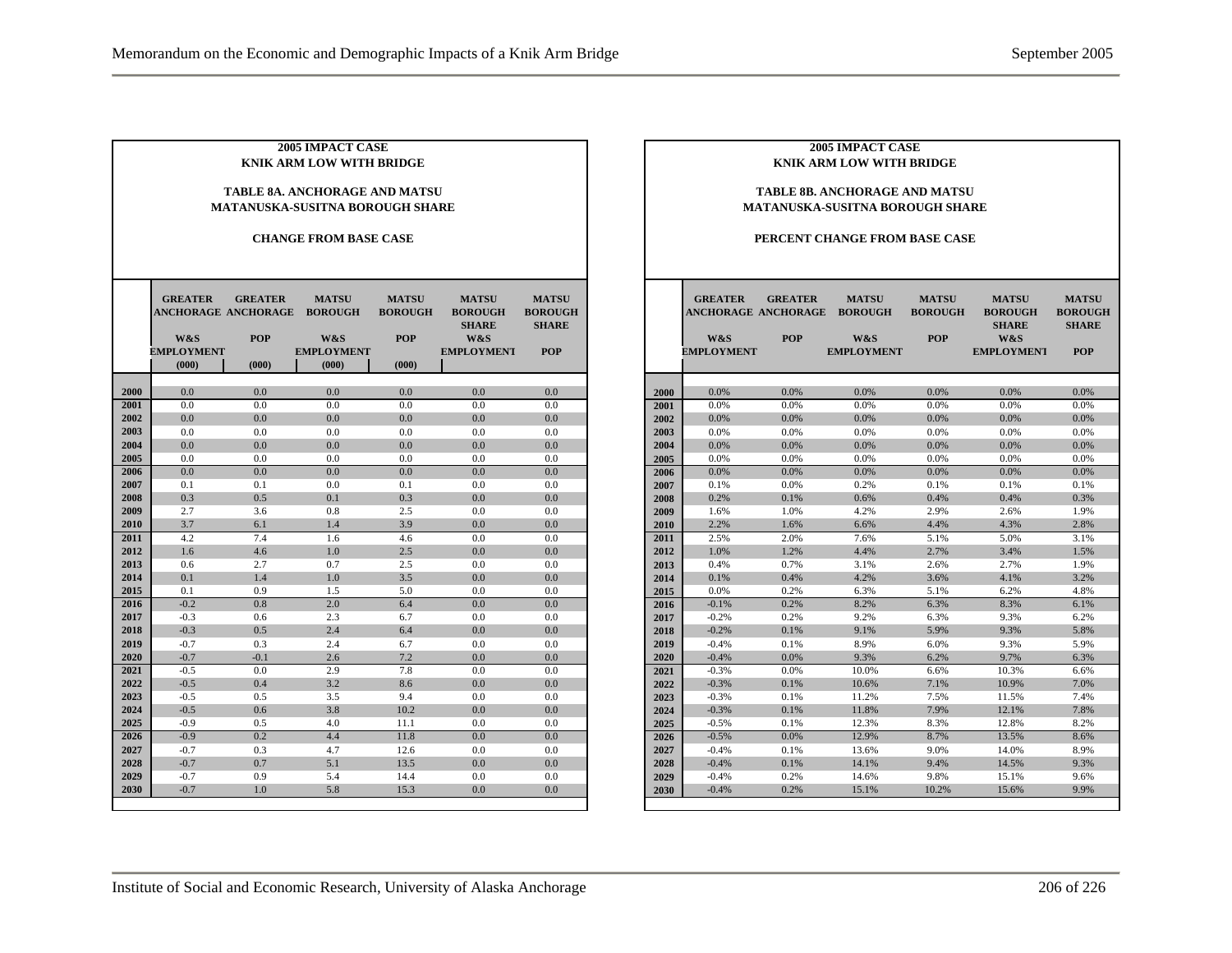|              | <b>COMMUTERS</b><br><b>TO</b><br><b>ANCHORAGE</b> | NON-                                               | <b>CHANGE FROM BASE CASE</b>                   | <b>TABLE 9A. ANCHORAGE AND MATSU</b><br><b>MATANUSKA-SUSITNA BOROUGH COMMUTERS</b> |                    |
|--------------|---------------------------------------------------|----------------------------------------------------|------------------------------------------------|------------------------------------------------------------------------------------|--------------------|
|              |                                                   |                                                    |                                                |                                                                                    |                    |
|              |                                                   |                                                    |                                                |                                                                                    |                    |
|              |                                                   | <b>COMMUTING</b><br><b>MATSU</b><br><b>WORKERS</b> | <b>TOTAL</b><br><b>MATSU</b><br><b>WORKERS</b> | <b>SHARE</b><br><b>COMMUTING TOTAL JOBS/</b><br><b>TO</b><br><b>ANCHORAGE</b>      | <b>BASIC</b>       |
|              | (000)                                             | (000)                                              | (000)                                          |                                                                                    |                    |
| 2000<br>2001 | 0.0<br>0.0                                        | 0.0<br>0.0                                         | 0.0<br>0.0                                     | 0.00%<br>0.00%                                                                     | 0.00<br>0.00       |
| 2002         | 0.0                                               | 0.0                                                | 0.0                                            | 0.00%                                                                              | 0.00               |
| 2003         | 0.0                                               | 0.0                                                | 0.0                                            | 0.00%                                                                              | 0.00               |
| 2004         | 0.0                                               | 0.0                                                | 0.0                                            | 0.00%                                                                              | 0.00               |
| 2005         | 0.0                                               | 0.0                                                | 0.0                                            | 0.00%                                                                              | 0.00               |
| 2006         | 0.0                                               | 0.0                                                | 0.0                                            | 0.00%                                                                              | 0.00               |
| 2007         | 0.0                                               | 0.0                                                | 0.0                                            | 0.01%                                                                              | 0.00               |
| 2008         | 0.1                                               | 0.1                                                | 0.2                                            | 0.03%                                                                              | $-0.01$            |
| 2009         | 0.5                                               | 0.9                                                | 1.4                                            | 0.35%                                                                              | $-0.06$            |
| <b>2010</b>  | 0.5                                               | 1.5                                                | 2.0                                            | 0.13%                                                                              | $-0.03$            |
| 2011         | 0.5                                               | 1.8                                                | 2.3                                            | $-0.02%$                                                                           | $-0.02$            |
| 2012         | 0.0                                               | 1.0                                                | 1.0                                            | $-0.62%$                                                                           | 0.06               |
| 2013<br>2014 | 0.3<br>0.6                                        | 0.7<br>1.0                                         | 1.0<br>1.6                                     | 0.13%<br>0.55%                                                                     | 0.00<br>$-0.03$    |
| 2015         | 1.0                                               | 1.5                                                | 2.5                                            | 0.80%                                                                              | $-0.05$            |
| 2016         | 1.1                                               | 2.0                                                | 3.1                                            | 0.77%                                                                              | $-0.04$            |
| 2017         | 0.9                                               | 2.3                                                | 3.2                                            | 0.29%                                                                              | $-0.01$            |
| 2018         | 0.7                                               | 2.4                                                | 3.1                                            | $-0.05%$                                                                           | 0.00               |
| 2019         | 0.8                                               | 2.4                                                | 3.2                                            | 0.06%                                                                              | $-0.01$            |
| 2020         | 0.8                                               | 2.6                                                | 3.4                                            | 0.08%                                                                              | $-0.02$            |
| 2021         | 0.9                                               | 2.9                                                | 3.8                                            | 0.05%                                                                              | $-0.02$            |
| 2022         | 1.0                                               | 3.2                                                | 4.1                                            | 0.05%                                                                              | $-0.02$            |
| 2023         | 1.1                                               | 3.5                                                | 4.5                                            | 0.03%                                                                              | $-0.02$            |
| 2024         | 1.1                                               | 3.8                                                | 4.9                                            | 0.02%                                                                              | $-0.02$            |
| 2025         | 1.2                                               | 4.0                                                | 5.2                                            | 0.03%                                                                              | $-0.02$            |
| 2026         | 1.3                                               | 4.3                                                | 5.6                                            | 0.00%                                                                              | $-0.02$            |
| 2027         | 1.3                                               | 4.7                                                | 6.1                                            | $-0.04%$                                                                           | $-0.03$            |
| 2028<br>2029 | 1.4<br>1.5                                        | 5.1<br>5.4                                         | 6.5<br>6.9                                     | $-0.05%$<br>$-0.06%$                                                               | $-0.03$<br>$-0.03$ |
| 2030         | 1.6                                               | 5.8                                                | 7.3                                            | $-0.07%$                                                                           | $-0.03$            |

# эE

#### **TABLE 9B. ANCHORAGE AND MATSU MATANUSKA-SUSITNA BOROUGH COMMUTERS**

#### **PERCENT CHANGE FROM BASE CASE**

| $\overline{a}$          | -0.3% | $3.2\%$ | $2.4\%$ | -2.0%   | $2.1\%$  |
|-------------------------|-------|---------|---------|---------|----------|
| $\overline{\mathbf{3}}$ | 3.0%  | 2.3%    | 2.4%    | 0.5%    | $-0.1%$  |
| 4                       | 6.1%  | 3.0%    | 3.7%    | 2.3%    | $-1.2%$  |
| 5                       | 9.3%  | 4.6%    | 5.7%    | 3.4%    | $-1.8%$  |
| 6                       | 10.6% | 6.0%    | 7.1%    | 3.3%    | $-1.6%$  |
| 7                       | 8.5%  | 6.7%    | 7.1%    | 1.2%    | $-0.5%$  |
| 8                       | 6.4%  | 6.7%    | 6.6%    | $-0.2%$ | 0.1%     |
| 9                       | 6.9%  | 6.5%    | 6.6%    | 0.3%    | $-0.3%$  |
| $\bf{0}$                | 7.4%  | 6.9%    | 7.0%    | 0.3%    | $-0.5%$  |
| 1                       | 7.8%  | 7.5%    | 7.6%    | 0.2%    | $-0.7\%$ |
| $\overline{2}$          | 8.3%  | 8.0%    | 8.1%    | 0.2%    | $-0.7%$  |
| 3                       | 8.7%  | 8.5%    | 8.6%    | 0.1%    | $-0.8%$  |
| 4                       | 9.1%  | 9.0%    | 9.1%    | 0.1%    | $-0.8%$  |
| 5                       | 9.5%  | 9.4%    | 9.4%    | 0.1%    | $-0.8%$  |
| 6                       | 9.9%  | 9.9%    | 9.9%    | $0.0\%$ | $-0.8%$  |
| 7                       | 10.3% | 10.6%   | 10.5%   | $-0.2%$ | $-0.8%$  |
| 8                       | 10.7% | 11.0%   | 10.9%   | $-0.2%$ | $-0.9%$  |
| 9                       | 11.1% | 11.4%   | 11.4%   | $-0.3%$ | $-0.9%$  |
| $\bf{0}$                | 11.4% | 11.9%   | 11.8%   | $-0.3%$ | $-0.9%$  |
|                         |       |         |         |         |          |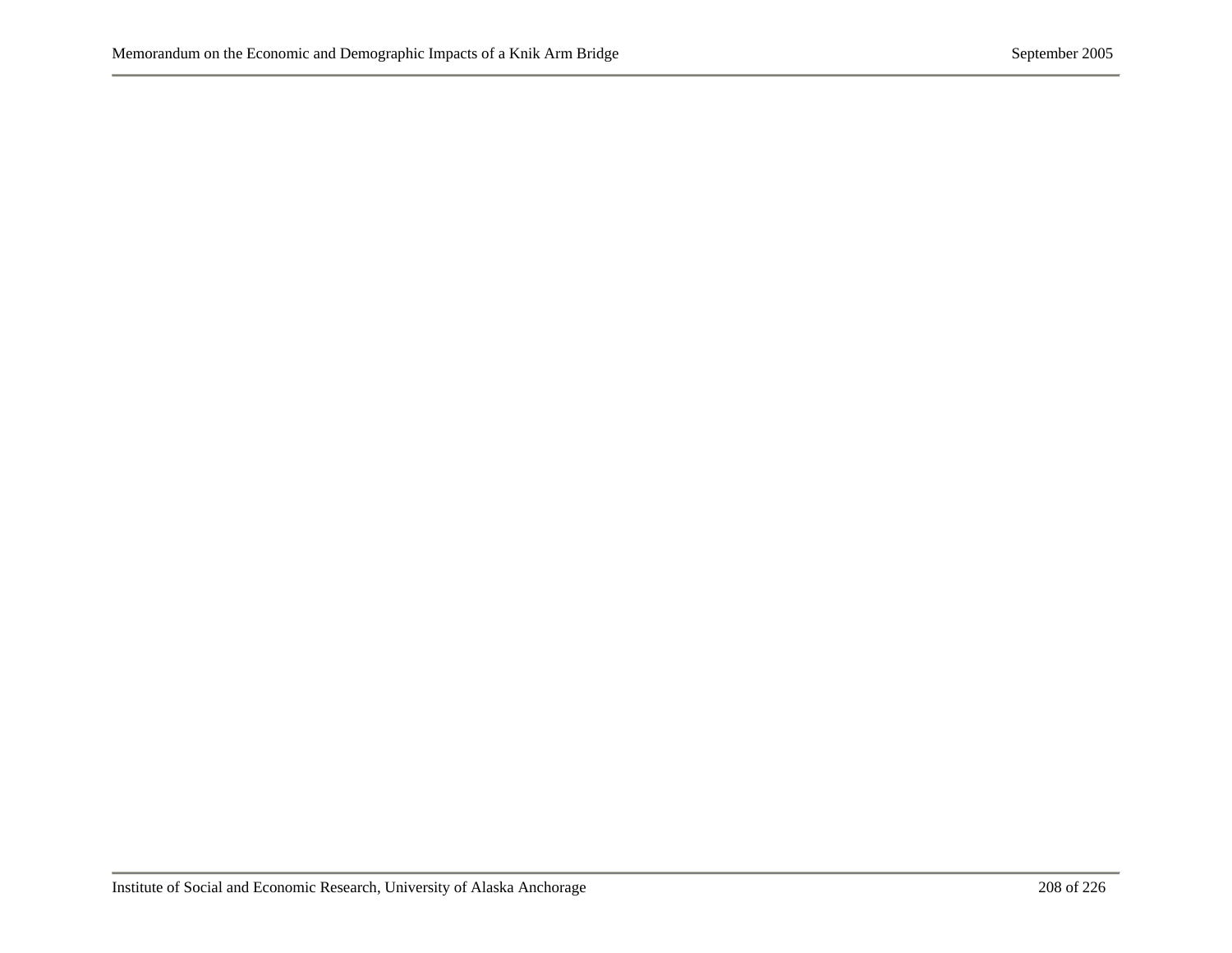## **MEMORANDUM ON THE ECONOMIC AND DEMOGRAPHIC IMPACTS OF A KNIK ARM BRIDGE**

**11. SCENARIO ASSUMPTIONS**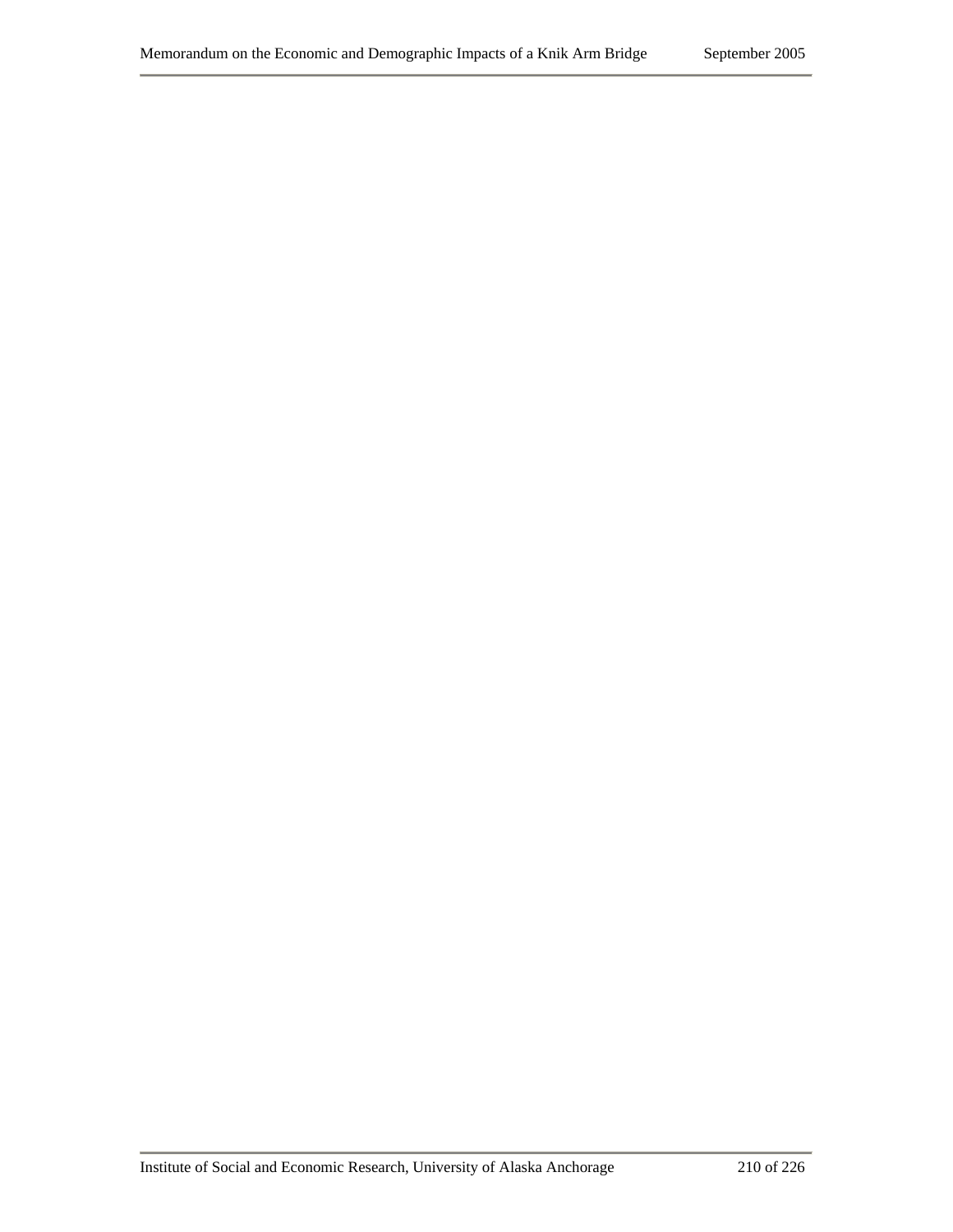## **ECONOMIC PROJECTIONS FOR ALASKA AND THE SOUTHERN RAILBELT 2005-2030**

## **ECONOMIC SCENARIO ASSUMPTIONS PREPARED FOR KABATA**

|                                                                                                                                  | <b>BASE CASE</b><br>(KAO5NBB)                                                                                                                                                                   | <b>LOW CASE</b><br><b>SENSITIVITY</b><br>(KA05NBL) | <b>HIGH CASE</b><br><b>SENSITIVITY</b><br><b>(KA05NBH)</b> |  |  |  |  |  |
|----------------------------------------------------------------------------------------------------------------------------------|-------------------------------------------------------------------------------------------------------------------------------------------------------------------------------------------------|----------------------------------------------------|------------------------------------------------------------|--|--|--|--|--|
| A. BASIC INDUSTRY ASSUMPTIONS                                                                                                    |                                                                                                                                                                                                 |                                                    |                                                            |  |  |  |  |  |
| A.1. Petroleum*                                                                                                                  |                                                                                                                                                                                                 |                                                    |                                                            |  |  |  |  |  |
| 1. Trans-Alaska<br><b>Pipeline</b>                                                                                               | Employment declines from 2007-<br>2010 to 65% of current levels<br>(TAP.S05M)                                                                                                                   |                                                    |                                                            |  |  |  |  |  |
| 2. North Slope<br><b>Petroleum</b><br><b>Development</b><br>and Produc-tion<br>(including<br><b>NPRA</b> and near-<br>shore OCS) | Employment remains constant as<br>marginal fields, requiring more<br>labor, are brought into production<br>and enhanced recovery methods<br>continue to be applied at Prudhoe<br>Bay (ONS.S04M) |                                                    | Employment grows at 5%<br>annual rate after 2010.          |  |  |  |  |  |
| 3. Cook Inlet<br><b>Petroleum</b><br><b>Production</b>                                                                           | Employment in exploration,<br>development, and production of<br>oil and gas in Cook Inlet remains<br>constant (OCI.S04M)                                                                        |                                                    |                                                            |  |  |  |  |  |
| 4. ANWR                                                                                                                          | Exploration in ANWR starting in<br>2010 leads to commercial<br>development of 400 MM barrels<br>per day in 2020(OAW.S05M)                                                                       | None.                                              |                                                            |  |  |  |  |  |
| 5. Frontier Areas<br><b>OCS</b>                                                                                                  | Limited exploration only<br>(OFR.S05M)                                                                                                                                                          |                                                    |                                                            |  |  |  |  |  |
| 6. Oil Industry<br><b>Headquarters</b>                                                                                           | Employment constant<br>(OHQ.S04M)                                                                                                                                                               |                                                    |                                                            |  |  |  |  |  |
| 7. Use of North<br><b>Slope Gas</b>                                                                                              | Gas pipeline along highway<br>between 2012 and 2015.<br>Permanent employment of 1,600<br>associated with gas production<br>and transportation (ONG.S05M)                                        | None.                                              |                                                            |  |  |  |  |  |
| 8. Manufacturing                                                                                                                 | Agrium plant closes in 2006;<br>LNG plant closes in 2009<br>(OMN.S05M)                                                                                                                          |                                                    |                                                            |  |  |  |  |  |
| 9. Other Activity                                                                                                                | Limited activity in Nenana and<br>Copper River Basin<br>(OOT.S05M)                                                                                                                              |                                                    |                                                            |  |  |  |  |  |

**\*See State Revenues for price and production.** 

**NOTES: Codes in parentheses indicate ISER names for MAP Model case files, and codes in brackets indicate MAP variable names. These are the long-run assumptions. Values may differ in the initial forecast years to reflect short-term conditions.**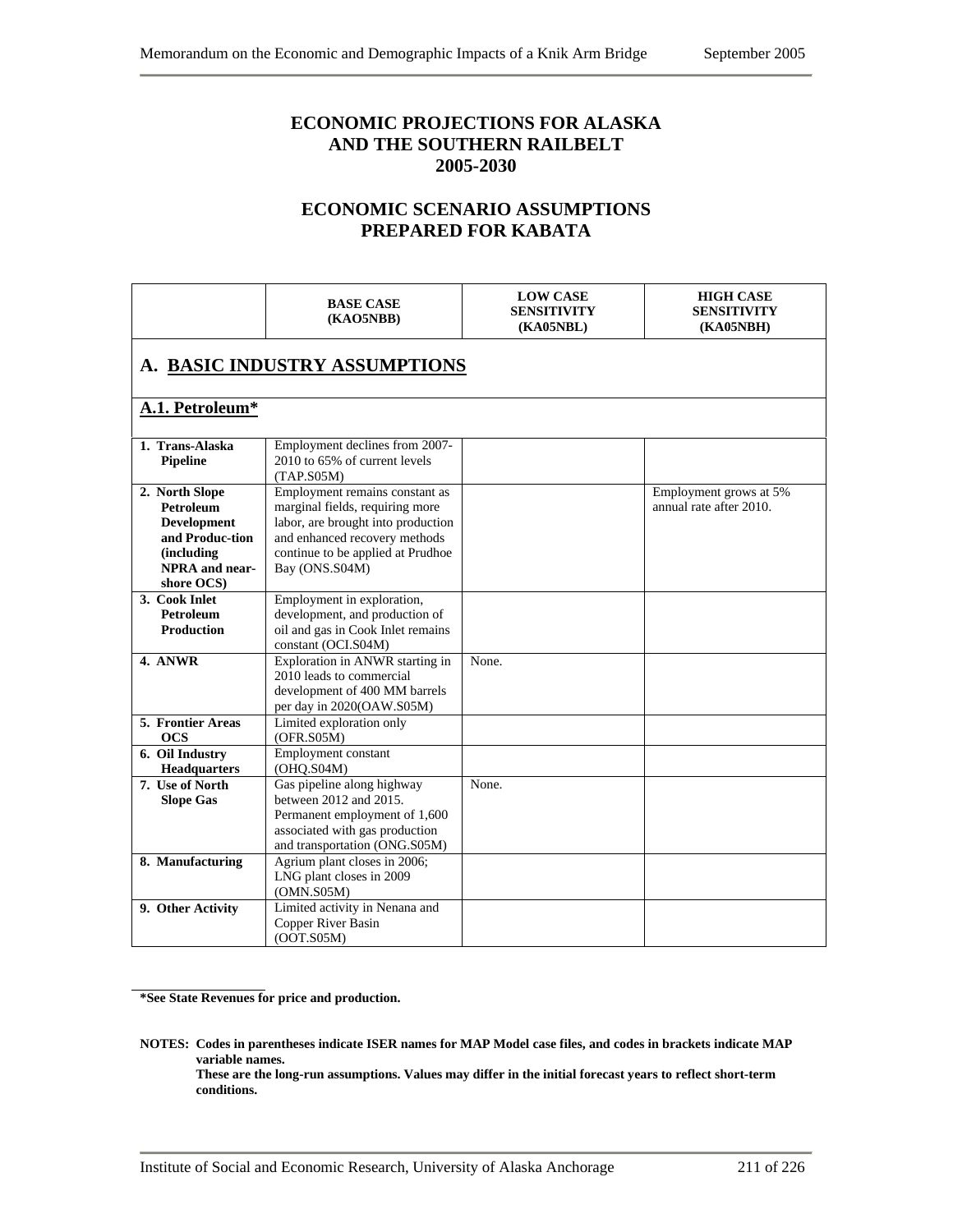|                                         | <b>BASE CASE</b><br>(KAO5NBB)                                                                                                                                                                                                                                                                 | <b>LOW CASE</b><br><b>SENSITIVITY</b><br>(KA05NBL)                                                              | <b>HIGH CASE</b><br><b>SENSITIVITY</b><br><b>(KA05NBH)</b>                                                                                        |
|-----------------------------------------|-----------------------------------------------------------------------------------------------------------------------------------------------------------------------------------------------------------------------------------------------------------------------------------------------|-----------------------------------------------------------------------------------------------------------------|---------------------------------------------------------------------------------------------------------------------------------------------------|
| A.2. Mining                             |                                                                                                                                                                                                                                                                                               |                                                                                                                 |                                                                                                                                                   |
| 1. Greens Creek<br><b>Mine</b>          | Constant employment<br>(MGC.S04M)                                                                                                                                                                                                                                                             |                                                                                                                 |                                                                                                                                                   |
| 2. Red Dog Mine                         | Constant employment<br>(MRD.S04M)                                                                                                                                                                                                                                                             |                                                                                                                 |                                                                                                                                                   |
| 3. Pogo                                 | Production begins in 2006<br>(MFG.S04M)                                                                                                                                                                                                                                                       |                                                                                                                 |                                                                                                                                                   |
| 4. Kensington Mine                      | Production begins in 2007<br>(MKN.S05M)                                                                                                                                                                                                                                                       |                                                                                                                 |                                                                                                                                                   |
| 5. Fort Knox/True                       | Production is constant through                                                                                                                                                                                                                                                                |                                                                                                                 |                                                                                                                                                   |
| <b>North</b>                            | 2020, then declines 3% annually<br>(MFK.S05M)                                                                                                                                                                                                                                                 |                                                                                                                 |                                                                                                                                                   |
| <b>6. Donlin Creek</b><br><b>Mine</b>   | Production begins in 2015<br>(MDK.05M)                                                                                                                                                                                                                                                        |                                                                                                                 |                                                                                                                                                   |
| 7. Pebble Mine                          | Production begins in 2012<br>(MPB.05M)                                                                                                                                                                                                                                                        |                                                                                                                 |                                                                                                                                                   |
| 8. Beluga Coal<br><b>Production</b>     | Production begins in 2011<br>(MBC.S05M)                                                                                                                                                                                                                                                       |                                                                                                                 |                                                                                                                                                   |
| 9. Matanuska                            | None                                                                                                                                                                                                                                                                                          |                                                                                                                 |                                                                                                                                                   |
| <b>Valley Coal</b>                      |                                                                                                                                                                                                                                                                                               |                                                                                                                 |                                                                                                                                                   |
| 10. Healy Coal for                      | Production constant                                                                                                                                                                                                                                                                           |                                                                                                                 |                                                                                                                                                   |
| <b>Export</b>                           | (MHC.S05M)                                                                                                                                                                                                                                                                                    |                                                                                                                 |                                                                                                                                                   |
| 11. Other Mining<br><b>Activity</b>     | Mining employment net of<br>specifically identified projects                                                                                                                                                                                                                                  | 3% annual growth rate.                                                                                          | 5% annual growth rate.                                                                                                                            |
|                                         | increases by 4 percent annually<br>(MOT.S04M)                                                                                                                                                                                                                                                 |                                                                                                                 |                                                                                                                                                   |
|                                         |                                                                                                                                                                                                                                                                                               |                                                                                                                 |                                                                                                                                                   |
| A.3. Seafood                            |                                                                                                                                                                                                                                                                                               |                                                                                                                 |                                                                                                                                                   |
| 1. Commercial Fish<br><b>Harvesting</b> | Shore-based employment in fish<br>harvesting is constant<br>(SFH.S04M)                                                                                                                                                                                                                        |                                                                                                                 |                                                                                                                                                   |
| 2. Commercial Fish<br>Processing        | Constant employment<br>(SFP.S04M)                                                                                                                                                                                                                                                             |                                                                                                                 |                                                                                                                                                   |
|                                         |                                                                                                                                                                                                                                                                                               |                                                                                                                 |                                                                                                                                                   |
| A.4. Tourism                            |                                                                                                                                                                                                                                                                                               |                                                                                                                 |                                                                                                                                                   |
| 1. Tourism                              | Index of tourist visitor<br>expenditures (measuring visitors,<br>days, and real expenditures per<br>visitor day) increases by 5% with<br>employment growth of 3% thru<br>2025 then 2%. Tourism-related<br>infrastructure development grows<br>2% annually thru 2015 and then<br>1% (TRN.S04M) | Employment growth of 2%<br>through 2025, then 1%.<br>Tourism related infrastructure<br>development grows at 1%. | Employment growth of 4%<br>through 2025, then 3%.<br>Tourism related infrastructure<br>development grows 3%<br>annually thru 2015 and then<br>2%. |
| <b>A.5. Federal Government</b>          |                                                                                                                                                                                                                                                                                               |                                                                                                                 |                                                                                                                                                   |
| 1. Military<br><b>Employment</b>        | Strength level remains constant<br>after buildup in 2004, 2005, and<br>2006 (FMI.S05M)                                                                                                                                                                                                        |                                                                                                                 |                                                                                                                                                   |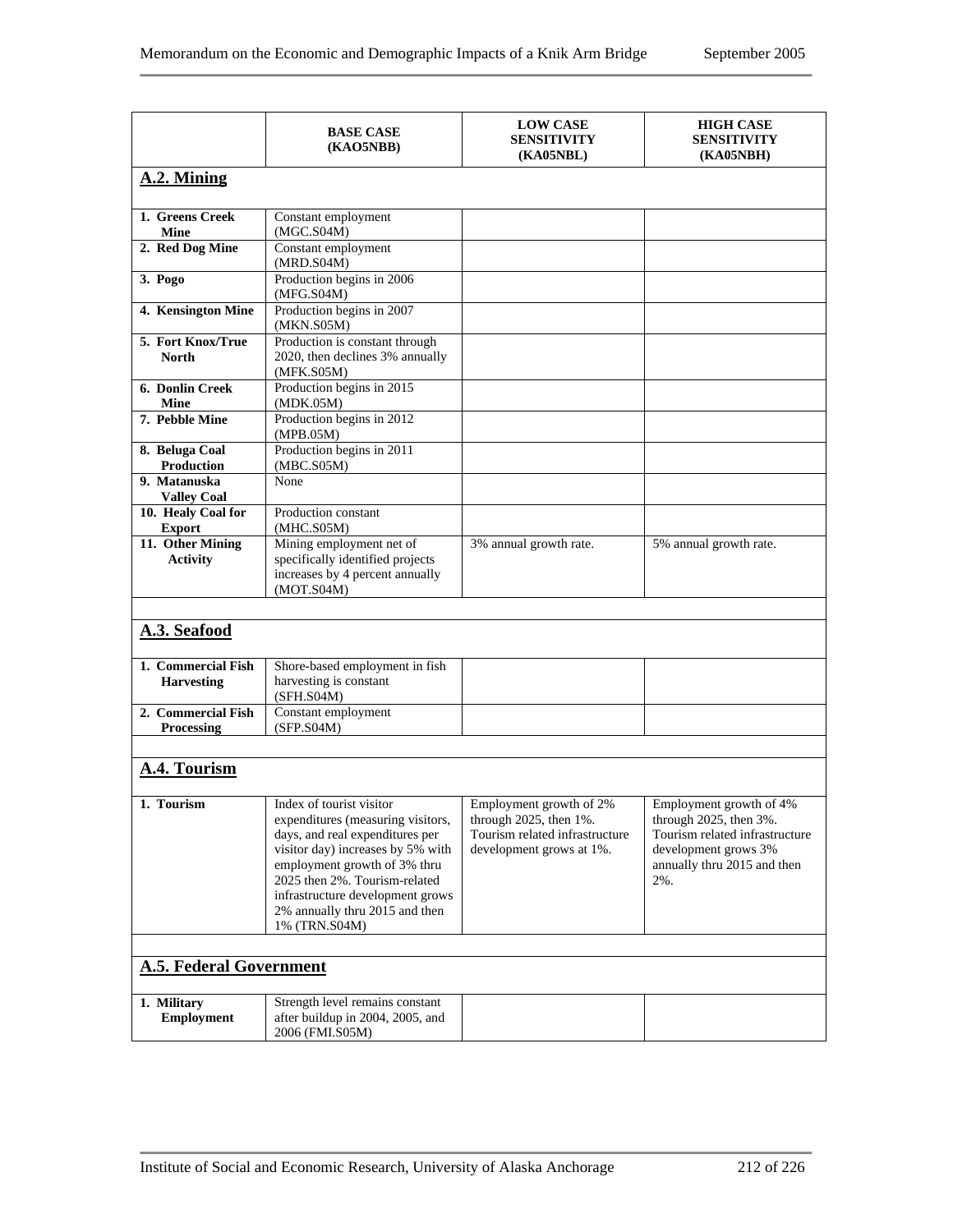|                                                                             | <b>BASE CASE</b><br>(KAO5NBB)                                                                                                                                                                                                   |  | <b>HIGH CASE</b><br><b>SENSITIVITY</b><br><b>(KA05NBH)</b>                                        |
|-----------------------------------------------------------------------------|---------------------------------------------------------------------------------------------------------------------------------------------------------------------------------------------------------------------------------|--|---------------------------------------------------------------------------------------------------|
| 2. Military Base<br><b>Closure--BRAC</b>                                    | Kulis closure, Eielson,<br>Elmendorf and Ft. Richardson<br>realignment result in loss of<br>4,200 active duty military and                                                                                                      |  | Military base closure reversed<br>after 2015, with all new troops<br>deployed to Anchorage bases. |
|                                                                             | 500 civilian Department of<br>Defense employees in 2006<br>through 2010 (BRA.505M)                                                                                                                                              |  |                                                                                                   |
| 3. Civilian<br><b>Employment</b>                                            | Employment increases at .25<br>percent annual rate consistent<br>with long-term trend since 1960<br>(FCV.S04M)                                                                                                                  |  |                                                                                                   |
| 4. Procurement                                                              | Federally funded construction<br>projects, such as rural safe water<br>and environmental cleanup<br>activities at military sites,<br>produce 1,500 jobs annually<br>through 2008 and then decline by<br>10% annually (CON.S04M) |  |                                                                                                   |
| 5. Grants to State<br><b>Governments</b>                                    | Downward adjustment from 2006<br>to 2013 to 65% of current level,<br>then growth at rate of population<br>and inflation (FEDEX)                                                                                                 |  |                                                                                                   |
| 6. Grants to<br><b>Nonprofits</b>                                           | Drop-in value added in nonprofit<br>sector of \$80 million between<br>2005 and 2008 (FEDNPX)                                                                                                                                    |  |                                                                                                   |
| 7. Transfers to<br><b>Individuals</b><br>(Medicare and<br><b>Medicaid</b> ) | Growing at rate of population,<br>prices, and income.                                                                                                                                                                           |  |                                                                                                   |
| 8. Cost-of-Living<br><b>Adjustment</b>                                      | Declines from 25% to 10% over<br>the period 2010 to 2020<br>(FEDCOLA)                                                                                                                                                           |  |                                                                                                   |
|                                                                             | <b>A.6. International Freight Handling</b>                                                                                                                                                                                      |  |                                                                                                   |
| 1. Air Transport<br><b>Employment</b>                                       | Employment at Anchorage and<br>Fairbanks International airports<br>associated with international<br>freight handling continues to<br>grow at 3% through 2015 and<br>2% thereafter (AIR.S05M)                                    |  |                                                                                                   |
| <b>A.7. Forest Products</b>                                                 |                                                                                                                                                                                                                                 |  |                                                                                                   |
| 1. Logging and<br><b>Sawmills</b>                                           | Growth at 1 percent in all<br>regions that currently have<br>logging (FML.S04M)                                                                                                                                                 |  |                                                                                                   |
| 2. Timber<br><b>Manufacture</b>                                             | Modest levels of wood<br>products-related manufactur-ing<br>develop in Sitka, Ketchikan,<br>and Matanuska Valley<br>(FMP.S04M)                                                                                                  |  |                                                                                                   |
| A.8. Agriculture                                                            |                                                                                                                                                                                                                                 |  |                                                                                                   |
| 1. Agriculture                                                              | Employment in agriculture,<br>primarily for local markets,<br>increases 2% annually<br>(AGR.S04M)                                                                                                                               |  |                                                                                                   |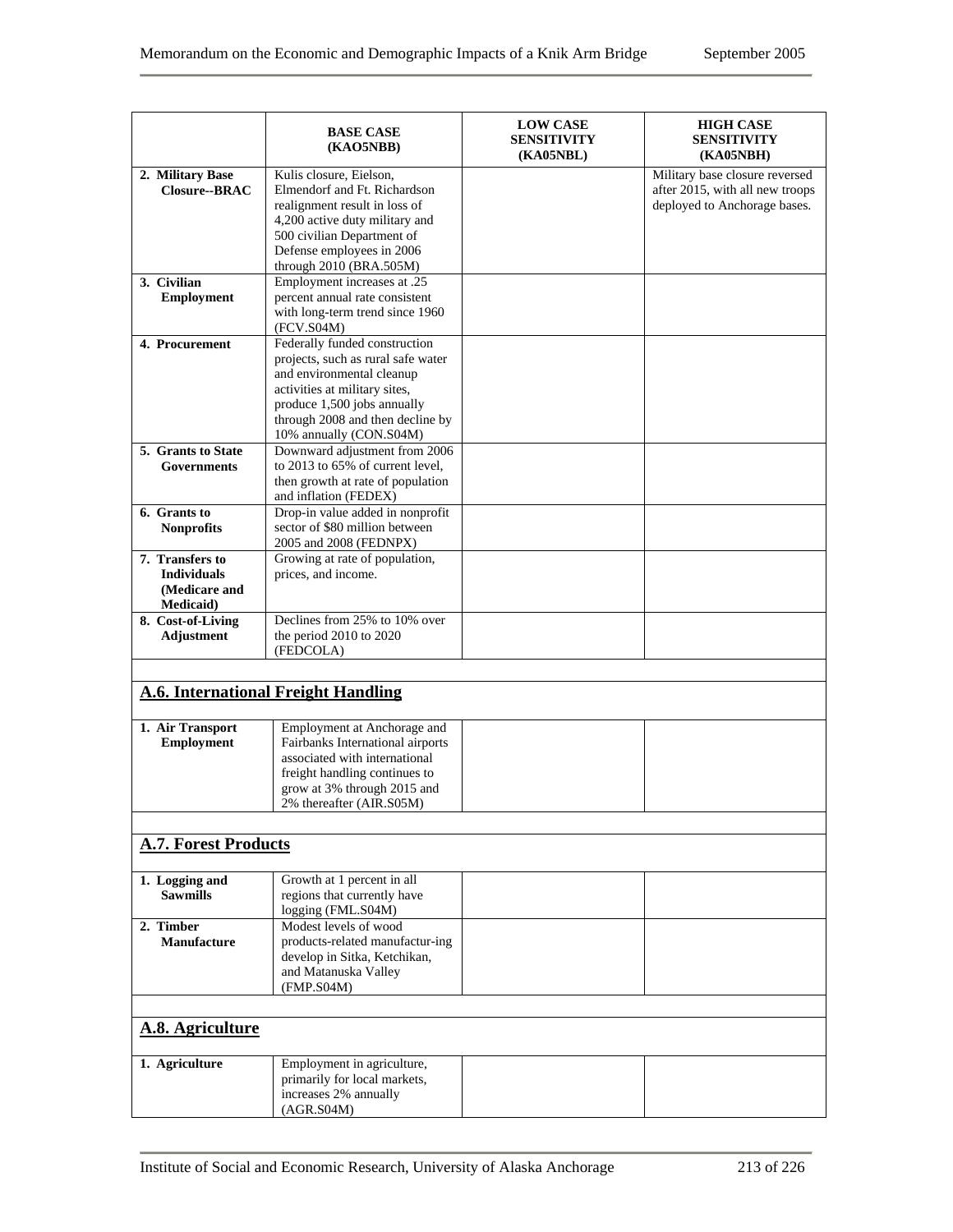|                                                                                                      | <b>BASE CASE</b><br>(KAO5NBB)                                                                                                   | <b>LOW CASE</b><br><b>SENSITIVITY</b><br><b>(KA05NBL)</b> | <b>HIGH CASE</b><br><b>SENSITIVITY</b><br><b>(KA05NBH)</b> |  |  |  |  |  |  |
|------------------------------------------------------------------------------------------------------|---------------------------------------------------------------------------------------------------------------------------------|-----------------------------------------------------------|------------------------------------------------------------|--|--|--|--|--|--|
|                                                                                                      |                                                                                                                                 |                                                           |                                                            |  |  |  |  |  |  |
| <b>B. FISCAL ASSUMPTIONS</b>                                                                         |                                                                                                                                 |                                                           |                                                            |  |  |  |  |  |  |
| <b>B.1. Petroleum Revenues</b>                                                                       |                                                                                                                                 |                                                           |                                                            |  |  |  |  |  |  |
| 1. Oil Price Average<br><b>Lower 48 North</b><br><b>Slope Crude</b>                                  | DOR Spring 2005 to 2007 then<br>constant real dollars (\$30)<br>(DOR.S05M)                                                      | \$20 constant real after 2007.                            | \$40 constant real after 2007.                             |  |  |  |  |  |  |
| 2. Oil Production<br>(ex ANWR,<br><b>Frontier and</b><br>OCS)                                        | DOR Fall 2005 to 2015; then 3<br>percent decline per year<br>(DOR.S05M)                                                         |                                                           |                                                            |  |  |  |  |  |  |
| 3. State Revenue<br><b>Yield per Barrel</b>                                                          | DOR Fall 2003 revenue sources<br>through 2015, then constant<br>(DOR.S05M)                                                      |                                                           |                                                            |  |  |  |  |  |  |
| <b>4. Severance Taxes</b><br>(ex ANWR,<br><b>Frontier and</b><br>OCS) [RPTS]                         | DOR Spring 2005 through 2007,<br>then calculate from price x<br>production x yield (DOR.S05M)                                   |                                                           |                                                            |  |  |  |  |  |  |
| 5. Royalties (ex<br><b>ANWR, Frontier</b><br>and OCS)<br>[RPRY]                                      | DOR Spring 2005 through 2007,<br>then calculate from price x<br>production x yield (DOR.S05M)                                   |                                                           |                                                            |  |  |  |  |  |  |
| 6. Property Taxes<br>(ex ANWR,<br><b>Frontier and</b><br>OCS) [RPPS]                                 | DOR Spring 2005 through 2015,<br>then constant nominal<br>(DOR.S05M)                                                            |                                                           |                                                            |  |  |  |  |  |  |
| 7. Petroleum<br>Corporate<br><b>Income Tax (ex)</b><br><b>ANWR, Frontier</b><br>and OCS)<br>[RTCSPX] | DOR Spring 2005 through 2015,<br>then constant nominal<br>(DOR.S05M)                                                            |                                                           |                                                            |  |  |  |  |  |  |
| 8. Bonuses [RPBS]                                                                                    | DOR Spring 2004 through 2015,<br>then constant nominal<br>(DOR.S05M)                                                            |                                                           |                                                            |  |  |  |  |  |  |
| 9. Petroleum Rents<br>[RPEN]                                                                         | \$15 million initially, growing<br>with inflation                                                                               |                                                           |                                                            |  |  |  |  |  |  |
| 10. Miscellaneous<br>Petroleum<br><b>Settlement</b><br><b>Revenues</b><br>[RP9X]                     | \$20 million annually. The<br>revenues are allocated to the<br><b>Constitutional Budget Reserve</b><br>(WIN.S04M)               |                                                           |                                                            |  |  |  |  |  |  |
| 11. Federal-State<br>Petroleum-<br><b>Related Shared</b><br><b>Revenues</b><br>[RSFDNPX]             | \$10 million growing with<br>inflation                                                                                          |                                                           |                                                            |  |  |  |  |  |  |
| <b>12. ANWR</b><br><b>Revenues</b>                                                                   | State shares 50% of royalties and<br>collects other taxes consistent<br>with take on other North Slope<br>production (OAW.S05M) | None.                                                     |                                                            |  |  |  |  |  |  |
| 13. Gas Com-<br>mercialization<br><b>Revenues</b>                                                    | \$400 million annually increasing<br>with inflation starting in 2015<br>(ONG.S05M)                                              | None.                                                     |                                                            |  |  |  |  |  |  |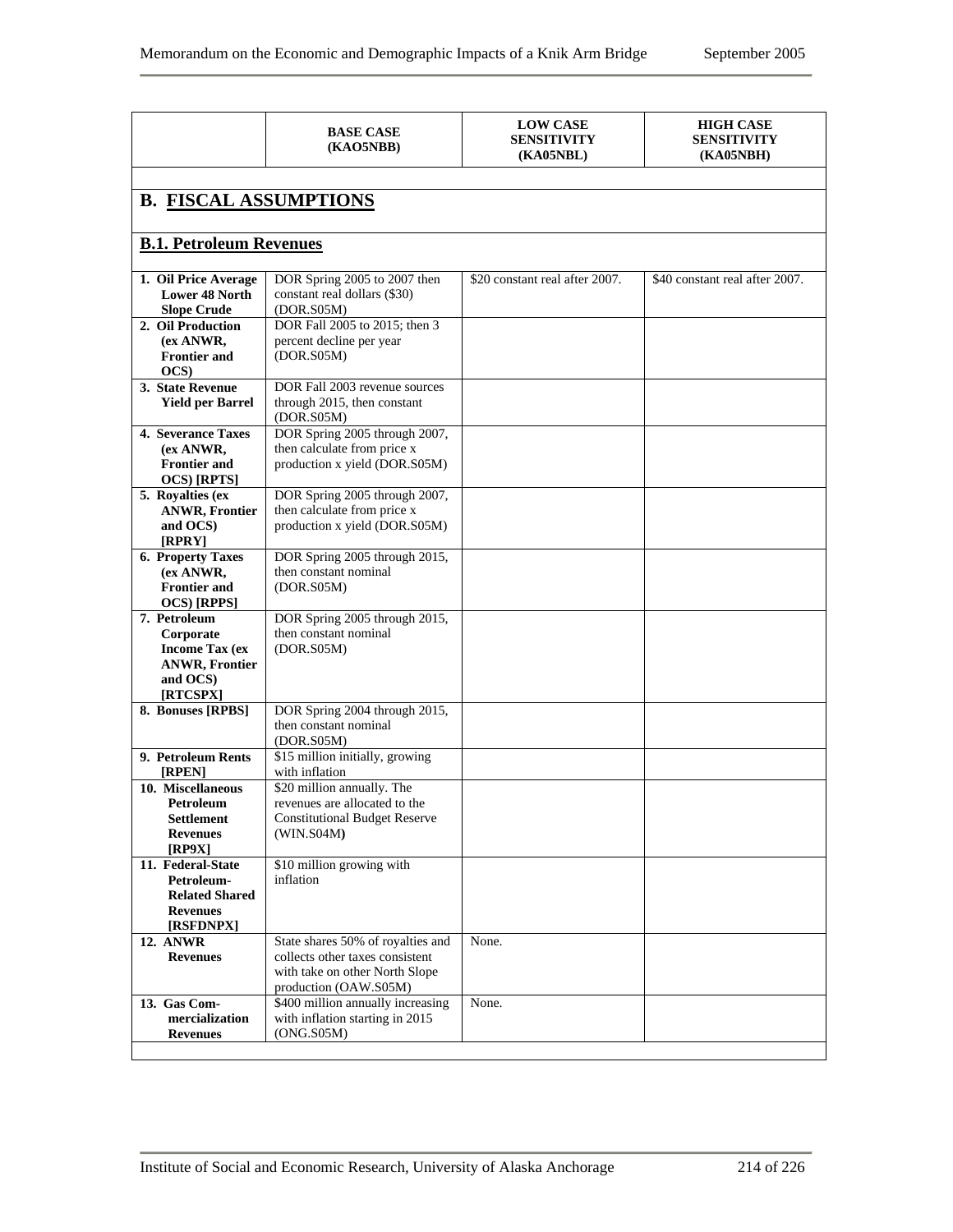|                                                                                               | <b>BASE CASE</b><br>(KAO5NBB)                                                                                                                                                                              | <b>LOW CASE</b><br><b>SENSITIVITY</b><br><b>(KA05NBL)</b> | <b>HIGH CASE</b><br><b>SENSITIVITY</b><br><b>(KA05NBH)</b> |
|-----------------------------------------------------------------------------------------------|------------------------------------------------------------------------------------------------------------------------------------------------------------------------------------------------------------|-----------------------------------------------------------|------------------------------------------------------------|
| <b>B.2. Other State Revenues</b>                                                              |                                                                                                                                                                                                            |                                                           |                                                            |
| 1. Personal Income<br>Tax                                                                     | Income tax is re-imposed only<br>after Constitutional Budget<br>Reserve falls below \$1 billion<br>and earnings reserve has been<br>appropriated to General Fund<br>(see Fiscal Gap discussion)<br>(EXPIT) | Re-imposition accelerated.                                | Re-imposition delayed.                                     |
| 2. Large Project<br>Corporate<br><b>Income Taxes</b><br>[RTCSX]                               | Zero                                                                                                                                                                                                       |                                                           |                                                            |
| 3. Miscellaneous<br><b>Local Revenue</b><br><b>Sources</b><br>[RLTX],<br>[RLPTX],<br>[RLTFPX] | Miscellaneous state-local<br>transfers, large project property<br>taxes, new petroleum-related<br>federal transfers all set to zero                                                                        |                                                           |                                                            |
| 4. New Federal-<br><b>State Shared</b><br><b>Revenues</b><br>[RSFDNX]                         | Zero                                                                                                                                                                                                       |                                                           |                                                            |
| 5. Agency Transfers<br>(AHFC,<br>AIDEA)<br>[RMISX]                                            | \$100 million (increasing with<br>inflation) contributed to general<br>fund annually                                                                                                                       |                                                           |                                                            |
|                                                                                               | <b>B.3. General Fund Appropriations</b>                                                                                                                                                                    |                                                           |                                                            |
| 1. General Fund<br><b>Appropriations</b>                                                      | Growth at inflation rate plus<br>share of population growth rate,<br>unless constrained by lack of<br>revenues (see Fiscal Gap<br>discussion) (EXEL1, EXEL2)                                               | Growth rate slower than base<br>case.                     |                                                            |
| 2. General Fund<br>Capital/Opera-<br>tions Split                                              | 90% operations; 10% capital<br>(EXSPLITX)                                                                                                                                                                  |                                                           |                                                            |
| 3. General<br>Obligation<br><b>Bonds</b>                                                      | Bond sales for capital<br>expenditures occur at a rate<br>which maintains annual debt<br>service payments at a level no<br>more than 5% of current state<br>revenues (EXCPSGOB)                            |                                                           |                                                            |
| 4. Municipal<br><b>Capital Grants</b><br>[RLTMCAP]                                            | None                                                                                                                                                                                                       |                                                           |                                                            |
| 5. State-Local<br><b>Revenue</b><br><b>Sharing</b><br>(RLTRS)                                 | None                                                                                                                                                                                                       |                                                           |                                                            |
| 6. State-Local<br><b>Municipal</b><br><b>Assistance</b><br>(RLTMA)                            | None                                                                                                                                                                                                       |                                                           |                                                            |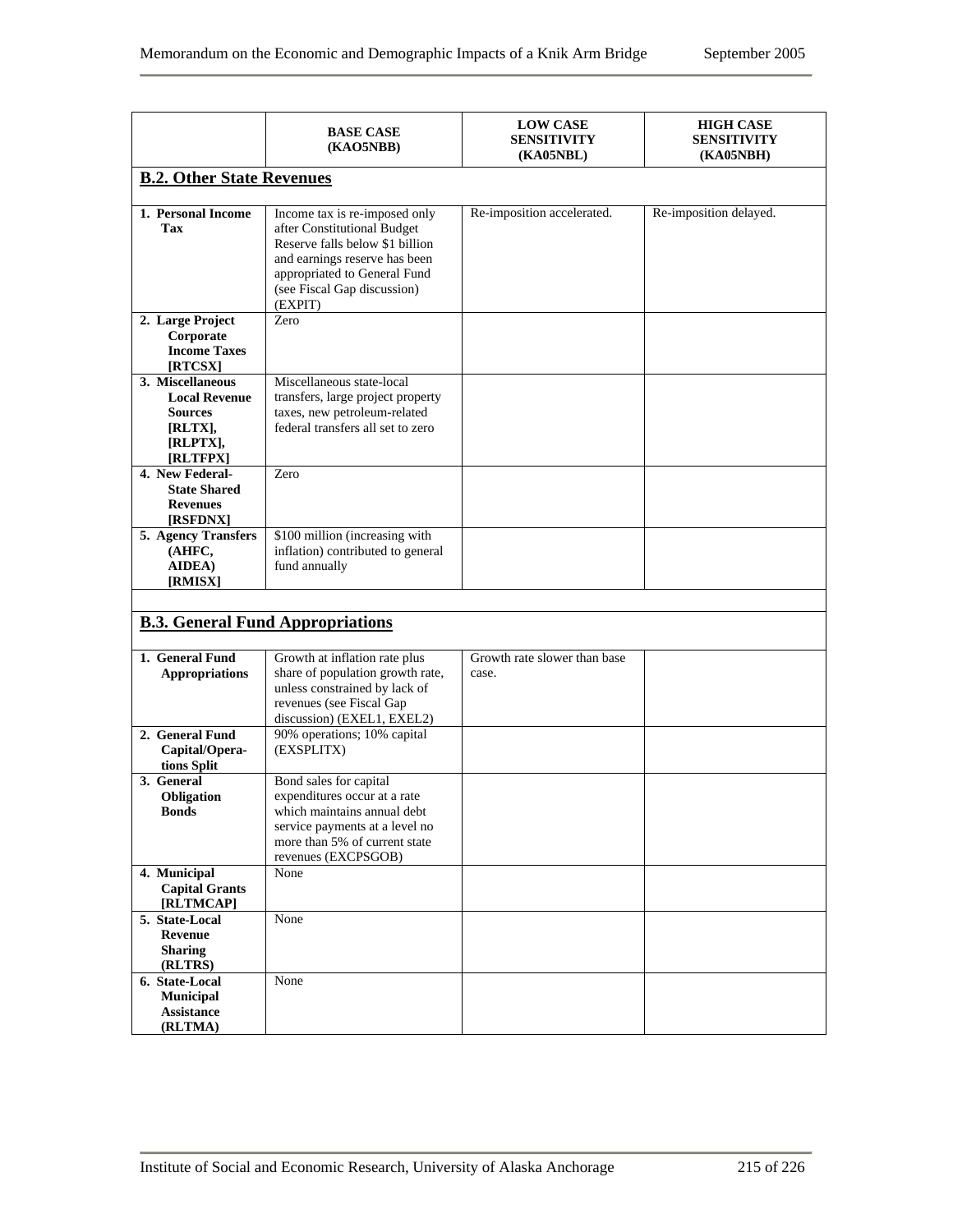|                                                                                                                                                             | <b>BASE CASE</b><br>(KAO5NBB)                                                                                                                                                                                                                                                                            | <b>LOW CASE</b><br><b>SENSITIVITY</b><br>(KA05NBL) | <b>HIGH CASE</b><br><b>SENSITIVITY</b><br><b>(KA05NBH)</b> |
|-------------------------------------------------------------------------------------------------------------------------------------------------------------|----------------------------------------------------------------------------------------------------------------------------------------------------------------------------------------------------------------------------------------------------------------------------------------------------------|----------------------------------------------------|------------------------------------------------------------|
| 7. Permanent<br><b>Fund/Other</b><br><b>Special</b><br><b>Appropriations</b><br>in Excess of<br><b>Normal General</b><br><b>Fund Spending</b><br>[EXPFCONX] | None                                                                                                                                                                                                                                                                                                     |                                                    |                                                            |
| [EXGFOPSX]<br>[EXSPCAP]                                                                                                                                     |                                                                                                                                                                                                                                                                                                          |                                                    |                                                            |
| <b>B.4. Non-General Fund Spending</b>                                                                                                                       |                                                                                                                                                                                                                                                                                                          |                                                    |                                                            |
| 1. State Loan<br><b>Programs</b><br>[EXKTR1X]<br>[EXLOAN2]<br>[EXCPSR1]                                                                                     | AHFC, AIDEA, and other<br>programs function on existing<br>capitalization                                                                                                                                                                                                                                |                                                    |                                                            |
|                                                                                                                                                             | <b>B.5. Permanent Fund and Constitutional Budget Reserve, Fiscal Gap</b>                                                                                                                                                                                                                                 |                                                    |                                                            |
| 1. Permanent Fund<br>Principal                                                                                                                              | Deposits from petroleum<br>revenues continue at 25% of<br>royalties (EXPF1)                                                                                                                                                                                                                              |                                                    |                                                            |
| 2. Permanent Fund<br><b>Total Real Rate</b><br>of Return                                                                                                    | 4.5 percent (ROR+ RORPPF)                                                                                                                                                                                                                                                                                |                                                    |                                                            |
| 3. Permanent Fund<br><b>Earnings</b>                                                                                                                        | After inflation proofing and<br>payment of dividend, remainder<br>accrues in earnings reserve,<br>where it is used to supplement<br>general fund revenues. When<br>earnings reserve depleted,<br>dividend reduced and funds used<br>to support general fund (see<br>Fiscal Gap discussion)<br>(EXPFTOGF) |                                                    |                                                            |
| 4. Permanent Fund<br><b>Dividend</b>                                                                                                                        | Half of annual earnings of Fund<br>paid out as dividend, but when<br>Permanent Fund earnings<br>required to fund general fund<br>spending, dividend payment<br>reduced (see Fiscal Gap<br>discussion).                                                                                                   | Reduction in dividend amount<br>accelerated.       | Reduction in dividend amount<br>delayed.                   |
| 5. Constitutional<br><b>Budget Reserve</b><br><b>Real Rate of</b><br>Return                                                                                 | 3 percent                                                                                                                                                                                                                                                                                                |                                                    |                                                            |
| <b>B.6. Miscellaneous</b>                                                                                                                                   |                                                                                                                                                                                                                                                                                                          |                                                    |                                                            |
| 1. State-Local Wage<br>Rates                                                                                                                                | Real wage reduced 5 percent<br>over 10 years from 2005<br>(EXWR)                                                                                                                                                                                                                                         |                                                    |                                                            |
| 2. Local General<br><b>Tax Rates</b>                                                                                                                        | Increase 20 percent between<br>2005 and 2015 (RLPTRATE)                                                                                                                                                                                                                                                  |                                                    |                                                            |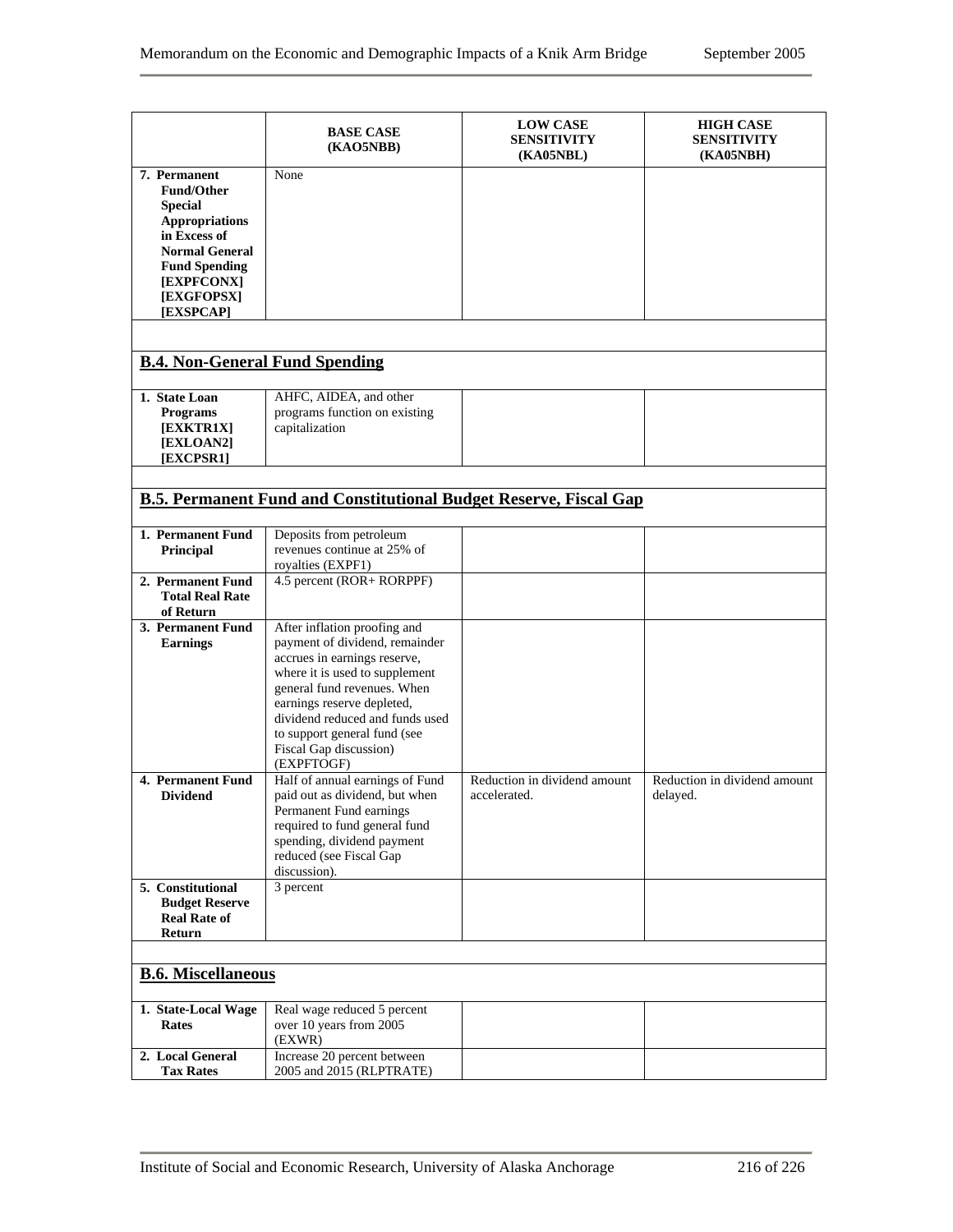|                                                          | <b>BASE CASE</b><br>(KAO5NBB)                                                                                                                                                                                                                 | <b>LOW CASE</b><br><b>SENSITIVITY</b><br><b>(KA05NBL)</b>                                                                                   | <b>HIGH CASE</b><br><b>SENSITIVITY</b><br><b>(KA05NBH)</b>                                                                                   |
|----------------------------------------------------------|-----------------------------------------------------------------------------------------------------------------------------------------------------------------------------------------------------------------------------------------------|---------------------------------------------------------------------------------------------------------------------------------------------|----------------------------------------------------------------------------------------------------------------------------------------------|
| 3. New State Prison                                      | New prison in the Matanuska-<br>Susitna Borough employs 500<br>(EMGSX)                                                                                                                                                                        |                                                                                                                                             |                                                                                                                                              |
|                                                          |                                                                                                                                                                                                                                               |                                                                                                                                             |                                                                                                                                              |
|                                                          | <b>C. NATIONAL VARIABLE ASSUMPTIONS</b>                                                                                                                                                                                                       |                                                                                                                                             |                                                                                                                                              |
| 1. U.S. Inflation<br>Rate                                | 3 percent (GRUSCPI)                                                                                                                                                                                                                           |                                                                                                                                             |                                                                                                                                              |
| 2. U.S. Real<br><b>Average Weekly</b><br><b>Earnings</b> | 1.5% real growth (GRRWEUS)                                                                                                                                                                                                                    |                                                                                                                                             |                                                                                                                                              |
| 3. Dividend-<br><b>Interest-Rent</b><br><b>Income</b>    | Growth in real per capita income<br>averages .5% (GRDIRPU)                                                                                                                                                                                    |                                                                                                                                             |                                                                                                                                              |
| 4. U.S. Unemploy-<br>ment Rate                           | 5.5 percent (UUS)                                                                                                                                                                                                                             |                                                                                                                                             |                                                                                                                                              |
|                                                          |                                                                                                                                                                                                                                               |                                                                                                                                             |                                                                                                                                              |
|                                                          | D. ALASKA PERSONAL INCOME                                                                                                                                                                                                                     |                                                                                                                                             |                                                                                                                                              |
| 1. Exxon Valdez                                          | Alaska residents receive                                                                                                                                                                                                                      |                                                                                                                                             |                                                                                                                                              |
| <b>Settlement</b>                                        | \$2 billion in settlements between<br>2006 and 2015 (PITRANX)                                                                                                                                                                                 |                                                                                                                                             |                                                                                                                                              |
| 2. Retiree Income                                        | .5% real per capita growth rate<br>(GRPITR.R)                                                                                                                                                                                                 |                                                                                                                                             |                                                                                                                                              |
| 2. Labor Force<br>Participation<br>Rates                 | Slow upward trend in Labor<br>Force participation rates for the<br>over 65 population                                                                                                                                                         |                                                                                                                                             |                                                                                                                                              |
|                                                          |                                                                                                                                                                                                                                               |                                                                                                                                             |                                                                                                                                              |
| E. POPULATION                                            |                                                                                                                                                                                                                                               |                                                                                                                                             |                                                                                                                                              |
| 1. Birth Rates                                           | <b>Historical rates</b>                                                                                                                                                                                                                       |                                                                                                                                             |                                                                                                                                              |
| 2. Migration                                             | Historical rates. Senior (65+)<br>population migration rates based<br>on most recent census<br>information (PAROLD)                                                                                                                           | Senior out-migration grows to<br>1.5 times historical rate after<br>2020.                                                                   | Senior out-migration rate at .5<br>the historical rate.                                                                                      |
|                                                          |                                                                                                                                                                                                                                               |                                                                                                                                             |                                                                                                                                              |
|                                                          | F. REGIONAL ASSUMPTIONS                                                                                                                                                                                                                       |                                                                                                                                             |                                                                                                                                              |
| 1. Employment                                            | No significant shifts in the<br>location of basic industries<br>except for Greater Anchorage.<br>Basic employment currently in<br>Anchorage begins to shift to Mat-<br>Su Borough at a rate of 75<br>employees per year beginning in<br>2012. | Basic employment currently in<br>Anchorage begins to shift to<br>Mat-Su Borough at a rate of<br>25 employees per year<br>beginning in 2012. | Basic employment currently in<br>Anchorage begins to shift to<br>Mat-Su Borough at a rate of<br>125 employees per year<br>beginning in 2012. |
| 2. Commuting                                             | Share of basic sector workers<br>who commute between census<br>areas constant except for<br>Anchorage where the share<br>commuting to Mat-Su Borough<br>increases .008 annually. Share<br>grows from 45% to 67.4%.                            | Share commuting from<br>Anchorage to Mat-Su Borough<br>increases .006 annually. Share<br>grows to $61.8\%$ .                                | Share commuting from<br>Anchorage to Mat-Su Borough<br>increases .01 annually. Share<br>grows to 73%.                                        |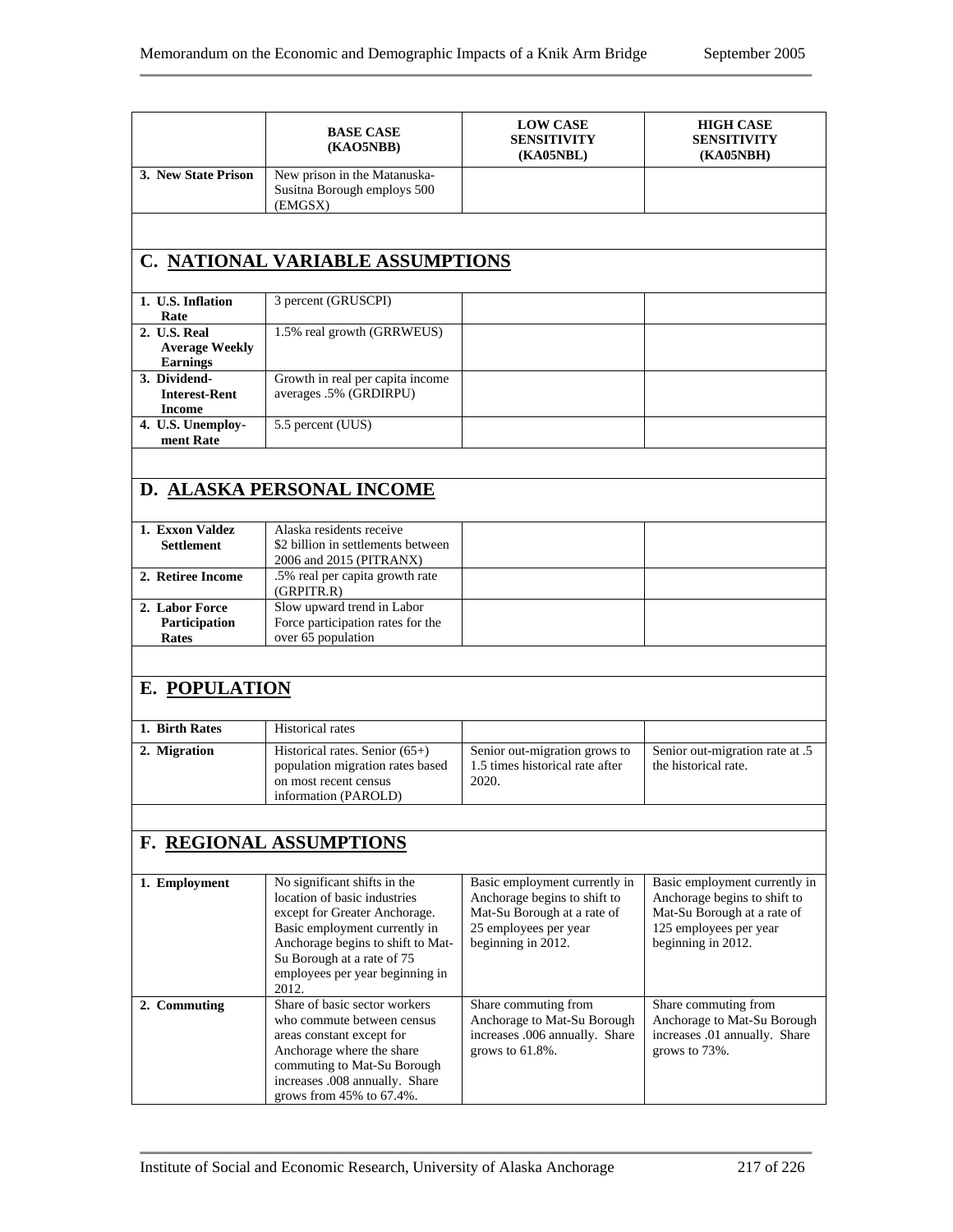|                 | <b>BASE CASE</b><br>(KAO5NBB)                                                     | <b>LOW CASE</b><br><b>SENSITIVITY</b><br><b>(KA05NBL)</b> | <b>HIGH CASE</b><br><b>SENSITIVITY</b><br><b>(KA05NBH)</b> |  |
|-----------------|-----------------------------------------------------------------------------------|-----------------------------------------------------------|------------------------------------------------------------|--|
| 3. Pt. McKenzie | Pt. McKenzie ferry results in                                                     |                                                           |                                                            |  |
| Ferry           | shift of 1,200 population from                                                    |                                                           |                                                            |  |
|                 | Anchorage to Mat-Su by 2010,                                                      |                                                           |                                                            |  |
|                 | growing to 2,400 by 2030.                                                         |                                                           |                                                            |  |
|                 |                                                                                   |                                                           |                                                            |  |
|                 | G. KNIK ARM CROSSING—Included as an impact case                                   |                                                           |                                                            |  |
|                 |                                                                                   |                                                           |                                                            |  |
|                 |                                                                                   |                                                           |                                                            |  |
| 1. Construction | Employment impact begins in                                                       | same                                                      | same                                                       |  |
|                 | 2007 and peaks at 1.459                                                           |                                                           |                                                            |  |
|                 | thousand average annual                                                           |                                                           |                                                            |  |
|                 | construction jobs in 2010 and                                                     |                                                           |                                                            |  |
|                 | 2011. 75 percent of workers live                                                  |                                                           |                                                            |  |
|                 | in Anchorage and 25 percent in                                                    |                                                           |                                                            |  |
|                 | Mat-Su Borough.                                                                   |                                                           |                                                            |  |
| 2. Basic        | Additional 50 basic sector jobs                                                   | same                                                      | same                                                       |  |
|                 |                                                                                   |                                                           |                                                            |  |
|                 | shift to Mat-Su annually from<br><b>Employment</b><br>Anchorage starting in 2012. |                                                           |                                                            |  |
| 3. Commuters    | Share of basic jobs in Anchorage                                                  | Share of basic jobs in                                    | Share of basic jobs in                                     |  |
|                 | taken by commuters from Mat-Su                                                    | Anchorage taken by                                        | Anchorage taken by                                         |  |
|                 | grows to $78.4\%$ .                                                               | commuters from Mat-Su                                     | commuters from Mat-Su                                      |  |
|                 |                                                                                   | grows to $72.8\%$ .                                       | grows to $84\%$ .                                          |  |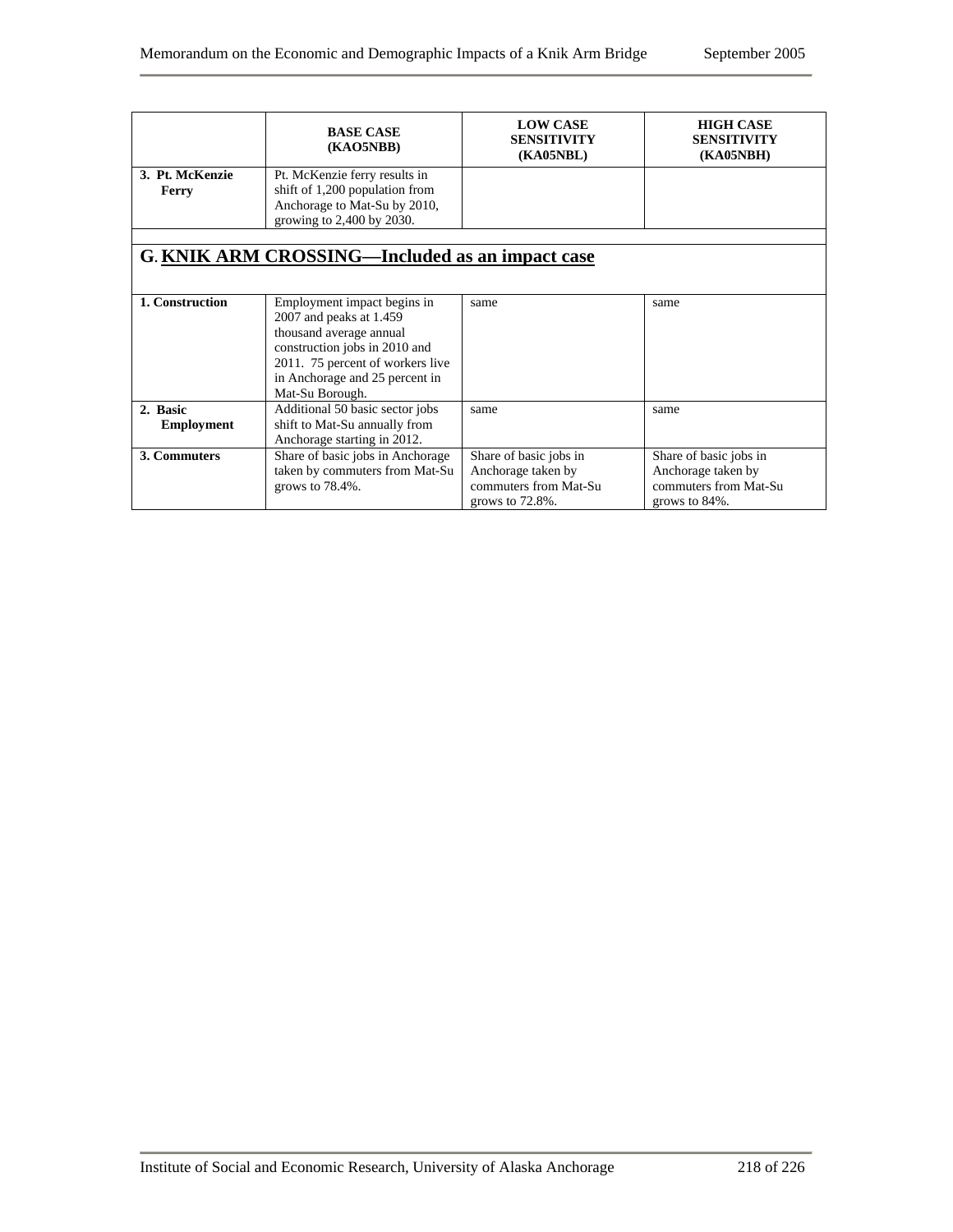## **MEMORANDUM ON THE ECONOMIC AND DEMOGRAPHIC IMPACTS OF A KNIK ARM BRIDGE**

## **12. BASE CASE COMPARISON TO ISER 2004 CEA PROJECTIONS**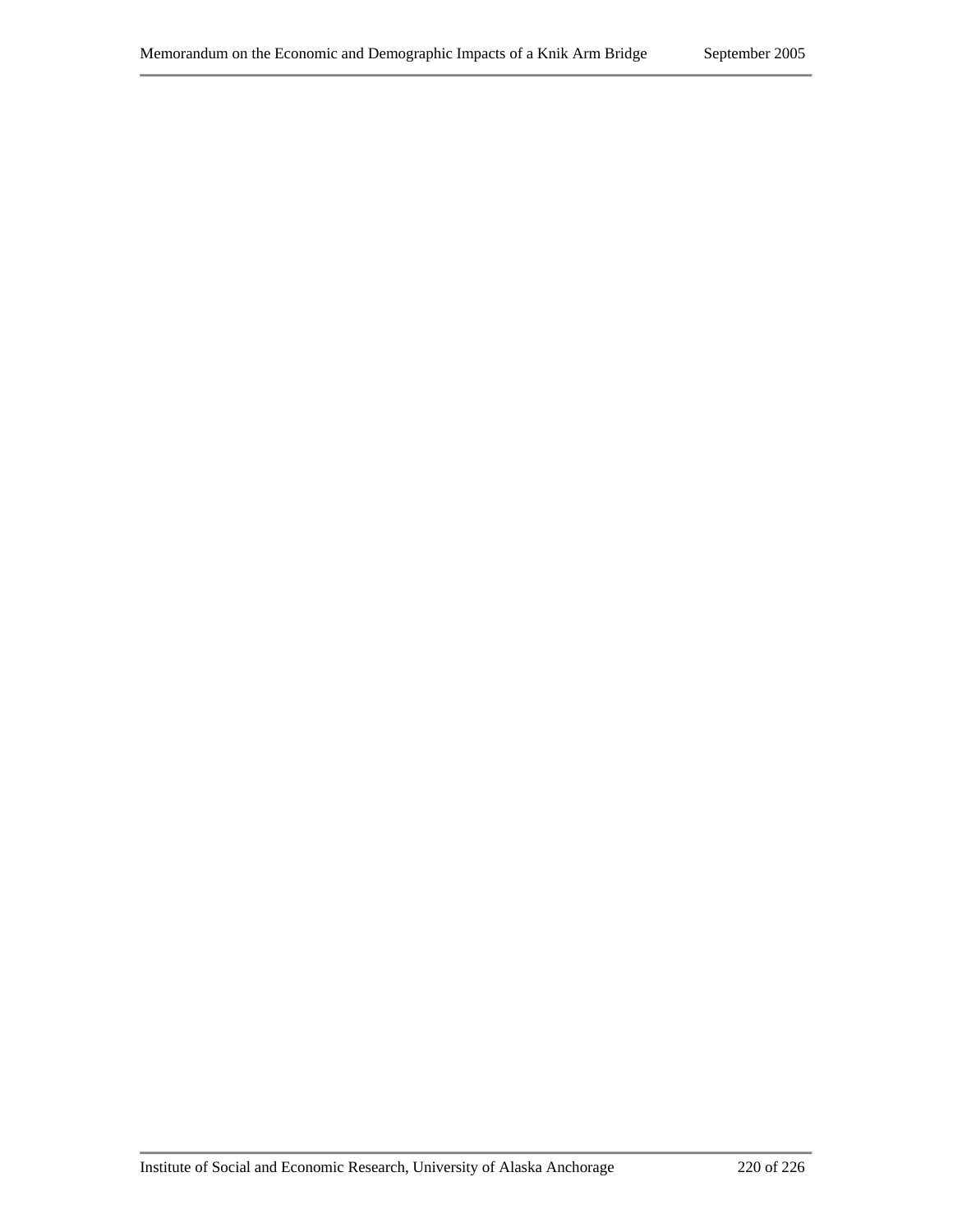| <b>TABLE 1A. PROJECTION SUMMARY</b><br><b>2005 KNIK ARM BASE CASE</b>                                                                                                                                                                                                                                                                                                                                                                                    |                                                                                                                                                     |                |                      |                                                           |                              |                                |                                   |  |
|----------------------------------------------------------------------------------------------------------------------------------------------------------------------------------------------------------------------------------------------------------------------------------------------------------------------------------------------------------------------------------------------------------------------------------------------------------|-----------------------------------------------------------------------------------------------------------------------------------------------------|----------------|----------------------|-----------------------------------------------------------|------------------------------|--------------------------------|-----------------------------------|--|
|                                                                                                                                                                                                                                                                                                                                                                                                                                                          |                                                                                                                                                     |                |                      |                                                           |                              |                                |                                   |  |
|                                                                                                                                                                                                                                                                                                                                                                                                                                                          | <b>TOTAL</b><br><b>WAGE AND</b><br><b>POPULATION</b><br><b>HOUSEHOLDS</b><br><b>EMPLOY-</b><br><b>SALARY</b><br><b>PERSONAL</b><br><b>PETROLEUM</b> |                |                      |                                                           |                              |                                |                                   |  |
|                                                                                                                                                                                                                                                                                                                                                                                                                                                          | (000)                                                                                                                                               | (000)          | <b>MENT</b><br>(000) | <b>EMPLOYMENT</b><br>(000)                                | <b>INCOME</b><br>(MILL 03\$) | <b>REVENUES</b><br>(MILL 03\$) | <b>COAST</b><br><b>NOMINAL</b> \$ |  |
| 2000                                                                                                                                                                                                                                                                                                                                                                                                                                                     | 626.9                                                                                                                                               | 221.6          | 395.0                | 280.7                                                     | \$20,267                     | \$2,133                        | \$23.27                           |  |
| 2001                                                                                                                                                                                                                                                                                                                                                                                                                                                     | 632.7                                                                                                                                               | 226.0          | 401.6                | 287.9                                                     | \$21,028                     | \$2,322                        | \$27.85                           |  |
| 2002                                                                                                                                                                                                                                                                                                                                                                                                                                                     | 641.5                                                                                                                                               | 229.1          | 410.4                | 292.3                                                     | \$21,471                     | \$1,623                        | \$21.78                           |  |
| 2003                                                                                                                                                                                                                                                                                                                                                                                                                                                     | 648.8                                                                                                                                               | 232.4          | 418.5                | 296.9                                                     | \$21.531                     | \$2.084                        | \$28.15                           |  |
| 2004                                                                                                                                                                                                                                                                                                                                                                                                                                                     | 655.5                                                                                                                                               | 237.2          | 428.9                | 301.8                                                     | \$21,727                     | \$2,413                        | \$31.74                           |  |
| 2005                                                                                                                                                                                                                                                                                                                                                                                                                                                     | 669.3                                                                                                                                               | 239.5          | 439.6                | 306.6                                                     | \$22,289                     | \$2,719                        | \$41.75                           |  |
| 2006                                                                                                                                                                                                                                                                                                                                                                                                                                                     | 674.6                                                                                                                                               | 242.1          | 445.3                | 310.9                                                     | \$22,751                     | \$2,268                        | \$38.60                           |  |
| 2007                                                                                                                                                                                                                                                                                                                                                                                                                                                     | 680.4                                                                                                                                               | 245.1          | 445.2                | 312.6                                                     | \$23,227                     | \$1,822                        | \$34.30                           |  |
| 2008                                                                                                                                                                                                                                                                                                                                                                                                                                                     | 688.2                                                                                                                                               | 248.7          | 443.6                | 312.6                                                     | \$23,523                     | \$1,617                        | \$30.00                           |  |
| 2009                                                                                                                                                                                                                                                                                                                                                                                                                                                     | 690.3                                                                                                                                               | 250.3          | 440.5                | 311.9                                                     | \$23,615                     | \$1,535                        | \$30.90                           |  |
| 2010                                                                                                                                                                                                                                                                                                                                                                                                                                                     | 695.5                                                                                                                                               | 252.7          | 443.0                | 314.2                                                     | \$23,854                     | \$1,481                        | \$31.83                           |  |
| 2011                                                                                                                                                                                                                                                                                                                                                                                                                                                     | 707.5                                                                                                                                               | 257.4          | 451.8                | 320.9                                                     | \$24,368                     | \$1,498                        | \$32.78                           |  |
| 2012                                                                                                                                                                                                                                                                                                                                                                                                                                                     | 732.4                                                                                                                                               | 266.6          | 470.2                | 334.9                                                     | \$25,307                     | \$1,482                        | \$33.77                           |  |
| 2013                                                                                                                                                                                                                                                                                                                                                                                                                                                     | 762.5                                                                                                                                               | 277.5          | 481.0                | 343.1                                                     | \$25,840                     | \$1,482                        | \$34.78                           |  |
| 2014                                                                                                                                                                                                                                                                                                                                                                                                                                                     | 776.8                                                                                                                                               | 283.0          | 484.8                | 346.0                                                     | \$26,267                     | \$1,585                        | \$35.82                           |  |
| 2015                                                                                                                                                                                                                                                                                                                                                                                                                                                     | 782.2                                                                                                                                               | 285.4          | 480.4                | 342.7                                                     | \$26,353                     | \$1,584                        | \$36.90                           |  |
| 2016                                                                                                                                                                                                                                                                                                                                                                                                                                                     | 785.3                                                                                                                                               | 287.0          | 480.2                | 342.5                                                     | \$26,477                     | \$1,882                        | \$38.00                           |  |
| 2017                                                                                                                                                                                                                                                                                                                                                                                                                                                     | 790.7                                                                                                                                               | 289.3          | 482.1                | 344.0                                                     | \$26,646                     | \$1,899                        | \$39.14                           |  |
| 2018<br>2019                                                                                                                                                                                                                                                                                                                                                                                                                                             | 796.7                                                                                                                                               | 291.9          | 483.2                | 344.8                                                     | \$26,868                     | \$1,917                        | \$40.32                           |  |
| 2020                                                                                                                                                                                                                                                                                                                                                                                                                                                     | 805.1<br>815.1                                                                                                                                      | 295.3<br>299.2 | 487.8<br>492.1       | 348.3<br>351.5                                            | \$27,284                     | \$1,936<br>\$1,957             | \$41.53<br>\$42.77                |  |
| 2021                                                                                                                                                                                                                                                                                                                                                                                                                                                     | 825.7                                                                                                                                               | 303.4          | 497.0                | 355.2                                                     | \$27,667                     |                                | \$44.06                           |  |
| 2022                                                                                                                                                                                                                                                                                                                                                                                                                                                     | 837.3                                                                                                                                               | 307.9          | 502.9                | 359.7                                                     | \$28,049                     | \$1,929                        | \$45.38                           |  |
| 2023                                                                                                                                                                                                                                                                                                                                                                                                                                                     | 850.3                                                                                                                                               | 312.9          | 510.0                | 365.1                                                     | \$28,533                     | \$1,902<br>\$1,876             | \$46.74                           |  |
| 2024                                                                                                                                                                                                                                                                                                                                                                                                                                                     | 863.5                                                                                                                                               | 318.0          | 516.6                | 370.0                                                     | \$29,080<br>\$29,621         | \$1,850                        | \$48.14                           |  |
| 2025                                                                                                                                                                                                                                                                                                                                                                                                                                                     | 876.2                                                                                                                                               | 322.9          | 523.0                | 374.8                                                     | \$30,162                     | \$1,825                        | \$49.59                           |  |
| 2026                                                                                                                                                                                                                                                                                                                                                                                                                                                     | 888.3                                                                                                                                               | 327.6          | 529.0                | 379.3                                                     | \$30,502                     | \$1,800                        | \$51.07                           |  |
| 2027                                                                                                                                                                                                                                                                                                                                                                                                                                                     | 899.9                                                                                                                                               | 332.1          | 535.1                | 383.9                                                     | \$30,903                     | \$1,776                        | \$52.61                           |  |
| 2028                                                                                                                                                                                                                                                                                                                                                                                                                                                     | 912.0                                                                                                                                               | 336.8          | 542.2                | 389.2                                                     | \$31,466                     | \$1,752                        | \$54.18                           |  |
| 2029                                                                                                                                                                                                                                                                                                                                                                                                                                                     | 924.9                                                                                                                                               | 341.7          | 549.6                | 394.7                                                     | \$32,047                     | \$1,729                        | \$55.81                           |  |
| 2030                                                                                                                                                                                                                                                                                                                                                                                                                                                     | 937.8                                                                                                                                               | 346.7          | 556.9                | 400.1                                                     | \$32,629                     | \$1,707                        | \$57.48                           |  |
|                                                                                                                                                                                                                                                                                                                                                                                                                                                          | <b>ANNUAL AVERAGE GROWTH RATE</b>                                                                                                                   |                |                      |                                                           |                              |                                |                                   |  |
| 2000-2010                                                                                                                                                                                                                                                                                                                                                                                                                                                | 1.04%                                                                                                                                               | 1.32%          | 1.15%                | 1.14%                                                     | 1.64%                        | $-3.58%$                       | 3.18%                             |  |
| 2010-2020                                                                                                                                                                                                                                                                                                                                                                                                                                                | 1.60%                                                                                                                                               | 1.70%          | 1.05%                | 1.13%                                                     | 1.49%                        | 2.82%                          | 3.00%                             |  |
| 2020-2030                                                                                                                                                                                                                                                                                                                                                                                                                                                | 1.41%                                                                                                                                               | 1.48%          | 1.25%                | 1.30%                                                     | 1.66%                        | $-1.36%$                       | 3.00%                             |  |
| 2000-2020                                                                                                                                                                                                                                                                                                                                                                                                                                                | 1.32%                                                                                                                                               | 1.51%          | 1.10%                | 1.13%                                                     | 1.57%                        | $-0.43%$                       | 3.09%                             |  |
| 2000-2030                                                                                                                                                                                                                                                                                                                                                                                                                                                | 1.35%                                                                                                                                               | 1.50%          | 1.15%                | 1.19%                                                     | 1.60%                        | $-0.74%$                       | 3.06%                             |  |
| <b>MAP MODEL SIMULATION</b><br><b>KNIK1B</b><br><b>PREPARED FOR</b><br><b>KABATA</b><br><b>CREATED</b><br>May 31, 2005                                                                                                                                                                                                                                                                                                                                   |                                                                                                                                                     |                |                      |                                                           |                              |                                |                                   |  |
| <b>POPULATION</b><br><b>JULY 1 CENSUS DEFINITION</b><br><b>JULY 1 CENSUS DEFINITION</b><br><b>HOUSEHOLDS</b><br>TOTAL EMPLOYMENT<br>INCLUDES ACTIVE DUTY MILITARY, RESERVISTS, PROPRIETORS, AND MISC<br>ALASKA DEPT OF LABOR DEFINITION<br><b>WAGE &amp; SALARY EM</b><br>PERSONAL INCOME<br><b>USDC BEA DEFINITION</b><br>PETROLEUM REVENUES<br>INCLUDES PERMANENT FUND CONTRIBUTION BUT NOT CBR REVENUES<br>ANS WEST COAST PRICE<br><b>FISCAL YEAR</b> |                                                                                                                                                     |                |                      | POP<br>HH<br>EM99.BEA<br><b>EM97</b><br>DF.PIB<br>DF.RP9S |                              |                                |                                   |  |

| TABLE 1B. PROJECTION SUMMARY<br><b>2004 CEA BASE CASE</b> |                                   |                                |                                                        |                                                                |                                                 |                                                    |  |  |
|-----------------------------------------------------------|-----------------------------------|--------------------------------|--------------------------------------------------------|----------------------------------------------------------------|-------------------------------------------------|----------------------------------------------------|--|--|
|                                                           | (000)                             | POPULATION HOUSEHOLDS<br>(000) | <b>TOTAL</b><br><b>EMPLOY-</b><br><b>MENT</b><br>(000) | <b>WAGE AND</b><br><b>SALARY</b><br><b>EMPLOYMENT</b><br>(000) | <b>PERSONAL</b><br><b>INCOME</b><br>(MILL 03\$) | <b>PETROLEUM</b><br><b>REVENUES</b><br>(MILL 03\$) |  |  |
|                                                           |                                   |                                |                                                        |                                                                |                                                 |                                                    |  |  |
| 2000                                                      | 626.9                             | 221.6                          | 395.0                                                  | 280.7                                                          | \$20,267                                        | \$1,470                                            |  |  |
| 2001                                                      | 632.7                             | 226.1                          | 404.7                                                  | 287.9                                                          | \$21,125                                        | \$1,140                                            |  |  |
| 2002                                                      | 641.5                             | 229.4                          | 414.0                                                  | 292.3                                                          | \$21,636                                        | \$745                                              |  |  |
| 2003                                                      | 649.6                             | 232.9                          | 418.8                                                  | 296.6                                                          | \$21,644                                        | \$1,976                                            |  |  |
| 2004                                                      | 655.1                             | 235.9                          | 426.6                                                  | 301.9                                                          | \$21,603                                        | \$2,256                                            |  |  |
| 2005                                                      | 662.1                             | 239.2                          | 434.2                                                  | 306.0                                                          | \$22,010                                        | \$1,889                                            |  |  |
| 2006                                                      | 673.0                             | 244.1                          | 438.9                                                  | 309.6                                                          | \$22,639                                        | \$1,648                                            |  |  |
| 2007                                                      | 681.8                             | 248.2                          | 438.9                                                  | 309.6                                                          | \$23,003                                        | \$1,272                                            |  |  |
| 2008                                                      | 692.1                             | 252.8                          | 441.7                                                  | 311.8                                                          | \$23,460                                        | \$1,122                                            |  |  |
| 2009                                                      | 695.3                             | 254.9                          | 437.2                                                  | 308.3                                                          | \$23,462                                        | \$1,085                                            |  |  |
| 2010                                                      | 698.4                             | 256.9                          | 439.1                                                  | 309.8                                                          | \$23,580                                        | \$1,111                                            |  |  |
| 2011                                                      | 707.8                             | 261.0                          | 445.7                                                  | 314.8                                                          | \$23,958                                        | \$1,168                                            |  |  |
| 2012                                                      | 719.4                             | 265.9                          | 449.0                                                  | 317.3                                                          | \$24,194                                        | \$1,208                                            |  |  |
| 2013                                                      | 728.2                             | 269.7                          | 451.0                                                  | 318.9                                                          | \$24.358                                        | \$1,188                                            |  |  |
| 2014                                                      | 737.6                             | 273.7                          | 455.2                                                  | 322.1                                                          | \$24,644                                        | \$1,169                                            |  |  |
| 2015                                                      | 748.2                             | 278.1                          | 458.9                                                  | 324.9                                                          | \$25,009                                        | \$1,148                                            |  |  |
| 2016                                                      | 757.2                             | 281.9                          | 460.6                                                  | 326.2                                                          | \$25,119                                        | \$1,143                                            |  |  |
| 2017                                                      | 767.1                             | 286.0                          | 465.7                                                  | 330.1                                                          | \$25,543<br>\$26,013<br>\$26.439                | \$1,140<br>\$1,138<br>\$1,105                      |  |  |
| 2018                                                      | 779.8                             | 291.0                          | 471.6                                                  | 334.5                                                          |                                                 |                                                    |  |  |
| 2019                                                      | 792.8                             | 296.2                          | 476.8                                                  | 338.5                                                          |                                                 |                                                    |  |  |
| 2020                                                      | 805.2                             | 301.2                          | 482.2                                                  | 342.6                                                          | \$26,826                                        | \$1,073                                            |  |  |
| 2021                                                      | 818.6                             | 306.5                          | 489.1                                                  | 347.8                                                          | \$27,360                                        | \$1,043                                            |  |  |
| 2022                                                      | 831.7                             | 311.7                          | 494.4                                                  | 351.8<br>\$27,693                                              |                                                 | \$1,014                                            |  |  |
| 2023                                                      | 844.3                             | 316.8                          | 501.0                                                  | 356.8                                                          | \$28,224                                        | \$986                                              |  |  |
| 2024                                                      | 857.9                             | 322.2                          | 508.0                                                  | 362.1                                                          | \$28,778                                        | \$959                                              |  |  |
| 2025                                                      | 870.7                             | 327.3                          | 513.7                                                  | 366.3                                                          | \$29,242                                        | \$934                                              |  |  |
| 2026                                                      | 882.6                             | 332.3                          | 519.8                                                  | 371.0                                                          | \$29,768                                        | \$910                                              |  |  |
| 2027                                                      | 895.5                             | 337.5                          | 527.4                                                  | 376.6                                                          | \$30,346                                        | \$887                                              |  |  |
| 2028                                                      | 909.5                             | 343.1                          | 535.2                                                  | 382.5                                                          | \$30,945                                        | \$865                                              |  |  |
| 2029                                                      | 923.9                             | 348.9                          | 543.4                                                  | 388.6                                                          | \$31.568                                        | \$844                                              |  |  |
| 2030                                                      | 938.8                             | 354.9                          | 552.0                                                  | 395.0                                                          | \$32,218                                        | \$824                                              |  |  |
|                                                           |                                   |                                |                                                        |                                                                |                                                 |                                                    |  |  |
|                                                           | <b>ANNUAL AVERAGE GROWTH RATE</b> |                                |                                                        |                                                                |                                                 |                                                    |  |  |
| 2000-2010                                                 | 1.09%                             | 1.49%                          | 1.06%                                                  | 0.99%                                                          | 1.53%                                           | $-2.76%$                                           |  |  |
| 2010-2020                                                 | 1.43%                             | 1.60%                          | 0.94%                                                  | 1.01%                                                          | 1.30%                                           | $-0.35%$                                           |  |  |
| 2020-2030                                                 | 1.55%                             | 1.65%                          | 1.36%                                                  | 1.43%                                                          | 1.85%                                           | $-2.60%$                                           |  |  |
|                                                           |                                   |                                |                                                        |                                                                |                                                 |                                                    |  |  |
| 2000-2020                                                 | 1.26%                             | 1.55%                          | 1.00%                                                  | 1.00%                                                          | 1.41%                                           | $-1.56%$                                           |  |  |
| 2000-2030                                                 | 1.35%                             | 1.58%                          | 1.12%                                                  | 1.15%                                                          | 1.56%                                           | $-1.91%$                                           |  |  |
|                                                           | <b>MAP MODEL SIMULATION</b>       |                                | CEA04B                                                 |                                                                |                                                 |                                                    |  |  |
| <b>PREPARED FOR</b>                                       |                                   |                                |                                                        | CHUGACH ELECTRIC ASSOCIATION                                   |                                                 |                                                    |  |  |
| <b>CREATED</b>                                            |                                   |                                | <b>August 2, 2004</b>                                  |                                                                |                                                 |                                                    |  |  |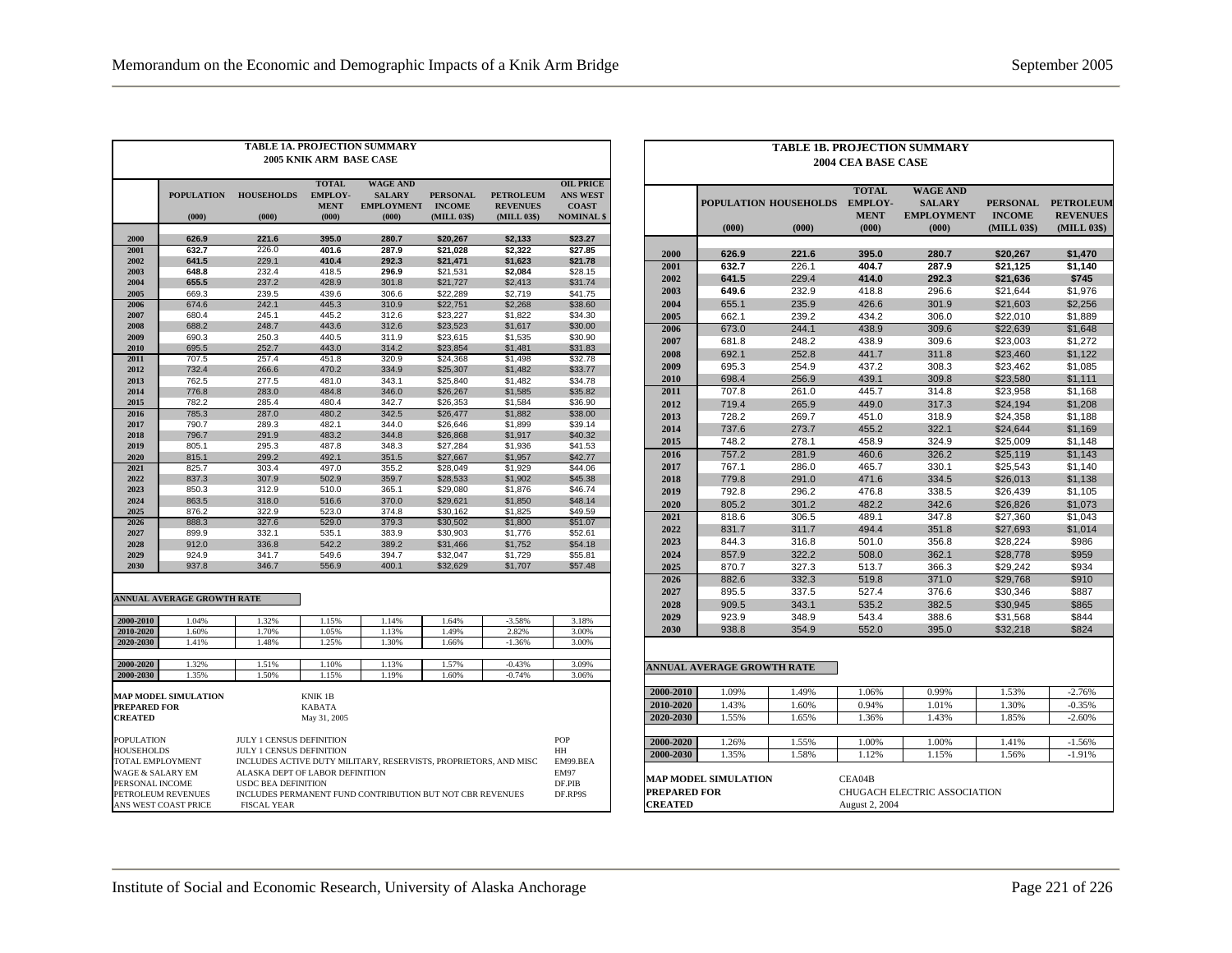| <b>TABLE 1C. PROJECTION SUMMARY</b><br><b>CHANGE FROM</b><br>2004 CEA BASE CASE to 2005 KNIK ARM BASE |                                                                                                                                                                                                                                                                                                                                          |               |               |            |                      |                |          |  |  |  |
|-------------------------------------------------------------------------------------------------------|------------------------------------------------------------------------------------------------------------------------------------------------------------------------------------------------------------------------------------------------------------------------------------------------------------------------------------------|---------------|---------------|------------|----------------------|----------------|----------|--|--|--|
|                                                                                                       | <b>WAGE AND</b><br><b>OIL PRICE</b><br><b>TOTAL</b><br><b>AK NORTH</b><br>POPULATION HOUSEHOLDS<br><b>SALARY</b><br><b>PERSONAL</b><br><b>PETROLEUM</b><br><b>EMPLOYMENT EMPLOYMENT</b><br><b>INCOME</b><br><b>REVENUES</b><br><b>SLOPE CRUDE</b><br>(000)<br>(000)<br><b>NOMINAL \$</b><br>(000)<br>(000)<br>(MILL XX\$)<br>(MILL XX\$) |               |               |            |                      |                |          |  |  |  |
|                                                                                                       |                                                                                                                                                                                                                                                                                                                                          |               |               |            |                      |                |          |  |  |  |
| 2000                                                                                                  | 0.0                                                                                                                                                                                                                                                                                                                                      | 0.0           | 0.0           | 0.0        | \$0.0                | \$663          | na       |  |  |  |
| 2001                                                                                                  | 0.0                                                                                                                                                                                                                                                                                                                                      | $-0.1$        | $-3.1$        | 0.0        | $-$ \$97.5           | \$1.182        | na       |  |  |  |
| 2002                                                                                                  | 0.0                                                                                                                                                                                                                                                                                                                                      | $-0.4$        | $-3.6$        | 0.0        | $-$165.1$            | \$878          | na       |  |  |  |
| 2003                                                                                                  | $-0.8$                                                                                                                                                                                                                                                                                                                                   | $-0.6$<br>1.3 | $-0.3$<br>2.3 | 0.3        | $-$113.1$            | \$108          | na       |  |  |  |
| 2004                                                                                                  | 0.4                                                                                                                                                                                                                                                                                                                                      |               |               | $-0.2$     | \$123.6              | \$158          | na       |  |  |  |
| 2005<br>2006                                                                                          | 7.2<br>1.5                                                                                                                                                                                                                                                                                                                               | 0.3<br>$-2.0$ | 5.4<br>6.4    | 0.6<br>1.4 | \$278.4<br>\$112.5   | \$829<br>\$620 | na       |  |  |  |
| 2007                                                                                                  | $-1.4$                                                                                                                                                                                                                                                                                                                                   | $-3.2$        | 6.3           | 3.1        | \$224.6              | \$550          | na       |  |  |  |
| 2008                                                                                                  | $-3.9$                                                                                                                                                                                                                                                                                                                                   | $-4.2$        | 1.9           | 0.9        | \$62.4               | \$496          | na       |  |  |  |
| 2009                                                                                                  | $-4.9$                                                                                                                                                                                                                                                                                                                                   | $-4.6$        | 3.3           | 3.6        | \$153.0              | \$450          | na       |  |  |  |
| 2010                                                                                                  | $-2.9$                                                                                                                                                                                                                                                                                                                                   | $-4.2$        | 3.9           | 4.5        | \$273.9              | \$370          | na       |  |  |  |
| 2011                                                                                                  | $-0.3$                                                                                                                                                                                                                                                                                                                                   | $-3.6$        | 6.0           | 6.1        |                      | \$330          | na       |  |  |  |
| 2012                                                                                                  | 13.0                                                                                                                                                                                                                                                                                                                                     | 0.7           | 21.2          | 17.6       | \$409.8<br>\$1,112.8 | \$274          | na       |  |  |  |
| 2013                                                                                                  | 34.4                                                                                                                                                                                                                                                                                                                                     | 7.8           | 30.0          | 24.3       | \$1,482.4            | \$295          | na       |  |  |  |
| 2014                                                                                                  | 39.2                                                                                                                                                                                                                                                                                                                                     | 9.3           | 29.6          | 24.0       | \$1,622.9            | \$416          | na       |  |  |  |
| 2015                                                                                                  | 34.0                                                                                                                                                                                                                                                                                                                                     | 7.3           | 21.5          | 17.8       | \$1,344.1            | \$437          | na<br>na |  |  |  |
| 2016                                                                                                  | 28.1                                                                                                                                                                                                                                                                                                                                     | 5.1           | 19.6          | 16.4       | \$1,358.3            | \$739          | na       |  |  |  |
| 2017                                                                                                  | 23.6                                                                                                                                                                                                                                                                                                                                     | 3.3           | 16.4          | 13.9       | \$1,103.3            | \$759          | na       |  |  |  |
| 2018                                                                                                  | 16.9                                                                                                                                                                                                                                                                                                                                     | 0.8           | 11.6          | 10.3       | \$855.1              | \$779          | na       |  |  |  |
| 2019                                                                                                  | 12.3                                                                                                                                                                                                                                                                                                                                     | $-0.9$        | 10.9          | 9.7        | \$844.8              | \$831          | na       |  |  |  |
| 2020                                                                                                  | 9.9                                                                                                                                                                                                                                                                                                                                      | $-2.0$        | 9.8           | 8.9        | \$840.7              | \$884          | na       |  |  |  |
| 2021                                                                                                  | 7.1                                                                                                                                                                                                                                                                                                                                      | $-3.1$        | 7.8           | 7.4        | \$688.7              | \$887          | na       |  |  |  |
| 2022                                                                                                  | 5.6                                                                                                                                                                                                                                                                                                                                      | $-3.8$        | 8.5           | 7.9        | \$840.0              | \$889          | na       |  |  |  |
| 2023                                                                                                  | 5.9                                                                                                                                                                                                                                                                                                                                      | $-3.9$        | 9.1           | 8.3        | \$856.8              | \$890          | na       |  |  |  |
| 2024                                                                                                  | 5.6                                                                                                                                                                                                                                                                                                                                      | $-4.2$        | 8.6           | 7.9        | \$842.5              | \$891          | na       |  |  |  |
| 2025                                                                                                  | 5.6                                                                                                                                                                                                                                                                                                                                      | $-4.4$        | 9.4           | 8.5        | \$919.9              | \$891          | na       |  |  |  |
| 2026                                                                                                  | 5.7                                                                                                                                                                                                                                                                                                                                      | $-4.7$        | 9.2           | 8.3        | \$733.6              | \$890          | na       |  |  |  |
| 2027                                                                                                  | 4.3                                                                                                                                                                                                                                                                                                                                      | $-5.4$        | 7.7           | 7.2        | \$557.9              | \$889          | na       |  |  |  |
| 2028                                                                                                  | 2.6                                                                                                                                                                                                                                                                                                                                      | $-6.3$        | 7.0           | 6.7        | \$520.5              | \$887          | na       |  |  |  |
| 2029                                                                                                  | 1.0                                                                                                                                                                                                                                                                                                                                      | $-7.1$        | 6.2           | 6.1        | \$478.7              | \$885          | na       |  |  |  |
| 2030                                                                                                  | $-1.0$                                                                                                                                                                                                                                                                                                                                   | $-8.2$        | 4.9           | 5.1        | \$410.9              | \$883          | na       |  |  |  |

**NOTES: THE BASE YEAR FOR DEFLATING MONETARY VARIABLES CHANGES BETWEEN PROJECTIONS, SO THEY ARE NOT DIRECTLY COMPARABLE.**

**SOME VARIABLE DEFINITIONS CHANGE BETWEEN PROJECTIONS, SO THEY ARE NOT DIRECTLY COMPARABLE.**

| <b>TABLE 1D. PROJECTION SUMMARY</b>   |                       |                        |                        |                              |                                |                                         |              |  |  |
|---------------------------------------|-----------------------|------------------------|------------------------|------------------------------|--------------------------------|-----------------------------------------|--------------|--|--|
| % CHANGE FROM 2004 TO 2005 PROJECTION |                       |                        |                        |                              |                                |                                         |              |  |  |
|                                       |                       |                        |                        |                              |                                |                                         |              |  |  |
|                                       |                       |                        | <b>WAGE AND</b>        |                              | PETROL-                        | <b>OIL PRICE</b>                        |              |  |  |
| POPULA-                               | <b>HOUSE-</b>         | <b>TOTAL</b>           | <b>SALARY</b>          | <b>PERSONAL</b>              | <b>EUM</b>                     | <b>AK NORTH</b>                         |              |  |  |
| <b>TION</b><br>(000)                  | <b>HOLDS</b><br>(000) | <b>EMPLOY</b><br>(000) | <b>EMPLOY</b><br>(000) | <b>INCOME</b><br>(MILL XX\$) | <b>REVENUES</b><br>(MILL XX\$) | <b>SLOPE CRUDE</b><br><b>NOMINAL \$</b> |              |  |  |
|                                       |                       |                        |                        |                              |                                |                                         |              |  |  |
| 0.0%                                  | 0.0%                  | 0.0%                   | 0.0%                   | 0.0%                         | 45.1%                          | na                                      | 2000         |  |  |
| 0.0%                                  | $-0.1%$               | $-0.8%$                | 0.0%                   | $-0.5%$                      | 103.7%                         | na                                      | 2001         |  |  |
| 0.0%                                  | $-0.2%$               | $-0.9%$                | 0.0%                   | $-0.8%$                      | 118.0%                         | na                                      | 2002         |  |  |
| $-0.1%$                               | $-0.2%$               | $-0.1%$                | 0.1%                   | $-0.5%$                      | 5.5%                           | na                                      | 2003         |  |  |
| 0.1%                                  | 0.6%                  | 0.5%                   | $-0.1%$                | 0.6%                         | 7.0%                           | na                                      | 2004         |  |  |
| 1.1%                                  | 0.1%                  | 1.3%                   | 0.2%                   | 1.3%                         | 43.9%                          | na                                      | 2005         |  |  |
| 0.2%                                  | $-0.8%$               | 1.5%                   | 0.4%                   | 0.5%                         | 37.6%                          | na                                      | 2006         |  |  |
| $-0.2%$                               | $-1.3%$               | 1.4%                   | 1.0%                   | 1.0%                         | 43.3%                          | na                                      | 2007         |  |  |
| $-0.6%$                               | $-1.7%$               | 0.4%                   | 0.3%                   | 0.3%                         | 44.2%                          | na                                      | 2008         |  |  |
| $-0.7%$                               | $-1.8%$               | 0.8%                   | 1.2%                   | 0.7%                         | 41.4%                          | na                                      | 2009         |  |  |
| $-0.4%$                               | $-1.6%$               | 0.9%                   | 1.4%                   | 1.2%                         | 33.3%                          | na                                      | 2010         |  |  |
| 0.0%                                  | $-1.4%$               | 1.4%                   | 1.9%                   | 1.7%                         | 28.3%                          | na                                      | 2011         |  |  |
| 1.8%                                  | 0.3%                  | 4.7%                   | 5.6%                   | 4.6%                         | 22.7%                          | na                                      | 2012         |  |  |
| 4.7%                                  | 2.9%                  | 6.6%                   | 7.6%                   | 6.1%                         | 24.8%                          | na                                      | 2013         |  |  |
| 5.3%                                  | 3.4%                  | 6.5%                   | 7.4%                   | 6.6%                         | 35.6%                          | na                                      | 2014         |  |  |
| 4.5%                                  | 2.6%                  | 4.7%                   | 5.5%                   | 5.4%                         | 38.0%                          | na                                      | 2015         |  |  |
| 3.7%                                  | 1.8%                  | 4.3%                   | 5.0%                   | 5.4%                         | 64.7%                          | na                                      | 2016         |  |  |
| 3.1%                                  | 1.2%                  | 3.5%                   | 4.2%                   | 4.3%                         | 66.6%                          | na                                      | 2017         |  |  |
| 2.2%                                  | 0.3%                  | 2.5%                   | 3.1%                   | 3.3%                         | 68.4%                          | na                                      | 2018         |  |  |
| 1.6%                                  | $-0.3%$               | 2.3%                   | 2.9%                   | 3.2%                         | 75.2%                          | na                                      | 2019         |  |  |
| 1.2%                                  | $-0.6%$               | 2.0%                   | 2.6%                   | 3.1%                         | 82.3%                          | na                                      | 2020         |  |  |
| 0.9%                                  | $-1.0%$               | 1.6%                   | 2.1%                   | 2.5%                         | 85.0%                          | na                                      | 2021         |  |  |
| 0.7%                                  | $-1.2%$               | 1.7%                   | 2.2%                   | 3.0%                         | 87.7%                          | na                                      | 2022         |  |  |
| 0.7%                                  | $-1.2%$               | 1.8%                   | 2.3%                   | 3.0%                         | 90.3%                          | na                                      | 2023         |  |  |
| 0.7%                                  | $-1.3%$               | 1.7%                   | 2.2%                   | 2.9%                         | 92.8%                          | na                                      | 2024         |  |  |
| 0.6%                                  | $-1.4%$               | 1.8%                   | 2.3%                   | 3.1%                         | 95.3%                          | na                                      | 2025         |  |  |
| 0.6%                                  | $-1.4%$               | 1.8%                   | 2.2%                   | 2.5%                         | 97.8%                          | na                                      | 2026<br>2027 |  |  |
| 0.5%                                  | $-1.6%$               | 1.5%                   | 1.9%                   | 1.8%                         | 100.2%                         | na                                      |              |  |  |
| 0.3%                                  | $-1.8%$               | 1.3%                   | 1.7%                   | 1.7%                         | 102.5%                         | na                                      | 2028         |  |  |
| 0.1%                                  | $-2.0%$               | 1.1%                   | 1.6%                   | 1.5%                         | 104.8%                         | na                                      | 2029         |  |  |
| $-0.1%$                               | $-2.3%$               | 0.9%                   | 1.3%                   | 1.3%                         | 107.0%                         | na                                      | 2030         |  |  |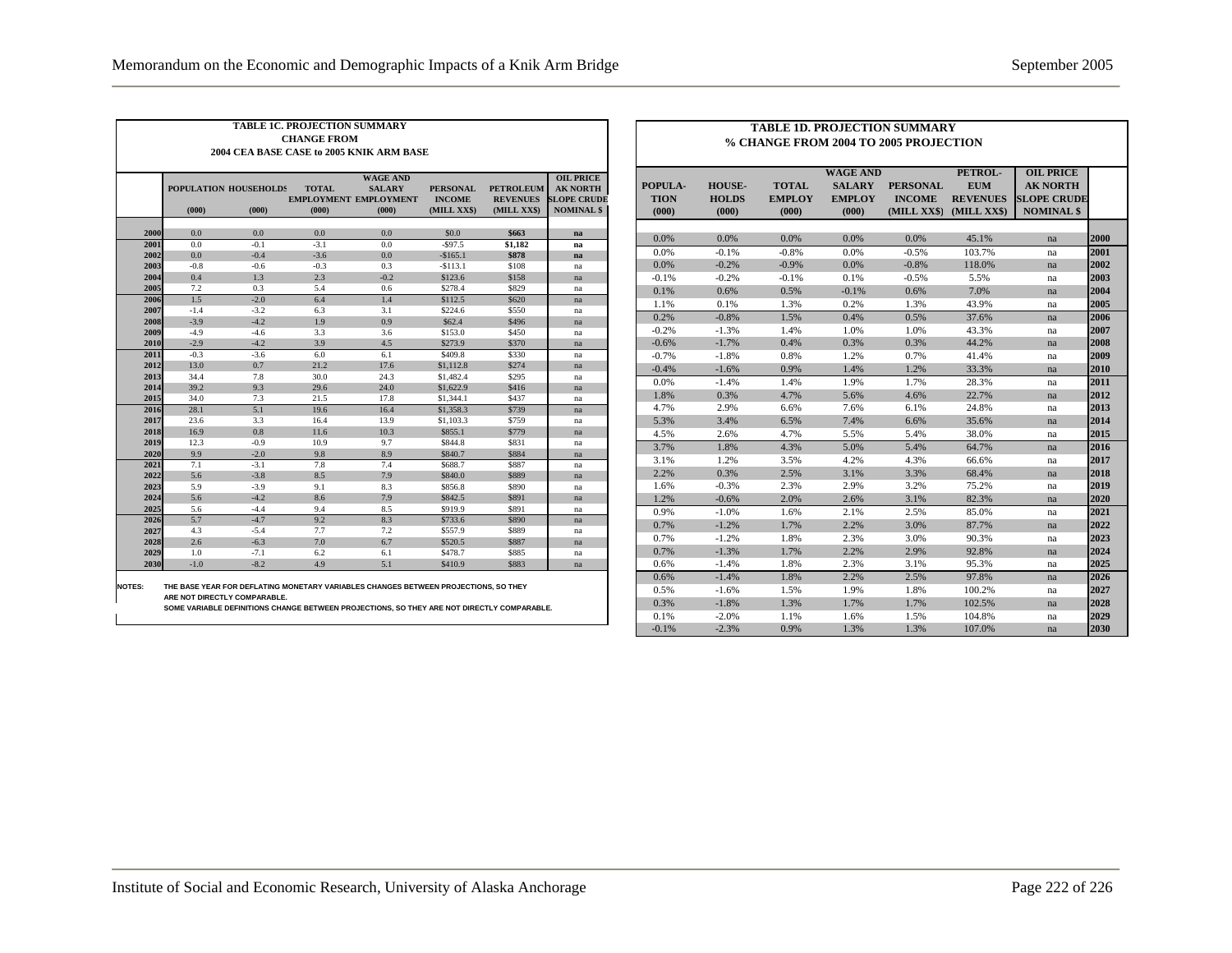## **MEMORANDUM ON THE ECONOMIC AND DEMOGRAPHIC IMPACTS OF A KNIK ARM BRIDGE**

# **13. PROJECTION METHODOLOGY**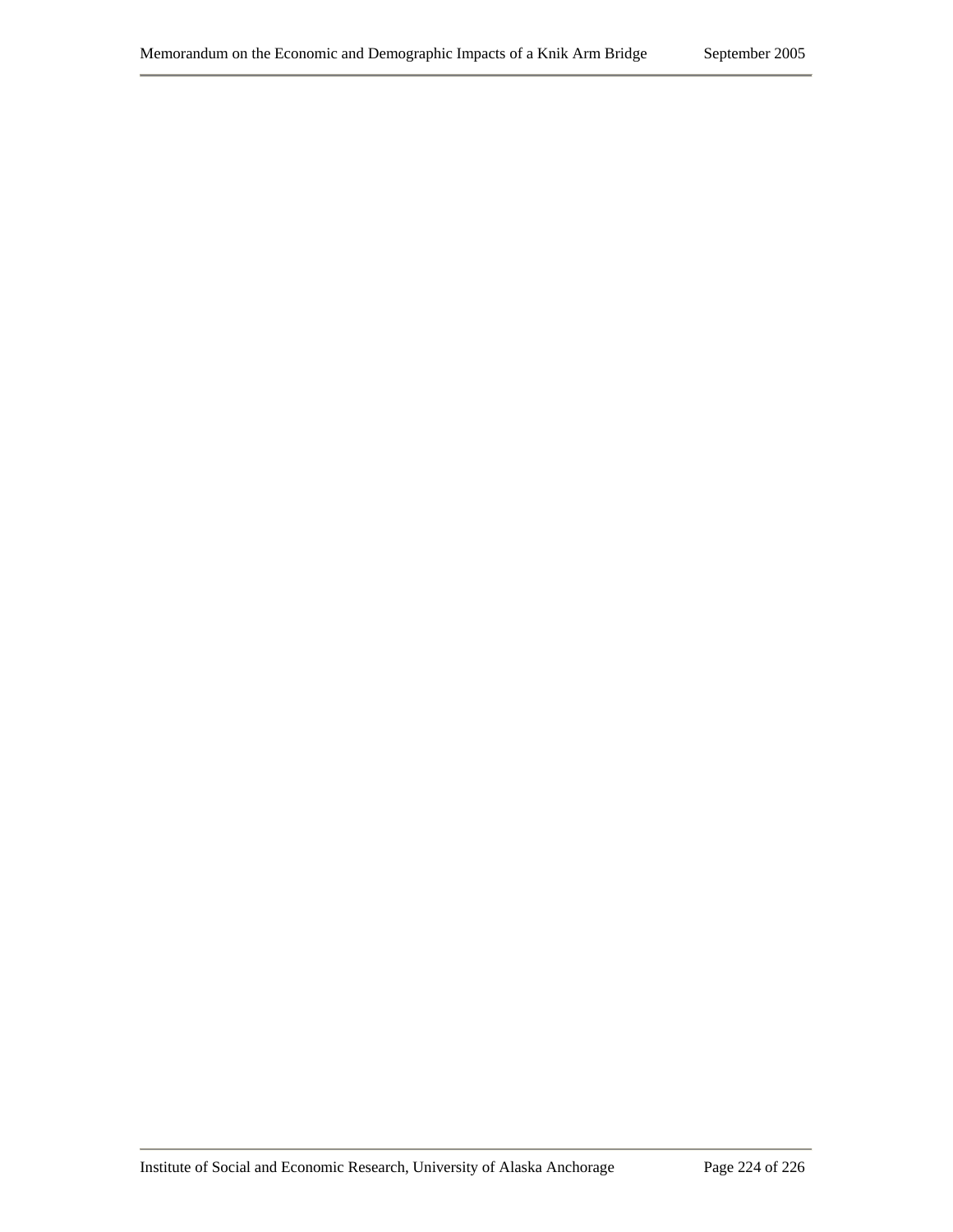### **ECONOMIC PROJECTION METHODOLOGY**

The projections of economic and demographic variables for the state of Alaska and the South Central region presented in this report were generated using the Institute of Social and Economic Research (ISER) MAP Econometric Modeling System. This modeling system combines an economic module, a demographic module, a fiscal module, and a regionalization module.

The model is driven by an ECONOMIC DEVELOPMENT SCENARIO which is a consistent set of assumptions about levels of future basic industry activity within the state, national variables, and state fiscal policy variables. A complete listing of the assumptions for the BASE CASE scenario used to generate the BASE CASE projection is contained in an appendix.

The scenario elements were developed by the author with the assistance of an informal committee composed of representatives of the utilities participating in this study. The author proposed the elements to be included in the BASE CASE and the committee reviewed each scenario. Although the choice of assumptions to include within a scenario is rarely unanimous, there was broad general agreement among participants on the composition of the scenario.

Many of the scenario elements involve a large degree of judgment about future domestic and international political events that are beyond the realm of economics. It is in these elements that the informal committee provided the most assistance in the formulation of the scenarios.

There are numerous combinations of scenario elements which, when combined into an ECONOMIC DEVELOPMENT SCENARIO, will yield a particular population projection for South Central Alaska. An earlier study by the author which also used the MAP Econometric Modeling System has demonstrated the range of possible population outcomes for a large number of combinations of scenario elements (*Economic and Demographic Projections for the Alaska Railbelt: 1988-2010*, ISER, 1988).

The scenario elements for basic sector economic activity are a collection of both projectspecific assumptions and generic industry assumptions. A typical project-specific element is the construction and operation of a gold mine at Fort Knox near Fairbanks while a typical generic element is the assumption of employment growth in the mining industry from projects not currently identified. In recognition of the fact that myopia prevents the identification of all potential projects that may occur over the next 30 years, there has been a conscious effort in the creation of the scenarios to account for this bias through the inclusion of the generic elements. These generic elements have been developed to be as consistent as possible with historical patterns of industrial activity.

One of the most critical assumptions in each development scenario is the price of oil since this affects both the level of petroleum industry activity in the state and the level of public revenues. Petroleum revenues are important to the economy since the state of